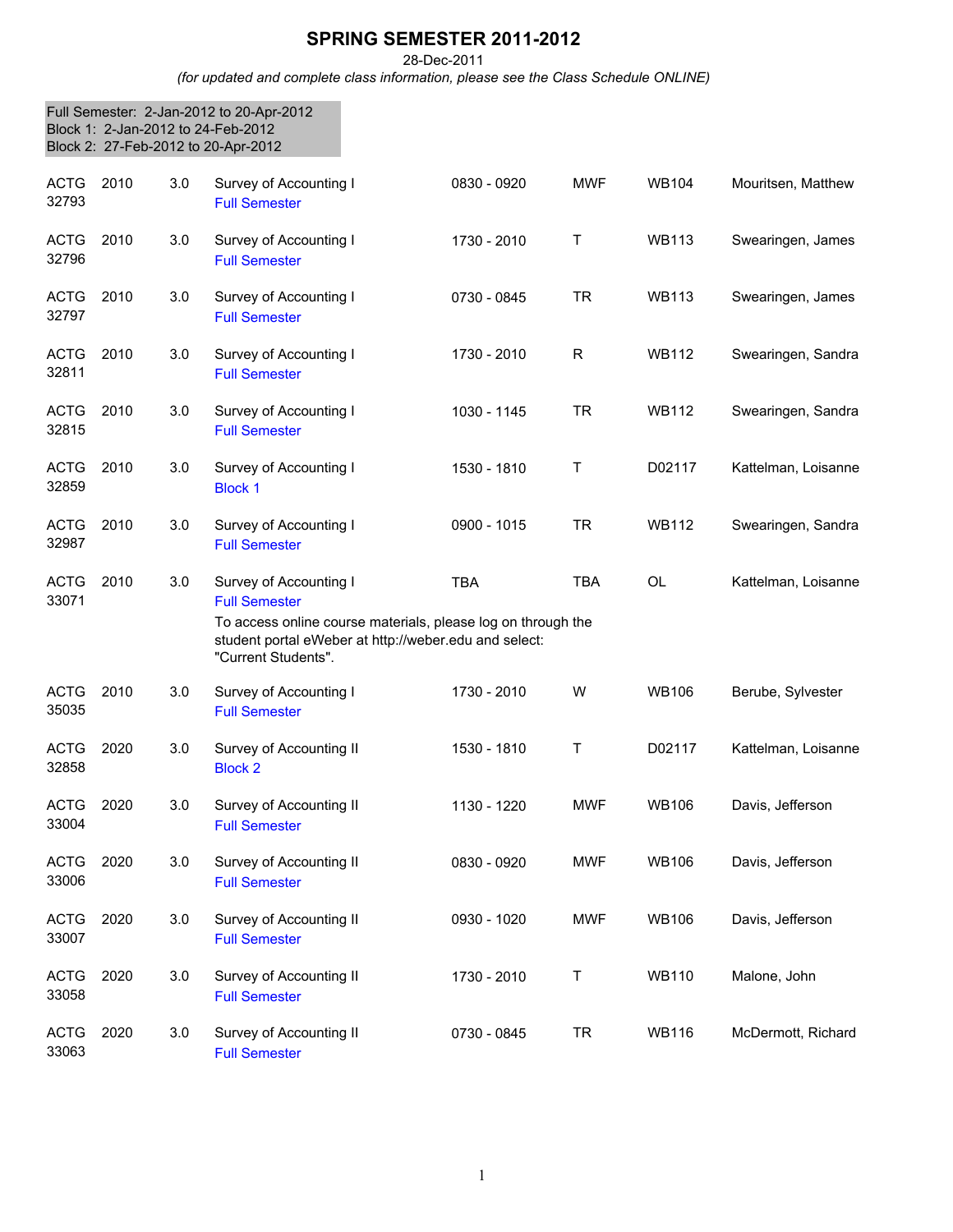| <b>ACTG</b><br>33073 | 2020 | 3.0 | Survey of Accounting II<br><b>Full Semester</b>                                                                                              | <b>TBA</b>  | <b>TBA</b>  | OL           | Kattelman, Loisanne |
|----------------------|------|-----|----------------------------------------------------------------------------------------------------------------------------------------------|-------------|-------------|--------------|---------------------|
|                      |      |     | To accesso nline course materials, please log on through the<br>student portal eWeber at http://weber.edu and select:<br>"Current Students". |             |             |              |                     |
| <b>ACTG</b><br>34443 | 2020 | 3.0 | Survey of Accounting II<br><b>Full Semester</b>                                                                                              | 1030 - 1145 | <b>TR</b>   | <b>WB106</b> | Durkee, David       |
| <b>ACTG</b><br>33068 | 3110 | 3.0 | Intermediate Financial Acct I<br><b>Full Semester</b>                                                                                        | 0900 - 1015 | <b>TR</b>   | <b>WB103</b> | Deppe, Larry        |
| <b>ACTG</b><br>33070 | 3110 | 3.0 | Intermediate Financial Acct I<br><b>Full Semester</b>                                                                                        | 1730 - 2010 | Τ           | <b>WB112</b> | Deppe, Larry        |
| <b>ACTG</b><br>33074 | 3120 | 3.0 | Intermediate Financial Acct II<br><b>Full Semester</b>                                                                                       | 0730 - 0845 | <b>TR</b>   | <b>WB103</b> | Swearingen, Sandra  |
| <b>ACTG</b><br>33075 | 3120 | 3.0 | Intermediate Financial Acct II<br><b>Full Semester</b>                                                                                       | 1730 - 2010 | W           | <b>WB103</b> | Deppe, Larry        |
| <b>ACTG</b><br>33076 | 3300 | 3.0 | <b>Cost Accounting</b><br><b>Full Semester</b>                                                                                               | 1730 - 2010 | R           | <b>WB115</b> | McDermott, Richard  |
| <b>ACTG</b><br>33078 | 3300 | 3.0 | <b>Cost Accounting</b><br><b>Full Semester</b>                                                                                               | 1030 - 1145 | <b>TR</b>   | <b>WB115</b> | McDermott, Richard  |
| <b>ACTG</b><br>33080 | 3400 | 3.0 | <b>Taxation Of Individuals</b><br><b>Full Semester</b>                                                                                       | 1030 - 1120 | <b>MWF</b>  | <b>WB103</b> | Smith, Eric         |
| <b>ACTG</b><br>33082 | 3400 | 3.0 | <b>Taxation Of Individuals</b><br><b>Full Semester</b>                                                                                       | 1130 - 1220 | <b>MWF</b>  | <b>WB103</b> | Smith, Eric         |
| <b>ACTG</b><br>33465 | 3750 | 3.0 | Accounting & Info Systems<br><b>Full Semester</b><br>Course Fee: \$60.00                                                                     | <b>TBA</b>  | <b>TBA</b>  |              | Davis, Jefferson    |
| <b>ACTG</b><br>33084 | 4510 | 3.0 | Auditing<br><b>Full Semester</b>                                                                                                             | 1030 - 1120 | TR          | <b>WB113</b> | Swearingen, James   |
| <b>ACTG</b><br>33085 | 4510 | 3.0 | Auditing<br><b>Full Semester</b>                                                                                                             | 0900 - 1015 | <b>TR</b>   | <b>WB113</b> | Swearingen, James   |
| <b>ACTG</b><br>34752 | 4893 | 3.0 | Co-op Work Experience<br><b>Full Semester</b>                                                                                                | <b>TBA</b>  | <b>TBA</b>  |              | Malone, John        |
| <b>ACTG</b><br>33087 | 5140 | 3.0 | <b>Global and Complex Entities</b><br><b>Full Semester</b>                                                                                   | 1730 - 2010 | Т           | <b>WB105</b> | Durkee, David       |
| <b>ACTG</b><br>33091 | 5140 | 3.0 | <b>Global and Complex Entities</b><br><b>Full Semester</b>                                                                                   | 0900 - 1015 | <b>TR</b>   | <b>WB105</b> | Durkee, David       |
| <b>ACTG</b><br>33093 | 5440 | 3.0 | <b>Taxation of Business Entities</b><br><b>Full Semester</b>                                                                                 | 0830 - 0920 | <b>MWF</b>  | <b>WB121</b> | Pace, Ryan          |
| <b>AERO</b><br>30027 | 1011 | 1.0 | Foundations of USAF II<br><b>Full Semester</b>                                                                                               | 1410 - 1510 | $\mathsf R$ |              | Hawkins, Michael    |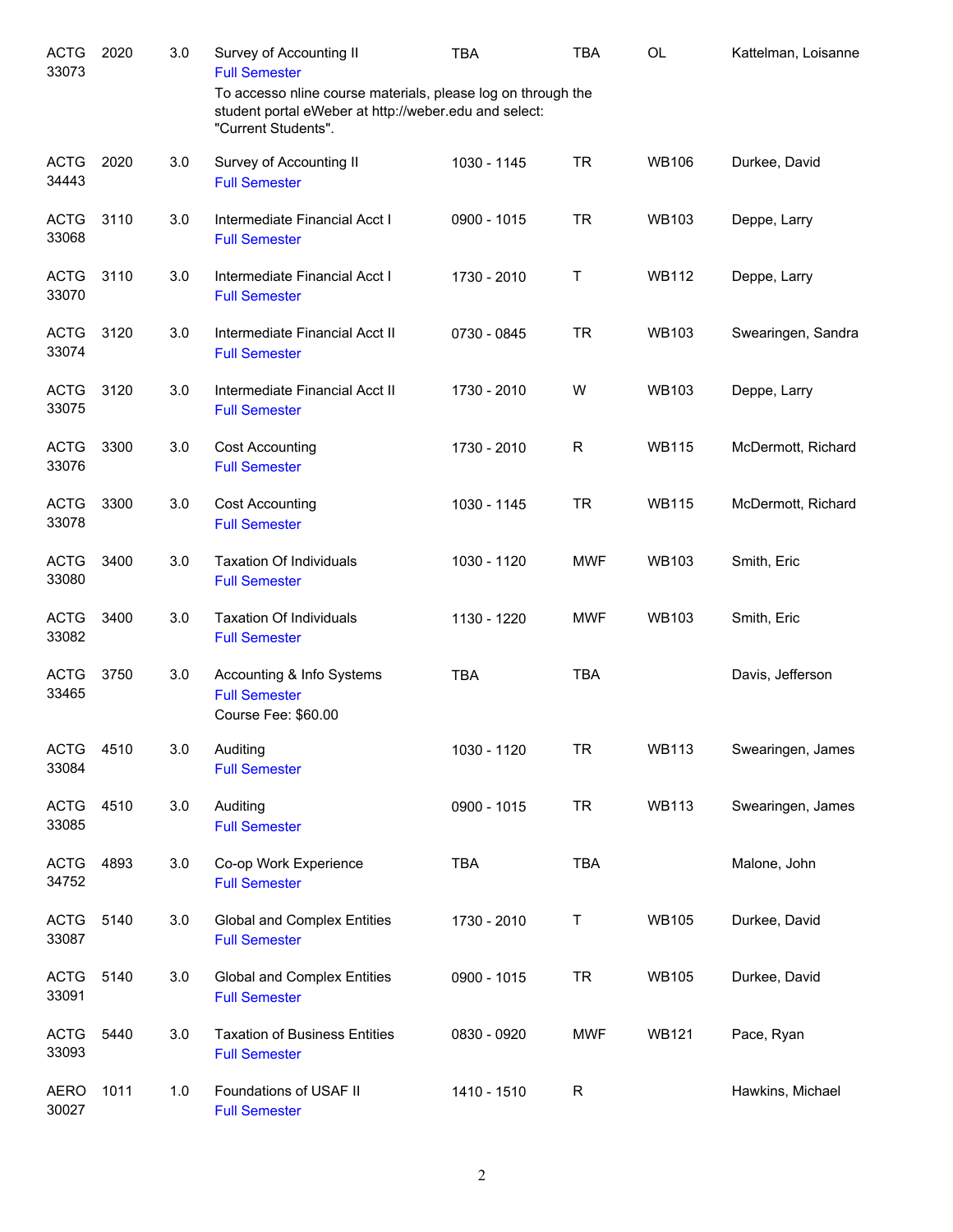| <b>AERO</b><br>30028 | 1111 | 1.0 | Gen Military Leadership Lab II<br><b>Full Semester</b> | 1530 - 1630 | $\mathsf R$ |       | Luczak, Daniel   |
|----------------------|------|-----|--------------------------------------------------------|-------------|-------------|-------|------------------|
| <b>AERO</b><br>30029 | 2011 | 1.0 | Airpower History II<br><b>Full Semester</b>            | 1310 - 1410 | $\mathsf R$ |       | Hawkins, Michael |
| <b>AERO</b><br>30030 | 2111 | 1.0 | Gen Military Leadership Lab IV<br><b>Full Semester</b> | 1530 - 1630 | R           |       | Luczak, Daniel   |
| <b>AERO</b><br>30031 | 2830 | 1.0 | <b>Directed Studies</b><br><b>Full Semester</b>        | <b>TBA</b>  | <b>TBA</b>  |       | Eliason, Michael |
| AERO<br>30032        | 2830 | 2.0 | <b>Directed Studies</b><br><b>Full Semester</b>        | <b>TBA</b>  | <b>TBA</b>  |       | Eliason, Michael |
| <b>AERO</b><br>30033 | 2830 | 3.0 | <b>Directed Studies</b><br><b>Full Semester</b>        | <b>TBA</b>  | <b>TBA</b>  |       | Eliason, Michael |
| <b>AERO</b><br>30034 | 3011 | 3.0 | Leadership Studies II<br><b>Full Semester</b>          | 1230 - 1530 | R           |       | Eliason, Michael |
| <b>AERO</b><br>30035 | 3111 | 1.0 | Leadership Lab II<br><b>Full Semester</b>              | 1530 - 1830 | $\mathsf R$ |       | Luczak, Daniel   |
| <b>AERO</b><br>30036 | 4011 | 3.0 | Security Affairs II<br><b>Full Semester</b>            | 0900 - 1200 | $\mathsf R$ |       | Luczak, Daniel   |
| <b>AERO</b><br>30037 | 4111 | 1.0 | Leadership Lab IV<br><b>Full Semester</b>              | 1530 - 1630 | $\mathsf R$ |       | Luczak, Daniel   |
| <b>AERO</b><br>30038 | 4830 | 1.0 | <b>Directed Studies</b><br><b>Full Semester</b>        | <b>TBA</b>  | <b>TBA</b>  |       | Eliason, Michael |
| <b>AERO</b><br>30039 | 4830 | 2.0 | <b>Directed Studies</b><br><b>Full Semester</b>        | <b>TBA</b>  | <b>TBA</b>  |       | Eliason, Michael |
| AERO<br>30040        | 4830 | 3.0 | <b>Directed Studies</b><br><b>Full Semester</b>        | <b>TBA</b>  | <b>TBA</b>  |       | Eliason, Michael |
| <b>AERO</b><br>30041 | 4830 | 4.0 | <b>Directed Studies</b><br><b>Full Semester</b>        | <b>TBA</b>  | <b>TBA</b>  |       | Eliason, Michael |
| <b>AERO</b><br>30042 | 4830 | 5.0 | <b>Directed Studies</b><br><b>Full Semester</b>        | <b>TBA</b>  | <b>TBA</b>  |       | Eliason, Michael |
| <b>ANTH</b><br>30044 | 1000 | 3.0 | SS/DV Intro to Anthropology<br><b>Full Semester</b>    | 0930 - 1020 | <b>MWF</b>  | SS103 | Eaton, Linda     |
| <b>ANTH</b><br>30045 | 1000 | 3.0 | SS/DV Intro to Anthropology<br><b>Full Semester</b>    | 1030 - 1120 | <b>MWF</b>  | SS103 | Eaton, Linda     |
| <b>ANTH</b><br>30046 | 1000 | 3.0 | SS/DV Intro to Anthropology<br><b>Full Semester</b>    | 1130 - 1220 | <b>MWF</b>  | SS103 | Arkush, Brooke   |
| <b>ANTH</b><br>30052 | 1000 | 3.0 | SS/DV Intro to Anthropology<br><b>Full Semester</b>    | 1030 - 1145 | <b>TR</b>   | SS103 | Young, Susan     |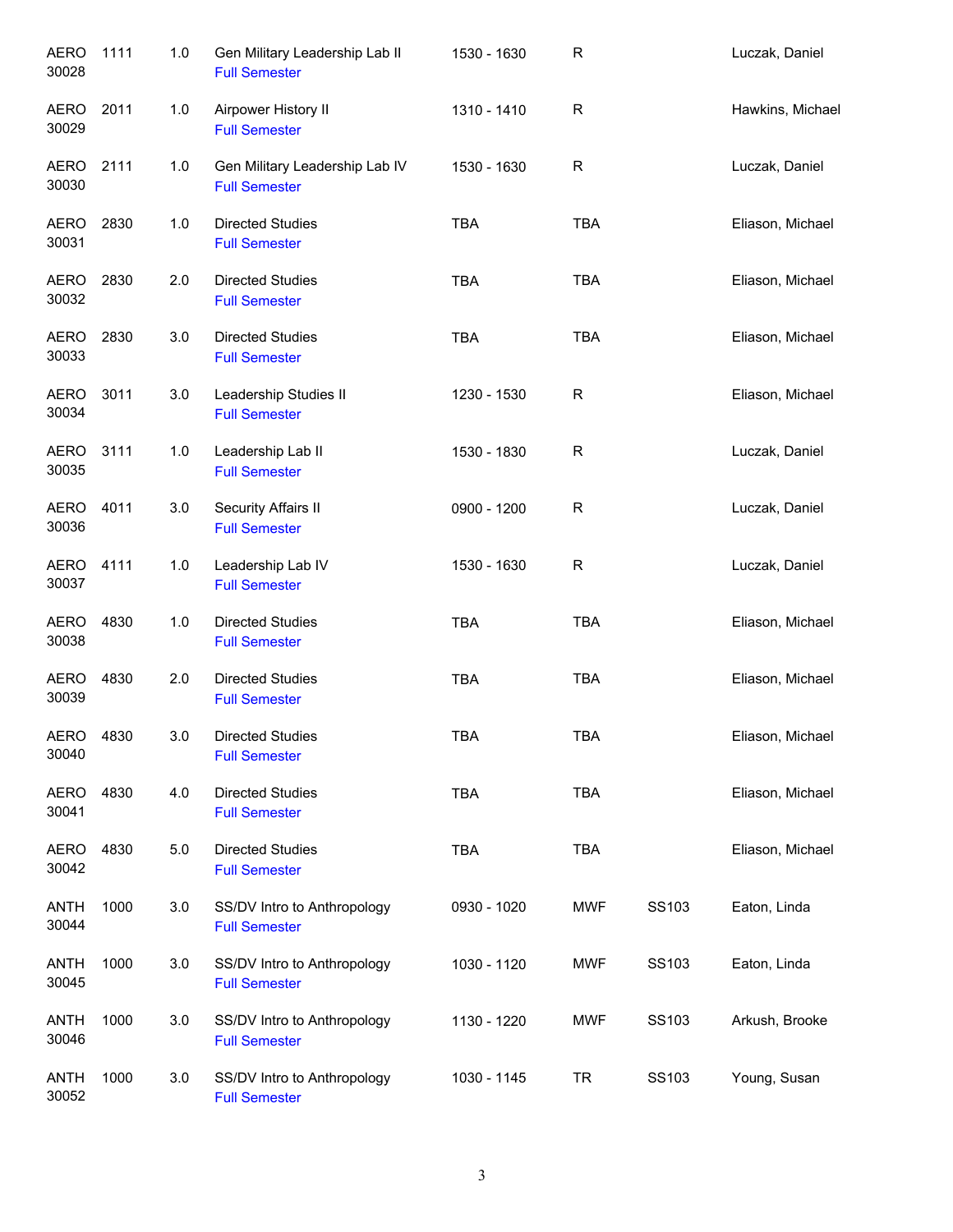| <b>ANTH</b><br>33086 | 1000 | 3.0 | SS/DV Intro to Anthropology<br><b>Full Semester</b>                                                                                            | 1730 - 2010 | R            | SS103           | Davies, Legrande      |
|----------------------|------|-----|------------------------------------------------------------------------------------------------------------------------------------------------|-------------|--------------|-----------------|-----------------------|
| ANTH<br>33156        | 1000 | 3.0 | SS/DV Intro to Anthropology<br><b>Full Semester</b>                                                                                            | <b>TBA</b>  | <b>TBA</b>   | <b>OL</b>       | Young, Susan          |
|                      |      |     | To access online course materials, please log on through the<br>student portal eWeber at http://weber.edu and select:<br>"Current Students".   |             |              |                 |                       |
| <b>ANTH</b><br>33159 | 1000 | 3.0 | SS/DV Intro to Anthropology<br><b>Full Semester</b>                                                                                            | <b>TBA</b>  | <b>TBA</b>   | <b>OL</b>       | McManama-Kearin, Lisa |
|                      |      |     | To access online course materials, please log on through the<br>student portal (eWeber) at http://weber.edu and select:<br>"Current Students". |             |              |                 |                       |
| <b>ANTH</b><br>33205 | 1000 | 3.0 | SS/DV Intro to Anthropology<br><b>Full Semester</b>                                                                                            | 1330 - 1445 | <b>TR</b>    | D02113          | Davies, Legrande      |
| <b>ANTH</b><br>30051 | 1020 | 3.0 | LS/DV Biological Anthropology<br><b>Full Semester</b>                                                                                          | 0900 - 1015 | <b>TR</b>    | <b>SS28</b>     | Conover, Rosemary     |
| <b>ANTH</b><br>33088 | 1020 | 3.0 | LS/DV Biological Anthropology<br><b>Full Semester</b>                                                                                          | 1800 - 2040 | W            | <b>SS28</b>     | Niedzwiecki, Stephen  |
| <b>ANTH</b><br>33207 | 1020 | 3.0 | <b>LS/DV Biological Anthropology</b><br><b>Full Semester</b>                                                                                   | 1730 - 2010 | $\mathsf{R}$ | D02301          | Niedzwiecki, Stephen  |
| <b>ANTH</b><br>30043 | 1040 | 3.0 | HU/DV Language and Culture<br><b>Full Semester</b>                                                                                             | 0830 - 0920 | <b>MWF</b>   | SS103           | Conover, Rosemary     |
| <b>ANTH</b><br>30049 | 1040 | 3.0 | HU/DV Language and Culture<br><b>Full Semester</b>                                                                                             | 1030 - 1120 | <b>MWF</b>   | <b>SS28</b>     | Conover, Rosemary     |
| ANTH<br>30047        | 2010 | 3.0 | SS/DV Peoples & Cultures World<br><b>Full Semester</b>                                                                                         | 1230 - 1320 | <b>MWF</b>   | SS103           | Young, Susan          |
| ANTH<br>33077        | 2010 | 3.0 | SS/DV Peoples & Cultures World<br><b>Full Semester</b>                                                                                         | 1730 - 2010 | т            | SS103           | McManama-Kearin, Lisa |
| <b>ANTH</b><br>33161 | 2010 | 3.0 | SS/DV Peoples & Cultures World<br><b>Full Semester</b>                                                                                         | <b>TBA</b>  | <b>TBA</b>   | OL              | Stevenson, Mark       |
|                      |      |     | To access online course materials, please log on through the<br>student portal eWeber at http://weber.edu and select:<br>"Current Students".   |             |              |                 |                       |
| <b>ANTH</b><br>33209 | 2030 | 3.0 | SS Principles of Archaeology<br><b>Full Semester</b>                                                                                           | 1730 - 2010 | W            | N <sub>10</sub> | Yoder, David          |
| <b>ANTH</b><br>30053 | 2990 | 3.0 | <b>Ancient Religions</b><br><b>Full Semester</b>                                                                                               | 1200 - 1315 | <b>TR</b>    | SS103           | Young, Susan          |
| <b>ANTH</b><br>31003 | 2990 | 3.0 | Money and Power<br><b>Full Semester</b>                                                                                                        | 1730 - 2010 | T            | <b>SS26</b>     | Stevenson, Mark       |
| <b>ANTH</b><br>31004 | 2990 | 3.0 | Symbol, Art and Story<br><b>Full Semester</b>                                                                                                  | 0900 - 1015 | <b>TR</b>    | <b>SS26</b>     | Eaton, Linda          |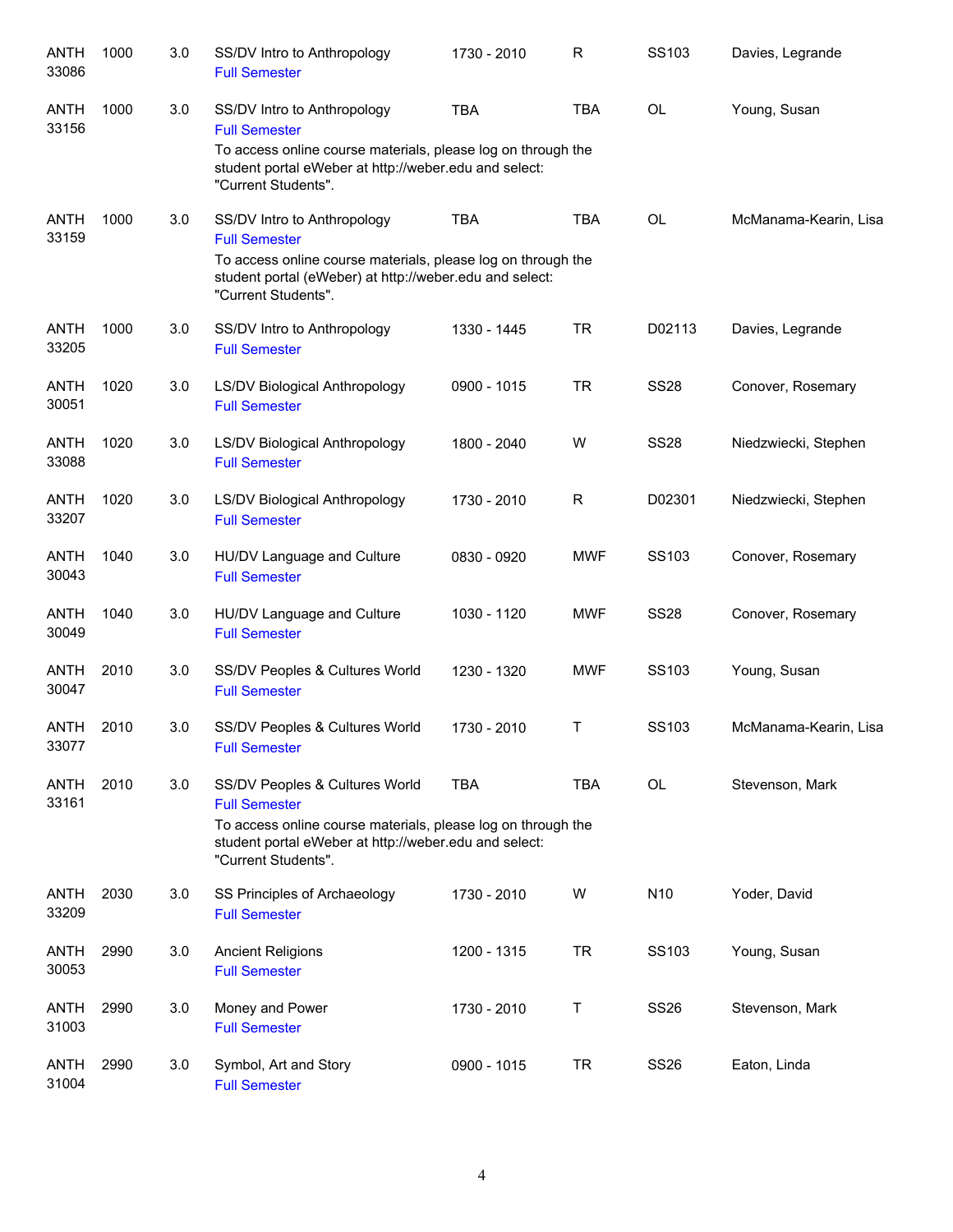| <b>ANTH</b><br>32768 | 3200 | 3.0 | DV Arch of Early Civilzation<br><b>Full Semester</b>                                                                                                                                                                                      | 1030 - 1145 | <b>TR</b>  | <b>SS26</b> | Eaton, Linda      |
|----------------------|------|-----|-------------------------------------------------------------------------------------------------------------------------------------------------------------------------------------------------------------------------------------------|-------------|------------|-------------|-------------------|
| ANTH<br>30050        | 3900 | 3.0 | DV Magic, Shamanism & Religion<br><b>Full Semester</b>                                                                                                                                                                                    | 1030 - 1120 | <b>MWF</b> | <b>SS26</b> | Young, Susan      |
| <b>ANTH</b><br>33089 | 3900 | 3.0 | DV Magic, Shamanism & Religion<br><b>Full Semester</b>                                                                                                                                                                                    | 1730 - 2010 | W          | SS103       | Young, Susan      |
| ANTH<br>30706        | 4100 | 3.0 | Archaeological Method & Mngmnt<br><b>Full Semester</b>                                                                                                                                                                                    | 0930 - 1020 | <b>MWF</b> | <b>SS28</b> | Arkush, Brooke    |
| ANTH<br>32769        | 4300 | 3.0 | Anthro Research Methods<br><b>Full Semester</b>                                                                                                                                                                                           | 1200 - 1315 | <b>TR</b>  | <b>SS28</b> | Conover, Rosemary |
| <b>ANTH</b><br>30131 | 4830 | 1.0 | Readings and/or Projects<br><b>Full Semester</b>                                                                                                                                                                                          | <b>TBA</b>  | <b>TBA</b> |             | Eaton, Linda      |
| <b>ANTH</b><br>30132 | 4830 | 2.0 | Readings and/or Projects<br><b>Full Semester</b>                                                                                                                                                                                          | <b>TBA</b>  | <b>TBA</b> |             | Eaton, Linda      |
| <b>ANTH</b><br>30133 | 4830 | 3.0 | Readings and/or Projects<br><b>Full Semester</b>                                                                                                                                                                                          | <b>TBA</b>  | <b>TBA</b> |             | Eaton, Linda      |
| <b>ANTH</b><br>30134 | 4890 | 1.0 | Internship in Anthropology<br><b>Full Semester</b>                                                                                                                                                                                        | <b>TBA</b>  | <b>TBA</b> |             | Eaton, Linda      |
| <b>ANTH</b><br>30135 | 4890 | 2.0 | Internship in Anthropology<br><b>Full Semester</b>                                                                                                                                                                                        | <b>TBA</b>  | <b>TBA</b> |             | Eaton, Linda      |
| <b>ANTH</b><br>30136 | 4890 | 3.0 | Internship in Anthropology<br><b>Full Semester</b>                                                                                                                                                                                        | <b>TBA</b>  | <b>TBA</b> |             | Eaton, Linda      |
| <b>ANTH</b><br>30054 | 4990 | 3.0 | <b>Ancient Religions</b><br><b>Full Semester</b>                                                                                                                                                                                          | 1200 - 1315 | <b>TR</b>  | SS103       | Young, Susan      |
| <b>ANTH</b><br>30055 | 4990 | 3.0 | Symbol, Art and Story<br><b>Full Semester</b>                                                                                                                                                                                             | 0900 - 1015 | TR         | <b>SS26</b> | Eaton, Linda      |
| ANTH<br>30056        | 4990 | 3.0 | Money and Power<br><b>Full Semester</b>                                                                                                                                                                                                   | 1730 - 2010 | т          | <b>SS26</b> | Stevenson, Mark   |
| ART<br>32181         | 1010 | 3.0 | CA Introduction to Visual Arts<br><b>Block 1</b><br>This is a 8 week hybrid class that meets part of the time<br>and the rest of the class is done on the internet.<br>Runs from January 2 thru February 24, 2012.<br>Course Fee: \$10.00 | 1730 - 2030 | W          | KA120       | Stones, Steve     |
| <b>ART</b><br>32184  | 1010 | 3.0 | CA Introduction to Visual Arts<br><b>Block 2</b><br>This is a 8 week hybrid class that meets part of the time<br>and the rest of the class is sone on the internet.<br>Runs from February 27 thru April 18, 2012.<br>Course Fee: \$10.00  | 1730 - 2030 | W          | KA120       | Stones, Steve     |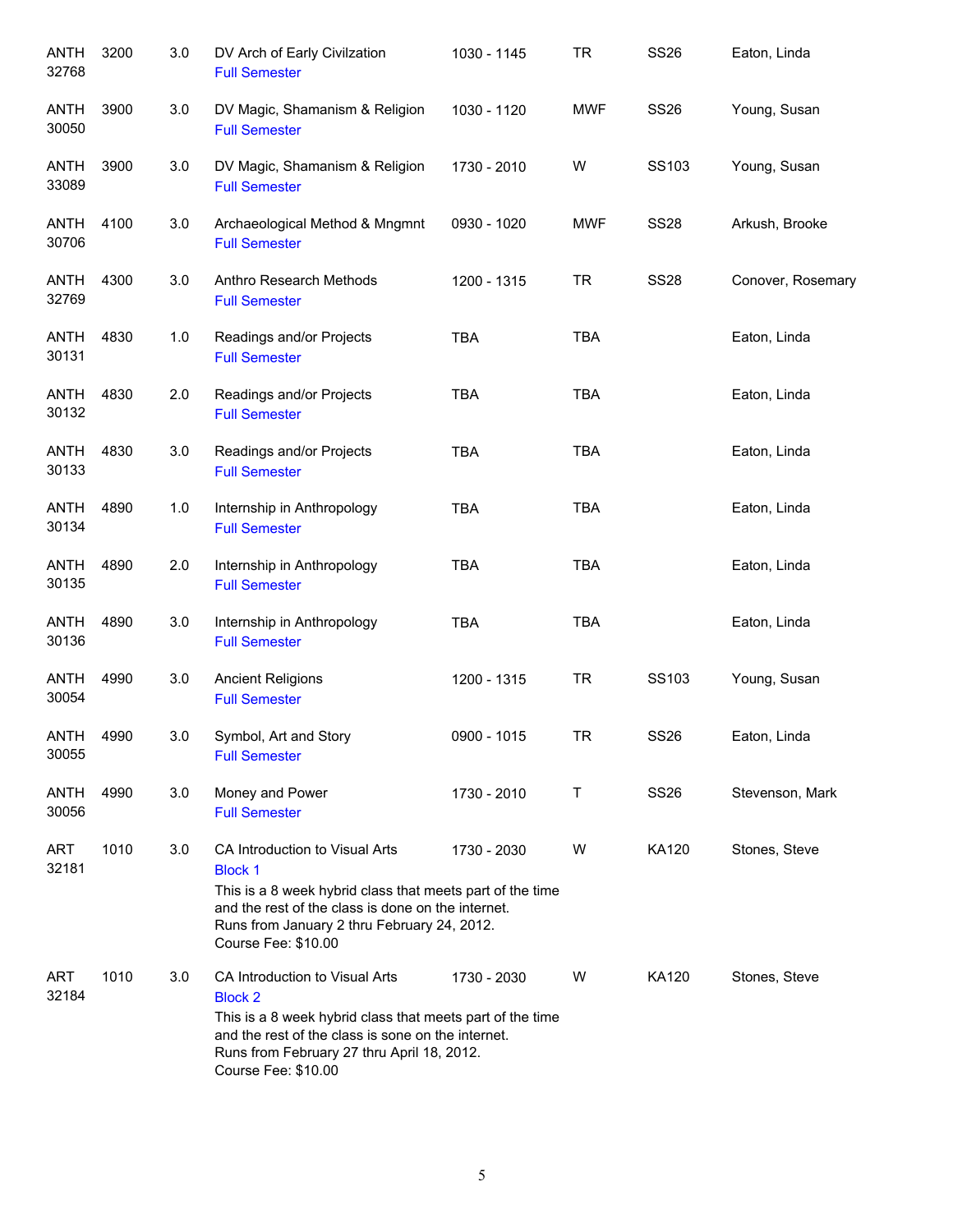| <b>ART</b><br>32226 | 1010 | 3.0 | CA Introduction to Visual Arts<br><b>Full Semester</b><br>Course Fee: \$10.00                                                                                                                                                 | 1300 - 1422 | <b>TR</b>  | <b>KA120</b> | Dolberg, Daniel    |
|---------------------|------|-----|-------------------------------------------------------------------------------------------------------------------------------------------------------------------------------------------------------------------------------|-------------|------------|--------------|--------------------|
| <b>ART</b><br>32227 | 1010 | 3.0 | CA Introduction to Visual Arts<br><b>Full Semester</b><br>Course Fee: \$10.00                                                                                                                                                 | 1400 - 1522 | <b>MW</b>  | KA120        | Reynolds, Gretchen |
| <b>ART</b><br>32228 | 1010 | 3.0 | CA Introduction to Visual Arts<br><b>Full Semester</b><br>Course Fee: \$10.00                                                                                                                                                 | 1000 - 1245 | S          | KA120        | Stones, Steve      |
| <b>ART</b><br>32239 | 1010 | 3.0 | CA Introduction to Visual Arts<br><b>Full Semester</b><br>Course Fee: \$10.00                                                                                                                                                 | 1300 - 1422 | <b>TR</b>  | <b>KA143</b> | Banerji, Naseem    |
| <b>ART</b><br>32332 | 1010 | 3.0 | CA Introduction to Visual Arts<br><b>Full Semester</b><br>To access online course materials, please log on through the<br>student portal eWeber at http://weber.edu and select:<br>"Current Students".<br>Course Fee: \$10.00 | <b>TBA</b>  | <b>TBA</b> | <b>OL</b>    | Adams, Amy         |
| <b>ART</b><br>32333 | 1010 | 3.0 | CA Introduction to Visual Arts<br><b>Full Semester</b><br>To access online course materials, please log on thorugh the<br>student portal eWeber at http://weber.edu and select:<br>"Current Students".<br>Course Fee: \$10.00 | <b>TBA</b>  | <b>TBA</b> | <b>OL</b>    | Stecklein, Brian   |
| <b>ART</b><br>32334 | 1010 | 3.0 | CA Introduction to Visual Arts<br><b>Full Semester</b><br>To access online course materials, please log on through the<br>student portal eWeber at http://weber.edu and select:<br>"Current Students".<br>Course Fee: \$10.00 | <b>TBA</b>  | <b>TBA</b> | <b>OL</b>    | Dewitte, Elizabeth |
| <b>ART</b><br>32335 | 1010 | 3.0 | CA Introduction to Visual Arts<br><b>Full Semester</b><br>To access onlinec oruse materials, please log on through the<br>student portal eWeber at http://weber.edu and select:<br>"Current Student".<br>Course Fee: \$10.00  | <b>TBA</b>  | <b>TBA</b> | <b>OL</b>    | Crum, Andrew       |
| ART<br>32336        | 1010 | 3.0 | CA Introduction to Visual Arts<br><b>Full Semester</b><br>To access online course materials, please log on through the<br>student portal eWeber at http://weber.edu and select:<br>"Current Students".<br>Course Fee: \$10.00 | <b>TBA</b>  | <b>TBA</b> | OL           | Stott, Jeremy      |
| ART<br>32337        | 1010 | 3.0 | CA Introduction to Visual Arts<br><b>Full Semester</b><br>To access online course materials, please log on trough the<br>student portal eWeber at http://weber.edu and select:<br>"Current Students".<br>Course Fee: \$10.00  | <b>TBA</b>  | TBA        | OL           | Titus, Sarah       |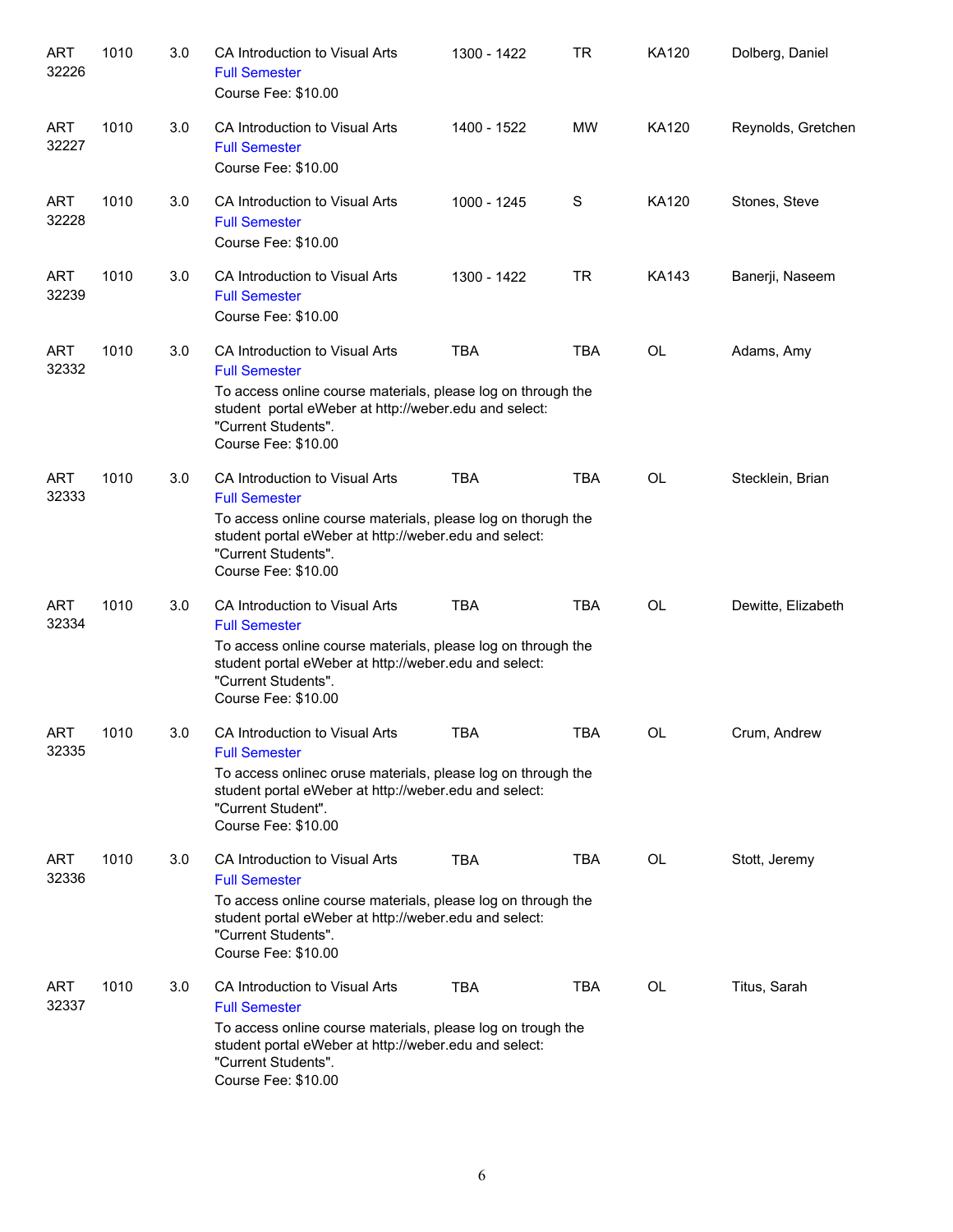| <b>ART</b><br>32338 | 1010 | 3.0 | CA Introduction to Visual Arts<br><b>Full Semester</b>                                                                                                              | <b>TBA</b>  | <b>TBA</b> | OL        | Reynolds, Gretchen     |
|---------------------|------|-----|---------------------------------------------------------------------------------------------------------------------------------------------------------------------|-------------|------------|-----------|------------------------|
|                     |      |     | To access online course materials please log on through the<br>student portal eWeber at http://weber.edu and select:<br>"Current Students".<br>Course Fee: \$10.00  |             |            |           |                        |
| <b>ART</b><br>32339 | 1010 | 3.0 | CA Introduction to Visual Arts<br><b>Full Semester</b>                                                                                                              | <b>TBA</b>  | <b>TBA</b> | OL        | Gilson, Franklin       |
|                     |      |     | To access online course materials, please log on through the<br>student portal eWeber at http://weber.edu and select:<br>"Current students".<br>Course Fee: \$10.00 |             |            |           |                        |
| <b>ART</b><br>32340 | 1010 | 3.0 | CA Introduction to Visual Arts<br><b>Full Semester</b>                                                                                                              | <b>TBA</b>  | <b>TBA</b> | OL        | Reynolds, Gretchen     |
|                     |      |     | To access online course materials, please log on through the<br>student portal eWeber at http://weber.edu and select:<br>"Current Students".<br>Course Fee: \$10.00 |             |            |           |                        |
| <b>ART</b><br>32341 | 1010 | 3.0 | CA Introduction to Visual Arts<br><b>Full Semester</b>                                                                                                              | <b>TBA</b>  | <b>TBA</b> | <b>OL</b> | Titus, Sarah           |
|                     |      |     | To access online course materials, please log on through the<br>student portal eWeber at http://weber.edu and select:<br>"Current Students".<br>Course Fee: \$10.00 |             |            |           |                        |
| ART<br>32343        | 1010 | 3.0 | CA Introduction to Visual Arts<br><b>Full Semester</b>                                                                                                              | <b>TBA</b>  | TBA        | OL        | Adams, Amy             |
|                     |      |     | To access online course materials, please log on through the<br>student portal eWeber at http://weber.edu and select:<br>"Current Students".<br>Course Fee: \$10.00 |             |            |           |                        |
| <b>ART</b><br>32647 | 1010 | 3.0 | CA Introduction to Visual Arts<br><b>Full Semester</b><br>Course Fee: \$10.00                                                                                       | 1730 - 2015 | R          | D02110    | Dolberg, Daniel        |
| <b>ART</b><br>32648 | 1010 | 3.0 | CA Introduction to Visual Arts<br><b>Full Semester</b><br>Course Fee: \$10.00                                                                                       | 1030 - 1145 | <b>TR</b>  | D02320    | Dolberg, Daniel        |
| <b>ART</b><br>32649 | 1010 | 3.0 | CA Introduction to Visual Arts<br><b>Full Semester</b><br>Course Fee: \$10.00                                                                                       | 1300 - 1415 | <b>TR</b>  | D02104    | Reynolds, Gretchen     |
| ART<br>32275        | 1030 | 3.0 | CA Studio Art for NonArt Major<br><b>Full Semester</b><br>Course Fee: \$15.00                                                                                       | 1400 - 1600 | <b>MW</b>  | KA306     | Reimschussel, Margaret |
| <b>ART</b><br>32281 | 1030 | 3.0 | CA Studio Art for NonArt Major<br><b>Full Semester</b><br>Course Fee: \$15.00                                                                                       | 1100 - 1300 | <b>MW</b>  | KA306     | Reimschussel, Margaret |
| <b>ART</b><br>32283 | 1030 | 3.0 | CA Studio Art for NonArt Major<br><b>Full Semester</b><br>Course Fee: \$15.00                                                                                       | 1700 - 1900 | <b>MW</b>  | KA306     | Gravis, Lydia          |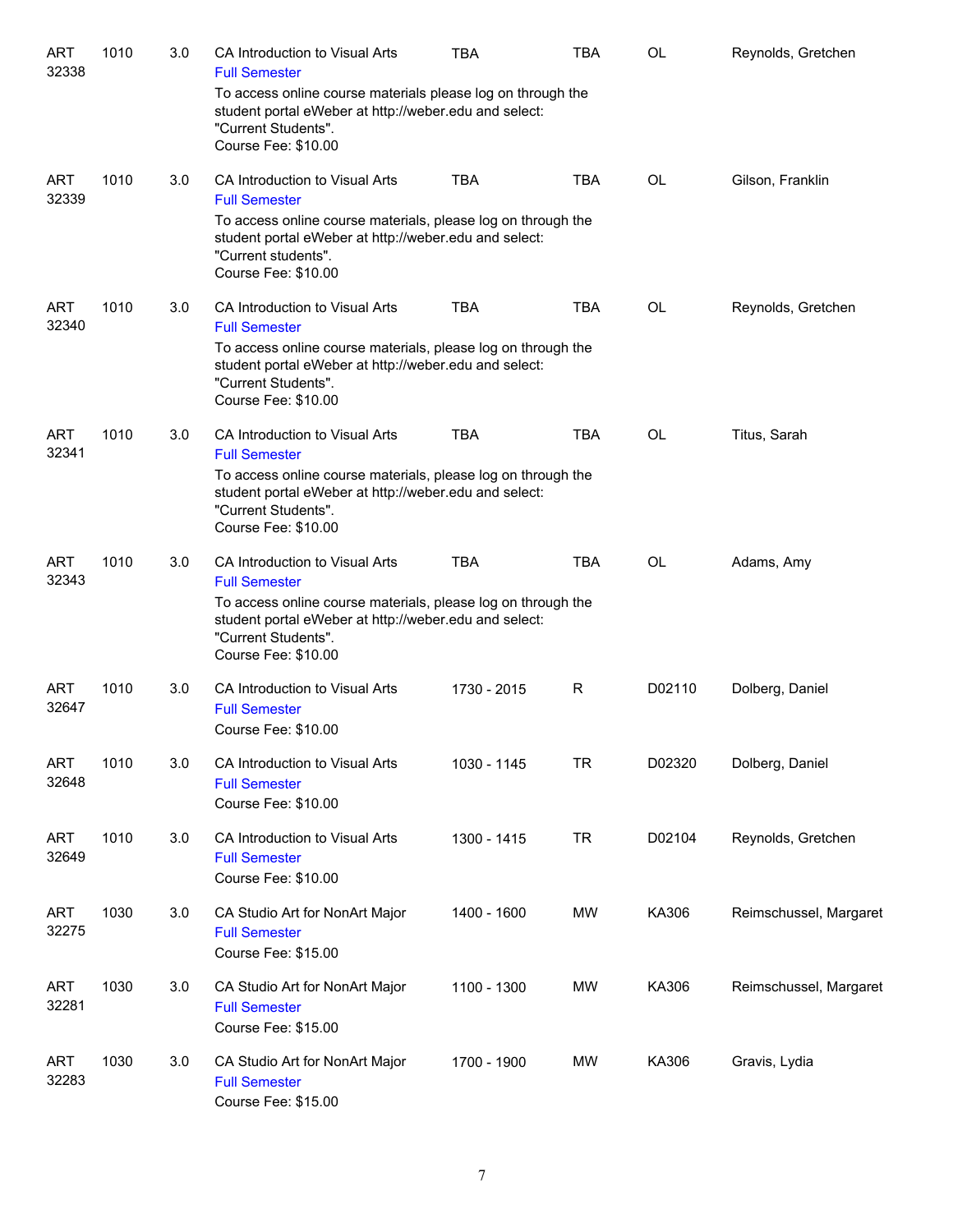| <b>ART</b><br>32284 | 1030 | 3.0 | CA Studio Art for NonArt Major<br><b>Full Semester</b><br>Course Fee: \$15.00                                                                                                                                                 | 0900 - 1300 | F          | KA307        | Lenzi, Kristina       |
|---------------------|------|-----|-------------------------------------------------------------------------------------------------------------------------------------------------------------------------------------------------------------------------------|-------------|------------|--------------|-----------------------|
| <b>ART</b><br>32285 | 1030 | 3.0 | CA Studio Art for NonArt Major<br><b>Full Semester</b><br>Course Fee: \$15.00                                                                                                                                                 | 1300 - 1700 | F          | KA307        | Lenzi, Kristina       |
| <b>ART</b><br>32287 | 1030 | 3.0 | CA Studio Art for NonArt Major<br><b>Full Semester</b><br>Course Fee: \$15.00                                                                                                                                                 | 1200 - 1600 | S          | KA307        | Emerich, William      |
| <b>ART</b><br>32345 | 1030 | 3.0 | CA Studio Art for NonArt Major<br><b>Full Semester</b><br>To access online course materials, please log on through the<br>student portal eWeber at http://weber.edu and select:<br>"Current Students".<br>Course Fee: \$15.00 | <b>TBA</b>  | <b>TBA</b> | <b>OL</b>    | Stones, Steve         |
| <b>ART</b><br>32650 | 1030 | 3.0 | CA Studio Art for NonArt Major<br><b>Full Semester</b><br>Course Fee: \$15.00                                                                                                                                                 | 1730 - 2130 | M          | D02104       | Ebberts Cate, Tiffany |
| <b>ART</b><br>32651 | 1030 | 3.0 | CA Studio Art for NonArt Major<br><b>Full Semester</b><br>Course Fee: \$15.00                                                                                                                                                 | 1730 - 2130 | R          | D02104       | Ebberts Cate, Tiffany |
| <b>ART</b><br>32653 | 1030 | 3.0 | CA Studio Art for NonArt Major<br><b>Full Semester</b><br>Course Fee: \$15.00                                                                                                                                                 | 1500 - 1700 | <b>TR</b>  | <b>WW108</b> | Lenzi, Kristina       |
| <b>ART</b><br>32654 | 1030 | 3.0 | CA Studio Art for NonArt Major<br><b>Full Semester</b><br>Course Fee: \$15.00                                                                                                                                                 | 0900 - 1100 | <b>TR</b>  | <b>WW108</b> | Reynolds, Gretchen    |
| <b>ART</b><br>33146 | 1040 | 3.0 | Orientation to Visual Studies<br><b>Full Semester</b><br>Course Fee: \$23.00                                                                                                                                                  | 1430 - 1715 | <b>TR</b>  | KA150        | Jacobs, James         |
| <b>ART</b><br>33150 | 1040 | 3.0 | Orientation to Visual Studies<br><b>Full Semester</b><br>Course Fee: \$23.00                                                                                                                                                  | 1730 - 2015 | <b>TR</b>  | KA106        | Adams, Amy            |
| <b>ART</b><br>33164 | 1110 | 3.0 | Drawing I<br><b>Full Semester</b><br>Course Fee: \$23.00                                                                                                                                                                      | 1400 - 1645 | <b>MW</b>  | KA305        | Carrera, Tracy        |
| <b>ART</b><br>33165 | 1110 | 3.0 | Drawing I<br><b>Full Semester</b><br>Course Fee: \$23.00                                                                                                                                                                      | 1730 - 2015 | <b>TR</b>  | KA305        | Emerich, William      |
| <b>ART</b><br>33167 | 1110 | 3.0 | Drawing I<br><b>Full Semester</b><br>Course Fee: \$23.00                                                                                                                                                                      | 1700 - 1945 | <b>MW</b>  | KA305        | Carrera, Tracy        |
| <b>ART</b><br>35045 | 1110 | 3.0 | Drawing I<br><b>Full Semester</b><br>Course Fee \$23.00                                                                                                                                                                       | 0900 - 1430 | F          | KA305        | Clark, Jared          |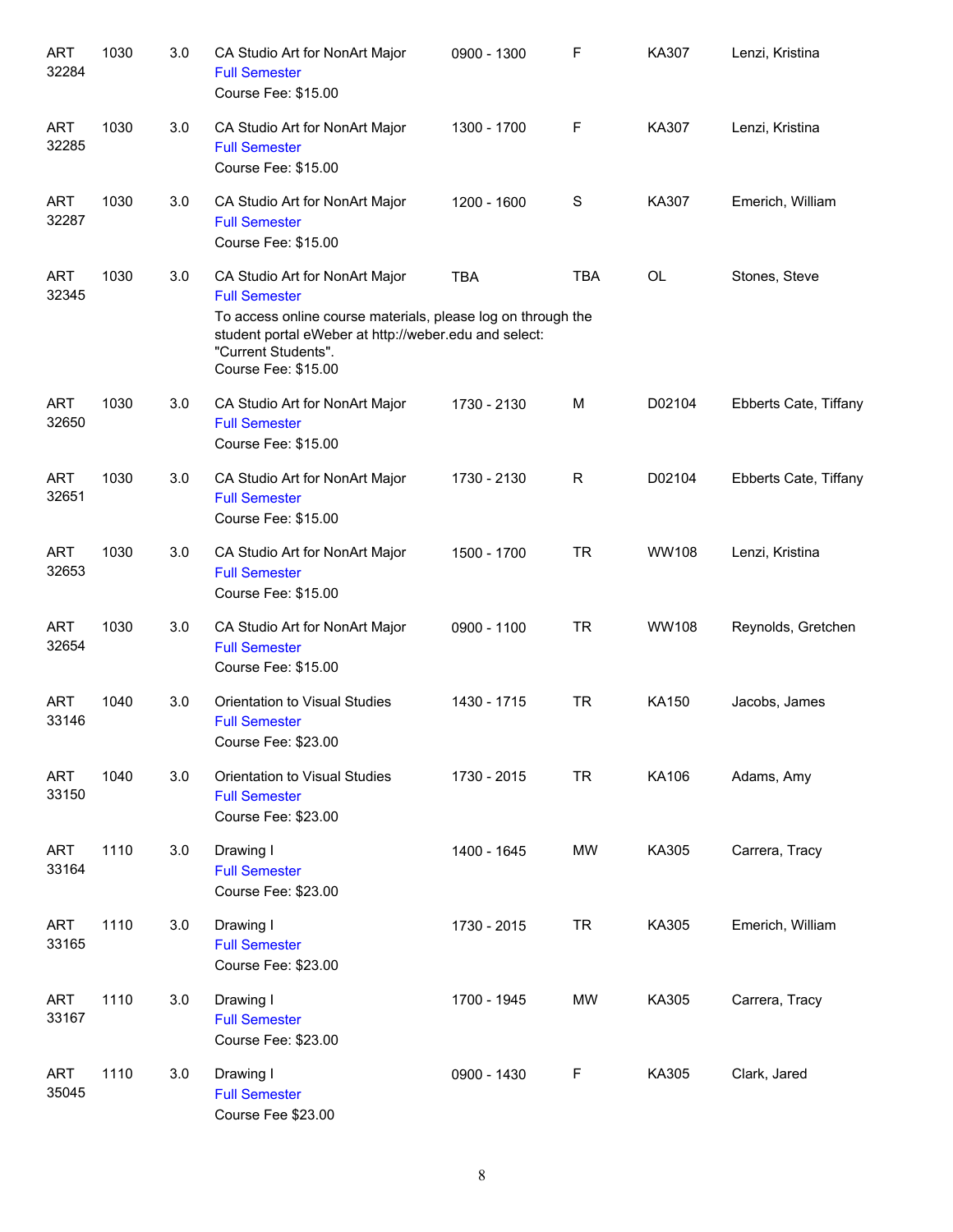| <b>ART</b><br>33168 | 1120 | 3.0 | Design: 2D<br><b>Full Semester</b><br>Course Fee: \$23.00                      | 1400 - 1645 | <b>MW</b> | KA307        | Makov, Susan            |
|---------------------|------|-----|--------------------------------------------------------------------------------|-------------|-----------|--------------|-------------------------|
| <b>ART</b><br>33169 | 1120 | 3.0 | Design: 2D<br><b>Full Semester</b><br>Course Fee: \$23.00                      | 1700 - 1945 | <b>MW</b> | KA307        | Biddle, Mark            |
| <b>ART</b><br>33170 | 1120 | 3.0 | Design: 2D<br><b>Full Semester</b><br>Course Fee: \$23.00                      | 1730 - 2015 | <b>TR</b> | KA306        | Clark, Jared            |
| <b>ART</b><br>33172 | 1130 | 3.0 | Design: 3D<br><b>Full Semester</b><br>Course Fee: \$123.00                     | 1700 - 1945 | <b>MW</b> | KA165        | Bateman, James          |
| <b>ART</b><br>33173 | 1130 | 3.0 | Design: 3D<br><b>Full Semester</b><br>Course Fee: \$123.00                     | 1130 - 1415 | <b>TR</b> | KA165        | Bateman, James          |
| <b>ART</b><br>33174 | 1140 | 3.0 | Color Theory<br><b>Full Semester</b><br>Course Fee: \$23.00                    | 0830 - 1115 | <b>TR</b> | KA307        | Lenzi, Kristina         |
| <b>ART</b><br>33175 | 1140 | 3.0 | Color Theory<br><b>Full Semester</b><br>Course Fee: \$23.00                    | 0800 - 1045 | <b>MW</b> | KA307        | Adams, Amy              |
| <b>ART</b><br>35044 | 1140 | 3.0 | Color Theory<br><b>Full Semester</b><br>Course Fee \$23.00                     | 1430 - 1715 | <b>TR</b> | KA306        | Dolberg, Daniel         |
| <b>ART</b><br>33182 | 2200 | 3.0 | Intro to Printmaking<br><b>Full Semester</b><br>Course Fee: \$123.00           | 1430 - 1715 | <b>TR</b> | <b>KA251</b> | Makov, Susan            |
| <b>ART</b><br>33197 | 2250 | 3.0 | Photgraphy: Black White/Analog<br><b>Full Semester</b><br>Course Fee: \$118.00 | 0800 - 1045 | <b>MW</b> | KA223        | Suppha-Atthasitt, Tyler |
| <b>ART</b><br>33199 | 2250 | 3.0 | Photgraphy: Black White/Analog<br><b>Full Semester</b><br>Course Fee: \$118.00 | 1130 - 1415 | <b>TR</b> | KA223        | Suppha-Atthasitt, Tyler |
| ART<br>33275        | 2310 | 3.0 | Intro to Ceramic Art<br><b>Full Semester</b><br>Course Fee: \$79.00            | 0800 - 1045 | MW        | KA130        | Wolochowicz, Stephen    |
| ART<br>33277        | 2310 | 3.0 | Intro to Ceramic Art<br><b>Full Semester</b><br>Course Fee: \$79.00            | 1700 - 1945 | MW        | KA130        | Wolochowicz, Stephen    |
| <b>ART</b><br>33281 | 2350 | 3.0 | Small Metals/Jewelry I<br><b>Full Semester</b><br>Course Fee: \$123.00         | 1700 - 1945 | MW        | KA168        | Venegas, Rene           |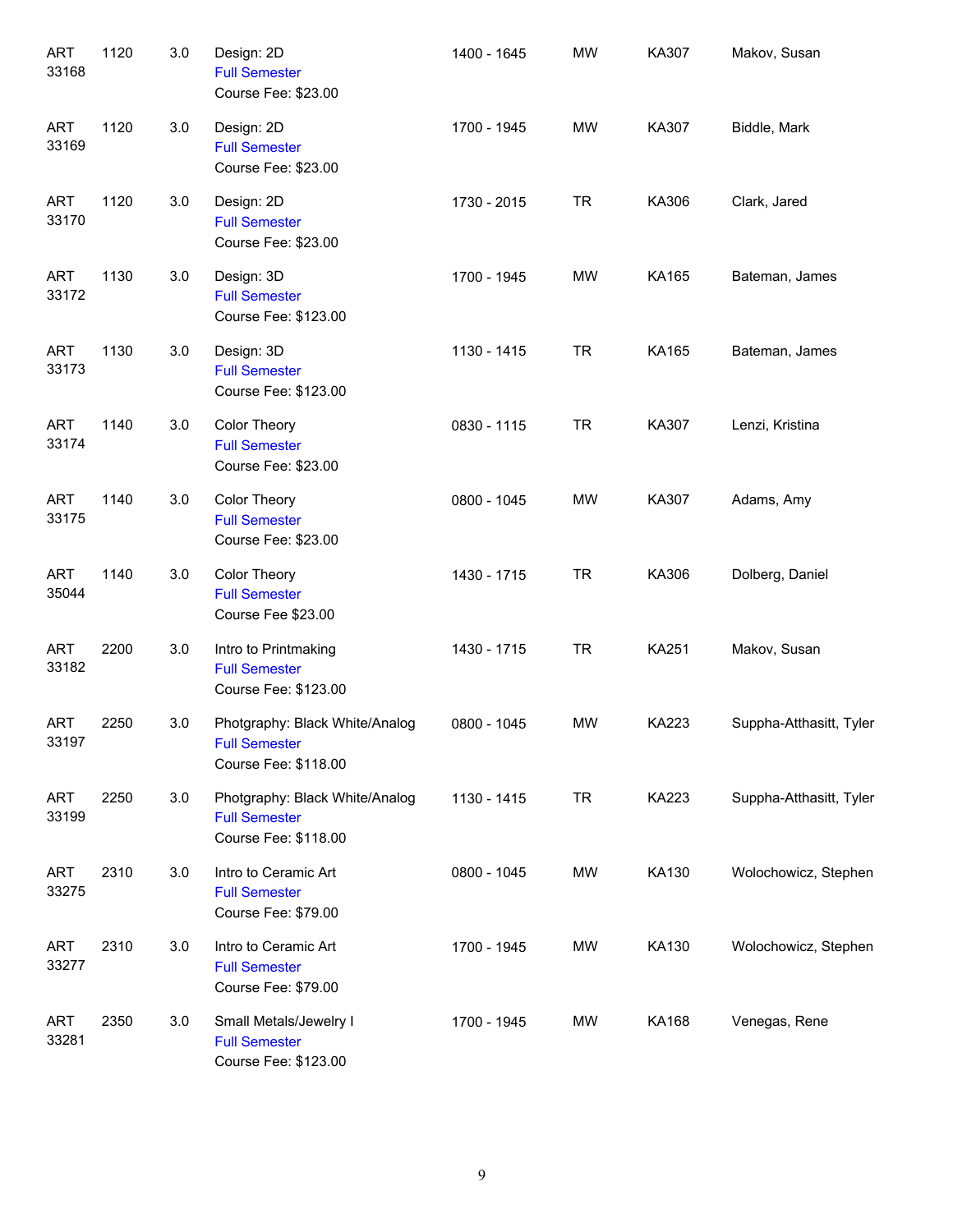| <b>ART</b><br>33283 | 2450  | 3.0 | Photography: Color/Digital<br><b>Full Semester</b><br>Course Fee: \$148.00    | 1730 - 2015 | <b>TR</b> | KA212 | Crow, Paul           |
|---------------------|-------|-----|-------------------------------------------------------------------------------|-------------|-----------|-------|----------------------|
| <b>ART</b><br>33293 | 2450  | 3.0 | Photography: Color/Digital<br><b>Full Semester</b><br>Course Fee: \$148.00    | 0900 - 1430 | S         | KA212 | Ripplinger, Kent     |
| <b>ART</b><br>33294 | 2450  | 3.0 | Photography: Color/Digital<br><b>Full Semester</b><br>Course Fee: \$148.00    | 1130 - 1415 | <b>TR</b> | KA212 | Ripplinger, Kent     |
| <b>ART</b><br>33359 | 2600  | 3.0 | Painting I<br><b>Full Semester</b><br>Course Fee: \$78.00                     | 1400 - 1645 | <b>MW</b> | KA309 | Jacobs, James        |
| <b>ART</b><br>33362 | 2700  | 3.0 | Sculpture I<br><b>Full Semester</b><br>Course Fee: \$123.00                   | 1400 - 1645 | <b>MW</b> | KA165 | Bateman, James       |
| <b>ART</b><br>33367 | 3120  | 3.0 | <b>Figure Drawing</b><br><b>Full Semester</b><br>Course Fee: \$105.00         | 1430 - 1715 | <b>TR</b> | KA305 | Stevenson, Kathleen  |
| <b>ART</b><br>33415 | 3150  | 3.0 | Photography Seminar<br><b>Full Semester</b><br>Course Fee: \$130.00           | 1100 - 1345 | <b>MW</b> |       | Winegar, Joshua      |
| <b>ART</b><br>33416 | 3200  | 3.0 | Intermediate Printmaking<br><b>Full Semester</b><br>Course Fee: \$123.00      | 1100 - 1345 | MW        | KA251 | Makov, Susan         |
| <b>ART</b><br>33420 | 3310  | 3.0 | Intermed Handbuilt Ceramics<br><b>Full Semester</b><br>Course Fee: \$103.00   | 1400 - 1645 | <b>MW</b> | KA130 | Wolochowicz, Stephen |
| ART<br>33422        | 3320  | 3.0 | Intermed Wheelthrown Ceramics<br><b>Full Semester</b><br>Course Fee: \$103.00 | 1400 - 1645 | <b>MW</b> | KA130 | Wolochowicz, Stephen |
| <b>ART</b><br>33604 | 3420B | 1.0 | Vector Drawing<br><b>Block 1</b><br>Course Fee: \$23.00                       | 0830 - 1115 | <b>TR</b> | KA210 | Stott, Jeremy        |
| <b>ART</b><br>33606 | 3420C | 1.0 | <b>Digital Page Composition</b><br><b>Block 2</b><br>Course Fee: \$23.00      | 0830 - 1115 | <b>TR</b> | KA210 | Stott, Jeremy        |
| ART<br>33607        | 3420D | 1.0 | Design for the Internet<br><b>Block 2</b><br>Course Fee: \$23.00              | 0830 - 1115 | <b>TR</b> | KA210 | Stott, Jeremy        |
| ART<br>33425        | 3430  | 3.0 | Typography/Publication Design<br><b>Full Semester</b><br>Course Fee: \$68.00  | 0800 - 1045 | MW        | KA220 | Biddle, Mark         |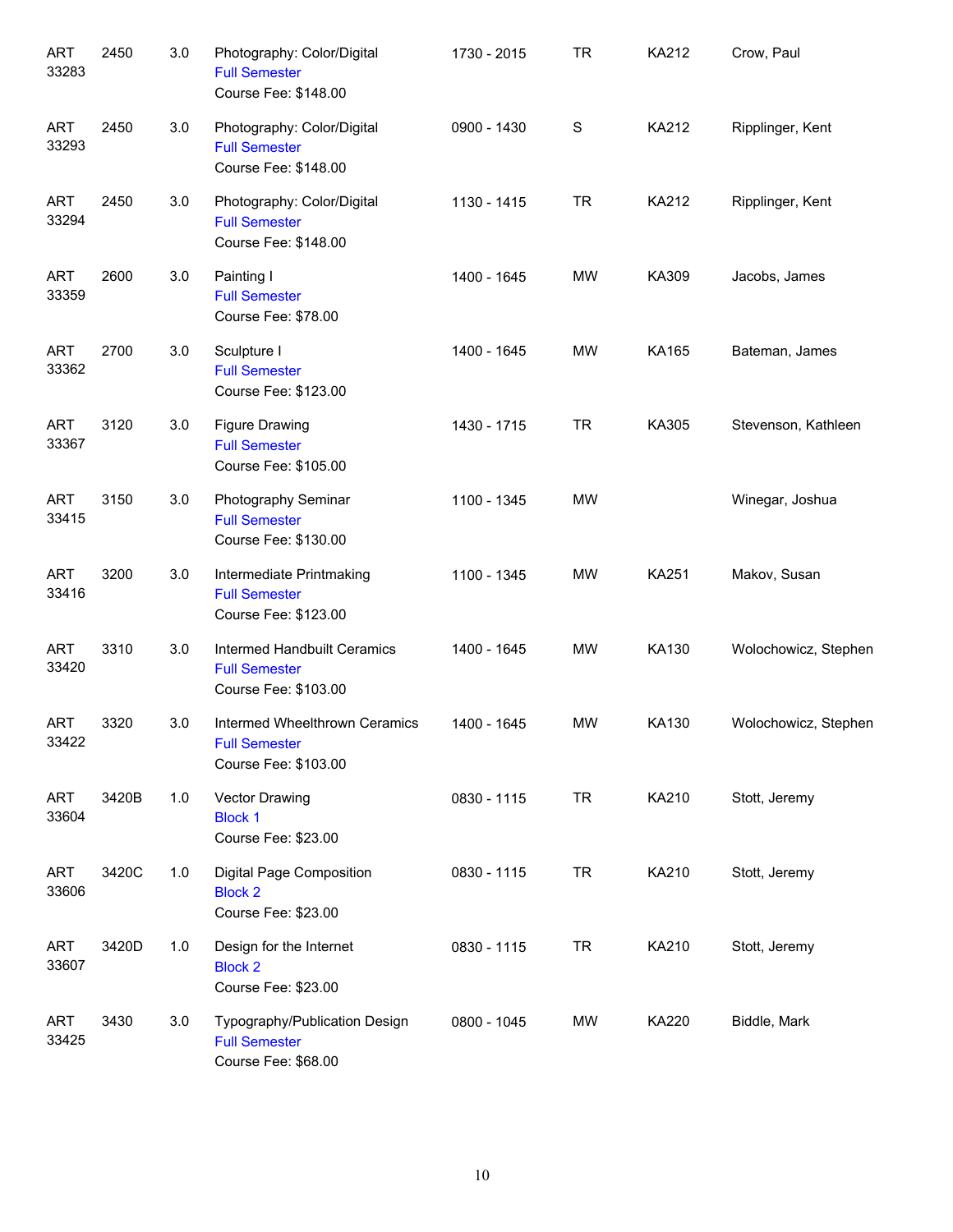| <b>ART</b><br>33426 | 3435 | 3.0 | Experimental Typography<br><b>Full Semester</b><br>Course Fee: \$68.00             | 0800 - 1045 | <b>MW</b> | KA210        | Zahabi, Liese        |
|---------------------|------|-----|------------------------------------------------------------------------------------|-------------|-----------|--------------|----------------------|
| <b>ART</b><br>33449 | 3440 | 3.0 | <b>Visual Communication</b><br><b>Full Semester</b><br>Course Fee: \$68.00         | 0830 - 1115 | <b>TR</b> | KA220        | Clarkson, Larry      |
| <b>ART</b><br>33452 | 3450 | 3.0 | Design History and Theory<br><b>Full Semester</b><br>Course Fee: \$93.00           | 1400 - 1645 | MW        | <b>KA220</b> | Biddle, Mark         |
| <b>ART</b><br>33460 | 3460 | 3.0 | Illustration<br><b>Full Semester</b><br>Course Fee: \$23.00                        | 1430 - 1715 | <b>TR</b> | KA220        | Clarkson, Larry      |
| <b>ART</b><br>33463 | 3520 | 3.0 | Art Methods II<br><b>Full Semester</b><br>Course Fee \$118.00                      | 1730 - 2015 | <b>TR</b> | KA307        | Stevenson, Kathleen  |
| <b>ART</b><br>33466 | 3600 | 3.0 | Painting II<br><b>Full Semester</b><br>Course Fee: \$78.00                         | 1100 - 1345 | <b>MW</b> | KA308        | Choberka, Matthew    |
| <b>ART</b><br>33468 | 3700 | 3.0 | Sculpture II<br><b>Full Semester</b><br>Course Fee: \$123.00                       | 1400 - 1645 | MW        | KA165        | Bateman, James       |
| <b>ART</b><br>33473 | 3995 | 3.0 | <b>BFA Seminar</b><br><b>Full Semester</b><br>Course Fee: \$118.00                 | 0830 - 1115 | <b>TR</b> | KA106        | Jacobs, James        |
| <b>ART</b><br>33582 | 4120 | 3.0 | <b>Advanced Figure Drawing</b><br><b>Full Semester</b><br>Course Fee: \$105.00     | 1430 - 1715 | <b>TR</b> | KA305        | Stevenson, Kathleen  |
| ART<br>33583        | 4200 | 3.0 | <b>Advanced Printmaking</b><br><b>Full Semester</b><br>Course Fee: \$123.00        | 1100 - 1345 | <b>MW</b> | <b>KA251</b> | Makov, Susan         |
| ART<br>33584        | 4310 | 3.0 | <b>Advanced Handbuilt Ceramics</b><br><b>Full Semester</b><br>Course Fee: \$103.00 | 1400 - 1645 | MW        | KA130        | Wolochowicz, Stephen |
| ART<br>33585        | 4320 | 3.0 | Adv Wheelthrown Ceramics<br><b>Full Semester</b><br>Course Fee: \$103.00           | 1400 - 1645 | MW        | KA130        | Wolochowicz, Stephen |
| ART<br>33586        | 4400 | 3.0 | Adv Graphic Design<br><b>Full Semester</b><br>Course Fee: \$93.00                  | 1700 - 1945 | MW        | KA220        | Zahabi, Liese        |
| ART<br>33587        | 4410 | 3.0 | Design Seminar<br><b>Full Semester</b><br>Course Fee: \$93.00                      | 1730 - 2015 | <b>TR</b> | KA220        | Clarkson, Larry      |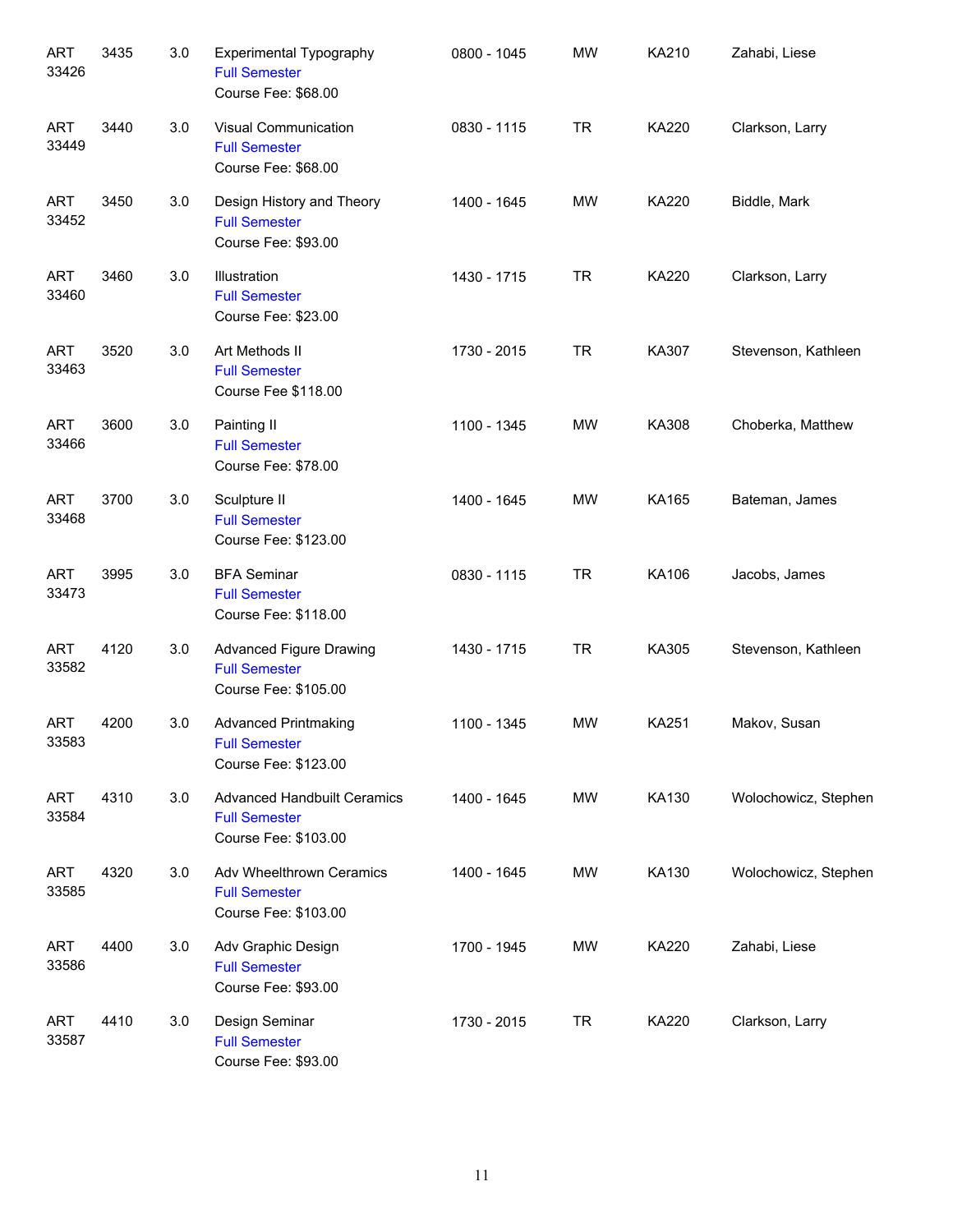| <b>ART</b><br>33588 | 4420 | 3.0 | Adv Digital Media<br><b>Full Semester</b><br>Course Fee: \$68.00              | 1130 - 1415 | <b>TR</b>  | KA210        | Stott, Jeremy     |
|---------------------|------|-----|-------------------------------------------------------------------------------|-------------|------------|--------------|-------------------|
| <b>ART</b><br>33589 | 4440 | 3.0 | Interactive Media<br><b>Full Semester</b><br>Course Fee: \$68.00              | 1100 - 1345 | <b>MW</b>  | KA210        | Zahabi, Liese     |
| <b>ART</b><br>33593 | 4460 | 3.0 | <b>Advanced Illustration</b><br><b>Full Semester</b><br>Course Fee: \$23.00   | 1430 - 1715 | <b>TR</b>  | KA220        | Clarkson, Larry   |
| <b>ART</b><br>33595 | 4550 | 3.0 | Photography: Studio Lighting<br><b>Full Semester</b><br>Course Fee: \$148.00  | 1700 - 1945 | MW         | KA           | Winegar, Joshua   |
| <b>ART</b><br>33598 | 4600 | 3.0 | Painting III<br><b>Full Semester</b><br>Course Fee: \$78.00                   | 1100 - 1345 | <b>MW</b>  | KA308        | Choberka, Matthew |
| <b>ART</b><br>33599 | 4660 | 3.0 | Special Topics in Photography<br><b>Full Semester</b><br>Course Fee: \$123.00 | 1400 - 1645 | <b>MW</b>  | <b>KA223</b> | Winegar, Joshua   |
| <b>ART</b><br>33601 | 4660 | 3.0 | Special Topics in Photography<br><b>Full Semester</b><br>Course Fee: \$123.00 | 1430 - 1715 | <b>TR</b>  | KA212        | Crow, Paul        |
| <b>ART</b><br>33603 | 4700 | 3.0 | Sculpture III<br><b>Full Semester</b><br>Course Fee: \$123.00                 | 1400 - 1645 | <b>MW</b>  | KA165        | Bateman, James    |
| <b>ART</b><br>34678 | 4900 | 3.0 | <b>Individual Studies</b><br><b>Full Semester</b><br>Course Fee \$18.00       | <b>TBA</b>  | <b>TBA</b> |              | Choberka, Matthew |
| <b>ART</b><br>34683 | 4900 | 1.0 | <b>Individual Studies</b><br><b>Full Semester</b><br>Course Fee \$18.00       | <b>TBA</b>  | <b>TBA</b> |              | Clarkson, Larry   |
| <b>ART</b><br>34693 | 4900 | 1.0 | <b>Individual Studies</b><br><b>Full Semester</b><br>Course Fee \$18.00       | <b>TBA</b>  | <b>TBA</b> |              | Gravis, Lydia     |
| <b>ART</b><br>34771 | 4900 | 3.0 | <b>Individual Studies</b><br><b>Full Semester</b><br>Course Fee \$18.00       | <b>TBA</b>  | <b>TBA</b> |              | Ripplinger, Kent  |
| <b>ART</b><br>34772 | 4900 | 3.0 | <b>Individual Studies</b><br><b>Full Semester</b><br>Course Fee \$18.00       | <b>TBA</b>  | <b>TBA</b> |              | Ripplinger, Kent  |
| <b>ART</b><br>34781 | 4900 | 3.0 | <b>Individual Studies</b><br><b>Full Semester</b><br>Course Fee \$18.00       | <b>TBA</b>  | <b>TBA</b> |              | Clarkson, Larry   |
| <b>ART</b><br>34667 | 4930 | 2.0 | Teaching Assistantship Experie<br><b>Full Semester</b>                        | <b>TBA</b>  | <b>TBA</b> |              | Bateman, James    |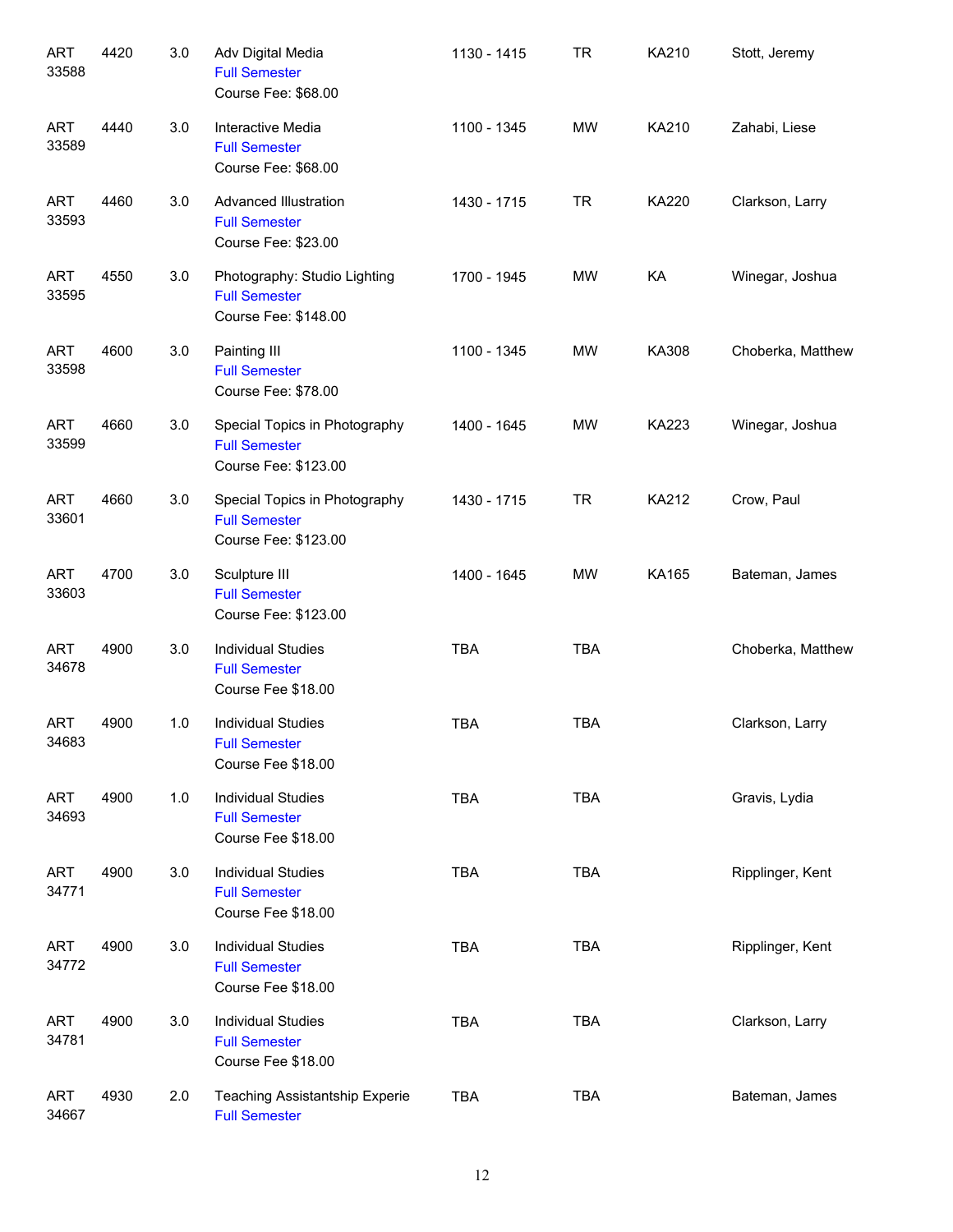| <b>ART</b><br>34675  | 4930 | 2.0 | <b>Teaching Assistantship Experie</b><br><b>Full Semester</b>                | <b>TBA</b>  | <b>TBA</b> |              | Hohlios, Stephanie  |
|----------------------|------|-----|------------------------------------------------------------------------------|-------------|------------|--------------|---------------------|
| <b>ART</b><br>34684  | 4930 | 2.0 | <b>Teaching Assistantship Experie</b><br><b>Full Semester</b>                | <b>TBA</b>  | <b>TBA</b> |              | Bateman, James      |
| <b>ART</b><br>34726  | 4930 | 2.0 | Teaching Assistantship Experie<br><b>Full Semester</b>                       | 0900 - 1430 | S          | KA212        | Ripplinger, Kent    |
| <b>ART</b><br>34768  | 4930 | 2.0 | <b>Teaching Assistantship Experie</b><br><b>Full Semester</b>                | 0900 - 1430 | S          | KA212        | Ripplinger, Kent    |
| <b>ART</b><br>34857  | 4930 | 2.0 | <b>Teaching Assistantship Experie</b><br><b>Full Semester</b>                | <b>TBA</b>  | <b>TBA</b> |              | Stevenson, Kathleen |
| <b>ART</b><br>34865  | 4930 | 2.0 | <b>Teaching Assistantship Experie</b><br><b>Full Semester</b>                | <b>TBA</b>  | <b>TBA</b> |              | Makov, Susan        |
| <b>ART</b><br>35005  | 4930 | 2.0 | Teaching Assistantship Experie<br><b>Full Semester</b>                       | <b>TBA</b>  | <b>TBA</b> |              | Stevenson, Kathleen |
| <b>ART</b><br>33475  | 4990 | 3.0 | <b>BFA Thesis</b><br><b>Full Semester</b><br>Course Fee: \$23.00             | 0830 - 1115 | <b>TR</b>  | KA106        | Crow, Paul          |
| <b>ARTH</b><br>33158 | 1100 | 4.0 | CA Art/Arch: AD 1000-Present<br><b>Full Semester</b><br>Course Fee: \$30.00  | 1100 - 1245 | <b>MW</b>  | KA143        | Hohlios, Stephanie  |
| <b>ARTH</b><br>33160 | 1100 | 4.0 | CA Art/Arch: AD 1000-Present<br><b>Full Semester</b><br>Course Fee: \$30.00  | 1700 - 1845 | <b>MW</b>  | KA143        | Hohlios, Stephanie  |
| <b>ARTH</b><br>33176 | 2040 | 4.0 | Art and Architecture of Asia<br><b>Full Semester</b><br>Course Fee: \$29.00  | 1430 - 1615 | <b>TR</b>  | <b>KA143</b> | Banerji, Naseem     |
| <b>ARTH</b><br>33365 | 3050 | 4.0 | Contemporary Art<br><b>Full Semester</b><br>Course Fee: \$30.00              | 1400 - 1545 | <b>MW</b>  | <b>KA143</b> | Hohlios, Stephanie  |
| <b>ARTH</b><br>33366 | 3060 | 4.0 | Art and Architecture of India<br><b>Full Semester</b><br>Course Fee: \$30.00 | 1730 - 1915 | <b>TR</b>  | KA143        | Banerji, Naseem     |
| ASL<br>32623         | 1020 | 3.0 | First Year Sign Language II<br><b>Full Semester</b><br>Course Fee \$6.00     | 1730 - 1845 | <b>MW</b>  | EH104        | Harrop, Robb        |
| ASL<br>32624         | 1020 | 3.0 | First Year Sign Language II<br><b>Full Semester</b><br>Course Fee \$6.00     | 1900 - 2015 | <b>MW</b>  | EH115        | Montgomery, Gregory |
| ASL<br>32626         | 2020 | 3.0 | HU-Second Year Sign Lang II<br><b>Full Semester</b><br>Course Fee \$6.00     | 1730 - 1845 | <b>MW</b>  | EH115        | Montgomery, Gregory |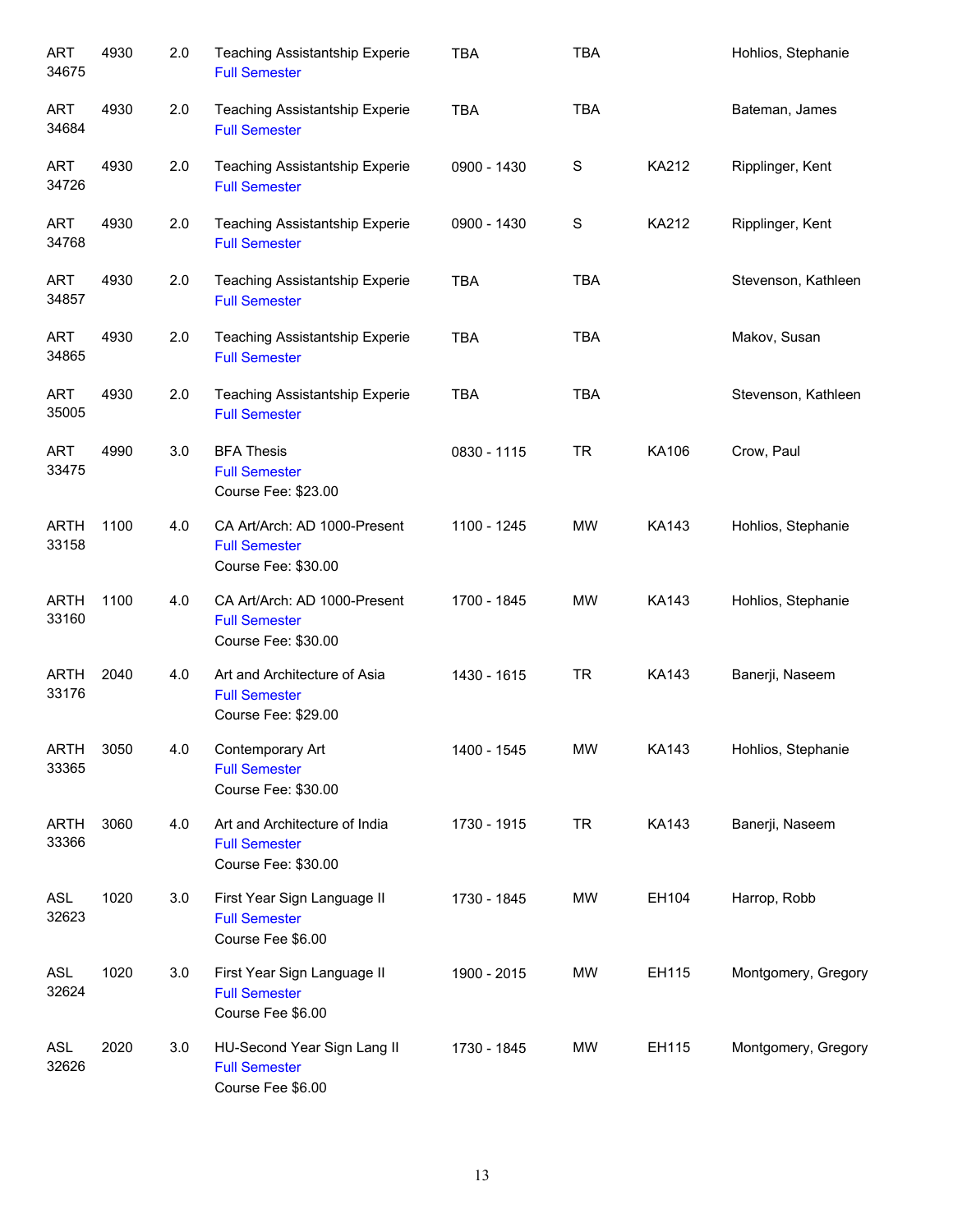| <b>ASL</b><br>32640  | 2020 | 3.0 | HU-Second Year Sign Lang II<br><b>Full Semester</b><br>Course Fee \$6.00                                                                                                                                               | 1900 - 2015 | <b>TR</b>  | EH104        | Harrop, Scott          |
|----------------------|------|-----|------------------------------------------------------------------------------------------------------------------------------------------------------------------------------------------------------------------------|-------------|------------|--------------|------------------------|
| <b>ASTR</b><br>32704 | 1040 | 3.0 | <b>PS/SI Elementary Astronomy</b><br><b>Full Semester</b><br>To access online course materials, please log on through<br>the student portal eWeber at http://weber.edu and select:                                     | <b>TBA</b>  | <b>TBA</b> | <b>OL</b>    | Carroll, Bradley       |
|                      |      |     | "Current Students".<br>Course Fee: \$10.00<br>For students interested in PHYS 1040, this course ASTR 1040<br>CRN 32704 is the same as the PHYS 1040 CRN 32703.                                                         |             |            |              |                        |
| <b>ASTR</b><br>33397 | 1040 | 3.0 | PS/SI Elementary Astronomy<br><b>Full Semester</b>                                                                                                                                                                     | 1730 - 2020 | м          | LL203        | Kaur, Simranjit        |
|                      |      |     | This course is the same as PHYS 1040 (CRN 33395).<br>Course Fee: \$10.00                                                                                                                                               |             |            |              |                        |
| AT<br>34395          | 1300 | 2.0 | First Aid: Resp to Emergencies<br><b>Block 1</b>                                                                                                                                                                       | 0815 - 1700 | S          | <b>SW68</b>  | Stone, Lester          |
|                      |      |     | Class only meets January 7 and January 21 from 8:15 am<br>to 5:00 pm<br>Course Fee: \$15.00                                                                                                                            |             |            |              |                        |
| AT<br>34384          | 1500 | 2.0 | Intro to Athletic Training<br><b>Full Semester</b><br>Course Fee: \$10.00                                                                                                                                              | 1600 - 1740 | M          | <b>SW34</b>  | Hamson-Utley, Jennifer |
| AT<br>34387          | 2300 | 3.0 | <b>Emergency Response</b><br><b>Full Semester</b><br>Course Fee: \$30.00                                                                                                                                               | 1730 - 2020 | M          | <b>SW68</b>  | Bugnet, Paul           |
| AT<br>34389          | 2300 | 3.0 | <b>Emergency Response</b><br><b>Full Semester</b><br>Course Fee: \$30.00                                                                                                                                               | 1730 - 2020 | Τ          | <b>SW68</b>  | Stone, Lester          |
| AT<br>34391          | 2300 | 3.0 | <b>Emergency Response</b><br><b>Full Semester</b><br>Course Fee: \$30.00                                                                                                                                               | 1730 - 2020 | W          | <b>SW68</b>  | Bugnet, Paul           |
| AT<br>34393          | 2300 | 3.0 | <b>Emergency Response</b><br><b>Full Semester</b><br>Course Fee: \$30.00                                                                                                                                               | 0730 - 0845 | <b>TR</b>  | <b>SW68</b>  | Bass, Joel             |
| AT<br>34386          | 2501 | 2.0 | CBL Clinical Aplctn. of AT III<br><b>Full Semester</b><br>CBL stands for Community-Based Learning which means that students engage<br>in meaningful community service that is connected to specific course objectives. | 1130 - 1220 | MW         | <b>SW68</b>  | Bugnet, Paul           |
|                      |      |     | See http://www.weber.edu/CommunityInvolvement/CBL_Designation.html for a<br>full list of CBL designated courses. Course Fee: \$10.00                                                                                   |             |            |              |                        |
| AT<br>34445          | 3200 | 3.0 | Psychology of Sport & Injury<br><b>Block 2</b><br>Course Fee: \$15.00                                                                                                                                                  | 1750 - 2030 | M          | <b>SW34</b>  | Hamson-Utley, Jennifer |
| AT<br>34376          | 3301 | 3.0 | Eval & Care/Upper Extremity<br><b>Full Semester</b>                                                                                                                                                                    | 1230 - 1320 | MWF        | <b>SW117</b> | Hamson-Utley, Jennifer |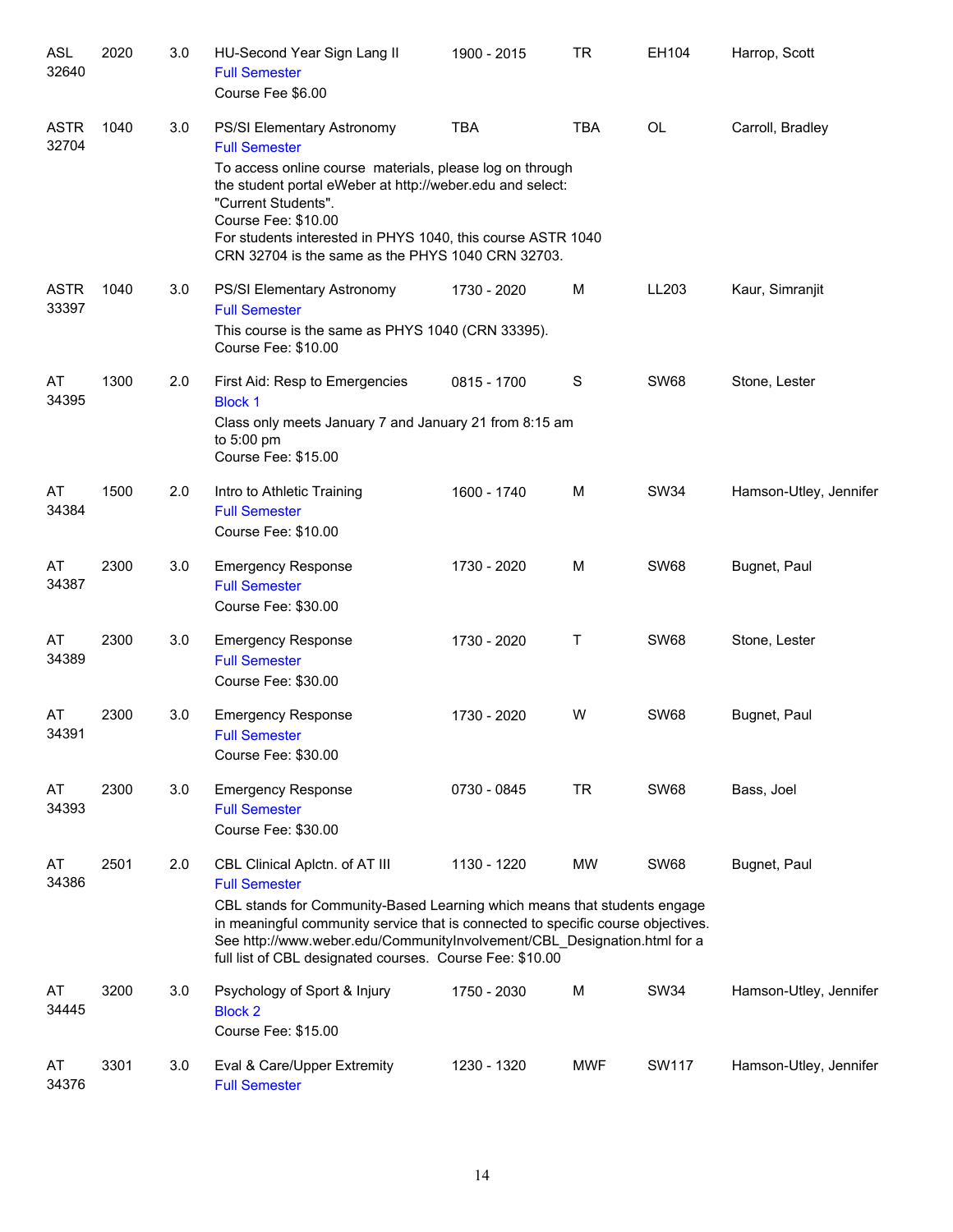| AT<br>34377          | 3301 | 3.0     | Eval & Care/Upper Extremity<br><b>Full Semester</b>                                                                                                                                                                                                                                                  | 1330 - 1420                               | <b>MWF</b>   | <b>SW117</b>                        | Hamson-Utley, Jennifer |
|----------------------|------|---------|------------------------------------------------------------------------------------------------------------------------------------------------------------------------------------------------------------------------------------------------------------------------------------------------------|-------------------------------------------|--------------|-------------------------------------|------------------------|
| AT<br>34379          | 3501 | 3.0     | CBL Clinical Applctn. of AT V<br><b>Full Semester</b>                                                                                                                                                                                                                                                | 1800 - 1945                               | M            | SW117                               | Weir, Nancy            |
|                      |      |         | CBL stands for Community-Based Learning which means that students engage<br>in meaningful community service that is connected to specific course objectives.<br>See http://www.weber.edu/CommunityInvolvement/CBL_Designation.html for a<br>full list of CBL designated courses. Course Fee: \$15.00 |                                           |              |                                     |                        |
| AT<br>34378          | 4101 | 3.0     | Adv Therapeutic Mod/M Injuries<br><b>Full Semester</b>                                                                                                                                                                                                                                               | 0800 - 1000<br>0830 - 0920<br>0830 - 0920 | Τ<br>M<br>W  | SW117<br><b>SW71</b><br><b>SW71</b> | Speicher, Timothy      |
|                      |      |         | Course Fee: \$20.00                                                                                                                                                                                                                                                                                  |                                           |              |                                     |                        |
| AT<br>34382          | 4101 | 3.0     | Adv Therapeutic Mod/M Injuries<br><b>Full Semester</b>                                                                                                                                                                                                                                               | 0800 - 1000<br>0830 - 0920<br>0830 - 0920 | R<br>М<br>W  | SW117<br><b>SW71</b><br><b>SW71</b> | Speicher, Timothy      |
|                      |      |         | Course Fee: \$20.00                                                                                                                                                                                                                                                                                  |                                           |              |                                     |                        |
| AT<br>34380          | 4201 | $3.0\,$ | Adv Rehab of Athletic Injuries<br><b>Full Semester</b><br>Course Fee: \$15.00                                                                                                                                                                                                                        | 1800 - 2030                               | Τ            | <b>SW117</b>                        | Ferrin, Chariton       |
| AT<br>34381          | 4201 | $3.0\,$ | Adv Rehab of Athletic Injuries<br><b>Full Semester</b><br>Course Fee: \$15.00                                                                                                                                                                                                                        | 1800 - 2030                               | R            | <b>SW117</b>                        | Ferrin, Chariton       |
| AT<br>34385          | 4550 | 3.0     | General Medical Cond/Adv AT<br><b>Full Semester</b><br>Course Fee: \$15.00                                                                                                                                                                                                                           | 0930 - 1020                               | <b>MWF</b>   | <b>SW68</b>                         | Weir, Nancy            |
| AT<br>34383          | 4600 | 3.0     | Administration & Mangmnt in AT<br><b>Full Semester</b>                                                                                                                                                                                                                                               | 1800 - 2030                               | M            | SW116                               | Bass, Joel             |
| AT<br>34745          | 4800 | 3.0     | Individual Projects<br><b>Full Semester</b>                                                                                                                                                                                                                                                          | <b>TBA</b>                                | <b>TBA</b>   |                                     | Hamson-Utley, Jennifer |
| AT<br>34762          | 4800 | 2.0     | <b>Individual Projects</b><br><b>Full Semester</b>                                                                                                                                                                                                                                                   | <b>TBA</b>                                | <b>TBA</b>   |                                     | Speicher, Timothy      |
| AT<br>34459          | 4990 | 1.0     | Senior Seminar<br><b>Full Semester</b>                                                                                                                                                                                                                                                               | 0800 - 0850                               | T            | SW116                               | Smith, Molly           |
|                      |      |         | For Human Performance Management Majors                                                                                                                                                                                                                                                              |                                           |              |                                     |                        |
| AT<br>34531          | 4998 | 1.0     | <b>BOC Exam Preparation</b><br><b>Full Semester</b>                                                                                                                                                                                                                                                  | 1030 - 1120                               | $\mathsf F$  | <b>SW117</b>                        | Herzog, Valerie        |
| <b>ATHL</b><br>34429 | 1570 | 1.0     | Varsity Basketball<br><b>Full Semester</b><br>Women's Varsity Basketball                                                                                                                                                                                                                             | <b>TBA</b>                                | <b>MTWRF</b> | DC                                  | Ord, Bethann           |
| <b>ATHL</b><br>34430 | 1570 | 1.0     | Varsity Basketball<br><b>Full Semester</b><br>Men's Varsity Basketball                                                                                                                                                                                                                               | <b>TBA</b>                                | <b>MTWRF</b> | DC                                  | Rahe, Randy            |
| <b>ATHL</b><br>34599 | 1575 | 1.0     | Rodeo I<br><b>Full Semester</b><br>Club Rodeo Members                                                                                                                                                                                                                                                | 1600 - 1900                               | <b>MW</b>    |                                     | Montgomery, Dennis     |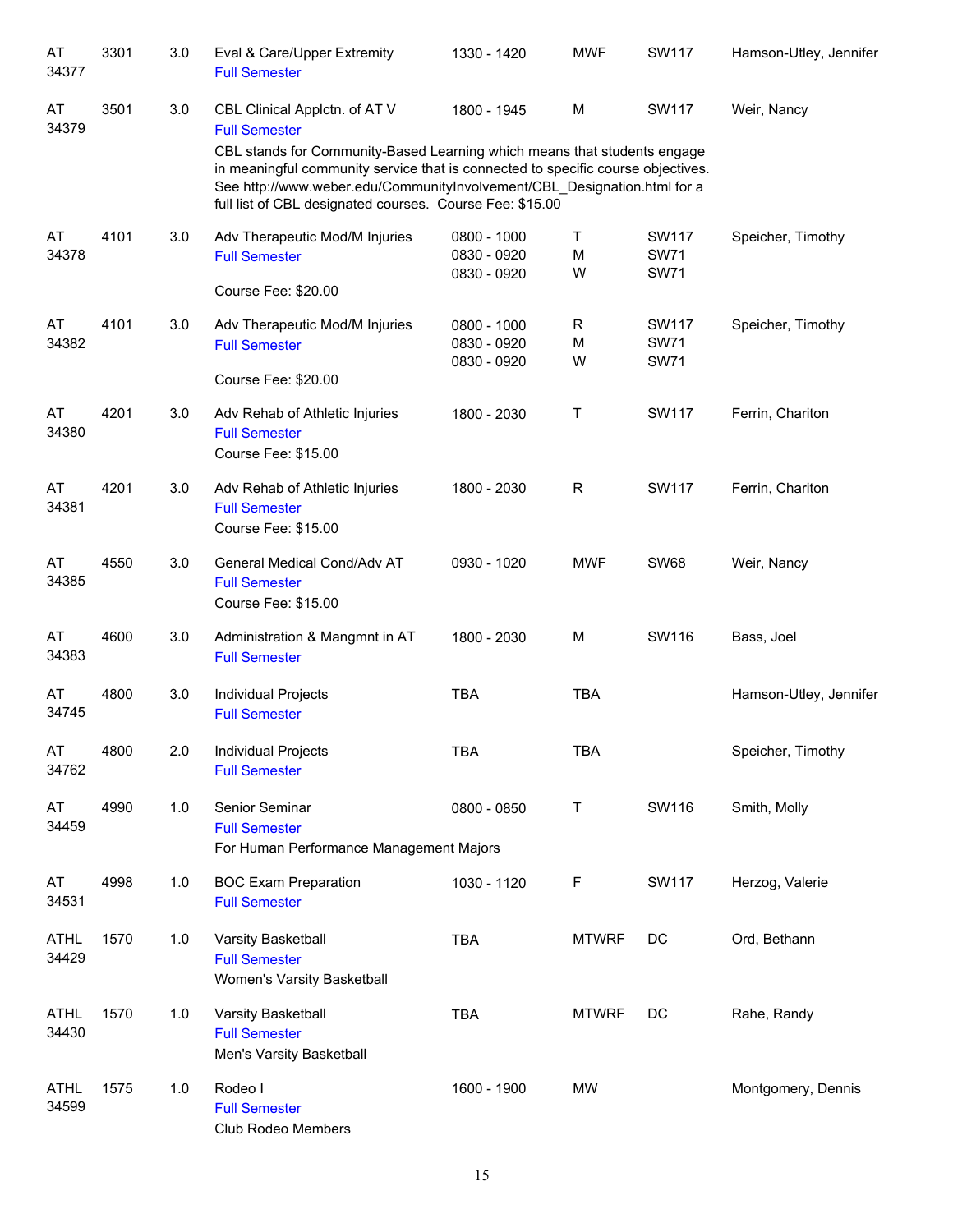| <b>ATHL</b><br>34431 | 1600 | 1.0 | Varsity Golf<br><b>Full Semester</b>                                                                                                                                                                                                | <b>TBA</b>  | <b>MTWRF</b> |              | Smith, Jeffery   |
|----------------------|------|-----|-------------------------------------------------------------------------------------------------------------------------------------------------------------------------------------------------------------------------------------|-------------|--------------|--------------|------------------|
| ATHL<br>34432        | 1630 | 1.0 | <b>Varsity Tennis</b><br><b>Full Semester</b>                                                                                                                                                                                       | <b>TBA</b>  | <b>MTWRF</b> | <b>SWTC</b>  | Burnham, Jared   |
| ATHL<br>34433        | 1640 | 1.0 | Varsity Track and Field<br><b>Full Semester</b>                                                                                                                                                                                     | <b>TBA</b>  | <b>MTWRF</b> | <b>SK</b>    | Blaisdell, James |
| <b>ATHL</b><br>34434 | 1640 | 1.0 | Varsity Track and Field<br><b>Full Semester</b>                                                                                                                                                                                     | <b>TBA</b>  | <b>MTWRF</b> | SK           | Walker, Daniel   |
| <b>ATHL</b><br>34435 | 1680 | 1.0 | Varsity Indoor Track<br><b>Full Semester</b>                                                                                                                                                                                        | <b>TBA</b>  | <b>MTWRF</b> | <b>SBFA</b>  | Blaisdell, James |
| ATHL<br>34436        | 1680 | 1.0 | Varsity Indoor Track<br><b>Full Semester</b>                                                                                                                                                                                        | <b>TBA</b>  | <b>MTWRF</b> | <b>SBFA</b>  | Walker, Daniel   |
| <b>ATHL</b><br>34600 | 1760 | 1.0 | Varsity Cheer/Dance<br><b>Full Semester</b><br>Spirit Squad Members                                                                                                                                                                 | 1230 - 1730 | <b>MWF</b>   | <b>SBFA</b>  | Willis, Summer   |
| <b>ATTC</b><br>33257 | 3000 | 1.0 | Intro to Auto Technology<br><b>Full Semester</b><br>To access online course materials, please log on through the<br>student portal eWeber at hrttp://weber.edu and select:<br>"Current Students".<br>Course Fee: \$5.00             | <b>TBA</b>  | <b>TBA</b>   | <b>OL</b>    | Kelly, John      |
| <b>ATTC</b><br>31493 | 3020 | 3.0 | Intro to Safety and Hazmat<br><b>Full Semester</b><br>Course Fee \$15.00                                                                                                                                                            | 1630 - 1910 | W            | <b>TE214</b> | Thomas, Joe      |
| <b>ATTC</b><br>33256 | 3020 | 3.0 | Intro to Safety and Hazmat<br><b>Full Semester</b><br>To access online course materials, please log on through the<br>student portal eWeber at http://weber.edu and select:<br>"Current Students".<br>Course Fee: \$15.00           | <b>TBA</b>  | <b>TBA</b>   | <b>OL</b>    | Thomas, Joe      |
| ATTC<br>33258        | 3620 | 3.0 | <b>Automotive Business Practices</b><br><b>Full Semester</b><br>To access online course materials, please log on through the<br>student portal eWeber at http://weber.edu and select:<br>"Current Students".<br>Course Fee: \$15.00 | <b>TBA</b>  | TBA          | OL           | Kelly, John      |
| <b>ATTC</b><br>31496 | 4720 | 2.0 | Capstone Project<br><b>Full Semester</b><br>Course Fee \$70.00                                                                                                                                                                      | 1330 - 1610 | W            | TE214        | Hadzik, Scott    |
| <b>ATTC</b><br>33260 | 4720 | 2.0 | Capstone Project<br><b>Full Semester</b><br>To access online course materials, please log on through the<br>student portal eWeber at http://weber.edu and select:<br>"Current Students".<br>Course Fee: \$70.00                     | <b>TBA</b>  | <b>TBA</b>   | OL           | Hadzik, Scott    |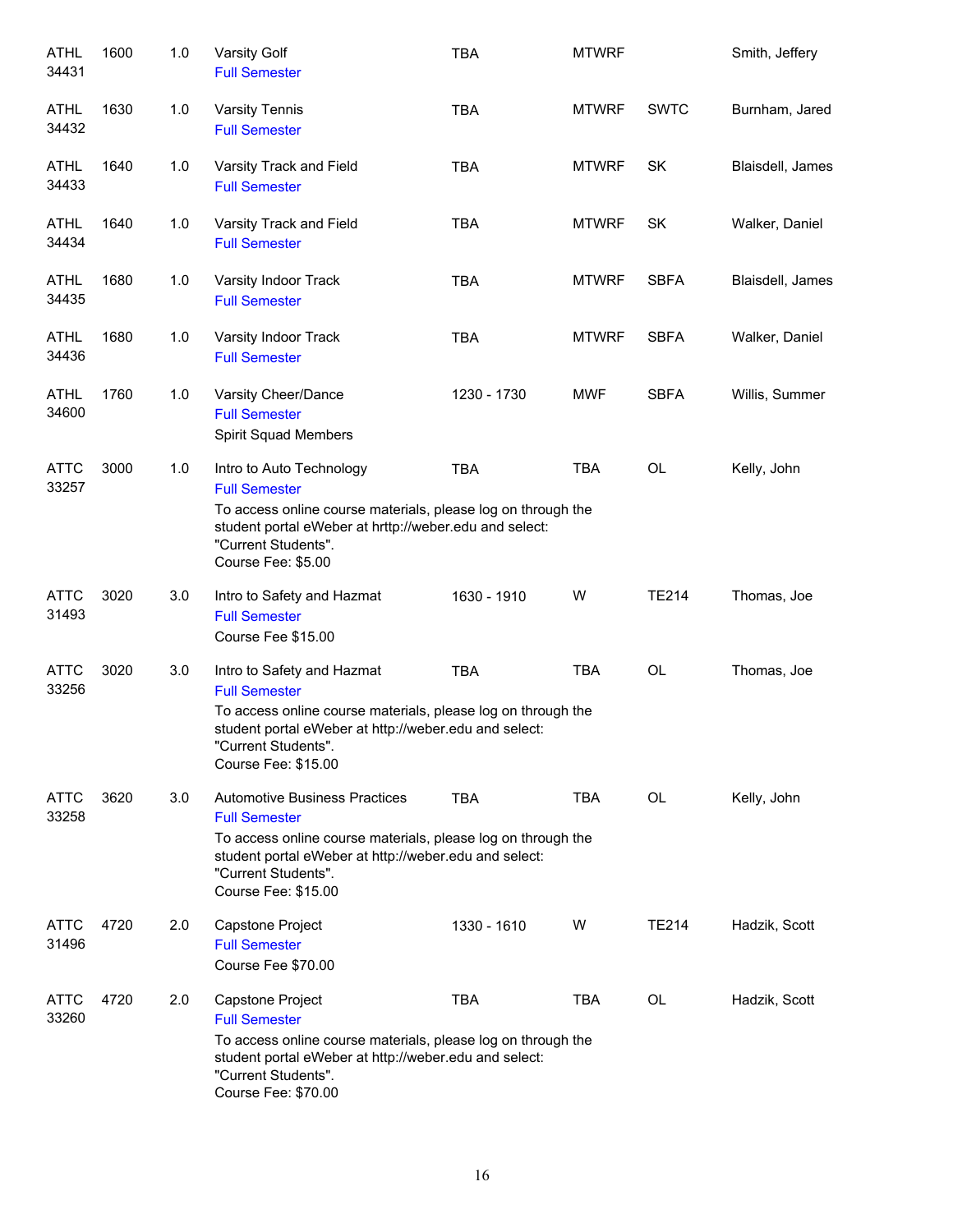| <b>ATTC</b><br>31494 | 4760 | 3.0 | <b>Alternative Fuel Systems</b><br><b>Full Semester</b><br>Course Fee \$45.00                                                                                                                    | 1330 - 1610 | T            | <b>TE214</b>  | Kelly, John      |
|----------------------|------|-----|--------------------------------------------------------------------------------------------------------------------------------------------------------------------------------------------------|-------------|--------------|---------------|------------------|
| <b>ATTC</b><br>33259 | 4830 | 3.0 | <b>Directed Readings</b><br><b>Full Semester</b><br>To access online course materials, please log on through the<br>student portal eWeber at http://weber.edu and select:<br>"Current Students". | <b>TBA</b>  | <b>TBA</b>   | <b>OL</b>     | Kelly, John      |
| <b>ATTC</b><br>31495 | 4860 | 3.0 | Auto Standards, Laws and Regs<br><b>Full Semester</b><br>Course Fee \$30.00                                                                                                                      | 1330 - 1610 | R            | <b>TE214</b>  | Kelly, John      |
| <b>AUSV</b><br>31422 | 1021 | 3.0 | <b>Automotive Braking Systems</b><br><b>Block 2</b><br>Course Fee \$114.00                                                                                                                       | 1630 - 2120 | <b>MTWRF</b> | <b>TE215H</b> | Speigle, William |
| <b>AUSV</b><br>31941 | 1021 | 3.0 | <b>Automotive Braking Systems</b><br><b>Block 2</b><br>Course Fee \$114.00                                                                                                                       | 1730 - 2120 | <b>MTWRF</b> | <b>TE219R</b> | Patterson, Lewis |
| <b>AUSV</b><br>31407 | 1022 | 2.0 | <b>Steering &amp; Suspension Systems</b><br><b>Block 1</b><br>Course Fee \$104.00                                                                                                                | 1730 - 2120 | <b>MTWRF</b> | <b>TE217</b>  | Patterson, Lewis |
| <b>AUSV</b><br>31945 | 1022 | 2.0 | <b>Steering &amp; Suspension Systems</b><br><b>Block 2</b><br>Course Fee \$104.00                                                                                                                | 1630 - 2120 | <b>MTWRF</b> | <b>TE217</b>  | Hadzik, Scott    |
| <b>AUSV</b><br>31242 | 1041 | 3.0 | <b>ASEP Braking Systems</b><br><b>Block 1</b><br>Course Fee \$77.00                                                                                                                              | 0730 - 1200 | <b>MTWRF</b> | <b>TE215H</b> | Grundvig, Joseph |
| <b>AUSV</b><br>31249 | 1042 | 2.0 | GM Steering & Suspension Sys<br><b>Block 1</b><br>Course Fee \$67.00                                                                                                                             | 0730 - 1200 | <b>MTWRF</b> | <b>TE215H</b> | Grundvig, Joseph |
| <b>AUSV</b><br>31366 | 1051 | 3.0 | <b>CAP Braking Systems</b><br><b>Block 1</b><br>Course Fee \$77.00                                                                                                                               | 1630 - 2120 | <b>MTWRF</b> | <b>TE202D</b> | Hadzik, Scott    |
| AUSV<br>31377        | 1052 | 2.0 | Chrysler Steering & Suspension<br><b>Block 2</b><br>Course Fee \$67.00                                                                                                                           | 1630 - 2120 | <b>MTWRF</b> | <b>TE217C</b> | Hadzik, Scott    |
| <b>AUSV</b><br>31305 | 1061 | 3.0 | T-TEN Braking Systems<br><b>Block 1</b><br>Course Fee \$77.00                                                                                                                                    | 0730 - 1320 | <b>MTWRF</b> | <b>TE202D</b> | Roner, Kevin     |
| AUSV<br>31302        | 1062 | 3.0 | Toyota Steering & Suspension<br><b>Block 1</b><br>Course Fee \$67.00                                                                                                                             | 0730 - 1320 | <b>MTWRF</b> | <b>TE202D</b> | Roner, Kevin     |
| AUSV<br>31253        | 1140 | 3.0 | <b>GM Engines</b><br><b>Block 1</b><br>Course Fee \$77.00                                                                                                                                        | 0730 - 1200 | <b>MTWRF</b> | <b>TE215H</b> | Grundvig, Joseph |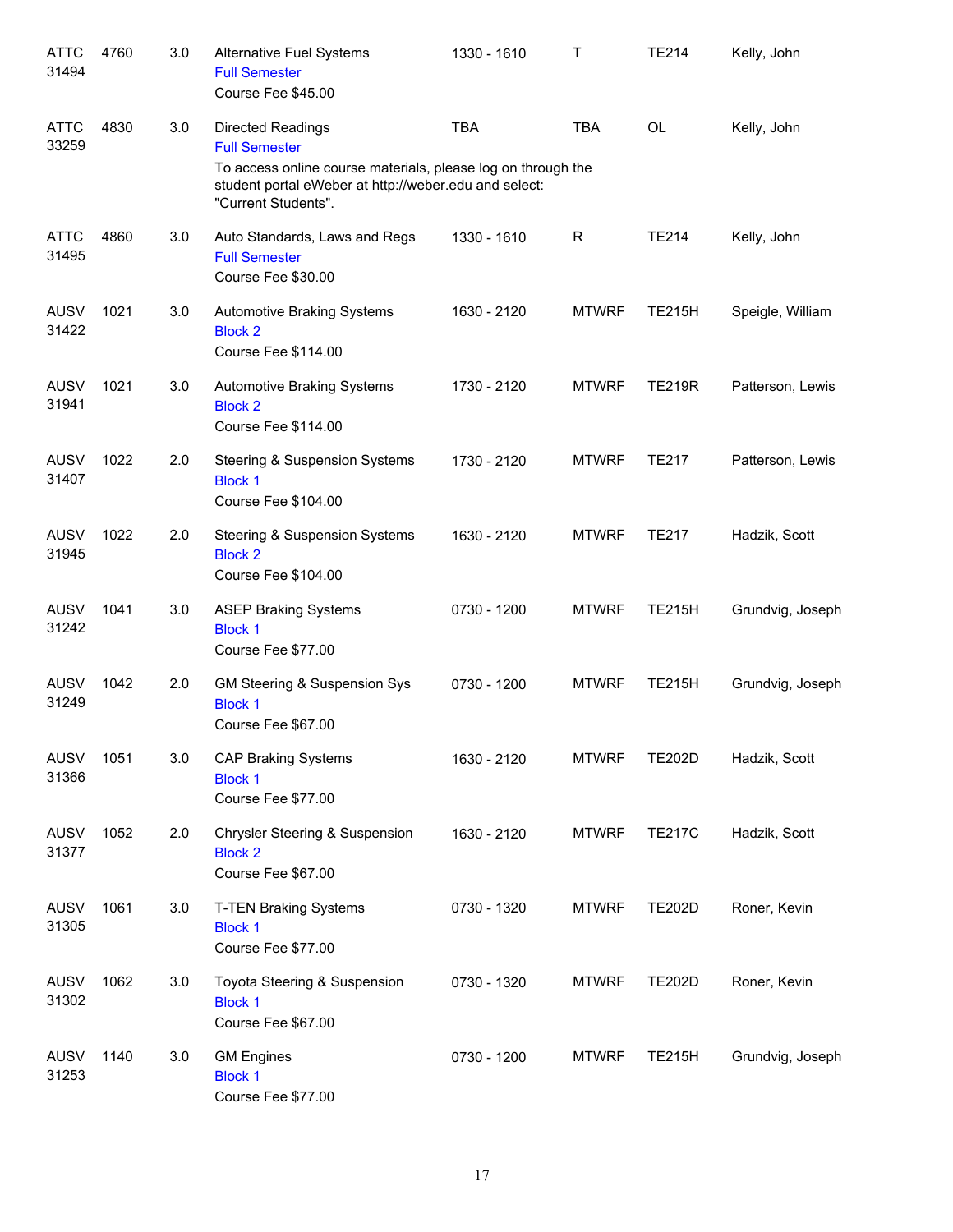| <b>AUSV</b><br>31345 | 1180 | 4.0 | Structural Analysis/Dam Repair<br><b>Block 2</b><br>Course Fee \$159.00    | 0730 - 1300 | <b>MTWR</b>  | <b>TE219R</b> | Tate, Justin     |
|----------------------|------|-----|----------------------------------------------------------------------------|-------------|--------------|---------------|------------------|
| <b>AUSV</b><br>31371 | 1250 | 3.0 | CAP Manual Drivetrain Systems<br><b>Block 1</b><br>Course Fee \$77.00      | 1630 - 2120 | <b>MTWRF</b> | <b>TE217C</b> | Hadzik, Scott    |
| <b>AUSV</b><br>31362 | 1260 | 3.0 | T-TEN Manual Drivetrain System<br><b>Block 2</b><br>Course Fee \$77.00     | 0730 - 1220 | <b>MTWRF</b> | <b>TE214</b>  | Kelly, John      |
| <b>AUSV</b><br>31402 | 1320 | 4.0 | <b>Automotive Electronics</b><br><b>Block 1</b><br>Course Fee: \$124.00    | 1730 - 2120 | <b>MTWRF</b> | <b>TE219R</b> | Patterson, Lewis |
| <b>AUSV</b><br>31258 | 2040 | 3.0 | <b>GM Engine Control Systems</b><br><b>Block 2</b><br>Course Fee \$77.00   | 0730 - 1200 | <b>MTWRF</b> | <b>TE215H</b> | Grundvig, Joseph |
| <b>AUSV</b><br>31335 | 2080 | 4.0 | Painting and Refinishing II<br><b>Block 1</b><br>Course Fee \$159.00       | 0730 - 1320 | <b>MTWR</b>  | <b>TE219R</b> | Tate, Justin     |
| <b>AUSV</b><br>31331 | 2085 | 4.0 | Non-Structural II<br><b>Block 1</b><br>Course Fee \$100.00                 | 0730 - 1320 | <b>MTWR</b>  | <b>TE219R</b> | Tate, Justin     |
| <b>AUSV</b><br>31415 | 2320 | 3.0 | Automotive Climate Control Sys<br><b>Block 1</b><br>Course Fee \$114.00    | 1630 - 2120 | <b>MTWRF</b> | <b>TE215H</b> | Speigle, William |
| <b>AUSV</b><br>31418 | 2340 | 3.0 | <b>GM Climate Control Systems</b><br><b>Block 1</b><br>Course Fee \$77.00  | 0730 - 1200 | <b>MTWRF</b> | <b>TE217C</b> | Speigle, William |
| <b>AUSV</b><br>31488 | 2350 | 3.0 | <b>CAP Climate Control Systems</b><br><b>Block 2</b><br>Course Fee \$77.00 | 1630 - 2120 | <b>MTWRF</b> | <b>TE215H</b> | Speigle, William |
| AUSV<br>31306        | 2360 | 3.0 | T-TEN Climate Control Systems<br><b>Block 1</b><br>Course Fee \$77.00      | 0730 - 1320 | <b>MTWRF</b> | <b>TE202D</b> | Roner, Kevin     |
| AUSV<br>31337        | 2480 | 2.0 | Auto Body Business Practices<br><b>Block 2</b><br>Course Fee \$10.00       | 1400 - 1550 | <b>TR</b>    | <b>TE219R</b> | Tate, Justin     |
| AUSV<br>34685        | 2520 | 4.0 | Automatic Transmissions<br><b>Block 1</b><br>Course Fee \$87.00            | 1630 - 2130 | <b>MTWRF</b> | <b>TE218</b>  | Kelly, John      |
| AUSV<br>31352        | 2550 | 4.0 | <b>Chrysler Auto Transmissions</b><br><b>Block 1</b><br>Course Fee \$87.00 | 1630 - 2120 | <b>MTWRF</b> | <b>TE218</b>  | Kelly, John      |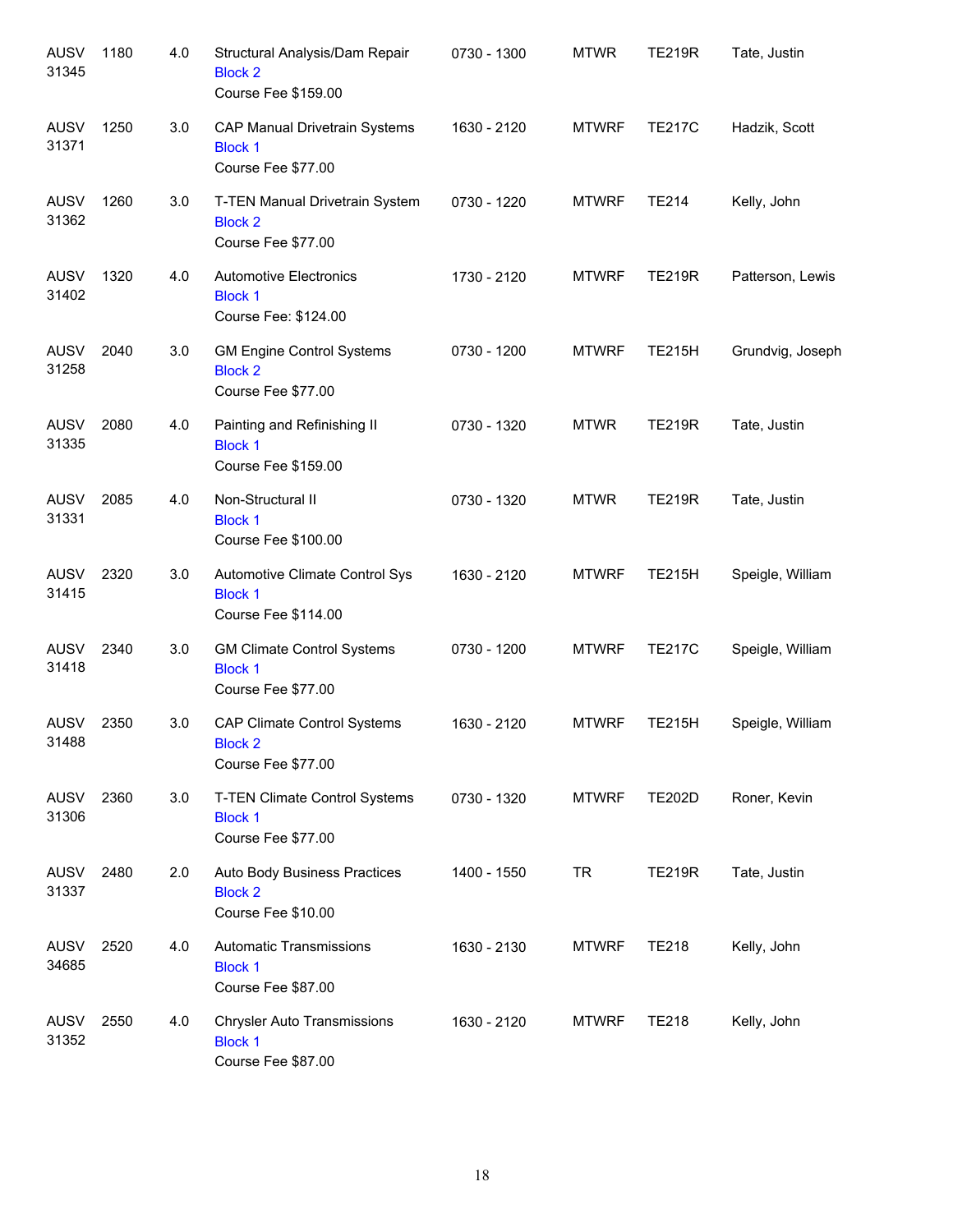| <b>AUSV</b><br>31360 | 2560 | 4.0 | Toyota Auto Transmissions<br><b>Block 2</b><br>Course Fee \$87.00                                                                                                                                  | 0730 - 1320 | <b>MTWRF</b> | <b>TE214</b> | Kelly, John       |
|----------------------|------|-----|----------------------------------------------------------------------------------------------------------------------------------------------------------------------------------------------------|-------------|--------------|--------------|-------------------|
| AUSV<br>31340        | 2860 | 3.0 | Auto Shop Practice<br><b>Block 2</b><br>Collision students only                                                                                                                                    | <b>TBA</b>  | <b>TBA</b>   |              | Tate, Justin      |
| AUSV<br>31491        | 2860 | 3.0 | Auto Shop Practice<br><b>Block 1</b><br>ATEP STUDENTS ONLY                                                                                                                                         | <b>TBA</b>  | <b>TBA</b>   |              | Speigle, William  |
| <b>AUSV</b><br>31300 | 2880 | 3.0 | Cooperative Practicum<br><b>Block 2</b><br><b>GM STUDENTS ONLY</b>                                                                                                                                 | <b>TBA</b>  | <b>TBA</b>   |              | Grundvig, Joseph  |
| <b>AUSV</b><br>31301 | 2880 | 3.0 | Cooperative Practicum<br><b>Block 2</b><br>T-TEN STUDENTS ONLY                                                                                                                                     | <b>TBA</b>  | <b>TBA</b>   |              | Roner, Kevin      |
| <b>AUSV</b><br>31310 | 2880 | 3.0 | Cooperative Practicum<br><b>Block 1</b><br>T-TEN STUDENTS ONLY                                                                                                                                     | <b>TBA</b>  | <b>TBA</b>   |              | Roner, Kevin      |
| <b>AUSV</b><br>31398 | 2880 | 3.0 | Cooperative Practicum<br><b>Block 2</b><br>CAP students only                                                                                                                                       | <b>TBA</b>  | <b>TBA</b>   |              | Hadzik, Scott     |
| <b>BIS</b><br>33059  | 3800 | 2.0 | BIS Capstone & Grad Prep<br><b>Full Semester</b><br>To access online course materials, please log on through the<br>student portal eWeber at http://weber.edu and select:<br>"Current Students".   | <b>TBA</b>  | <b>TBA</b>   | OL           | Clayton, Marie    |
| <b>BIS</b><br>34450  | 4800 | 3.0 | <b>BIS Senior Capstone</b><br><b>Full Semester</b>                                                                                                                                                 | <b>TBA</b>  | <b>TBA</b>   | <b>OL</b>    | Sitzman, Kathleen |
| <b>BSAD</b><br>33060 | 1010 | 3.0 | Introduction To Business<br><b>Full Semester</b><br>To access online course materials, please log on through the<br>student portal eWeber at http://weber.edu and select:<br>"Current Students".   | <b>TBA</b>  | <b>TBA</b>   | OL           | Davis, Brian      |
| <b>BSAD</b><br>33617 | 1010 | 3.0 | <b>Introduction To Business</b><br><b>Full Semester</b>                                                                                                                                            | 1030 - 1145 | TR           | <b>WB116</b> | Powell, Sandra    |
| <b>BSAD</b><br>33618 | 1010 | 3.0 | Introduction To Business<br><b>Full Semester</b>                                                                                                                                                   | 0900 - 1015 | TR           | WB116        | Powell, Sandra    |
| <b>BSAD</b><br>32991 | 2704 | 1.0 | TD Info Resource in Bus Discip<br><b>Block 1</b><br>To access online course materials, please log on through the<br>student portal (eWeber) at http://weber.edu and select:<br>"Current Students". | TBA         | TBA          | OL           | Hahn, Edward      |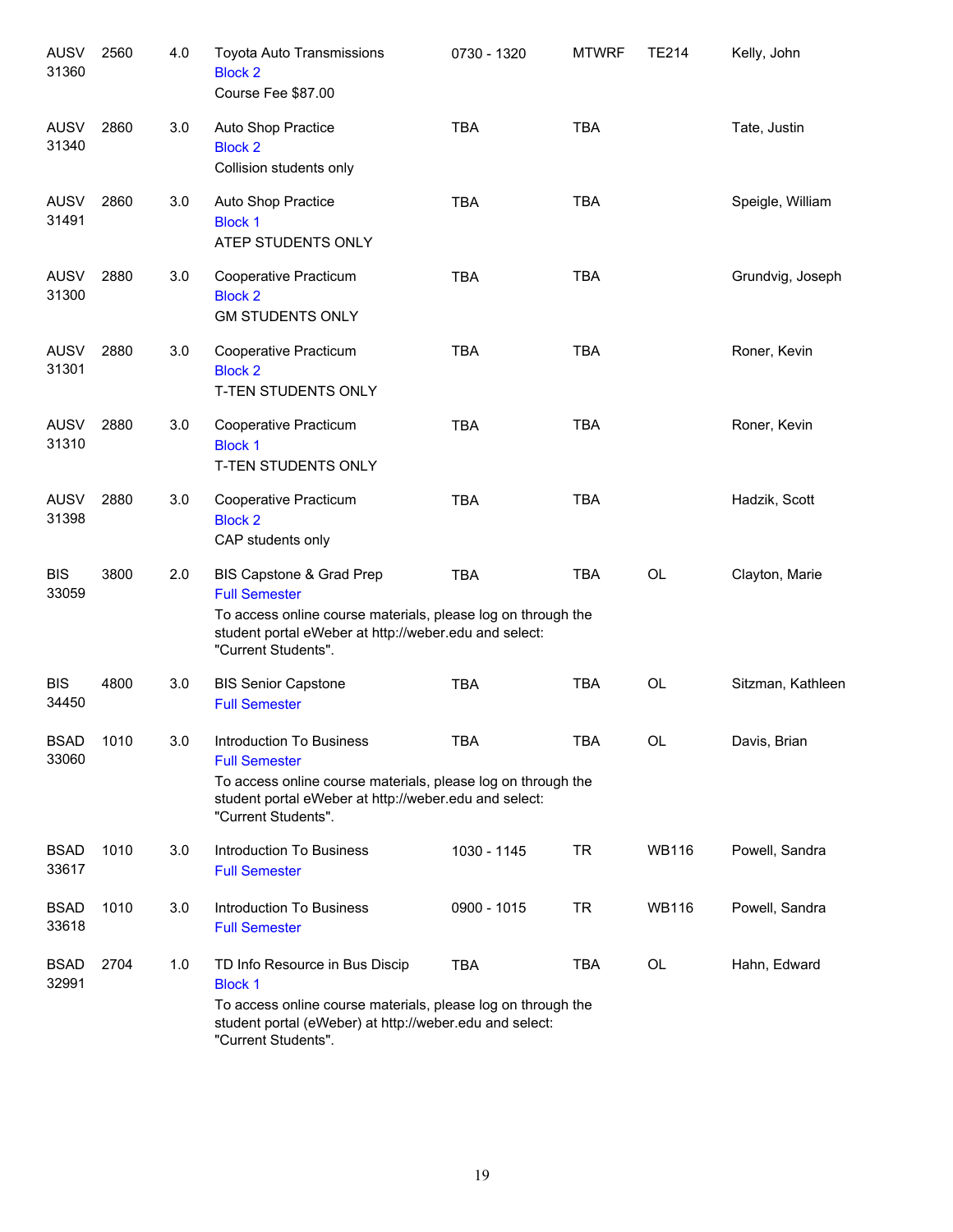| <b>BSAD</b><br>32994 | 2704 | 1.0 | TD Info Resource in Bus Discip<br><b>Block 2</b>                                                                                               | <b>TBA</b>  | TBA        | OL           | Hahn, Edward      |
|----------------------|------|-----|------------------------------------------------------------------------------------------------------------------------------------------------|-------------|------------|--------------|-------------------|
|                      |      |     | To access online course materials, please log on through the<br>student portal (eWeber) at http://weber.edu and select:<br>"Current Students". |             |            |              |                   |
| <b>BSAD</b><br>33061 | 2899 | 0.0 | <b>Business Foundations Assessmnt</b><br><b>Full Semester</b>                                                                                  | <b>TBA</b>  | <b>TBA</b> | OL           | Sikkink, Mara     |
|                      |      |     | To access online course materials, please log on through the<br>student portal eWeber at http://weber.edu and select:<br>"Current Students".   |             |            |              |                   |
| <b>BSAD</b><br>32824 | 3200 | 3.0 | <b>Legal Environment of Business</b><br><b>Full Semester</b>                                                                                   | 1730 - 2010 | W          | <b>WB104</b> | Dove, Kenyon      |
| <b>BSAD</b><br>32825 | 3200 | 3.0 | Legal Environment of Business<br><b>Full Semester</b>                                                                                          | 0730 - 0820 | <b>MWF</b> | WB104        | Knowles, David    |
| <b>BSAD</b><br>33064 | 3200 | 3.0 | <b>Legal Environment of Business</b><br><b>Full Semester</b>                                                                                   | <b>TBA</b>  | <b>TBA</b> | <b>OL</b>    | Junk, Michael     |
|                      |      |     | To access online course materials, please log on through the<br>student portal eWeber at http://weber.edu and select:<br>"Current Materials".  |             |            |              |                   |
| <b>BSAD</b><br>32826 | 3330 | 3.0 | Bus Ethics & Environ Respons<br><b>Full Semester</b>                                                                                           | 1700 - 1920 | Τ          | <b>WB119</b> | Gomberg, Barry    |
| <b>BSAD</b><br>33619 | 3330 | 3.0 | Bus Ethics & Environ Respons<br><b>Full Semester</b>                                                                                           | 1030 - 1120 | <b>MWF</b> | <b>WB116</b> | Powell, Sandra    |
| <b>BSAD</b><br>33620 | 3330 | 3.0 | Bus Ethics & Environ Respons<br><b>Full Semester</b>                                                                                           | 0930 - 1020 | <b>MWF</b> | <b>WB114</b> | Powell, Sandra    |
| <b>BSAD</b><br>32827 | 4210 | 3.0 | Survey of Business Law<br><b>Full Semester</b>                                                                                                 | 0730 - 0820 | <b>MWF</b> | <b>WB103</b> | Johnson, Blain    |
| <b>BSAD</b><br>33621 | 4210 | 3.0 | Survey of Business Law<br><b>Full Semester</b>                                                                                                 | 0930 - 1020 | <b>MWF</b> | <b>WB113</b> | Pace, Ryan        |
| <b>BSAD</b><br>33623 | 4500 | 3.0 | Entepreneurship<br><b>Full Semester</b>                                                                                                        | 0930 - 1020 | <b>MWF</b> | WB116        | Allred, Anthony   |
| <b>BSAD</b><br>33065 | 4620 | 1.0 | <b>Executive Lectures</b><br><b>Full Semester</b>                                                                                              | <b>TBA</b>  | <b>TBA</b> | OL           | Steagall, Jeffrey |
|                      |      |     | To access online course materials, please log on through the<br>student portal eWeber at http://weber.edu and select:<br>"Current Students".   |             |            |              |                   |
| <b>BSAD</b><br>33457 | 4620 | 1.0 | <b>Executive Lectures</b><br><b>Full Semester</b>                                                                                              | 1730 - 1830 | M          | D02110       | Davis, Bruce      |
| <b>BSAD</b><br>33624 | 4620 | 1.0 | <b>Executive Lectures</b><br><b>Full Semester</b>                                                                                              | 1200 - 1315 | R          | WB206        | Hoffman, John     |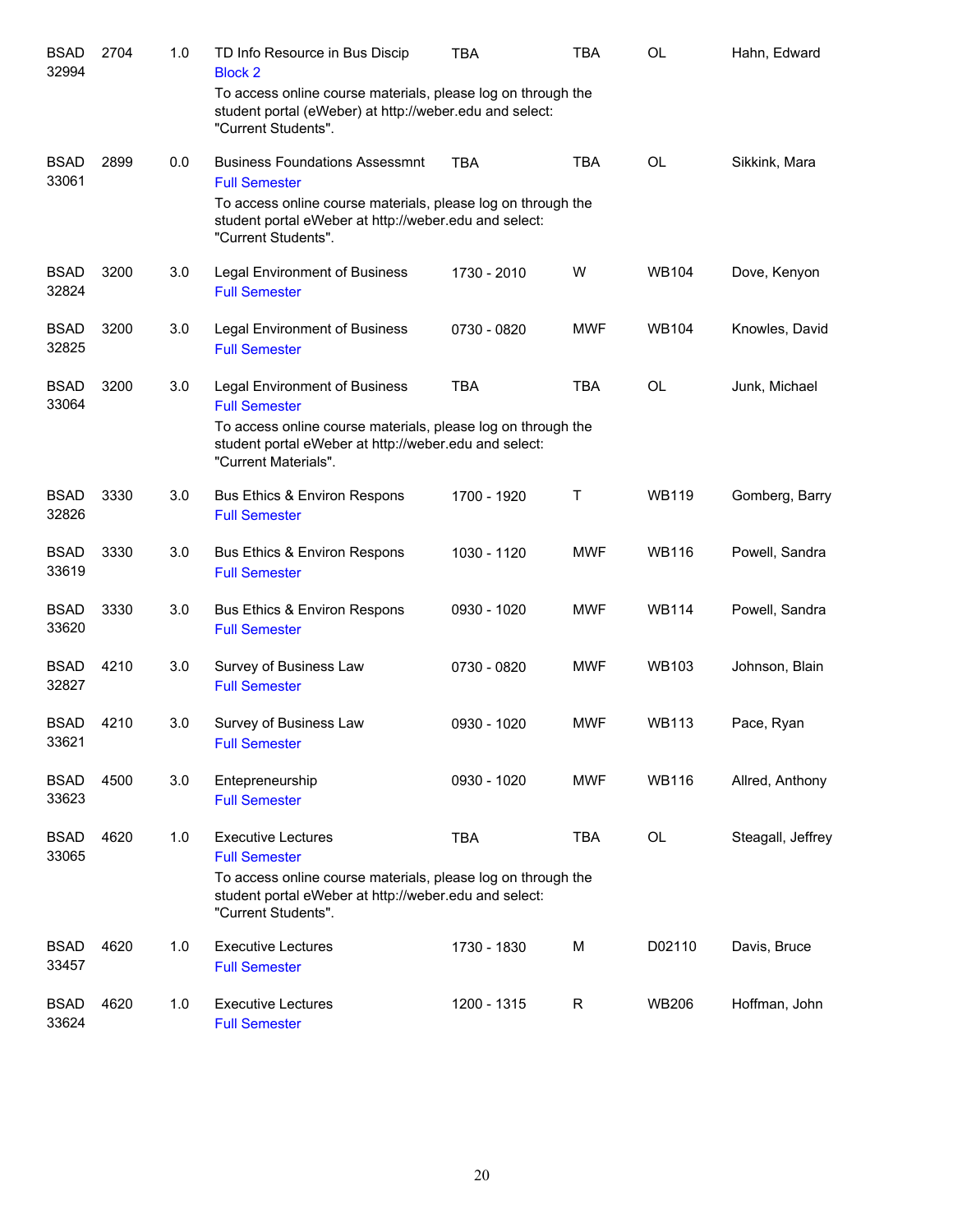| <b>BSAD</b><br>33066 | 4780 | 3.0 | <b>Strategic Management</b><br><b>Full Semester</b>                                                                                               | <b>TBA</b>                 | <b>TBA</b>     | <b>OL</b>      | Valentin, Erhard  |
|----------------------|------|-----|---------------------------------------------------------------------------------------------------------------------------------------------------|----------------------------|----------------|----------------|-------------------|
|                      |      |     | To access online course materials, please log on through the<br>student portal eWeber at http://weber.edu and select:<br>"Current Students".      |                            |                |                |                   |
| <b>BSAD</b><br>33067 | 4780 | 3.0 | <b>Strategic Management</b><br><b>Full Semester</b>                                                                                               | <b>TBA</b>                 | <b>TBA</b>     | <b>OL</b>      | Valentin, Erhard  |
|                      |      |     | To access online course materials, please log on through the<br>student portal eWeber at http://weber.edu and select:<br>"Current Materials".     |                            |                |                |                   |
| <b>BTNY</b><br>31914 | 1203 | 3.0 | LS Plant Biology<br><b>Full Semester</b>                                                                                                          | 1130 - 1220                | <b>MWF</b>     | LL129          | Deckert, Ron      |
| <b>BTNY</b><br>34779 | 1203 | 3.0 | LS Plant Biology<br><b>Full Semester</b>                                                                                                          | <b>TBA</b>                 | <b>TBA</b>     | <b>OL</b>      | Harley, Suzanne   |
|                      |      |     | To access the online course materials, please log in through<br>the student portal (eWeber) at http://weber.edu and select:<br>"current students" |                            |                |                |                   |
| <b>BTNY</b><br>31480 | 1303 | 3.0 | LS Plants in Human Affairs<br><b>Full Semester</b>                                                                                                | <b>TBA</b>                 | <b>TBA</b>     | <b>OL</b>      | Gatherum, Dawn    |
|                      |      |     | To access online course materials, please log on through<br>the student portal eWeber at http://weber.edu and select:<br>"Current Students".      |                            |                |                |                   |
| <b>BTNY</b><br>31920 | 1303 | 3.0 | LS Plants in Human Affairs<br><b>Full Semester</b>                                                                                                | 1030 - 1120                | <b>MWF</b>     | LL129          | Deckert, Ron      |
| <b>BTNY</b><br>33062 | 1370 | 3.0 | LS Principles of Life Science<br><b>Full Semester</b>                                                                                             | 1200 - 1315<br>1330 - 1530 | <b>TR</b><br>R | ET139<br>ET139 | Mull, John        |
|                      |      |     | Course is designed for Elementary Education majors.<br>Lab - Thursdays from 1:30 - 3:30.                                                          |                            |                |                |                   |
| <b>BTNY</b><br>31513 | 1403 | 3.0 | <b>LS Enviroment Appreciation</b><br><b>Full Semester</b>                                                                                         | 1030 - 1145                | <b>TR</b>      | WW116          | Wachocki, Barbara |
| <b>BTNY</b><br>31516 | 1403 | 3.0 | <b>LS Enviroment Appreciation</b><br><b>Full Semester</b>                                                                                         | 1730 - 2010                | W              | D02110         | Gatherum, Dawn    |
| <b>BTNY</b><br>32016 | 1403 | 3.0 | LS Enviroment Appreciation<br><b>Full Semester</b>                                                                                                | 0930 - 1020                | MWF            | LL126          | Bozniak, Eugene   |
| <b>BTNY</b><br>32018 | 1403 | 4.0 | LS Enviroment Appreciation<br><b>Full Semester</b><br>Available only for students in CAST.                                                        | 0930 - 1020                | <b>MWF</b>     | LL126          | Bozniak, Eugene   |
| <b>BTNY</b><br>32023 | 1403 | 3.0 | LS Enviroment Appreciation<br><b>Full Semester</b>                                                                                                | 1030 - 1120                | <b>MWF</b>     | <b>LL126</b>   | Gatherum, Dawn    |
| <b>BTNY</b><br>32027 | 1403 | 4.0 | LS Enviroment Appreciation<br><b>Full Semester</b><br>Available only for students in CAST.                                                        | 1030 - 1120                | <b>MWF</b>     | LL126          | Gatherum, Dawn    |
| <b>BTNY</b><br>32037 | 1403 | 3.0 | LS Enviroment Appreciation<br><b>Full Semester</b>                                                                                                | 1200 - 1315                | <b>TR</b>      | LL126          | Bozniak, Eugene   |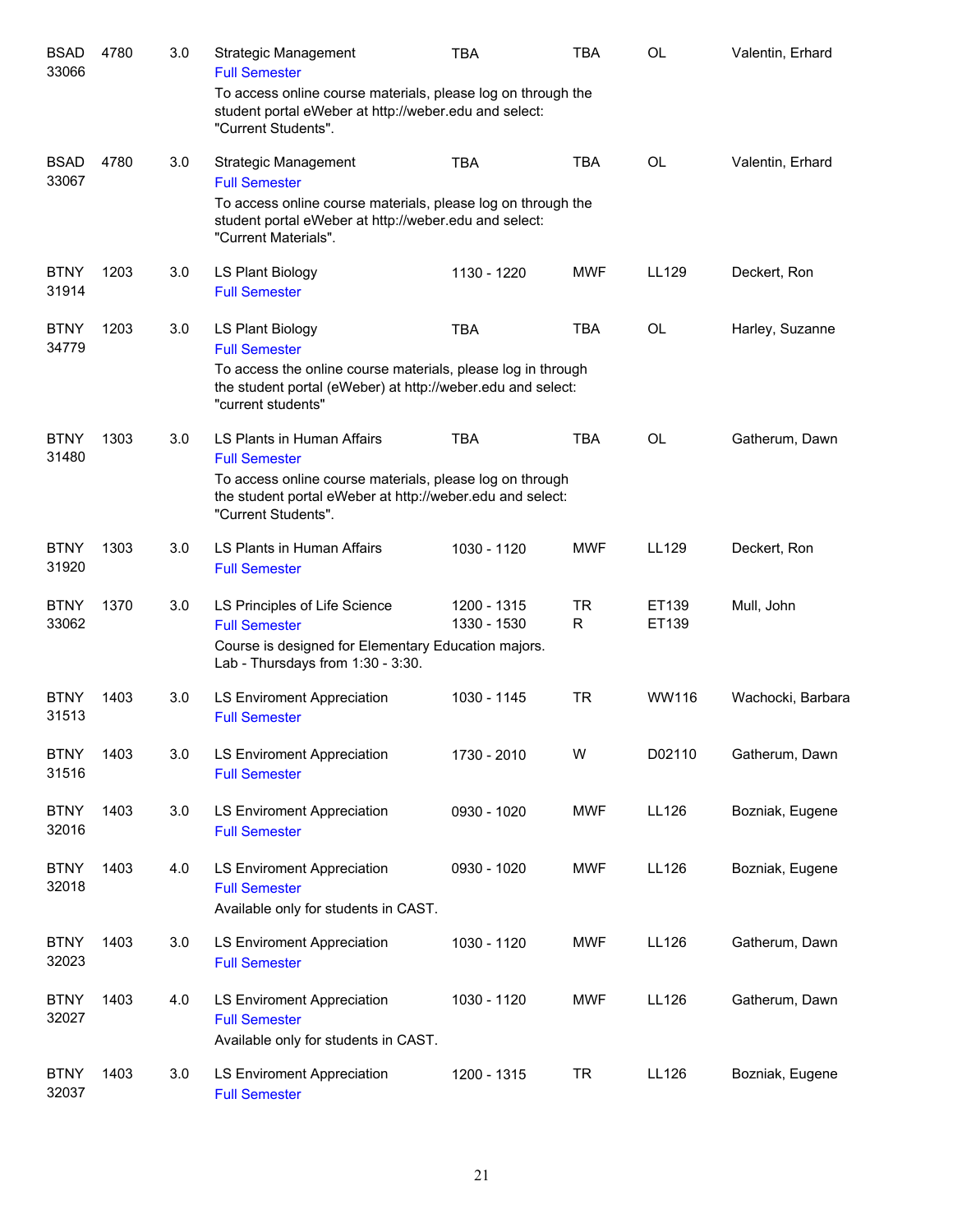| <b>BTNY</b><br>32041 | 1403 | 4.0 | LS Enviroment Appreciation<br><b>Full Semester</b><br>Available only for students in CAST.                                                                                                                                                                         | 1200 - 1315                | <b>TR</b>      | LL126                        | Bozniak, Eugene   |
|----------------------|------|-----|--------------------------------------------------------------------------------------------------------------------------------------------------------------------------------------------------------------------------------------------------------------------|----------------------------|----------------|------------------------------|-------------------|
| <b>BTNY</b><br>32045 | 1403 | 3.0 | LS Enviroment Appreciation<br><b>Full Semester</b>                                                                                                                                                                                                                 | 0900 - 1015                | <b>TR</b>      | LL129                        | Bozniak, Eugene   |
| <b>BTNY</b><br>32047 | 1403 | 4.0 | LS Enviroment Appreciation<br><b>Full Semester</b><br>Available only for students in CAST.                                                                                                                                                                         | 0900 - 1015                | <b>TR</b>      | LL129                        | Bozniak, Eugene   |
| <b>BTNY</b><br>32049 | 1403 | 3.0 | LS Enviroment Appreciation<br><b>Full Semester</b>                                                                                                                                                                                                                 | 1730 - 2010                | R              | LL129                        | Wachocki, Barbara |
| <b>BTNY</b><br>32324 | 2104 | 4.0 | <b>Plant Form and Function</b><br><b>Full Semester</b><br>Labs: Wednesdays and Fridays from 10:30 - 12:20.<br>Course Fee: \$20.00                                                                                                                                  | 1030 - 1220<br>1030 - 1220 | M<br>WF        | <b>SL421</b><br><b>SL421</b> | Harley, Suzanne   |
| <b>BTNY</b><br>32342 | 2114 | 4.0 | <b>Evolutionary Survey of Plants</b><br><b>Full Semester</b><br>Lab: Wenesdays and Fridays from 1:30 - 3:20.<br>Course Fee: \$20.00                                                                                                                                | 1330 - 1520<br>1330 - 1520 | M<br>WF        | <b>SL421</b><br><b>SL421</b> | Deckert, Ron      |
| <b>BTNY</b><br>33081 | 2121 | 1.0 | Career Planning for Botanists<br><b>Full Semester</b>                                                                                                                                                                                                              | 1230 - 1320                | F              | <b>SL424</b>                 | Wachocki, Barbara |
| <b>BTNY</b><br>33079 | 2203 | 3.0 | Home and Garden Plants<br><b>Full Semester</b><br>Lab - Thursdays from 1:30 - 4:20.<br>Course Fee \$20.00                                                                                                                                                          | 1200 - 1250<br>1330 - 1620 | <b>TR</b><br>R | <b>SL421</b><br><b>SL421</b> | Gatherum, Dawn    |
| <b>BTNY</b><br>32346 | 2303 | 3.0 | DV Ethnobotany<br><b>Full Semester</b>                                                                                                                                                                                                                             | 0900 - 1015                | <b>TR</b>      | <b>SL424</b>                 | Clark, Stephen    |
| <b>BTNY</b><br>32351 | 2303 | 3.0 | DV Ethnobotany<br><b>Full Semester</b>                                                                                                                                                                                                                             | 1730 - 2010                | M              | <b>SL424</b>                 | Clark, Stephen    |
| <b>BTNY</b><br>32353 | 2600 | 1.0 | Laboratory Safety<br><b>Full Semester</b>                                                                                                                                                                                                                          | 1230 - 1320                | W              | LL129                        | Wachocki, Barbara |
| <b>BTNY</b><br>32356 | 2950 | 2.0 | <b>Elementary Field Botany</b><br><b>Full Semester</b><br>Consent of instructor. Course involves a field trip to<br>Southern Utah with pre- and post-trip assignments.<br>Students must sign a "Statement of Understanding."<br>A field trip fee will be assessed. | 1330 - 1420                | F              | <b>SL424</b>                 | Gatherum, Dawn    |
| <b>BTNY</b><br>33090 | 3403 | 3.0 | <b>Environment Appreciation</b><br><b>Full Semester</b><br>Prereq: BTNY LS/SI 1105 or BTNY SI 2104 or SI 2114.<br>Course available only for Botany majors and minors.                                                                                              | 0930 - 1020                | <b>MWF</b>     | LL126                        | Bozniak, Eugene   |
| <b>BTNY</b><br>33092 | 3403 | 3.0 | <b>Environment Appreciation</b><br><b>Full Semester</b><br>Prereq: Botany LS/SI 1105 or Botany SI 2104 or SI 2114.<br>Course available only for Botany majors and minors.                                                                                          | 1030 - 1120                | <b>MWF</b>     | LL126                        | Gatherum, Dawn    |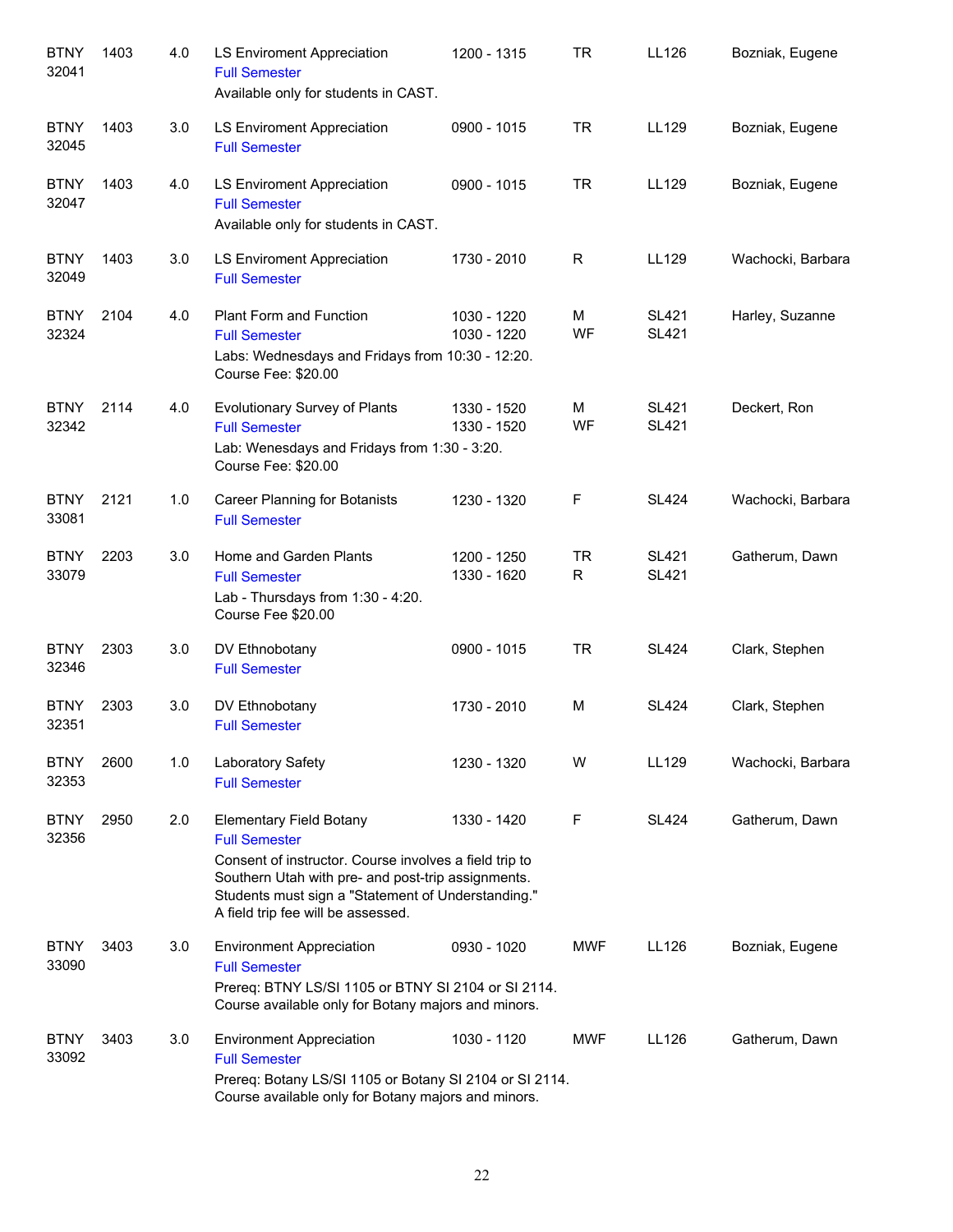| <b>BTNY</b><br>33095 | 3403 | 3.0 | <b>Environment Appreciation</b><br><b>Full Semester</b><br>Prereq: Botany LS/SI 1105 or Botany SI 2104 or SI 2114.                                                                 | 1200 - 1315                | <b>TR</b>              | LL126                        | Bozniak, Eugene   |
|----------------------|------|-----|------------------------------------------------------------------------------------------------------------------------------------------------------------------------------------|----------------------------|------------------------|------------------------------|-------------------|
|                      |      |     | Course available only for Botany majors and minors.                                                                                                                                |                            |                        |                              |                   |
| <b>BTNY</b><br>33102 | 3403 | 3.0 | <b>Environment Appreciation</b><br><b>Full Semester</b><br>Prereq: Botany LS/SI 1105 or Botany SI 2104 or SI 2114.<br>Course available only for Botany majors and minors.          | 0900 - 1015                | <b>TR</b>              | LL129                        | Bozniak, Eugene   |
| <b>BTNY</b><br>33110 | 3523 | 3.0 | Marine Biology<br><b>Full Semester</b><br>Prereq: Botany LS/SI 1105 or Botany SI 2114, or ZOOL SI<br>1110, or MICRO LS/SI 2054, or GEO SI 3010.<br>Lab: Tuesdays from 1:30 - 3:20. | 1030 - 1120<br>1330 - 1520 | MW<br>Т                | <b>SL424</b><br><b>SL424</b> | Bozniak, Eugene   |
| <b>BTNY</b><br>34694 | 3570 | 3.0 | Foundations of Science Educ<br><b>Full Semester</b>                                                                                                                                | 1030 - 1145                | <b>TR</b>              | LL230                        | Johnston, Adam    |
| <b>BTNY</b><br>33129 | 3583 | 3.0 | <b>Herbal Medicines</b><br><b>Full Semester</b><br>Prereq: BTNY DV 2303.                                                                                                           | 1030 - 1145                | <b>TR</b>              | <b>SL424</b>                 | Clark, Stephen    |
| <b>BTNY</b><br>33127 | 3624 | 4.0 | Taxonomy of Vascular Plants<br><b>Full Semester</b><br>Prereq: BTNY LS/SI 1105 or BTNY SI 2114.<br>Lab: Mondays and Wednesdays from 12:30 - 2:20.<br>Course Fee: \$20.00           | 1130 - 1220<br>1230 - 1420 | <b>MW</b><br><b>MW</b> | <b>SL424</b><br><b>SL424</b> | Clark, Stephen    |
| <b>BTNY</b><br>33134 | 4750 | 2.0 | Topics In Botany<br><b>Full Semester</b><br>Prereq: BTNY LS/SI 2104 and BTNY LS/SI 2114.                                                                                           | 1200 - 1440                | R                      | <b>SL425</b>                 | Clark, Stephen    |
| <b>BTNY</b><br>30644 | 4800 | 2.0 | Individual Research<br><b>Full Semester</b>                                                                                                                                        | <b>TBA</b>                 | <b>TBA</b>             |                              | Bozniak, Eugene   |
| <b>BTNY</b><br>30646 | 4800 | 2.0 | Individual Research<br><b>Full Semester</b>                                                                                                                                        | <b>TBA</b>                 | <b>TBA</b>             |                              | Clark, Stephen    |
| <b>BTNY</b><br>30648 | 4800 | 2.0 | Individual Research<br><b>Full Semester</b>                                                                                                                                        | <b>TBA</b>                 | <b>TBA</b>             |                              | Gatherum, Dawn    |
| <b>BTNY</b><br>30651 | 4800 | 2.0 | Individual Research<br><b>Full Semester</b>                                                                                                                                        | <b>TBA</b>                 | <b>TBA</b>             |                              | Deckert, Ron      |
| <b>BTNY</b><br>30652 | 4800 | 2.0 | Individual Research<br><b>Full Semester</b>                                                                                                                                        | <b>TBA</b>                 | <b>TBA</b>             |                              | Wachocki, Barbara |
| <b>BTNY</b><br>30653 | 4800 | 2.0 | Individual Research<br><b>Full Semester</b>                                                                                                                                        | <b>TBA</b>                 | <b>TBA</b>             |                              | Harley, Suzanne   |
| <b>BTNY</b><br>30667 | 4830 | 2.0 | Readings In Botany<br><b>Full Semester</b>                                                                                                                                         | <b>TBA</b>                 | <b>TBA</b>             |                              | Bozniak, Eugene   |
| <b>BTNY</b><br>30676 | 4830 | 2.0 | Readings In Botany<br><b>Full Semester</b>                                                                                                                                         | <b>TBA</b>                 | <b>TBA</b>             |                              | Clark, Stephen    |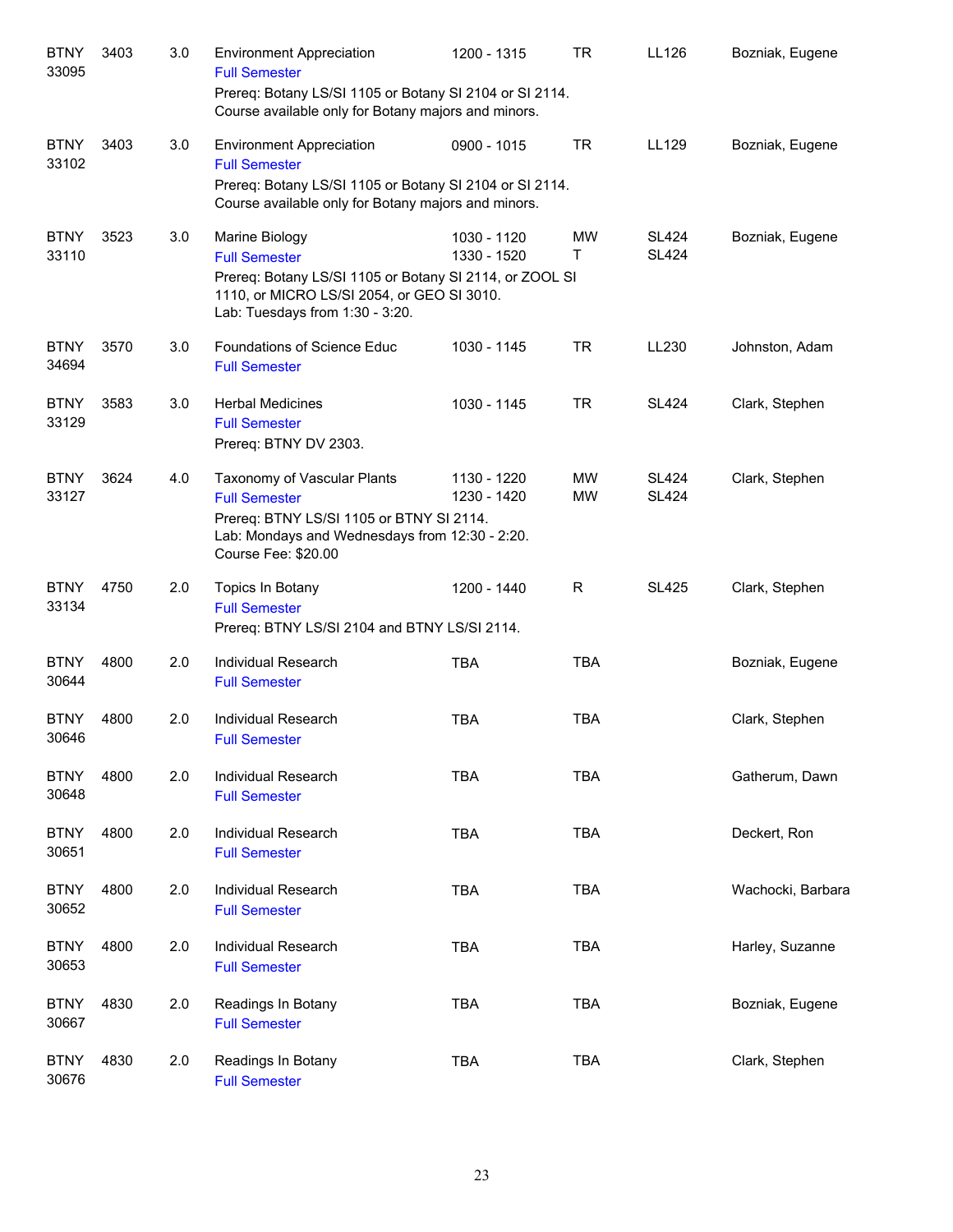| <b>BTNY</b><br>31424 | 4830 | 2.0 | Readings In Botany<br><b>Full Semester</b>     | <b>TBA</b> | <b>TBA</b> | Gatherum, Dawn    |
|----------------------|------|-----|------------------------------------------------|------------|------------|-------------------|
| <b>BTNY</b><br>31427 | 4830 | 2.0 | Readings In Botany<br><b>Full Semester</b>     | <b>TBA</b> | <b>TBA</b> | Deckert, Ron      |
| <b>BTNY</b><br>31429 | 4830 | 2.0 | Readings In Botany<br><b>Full Semester</b>     | <b>TBA</b> | <b>TBA</b> | Wachocki, Barbara |
| <b>BTNY</b><br>31430 | 4830 | 2.0 | Readings In Botany<br><b>Full Semester</b>     | <b>TBA</b> | <b>TBA</b> | Harley, Suzanne   |
| <b>BTNY</b><br>31433 | 4840 | 2.0 | <b>Thesis Readings</b><br><b>Full Semester</b> | <b>TBA</b> | <b>TBA</b> | Bozniak, Eugene   |
| <b>BTNY</b><br>31434 | 4840 | 2.0 | <b>Thesis Readings</b><br><b>Full Semester</b> | <b>TBA</b> | <b>TBA</b> | Clark, Stephen    |
| <b>BTNY</b><br>31437 | 4840 | 2.0 | <b>Thesis Readings</b><br><b>Full Semester</b> | <b>TBA</b> | <b>TBA</b> | Gatherum, Dawn    |
| <b>BTNY</b><br>31440 | 4840 | 2.0 | <b>Thesis Readings</b><br><b>Full Semester</b> | <b>TBA</b> | TBA        | Deckert, Ron      |
| <b>BTNY</b><br>31441 | 4840 | 2.0 | <b>Thesis Readings</b><br><b>Full Semester</b> | <b>TBA</b> | <b>TBA</b> | Wachocki, Barbara |
| <b>BTNY</b><br>31443 | 4840 | 2.0 | <b>Thesis Readings</b><br><b>Full Semester</b> | <b>TBA</b> | <b>TBA</b> | Harley, Suzanne   |
| <b>BTNY</b><br>31458 | 4850 | 2.0 | Thesis Research<br><b>Full Semester</b>        | <b>TBA</b> | <b>TBA</b> | Bozniak, Eugene   |
| <b>BTNY</b><br>31459 | 4850 | 2.0 | Thesis Research<br><b>Full Semester</b>        | <b>TBA</b> | TBA        | Clark, Stephen    |
| <b>BTNY</b><br>31464 | 4850 | 2.0 | <b>Thesis Research</b><br><b>Full Semester</b> | <b>TBA</b> | <b>TBA</b> | Gatherum, Dawn    |
| <b>BTNY</b><br>31466 | 4850 | 2.0 | Thesis Research<br><b>Full Semester</b>        | <b>TBA</b> | TBA        | Deckert, Ron      |
| <b>BTNY</b><br>31482 | 4850 | 2.0 | Thesis Research<br><b>Full Semester</b>        | <b>TBA</b> | <b>TBA</b> | Wachocki, Barbara |
| <b>BTNY</b><br>31484 | 4850 | 2.0 | Thesis Research<br><b>Full Semester</b>        | <b>TBA</b> | TBA        | Harley, Suzanne   |
| <b>BTNY</b><br>31619 | 4890 | 1.0 | Co-op Work Experience<br><b>Full Semester</b>  | <b>TBA</b> | <b>TBA</b> | Wachocki, Barbara |
| <b>BTNY</b><br>31621 | 4890 | 2.0 | Co-op Work Experience<br><b>Full Semester</b>  | <b>TBA</b> | <b>TBA</b> | Wachocki, Barbara |
| <b>BTNY</b><br>31623 | 4890 | 3.0 | Co-op Work Experience<br><b>Full Semester</b>  | <b>TBA</b> | <b>TBA</b> | Wachocki, Barbara |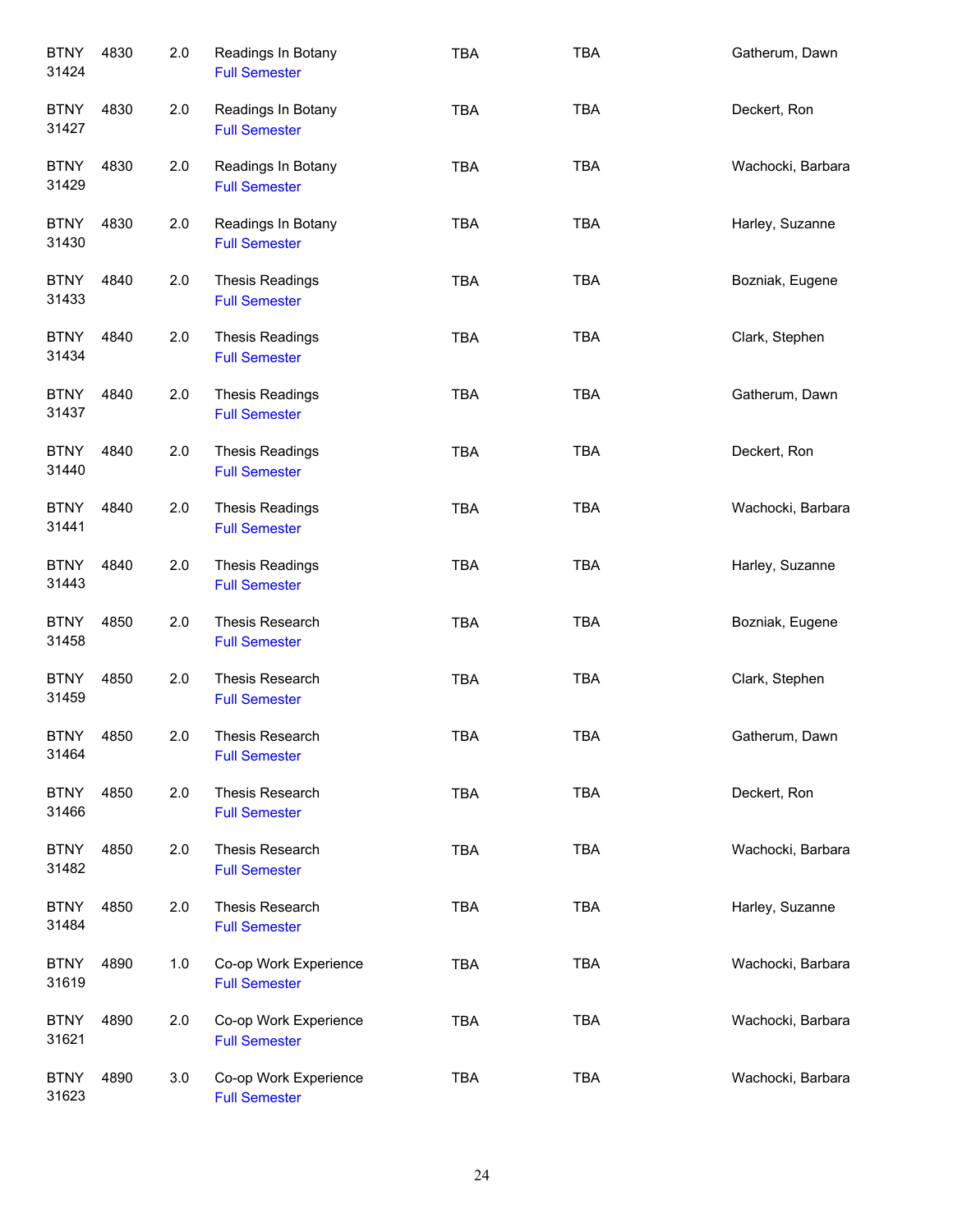| <b>BTNY</b><br>31625 | 4890 | 4.0 | Co-op Work Experience<br><b>Full Semester</b>                                                                                                                                                                                                                                                   | <b>TBA</b>  | <b>TBA</b>   |              | Wachocki, Barbara |
|----------------------|------|-----|-------------------------------------------------------------------------------------------------------------------------------------------------------------------------------------------------------------------------------------------------------------------------------------------------|-------------|--------------|--------------|-------------------|
| <b>BTNY</b><br>31626 | 4890 | 5.0 | Co-op Work Experience<br><b>Full Semester</b>                                                                                                                                                                                                                                                   | <b>TBA</b>  | <b>TBA</b>   |              | Wachocki, Barbara |
| <b>BTNY</b><br>33137 | 4950 | 2.0 | <b>Advanced Field Botany</b><br><b>Full Semester</b><br>Prereq or coreq: BTNY 3624 and consent of instructor.<br>Course involves a field trip to Southern Utah with pre- and<br>post-trip assignments. Students must sign a "Statement of<br>Understanding." A field trip fee will be assessed. | 1330 - 1420 | $\mathsf F$  | <b>SL424</b> | Gatherum, Dawn    |
| <b>BTNY</b><br>33149 | 4970 | 2.0 | <b>Botany Thesis</b><br><b>Full Semester</b>                                                                                                                                                                                                                                                    | <b>TBA</b>  | <b>TBA</b>   |              | Bozniak, Eugene   |
| <b>BTNY</b><br>33151 | 4970 | 2.0 | <b>Botany Thesis</b><br><b>Full Semester</b>                                                                                                                                                                                                                                                    | <b>TBA</b>  | <b>TBA</b>   |              | Clark, Stephen    |
| <b>BTNY</b><br>33152 | 4970 | 2.0 | <b>Botany Thesis</b><br><b>Full Semester</b>                                                                                                                                                                                                                                                    | <b>TBA</b>  | <b>TBA</b>   |              | Gatherum, Dawn    |
| <b>BTNY</b><br>33153 | 4970 | 2.0 | <b>Botany Thesis</b><br><b>Full Semester</b>                                                                                                                                                                                                                                                    | <b>TBA</b>  | <b>TBA</b>   |              | Deckert, Ron      |
| <b>BTNY</b><br>33154 | 4970 | 2.0 | <b>Botany Thesis</b><br><b>Full Semester</b>                                                                                                                                                                                                                                                    | <b>TBA</b>  | <b>TBA</b>   |              | Wachocki, Barbara |
| <b>BTNY</b><br>33155 | 4970 | 2.0 | <b>Botany Thesis</b><br><b>Full Semester</b>                                                                                                                                                                                                                                                    | <b>TBA</b>  | <b>TBA</b>   |              | Harley, Suzanne   |
| <b>BTNY</b><br>33157 | 4980 | 3.0 | <b>Portfolio Summative Assess</b><br><b>Full Semester</b><br>Prereq: Completion of or concurrent enrollment in courses<br>needed to meet the minimum requirements for a degree in<br>Botany.                                                                                                    | 1430 - 1710 | F            | <b>SL424</b> | Wachocki, Barbara |
| <b>BTNY</b><br>33263 | 4990 | 1.0 | Seminar in Botany<br><b>Full Semester</b><br>Prereq: Completion of or concurrent enrollment in courses<br>needed to meet the minimum requirements for a degree in<br>Botany.                                                                                                                    | 1230 - 1320 | ۲            | <b>SL425</b> | Deckert, Ron      |
| <b>CEET</b><br>30190 | 1110 | 2.0 | <b>Basic Electronics</b><br><b>Full Semester</b><br>Course Fee: \$20.00                                                                                                                                                                                                                         | 1730 - 1920 | $\mathsf{R}$ | B4401        | Ballard, Michael  |
| <b>CEET</b><br>30191 | 1110 | 2.0 | <b>Basic Electronics</b><br><b>Full Semester</b><br>Course Fee: \$20.00                                                                                                                                                                                                                         | 1230 - 1420 | $\mathsf{R}$ | B4401        | Ballard, Michael  |
| <b>CEET</b><br>30194 | 1140 | 4.0 | AC and DC Circuits<br><b>Full Semester</b><br>Course Fee \$30.00                                                                                                                                                                                                                                | 1030 - 1220 | <b>TR</b>    | B4401        | McCulley, Julanne |
| <b>CEET</b><br>30195 | 1850 | 4.0 | <b>Industrial Electronics</b><br><b>Full Semester</b><br>Course Fee \$30.00                                                                                                                                                                                                                     | 1230 - 1420 | MW           | B4401        | McCulley, Julanne |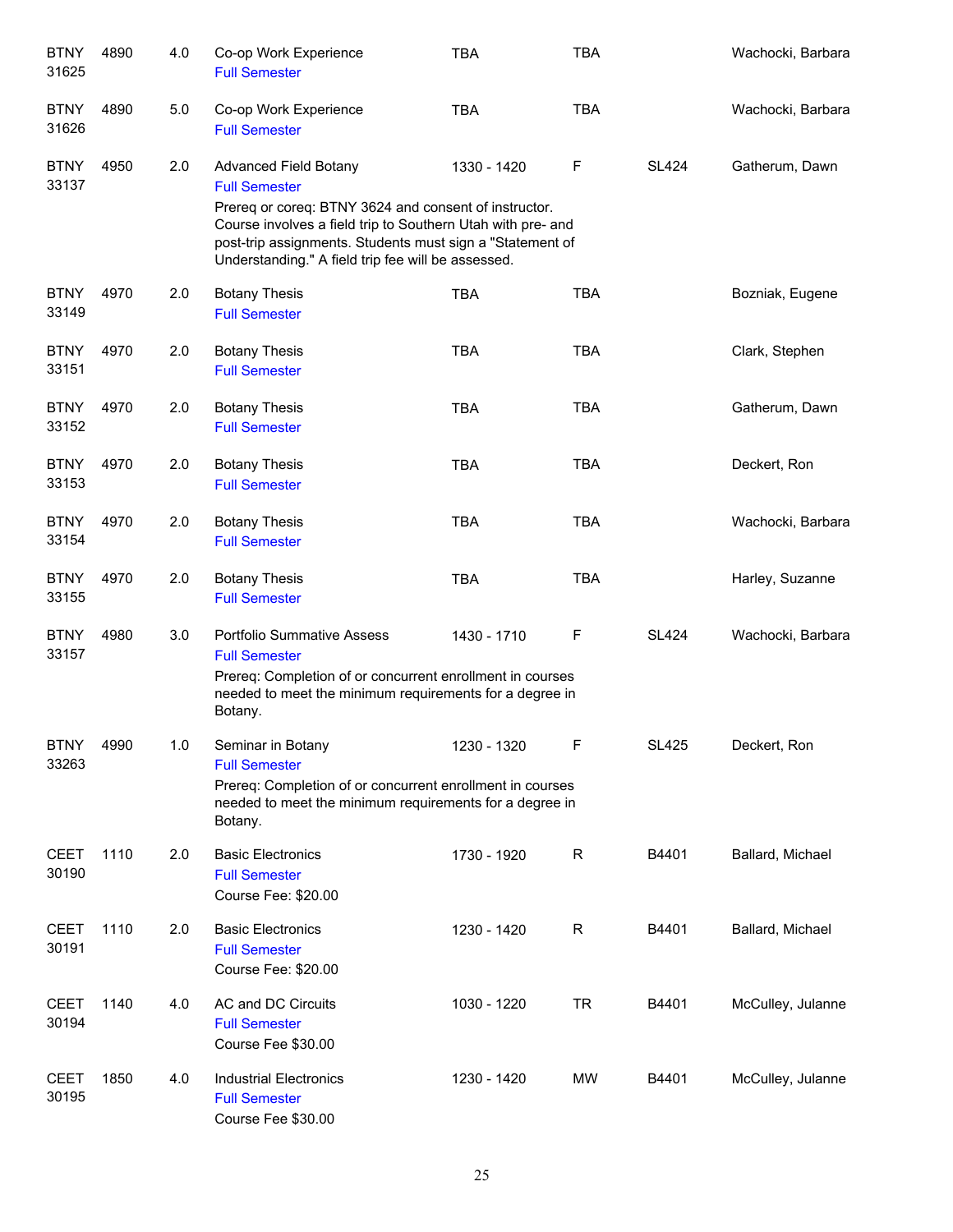| <b>CEET</b><br>30198 | 2130 | 3.0 | PC Board Design<br><b>Full Semester</b><br>Course Fee \$30.00                          | 1030 - 1145 | <b>MW</b>  | B4406 | McCulley, Julanne      |
|----------------------|------|-----|----------------------------------------------------------------------------------------|-------------|------------|-------|------------------------|
| <b>CEET</b><br>30200 | 2140 | 4.0 | <b>Communications Systems</b><br><b>Full Semester</b><br>Course Fee \$30.00            | 1030 - 1220 | <b>TR</b>  | B4417 | Smith, Jennifer        |
| <b>CEET</b><br>30202 | 2150 | 4.0 | <b>Embedded Controllers</b><br><b>Full Semester</b><br>Course Fee \$30.00              | 0830 - 1020 | <b>TR</b>  | B4417 | Evans, Christopher     |
| <b>CEET</b><br>30203 | 2160 | 3.0 | <b>Trouble Shooting</b><br><b>Full Semester</b><br>Course Fee \$30.00                  | 1230 - 1345 | <b>MW</b>  | B4411 | Green, Stephen         |
| <b>CEET</b><br>30204 | 3030 | 4.0 | FPGA and ASIC Design<br><b>Full Semester</b><br>Course Fee \$30.00                     | 1030 - 1220 | <b>MW</b>  | B4417 | Jackson, Justin        |
| <b>CEET</b><br>30530 | 3050 | 4.0 | Assembly Language & Device Dri<br><b>Full Semester</b><br>Course Fee \$30.00           | 1730 - 1920 | <b>TR</b>  | B4417 | Hansen, Verne          |
| <b>CEET</b><br>30206 | 3080 | 4.0 | <b>Embedded Networks</b><br><b>Full Semester</b><br>Course Fee \$30.00                 | 1930 - 2120 | <b>TR</b>  | B4417 | Hansen, Verne          |
| <b>CEET</b><br>30251 | 3090 | 2.0 | <b>Project Management</b><br><b>Full Semester</b><br>Course Fee \$10.00                | 1530 - 1720 | T          | ET204 | Drake, Andrew          |
| <b>CEET</b><br>30253 | 4020 | 2.0 | Senior Project II<br><b>Full Semester</b><br>Course Fee: \$20.00                       | 1630 - 1720 | M          | B4417 | Brown, Fon             |
| <b>CEET</b><br>30531 | 4020 | 2.0 | Senior Project II<br><b>Full Semester</b><br>Course Fee: \$20.00                       | 1630 - 1720 | M          | B4417 | McCulley, Julanne      |
| <b>CEET</b><br>30254 | 4040 | 4.0 | <b>Signals and Systems</b><br><b>Full Semester</b><br>Course Fee \$30.00               | 1930 - 2120 | MW         | B4417 | Smith, Jennifer        |
| <b>CEET</b><br>34708 | 4800 | 4.0 | <b>Individual Studies</b><br><b>Full Semester</b><br>Course Fee \$5.00 per credit hour | <b>TBA</b>  | <b>TBA</b> |       | McCulley, Julanne      |
| <b>CEET</b><br>30255 | 4890 | 2.0 | Internship<br><b>Full Semester</b>                                                     | 1230 - 1300 | M          | B4421 | Ward, Jeffrey          |
| <b>CHEM</b><br>32348 | 1010 | 3.0 | PS Introductory Chemistry<br><b>Full Semester</b>                                      | 0930 - 1020 | <b>MWF</b> | LL123 | Johnson, Todd          |
| <b>CHEM</b><br>32349 | 1010 | 3.0 | PS Introductory Chemistry<br><b>Full Semester</b>                                      | 1030 - 1120 | <b>MWF</b> | EH229 | Paustenbaugh, Michelle |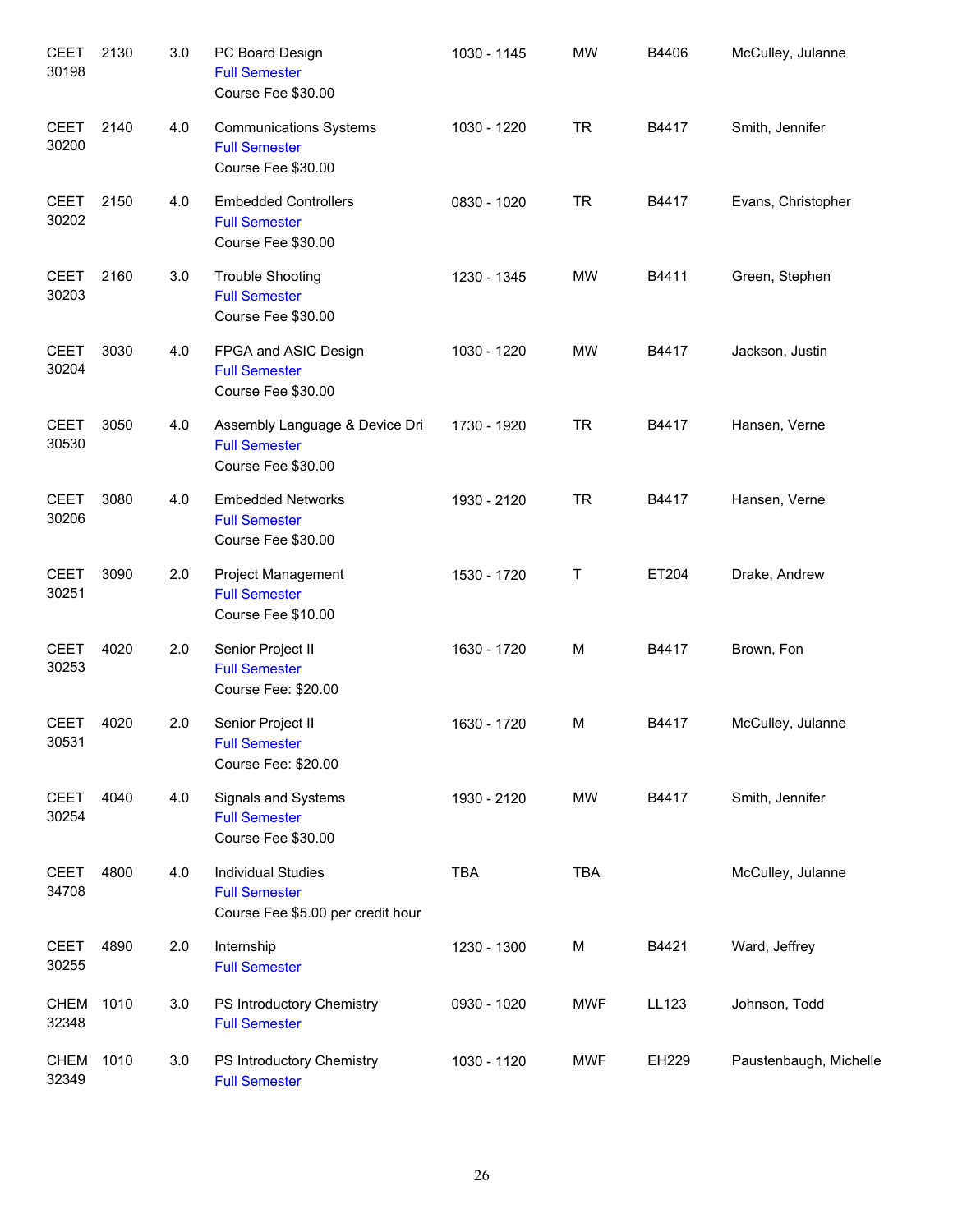| <b>CHEM</b><br>32835 | 1010  | 3.0 | PS Introductory Chemistry<br><b>Full Semester</b>                                                                                                                                                                                                                                                                                                                                                                                                                                                                                                                                                                                                                                                                                                                                                            | 1730 - 2010   | т           | <b>HC014</b> | Hartman, Laird    |
|----------------------|-------|-----|--------------------------------------------------------------------------------------------------------------------------------------------------------------------------------------------------------------------------------------------------------------------------------------------------------------------------------------------------------------------------------------------------------------------------------------------------------------------------------------------------------------------------------------------------------------------------------------------------------------------------------------------------------------------------------------------------------------------------------------------------------------------------------------------------------------|---------------|-------------|--------------|-------------------|
| CHEM<br>32836        | 1010  | 3.0 | PS Introductory Chemistry<br><b>Full Semester</b>                                                                                                                                                                                                                                                                                                                                                                                                                                                                                                                                                                                                                                                                                                                                                            | 1730 - 2010   | т           | <b>MR</b>    | Hartman, Laird    |
| CHEM<br>32837        | 1010  | 3.0 | PS Introductory Chemistry<br><b>Full Semester</b>                                                                                                                                                                                                                                                                                                                                                                                                                                                                                                                                                                                                                                                                                                                                                            | 1730 - 2010   | т           | WW102        | Hartman, Laird    |
| <b>CHEM</b><br>33841 | 1010  | 3.0 | PS Introductory Chemistry<br><b>Full Semester</b>                                                                                                                                                                                                                                                                                                                                                                                                                                                                                                                                                                                                                                                                                                                                                            | $0900 - 1015$ | <b>TR</b>   | WW116        | Hartman, Laird    |
| CHEM<br>33843        | 1010  | 3.0 | PS Introductory Chemistry<br><b>Full Semester</b>                                                                                                                                                                                                                                                                                                                                                                                                                                                                                                                                                                                                                                                                                                                                                            | 1300 - 1540   | Т           | D02301       | Davidson, Charles |
| <b>CHEM</b><br>33851 | 1010  | 3.0 | PS Introductory Chemistry<br><b>Full Semester</b>                                                                                                                                                                                                                                                                                                                                                                                                                                                                                                                                                                                                                                                                                                                                                            | 1440 - 1720   | M           | D02301       | Davidson, Charles |
| CHEM<br>33854        | 1010  | 3.0 | PS Introductory Chemistry<br><b>Full Semester</b><br>To access the online course materials, please log in through<br>the student portal (eWeber) at http://weber.edu<br>This course is not intended for Science, Health Science, or<br>Nursing degrees.                                                                                                                                                                                                                                                                                                                                                                                                                                                                                                                                                      | <b>TBA</b>    | <b>TBA</b>  | OL           | Berghout, Henry   |
| <b>CHEM</b><br>33862 | 1010  | 3.0 | PS Introductory Chemistry<br><b>Full Semester</b><br>To access the online course materials, please log in through<br>the student portal (eWeber) at http://weber.edu<br>This course is not intended for Science, Health Sciences or<br>Nursing degrees.                                                                                                                                                                                                                                                                                                                                                                                                                                                                                                                                                      | <b>TBA</b>    | <b>TBA</b>  | OL           | Davidson, Charles |
| CHEM<br>32352        | 1050  | 5.0 | PS Intro Gen, Organic, & Bio<br><b>Full Semester</b><br>You MUST register for a lab with this class.<br>Course Fee: \$30.00                                                                                                                                                                                                                                                                                                                                                                                                                                                                                                                                                                                                                                                                                  | 0930 - 1020   | <b>MTWF</b> | <b>LL122</b> | Seager, Spencer   |
| <b>CHEM</b><br>34225 | 1050  | 5.0 | PS Intro Gen, Organic, & Bio<br><b>Full Semester</b><br>You must also register for Chem 1050Lab, course reference<br>number 34226. This Lab is included in the online course and<br>no attendance on campus is necessary. Paced course. Login<br>on the first day of class for course/assignment info.<br>To access the online course materials, please log in through<br>the student portal (eWeber) at http://weber.edu<br>Non-Utah residents taking only online courses, and taking no<br>classes within Utah, pay a lower tuition than regular<br>non-residents. You may visit the following website,<br>review criteria, and call the number indicated to be<br>assigned the correct designations for the lower fee:<br>http://wsuonline.weber.edu/Students/costs.asp<br>There is a \$30.00 course fee. | <b>TBA</b>    | <b>TBA</b>  | OL           | Seager, Spencer   |
| <b>CHEM</b><br>32354 | 1050L | 0.0 | Lab<br><b>Full Semester</b>                                                                                                                                                                                                                                                                                                                                                                                                                                                                                                                                                                                                                                                                                                                                                                                  | 1130 - 1420   | R           | <b>SL531</b> | Seager, Spencer   |
| <b>CHEM</b><br>32355 | 1050L | 0.0 | Lab<br><b>Full Semester</b>                                                                                                                                                                                                                                                                                                                                                                                                                                                                                                                                                                                                                                                                                                                                                                                  | 1130 - 1420   | R           | SL532        | Seager, Spencer   |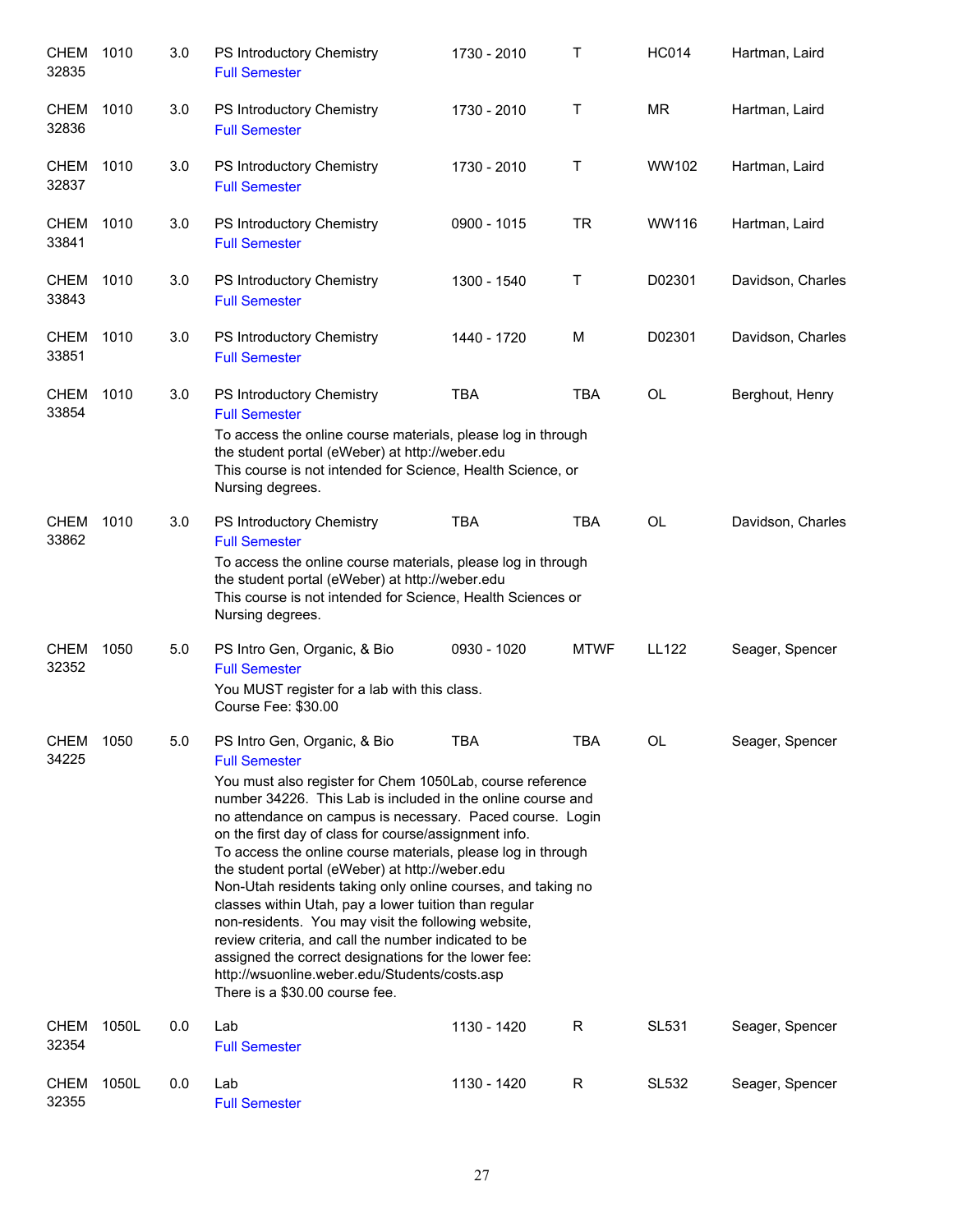| CHEM<br>34226        | 1050L | 0.0 | Lab<br><b>Full Semester</b><br>This Lab is for Dr. Seager and Dr. Slabaugh's Online<br>Chem 1010, course reference number 34225.<br>If you are registered for 34225, you must also register for<br>this Lab. No attendance on campus is necessary.                                                                                                                                                                                                                                                                                                                                                                                                                                                                                                                                                                                                                  | <b>TBA</b>  | <b>TBA</b>  | <b>OL</b>    | Seager, Spencer |  |
|----------------------|-------|-----|---------------------------------------------------------------------------------------------------------------------------------------------------------------------------------------------------------------------------------------------------------------------------------------------------------------------------------------------------------------------------------------------------------------------------------------------------------------------------------------------------------------------------------------------------------------------------------------------------------------------------------------------------------------------------------------------------------------------------------------------------------------------------------------------------------------------------------------------------------------------|-------------|-------------|--------------|-----------------|--|
| CHEM 1110<br>32392   |       | 5.0 | PS Elementary Chemistry<br><b>Full Semester</b><br>You MUST register for a lab with this class.<br>Course Fee: \$30.00                                                                                                                                                                                                                                                                                                                                                                                                                                                                                                                                                                                                                                                                                                                                              | 0830 - 0920 | <b>MWRF</b> | LL123        | Seager, Spencer |  |
| <b>CHEM</b><br>33872 | 1110  | 5.0 | PS Elementary Chemistry<br><b>Full Semester</b><br>You must also register for Chem 1110Lab, course reference<br>number 33877. This Lab is included in the online course and<br>no attendance on campus is necessary. Paced course. Login<br>on the first day of class for course/assignment info.<br>To access the online course materials, please log in through<br>the student portal (eWeber) at http://weber.edu<br>Non-Utah residents taking only online courses, and taking no<br>classes within Utah, pay a lower tuition than regular<br>non-residents. You may visit the following website,<br>review criteria, and call the number indicated to be<br>assigned the correct designations for the lower fee:<br>http://wsuonline.weber.edu/Students/costs.asp<br>There is a \$30.00 course fee.                                                             | <b>TBA</b>  | <b>TBA</b>  | OL           | Johnson, Todd   |  |
| CHEM<br>34227        | 1110  | 5.0 | <b>TBA</b><br><b>TBA</b><br>OL<br>Seager, Spencer<br><b>PS Elementary Chemistry</b><br><b>Full Semester</b><br>You must also register for Chem 1110Lab, course reference<br>number 34228. This Lab is included in the online course and<br>no attendance on campus is necessary. Paced course. Login<br>on the first day of class for course/assignment info.<br>To access the online course materials, please log in through<br>the student portal (eWeber) at http://weber.edu<br>Non-Utah residents taking only online courses, and taking no<br>classes within Utah, pay a lower tuition than regular<br>non-residents. You may visit the following website, review<br>criteria, and call the number indicated to be assigned the<br>correct designations for the lower fee:<br>http://wsuonline.weber.edu/Students/costs.asp<br>There is a \$30.00 course fee. |             |             |              |                 |  |
| <b>CHEM</b><br>32398 | 1110L | 0.0 | Lab<br><b>Full Semester</b>                                                                                                                                                                                                                                                                                                                                                                                                                                                                                                                                                                                                                                                                                                                                                                                                                                         | 0830 - 1120 | Τ           | <b>SL526</b> | Johnson, Todd   |  |
| CHEM<br>32400        | 1110L | 0.0 | Lab<br><b>Full Semester</b>                                                                                                                                                                                                                                                                                                                                                                                                                                                                                                                                                                                                                                                                                                                                                                                                                                         | 0830 - 1120 | Τ           | <b>SL527</b> | Johnson, Todd   |  |
| <b>CHEM</b><br>32402 | 1110L | 0.0 | Lab<br><b>Full Semester</b>                                                                                                                                                                                                                                                                                                                                                                                                                                                                                                                                                                                                                                                                                                                                                                                                                                         | 1130 - 1420 | W           | <b>SL526</b> | Seager, Spencer |  |
| <b>CHEM</b><br>32403 | 1110L | 0.0 | Lab<br><b>Full Semester</b>                                                                                                                                                                                                                                                                                                                                                                                                                                                                                                                                                                                                                                                                                                                                                                                                                                         | 1130 - 1420 | W           | <b>SL527</b> | Seager, Spencer |  |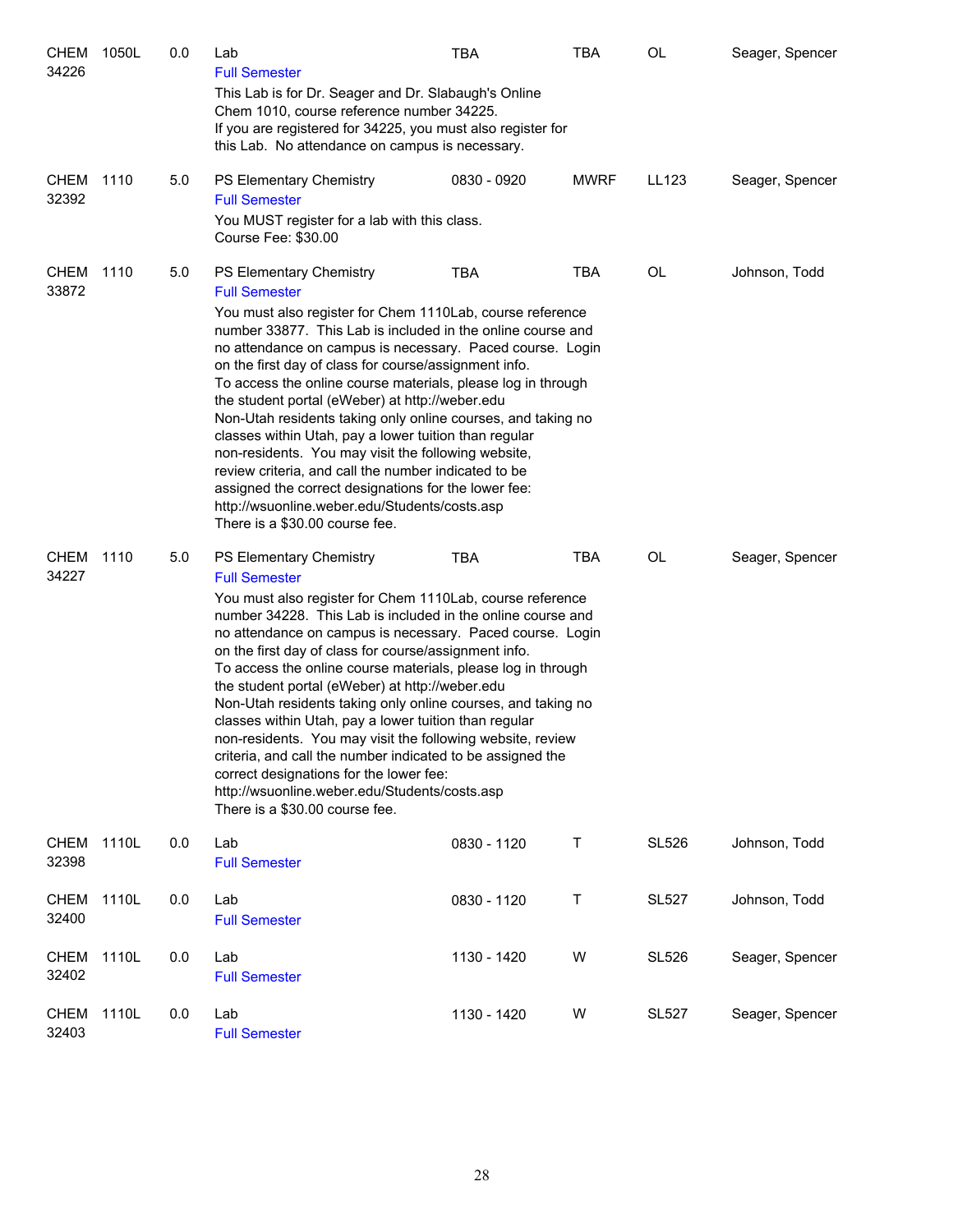| CHEM<br>33877        | 1110L | 0.0 | Lab<br><b>Full Semester</b>                                                                                                                                                                                                                                                                                                                                                                                                                                                                                                                                                                                                                                                                                                                                                                                | TBA         | <b>TBA</b>  | OL           | Johnson, Todd   |
|----------------------|-------|-----|------------------------------------------------------------------------------------------------------------------------------------------------------------------------------------------------------------------------------------------------------------------------------------------------------------------------------------------------------------------------------------------------------------------------------------------------------------------------------------------------------------------------------------------------------------------------------------------------------------------------------------------------------------------------------------------------------------------------------------------------------------------------------------------------------------|-------------|-------------|--------------|-----------------|
|                      |       |     | This Lab is for Dr. Johnson and Dr. Lippert's Online<br>Chem 1110, course reference number 33872.<br>If you are registered for 33872, you must also register for<br>this Lab. No attendance on campus is necesssary.                                                                                                                                                                                                                                                                                                                                                                                                                                                                                                                                                                                       |             |             |              |                 |
| CHEM<br>34228        | 1110L | 0.0 | Lab<br><b>Full Semester</b><br>This Lab is for Dr. Seager and Dr. Slabaugh's Online<br>Chem 1110, course reference number 34227.<br>If you are registered for 34227, you must also register for<br>this Lab. No attendance of campus is necessary.                                                                                                                                                                                                                                                                                                                                                                                                                                                                                                                                                         | <b>TBA</b>  | <b>TBA</b>  | OL           | Seager, Spencer |
| <b>CHEM</b><br>32410 | 1120  | 5.0 | Elem Organic Bio-Chemistry<br><b>Full Semester</b><br>You MUST register for a lab with this class.<br>Course Fee: \$30.00                                                                                                                                                                                                                                                                                                                                                                                                                                                                                                                                                                                                                                                                                  | 0830 - 0920 | <b>MTWF</b> | <b>SL540</b> | Stoker, H       |
| CHEM<br>34229        | 1120  | 5.0 | Elem Organic Bio-Chemistry<br><b>Full Semester</b><br>You must also register for Chem 1120Lab, course reference<br>number 34230. This Lab is included in the online course and<br>no attendance on campus is necessary. Paced course. Login<br>on the first day of class for course/assignment info.<br>To access the online course materials, please log in through<br>the student portal (eWeber) at http://weber.edu<br>Non-Utah residents taking only online courses, and taking no<br>classes within Utah, pay a lower tuition than regular<br>non-residents. You may visit the following website,<br>review criteria, and call the number indicated to be<br>assigned the correct designations for the lower fee:<br>http://wsuonline.weber.edu/Students/costs.asp<br>There is a \$30.00 course fee. | <b>TBA</b>  | <b>TBA</b>  | OL           | Seager, Spencer |
| <b>CHEM</b><br>32420 | 1120L | 0.0 | Lab<br><b>Full Semester</b>                                                                                                                                                                                                                                                                                                                                                                                                                                                                                                                                                                                                                                                                                                                                                                                | 1130 - 1420 | Τ           | <b>SL527</b> | Stoker, H       |
| CHEM<br>32424        | 1120L | 0.0 | Lab<br><b>Full Semester</b>                                                                                                                                                                                                                                                                                                                                                                                                                                                                                                                                                                                                                                                                                                                                                                                | 1130 - 1420 | T.          | <b>SL526</b> | Stoker, H       |
| CHEM<br>34230        | 1120L | 0.0 | Lab<br><b>Full Semester</b><br>This Lab is for Dr. Seager and Dr. Slabaugh's Online<br>Chem 1120, course reference number 34229.<br>If you are registered for 34229, you must also register for<br>this Lab. No attendance on campus is necessary.                                                                                                                                                                                                                                                                                                                                                                                                                                                                                                                                                         | <b>TBA</b>  | <b>TBA</b>  | OL           | Seager, Spencer |
| CHEM<br>32431        | 1200  | 3.0 | Preparation for College Chem<br><b>Full Semester</b>                                                                                                                                                                                                                                                                                                                                                                                                                                                                                                                                                                                                                                                                                                                                                       | 1030 - 1120 | <b>MWF</b>  | LL122        | Stoker, H       |
| CHEM<br>32436        | 1200  | 3.0 | Preparation for College Chem<br><b>Full Semester</b>                                                                                                                                                                                                                                                                                                                                                                                                                                                                                                                                                                                                                                                                                                                                                       | 0930 - 1045 | <b>TR</b>   | LL123        | Lloyd, Barry    |
| <b>CHEM</b><br>32553 | 1200  | 3.0 | Preparation for College Chem<br><b>Full Semester</b>                                                                                                                                                                                                                                                                                                                                                                                                                                                                                                                                                                                                                                                                                                                                                       | 1730 - 2010 | R           | <b>SL540</b> | Lippert, J.     |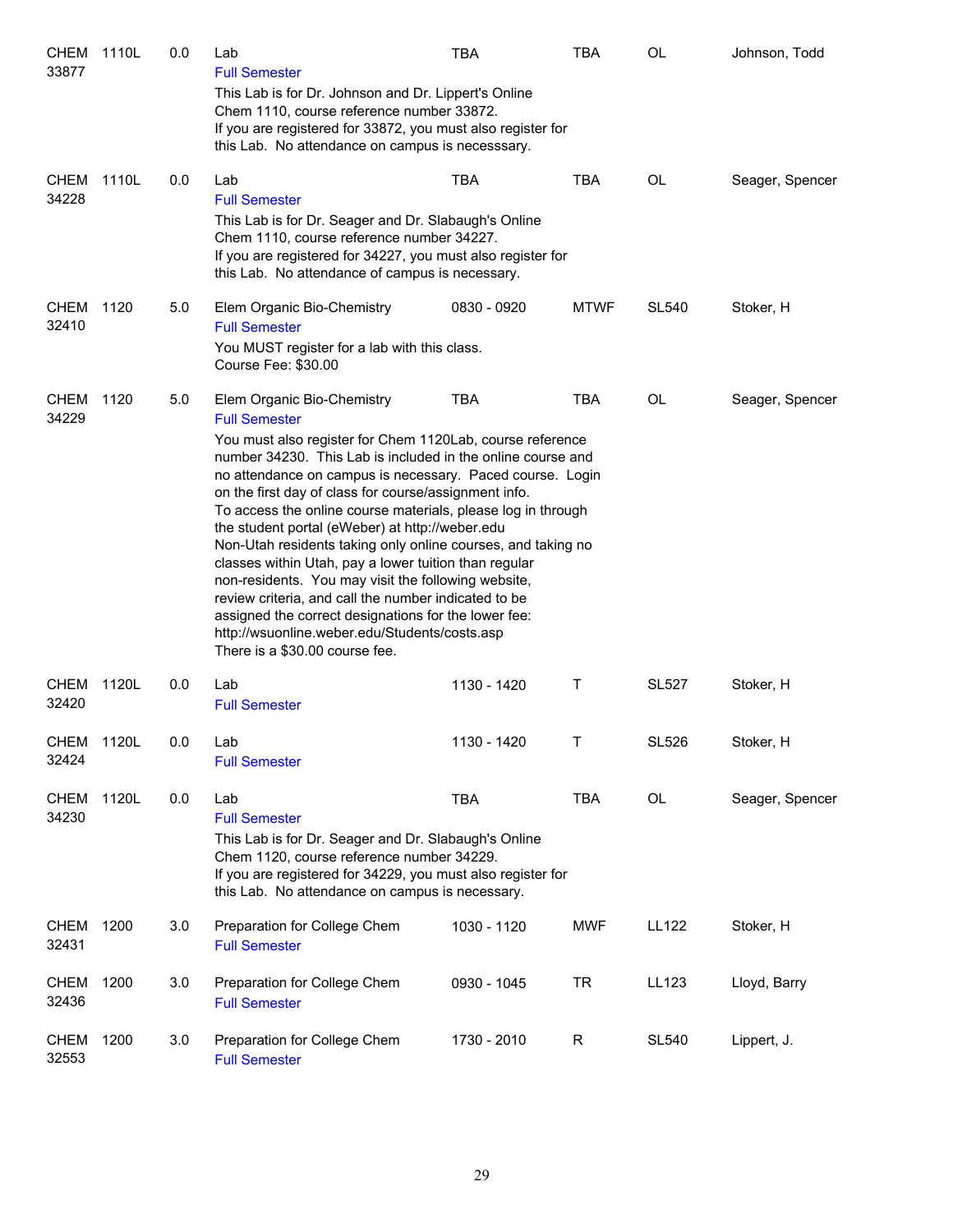| <b>CHEM</b><br>33904 | 1200  | 3.0 | Preparation for College Chem<br><b>Full Semester</b><br>Paced course. Login on the first day of class for<br>course/assignment info.<br>To access the online course materials, please log in through<br>the student portal (eWeber) at http://weber.edu | TBA                        | <b>TBA</b>        | <b>OL</b>      | Johnson, Todd          |
|----------------------|-------|-----|---------------------------------------------------------------------------------------------------------------------------------------------------------------------------------------------------------------------------------------------------------|----------------------------|-------------------|----------------|------------------------|
| <b>CHEM</b><br>32506 | 1210  | 5.0 | PS Principles of Chemistry I<br><b>Full Semester</b><br>You MUST register for a lab with this class.<br>Course Fee: \$35.00                                                                                                                             | 0930 - 1020                | <b>MTWF</b>       | EH229          | Paustenbaugh, Michelle |
| <b>CHEM</b><br>32523 | 1210  | 5.0 | PS Principles of Chemistry I<br><b>Full Semester</b><br>This is a HYBRID course. You must take lab CRN 32516 with<br>this class.<br>Course Fee: \$35.00                                                                                                 | 1700 - 1750                | W                 | <b>LL122</b>   | Berghout, Henry        |
| <b>CHEM</b><br>32508 | 1210L | 0.0 | Lab<br><b>Full Semester</b>                                                                                                                                                                                                                             | 1130 - 1420                | Τ                 | <b>SL531</b>   | Paustenbaugh, Michelle |
| <b>CHEM</b><br>32511 | 1210L | 0.0 | Lab<br><b>Full Semester</b>                                                                                                                                                                                                                             | 1130 - 1420                | Τ                 | <b>SL532</b>   | Paustenbaugh, Michelle |
| <b>CHEM</b><br>32513 | 1210L | 0.0 | Lab<br><b>Full Semester</b>                                                                                                                                                                                                                             | 0830 - 1120                | R                 | <b>SL531</b>   | Paustenbaugh, Michelle |
| <b>CHEM</b><br>32515 | 1210L | 0.0 | Lab<br><b>Full Semester</b>                                                                                                                                                                                                                             | 0830 - 1120                | $\mathsf R$       | <b>SL532</b>   | Paustenbaugh, Michelle |
| <b>CHEM</b><br>32516 | 1210L | 0.0 | Lab<br><b>Full Semester</b><br>This lab is ONLY for students taking CRN 32523                                                                                                                                                                           | 1800 - 2050                | W                 | <b>SL532</b>   | Berghout, Henry        |
| <b>CHEM</b><br>34686 | 1210L | 0.0 | Lab<br><b>Full Semester</b><br>This LAB is ONLY for students taking CRN 32523.                                                                                                                                                                          | 1800 - 2050                | W                 | <b>SL531</b>   | Berghout, Henry        |
| CHEM<br>34682        | 1215  | 1.0 | Principles of Chemistry I Lab<br><b>Full Semester</b>                                                                                                                                                                                                   | 0830 - 1120                | R                 | <b>SL531</b>   | Paustenbaugh, Michelle |
| <b>CHEM</b><br>32656 | 1220  | 5.0 | Principles of Chemistry II<br><b>Full Semester</b><br>Course Fee: \$35.00<br>You MUST register for a lab with this class.                                                                                                                               | 1800 - 2050<br>1800 - 1850 | Τ<br>$\mathsf{R}$ | LL123<br>LL123 | Russell, Geoffrey      |
| <b>CHEM</b><br>32657 | 1220  | 5.0 | Principles of Chemistry II<br><b>Full Semester</b><br>You MUST register for a lab with this class.<br>Course Fee: \$35.00                                                                                                                               | 0730 - 0820                | <b>MTWR</b>       | LL126          | Davidson, Charles      |
| <b>CHEM</b><br>32659 | 1220  | 5.0 | Principles of Chemistry II<br><b>Full Semester</b><br>You MUST register for a lab with this class.<br>Course Fee: \$35.00                                                                                                                               | 1230 - 1320                | <b>MWRF</b>       | LL125          | Herzog, Timothy        |
| <b>CHEM</b><br>32662 | 1220L | 0.0 | Lab<br><b>Full Semester</b>                                                                                                                                                                                                                             | 0830 - 1120                | W                 | <b>SL531</b>   | Davidson, Charles      |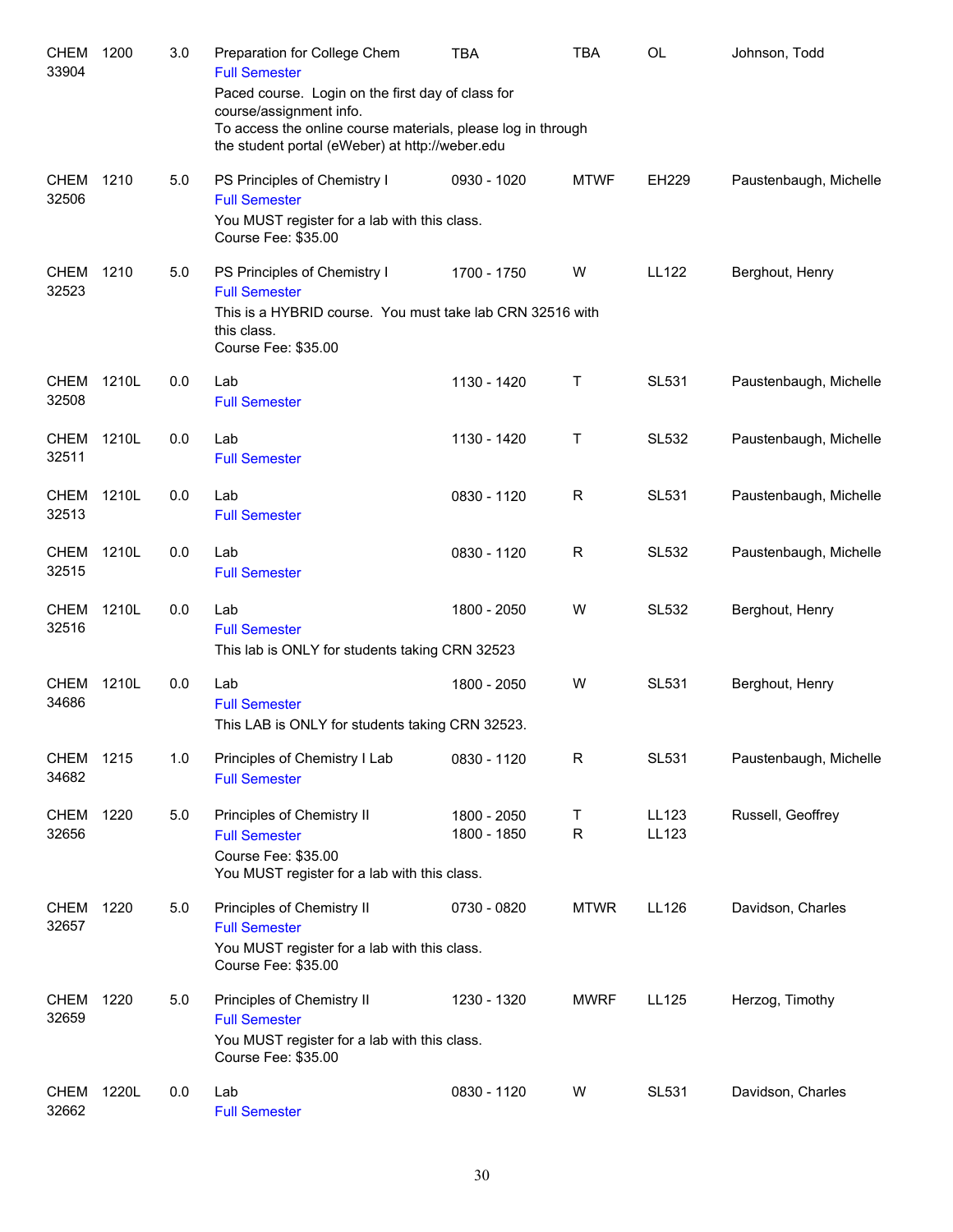| CHEM<br>32664              | 1220L | 0.0 | Lab<br><b>Full Semester</b>                                                                                         | 0830 - 1120 | W           | <b>SL532</b> | Davidson, Charles |
|----------------------------|-------|-----|---------------------------------------------------------------------------------------------------------------------|-------------|-------------|--------------|-------------------|
| CHEM<br>32670              | 1220L | 0.0 | Lab<br><b>Full Semester</b>                                                                                         | 1330 - 1620 | W           | <b>SL531</b> | Herzog, Timothy   |
| CHEM<br>32671              | 1220L | 0.0 | Lab<br><b>Full Semester</b>                                                                                         | 1330 - 1620 | W           | <b>SL532</b> | Herzog, Timothy   |
| <b>CHEM 1220L</b><br>32673 |       | 0.0 | Lab<br><b>Full Semester</b>                                                                                         | 1430 - 1720 | $\mathsf R$ |              | Davidson, Charles |
| CHEM 1220L<br>32675        |       | 0.0 | Lab<br><b>Full Semester</b>                                                                                         | 1430 - 1720 | $\mathsf R$ | <b>SL531</b> | Davidson, Charles |
| <b>CHEM 1220L</b><br>32676 |       | 0.0 | Lab<br><b>Full Semester</b>                                                                                         | 1900 - 2200 | R           | <b>SL526</b> | Russell, Geoffrey |
| CHEM<br>32677              | 1220L | 0.0 | Lab<br><b>Full Semester</b>                                                                                         | 1900 - 2200 | $\mathsf R$ | <b>SL527</b> | Russell, Geoffrey |
| <b>CHEM</b><br>32680       | 2310  | 5.0 | Organic Chemistry I<br><b>Full Semester</b><br>Course Fee: \$35.00<br>You MUST take a lab with this class.          | 1130 - 1220 | <b>MWRF</b> | <b>LL122</b> | Davies, Don       |
| CHEM 2310L<br>32735        |       | 0.0 | Lab<br><b>Full Semester</b>                                                                                         | 0830 - 1120 | $\mathsf R$ | <b>SL621</b> | Litvinov, Dmitry  |
| CHEM<br>32736              | 2310L | 0.0 | Lab<br><b>Full Semester</b>                                                                                         | 1330 - 1620 | $\mathsf R$ | SL621        | Davies, Don       |
| CHEM 2310L<br>32737        |       | 0.0 | Lab<br><b>Full Semester</b>                                                                                         | 1330 - 1620 | $\mathsf R$ | <b>SL626</b> | Davies, Don       |
| <b>CHEM</b><br>32739       | 2320  | 5.0 | Organic Chemistry II<br><b>Full Semester</b><br>You MUST register for a lab with this class.<br>Course Fee: \$35.00 | 0830 - 0920 | <b>MWRF</b> | <b>LL122</b> | Davies, Don       |
| <b>CHEM</b><br>32740       | 2320  | 5.0 | Organic Chemistry II<br><b>Full Semester</b><br>You MUST register for a lab with this class.<br>Course Fee: \$35.00 | 1130 - 1220 | <b>MTWR</b> | LL123        | Lloyd, Barry      |
| CHEM<br>32743              | 2320L | 0.0 | Lab<br><b>Full Semester</b>                                                                                         | 0830 - 1120 | Τ           | <b>SL621</b> | Davies, Don       |
| <b>CHEM</b><br>32745       | 2320L | 0.0 | Lab<br><b>Full Semester</b>                                                                                         | 0830 - 1120 | Τ           | <b>SL626</b> | Davies, Don       |
| CHEM<br>32747              | 2320L | 0.0 | Lab<br><b>Full Semester</b>                                                                                         | 1330 - 1620 | Τ           | <b>SL621</b> | Lloyd, Barry      |
| CHEM<br>32749              | 2320L | 0.0 | Lab<br><b>Full Semester</b>                                                                                         | 1330 - 1620 | Τ           | <b>SL626</b> | Lloyd, Barry      |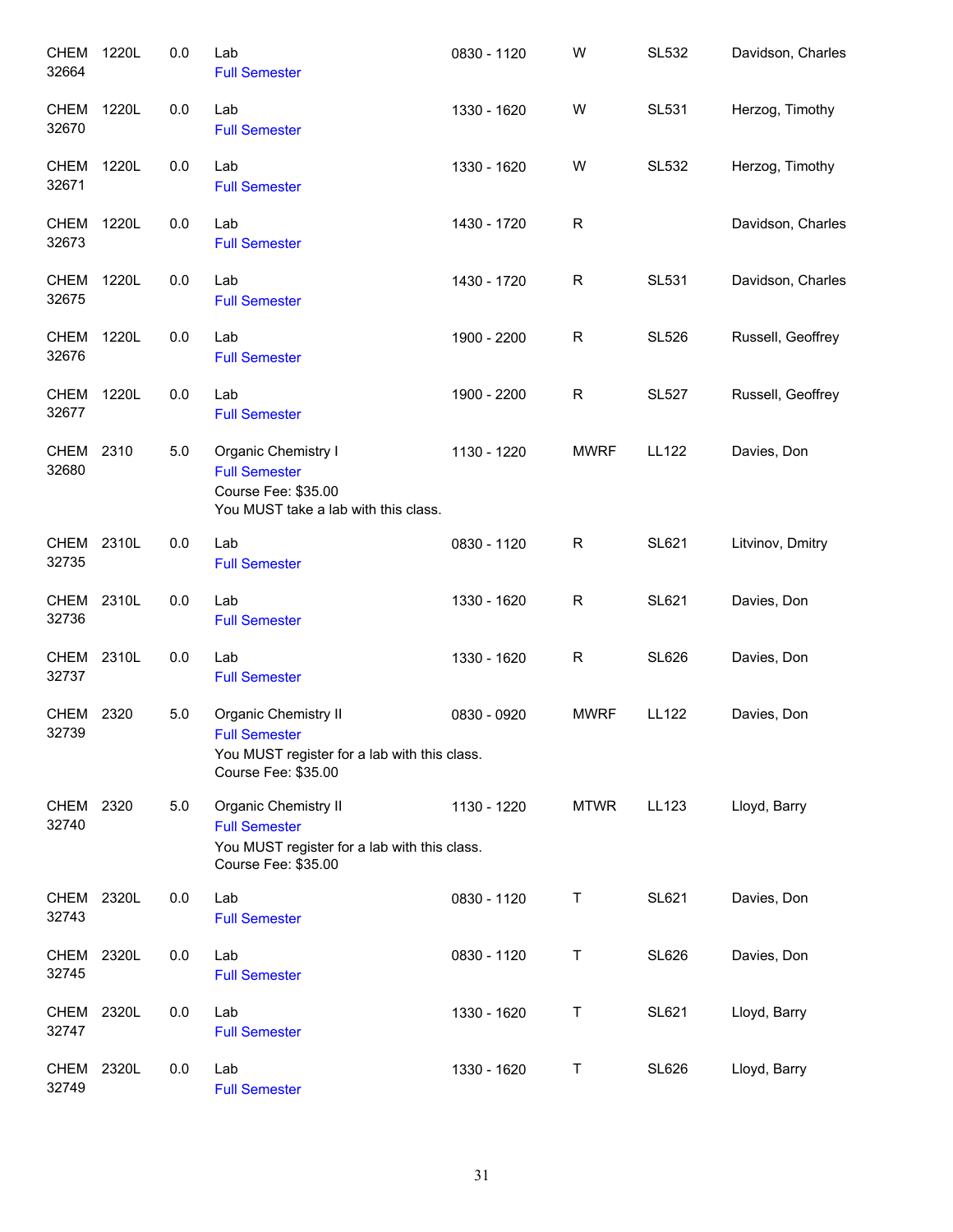| <b>CHEM</b><br>32751 | 2320L | 0.0 | Lab<br><b>Full Semester</b>                                                                                           | 1330 - 1620 | W           | <b>SL621</b> | Lloyd, Barry   |
|----------------------|-------|-----|-----------------------------------------------------------------------------------------------------------------------|-------------|-------------|--------------|----------------|
| CHEM 2320L<br>32753  |       | 0.0 | Lab<br><b>Full Semester</b>                                                                                           | 1330 - 1620 | W           | <b>SL626</b> | Lloyd, Barry   |
| CHEM 2600<br>34442   |       | 1.0 | Laboratory Safety<br><b>Full Semester</b>                                                                             | 1230 - 1320 | W           | LL129        |                |
| CHEM 2890<br>30234   |       | 1.0 | Cooperative Work Experience<br><b>Full Semester</b>                                                                   | <b>TBA</b>  | <b>TBA</b>  |              | Walker, Edward |
| CHEM<br>30235        | 2890  | 2.0 | Cooperative Work Experience<br><b>Full Semester</b>                                                                   | <b>TBA</b>  | <b>TBA</b>  |              | Walker, Edward |
| <b>CHEM</b><br>30236 | 2890  | 3.0 | Cooperative Work Experience<br><b>Full Semester</b>                                                                   | <b>TBA</b>  | <b>TBA</b>  |              | Walker, Edward |
| <b>CHEM</b><br>32756 | 2990  | 1.0 | Chem Tech Seminar<br><b>Full Semester</b>                                                                             | 1230 - 1320 | Τ           | <b>SL540</b> | Walker, Edward |
| <b>CHEM</b><br>32780 | 3020  | 1.0 | Computer Application in Chem<br><b>Full Semester</b>                                                                  | 1330 - 1420 | Τ           | <b>SL540</b> | Walker, Edward |
| CHEM<br>32783        | 3050  | 4.0 | Instrumental Analysis<br><b>Full Semester</b><br>You MUST take a lab with this class.<br>Course Fee: \$20.00          | 1030 - 1145 | <b>TR</b>   | <b>SL540</b> | Lippert, J.    |
| <b>CHEM</b><br>32786 | 3050L | 0.0 | Lab<br><b>Full Semester</b>                                                                                           | 1230 - 1520 | $\mathsf R$ | <b>SL525</b> | Lippert, J.    |
| <b>CHEM</b><br>32790 | 3050L | 0.0 | Lab<br><b>Full Semester</b>                                                                                           | 1330 - 1620 | W           | <b>SL525</b> | Lippert, J.    |
| <b>CHEM</b><br>32792 | 3070  | 4.0 | <b>Biochemistry I</b><br><b>Full Semester</b><br>You MUST register for a laab with this class.<br>Course Fee: \$35.00 | 1030 - 1120 | <b>MWF</b>  | LL123        | Walker, Edward |
| CHEM<br>32794        | 3070L | 0.0 | Biochem I Lab<br><b>Full Semester</b>                                                                                 | 1430 - 1720 | T           | <b>SL527</b> | Walker, Edward |
| CHEM<br>32795        | 3070L | 0.0 | Biochem I Lab<br><b>Full Semester</b>                                                                                 | 1430 - 1720 | W           | <b>SL527</b> | Walker, Edward |
| <b>CHEM</b><br>33198 | 3070L | 0.0 | Biochem I Lab<br><b>Full Semester</b>                                                                                 | 1330 - 1620 | $\mathsf R$ | <b>SL527</b> | Johnson, Todd  |
| CHEM<br>34782        | 3070L | 0.0 | Biochem I Lab<br><b>Full Semester</b>                                                                                 | 1430 - 1720 | W           | <b>SL526</b> | Walker, Edward |
| CHEM<br>32798        | 3080  | 3.0 | <b>Biochemistry II</b><br><b>Full Semester</b>                                                                        | 1130 - 1220 | <b>MWF</b>  | <b>SL540</b> | Johnson, Todd  |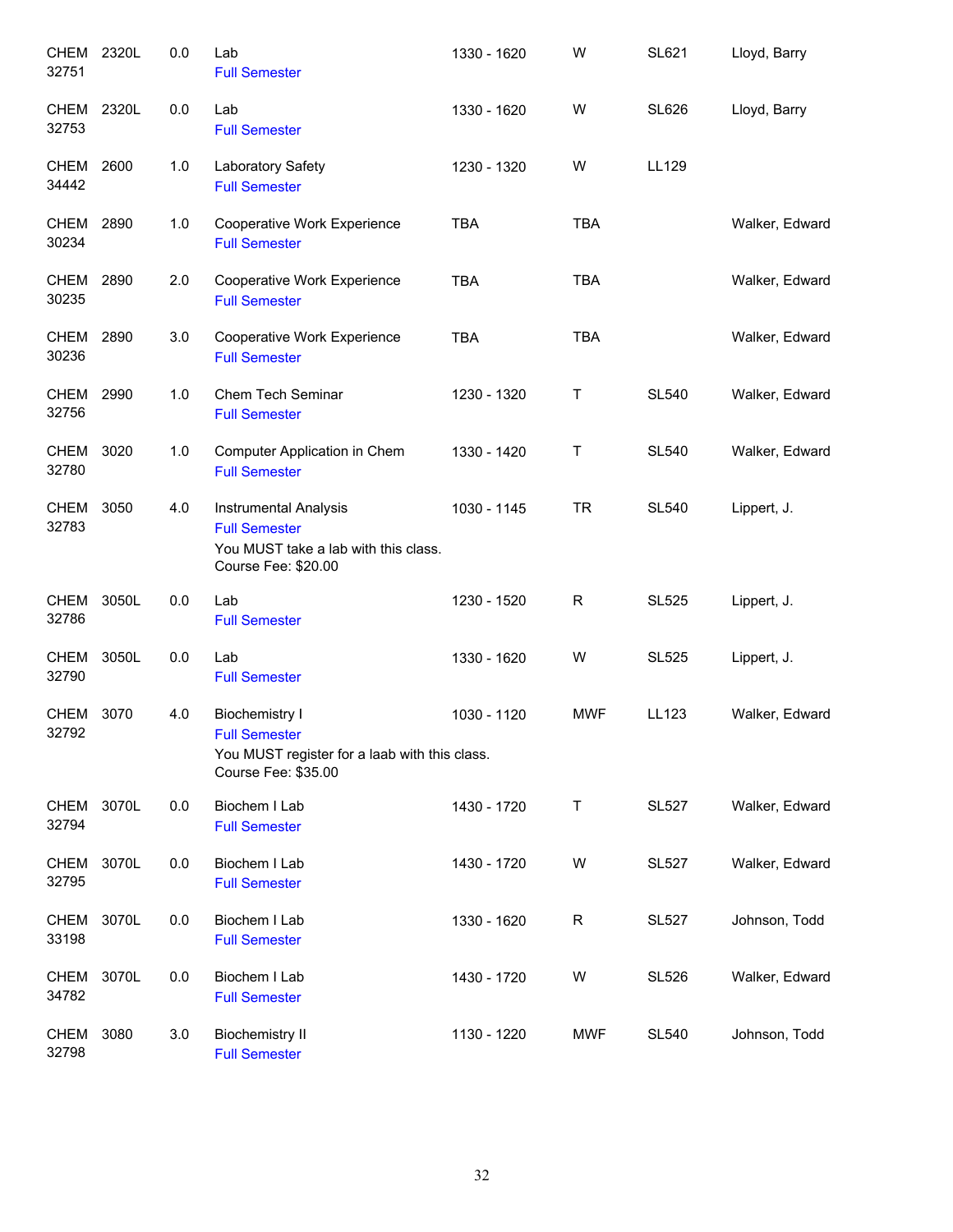| <b>CHEM</b><br>32800 | 3090  | 1.0 | <b>Biochemical Techniques</b><br><b>Full Semester</b><br>Course Fee \$5.00                                                                   | 0830 - 1120 | R          | <b>SL527</b> | Johnson, Todd     |
|----------------------|-------|-----|----------------------------------------------------------------------------------------------------------------------------------------------|-------------|------------|--------------|-------------------|
| CHEM<br>32801        | 3420  | 4.0 | <b>Physical Chemistry II</b><br><b>Full Semester</b><br>You MUST take a laab with this class.<br>Course Fee \$10.00                          | 0930 - 1020 | <b>MWF</b> | <b>SL540</b> | Berghout, Henry   |
| <b>CHEM</b><br>32802 | 3420L | 0.0 | Lab<br><b>Full Semester</b>                                                                                                                  | 0930 - 1220 | T          | <b>SL515</b> | Berghout, Henry   |
| <b>CHEM</b><br>32803 | 3420L | 0.0 | Lab<br><b>Full Semester</b>                                                                                                                  | 1330 - 1620 | Τ          | <b>SL515</b> | Berghout, Henry   |
| <b>CHEM</b><br>34692 | 3570  | 3.0 | Foundations of Science Educ<br><b>Full Semester</b>                                                                                          | 1030 - 1145 | <b>TR</b>  | LL230        | Johnston, Adam    |
| CHEM<br>32804        | 4540  | 4.0 | Spectrometric/Separation Metho<br><b>Full Semester</b><br>You MUST take a lab with this class.<br>Course Fee \$10.00                         | 1030 - 1120 | <b>MWF</b> | <b>SL540</b> | Lippert, J.       |
| CHEM<br>32805        | 4540L | 0.0 | Separation Methods Lab<br><b>Full Semester</b>                                                                                               | 1330 - 1620 | M          | <b>SL525</b> | Lippert, J.       |
| <b>CHEM</b><br>32806 | 4600  | 4.0 | Inorganic Chemistry<br><b>Full Semester</b><br>You MUST register for a lab with this class.<br>Course Fee \$10.00                            | 1230 - 1320 | <b>MWF</b> | <b>SL540</b> | Stoker, H         |
| CHEM<br>32807        | 4600L | 0.0 | Lab<br><b>Full Semester</b>                                                                                                                  | 1230 - 1520 | Τ          | <b>SL525</b> | Herzog, Timothy   |
| CHEM<br>32810        | 4700  | 1.0 | Special Topics in Chemistry<br><b>Full Semester</b><br>TOPIC: Scientific Experiment Design<br>PCHEM 3420 IS NOT REQUIRED TO TAKE THIS CLASS. | 1330 - 1420 | R          | <b>SL540</b> | Davidson, Charles |
| CHEM 4800<br>30137   |       | 1.0 | Research & Independent Study<br><b>Full Semester</b><br>Course Fee: \$5.00                                                                   | <b>TBA</b>  | <b>TBA</b> |              | Berghout, Henry   |
| <b>CHEM</b><br>30138 | 4800  | 2.0 | Research & Independent Study<br><b>Full Semester</b><br>Course Fee: \$5.00                                                                   | <b>TBA</b>  | <b>TBA</b> |              | Berghout, Henry   |
| <b>CHEM</b><br>30139 | 4800  | 3.0 | Research & Independent Study<br><b>Full Semester</b><br>Course Fee: \$5.00                                                                   | <b>TBA</b>  | <b>TBA</b> |              | Berghout, Henry   |
| <b>CHEM</b><br>30140 | 4800  | 1.0 | Research & Independent Study<br><b>Full Semester</b><br>Course Fee: \$5.00                                                                   | <b>TBA</b>  | <b>TBA</b> |              | Davies, Don       |
| <b>CHEM</b><br>30141 | 4800  | 2.0 | Research & Independent Study<br><b>Full Semester</b><br>Course Fee: \$5.00                                                                   | <b>TBA</b>  | <b>TBA</b> |              | Davies, Don       |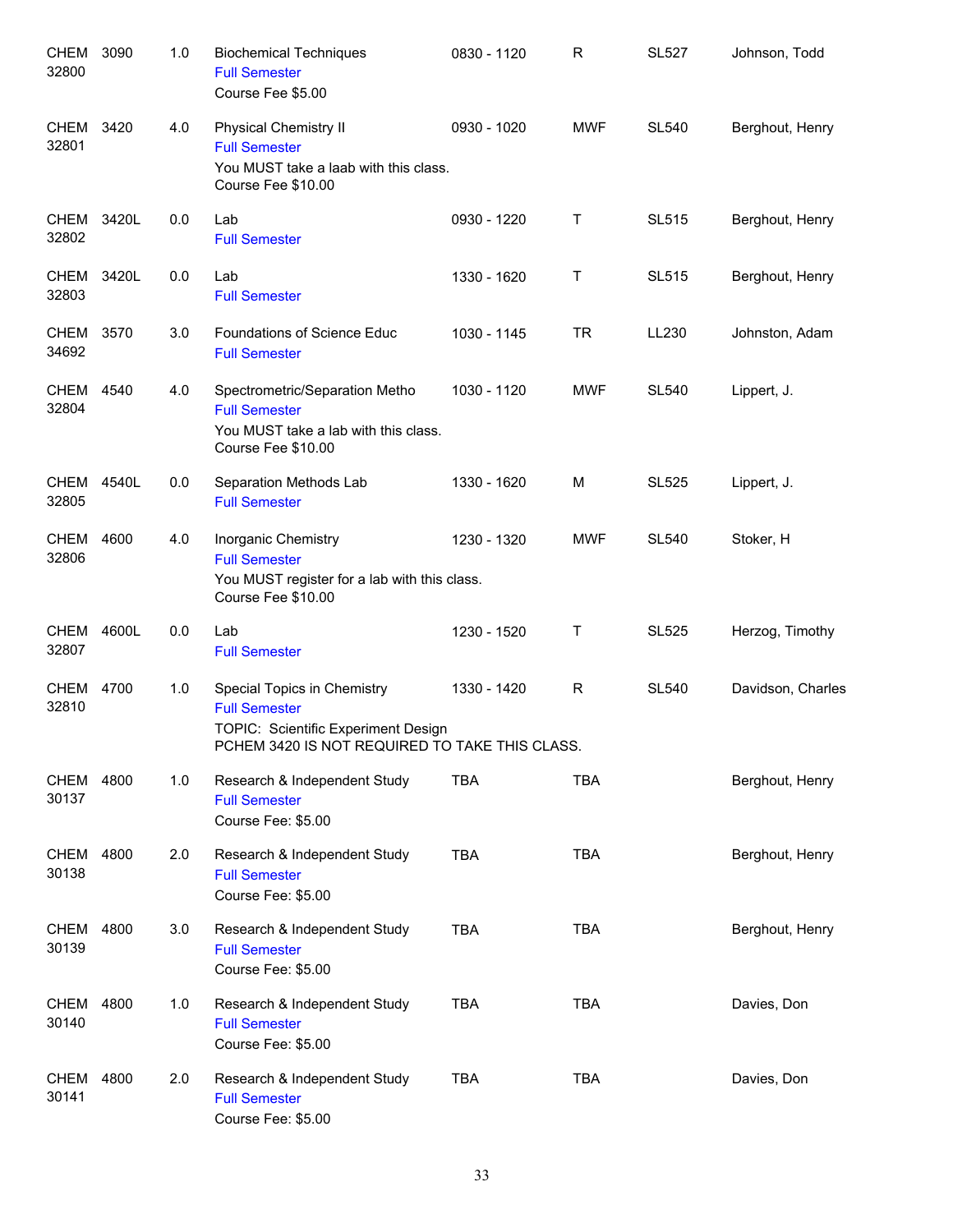| CHEM<br>30142        | 4800 | 3.0 | Research & Independent Study<br><b>Full Semester</b><br>Course Fee: \$5.00 | <b>TBA</b> | <b>TBA</b> | Davies, Don            |
|----------------------|------|-----|----------------------------------------------------------------------------|------------|------------|------------------------|
| <b>CHEM</b><br>30143 | 4800 | 1.0 | Research & Independent Study<br><b>Full Semester</b><br>Course Fee: \$5.00 | <b>TBA</b> | <b>TBA</b> | Herzog, Timothy        |
| <b>CHEM</b><br>30144 | 4800 | 2.0 | Research & Independent Study<br><b>Full Semester</b><br>Course Fee: \$5.00 | <b>TBA</b> | <b>TBA</b> | Herzog, Timothy        |
| <b>CHEM</b><br>30145 | 4800 | 3.0 | Research & Independent Study<br><b>Full Semester</b><br>Course Fee: \$5.00 | <b>TBA</b> | <b>TBA</b> | Herzog, Timothy        |
| <b>CHEM</b><br>30154 | 4800 | 1.0 | Research & Independent Study<br><b>Full Semester</b><br>Course Fee: \$5.00 | <b>TBA</b> | <b>TBA</b> | Johnson, Todd          |
| <b>CHEM</b><br>30155 | 4800 | 2.0 | Research & Independent Study<br><b>Full Semester</b><br>Course Fee: \$5.00 | <b>TBA</b> | <b>TBA</b> | Johnson, Todd          |
| CHEM<br>30156        | 4800 | 3.0 | Research & Independent Study<br><b>Full Semester</b><br>Course Fee: \$5.00 | <b>TBA</b> | <b>TBA</b> | Johnson, Todd          |
| CHEM<br>30178        | 4800 | 1.0 | Research & Independent Study<br><b>Full Semester</b><br>Course Fee: \$5.00 | <b>TBA</b> | <b>TBA</b> | Lippert, J.            |
| <b>CHEM</b><br>30179 | 4800 | 2.0 | Research & Independent Study<br><b>Full Semester</b><br>Course Fee: \$5.00 | <b>TBA</b> | <b>TBA</b> | Lippert, J.            |
| CHEM<br>30180        | 4800 | 3.0 | Research & Independent Study<br><b>Full Semester</b><br>Course Fee: \$5.00 | <b>TBA</b> | <b>TBA</b> | Lippert, J.            |
| <b>CHEM</b><br>30181 | 4800 | 1.0 | Research & Independent Study<br><b>Full Semester</b><br>Course Fee: \$5.00 | <b>TBA</b> | <b>TBA</b> | Lloyd, Barry           |
| CHEM<br>30182        | 4800 | 2.0 | Research & Independent Study<br><b>Full Semester</b><br>Course Fee: \$5.00 | <b>TBA</b> | <b>TBA</b> | Lloyd, Barry           |
| CHEM<br>30183        | 4800 | 3.0 | Research & Independent Study<br><b>Full Semester</b><br>Course Fee: \$5.00 | <b>TBA</b> | <b>TBA</b> | Lloyd, Barry           |
| CHEM<br>30184        | 4800 | 1.0 | Research & Independent Study<br><b>Full Semester</b><br>Course Fee: \$5.00 | <b>TBA</b> | <b>TBA</b> | Paustenbaugh, Michelle |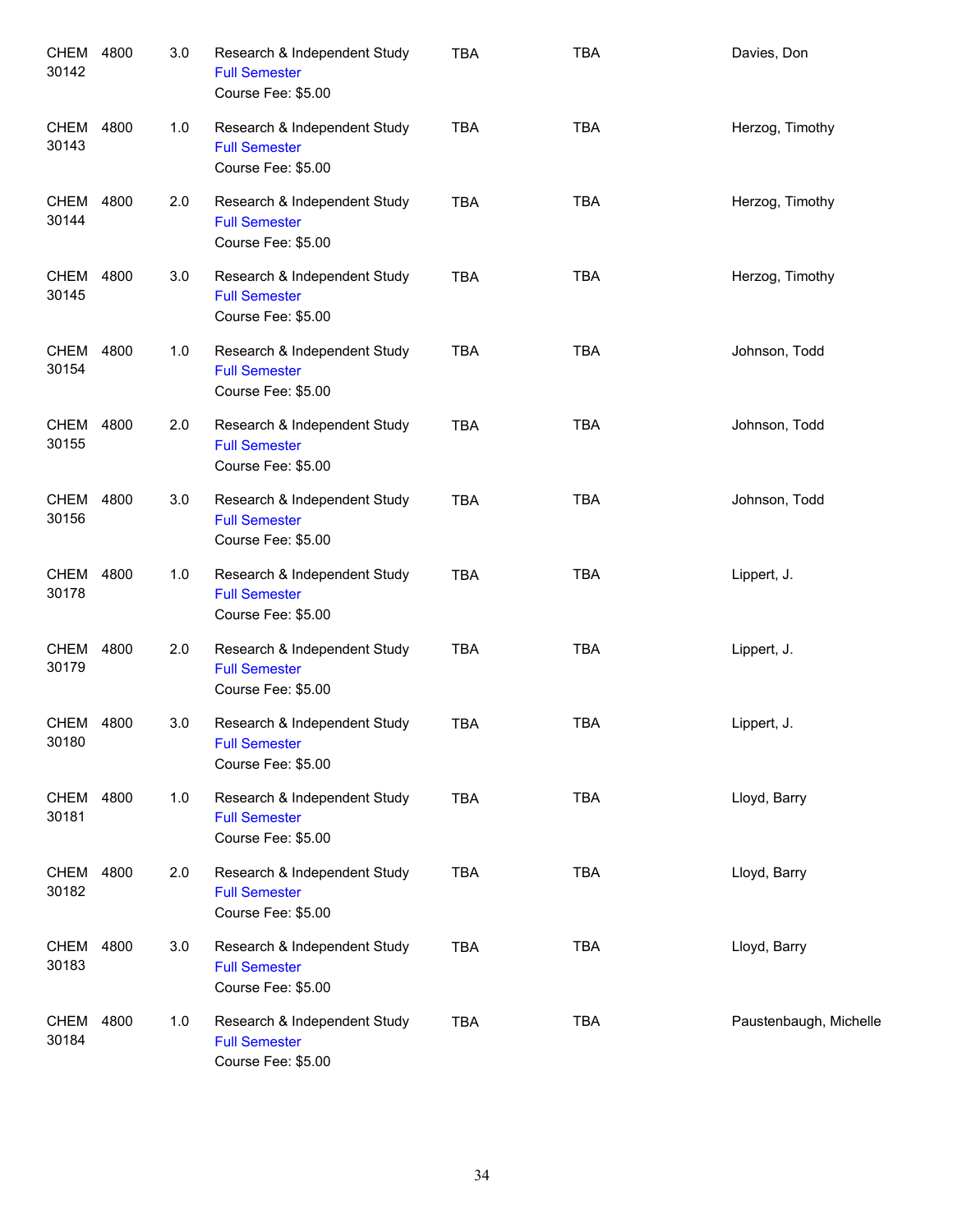| <b>CHEM</b><br>30185 | 4800 | 2.0 | Research & Independent Study<br><b>Full Semester</b><br>Course Fee: \$5.00                                                                                                                            | <b>TBA</b>  | <b>TBA</b> |              | Paustenbaugh, Michelle |
|----------------------|------|-----|-------------------------------------------------------------------------------------------------------------------------------------------------------------------------------------------------------|-------------|------------|--------------|------------------------|
| <b>CHEM</b><br>30186 | 4800 | 3.0 | Research & Independent Study<br><b>Full Semester</b><br>Course Fee: \$5.00                                                                                                                            | <b>TBA</b>  | <b>TBA</b> |              | Paustenbaugh, Michelle |
| CHEM<br>30228        | 4800 | 1.0 | Research & Independent Study<br><b>Full Semester</b><br>Course Fee: \$5.00                                                                                                                            | <b>TBA</b>  | <b>TBA</b> |              | Walker, Edward         |
| <b>CHEM</b><br>30229 | 4800 | 2.0 | Research & Independent Study<br><b>Full Semester</b><br>Course Fee: \$5.00                                                                                                                            | <b>TBA</b>  | <b>TBA</b> |              | Walker, Edward         |
| <b>CHEM</b><br>30230 | 4800 | 3.0 | Research & Independent Study<br><b>Full Semester</b><br>Course Fee: \$5.00                                                                                                                            | <b>TBA</b>  | <b>TBA</b> |              | Walker, Edward         |
| <b>CHEM</b><br>30231 | 4890 | 1.0 | Cooperative Work Experience<br><b>Full Semester</b>                                                                                                                                                   | <b>TBA</b>  | <b>TBA</b> |              | Walker, Edward         |
| CHEM<br>30232        | 4890 | 2.0 | Cooperative Work Experience<br><b>Full Semester</b>                                                                                                                                                   | <b>TBA</b>  | <b>TBA</b> |              | Walker, Edward         |
| <b>CHEM</b><br>30233 | 4890 | 3.0 | Cooperative Work Experience<br><b>Full Semester</b>                                                                                                                                                   | <b>TBA</b>  | <b>TBA</b> |              | Walker, Edward         |
| <b>CHEM</b><br>32814 | 4990 | 1.0 | Senior Seminar<br><b>Full Semester</b>                                                                                                                                                                | 1200 - 1250 | R          | <b>SL540</b> | Paustenbaugh, Michelle |
| <b>CHF</b><br>30855  | 1400 | 3.0 | Marriage as Interpersonal Proc<br><b>Full Semester</b>                                                                                                                                                | 1030 - 1145 | <b>TR</b>  | ED233        | Chatelain, Randy       |
| <b>CHF</b><br>30857  | 1400 | 3.0 | Marriage as Interpersonal Proc<br><b>Full Semester</b>                                                                                                                                                | 1200 - 1315 | <b>TR</b>  | ED233        | Smith, Julee           |
| <b>CHF</b><br>31704  | 1400 | 3.0 | Marriage as Interpersonal Proc<br><b>Full Semester</b><br>To access online course materials please log on through the<br>student portal eWeber at http://weber.edu and select:<br>"Current Students". | <b>TBA</b>  | <b>TBA</b> | <b>OL</b>    | Merrill, Chloe         |
| <b>CHF</b><br>31020  | 1500 | 3.0 | SS Human Development<br><b>Full Semester</b>                                                                                                                                                          | 1030 - 1145 | <b>TR</b>  | ED104        | Bird, James            |
| <b>CHF</b><br>31021  | 1500 | 3.0 | SS Human Development<br><b>Full Semester</b>                                                                                                                                                          | 0900 - 1015 | <b>TR</b>  | ED104        | Bird, James            |
| <b>CHF</b><br>31022  | 1500 | 3.0 | SS Human Development<br><b>Full Semester</b>                                                                                                                                                          | 0830 - 0920 | <b>MWF</b> | ED104        | Qiu, Wei               |
| <b>CHF</b><br>31023  | 1500 | 3.0 | SS Human Development<br><b>Full Semester</b>                                                                                                                                                          | 1030 - 1120 | <b>MWF</b> | ED104        | Ota, Carrie            |
| <b>CHF</b><br>31025  | 1500 | 3.0 | SS Human Development<br><b>Full Semester</b>                                                                                                                                                          | 0930 - 1020 | <b>MWF</b> | ED104        | Lisonbee, Jared        |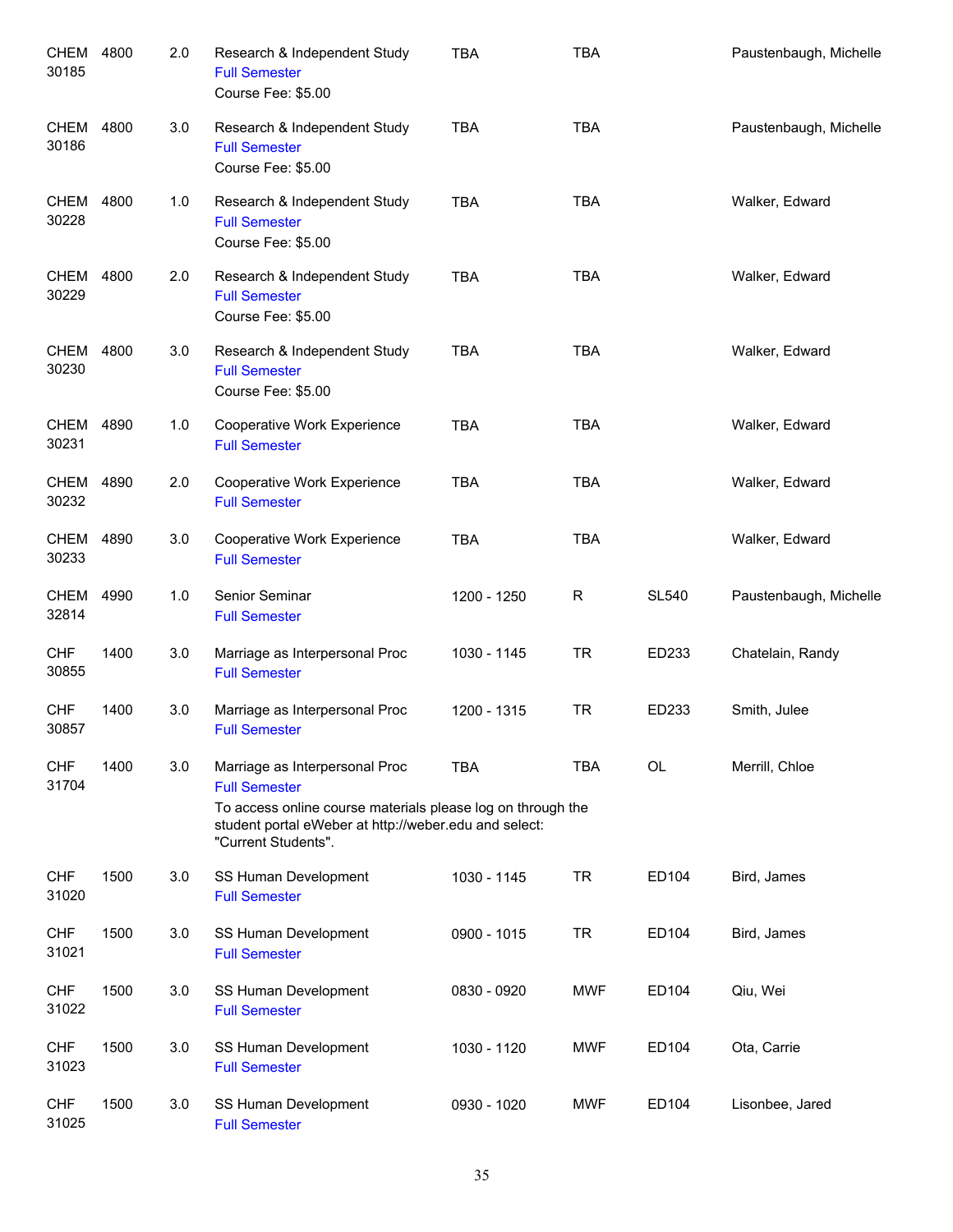| <b>CHF</b><br>31720 | 1500 | 3.0 | SS Human Development<br><b>Full Semester</b>                                                                                                                                                      | <b>TBA</b>  | <b>TBA</b> | <b>OL</b>       | Bird, James        |
|---------------------|------|-----|---------------------------------------------------------------------------------------------------------------------------------------------------------------------------------------------------|-------------|------------|-----------------|--------------------|
|                     |      |     | To access online course materials please log on through<br>the student portal eWeber at http://weber.edu and select:<br>Current Students".                                                        |             |            |                 |                    |
| <b>CHF</b><br>32095 | 1500 | 3.0 | SS Human Development<br><b>Full Semester</b>                                                                                                                                                      | 1730 - 2010 | $\sf T$    | DH2410          | Tesch, Jeffrey     |
| <b>CHF</b><br>32096 | 1500 | 3.0 | SS Human Development<br><b>Full Semester</b>                                                                                                                                                      | 1730 - 2010 | R          | <b>HC014</b>    | Smith, Julee       |
| <b>CHF</b><br>32097 | 1500 | 3.0 | SS Human Development<br><b>Full Semester</b>                                                                                                                                                      | 1730 - 2010 | W          | N <sub>11</sub> | Tesch, Jeffrey     |
| <b>CHF</b><br>32294 | 1500 | 3.0 | SS Human Development<br><b>Full Semester</b>                                                                                                                                                      | 1630 - 1910 | W          | ED239           | Rasmussen, Jack    |
| <b>CHF</b><br>32437 | 1500 | 3.0 | SS Human Development<br><b>Full Semester</b><br>Interactive Audio Visual Delivery -- EdNet                                                                                                        | 1730 - 2010 | R          | WW102           | Smith, Julee       |
| <b>CHF</b><br>32438 | 1500 | 3.0 | SS Human Development<br><b>Full Semester</b><br>Interactive Audio Visual Delivery -- EdNet                                                                                                        | 1730 - 2010 | R          | <b>MR</b>       | Smith, Julee       |
| <b>CHF</b><br>30858 | 2100 | 3.0 | Family Resource Management<br><b>Full Semester</b>                                                                                                                                                | 0900 - 1015 | <b>TR</b>  | ED207           | Buck, Joyce        |
| <b>CHF</b><br>31708 | 2100 | 3.0 | Family Resource Management<br><b>Full Semester</b><br>To access online course materials please log on through the<br>student portal eWeber at http://weber.edu and select;<br>"Current Students", | <b>TBA</b>  | <b>TBA</b> | OL              | Buck, Joyce        |
| <b>CHF</b><br>30861 | 2400 | 3.0 | <b>Family Relations</b><br><b>Full Semester</b>                                                                                                                                                   | 1030 - 1120 | <b>MWF</b> | <b>ED10</b>     | Adams, Mark        |
| <b>CHF</b><br>30863 | 2400 | 3.0 | <b>Family Relations</b><br><b>Full Semester</b>                                                                                                                                                   | 1200 - 1315 | <b>TR</b>  | ED239           | Schvaneveldt, Paul |
| <b>CHF</b><br>30865 | 2400 | 3.0 | <b>Family Relations</b><br><b>Full Semester</b>                                                                                                                                                   | 1030 - 1145 | <b>TR</b>  | ED239           | Buck, Joyce        |
| <b>CHF</b><br>31711 | 2400 | 3.0 | <b>Family Relations</b><br><b>Full Semester</b><br>To access onlien course materials, please log on through the<br>student portal eWeber at http://weber.edu and select:<br>"Current Students".   | <b>TBA</b>  | <b>TBA</b> | OL              | Schvaneveldt, Paul |
| <b>CHF</b><br>31152 | 2500 | 3.0 | Develop of Child Birth - 8<br><b>Full Semester</b>                                                                                                                                                | 0930 - 1020 | <b>MWF</b> | ED207           | Qiu, Wei           |
| <b>CHF</b><br>31721 | 2570 | 3.0 | Middle Childhood Development<br><b>Full Semester</b><br>To access online course materials please log on through the                                                                               | <b>TBA</b>  | <b>TBA</b> | OL              | Bird, James        |
|                     |      |     | student portal eWeber at http://weber.edu and select:<br>"Current Students".                                                                                                                      |             |            |                 |                    |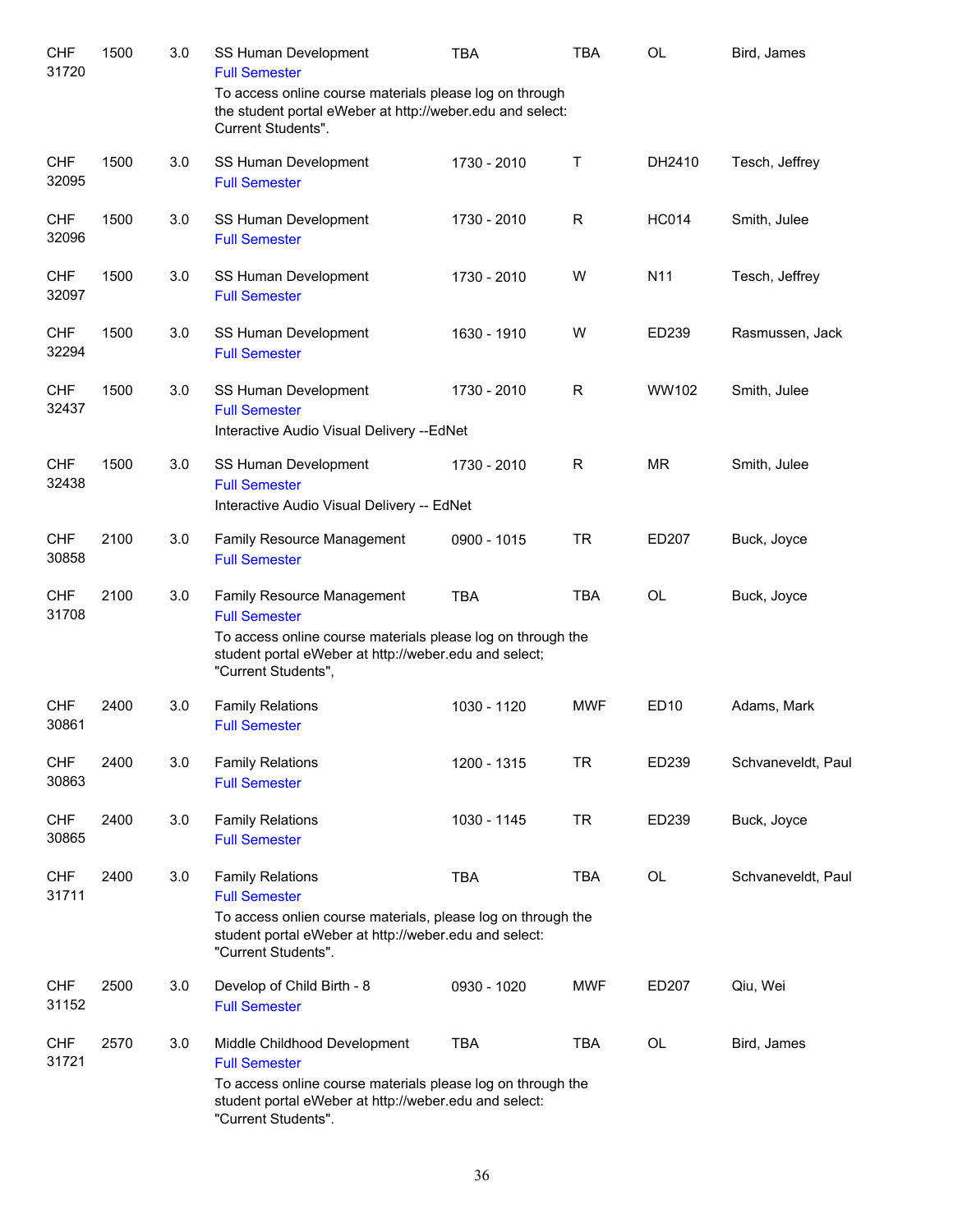| <b>CHF</b><br>31155 | 2600  | 3.0 | Early Childhood Education<br><b>Full Semester</b>                                                                                                                                                                                                                                                                                               | 1500 - 1615 | <b>TR</b>  | ED207        | Lisonbee, Jared        |
|---------------------|-------|-----|-------------------------------------------------------------------------------------------------------------------------------------------------------------------------------------------------------------------------------------------------------------------------------------------------------------------------------------------------|-------------|------------|--------------|------------------------|
| <b>CHF</b><br>31156 | 2610  | 3.0 | Guidance - Development Theory<br><b>Full Semester</b>                                                                                                                                                                                                                                                                                           | 0730 - 0845 | <b>TR</b>  | ED207        | Lisonbee, Jared        |
| <b>CHF</b><br>31158 | 2610  | 3.0 | Guidance - Development Theory<br><b>Full Semester</b>                                                                                                                                                                                                                                                                                           | 1200 - 1315 | <b>TR</b>  | ED116        | Qiu, Wei               |
| <b>CHF</b><br>31165 | 2620  | 3.0 | <b>Planning Creative Experiences</b><br><b>Full Semester</b>                                                                                                                                                                                                                                                                                    | 1630 - 1745 | <b>MW</b>  | ED207        | Ota, Carrie            |
| <b>CHF</b><br>31175 | 2620  | 3.0 | <b>Planning Creative Experiences</b><br><b>Full Semester</b>                                                                                                                                                                                                                                                                                    | 1130 - 1245 | <b>MW</b>  | ED104        | Ota, Carrie            |
| <b>CHF</b><br>31497 | 2900  | 2.0 | Career Development<br><b>Full Semester</b>                                                                                                                                                                                                                                                                                                      | 0930 - 1020 | <b>MW</b>  | <b>SC230</b> | Nielsen, Gregory       |
| <b>CHF</b><br>31722 | 2900  | 2.0 | Career Development<br><b>Full Semester</b><br>To access online course materials, please log on through<br>the student portal eWeber at http://weber.edu and select:<br>Current students.                                                                                                                                                        | <b>TBA</b>  | <b>TBA</b> | OL           | St Clair Bowen, Janice |
| <b>CHF</b><br>31181 | 2990A | 1.0 | Seminar in Childhood Develop<br><b>Full Semester</b>                                                                                                                                                                                                                                                                                            | 1210 - 1300 | F          | <b>ED10</b>  | Haun, Carole           |
| <b>CHF</b><br>30871 | 2990B | 3.0 | <b>CBL-Seminar in Family Studies</b><br><b>Full Semester</b><br>CBL stands for Community Based Learning wich means that students engage<br>in meaningful community service that is connected to specific course objectives.<br>See http;//www.weber.edu/communityInvolvement/CBL_Disignation.html for a full<br>list of CBL designated courses. | 1230 - 1345 | <b>MW</b>  | ED207        | Buck, Joyce            |
| <b>CHF</b><br>31715 | 3150  | 3.0 | Consumer Rights & Responsibil<br><b>Full Semester</b><br>To access online course materials, log on through the<br>student portal eWeber at http://weber.edu and select:<br>"Current Students".                                                                                                                                                  | <b>TBA</b>  | <b>TBA</b> | OL           | Buck, Joyce            |
| <b>CHF</b><br>30913 | 3350  | 3.0 | DV Diverse Families<br><b>Full Semester</b>                                                                                                                                                                                                                                                                                                     | 1030 - 1120 | <b>MWF</b> | ED239        | Schvaneveldt, Paul     |
| <b>CHF</b><br>30915 | 3450  | 3.0 | Adult Development<br><b>Full Semester</b>                                                                                                                                                                                                                                                                                                       | 0930 - 1020 | <b>MWF</b> | ED10         | Oreshnick, Craig       |
| <b>CHF</b><br>31178 | 3500  | 3.0 | Young Children at Risk<br><b>Full Semester</b>                                                                                                                                                                                                                                                                                                  | 1030 - 1120 | <b>MWF</b> | ED207        | Bird, James            |
| <b>CHF</b><br>30916 | 3550  | 3.0 | <b>Parenting Education</b><br><b>Full Semester</b><br>Prereq: CHF 1400, CHF SS1500, and CHF 2400, or consent of<br>instructor.                                                                                                                                                                                                                  | 0830 - 0920 | <b>MWF</b> | ED239        | Schvaneveldt, Paul     |
| <b>CHF</b><br>31183 | 3640  | 3.0 | Working with Parents<br><b>Full Semester</b>                                                                                                                                                                                                                                                                                                    | 1330 - 1445 | <b>TR</b>  | ED239        | Ota, Carrie            |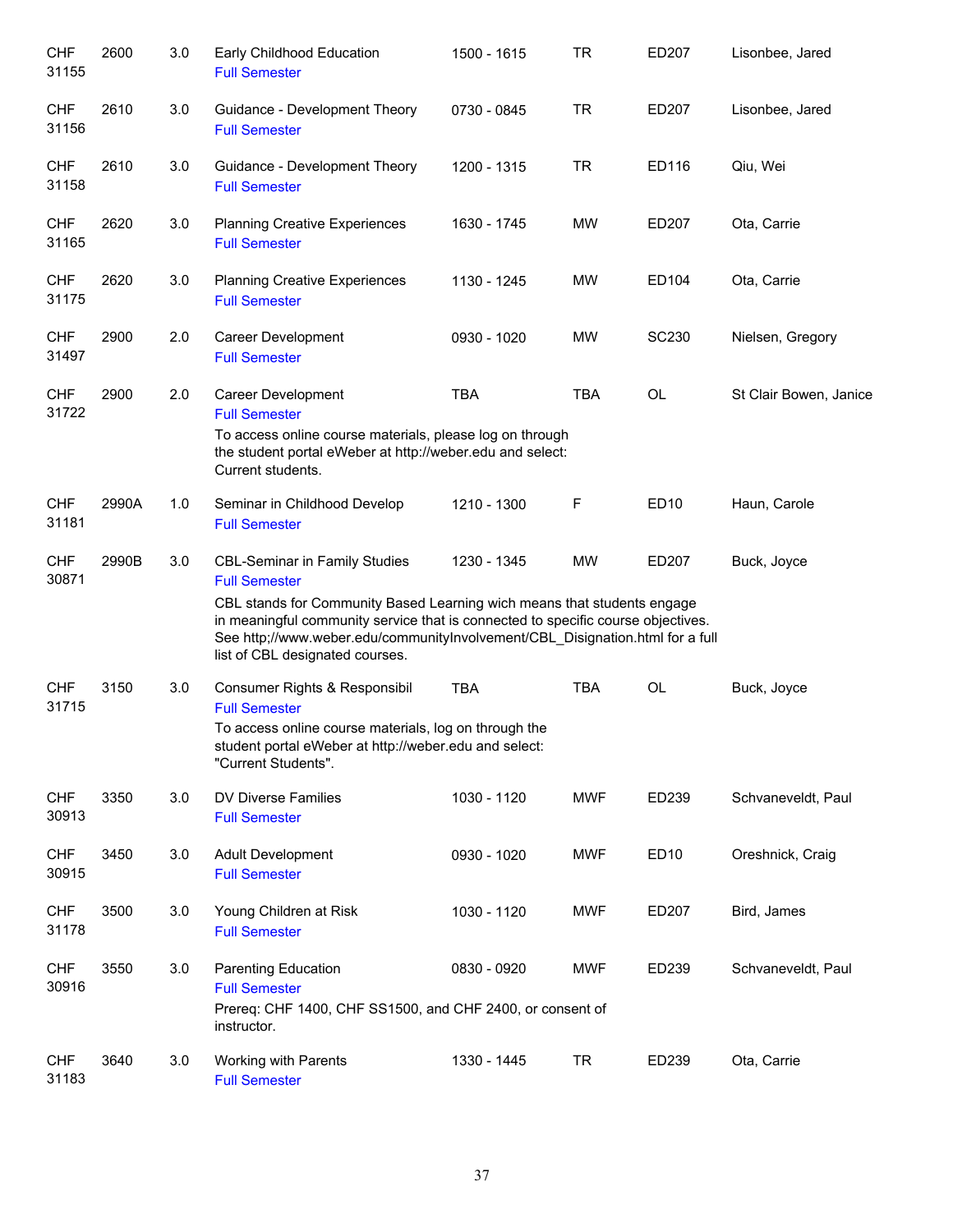| <b>CHF</b><br>30917 | 3650 | 3.0 | <b>Family Processes</b><br><b>Full Semester</b><br>Prereq: CHF 2400                                                                                                                                                                                                                                                                                                                                                                                           | 1130 - 1220 | <b>MWF</b>  | ED233            | Chatelain, Randy   |
|---------------------|------|-----|---------------------------------------------------------------------------------------------------------------------------------------------------------------------------------------------------------------------------------------------------------------------------------------------------------------------------------------------------------------------------------------------------------------------------------------------------------------|-------------|-------------|------------------|--------------------|
| <b>CHF</b><br>30919 | 3850 | 3.0 | <b>Current Research Methods</b><br><b>Full Semester</b><br>Prereq: CHF 1500, CHF 2400                                                                                                                                                                                                                                                                                                                                                                         | 1030 - 1120 | <b>MWF</b>  | ED116            | Qiu, Wei           |
| <b>CHF</b><br>30922 | 4400 | 3.0 | The Family in Stress<br><b>Full Semester</b>                                                                                                                                                                                                                                                                                                                                                                                                                  | 0830 - 0920 | <b>MWF</b>  | ED233            | Chatelain, Randy   |
| <b>CHF</b><br>31718 | 4400 | 3.0 | The Family in Stress<br><b>Full Semester</b><br>To access online course materials, please log on through the<br>student portal eWeber at http://weber.edu and select:<br>"Current Students".                                                                                                                                                                                                                                                                  | <b>TBA</b>  | <b>TBA</b>  | <b>OL</b>        | Merrill, Chloe     |
| <b>CHF</b><br>32093 | 4400 | 3.0 | The Family in Stress<br><b>Full Semester</b>                                                                                                                                                                                                                                                                                                                                                                                                                  | 1730 - 2010 | $\sf T$     | D02106           | Smith, Julee       |
| <b>CHF</b><br>30923 | 4500 | 3.0 | Comp Study of Childhood/Adoles<br><b>Full Semester</b><br>Prereq: CHF SS1500, CHF 2400                                                                                                                                                                                                                                                                                                                                                                        | 0930 - 1020 | <b>MWF</b>  | ED239            | Schvaneveldt, Paul |
| <b>CHF</b><br>30924 | 4650 | 3.0 | Family Life Education Methods<br><b>Full Semester</b><br>Prereq: chf 3350, CHF 3550, CHF 3650, and CHF 3850, or<br>consent of instructor.                                                                                                                                                                                                                                                                                                                     | 1030 - 1120 | <b>MWF</b>  | ED233            | Chatelain, Randy   |
| <b>CHF</b><br>31199 | 4710 | 3.0 | Advanced Guidance & Planning<br><b>Full Semester</b><br>Prereq: CHF 2610 and CHF 2620. 3 hr lab experience. Must be<br>taken with 4720. First 5 wks of semester. This class is for<br>students majoring in EC, ECE or for an Early Childhood<br>specialization with their Teacher Education K-6 license.                                                                                                                                                      | 1210 - 1300 | <b>MTWR</b> | ED10             | Haun, Carole       |
| <b>CHF</b><br>31207 | 4710 | 3.0 | Advanced Guidance & Planning<br><b>Full Semester</b><br>Prereq: CHF 2610 and CHF 2620. 2 hr lab experience full<br>semester course. This couse is for Teacher Education majors<br>who are K-6 candidates and not taking Early Childhood<br>specialization. 2 hr lab assignment times will be decided<br>the first week of class 1/2 of class will have lab from 1:30<br>-4:30pm on Tues 1/2 of class will have lab from 1:30-4:30pm<br>Thurs.                 | 1210 - 1300 | <b>TR</b>   | ED104            | Lisonbee, Jared    |
| <b>CHF</b><br>31219 | 4710 | 3.0 | Advanced Guidance & Planning<br><b>Full Semester</b><br>Prereq: CHF 2610 and CHF 2620. 2 hr lab experience full<br>semester course. This course is for Teacher Education majors<br>who are K-6 candidates and not taking an Early Childhood<br>specialization. 2 hr lab assignment times will be decided<br>the first week of class 1/2 of class will have lab from 8:30<br>-11:30am on Tuesday 1/2 of class will have lab from 8:30<br>-11:30am on Thursday. | 0730 - 0820 | <b>TR</b>   | ED <sub>10</sub> | West, Sherrie      |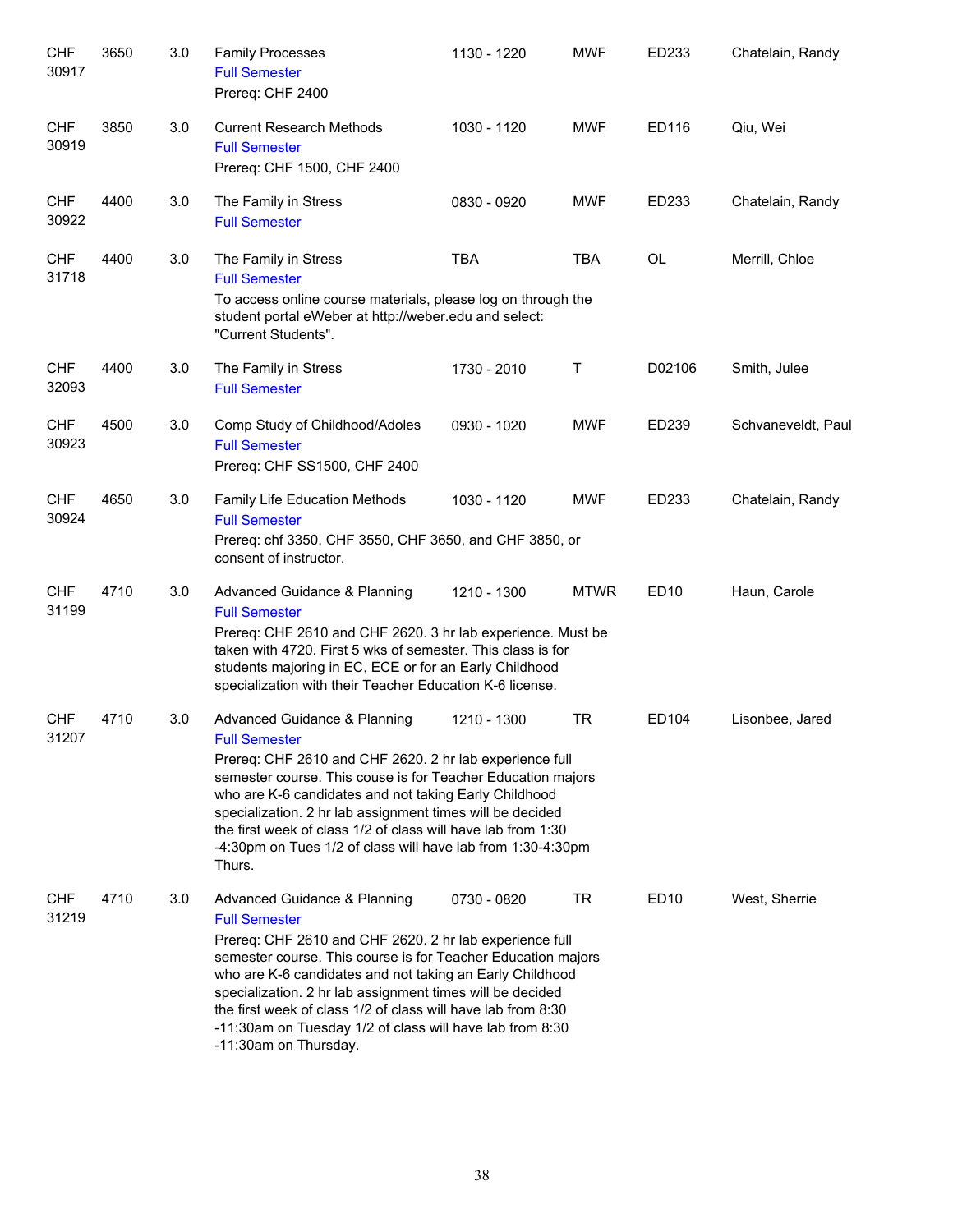| <b>CHF</b><br>31319 | 4720 | 6.0 | Student Teach/Childrens School<br><b>Full Semester</b><br>Prereq: ED and ECE Majors: CHF 2500, 2600, 2610, 2620, and                                                 | 1210 - 1300<br>1300 - 1700 | F<br><b>MTWRF</b> | <b>ED10</b><br><b>ED108B</b> | Bearden, Camie |
|---------------------|------|-----|----------------------------------------------------------------------------------------------------------------------------------------------------------------------|----------------------------|-------------------|------------------------------|----------------|
|                     |      |     | 3640. K-6 candidates: CHF 2610 and CHF 2620.                                                                                                                         |                            |                   |                              |                |
| <b>CHF</b><br>31320 | 4720 | 6.0 | Student Teach/Childrens School<br><b>Full Semester</b><br>Prereq: ED and ECE Majors: CHF 2500, 2600, 2610, 2620, and<br>3640. K-6 candidates: CHF 2610 and CHF 2620. | 1210 - 1300<br>1300 - 1700 | F<br><b>MTWRF</b> | <b>ED10</b><br><b>ED110A</b> | Wendt, Cheryl  |
| <b>CHF</b><br>31321 | 4720 | 6.0 | Student Teach/Childrens School<br><b>Full Semester</b><br>Prereq: ED and ECE majors: CHF 2500, 2600, 2610, 2620, and<br>3640. K-6 candidates: CHF 2610 and CHF 2620. | 0730 - 1200<br>1210 - 1300 | <b>MTWRF</b><br>F | ED110A<br><b>ED10</b>        | Wendt, Cheryl  |
| <b>CHF</b><br>31322 | 4720 | 6.0 | Student Teach/Childrens School<br><b>Full Semester</b><br>Prereq: ED and ECE majors: CHF 2500, 2600, 2610, 2620, and<br>3640. K-6 candidates: CHF 2610 and CHF 2620. | 1210 - 1300<br>1300 - 1700 | F<br><b>MTWRF</b> | ED <sub>10</sub><br>ED105A   | Biehl, Sara    |
| <b>CHF</b><br>31324 | 4720 | 6.0 | Student Teach/Childrens School<br><b>Full Semester</b><br>Prereq: ED and ECE majors: CHF 2500, 2600, 2610, 2620 and<br>3640. K-6 candidates: CHF 2610 and CHF 2620.  | 0730 - 1200<br>1210 - 1300 | <b>MTWRF</b><br>F | ED108B<br><b>ED10</b>        | Biehl, Sara    |
| <b>CHF</b><br>31327 | 4720 | 6.0 | Student Teach/Childrens School<br><b>Full Semester</b><br>Prereq: ED and ECE majors: CHF 2500, 2600, 2610, 2620, and<br>3640. K-6 candidates: CHF 2610 and CHF 2620. | 1210 - 1300<br>1300 - 1700 | F<br><b>MTWRF</b> | ED <sub>10</sub><br>ED106B   | Wood, Lisa     |
| <b>CHF</b><br>31332 | 4720 | 6.0 | Student Teach/Childrens School<br><b>Full Semester</b><br>Prereq: ED and ECe majors: CHF 2500, 2600, 2610, 2620, and<br>3640. K-6 majors: CHF 2610 and 2620.         | 0730 - 1200<br>1210 - 1300 | <b>MTWRF</b><br>F | ED106B<br><b>ED10</b>        | West, Sherrie  |
| <b>CHF</b><br>31368 | 4720 | 6.0 | Student Teach/Childrens School<br><b>Full Semester</b><br>Prereq: ED and ECE majors: CHF 2500, 2600, 2610, 2620, and<br>3640. K-6 candidates: CHF 2610 and 2620.     | 0730 - 1200<br>1210 - 1300 | <b>MTWRF</b><br>F | ED109A<br><b>ED10</b>        | Wood, Lisa     |
| <b>CHF</b><br>31370 | 4720 | 6.0 | Student Teach/Childrens School<br><b>Full Semester</b><br>Prereq: EC and ECE majors: CHF 2500, 2600, 2610, 2620, and<br>3640. K-6 candidates: CHF 2610 and CHF 2620. | 0730 - 1200<br>1210 - 1300 | <b>MTWRF</b><br>F | <b>ED105A</b><br>ED10        | Hunter, Laura  |
| <b>CHF</b><br>34662 | 4800 | 3.0 | Individual Research<br><b>Full Semester</b>                                                                                                                          | <b>TBA</b>                 | <b>TBA</b>        |                              | Ota, Carrie    |
| <b>CHF</b><br>34712 | 4800 | 3.0 | Individual Research<br><b>Full Semester</b>                                                                                                                          | <b>TBA</b>                 | <b>TBA</b>        |                              | Qiu, Wei       |
| <b>CHF</b><br>31387 | 4830 | 3.0 | <b>Directed Readings</b><br><b>Full Semester</b><br>Prereq: Consent of faculty supervisor prior to registration.                                                     | <b>TBA</b>                 | <b>TBA</b>        |                              | Bird, James    |
| <b>CHF</b><br>31393 | 4830 | 3.0 | <b>Directed Readings</b><br><b>Full Semester</b><br>Prereq: Consent of faculty supervisor prior to registration.                                                     | <b>TBA</b>                 | <b>TBA</b>        |                              | Qiu, Wei       |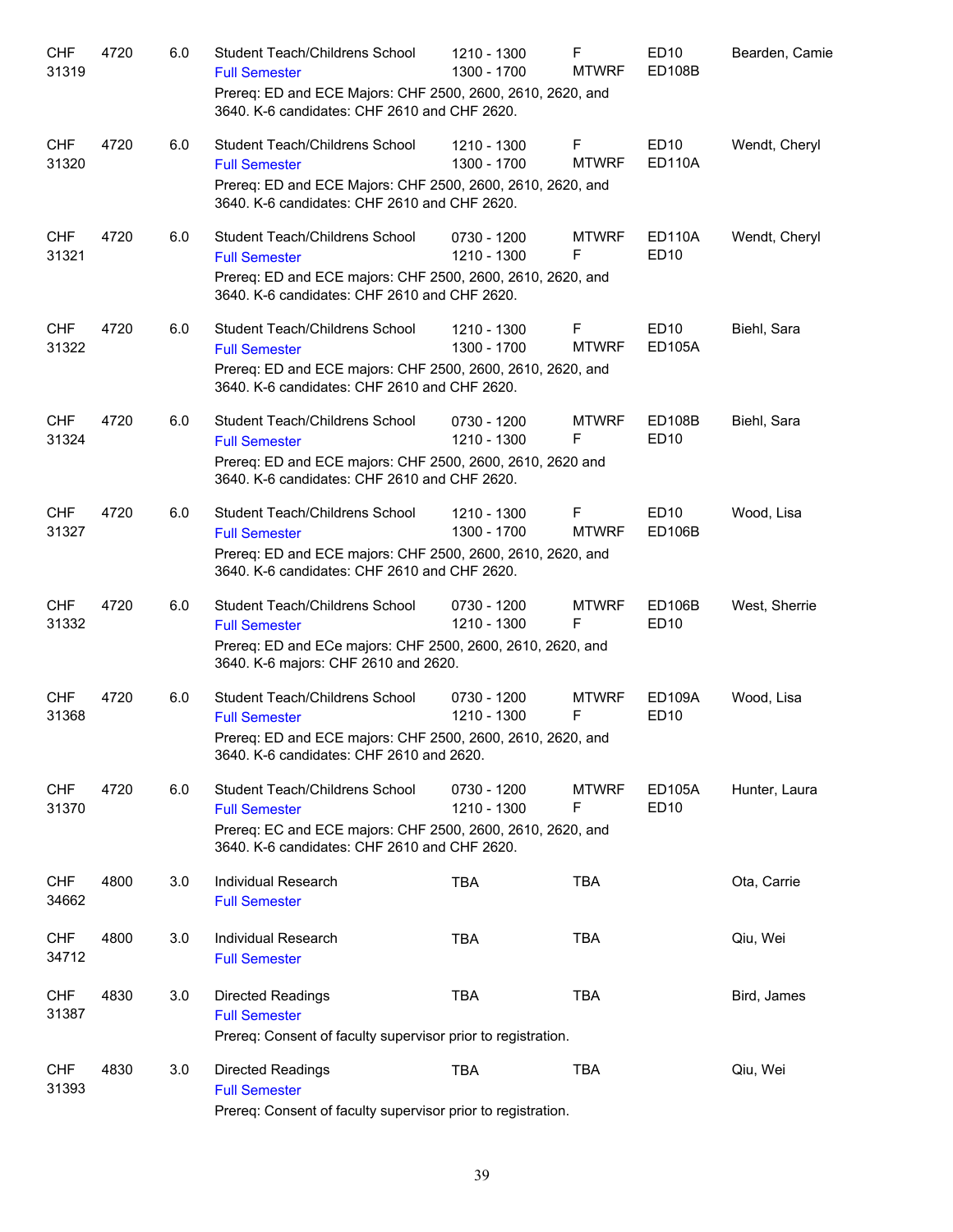| <b>CHF</b><br>34530 | 4830  | 3.0 | Directed Readings<br><b>Full Semester</b>                                                                                                                                                                                                                                                                                                                                             | <b>TBA</b>  | <b>TBA</b> |           | Ota, Carrie        |
|---------------------|-------|-----|---------------------------------------------------------------------------------------------------------------------------------------------------------------------------------------------------------------------------------------------------------------------------------------------------------------------------------------------------------------------------------------|-------------|------------|-----------|--------------------|
| <b>CHF</b><br>30925 | 4860  | 3.0 | <b>CBL-Practicum</b><br><b>Full Semester</b>                                                                                                                                                                                                                                                                                                                                          | 1130 - 1220 | M          | ED239     | Buck, Joyce        |
|                     |       |     | Prereq: CHF 3350, CHF 3550, CHF 3650, or consent of faculty supervisor prior to<br>registration.<br>CBL stands for Community-Based Learning which means that students engage<br>in meaningful community service that is connected to specific course objectives.<br>See http://www.weber.edu/communitylnovolvement/CBL Designation.html for a<br>full list of CBL designated courses. |             |            |           |                    |
| <b>CHF</b><br>31394 | 4860  | 2.0 | Practicum<br><b>Full Semester</b><br>Prereq: Consent of faculty supervisor                                                                                                                                                                                                                                                                                                            | <b>TBA</b>  | <b>TBA</b> |           | Haun, Carole       |
| <b>CHF</b><br>31397 | 4860  | 3.0 | Practicum<br><b>Full Semester</b><br>Prereq: Consent of faculty supervisor prior to registration.                                                                                                                                                                                                                                                                                     | <b>TBA</b>  | <b>TBA</b> |           | Bird, James        |
| <b>CHF</b><br>32828 | 4860  | 2.0 | Practicum<br><b>Full Semester</b><br>Prereq: Consent of faculty supervisor prior to registration                                                                                                                                                                                                                                                                                      | <b>TBA</b>  | <b>TBA</b> |           | Chatelain, Randy   |
| <b>CHF</b><br>34731 | 4860  | 3.0 | Practicum<br><b>Full Semester</b>                                                                                                                                                                                                                                                                                                                                                     | <b>TBA</b>  | <b>TBA</b> |           | Qiu, Wei           |
| <b>CHF</b><br>34765 | 4860  | 3.0 | Practicum<br><b>Full Semester</b>                                                                                                                                                                                                                                                                                                                                                     | <b>TBA</b>  | <b>TBA</b> |           | Schvaneveldt, Paul |
| <b>CHF</b><br>34766 | 4860  | 6.0 | Practicum<br><b>Full Semester</b>                                                                                                                                                                                                                                                                                                                                                     | <b>TBA</b>  | <b>TBA</b> |           | Schvaneveldt, Paul |
| <b>CHF</b><br>34787 | 4860  | 2.0 | Practicum<br><b>Full Semester</b>                                                                                                                                                                                                                                                                                                                                                     | 1300 - 1450 | F          | <b>ED</b> | Buck, Joyce        |
| <b>CHF</b><br>31403 | 4890  | 3.0 | Cooperative Work Experience<br><b>Full Semester</b><br>Prereq: Consent of faculty supervisor prior to registration.                                                                                                                                                                                                                                                                   | <b>TBA</b>  | <b>TBA</b> |           | Qiu, Wei           |
| <b>CHF</b><br>31405 | 4890  | 3.0 | Cooperative Work Experience<br><b>Full Semester</b><br>Prereq: Consent of faculty supervisor prior to registration.                                                                                                                                                                                                                                                                   | <b>TBA</b>  | <b>TBA</b> |           | Bird, James        |
| <b>CHF</b><br>31408 | 4890  | 3.0 | Cooperative Work Experience<br><b>Full Semester</b><br>Prereq: Consent of faculty supervisor prior to registration.                                                                                                                                                                                                                                                                   | <b>TBA</b>  | <b>TBA</b> |           | Lisonbee, Jared    |
| <b>CHF</b><br>31412 | 4890  | 3.0 | Cooperative Work Experience<br><b>Full Semester</b><br>Prereq: Consent of faculty supervisor prior to registration.                                                                                                                                                                                                                                                                   | <b>TBA</b>  | <b>TBA</b> |           | Ota, Carrie        |
| <b>CHF</b><br>31416 | 4990A | 1.0 | Seminar in Child Development<br><b>Full Semester</b><br>Prereq: Concurrent or prior enrollment in CHF 4710 and CHF<br>4720. Begins February 6 to April 4                                                                                                                                                                                                                              | 1210 - 1300 | <b>MW</b>  | ED10      | Bird, James        |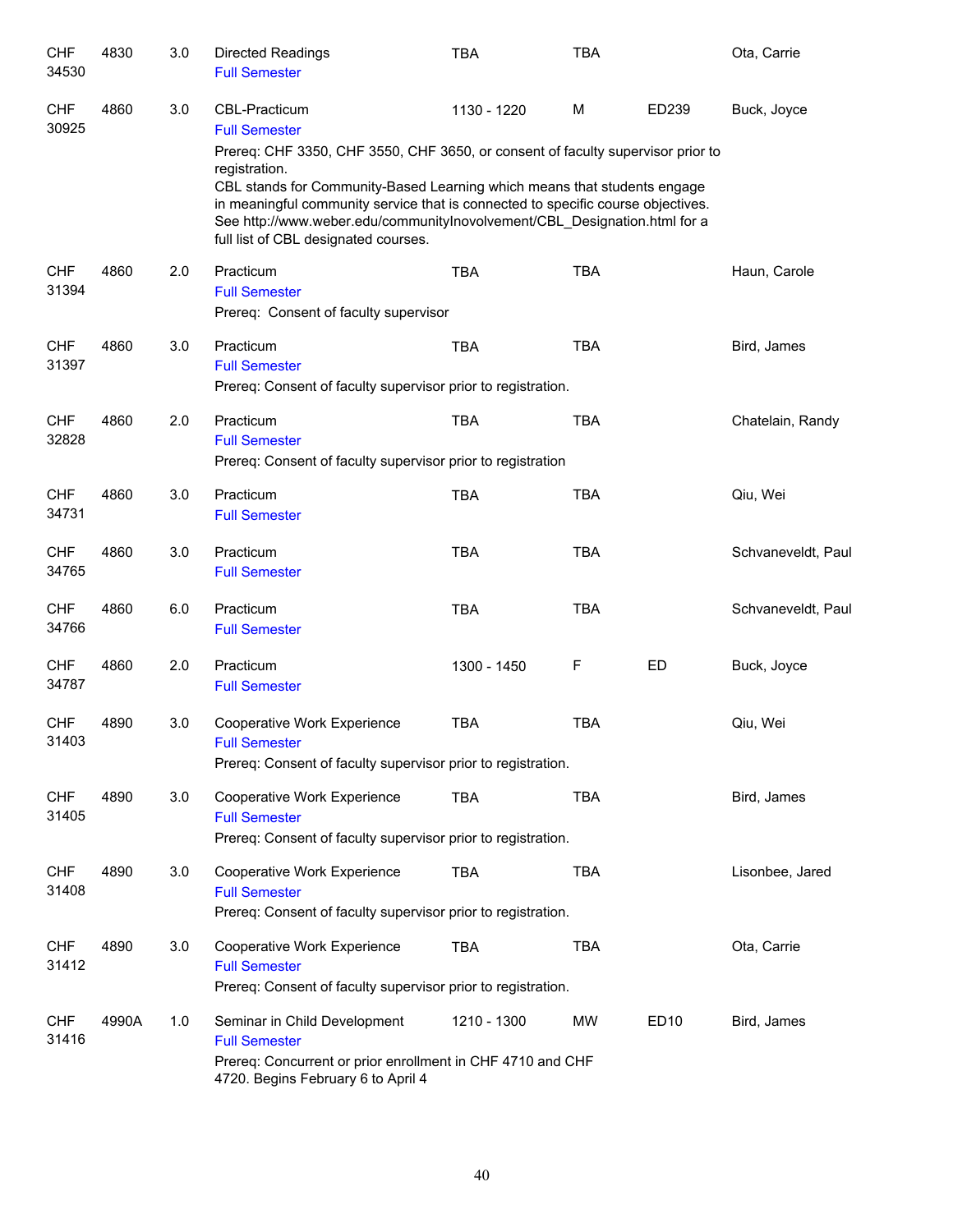| <b>CHF</b><br>30927  | 4990B | 3.0 | Snr Seminar in Family Studies<br><b>Full Semester</b><br>Prereq: CHF 3350, CHF 3550, CHF 3650, CHF 3850, or consent<br>of instructor.                                                                | 0930 - 1020 | <b>MWF</b>  | ED116        | Merrill, Chloe         |
|----------------------|-------|-----|------------------------------------------------------------------------------------------------------------------------------------------------------------------------------------------------------|-------------|-------------|--------------|------------------------|
| <b>CHNS</b><br>31832 | 1000  | 2.0 | Chinese Calligraphy I<br><b>Full Semester</b>                                                                                                                                                        | 1730 - 1920 | R           | EH106        | Pittman, Melissa       |
| <b>CHNS</b><br>31834 | 1020  | 3.0 | First Year Chinese II<br><b>Full Semester</b><br>Course Fee \$6.00                                                                                                                                   | 1730 - 1845 | <b>MW</b>   | EH116        | Pittman, Melissa       |
| <b>CHNS</b><br>31836 | 2000  | 2.0 | Chinese Calligraphy II<br><b>Full Semester</b>                                                                                                                                                       | 1730 - 1920 | R           | EH106        | Pittman, Melissa       |
| <b>CHNS</b><br>31838 | 2020  | 3.0 | <b>HU Second Year Chinese II</b><br><b>Full Semester</b><br>Course Fee \$6.00                                                                                                                        | 1730 - 1845 | <b>MW</b>   | EH117        | Kerr, Cheng-Hua        |
| <b>CHNS</b><br>31839 | 3060  | 3.0 | Grammar & Composition<br><b>Full Semester</b><br>Course Fee \$6.00                                                                                                                                   | 1730 - 2010 | Τ           | EH106        | Pittman, Melissa       |
| CJ<br>31133          | 1010  | 3.0 | SS Intro to Criminal Justice<br><b>Full Semester</b>                                                                                                                                                 | 1200 - 1315 | <b>TR</b>   | SS215        | Senjo, Scott           |
| CJ<br>31138          | 1010  | 3.0 | SS Intro to Criminal Justice<br><b>Full Semester</b>                                                                                                                                                 | 0730 - 0845 | <b>TR</b>   | <b>SS226</b> | Newton, Samuel         |
| CJ<br>31143          | 1010  | 3.0 | SS Intro to Criminal Justice<br><b>Full Semester</b>                                                                                                                                                 | 0830 - 0920 | <b>MWF</b>  | SS215        | Pilkington, Mitchell   |
| CJ<br>31167          | 1010  | 3.0 | SS Intro to Criminal Justice<br><b>Full Semester</b>                                                                                                                                                 | 0730 - 0820 | <b>MWF</b>  | SS215        | Chabries, Michael      |
| CJ<br>31218          | 1010  | 3.0 | SS Intro to Criminal Justice<br><b>Full Semester</b>                                                                                                                                                 | 0930 - 1020 | <b>MWF</b>  | SS215        | Sween, Molly           |
| CJ<br>31229          | 1010  | 3.0 | SS Intro to Criminal Justice<br><b>Full Semester</b>                                                                                                                                                 | 1030 - 1120 | <b>MWF</b>  | SS215        | Sween, Molly           |
| CJ<br>31263          | 1010  | 3.0 | SS Intro to Criminal Justice<br><b>Full Semester</b>                                                                                                                                                 | 0900 - 1015 | <b>TR</b>   | SS215        | Reyns, Bradford        |
| CJ<br>31266          | 1010  | 3.0 | SS Intro to Criminal Justice<br><b>Full Semester</b>                                                                                                                                                 | 1730 - 2010 | M           | SS215        | Hunt, Roger            |
| CJ<br>31291          | 1010  | 3.0 | SS Intro to Criminal Justice<br><b>Full Semester</b>                                                                                                                                                 | 1730 - 2010 | $\mathsf R$ | SS215        | Zimmerman, Christopher |
| CJ<br>31823          | 1010  | 3.0 | SS Intro to Criminal Justice<br><b>Full Semester</b><br>To access online course materials, please log on through<br>the student portal eWeber at http://weber.edu and select:<br>"Current Students". | <b>TBA</b>  | <b>TBA</b>  | OL           | Bayley, Bruce          |
| CJ<br>32022          | 1010  | 3.0 | SS Intro to Criminal Justice<br><b>Full Semester</b>                                                                                                                                                 | 0830 - 0920 | <b>MWF</b>  | D02113       | Namba, Brian           |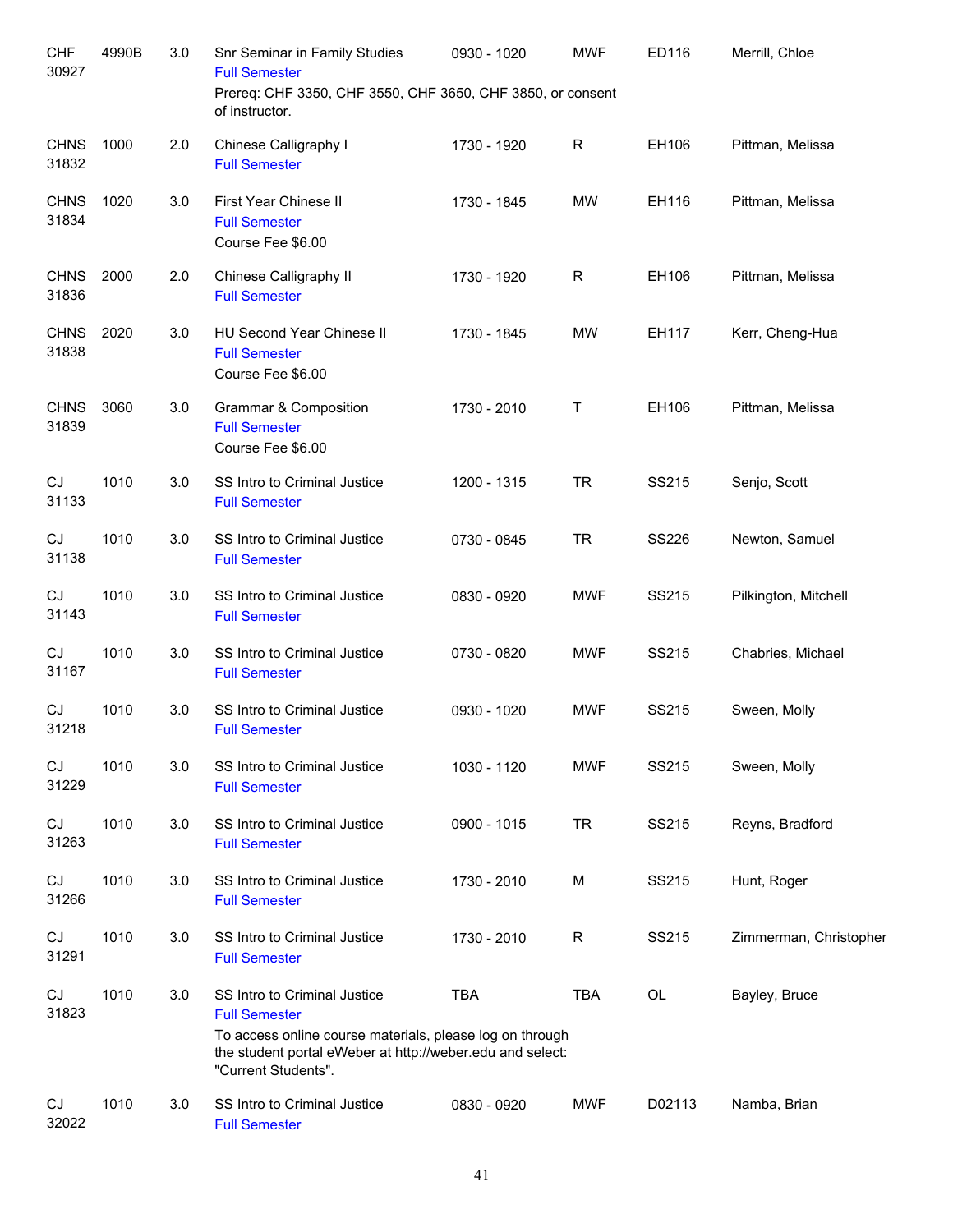| CJ<br>34774 | 1010 | 3.0 | SS Intro to Criminal Justice<br><b>Full Semester</b>                                                                                                                                             | <b>TBA</b>  | <b>TBA</b> | OL           | Bayley, Bruce          |
|-------------|------|-----|--------------------------------------------------------------------------------------------------------------------------------------------------------------------------------------------------|-------------|------------|--------------|------------------------|
|             |      |     | To access online course materials, please log on through the<br>student portal (eWeber) at http://weber.edu and select:<br>"Current Students".                                                   |             |            |              |                        |
| CJ<br>31180 | 1300 | 3.0 | Introduction to Corrections<br><b>Full Semester</b>                                                                                                                                              | 0900 - 1015 | <b>TR</b>  | <b>SS46</b>  | Bayley, Bruce          |
| CJ<br>31268 | 1300 | 3.0 | Introduction to Corrections<br><b>Full Semester</b>                                                                                                                                              | 1730 - 2110 | Τ          | SS390        | Hooker, LuAnn          |
| CJ<br>31127 | 1330 | 3.0 | <b>Criminal Law</b><br><b>Full Semester</b>                                                                                                                                                      | 1030 - 1120 | <b>MWF</b> | <b>SS226</b> | Lynch, David           |
| CJ<br>31824 | 1330 | 3.0 | <b>Criminal Law</b><br><b>Full Semester</b>                                                                                                                                                      | <b>TBA</b>  | <b>TBA</b> | OL           | Senjo, Scott           |
|             |      |     | To access online course materials, please log on through the<br>student portal eWeber at http://weber.edu and select:<br>"Current Students".                                                     |             |            |              |                        |
| CJ<br>32025 | 1330 | 3.0 | <b>Criminal Law</b><br><b>Full Semester</b>                                                                                                                                                      | 1730 - 2010 | M          | D02105       | Westmoreland, Fredrick |
| CJ<br>31157 | 1340 | 3.0 | Criminal Investigation<br><b>Full Semester</b>                                                                                                                                                   | 0930 - 1020 | <b>MWF</b> | <b>SS226</b> | Dean, Russell          |
| CJ<br>31163 | 1340 | 3.0 | Criminal Investigation<br><b>Full Semester</b>                                                                                                                                                   | 1730 - 2010 | Τ          | <b>SS239</b> | Dean, Russell          |
| CJ<br>31147 | 1350 | 3.0 | <b>Introduction Forensic Science</b><br><b>Full Semester</b>                                                                                                                                     | 0900 - 1015 | <b>TR</b>  | SS317        | Horn, Brent            |
| CJ<br>31159 | 1350 | 3.0 | Introduction Forensic Science<br><b>Full Semester</b>                                                                                                                                            | 0830 - 0920 | <b>MWF</b> | <b>SS226</b> | Dean, Russell          |
| CJ<br>31825 | 1350 | 3.0 | Introduction Forensic Science<br><b>Full Semester</b>                                                                                                                                            | <b>TBA</b>  | <b>TBA</b> | <b>OL</b>    | Gaskill, James         |
|             |      |     | To access online course materials, please log on through the<br>student portla eWeber at http://weber.edu and select:<br>"Current Students".                                                     |             |            |              |                        |
| CJ<br>32026 | 1350 | 3.0 | <b>Introduction Forensic Science</b><br><b>Full Semester</b>                                                                                                                                     | 1730 - 2010 | R          | D02306       | Gaskill, James         |
| CJ<br>31826 | 2110 | 3.0 | Introduction to Security<br><b>Full Semester</b><br>To access online course materials, please log on through the<br>student portal eWeber at http://weber.edu and select:<br>"Current Students". | <b>TBA</b>  | <b>TBA</b> | OL           | Freimuth, Kenneth      |
| CJ<br>31247 | 2330 | 3.0 | Juvenile Justice<br><b>Full Semester</b>                                                                                                                                                         | 1200 - 1315 | <b>TR</b>  | <b>SS46</b>  | Sween, Molly           |
| CJ<br>32029 | 2330 | 3.0 | Juvenile Justice<br><b>Full Semester</b>                                                                                                                                                         | 1730 - 2010 | Т          | D02324       | Cottrell, Brad         |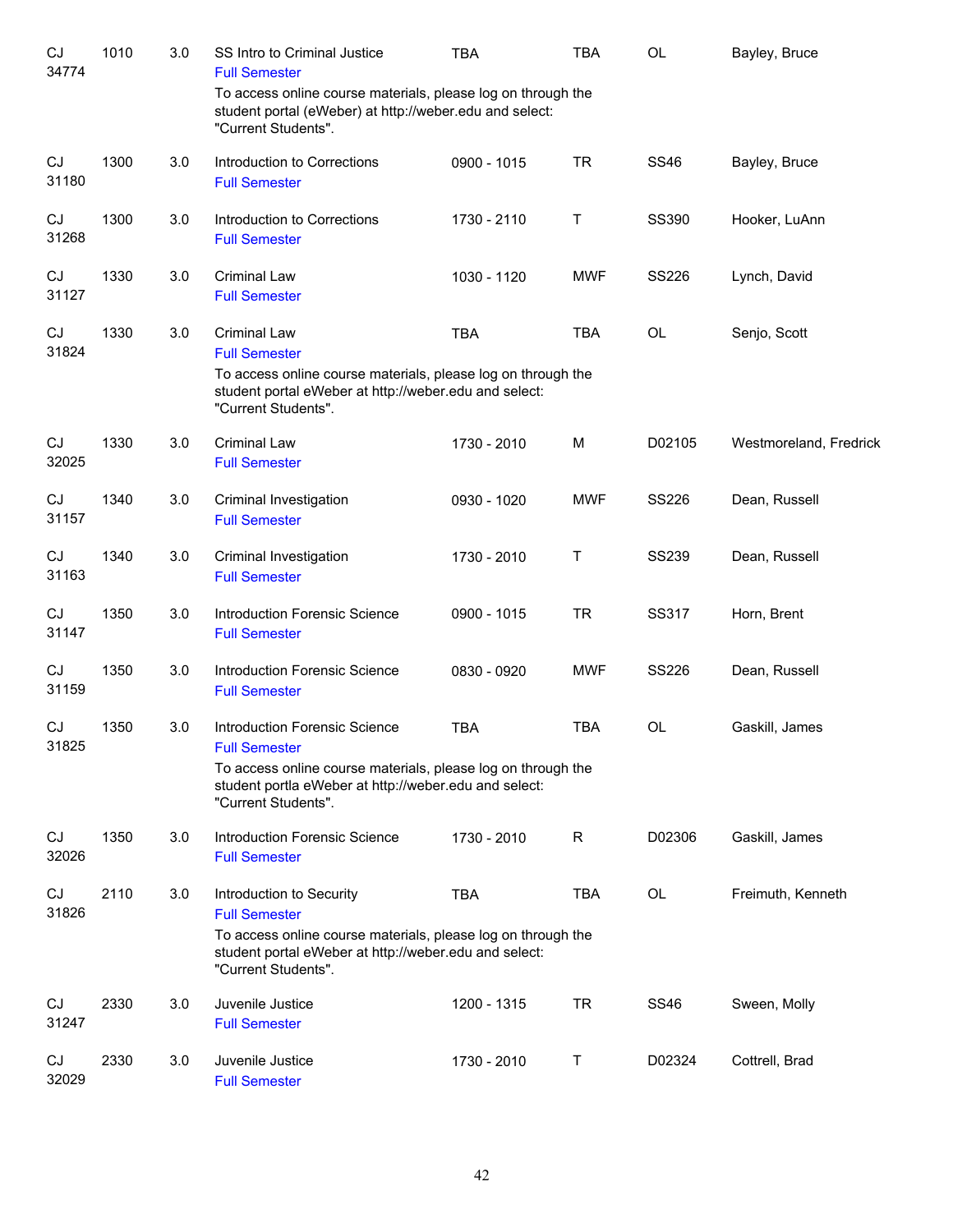| CJ<br>31160 | 2340 | 3.0 | Scientific Crime Scene Investi<br><b>Full Semester</b>                                                                                                                                                 | 1030 - 1145 | <b>TR</b>  | <b>SS46</b>  | Dean, Russell      |
|-------------|------|-----|--------------------------------------------------------------------------------------------------------------------------------------------------------------------------------------------------------|-------------|------------|--------------|--------------------|
| CJ<br>31288 | 2350 | 3.0 | Laws of Evidence<br><b>Full Semester</b>                                                                                                                                                               | 1730 - 2010 | Τ          | SS215        | Conklin, Catherine |
| CJ<br>32015 | 2350 | 3.0 | Laws of Evidence<br><b>Full Semester</b>                                                                                                                                                               | 0730 - 0845 | <b>TR</b>  | <b>SS239</b> | Arnold, Gage       |
| CJ<br>32030 | 2350 | 3.0 | Laws of Evidence<br><b>Full Semester</b>                                                                                                                                                               | 1030 - 1120 | <b>MWF</b> | D02113       | Namba, Brian       |
| CJ<br>32031 | 2360 | 3.0 | Juvenile Law and Procedure<br><b>Full Semester</b>                                                                                                                                                     | 1730 - 2010 | W          | D02321       | Johnson, Matthew   |
| CJ<br>31314 | 3020 | 3.0 | Criminal Justice Management<br><b>Full Semester</b>                                                                                                                                                    | 1130 - 1220 | <b>MWF</b> | <b>SS226</b> | Rickards, Jack     |
| CJ<br>32266 | 3020 | 3.0 | <b>Criminal Justice Management</b><br><b>Full Semester</b><br>No class on Monday, January 2, 2011. SLCC closed that day.                                                                               | 1630 - 1910 | M          | <b>PS207</b> | Chabries, Michael  |
| CJ<br>31264 | 3040 | 3.0 | DV Community Policing<br><b>Full Semester</b>                                                                                                                                                          | 0930 - 1020 | <b>MWF</b> | <b>SS46</b>  | Reyns, Bradford    |
| CJ<br>31289 | 3040 | 3.0 | DV Community Policing<br><b>Full Semester</b>                                                                                                                                                          | 1730 - 2010 | W          | <b>SS335</b> | Hansen, David      |
| CJ<br>31267 | 3060 | 3.0 | Corrections in the Community<br><b>Full Semester</b>                                                                                                                                                   | 1730 - 2010 | M          | <b>SS239</b> | Chatterton, Larry  |
| CJ<br>31129 | 3080 | 3.0 | <b>Criminal Courts</b><br><b>Full Semester</b>                                                                                                                                                         | 1030 - 1145 | <b>TR</b>  | <b>SS323</b> | Lynch, David       |
| CJ<br>31135 | 3130 | 3.0 | Investigation Computer Crime<br><b>Full Semester</b>                                                                                                                                                   | 0900 - 1015 | <b>TR</b>  | <b>SS337</b> | Senjo, Scott       |
| CJ<br>32279 | 3140 | 3.0 | <b>Corrections Law</b><br><b>Full Semester</b>                                                                                                                                                         | 1630 - 1910 | W          | <b>PS207</b> | Torgensen, Kirk    |
| CJ<br>31240 | 3270 | 3.0 | Theories - Crime & Delinquency<br><b>Full Semester</b>                                                                                                                                                 | 0900 - 1015 | <b>TR</b>  | <b>SS239</b> | Sween, Molly       |
| CJ<br>31827 | 3270 | 3.0 | Theories - Crime & Delinquency<br><b>Full Semester</b><br>To access online course materials, please log on through the<br>student portal eWeber at http://weber.edu and select:<br>"Current Students". | <b>TBA</b>  | <b>TBA</b> | OL           | Reyns, Bradford    |
| CJ<br>31828 | 3270 | 3.0 | Theories - Crime & Delinquency<br><b>Full Semester</b><br>To access online course materials, please log on through the<br>student portal eWeber at http://weber.edu and select:<br>"Current Students". | <b>TBA</b>  | <b>TBA</b> | OL           | Senjo, Scott       |
| CJ<br>31262 | 3300 | 3.0 | Victimology<br><b>Full Semester</b>                                                                                                                                                                    | 1030 - 1120 | <b>MWF</b> | <b>SS239</b> | Reyns, Bradford    |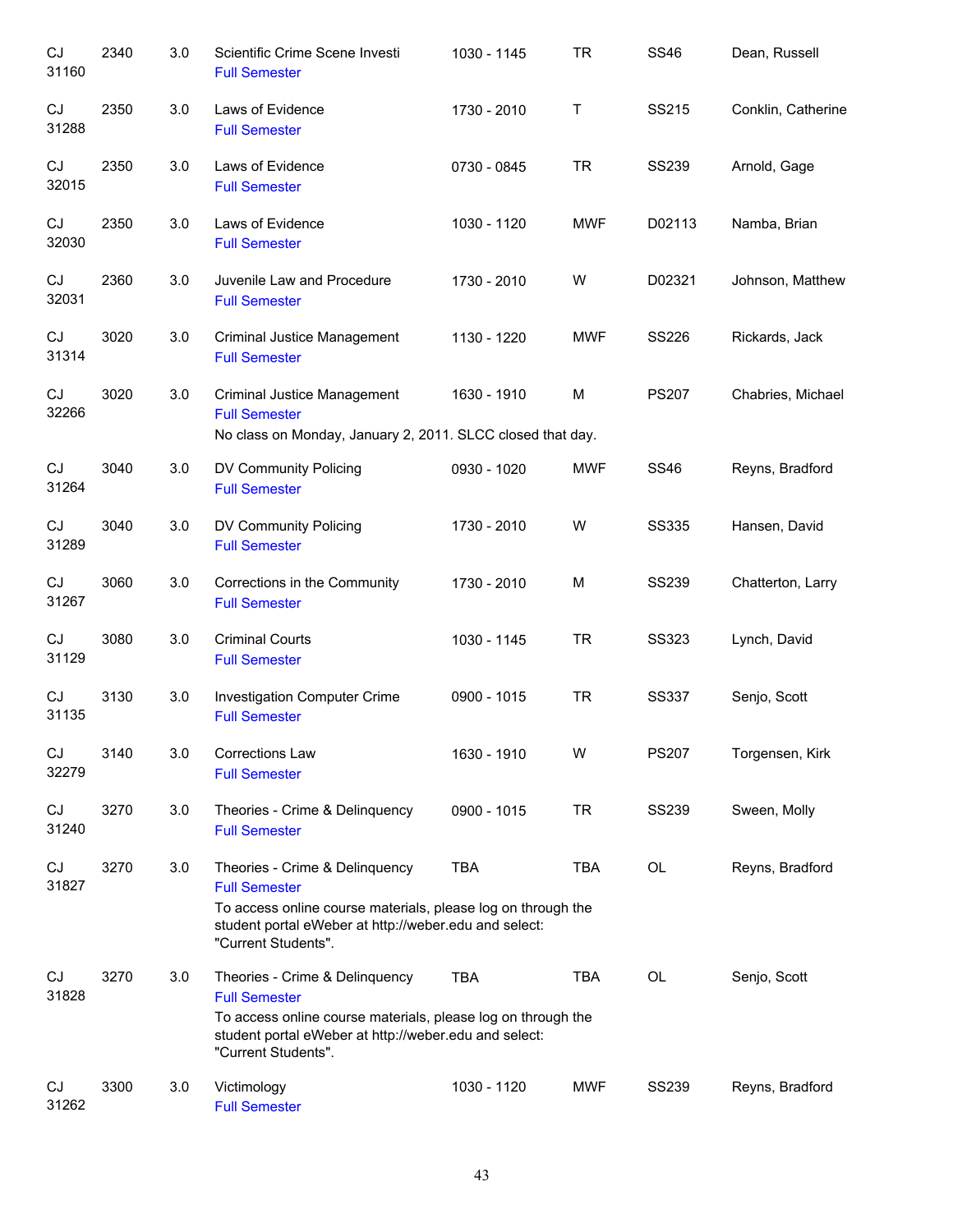| CJ<br>31829                | 3360 | 3.0 | DV Prisons-Cont Iss & Dilemmas<br><b>Full Semester</b>                                                                                       | <b>TBA</b>                 | TBA             | OL                           | Chabries, Michael |
|----------------------------|------|-----|----------------------------------------------------------------------------------------------------------------------------------------------|----------------------------|-----------------|------------------------------|-------------------|
|                            |      |     | To access online course materials, please log on thorugh the<br>student portal eWeber at http://weber.edu and select:<br>"Current Students". |                            |                 |                              |                   |
| CJ<br>32274                | 3360 | 3.0 | DV Prisons-Cont Iss & Dilemmas<br><b>Full Semester</b>                                                                                       | 1630 - 1910                | $\mathsf{T}$    | <b>PS207</b>                 | Chabries, Michael |
| CJ<br>31136                | 3600 | 3.0 | <b>Criminal Justice Statistics</b><br><b>Full Semester</b>                                                                                   | 1030 - 1145                | <b>TR</b>       | <b>SS337</b>                 | Senjo, Scott      |
| CJ<br>32270                | 3600 | 3.0 | <b>Criminal Justice Statistics</b><br><b>Full Semester</b><br>No class on Monday, January 2, 2011. SLCC closed that day.                     | 1930 - 2210                | M               | <b>PS207</b>                 | Haddon, Michael   |
| CJ<br>31139                | 4000 | 3.0 | <b>Critical Legal Studies</b><br><b>Full Semester</b>                                                                                        | 0900 - 1015                | <b>TR</b>       | <b>SS347</b>                 | Newton, Samuel    |
| CJ<br>31151                | 4060 | 3.0 | Special Problems in CJ<br><b>Full Semester</b><br>Please see Dr. Horn for Details and Registration.                                          | 1730 - 2010                | W               | <b>SS239</b>                 | Horn, Brent       |
| CJ<br>31290                | 4100 | 3.0 | Laws Arrest, Search & Seizure<br><b>Full Semester</b>                                                                                        | 1730 - 2010                | R               | <b>SS226</b>                 | Miles, Branden    |
| CJ<br>32032                | 4100 | 3.0 | Laws Arrest, Search & Seizure<br><b>Full Semester</b>                                                                                        | 1730 - 2010                | Τ               | D02320                       | Larsen, Richard   |
| CJ<br>31148                | 4110 | 4.0 | Phys Methods in Forensic Sci<br><b>Full Semester</b><br>Course Fee: \$60.00                                                                  | 0930 - 1020<br>1130 - 1430 | <b>MWF</b><br>W | <b>SS239</b><br><b>SS232</b> | Horn, Brent       |
| CJ<br>31161                | 4115 | 4.0 | <b>Friction Ridge Analysis</b><br><b>Full Semester</b><br>Course Fee: \$120.00                                                               | 0900 - 1015<br>1200 - 1500 | <b>TR</b><br>T. | <b>SS335</b><br><b>SS232</b> | Dean, Russell     |
| $\mathop{\rm CJ}$<br>31150 | 4120 | 4.0 | Adv Methods in Forensic Sci<br><b>Full Semester</b><br>Course Fee: \$60.00                                                                   | 1030 - 1145<br>1200 - 1500 | TR<br>R         | <b>SS335</b><br><b>SS232</b> | Horn, Brent       |
| CJ<br>32033                | 4160 | 3.0 | Constitutnl Rights/Responsibil<br><b>Full Semester</b>                                                                                       | 1230 - 1320                | <b>MWF</b>      | D02113                       | Namba, Brian      |
| CJ<br>31182                | 4200 | 3.0 | Ethical Issues in CJ<br><b>Full Semester</b>                                                                                                 | 1030 - 1145                | <b>TR</b>       | SS226                        | Bayley, Bruce     |
| CJ<br>32034                | 4200 | 3.0 | Ethical Issues in CJ<br><b>Full Semester</b>                                                                                                 | 1200 - 1315                | <b>TR</b>       | D02325                       | Namba, Brian      |
| CJ<br>31173                | 4300 | 3.0 | History of Law Enforcement<br><b>Full Semester</b>                                                                                           | 0830 - 0920                | <b>MWF</b>      | <b>SS239</b>                 | Chabries, Michael |
| CJ<br>32282                | 4700 | 3.0 | Comparative CJ Systems<br><b>Full Semester</b>                                                                                               | 1930 - 2210                | W               | <b>PS207</b>                 | Welch, Teresa     |
| CJ<br>31500                | 4830 | 1.0 | Directed Readings/Special Proj<br><b>Full Semester</b>                                                                                       | <b>TBA</b>                 | <b>TBA</b>      |                              | Lynch, David      |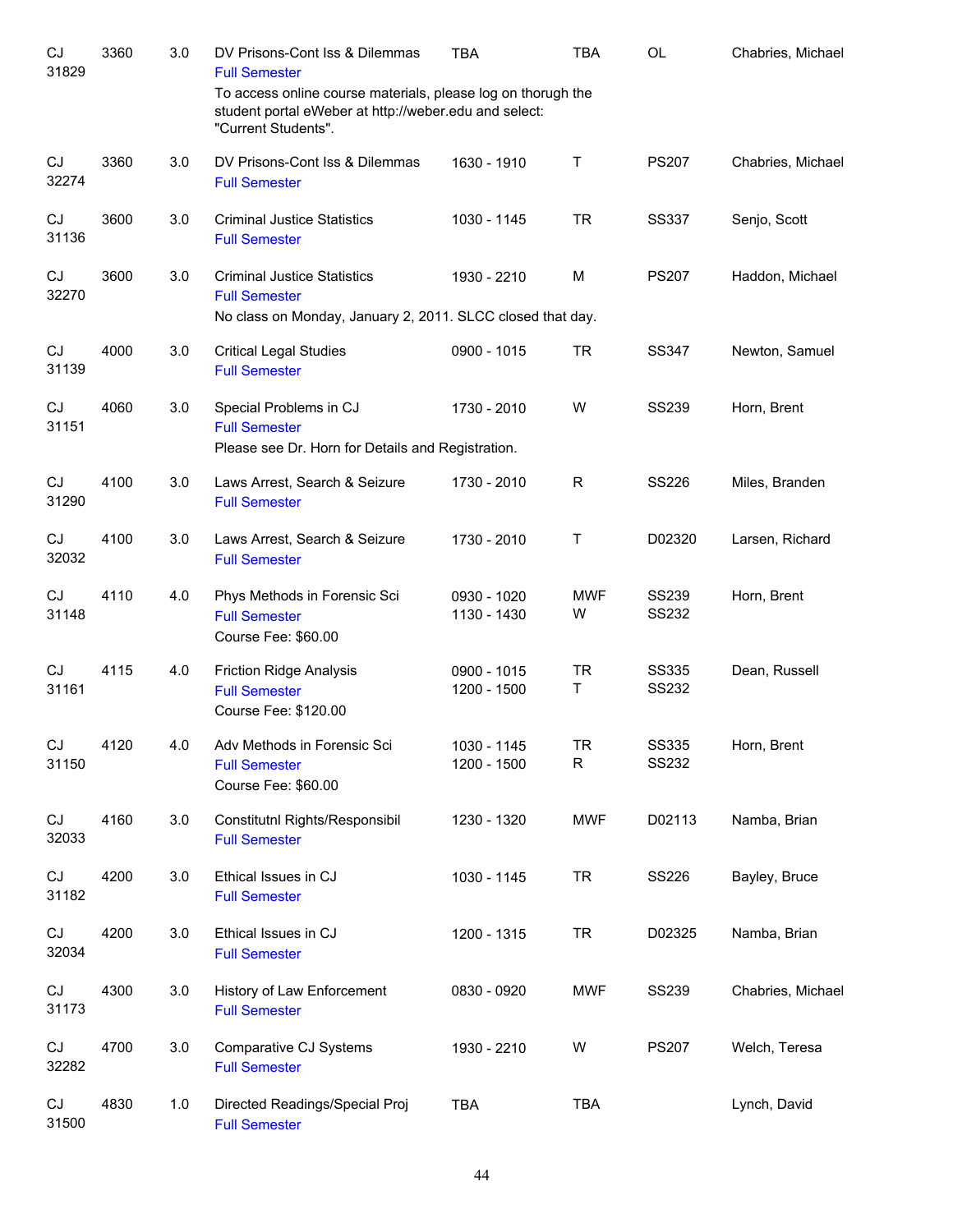| CJ<br>31501         | 4830 | 2.0 | Directed Readings/Special Proj<br><b>Full Semester</b>                                                                                       | <b>TBA</b>  | <b>TBA</b> |              | Lynch, David         |
|---------------------|------|-----|----------------------------------------------------------------------------------------------------------------------------------------------|-------------|------------|--------------|----------------------|
| CJ<br>31211         | 4860 | 3.0 | Crim Justice Field Experience<br><b>Full Semester</b>                                                                                        | 1730 - 2010 | R          | <b>SS46</b>  | Bayley, Bruce        |
| CJ<br>31252         | 4900 | 3.0 | Psychology and Law<br><b>Full Semester</b>                                                                                                   | 0900 - 1015 | <b>TR</b>  | <b>SS226</b> | Buck, Julie          |
| CJ<br>31318         | 4900 | 3.0 | Terrorism<br><b>Full Semester</b>                                                                                                            | 1030 - 1145 | <b>TR</b>  | SS215        | Newton, Samuel       |
| CJ<br>31830         | 4900 | 3.0 | Clashing Views in CJ<br><b>Full Semester</b>                                                                                                 | <b>TBA</b>  | <b>TBA</b> | OL           | Chabries, Michael    |
|                     |      |     | To access online course materials, please log on through the<br>student portal eWeber at http://weber.edu and select:<br>"Current Students". |             |            |              |                      |
| CJ<br>32035         | 4900 | 3.0 | Capital Punishment<br><b>Full Semester</b>                                                                                                   | 0900 - 1015 | <b>TR</b>  | D02306       | Namba, Brian         |
| CJ<br>31137         | 4980 | 3.0 | Research Methods in CJ<br><b>Full Semester</b>                                                                                               | 1330 - 1445 | <b>TR</b>  | SS215        | Senjo, Scott         |
| CJ<br>31254         | 4980 | 3.0 | Research Methods in CJ<br><b>Full Semester</b>                                                                                               | 1030 - 1145 | <b>TR</b>  | <b>SS239</b> | Buck, Julie          |
| CJ<br>31313         | 4990 | 3.0 | <b>Criminal Justice Seminar</b><br><b>Full Semester</b>                                                                                      | 1230 - 1510 | W          | <b>SS226</b> | Chabries, Michael    |
| CJ<br>32277         | 4990 | 3.0 | <b>Criminal Justice Seminar</b><br><b>Full Semester</b>                                                                                      | 1930 - 2210 | Τ          | <b>PS207</b> | Chabries, Michael    |
| <b>CMT</b><br>31609 | 1100 | 1.0 | <b>Construction Manag Orientation</b><br><b>Full Semester</b>                                                                                | 1930 - 2020 | Τ          | ET228        | Soelberg, Chris      |
| <b>CMT</b><br>33557 | 1150 | 3.0 | <b>Construction Graphics</b><br><b>Full Semester</b>                                                                                         | <b>TBA</b>  | <b>TBA</b> | <b>OL</b>    | Peterson, Steven     |
|                     |      |     | To access the online course materials, please log in through<br>the student portal (eWeber) at http://weber.edu.                             |             |            |              |                      |
| <b>CMT</b><br>31610 | 1210 | 3.0 | <b>Residential Constr Materials/M</b><br><b>Full Semester</b>                                                                                | 1930 - 2050 | <b>MW</b>  | ET224        | van der Have, Pieter |
| <b>CMT</b><br>31611 | 1310 | 3.0 | <b>Commercial Constru Methods/Mat</b><br><b>Full Semester</b>                                                                                | 1800 - 1920 | <b>TR</b>  | ET224        | Soelberg, Chris      |
| <b>CMT</b><br>31612 | 1500 | 3.0 | <b>Computer Applications/Construc</b><br><b>Full Semester</b>                                                                                | 1800 - 1920 | MW         | ET224        | van der Have, Pieter |
| <b>CMT</b><br>31613 | 2220 | 3.0 | Const Contracts & Specificati<br><b>Full Semester</b>                                                                                        | 1800 - 2050 | M          | ET210        | Park, Kristen        |
| <b>CMT</b><br>31614 | 2330 | 3.0 | Concrete Technology<br><b>Full Semester</b><br>Course Fee: \$10.00                                                                           | 1800 - 2050 | W          | ET247        | Bedingfield, Douglas |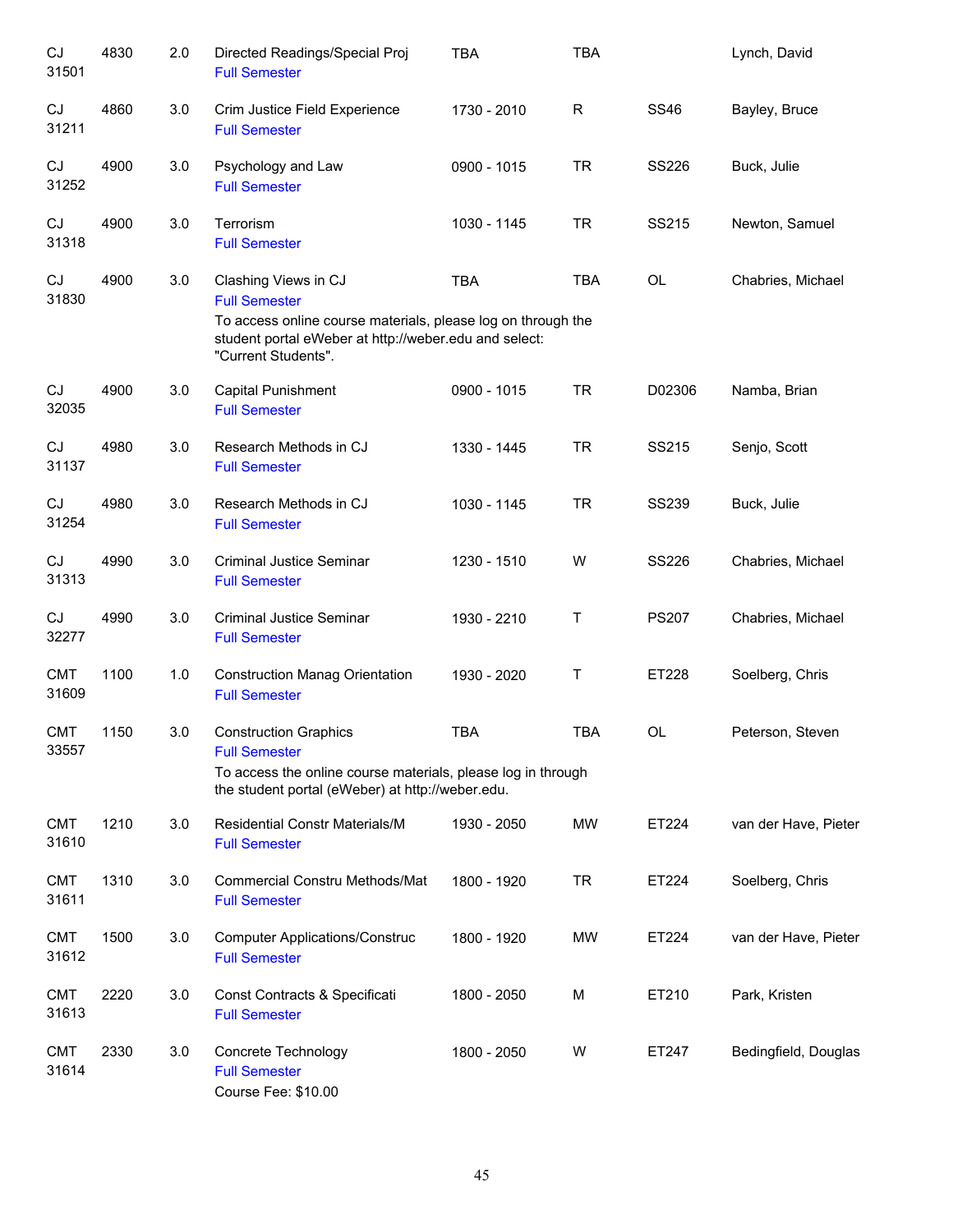| <b>CMT</b><br>31606 | 2340 | 2.0 | <b>Construction Surveying</b><br><b>Block 2</b><br>Course Fee: \$10.00                                                                                                             | 1730 - 1920 | Τ          | ET240     | Peterson, Steven     |
|---------------------|------|-----|------------------------------------------------------------------------------------------------------------------------------------------------------------------------------------|-------------|------------|-----------|----------------------|
| <b>CMT</b><br>33746 | 2360 | 2.0 | <b>Building Codes &amp; Inspection</b><br><b>Full Semester</b><br>To access the online course materials, please log in through<br>the student portal (eWeber) at http://weber.edu. | <b>TBA</b>  | <b>TBA</b> | <b>OL</b> | Peterson, Steven     |
| <b>CMT</b><br>31615 | 2640 | 2.0 | <b>Architectural Estimating</b><br><b>Full Semester</b>                                                                                                                            | 1930 - 2120 | Т          | ET224     | Brower, Matthew      |
| <b>CMT</b><br>33750 | 2880 | 3.0 | Internship<br><b>Full Semester</b><br>To access the online course materials, please log in through<br>the student portal (eWeber) at http://weber.edu.                             | <b>TBA</b>  | <b>TBA</b> | <b>OL</b> | Soelberg, Chris      |
| <b>CMT</b><br>31616 | 3115 | 3.0 | <b>Construction Cost Estimating</b><br><b>Full Semester</b><br>Course Fee: \$10.00                                                                                                 | 1800 - 1920 | <b>MW</b>  | ET238     | Wolfe, Joseph        |
| <b>CMT</b><br>33559 | 3115 | 3.0 | <b>Construction Cost Estimating</b><br><b>Full Semester</b><br>Course Fee: \$10.00                                                                                                 | 1800 - 2050 | W          |           | Wall, Daniel         |
| <b>CMT</b><br>31617 | 3130 | 3.0 | Construction Planning/Scheduli<br><b>Full Semester</b><br>Course Fee: \$10.00                                                                                                      | 1800 - 1920 | <b>TR</b>  | ET228     | Wall, Daniel         |
| <b>CMT</b><br>31618 | 3210 | 3.0 | <b>Construction Management</b><br><b>Full Semester</b>                                                                                                                             | 1930 - 2050 | <b>MW</b>  | ET238     |                      |
| <b>CMT</b><br>33730 | 3210 | 3.0 | <b>Construction Management</b><br><b>Full Semester</b>                                                                                                                             | 1930 - 2050 | <b>TR</b>  |           | Park, Kristen        |
| <b>CMT</b><br>31622 | 3260 | 4.0 | Mechanical/Electrical Systems<br><b>Full Semester</b>                                                                                                                              | 1730 - 1920 | <b>MW</b>  | ET228     | Soelberg, Chris      |
| <b>CMT</b><br>31624 | 3350 | 4.0 | <b>Applied Structures</b><br><b>Full Semester</b>                                                                                                                                  | 1930 - 2120 | <b>TR</b>  | ET210     | Willard, Tim         |
| <b>CMT</b><br>31634 | 3630 | 3.0 | Environmental Issues in FM<br><b>Full Semester</b>                                                                                                                                 | 1930 - 2050 | <b>MW</b>  | ET240     | Wolfe, Joseph        |
| <b>CMT</b><br>31635 | 3660 | 3.0 | Energy Management<br><b>Full Semester</b>                                                                                                                                          | 1800 - 1920 | <b>TR</b>  | ET210     | van der Have, Pieter |
| <b>CMT</b><br>31637 | 3680 | 3.0 | <b>FM Operations</b><br><b>Full Semester</b>                                                                                                                                       | 1930 - 2050 | <b>TR</b>  | ET240     | van der Have, Pieter |
| <b>CMT</b><br>31627 | 4120 | 3.0 | <b>Construction Accntng/Finance</b><br><b>Full Semester</b>                                                                                                                        | 1800 - 1920 | <b>TR</b>  | ET238     | Wolfe, Joseph        |
| <b>CMT</b><br>33733 | 4120 | 3.0 | <b>Construction Accntng/Finance</b><br><b>Full Semester</b>                                                                                                                        | 1800 - 1920 | <b>TR</b>  |           | Park, Kristen        |
| <b>CMT</b><br>31628 | 4150 | 3.0 | <b>Construction Equipment/Methods</b><br><b>Full Semester</b>                                                                                                                      | 1930 - 2050 | <b>TR</b>  | ET238     | Wolfe, Joseph        |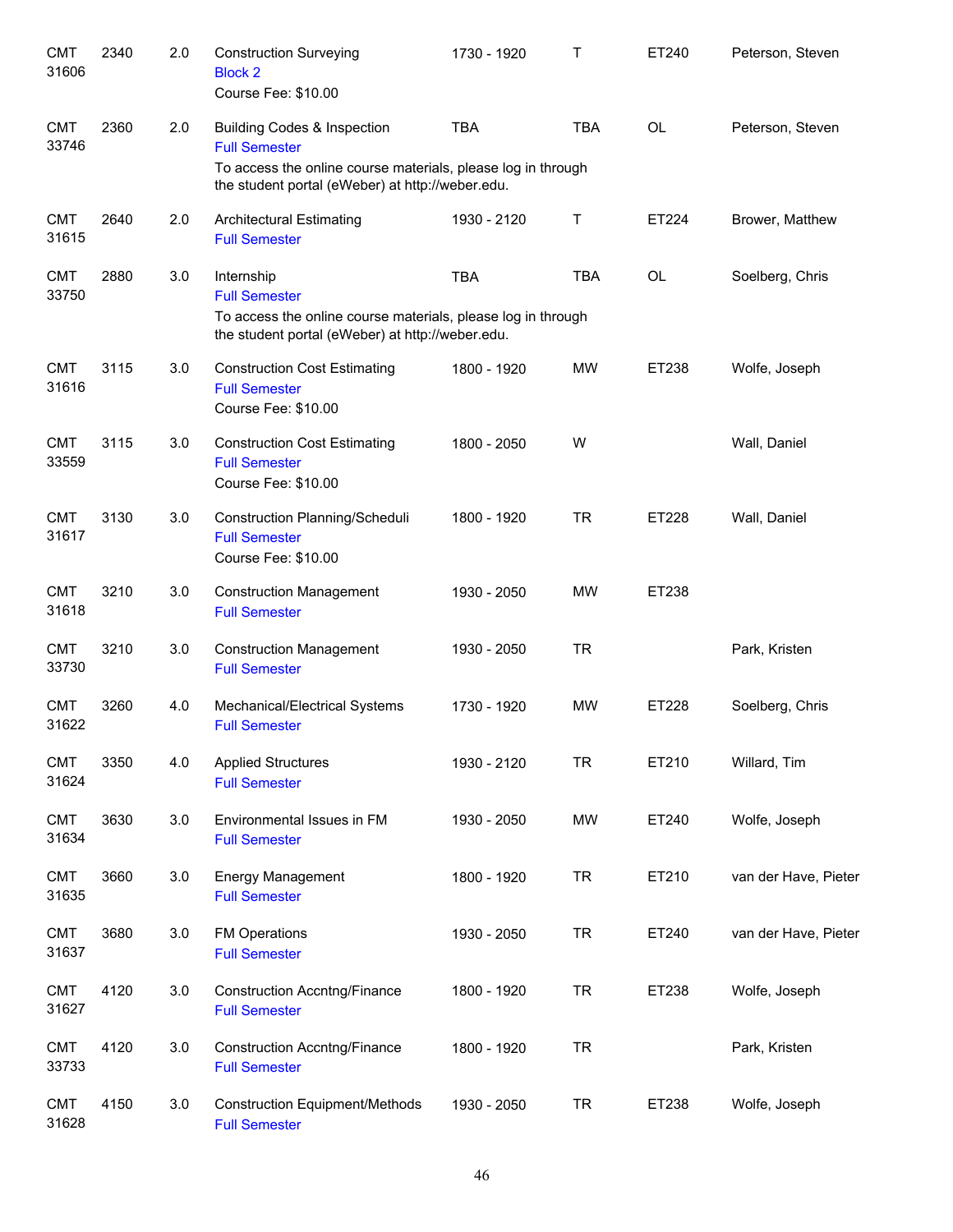| <b>CMT</b><br>33560  | 4150 | 3.0 | <b>Construction Equipment/Methods</b><br><b>Full Semester</b><br>No class on Monday, January 2, 2011. SLCC closed that day.                           | 1800 - 2050 | M           |       | Wall, Daniel      |
|----------------------|------|-----|-------------------------------------------------------------------------------------------------------------------------------------------------------|-------------|-------------|-------|-------------------|
| <b>CMT</b><br>31629  | 4350 | 2.0 | Design of Construction Systems<br><b>Full Semester</b>                                                                                                | 1730 - 1920 | W           | ET240 | Wesemann, Douglas |
| <b>CMT</b><br>33561  | 4350 | 2.0 | Design of Construction Systems<br><b>Full Semester</b>                                                                                                | 1930 - 2110 | $\mathsf R$ |       | Wesemann, Douglas |
| <b>CMT</b><br>31630  | 4550 | 2.0 | <b>Construction Safety</b><br><b>Full Semester</b>                                                                                                    | 1930 - 2120 | M           | ET228 | Soelberg, Chris   |
| <b>CMT</b><br>31631  | 4610 | 2.0 | Senior Experience<br><b>Full Semester</b><br>Course Fee: \$140.00                                                                                     | 2100 - 2150 | <b>TR</b>   | ET240 | Wolfe, Joseph     |
| <b>CMT</b><br>33562  | 4610 | 2.0 | Senior Experience<br><b>Full Semester</b><br>Course Fee: \$140.00                                                                                     | 1930 - 2120 | W           |       | Park, Kristen     |
| <b>CMT</b><br>31632  | 4620 | 2.0 | Senior Project<br><b>Full Semester</b>                                                                                                                | 1730 - 1920 | M           | ET240 | Peterson, Steven  |
| <b>CMT</b><br>33742  | 4620 | 2.0 | Senior Project<br><b>Full Semester</b>                                                                                                                | 1730 - 1920 | W           |       | Park, Kristen     |
| <b>CMT</b><br>33558  | 4890 | 2.0 | Practicum<br><b>Full Semester</b><br>To access the online course materials, please log in through<br>the student portal (eWeber) at http://weber.edu. | <b>TBA</b>  | <b>TBA</b>  | OL    | Soelberg, Chris   |
| COMM 1020<br>30779   |      | 3.0 | HU Princip Of Public Speaking<br><b>Full Semester</b>                                                                                                 | 0730 - 0820 | <b>MWF</b>  | EH314 | Rampton, Russ     |
| <b>COMM</b><br>30780 | 1020 | 3.0 | HU Princip Of Public Speaking<br><b>Full Semester</b>                                                                                                 | 0830 - 0920 | <b>MWF</b>  | EH314 | Rampton, Russ     |
| COMM 1020<br>30781   |      | 3.0 | HU Princip Of Public Speaking<br><b>Full Semester</b>                                                                                                 | 0830 - 0920 | <b>MWF</b>  | EH304 | Warnock, Brent    |
| COMM 1020<br>30782   |      | 3.0 | HU Princip Of Public Speaking<br><b>Full Semester</b>                                                                                                 | 0930 - 1020 | <b>MWF</b>  | EH304 | Warnock, Brent    |
| COMM 1020<br>30783   |      | 3.0 | HU Princip Of Public Speaking<br><b>Full Semester</b>                                                                                                 | 0930 - 1020 | <b>MWF</b>  | EH314 | Heath, Stephanie  |
| COMM 1020<br>30786   |      | 3.0 | HU Princip Of Public Speaking<br><b>Full Semester</b>                                                                                                 | 1030 - 1120 | <b>MWF</b>  | EH314 | Scott, Randolph   |
| COMM 1020<br>30787   |      | 3.0 | HU Princip Of Public Speaking<br><b>Full Semester</b>                                                                                                 | 1730 - 2020 | W           | EH304 | Canfield, Clair   |
| COMM 1020<br>30788   |      | 3.0 | HU Princip Of Public Speaking<br><b>Full Semester</b>                                                                                                 | 0730 - 0845 | <b>TR</b>   | EH304 | Richardson, Frank |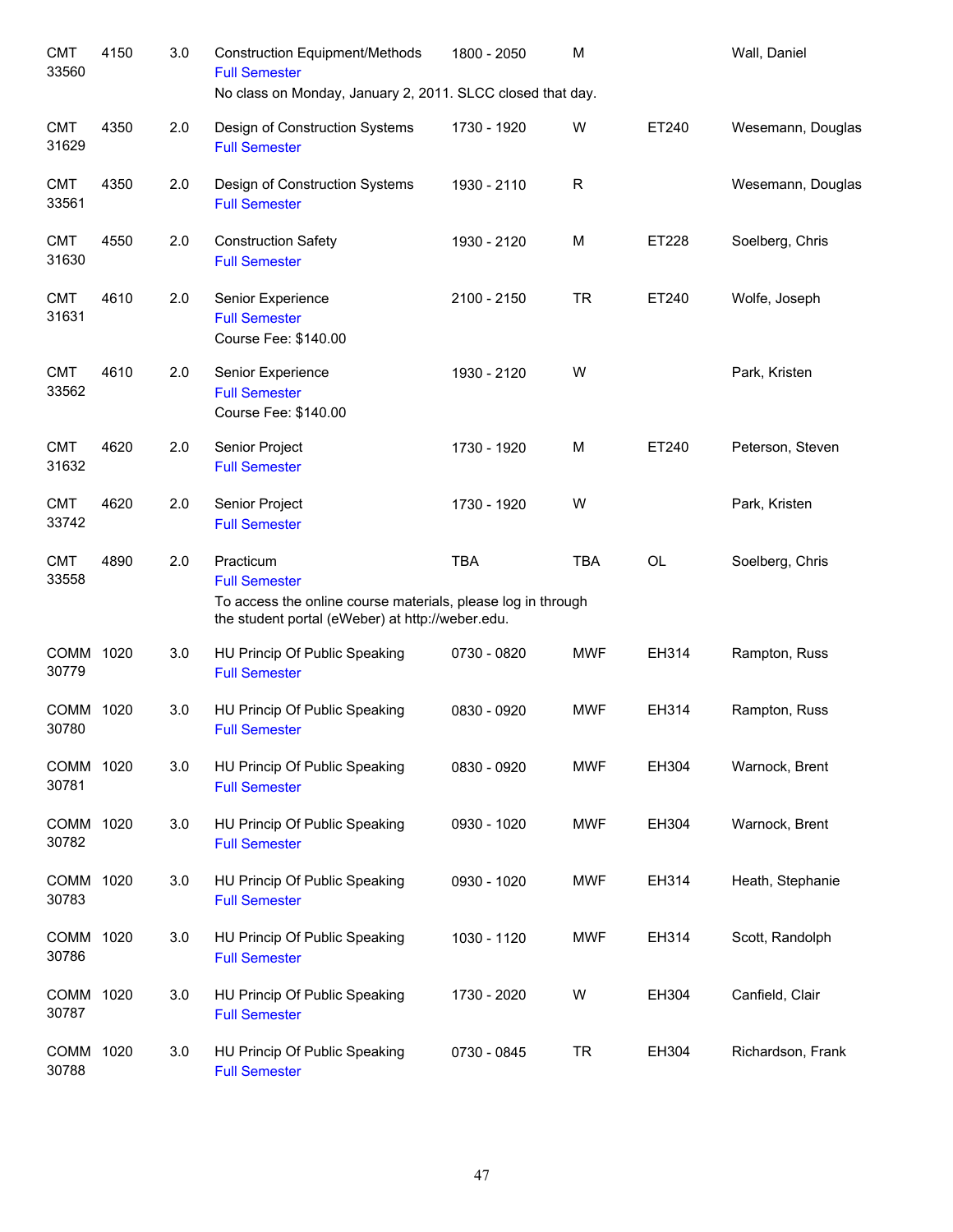| COMM 1020<br>30789 | 3.0 | HU Princip Of Public Speaking<br><b>Full Semester</b>                                                                                                                                                 | 0900 - 1015 | <b>TR</b>    | EH304        | Richardson, Frank  |
|--------------------|-----|-------------------------------------------------------------------------------------------------------------------------------------------------------------------------------------------------------|-------------|--------------|--------------|--------------------|
| COMM 1020<br>30790 | 3.0 | HU Princip Of Public Speaking<br><b>Full Semester</b>                                                                                                                                                 | 1030 - 1145 | <b>TR</b>    | EH307        | Bialowas, Anne     |
| COMM 1020<br>30791 | 3.0 | HU Princip Of Public Speaking<br><b>Full Semester</b>                                                                                                                                                 | 0900 - 1015 | <b>TR</b>    | EH314        | Merkley, Mark      |
| COMM 1020<br>30792 | 3.0 | HU Princip Of Public Speaking<br><b>Full Semester</b>                                                                                                                                                 | 1200 - 1315 | <b>TR</b>    | EH314        | Merkley, Mark      |
| COMM 1020<br>30793 | 3.0 | HU Princip Of Public Speaking<br><b>Full Semester</b>                                                                                                                                                 | 1330 - 1445 | <b>TR</b>    | EH307        | Cheek, Ryan        |
| COMM 1020<br>30794 | 3.0 | HU Princip Of Public Speaking<br><b>Full Semester</b>                                                                                                                                                 | 1730 - 2020 | R            | EH307        | Guevara, Omar      |
| COMM 1020<br>30795 | 3.0 | HU Princip Of Public Speaking<br><b>Full Semester</b>                                                                                                                                                 | 1730 - 2020 | Τ            | EH314        | Cheek, Ryan        |
| COMM 1020<br>30796 | 3.0 | HU Princip Of Public Speaking<br><b>Full Semester</b>                                                                                                                                                 | 1730 - 2020 | $\mathsf{R}$ | EH314        | Threlkeld, Douglas |
| COMM 1020<br>32158 | 3.0 | HU Princip Of Public Speaking<br><b>Full Semester</b><br>To access online course materials, please log on through<br>the student portal eWeber at http://weber.edu and select:<br>"Current Students". | <b>TBA</b>  | <b>TBA</b>   | OL           | Merkley, Mark      |
| COMM 1020<br>32390 | 3.0 | HU Princip Of Public Speaking<br><b>Full Semester</b>                                                                                                                                                 | 1730 - 2010 | M            | <b>HC014</b> | Smith, Kim         |
| COMM 1020<br>32396 | 3.0 | HU Princip Of Public Speaking<br><b>Full Semester</b><br>Interactive Audio Visual Delivery -- EdNet                                                                                                   | 1730 - 2010 | M            | <b>MR</b>    | Smith, Kim         |
| COMM 1020<br>32397 | 3.0 | HU Princip Of Public Speaking<br><b>Full Semester</b><br>Interactive Audio Visual Delivery -- EdNet                                                                                                   | 1730 - 2010 | м            | WW102        | Smith, Kim         |
| COMM 1020<br>32399 | 3.0 | HU Princip Of Public Speaking<br><b>Full Semester</b>                                                                                                                                                 | 0830 - 0920 | <b>MWF</b>   | D02320       | Bishop, Cynthia    |
| COMM 1020<br>32401 | 3.0 | HU Princip Of Public Speaking<br><b>Full Semester</b>                                                                                                                                                 | 0930 - 1020 | <b>MWF</b>   | D02320       | Bishop, Cynthia    |
| COMM 1020<br>32406 | 3.0 | HU Princip Of Public Speaking<br><b>Full Semester</b>                                                                                                                                                 | 1030 - 1145 | <b>TR</b>    | EH304        | Canfield, Clair    |
| COMM 1020<br>32408 | 3.0 | HU Princip Of Public Speaking<br><b>Full Semester</b>                                                                                                                                                 | 0830 - 1110 | S            | <b>WW116</b> | Berg, David        |
| COMM 1020<br>32414 | 3.0 | HU Princip Of Public Speaking<br><b>Full Semester</b>                                                                                                                                                 | 1730 - 2010 | W            | DH2504       | DeLisser, Michael  |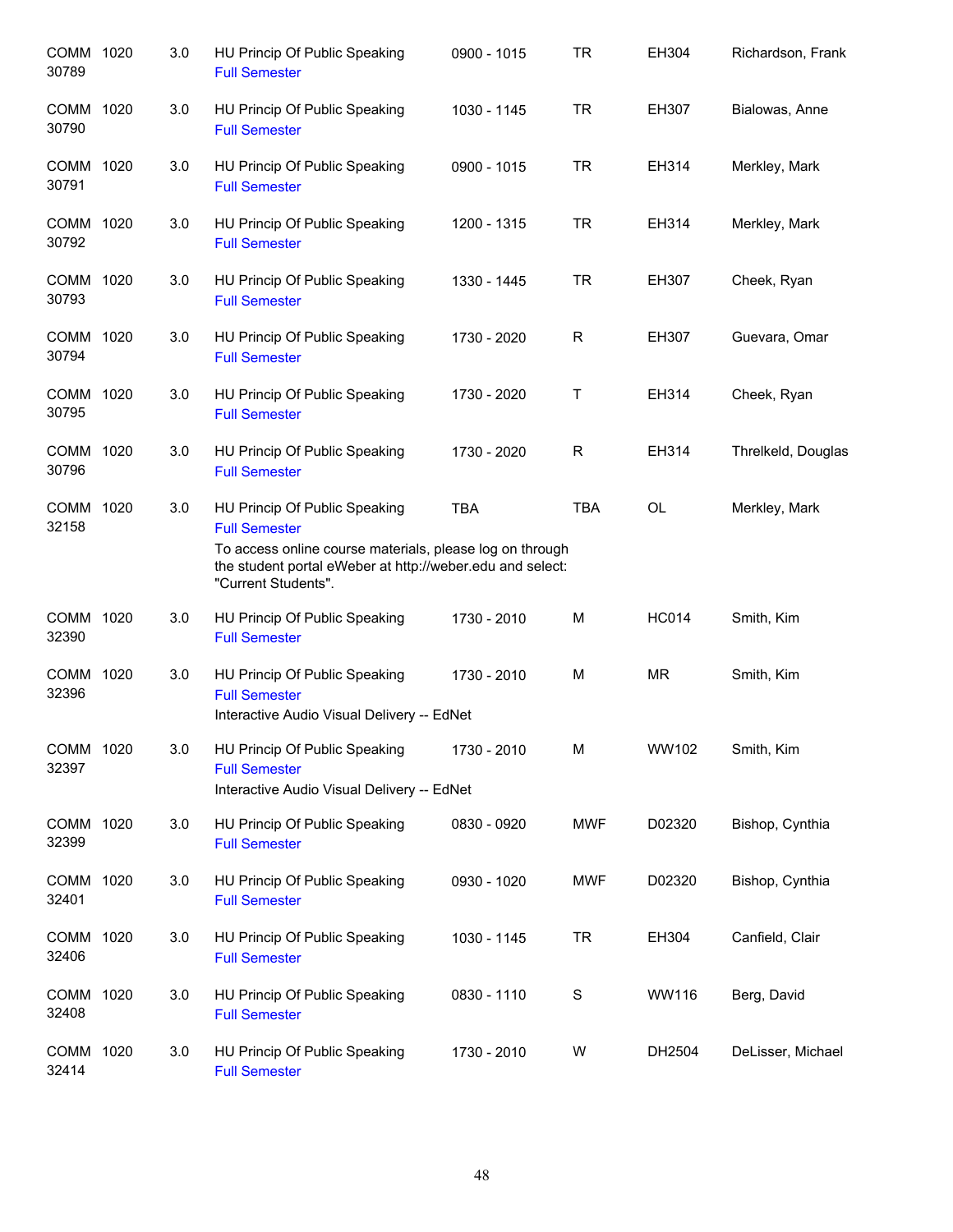| COMM 1020<br>32415   |      | 3.0 | HU Princip Of Public Speaking<br><b>Full Semester</b>                                                                                                                                                                                                                                                                                      | 1200 - 1315 | TR         | EH304     | Canfield, Clair  |
|----------------------|------|-----|--------------------------------------------------------------------------------------------------------------------------------------------------------------------------------------------------------------------------------------------------------------------------------------------------------------------------------------------|-------------|------------|-----------|------------------|
| COMM 1130<br>31315   |      | 3.0 | Media Writing<br><b>Full Semester</b><br>Prerequisite: Proficiency in word processing.<br>Course Fee: \$15.00                                                                                                                                                                                                                              | 0730 - 0820 | <b>MWF</b> | EH410     | Kim, Yeonsoo     |
| COMM 1130<br>31316   |      | 3.0 | <b>Media Writing</b><br><b>Full Semester</b><br>Prerequisite: Proficiency in word processing.<br>Course Fee: \$15.00                                                                                                                                                                                                                       | 1730 - 2020 | м          | EH410     | Karras, Marilyn  |
| COMM 1130<br>31317   |      | 3.0 | <b>Media Writing</b><br><b>Full Semester</b><br>Prerequisite: Proficiency in word processing.<br>Course Fee: \$15.00                                                                                                                                                                                                                       | 0730 - 0845 | <b>TR</b>  | LI106     | Smith, Kim       |
| COMM 1130<br>34268   |      | 3.0 | Media Writing<br><b>Full Semester</b><br>Prerequisite: Proficiency in word processing.<br>Course Fee: \$15.00                                                                                                                                                                                                                              | 1030 - 1145 | <b>TR</b>  | LI59      | Farver, Shane    |
| COMM 1130<br>34621   |      | 3.0 | <b>Media Writing</b><br><b>Full Semester</b><br>Course Fee: \$15.00                                                                                                                                                                                                                                                                        | 1730 - 2010 | W          | D02222    | Cragun, Stacey   |
| COMM 1500<br>31323   |      | 3.0 | Intro to Mass Communication<br><b>Full Semester</b>                                                                                                                                                                                                                                                                                        | 0930 - 1020 | <b>MWF</b> | EH307     | Sanders, Anthony |
| <b>COMM</b><br>32159 | 1500 | 3.0 | Intro to Mass Communication<br><b>Full Semester</b><br>To access online materials, please log on through the<br>student portal eWeber at http://weber.edu and select:<br>:Current Students".                                                                                                                                               | <b>TBA</b>  | <b>TBA</b> | <b>OL</b> | Sanders, Anthony |
| COMM 1560<br>31328   |      | 3.0 | Audio Production & Performance<br><b>Full Semester</b><br>Course Fee: \$25.00                                                                                                                                                                                                                                                              | 0900 - 1015 | <b>TR</b>  | EH323     | Sanders, Anthony |
| COMM 2010<br>31330   |      | 3.0 | HU Mass Media and Society<br><b>Full Semester</b>                                                                                                                                                                                                                                                                                          | 1200 - 1315 | TR         | EH306     | Bialowas, Anne   |
| COMM 2010<br>32156   |      | 3.0 | HU Mass Media and Society<br><b>Full Semester</b><br>To access online course materials, please log on through the<br>student portal eWeber at http://weber.edu and select:<br>"Current Students".                                                                                                                                          | <b>TBA</b>  | TBA        | OL        | Bialowas, Anne   |
| COMM 2110<br>30797   |      | 3.0 | CBL-HU Intrprsnl/Sm Group Comm<br><b>Full Semester</b><br>CBL stands for Community-Based Learning which means that students engage<br>in meaningful community service that is connected to specific course objectives.<br>See http://www.weber.edu/CommunityInvolvement/CBL_Designation.html for a<br>full list of CBL designated courses. | 0830 - 0920 | <b>MWF</b> | EH406     | Heath, Stephanie |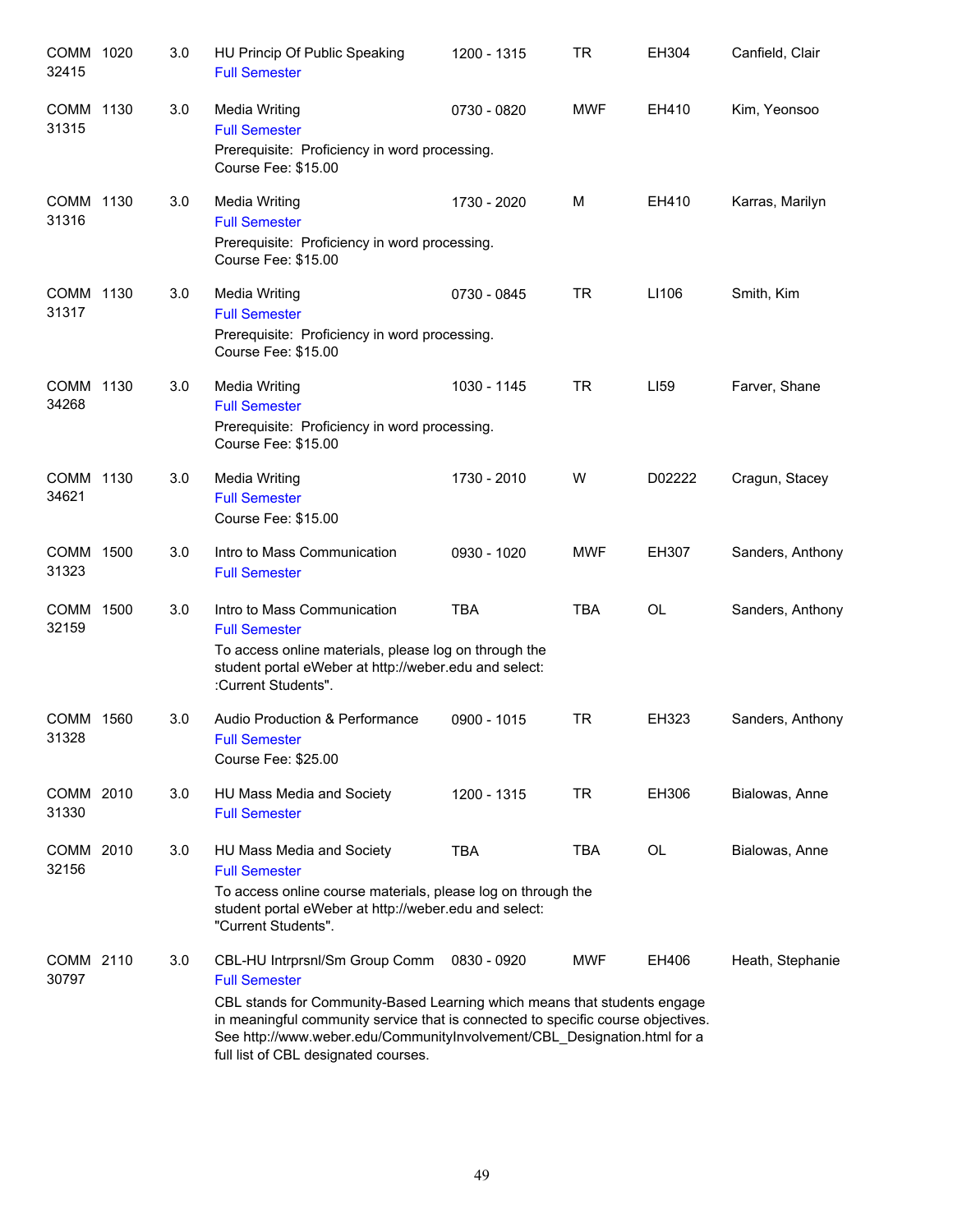| COMM 2110<br>30800 | 3.0 | CBL-HU Intrprsnl/Sm Group Comm<br><b>Full Semester</b>                                                                                                                                                                                                                           | 0930 - 1030 | <b>MWF</b> | EH406 | Merkley, Mark    |
|--------------------|-----|----------------------------------------------------------------------------------------------------------------------------------------------------------------------------------------------------------------------------------------------------------------------------------|-------------|------------|-------|------------------|
|                    |     | CBL stands for Community-Based Learning which means that students engage<br>in meaningful community service that is connected to specific course objectives.<br>See http://www.weber.edu/CommunityInvolvement/CBL Designation.html for a<br>full list of CBL designated courses. |             |            |       |                  |
| COMM 2110<br>30801 | 3.0 | CBL-HU Intrprsnl/Sm Group Comm<br><b>Full Semester</b>                                                                                                                                                                                                                           | 0930 - 1020 | <b>MWF</b> | EH407 | Scott, Constance |
|                    |     | CBL stands for Community-Based Learning which means that students engage<br>in meaningful community service that is connected to specific course objectives.<br>See http://www.weber.edu/CommunityInvolvement/CBL_Designation.html for a<br>full list of CBL designated courses. |             |            |       |                  |
| COMM 2110<br>30803 | 3.0 | CBL-HU Intrprsnl/Sm Group Comm<br><b>Full Semester</b>                                                                                                                                                                                                                           | 1030 - 1120 | <b>MWF</b> | EH406 | Warnock, Brent   |
|                    |     | CBL stands for Community-Based Learning which means that students engage<br>in meaningful community service that is connected to specific course objectives.<br>See http://www.weber.edu/CommunityInvolvement/CBL_Designation.html for a<br>full list of CBL designated courses. |             |            |       |                  |
| COMM 2110<br>30804 | 3.0 | CBL-HU Intrprsnl/Sm Group Comm<br><b>Full Semester</b>                                                                                                                                                                                                                           | 1130 - 1220 | <b>MWF</b> | EH406 | Merkley, Mark    |
|                    |     | CBL stands for Community-Based Learning which means that students engage<br>in meaningful community service that is connected to specific course objectives.<br>See http://www.weber.edu/CommunityInvolvement/CBL_Designation.html for a<br>full list of CBL designated courses. |             |            |       |                  |
| COMM 2110<br>30805 | 3.0 | CBL-HU Intrprsnl/Sm Group Comm<br><b>Full Semester</b>                                                                                                                                                                                                                           | 1730 - 2020 | W          | EH407 | Speechly, Gayle  |
|                    |     | CBL stands for Community-Based Learning which means that students engage<br>in meaningful community service that is connected to specific course objectives.<br>See http://www.weber.edu/CommunityInvolvement/CBL_Designation.html for a<br>full list of CBL designated courses. |             |            |       |                  |
| COMM 2110<br>30810 | 3.0 | CBL-HU Intrprsnl/Sm Group Comm<br><b>Full Semester</b>                                                                                                                                                                                                                           | 0730 - 0845 | <b>TR</b>  | EH407 | Rampton, Russ    |
|                    |     | CBL stands for Community-Based Learning which means that students engage<br>in meaningful community service that is connected to specific course objectives.<br>See http://www.weber.edu/CommunityInvolvement/CBL_Designation.html for a<br>full list of CBL designated courses. |             |            |       |                  |
| COMM 2110<br>30811 | 3.0 | CBL-HU Intrprsnl/Sm Group Comm<br><b>Full Semester</b>                                                                                                                                                                                                                           | 0900 - 1015 | TR         | EH406 | Bishop, Cynthia  |
|                    |     | CBL stands for Community-Based Learning which means that students engage<br>in meaningful community service that is connected to specific course objectives.<br>See http://www.weber.edu/CommunityInvolvement/CBL Designation.html for a<br>full list of CBL designated courses. |             |            |       |                  |
| COMM 2110<br>30812 | 3.0 | CBL-HU Intrprsnl/Sm Group Comm<br><b>Full Semester</b>                                                                                                                                                                                                                           | 0900 - 1015 | TR         | EH407 | Rampton, Russ    |
|                    |     | CBL stands for Community-Based Learning which means that students engage<br>in meaningful community service that is connected to specific course objectives.<br>See http://www.weber.edu/CommunityInvolvement/CBL_Designation.html for a<br>full list of CBL designated courses. |             |            |       |                  |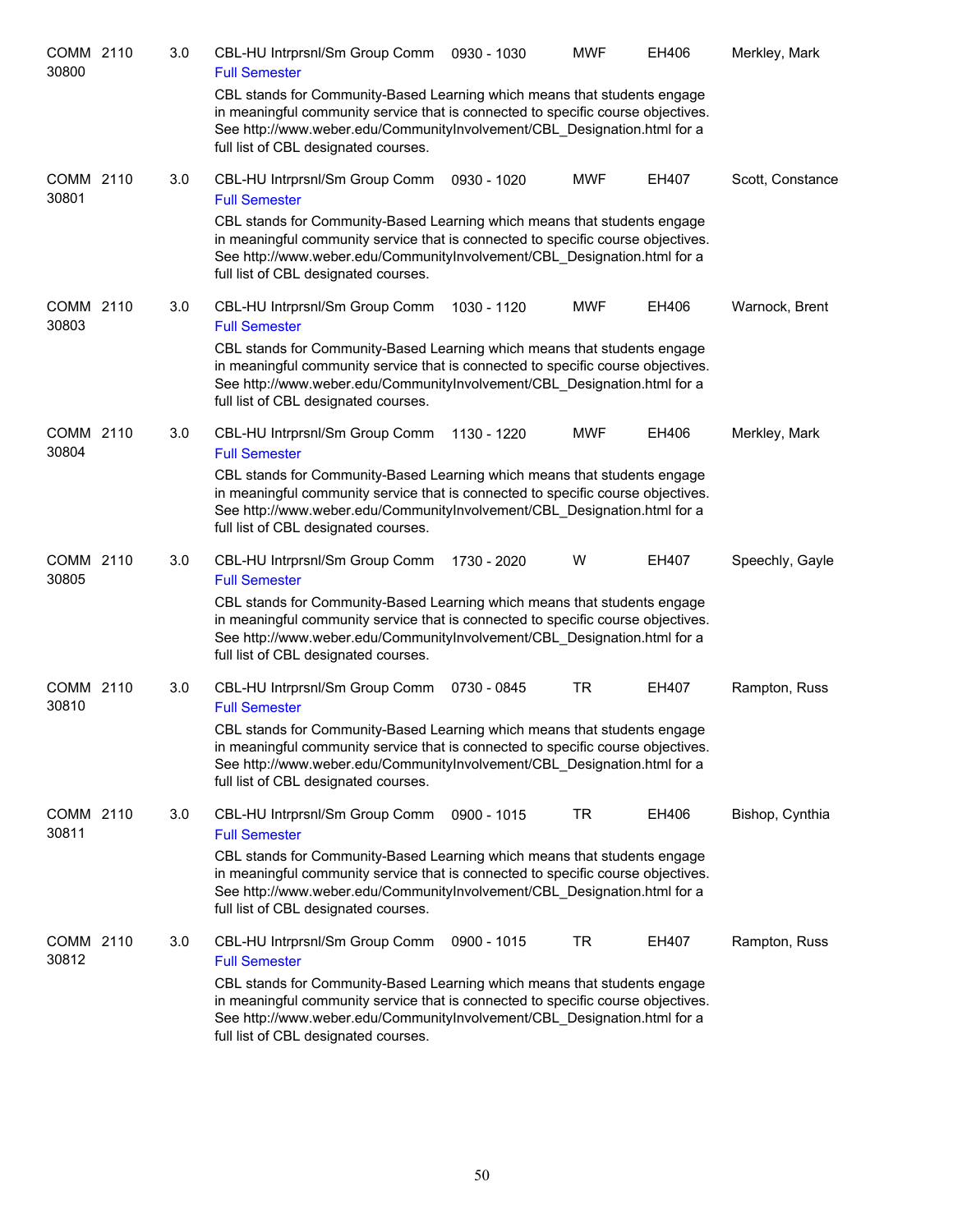| COMM 2110<br>30813 | 3.0 | CBL-HU Intrprsnl/Sm Group Comm<br><b>Full Semester</b>                                                                                                                                                                                                                           | 1030 - 1145 | <b>TR</b>    | EH406  | Bishop, Cynthia      |
|--------------------|-----|----------------------------------------------------------------------------------------------------------------------------------------------------------------------------------------------------------------------------------------------------------------------------------|-------------|--------------|--------|----------------------|
|                    |     | CBL stands for Community-Based Learning which means that students engage<br>in meaningful community service that is connected to specific course objectives.<br>See http://www.weber.edu/CommunityInvolvement/CBL Designation.html for a<br>full list of CBL designated courses. |             |              |        |                      |
| COMM 2110<br>30815 | 3.0 | CBL-HU Intrprsnl/Sm Group Comm<br><b>Full Semester</b>                                                                                                                                                                                                                           | 1030 - 1145 | TR           | EH407  | Hafen, Susan         |
|                    |     | CBL stands for Community-Based Learning which means that students engage<br>in meaningful community service that is connected to specific course objectives.<br>See http://www.weber.edu/CommunityInvolvement/CBL_Designation.html for a<br>full list of CBL designated courses. |             |              |        |                      |
| COMM 2110<br>30820 | 3.0 | CBL-HU Intrprsnl/Sm Group Comm<br><b>Full Semester</b>                                                                                                                                                                                                                           | 1200 - 1315 | TR           | EH406  | Bishop, Cynthia      |
|                    |     | CBL stands for Community-Based Learning which means that students engage<br>in meaningful community service that is connected to specific course objectives.<br>See http://www.weber.edu/CommunityInvolvement/CBL_Designation.html for a<br>full list of CBL designated courses. |             |              |        |                      |
| COMM 2110<br>30821 | 3.0 | CBL-HU Intrprsnl/Sm Group Comm<br><b>Full Semester</b>                                                                                                                                                                                                                           | 1200 - 1315 | TR           | EH407  | Scott, Constance     |
|                    |     | CBL stands for Community-Based Learning which means that students engage<br>in meaningful community service that is connected to specific course objectives.<br>See http://www.weber.edu/CommunityInvolvement/CBL_Designation.html for a<br>full list of CBL designated courses. |             |              |        |                      |
| COMM 2110<br>30822 | 3.0 | CBL-HU Intrprsnl/Sm Group Comm<br><b>Full Semester</b>                                                                                                                                                                                                                           | 1730 - 2020 | Τ            | EH406  | Johns, Brent         |
|                    |     | CBL stands for Community-Based Learning which means that students engage<br>in meaningful community service that is connected to specific course objectives.<br>See http://www.weber.edu/CommunityInvolvement/CBL_Designation.html for a<br>full list of CBL designated courses. |             |              |        |                      |
| COMM 2110<br>30823 | 3.0 | CBL-HU Intrprsnl/Sm Group Comm<br><b>Full Semester</b>                                                                                                                                                                                                                           | 1730 - 2020 | $\mathsf{R}$ | EH406  | Oseguera, Eva        |
|                    |     | CBL stands for Community-Based Learning which means that students engage<br>in meaningful community service that is connected to specific course objectives.<br>See http://www.weber.edu/CommunityInvolvement/CBL_Designation.html for a<br>full list of CBL designated courses. |             |              |        |                      |
| COMM 2110<br>32404 | 3.0 | CBL-HU Intrprsnl/Sm Group Comm<br><b>Full Semester</b>                                                                                                                                                                                                                           | 0900 - 1015 | TR           | D02320 | Speechly, Gayle      |
|                    |     | CBL stands for Community-Based Learning which means that students engage<br>in meaningful community service that is connected to specific course objectives.<br>See http://www.weber.edu/CommunityInvolvement/CBL_Designation.html for a<br>full list of CBL designated courses. |             |              |        |                      |
| COMM 2110<br>32405 | 3.0 | CBL-HU Intrprsnl/Sm Group Comm<br><b>Full Semester</b>                                                                                                                                                                                                                           | 1730 - 2010 | W            | D02103 | Mouritsen, Stephanie |
|                    |     | CBL stands for Community-Based Learning which means that students engage<br>in meaningful community service that is connected to specific course objectives.<br>See http://www.weber.edu/CommunityInvolvement/CBL_Designation.html for a<br>full list of CBL designated courses. |             |              |        |                      |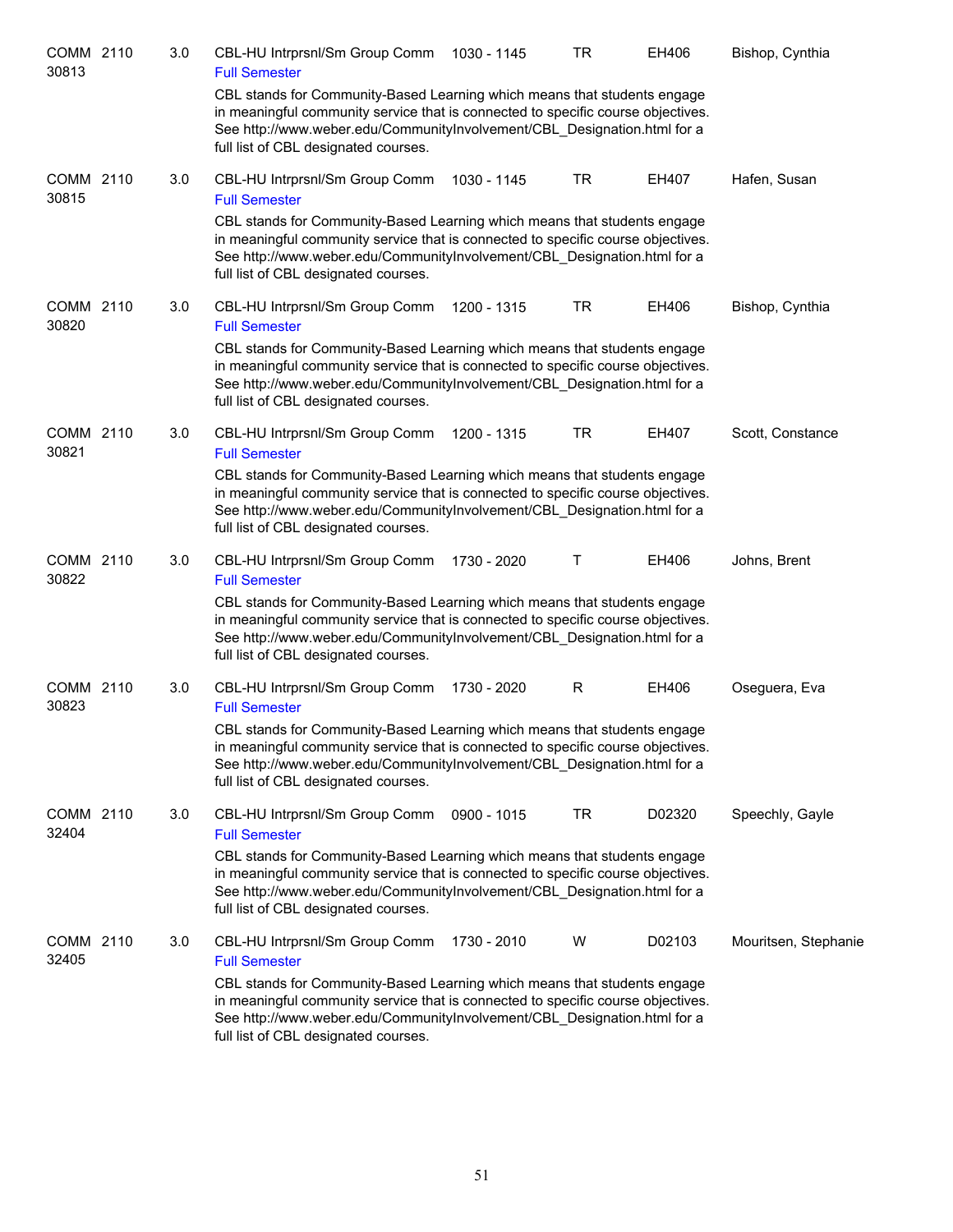| COMM 2110<br>32412 | 3.0 | CBL-HU Intrprsnl/Sm Group Comm<br><b>Full Semester</b>                                                                                                                                                                                                                           | 1030 - 1120                | <b>MWF</b>     | WW116          | Frandsen, Bruce  |
|--------------------|-----|----------------------------------------------------------------------------------------------------------------------------------------------------------------------------------------------------------------------------------------------------------------------------------|----------------------------|----------------|----------------|------------------|
|                    |     | CBL stands for Community-Based Learning which means that students engage<br>in meaningful community service that is connected to specific course objectives.<br>See http://www.weber.edu/CommunityInvolvement/CBL_Designation.html for a<br>full list of CBL designated courses. |                            |                |                |                  |
| COMM 2110<br>33098 | 3.0 | CBL-HU Intrprsnl/Sm Group Comm<br><b>Full Semester</b>                                                                                                                                                                                                                           | 1030 - 1120                | <b>MWF</b>     | EH407          | Scott, Constance |
|                    |     | CBL stands for Community-Based Learning which means that students engage<br>in meaningful community service that is connected to specific course objectives.<br>See http://www.weber.edu/CommunityInvolvement/CBL Designation.html for a<br>full list of CBL designated courses. |                            |                |                |                  |
| COMM 2110<br>33101 | 3.0 | CBL-HU Intrprsnl/Sm Group Comm<br><b>Full Semester</b>                                                                                                                                                                                                                           | 1130 - 1220                | <b>MWF</b>     | EH407          | Warnock, Brent   |
|                    |     | CBL stands for Community-Based Learning which means that students engage<br>in meaningful community service that is connected to specific course objectives.<br>See http://www.weber.edu/CommunityInvolvement/CBL Designation.html for a<br>full list of CBL designated courses. |                            |                |                |                  |
| COMM 2210<br>31359 | 1.0 | Intercollegiate Debate<br><b>Full Semester</b><br>Prerequisite: Permission of instructor.                                                                                                                                                                                        | 1500 - 1600                | Τ              | EH111          | Cheek, Ryan      |
| COMM 2350<br>31361 | 3.0 | <b>Communication Graphic Design</b><br><b>Full Semester</b>                                                                                                                                                                                                                      | 1200 - 1315                | <b>TR</b>      | EH410          | Hess, Allison    |
|                    |     | Prerequisite: COMM 1130<br>Course Fee: \$15.00                                                                                                                                                                                                                                   |                            |                |                |                  |
| COMM 2730<br>31365 | 1.0 | Radio Production Workshop<br><b>Full Semester</b><br>Prerequisites: COMM 1560 or permission of instructor.<br>Course Fee: \$25.00                                                                                                                                                | 1330 - 1445                | Τ              | SU235          | Sanders, Anthony |
| COMM 2810<br>33139 | 3.0 | <b>Essentials of Digital Media</b><br><b>Full Semester</b>                                                                                                                                                                                                                       | 1230 - 1320<br>1330 - 1630 | <b>MW</b><br>W | EH410<br>EH410 | Tyler, AnDrew    |
| COMM 2890<br>31367 | 1.0 | Cooperative Work Exp. Signpost<br><b>Full Semester</b><br>Prerequisite: COMM 1130                                                                                                                                                                                                | 1330 - 1500                | т              | EH410          | Farver, Shane    |
| COMM 3000<br>31382 | 3.0 | <b>Communication Theory</b><br><b>Full Semester</b>                                                                                                                                                                                                                              | 0930 - 1020                | <b>MWF</b>     | EH306          | Steimel, Sarah   |
|                    |     | Prerequisites for Comm. majors, minors & BIS students:<br>COMM 2110. Prerequisites for non-Communication students:<br>permission of instructor.                                                                                                                                  |                            |                |                |                  |
| COMM 3000<br>31388 | 3.0 | <b>Communication Theory</b><br><b>Full Semester</b>                                                                                                                                                                                                                              | 1730 - 2020                | W              | EH314          | Packer, Colleen  |
|                    |     | Prerequisites for COMM majors, minors & BIS students; 2110.<br>Prerequisite for non-COMM students; permission of instructor                                                                                                                                                      |                            |                |                |                  |
| COMM 3000<br>31395 | 3.0 | <b>Communication Theory</b><br><b>Full Semester</b>                                                                                                                                                                                                                              | 1200 - 1315                | <b>TR</b>      | EH307          | Hafen, Susan     |
|                    |     | Prerequisite for COMM majors, minors & BIS students: 2110.<br>Prerequisite for non-Communication students: permission of<br>instructor.                                                                                                                                          |                            |                |                |                  |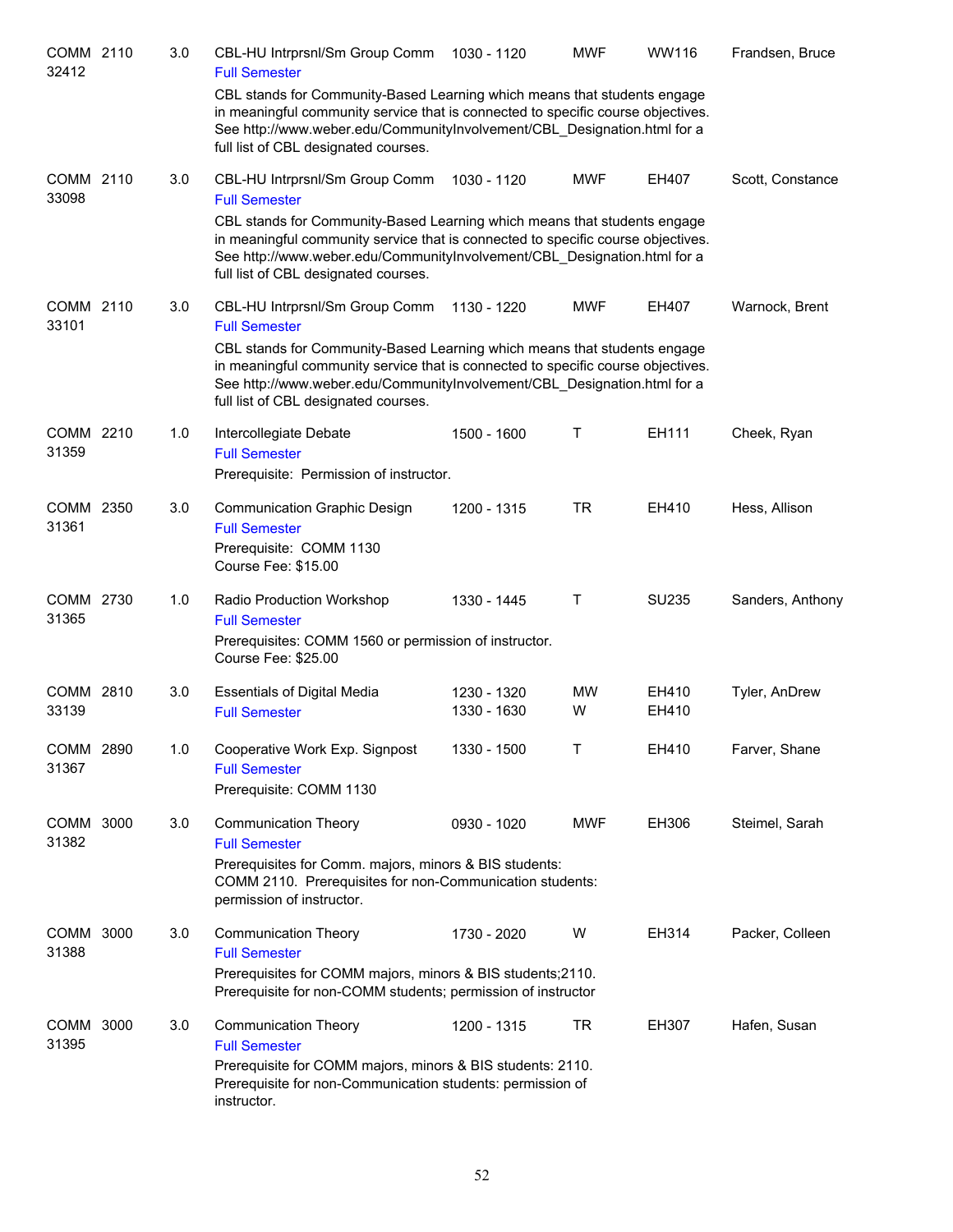| COMM 3085<br>31406 | 3.0 | <b>Family Communications</b><br><b>Full Semester</b><br>Prerequisite: Comm 2110 or Instuctor Permission                                                                                                                             | 0830 - 0920 | <b>MWF</b> | <b>EH307</b> | Johns, Rebecca    |
|--------------------|-----|-------------------------------------------------------------------------------------------------------------------------------------------------------------------------------------------------------------------------------------|-------------|------------|--------------|-------------------|
| COMM 3090<br>31400 | 3.0 | DV Gender & Communication<br><b>Full Semester</b><br>Prerequisite: COMM 2110 or Instructor Permission                                                                                                                               | 1130 - 1220 | <b>MWF</b> | EH307        | Johns, Rebecca    |
| COMM 3100<br>31411 | 3.0 | Smil Grp Facilitation & Leader<br><b>Full Semester</b><br>Prerequisite: COMM 2110 or Instructor Permission                                                                                                                          | 1030 - 1145 | <b>TR</b>  | EH305        | Steimel, Sarah    |
| COMM 3120<br>31511 | 3.0 | Adv Public Speak<br><b>Full Semester</b><br>Prerequisite: COMM 1020 or Instructor Permission                                                                                                                                        | 0900 - 1015 | <b>TR</b>  | EH307        | Bialowas, Anne    |
| COMM 3150<br>31417 | 3.0 | <b>Communication Research Methods</b><br><b>Full Semester</b><br>Prerequisite: COMM 3000 or Instructor Permission<br>Course Fee: \$15.00                                                                                            | 1030 - 1120 | <b>MWF</b> | EH410        | Steimel, Sarah    |
| COMM 3150<br>31419 | 3.0 | <b>Communication Research Methods</b><br><b>Full Semester</b><br>Prerequisite: COMM 3000 or Instructor Permission<br>Course Fee: \$15.00                                                                                            | 1730 - 2020 | Т          | EH410        | Steimel, Sarah    |
| COMM 3150<br>34940 | 3.0 | <b>Communication Research Methods</b><br><b>Full Semester</b><br>Course Fee \$15.00                                                                                                                                                 | 0730 - 0845 | <b>TR</b>  | EH410        | Kim, Yeonsoo      |
| COMM 3220<br>32157 | 3.0 | Editing<br><b>Full Semester</b><br>To access online course materials, please log on through the<br>student portal eWeber at http://weber.edu and select:<br>"Current Students".<br>Prerequisite: COMM 1130 or Instructor Permission | <b>TBA</b>  | <b>TBA</b> | <b>OL</b>    | Josephson, Sheree |
| COMM 3440<br>31421 | 3.0 | <b>Public Relations Writing</b><br><b>Full Semester</b><br>Prerequisite: COMM 3400 or Instructor Permission                                                                                                                         | 0930 - 1020 | <b>MWF</b> | LI59         | Kim, Yeonsoo      |
| COMM 3460<br>31499 | 3.0 | <b>Public Relations/Social Media</b><br><b>Full Semester</b><br>Prerequisite: COMM major. See instructor if you have not taken<br>COMM 1130, 1020 and 2110.                                                                         | 0900 - 1015 | <b>TR</b>  | EH306        | Edwards, Kathy    |
| COMM 3650<br>31503 | 3.0 | <b>Communication Law</b><br><b>Full Semester</b><br>Prerequisite: COMM 3000 or Instructor Permission<br>Co-meeting course meets with MPC 5650, CRN 32422                                                                            | 1730 - 2020 | W          | EH307        | Guevara, Omar     |
| COMM 3650<br>31504 | 3.0 | <b>Communication Law</b><br><b>Full Semester</b><br>Prerequisite: COMM 3000 or Instructor Permission                                                                                                                                | 1030 - 1120 | <b>MWF</b> | EH304        | Josephson, Sheree |
| COMM 3740<br>31517 | 3.0 | Copy Writing for Audio & Video<br><b>Full Semester</b><br>Prerequisite: COMM 1130<br>Course Fee \$15.00                                                                                                                             | 1130 - 1220 | <b>MWF</b> | EH410        | Farver, Shane     |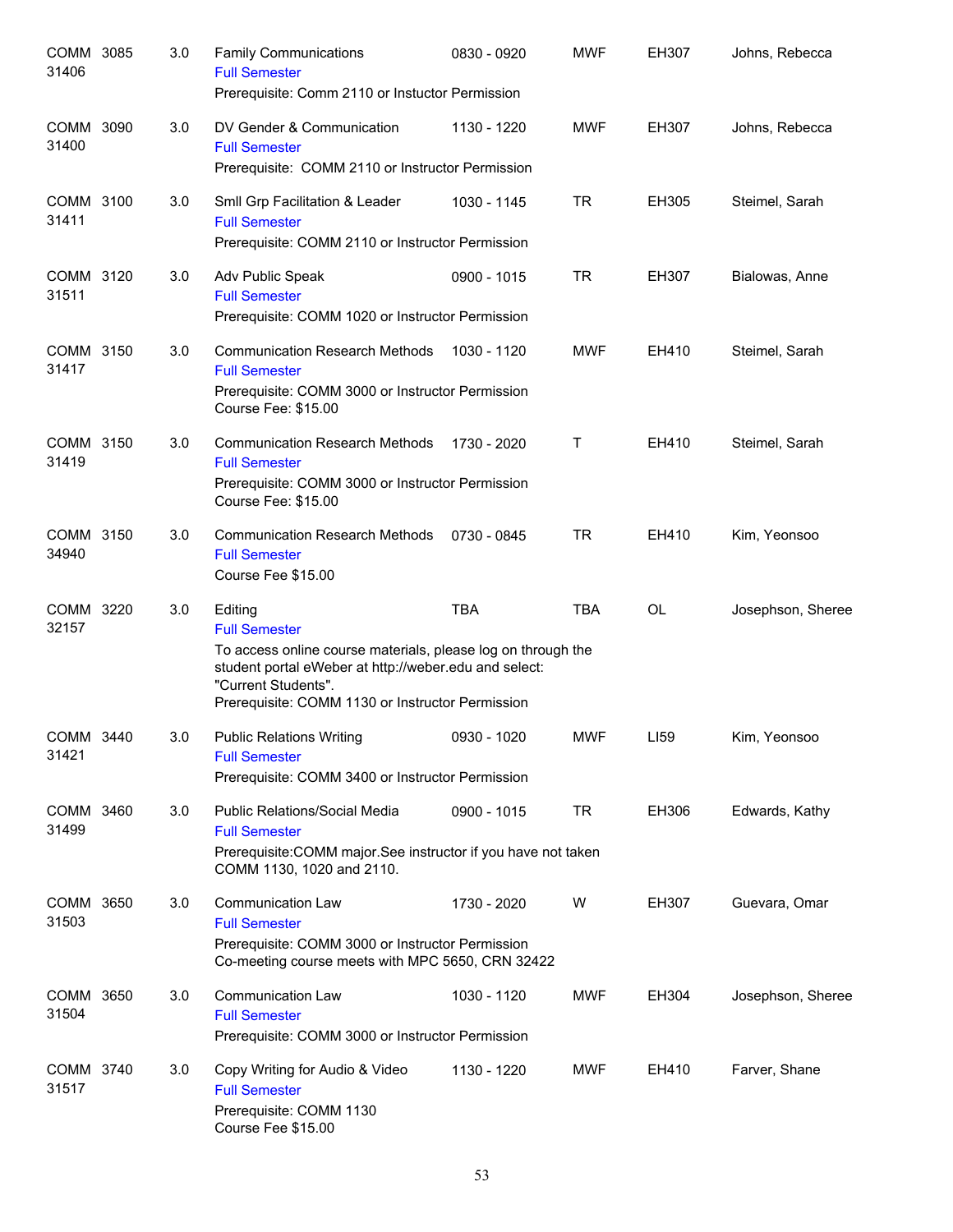| COMM 3780<br>31522         | 3.0 | Broadcast News Writing & Prod<br><b>Full Semester</b><br>Prerequisite: COMM 1130<br>Course Fee: \$25.00                                                                                                                                                                              | 0830 - 0920 | <b>MWF</b> | LI76  | Tyler, AnDrew     |
|----------------------------|-----|--------------------------------------------------------------------------------------------------------------------------------------------------------------------------------------------------------------------------------------------------------------------------------------|-------------|------------|-------|-------------------|
| COMM 3810<br>31514         | 3.0 | Persuasive Communication<br><b>Full Semester</b><br>Prerequisite: COMM 3000 or Instructor Permission                                                                                                                                                                                 | 1030 - 1145 | <b>TR</b>  | EH314 | Scott, Randolph   |
| COMM 3850<br>31527         | 3.0 | Advertising<br><b>Full Semester</b><br>Prerequisite: COMM 1130 or Instructor Permission                                                                                                                                                                                              | 1030 - 1145 | <b>TR</b>  | EH306 | Josephson, Sheree |
| COMM 3890A<br>31528        | 1.0 | Coop Work/Signpost<br><b>Full Semester</b><br>Open to students who are Signpost editors & managers. Pre-<br>requisite for COMM majors, minors & BIS students: COMM 1130<br>or Instructor Permission.                                                                                 | 1300 - 1610 | M          | SU401 | Farver, Shane     |
| COMM 3890A<br>31537        | 2.0 | Coop Work/Signpost<br><b>Full Semester</b><br>Open to students who are Signpost editiors & managers.<br>Prerequisite for COMM majors, minors & BIS students:<br>COMM 1130 or Instructor Permission.                                                                                  | 1300 - 1610 | M          | SU401 | Farver, Shane     |
| COMM 3890A<br>31542        | 3.0 | Coop Work/Signpost<br><b>Full Semester</b><br>Open to students who are Signpost editors and managers.<br>Prerequisite for COMM majors, minors & BIS students:<br>COMM 1130 or Instructor Permission.                                                                                 | 1300 - 1615 | M          | SU401 | Farver, Shane     |
| COMM 3890B<br>31547        | 1.0 | Adv Coop Work Exp with KWCR<br><b>Full Semester</b><br>Open to students who are KWCR senior staff.<br>Prerequisite: COMM 2730 or Instructor Permission<br>Course Fee: \$25.00                                                                                                        | 1330 - 1445 | R          | SU235 | Sanders, Anthony  |
| <b>COMM 3890B</b><br>31548 | 2.0 | Adv Coop Work Exp with KWCR<br><b>Full Semester</b><br>Open to students who are KWCR senior staff.<br>Prerequisite: COMM 2730 or Instructor Permission<br>Course Fee: \$25.00                                                                                                        | 1330 - 1445 | R          | SU235 | Sanders, Anthony  |
| <b>COMM 3890B</b><br>31549 | 3.0 | Adv Coop Work Exp with KWCR<br><b>Full Semester</b><br>Open to students who are KWCR senior staff.<br>Prerequisite: COMM 2730 or Instructor Permission<br>Course Fee: \$25.00                                                                                                        | 1330 - 1445 | R          | SU235 | Sanders, Anthony  |
| COMM 3890D<br>31551        | 1.0 | Adv Coop Work Exp TV Broadcast<br><b>Full Semester</b><br>Open to students who are members of Weber State News' crew<br>or staff and/or crew members of other student produced tele-<br>vision programs.<br>Prerequisite: COMM 1130 or Instructor Permission.<br>Course Fee: \$25.00 | 0830 - 0920 | <b>MWF</b> | LI76  | Tyler, AnDrew     |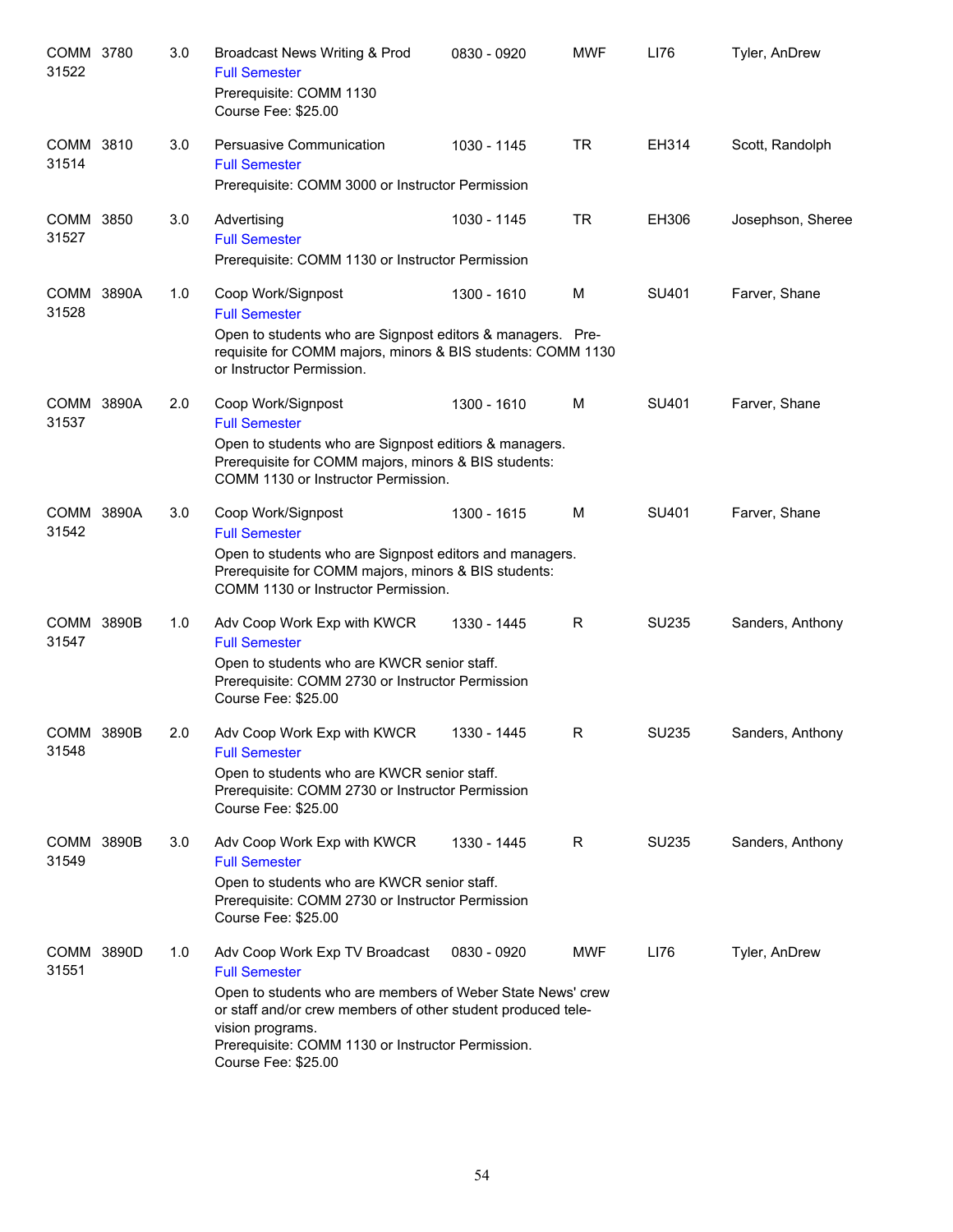| COMM 3890D<br>31554 | 2.0 | Adv Coop Work Exp TV Broadcast<br><b>Full Semester</b>                                                                                                                                                                     | 0830 - 0920 | <b>MWF</b>   | LI76  | Tyler, AnDrew    |
|---------------------|-----|----------------------------------------------------------------------------------------------------------------------------------------------------------------------------------------------------------------------------|-------------|--------------|-------|------------------|
|                     |     | Open to students who are members of Weber State News' crew<br>or staff and/or crew members of other student produced tele-<br>vision programs.<br>Prerequisite: COMM 1130 or Instructor Permission.<br>Course Fee: \$25.00 |             |              |       |                  |
| COMM 3890D<br>31556 | 3.0 | Adv Coop Work Exp TV Broadcast<br><b>Full Semester</b><br>Open to students who are members of Weber State News' crew<br>or staff and/or crew members of other student produced tele-<br>vision programs.                   | 0830 - 0920 | <b>MWF</b>   | LI76  | Tyler, AnDrew    |
|                     |     | Prerequisite: COMM 1130 or Instructor Permission.<br>Course Fee: \$25.00                                                                                                                                                   |             |              |       |                  |
| COMM 4210<br>34704  | 1.0 | Intercoll Debate<br><b>Full Semester</b>                                                                                                                                                                                   | 1300 - 1350 | <b>MTWRF</b> | EH111 | Guevara, Omar    |
| COMM 4400<br>31558  | 3.0 | <b>Pub Relatns Media</b><br><b>Full Semester</b><br>Prerequisite: COMM 3400                                                                                                                                                | 1030 - 1145 | <b>TR</b>    | EH410 | Kim, Yeonsoo     |
| COMM 4400<br>35024  | 3.0 | <b>Pub Relatns Media</b><br><b>Full Semester</b>                                                                                                                                                                           | 1730 - 2020 | R            | EH306 | Edwards, Kathy   |
| COMM 4500<br>31607  | 3.0 | Interper Comm & Conflict Mgmt<br><b>Full Semester</b><br>Special topics course: Conflict Management<br>Prerequisite: COMM 3000 or Instructor Permission                                                                    | 1030 - 1120 | <b>MWF</b>   | EH307 | Johns, Rebecca   |
| COMM 4750<br>31663  | 3.0 | Adv Audio/video Pr<br><b>Full Semester</b><br>Prerequisite: COMM 2200 and 2751<br>Course Fee \$25.00                                                                                                                       | 1030 - 1145 | <b>TR</b>    | LI76  | Tyler, AnDrew    |
| COMM 4760<br>31659  | 3.0 | Elect Media Mgmt<br><b>Full Semester</b><br>Prerequisite: COMM 1500 or Instructor Permission                                                                                                                               | 1200 - 1315 | <b>TR</b>    | EH323 | Sanders, Anthony |
| COMM 4800<br>30824  | 1.0 | Spec Study/Indiv Projects<br><b>Full Semester</b><br>Class will meet one-time, other meetings by appointment.<br>Prerequisite: COMM 3000 and Instructor Permission                                                         | 1330 - 1445 | Τ            | EH306 | Hafen, Susan     |
| COMM 4800<br>30825  | 2.0 | Spec Study/Indiv Projects<br><b>Full Semester</b><br>Class meets one time at designated time. Other meetings by<br>appt. Prerequisite: COMM 3000 and Instructors Permission                                                | 1330 - 1445 | Т            | EH306 | Hafen, Susan     |
| COMM 4800<br>30827  | 3.0 | Spec Study/Indiv Projects<br><b>Full Semester</b><br>Prerequisite: COMM 3000 and Instructor Permission.<br>This class will meet one time on first day of class. Other<br>meetings by appointment.                          | 1330 - 1445 | Т            | EH306 | Hafen, Susan     |
| COMM 4810<br>34255  | 1.0 | Live Event Production<br><b>Full Semester</b><br>Permission of instructor.                                                                                                                                                 | 1200 - 1315 | <b>TR</b>    | LP205 | Tyler, AnDrew    |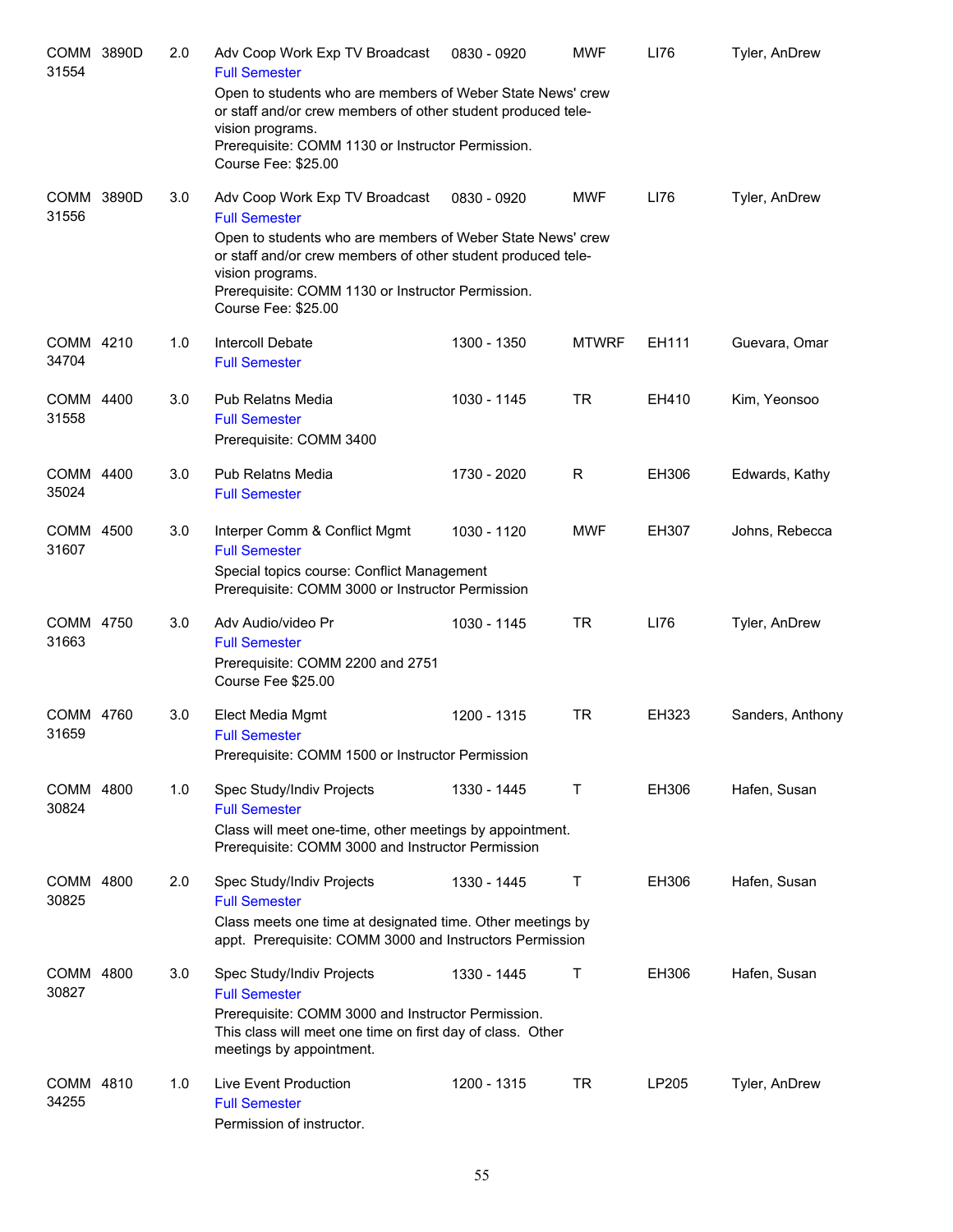| COMM 4810<br>34301 |      | 2.0 | Live Event Production<br><b>Full Semester</b><br>Permission of instructor.                                                                                                                                                                                                                                                                                                                          | 1200 - 1315 | <b>TR</b>  | LP205         | Tyler, AnDrew     |
|--------------------|------|-----|-----------------------------------------------------------------------------------------------------------------------------------------------------------------------------------------------------------------------------------------------------------------------------------------------------------------------------------------------------------------------------------------------------|-------------|------------|---------------|-------------------|
| COMM 4810<br>34302 |      | 3.0 | Live Event Production<br><b>Full Semester</b><br>Permission of instructor.                                                                                                                                                                                                                                                                                                                          | 1200 - 1330 | <b>TR</b>  | LP205         | Tyler, AnDrew     |
| COMM 4890<br>30828 |      | 1.0 | Co-op Work Exper<br><b>Full Semester</b><br>Class will meet one time on first day of class. Other<br>meetings by appointment. Prerequisite: COMM 3000<br>and Instructor Permission                                                                                                                                                                                                                  | 1330 - 1445 | Τ          | EH306         | Hafen, Susan      |
| COMM 4890<br>30829 |      | 2.0 | Co-op Work Exper<br><b>Full Semester</b><br>Class meetings one time, on the Tuesday of the class. Other<br>meetings by appointment. Prerequisite: COMM 3000<br>and Instructor Permission.                                                                                                                                                                                                           | 1330 - 1445 | Τ          | EH306         | Hafen, Susan      |
| COMM 4890<br>30830 |      | 3.0 | Co-op Work Exper<br><b>Full Semester</b><br>Class meetings one time on the first day of the class. Other<br>meetings are by appointment. Prerequisite: COMM 3000<br>and Instructor Permission.                                                                                                                                                                                                      | 1330 - 1445 | Τ          | EH306         | Hafen, Susan      |
| COMM 4990<br>31620 |      | 3.0 | Senior Seminar<br><b>Full Semester</b><br>Prerequisites: Communication major, COMM 3000, COMM 3150.                                                                                                                                                                                                                                                                                                 | 1730 - 2020 | W          | EH305         | Hafen, Susan      |
| COMM 4990<br>31653 |      | 3.0 | <b>CBL-Senior Seminar</b><br><b>Full Semester</b><br>Prerequisites: Communication major, COMM 3000 & COMM 3150.<br>CBL stands for Community-Based Learning which means that students engage<br>in meaningful community service that is connected to specific course objectives.<br>See http://www.weber.edu/CommunityInvolvement/CBL_Designation.html for a<br>full list of CBL designated courses. | 0730 - 0845 | <b>TR</b>  | EH314         | Packer, Colleen   |
| CONC<br>30001      | 0001 | 1.0 | <b>Concurrent Nursing</b><br><b>Full Semester</b>                                                                                                                                                                                                                                                                                                                                                   | TBA         | <b>TBA</b> |               |                   |
| CONC<br>30002      | 0002 | 1.0 | Off Campus Programs<br><b>Full Semester</b>                                                                                                                                                                                                                                                                                                                                                         | <b>TBA</b>  | <b>TBA</b> |               |                   |
| CS<br>30894        | 1010 | 3.0 | CA Intro to Interact Entertain<br><b>Full Semester</b><br>Course Fee: \$15.00                                                                                                                                                                                                                                                                                                                       | 0930 - 1050 | MW         | <b>TE105</b>  | Anderson, Gregory |
| CS<br>32483        | 1010 | 3.0 | CA Intro to Interact Entertain<br><b>Full Semester</b><br>To access Online course materials, please Io on through the<br>student portal eWeber at http://weber.edu and select:<br>"Current students".<br>Course Fee: \$15.00                                                                                                                                                                        | <b>TBA</b>  | <b>TBA</b> | OL            | Anderson, Gregory |
| CS<br>30977        | 1030 | 4.0 | Foundations - Computer Science<br><b>Full Semester</b><br>Course Fee: \$20.00                                                                                                                                                                                                                                                                                                                       | 0930 - 1120 | <b>TR</b>  | <b>TE202S</b> | Jensen, Joshua    |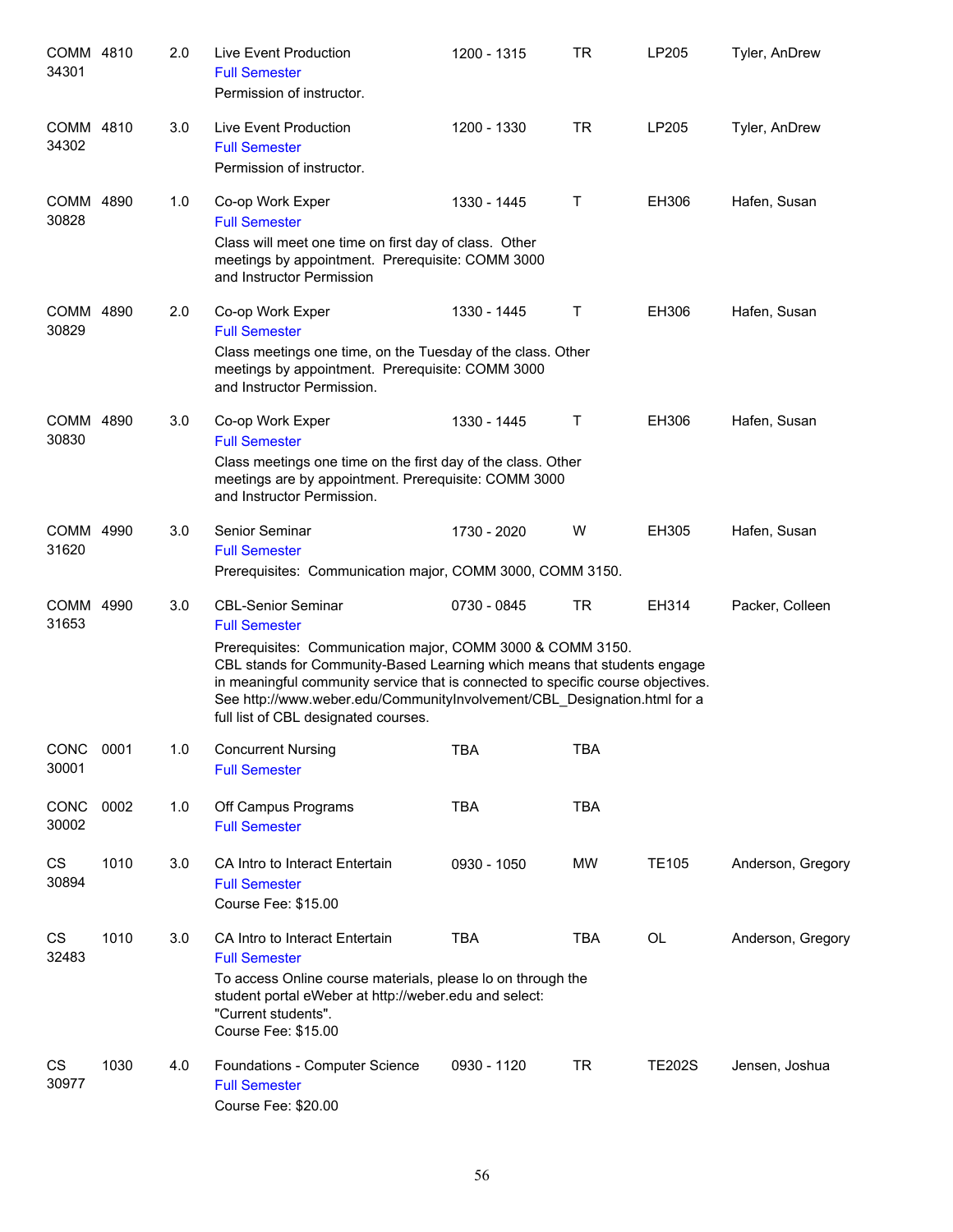| CS<br>30980 | 1030 | 4.0 | Foundations - Computer Science<br><b>Full Semester</b><br>Course Fee: \$20.00                                                                                                                                              | 1130 - 1320 | <b>MW</b>  | <b>TE202S</b> | Jensen, Joshua      |
|-------------|------|-----|----------------------------------------------------------------------------------------------------------------------------------------------------------------------------------------------------------------------------|-------------|------------|---------------|---------------------|
| CS<br>32488 | 1030 | 4.0 | Foundations - Computer Science<br><b>Full Semester</b><br>To access online course materals, log on through the<br>student portal eWeber at http://weber.edu and select:<br>"Current Students".<br>Course Fee: \$20.00      | <b>TBA</b>  | <b>TBA</b> | <b>OL</b>     | Hilton, Spencer     |
| CS<br>33706 | 1030 | 4.0 | Foundations - Computer Science<br><b>Full Semester</b><br>Course Fee: \$20.00                                                                                                                                              | 1730 - 1920 | <b>TR</b>  | D02315        | Wright, Johnathan   |
| CS<br>30972 | 1400 | 4.0 | Fundamentals of Programming<br><b>Full Semester</b><br>Course Fee: \$20.00                                                                                                                                                 | 0930 - 1120 | <b>MW</b>  | <b>TE103C</b> | Hilton, Spencer     |
| CS<br>31049 | 1400 | 4.0 | Fundamentals of Programming<br><b>Full Semester</b><br>Course Fee: \$20.00                                                                                                                                                 | 1130 - 1320 | <b>TR</b>  | <b>TE103C</b> | Tuck, Garth         |
| CS<br>32489 | 1400 | 4.0 | Fundamentals of Programming<br><b>Full Semester</b><br>To access online course materials, please log on through the<br>student portal eWeber at http://weber.edu and select:<br>"Current Students".<br>Course Fee: \$20.00 | <b>TBA</b>  | <b>TBA</b> | <b>OL</b>     | Hilton, Spencer     |
| CS<br>32495 | 1400 | 4.0 | Fundamentals of Programming<br><b>Full Semester</b><br>To access online course materials, please log on through the<br>student portal eWeber at http://weber.edu and select:<br>"Current Students".<br>Course Fee: \$20.00 | <b>TBA</b>  | <b>TBA</b> | <b>OL</b>     | Tuck, Garth         |
| CS<br>33702 | 1400 | 4.0 | <b>Fundamentals of Programming</b><br><b>Full Semester</b><br>Course Fee: \$20.00                                                                                                                                          | 1930 - 2120 | <b>TR</b>  | D02312        | Sunderland, Alison  |
| CS<br>34441 | 1400 | 4.0 | Fundamentals of Programming<br><b>Full Semester</b><br>Course Fee: \$20.00                                                                                                                                                 | 1440 - 1630 | <b>MW</b>  | D02315        | Peterson, Bradley   |
| CS<br>30898 | 1410 | 4.0 | Object-Oriented Programming<br><b>Full Semester</b><br>Course Fee: \$20.00                                                                                                                                                 | 0730 - 0920 | <b>TR</b>  | <b>TE103D</b> | Brinkerhoff, Delroy |
| CS<br>30906 | 1410 | 4.0 | Object-Oriented Programming<br><b>Full Semester</b><br>Course Fee: \$20.00                                                                                                                                                 | 1130 - 1320 | MW         | <b>TE103D</b> | Brinkerhoff, Delroy |
| CS<br>32492 | 1410 | 4.0 | Object-Oriented Programming<br><b>Full Semester</b><br>To access online course materials, please log on through the<br>student portal eWeber at http://weber.edu and select:<br>"Current Students".<br>Course Fee: \$20.00 | <b>TBA</b>  | <b>TBA</b> | OL            | Rague, Brian        |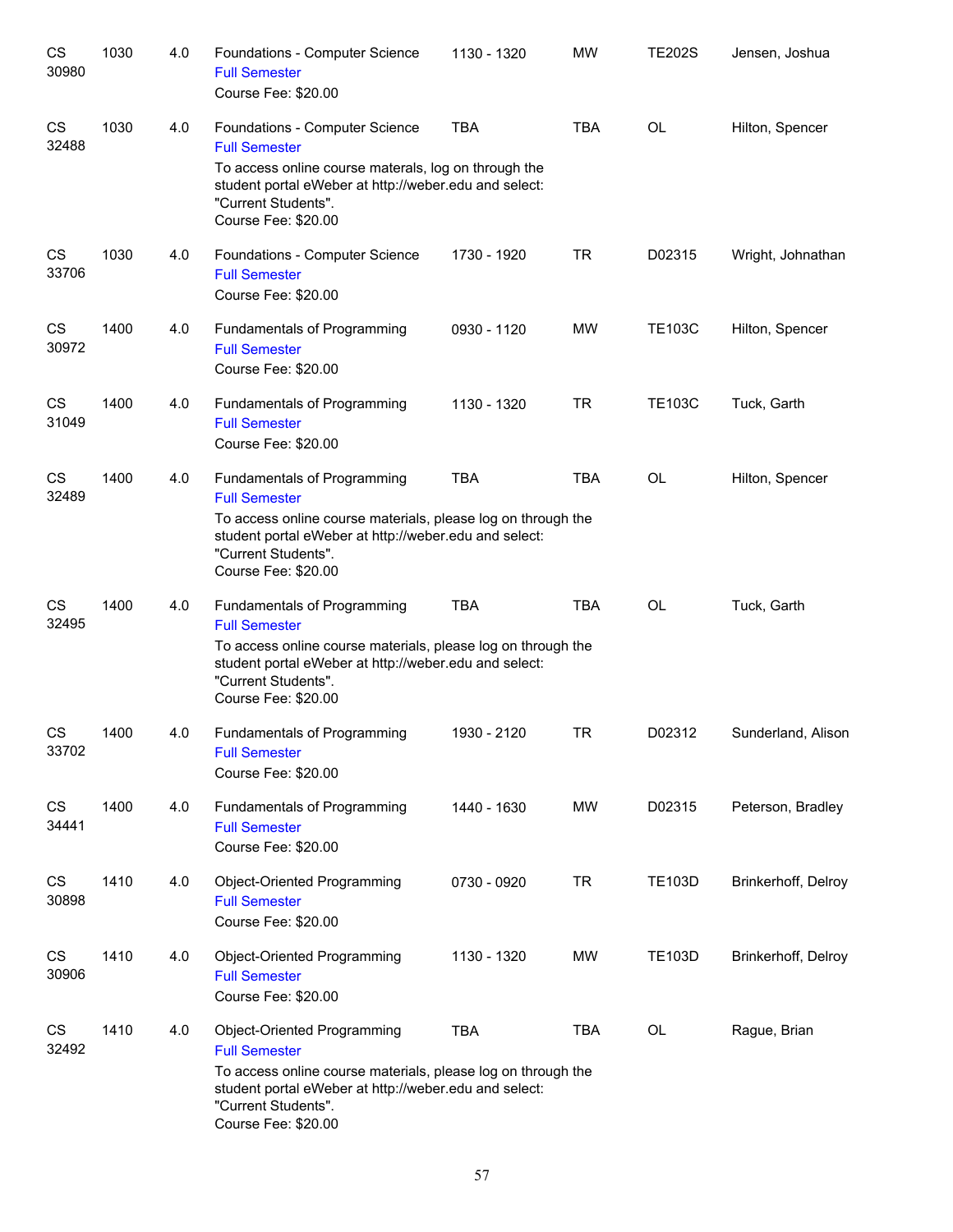| CS<br>33700 | 1410 | 4.0 | Object-Oriented Programming<br><b>Full Semester</b><br>Course Fee: \$20.00                                                                                                                                                   | 1730 - 1920 | <b>TR</b>  | D02312        | Thornton, Nathan  |
|-------------|------|-----|------------------------------------------------------------------------------------------------------------------------------------------------------------------------------------------------------------------------------|-------------|------------|---------------|-------------------|
| CS<br>33697 | 2250 | 4.0 | <b>Strctrd Compting Selct Languag</b><br><b>Full Semester</b><br>Course Fee: \$20.00                                                                                                                                         | 1730 - 1920 | <b>MW</b>  | D02312        | Grayston, Scott   |
| CS<br>31040 | 2350 | 4.0 | Web Development<br><b>Full Semester</b><br>Course Fee: \$30.00                                                                                                                                                               | 0930 - 1120 | <b>MW</b>  | <b>TE202S</b> | Tuck, Garth       |
| CS<br>32486 | 2350 | 4.0 | Web Development<br><b>Full Semester</b><br>To access online course materials, please log on through the<br>student portal eWeber at http://weber.edu and select:<br>"Current Students".<br>Course Fee: \$30.00               | <b>TBA</b>  | <b>TBA</b> | OL            | Fry, Richard      |
| CS<br>30998 | 2420 | 4.0 | Data Structures & Algorithms<br><b>Full Semester</b><br>Course Fee: \$20.00                                                                                                                                                  | 0730 - 0920 | <b>TR</b>  | <b>TE103C</b> | Peterson, Bradley |
| CS<br>32491 | 2420 | 4.0 | Data Structures & Algorithms<br><b>Full Semester</b><br>To access online course materials, please log on through the<br>student portal eWeber at http://weber.edu and select:<br>"Current Students".<br>Course Fee: \$20.00  | <b>TBA</b>  | <b>TBA</b> | <b>OL</b>     | Peterson, Bradley |
| CS<br>33699 | 2420 | 4.0 | Data Structures & Algorithms<br><b>Full Semester</b><br>Course Fee: \$20.00                                                                                                                                                  | 1730 - 1920 | <b>MW</b>  | D02314        | Peterson, Bradley |
| CS<br>30887 | 2450 | 4.0 | Software Engineering<br><b>Full Semester</b><br>Course Fee: \$20.00                                                                                                                                                          | 0730 - 0920 | <b>MW</b>  | <b>TE103C</b> | Anderson, Gregory |
| CS<br>32484 | 2450 | 4.0 | Software Engineering<br><b>Full Semester</b><br>To access online course materials, please log on through the<br>student portal eWeber at http://weber.edu and select:<br>"Current Students".<br>Course Fee: \$20.00          | <b>TBA</b>  | <b>TBA</b> | <b>OL</b>     | Anderson, Gregory |
| CS<br>30949 | 2550 | 4.0 | Database Design & Application<br><b>Full Semester</b><br>Course Fee: \$20.00                                                                                                                                                 | 0930 - 1120 | <b>TR</b>  | <b>TE103C</b> | Hilton, Robert    |
| CS<br>30960 | 2550 | 4.0 | Database Design & Application<br><b>Full Semester</b><br>Course Fee: \$20.00                                                                                                                                                 | 1130 - 1320 | MW         | <b>TE103C</b> | Hilton, Robert    |
| CS<br>32487 | 2550 | 4.0 | Database Design & Application<br><b>Full Semester</b><br>To access online course materials, please log on through the<br>student portal eWeber at http://weber.edu and select:<br>"Current Students".<br>Course Fee: \$20.00 | <b>TBA</b>  | <b>TBA</b> | <b>OL</b>     | Hilton, Robert    |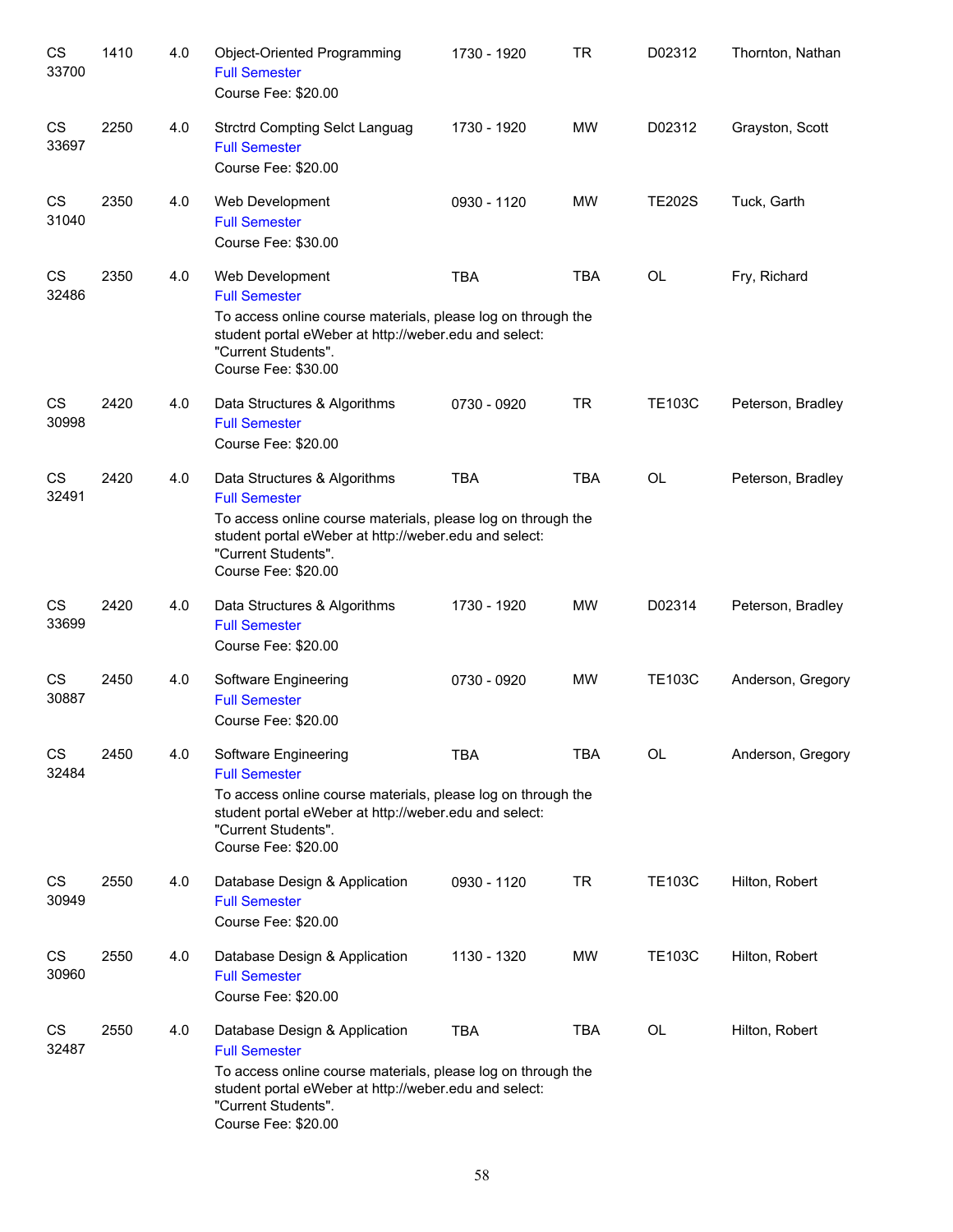| CS<br>30987        | 2650 | 4.0 | Comp Architecture/Organization<br><b>Full Semester</b><br>Course Fee: \$20.00                                                                                                                                                 | 1130 - 1320 | TR         | <b>TE105</b>  | Jensen, Joshua |
|--------------------|------|-----|-------------------------------------------------------------------------------------------------------------------------------------------------------------------------------------------------------------------------------|-------------|------------|---------------|----------------|
| <b>CS</b><br>32490 | 2650 | 4.0 | Comp Architecture/Organization<br><b>Full Semester</b><br>To access online course materials, please log on through the<br>student portal eWeber at http://weber.edu and select:<br>"Current Students".<br>Course Fee: \$20.00 | <b>TBA</b>  | <b>TBA</b> | <b>OL</b>     | Jensen, Joshua |
| CS<br>33705        | 2650 | 4.0 | Comp Architecture/Organization<br><b>Full Semester</b><br>Course Fee: \$20.00                                                                                                                                                 | 1930 - 2120 | <b>MW</b>  | D02314        | Zaugg, Nathan  |
| CS<br>31065        | 2705 | 4.0 | Network Fundamentals/Design<br><b>Full Semester</b><br>Course Fee: \$20.00                                                                                                                                                    | 0930 - 1120 | <b>TR</b>  | <b>TE109F</b> | Weidman, Drew  |
| CS<br>31067        | 2705 | 4.0 | Network Fundamentals/Design<br><b>Full Semester</b><br>Course Fee: \$20.00                                                                                                                                                    | 1130 - 1320 | MW         | <b>TE109F</b> | Weidman, Drew  |
| CS<br>32496        | 2705 | 4.0 | Network Fundamentals/Design<br><b>Full Semester</b><br>To access online materials, please log on through the<br>student portal eWeber at http://weber.edu and select:<br>"Current Students'.<br>Course Fee: \$20.00           | <b>TBA</b>  | <b>TBA</b> | OL            | Weidman, Drew  |
| CS<br>31250        | 2800 | 1.0 | Individual Projects and Resear<br><b>Full Semester</b><br>See CS Dept. Homepage for Pre-Registration Application                                                                                                              | <b>TBA</b>  | <b>TBA</b> |               | Fry, Richard   |
| CS<br>31255        | 2800 | 2.0 | Individual Projects and Resear<br><b>Full Semester</b><br>See CS Dept. Homepage for Pre-Registration Application                                                                                                              | <b>TBA</b>  | <b>TBA</b> |               | Fry, Richard   |
| CS<br>31257        | 2800 | 3.0 | Individual Projects and Resear<br><b>Full Semester</b><br>See CS Dept. Homepage for Pre-Registration Application                                                                                                              | <b>TBA</b>  | TBA        |               | Fry, Richard   |
| CS<br>31259        | 2800 | 4.0 | Individual Projects and Resear<br><b>Full Semester</b><br>See CS Dept. Homepage for Pre-Registration Application                                                                                                              | <b>TBA</b>  | <b>TBA</b> |               | Fry, Richard   |
| CS<br>31269        | 2890 | 1.0 | Coop Work Experience<br><b>Full Semester</b><br>See CS Dept. Homepage for Pre-Registration Application                                                                                                                        | <b>TBA</b>  | <b>TBA</b> |               | Fry, Richard   |
| CS<br>31270        | 2890 | 2.0 | Coop Work Experience<br><b>Full Semester</b><br>See CS Dept. Homepage for Pre-Registration Application                                                                                                                        | <b>TBA</b>  | <b>TBA</b> |               | Fry, Richard   |
| CS<br>31271        | 2890 | 3.0 | Coop Work Experience<br><b>Full Semester</b><br>See CS Dept. Homepage for Pre-Registration Application                                                                                                                        | <b>TBA</b>  | <b>TBA</b> |               | Fry, Richard   |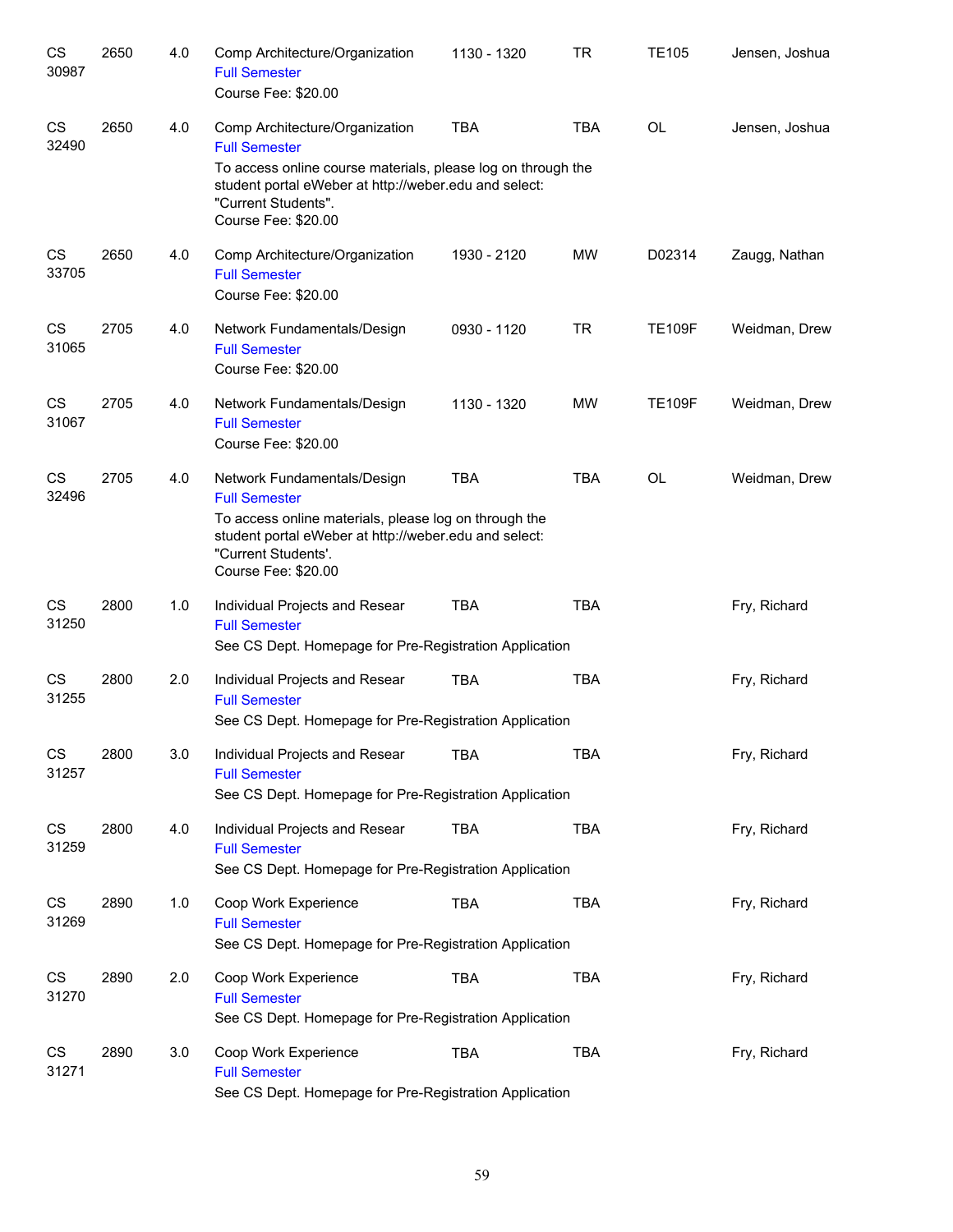| CS<br>31272 | 2890 | 4.0 | Coop Work Experience<br><b>Full Semester</b><br>See CS Dept. Homepage for Pre-Registration Application                                      | <b>TBA</b>  | <b>TBA</b> |               | Fry, Richard        |
|-------------|------|-----|---------------------------------------------------------------------------------------------------------------------------------------------|-------------|------------|---------------|---------------------|
| CS<br>33575 | 3030 | 4.0 | <b>Scripting Languages</b><br><b>Full Semester</b>                                                                                          | 1930 - 2120 | <b>TR</b>  | SM130         | Cowan, Ted          |
| CS<br>33568 | 3040 | 4.0 | Windows/Unix/Linux Infra/Admin<br><b>Full Semester</b><br>Course Fee: \$20.00<br>No class on Monday, January 2, 2011. SLCC closed that day. | 1730 - 1920 | <b>MW</b>  | SM130         | Cowan, Ted          |
| CS<br>30900 | 3100 | 4.0 | <b>Operating Systems</b><br><b>Full Semester</b><br>Course Fee: \$20.00                                                                     | 0930 - 1120 | <b>TR</b>  | <b>TE103D</b> | Brinkerhoff, Delroy |
| CS<br>33574 | 3100 | 4.0 | <b>Operating Systems</b><br><b>Full Semester</b><br>Course Fee: \$20.00<br>No class on Monday, January 2, 2011. SLCC closed that day.       | 1930 - 2120 | <b>MW</b>  | SM130         | Stringham, Don      |
| CS<br>30902 | 3230 | 4.0 | Internet Multimedia Serv Java<br><b>Full Semester</b><br>Course Fee: \$20.00                                                                | 0930 - 1120 | <b>MW</b>  | <b>TE103D</b> | Brinkerhoff, Delroy |
| CS<br>33569 | 3230 | 4.0 | Internet Multimedia Serv Java<br><b>Full Semester</b><br>Course Fee: \$20.00                                                                | 1930 - 2120 | <b>TR</b>  | <b>SM126</b>  | Larsen, K           |
| CS<br>30947 | 3260 | 4.0 | Mobile Develop for the iPhone<br><b>Full Semester</b>                                                                                       | 0930 - 1120 | <b>MW</b>  | <b>TE108</b>  | Hilton, Robert      |
| CS<br>34303 | 3540 | 4.0 | Database Administration<br><b>Full Semester</b><br>Course Fee: \$20.00                                                                      | 1930 - 2120 | <b>MW</b>  | D02312        | Horton, Matthew     |
| CS<br>30910 | 3550 | 4.0 | Distrib Database Architecture<br><b>Full Semester</b><br>Course Fee: \$20.00                                                                | 0930 - 1120 | <b>TR</b>  | <b>TE109C</b> | Fry, Richard        |
| CS<br>33703 | 3750 | 4.0 | Software Engineering<br><b>Full Semester</b><br>Course Fee: \$20.00                                                                         | 1730 - 1920 | <b>TR</b>  | D02314        | Peterson, Bradley   |
| CS<br>31054 | 3805 | 4.0 | <b>Computer/Network Security</b><br><b>Full Semester</b><br>Course Fee: \$20.00                                                             | 0930 - 1120 | <b>MW</b>  | <b>TE109F</b> | Weidman, Drew       |
| CS<br>31002 | 4110 | 4.0 | Formal Languages & Algorithms<br><b>Full Semester</b><br>Course Fee \$20.00                                                                 | 0730 - 0920 | <b>MW</b>  | <b>TE202S</b> | Rague, Brian        |
| CS<br>33570 | 4110 | 4.0 | Formal Languages & Algorithms<br><b>Full Semester</b><br>Course Fee: \$20.00<br>No class on Monday, January 2, 2011. SLCC closed that day.  | 1730 - 1920 | MW         | <b>SM126</b>  | Cousin, Larry       |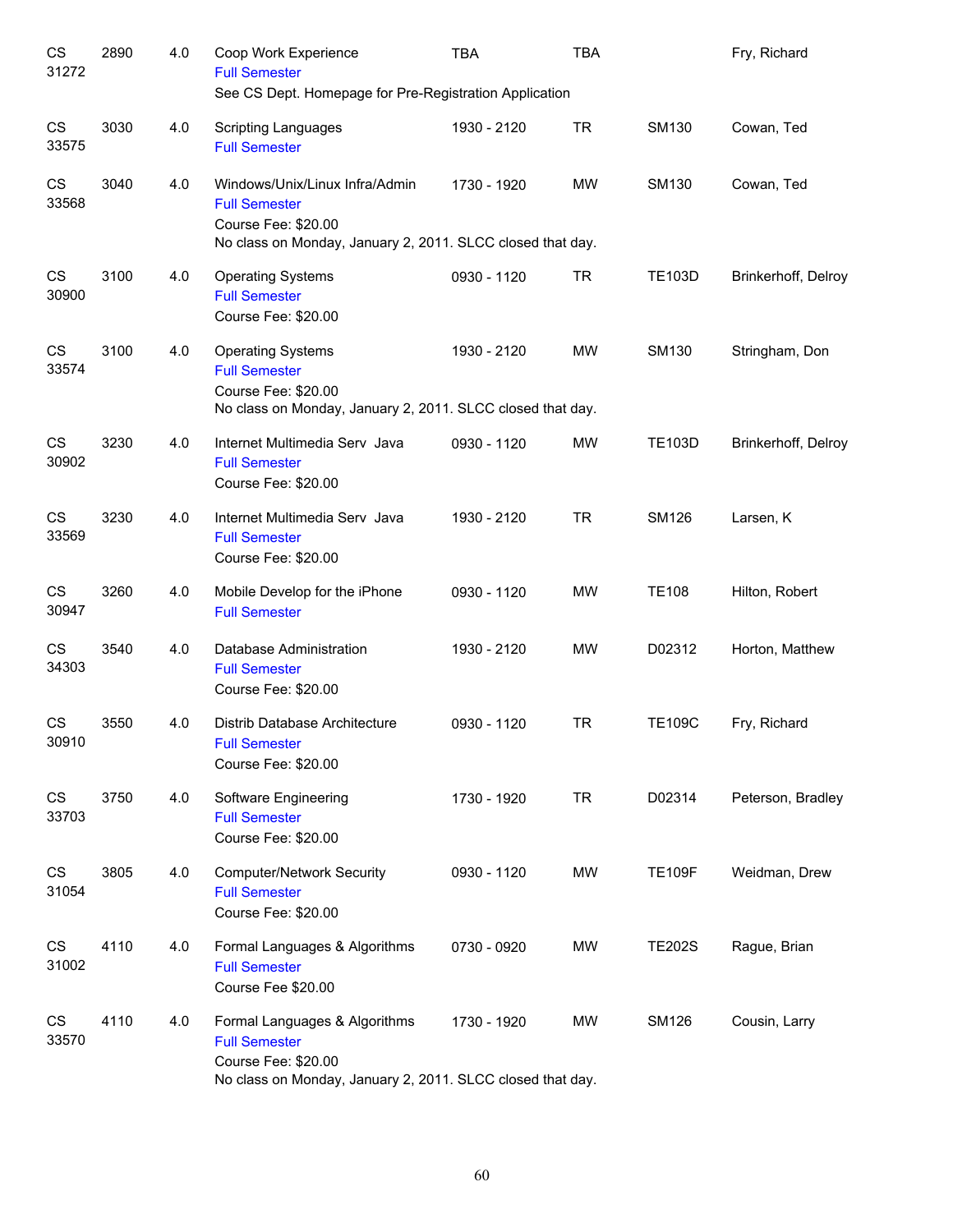| CS<br>34759        | 4110 | 4.0 | Formal Languages & Algorithms<br><b>Full Semester</b><br>Course Fee \$20.00                                                                                                                                                                                                                                                                     | 1930 - 2130 | TR         | D02315        |               |
|--------------------|------|-----|-------------------------------------------------------------------------------------------------------------------------------------------------------------------------------------------------------------------------------------------------------------------------------------------------------------------------------------------------|-------------|------------|---------------|---------------|
| <b>CS</b><br>34457 | 4350 | 4.0 | Adv Internet Programming<br><b>Full Semester</b><br>Course Fee: \$20.00                                                                                                                                                                                                                                                                         | 1130 - 1320 | <b>MW</b>  | <b>TE109C</b> | Tuck, Garth   |
| <b>CS</b><br>31600 | 4740 | 4.0 | Security Vulnerability<br><b>Full Semester</b><br>Course Fee \$20.00                                                                                                                                                                                                                                                                            | 0730 - 0920 | <b>TR</b>  | <b>TE109F</b> | Henne, Nathan |
| <b>CS</b><br>33571 | 4740 | 4.0 | Security Vulnerability<br><b>Full Semester</b><br>Course Fee: \$20.00                                                                                                                                                                                                                                                                           | 1730 - 1920 | <b>TR</b>  | <b>SM126</b>  | Cox, Kerry    |
| <b>CS</b><br>30908 | 4750 | 4.0 | <b>CBL-Adv Software Engineering</b><br><b>Full Semester</b><br>CBL stands for Community-Based Learning which means that students engage<br>in meaningful community service that is connected to specific course objectives.<br>See http://www.weber.edu/CommunityInvolvement/CBL_Designation.html for a<br>full list of CBL designated courses. | 0730 - 0920 | <b>TR</b>  | <b>TE109C</b> | Fry, Richard  |
| CS<br>33572        | 4750 | 4.0 | <b>Advanced Software Engineering</b><br><b>Full Semester</b><br>Course Fee: \$20.00                                                                                                                                                                                                                                                             | 1730 - 1920 | <b>TR</b>  | SM130         | Cowan, Ted    |
| CS<br>33573        | 4780 | 4.0 | <b>Object Oriented Windows</b><br><b>Full Semester</b><br>Course Fee: \$20.00<br>No class on Monday, January 2, 2011. SLCC closed that day.                                                                                                                                                                                                     | 1930 - 2120 | <b>MW</b>  | <b>SM126</b>  | Seeley, Jason |
| CS<br>31369        | 4800 | 1.0 | Individual Projects & Research<br><b>Full Semester</b><br>See CS Homepage for Pre-Registration Application<br>Course Fee: \$7.50                                                                                                                                                                                                                | <b>TBA</b>  | <b>TBA</b> |               | Fry, Richard  |
| CS<br>31372        | 4800 | 2.0 | Individual Projects & Research<br><b>Full Semester</b><br>See CS Dept. Homepage for Pre-Registration Application<br>Course Fee: \$15.00                                                                                                                                                                                                         | <b>TBA</b>  | <b>TBA</b> |               | Fry, Richard  |
| CS<br>31373        | 4800 | 3.0 | Individual Projects & Research<br><b>Full Semester</b><br>See CS Dept. Homepage for Pre-Registration Application<br>Course Fee: \$22.50                                                                                                                                                                                                         | <b>TBA</b>  | <b>TBA</b> |               | Fry, Richard  |
| CS<br>31375        | 4800 | 4.0 | Individual Projects & Research<br><b>Full Semester</b><br>See CS Dept. Homepage for Pre-Registration Application<br>Course Fee: \$30.00                                                                                                                                                                                                         | <b>TBA</b>  | <b>TBA</b> |               | Fry, Richard  |
| CS<br>34775        | 4830 | 3.0 | Information Security II<br><b>Full Semester</b><br>Course Fee \$5.00 per credit hour<br>CS 4830 is replacing IST 4700. Registration questions,<br>please contact BSAD/IST @ 801-626-6075.                                                                                                                                                       | 1730 - 2010 | R          | D02225        | Swedin, Eric  |
|                    |      |     |                                                                                                                                                                                                                                                                                                                                                 |             |            |               |               |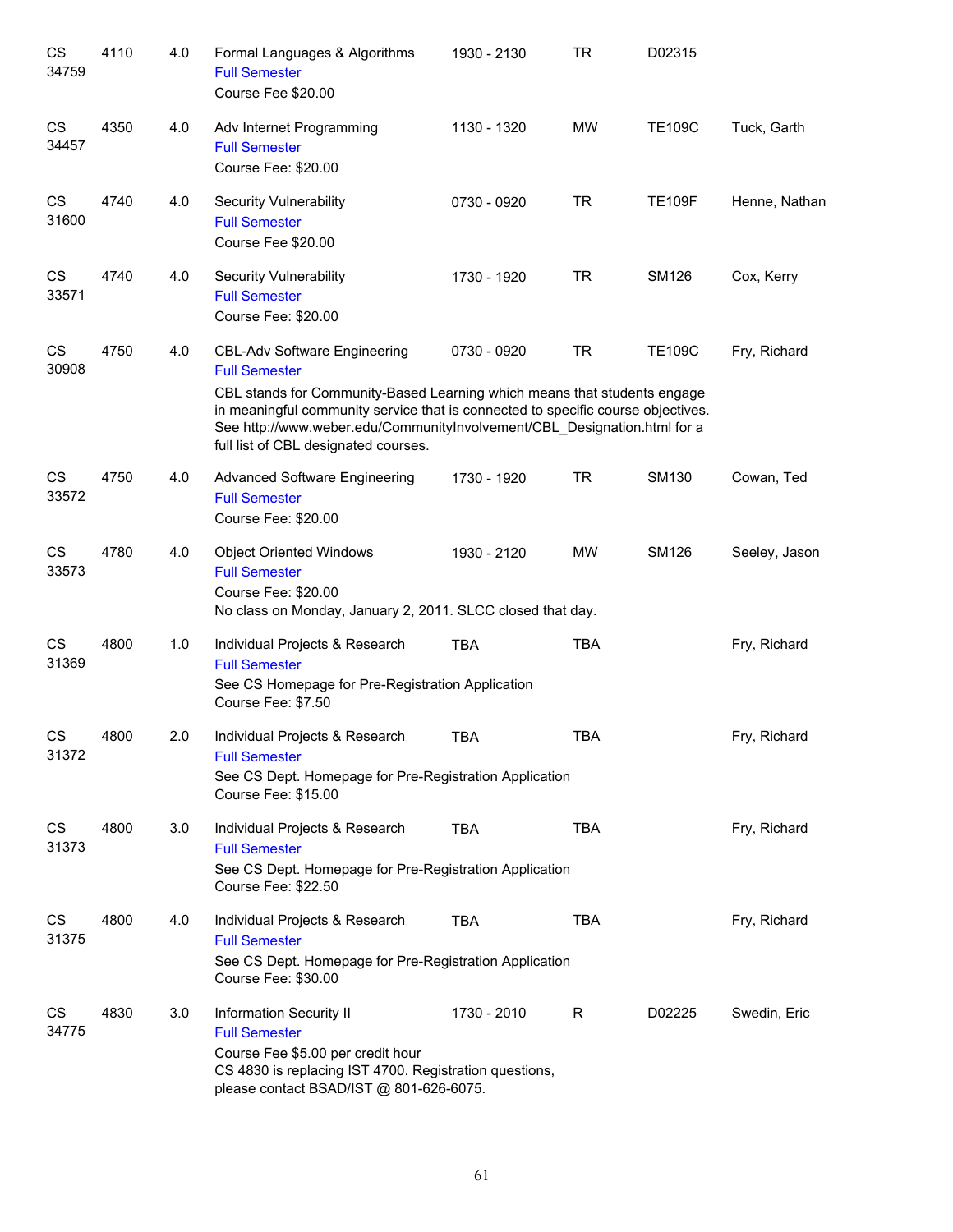| CS<br>31378          | 4890 | 1.0 | Cooperative Work Experience<br><b>Full Semester</b>                             | <b>TBA</b>                 | <b>TBA</b>             |                            | Fry, Richard     |
|----------------------|------|-----|---------------------------------------------------------------------------------|----------------------------|------------------------|----------------------------|------------------|
|                      |      |     | See CS Dept. Homepage for Pre-Registration Application                          |                            |                        |                            |                  |
| CS<br>31381          | 4890 | 2.0 | Cooperative Work Experience<br><b>Full Semester</b>                             | <b>TBA</b>                 | <b>TBA</b>             |                            | Fry, Richard     |
|                      |      |     | See CS Dept. Homepage for Pre-Registrtaion Application                          |                            |                        |                            |                  |
| CS<br>31383          | 4890 | 3.0 | Cooperative Work Experience<br><b>Full Semester</b>                             | <b>TBA</b>                 | <b>TBA</b>             |                            | Fry, Richard     |
|                      |      |     | See CS Dept. Homepage for Pre-Registration Application                          |                            |                        |                            |                  |
| CS<br>31483          | 4890 | 4.0 | Cooperative Work Experience<br><b>Full Semester</b>                             | <b>TBA</b>                 | <b>TBA</b>             |                            | Fry, Richard     |
|                      |      |     | See CS Dept. Homepage for Pre-Registration Application                          |                            |                        |                            |                  |
| <b>DANC</b><br>31930 | 1010 | 3.0 | CA/DV Introduction to Dance<br><b>Full Semester</b>                             | 1730 - 1900<br>1730 - 1900 | <b>MW</b><br><b>MW</b> | <b>SG72</b><br><b>SG71</b> | Hamblin, Michael |
| <b>DANC</b><br>32057 | 1010 | 3.0 | CA/DV Introduction to Dance<br><b>Full Semester</b>                             | 1430 - 1600<br>1430 - 1600 | <b>TR</b><br><b>TR</b> | <b>SG71</b><br><b>SG72</b> | Stich, Elizabeth |
| <b>DANC</b><br>32061 | 1010 | 3.0 | CA/DV Introduction to Dance<br><b>Full Semester</b>                             | 1730 - 1900<br>1730 - 1900 | <b>TR</b><br><b>TR</b> | <b>SG71</b><br><b>SG72</b> | Sowerby, Amanda  |
| <b>DANC</b><br>32861 | 1010 | 3.0 | CA/DV Introduction to Dance<br><b>Full Semester</b>                             | 1730 - 2010                | $\mathsf{R}$           | DH2214                     | Hamblin, Michael |
| <b>DANC</b><br>32984 | 1010 | 3.0 | CA/DV Introduction to Dance<br><b>Full Semester</b>                             | 1730 - 2010                | M                      | MM                         | Blakely, Laura   |
| <b>DANC</b><br>34652 | 1010 | 3.0 | CA/DV Introduction to Dance<br><b>Full Semester</b>                             | 1230 - 1400                | <b>MW</b>              | <b>SG71</b>                | Sowerby, Amanda  |
| <b>DANC</b><br>32065 | 1100 | 1.0 | <b>Ballet I</b><br><b>Full Semester</b>                                         | 0830 - 1000                | <b>TR</b>              | <b>BC38</b>                | Lawrence, Joanne |
| <b>DANC</b><br>32066 | 1200 | 1.0 | Modern I<br><b>Full Semester</b>                                                | 0830 - 1000                | <b>MW</b>              | <b>PE19</b>                | Sowerby, Amanda  |
| <b>DANC</b><br>32088 | 1450 | 1.0 | Hip Hop<br><b>Block 1</b>                                                       | 0830 - 1000                | S                      | <b>BC38</b>                | Bokinskie, Emily |
|                      |      |     | Class runs from January 2nd to February 24th.                                   |                            |                        |                            |                  |
| <b>DANC</b><br>32997 | 1450 | 1.0 | Hip Hop<br><b>Block 1</b><br>Class runs from January 2nd to February 24th.      | 1030 - 1200                | ${\mathsf S}$          | <b>BC38</b>                | Bokinskie, Emily |
|                      |      |     |                                                                                 |                            |                        |                            |                  |
| <b>DANC</b><br>32067 | 2250 | 1.0 | Alignment/Conditioning Pilates<br><b>Full Semester</b><br>Co-req: DANC 4250.    | 0830 - 1000                | F                      | <b>BC38</b>                | Sowerby, Amanda  |
| <b>DANC</b><br>32068 | 2410 | 2.0 | Improvisation<br><b>Full Semester</b>                                           | 1430 - 1600                | <b>TR</b>              | <b>BC38</b>                | Sowerby, Amanda  |
| <b>DANC</b><br>32070 | 2470 | 1.0 | <b>Ballet II</b><br><b>Full Semester</b><br>Prereq: Two semesters of DANC 1100. | 1030 - 1200                | <b>TRF</b>             | <b>BC38</b>                | Stich, Elizabeth |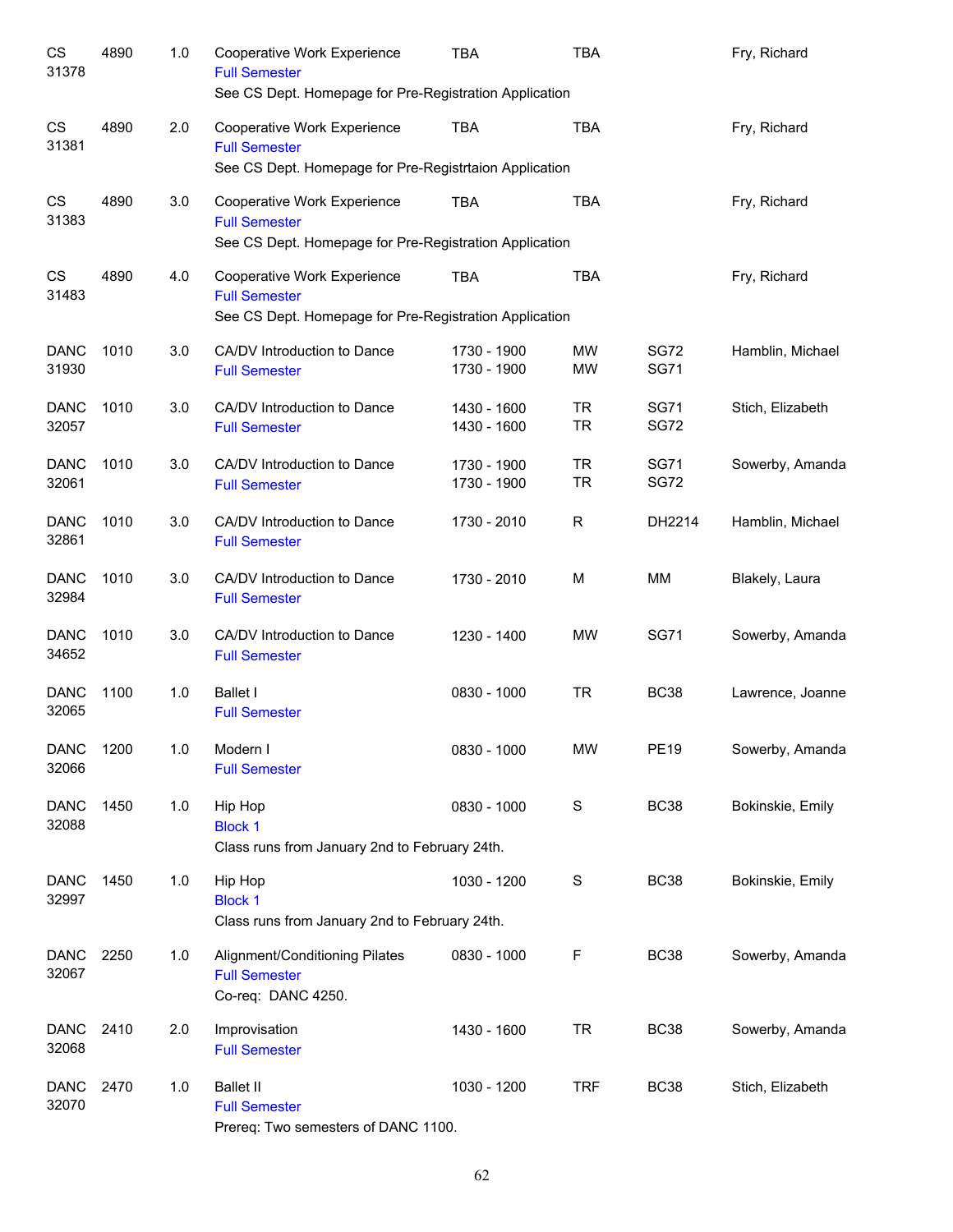| <b>DANC</b><br>32071 | 2480 | 1.0 | Jazz II<br><b>Full Semester</b><br>Prereq: DANC 1500.                                                                                                                                                                                                                                                                                   | 1230 - 1400                | TR              | <b>BC38</b>                | Stich, Elizabeth |
|----------------------|------|-----|-----------------------------------------------------------------------------------------------------------------------------------------------------------------------------------------------------------------------------------------------------------------------------------------------------------------------------------------|----------------------------|-----------------|----------------------------|------------------|
| <b>DANC</b><br>32072 | 2490 | 1.0 | Modern II<br><b>Full Semester</b><br>Prereq: Two semesters of DANC 1200.                                                                                                                                                                                                                                                                | 1030 - 1200                | <b>MWF</b>      | <b>SG72</b>                | Stern, Erik      |
| <b>DANC</b><br>32073 | 2610 | 2.0 | Dance & Digital Technology<br><b>Full Semester</b>                                                                                                                                                                                                                                                                                      | 1230 - 1400                | F               | <b>BC322</b>               | Sowerby, Amanda  |
| <b>DANC</b><br>32074 | 3020 | 3.0 | Danc Hist II Twentieth Century<br><b>Full Semester</b>                                                                                                                                                                                                                                                                                  | 1530 - 1700<br>1530 - 1700 | MW<br><b>MW</b> | <b>SG71</b><br><b>SG72</b> | Lawrence, Joanne |
| <b>DANC</b><br>32075 | 3440 | 1.0 | Dance for Musical Theatre<br><b>Full Semester</b><br>Prereq: DANC 1200 & 1500. By audition or permission of<br>the instructor.                                                                                                                                                                                                          | 1130 - 1220                | <b>MWF</b>      | <b>BC230</b>               | Christian, James |
| <b>DANC</b><br>32089 | 3450 | 1.0 | Hip Hop<br><b>Block 1</b><br>Class runs from January 2nd to February 24th.                                                                                                                                                                                                                                                              | 1030 - 1200                | S               | <b>BC38</b>                | Bokinskie, Emily |
| <b>DANC</b><br>32998 | 3450 | 1.0 | Hip Hop<br><b>Block 1</b><br>Class runs from January 2nd to February 24th.                                                                                                                                                                                                                                                              | 0830 - 1000                | S               | <b>BC38</b>                | Bokinskie, Emily |
| <b>DANC</b><br>32077 | 3470 | 1.0 | <b>Ballet III</b><br><b>Full Semester</b><br>Prereq: Two semesters of DANC 2470.                                                                                                                                                                                                                                                        | 1030 - 1200                | <b>TRF</b>      | <b>BC38</b>                | Stich, Elizabeth |
| <b>DANC</b><br>32078 | 3490 | 1.0 | Modern III<br><b>Full Semester</b><br>Prereq: Two semesters of DANC 2490.                                                                                                                                                                                                                                                               | 1030 - 1200                | <b>MWF</b>      | <b>SG72</b>                | Stern, Erik      |
| <b>DANC</b><br>32080 | 3510 | 2.0 | Choreography II: Process<br><b>Full Semester</b><br>Prereq: DANC 3500                                                                                                                                                                                                                                                                   | 1230 - 1400                | <b>TR</b>       | <b>SG72</b>                | Stern, Erik      |
| <b>DANC</b><br>32081 | 3520 | 1.0 | Choreography Practicum<br><b>Full Semester</b><br>Prereq: DANC 3510 & permission                                                                                                                                                                                                                                                        | 1200 - 1400                | F               | SG72                       | Lawrence, Joanne |
| <b>DANC</b><br>32082 | 3860 | 1.0 | <b>Field Experience</b><br><b>Full Semester</b><br>See instructor before the end of Fall Semester. BC 213A                                                                                                                                                                                                                              | <b>TBA</b>                 | <b>TBA</b>      | <b>BC213A</b>              | Sowerby, Amanda  |
| <b>DANC</b><br>32083 | 3911 | 2.0 | CBL-Moving Company: Perform<br><b>Full Semester</b><br>CBL stands for Community-Based Learning which means that students engage<br>in meaningful community service that is connected to specific course objectives.<br>See http://www.weber.edu/CommunityInvolvement/CBL_Designation.html for a<br>full list of CBL designated courses. | 1230 - 1430                | <b>MWF</b>      | <b>BC38</b>                | Stern, Erik      |
| <b>DANC</b><br>32084 | 4250 | 1.0 | Alignment & Condition Pilates<br><b>Full Semester</b><br>Co-req: DANC 2250                                                                                                                                                                                                                                                              | 0830 - 1000                | TF              | <b>SG72</b>                | Sowerby, Amanda  |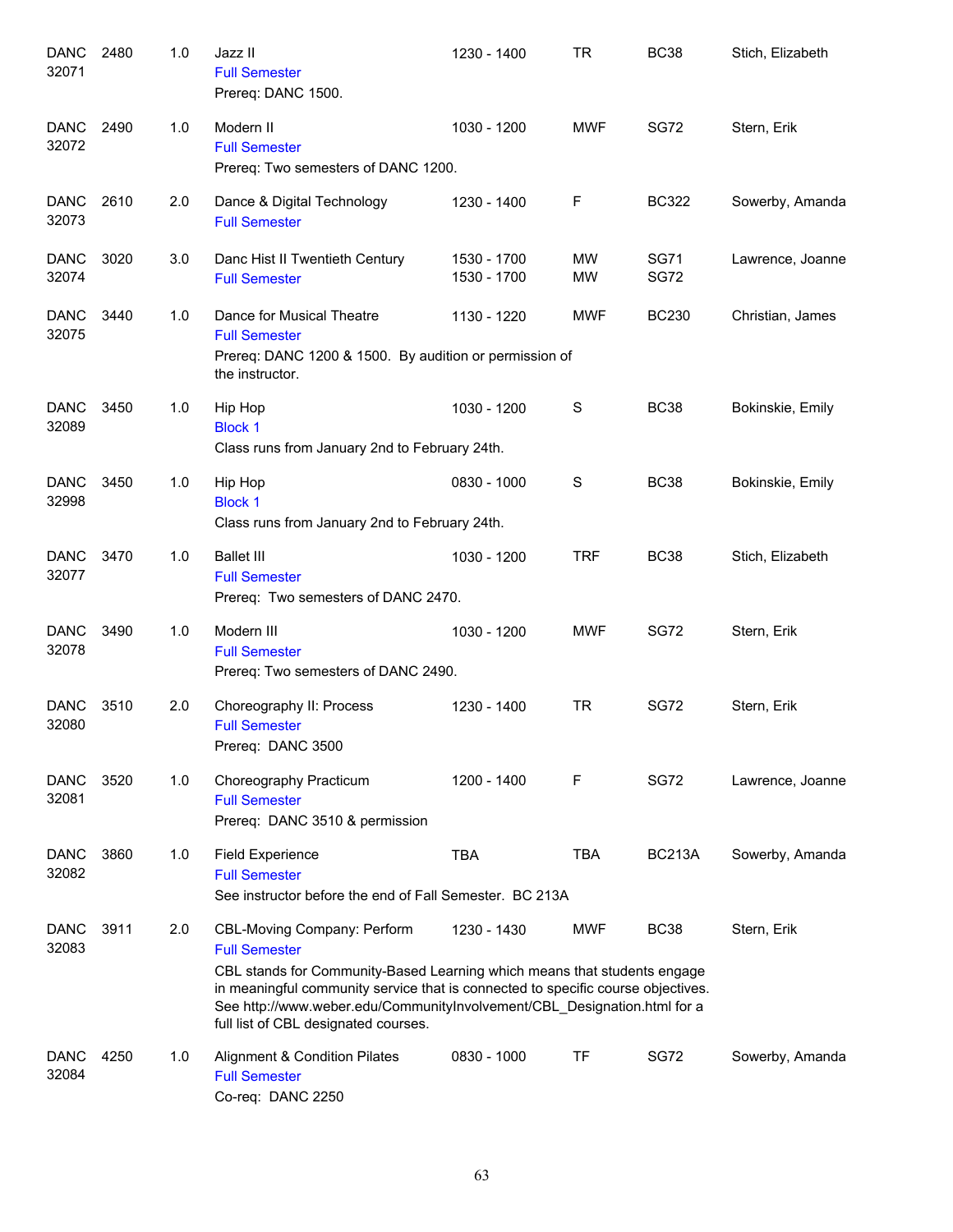| <b>DANC</b><br>32085 | 4610 | 2.0 | Dance & Digital Technology<br><b>Full Semester</b>                                                                                                                                                                                                                                                                                                                      | 1230 - 1400                               | F                                 | <b>BC322</b>                | Sowerby, Amanda     |
|----------------------|------|-----|-------------------------------------------------------------------------------------------------------------------------------------------------------------------------------------------------------------------------------------------------------------------------------------------------------------------------------------------------------------------------|-------------------------------------------|-----------------------------------|-----------------------------|---------------------|
| DANC<br>32086        | 4620 | 1.0 | Dance for the Camera Seminar<br><b>Full Semester</b><br>Prereq: DANC 2610 and permission                                                                                                                                                                                                                                                                                | 1230 - 1400                               | F                                 | <b>BC322</b>                | Sowerby, Amanda     |
| <b>DANC</b><br>31593 | 4800 | 1.0 | Individual Study<br><b>Full Semester</b><br>By permission only.                                                                                                                                                                                                                                                                                                         | <b>TBA</b>                                | <b>TBA</b>                        | <b>BC213C</b>               | Lawrence, Joanne    |
| <b>DANC</b><br>31594 | 4800 | 2.0 | Individual Study<br><b>Full Semester</b><br>By permission only.                                                                                                                                                                                                                                                                                                         | <b>TBA</b>                                | <b>TBA</b>                        | <b>BC213C</b>               | Lawrence, Joanne    |
| <b>DANC</b><br>31595 | 4800 | 3.0 | Individual Study<br><b>Full Semester</b><br>By permission only.                                                                                                                                                                                                                                                                                                         | <b>TBA</b>                                | <b>TBA</b>                        | <b>BC213C</b>               | Lawrence, Joanne    |
| <b>DANC</b><br>31596 | 4890 | 1.0 | <b>CBL-Coop Work Experience</b><br><b>Full Semester</b><br>Green Mapping Internship<br>CBL stands for Community-Based Learning which means that students engage<br>in meaningful community service that is connected to specific course objectives.<br>See http://www.weber.edu/CommunityInvolvement/CBL_Designation.html for a<br>full list of CBL designated courses. | 1430 - 1530                               | R                                 | <b>BC104</b>                | Lawrence, Joanne    |
| <b>DANC</b><br>31597 | 4890 | 2.0 | <b>CBL-Coop Work Experience</b><br><b>Full Semester</b><br>Green Mapping Internship<br>CBL stands for Community-Based Learning which means that students engage<br>in meaningful community service that is connected to specific course objectives.<br>See http://www.weber.edu/CommunityInvolvement/CBL_Designation.html for a<br>full list of CBL designated courses. | 1430 - 1530                               | R                                 | <b>BC104</b>                | Lawrence, Joanne    |
| <b>DANC</b><br>31598 | 4890 | 3.0 | <b>CBL-Coop Work Experience</b><br><b>Full Semester</b><br>Green Mapping Internship<br>CBL stands for Community-Based Learning which means that students engage<br>in meaningful community service that is connected to specific course objectives.<br>See http://www.weber.edu/CommunityInvolvement/CBL_Designation.html for a<br>full list of CBL designated courses. | 1430 - 1530                               | $\mathsf R$                       | <b>BC104</b>                | Lawrence, Joanne    |
| DANC<br>31599        | 4910 | 1.0 | Rehearsal & Performance<br><b>Full Semester</b><br>Attend audition: Friday, January 6th, 4:30 pm, BC 38.                                                                                                                                                                                                                                                                | 1400 - 1530<br>1600 - 1730<br>1900 - 2130 | WF<br><b>TRF</b><br><b>MTWRFS</b> | SG72<br><b>SG72</b><br>SG72 | Stern, Erik         |
| DANC<br>32090        | 4950 | 1.0 | Dance Festival Participation<br><b>Full Semester</b><br>By permission only.                                                                                                                                                                                                                                                                                             | 1030 - 1220                               | TR                                | SG72                        | Lawrence, Joanne    |
| <b>DENT</b><br>30057 | 2211 | 3.0 | Oral Pathology<br><b>Full Semester</b>                                                                                                                                                                                                                                                                                                                                  | 0900 - 1150                               | Т                                 | MH480                       | Perry, Jeffrey      |
| DENT<br>30058        | 2215 | 2.0 | Periodontology<br><b>Full Semester</b><br>Course Fee \$25.00                                                                                                                                                                                                                                                                                                            | 1230 - 1420                               | Т                                 | MH480                       | McConaughy, Frances |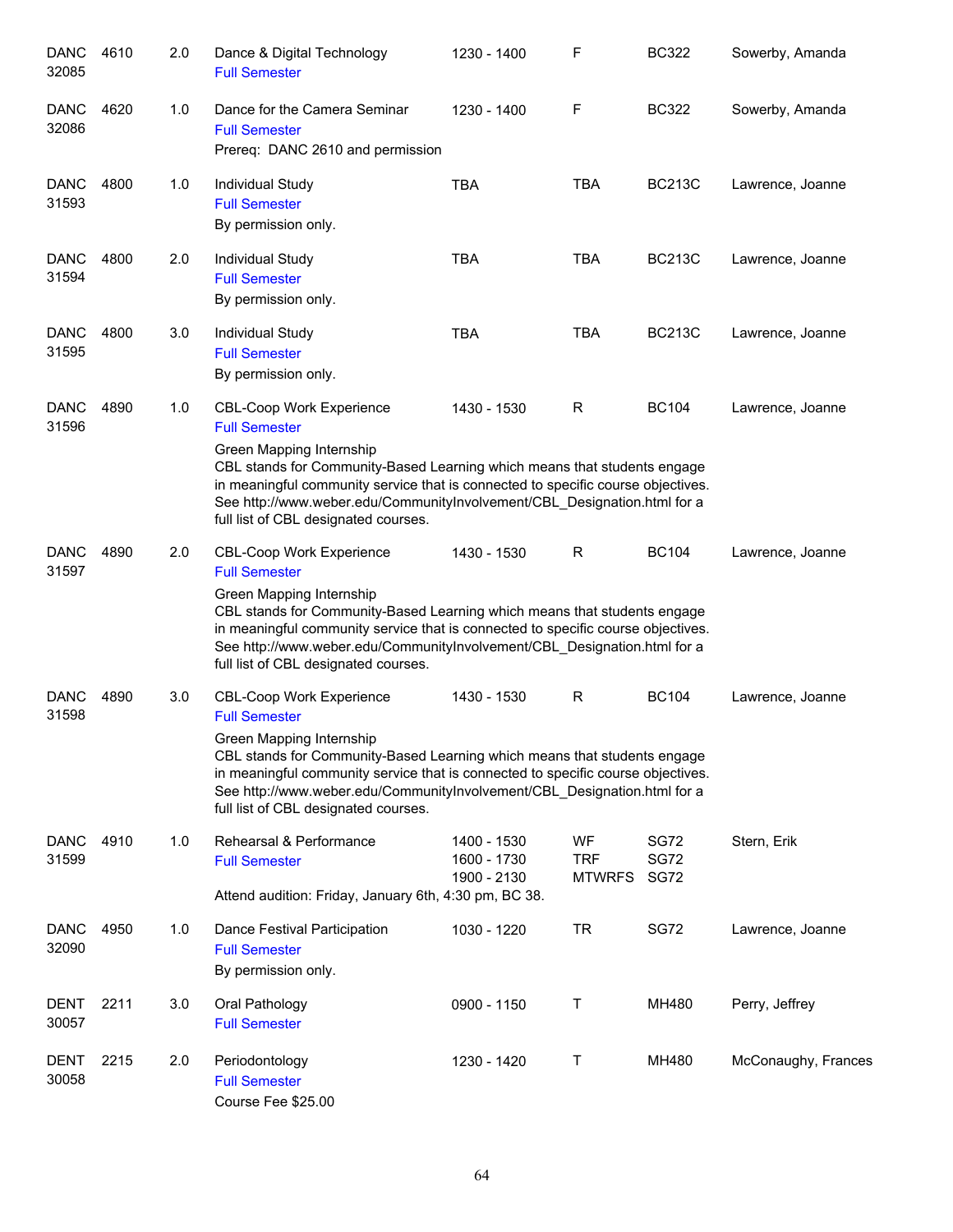| <b>DENT</b><br>30059 | 2216 | 3.0 | Clinical Dental Hygiene II<br><b>Full Semester</b><br>Course Fee \$50.00 | 0750 - 1120 | W          | MH450 | Costley, Shelly         |
|----------------------|------|-----|--------------------------------------------------------------------------|-------------|------------|-------|-------------------------|
| <b>DENT</b><br>30061 | 2216 | 3.0 | Clinical Dental Hygiene II<br><b>Full Semester</b><br>Course Fee \$50.00 | 1230 - 1620 | M          | MH450 | Demings, Angelique      |
| <b>DENT</b><br>30062 | 2216 | 3.0 | Clinical Dental Hygiene II<br><b>Full Semester</b><br>Course Fee \$50.00 | 1230 - 1620 | M          | MH450 | Vining, Jeff            |
| DENT<br>30063        | 2216 | 3.0 | Clinical Dental Hygiene II<br><b>Full Semester</b><br>Course Fee \$50.00 | 0750 - 1120 | M          | MH450 | Wold, Jennifer          |
| <b>DENT</b><br>30064 | 2216 | 3.0 | Clinical Dental Hygiene II<br><b>Full Semester</b><br>Course Fee \$50.00 | 0750 - 1120 | W          | MH450 | Caldwell, Kimberlee     |
| <b>DENT</b><br>30065 | 2216 | 3.0 | Clinical Dental Hygiene II<br><b>Full Semester</b><br>Course Fee \$50.00 | 1230 - 1620 | W          | MH450 | Hafen, Kirsten          |
| <b>DENT</b><br>30066 | 2216 | 3.0 | Clinical Dental Hygiene II<br><b>Full Semester</b><br>Course Fee \$50.00 | 0750 - 1120 | M          | MH450 | McConaughy, Frances     |
| DENT<br>30067        | 2217 | 3.0 | Dental Hygiene II<br><b>Full Semester</b>                                | 0900 - 1150 | R          | MH480 | Costley, Shelly         |
| <b>DENT</b><br>30068 | 2235 | 2.0 | Dental Medicine I<br><b>Full Semester</b>                                | 1230 - 1350 | R          | MH480 | Naylor, Carol           |
| <b>DENT</b><br>30069 | 2800 | 1.0 | Individual Research<br><b>Full Semester</b>                              | <b>TBA</b>  | <b>TBA</b> |       | Bossenberger, Stephanie |
| <b>DENT</b><br>30070 | 3130 | 1.0 | Independent Study<br><b>Full Semester</b>                                | TBA         | TBA        |       | Bossenberger, Stephanie |
| <b>DENT</b><br>30071 | 3130 | 2.0 | Independent Study<br><b>Full Semester</b>                                | TBA         | <b>TBA</b> |       | Bossenberger, Stephanie |
| <b>DENT</b><br>30072 | 3130 | 3.0 | Independent Study<br><b>Full Semester</b>                                | <b>TBA</b>  | <b>TBA</b> |       | Bossenberger, Stephanie |
| <b>DENT</b><br>30074 | 3130 | 1.0 | Independent Study<br><b>Full Semester</b>                                | <b>TBA</b>  | <b>TBA</b> |       | Hanson, Kami            |
| <b>DENT</b><br>30077 | 3130 | 2.0 | Independent Study<br><b>Full Semester</b>                                | <b>TBA</b>  | <b>TBA</b> |       | Hanson, Kami            |
| <b>DENT</b><br>30078 | 3130 | 3.0 | Independent Study<br><b>Full Semester</b>                                | TBA         | <b>TBA</b> |       | Hanson, Kami            |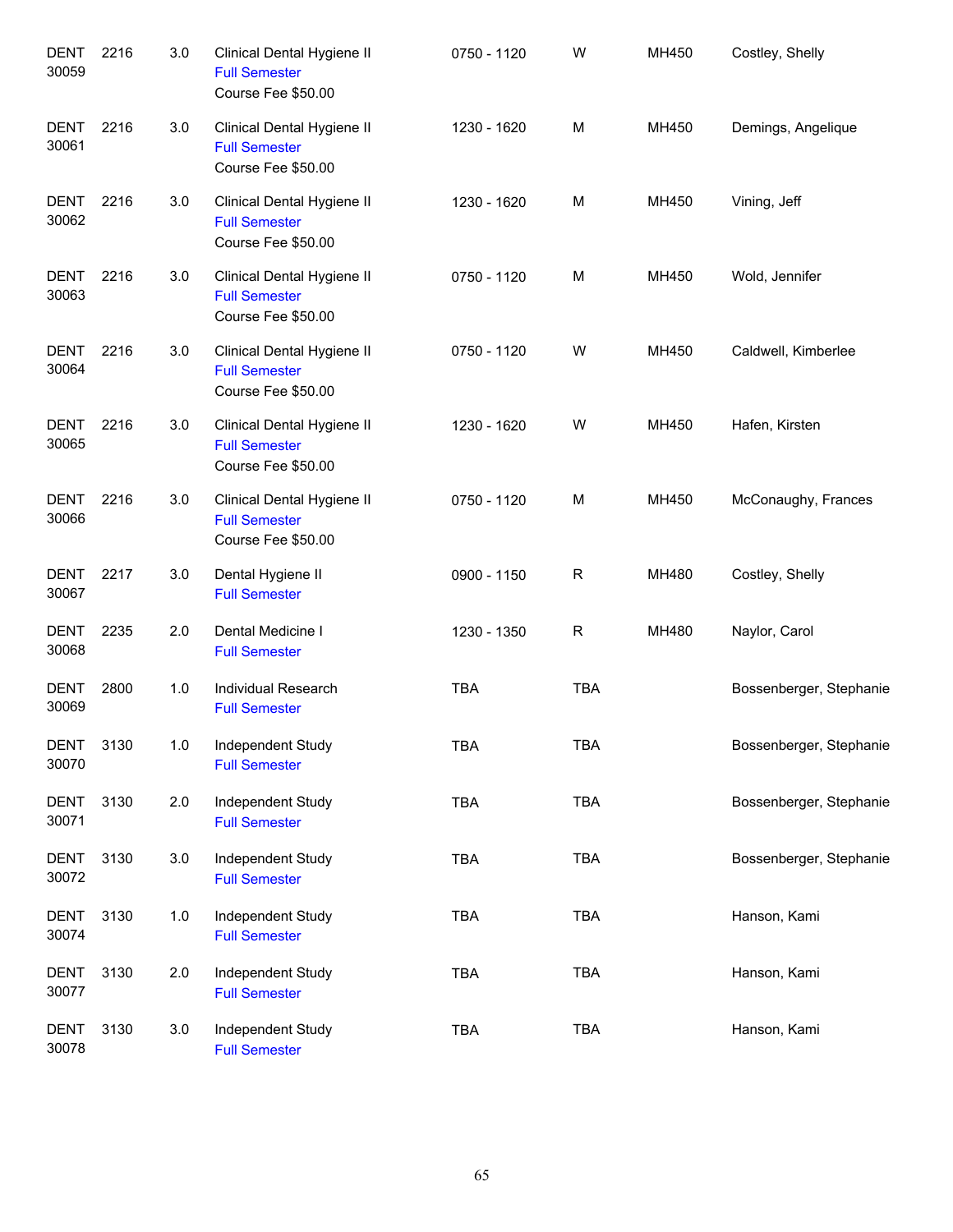| <b>DENT</b><br>30242 | 3130 | 1.0 | Independent Study<br><b>Full Semester</b>                                                                                                       | <b>TBA</b>  | TBA        | OL        | Bossenberger, Stephanie |
|----------------------|------|-----|-------------------------------------------------------------------------------------------------------------------------------------------------|-------------|------------|-----------|-------------------------|
|                      |      |     | To access online course materialst, please log on through<br>the student portal (eWeber) at http://weber.edu and select:<br>"Current Students". |             |            |           |                         |
| <b>DENT</b><br>30243 | 3130 | 1.0 | Independent Study<br><b>Full Semester</b>                                                                                                       | <b>TBA</b>  | <b>TBA</b> | <b>OL</b> | Hanson, Kami            |
|                      |      |     | To access online course materials. please log on through the<br>student portal (eWeber) at http://weber.edu and select:<br>"Current Students".  |             |            |           |                         |
| <b>DENT</b><br>30244 | 3130 | 2.0 | Independent Study<br><b>Full Semester</b>                                                                                                       | <b>TBA</b>  | <b>TBA</b> | <b>OL</b> | Bossenberger, Stephanie |
|                      |      |     | To access online course materials, please log on through<br>the student portal (eWeber) at http://weber.edu and select:<br>"Current Students".  |             |            |           |                         |
| <b>DENT</b><br>30245 | 3130 | 2.0 | Independent Study<br><b>Full Semester</b>                                                                                                       | <b>TBA</b>  | <b>TBA</b> | <b>OL</b> | Hanson, Kami            |
|                      |      |     | To access onli course materials, please log on through<br>the student portal (eWeber) at http://weber.edu and select:<br>"Current Students".    |             |            |           |                         |
| <b>DENT</b><br>30246 | 3130 | 3.0 | Independent Study<br><b>Full Semester</b>                                                                                                       | <b>TBA</b>  | <b>TBA</b> | OL        | Bossenberger, Stephanie |
|                      |      |     | To access online course materials, please log on through<br>the student portal (eWeber) at http://weber.edu and select:<br>"Current Students".  |             |            |           |                         |
| <b>DENT</b><br>30247 | 3130 | 3.0 | Independent Study<br><b>Full Semester</b>                                                                                                       | <b>TBA</b>  | <b>TBA</b> | OL        | Hanson, Kami            |
|                      |      |     | To access online course materials, please log on through<br>the student portal (eWeber) at http://weber.edu and select:<br>"Current Students".  |             |            |           |                         |
| DENT<br>30079        | 3301 | 1.0 | Community Service Learning Lab<br><b>Full Semester</b><br>Course Fee \$20.00                                                                    | 1100 - 1150 | М          | MH480     | Bossenberger, Stephanie |
| <b>DENT</b><br>30080 | 3346 | 4.0 | Clinical Dental Hygiene IV<br><b>Full Semester</b><br>Course Fee \$50.00                                                                        | 0750 - 1120 | Т          | MH450     | Alexander, Susan        |
| <b>DENT</b><br>30081 | 3346 | 4.0 | Clinical Dental Hygiene IV<br><b>Full Semester</b><br>Course Fee \$50.00                                                                        | 1230 - 1620 | Т          | MH450     | Bossenberger, Stephanie |
| <b>DENT</b><br>30082 | 3346 | 4.0 | Clinical Dental Hygiene IV<br><b>Full Semester</b><br>Course Fee \$50.00                                                                        | 0750 - 1120 | R          | MH450     | Wold, Jennifer          |
| <b>DENT</b><br>30083 | 3346 | 4.0 | Clinical Dental Hygiene IV<br><b>Full Semester</b><br>Course Fee \$50.00                                                                        | 1230 - 1620 | W          | MH450     | Dixon, Barbara          |
| <b>DENT</b><br>30084 | 3346 | 4.0 | Clinical Dental Hygiene IV<br><b>Full Semester</b><br>Course Fee \$50.00                                                                        | 0750 - 1120 | R          | MH450     | Perry, Jeffrey          |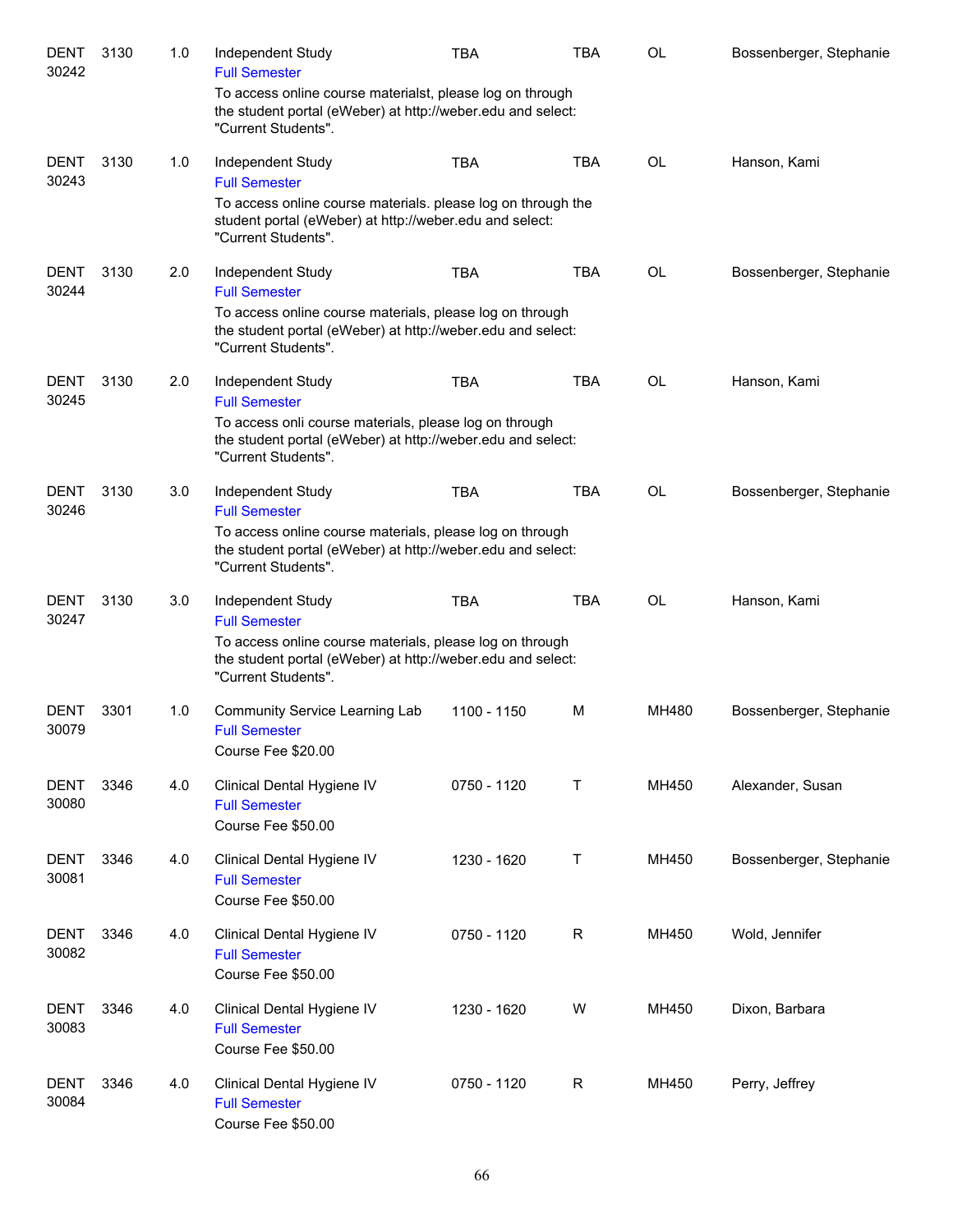| <b>DENT</b><br>30085 | 3346 | 4.0 | Clinical Dental Hygiene IV<br><b>Full Semester</b><br>Course Fee \$50.00                                                                                                                                                        | 1230 - 1620 | R          | MH450     | McConaughy, Frances     |
|----------------------|------|-----|---------------------------------------------------------------------------------------------------------------------------------------------------------------------------------------------------------------------------------|-------------|------------|-----------|-------------------------|
| <b>DENT</b><br>30086 | 3346 | 4.0 | Clinical Dental Hygiene IV<br><b>Full Semester</b><br>Course Fee \$50.00                                                                                                                                                        | 1230 - 1620 | т          | MH450     | Naylor, Carol           |
| <b>DENT</b><br>30087 | 3346 | 4.0 | Clinical Dental Hygiene IV<br><b>Full Semester</b><br>Course Fee \$50.00                                                                                                                                                        | 0750 - 1120 | т          | MH450     | Hanson, Kami            |
| <b>DENT</b><br>30088 | 3347 | 2.0 | Dental Hygiene IV<br><b>Full Semester</b>                                                                                                                                                                                       | 0900 - 1050 | M          | MH480     | Alexander, Susan        |
| <b>DENT</b><br>30089 | 4405 | 4.0 | <b>Clinical Teaching Practice</b><br><b>Full Semester</b>                                                                                                                                                                       | <b>TBA</b>  | <b>TBA</b> |           | Costley, Shelly         |
| <b>DENT</b><br>30090 | 4405 | 4.0 | <b>Clinical Teaching Practice</b><br><b>Full Semester</b>                                                                                                                                                                       | <b>TBA</b>  | <b>TBA</b> |           | Alexander, Susan        |
| <b>DENT</b><br>30091 | 4405 | 4.0 | <b>Clinical Teaching Practice</b><br><b>Full Semester</b>                                                                                                                                                                       | <b>TBA</b>  | <b>TBA</b> |           | Bossenberger, Stephanie |
| <b>DENT</b><br>30248 | 4530 | 2.0 | Evidence-based Dental Practice<br><b>Full Semester</b><br>To access online course materials, please log on through<br>the student portal (eWeber) at http://weber.edu and select:<br>"Current Students".<br>Course Fee: \$30.00 | <b>TBA</b>  | <b>TBA</b> | <b>OL</b> | Hanson, Kami            |
| <b>DENT</b><br>30092 | 4780 | 3.0 | <b>Baccalaurate Thesis</b><br><b>Full Semester</b><br>Course Fee: \$40.00                                                                                                                                                       | <b>TBA</b>  | <b>TBA</b> |           | Bossenberger, Stephanie |
| <b>DENT</b><br>30093 | 4780 | 3.0 | <b>Baccalaurate Thesis</b><br><b>Full Semester</b><br>Course Fee: \$40.00                                                                                                                                                       | <b>TBA</b>  | <b>TBA</b> |           | Hanson, Kami            |
| DENT<br>30094        | 4780 | 3.0 | <b>Baccalaurate Thesis</b><br><b>Full Semester</b><br>Course Fee: \$40.00                                                                                                                                                       | <b>TBA</b>  | <b>TBA</b> |           | Costley, Shelly         |
| DENT<br>30250        | 4780 | 3.0 | <b>Baccalaurate Thesis</b><br><b>Full Semester</b><br>To access onlin course materials, please log on through<br>the student portal (eWeber) at http://weber.edu and select:<br>"Current Students".<br>Course Fee: \$40.00      | <b>TBA</b>  | <b>TBA</b> | OL        | Hanson, Kami            |
| DENT<br>30095        | 4800 | 1.0 | Individual Research<br><b>Full Semester</b>                                                                                                                                                                                     | <b>TBA</b>  | <b>TBA</b> |           | Bossenberger, Stephanie |
| <b>DENT</b><br>30096 | 4800 | 2.0 | Individual Research<br><b>Full Semester</b>                                                                                                                                                                                     | <b>TBA</b>  | <b>TBA</b> |           | Bossenberger, Stephanie |
| DENT<br>30097        | 4800 | 3.0 | Individual Research<br><b>Full Semester</b>                                                                                                                                                                                     | <b>TBA</b>  | <b>TBA</b> |           | Hanson, Kami            |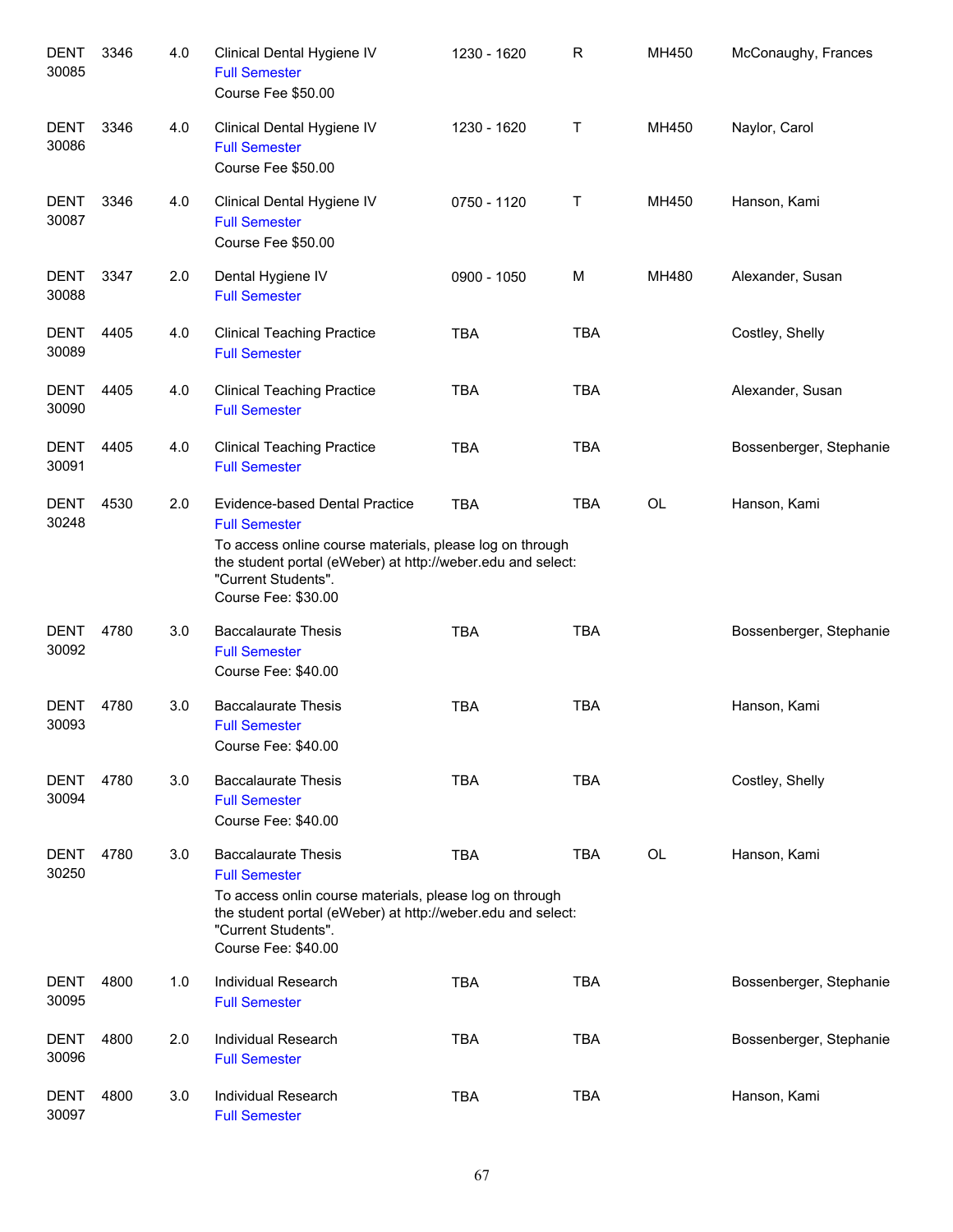| <b>DENT</b><br>30098 | 4830 | 1.0 | <b>Directed Readings</b><br><b>Full Semester</b>                                                                                                                                   | <b>TBA</b>  | <b>TBA</b>   |           | Hanson, Kami            |
|----------------------|------|-----|------------------------------------------------------------------------------------------------------------------------------------------------------------------------------------|-------------|--------------|-----------|-------------------------|
| <b>DENT</b><br>30099 | 4830 | 2.0 | <b>Directed Readings</b><br><b>Full Semester</b>                                                                                                                                   | <b>TBA</b>  | <b>TBA</b>   |           | Hanson, Kami            |
| <b>DENT</b><br>30100 | 4830 | 3.0 | <b>Directed Readings</b><br><b>Full Semester</b>                                                                                                                                   | <b>TBA</b>  | <b>TBA</b>   |           | Hanson, Kami            |
| <b>DENT</b><br>30101 | 4890 | 2.0 | <b>Clinical Work Experience</b><br><b>Full Semester</b>                                                                                                                            | 1230 - 1330 | м            | MH480     | Bossenberger, Stephanie |
| <b>DENT</b><br>30102 | 4890 | 2.0 | <b>Clinical Work Experience</b><br><b>Full Semester</b>                                                                                                                            | <b>TBA</b>  | <b>TBA</b>   |           | Bossenberger, Stephanie |
| <b>DENT</b><br>30249 | 4890 | 2.0 | <b>Clinical Work Experience</b><br><b>Full Semester</b><br>To access online course materials, please log on through<br>the student portal (eWeber) at http://weber.edu and select: | <b>TBA</b>  | <b>TBA</b>   | <b>OL</b> | Bossenberger, Stephanie |
|                      |      |     | "Cuurent Students".                                                                                                                                                                |             |              |           |                         |
| <b>DGET</b><br>30257 | 1060 | 3.0 | Fund of Drafting Using 3D CAD<br><b>Full Semester</b><br>Course Fee: \$10.00                                                                                                       | 1230 - 1320 | <b>MWF</b>   | ET101     | Leatherbury, Megumi     |
| <b>DGET</b><br>30258 | 1060 | 3.0 | Fund of Drafting Using 3D CAD<br><b>Full Semester</b><br>Course Fee: \$10.00                                                                                                       | 0930 - 1020 | <b>MWF</b>   | ET120     | Tobin, Marni            |
| <b>DGET</b><br>30259 | 1060 | 3.0 | Fund of Drafting Using 3D CAD<br><b>Full Semester</b><br>Course Fee: \$10.00                                                                                                       | 1030 - 1145 | TR           | ET101     | Leatherbury, Megumi     |
| <b>DGET</b><br>30260 | 1160 | 3.0 | Documentation Using 3D CAD<br><b>Full Semester</b><br>Course Fee: \$10.00                                                                                                          | 1030 - 1120 | <b>MWF</b>   | ET101     | Tobin, Marni            |
| <b>DGET</b><br>30262 | 1340 | 3.0 | Architectural Drafting for IDT<br><b>Full Semester</b><br>Course Fee: \$10.00                                                                                                      | 1600 - 1715 | TR           | ET120     | Julander, John          |
| <b>DGET</b><br>30263 | 1360 | 5.0 | Architectural Drafting/CAD<br><b>Full Semester</b><br>Course Fee: \$10.00                                                                                                          | 1030 - 1120 | <b>MTWRF</b> | ET120     | Farner, Jeremy          |
| <b>DGET</b><br>30264 | 2350 | 4.0 | <b>Advanced Architectural Drawing</b><br><b>Full Semester</b><br>Course Fee: \$10.00                                                                                               | 0800 - 0905 | MWF          | ET120     | Farner, Jeremy          |
| <b>DGET</b><br>30267 | 2460 | 3.0 | Design Fundamentl Using 3D CAD<br><b>Full Semester</b><br>Course Fee: \$10.00                                                                                                      | 1130 - 1220 | MWF          | ET101     | Leatherbury, Megumi     |
| <b>DGET</b><br>30268 | 2650 | 3.0 | Adv Mechanical Drafting/Design<br><b>Full Semester</b><br>Course Fee \$7.50                                                                                                        | 0930 - 1020 | MWF          | ET224     | West, Glen              |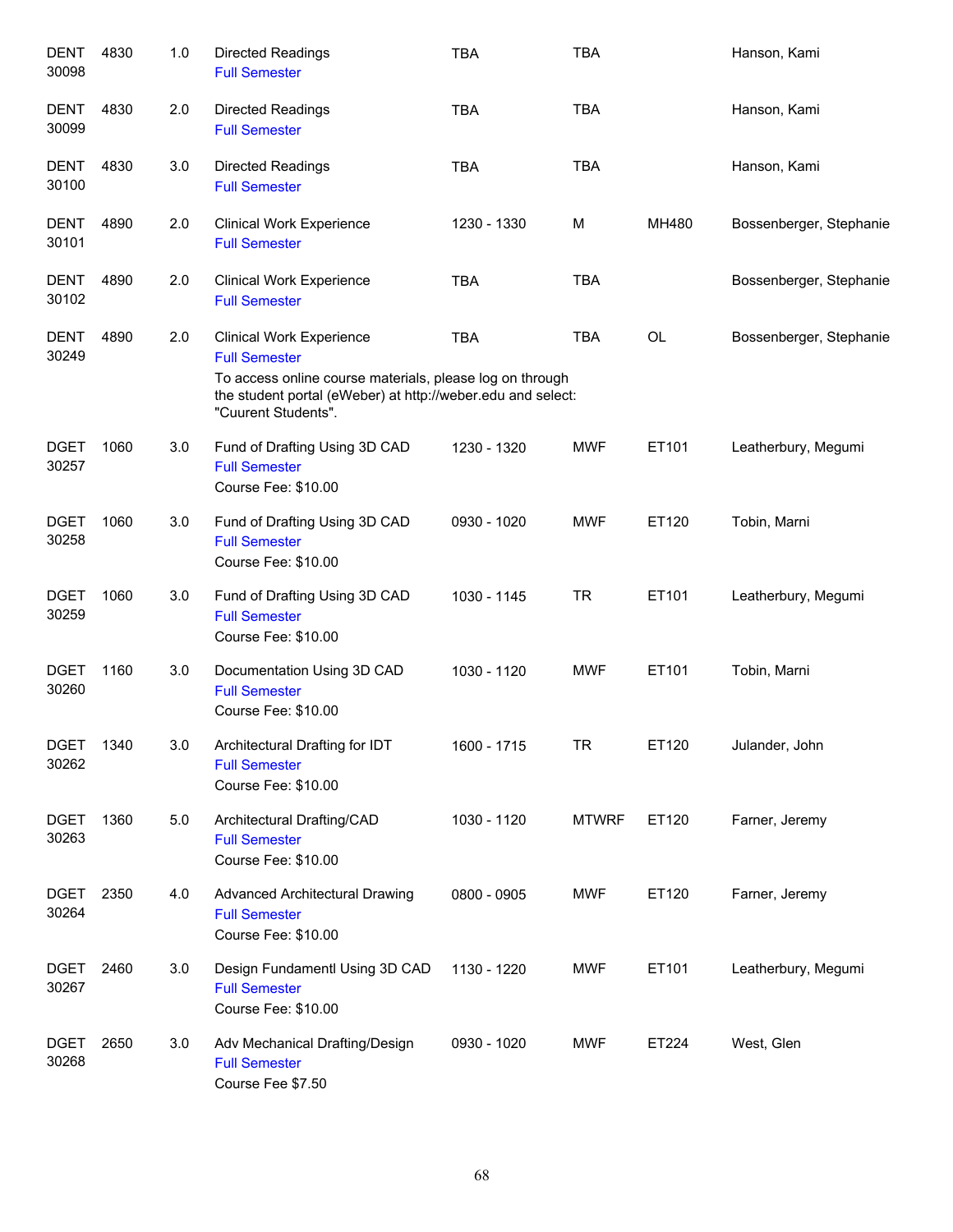| <b>DGET</b><br>30269 | 2660 | 3.0 | <b>Structural Detailing</b><br><b>Full Semester</b><br>Course Fee \$5.00                                                                                                                                                                                                                                                              | 0900 - 1015 | <b>TR</b>  | ET120 | Farner, Jeremy      |
|----------------------|------|-----|---------------------------------------------------------------------------------------------------------------------------------------------------------------------------------------------------------------------------------------------------------------------------------------------------------------------------------------|-------------|------------|-------|---------------------|
| <b>DGET</b><br>30271 | 2890 | 3.0 | Cooperative Work Experience<br><b>Full Semester</b>                                                                                                                                                                                                                                                                                   | <b>TBA</b>  | <b>TBA</b> | ET214 | West, Glen          |
| <b>DGET</b><br>30272 | 3300 | 3.0 | <b>Graphical Kinematics/Animation</b><br><b>Full Semester</b>                                                                                                                                                                                                                                                                         | 1030 - 1145 | <b>TR</b>  | ET210 | West, Glen          |
| <b>DGET</b><br>30273 | 3460 | 3.0 | Parametric Design Graphics<br><b>Full Semester</b>                                                                                                                                                                                                                                                                                    | 1200 - 1315 | <b>TR</b>  | ET101 | Harward, Kelly      |
| <b>DGET</b><br>30274 | 4400 | 3.0 | Tech Illustration/Document II<br><b>Full Semester</b><br>Course Fee \$7.50                                                                                                                                                                                                                                                            | 0730 - 0820 | <b>MWF</b> | ET101 | Julander, John      |
| <b>DGET</b><br>30275 | 4470 | 3.0 | Advanced 3D CAD Modeling<br><b>Full Semester</b><br>Course Fee \$7.50                                                                                                                                                                                                                                                                 | 0900 - 1015 | <b>TR</b>  | ET101 | Leatherbury, Megumi |
| <b>DGET</b><br>30276 | 4500 | 3.0 | Pneumatics, Electric & Hydraul<br><b>Full Semester</b>                                                                                                                                                                                                                                                                                | 1130 - 1220 | <b>MWF</b> | ET224 | West, Glen          |
| <b>DGET</b><br>30277 | 4600 | 2.0 | <b>CBL-Senior Project</b><br><b>Full Semester</b><br>CBL stands for Community-Based Learning which means that students engage<br>in meaningful community service that is connected to specific course objectives.<br>See http://www.weber.edu/CommunityInvolvement/CBL_Designation.html for a<br>full list of CBL designated courses. | 0730 - 0820 | <b>TR</b>  | ET214 | West, Glen          |
| <b>DGET</b><br>30406 | 4600 | 2.0 | Senior Project<br><b>Full Semester</b>                                                                                                                                                                                                                                                                                                | 0730 - 0820 | <b>TR</b>  | ET214 |                     |
| <b>DGET</b><br>30921 | 4600 | 2.0 | Senior Project<br><b>Full Semester</b>                                                                                                                                                                                                                                                                                                | 0730 - 0820 | <b>TR</b>  | ET214 |                     |
| <b>DGET</b><br>30278 | 4610 | 2.0 | <b>CBL-Senior Project</b><br><b>Full Semester</b><br>CBL stands for Community-Based Learning which means that students engage<br>in meaningful community service that is connected to specific course objectives.<br>See http://www.weber.edu/CommunityInvolvement/CBL Designation.html for a<br>full list of CBL designated courses. | 0730 - 0820 | TR         | ET214 | West, Glen          |
| <b>DGET</b><br>30279 | 4610 | 2.0 | Senior Project<br><b>Full Semester</b>                                                                                                                                                                                                                                                                                                | 0730 - 0820 | TR         | ET214 | Farner, Jeremy      |
| <b>DGET</b><br>30280 | 4610 | 2.0 | Senior Project<br><b>Full Semester</b>                                                                                                                                                                                                                                                                                                | 0730 - 0820 | <b>TR</b>  | ET214 | Leatherbury, Megumi |
| <b>DGET</b><br>30281 | 4830 | 3.0 | <b>Directed Readings</b><br><b>Full Semester</b>                                                                                                                                                                                                                                                                                      | <b>TBA</b>  | <b>TBA</b> | ET214 | West, Glen          |
| <b>DGET</b><br>30282 | 4890 | 3.0 | Cooperative Work Experience<br><b>Full Semester</b>                                                                                                                                                                                                                                                                                   | <b>TBA</b>  | <b>TBA</b> | ET214 | West, Glen          |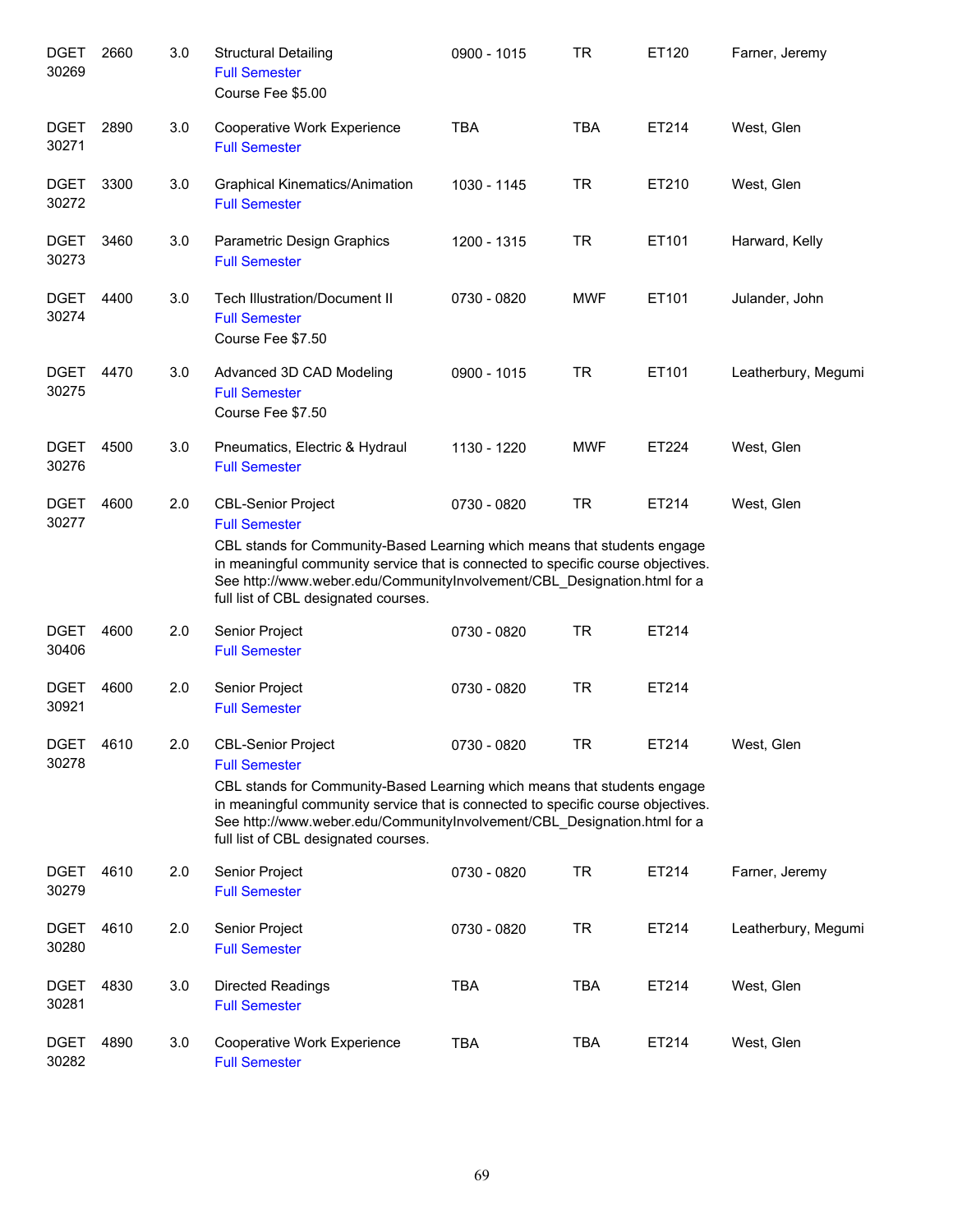| <b>DMS</b><br>31975 | 4110 | 3.0 | Sonography PI (SPI)<br><b>Full Semester</b><br>Course Fee \$9.00    | <b>TBA</b> | <b>TBA</b> | MH | Kawamura, Diane    |
|---------------------|------|-----|---------------------------------------------------------------------|------------|------------|----|--------------------|
| <b>DMS</b><br>31990 | 4110 | 3.0 | Sonography PI (SPI)<br><b>Full Semester</b><br>Course Fee \$9.00    | <b>TBA</b> | <b>TBA</b> | MH | Kawamura, Diane    |
| <b>DMS</b><br>31995 | 4110 | 3.0 | Sonography PI (SPI)<br><b>Full Semester</b><br>Course Fee \$9.00    | <b>TBA</b> | <b>TBA</b> | MH | Kawamura, Diane    |
| <b>DMS</b><br>32905 | 4110 | 3.0 | Sonography PI (SPI)<br><b>Full Semester</b><br>Course Fee \$9.00    | <b>TBA</b> | <b>TBA</b> |    | Kawamura, Diane    |
| <b>DMS</b><br>32920 | 4110 | 3.0 | Sonography PI (SPI)<br><b>Full Semester</b><br>Course Fee \$9.00    | <b>TBA</b> | <b>TBA</b> |    | Kawamura, Diane    |
| <b>DMS</b><br>32925 | 4110 | 3.0 | Sonography PI (SPI)<br><b>Full Semester</b><br>Course Fee \$9.00    | <b>TBA</b> | <b>TBA</b> |    | Kawamura, Diane    |
| <b>DMS</b><br>32943 | 4110 | 3.0 | Sonography PI (SPI)<br><b>Full Semester</b><br>Course Fee \$9.00    | <b>TBA</b> | <b>TBA</b> |    | Kawamura, Diane    |
| <b>DMS</b><br>32944 | 4220 | 3.0 | Cardiac Sonography II<br><b>Full Semester</b><br>Course Fee \$9.00  | <b>TBA</b> | <b>TBA</b> |    | Devenport, Michael |
| <b>DMS</b><br>31991 | 4330 | 1.0 | Gynecologic Sonography<br><b>Full Semester</b><br>Course Fee \$3.00 | <b>TBA</b> | <b>TBA</b> | MH | Kawamura, Diane    |
| <b>DMS</b><br>32921 | 4330 | 1.0 | Gynecologic Sonography<br><b>Full Semester</b><br>Course Fee \$3.00 | <b>TBA</b> | <b>TBA</b> |    | Kawamura, Diane    |
| <b>DMS</b><br>31992 | 4340 | 3.0 | Obestetric Sonography<br><b>Full Semester</b><br>Course Fee \$9.00  | <b>TBA</b> | <b>TBA</b> | MH | Kawamura, Diane    |
| <b>DMS</b><br>32922 | 4340 | 3.0 | Obestetric Sonography<br><b>Full Semester</b><br>Course Fee \$9.00  | <b>TBA</b> | <b>TBA</b> |    | Kawamura, Diane    |
| <b>DMS</b><br>31996 | 4420 | 3.0 | Vascular Sonography II<br><b>Full Semester</b><br>Course Fee \$9.00 | <b>TBA</b> | <b>TBA</b> | MH | Jurkiewicz, Terri  |
| <b>DMS</b><br>32926 | 4420 | 3.0 | Vascular Sonography II<br><b>Full Semester</b><br>Course Fee \$9.00 | <b>TBA</b> | <b>TBA</b> |    | Jurkiewicz, Terri  |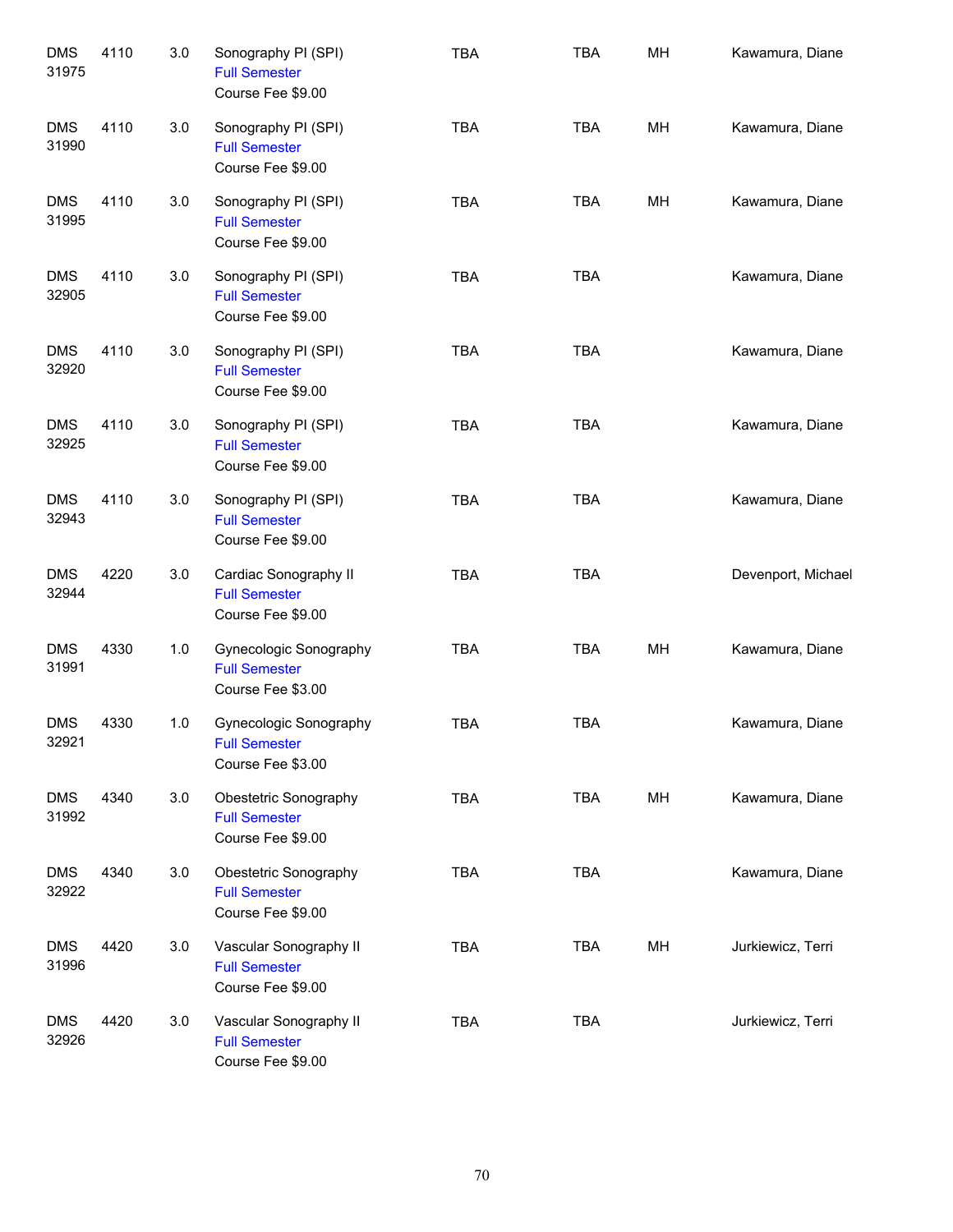| <b>DMS</b><br>31976  | 4510 | 1.0 | <b>Breast Sonography</b><br><b>Full Semester</b><br>Course Fee \$3.00 | <b>TBA</b>  | <b>TBA</b> | MH           | Jurkiewicz, Terri |
|----------------------|------|-----|-----------------------------------------------------------------------|-------------|------------|--------------|-------------------|
| <b>DMS</b><br>31994  | 4510 | 1.0 | <b>Breast Sonography</b><br><b>Full Semester</b><br>Course Fee \$3.00 | <b>TBA</b>  | <b>TBA</b> | MH           | Jurkiewicz, Terri |
| <b>DMS</b><br>32906  | 4510 | 1.0 | <b>Breast Sonography</b><br><b>Full Semester</b><br>Course Fee \$3.00 | <b>TBA</b>  | <b>TBA</b> |              | Jurkiewicz, Terri |
| <b>DMS</b><br>32924  | 4510 | 1.0 | <b>Breast Sonography</b><br><b>Full Semester</b><br>Course Fee \$3.00 | <b>TBA</b>  | <b>TBA</b> |              | Jurkiewicz, Terri |
| <b>DMS</b><br>32945  | 4811 | 3.0 | Cardiac Clinical I<br><b>Full Semester</b>                            | <b>TBA</b>  | <b>TBA</b> |              | Nolan, Tanya      |
| <b>DMS</b><br>31993  | 4821 | 3.0 | Medical Clinical I<br><b>Full Semester</b>                            | <b>TBA</b>  | <b>TBA</b> | MH           | Nolan, Tanya      |
| <b>DMS</b><br>32923  | 4821 | 3.0 | Medical Clinical I<br><b>Full Semester</b>                            | <b>TBA</b>  | <b>TBA</b> |              | Nolan, Tanya      |
| <b>DMS</b><br>31997  | 4832 | 3.0 | Vascular Clinical II<br><b>Full Semester</b>                          | <b>TBA</b>  | <b>TBA</b> | MH           | Jurkiewicz, Terri |
| <b>DMS</b><br>32927  | 4832 | 3.0 | Vascular Clinical II<br><b>Full Semester</b>                          | <b>TBA</b>  | <b>TBA</b> |              | Jurkiewicz, Terri |
| <b>DMS</b><br>31977  | 4841 | 3.0 | <b>Breast Clinical</b><br><b>Full Semester</b>                        | <b>TBA</b>  | <b>TBA</b> | MH           | Nolan, Tanya      |
| <b>DMS</b><br>32907  | 4841 | 3.0 | <b>Breast Clinical</b><br><b>Full Semester</b>                        | <b>TBA</b>  | <b>TBA</b> |              | Nolan, Tanya      |
| <b>ECON</b><br>31723 | 1010 | 3.0 | SS Econ as a Social Science<br><b>Full Semester</b>                   | 0830 - 0920 | <b>MWF</b> | <b>WB110</b> | Grijalva, Therese |
| <b>ECON</b><br>31725 | 1010 | 3.0 | SS Econ as a Social Science<br><b>Full Semester</b>                   | 0930 - 1020 | <b>MWF</b> | <b>WB110</b> | Grijalva, Therese |
| <b>ECON</b><br>31731 | 1010 | 3.0 | SS Econ as a Social Science<br><b>Full Semester</b>                   | 1030 - 1145 | <b>TR</b>  | WB114        | Froerer, Deana    |
| <b>ECON</b><br>31732 | 1010 | 3.0 | SS Econ as a Social Science<br><b>Full Semester</b>                   | 1730 - 2010 | W          | <b>WB114</b> | Froerer, Deana    |
| <b>ECON</b><br>31733 | 1740 | 3.0 | AI Economic History of the U S<br><b>Full Semester</b>                | 0900 - 1015 | <b>TR</b>  | <b>WB117</b> | Fuller, Dan       |
| <b>ECON</b><br>31734 | 1740 | 3.0 | AI Economic History of the U S<br><b>Full Semester</b>                | 1200 - 1315 | <b>TR</b>  | <b>WB117</b> | Fuller, Dan       |
| <b>ECON</b><br>31735 | 1740 | 3.0 | AI Economic History of the U S<br><b>Full Semester</b>                | 1030 - 1145 | <b>TR</b>  | <b>WB104</b> | Ogden, Monte      |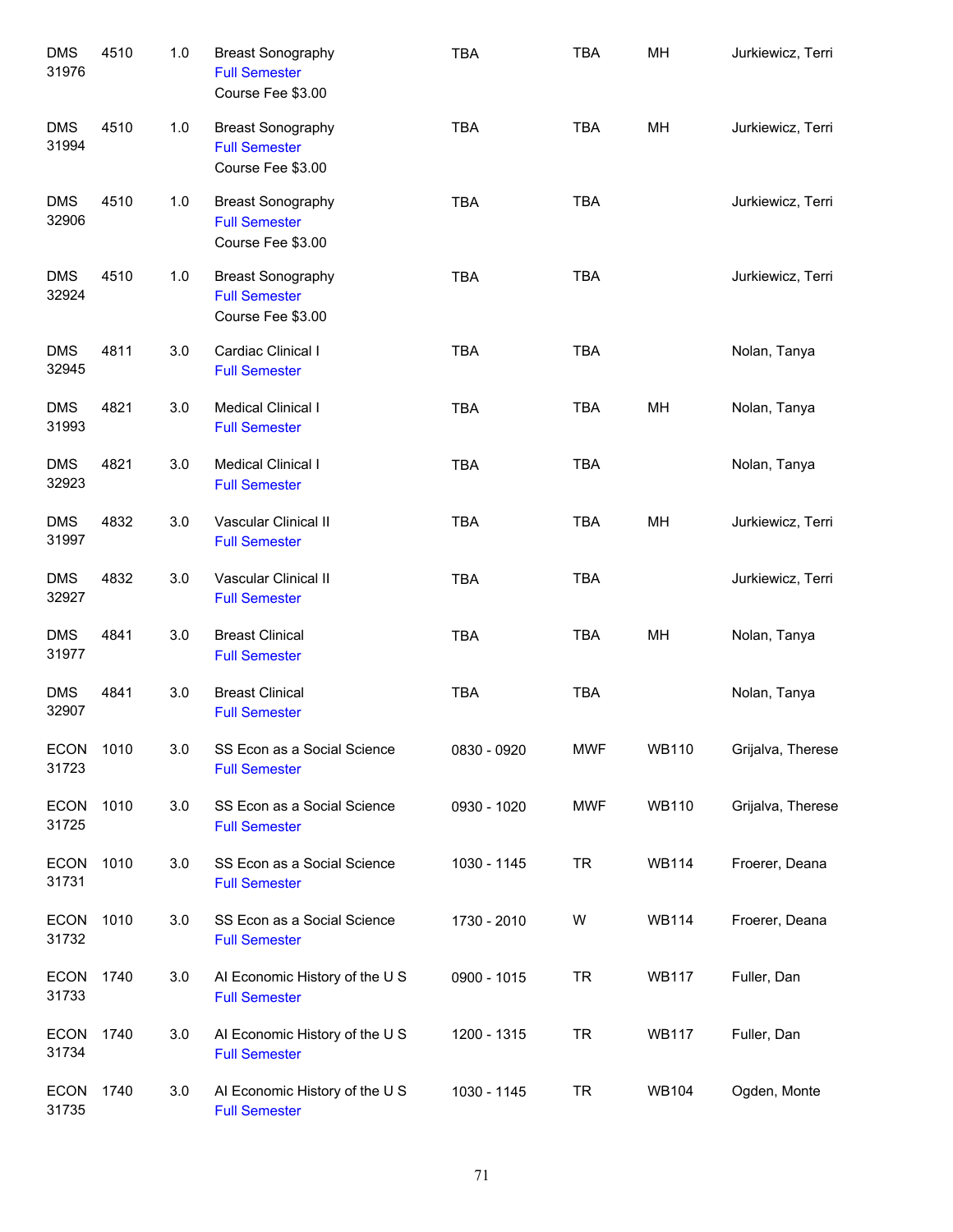| <b>ECON</b><br>31736 | 2010 | 3.0 | SS Principles of Microeconomic<br><b>Full Semester</b>     | 0830 - 0920 | <b>MWF</b>  | <b>WB117</b>     | Koford, Brandon    |
|----------------------|------|-----|------------------------------------------------------------|-------------|-------------|------------------|--------------------|
| <b>ECON</b><br>31737 | 2010 | 3.0 | SS Principles of Microeconomic<br><b>Full Semester</b>     | 0930 - 1020 | <b>MWF</b>  | <b>WB117</b>     | Koford, Brandon    |
| <b>ECON</b><br>31739 | 2010 | 3.0 | SS Principles of Microeconomic<br><b>Full Semester</b>     | 0900 - 1015 | <b>TR</b>   | <b>WB104</b>     | Mbaku, John        |
| <b>ECON</b><br>31740 | 2010 | 3.0 | SS Principles of Microeconomic<br><b>Full Semester</b>     | 1030 - 1145 | <b>TR</b>   | <b>WB117</b>     | Fuller, Dan        |
| <b>ECON</b><br>31741 | 2010 | 3.0 | SS Principles of Microeconomic<br><b>Full Semester</b>     | 1730 - 2010 | $\mathsf R$ | <b>WB117</b>     | Fuller, Dan        |
| <b>ECON</b><br>32148 | 2010 | 3.0 | SS Principles of Microeconomic<br><b>Full Semester</b>     | 1730 - 2010 | Τ           | D02110           | Mbaku, John        |
| <b>ECON</b><br>31742 | 2020 | 3.0 | SS Principles of Macroeconomic<br><b>Full Semester</b>     | 0930 - 1020 | <b>MWF</b>  | <b>WB119</b>     | Ahmad, Nazneen     |
| <b>ECON</b><br>31744 | 2020 | 3.0 | SS Principles of Macroeconomic<br><b>Full Semester</b>     | 1030 - 1145 | <b>TR</b>   | <b>WB110</b>     | Skocki, Ronald     |
| <b>ECON</b><br>31746 | 2020 | 3.0 | SS Principles of Macroeconomic<br><b>Full Semester</b>     | 1030 - 1120 | <b>MWF</b>  | <b>WB119</b>     | Ahmad, Nazneen     |
| <b>ECON</b><br>32149 | 2020 | 3.0 | SS Principles of Macroeconomic<br><b>Full Semester</b>     | 1730 - 2010 | Τ           | D02111           | Skocki, Ronald     |
| <b>ECON</b><br>31750 | 2899 | 0.0 | <b>Econ Foundations Assessment</b><br><b>Full Semester</b> | <b>TBA</b>  | <b>TBA</b>  |                  | Stevenson, Doris   |
| <b>ECON</b><br>31749 | 3110 | 3.0 | International Trade<br><b>Full Semester</b>                | 0730 - 0845 | <b>TR</b>   | <b>WB104</b>     | Mbaku, John        |
| <b>ECON</b><br>31747 | 3200 | 3.0 | Money & Banking<br><b>Full Semester</b>                    | 1030 - 1145 | <b>TR</b>   | <b>WB119</b>     | Stevenson, Doris   |
| <b>ECON</b><br>31833 | 4010 | 3.0 | Intermed Microeconomic Theory<br><b>Full Semester</b>      | 0830 - 0920 | <b>MWF</b>  | <b>WB114</b>     | Parkhurst, Gregory |
| <b>ECON</b><br>31751 | 4020 | 3.0 | Intermed Macroeconomic Theory<br><b>Full Semester</b>      | 0930 - 1020 | <b>MWF</b>  | <b>WB115</b>     | Ukueva, Nurgul     |
| <b>ECON</b><br>31835 | 4560 | 3.0 | <b>Mathematical Economics</b><br><b>Full Semester</b>      | 1030 - 1145 | <b>MWF</b>  | <b>WB115</b>     | Ukueva, Nurgul     |
| <b>ECON</b><br>31840 | 4800 | 1.0 | Independent Research<br><b>Full Semester</b>               | 1130 - 1220 | W           | <b>WB105</b>     | Nowell, Clifford   |
| <b>ECON</b><br>31837 | 4980 | 3.0 | <b>Research Methods</b><br><b>Full Semester</b>            | 1200 - 1315 | <b>TR</b>   | <b>WB103</b>     | Nowell, Clifford   |
| <b>EDUC</b><br>31477 | 1010 | 3.0 | <b>Exploring Teaching</b><br><b>Full Semester</b>          | 0900 - 1015 | <b>TR</b>   | ED <sub>15</sub> | Rasmussen, Jack    |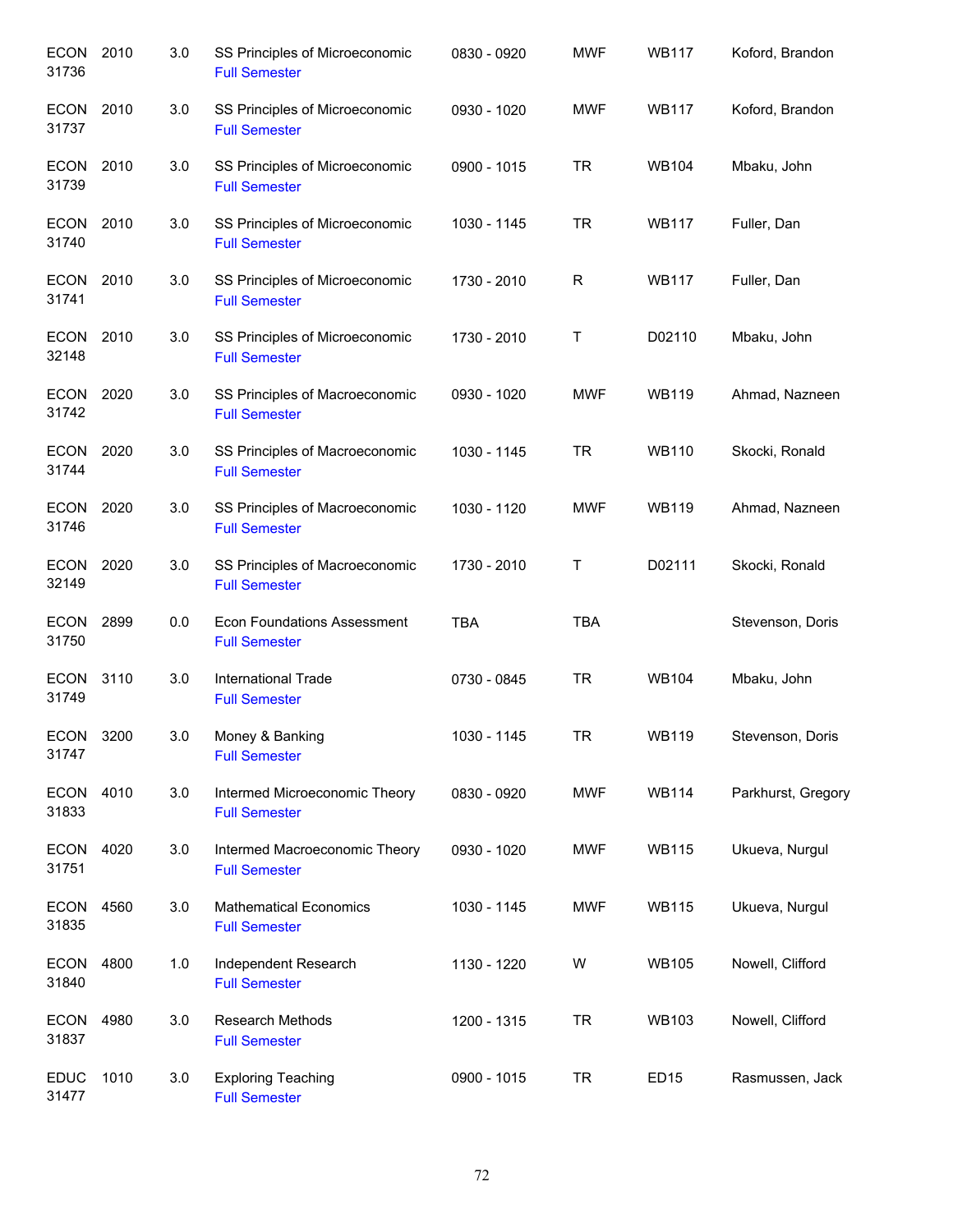| <b>EDUC</b><br>31478 | 1010 | 3.0 | <b>Exploring Teaching</b><br><b>Full Semester</b>                                                     | 1630 - 1910 | W          | ED <sub>6</sub>  | Pontius, Richard |
|----------------------|------|-----|-------------------------------------------------------------------------------------------------------|-------------|------------|------------------|------------------|
| <b>EDUC</b><br>31481 | 1010 | 3.0 | <b>Exploring Teaching</b><br><b>Full Semester</b>                                                     | 1330 - 1445 | <b>TR</b>  | ED325            | Melvin, Anette   |
| <b>EDUC</b><br>31486 | 1010 | 3.0 | <b>Exploring Teaching</b><br><b>Full Semester</b>                                                     | 1500 - 1615 | <b>TR</b>  | ED325            | Womack, Sue      |
| <b>EDUC</b><br>33788 | 1010 | 3.0 | <b>Exploring Teaching</b><br><b>Full Semester</b>                                                     | 1830 - 2110 | R          | DH               | Young, Andrea    |
| <b>EDUC</b><br>34703 | 1010 | 3.0 | <b>Exploring Teaching</b><br><b>Full Semester</b>                                                     | 1530 - 1810 | Τ          | ED239            | Rasmussen, Jack  |
| <b>EDUC</b><br>30843 | 1105 | 3.0 | Introduction to the University<br><b>Full Semester</b>                                                | 0930 - 1020 | <b>MWF</b> | SC141            | Murphy, Debra    |
| <b>EDUC</b><br>30844 | 1105 | 3.0 | Introduction to the University<br><b>Full Semester</b>                                                | 1030 - 1120 | <b>MWF</b> | SC141            | Hadlock, Shandel |
| <b>EDUC</b><br>30845 | 1105 | 3.0 | Introduction to the University<br><b>Full Semester</b>                                                | 0900 - 1015 | <b>TR</b>  | <b>SC141</b>     | Jackson, Cherlyn |
| <b>EDUC</b><br>30846 | 1105 | 3.0 | Introduction to the University<br><b>Full Semester</b>                                                | 1030 - 1145 | <b>TR</b>  | ED207            | Gregg, Darcy     |
| <b>EDUC</b><br>30848 | 1105 | 3.0 | Introduction to the University<br><b>Full Semester</b>                                                | 1030 - 1145 | <b>TR</b>  | D02318           | Grandi, Jennifer |
| <b>EDUC</b><br>30849 | 1105 | 3.0 | Introduction to the University<br><b>Full Semester</b>                                                | 1200 - 1315 | <b>TR</b>  | <b>SC141</b>     | Hamblin, Bryan   |
| <b>EDUC</b><br>30850 | 1105 | 3.0 | Introduction to the University<br><b>Full Semester</b>                                                | 1630 - 1910 | W          | <b>SC141</b>     | Jensen, Lynette  |
| <b>EDUC</b><br>31357 | 2000 | 3.0 | Soc Studies for Elem Teachers<br><b>Full Semester</b>                                                 | 1630 - 1910 | М          | ED330            | Melvin, Anette   |
| <b>EDUC</b><br>31358 | 2000 | 3.0 | Soc Studies for Elem Teachers<br><b>Full Semester</b>                                                 | 1630 - 1910 | Τ          | ED330            | Melvin, Anette   |
| <b>EDUC</b><br>31343 | 2010 | 3.0 | Human Exceptionality<br><b>Full Semester</b>                                                          | 1330 - 1445 | <b>TR</b>  | ED <sub>15</sub> | Mayhew, John     |
| <b>EDUC</b><br>31363 | 2890 | 1.0 | Cooperative Work Experience<br><b>Full Semester</b><br>MUST ATTEND FIRST MEETING IN ED 222 - T 1/4/12 | 1630 - 1720 | Τ          |                  | Mayhew, John     |
| <b>EDUC</b><br>31374 | 2890 | 2.0 | Cooperative Work Experience<br><b>Full Semester</b><br>MUST ATTEND FIRST MEETING IN ED 222 - T 1/4/12 | 1630 - 1720 | т          |                  | Mayhew, John     |
| <b>EDUC</b><br>31380 | 2890 | 3.0 | Cooperative Work Experience<br><b>Full Semester</b><br>MUST ATTEND FIRST MEETING IN ED 222 - T 1/4/12 | 1630 - 1720 | Τ          |                  | Mayhew, John     |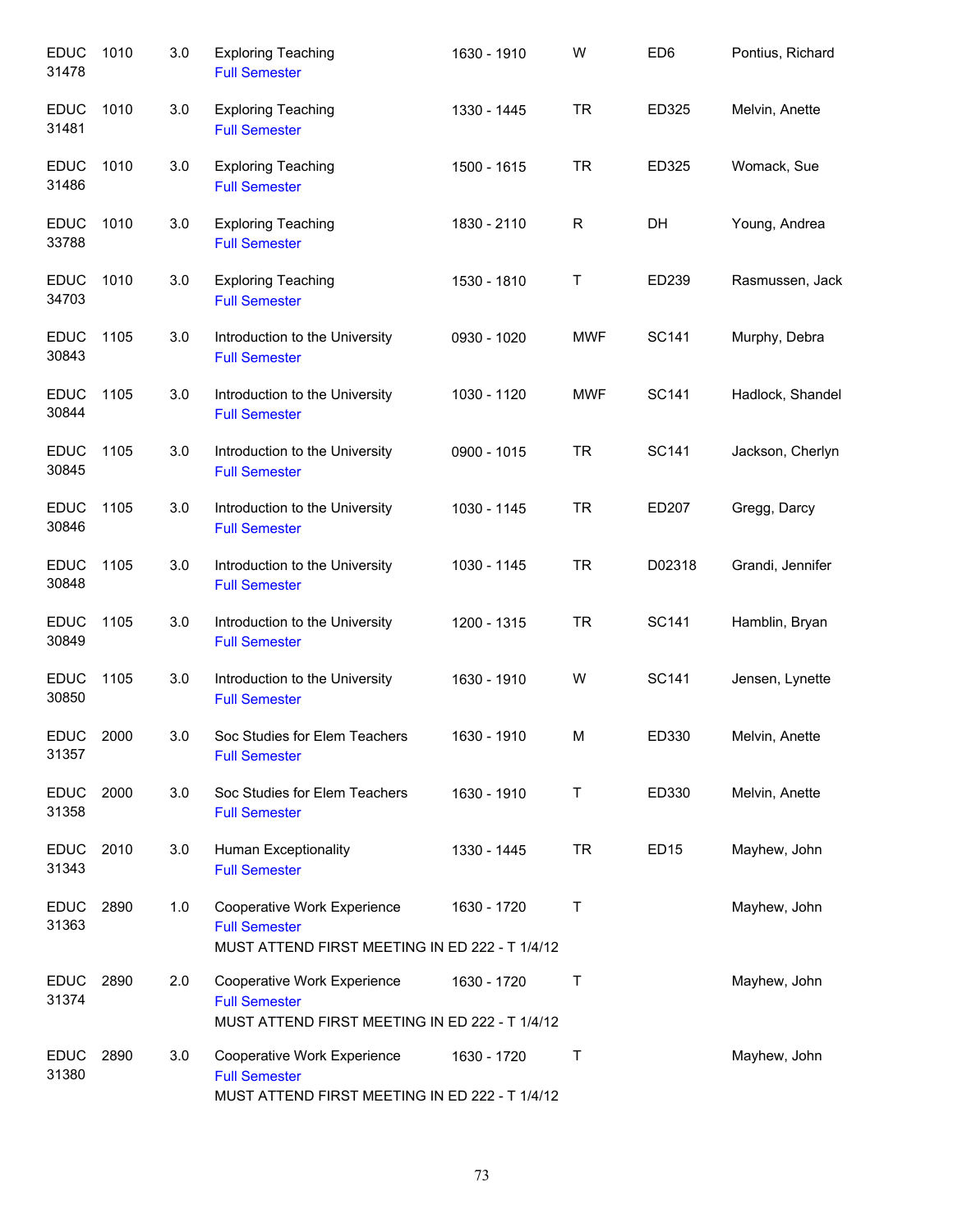| <b>EDUC</b><br>31384 | 2890 | 4.0 | Cooperative Work Experience<br><b>Full Semester</b><br>MUST ATTEND FIRST MEETING IN ED 222 - T 1/4/12                                                                                                                                                                                                                                                                                                                                                                                                   | 1630 - 1720 | т         |                  | Mayhew, John        |
|----------------------|------|-----|---------------------------------------------------------------------------------------------------------------------------------------------------------------------------------------------------------------------------------------------------------------------------------------------------------------------------------------------------------------------------------------------------------------------------------------------------------------------------------------------------------|-------------|-----------|------------------|---------------------|
| <b>EDUC</b><br>31386 | 2890 | 5.0 | Cooperative Work Experience<br><b>Full Semester</b><br>MUST ATTEND FIRST MEETING IN ED 222 - T 1/4/12                                                                                                                                                                                                                                                                                                                                                                                                   | 1630 - 1720 | T         |                  | Mayhew, John        |
| <b>EDUC</b><br>31389 | 2890 | 6.0 | Cooperative Work Experience<br><b>Full Semester</b><br>MUST ATTEND FIRST MEETING IN ED 222 - T 1/4/12                                                                                                                                                                                                                                                                                                                                                                                                   | 1630 - 1720 | T         |                  | Mayhew, John        |
| <b>EDUC</b><br>34449 | 2920 | 2.0 | Workshop<br><b>Full Semester</b>                                                                                                                                                                                                                                                                                                                                                                                                                                                                        | 1500 - 1650 | W         | ED233            | Radulovich, Kristin |
| <b>EDUC</b><br>31179 | 3100 | 3.0 | Instru Plan & Assesment A<br><b>Full Semester</b><br>LEVEL 1 A. For info re courses that MUST be taken together go to:<br>weber.edu/education then<br>click on Teacher Education<br>Field Experience required.                                                                                                                                                                                                                                                                                          | 0830 - 1110 | F         | ED325            | Hadley, Kristin     |
| <b>EDUC</b><br>31392 | 3110 | 2.0 | Instructional Technology<br><b>Full Semester</b><br>The Elementary Education major includes an instructional technology course<br>that is pre-requisite,<br>or co-requisite with the Level 1 courses. There are two possible choices for the<br>course you take:<br>EDUC 3110 (the basics of computers in classroom), or EDUC 3370 (beyong the<br>basics). The<br>courses are designed to meet different proficiency levels of students. You only<br>need to take<br>one of these courses.              | 0930 - 1120 | R         | ED303            | Napper, Vicki       |
| <b>EDUC</b><br>31409 | 3110 | 2.0 | Instructional Technology<br><b>Full Semester</b><br>The Elementary Education major includes an instructional technology course<br>that is pre-requisite, or co-requisite with the Level 1 courses. There are two<br>possible choices for the course you take: EDUC 3110 (the basics of computers<br>in classroom), or EDUC 3370 (beyond the basics). The courses are designed to<br>meet different proficiency levels of students. You only need to take one of these<br>courses.<br>Course Fee: \$5.00 | 1330 - 1520 | T         | ED303            | Napper, Vicki       |
| <b>EDUC</b><br>31184 | 3120 | 3.0 | Read Instruc Primary Grades A<br><b>Full Semester</b><br>LEVEL 1 A. Should be take w/ other LEVEL 1 A courses. Field Exp. is required.                                                                                                                                                                                                                                                                                                                                                                  | 0830 - 1110 | MW        | ED <sub>15</sub> | Eliason, Claudia    |
| <b>EDUC</b><br>31191 | 3140 | 3.0 | Educ Psych/Classroom Mgmnt B<br><b>Full Semester</b><br>NOTE: This class is not required for ECE majors                                                                                                                                                                                                                                                                                                                                                                                                 | 0830 - 1110 | <b>MW</b> | ED325            | Ellis, Ann          |
| EDUC<br>30851        | 3170 | 0.0 | FYE Mentor Leadership<br><b>Full Semester</b><br>Students can only be registered for this class with permission from First Year<br>Experience personnel.                                                                                                                                                                                                                                                                                                                                                | 1330 - 1420 | F         | <b>SC220</b>     | Grob, Jill          |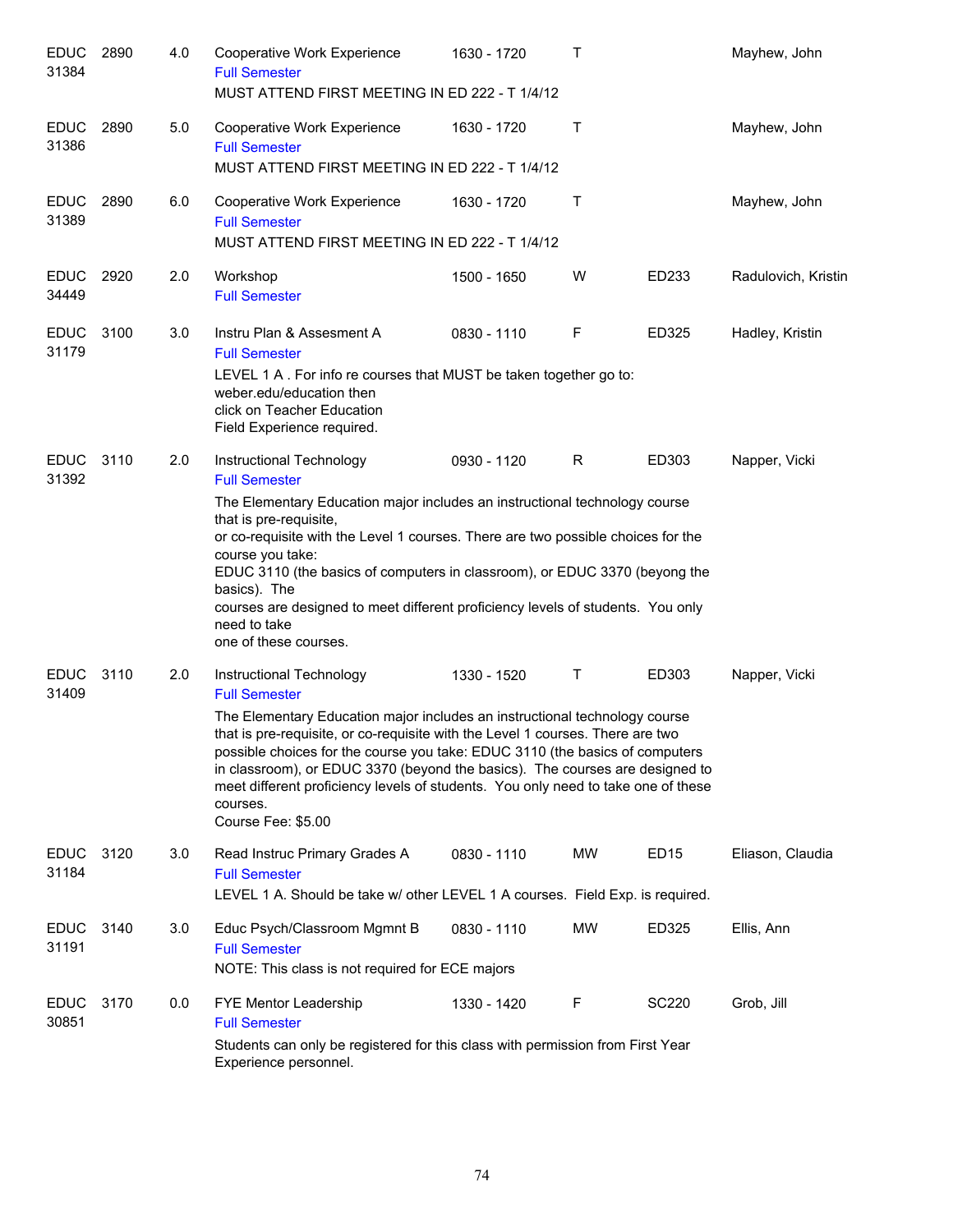| <b>EDUC</b><br>30852 | 3170  | 2.0 | FYE Mentor Leadership<br><b>Full Semester</b>                                                                                                             | 1330 - 1420                  | F                       | <b>SC220</b> | Grob, Jill        |
|----------------------|-------|-----|-----------------------------------------------------------------------------------------------------------------------------------------------------------|------------------------------|-------------------------|--------------|-------------------|
|                      |       |     | Students can only be registered for this class with permission from First Year<br>Experience personnel.                                                   |                              |                         |              |                   |
| <b>EDUC</b><br>34453 | 3200D | 3.0 | DV Foundations of Diversity<br><b>Full Semester</b><br>NOTE: For Special Education Majors only.                                                           | 1630 - 1910                  | W                       | ED116        | Melvin, Anette    |
| <b>EDUC</b><br>31222 | 3200E | 3.0 | DV Foundations of Diversity A<br><b>Full Semester</b><br>LEVEL 2 A. For info re courses that MUST be taken together to to:<br>weber.edu/education then    | 0830 - 1110                  | <b>MTWRF</b>            | ED330        | Byrd, David       |
|                      |       |     | click on Teacher Education<br>Field Experience required.                                                                                                  |                              |                         |              |                   |
| <b>EDUC</b><br>31236 | 3200E | 3.0 | DV Foundations of Diversity B<br><b>Full Semester</b>                                                                                                     | 1230 - 1510                  | <b>MTWRF</b>            | ED330        | Byrd, David       |
|                      |       |     | LEVEL 2 B. For info re courses that MUST be taken together to to:<br>weber.edu/education then<br>click on Teacher Education<br>Field Experience required. |                              |                         |              |                   |
| <b>EDUC</b><br>31304 | 3200S | 3.0 | DV Foundations of Diversity A<br><b>Full Semester</b>                                                                                                     | 0830 - 1110<br>$0900 - 1015$ | <b>MWF</b><br><b>TR</b> | ED227        | Crawford, Forrest |
|                      |       |     | SECONDARY CORE PROGRAM A. For info re courses that MUST be taken<br>together go to:<br>weber.edu/education then click on Teacher Education                |                              |                         |              |                   |
| <b>EDUC</b><br>31325 | 3200S | 3.0 | DV Foundations of Diversity B<br><b>Full Semester</b>                                                                                                     | 1230 - 1510<br>1330 - 1445   | <b>MWF</b><br><b>TR</b> | ED227        | Crawford, Forrest |
|                      |       |     | SECONDARY CORE PROGRAM B. For courses that MUST be taken together go<br>to: weber/education then click on Teacher Education.                              |                              |                         |              |                   |
| <b>EDUC</b><br>31226 | 3240  | 3.0 | Read Instruct Interm Grades A<br><b>Full Semester</b><br>NOTE: Field Experience on Fridays.                                                               | 0830 - 1110                  | <b>MTWRF</b>            | ED330        | Cena, Michael     |
| <b>EDUC</b><br>31239 | 3240  | 3.0 | Read Instruct Interm Grades B<br><b>Full Semester</b><br>NOTE: Field Experience on Fridays.                                                               | 1230 - 1510                  | <b>MTWRF</b>            | ED330        | Cena, Michael     |
| <b>EDUC</b><br>31230 | 3260E | 3.0 | DV The Exceptional Student A<br><b>Full Semester</b>                                                                                                      | 0830 - 1110                  | <b>MTWRF</b>            | ED330        | Williams, Natalie |
|                      |       |     | Req. for DUAL Majors. (ECE students should take if have not taken CHFAM<br>3500). NOTE: Field Experience on Fridays.                                      |                              |                         |              |                   |
| <b>EDUC</b><br>31244 | 3260E | 3.0 | DV The Exceptional Student B<br><b>Full Semester</b>                                                                                                      | 1230 - 1510                  | <b>MTWRF</b>            | ED330        | Williams, Natalie |
|                      |       |     | Required for DUAL Majors. (ECE students should take if have not taken CHFAM<br>3500). NOTE:<br>Field Experience on Fridays.                               |                              |                         |              |                   |
| <b>EDUC</b><br>31307 | 3260S | 3.0 | DV The Exceptional Student A<br><b>Full Semester</b>                                                                                                      | 0830 - 1110<br>0900 - 1015   | MWF<br>TR               | ED227        | Alexander, Melina |
| <b>EDUC</b><br>31329 | 3260S | 3.0 | DV The Exceptional Student B<br><b>Full Semester</b>                                                                                                      | 1230 - 1510<br>1330 - 1445   | MWF<br>TR               | ED227        | Alexander, Melina |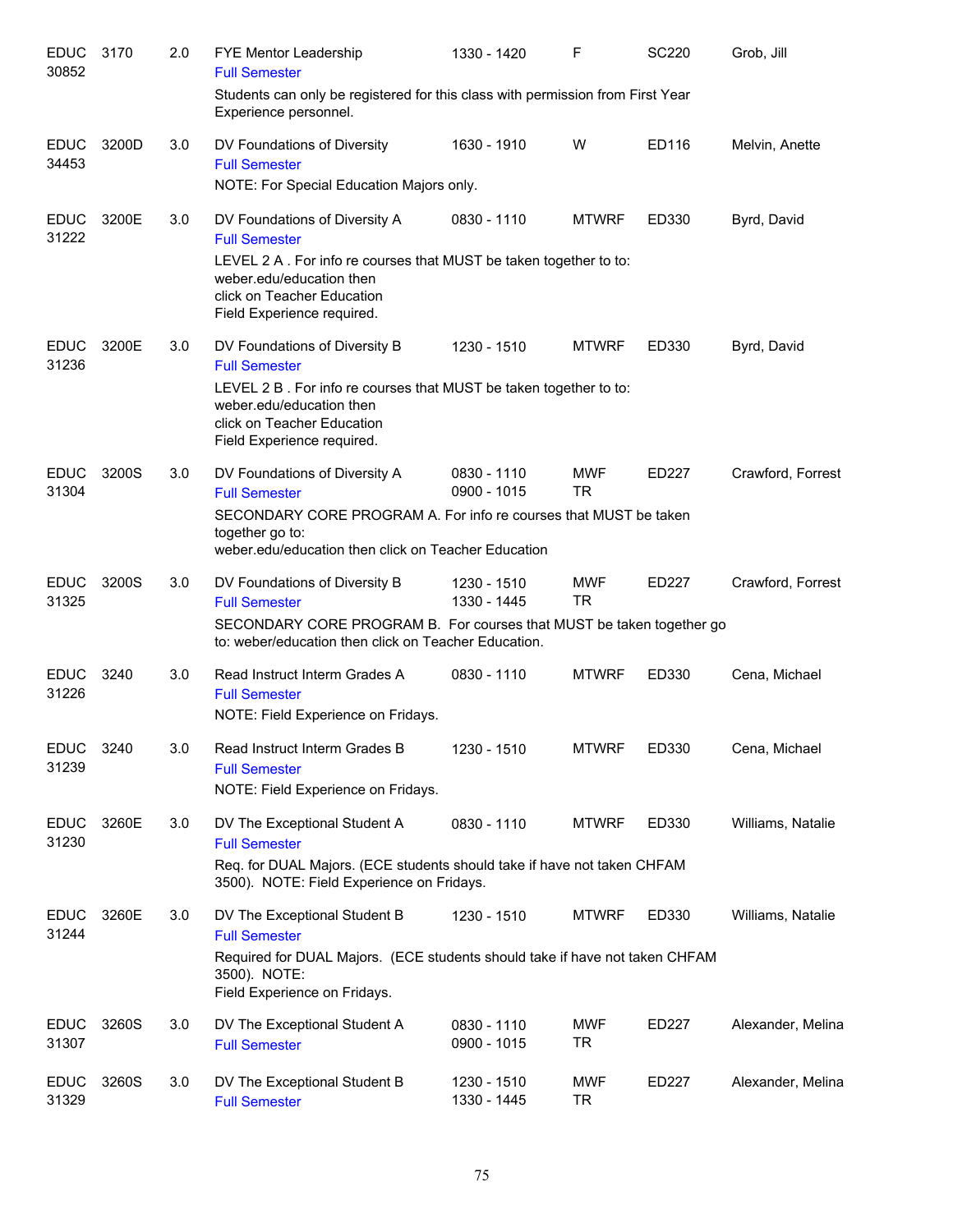| <b>EDUC</b><br>31233 | 3280 | 3.0 | Elem Social Studies Methods A<br><b>Full Semester</b><br>NOTE: Field Experience on Fridays.                                                                                                                                                                                                                                                                                                                                                                               | 0830 - 1110                | <b>MTWRF</b>            | ED330 | Speicher, Stephanie |
|----------------------|------|-----|---------------------------------------------------------------------------------------------------------------------------------------------------------------------------------------------------------------------------------------------------------------------------------------------------------------------------------------------------------------------------------------------------------------------------------------------------------------------------|----------------------------|-------------------------|-------|---------------------|
| <b>EDUC</b><br>31246 | 3280 | 3.0 | Elem Social Studies Methods B<br><b>Full Semester</b><br>NOTE: Field Experience on Fridays.                                                                                                                                                                                                                                                                                                                                                                               | 1230 - 1510                | <b>MTWRF</b>            | ED330 | Speicher, Stephanie |
| <b>EDUC</b><br>31413 | 3370 | 2.0 | Adv Instructional Technology<br><b>Full Semester</b><br>The Elementary Education major includes an instructional technology course<br>that is pre-requisite, or co-requisite with the Level 1 courses. There are two<br>possible choices for the course you take: EDUC 3110 (the basics of computers<br>in classroom), or EDUC 3370 (beyond the basics). The courses are designed to<br>meet different proficiency levels of students. You only need to take one of these | 0930 - 1120                | Τ                       | ED303 | Napper, Vicki       |
| <b>EDUC</b><br>31414 | 3370 | 2.0 | courses.<br>Course Fee: \$5.00<br>Adv Instructional Technology<br><b>Full Semester</b>                                                                                                                                                                                                                                                                                                                                                                                    | 1530 - 1720                | $\mathsf R$             | ED303 | Napper, Vicki       |
|                      |      |     | The Elementary Education major includes an instructional technology course<br>that is pre-requisite, or co-requisite with the Level 1 courses. There are two<br>possible choices for the course you take: EDUC 3110 (the basics of computers<br>in classroom), or EDUC 3370 (beyond the basics). The courses are designed to<br>meet different proficiency levels of students. You only need to take one of these<br>courses.<br>Course Fee: \$5.00                       |                            |                         |       |                     |
| <b>EDUC</b><br>31420 | 3430 | 3.0 | Creat Processes - Elem School<br><b>Full Semester</b><br>Prereq: Admission to Teacher Education, or w/ permission of the Instructor.<br>NOTE: Course starts Jan. 2 to Feb. 22, 2012.                                                                                                                                                                                                                                                                                      | 1630 - 1910                | MW                      | ED317 | Walker, Loretta     |
| <b>EDUC</b><br>31545 | 3810 | 3.0 | Content-based Sec Lang Curr<br><b>Full Semester</b>                                                                                                                                                                                                                                                                                                                                                                                                                       | 1630 - 1910                | M                       | ED325 | Byrd, David         |
| <b>EDUC</b><br>31308 | 3900 | 3.0 | Preparing/Teach/Assess Instr A<br><b>Full Semester</b>                                                                                                                                                                                                                                                                                                                                                                                                                    | 0830 - 1110<br>0900 - 1015 | <b>MWF</b><br><b>TR</b> | ED227 | Moulding, Louise    |
| <b>EDUC</b><br>31333 | 3900 | 3.0 | Preparing/Teach/Assess Inst B<br><b>Full Semester</b>                                                                                                                                                                                                                                                                                                                                                                                                                     | 1230 - 1510<br>1330 - 1445 | <b>MWF</b><br><b>TR</b> | ED227 | Moulding, Louise    |
| <b>EDUC</b><br>31309 | 3930 | 3.0 | Read & Write/Secondary Curr A<br><b>Full Semester</b>                                                                                                                                                                                                                                                                                                                                                                                                                     | 0830 - 1110<br>0900 - 1015 | <b>MWF</b><br><b>TR</b> | ED227 | Gowans, Linda       |
| <b>EDUC</b><br>31334 | 3930 | 3.0 | Read & Write/Secondary Curr B<br><b>Full Semester</b>                                                                                                                                                                                                                                                                                                                                                                                                                     | 1230 - 1510<br>1330 - 1445 | <b>MWF</b><br><b>TR</b> | ED227 | Gowans, Linda       |
| <b>EDUC</b><br>31423 | 4270 | 3.0 | Literacy Strategies<br><b>Full Semester</b>                                                                                                                                                                                                                                                                                                                                                                                                                               | 1630 - 1910                | R                       | ED319 | Byrd, David         |
| <b>EDUC</b><br>31248 | 4300 | 3.0 | Elem Math Methods A<br><b>Full Semester</b><br>LEVEL 3 A. For info re courses that MUST be taken together:<br>weber.edu/education then<br>click on Teacher Education. Field Experience required. NOTE: Prereq. NEED<br>MATHED 2010 AND MATHED 2020.<br>Field Experience on Fridays.<br>Course Fee: \$3.00                                                                                                                                                                 | 0830 - 1110                | <b>MTWRF</b>            | ED317 | Hadley, Kristin     |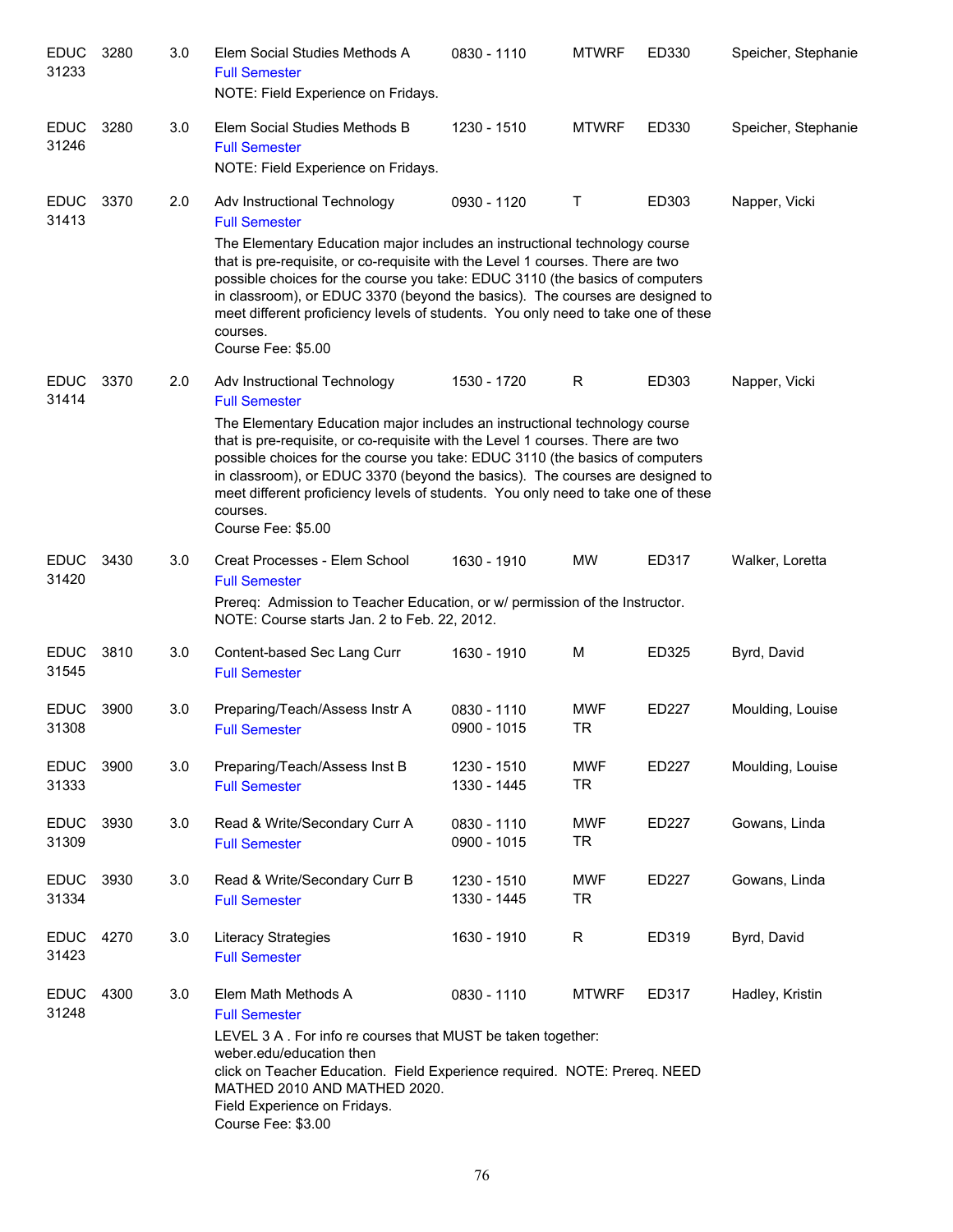| <b>EDUC</b><br>31251 | 4320  | 3.0 | Elem Language Arts Methods A<br><b>Full Semester</b>                                                                                                                                                                                                                                                                                      | 0830 - 1110 | <b>MTWRF</b> | ED <sub>6</sub> | Pitts, Paul       |
|----------------------|-------|-----|-------------------------------------------------------------------------------------------------------------------------------------------------------------------------------------------------------------------------------------------------------------------------------------------------------------------------------------------|-------------|--------------|-----------------|-------------------|
| <b>EDUC</b><br>31256 | 4330  | 3.0 | Elementary Science Methods A<br><b>Full Semester</b><br>Course Fee: \$3.00                                                                                                                                                                                                                                                                | 0830 - 1110 | <b>MTWRF</b> | ED317           | Pontius, Richard  |
| <b>EDUC</b><br>31260 | 4340  | 3.0 | Elementary Art/Music Methods A<br><b>Full Semester</b>                                                                                                                                                                                                                                                                                    | 0830 - 1110 | <b>MTWRF</b> | ED317           | Walker, Loretta   |
| <b>EDUC</b><br>31425 | 4380A | 4.0 | Student Teaching-Elementary Ed<br><b>Full Semester</b><br>Course Fee: \$75.00                                                                                                                                                                                                                                                             | <b>TBA</b>  | <b>TBA</b>   |                 | Eldredge, Ana     |
| <b>EDUC</b><br>31428 | 4380B | 4.0 | Student Teaching-Elementary Ed<br><b>Full Semester</b><br><b>REMOTE SITE LAB FEE</b><br>Course Fee: \$150.00                                                                                                                                                                                                                              | <b>TBA</b>  | <b>TBA</b>   |                 | Eldredge, Ana     |
| <b>EDUC</b><br>31344 | 4530  | 3.0 | Prin/Appl Special Educ Assess<br><b>Full Semester</b><br>Course Fee \$20.00                                                                                                                                                                                                                                                               | 1630 - 1910 | W            | <b>ED15</b>     | Mayhew, John      |
| <b>EDUC</b><br>31346 | 4540  | 3.0 | Managing Student Behavior<br><b>Full Semester</b>                                                                                                                                                                                                                                                                                         | 1630 - 1910 | Τ            | <b>ED15</b>     | Williams, Natalie |
| <b>EDUC</b><br>31347 | 4550  | 3.0 | Strat & Meth for Elem Spec Ed<br><b>Full Semester</b>                                                                                                                                                                                                                                                                                     | 1630 - 1910 | М            | <b>ED15</b>     | Butler, Frances   |
| <b>EDUC</b><br>31348 | 4581  | 4.0 | CBL-Pre-Student Teach-Spec Ed<br><b>Full Semester</b><br>CBL stands for Community-Based Learning which means that students engage<br>in meaningful community service that is connected to specific course objectives.<br>See http://www.weber.edu/CommunityInvolvement/CBL_Designation.html for a<br>full list of CBL designated courses. | 1530 - 1630 | M            | <b>ED15</b>     | Alexander, Melina |
| <b>EDUC</b><br>31349 | 4640  | 4.0 | Validated Methods: Mathematics<br><b>Full Semester</b>                                                                                                                                                                                                                                                                                    | 1630 - 1910 | R            | <b>ED15</b>     | Butler, Frances   |
| <b>EDUC</b><br>35025 | 4650  | 4.0 | <b>CBL-Validated Methods: Reading</b><br><b>Full Semester</b>                                                                                                                                                                                                                                                                             | <b>TBA</b>  | <b>TBA</b>   |                 | Butler, Frances   |
| <b>EDUC</b><br>31354 | 4670A | 4.0 | Special Educ Student Teaching<br><b>Full Semester</b><br>Course Fee: \$75.00                                                                                                                                                                                                                                                              | <b>TBA</b>  | <b>TBA</b>   |                 | Eldredge, Ana     |
| <b>EDUC</b><br>31355 | 4670B | 4.0 | Special Educ Student Teaching<br><b>Full Semester</b><br>REMOTE SITE LAB FEE<br>Course Fee: \$150.00                                                                                                                                                                                                                                      | <b>TBA</b>  | <b>TBA</b>   |                 | Eldredge, Ana     |
| <b>EDUC</b><br>31350 | 4680  | 8.0 | SpEd Student Teaching<br><b>Full Semester</b>                                                                                                                                                                                                                                                                                             | <b>TBA</b>  | <b>TBA</b>   |                 | Eldredge, Ana     |
| <b>EDUC</b><br>31351 | 4685  | 1.0 | SpEd Student Teaching Seminar<br><b>Full Semester</b>                                                                                                                                                                                                                                                                                     | 1630 - 1910 | W            | ED219           | Butler, Frances   |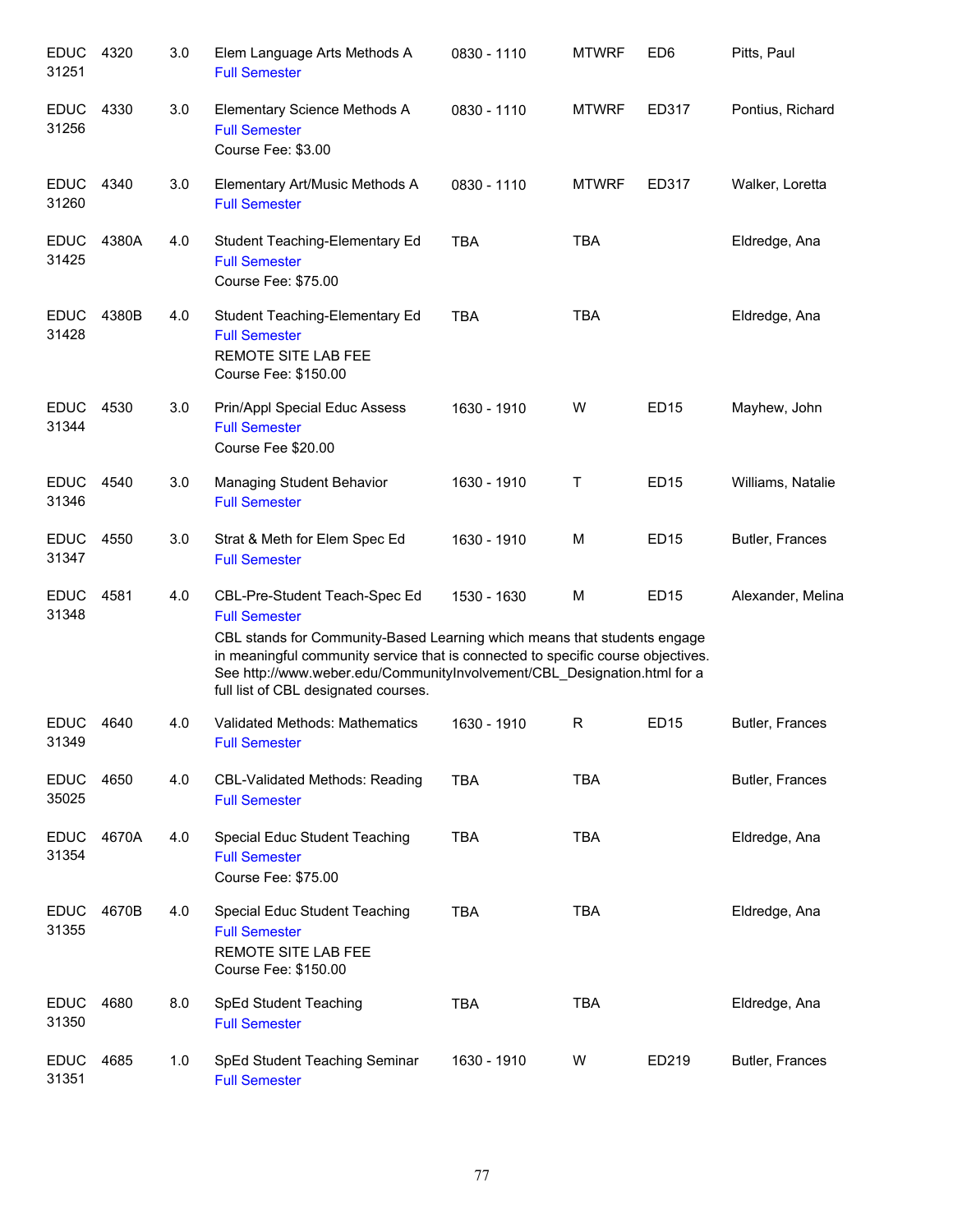| <b>EDUC</b><br>31353 | 4686  | 4.0 | SpEd Sem. & Syn. SpEd Majors<br><b>Full Semester</b>                                                                                                                                        | 1630 - 1910 | W          | ED219        | Butler, Frances  |
|----------------------|-------|-----|---------------------------------------------------------------------------------------------------------------------------------------------------------------------------------------------|-------------|------------|--------------|------------------|
| <b>EDUC</b><br>32611 | 4740  | 1.0 | Partnerships ESL/Bilingual<br><b>Full Semester</b><br>To access online course materials, log on through the<br>student portal eWeber at http://weber.edu and select:<br>"Current Students". | <b>TBA</b>  | <b>TBA</b> | OL           | Byrd, David      |
| <b>EDUC</b><br>31431 | 4830  | 1.0 | Individ Prescribed Program<br><b>Full Semester</b>                                                                                                                                          | <b>TBA</b>  | <b>TBA</b> |              | Mayhew, John     |
| <b>EDUC</b><br>31435 | 4830  | 2.0 | Individ Prescribed Program<br><b>Full Semester</b>                                                                                                                                          | <b>TBA</b>  | <b>TBA</b> |              | Mayhew, John     |
| <b>EDUC</b><br>31438 | 4830  | 3.0 | Individ Prescribed Program<br><b>Full Semester</b>                                                                                                                                          | <b>TBA</b>  | <b>TBA</b> |              | Mayhew, John     |
| <b>EDUC</b><br>31444 | 4830  | 4.0 | Individ Prescribed Program<br><b>Full Semester</b>                                                                                                                                          | <b>TBA</b>  | <b>TBA</b> |              | Mayhew, John     |
| <b>EDUC</b><br>31446 | 4830  | 5.0 | Individ Prescribed Program<br><b>Full Semester</b>                                                                                                                                          | <b>TBA</b>  | <b>TBA</b> |              | Mayhew, John     |
| <b>EDUC</b><br>31447 | 4830  | 6.0 | Individ Prescribed Program<br><b>Full Semester</b>                                                                                                                                          | <b>TBA</b>  | <b>TBA</b> |              | Mayhew, John     |
| <b>EDUC</b><br>31297 | 4840A | 8.0 | Student Teaching-Elementary Ed<br><b>Full Semester</b><br>Course Fee: \$150.00                                                                                                              | <b>TBA</b>  | <b>TBA</b> |              | Eldredge, Ana    |
| <b>EDUC</b><br>31298 | 4840B | 8.0 | Student Teaching-Elementary Ed<br><b>Full Semester</b><br>Course Fee: \$300.00<br>REMOTE SITE COURSE FEE                                                                                    | <b>TBA</b>  | <b>TBA</b> |              | Eldredge, Ana    |
| <b>EDUC</b><br>31299 | 4850  | 4.0 | Elem Integrated Seminar<br><b>Full Semester</b>                                                                                                                                             | 1630 - 1910 | м          | <b>ED227</b> | Stewart, Pene'e  |
|                      |       |     | Jan 2 Orientation and class from 8:00 a.m. to 3:00 p.m.; Class meets on<br>Mondays thereafter<br>at 4:30 - 7:10 p.m.; Synthesis on April 17 from 8:00 a.m. to 3:00 p.m.                     |             |            |              |                  |
| <b>EDUC</b><br>31303 | 4850  | 4.0 | Elem Integrated Seminar<br><b>Full Semester</b>                                                                                                                                             | 1630 - 1910 | M          | ED227        | Eliason, Claudia |
|                      |       |     | Jan 2 Orientation and class from 8:00 a.m. to 3:00 p.m.; Class meets on<br>Mondays thereafter<br>at 4:30 - 7:10 p.m.; Synthesis on April 17 from 8:00 a.m. to 3:00 p.m.                     |             |            |              |                  |
| <b>EDUC</b><br>31449 | 4890  | 1.0 | Cooperative Work Experience<br><b>Full Semester</b><br>MUST ATTEND FIRST MEETING ED 222 - T-1/4/12                                                                                          | 1630 - 1720 | Τ          |              | Mayhew, John     |
| <b>EDUC</b><br>31462 | 4890  | 2.0 | Cooperative Work Experience<br><b>Full Semester</b><br>MUST ATTEND FIRST MEETING ED 222 - T-1/4/12                                                                                          | 1630 - 1720 | Τ          |              | Mayhew, John     |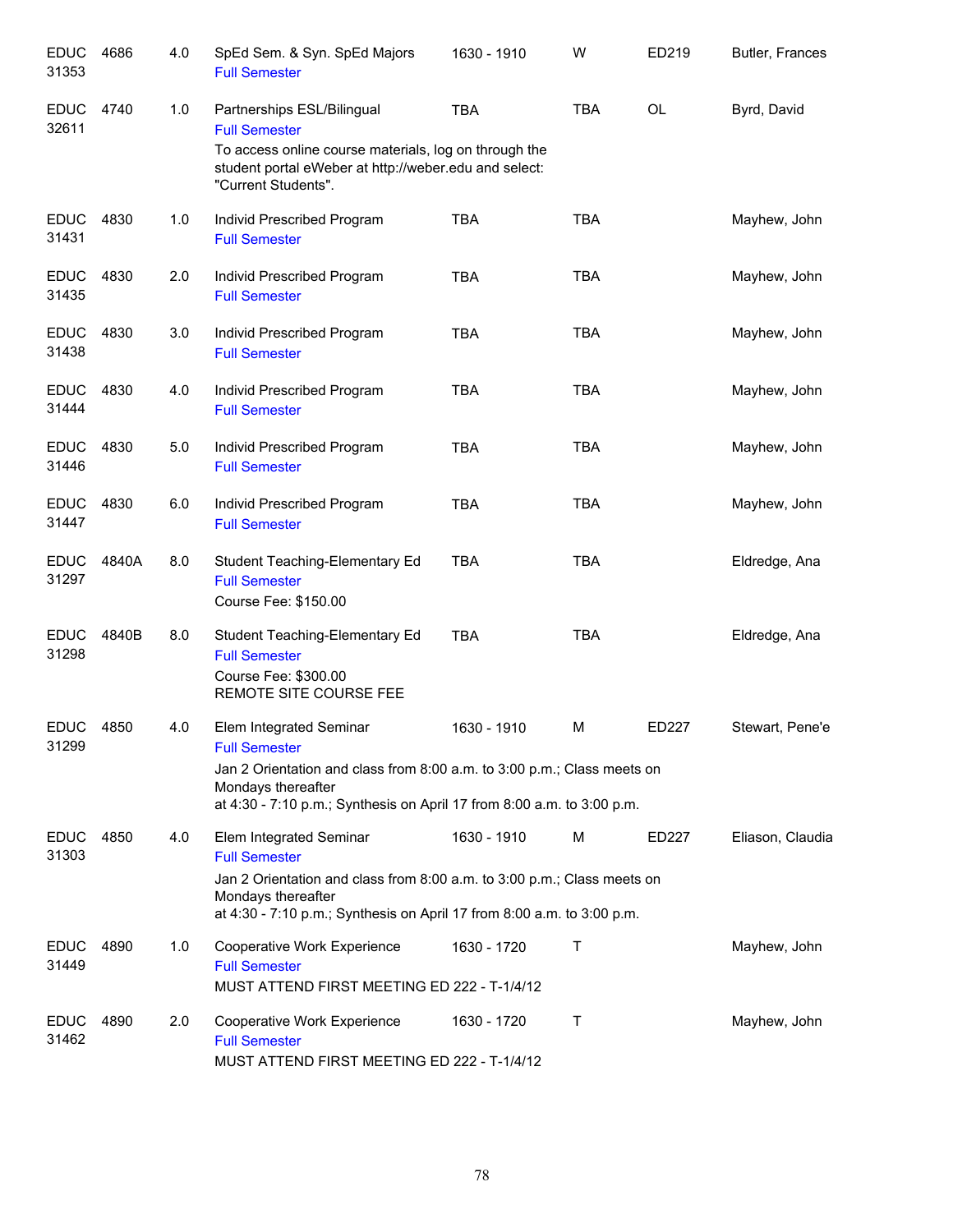| <b>EDUC</b><br>31465 | 4890  | 3.0 | Cooperative Work Experience<br><b>Full Semester</b><br>MUST ATTEND FIRST MEETING ED 222 - T-1/4/12                                                                                          | 1630 - 1720 | $\mathsf{T}$ |       | Mayhew, John    |
|----------------------|-------|-----|---------------------------------------------------------------------------------------------------------------------------------------------------------------------------------------------|-------------|--------------|-------|-----------------|
| <b>EDUC</b><br>31467 | 4890  | 4.0 | Cooperative Work Experience<br><b>Full Semester</b><br>MUST ATTEND FIRST MEETING ED 222 - T-1/4/12                                                                                          | 1630 - 1720 | Τ            |       | Mayhew, John    |
| <b>EDUC</b><br>31468 | 4890  | 5.0 | <b>Cooperative Work Experience</b><br><b>Full Semester</b><br>MUST ATTEND FIRST MEETING ED 222 - T-1/4/12                                                                                   | 1630 - 1720 | Τ            |       | Mayhew, John    |
| <b>EDUC</b><br>31470 | 4890  | 6.0 | Cooperative Work Experience<br><b>Full Semester</b><br>MUST ATTEND FIRST MEETING ED 222 - T-1/4/12                                                                                          | 1630 - 1720 | Τ            |       | Mayhew, John    |
| <b>EDUC</b><br>31529 | 4930A | 4.0 | Student Teaching in Sec Educ<br><b>Full Semester</b><br>Course Fee: \$75.00                                                                                                                 | <b>TBA</b>  | <b>TBA</b>   |       | Eldredge, Ana   |
| <b>EDUC</b><br>31531 | 4930B | 4.0 | Student Teaching in Sec Educ<br><b>Full Semester</b><br>REMOTE SITE LAB FEE<br>Course Fee: \$150.00                                                                                         | <b>TBA</b>  | <b>TBA</b>   |       | Eldredge, Ana   |
| <b>EDUC</b><br>31336 | 4940A | 8.0 | Student Teaching in Sec Educ<br><b>Full Semester</b><br>Course Fee: \$150.00                                                                                                                | <b>TBA</b>  | <b>TBA</b>   |       | Eldredge, Ana   |
| <b>EDUC</b><br>31338 | 4940B | 8.0 | Student Teaching in Sec Educ<br><b>Full Semester</b><br>REMOTE SITE LAB FEE<br>Course Fee: \$300.00                                                                                         | <b>TBA</b>  | <b>TBA</b>   |       | Eldredge, Ana   |
| <b>EDUC</b><br>31339 | 4950  | 4.0 | Int Sec Student Teach Seminar<br><b>Full Semester</b><br>Note: 8:30-11:10 a.m.; Jan. 4,5,6,11,12,13; 4:30-7:10 p.m. every Wednesday<br>beginning<br>Jan. 18;<br>8:30-4:00 Tuesday April 17. | 1630 - 1910 | W            |       | Hadley, Kristin |
| <b>EDUC</b><br>31341 | 4950  | 4.0 | Int Sec Student Teach Seminar<br><b>Full Semester</b><br>Note: 8:30-11:10 a.m.; Jan. 4,5,6,11,12,13; 4:30-7:10 p.m. every Wednesday<br>beginning<br>Jan. 18;<br>8:30-4:00 Tuesday April 17. | 1630 - 1910 | W            |       | Nelson, Kristin |
| <b>EDUC</b><br>31533 | 5770  | 2.0 | Field Exp in ESL/Bilingual Ed<br><b>Full Semester</b>                                                                                                                                       | 1630 - 1820 | F            | ED319 | Byrd, David     |
| <b>EDUC</b><br>31535 | 5840  | 6.0 | Student Teaching El. ED. MED<br><b>Full Semester</b><br>Course Fee: \$150.00                                                                                                                | <b>TBA</b>  | <b>TBA</b>   |       | Saunders, Peggy |
| <b>EDUC</b><br>31540 | 5860  | 2.0 | Practicum in Education<br><b>Full Semester</b>                                                                                                                                              | <b>TBA</b>  | <b>TBA</b>   |       | Saunders, Peggy |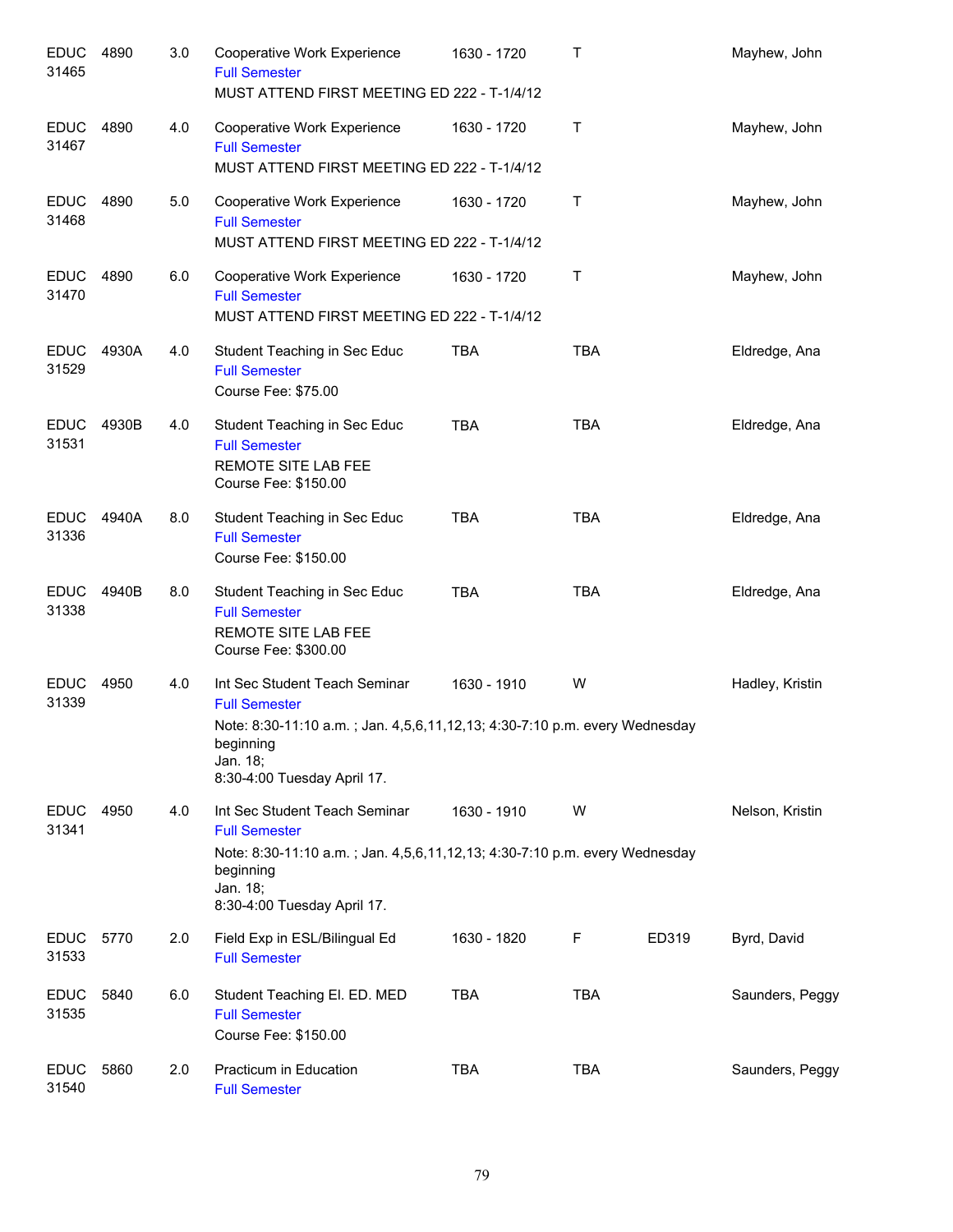| <b>EDUC</b><br>31541 | 5860 | 4.0 | Practicum in Education<br><b>Full Semester</b>                                                                                                                                                                                                                                                                                           | <b>TBA</b>                 | <b>TBA</b>     |                | Saunders, Peggy  |
|----------------------|------|-----|------------------------------------------------------------------------------------------------------------------------------------------------------------------------------------------------------------------------------------------------------------------------------------------------------------------------------------------|----------------------------|----------------|----------------|------------------|
| <b>EDUC</b><br>31543 | 5880 | 6.0 | Student Teaching in Sec Ed<br><b>Full Semester</b><br>Course Fee: \$150.00                                                                                                                                                                                                                                                               | <b>TBA</b>                 | <b>TBA</b>     |                | Saunders, Peggy  |
| EE<br>31899          | 1000 | 2.0 | Intro Electronics Engineering<br><b>Full Semester</b>                                                                                                                                                                                                                                                                                    | 1230 - 1320                | <b>MW</b>      | B4409          | Brown, Fon       |
| <b>EE</b><br>31900   | 2260 | 4.0 | <b>Fund Electrical Circuits</b><br><b>Full Semester</b>                                                                                                                                                                                                                                                                                  | 0900 - 1015<br>1330 - 1630 | MW<br>Τ        | B4409<br>B4420 | Jackson, Justin  |
| EE<br>31909          | 2700 | 4.0 | <b>Digital Circuits</b><br><b>Full Semester</b>                                                                                                                                                                                                                                                                                          | 1700 - 2000                | <b>TR</b>      | D02321         | Brown, Fon       |
| EE<br>32017          | 3010 | 2.0 | <b>Electronic Circuits</b><br><b>Full Semester</b>                                                                                                                                                                                                                                                                                       | 1600 - 1650                | M              | D02333         | Smith, Jennifer  |
| EE.<br>31924         | 3120 | 4.0 | Microelectronics II<br><b>Full Semester</b>                                                                                                                                                                                                                                                                                              | 0900 - 1015<br>1330 - 1630 | <b>TR</b><br>R | B4409<br>B4418 | Jackson, Justin  |
| EE.<br>32019         | 3310 | 4.0 | Electromagnetics I<br><b>Full Semester</b>                                                                                                                                                                                                                                                                                               | 1030 - 1145<br>1330 - 1630 | <b>MW</b><br>M | B4409<br>B4420 | Ward, Jeffrey    |
| EE.<br>32020         | 3710 | 4.0 | <b>Embedded Systems</b><br><b>Full Semester</b>                                                                                                                                                                                                                                                                                          | 1030 - 1145<br>1330 - 1630 | <b>TR</b><br>W | B4409<br>B4418 | Brown, Fon       |
| <b>EE</b><br>32028   | 3890 | 2.0 | Internship<br><b>Full Semester</b>                                                                                                                                                                                                                                                                                                       | 1230 - 1300                | M              | B4421          | Ward, Jeffrey    |
| <b>EE</b><br>32021   | 4020 | 2.0 | <b>CBL-Senior Project II</b><br><b>Full Semester</b><br>CBL stands for Community-Based Learning which means that students engage<br>in meaningful community service that is connected to specific course objectives.<br>See http://www.weber.edu/CommunityInvolvement/CBL_Designation.html for a<br>full list of CBL designated courses. | 1330 - 1420                | $\sf T$        | B4409          | Brown, Fon       |
| EE.<br>32024         | 4310 | 3.0 | Electromagnetics II<br><b>Full Semester</b>                                                                                                                                                                                                                                                                                              | 1700 - 1815                | <b>MW</b>      | D02333         | Ward, Jeffrey    |
| <b>ENGL</b><br>30819 | 0900 | 3.0 | Fund College Reading/Writing<br><b>Full Semester</b>                                                                                                                                                                                                                                                                                     | 1200 - 1315                | <b>TR</b>      | EH305          | Diamond, Marilyn |
| <b>ENGL</b><br>30826 | 0900 | 3.0 | Fund College Reading/Writing<br><b>Full Semester</b>                                                                                                                                                                                                                                                                                     | 0730 - 0845                | <b>TR</b>      | EH403          | Olson, Eleanor   |
| <b>ENGL</b><br>30931 | 0955 | 6.0 | Dev College Reading/Writing<br><b>Full Semester</b>                                                                                                                                                                                                                                                                                      | 0730 - 0820                | <b>MWF</b>     | EH316          | Porter, Carl     |
| <b>ENGL</b><br>30933 | 0955 | 6.0 | Dev College Reading/Writing<br><b>Full Semester</b>                                                                                                                                                                                                                                                                                      | 0730 - 0820                | <b>MWF</b>     | EH403          | Hughes, Claire   |
| <b>ENGL</b><br>30939 | 0955 | 6.0 | Dev College Reading/Writing<br><b>Full Semester</b>                                                                                                                                                                                                                                                                                      | 0830 - 0920                | <b>MWF</b>     | EH316          | Asay, Toni       |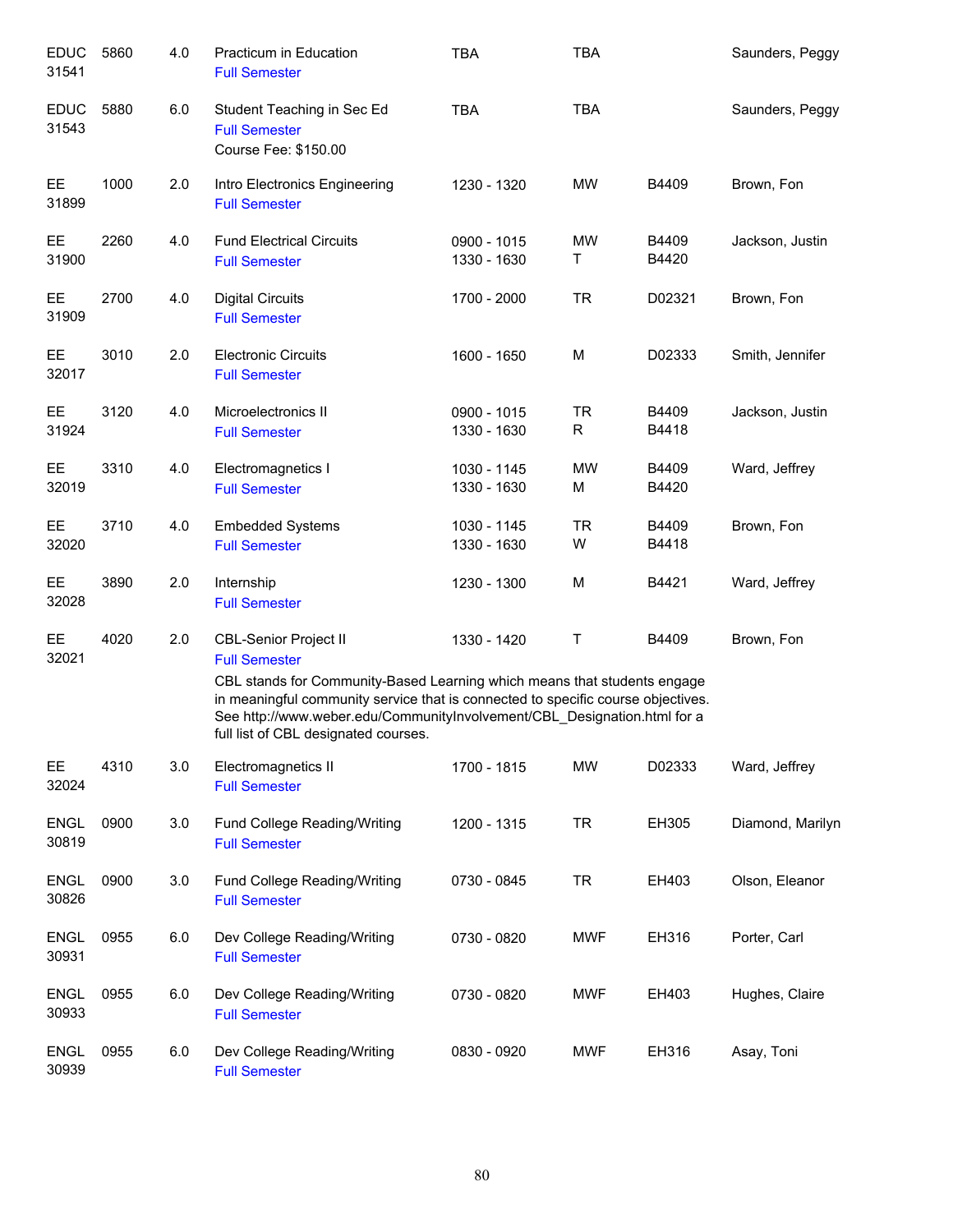| <b>ENGL</b><br>30941 | 0955 | 6.0 | Dev College Reading/Writing<br><b>Full Semester</b> | 0730 - 0845 | <b>TR</b>  | EH305  | Call, Christy      |
|----------------------|------|-----|-----------------------------------------------------|-------------|------------|--------|--------------------|
| <b>ENGL</b><br>30943 | 0955 | 6.0 | Dev College Reading/Writing<br><b>Full Semester</b> | 0830 - 0920 | <b>MWF</b> | EH219  | Kolz, Buck         |
| <b>ENGL</b><br>30945 | 0955 | 6.0 | Dev College Reading/Writing<br><b>Full Semester</b> | 1200 - 1315 | <b>TR</b>  | EH316  | Kelly, Brooke      |
| <b>ENGL</b><br>30952 | 0955 | 6.0 | Dev College Reading/Writing<br><b>Full Semester</b> | 0900 - 1015 | <b>TR</b>  | EH316  | Gawronski, Sarah   |
| <b>ENGL</b><br>30955 | 0955 | 6.0 | Dev College Reading/Writing<br><b>Full Semester</b> | 1230 - 1320 | <b>MWF</b> | EH215  | Marchant, Becky    |
| <b>ENGL</b><br>30956 | 0955 | 6.0 | Dev College Reading/Writing<br><b>Full Semester</b> | 0930 - 1020 | <b>MWF</b> | EH316  | Asay, Toni         |
| <b>ENGL</b><br>30984 | 0955 | 6.0 | Dev College Reading/Writing<br><b>Full Semester</b> | 0900 - 1015 | <b>TR</b>  | EH305  | Call, Christy      |
| <b>ENGL</b><br>30986 | 0955 | 6.0 | Dev College Reading/Writing<br><b>Full Semester</b> | 1030 - 1145 | <b>TR</b>  | EH116  | Call, Christy      |
| <b>ENGL</b><br>30988 | 0955 | 6.0 | Dev College Reading/Writing<br><b>Full Semester</b> | 1030 - 1120 | <b>MWF</b> | EH316  | Asay, Toni         |
| <b>ENGL</b><br>31030 | 0955 | 6.0 | Dev College Reading/Writing<br><b>Full Semester</b> | 0930 - 1020 | <b>MWF</b> | EH218  | Marchant, Becky    |
| <b>ENGL</b><br>31032 | 0955 | 6.0 | Dev College Reading/Writing<br><b>Full Semester</b> | 1030 - 1145 | <b>TR</b>  | EH316  | Kelly, Brooke      |
| <b>ENGL</b><br>31033 | 0955 | 6.0 | Dev College Reading/Writing<br><b>Full Semester</b> | 1330 - 1445 | <b>TR</b>  | EH316  | Mathews, Darcy     |
| <b>ENGL</b><br>31035 | 0955 | 6.0 | Dev College Reading/Writing<br><b>Full Semester</b> | 1030 - 1120 | MWF        | EH215  | Marchant, Becky    |
| <b>ENGL</b><br>31037 | 0955 | 6.0 | Dev College Reading/Writing<br><b>Full Semester</b> | 1730 - 2010 | M          | EH316  | Thompson, Jennifer |
| <b>ENGL</b><br>31039 | 0955 | 6.0 | Dev College Reading/Writing<br><b>Full Semester</b> | 1730 - 2010 | R          | EH316  | Choberka, Angela   |
| <b>ENGL</b><br>31926 | 0955 | 6.0 | Dev College Reading/Writing<br><b>Full Semester</b> | 0730 - 0820 | <b>MWF</b> | D02318 | Davis, Deborah     |
| <b>ENGL</b><br>31927 | 0955 | 6.0 | Dev College Reading/Writing<br><b>Full Semester</b> | 0900 - 1015 | <b>TR</b>  | D02113 | Mason, Marilee     |
| <b>ENGL</b><br>31935 | 0955 | 6.0 | Dev College Reading/Writing<br><b>Full Semester</b> | 1730 - 2010 | W          | D02223 | Newhart, Bryson    |
| <b>ENGL</b><br>31937 | 0955 | 6.0 | Dev College Reading/Writing<br><b>Full Semester</b> | 1730 - 2010 | М          | D02322 | Goff, Kamri        |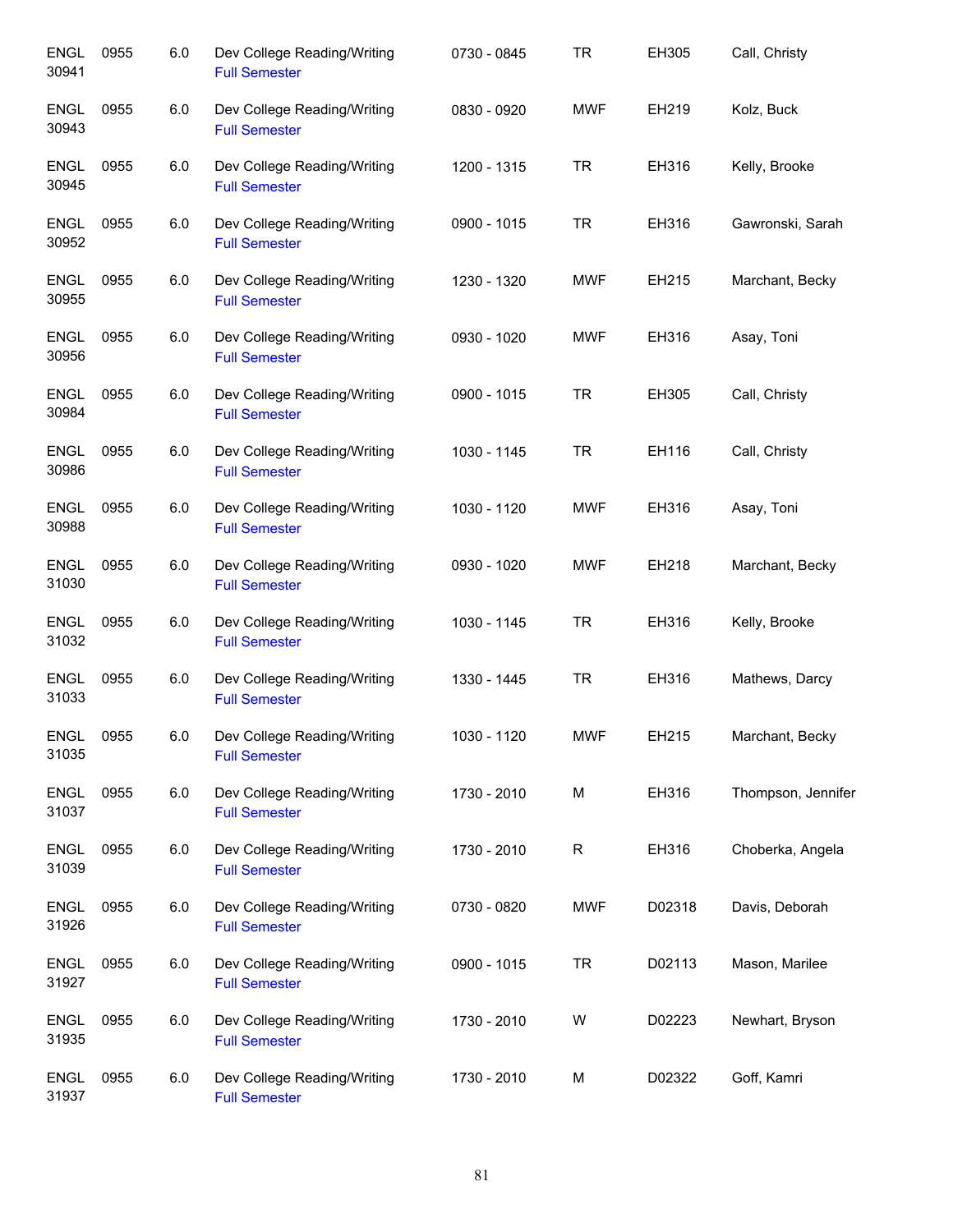| <b>ENGL</b><br>33177 | 0955 | 6.0 | Dev College Reading/Writing<br><b>Full Semester</b>                                                                                                                                        | 1130 - 1220 | <b>MWF</b>  | EH403     | Sorensen, Jennifer |
|----------------------|------|-----|--------------------------------------------------------------------------------------------------------------------------------------------------------------------------------------------|-------------|-------------|-----------|--------------------|
| <b>ENGL</b><br>30532 | 1010 | 3.0 | <b>EN Introduct College Writing</b><br><b>Full Semester</b>                                                                                                                                | <b>TBA</b>  | <b>TBA</b>  | OL        | Newman, Sylvia     |
|                      |      |     | To access online course materials, please log on through<br>the student portal (eWeber) at http://weber.edu and select:<br>"Current Students".                                             |             |             |           |                    |
| <b>ENGL</b><br>30533 | 1010 | 3.0 | <b>EN Introduct College Writing</b><br><b>Full Semester</b><br>To access the online course materials, please log on through<br>the student portal (eWeber) at http://weber.edu and select: | <b>TBA</b>  | <b>TBA</b>  | <b>OL</b> | Hudson, Kyra       |
|                      |      |     | "Current Students".                                                                                                                                                                        |             |             |           |                    |
| <b>ENGL</b><br>30534 | 1010 | 3.0 | <b>EN Introduct College Writing</b><br><b>Full Semester</b>                                                                                                                                | <b>TBA</b>  | <b>TBA</b>  | OL        | Triplett, Joan     |
|                      |      |     | To access online course materials, please log on through<br>the student portal (eWeber) at http://weber.edu and select:<br>"Current Students".                                             |             |             |           |                    |
| <b>ENGL</b><br>30535 | 1010 | 3.0 | <b>EN Introduct College Writing</b><br><b>Full Semester</b>                                                                                                                                | <b>TBA</b>  | <b>TBA</b>  | <b>OL</b> | Stott, Laura       |
|                      |      |     | To access online course materials, please log on through<br>the student portal (eWeber) at http://weber.edu and select:<br>"Current Students".                                             |             |             |           |                    |
| <b>ENGL</b><br>30536 | 1010 | 3.0 | <b>EN Introduct College Writing</b><br><b>Full Semester</b>                                                                                                                                | <b>TBA</b>  | <b>TBA</b>  | OL        | Smith, Brigette    |
|                      |      |     | To access online course materials, please log on through the<br>student portal (eWeber) at http://weber.edu and select:<br>"Current Students".                                             |             |             |           |                    |
| <b>ENGL</b><br>30537 | 1010 | 3.0 | <b>EN Introduct College Writing</b><br><b>Full Semester</b>                                                                                                                                | <b>TBA</b>  | <b>TBA</b>  | <b>OL</b> | Newman, Sylvia     |
|                      |      |     | To access online course materials, please log on through<br>the student portal (eWeber) at http://weber.edu and select:<br>"Current Students".                                             |             |             |           |                    |
| <b>ENGL</b><br>30538 | 1010 | 3.0 | <b>EN Introduct College Writing</b><br><b>Full Semester</b>                                                                                                                                | <b>TBA</b>  | <b>TBA</b>  | OL        | Stott, Laura       |
|                      |      |     | To access online course materials, please log on through<br>the student portal (eWeber) at http://weber.edu and select:<br>"Current Students".                                             |             |             |           |                    |
| <b>ENGL</b><br>30539 | 1010 | 3.0 | <b>EN Introduct College Writing</b><br><b>Full Semester</b>                                                                                                                                | <b>TBA</b>  | <b>TBA</b>  | <b>OL</b> | Smith, Brigette    |
|                      |      |     | To access online course materials, please log on through<br>the student portal (eWeber) at http://weber.edu and select:<br>"Current Students".                                             |             |             |           |                    |
| <b>ENGL</b><br>30591 | 1010 | 3.0 | EN Introduct College Writing<br><b>Full Semester</b>                                                                                                                                       | 1730 - 2010 | M           | DH2504    | Ludlow, Steven     |
| <b>ENGL</b><br>30593 | 1010 | 3.0 | <b>EN Introduct College Writing</b><br><b>Full Semester</b>                                                                                                                                | 0830 - 1110 | $\mathbf S$ | WW108     | Carper, Donald     |
| <b>ENGL</b><br>31042 | 1010 | 3.0 | <b>EN Introduct College Writing</b><br><b>Full Semester</b>                                                                                                                                | 0730 - 0820 | <b>MWF</b>  | EH220     | Whitby, Emily      |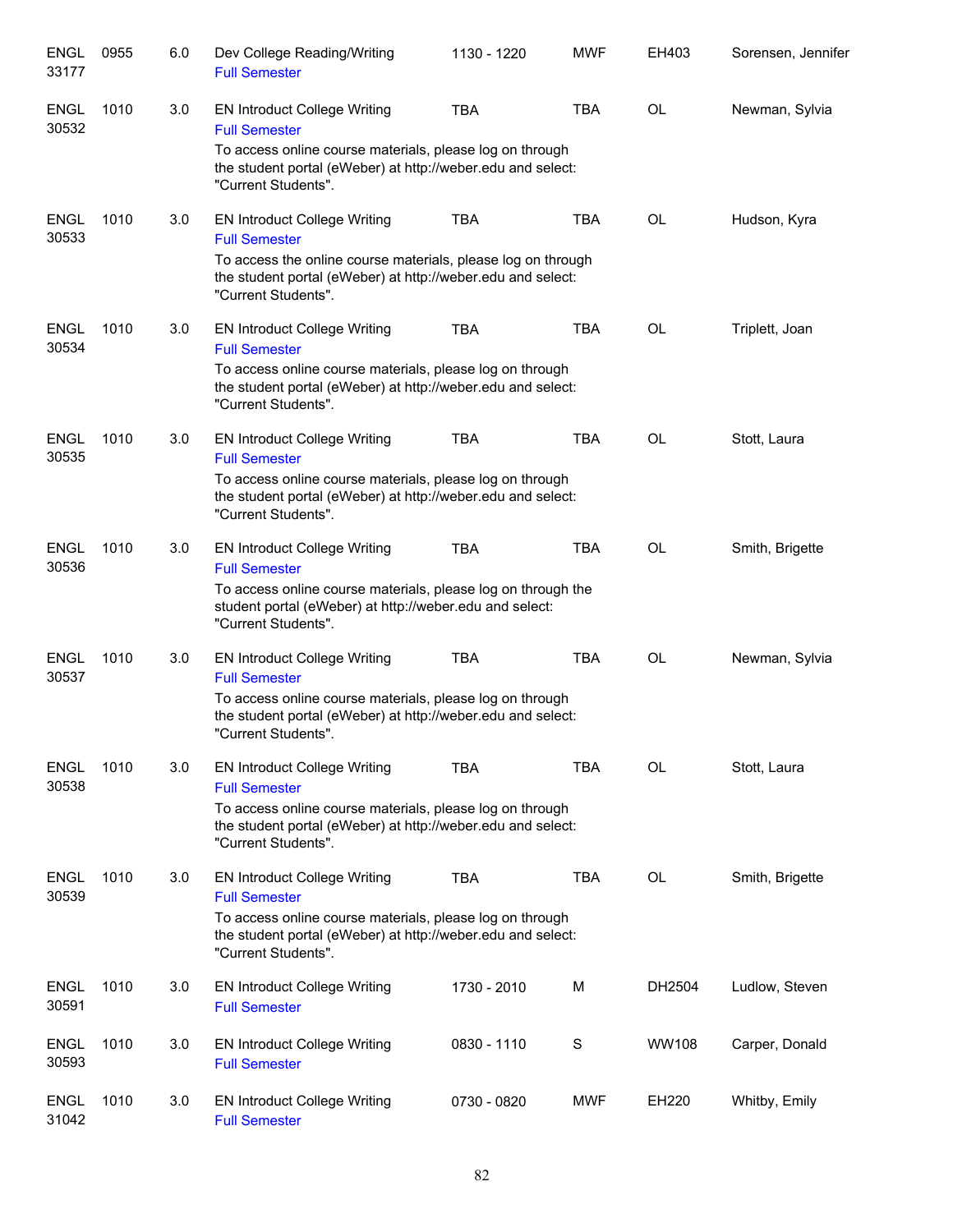| <b>ENGL</b><br>31043 | 1010 | 3.0 | <b>EN Introduct College Writing</b><br><b>Full Semester</b>                                                                                                                                                                                                                                                                                                                                                                                      | 0900 - 1015 | TR         | EH116  | Mickel, Logan    |
|----------------------|------|-----|--------------------------------------------------------------------------------------------------------------------------------------------------------------------------------------------------------------------------------------------------------------------------------------------------------------------------------------------------------------------------------------------------------------------------------------------------|-------------|------------|--------|------------------|
| <b>ENGL</b><br>31045 | 1010 | 3.0 | <b>EN Introduct College Writing</b><br><b>Full Semester</b>                                                                                                                                                                                                                                                                                                                                                                                      | 0830 - 0920 | <b>MWF</b> | EH206  | Burrows, J       |
| <b>ENGL</b><br>31046 | 1010 | 3.0 | <b>EN Introduct College Writing</b><br><b>Full Semester</b>                                                                                                                                                                                                                                                                                                                                                                                      | 0830 - 0920 | <b>MWF</b> | EH215  | Krantz, Mary     |
| <b>ENGL</b><br>31048 | 1010 | 3.0 | <b>EN Introduct College Writing</b><br><b>Full Semester</b>                                                                                                                                                                                                                                                                                                                                                                                      | 0830 - 0920 | <b>MWF</b> | EH220  | Whitby, Emily    |
| <b>ENGL</b><br>31053 | 1010 | 3.0 | <b>EN Introduct College Writing</b><br><b>Full Semester</b><br>FOR SMARTSTART STUDENTS ONLY.                                                                                                                                                                                                                                                                                                                                                     | 0900 - 1015 | <b>TR</b>  | EH203  | Pollett, William |
| <b>ENGL</b><br>31055 | 1010 | 3.0 | <b>EN Introduct College Writing</b><br><b>Full Semester</b>                                                                                                                                                                                                                                                                                                                                                                                      | 0900 - 1015 | <b>TR</b>  | EH215  | Barnum, Tyler    |
| <b>ENGL</b><br>31056 | 1010 | 3.0 | <b>EN Introduct College Writing</b><br><b>Full Semester</b>                                                                                                                                                                                                                                                                                                                                                                                      | 0930 - 1020 | <b>MWF</b> | EH206  | Burrows, J       |
| <b>ENGL</b><br>31061 | 1010 | 3.0 | <b>EN Introduct College Writing</b><br><b>Full Semester</b>                                                                                                                                                                                                                                                                                                                                                                                      | 0830 - 0920 | <b>MWF</b> | EH203  | Vause, Sarah     |
| <b>ENGL</b><br>31062 | 1010 | 3.0 | <b>EN Introduct College Writing</b><br><b>Full Semester</b>                                                                                                                                                                                                                                                                                                                                                                                      | 1030 - 1145 | <b>TR</b>  | EH204  | Hudson, Kyra     |
| <b>ENGL</b><br>31064 | 1010 | 3.0 | <b>CBL-EN Intro College Writing</b><br><b>Full Semester</b><br>CBL stands for Community-Based Learning which means that students engage<br>in meaningful community service that is connected to specific course objectives.<br>See http://www.weber.edu/CommunityInvolvement/CBL_Designation.html for a<br>full list of CBL designated courses.<br>FOR SMARTSTART STUDENTS ONLY. THERE IS A COMMUNITY-BASED<br>LEARNING COMPONENT TO THIS CLASS. | 1030 - 1120 | <b>MWF</b> | EH206  | Hamer, Jan       |
| <b>ENGL</b><br>31068 | 1010 | 3.0 | <b>EN Introduct College Writing</b><br><b>Full Semester</b>                                                                                                                                                                                                                                                                                                                                                                                      | 0930 - 1020 | <b>MWF</b> | EH203  | Vause, Sarah     |
| <b>ENGL</b><br>31070 | 1010 | 3.0 | <b>EN Introduct College Writing</b><br><b>Full Semester</b>                                                                                                                                                                                                                                                                                                                                                                                      | 1030 - 1120 | <b>MWF</b> | EH203  | Schwiebert, John |
| <b>ENGL</b><br>31072 | 1010 | 3.0 | <b>EN Introduct College Writing</b><br><b>Full Semester</b>                                                                                                                                                                                                                                                                                                                                                                                      | 1030 - 1120 | <b>MWF</b> | D02320 | Petersen, Emily  |
| <b>ENGL</b><br>31074 | 1010 | 3.0 | <b>EN Introduct College Writing</b><br><b>Full Semester</b>                                                                                                                                                                                                                                                                                                                                                                                      | 1030 - 1145 | <b>TR</b>  | EH215  | Mickel, Logan    |
| <b>ENGL</b><br>31076 | 1010 | 3.0 | <b>EN Introduct College Writing</b><br><b>Full Semester</b>                                                                                                                                                                                                                                                                                                                                                                                      | 1030 - 1145 | <b>TR</b>  | EH203  | Pollett, William |
| <b>ENGL</b><br>31078 | 1010 | 3.0 | <b>CBL-EN Intro College Writing</b><br><b>Full Semester</b><br>CBL stands for Community-Based Learning which means that students engage<br>in meaningful community service that is connected to specific course objectives.<br>See http://www.weber.edu/CommunityInvolvement/CBL_Designation.html for a<br>full list of CBL designated courses.                                                                                                  | 1130 - 1220 | <b>MWF</b> | EH206  | Hamer, Jan       |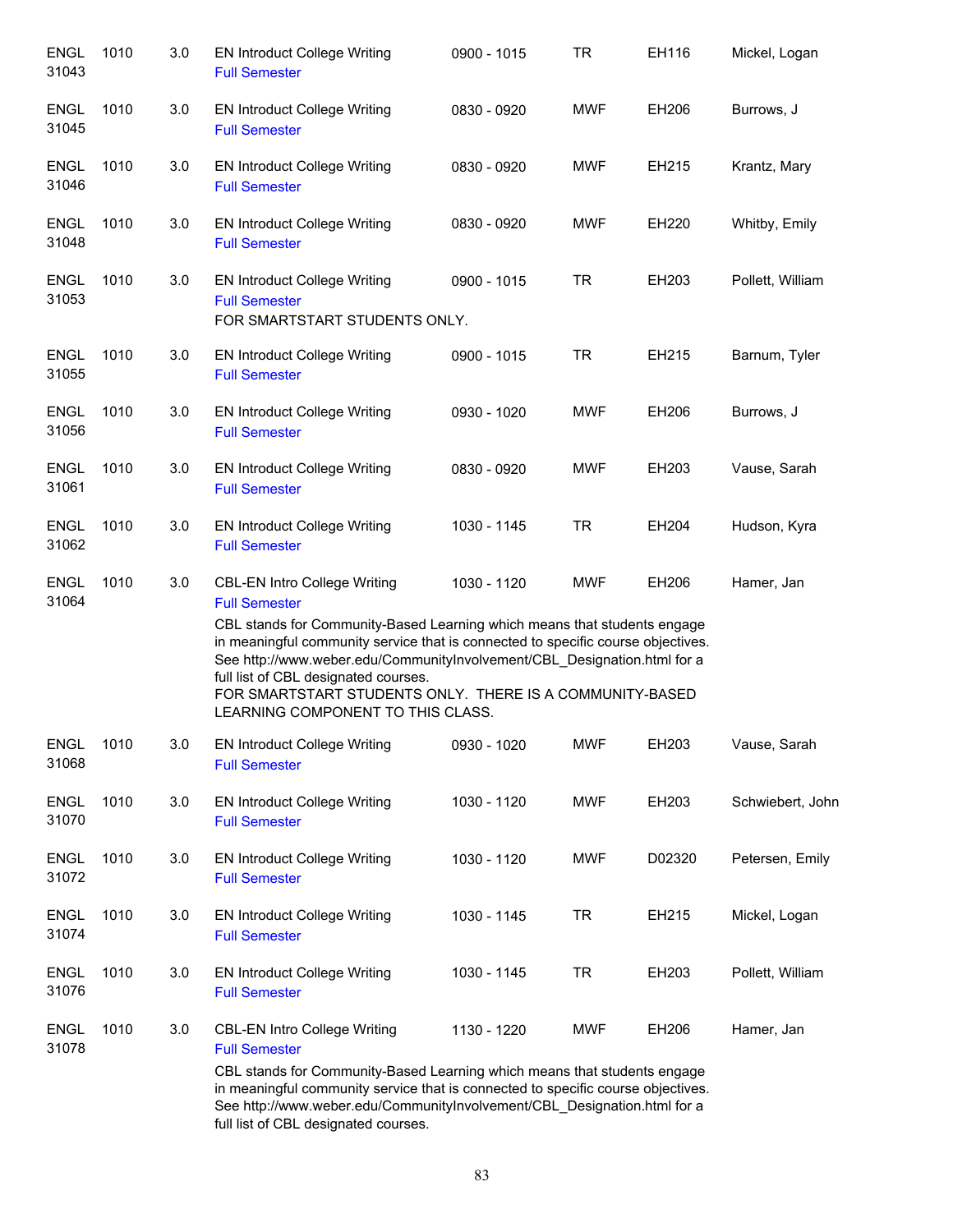| <b>ENGL</b><br>31086 | 1010 | 3.0 | <b>EN Introduct College Writing</b><br><b>Full Semester</b>                                                                                                                                                                                         | 1130 - 1220 | <b>MWF</b> | D02320 | Petersen, Emily      |
|----------------------|------|-----|-----------------------------------------------------------------------------------------------------------------------------------------------------------------------------------------------------------------------------------------------------|-------------|------------|--------|----------------------|
| <b>ENGL</b><br>31090 | 1010 | 3.0 | <b>EN Introduct College Writing</b><br><b>Full Semester</b><br>For Interntl/non-native speakers of English students only.<br>For registration help, bring signed approval slip from<br>LEAP/ESL to the English Dept. office in EH 413.              | 1200 - 1315 | <b>TR</b>  | EH203  | Wheelwright, Cheyney |
| <b>ENGL</b><br>31091 | 1010 | 3.0 | <b>EN Introduct College Writing</b><br><b>Full Semester</b>                                                                                                                                                                                         | 1200 - 1315 | <b>TR</b>  | EH218  | Hogge, Robert        |
| <b>ENGL</b><br>31092 | 1010 | 3.0 | <b>EN Introduct College Writing</b><br><b>Full Semester</b>                                                                                                                                                                                         | 1200 - 1315 | <b>TR</b>  | EH215  | Barnum, Tyler        |
| <b>ENGL</b><br>31093 | 1010 | 3.0 | <b>EN Introduct College Writing</b><br><b>Full Semester</b>                                                                                                                                                                                         | 1230 - 1320 | <b>MWF</b> | EH220  | McKay, Susan         |
| <b>ENGL</b><br>31094 | 1010 | 3.0 | <b>EN Introduct College Writing</b><br><b>Full Semester</b>                                                                                                                                                                                         | 1230 - 1320 | <b>MWF</b> | EH218  | Myers, Nathanael     |
| <b>ENGL</b><br>31095 | 1010 | 3.0 | <b>EN Introduct College Writing</b><br><b>Full Semester</b>                                                                                                                                                                                         | 1330 - 1420 | <b>MWF</b> | EH203  | Schwiebert, John     |
| <b>ENGL</b><br>31096 | 1010 | 3.0 | <b>EN Introduct College Writing</b><br><b>Full Semester</b>                                                                                                                                                                                         | 1330 - 1420 | <b>MWF</b> | EH218  | Myers, Nathanael     |
| <b>ENGL</b><br>31097 | 1010 | 3.0 | <b>EN Introduct College Writing</b><br><b>Full Semester</b>                                                                                                                                                                                         | 1330 - 1445 | <b>TR</b>  | EH317  | Prothero, Walter     |
| <b>ENGL</b><br>31098 | 1010 | 3.0 | <b>EN Introduct College Writing</b><br><b>Full Semester</b>                                                                                                                                                                                         | 1330 - 1445 | <b>TR</b>  | EH203  | Wheelwright, Cheyney |
| <b>ENGL</b><br>31099 | 1010 | 3.0 | <b>EN Introduct College Writing</b><br><b>Full Semester</b>                                                                                                                                                                                         | 1330 - 1445 | <b>TR</b>  | EH218  | Hogge, Robert        |
| <b>ENGL</b><br>31100 | 1010 | 3.0 | <b>EN Introduct College Writing</b><br><b>Full Semester</b>                                                                                                                                                                                         | 1730 - 2010 | M          | EH219  | Borup, Byron         |
| <b>ENGL</b><br>31101 | 1010 | 3.0 | <b>EN Introduct College Writing</b><br><b>Full Semester</b><br>FOR INT'L/NON-NATIVE SPEAKERS OF ENGLISH STUDENTS ONLY.<br>FOR REGISTRATION HELP, BRING SIGNED APPROVAL SLIP<br>FROM LEAP/ESL TO THE ENGLISH DEPT. OFFICE IN EH 413.                 | 1730 - 2010 | T          | EH403  | Conrad, Timothy      |
| <b>ENGL</b><br>31102 | 1010 | 3.0 | <b>EN Introduct College Writing</b><br><b>Block 1</b><br>THERE IS AN ACCOMPANYING ENGLISH 2010, CRN 31575, YOU<br>REGISTER FOR, ALSO. FOR OVERRIDES CALL ENGLISH DEPT. AT<br>626-6251 OR COME TO EH 413, THEN YOU REGISTER FOR CLASSES<br>YOURSELF. | 1730 - 2010 | Τ          | EH218  | Vause, Sarah         |
| <b>ENGL</b><br>31103 | 1010 | 3.0 | <b>EN Introduct College Writing</b><br><b>Full Semester</b>                                                                                                                                                                                         | 1730 - 2010 | W          | EH219  | Borup, Byron         |
| <b>ENGL</b><br>31104 | 1010 | 3.0 | <b>EN Introduct College Writing</b><br><b>Full Semester</b>                                                                                                                                                                                         | 1730 - 2010 | W          | EH220  | Roghaar, Brad        |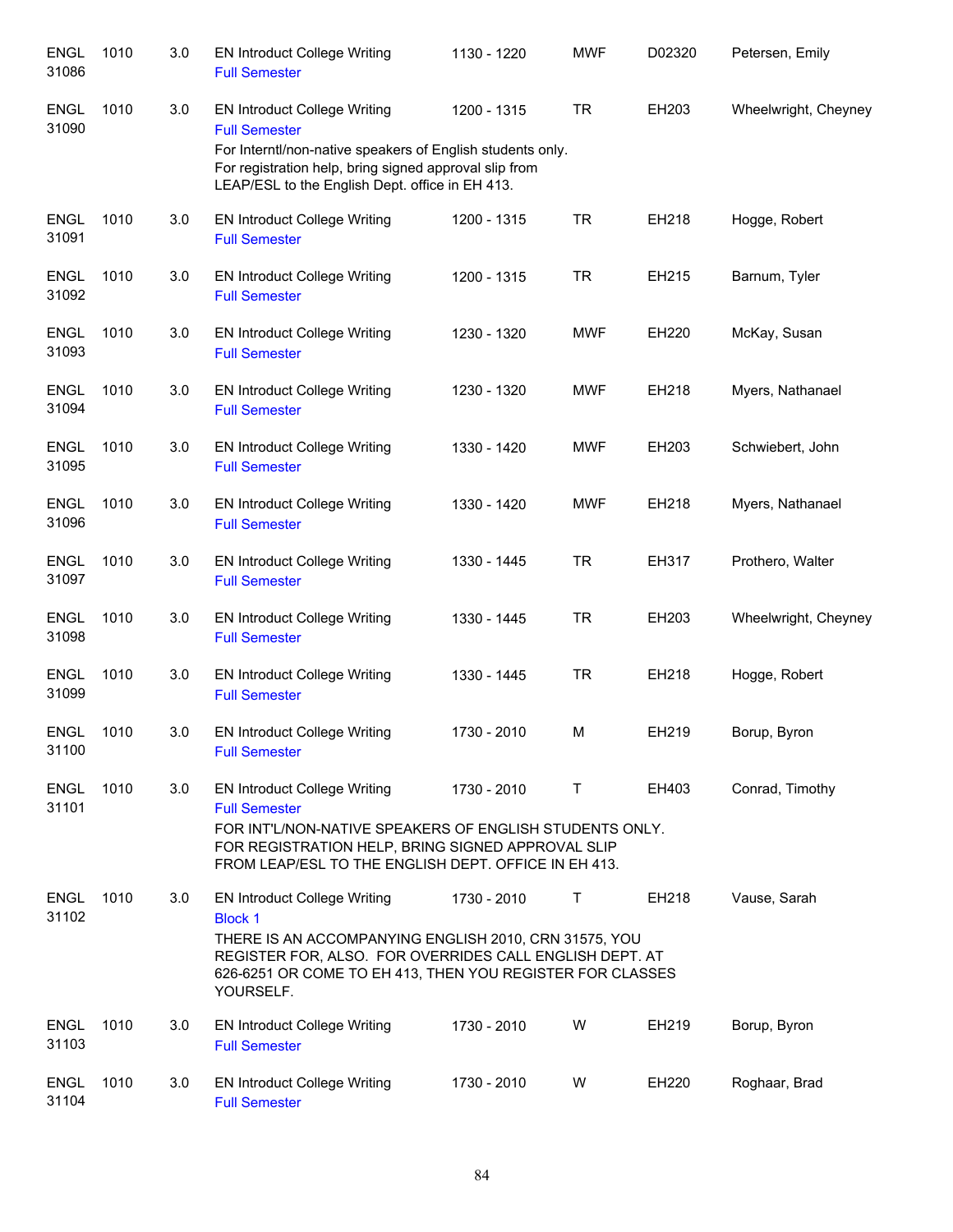| <b>ENGL</b><br>31105 | 1010 | 3.0 | <b>EN Introduct College Writing</b><br><b>Block 1</b><br>THERE IS AN ACCOMPANYING ENGLISH 2010, CRN 31577, YOU<br>REGISTER FOR, ALSO. FOR OVERRIDES CALL ENGLISH DEPT. AT<br>626-6251 OR COME TO EH413, THEN YOU REGISTER FOR CLASSES. | 1730 - 2010 | R          | EH218           | Yngve, Gail       |
|----------------------|------|-----|----------------------------------------------------------------------------------------------------------------------------------------------------------------------------------------------------------------------------------------|-------------|------------|-----------------|-------------------|
| <b>ENGL</b><br>31939 | 1010 | 3.0 | <b>EN Introduct College Writing</b><br><b>Full Semester</b>                                                                                                                                                                            | 0900 - 1015 | <b>TR</b>  | D02223          | Marchant, Rodney  |
| <b>ENGL</b><br>31942 | 1010 | 3.0 | <b>EN Introduct College Writing</b><br><b>Full Semester</b>                                                                                                                                                                            | 0930 - 1020 | <b>MWF</b> | D02318          | Barlow, Laurel    |
| <b>ENGL</b><br>31944 | 1010 | 3.0 | <b>EN Introduct College Writing</b><br><b>Full Semester</b>                                                                                                                                                                            | 1030 - 1145 | <b>TR</b>  | D02223          | Marchant, Rodney  |
| <b>ENGL</b><br>31946 | 1010 | 3.0 | <b>EN Introduct College Writing</b><br><b>Full Semester</b>                                                                                                                                                                            | 1730 - 2010 | Τ          | N <sub>02</sub> | Summers, Kaydee   |
| <b>ENGL</b><br>31949 | 1010 | 3.0 | <b>EN Introduct College Writing</b><br><b>Full Semester</b>                                                                                                                                                                            | 1730 - 2010 | R          | D02114          | Summers, Kaydee   |
| <b>ENGL</b><br>32702 | 1010 | 3.0 | <b>EN Introduct College Writing</b><br><b>Full Semester</b>                                                                                                                                                                            | 1130 - 1220 | <b>MWF</b> | EH205           | Rogers, Scott     |
| <b>ENGL</b><br>33180 | 1010 | 3.0 | <b>EN Introduct College Writing</b><br><b>Full Semester</b>                                                                                                                                                                            | 0900 - 1015 | <b>TR</b>  | EH115           | Macdonald, Robert |
| <b>ENGL</b><br>33181 | 1010 | 3.0 | <b>EN Introduct College Writing</b><br><b>Full Semester</b>                                                                                                                                                                            | 1200 - 1315 | <b>TR</b>  | EH115           | Macdonald, Robert |
| <b>ENGL</b><br>34929 | 1010 | 3.0 | <b>EN Introduct College Writing</b><br><b>Full Semester</b>                                                                                                                                                                            | 0900 - 1015 | <b>TR</b>  | EH218           | Hogge, Robert     |
| <b>ENGL</b><br>30209 | 2010 | 3.0 | EN Intermed College Writing<br><b>Full Semester</b><br>To access the online course materials, please log in through<br>the student portal (eWeber) at http://weber.edu and select:<br>"Current Students".                              | <b>TBA</b>  | <b>TBA</b> | OL              | Yngve, Gail       |
| <b>ENGL</b><br>30210 | 2010 | 3.0 | EN Intermed College Writing<br><b>Full Semester</b><br>Interactive Audio Visual Delivery -- Ednet.                                                                                                                                     | 1200 - 1315 | <b>TR</b>  | WW102           | Yngve, Gail       |
| <b>ENGL</b><br>30541 | 2010 | 3.0 | EN Intermed College Writing<br><b>Full Semester</b><br>To access online course materials, please log on through<br>the student portal eWeber at http://weber.edu and select:<br>"Current Education".                                   | <b>TBA</b>  | <b>TBA</b> | <b>OL</b>       | Hamer, Jan        |
| <b>ENGL</b><br>30542 | 2010 | 3.0 | EN Intermed College Writing<br><b>Full Semester</b><br>To access online course materials, please log on through<br>the student portal (eWeber) at http://weber.edu and select:<br>"Current Students".                                  | <b>TBA</b>  | <b>TBA</b> | OL              | Luper, A          |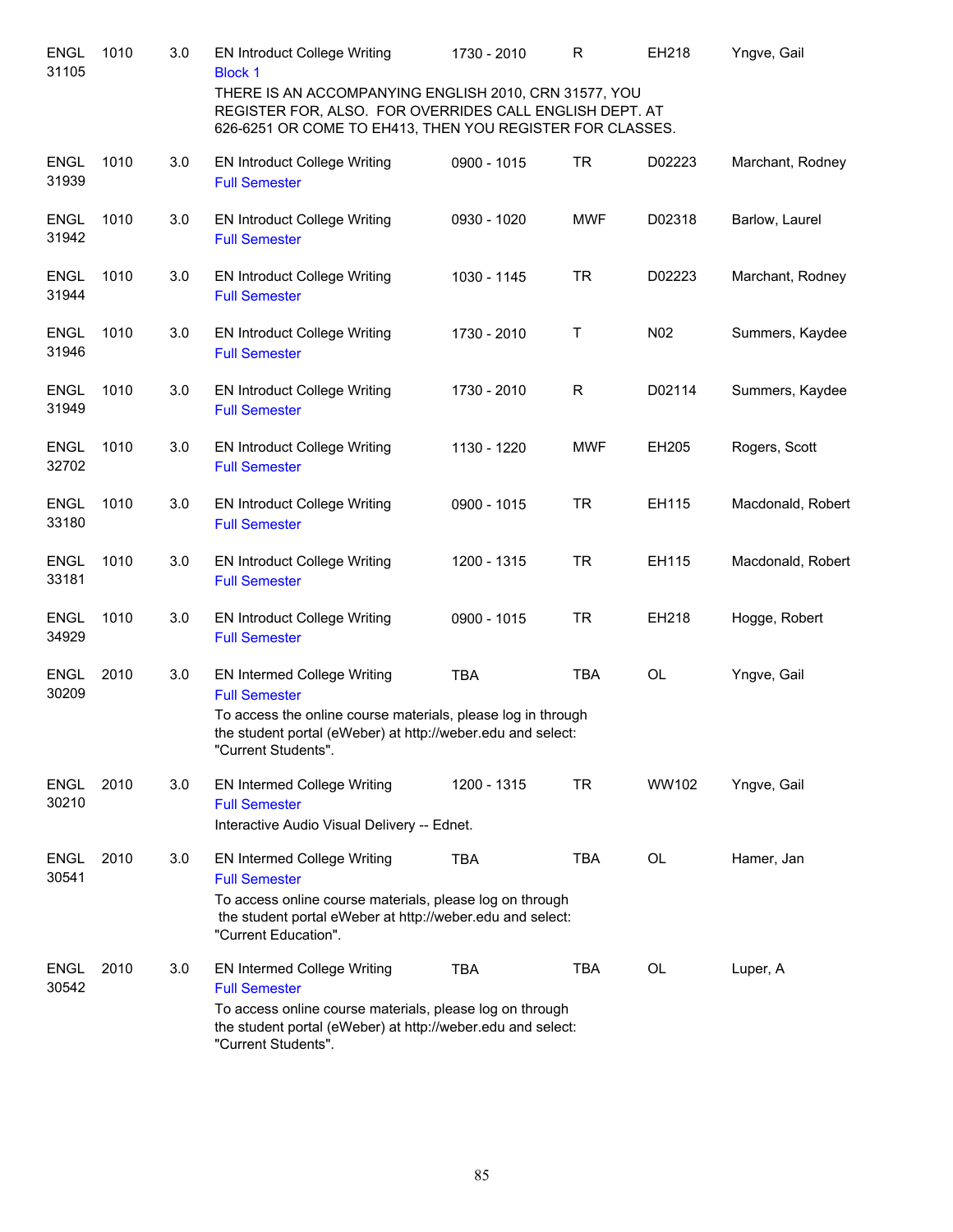| <b>ENGL</b><br>30543 | 2010 | 3.0 | <b>EN Intermed College Writing</b><br><b>Full Semester</b>                                                                                                                                                                                                                       | <b>TBA</b>  | TBA        | OL           | Millard, Christina |
|----------------------|------|-----|----------------------------------------------------------------------------------------------------------------------------------------------------------------------------------------------------------------------------------------------------------------------------------|-------------|------------|--------------|--------------------|
|                      |      |     | To access online course materials, please log on through<br>the student portal (eWeber) at http://weber.edu and select:<br>"Current Students".                                                                                                                                   |             |            |              |                    |
| <b>ENGL</b><br>30544 | 2010 | 3.0 | EN Intermed College Writing<br><b>Full Semester</b>                                                                                                                                                                                                                              | <b>TBA</b>  | <b>TBA</b> | <b>OL</b>    | Triplett, Joan     |
|                      |      |     | To access online course materials, please log on through the<br>student portal (eWeber) at http://weber.edu and select:<br>"Current Students".                                                                                                                                   |             |            |              |                    |
| <b>ENGL</b><br>30545 | 2010 | 3.0 | <b>EN Intermed College Writing</b><br><b>Full Semester</b>                                                                                                                                                                                                                       | <b>TBA</b>  | TBA        | OL           | Luper, A           |
|                      |      |     | To access online course materials, please log on through<br>the student portal (eWeber) at http://weber.edu and select:<br>"Current Students".                                                                                                                                   |             |            |              |                    |
| <b>ENGL</b><br>30546 | 2010 | 3.0 | EN Intermed College Writing<br><b>Full Semester</b>                                                                                                                                                                                                                              | <b>TBA</b>  | <b>TBA</b> | OL           | Millard, Christina |
|                      |      |     | To access online course materials, please log on through<br>the student portal (eWeber) at http://weber,edu and select:<br>"Current Students".                                                                                                                                   |             |            |              |                    |
| <b>ENGL</b><br>30547 | 2010 | 3.0 | EN Intermed College Writing<br><b>Full Semester</b>                                                                                                                                                                                                                              | <b>TBA</b>  | <b>TBA</b> | OL           | Hirst, Holly       |
|                      |      |     | To access online course materials, please lon on through the<br>student portal (eWeber) at http://weber.edu and select:<br>"Current Students".                                                                                                                                   |             |            |              |                    |
| <b>ENGL</b><br>30548 | 2010 | 3.0 | EN Intermed College Writing<br><b>Full Semester</b>                                                                                                                                                                                                                              | <b>TBA</b>  | <b>TBA</b> | <b>OL</b>    | Reddy, Prasanna    |
|                      |      |     | To access online course materials, please log on through<br>the student portal eWeber at http://weber.edu and select:<br>"Current Students".                                                                                                                                     |             |            |              |                    |
| ENGL<br>30594        | 2010 | 3.0 | EN Intermed College Writing<br><b>Full Semester</b>                                                                                                                                                                                                                              | 1730 - 2010 | R          | DH2404       | Ludlow, Steven     |
| <b>ENGL</b><br>30595 | 2010 | 3.0 | <b>EN Intermed College Writing</b><br><b>Full Semester</b>                                                                                                                                                                                                                       | 1730 - 2010 | Т          | WW108        | Nelson, Crystal    |
| <b>ENGL</b><br>30655 | 2010 | 3.0 | <b>EN Intermed College Writing</b><br><b>Full Semester</b>                                                                                                                                                                                                                       | 1200 - 1315 | <b>TR</b>  | <b>HC014</b> | Yngve, Gail        |
| <b>ENGL</b><br>30658 | 2010 | 3.0 | <b>EN Intermed College Writing</b><br><b>Full Semester</b><br>Interactive Audio Visual Delivery -- Ednet.                                                                                                                                                                        | 1200 - 1315 | <b>TR</b>  | <b>MR</b>    | Yngve, Gail        |
| <b>ENGL</b><br>31507 | 2010 | 3.0 | <b>CBL-EN Interm College Writing</b><br><b>Full Semester</b>                                                                                                                                                                                                                     | 0730 - 0820 | <b>MWF</b> | EH205        | Sheridan, Deborah  |
|                      |      |     | CBL stands for Community-Based Learning which means that students engage<br>in meaningful community service that is connected to specific course objectives.<br>See http://www.weber.edu/CommunityInvolvement/CBL_Designation.html for a<br>full list of CBL designated courses. |             |            |              |                    |
| <b>ENGL</b><br>31508 | 2010 | 3.0 | <b>EN Intermed College Writing</b><br><b>Full Semester</b>                                                                                                                                                                                                                       | 0730 - 0845 | <b>TR</b>  | EH317        | Houtz, Susan       |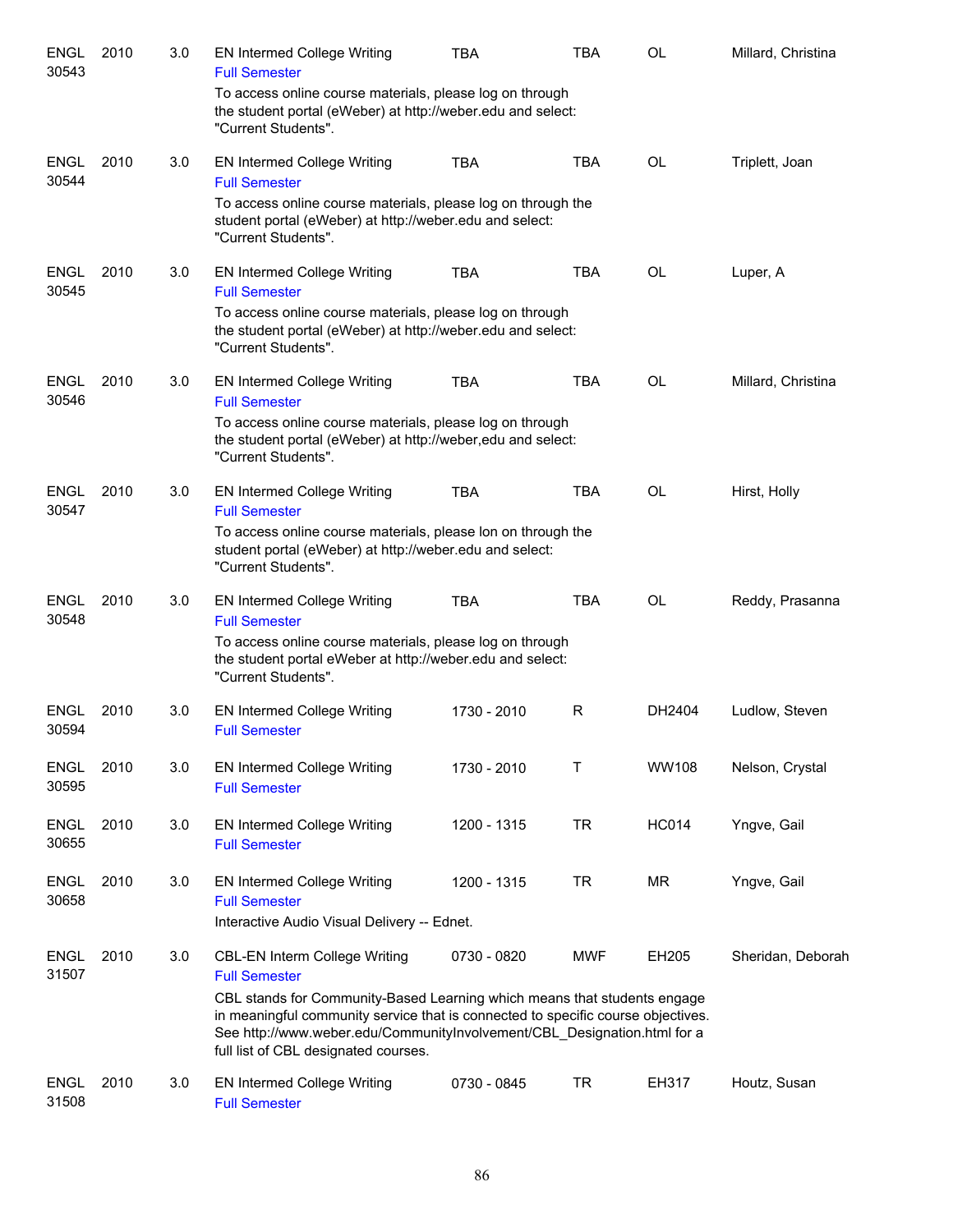| <b>ENGL</b><br>31510 | 2010 | 3.0 | <b>EN Intermed College Writing</b><br><b>Full Semester</b>                                                                                                                                                                                                                       | 0830 - 0920 | <b>MWF</b> | EH204 | Pollett, William  |
|----------------------|------|-----|----------------------------------------------------------------------------------------------------------------------------------------------------------------------------------------------------------------------------------------------------------------------------------|-------------|------------|-------|-------------------|
| <b>ENGL</b><br>31512 | 2010 | 3.0 | <b>EN Intermed College Writing</b><br><b>Full Semester</b>                                                                                                                                                                                                                       | 0830 - 0920 | <b>MWF</b> | EH217 | Schaffer, Edward  |
| <b>ENGL</b><br>31518 | 2010 | 3.0 | CBL-EN Interm College Writing<br><b>Full Semester</b>                                                                                                                                                                                                                            | 0830 - 0920 | <b>MWF</b> | EH205 | Sheridan, Deborah |
|                      |      |     | CBL stands for Community-Based Learning which means that students engage<br>in meaningful community service that is connected to specific course objectives.<br>See http://www.weber.edu/CommunityInvolvement/CBL_Designation.html for a<br>full list of CBL designated courses. |             |            |       |                   |
| <b>ENGL</b><br>31519 | 2010 | 3.0 | EN Intermed College Writing<br><b>Full Semester</b>                                                                                                                                                                                                                              | 0930 - 1020 | <b>MWF</b> | EH205 | Deeter, Ronald    |
| ENGL<br>31520        | 2010 | 3.0 | <b>EN Intermed College Writing</b><br><b>Full Semester</b>                                                                                                                                                                                                                       | 0930 - 1020 | <b>MWF</b> | EH220 | LeTourneau, Mark  |
| <b>ENGL</b><br>31521 | 2010 | 3.0 | <b>EN Intermed College Writing</b><br><b>Full Semester</b>                                                                                                                                                                                                                       | 0930 - 1020 | <b>MWF</b> | EH217 | Schaffer, Edward  |
| <b>ENGL</b><br>31523 | 2010 | 3.0 | <b>EN Intermed College Writing</b><br><b>Full Semester</b>                                                                                                                                                                                                                       | 0930 - 1020 | <b>MWF</b> | EH204 | Hudson, Kyra      |
| <b>ENGL</b><br>31525 | 2010 | 3.0 | <b>EN Intermed College Writing</b><br><b>Full Semester</b>                                                                                                                                                                                                                       | 0900 - 1015 | <b>TR</b>  | EH220 | Vause, L          |
| <b>ENGL</b><br>31544 | 2010 | 3.0 | EN Intermed College Writing<br><b>Full Semester</b>                                                                                                                                                                                                                              | 0900 - 1015 | <b>TR</b>  | EH206 | Hamer, Jan        |
| <b>ENGL</b><br>31546 | 2010 | 3.0 | EN Intermed College Writing<br><b>Full Semester</b>                                                                                                                                                                                                                              | 1030 - 1120 | <b>MWF</b> | EH217 | Conrad, Timothy   |
|                      |      |     | For international/non-native speakers of English only.<br>For registration help, bring signed approval slip<br>from LEAP/ESL to English Dept. in EH 413.                                                                                                                         |             |            |       |                   |
| <b>ENGL</b><br>31550 | 2010 | 3.0 | <b>EN Intermed College Writing</b><br><b>Full Semester</b>                                                                                                                                                                                                                       | 1030 - 1120 | <b>MWF</b> | EH218 | Wade, Leslie      |
| <b>ENGL</b><br>31552 | 2010 | 3.0 | <b>EN Intermed College Writing</b><br><b>Full Semester</b>                                                                                                                                                                                                                       | 1030 - 1120 | <b>MWF</b> | EH305 | Griffiths, Sian   |
| <b>ENGL</b><br>31553 | 2010 | 3.0 | <b>EN Intermed College Writing</b><br><b>Full Semester</b>                                                                                                                                                                                                                       | 1030 - 1145 | <b>TR</b>  | EH206 | Schaffer, Edward  |
| <b>ENGL</b><br>31555 | 2010 | 3.0 | <b>EN Intermed College Writing</b><br><b>Full Semester</b>                                                                                                                                                                                                                       | 1030 - 1145 | <b>TR</b>  | EH218 | Shurtleff, Steven |
| <b>ENGL</b><br>31557 | 2010 | 3.0 | EN Intermed College Writing<br><b>Full Semester</b>                                                                                                                                                                                                                              | 1130 - 1220 | <b>MWF</b> | EH204 | Hudson, Kyra      |
| <b>ENGL</b><br>31559 | 2010 | 3.0 | EN Intermed College Writing<br><b>Full Semester</b>                                                                                                                                                                                                                              | 1130 - 1220 | <b>MWF</b> | EH317 | Brown, Teri       |
| <b>ENGL</b><br>31560 | 2010 | 3.0 | <b>EN Intermed College Writing</b><br><b>Full Semester</b>                                                                                                                                                                                                                       | 1130 - 1220 | <b>MWF</b> | EH218 | Wade, Leslie      |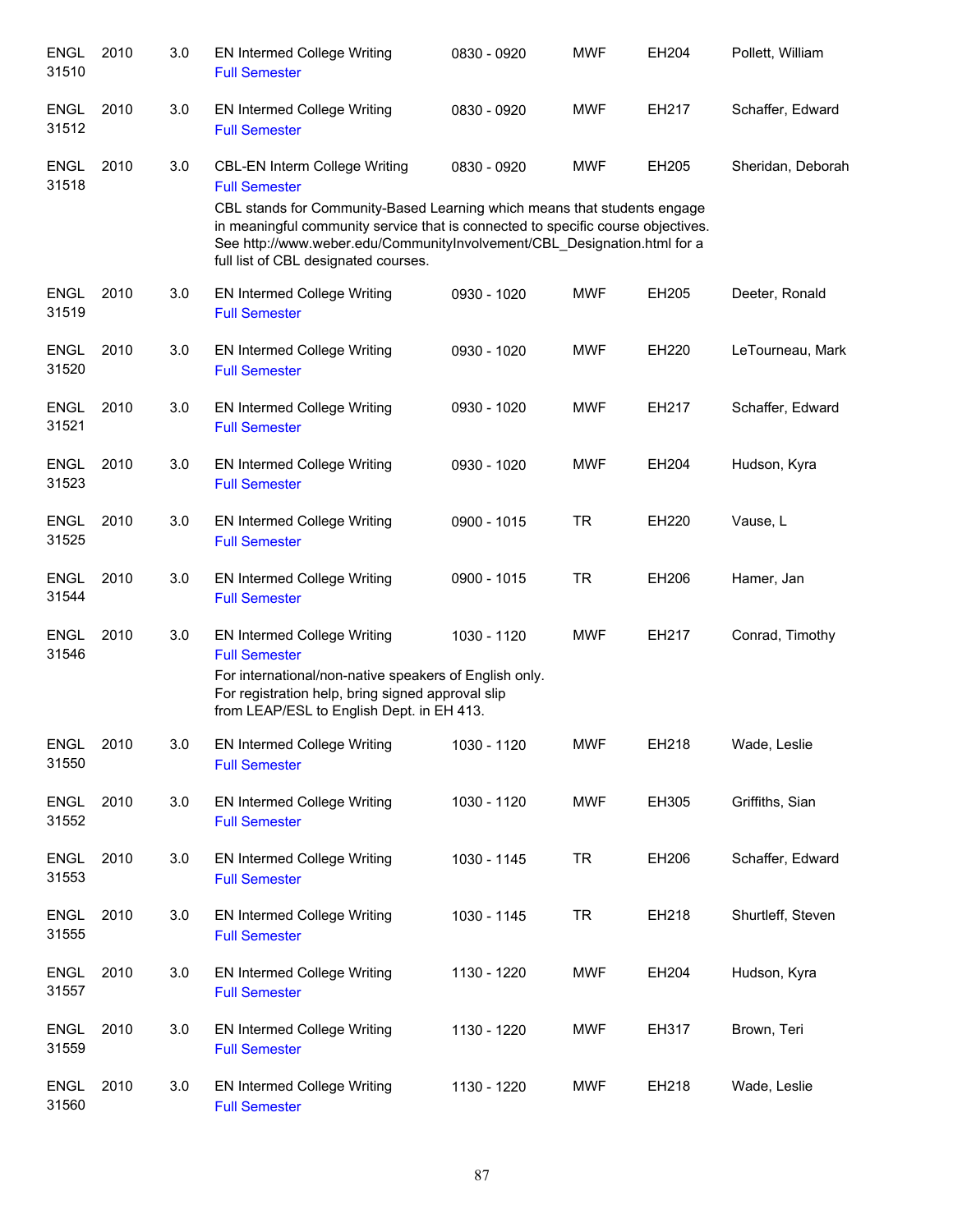| <b>ENGL</b><br>31561 | 2010 | 3.0 | EN Intermed College Writing<br><b>Full Semester</b>                                                                                                                                                                                               | 1200 - 1315 | <b>TR</b>  | EH217 | LeTourneau, Mark  |
|----------------------|------|-----|---------------------------------------------------------------------------------------------------------------------------------------------------------------------------------------------------------------------------------------------------|-------------|------------|-------|-------------------|
| <b>ENGL</b><br>31562 | 2010 | 3.0 | EN Intermed College Writing<br><b>Full Semester</b>                                                                                                                                                                                               | 1200 - 1315 | <b>TR</b>  | EH206 | Shurtleff, Steven |
| <b>ENGL</b><br>31565 | 2010 | 3.0 | H-EN Intermed College Writing<br><b>Full Semester</b><br>FOR HONORS STUDENTS ONLY. WILL NEED A 3.20 GPA. REGISTER<br>THROUGH HONORS DEPT. AT 626-7591/LIBRARY 225 OR THE<br>ENGLISH DEPT. AT 626-6251/EH 413. Topic: Nature Writing               | 1200 - 1315 | <b>TR</b>  | EH403 | Wilkinson, Sunni  |
| <b>ENGL</b><br>31566 | 2010 | 3.0 | EN Intermed College Writing<br><b>Full Semester</b>                                                                                                                                                                                               | 1230 - 1320 | <b>MWF</b> | EH317 | Brown, Teri       |
| <b>ENGL</b><br>31567 | 2010 | 3.0 | <b>EN Intermed College Writing</b><br><b>Full Semester</b>                                                                                                                                                                                        | 1230 - 1320 | <b>MWF</b> | EH204 | Welker, Holly     |
| ENGL<br>31568        | 2010 | 3.0 | EN Intermed College Writing<br><b>Full Semester</b>                                                                                                                                                                                               | 1330 - 1420 | <b>MWF</b> | EH204 | Welker, Holly     |
| <b>ENGL</b><br>31569 | 2010 | 3.0 | EN Intermed College Writing<br><b>Full Semester</b>                                                                                                                                                                                               | 1330 - 1420 | <b>MWF</b> | EH219 | Moloney, Karen    |
| <b>ENGL</b><br>31570 | 2010 | 3.0 | EN Intermed College Writing<br><b>Full Semester</b>                                                                                                                                                                                               | 1330 - 1445 | <b>TR</b>  | EH206 | Ludlow, Steven    |
| <b>ENGL</b><br>31571 | 2010 | 3.0 | EN Intermed College Writing<br><b>Full Semester</b>                                                                                                                                                                                               | 1330 - 1445 | <b>TR</b>  | EH220 | McKay, Susan      |
| ENGL<br>31572        | 2010 | 3.0 | EN Intermed College Writing<br><b>Full Semester</b>                                                                                                                                                                                               | 1430 - 1520 | <b>MWF</b> | EH219 | Marchant, Rodney  |
| <b>ENGL</b><br>31573 | 2010 | 3.0 | EN Intermed College Writing<br><b>Full Semester</b>                                                                                                                                                                                               | 1730 - 2010 | M          | EH203 | Beal, John        |
| <b>ENGL</b><br>31574 | 2010 | 3.0 | EN Intermed College Writing<br><b>Full Semester</b>                                                                                                                                                                                               | 1730 - 2010 | T          | EH217 | Vause, L          |
| <b>ENGL</b><br>31575 | 2010 | 3.0 | EN Intermed College Writing<br><b>Block 2</b><br>THERE IS ACCOMPANYING ENGLISH 1010, CRN 31102, YOU<br>REGISTER FOR, ALSO. FOR OVERRIDES CALL ENGLISH DEPT.<br>@ 626-6251 OR COME TO EH 413, THEN YOU REGISTER FOR<br>THE CLASSES YOURSELF.       | 1730 - 2010 | Τ          | EH218 | Vause, Sarah      |
| <b>ENGL</b><br>31576 | 2010 | 3.0 | <b>EN Intermed College Writing</b><br><b>Full Semester</b>                                                                                                                                                                                        | 1730 - 2010 | W          | EH203 | Beal, John        |
| <b>ENGL</b><br>31577 | 2010 | 3.0 | <b>EN Intermed College Writing</b><br><b>Block 2</b><br>THERE IS AN ACCOMPANYING ENGLISH 1010, CRN 31105, YOU<br>REGISTER FOR, ALSO. FOR OVERRIDES CALL ENGLISH DEPT. @<br>626-6251 OR COME TO EH 413, THEN YOU REGISTER FOR CLASSES<br>YOURSELF. | 1730 - 2010 | R          | EH218 | Yngve, Gail       |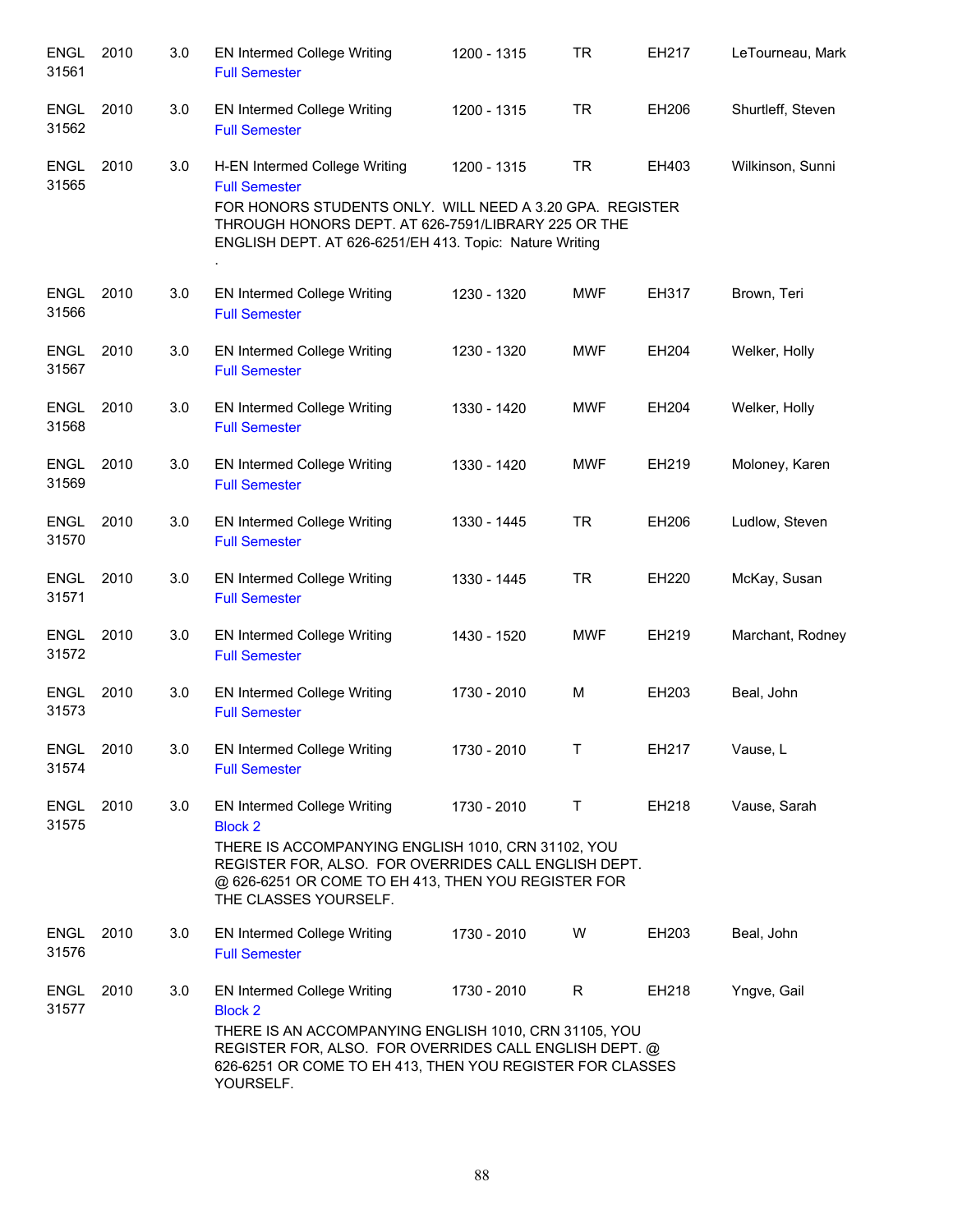| <b>ENGL</b><br>31950 | 2010 | 3.0 | <b>EN Intermed College Writing</b><br><b>Full Semester</b>                                                                                                                                                      | 0900 - 1015 | <b>TR</b>  | D02104    | Drott, Jolynn      |
|----------------------|------|-----|-----------------------------------------------------------------------------------------------------------------------------------------------------------------------------------------------------------------|-------------|------------|-----------|--------------------|
| <b>ENGL</b><br>31951 | 2010 | 3.0 | EN Intermed College Writing<br><b>Full Semester</b>                                                                                                                                                             | 1030 - 1120 | <b>MWF</b> | D02318    | Barlow, Laurel     |
| ENGL<br>31953        | 2010 | 3.0 | EN Intermed College Writing<br><b>Full Semester</b>                                                                                                                                                             | 1030 - 1145 | <b>TR</b>  | D02104    | Drott, Jolynn      |
| ENGL<br>31955        | 2010 | 3.0 | EN Intermed College Writing<br><b>Full Semester</b>                                                                                                                                                             | 1130 - 1220 | <b>MWF</b> | D02318    | Barlow, Laurel     |
| <b>ENGL</b><br>31957 | 2010 | 3.0 | <b>EN Intermed College Writing</b><br><b>Full Semester</b>                                                                                                                                                      | 1200 - 1315 | <b>TR</b>  | D02320    | Tanner, Laurel     |
| <b>ENGL</b><br>31959 | 2010 | 3.0 | <b>EN Intermed College Writing</b><br><b>Full Semester</b>                                                                                                                                                      | 1730 - 2010 | M          | D02324    | Forman, Keith      |
| <b>ENGL</b><br>31960 | 2010 | 3.0 | <b>EN Intermed College Writing</b><br><b>Full Semester</b>                                                                                                                                                      | 1730 - 2010 | Τ          | D02222    | James, Jim         |
| <b>ENGL</b><br>31961 | 2010 | 3.0 | <b>EN Intermed College Writing</b><br><b>Full Semester</b>                                                                                                                                                      | 1730 - 2010 | W          | D02324    | Forman, Keith      |
| <b>ENGL</b><br>31972 | 2010 | 3.0 | <b>EN Intermed College Writing</b><br><b>Full Semester</b>                                                                                                                                                      | 1730 - 2010 | W          | <b>MR</b> | Nelson, Crystal    |
| <b>ENGL</b><br>34750 | 2010 | 3.0 | <b>EN Intermed College Writing</b><br><b>Full Semester</b><br>To access the online course materials, please log in through<br>the student portal (eWeber) at http://webe.edu and select:<br>"current students"  | <b>TBA</b>  | <b>TBA</b> | OL        | Luper, A           |
| <b>ENGL</b><br>34751 | 2010 | 3.0 | <b>EN Intermed College Writing</b><br><b>Full Semester</b><br>To access the online course materials, please log in through<br>the student portal (eWeber) at http://weber.edu and select:<br>"current students" | <b>TBA</b>  | <b>TBA</b> | OL        | Triplett, Joan     |
| <b>ENGL</b><br>34753 | 2010 | 3.0 | EN Intermed College Writing<br><b>Full Semester</b>                                                                                                                                                             | 0900 - 1015 | <b>TR</b>  | EH117     | Shurtleff, Steven  |
| <b>ENGL</b><br>34754 | 2010 | 3.0 | <b>EN Intermed College Writing</b><br><b>Full Semester</b>                                                                                                                                                      | 1130 - 1220 | <b>MWF</b> | EH305     | Borup, Byron       |
| <b>ENGL</b><br>34755 | 2010 | 3.0 | <b>EN Intermed College Writing</b><br><b>Full Semester</b>                                                                                                                                                      | 1130 - 1220 | <b>MWF</b> | EH306     | Welker, Holly      |
| <b>ENGL</b><br>34756 | 2010 | 3.0 | <b>EN Intermed College Writing</b><br><b>Full Semester</b>                                                                                                                                                      | 1330 - 1420 | <b>MWF</b> | EH403     | Sorensen, Jennifer |
| <b>ENGL</b><br>34757 | 2010 | 3.0 | <b>EN Intermed College Writing</b><br><b>Full Semester</b>                                                                                                                                                      | 1330 - 1420 | <b>MWF</b> | EH220     | Wade, Leslie       |
| <b>ENGL</b><br>34758 | 2010 | 3.0 | <b>EN Intermed College Writing</b><br><b>Full Semester</b>                                                                                                                                                      | 1330 - 1420 | MWF        | EH317     | Brown, Teri        |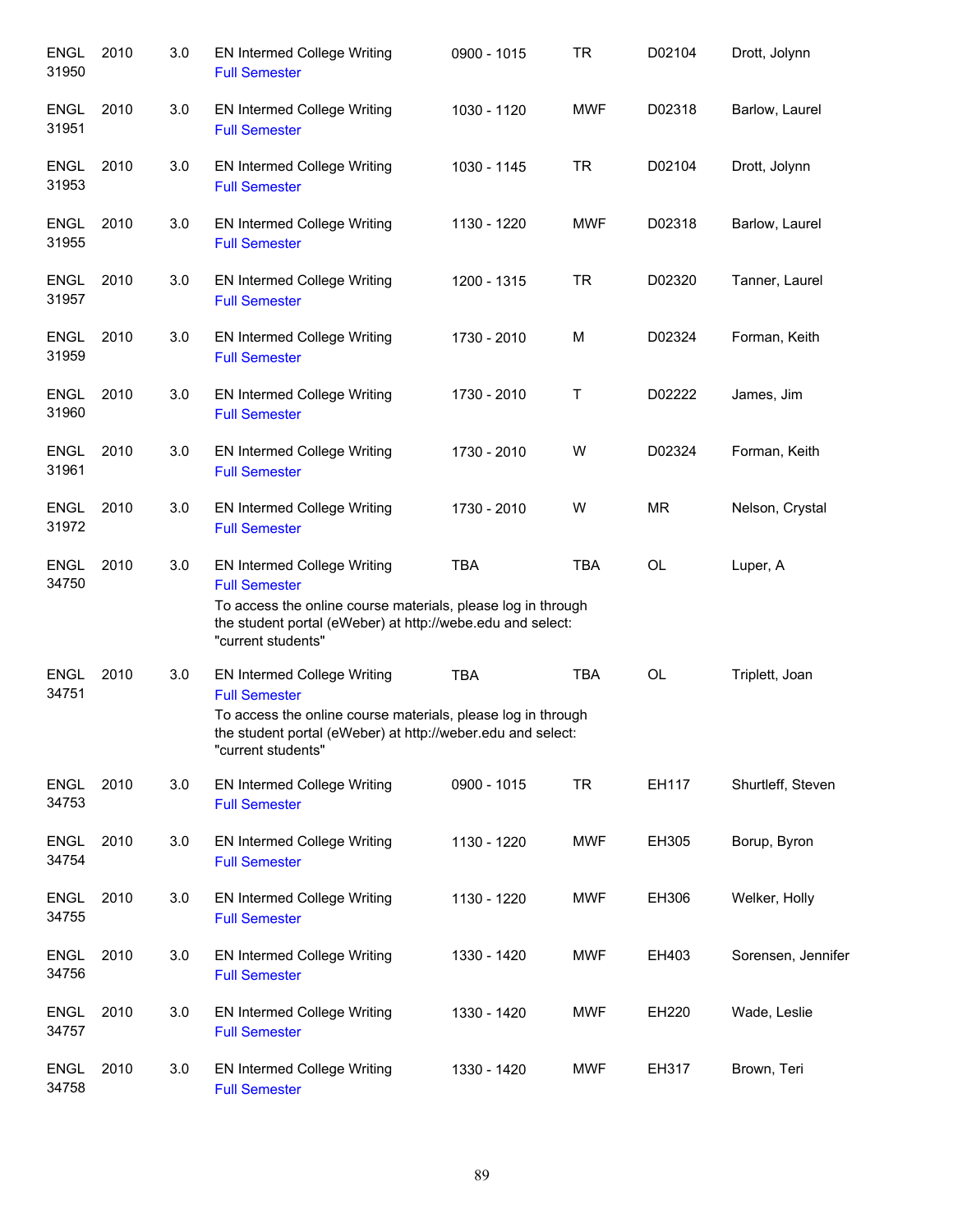| <b>ENGL</b><br>34931 | 2010 | 3.0 | <b>EN Intermed College Writing</b><br><b>Full Semester</b>                                                                                                                                                                                                                                                                               | 0930 - 1020 | <b>MWF</b> | <b>WW</b>    | Myers, Nathanael |
|----------------------|------|-----|------------------------------------------------------------------------------------------------------------------------------------------------------------------------------------------------------------------------------------------------------------------------------------------------------------------------------------------|-------------|------------|--------------|------------------|
| <b>ENGL</b><br>31647 | 2100 | 3.0 | <b>CBL-Technical Writing</b><br><b>Full Semester</b><br>CBL stands for Community-Based Learning which means that students engage<br>in meaningful community service that is connected to specific course objectives.<br>See http://www.weber.edu/CommunityInvolvement/CBL_Designation.html for a<br>full list of CBL designated courses. | 1030 - 1120 | <b>MWF</b> | EH403        | McShane, Becky   |
| <b>ENGL</b><br>30549 | 2200 | 3.0 | HU/DV Intro to Literature<br><b>Full Semester</b><br>To access online course materials, please log on through<br>the student portal eWeber at http://weber.edu and select:<br>"Current Students".                                                                                                                                        | <b>TBA</b>  | <b>TBA</b> | <b>OL</b>    | Newman, Sylvia   |
| <b>ENGL</b><br>30550 | 2200 | 3.0 | HU/DV Intro to Literature<br><b>Full Semester</b><br>To access online course materials, please log on through<br>the student portal eWeber at http://weber.edu and select:<br>"Current Students".                                                                                                                                        | <b>TBA</b>  | <b>TBA</b> | <b>OL</b>    | Reddy, Prasanna  |
| <b>ENGL</b><br>31648 | 2200 | 3.0 | HU/DV Intro to Literature<br><b>Full Semester</b>                                                                                                                                                                                                                                                                                        | 0730 - 0845 | <b>TR</b>  | <b>EH220</b> | Vause, L         |
| <b>ENGL</b><br>31649 | 2200 | 3.0 | HU/DV Intro to Literature<br><b>Full Semester</b>                                                                                                                                                                                                                                                                                        | 1130 - 1220 | <b>MWF</b> | EH215        | Krantz, Mary     |
| <b>ENGL</b><br>31651 | 2200 | 3.0 | HU/DV Intro to Literature<br><b>Full Semester</b>                                                                                                                                                                                                                                                                                        | 1200 - 1345 | <b>TR</b>  | EH205        | Deeter, Ronald   |
| <b>ENGL</b><br>31652 | 2200 | 3.0 | HU/DV Intro to Literature<br><b>Full Semester</b>                                                                                                                                                                                                                                                                                        | 1230 - 1320 | <b>MWF</b> | EH206        | Burrows, J       |
| <b>ENGL</b><br>31656 | 2200 | 3.0 | HU/DV Intro to Literature<br><b>Full Semester</b>                                                                                                                                                                                                                                                                                        | 1730 - 2010 | R          | EH217        | Vause, L         |
| <b>ENGL</b><br>30551 | 2220 | 3.0 | HU/DV Introduction to Fiction<br><b>Full Semester</b><br>To access online course materials,, please log on through<br>the student portal eWeber at http://weber.edu and select:<br>"Current Students".                                                                                                                                   | <b>TBA</b>  | <b>TBA</b> | OL           | Reagan, Lori     |
| <b>ENGL</b><br>31661 | 2220 | 3.0 | HU/DV Introduction to Fiction<br><b>Full Semester</b>                                                                                                                                                                                                                                                                                    | 0900 - 1015 | <b>TR</b>  | EH204        | Hudson, Kyra     |
| <b>ENGL</b><br>31664 | 2220 | 3.0 | HU/DV Introduction to Fiction<br><b>Full Semester</b>                                                                                                                                                                                                                                                                                    | 1030 - 1120 | MWF        | EH204        | Pollett, William |
| <b>ENGL</b><br>31666 | 2220 | 3.0 | HU/DV Introduction to Fiction<br><b>Full Semester</b>                                                                                                                                                                                                                                                                                    | 1030 - 1145 | TR         | EH403        | Reagan, Lori     |
| <b>ENGL</b><br>31668 | 2220 | 3.0 | HU/DV Introduction to Fiction<br><b>Full Semester</b>                                                                                                                                                                                                                                                                                    | 1130 - 1220 | MWF        | EH220        | McKay, Susan     |
| <b>ENGL</b><br>31964 | 2220 | 3.0 | HU/DV Introduction to Fiction<br><b>Full Semester</b>                                                                                                                                                                                                                                                                                    | 0830 - 0920 | MWF        | D02318       | Barlow, Laurel   |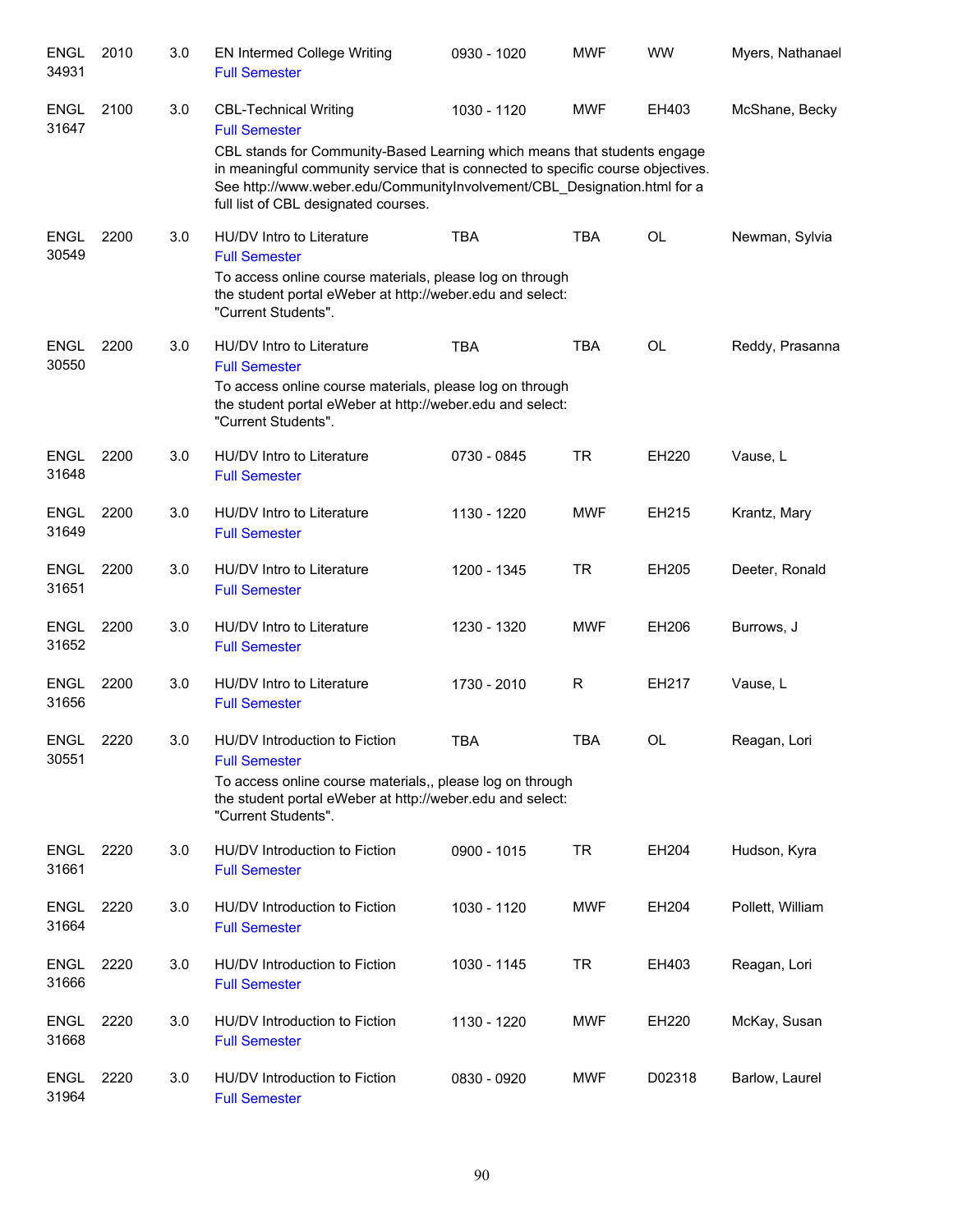| <b>ENGL</b><br>31671 | 2240 | 3.0 | HU/DV Introduction to Poetry<br><b>Full Semester</b>                                                                                                                                                                                | 1130 - 1220 | <b>MWF</b>   | EH219 | Moloney, Karen    |
|----------------------|------|-----|-------------------------------------------------------------------------------------------------------------------------------------------------------------------------------------------------------------------------------------|-------------|--------------|-------|-------------------|
| <b>ENGL</b><br>31672 | 2250 | 3.0 | <b>CA Creative Writing</b><br><b>Full Semester</b>                                                                                                                                                                                  | 1030 - 1145 | TR           | EH205 | Ramirez, Victoria |
| <b>ENGL</b><br>31675 | 2250 | 3.0 | CA Creative Writing<br><b>Full Semester</b>                                                                                                                                                                                         | 1230 - 1320 | <b>MWF</b>   | EH205 | Deeter, Ronald    |
| ENGL<br>31677        | 2260 | 3.0 | CA Intro Writing Short Fiction<br><b>Full Semester</b>                                                                                                                                                                              | 0900 - 1015 | <b>TR</b>    | EH219 | Griffiths, Sian   |
| <b>ENGL</b><br>31679 | 2260 | 3.0 | CA Intro Writing Short Fiction<br><b>Full Semester</b>                                                                                                                                                                              | 1200 - 1315 | <b>TR</b>    | EH219 | Griffiths, Sian   |
| <b>ENGL</b><br>31684 | 2830 | 1.0 | Directed Readings<br><b>Full Semester</b><br>Will need to pick up contract form from English Dept. in<br>EH 413. You will need professor and dept. chair approval<br>before override can be done.                                   | <b>TBA</b>  | <b>TBA</b>   |       | Herndon, Kathleen |
| <b>ENGL</b><br>31686 | 2830 | 2.0 | Directed Readings<br><b>Full Semester</b><br>Will need to pick up contract form from English Dept. in<br>EH 413. Need professor and dept. chair approval before<br>override can be done.                                            | <b>TBA</b>  | <b>TBA</b>   |       | Herndon, Kathleen |
| <b>ENGL</b><br>31688 | 2830 | 3.0 | <b>Directed Readings</b><br><b>Full Semester</b><br>Pick up contract form from English Dept. in EH 413.<br>Need professor and dept. chair approval before override<br>can be done.                                                  | <b>TBA</b>  | <b>TBA</b>   |       | Herndon, Kathleen |
| <b>ENGL</b><br>31724 | 3010 | 3.0 | Intro to Linguistics<br><b>Full Semester</b>                                                                                                                                                                                        | 1200 - 1315 | <b>TR</b>    | EH220 | McKay, Susan      |
| <b>ENGL</b><br>31726 | 3020 | 3.0 | Intro to Study of Language Tea<br><b>Full Semester</b><br>Need to register for all 4 Methodology classes together.<br>Call English Dept. at 626-6251 or come to EH 413 for<br>overrides and then you register yourself for classes. | 0900 - 1015 | <b>TR</b>    | EH317 | Young, James      |
| <b>ENGL</b><br>31738 | 3030 | 3.0 | Structure of English<br><b>Full Semester</b>                                                                                                                                                                                        | 0900 - 1015 | <b>TR</b>    | EH217 | LeTourneau, Mark  |
| <b>ENGL</b><br>31743 | 3050 | 3.0 | Grammar/Style/Usage in Adv Wri<br><b>Full Semester</b>                                                                                                                                                                              | 1030 - 1120 | <b>MWF</b>   | EH220 | LeTourneau, Mark  |
| <b>ENGL</b><br>31745 | 3080 | 3.0 | Critical Approaches to Literat<br><b>Full Semester</b>                                                                                                                                                                              | 0930 - 1020 | <b>MWF</b>   | EH219 | Crimmel, Henry    |
| <b>ENGL</b><br>31748 | 3080 | 3.0 | Critical Approaches to Literat<br><b>Full Semester</b>                                                                                                                                                                              | 1030 - 1120 | <b>MWF</b>   | EH219 | Crimmel, Henry    |
| <b>ENGL</b><br>31752 | 3080 | 3.0 | Critical Approaches to Literat<br><b>Full Semester</b>                                                                                                                                                                              | 1730 - 2010 | $\mathsf{R}$ | EH220 | McKay, Susan      |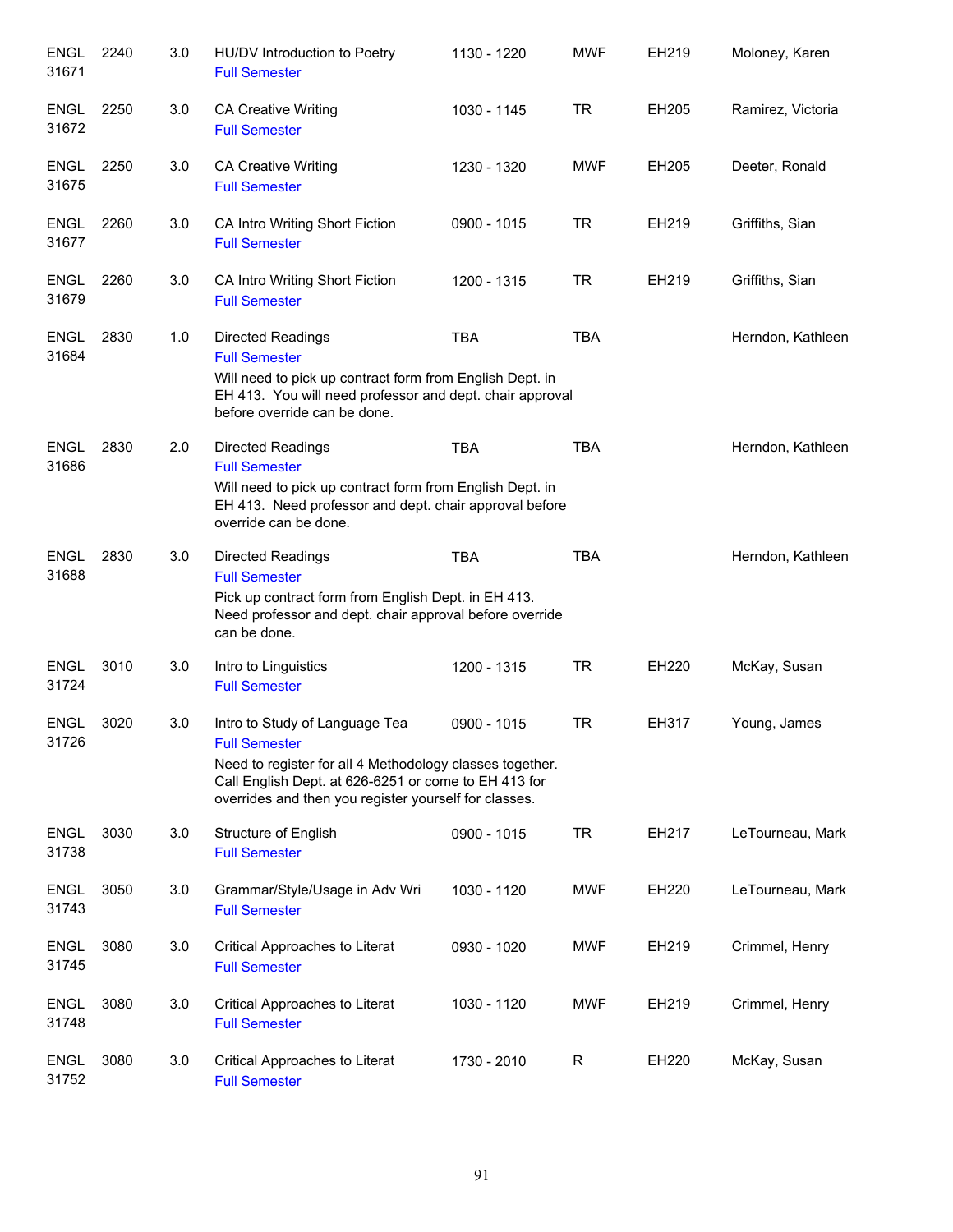| <b>ENGL</b><br>30554 | 3100 | 3.0 | Professional/Technical Writing<br><b>Full Semester</b>                                                                                       | <b>TBA</b>  | <b>TBA</b>  | <b>OL</b> | Egan, Stacie        |
|----------------------|------|-----|----------------------------------------------------------------------------------------------------------------------------------------------|-------------|-------------|-----------|---------------------|
|                      |      |     | To access online course materials, please log on through<br>the student portal eWeber at http://weber.edu and select:<br>"Current Students". |             |             |           |                     |
| <b>ENGL</b><br>30561 | 3100 | 3.0 | Professional/Technical Writing<br><b>Full Semester</b>                                                                                       | <b>TBA</b>  | <b>TBA</b>  | <b>OL</b> | Egan, Stacie        |
|                      |      |     | To access online course materials, please log on through<br>the student portal eWeber at http://weber.edu and select:<br>"Current Students". |             |             |           |                     |
| <b>ENGL</b><br>31753 | 3100 | 3.0 | Professional/Technical Writing<br><b>Full Semester</b>                                                                                       | 0830 - 0920 | <b>MWF</b>  | EH410     | Thomas, Shelley     |
| <b>ENGL</b><br>31754 | 3100 | 3.0 | Professional/Technical Writing<br><b>Full Semester</b>                                                                                       | 0930 - 1020 | <b>MWF</b>  | EH410     | Thomas, Shelley     |
| <b>ENGL</b><br>31755 | 3100 | 3.0 | Professional/Technical Writing<br><b>Full Semester</b>                                                                                       | 0900 - 1015 | <b>TR</b>   | EH410     | Subbiah, Mahalingam |
| <b>ENGL</b><br>31966 | 3100 | 3.0 | Professional/Technical Writing<br><b>Full Semester</b>                                                                                       | 1730 - 2010 | R           | D02223    | Subbiah, Mahalingam |
| <b>ENGL</b><br>31756 | 3140 | 3.0 | Professional/Technical Editing<br><b>Full Semester</b>                                                                                       | 1730 - 2010 | W           | EH410     | Thomas, Shelley     |
| <b>ENGL</b><br>31758 | 3210 | 3.0 | <b>Advanced College Writng</b><br><b>Full Semester</b>                                                                                       | 1030 - 1145 | <b>TR</b>   | EH217     | Rogers, Scott       |
| <b>ENGL</b><br>31759 | 3260 | 3.0 | Poetry Writing<br><b>Full Semester</b>                                                                                                       | 1730 - 2010 | Τ           | EH316     | Roghaar, Brad       |
| <b>ENGL</b><br>31762 | 3270 | 3.0 | Magazine Article Writing<br><b>Full Semester</b>                                                                                             | 1200 - 1315 | <b>TR</b>   | EH317     | Prothero, Walter    |
| <b>ENGL</b><br>31764 | 3300 | 3.0 | <b>Childrens Literature</b><br><b>Full Semester</b>                                                                                          | 0900 - 1015 | <b>TR</b>   | EH403     | Olson, Eleanor      |
| <b>ENGL</b><br>31767 | 3300 | 3.0 | <b>Childrens Literature</b><br><b>Full Semester</b>                                                                                          | 1130 - 1220 | <b>MWF</b>  | EH217     | Conrad, Timothy     |
| <b>ENGL</b><br>31968 | 3310 | 3.0 | Young Adult Literature<br><b>Full Semester</b>                                                                                               | 1730 - 2010 | Τ           | D02104    | Olson, Eleanor      |
| <b>ENGL</b><br>31768 | 3350 | 3.0 | Litry Genres/Notebook/Journals<br><b>Full Semester</b>                                                                                       | 1130 - 1220 | <b>MWF</b>  | EH203     | Schwiebert, John    |
| <b>ENGL</b><br>31769 | 3350 | 3.0 | Litry Gnrs/Wrtg Fantasy Novels<br><b>Full Semester</b>                                                                                       | 1730 - 2010 | $\mathsf T$ | EH219     | Griffiths, Sian     |
| <b>ENGL</b><br>31770 | 3350 | 3.0 | Litry Gnrs/Wrtng Song Lyrics<br><b>Full Semester</b>                                                                                         | 1730 - 2010 | W           | EH204     | Pollett, William    |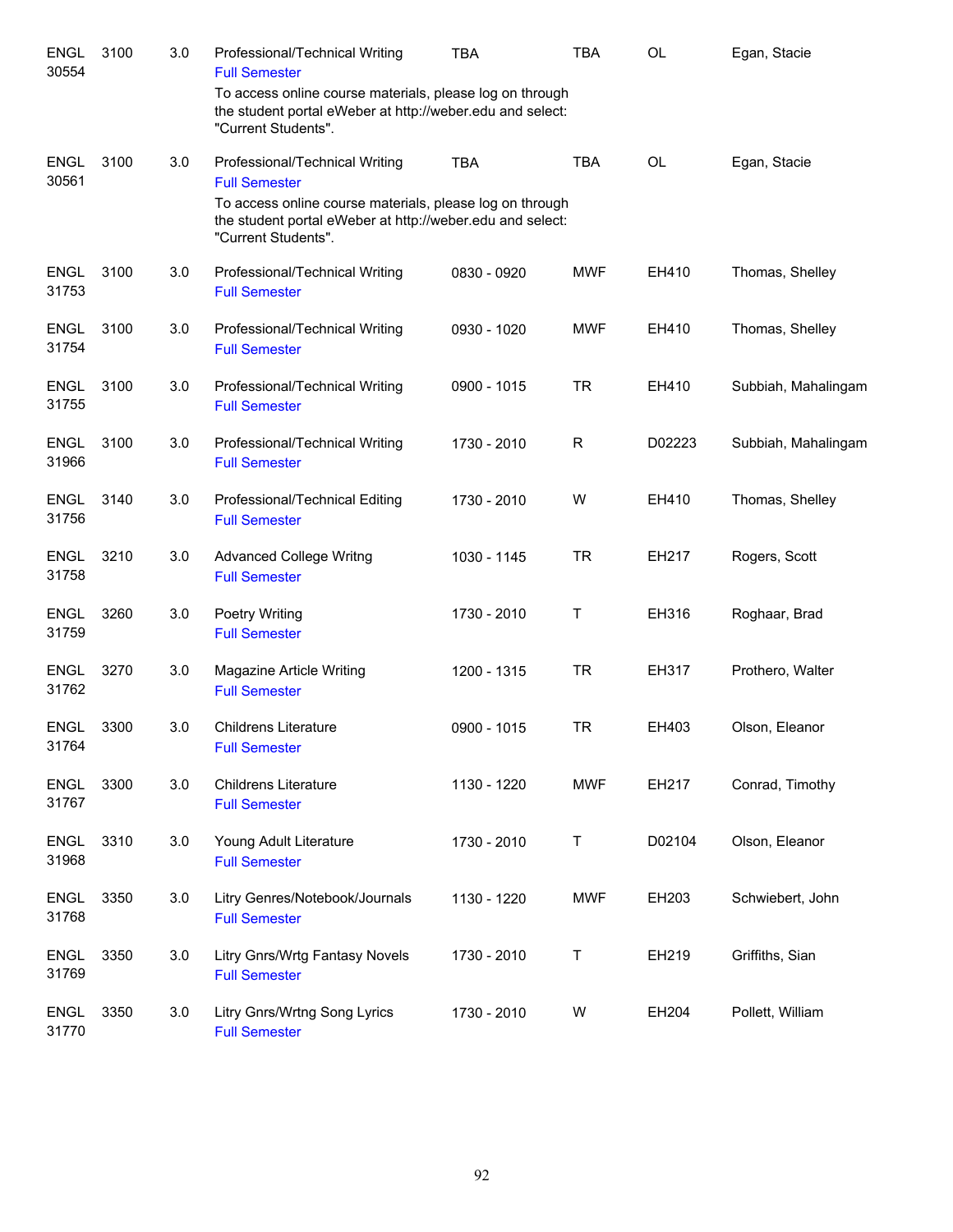| <b>ENGL</b><br>31771 | 3400 | 3.0 | <b>Teaching Of Literature</b><br><b>Full Semester</b>                                                                                                                                                                                                                            | 0930 - 1020 | <b>MWF</b>  | EH317 | Young, James        |
|----------------------|------|-----|----------------------------------------------------------------------------------------------------------------------------------------------------------------------------------------------------------------------------------------------------------------------------------|-------------|-------------|-------|---------------------|
|                      |      |     | Need to register for all 4 Methodology classes together.<br>Call English Dept. at 626-6251 or come to EH 413 for<br>overrides and then you register yourself for classes.                                                                                                        |             |             |       |                     |
| <b>ENGL</b><br>31772 | 3410 | 3.0 | <b>CBL-Teaching Writing</b><br><b>Full Semester</b>                                                                                                                                                                                                                              | 1030 - 1120 | <b>MWF</b>  | EH317 | Young, James        |
|                      |      |     | Need to register for all 4 Methodology classes together. Call English Dept. at<br>626-6251 or come to EH 413 for overrides and then you register yourself for<br>classes.                                                                                                        |             |             |       |                     |
|                      |      |     | CBL stands for Community-Based Learning which means that students engage<br>in meaningful community service that is connected to specific course objectives.<br>See http://www.weber.edu/CommunityInvolvement/CBL_Designation.html for a<br>full list of CBL designated courses. |             |             |       |                     |
| <b>ENGL</b><br>31773 | 3420 | 3.0 | Teaching with Young Adult Lit<br><b>Full Semester</b>                                                                                                                                                                                                                            | 1030 - 1145 | <b>TR</b>   | EH317 | Herndon, Kathleen   |
|                      |      |     | Need to register for all 4 Methodology classes together.<br>Call English Dept. at 626-6251 or come to EH 413 for<br>overrides and then you register yourself for classes.                                                                                                        |             |             |       |                     |
| <b>ENGL</b><br>31774 | 3500 | 3.0 | HU Studies in Shakespeare<br><b>Full Semester</b>                                                                                                                                                                                                                                | 1030 - 1120 | <b>MWF</b>  | EH205 | Deeter, Ronald      |
| <b>ENGL</b><br>31775 | 3510 | 3.0 | <b>HU/DV World Literature</b><br><b>Full Semester</b>                                                                                                                                                                                                                            | 0900 - 1015 | <b>TR</b>   | EH205 | Deeter, Ronald      |
| <b>ENGL</b><br>31777 | 3520 | 3.0 | <b>HU Literature of Natural World</b><br><b>Full Semester</b>                                                                                                                                                                                                                    | 1130 - 1220 | <b>MWF</b>  | EH316 | Crimmel, Henry      |
| <b>ENGL</b><br>31778 | 3730 | 3.0 | DV LitCltrs/Plcs/LatinAmAuthrs<br><b>Full Semester</b>                                                                                                                                                                                                                           | 1030 - 1145 | <b>TR</b>   | EH219 | Subbiah, Mahalingam |
| ENGL<br>31779        | 3730 | 3.0 | DV LitCltrs/Plcs/Litof Ireland<br><b>Full Semester</b>                                                                                                                                                                                                                           | 1230 - 1320 | <b>MWF</b>  | EH219 | Moloney, Karen      |
| <b>ENGL</b><br>31780 | 3750 | 3.0 | HU Tpcs/Ideas/Lit/Intr to Film<br><b>Full Semester</b>                                                                                                                                                                                                                           | 1230 - 1510 | M           | EH217 | Wutz, Michael       |
|                      |      |     | Meets only on Mondays for the semester. Professor may<br>ask you to stay a bit longer than the end time to finish<br>viewing films.                                                                                                                                              |             |             |       |                     |
| <b>ENGL</b><br>31781 | 3750 | 3.0 | HU Tpcs/Ideas/Lit/Nobel Lit<br><b>Full Semester</b>                                                                                                                                                                                                                              | 1730 - 2010 | W           | EH205 | Deeter, Ronald      |
| <b>ENGL</b><br>31782 | 3750 | 3.0 | Are Machines Making Us Stupid?<br><b>Full Semester</b>                                                                                                                                                                                                                           | 1200 - 1315 | <b>TR</b>   | EH204 | Rogers, Scott       |
| <b>ENGL</b><br>32105 | 4100 | 3.0 | Iss.ProfTech Wrtng/Grant Wrtng<br><b>Full Semester</b>                                                                                                                                                                                                                           | 1730 - 2010 | Τ           | EH317 | McShane, Becky      |
| <b>ENGL</b><br>32106 | 4110 | 3.0 | <b>Content Management</b><br><b>Full Semester</b>                                                                                                                                                                                                                                | 1730 - 2010 | $\mathsf R$ | EH410 | McShane, Becky      |
| <b>ENGL</b><br>32107 | 4120 | 3.0 | Seminar/Practicum Prof/Tech Wr<br><b>Full Semester</b>                                                                                                                                                                                                                           | 1730 - 2010 | M           | EH218 | Subbiah, Mahalingam |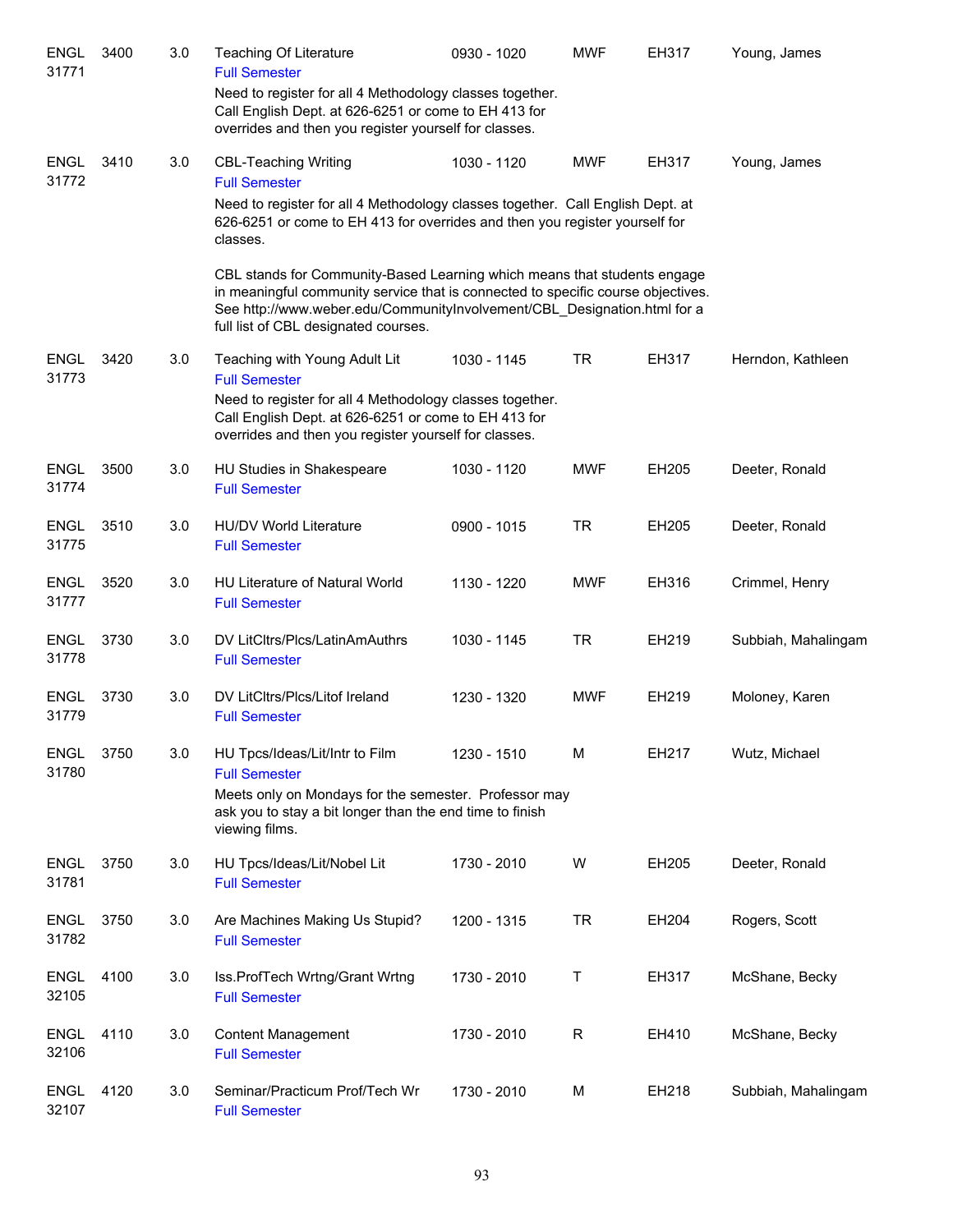| <b>ENGL</b><br>32108 | 4410 | 3.0 | Strat/Method Teach ESL<br><b>Full Semester</b>                                                                                                                                                                           | 1630 - 1910 | Τ          | EH403     | Conrad, Timothy   |
|----------------------|------|-----|--------------------------------------------------------------------------------------------------------------------------------------------------------------------------------------------------------------------------|-------------|------------|-----------|-------------------|
| ENGL<br>32109        | 4450 | 3.0 | <b>ESL/Bilin Assessment: Theory</b><br><b>Full Semester</b>                                                                                                                                                              | 1630 - 1910 | W          | EH217     | Conrad, Timothy   |
| <b>ENGL</b><br>32111 | 4520 | 3.0 | American Lit: Early & Romantic<br><b>Full Semester</b>                                                                                                                                                                   | 1730 - 2010 | M          | EH220     | Hogge, Robert     |
| <b>ENGL</b><br>32113 | 4530 | 3.0 | America Lit: Realism/Naturalis<br><b>Full Semester</b>                                                                                                                                                                   | 1230 - 1320 | <b>MWF</b> | EH403     | McShane, Becky    |
| <b>ENGL</b><br>32114 | 4540 | 3.0 | American Lit: Modern<br><b>Full Semester</b>                                                                                                                                                                             | 1730 - 2010 | W          | EH206     | Burrows, J        |
| <b>ENGL</b><br>32116 | 4610 | 3.0 | British Lit: Medieval<br><b>Full Semester</b>                                                                                                                                                                            | 0930 - 1020 | <b>MWF</b> | EH215     | Krantz, Mary      |
| <b>ENGL</b><br>32118 | 4630 | 3.0 | British Lit: Neoclassic/Romant<br><b>Full Semester</b>                                                                                                                                                                   | 1230 - 1320 | <b>MWF</b> | EH203     | Schwiebert, John  |
| ENGL<br>32119        | 4630 | 3.0 | British Lit: Neoclassic/Romant<br><b>Full Semester</b>                                                                                                                                                                   | 1730 - 2010 | R          | EH403     | Cheney, Merlin    |
| <b>ENGL</b><br>32121 | 4640 | 3.0 | British Lit: Victorian<br><b>Full Semester</b>                                                                                                                                                                           | 1030 - 1145 | <b>TR</b>  | EH220     | Vause, L          |
| <b>ENGL</b><br>30569 | 4710 | 3.0 | Emnt Athrs: Arthur Conan Doyle<br><b>Full Semester</b><br>To access online course materials, please log on through the<br>student portal eWeber at http://weber.edu and select:<br>"Current Students".                   | <b>TBA</b>  | <b>TBA</b> | <b>OL</b> | Vause, L          |
| <b>ENGL</b><br>32123 | 4830 | 1.0 | Directed Readings<br><b>Full Semester</b><br>Pick up contract form from the English Dept. in EH 413.<br>Need professor and dept. chair approval for override<br>and then you get yourself registered for class.          | <b>TBA</b>  | <b>TBA</b> |           | Herndon, Kathleen |
| <b>ENGL</b><br>32125 | 4830 | 2.0 | <b>Directed Readings</b><br><b>Full Semester</b><br>Pick up contract form from English Dept. in EH 413. Will<br>need professor and dept. chair approval for override to<br>get yourself registered for this class.       | <b>TBA</b>  | <b>TBA</b> |           | Herndon, Kathleen |
| <b>ENGL</b><br>32126 | 4830 | 3.0 | <b>Directed Readings</b><br><b>Full Semester</b><br>Pick up contract form from the English Dept. in EH 413.<br>Need professor and dept. chair approval for override<br>and then you get yourself registed for the class. | <b>TBA</b>  | <b>TBA</b> |           | Herndon, Kathleen |
| <b>ENGL</b><br>32128 | 4940 | 3.0 | Writer's Workshop<br><b>Full Semester</b>                                                                                                                                                                                | 1730 - 2010 | R          | EH219     | Ramirez, Victoria |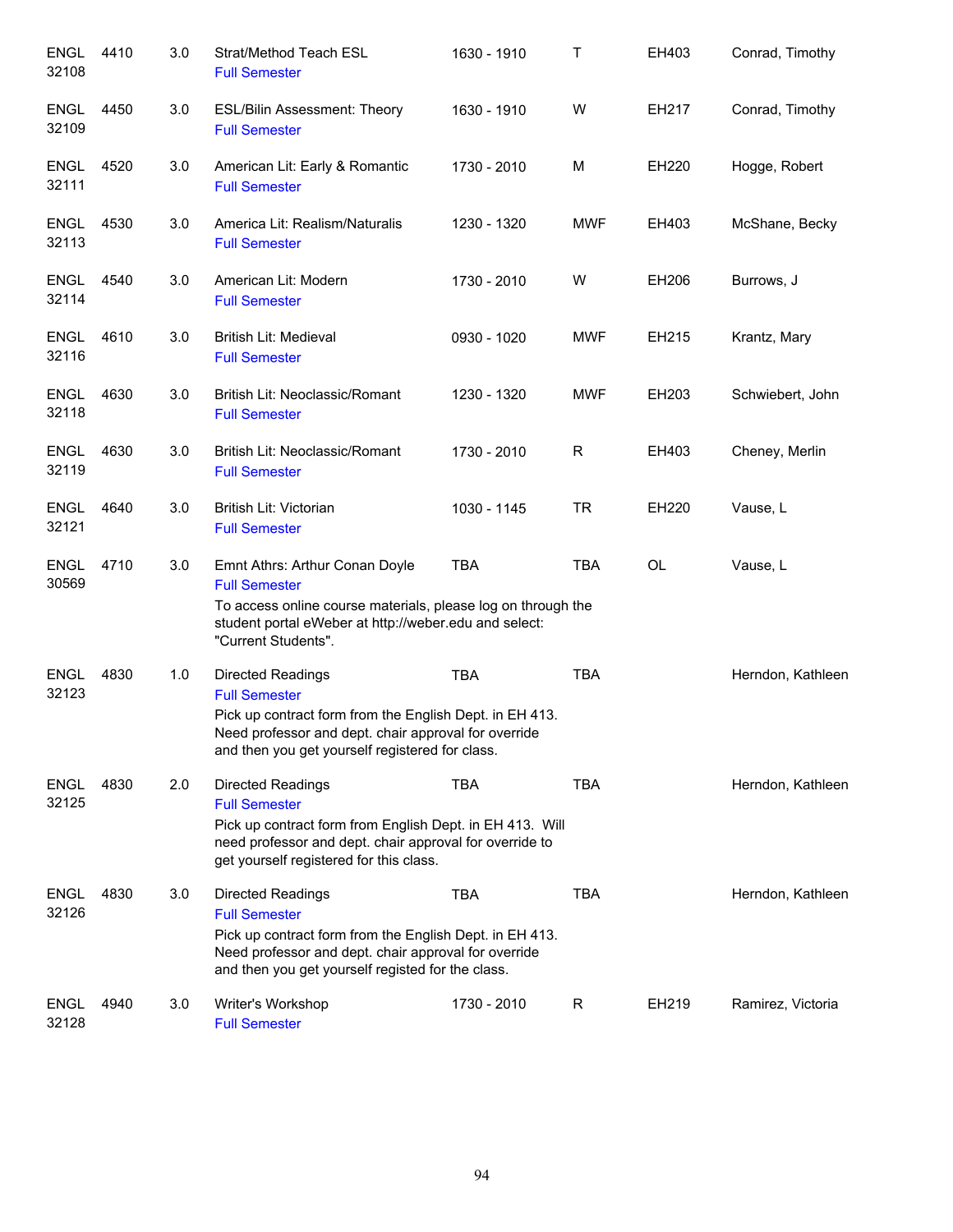| <b>ENGL</b><br>32130      | 4960 | 3.0 | Metaphor: Edit Student Journal<br><b>Full Semester</b><br>For Metapor Journal students only. See advisor, Jan Hamer, | 1730 - 2010 | W           | EH218        | Hamer, Jan      |
|---------------------------|------|-----|----------------------------------------------------------------------------------------------------------------------|-------------|-------------|--------------|-----------------|
|                           |      |     | for approval and then override can be done by English Dept.<br>so you can get yourself registered for class.         |             |             |              |                 |
| <b>ENGR</b><br>31765      | 1000 | 2.0 | Introduction to Engineering<br><b>Full Semester</b>                                                                  | 0930 - 1020 | <b>MW</b>   | B4401        | Ward, Jeffrey   |
| <b>ENGR</b><br>31502      | 2080 | 4.0 | Dynamics<br><b>Full Semester</b>                                                                                     | 0930 - 1120 | <b>TR</b>   | ET240        | Kent, Randall   |
| ENGR<br>31890             | 2140 | 3.0 | <b>Strength of Materials</b><br><b>Full Semester</b>                                                                 | 0930 - 1020 | <b>MWF</b>  | B4417        | Kent, Randall   |
| <b>ENGR 2160</b><br>31896 |      | 3.0 | Materials Science/Engineering<br><b>Full Semester</b>                                                                | 1030 - 1120 | <b>MWF</b>  | ET210        | Kent, Randall   |
| <b>ENGR</b><br>31898      | 2210 | 4.0 | Elect. Eng. for Non-majors<br><b>Full Semester</b>                                                                   | 1230 - 1420 | MW          | B4417        | Smith, Jennifer |
| <b>ESL</b><br>33212       | 0010 | 2.0 | Language Foundations I<br><b>Block 1</b>                                                                             | 0930 - 1020 | <b>MTWR</b> | EH250        | Luvsan, Oyunaa  |
| <b>ESL</b><br>33227       | 0010 | 2.0 | Language Foundations I<br><b>Block 1</b>                                                                             | 0930 - 1020 | <b>MTWR</b> |              |                 |
| <b>ESL</b><br>33775       | 0010 | 2.0 | Language Foundations I<br><b>Block 2</b>                                                                             | 0930 - 1020 | <b>MTWR</b> | LL221        |                 |
| <b>ESL</b><br>33776       | 0010 | 2.0 | Language Foundations I<br><b>Block 2</b>                                                                             | 0930 - 1020 | <b>MTWR</b> | EH250        | Luvsan, Oyunaa  |
| <b>ESL</b><br>33230       | 0015 | 2.0 | Language Foundations II<br><b>Block 1</b>                                                                            | 1230 - 1320 | <b>MTWR</b> | LL221        | Luvsan, Oyunaa  |
| <b>ESL</b><br>33231       | 0015 | 2.0 | Language Foundations II<br><b>Block 1</b>                                                                            | 1230 - 1320 | <b>MTWR</b> | LL222        |                 |
| ESL<br>33940              | 0015 | 2.0 | Language Foundations II<br><b>Block 2</b>                                                                            | 1230 - 1320 | <b>MTWR</b> | LL221        | Luvsan, Oyunaa  |
| ESL<br>34170              | 0015 | 2.0 | Language Foundations II<br><b>Block 2</b>                                                                            | 1230 - 1320 | <b>MTWR</b> | <b>LL222</b> |                 |
| ESL<br>33225              | 0020 | 2.0 | Begining Reading I<br><b>Block 1</b>                                                                                 | 1130 - 1220 | <b>MTWR</b> | EH250        |                 |
| ESL<br>33228              | 0020 | 2.0 | Begining Reading I<br><b>Block 1</b>                                                                                 | 1030 - 1120 | <b>MTWR</b> | EH250        |                 |
| ESL<br>33934              | 0020 | 2.0 | Begining Reading I<br><b>Block 2</b>                                                                                 | 1130 - 1220 | <b>MTWR</b> | EH250        |                 |
| ESL<br>33935              | 0020 | 2.0 | Begining Reading I<br><b>Block 2</b>                                                                                 | 1030 - 1120 | <b>MTWR</b> | EH250        |                 |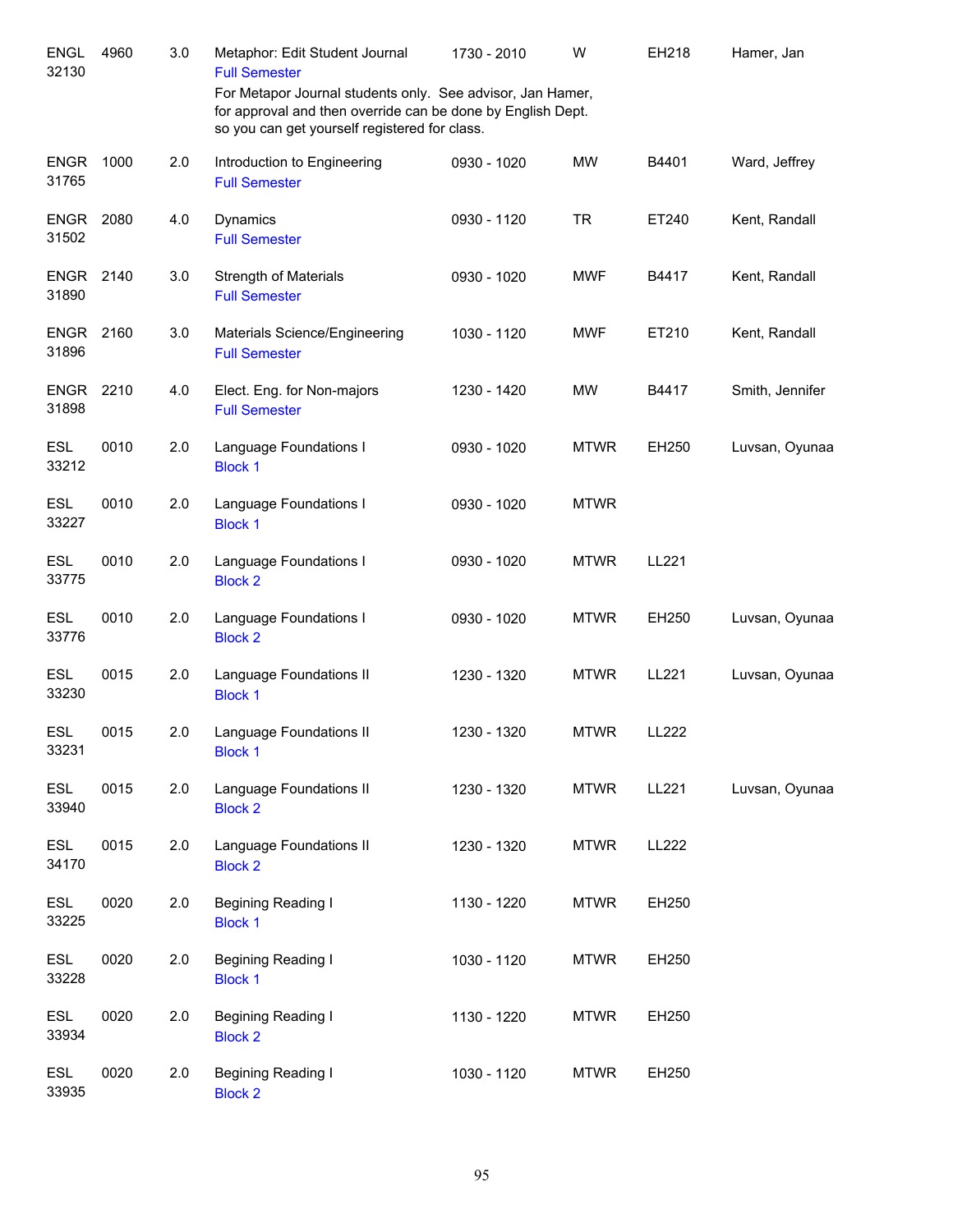| <b>ESL</b><br>33232 | 0025 | 2.0 | <b>Beginning Reading II</b><br><b>Block 1</b>  | 1330 - 1420 | <b>MTWR</b> | EH250        | Tang, Katia    |
|---------------------|------|-----|------------------------------------------------|-------------|-------------|--------------|----------------|
| <b>ESL</b><br>33233 | 0025 | 2.0 | <b>Beginning Reading II</b><br><b>Block 1</b>  | 1130 - 1220 | <b>MTWR</b> | EH107        |                |
| <b>ESL</b><br>34171 | 0025 | 2.0 | <b>Beginning Reading II</b><br><b>Block 2</b>  | 1330 - 1420 | <b>MTWR</b> | EH250        | Tang, Katia    |
| <b>ESL</b><br>34172 | 0025 | 2.0 | <b>Beginning Reading II</b><br><b>Block 2</b>  | 1130 - 1220 | <b>MTWR</b> | EH107        | Luvsan, Oyunaa |
| ESL<br>33226        | 0030 | 2.0 | <b>Basic Conversation I</b><br><b>Block 1</b>  | 1230 - 1320 | <b>MTWR</b> | EH250        | Tang, Katia    |
| ESL<br>33229        | 0030 | 2.0 | <b>Basic Conversation I</b><br><b>Block 1</b>  | 1230 - 1320 | <b>MTR</b>  | LL223        |                |
| <b>ESL</b><br>33936 | 0030 | 2.0 | <b>Basic Conversation I</b><br><b>Block 2</b>  | 1230 - 1320 | <b>MTWR</b> | EH250        | Tang, Katia    |
| <b>ESL</b><br>33937 | 0030 | 2.0 | <b>Basic Conversation I</b><br><b>Block 2</b>  | 1230 - 1320 | <b>MTWR</b> | LL223        |                |
| <b>ESL</b><br>33234 | 0035 | 2.0 | <b>Basic Conversation II</b><br><b>Block 1</b> | 1430 - 1520 | <b>MTWR</b> | EH250        | Hansen, Debra  |
| <b>ESL</b><br>33235 | 0035 | 2.0 | <b>Basic Conversation II</b><br><b>Block 1</b> | 1430 - 1520 | <b>MTWR</b> | EH106        |                |
| <b>ESL</b><br>34173 | 0035 | 2.0 | <b>Basic Conversation II</b><br><b>Block 2</b> | 1430 - 1520 | <b>MTWR</b> | EH250        | Hansen, Debra  |
| <b>ESL</b><br>34174 | 0035 | 2.0 | <b>Basic Conversation II</b><br><b>Block 2</b> | 1430 - 1520 | <b>MTWR</b> | EH106        |                |
| <b>ESL</b><br>33236 | 0110 | 2.0 | Written Communication I<br><b>Block 1</b>      | 0930 - 1020 | <b>MTWR</b> | LL222        | Green, Austin  |
| ESL<br>33237        | 0110 | 2.0 | Written Communication I<br><b>Block 1</b>      | 1030 - 1120 | <b>MTWR</b> |              |                |
| ESL<br>34175        | 0110 | 2.0 | Written Communication I<br><b>Block 2</b>      | 0930 - 1020 | <b>MTWR</b> | <b>LL222</b> | Green, Austin  |
| ESL<br>34176        | 0110 | 2.0 | Written Communication I<br><b>Block 2</b>      | 1030 - 1120 | <b>MTWR</b> | LL221        |                |
| ESL<br>33238        | 0120 | 2.0 | Topics In English<br><b>Block 1</b>            | 1330 - 1420 | <b>MTWR</b> | EH106        | Anson, Carey   |
| ESL<br>33239        | 0120 | 2.0 | Topics In English<br><b>Block 1</b>            | 1330 - 1420 | <b>MTWR</b> | EH105        |                |
| ESL<br>34177        | 0120 | 2.0 | Topics In English<br><b>Block 2</b>            | 1330 - 1420 | <b>MTWR</b> | EH106        | Anson, Carey   |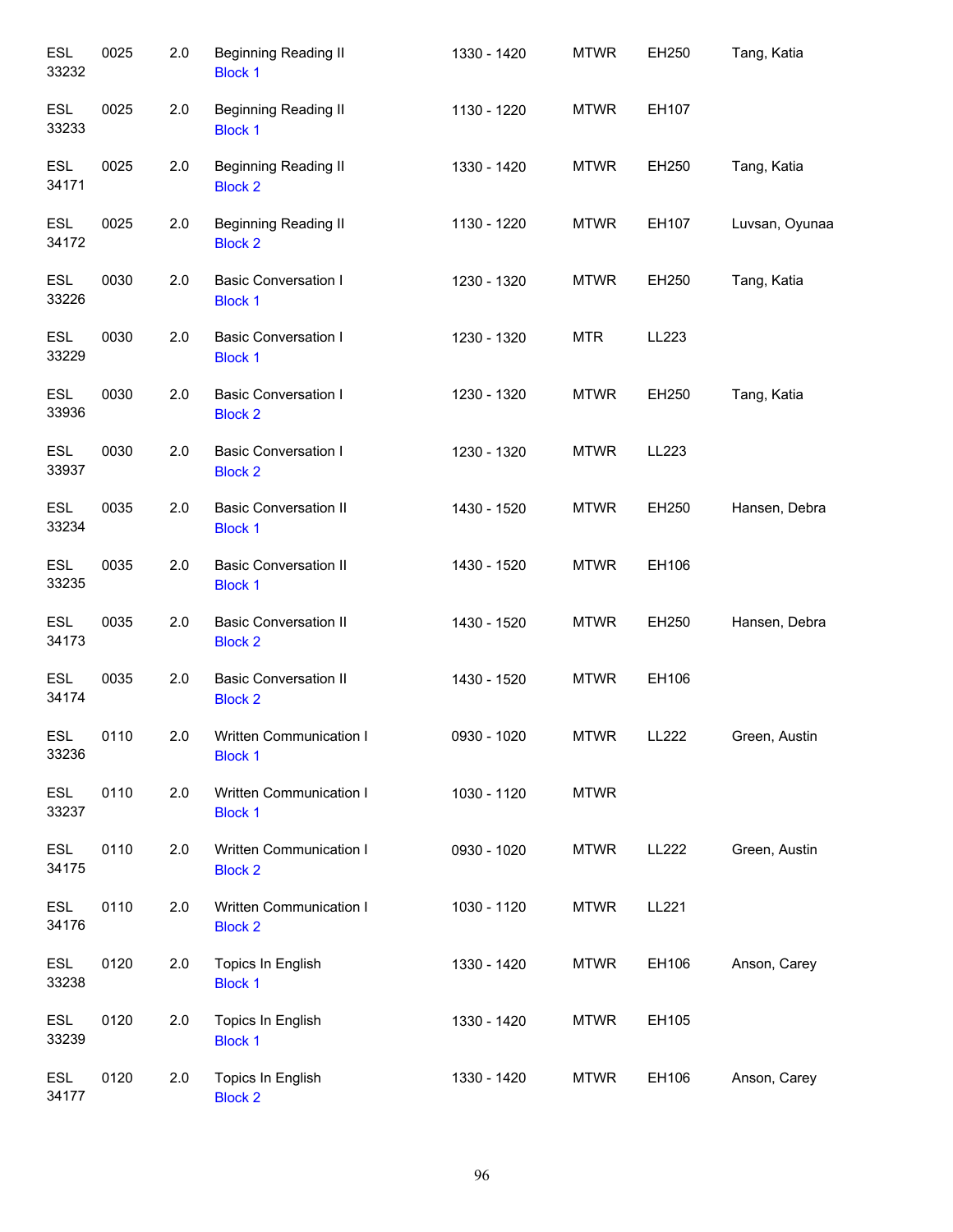| <b>ESL</b><br>34178 | 0120 | 2.0 | Topics In English<br><b>Block 2</b>                  | 1330 - 1420 | <b>MTWR</b> | EH105        |                 |
|---------------------|------|-----|------------------------------------------------------|-------------|-------------|--------------|-----------------|
| <b>ESL</b><br>33240 | 0130 | 2.0 | <b>Basic English Communication</b><br><b>Block 1</b> | 1230 - 1320 | <b>MTWR</b> | EH107        | Rivera, Ada     |
| <b>ESL</b><br>33241 | 0130 | 2.0 | <b>Basic English Communication</b><br><b>Block 1</b> | 1230 - 1320 | <b>MTWR</b> | LL228        |                 |
| <b>ESL</b><br>34179 | 0130 | 2.0 | <b>Basic English Communication</b><br><b>Block 2</b> | 1230 - 1320 | <b>MTWR</b> | LL229        | Rivera, Ada     |
| <b>ESL</b><br>34180 | 0130 | 2.0 | <b>Basic English Communication</b><br><b>Block 2</b> | 1230 - 1320 | <b>MTWR</b> | <b>LL228</b> |                 |
| <b>ESL</b><br>33243 | 0141 | 2.0 | <b>Grammar Foundations I</b><br><b>Block 1</b>       | 1030 - 1120 | <b>MTWR</b> | EH107        | Green, Austin   |
| <b>ESL</b><br>33265 | 0141 | 2.0 | <b>Grammar Foundations I</b><br><b>Block 1</b>       | 0930 - 1020 | <b>MTWR</b> |              |                 |
| <b>ESL</b><br>34181 | 0141 | 2.0 | <b>Grammar Foundations I</b><br><b>Block 2</b>       | 1030 - 1120 | <b>MTWR</b> | LL228        | Green, Austin   |
| <b>ESL</b><br>34182 | 0141 | 2.0 | <b>Grammar Foundations I</b><br><b>Block 2</b>       | 0930 - 1020 | <b>MTWR</b> | LL228        |                 |
| <b>ESL</b><br>33267 | 0150 | 1.0 | Pronunciation I<br><b>Block 1</b>                    | 1430 - 1520 | MW          | EH115        | Conrad, Timothy |
| <b>ESL</b><br>34183 | 0150 | 1.0 | Pronunciation I<br><b>Block 2</b>                    | 1430 - 1520 | <b>MW</b>   | EH115        | Conrad, Timothy |
| <b>ESL</b><br>33268 | 1210 | 2.0 | Written Communication II<br><b>Block 1</b>           | 0930 - 1020 | <b>MTWR</b> | <b>SS227</b> | Curtis, Giana   |
| <b>ESL</b><br>33269 | 1210 | 2.0 | <b>Written Communication II</b><br><b>Block 1</b>    | 0830 - 0920 | <b>MTWR</b> | LL228        | Kareva, Yana    |
| ESL<br>34184        | 1210 | 2.0 | Written Communication II<br><b>Block 2</b>           | 0930 - 1020 | <b>MTWR</b> | <b>SS227</b> | Curtis, Giana   |
| ESL<br>34185        | 1210 | 2.0 | Written Communication II<br><b>Block 2</b>           | 1030 - 1120 | <b>MTWR</b> | <b>SS227</b> |                 |
| ESL<br>33270        | 1220 | 2.0 | Topics In Learning English<br><b>Block 1</b>         | 1330 - 1420 | <b>MTWR</b> | EH104        | Curtis, Giana   |
| ESL<br>33271        | 1220 | 2.0 | Topics In Learning English<br><b>Block 1</b>         | 1330 - 1420 | <b>MTWR</b> | EH115        | Green, Austin   |
| ESL<br>34186        | 1220 | 2.0 | Topics In Learning English<br><b>Block 2</b>         | 1330 - 1420 | <b>MTWR</b> | EH104        | Curtis, Giana   |
| ESL<br>34187        | 1220 | 2.0 | Topics In Learning English<br><b>Block 2</b>         | 1330 - 1420 | <b>MTWR</b> | EH115        |                 |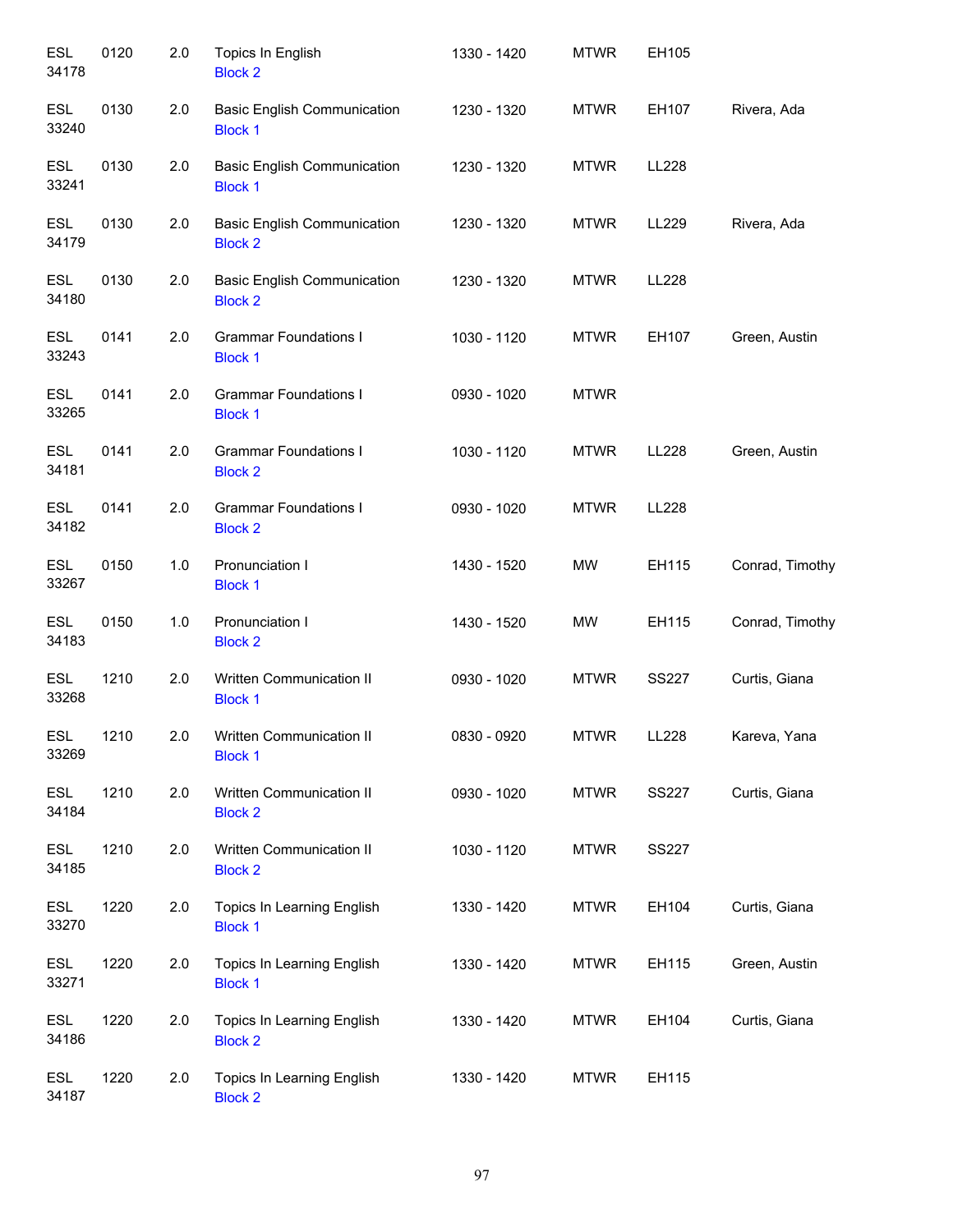| <b>ESL</b><br>33272 | 1230 | 2.0 | Interpersonal Communication<br><b>Block 1</b>    | 1230 - 1320 | <b>MTWR</b> | <b>SS26</b>  | Lyon, Cody             |
|---------------------|------|-----|--------------------------------------------------|-------------|-------------|--------------|------------------------|
| <b>ESL</b><br>33273 | 1230 | 2.0 | Interpersonal Communication<br><b>Block 1</b>    | 1230 - 1320 | <b>MTWR</b> | <b>SS227</b> |                        |
| <b>ESL</b><br>34188 | 1230 | 2.0 | Interpersonal Communication<br><b>Block 2</b>    | 1230 - 1320 | <b>MTWR</b> | <b>SS26</b>  | Lyon, Cody             |
| <b>ESL</b><br>34189 | 1230 | 2.0 | Interpersonal Communication<br><b>Block 2</b>    | 1230 - 1320 | <b>MTWR</b> | <b>SS227</b> |                        |
| <b>ESL</b><br>33274 | 1241 | 2.0 | <b>Grammar Foundations II</b><br><b>Block 1</b>  | 1030 - 1120 | <b>MTWR</b> | LL228        | Mortensen, Maria       |
| ESL<br>33276        | 1241 | 2.0 | <b>Grammar Foundations II</b><br><b>Block 1</b>  | 0930 - 1020 | <b>MTWR</b> |              |                        |
| <b>ESL</b><br>34190 | 1241 | 2.0 | <b>Grammar Foundations II</b><br><b>Block 2</b>  | 1030 - 1120 | <b>MTWR</b> | EH107        | Reimann, Amy           |
| <b>ESL</b><br>34191 | 1241 | 2.0 | <b>Grammar Foundations II</b><br><b>Block 2</b>  | 0930 - 1020 | <b>MTWR</b> |              |                        |
| <b>ESL</b><br>33279 | 1250 | 1.0 | Pronunciation II<br><b>Block 1</b>               | 1430 - 1520 | <b>TR</b>   | EH104        | Sawyer, Dharma         |
| <b>ESL</b><br>33286 | 1250 | 1.0 | Pronunciation II<br><b>Block 1</b>               | 1430 - 1520 | <b>MW</b>   | EH104        | Nicholes, Holly        |
| ESL<br>34192        | 1250 | 1.0 | Pronunciation II<br><b>Block 2</b>               | 1430 - 1520 | <b>TR</b>   | EH104        |                        |
| <b>ESL</b><br>34193 | 1250 | 1.0 | Pronunciation II<br><b>Block 2</b>               | 1430 - 1520 | MW          | EH104        | Nicholes, Holly        |
| <b>ESL</b><br>33658 | 2310 | 2.0 | Written Communication III<br><b>Block 1</b>      | 0930 - 1020 | <b>MTWR</b> | EH315        | Nicholes, Holly        |
| <b>ESL</b><br>33661 | 2310 | 2.0 | Written Communication III<br><b>Block 1</b>      | 1030 - 1120 | <b>MTWR</b> | LL221        | Pittman, Melissa       |
| ESL<br>33686        | 2310 | 2.0 | Written Communication III<br><b>Block 1</b>      | 1730 - 1910 | <b>TR</b>   | EH107        |                        |
| ESL<br>34194        | 2310 | 2.0 | Written Communication III<br><b>Block 2</b>      | 0930 - 1020 | <b>MTWR</b> | EH107        | Nicholes, Holly        |
| ESL<br>34195        | 2310 | 2.0 | Written Communication III<br><b>Block 2</b>      | 1030 - 1120 | <b>MTWR</b> |              | McKay, Susan           |
| ESL<br>34944        | 2310 | 2.0 | Written Communication III<br><b>Block 1</b>      | 1130 - 1220 | <b>MTWR</b> | <b>SS227</b> |                        |
| ESL<br>33663        | 2320 | 2.0 | Topics for Academic Purposes I<br><b>Block 1</b> | 1430 - 1610 | <b>MW</b>   | EH105        | Rodriguez Mesa, Monica |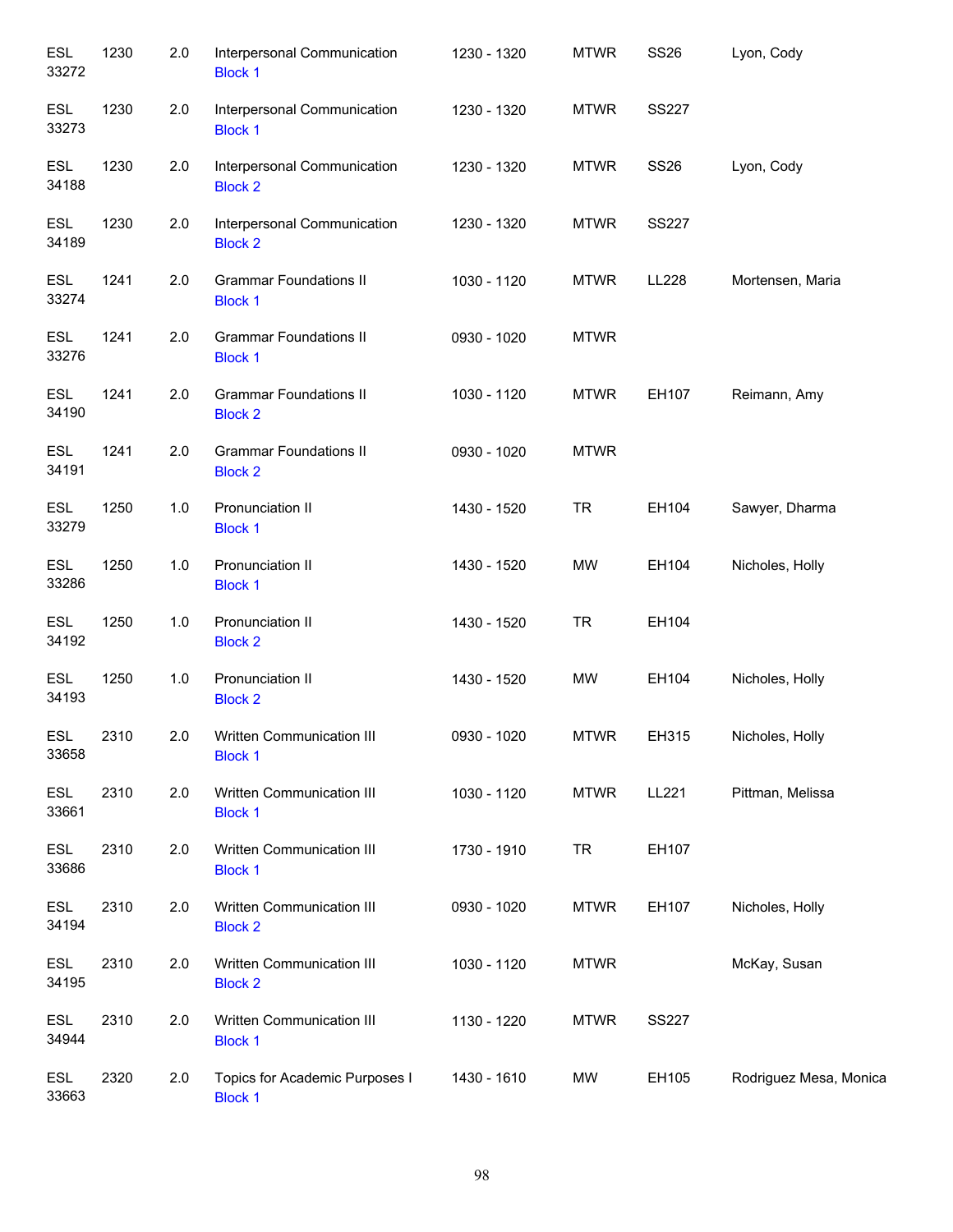| <b>ESL</b><br>33665 | 2320 | 2.0 | Topics for Academic Purposes I<br><b>Block 1</b>                                                                                                             | 1330 - 1420 | <b>MTWR</b> | EH107        | Lyon, Cody             |
|---------------------|------|-----|--------------------------------------------------------------------------------------------------------------------------------------------------------------|-------------|-------------|--------------|------------------------|
| <b>ESL</b><br>33687 | 2320 | 2.0 | Topics for Academic Purposes I<br><b>Block 1</b>                                                                                                             | 1730 - 1910 | MW          | EH107        |                        |
| <b>ESL</b><br>34196 | 2320 | 2.0 | Topics for Academic Purposes I<br><b>Block 2</b>                                                                                                             | 1430 - 1610 | MW          | EH105        | Rodriguez Mesa, Monica |
| <b>ESL</b><br>34197 | 2320 | 2.0 | Topics for Academic Purposes I<br><b>Block 2</b>                                                                                                             | 1330 - 1420 | <b>MTWR</b> | EH116        | Lyon, Cody             |
| <b>ESL</b><br>34943 | 2320 | 2.0 | Topics for Academic Purposes I<br><b>Block 1</b>                                                                                                             | 1330 - 1420 | <b>MTWR</b> | EH305        |                        |
| <b>ESL</b><br>33666 | 2330 | 2.0 | Academic Communication I<br><b>Block 1</b>                                                                                                                   | 1230 - 1320 | <b>MTWR</b> | EH315        | Curtis, Giana          |
| ESL<br>33667        | 2330 | 2.0 | Academic Communication I<br><b>Block 1</b>                                                                                                                   | 1230 - 1320 | <b>MTWR</b> | <b>SS229</b> | Kareva, Yana           |
| <b>ESL</b><br>33688 | 2330 | 2.0 | Academic Communication I<br><b>Block 1</b>                                                                                                                   | 1930 - 2110 | <b>MW</b>   | EH107        |                        |
| <b>ESL</b><br>34198 | 2330 | 2.0 | Academic Communication I<br><b>Block 2</b>                                                                                                                   | 1230 - 1320 | <b>MTWR</b> | EH107        | Curtis, Giana          |
| <b>ESL</b><br>34199 | 2330 | 2.0 | Academic Communication I<br><b>Block 2</b>                                                                                                                   | 1230 - 1320 | <b>MTWR</b> | <b>SS229</b> | Kareva, Yana           |
| <b>ESL</b><br>33668 | 2341 | 2.0 | Advanced Grammar I<br><b>Block 1</b>                                                                                                                         | 1030 - 1120 | <b>MTWR</b> | <b>SS227</b> | Curtis, Giana          |
| ESL<br>33669        | 2341 | 2.0 | Advanced Grammar I<br><b>Block 1</b>                                                                                                                         | 0930 - 1020 | <b>MTWR</b> | <b>SS390</b> | Lyon, Cody             |
| <b>ESL</b><br>33689 | 2341 | 2.0 | Advanced Grammar I<br><b>Block 1</b>                                                                                                                         | 1930 - 2110 | <b>TR</b>   | EH107        |                        |
| ESL<br>34200        | 2341 | 2.0 | Advanced Grammar I<br><b>Block 2</b>                                                                                                                         | 1030 - 1120 | <b>MTWR</b> |              | Curtis, Giana          |
| ESL<br>34201        | 2341 | 2.0 | <b>Advanced Grammar I</b><br><b>Block 2</b>                                                                                                                  | 0930 - 1020 | <b>MTWR</b> | SS390        | Lyon, Cody             |
| <b>ESL</b><br>35048 | 2341 | 2.0 | <b>Advanced Grammar I</b><br><b>Block 1</b>                                                                                                                  | 0830 - 0920 | <b>MTWR</b> | EH315        | Wheelwright, Cheyney   |
| <b>ESL</b><br>33670 | 2351 | 1.0 | <b>CBL-Communication I</b><br><b>Block 1</b><br>CBL stands for Community-Based Learning which means that students engage                                     | 1030 - 1120 | F           | EH315        | Sheridan, Deborah      |
|                     |      |     | in meaningful community service that is connected to specific course objectives.<br>See http://www.weber.edu/CommunityInvolvement/CBL_Designation.html for a |             |             |              |                        |

full list of CBL designated courses.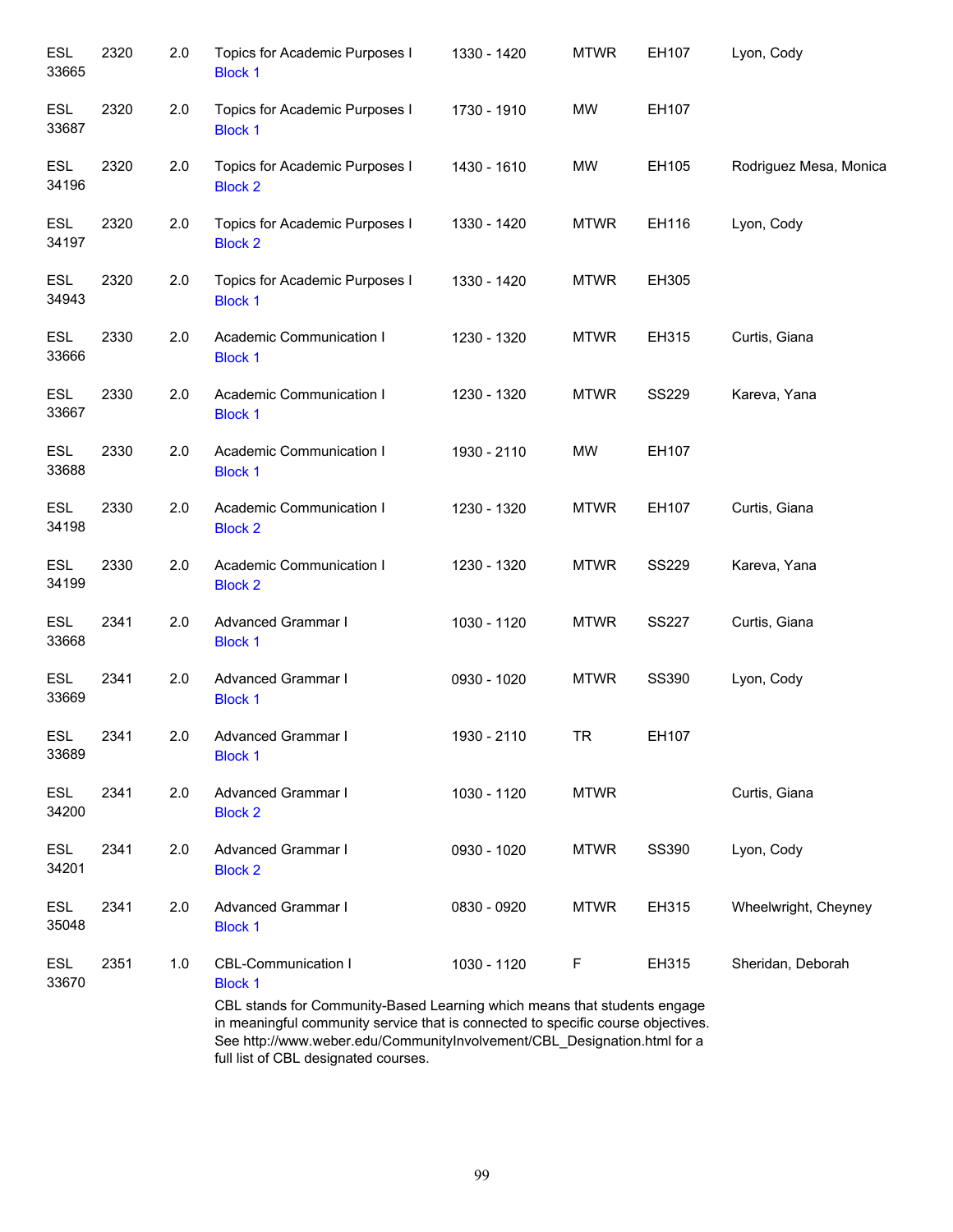| <b>ESL</b><br>33671 | 2351 | 1.0 | <b>CBL-Communication I</b><br><b>Block 1</b>                                                                                                                                                                                                                                     | 1030 - 1120 | $\mathsf F$ | EH315 | Sheridan, Deborah |
|---------------------|------|-----|----------------------------------------------------------------------------------------------------------------------------------------------------------------------------------------------------------------------------------------------------------------------------------|-------------|-------------|-------|-------------------|
|                     |      |     | CBL stands for Community-Based Learning which means that students engage<br>in meaningful community service that is connected to specific course objectives.<br>See http://www.weber.edu/CommunityInvolvement/CBL_Designation.html for a<br>full list of CBL designated courses. |             |             |       |                   |
| <b>ESL</b><br>34202 | 2351 | 1.0 | <b>CBL-Communication I</b><br><b>Block 2</b>                                                                                                                                                                                                                                     | 1030 - 1120 | F           | EH315 | Sheridan, Deborah |
|                     |      |     | CBL stands for Community-Based Learning which means that students engage<br>in meaningful community service that is connected to specific course objectives.<br>See http://www.weber.edu/CommunityInvolvement/CBL Designation.html for a<br>full list of CBL designated courses. |             |             |       |                   |
| <b>ESL</b><br>34203 | 2351 | 1.0 | <b>CBL-Communication I</b><br><b>Block 2</b>                                                                                                                                                                                                                                     | 1030 - 1120 | F           | EH315 | Sheridan, Deborah |
|                     |      |     | CBL stands for Community-Based Learning which means that students engage<br>in meaningful community service that is connected to specific course objectives.<br>See http://www.weber.edu/CommunityInvolvement/CBL_Designation.html for a<br>full list of CBL designated courses. |             |             |       |                   |
| <b>ESL</b><br>33672 | 2410 | 2.0 | Written Communication IV<br><b>Block 1</b>                                                                                                                                                                                                                                       | 0930 - 1020 | <b>MTWR</b> | EH107 | Peterson, Mark    |
| <b>ESL</b><br>33673 | 2410 | 2.0 | Written Communication IV<br><b>Block 1</b>                                                                                                                                                                                                                                       | 0830 - 0920 | <b>MTWR</b> | LL221 | Stitt, Leslie     |
| <b>ESL</b><br>34204 | 2410 | 2.0 | Written Communication IV<br><b>Block 2</b>                                                                                                                                                                                                                                       | 0930 - 1020 | <b>MTWR</b> |       | Peterson, Mark    |
| <b>ESL</b><br>34205 | 2410 | 2.0 | Written Communication IV<br><b>Block 2</b>                                                                                                                                                                                                                                       | 1030 - 1120 | <b>MTWR</b> |       | Stitt, Leslie     |
| <b>ESL</b><br>34217 | 2410 | 2.0 | Written Communication IV<br><b>Block 2</b>                                                                                                                                                                                                                                       | 1730 - 1910 | <b>TR</b>   | EH107 |                   |
| <b>ESL</b><br>34695 | 2410 | 2.0 | Written Communication IV<br><b>Block 1</b>                                                                                                                                                                                                                                       | 1030 - 1120 | <b>MTWR</b> |       |                   |
| <b>ESL</b><br>33674 | 2420 | 2.0 | Topics - Academic Purposes II<br><b>Block 1</b>                                                                                                                                                                                                                                  | 1330 - 1420 | <b>MTWR</b> | EH117 | Peterson, Mark    |
| <b>ESL</b><br>33675 | 2420 | 2.0 | Topics - Academic Purposes II<br><b>Block 1</b>                                                                                                                                                                                                                                  | 1130 - 1220 | <b>MTWR</b> | LL221 | Peterson, Mark    |
| <b>ESL</b><br>34206 | 2420 | 2.0 | Topics - Academic Purposes II<br><b>Block 2</b>                                                                                                                                                                                                                                  | 1330 - 1420 | <b>MTWR</b> | EH117 | Peterson, Mark    |
| <b>ESL</b><br>34207 | 2420 | 2.0 | Topics - Academic Purposes II<br><b>Block 2</b>                                                                                                                                                                                                                                  | 1130 - 1220 | <b>MTWR</b> | LL228 | Peterson, Mark    |
| <b>ESL</b><br>34218 | 2420 | 2.0 | Topics - Academic Purposes II<br><b>Block 2</b>                                                                                                                                                                                                                                  | 1730 - 1910 | MW          | EH107 |                   |
| <b>ESL</b><br>34945 | 2420 | 2.0 | Topics - Academic Purposes II<br><b>Block 1</b>                                                                                                                                                                                                                                  | 1330 - 1420 | <b>MTWR</b> | EH314 |                   |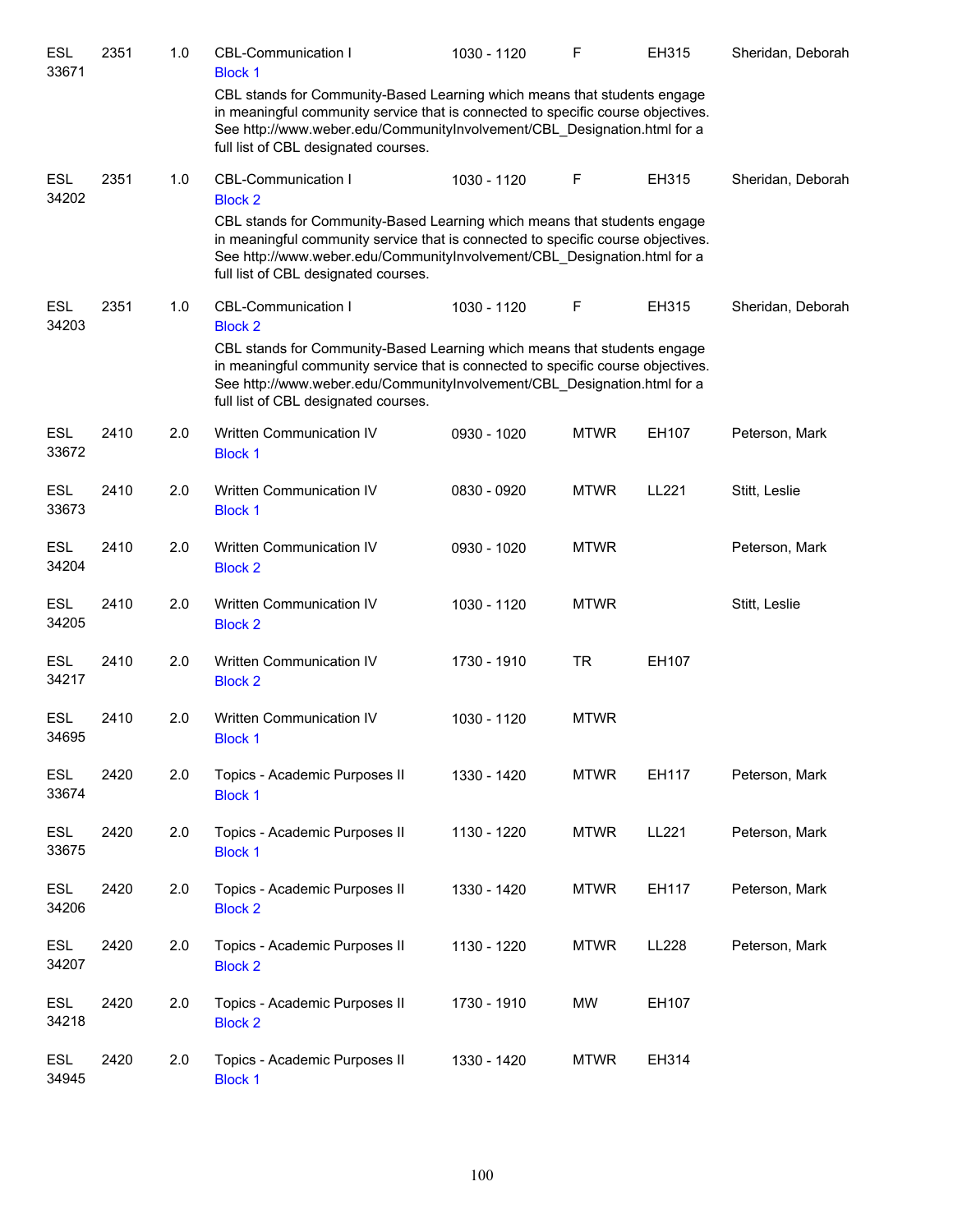| <b>ESL</b><br>33676 | 2430 | 2.0 | Academic Communication II<br><b>Block 1</b>                                                                                                                                                                                                                                                                                       | 1230 - 1320 | <b>MTWR</b>  | <b>SS239</b> | Sheridan, Deborah |
|---------------------|------|-----|-----------------------------------------------------------------------------------------------------------------------------------------------------------------------------------------------------------------------------------------------------------------------------------------------------------------------------------|-------------|--------------|--------------|-------------------|
| <b>ESL</b><br>33677 | 2430 | 2.0 | Academic Communication II<br><b>Block 1</b>                                                                                                                                                                                                                                                                                       | 1230 - 1320 | <b>MTWR</b>  | SS276        |                   |
| <b>ESL</b><br>34208 | 2430 | 2.0 | Academic Communication II<br><b>Block 2</b>                                                                                                                                                                                                                                                                                       | 1230 - 1320 | <b>MTWR</b>  | <b>SS239</b> | Sheridan, Deborah |
| ESL<br>34209        | 2430 | 2.0 | Academic Communication II<br><b>Block 2</b>                                                                                                                                                                                                                                                                                       | 1230 - 1320 | <b>MTWR</b>  | <b>SS276</b> |                   |
| <b>ESL</b><br>34219 | 2430 | 2.0 | Academic Communication II<br><b>Block 2</b>                                                                                                                                                                                                                                                                                       | 1930 - 2110 | <b>MW</b>    | EH116        |                   |
| <b>ESL</b><br>33679 | 2441 | 2.0 | <b>Advanced Grammar II</b><br><b>Block 1</b>                                                                                                                                                                                                                                                                                      | 1030 - 1120 | <b>MTWR</b>  | EH315        | McKay, Susan      |
| <b>ESL</b><br>33680 | 2441 | 2.0 | <b>Advanced Grammar II</b><br><b>Block 1</b>                                                                                                                                                                                                                                                                                      | 0930 - 1020 | <b>MTWR</b>  | LL221        |                   |
| <b>ESL</b><br>34210 | 2441 | 2.0 | <b>Advanced Grammar II</b><br><b>Block 2</b>                                                                                                                                                                                                                                                                                      | 1030 - 1120 | <b>MTWR</b>  | EH315        | Kareva, Yana      |
| <b>ESL</b><br>34211 | 2441 | 2.0 | <b>Advanced Grammar II</b><br><b>Block 2</b>                                                                                                                                                                                                                                                                                      | 0930 - 1020 | <b>MTWR</b>  | EH315        |                   |
| <b>ESL</b><br>34220 | 2441 | 2.0 | <b>Advanced Grammar II</b><br><b>Block 2</b>                                                                                                                                                                                                                                                                                      | 1930 - 2110 | <b>TR</b>    | EH107        |                   |
| <b>ESL</b><br>34696 | 2441 | 2.0 | <b>Advanced Grammar II</b><br><b>Block 1</b>                                                                                                                                                                                                                                                                                      | 0930 - 1020 | <b>MTWR</b>  | <b>LL228</b> | Kareva, Yana      |
| <b>ESL</b><br>33681 | 2451 | 1.0 | <b>CBL-Communication II</b><br><b>Block 1</b><br>CBL stands for Community-Based Learning which means that students engage<br>in meaningful community service that is connected to specific course objectives.<br>See http://www.weber.edu/CommunityInvolvement/CBL_Designation.html for a<br>full list of CBL designated courses. | 1030 - 1120 | F            | EH315        | Sheridan, Deborah |
| <b>ESL</b><br>34212 | 2451 | 1.0 | <b>CBL-Communication II</b><br><b>Block 2</b><br>CBL stands for Community-Based Learning which means that students engage<br>in meaningful community service that is connected to specific course objectives.<br>See http://www.weber.edu/CommunityInvolvement/CBL_Designation.html for a<br>full list of CBL designated courses. | 1030 - 1120 | F            | EH315        | Sheridan, Deborah |
| ESL<br>33682        | 2510 | 3.0 | Written Communication V<br><b>Full Semester</b>                                                                                                                                                                                                                                                                                   | 1330 - 1445 | <b>MW</b>    | EH118        | Reimann, Amy      |
| <b>ESL</b><br>33683 | 2510 | 3.0 | Written Communication V<br><b>Full Semester</b>                                                                                                                                                                                                                                                                                   | 1730 - 2020 | M            | EH315        | Lyon, Cody        |
| <b>ESL</b><br>34213 | 2510 | 3.0 | Written Communication V<br><b>Block 2</b>                                                                                                                                                                                                                                                                                         | 0930 - 1020 | <b>MTWRF</b> |              |                   |
| <b>ESL</b><br>34214 | 2510 | 3.0 | Written Communication V<br><b>Block 2</b>                                                                                                                                                                                                                                                                                         | 1230 - 1320 | <b>MTWRF</b> |              | Pittman, Melissa  |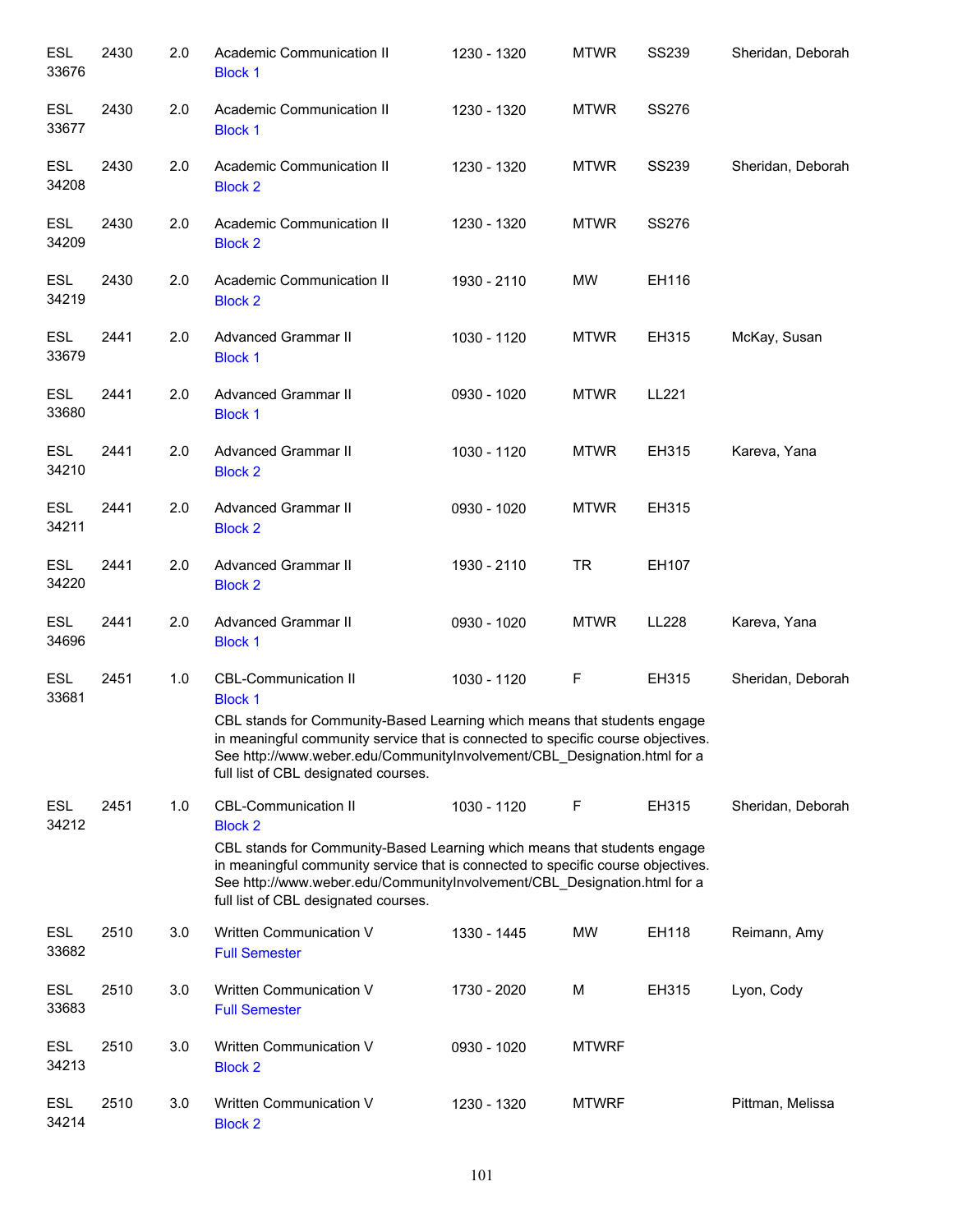| <b>ESL</b><br>34689 | 2510 | 3.0   | Written Communication V<br><b>Full Semester</b>                                                                                                                                                   | 1030 - 1145 | <b>TR</b>    | LL129        |                   |
|---------------------|------|-------|---------------------------------------------------------------------------------------------------------------------------------------------------------------------------------------------------|-------------|--------------|--------------|-------------------|
| <b>ESL</b><br>33684 | 2520 | 3.0   | Variable Topics-Academic Study<br><b>Full Semester</b>                                                                                                                                            | 1730 - 2020 | T            | EH315        | Nicholes, Holly   |
| <b>ESL</b><br>33685 | 2520 | 3.0   | Variable Topics-Academic Study<br><b>Full Semester</b>                                                                                                                                            | 1330 - 1445 | <b>TR</b>    | EH315        | Sheridan, Deborah |
| <b>ESL</b><br>34215 | 2520 | 3.0   | Variable Topics-Academic Study<br><b>Block 2</b>                                                                                                                                                  | 1030 - 1120 | <b>MTWRF</b> |              |                   |
| <b>ESL</b><br>34216 | 2520 | 3.0   | Variable Topics-Academic Study<br><b>Block 2</b>                                                                                                                                                  | 1330 - 1420 | <b>MTWRF</b> | EH215        | Pittman, Melissa  |
| <b>ESL</b><br>34690 | 2520 | 3.0   | Variable Topics-Academic Study<br><b>Full Semester</b>                                                                                                                                            | 1030 - 1145 | MW           | <b>SS46</b>  | Reimann, Amy      |
| <b>ESL</b><br>33690 | 2750 | $1.0$ | <b>Special Projects</b><br><b>Block 1</b><br>Course Fee: \$5.00 per credit hour                                                                                                                   | <b>TBA</b>  | <b>TBA</b>   |              | Curtis, Giana     |
| ESL<br>33691        | 2750 | 2.0   | <b>Special Projects</b><br><b>Block 1</b><br>Course Fee: \$5.00 per credit hour                                                                                                                   | <b>TBA</b>  | <b>TBA</b>   |              | Curtis, Giana     |
| ESL<br>33692        | 2750 | 3.0   | <b>Special Projects</b><br><b>Block 1</b><br>Course Fee: \$5.00 per credit hour                                                                                                                   | <b>TBA</b>  | <b>TBA</b>   |              | Curtis, Giana     |
| ESL<br>34221        | 2750 | $1.0$ | <b>Special Projects</b><br><b>Block 2</b><br>Course Fee: \$5.00 per credit hour                                                                                                                   | <b>TBA</b>  | <b>TBA</b>   |              | Curtis, Giana     |
| <b>ESL</b><br>34222 | 2750 | 2.0   | <b>Special Projects</b><br><b>Block 2</b><br>Course Fee: \$5.00 per credit hour                                                                                                                   | <b>TBA</b>  | <b>TBA</b>   |              | Curtis, Giana     |
| <b>ESL</b><br>34224 | 2750 | 3.0   | <b>Special Projects</b><br><b>Block 2</b><br>Course Fee: \$5.00 per credit hour                                                                                                                   | <b>TBA</b>  | <b>TBA</b>   |              | Curtis, Giana     |
| <b>FIN</b><br>33464 | 1010 | 3.0   | <b>Personal Finance</b><br><b>Full Semester</b><br>To access online course materials, please log on through the<br>student portal (eWeber) at http://weber.edu and select:<br>"Current Students". | <b>TBA</b>  | <b>TBA</b>   | <b>OL</b>    | Livingston, E     |
| <b>FIN</b><br>33626 | 1010 | 3.0   | <b>Personal Finance</b><br><b>Full Semester</b>                                                                                                                                                   | 0900 - 1015 | <b>TR</b>    | <b>WB121</b> | Morgan, Terrilyn  |
| <b>FIN</b><br>33628 | 2300 | 3.0   | Introduction to Investments<br><b>Full Semester</b>                                                                                                                                               | 0730 - 0845 | <b>TR</b>    | <b>WB105</b> | Barlow, James     |
| <b>FIN</b><br>33631 | 3200 | 3.0   | <b>Financial Management</b><br><b>Full Semester</b>                                                                                                                                               | 1030 - 1145 | <b>TR</b>    | <b>WB105</b> | Fan, Yuhong       |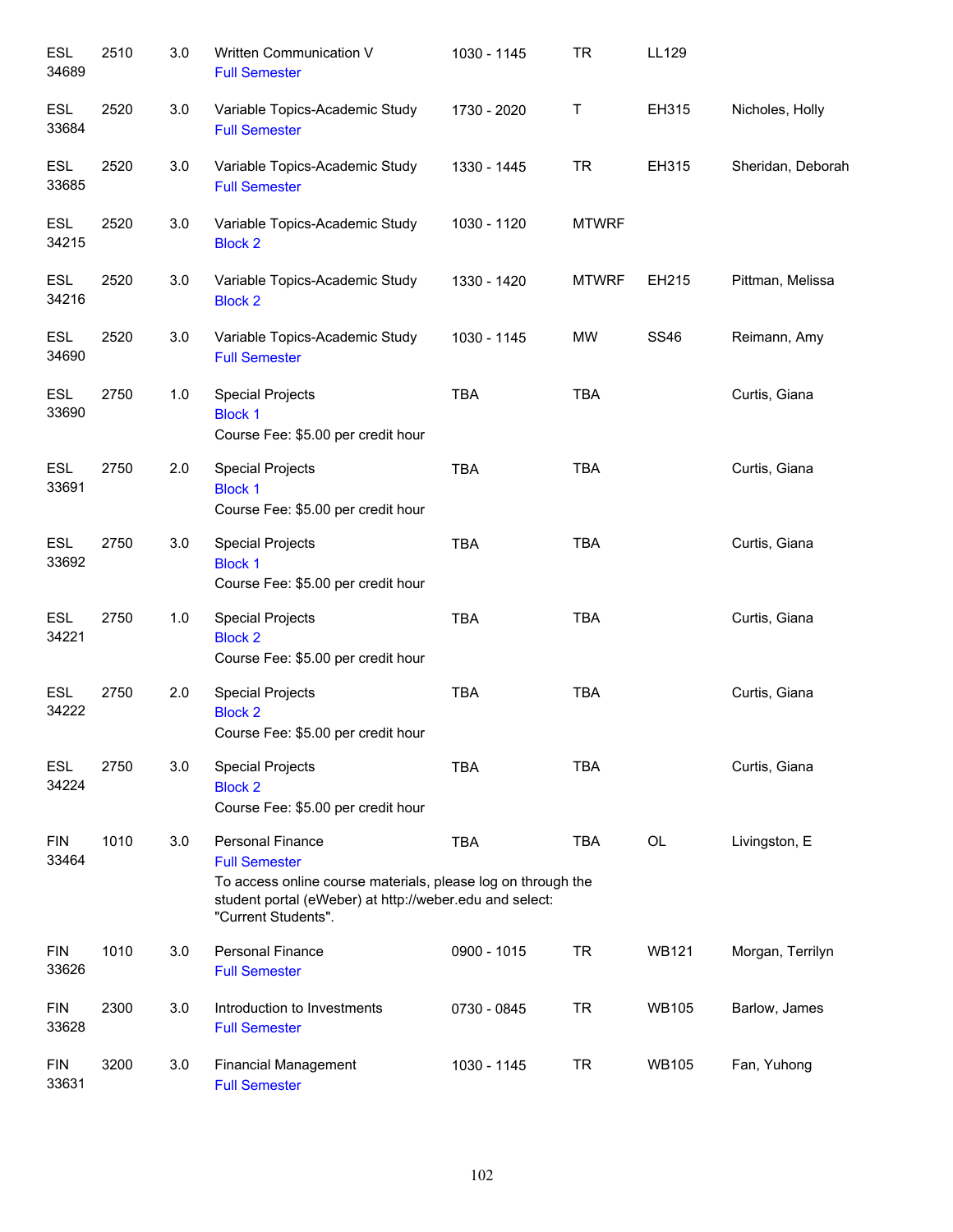| <b>FIN</b><br>33635 | 3200 | 3.0 | <b>Financial Management</b><br><b>Full Semester</b>                                                                                                                                                           | 0930 - 1020 | <b>MWF</b> | <b>WB121</b> | Morgan, Terrilyn |
|---------------------|------|-----|---------------------------------------------------------------------------------------------------------------------------------------------------------------------------------------------------------------|-------------|------------|--------------|------------------|
| <b>FIN</b><br>33636 | 3200 | 3.0 | <b>Financial Management</b><br><b>Full Semester</b>                                                                                                                                                           | 1730 - 2010 | Τ          | <b>WB121</b> | Morgan, Terrilyn |
| <b>FIN</b><br>33637 | 3300 | 3.0 | Investments<br><b>Full Semester</b>                                                                                                                                                                           | 0900 - 1015 | <b>TR</b>  | <b>WB119</b> | Fan, Yuhong      |
| <b>FIN</b><br>33638 | 3350 | 3.0 | <b>Financial Institutions</b><br><b>Full Semester</b>                                                                                                                                                         | 1030 - 1145 | <b>TR</b>  | <b>WB120</b> | Morgan, Terrilyn |
| <b>FIN</b><br>33467 | 3400 | 3.0 | Real Estate Principles & Pract<br><b>Full Semester</b>                                                                                                                                                        | <b>TBA</b>  | <b>TBA</b> | OL           | Handley, William |
|                     |      |     | To access online course materials, please log on through the<br>student portal (eWeber) at http://weber.edu and select:<br>"Current Students".                                                                |             |            |              |                  |
| <b>FIN</b><br>33639 | 3500 | 3.0 | <b>Capital Budgeting</b><br><b>Full Semester</b>                                                                                                                                                              | 1030 - 1145 | <b>TR</b>  | <b>WB122</b> | Turner, James    |
| <b>FIN</b><br>33640 | 4400 | 3.0 | Financial Prob - Corporate Fin<br><b>Full Semester</b>                                                                                                                                                        | 0900 - 1015 | <b>TR</b>  | <b>WB122</b> | Turner, James    |
| <b>FIN</b><br>33641 | 4410 | 3.0 | Financial Prob - Investments<br><b>Full Semester</b>                                                                                                                                                          | 1200 - 1315 | <b>TR</b>  | <b>WB119</b> | Fan, Yuhong      |
| <b>FIN</b><br>33642 | 4860 | 3.0 | Finance Internship<br><b>Full Semester</b>                                                                                                                                                                    | <b>TBA</b>  | <b>TBA</b> |              | Russell, Stephen |
| FL<br>30775         | 4400 | 3.0 | Methods of Teaching For Lang<br><b>Full Semester</b><br>Course Fee \$6.00                                                                                                                                     | 1130 - 1220 | <b>MWF</b> | EH117        | Mathews, Thomas  |
| FL<br>34447         | 4500 | 4.0 | Methods of Teaching For Lang<br><b>Full Semester</b>                                                                                                                                                          | <b>TBA</b>  | <b>TBA</b> | OL           | Phillips, June   |
|                     |      |     | To register, call Continuing Education at 801-626-6600. To<br>access the online course materials, please log in through<br>the student portal (eWeber) at http://weber.edu and select:<br>"Current Students". |             |            |              |                  |
| FL<br>35002         | 4500 | 4.0 | Methods of Teaching For Lang<br><b>Full Semester</b>                                                                                                                                                          | <b>TBA</b>  | <b>TBA</b> | <b>OL</b>    | Bell, Teresa     |
|                     |      |     | To register, call Continuing Education at 801-626-6600. To<br>access online course materials, please log on through the<br>student portal (eWeber) at http://weber.edu and select:<br>"Current Students".     |             |            |              |                  |
| FL.<br>30777        | 4990 | 0.5 | Senior Assessment<br><b>Full Semester</b><br>This class meets only once: Jan. 13, 2012                                                                                                                        | 1730 - 1830 | F          | EH118        | Mathews, Thomas  |
| FL.<br>34297        | 6500 | 4.0 | Methods of Teaching For Lang<br><b>Full Semester</b>                                                                                                                                                          | 1130 - 1220 | MWF        | EH117        | Mathews, Thomas  |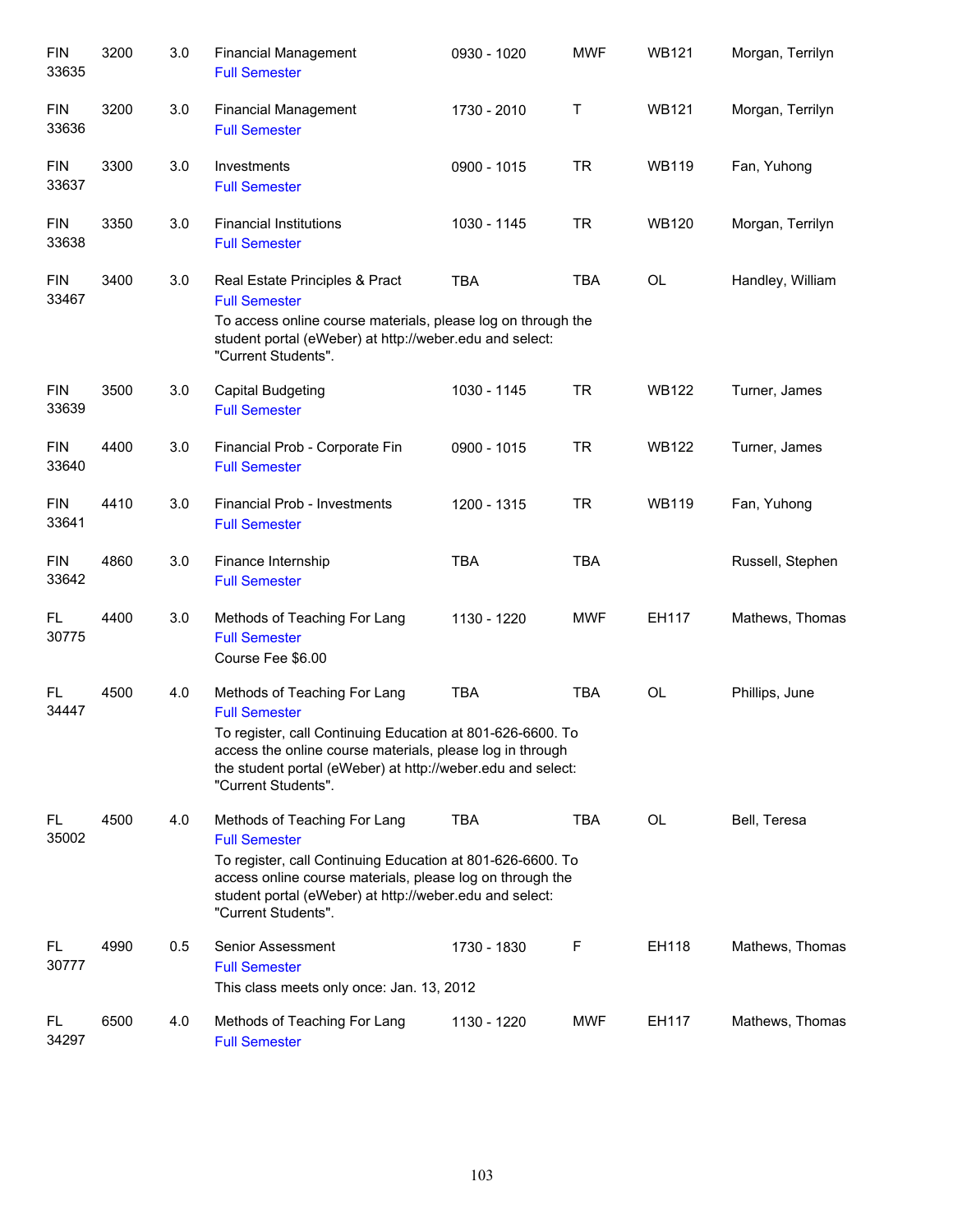| <b>FL</b><br>34448   | 6500 | 4.0 | Methods of Teaching For Lang<br><b>Full Semester</b>                                                                                                                                                          | <b>TBA</b>  | <b>TBA</b> | <b>OL</b>    | Phillips, June     |
|----------------------|------|-----|---------------------------------------------------------------------------------------------------------------------------------------------------------------------------------------------------------------|-------------|------------|--------------|--------------------|
|                      |      |     | To register, call Continuing Education at 801-626-6600. To<br>access the online course materials, please log in through<br>the student portal (eWeber) at http://weber.edu and select:<br>"Current Students". |             |            |              |                    |
| <b>FRCH</b><br>30831 | 1020 | 3.0 | First Year French II<br><b>Full Semester</b><br>Course Fee: \$6.00                                                                                                                                            | 0930 - 1020 | <b>MWF</b> | EH105        | Hansen, Cheryl     |
| <b>FRCH</b><br>30832 | 1020 | 3.0 | First Year French II<br><b>Full Semester</b><br>Course Fee: \$6.00                                                                                                                                            | 1230 - 1320 | <b>MWF</b> | EH105        | Hansen, Cheryl     |
| <b>FRCH</b><br>32363 | 1020 | 3.0 | First Year French II<br><b>Full Semester</b><br>Course Fee: \$6.00                                                                                                                                            | 1730 - 1845 | <b>TR</b>  | EH104        | Hudson, Kyra       |
| <b>FRCH</b><br>30833 | 2020 | 3.0 | HU Second Year French II<br><b>Full Semester</b><br>Course Fee \$6.00                                                                                                                                         | 1030 - 1120 | <b>MWF</b> | EH105        | Hansen, Cheryl     |
| <b>FRCH</b><br>30834 | 3160 | 3.0 | Intro to French Literature<br><b>Full Semester</b><br>Course Fee \$6.00                                                                                                                                       | 0900 - 1015 | <b>TR</b>  | EH105        | Hansen, Cheryl     |
| <b>FRCH</b><br>30835 | 4710 | 3.0 | <b>Business Language II</b><br><b>Full Semester</b><br>Course Fee \$6.00                                                                                                                                      | 1030 - 1145 | <b>TR</b>  | EH105        | Hansen, Cheryl     |
| <b>GEO</b><br>31856  | 1030 | 3.0 | PS Earthquakes & Volcanoes<br><b>Full Semester</b>                                                                                                                                                            | 0830 - 0920 | <b>MWF</b> | LL124        | Wilson, James      |
| GEO<br>31862         | 1030 | 3.0 | PS Earthquakes & Volcanoes<br><b>Full Semester</b>                                                                                                                                                            | 0930 - 1020 | <b>MWF</b> | <b>LL124</b> | Wilson, James      |
| GEO<br>31863         | 1030 | 3.0 | PS Earthquakes & Volcanoes<br><b>Full Semester</b>                                                                                                                                                            | 0900 - 1015 | <b>TR</b>  | LL124        | Wilson, James      |
| GEO<br>31865         | 1030 | 3.0 | PS Earthquakes & Volcanoes<br><b>Full Semester</b>                                                                                                                                                            | 1030 - 1145 | <b>TR</b>  | <b>LL124</b> | Nielsen, Gregory   |
| GEO<br>32644         | 1030 | 3.0 | PS Earthquakes & Volcanoes<br><b>Full Semester</b>                                                                                                                                                            | 1730 - 2010 | W          | D02325       | Larsen, David      |
| GEO<br>33694         | 1030 | 3.0 | PS Earthquakes & Volcanoes<br><b>Full Semester</b><br>To access the online course materials, please log in through<br>the student portal (eWeber) at http://weber.edu.                                        | <b>TBA</b>  | TBA        | OL           | Hernandez, Michael |
| GEO<br>33695         | 1030 | 3.0 | PS Earthquakes & Volcanoes<br><b>Full Semester</b><br>To access the online course materials, please log in through<br>the student portal (eWeber) at http://weber.edu.                                        | <b>TBA</b>  | TBA        | <b>OL</b>    | Hernandez, Michael |
| GEO<br>33785         | 1030 | 3.0 | PS Earthquakes & Volcanoes<br><b>Full Semester</b>                                                                                                                                                            | 1730 - 2010 | R          | <b>LL124</b> | Nielsen, Gregory   |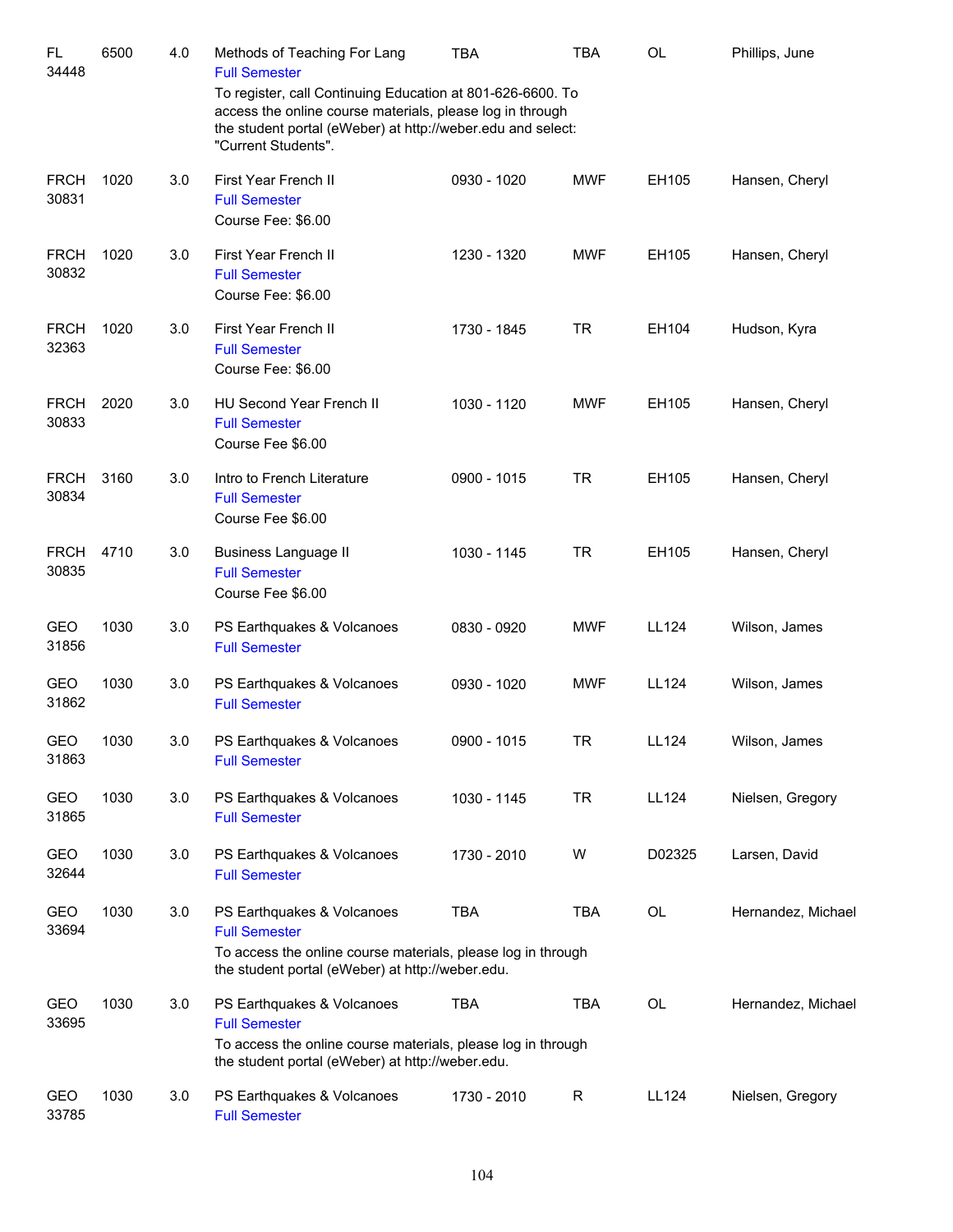| <b>GEO</b><br>31869 | 1060 | 3.0 | PS Environmental Geosciences<br><b>Full Semester</b>                                                                        | 1130 - 1220                | <b>MWF</b>      | <b>SL320</b>                 | Wilson, James      |
|---------------------|------|-----|-----------------------------------------------------------------------------------------------------------------------------|----------------------------|-----------------|------------------------------|--------------------|
| <b>GEO</b><br>34298 | 1060 | 3.0 | <b>PS Environmental Geosciences</b><br><b>Full Semester</b><br>To access the online course materials, please log in through | <b>TBA</b>                 | <b>TBA</b>      | <b>OL</b>                    | Matyjasik, Marek   |
|                     |      |     | the student portal (eWeber) at http://weber.edu                                                                             |                            |                 |                              |                    |
| GEO<br>31880        | 1110 | 3.0 | PS Dynamic Earth: Physical Geo<br><b>Full Semester</b>                                                                      | 1030 - 1120                | <b>MWF</b>      | <b>SL320</b>                 | Eaton, Jeffrey     |
| GEO<br>31921        | 1110 | 3.0 | PS Dynamic Earth: Physical Geo<br><b>Full Semester</b>                                                                      | 1730 - 2010                | Τ               | <b>SL320</b>                 | Barker, Helen      |
| <b>GEO</b><br>31884 | 1115 | 1.0 | PS Physical Geology Lab<br><b>Full Semester</b><br>Course Fee: \$10.00                                                      | 1330 - 1620                | $\sf T$         | <b>SL328</b>                 | Wilson, James      |
| <b>GEO</b><br>31888 | 1130 | 3.0 | PS Intro to Meteorology<br><b>Full Semester</b>                                                                             | 1030 - 1120                | <b>MWF</b>      | LL124                        | Ford, Richard      |
| <b>GEO</b><br>32645 | 1130 | 3.0 | PS Intro to Meteorology<br><b>Full Semester</b>                                                                             | 1730 - 2010                | Τ               | D02325                       | Herret, Thomas     |
| <b>GEO</b><br>31889 | 1220 | 4.0 | <b>Historical Geology</b><br><b>Full Semester</b>                                                                           | 0930 - 1020<br>1330 - 1620 | <b>MWF</b><br>W | <b>SL320</b><br><b>SL328</b> | Eaton, Jeffrey     |
| <b>GEO</b><br>32053 | 1350 | 3.0 | PS Principles of Earth Science<br><b>Full Semester</b>                                                                      | 1200 - 1450<br>1230 - 1320 | R<br><b>MW</b>  | <b>SL328</b><br><b>SL320</b> | Ford, Richard      |
| GEO<br>31891        | 2600 | 1.0 | Laboratory Safety<br><b>Full Semester</b>                                                                                   | 1230 - 1320                | W               | LL129                        | Wachocki, Barbara  |
| <b>GEO</b><br>31892 | 3010 | 3.0 | Oceanography & Earth Systems<br><b>Full Semester</b>                                                                        | 0830 - 0920                | <b>MWF</b>      | <b>SL320</b>                 | Ford, Richard      |
| GEO<br>31893        | 3550 | 4.0 | Sedimentology and Stratigraphy<br><b>Full Semester</b>                                                                      | 1030 - 1145<br>1330 - 1620 | <b>TR</b><br>R  | <b>SL320</b><br><b>SL332</b> | Eaton, Jeffrey     |
| GEO<br>33343        | 3570 | 3.0 | Foundations of Science Educ<br><b>Full Semester</b>                                                                         | 1030 - 1145                | <b>TR</b>       | LL230                        | Johnston, Adam     |
| GEO<br>31894        | 4220 | 4.0 | Technical and Appli Issues GIS<br><b>Full Semester</b><br>Course Fee \$40.00                                                | 0900 - 1015<br>1330 - 1620 | <b>TR</b><br>T  | <b>SL320</b><br><b>SL329</b> | Hernandez, Michael |
| GEO<br>31895        | 4300 | 4.0 | Igneous/Metamorphic Petrology<br><b>Full Semester</b>                                                                       | 0930 - 1020<br>1330 - 1620 | <b>MWF</b><br>F | <b>SL332</b><br><b>SL332</b> | Yonkee, W          |
| GEO<br>31897        | 4400 | 4.0 | Remote Sensing II<br><b>Full Semester</b><br>Course Fee \$40.00                                                             | 1200 - 1315<br>1330 - 1620 | <b>TR</b><br>W  | <b>SL320</b><br><b>SL329</b> | Hernandez, Michael |
| GEO<br>30643        | 4800 | 1.0 | Independent Research<br><b>Full Semester</b>                                                                                | <b>TBA</b>                 | <b>TBA</b>      |                              | Eaton, Jeffrey     |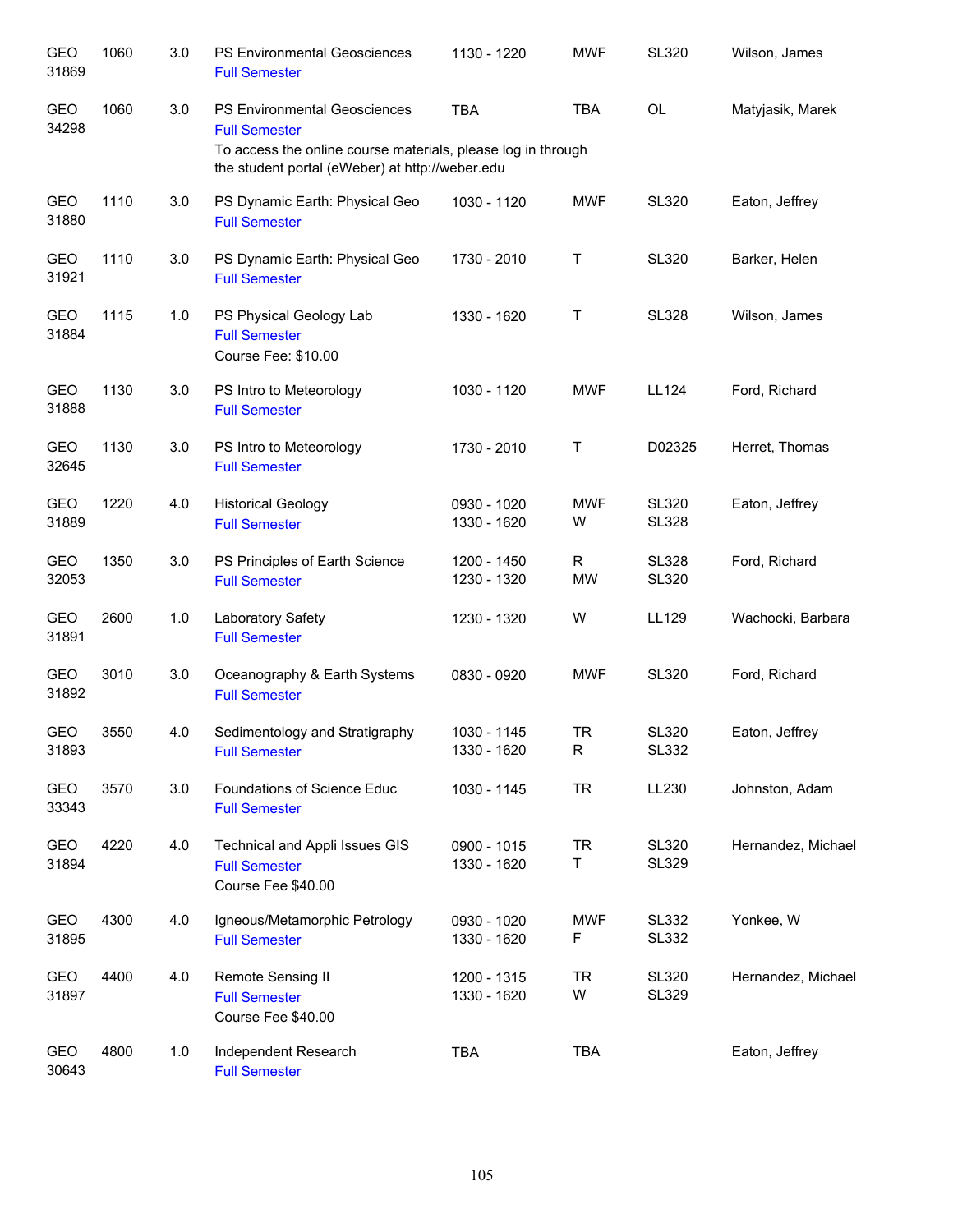| <b>GEO</b><br>30645  | 4800 | 2.0 | Independent Research<br><b>Full Semester</b>                                                                                       | <b>TBA</b>  | <b>TBA</b> |        | Eaton, Jeffrey     |
|----------------------|------|-----|------------------------------------------------------------------------------------------------------------------------------------|-------------|------------|--------|--------------------|
| <b>GEO</b><br>30647  | 4800 | 3.0 | Independent Research<br><b>Full Semester</b>                                                                                       | <b>TBA</b>  | <b>TBA</b> |        | Eaton, Jeffrey     |
| GEO<br>30649         | 4800 | 1.0 | Independent Research<br><b>Full Semester</b>                                                                                       | <b>TBA</b>  | <b>TBA</b> |        | Ford, Richard      |
| GEO<br>30650         | 4800 | 2.0 | Independent Research<br><b>Full Semester</b>                                                                                       | <b>TBA</b>  | <b>TBA</b> |        | Ford, Richard      |
| GEO<br>30654         | 4800 | 3.0 | Independent Research<br><b>Full Semester</b>                                                                                       | <b>TBA</b>  | <b>TBA</b> |        | Ford, Richard      |
| GEO<br>30656         | 4800 | 1.0 | Independent Research<br><b>Full Semester</b>                                                                                       | <b>TBA</b>  | <b>TBA</b> |        | Hernandez, Michael |
| GEO<br>30657         | 4800 | 2.0 | Independent Research<br><b>Full Semester</b>                                                                                       | <b>TBA</b>  | <b>TBA</b> |        | Hernandez, Michael |
| GEO<br>30659         | 4800 | 3.0 | Independent Research<br><b>Full Semester</b>                                                                                       | <b>TBA</b>  | <b>TBA</b> |        | Hernandez, Michael |
| GEO<br>30660         | 4800 | 1.0 | Independent Research<br><b>Full Semester</b>                                                                                       | <b>TBA</b>  | <b>TBA</b> |        | Wilson, James      |
| GEO<br>30661         | 4800 | 2.0 | Independent Research<br><b>Full Semester</b>                                                                                       | <b>TBA</b>  | <b>TBA</b> |        | Wilson, James      |
| GEO<br>30662         | 4800 | 3.0 | Independent Research<br><b>Full Semester</b>                                                                                       | <b>TBA</b>  | <b>TBA</b> |        | Wilson, James      |
| GEO<br>30663         | 4800 | 1.0 | Independent Research<br><b>Full Semester</b>                                                                                       | <b>TBA</b>  | <b>TBA</b> |        | Yonkee, W          |
| GEO<br>30664         | 4800 | 2.0 | Independent Research<br><b>Full Semester</b>                                                                                       | <b>TBA</b>  | TBA        |        | Yonkee, W          |
| GEO<br>30665         | 4800 | 3.0 | Independent Research<br><b>Full Semester</b>                                                                                       | <b>TBA</b>  | <b>TBA</b> |        | Yonkee, W          |
| GEO<br>32060         | 4950 | 1.0 | <b>Advanced Geoscience Fieldtrips</b><br><b>Full Semester</b><br>Central Utah Field Trip March 23-25, 2012.<br>Estimated Cost \$30 | <b>TBA</b>  | <b>TBA</b> |        | Ford, Richard      |
| GEOG<br>31524        | 1000 | 3.0 | PS Natural Environmnt of Earth<br><b>Full Semester</b>                                                                             | 0900 - 1015 | <b>TR</b>  | D02114 | Hadfield, Kimball  |
| GEOG<br>31526        | 1000 | 3.0 | PS Natural Environmnt of Earth<br><b>Full Semester</b>                                                                             | 1030 - 1145 | <b>TR</b>  | D02114 | Hadfield, Kimball  |
| <b>GEOG</b><br>31538 | 1000 | 3.0 | PS Natural Environmnt of Earth<br><b>Full Semester</b>                                                                             | 1730 - 2010 | W          | D02104 | Hadfield, Kimball  |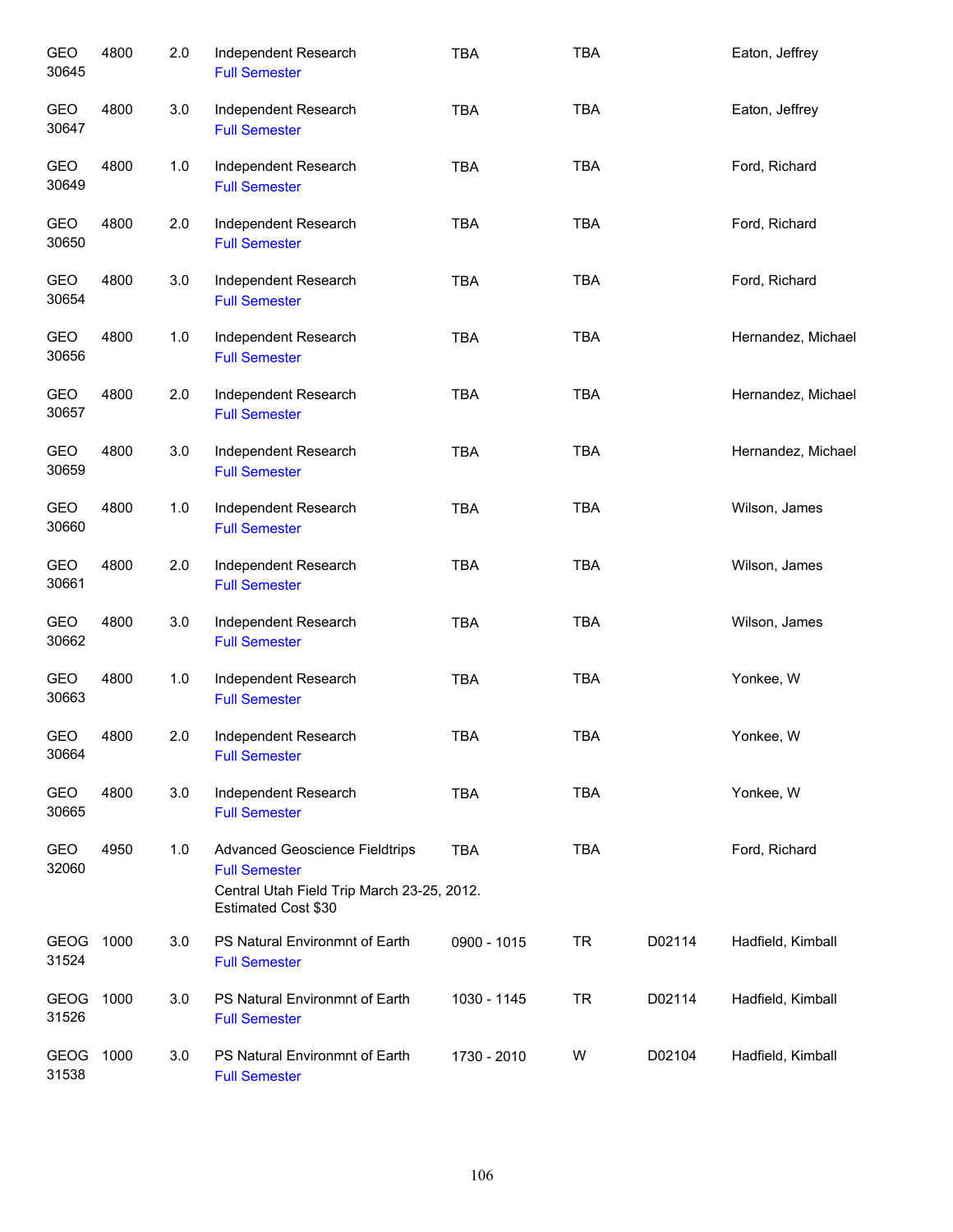| GEOG 1000<br>31657   |      | 3.0 | PS Natural Environmnt of Earth<br><b>Full Semester</b>                                                                                                                                        | 1200 - 1315 | <b>TR</b>    | <b>SS318</b> | Mulder, Alice     |
|----------------------|------|-----|-----------------------------------------------------------------------------------------------------------------------------------------------------------------------------------------------|-------------|--------------|--------------|-------------------|
| GEOG 1000<br>31660   |      | 3.0 | PS Natural Environmnt of Earth<br><b>Full Semester</b>                                                                                                                                        | 1330 - 1445 | <b>TR</b>    | <b>SS318</b> | Mulder, Alice     |
| GEOG 1000<br>31662   |      | 3.0 | PS Natural Environmnt of Earth<br><b>Full Semester</b>                                                                                                                                        | 0900 - 1015 | <b>TR</b>    | <b>SS318</b> | Rich, Julie       |
| GEOG 1000<br>31667   |      | 3.0 | PS Natural Environmnt of Earth<br><b>Full Semester</b>                                                                                                                                        | 1030 - 1145 | <b>TR</b>    | <b>SS318</b> | Rich, Julie       |
| GEOG 1000<br>32044   |      | 3.0 | PS Natural Environmnt of Earth<br><b>Full Semester</b>                                                                                                                                        | 0930 - 1020 | <b>MWF</b>   | SS318        | Lang, Anna        |
| GEOG 1000<br>32046   |      | 3.0 | PS Natural Environmnt of Earth<br><b>Full Semester</b>                                                                                                                                        | 1030 - 1120 | <b>MWF</b>   | <b>SS318</b> | Lang, Anna        |
| GEOG 1000<br>32048   |      | 3.0 | PS Natural Environmnt of Earth<br><b>Full Semester</b>                                                                                                                                        | 1730 - 2010 | Τ            | SS318        | Richards, Paul    |
| GEOG<br>31530        | 1300 | 3.0 | SS/DV Places & Peoples World<br><b>Full Semester</b>                                                                                                                                          | 1200 - 1315 | <b>TR</b>    | D02114       | Hadfield, Kimball |
| GEOG 1300<br>31638   |      | 3.0 | SS/DV Places & Peoples World<br><b>Full Semester</b>                                                                                                                                          | 1130 - 1220 | <b>MWF</b>   | SS390        | Bedford, Daniel   |
| GEOG 1300<br>31639   |      | 3.0 | SS/DV Places & Peoples World<br><b>Full Semester</b>                                                                                                                                          | 1230 - 1320 | <b>MWF</b>   | SS390        | Bedford, Daniel   |
| <b>GEOG</b><br>31654 | 1300 | 3.0 | SS/DV Places & Peoples World<br><b>Full Semester</b>                                                                                                                                          | 0930 - 1020 | <b>MWF</b>   | <b>SS48</b>  | Mulder, Alice     |
| GEOG 1300<br>32050   |      | 3.0 | SS/DV Places & Peoples World<br><b>Full Semester</b>                                                                                                                                          | 1730 - 2010 | $\mathsf{R}$ | <b>SS318</b> | Richards, Paul    |
| GEOG 1300<br>32160   |      | 3.0 | SS/DV Places & Peoples World<br><b>Full Semester</b><br>To access online materials, please log on through the<br>student portal eWeber at http://weber.edu and select:<br>"Current Students". | TBA         | <b>TBA</b>   | OL           | Burbidge, Shaunna |
| GEOG 1400<br>31633   |      | 3.0 | Global Warm Myths, Real & Sol<br><b>Full Semester</b>                                                                                                                                         | 0900 - 1015 | <b>TR</b>    | <b>SS48</b>  | Bedford, Daniel   |
| GEOG<br>31643        | 1520 | 3.0 | SS/DV Geog of U.S. & Canada<br><b>Full Semester</b>                                                                                                                                           | 1030 - 1120 | <b>MWF</b>   | <b>SS390</b> | Ewert, Eric       |
| GEOG 1520<br>31645   |      | 3.0 | SS/DV Geog of U.S. & Canada<br><b>Full Semester</b>                                                                                                                                           | 1630 - 1910 | М            | <b>SS48</b>  | Ewert, Eric       |
| GEOG 3050<br>31665   |      | 3.0 | Weather & Climate<br><b>Full Semester</b>                                                                                                                                                     | 1030 - 1120 | <b>MWF</b>   | <b>SS333</b> | Rich, Julie       |
| GEOG 3060<br>31650   |      | 3.0 | World Environmental Issues<br><b>Full Semester</b>                                                                                                                                            | 0830 - 0920 | <b>MWF</b>   | <b>SS48</b>  | Mulder, Alice     |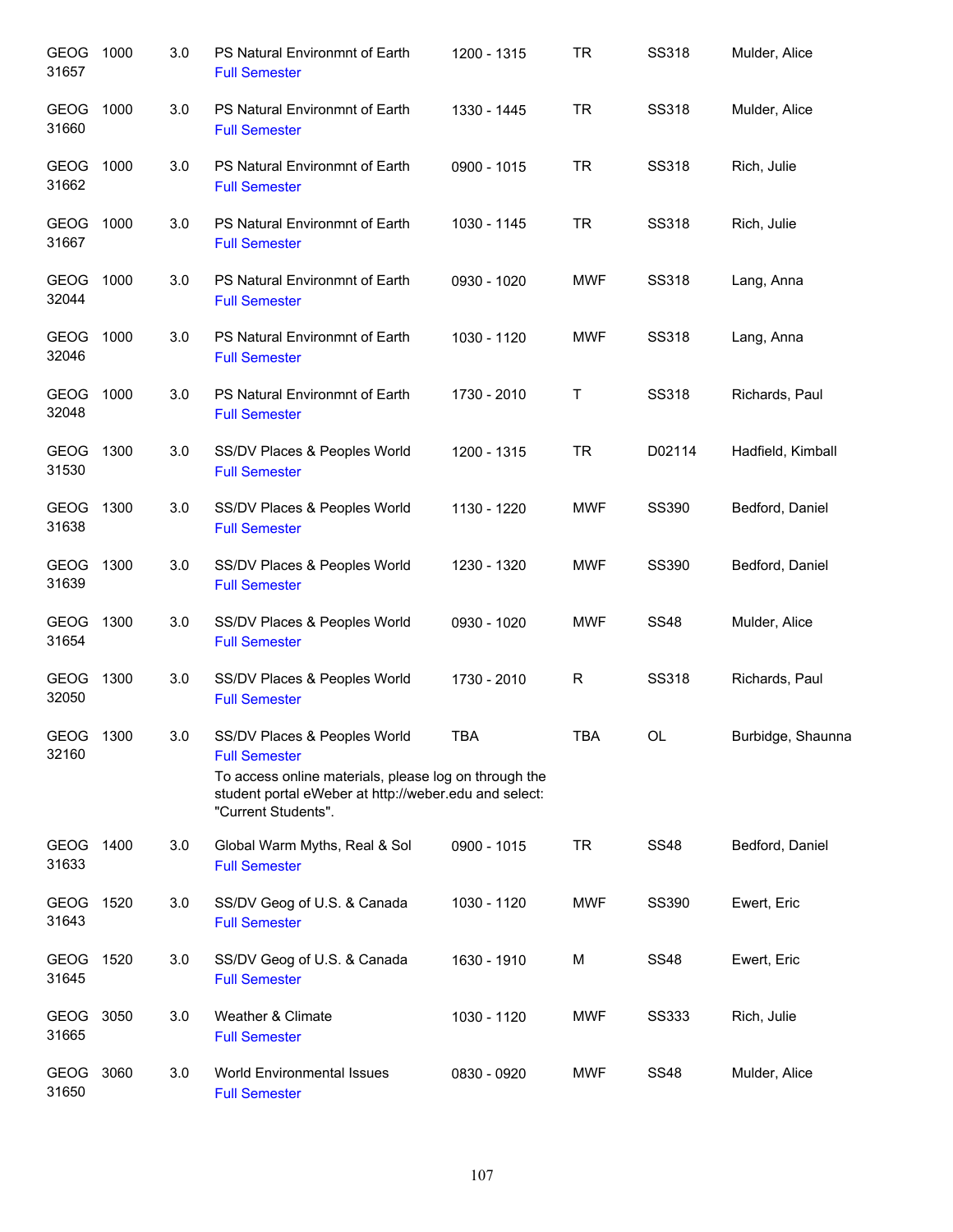| GEOG 3090<br>31636   |      | 3.0 | Arctic & Alpine Environments<br><b>Full Semester</b>                                                                                                                                                                                                                                                                                           | 1030 - 1145 | <b>TR</b>  | <b>SS48</b>  | Bedford, Daniel     |
|----------------------|------|-----|------------------------------------------------------------------------------------------------------------------------------------------------------------------------------------------------------------------------------------------------------------------------------------------------------------------------------------------------|-------------|------------|--------------|---------------------|
| <b>GEOG</b><br>32212 | 3210 | 3.0 | Urban Geography<br><b>Full Semester</b>                                                                                                                                                                                                                                                                                                        | 1730 - 2010 | Т          | <b>SS333</b> | Burbidge, Shaunna   |
| GEOG<br>31902        | 3300 | 3.0 | Historical Geography of the US<br><b>Full Semester</b>                                                                                                                                                                                                                                                                                         | 1730 - 2010 | R          | <b>SS333</b> | Gurgel, Klaus       |
| GEOG<br>31642        | 3360 | 3.0 | Economic Geography<br><b>Full Semester</b>                                                                                                                                                                                                                                                                                                     | 0930 - 1020 | <b>MWF</b> | <b>SS333</b> | Ewert, Eric         |
| GEOG 3450<br>32104   |      | 3.0 | Cartography<br><b>Full Semester</b>                                                                                                                                                                                                                                                                                                            | 1730 - 2010 | R          | D02222       | Mccullough, Matthew |
| GEOG<br>31644        | 3460 | 3.0 | <b>Advanced Cartography</b><br><b>Full Semester</b>                                                                                                                                                                                                                                                                                            | 1230 - 1320 | <b>MWF</b> | <b>SS48</b>  | Ewert, Eric         |
| <b>GEOG</b><br>31669 | 3500 | 3.0 | CBL-Geography Of Utah<br><b>Full Semester</b>                                                                                                                                                                                                                                                                                                  | 1630 - 1910 | М          | <b>SS333</b> | Rich, Julie         |
|                      |      |     | CBL stands for Community-Based Learning which means that students engage<br>in meaningful community service that is connected to specific course objectives.<br>See http://www.weber.edu/CommunityInvolvement/CBL_Designation.html for a<br>full list of CBL designated courses.                                                               |             |            |              |                     |
| GEOG<br>31901        | 3590 | 3.0 | DV Geography Of Europe<br><b>Full Semester</b>                                                                                                                                                                                                                                                                                                 | 1730 - 2010 | W          | <b>SS333</b> | Gurgel, Klaus       |
| <b>GEOG</b><br>31640 | 4420 | 3.0 | <b>CBL-Adv Planning Techniques</b><br><b>Full Semester</b><br>CBL stands for Community-Based Learning which means that students engage<br>in meaningful community service that is connected to specific course objectives.<br>See http://www.weber.edu/CommunityInvolvement/CBL_Designation.html for a<br>full list of CBL designated courses. | 1200 - 1315 | <b>TR</b>  | <b>SS333</b> | Dorsey, Bryan       |
| <b>GEOG</b><br>31846 | 4800 | 1.0 | <b>Individual Research</b><br><b>Full Semester</b>                                                                                                                                                                                                                                                                                             | <b>TBA</b>  | <b>TBA</b> |              | Bedford, Daniel     |
| GEOG<br>31849        | 4800 | 2.0 | <b>Individual Research</b><br><b>Full Semester</b>                                                                                                                                                                                                                                                                                             | <b>TBA</b>  | <b>TBA</b> |              | Bedford, Daniel     |
| <b>GEOG</b><br>31850 | 4800 | 3.0 | Individual Research<br><b>Full Semester</b>                                                                                                                                                                                                                                                                                                    | <b>TBA</b>  | <b>TBA</b> |              | Bedford, Daniel     |
| <b>GEOG</b><br>31852 | 4800 | 1.0 | Individual Research<br><b>Full Semester</b>                                                                                                                                                                                                                                                                                                    | <b>TBA</b>  | <b>TBA</b> |              | Dorsey, Bryan       |
| <b>GEOG</b><br>31853 | 4800 | 2.0 | <b>Individual Research</b><br><b>Full Semester</b>                                                                                                                                                                                                                                                                                             | <b>TBA</b>  | <b>TBA</b> |              | Dorsey, Bryan       |
| <b>GEOG</b><br>31854 | 4800 | 3.0 | Individual Research<br><b>Full Semester</b>                                                                                                                                                                                                                                                                                                    | <b>TBA</b>  | <b>TBA</b> |              | Dorsey, Bryan       |
| <b>GEOG</b><br>31857 | 4800 | 1.0 | <b>Individual Research</b><br><b>Full Semester</b>                                                                                                                                                                                                                                                                                             | <b>TBA</b>  | <b>TBA</b> |              | Ewert, Eric         |
| <b>GEOG</b><br>31858 | 4800 | 2.0 | Individual Research<br><b>Full Semester</b>                                                                                                                                                                                                                                                                                                    | <b>TBA</b>  | <b>TBA</b> |              | Ewert, Eric         |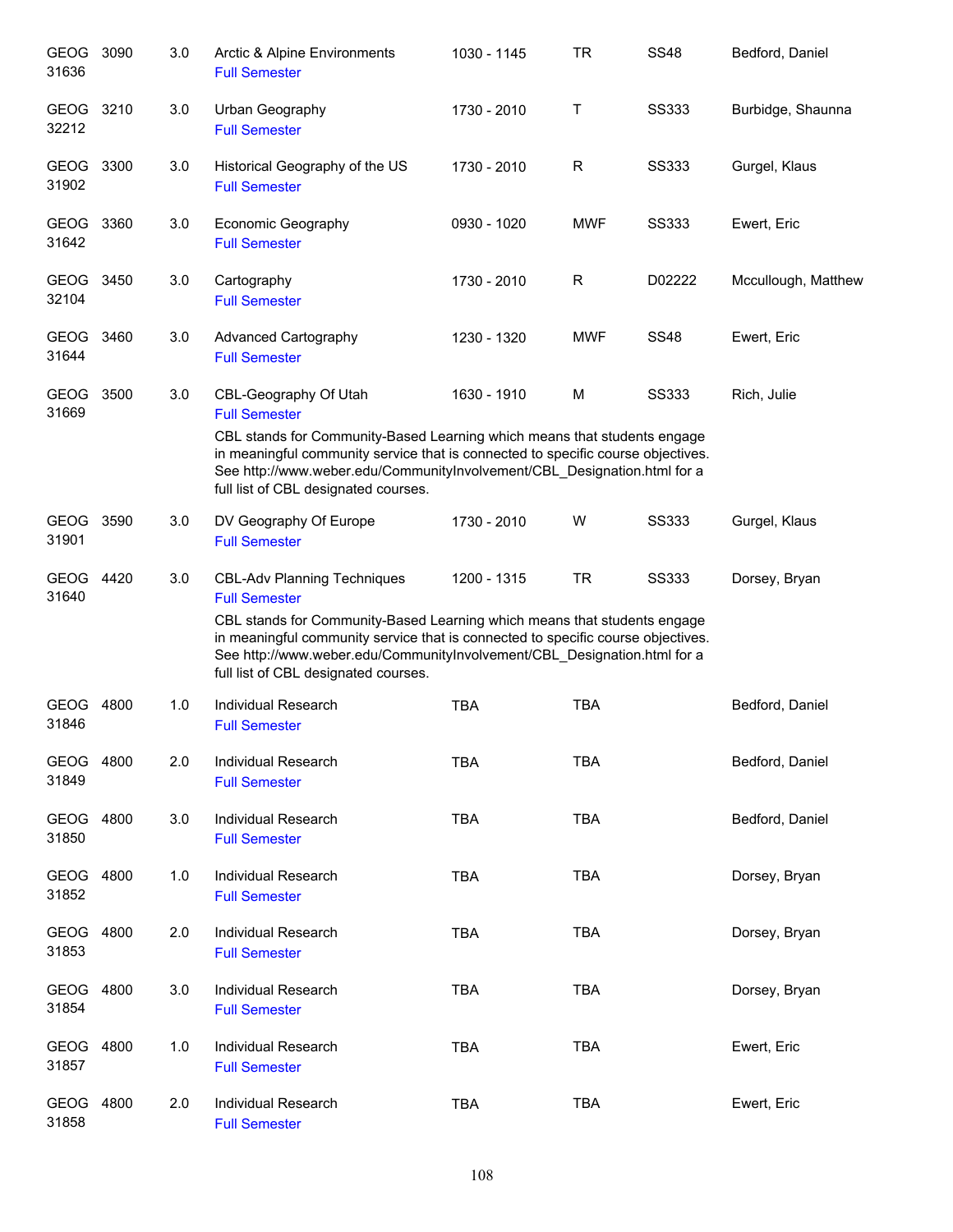| GEOG 4800<br>31860   |      | 3.0 | Individual Research<br><b>Full Semester</b>                                                                                                                                                                                                                                                                                                                  | <b>TBA</b>  | <b>TBA</b> |       | Ewert, Eric   |
|----------------------|------|-----|--------------------------------------------------------------------------------------------------------------------------------------------------------------------------------------------------------------------------------------------------------------------------------------------------------------------------------------------------------------|-------------|------------|-------|---------------|
| GEOG 4800<br>31864   |      | 1.0 | Individual Research<br><b>Full Semester</b>                                                                                                                                                                                                                                                                                                                  | <b>TBA</b>  | <b>TBA</b> |       | Lang, Anna    |
| GEOG 4800<br>31866   |      | 2.0 | Individual Research<br><b>Full Semester</b>                                                                                                                                                                                                                                                                                                                  | <b>TBA</b>  | <b>TBA</b> |       | Lang, Anna    |
| GEOG 4800<br>31867   |      | 3.0 | <b>Individual Research</b><br><b>Full Semester</b>                                                                                                                                                                                                                                                                                                           | <b>TBA</b>  | <b>TBA</b> |       | Lang, Anna    |
| GEOG 4800<br>31870   |      | 1.0 | Individual Research<br><b>Full Semester</b>                                                                                                                                                                                                                                                                                                                  | <b>TBA</b>  | <b>TBA</b> |       | Mulder, Alice |
| GEOG 4800<br>31872   |      | 2.0 | Individual Research<br><b>Full Semester</b>                                                                                                                                                                                                                                                                                                                  | <b>TBA</b>  | <b>TBA</b> |       | Mulder, Alice |
| GEOG 4800<br>31874   |      | 3.0 | Individual Research<br><b>Full Semester</b>                                                                                                                                                                                                                                                                                                                  | <b>TBA</b>  | <b>TBA</b> |       | Mulder, Alice |
| GEOG 4800<br>31876   |      | 1.0 | Individual Research<br><b>Full Semester</b>                                                                                                                                                                                                                                                                                                                  | <b>TBA</b>  | <b>TBA</b> |       | Rich, Julie   |
| GEOG 4800<br>31877   |      | 2.0 | Individual Research<br><b>Full Semester</b>                                                                                                                                                                                                                                                                                                                  | <b>TBA</b>  | <b>TBA</b> |       | Rich, Julie   |
| GEOG 4800<br>31879   |      | 3.0 | Individual Research<br><b>Full Semester</b>                                                                                                                                                                                                                                                                                                                  | <b>TBA</b>  | <b>TBA</b> |       | Rich, Julie   |
| GEOG 4890<br>31674   |      | 2.0 | <b>CBL Coop Work Experience</b><br><b>Full Semester</b>                                                                                                                                                                                                                                                                                                      | 1330 - 1520 | W          | SU320 | Rich, Julie   |
|                      |      |     | Green Mapping Internship. Class will meet in SU 320/Student Senate Room.<br>CBL stands for Community-Based Learning which means that students engage<br>in meaningful community service that is connected to specific course objectives.<br>See http://www.weber.edu/CommunityInvolvement/CBL_Designation.html for a<br>full list of CBL designated courses. |             |            |       |               |
| GEOG 4890<br>31881   |      | 1.0 | Cooperative Work Experience<br><b>Full Semester</b>                                                                                                                                                                                                                                                                                                          | <b>TBA</b>  | <b>TBA</b> |       | Dorsey, Bryan |
| <b>GEOG</b><br>31882 | 4890 | 2.0 | Cooperative Work Experience<br><b>Full Semester</b>                                                                                                                                                                                                                                                                                                          | <b>TBA</b>  | <b>TBA</b> |       | Dorsey, Bryan |
| GEOG<br>31883        | 4890 | 3.0 | Cooperative Work Experience<br><b>Full Semester</b>                                                                                                                                                                                                                                                                                                          | <b>TBA</b>  | <b>TBA</b> |       | Dorsey, Bryan |
| GEOG 4890<br>31885   |      | 1.0 | Cooperative Work Experience<br><b>Full Semester</b>                                                                                                                                                                                                                                                                                                          | <b>TBA</b>  | <b>TBA</b> |       | Ewert, Eric   |
| GEOG 4890<br>31886   |      | 2.0 | Cooperative Work Experience<br><b>Full Semester</b>                                                                                                                                                                                                                                                                                                          | <b>TBA</b>  | <b>TBA</b> |       | Ewert, Eric   |
| GEOG<br>31887        | 4890 | 3.0 | Cooperative Work Experience<br><b>Full Semester</b>                                                                                                                                                                                                                                                                                                          | <b>TBA</b>  | <b>TBA</b> |       | Ewert, Eric   |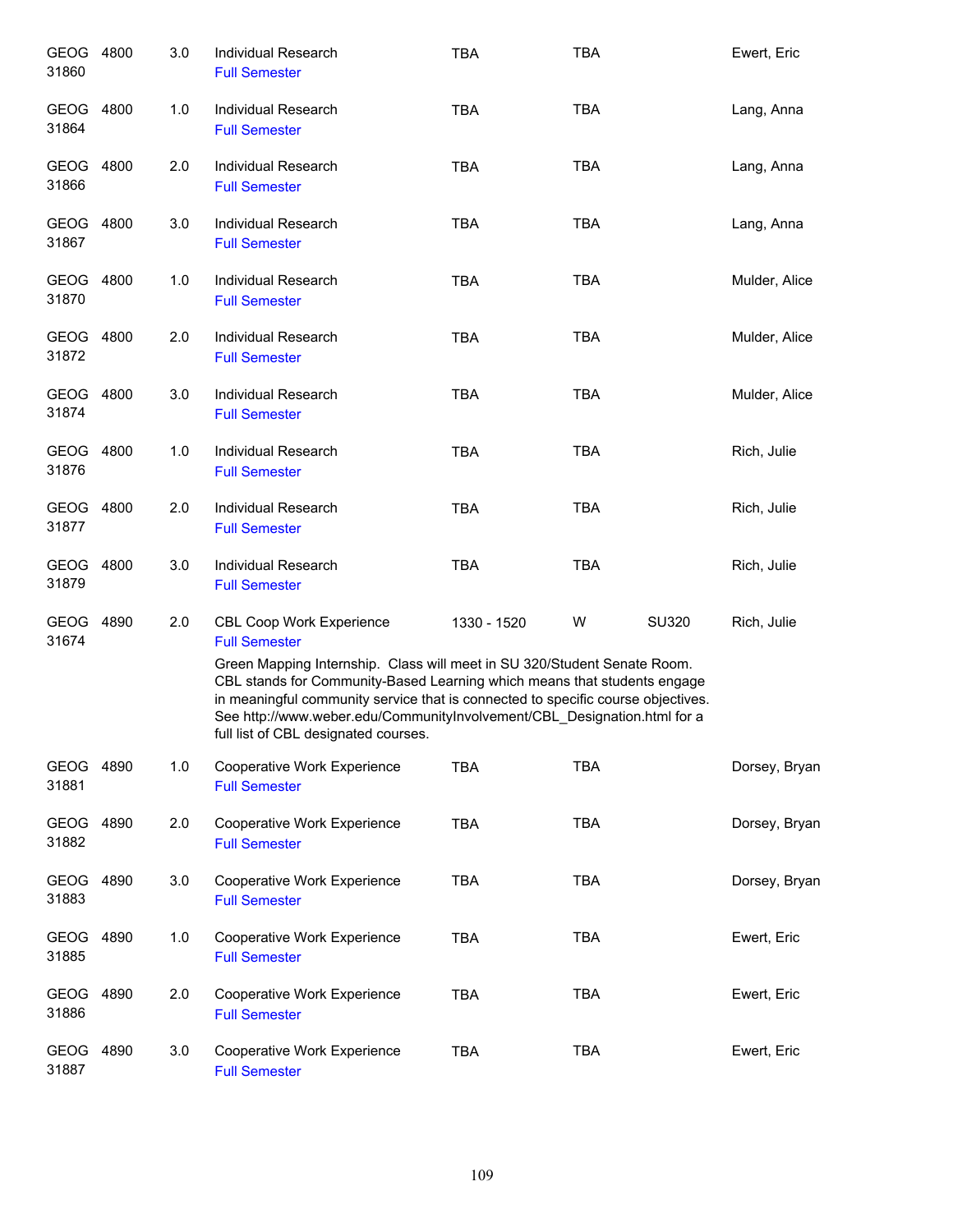| GEOG<br>31646        | 4950 | 2.0 | Adv Regional Field Studies<br><b>Block 2</b>                                                                                                                                                                  | <b>TBA</b>  | <b>TBA</b> |              | Ewert, Eric            |
|----------------------|------|-----|---------------------------------------------------------------------------------------------------------------------------------------------------------------------------------------------------------------|-------------|------------|--------------|------------------------|
|                      |      |     | Cost: \$50 Field Trip - Southern Utah, March 29-April 1, 2012. Must sign<br>statement of understanding.                                                                                                       |             |            |              |                        |
| <b>GEOG</b><br>31641 | 4990 | 3.0 | SI Research Seminar<br><b>Full Semester</b>                                                                                                                                                                   | 1330 - 1610 | Τ          | <b>SS333</b> | Dorsey, Bryan          |
| <b>GERT</b><br>30518 | 1010 | 3.0 | SS Introduction to Gerontology<br><b>Full Semester</b>                                                                                                                                                        | 0900 - 1015 | <b>TR</b>  | SS101        | Green, Millie          |
| <b>GERT</b><br>30519 | 1010 | 3.0 | SS Introduction to Gerontology<br><b>Full Semester</b>                                                                                                                                                        | 1730 - 2020 | M          | <b>SS46</b>  | Adams, Mark            |
| <b>GERT</b><br>30288 | 3000 | 3.0 | Death And Dying<br><b>Full Semester</b>                                                                                                                                                                       | 1200 - 1315 | <b>TR</b>  | SS121        | Tadehara, Corina       |
| <b>GERT</b><br>30401 | 3500 | 3.0 | Welfare & Geront Policy Dev<br><b>Full Semester</b>                                                                                                                                                           | 1200 - 1315 | <b>TR</b>  | SS101        | Pressey, Sean          |
| <b>GERT</b><br>30403 | 3500 | 3.0 | Welfare & Geront Policy Dev<br><b>Full Semester</b>                                                                                                                                                           | 1730 - 2020 | Τ          | SS101        | Pressey, Sean          |
| <b>GERT</b><br>30408 | 3600 | 3.0 | <b>Social Statistics</b><br><b>Block 2</b><br>This is a Hybrid class. This class meets the Second Block of the semester, Feb<br>27 - Apr 20, 2012. Must be a declared Social Work Major and admitted into the | 1730 - 2020 | W          | SS101        | Kennedy-Pressey, Kerry |
|                      |      |     | Social Work program. Contact Social Work Office 801-626-6157 or<br>bstockberger@weber.edu for registration instructions.                                                                                      |             |            |              |                        |
| <b>GERT</b><br>30521 | 3600 | 3.0 | <b>Social Statistics</b><br><b>Full Semester</b>                                                                                                                                                              | 1130 - 1220 | <b>MWF</b> | SS121        | Kennedy-Pressey, Kerry |
| <b>GERT</b><br>30522 | 3600 | 3.0 | <b>Social Statistics</b><br><b>Full Semester</b>                                                                                                                                                              | 1730 - 2020 | M          | SS121        | Kennedy-Pressey, Kerry |
| <b>GERT</b><br>31509 | 3600 | 3.0 | <b>Social Statistics</b><br><b>Full Semester</b>                                                                                                                                                              | <b>TBA</b>  | <b>TBA</b> | OL           | Kennedy-Pressey, Kerry |
|                      |      |     | To access online course materials, please log on through the<br>student portal eWeber at http://weber.edu and select:<br>"Current Students".                                                                  |             |            |              |                        |
| GERT<br>30527        | 4830 | 4.0 | Readings and/or Projects<br><b>Full Semester</b>                                                                                                                                                              | TBA         | <b>TBA</b> |              | Bigler, Mark           |
|                      |      |     | Instructor approval required. Contact Social Work & Gerontology Office<br>801-626-6157.                                                                                                                       |             |            |              |                        |
| <b>GERT</b><br>30528 | 4830 | 3.0 | Readings and/or Projects<br><b>Full Semester</b>                                                                                                                                                              | TBA         | <b>TBA</b> |              | Bigler, Mark           |
|                      |      |     | Instructor approval required. Contact Social Work & Gerontology Office<br>801-626-6157.                                                                                                                       |             |            |              |                        |
| <b>GERT</b><br>30529 | 4830 | 2.0 | Readings and/or Projects<br><b>Full Semester</b>                                                                                                                                                              | TBA         | TBA        |              | Bigler, Mark           |
|                      |      |     | Instructor approval required. Contact Social Work & Gerontology Office<br>801-626-6157.                                                                                                                       |             |            |              |                        |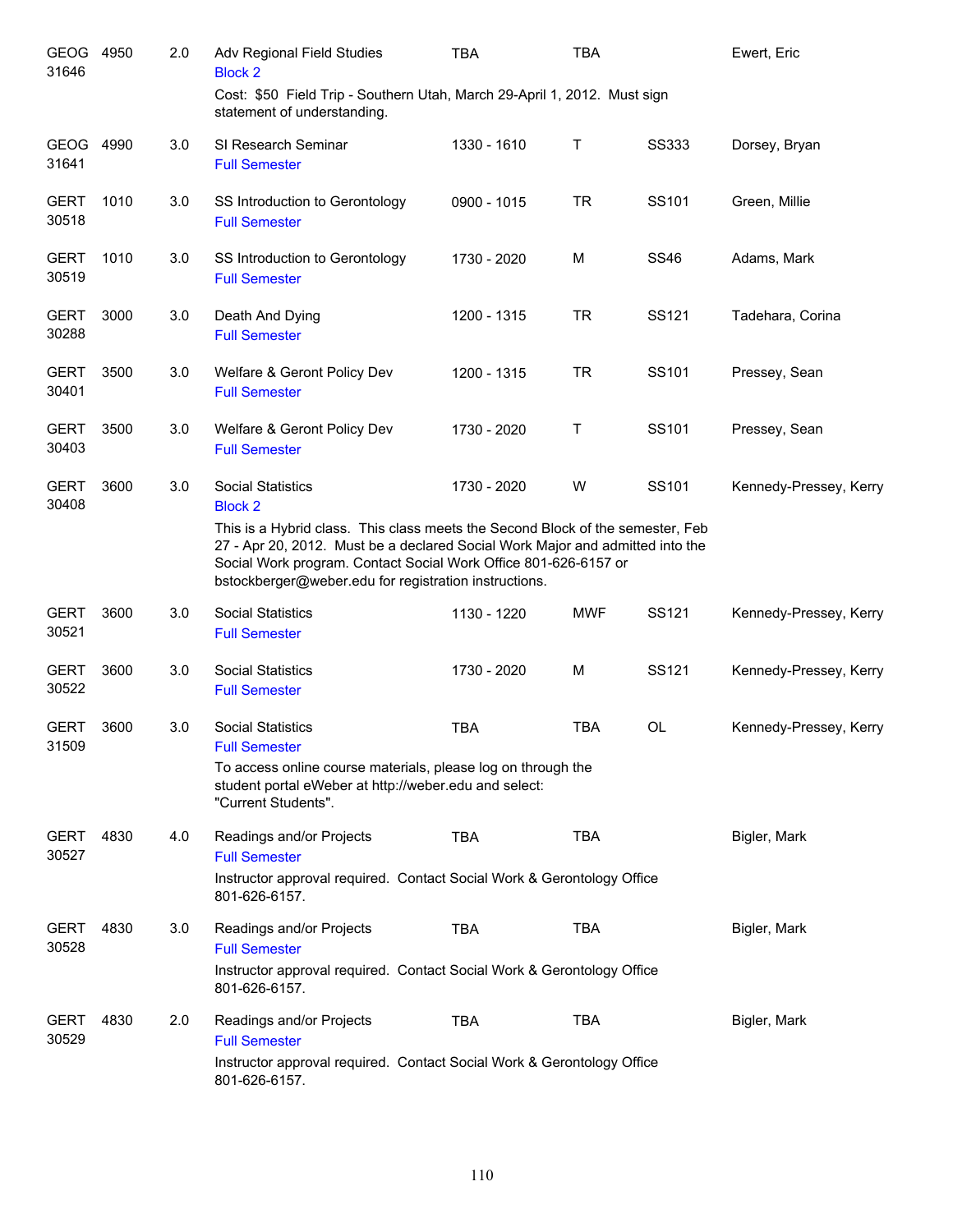| <b>GERT</b><br>30523 | 4860 | 2.0 | Introductory Field Practicum<br><b>Full Semester</b>                                                                                                                                                                                                                                                  | 1430 - 1540 | м          | SS101        | Vigil, Steven |
|----------------------|------|-----|-------------------------------------------------------------------------------------------------------------------------------------------------------------------------------------------------------------------------------------------------------------------------------------------------------|-------------|------------|--------------|---------------|
|                      |      |     | Gerontology Majors or Minors must meet with Steve Vigil the semester PRIOR to<br>entering the Field. Prerequisites are: GERT1010, GERT3320, SW3700,<br>GERT3500. Contact the Social Work & Gerontology Office 801-626-6157 for<br>more information. Instructor approval required to take this course. |             |            |              |               |
| <b>GERT</b><br>30524 | 4861 | 2.0 | Advanced Field Practicum<br><b>Full Semester</b>                                                                                                                                                                                                                                                      | 1430 - 1540 | M          | SS101        | Vigil, Steven |
|                      |      |     | Gerontology Majors meet with Steve Vigil, Field Coordinator. Prerequisites:<br>GERT4860. Contact the Social Work & Gerontology Office 801-626-6157 for<br>more information. Instructor approval required to take this course.                                                                         |             |            |              |               |
| <b>GERT</b><br>30525 | 4990 | 2.0 | Senior Seminar<br><b>Full Semester</b>                                                                                                                                                                                                                                                                | 1430 - 1540 | M          | SS101        | Vigil, Steven |
|                      |      |     | Gerontology Majors meet with Steve Vigil, Field Coordinator. Prerequisites:<br>GERT1010, 3320, 3500, 3600, SW3700. Contact the Social Work & Gerontology<br>Office 801-626-6157 for more information. Instructor approval required to take<br>this course.                                            |             |            |              |               |
| <b>GRMN</b><br>30784 | 1010 | 3.0 | First Year German I<br><b>Full Semester</b><br>Course Fee: \$6.00                                                                                                                                                                                                                                     | 1030 - 1120 | <b>MWF</b> | EH106        | Daines, Erika |
| <b>GRMN</b><br>30799 | 1010 | 3.0 | First Year German I<br><b>Full Semester</b><br>Course Fee: \$6.00                                                                                                                                                                                                                                     | 0830 - 0920 | <b>MWF</b> | EH116        | Szalay, Eva   |
| <b>GRMN</b><br>30802 | 1020 | 3.0 | First Year German II<br><b>Full Semester</b><br>Course Fee: \$6.00                                                                                                                                                                                                                                    | 1030 - 1120 | <b>MWF</b> | EH116        | Szalay, Eva   |
| <b>GRMN</b><br>30806 | 1020 | 3.0 | First Year German II<br><b>Full Semester</b><br>Course Fee: \$6.00                                                                                                                                                                                                                                    | 1130 - 1220 | <b>MWF</b> | <b>WB111</b> | Daines, Erika |
| <b>GRMN</b><br>30808 | 1020 | 3.0 | First Year German II<br><b>Full Semester</b><br>Course Fee: \$6.00                                                                                                                                                                                                                                    | 1730 - 1845 | TR         | EH116        | Szalay, Eva   |
| <b>GRMN</b><br>30814 | 2020 | 3.0 | HU Second Year German II<br><b>Full Semester</b><br>Course Fee \$6.00                                                                                                                                                                                                                                 | 1130 - 1220 | <b>MWF</b> | EH116        | Szalay, Eva   |
| <b>GRMN</b><br>30816 | 3000 | 3.0 | <b>Proficiency Development</b><br><b>Full Semester</b><br>Course Fee \$6.00                                                                                                                                                                                                                           | 0900 - 1015 | <b>TR</b>  | <b>WB111</b> | Daines, Erika |
| <b>GRMN</b><br>30817 | 3160 | 3.0 | Intro To German Literature<br><b>Full Semester</b><br>Course Fee \$6.00                                                                                                                                                                                                                               | 0930 - 1020 | MWF        | EH116        | Szalay, Eva   |
| <b>GRMN</b><br>30818 | 3550 | 3.0 | Germany Between the Wars<br><b>Full Semester</b><br>Course Fee \$6.00                                                                                                                                                                                                                                 | 0830 - 0920 | MWF        | <b>WB111</b> | Daines, Erika |
| <b>GRMN</b><br>34672 | 4830 | 3.0 | <b>Directed Readings</b><br><b>Full Semester</b>                                                                                                                                                                                                                                                      | <b>TBA</b>  | <b>TBA</b> |              | Daines, Erika |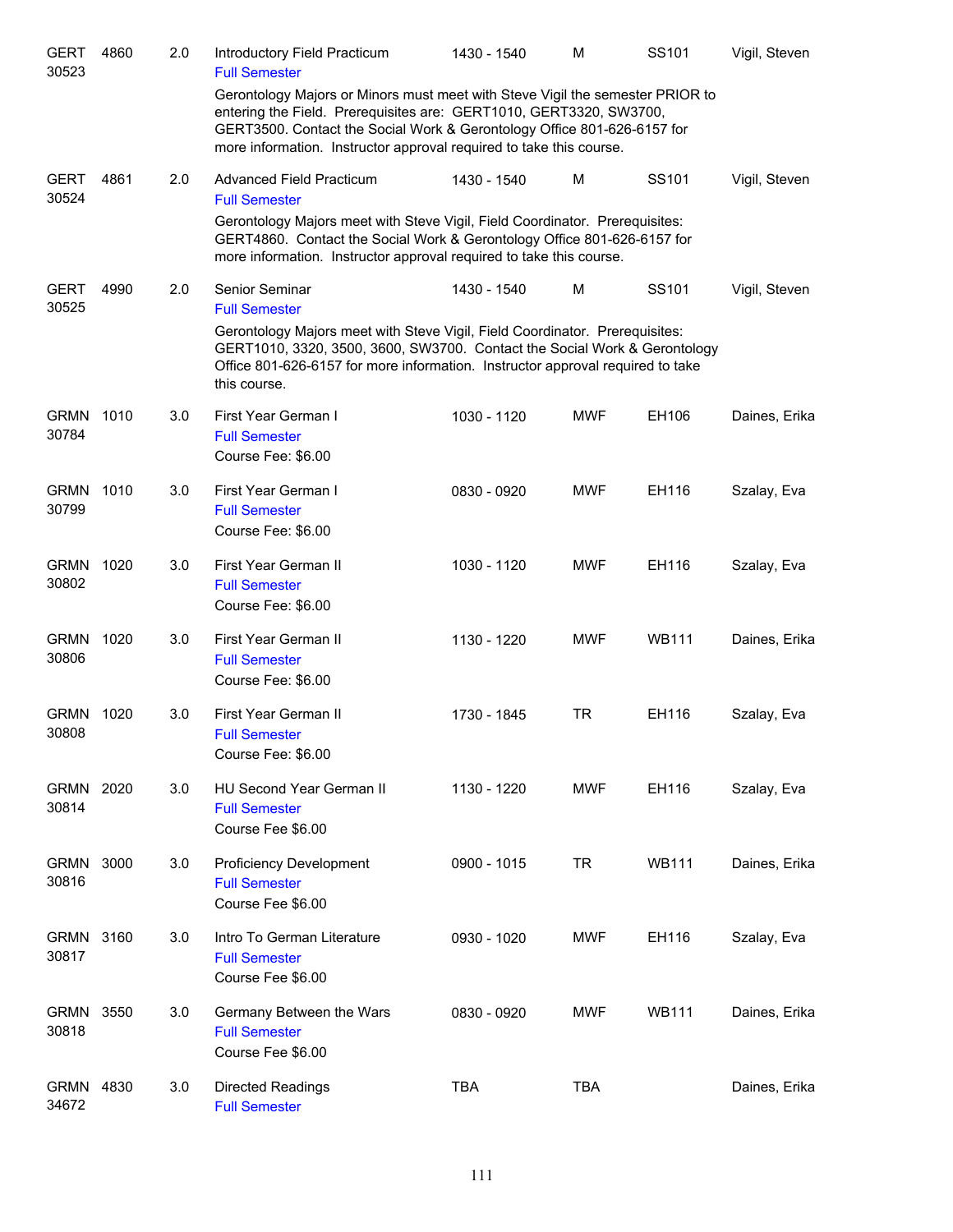| <b>HAS</b><br>32186 | 3000 | 3.0 | The Health Care System<br><b>Full Semester</b>                                                                                                    | <b>TBA</b>  | <b>TBA</b> | <b>OL</b>    | Dahlkemper, Richard    |
|---------------------|------|-----|---------------------------------------------------------------------------------------------------------------------------------------------------|-------------|------------|--------------|------------------------|
|                     |      |     | To access online course materials, please log on through the<br>student portal eWeber at http://weber.edu and select:<br>"Current Students".      |             |            |              |                        |
| <b>HAS</b><br>33792 | 3000 | 3.0 | The Health Care System<br><b>Full Semester</b>                                                                                                    | 1730 - 2010 | M          | MH222        | Dahlkemper, Richard    |
| <b>HAS</b><br>32187 | 3020 | 3.0 | <b>Health Care Marketing</b><br><b>Full Semester</b>                                                                                              | <b>TBA</b>  | <b>TBA</b> | <b>OL</b>    | Dahlkemper, Richard    |
|                     |      |     | To access online course materials, please log on through the<br>student portal eWeber at http://weber.edu and select:<br>"Current Students".      |             |            |              |                        |
| <b>HAS</b><br>34706 | 3020 | 3.0 | Health Care Marketing<br><b>Full Semester</b>                                                                                                     | <b>TBA</b>  | <b>TBA</b> | <b>OL</b>    | Dahlkemper, Richard    |
|                     |      |     | To access the online course materials, please log in through<br>the student portal (eWeber) at http://weber.edu and select:<br>"currect students" |             |            |              |                        |
| <b>HAS</b><br>33793 | 3150 | 3.0 | Com Health Agencies & Services<br><b>Full Semester</b>                                                                                            | 1430 - 1710 | M          | MH222        | Johnson, Kenneth       |
| <b>HAS</b><br>33795 | 3190 | 3.0 | DV Cultural Divers in Patient<br><b>Full Semester</b>                                                                                             | 1430 - 1710 | W          | <b>MH222</b> | Jones, Kristi          |
| <b>HAS</b><br>33796 | 3230 | 3.0 | <b>Health Communication</b><br><b>Full Semester</b>                                                                                               | 1430 - 1710 | W          | MH480        | Moss, Cory             |
| <b>HAS</b><br>33797 | 3240 | 3.0 | Human Resource Develpmnt HC<br><b>Full Semester</b>                                                                                               | 1730 - 2010 | M          | MH332        | Moss, Cory             |
| <b>HAS</b><br>33798 | 3260 | 3.0 | Administrative/Supervisor Theo<br><b>Full Semester</b>                                                                                            | 1730 - 2010 | Т          | MH332        | Burton, Lloyd          |
| <b>HAS</b><br>33799 | 3750 | 3.0 | Health Care Financial Administ<br><b>Full Semester</b>                                                                                            | 1730 - 2010 | w          | MH332        | Wyant, David           |
| HAS<br>32189        | 4320 | 3.0 | Health Care Economics/Policy<br><b>Full Semester</b><br>To access online course materials, please log on through the                              | <b>TBA</b>  | TBA        | OL           | Wyant, David           |
|                     |      |     | student portal eWeber at http://weber.edu and select:<br>"Current Students".                                                                      |             |            |              |                        |
| <b>HAS</b><br>32191 | 4400 | 3.0 | Legal/Ethical Aspects Hith Adm<br><b>Full Semester</b>                                                                                            | <b>TBA</b>  | TBA        | OL           | Burton, Lloyd          |
|                     |      |     | To access online course materials, please log on throough<br>the student portal eWeber at http://weber.edu and select:<br>"Current Students".     |             |            |              |                        |
| HAS<br>32193        | 4420 | 3.0 | <b>Clinical Instructional Skills</b><br><b>Full Semester</b>                                                                                      | <b>TBA</b>  | TBA        | OL           | Inpornvijit, Kritayoth |
|                     |      |     | To access online course materials, please log on through the<br>student portal eWeber at http://weber.edu and select:<br>"Current Students".      |             |            |              |                        |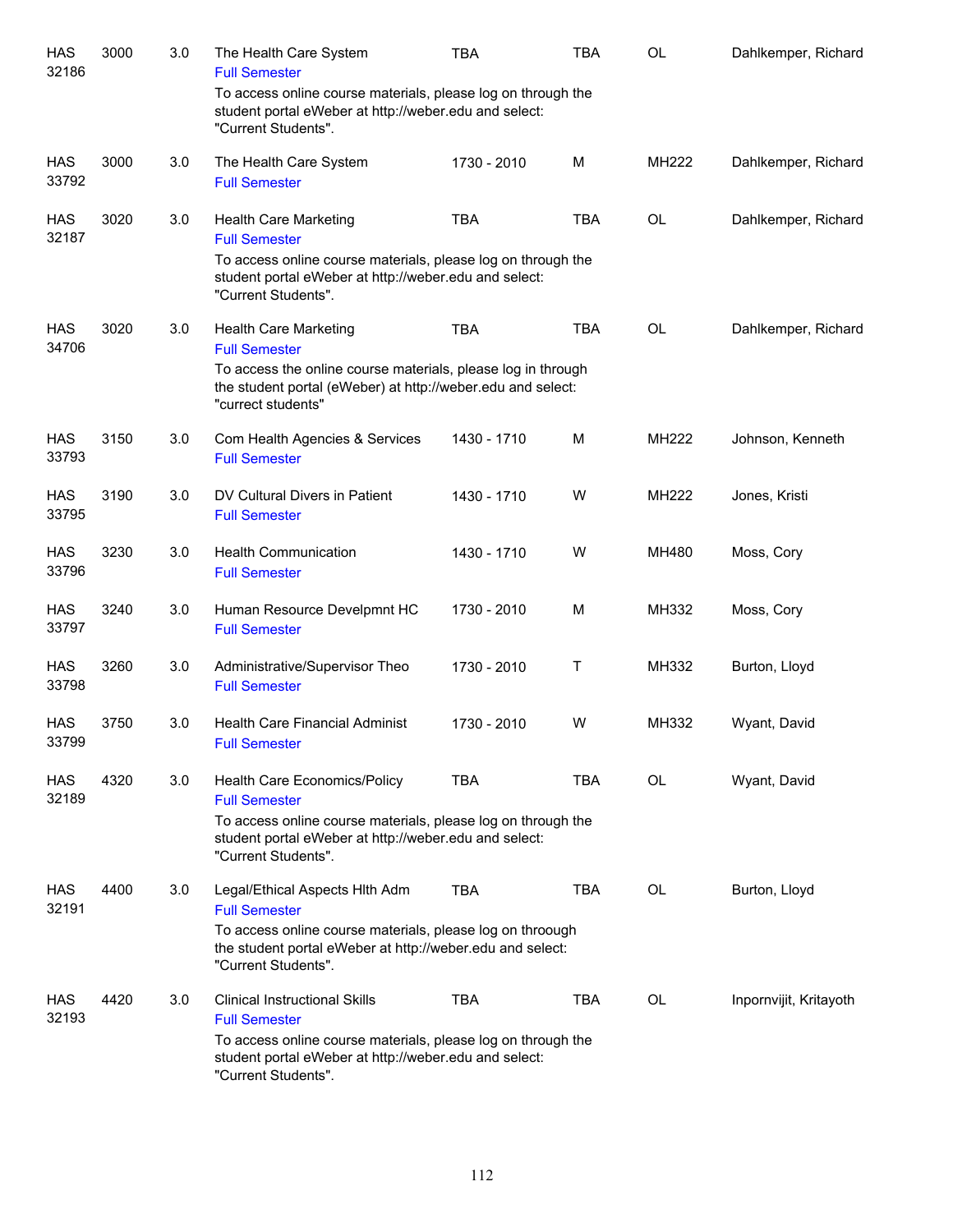| <b>HAS</b><br>33800 | 4520 | 2.0 | Long-term Care Administration<br><b>Block 1</b>                                                                                                                                                                               | 1730 - 2100 | Τ          | MH222     | Snowball, Kelly     |
|---------------------|------|-----|-------------------------------------------------------------------------------------------------------------------------------------------------------------------------------------------------------------------------------|-------------|------------|-----------|---------------------|
| <b>HAS</b><br>33801 | 4525 | 1.0 | <b>Health Facility Operations</b><br><b>Block 2</b>                                                                                                                                                                           | 1730 - 1920 | Т          | MH222     | Moss, Cory          |
| <b>HAS</b><br>33802 | 4740 | 1.0 | Senior Seminar<br><b>Block 1</b>                                                                                                                                                                                              | 1530 - 1710 | W          | MH332     | Burton, Lloyd       |
| <b>HAS</b><br>33803 | 4860 | 2.0 | Practicum/Internship<br><b>Full Semester</b>                                                                                                                                                                                  | <b>TBA</b>  | <b>TBA</b> |           | Dahlkemper, Richard |
| <b>HAS</b><br>33804 | 4860 | 4.0 | Practicum/Internship<br><b>Full Semester</b>                                                                                                                                                                                  | <b>TBA</b>  | <b>TBA</b> |           | Shaw, Patricia      |
| <b>HAS</b><br>33805 | 4860 | 6.0 | Practicum/Internship<br><b>Full Semester</b>                                                                                                                                                                                  | <b>TBA</b>  | <b>TBA</b> |           | Dahlkemper, Richard |
| HIM<br>32195        | 2000 | 3.0 | Intro Health Info Systems/Sett<br><b>Full Semester</b><br>To access online course materials, please log on through the<br>student portal eWeber at http://weber.edu and select:<br>"Current Students".<br>Course Fee: \$10.00 | <b>TBA</b>  | <b>TBA</b> | OL        | Merkley, Heather    |
| HIM<br>33832        | 2250 | 3.0 | Health Care Privacy & Security<br><b>Full Semester</b>                                                                                                                                                                        | 1200 - 1250 | R          | MH222     | Merkley, Heather    |
| HIM<br>32199        | 2300 | 3.0 | Diagnosis Coding<br><b>Full Semester</b><br>To access online course materials, please log on through the<br>student portal eWeber at http://weber.edu and select:<br>"Current Students".<br>Course Fee: \$10.00               | <b>TBA</b>  | <b>TBA</b> | <b>OL</b> | Carter, Darcy       |
| HIM<br>32202        | 2320 | 3.0 | Ambulatory/Physician Office Co<br><b>Full Semester</b><br>To access online course materials, please log on through the<br>student portal eWeber at http://weber.edu and select:<br>"Current Students".<br>Course Fee: \$10.00 | <b>TBA</b>  | <b>TBA</b> | OL        | Merkley, Heather    |
| HIM<br>33834        | 2320 | 3.0 | Ambulatory/Physician Office Co<br><b>Full Semester</b><br>Course Fee: \$10.00                                                                                                                                                 | 1130 - 1330 | м          | MH222     | Merkley, Heather    |
| HIM<br>32204        | 2330 | 2.0 | Class Systems Topics/Reimburse<br><b>Full Semester</b><br>To access online course materials, please log on through the<br>student portal eWeber at http://weber.edy and select:<br>"Current Students".                        | <b>TBA</b>  | <b>TBA</b> | OL        | Merkley, Heather    |
| HIM<br>33836        | 2330 | 2.0 | Class Systems Topics/Reimburse<br><b>Full Semester</b>                                                                                                                                                                        | 1530 - 1720 | M          | MH332     | Carter, Darcy       |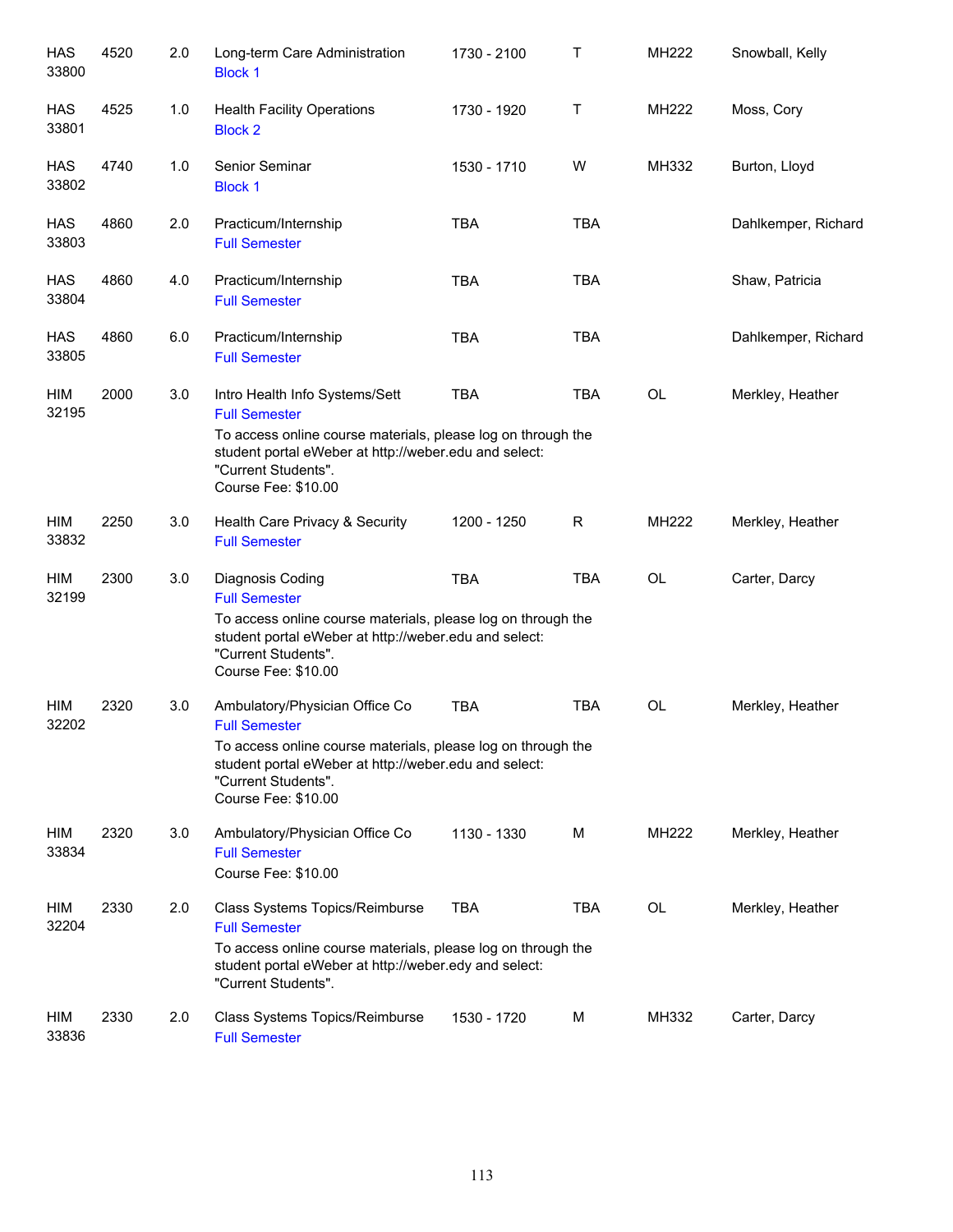| HIM<br>32207         | 2410 | 2.0 | ICD-10-PCS Coding<br><b>Full Semester</b>                                                                                                                           | <b>TBA</b>  | <b>TBA</b> | OL           | Carter, Darcy    |
|----------------------|------|-----|---------------------------------------------------------------------------------------------------------------------------------------------------------------------|-------------|------------|--------------|------------------|
|                      |      |     | To access online course materials, please log on through the<br>student portal eWeber at http://weber.edu and select:<br>"Current Students".                        |             |            |              |                  |
| HIM<br>33839         | 2410 | 2.0 | ICD-10-PCS Coding<br><b>Full Semester</b>                                                                                                                           | 1330 - 1520 | Τ          | <b>MH222</b> | Carter, Darcy    |
| HIM<br>32209         | 2500 | 3.0 | Database Mngmnt & Security<br><b>Full Semester</b><br>To access online course materials, please log on through the                                                  | <b>TBA</b>  | <b>TBA</b> | <b>OL</b>    | Shaw, Patricia   |
|                      |      |     | student portal eWeber at http://weber.edu and select:<br>"Current Students".<br>Course Fee: \$10.00                                                                 |             |            |              |                  |
| HIM<br>32290         | 2862 | 2.0 | Professional Practice Experien<br><b>Full Semester</b>                                                                                                              | <b>TBA</b>  | <b>TBA</b> | <b>OL</b>    | Carter, Darcy    |
|                      |      |     | To access online course materials, please log on through<br>the student portal eWeber at http://weber.edu and select:<br>"Current Students".                        |             |            |              |                  |
| HIM<br>32291         | 2863 | 1.0 | Profess Pract Exper in Coding<br><b>Full Semester</b>                                                                                                               | <b>TBA</b>  | <b>TBA</b> | <b>OL</b>    | Carter, Darcy    |
|                      |      |     | To access online course materials, please log on through the<br>student portal eWeber at http://weber.edu and select:<br>"Current Students".<br>Course Fee: \$10.00 |             |            |              |                  |
| HIM<br>33840         | 3000 | 3.0 | Computer Applications in HIth<br><b>Full Semester</b>                                                                                                               | 1430 - 1710 | R          | MH332        | Merkley, Heather |
| <b>HIM</b><br>33842  | 3200 | 3.0 | Epidemiology & Biostatistics<br><b>Full Semester</b>                                                                                                                | 1430 - 1710 | R          | MH222        | Wyant, David     |
| <b>HIM</b><br>32292  | 3300 | 3.0 | Intro Quality Improve Hith Car<br><b>Full Semester</b>                                                                                                              | <b>TBA</b>  | <b>TBA</b> | OL           | Shaw, Patricia   |
|                      |      |     | To access online course materials, please log on through the<br>student portal eWeber at http://weber.edu and select:<br>"Current Students".                        |             |            |              |                  |
| HIM<br>32293         | 3450 | 3.0 | Hith Care Syst Analysis/Design<br><b>Full Semester</b>                                                                                                              | <b>TBA</b>  | <b>TBA</b> | OL           | Carter, Darcy    |
|                      |      |     | To access online course materials, please log on through the<br>student portal eWeber at http://weber.edu and select:<br>"Current Students".                        |             |            |              |                  |
| HIM<br>32295         | 4100 | 3.0 | Health Info Service Managemnt<br><b>Full Semester</b>                                                                                                               | <b>TBA</b>  | <b>TBA</b> | OL           | Shaw, Patricia   |
|                      |      |     | To access onlnine course materials, please log on through<br>the student portal eWeber at http://weber.edu and select:<br>"Current Students".                       |             |            |              |                  |
| <b>HIST</b><br>30714 | 1500 | 3.0 | SS World History to 1500<br><b>Full Semester</b>                                                                                                                    | 0900 - 1015 | <b>TR</b>  | SS274        | Moffett, Randall |
| <b>HIST</b><br>30721 | 1500 | 3.0 | SS World History to 1500<br><b>Full Semester</b>                                                                                                                    | 1030 - 1145 | TR         | SS231        | Moffett, Randall |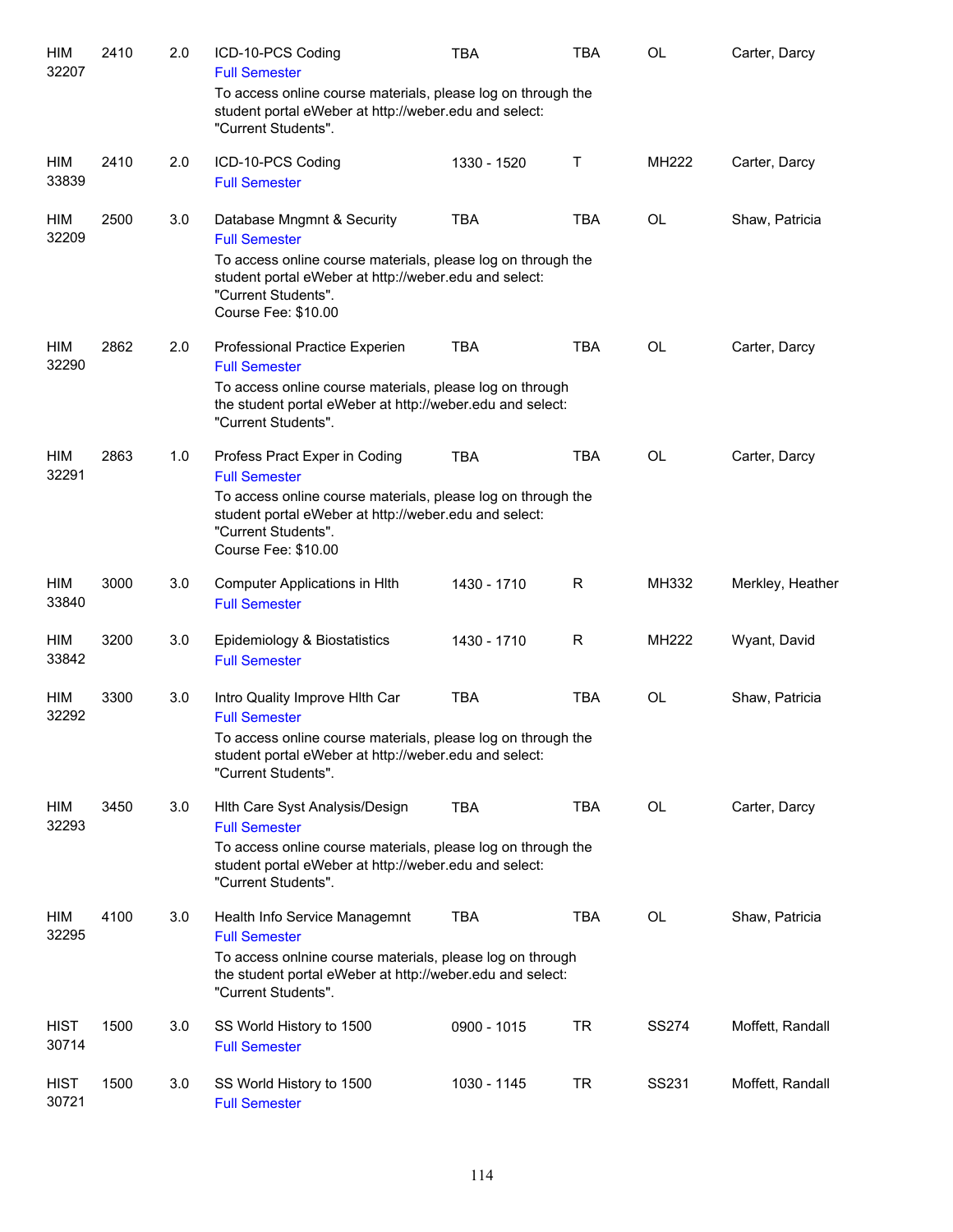| <b>HIST</b><br>30754 | 1500 | 3.0 | SS World History to 1500<br><b>Full Semester</b>                                                                                                                                                      | 1730 - 2010 | Τ          | SS217        | Nelson, Katie    |
|----------------------|------|-----|-------------------------------------------------------------------------------------------------------------------------------------------------------------------------------------------------------|-------------|------------|--------------|------------------|
| <b>HIST</b><br>30757 | 1500 | 3.0 | SS World History to 1500<br><b>Full Semester</b>                                                                                                                                                      | 0930 - 1020 | <b>MWF</b> | SS201        | Ibarguen, John   |
| <b>HIST</b><br>30763 | 1500 | 3.0 | SS World History to 1500<br><b>Full Semester</b>                                                                                                                                                      | 1030 - 1120 | <b>MWF</b> | SS201        | Ibarguen, John   |
| <b>HIST</b><br>32054 | 1500 | 3.0 | SS World History to 1500<br><b>Full Semester</b><br>To access online course materials, please log on through the<br>student portal eWeber at http://weber.edu and select:<br>"Current Students".      | <b>TBA</b>  | <b>TBA</b> | OL           | Francis, Stephen |
| <b>HIST</b><br>30710 | 1510 | 3.0 | SS/DV World Hist 1500 to Pres<br><b>Full Semester</b>                                                                                                                                                 | 0900 - 1015 | <b>TR</b>  | SS201        | Lewis, Gregory   |
| <b>HIST</b><br>30723 | 1510 | 3.0 | SS/DV World Hist 1500 to Pres<br><b>Full Semester</b>                                                                                                                                                 | 1030 - 1145 | <b>TR</b>  | <b>SS274</b> | Lewis, Gregory   |
| <b>HIST</b><br>30727 | 1510 | 3.0 | SS/DV World Hist 1500 to Pres<br><b>Full Semester</b>                                                                                                                                                 | 1200 - 1315 | <b>TR</b>  | SS201        | Francis, Stephen |
| <b>HIST</b><br>30756 | 1510 | 3.0 | SS/DV World Hist 1500 to Pres<br><b>Full Semester</b>                                                                                                                                                 | 0930 - 1020 | <b>MWF</b> | SS219        | Brower, Matthew  |
| <b>HIST</b><br>30766 | 1510 | 3.0 | SS/DV World Hist 1500 to Pres<br><b>Full Semester</b>                                                                                                                                                 | 1130 - 1220 | <b>MWF</b> | SS201        | Moffett, Randall |
| <b>HIST</b><br>32055 | 1510 | 3.0 | SS/DV World Hist 1500 to Pres<br><b>Full Semester</b><br>To access online course materials, please log on through the<br>student portal eWeber at http://weber.edu and select:<br>"Current Students". | <b>TBA</b>  | <b>TBA</b> | <b>OL</b>    | Francis, Stephen |
| <b>HIST</b><br>30707 | 1700 | 3.0 | Al American Civilization<br><b>Full Semester</b>                                                                                                                                                      | 0730 - 0845 | <b>TR</b>  | <b>SS119</b> | MacKay, Kathryn  |
| <b>HIST</b><br>30708 | 1700 | 3.0 | Al American Civilization<br><b>Full Semester</b>                                                                                                                                                      | 0900 - 1015 | <b>TR</b>  | <b>SS119</b> | MacKay, Kathryn  |
| <b>HIST</b><br>30709 | 1700 | 3.0 | Al American Civilization<br><b>Full Semester</b>                                                                                                                                                      | 0900 - 1015 | <b>TR</b>  | SS219        | Francis, Stephen |
| <b>HIST</b><br>30718 | 1700 | 3.0 | Al American Civilization<br><b>Full Semester</b>                                                                                                                                                      | 1030 - 1145 | <b>TR</b>  | SS119        | Dant, Sara       |
| <b>HIST</b><br>30719 | 1700 | 3.0 | Al American Civilization<br><b>Full Semester</b>                                                                                                                                                      | 1030 - 1145 | <b>TR</b>  | SS219        | Vickers, Vikki   |
| <b>HIST</b><br>30725 | 1700 | 3.0 | Al American Civilization<br><b>Full Semester</b>                                                                                                                                                      | 1200 - 1315 | <b>TR</b>  | SS119        | Dant, Sara       |
| <b>HIST</b><br>30726 | 1700 | 3.0 | Al American Civilization<br><b>Full Semester</b>                                                                                                                                                      | 1200 - 1315 | <b>TR</b>  | SS219        | Vickers, Vikki   |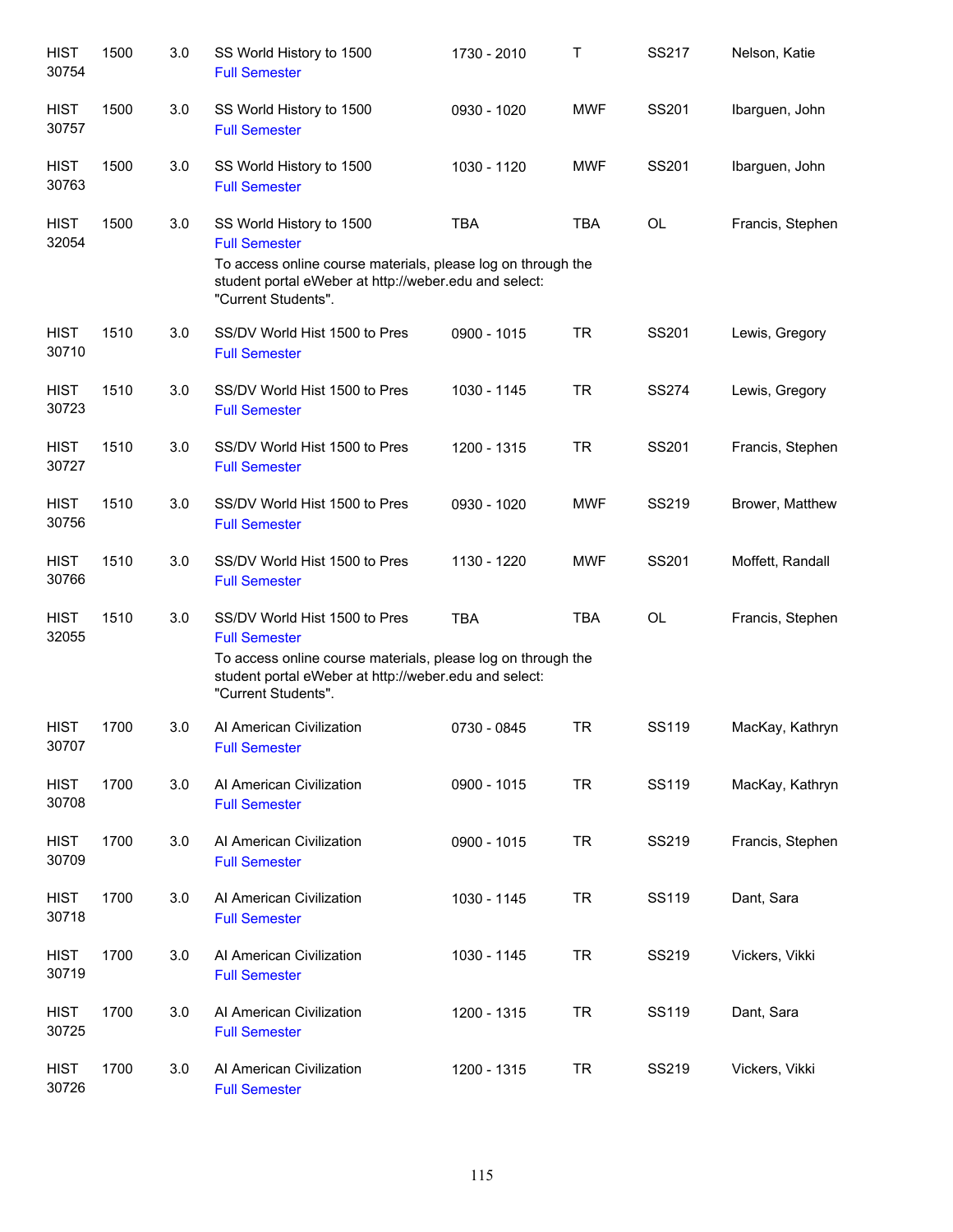| <b>HIST</b><br>30728 | 1700 | 3.0 | Al American Civilization<br><b>Full Semester</b>                                                                                                                           | 1330 - 1445 | <b>TR</b>  | SS219        | Sillito, John     |
|----------------------|------|-----|----------------------------------------------------------------------------------------------------------------------------------------------------------------------------|-------------|------------|--------------|-------------------|
| <b>HIST</b><br>30731 | 1700 | 3.0 | Al American Civilization<br><b>Full Semester</b>                                                                                                                           | 1730 - 2010 | Τ          | SS219        | Rives, Nathan     |
| <b>HIST</b><br>30755 | 1700 | 3.0 | Al American Civilization<br><b>Full Semester</b>                                                                                                                           | 0930 - 1020 | <b>MWF</b> | SS119        | Little, Branden   |
| <b>HIST</b><br>30759 | 1700 | 3.0 | Al American Civilization<br><b>Full Semester</b>                                                                                                                           | 0830 - 0920 | <b>MWF</b> | <b>WB206</b> | Sessions, Gene    |
| <b>HIST</b><br>30760 | 1700 | 3.0 | Al American Civilization<br><b>Full Semester</b>                                                                                                                           | 0930 - 1020 | MWF        | <b>WB206</b> | Sessions, Gene    |
| <b>HIST</b><br>30761 | 1700 | 3.0 | Al American Civilization<br><b>Full Semester</b>                                                                                                                           | 1030 - 1120 | <b>MWF</b> | SS119        | Little, Branden   |
| <b>HIST</b><br>30762 | 1700 | 3.0 | Al American Civilization<br><b>Full Semester</b>                                                                                                                           | 1030 - 1120 | <b>MWF</b> | SS219        | Matt, Susan       |
| <b>HIST</b><br>30764 | 1700 | 3.0 | Al American Civilization<br><b>Full Semester</b>                                                                                                                           | 1130 - 1220 | <b>MWF</b> | SS119        | Reynolds, Dynette |
| <b>HIST</b><br>30769 | 1700 | 3.0 | Al American Civilization<br><b>Full Semester</b>                                                                                                                           | 1230 - 1320 | <b>MWF</b> | SS219        | Little, Branden   |
| <b>HIST</b><br>30773 | 1700 | 3.0 | Al American Civilization<br><b>Full Semester</b>                                                                                                                           | 1730 - 2010 | M          | SS219        | Kronmiller, Jay   |
| <b>HIST</b><br>31859 | 1700 | 3.0 | Al American Civilization<br><b>Full Semester</b>                                                                                                                           | 1730 - 2010 | W          | SS219        | Stephens, Doug    |
| <b>HIST</b><br>32056 | 1700 | 3.0 | Al American Civilization<br><b>Full Semester</b>                                                                                                                           | <b>TBA</b>  | <b>TBA</b> | OL           | Sessions, Gene    |
|                      |      |     | To access online course materials, please log on through the<br>student portal eWeber at http://weber.edu and select:<br>"Current Students".                               |             |            |              |                   |
| <b>HIST</b><br>32059 | 1700 | 3.0 | Al American Civilization<br><b>Full Semester</b><br>To access online course materials, please log on through the<br>student portal eWeeber at http://weber.edu and select: | <b>TBA</b>  | <b>TBA</b> | <b>OL</b>    | Vickers, Vikki    |
| <b>HIST</b><br>32136 | 1700 | 3.0 | "Current Students".<br>Al American Civilization<br><b>Full Semester</b>                                                                                                    | 1730 - 2010 | W          | DH2507       | Harris, Calvin    |
| <b>HIST</b><br>32137 | 1700 | 3.0 | Al American Civilization<br><b>Full Semester</b>                                                                                                                           | 1730 - 2010 | R          | SS217        | Hedges, Andrew    |
| <b>HIST</b><br>32138 | 1700 | 3.0 | Al American Civilization<br><b>Full Semester</b>                                                                                                                           | 0930 - 1020 | <b>MWF</b> | D02325       | Layton, Stanford  |
| <b>HIST</b><br>32139 | 1700 | 3.0 | Al American Civilization<br><b>Full Semester</b>                                                                                                                           | 1030 - 1120 | <b>MWF</b> | D02325       | Layton, Stanford  |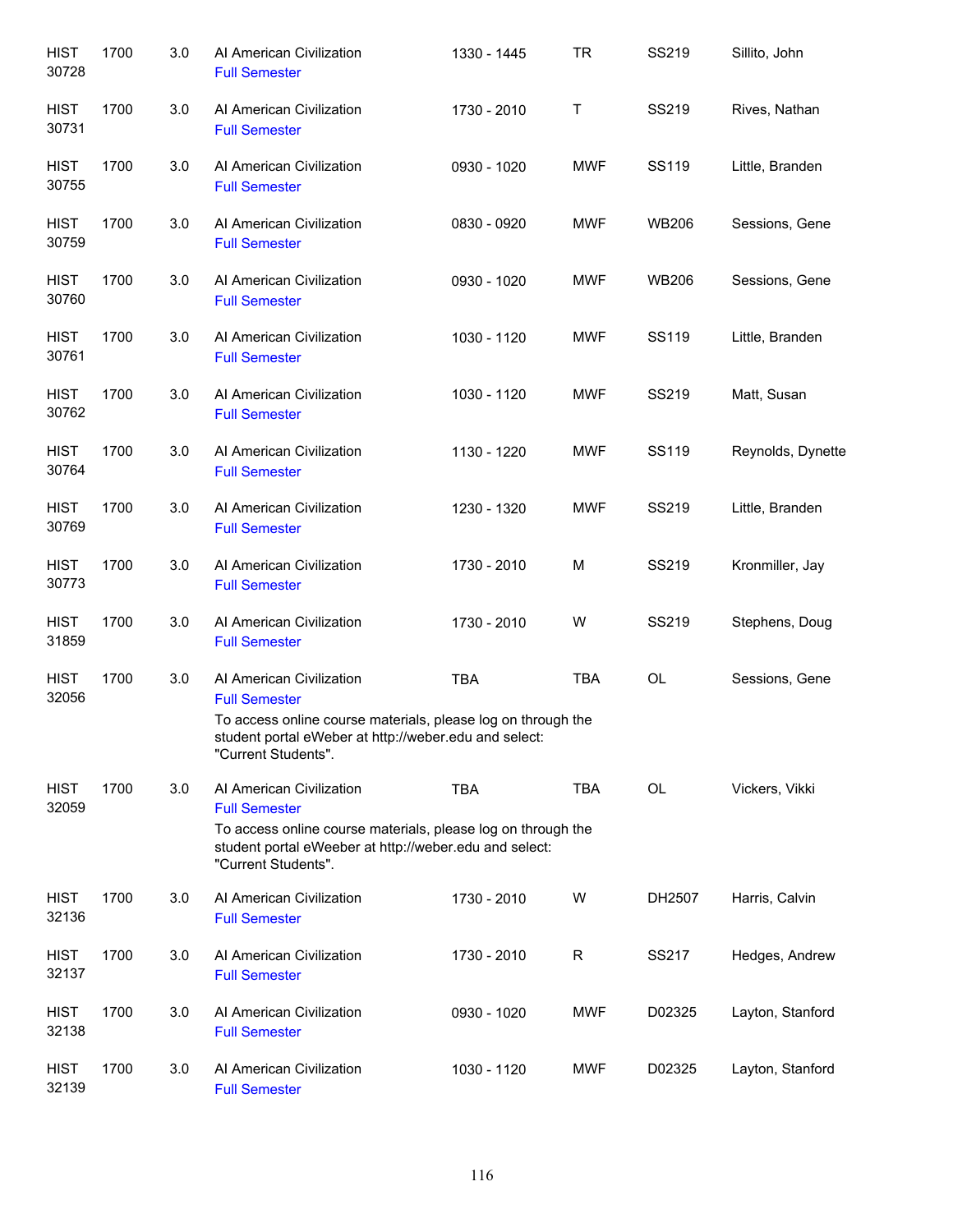| <b>HIST</b><br>32141 | 1700 | 3.0 | Al American Civilization<br><b>Full Semester</b>                                                                                                                                                       | 0900 - 1015   | <b>TR</b>    | <b>HC014</b> | Reynolds, Dynette  |
|----------------------|------|-----|--------------------------------------------------------------------------------------------------------------------------------------------------------------------------------------------------------|---------------|--------------|--------------|--------------------|
| <b>HIST</b><br>32142 | 1700 | 3.0 | Al American Civilization<br><b>Full Semester</b>                                                                                                                                                       | 0900 - 1015   | <b>TR</b>    | D02325       | Seely, Christopher |
| <b>HIST</b><br>32143 | 1700 | 3.0 | Al American Civilization<br><b>Full Semester</b>                                                                                                                                                       | 1030 - 1145   | <b>TR</b>    | D02325       | Seely, Christopher |
| <b>HIST</b><br>32144 | 1700 | 3.0 | Al American Civilization<br><b>Full Semester</b>                                                                                                                                                       | 1730 - 2010   | Τ            | D02112       | Smith, Tracey      |
| <b>HIST</b><br>32146 | 1700 | 3.0 | Al American Civilization<br><b>Full Semester</b>                                                                                                                                                       | 1730 - 2010   | M            | D02301       | Swedin, Eric       |
| <b>HIST</b><br>32147 | 1700 | 3.0 | Al American Civilization<br><b>Full Semester</b>                                                                                                                                                       | 1530 - 1810   | $\mathsf{R}$ | WW103        | Waite, Ryan        |
| <b>HIST</b><br>32439 | 1700 | 3.0 | Al American Civilization<br><b>Full Semester</b><br>Interactive Audio Visual Delivery -- EdNet                                                                                                         | $0900 - 1015$ | <b>TR</b>    | WW102        | Reynolds, Dynette  |
| <b>HIST</b><br>32440 | 1700 | 3.0 | Al American Civilization<br><b>Full Semester</b><br>Interactive Audio Visual Delivery -- EdNet                                                                                                         | 0900 - 1015   | <b>TR</b>    | <b>MR</b>    | Reynolds, Dynette  |
| <b>HIST</b><br>32064 | 2700 | 3.0 | Al History of the U.S. to 1877<br><b>Full Semester</b><br>To access online course materials, please log on through<br>the student portal eWeber at http://weber.edu and select:<br>"Current Students". | <b>TBA</b>    | <b>TBA</b>   | OL           | MacKay, Kathryn    |
| <b>HIST</b><br>30765 | 2710 | 3.0 | Al Hist of the U.S. Since 1877<br><b>Full Semester</b>                                                                                                                                                 | 1130 - 1220   | <b>MWF</b>   | SS219        | Vickers, Vikki     |
| <b>HIST</b><br>30729 | 3000 | 3.0 | Investigating History<br><b>Full Semester</b>                                                                                                                                                          | 1330 - 1610   | Τ            | SS217        | MacKay, Kathryn    |
| <b>HIST</b><br>30770 | 3000 | 3.0 | <b>Investigating History</b><br><b>Full Semester</b>                                                                                                                                                   | 1230 - 1510   | W            | <b>SS274</b> | Francis, Stephen   |
| <b>HIST</b><br>30778 | 3010 | 3.0 | DV American Indian History<br><b>Full Semester</b>                                                                                                                                                     | 0830 - 0920   | <b>MWF</b>   | <b>SS119</b> | MacKay, Kathryn    |
| <b>HIST</b><br>30712 | 3050 | 3.0 | DV History of U.S. Latinos<br><b>Full Semester</b>                                                                                                                                                     | 0900 - 1015   | <b>TR</b>    | SS217        | Ibarguen, John     |
| <b>HIST</b><br>32069 | 3250 | 3.0 | Religion in American History<br><b>Full Semester</b><br>To access online course materials, please log on through the<br>student portal eWeber at http://weber.edu and select:<br>"Current Students".   | <b>TBA</b>    | <b>TBA</b>   | <b>OL</b>    | Vickers, Vikki     |
| <b>HIST</b><br>30711 | 3270 | 3.0 | American Environmental History<br><b>Full Semester</b>                                                                                                                                                 | 0900 - 1015   | <b>TR</b>    | SS231        | Dant, Sara         |
| <b>HIST</b><br>30722 | 3290 | 3.0 | Amer. Military Hist from 1917<br><b>Full Semester</b>                                                                                                                                                  | 1030 - 1145   | TR           | SS217        | Little, Branden    |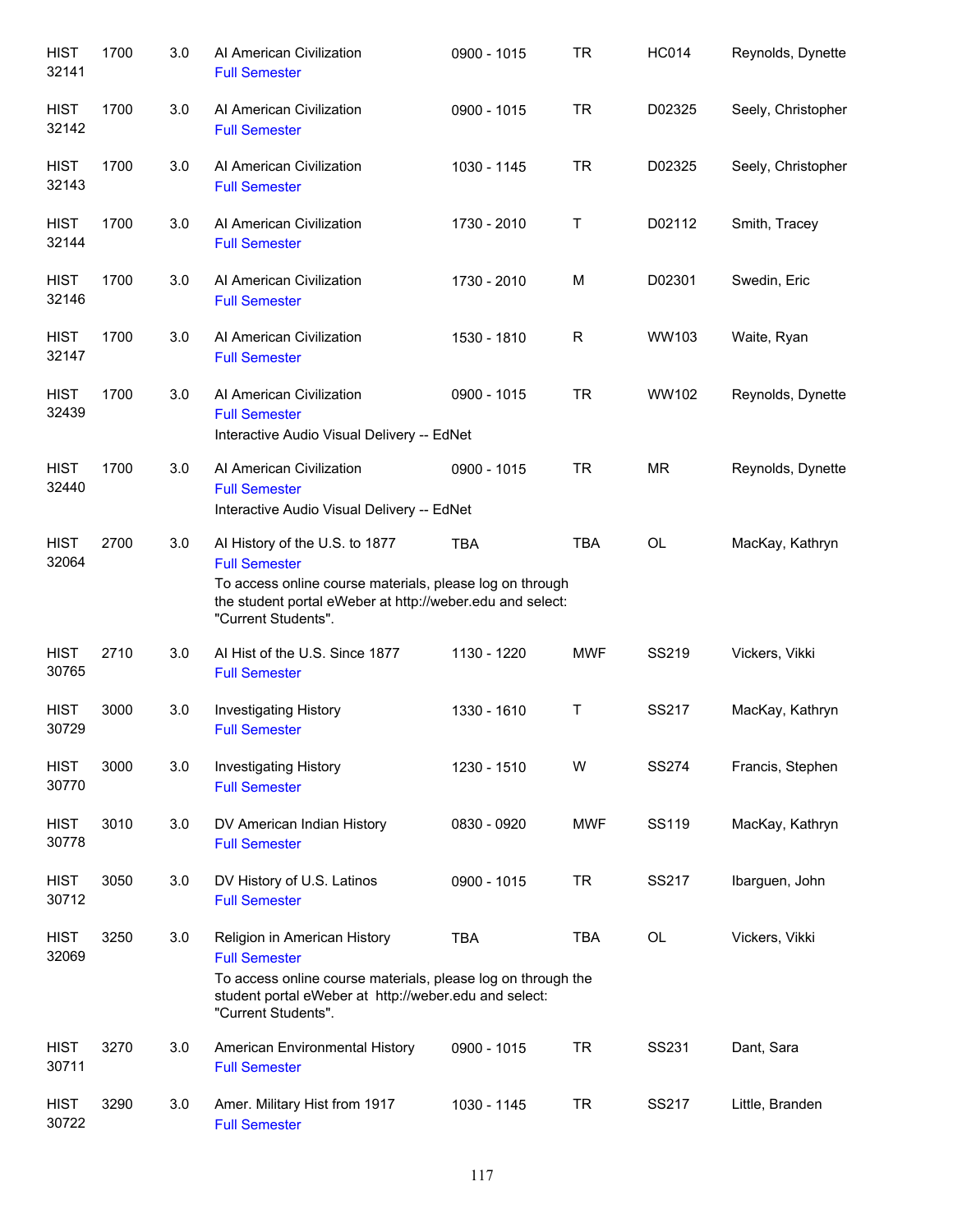| <b>HIST</b><br>32145 | 3350 | 3.0 | History/ Philosophy of Science<br><b>Full Semester</b>                                                                                                                                    | 1830 - 2110 | W          | D02105       | Swedin, Eric     |
|----------------------|------|-----|-------------------------------------------------------------------------------------------------------------------------------------------------------------------------------------------|-------------|------------|--------------|------------------|
| <b>HIST</b><br>30758 | 4020 | 3.0 | Era of American Revolution<br><b>Full Semester</b>                                                                                                                                        | 0930 - 1020 | <b>MWF</b> | SS231        | Vickers, Vikki   |
| <b>HIST</b><br>30767 | 4120 | 3.0 | The American West Since 1900<br><b>Full Semester</b>                                                                                                                                      | 1230 - 1510 | W          | SS231        | Dant, Sara       |
| <b>HIST</b><br>30752 | 4130 | 3.0 | History Of Utah<br><b>Full Semester</b>                                                                                                                                                   | 1330 - 1610 | R          | <b>SS274</b> | MacKay, Kathryn  |
| <b>HIST</b><br>30724 | 4230 | 3.0 | Renaissance and Reformation<br><b>Full Semester</b>                                                                                                                                       | 1030 - 1145 | <b>TR</b>  | SS231        | Francis, Stephen |
| <b>HIST</b><br>30720 | 4250 | 3.0 | Ninteenth Century Europe<br><b>Full Semester</b>                                                                                                                                          | 1030 - 1145 | <b>TR</b>  | SS201        | Brower, Matthew  |
| <b>HIST</b><br>31050 | 4320 | 3.0 | Russia Since 1917<br><b>Full Semester</b>                                                                                                                                                 | 0830 - 0920 | <b>MWF</b> | <b>SS274</b> | Larkin, Larae    |
| <b>HIST</b><br>32985 | 4340 | 3.0 | History Of England since 1714<br><b>Full Semester</b>                                                                                                                                     | 1730 - 2010 | Τ          | D02105       | MacKay, Michael  |
| <b>HIST</b><br>30768 | 4350 | 3.0 | DV Hist of Modern Germany<br><b>Full Semester</b>                                                                                                                                         | 1130 - 1220 | <b>MWF</b> | SS217        | Brower, Matthew  |
| <b>HIST</b><br>30774 | 4410 | 3.0 | History of Spain and Portugal<br><b>Full Semester</b>                                                                                                                                     | 1730 - 2010 | Τ          | SS231        | Ibarguen, John   |
| <b>HIST</b><br>31051 | 4450 | 3.0 | History of Modern East Europe<br><b>Full Semester</b>                                                                                                                                     | 0930 - 1020 | <b>MWF</b> | <b>SS274</b> | Larkin, Larae    |
| <b>HIST</b><br>32134 | 4500 | 3.0 | Teaching Soc. Studies in 5-12<br><b>Full Semester</b>                                                                                                                                     | 1530 - 1810 | W          | D02105       | Hadley, Van      |
| <b>HIST</b><br>30772 | 4550 | 3.0 | DV Southeast Asian History<br><b>Full Semester</b>                                                                                                                                        | 1730 - 2010 | М          | SS274        | Lewis, Gregory   |
| <b>HIST</b><br>30732 | 4590 | 3.0 | DV Middle Eastern History<br><b>Full Semester</b>                                                                                                                                         | 1730 - 2010 | т          | <b>SS274</b> | Lewis, Gregory   |
| <b>HIST</b><br>32076 | 4610 | 3.0 | History of Africa<br><b>Full Semester</b><br>To access online course materials, please log on through the<br>student portal eWeber at http://weber.edu and select:<br>:Current Students". | <b>TBA</b>  | <b>TBA</b> | OL           | Sessions, Gene   |
| HIST<br>30751        | 4710 | 3.0 | Are Machines Making Us Stupid?<br><b>Full Semester</b><br>ARE MACHINES MAKING US STUPID?                                                                                                  | 1200 - 1315 | <b>TR</b>  | EH204        | Matt, Susan      |
| <b>HIST</b><br>30753 | 4710 | 3.0 | Special Issues and Topics<br><b>Full Semester</b><br>THE BUSINESS OF HISTORY                                                                                                              | 1730 - 2010 | R          | SS219        | Godfrey, Matthew |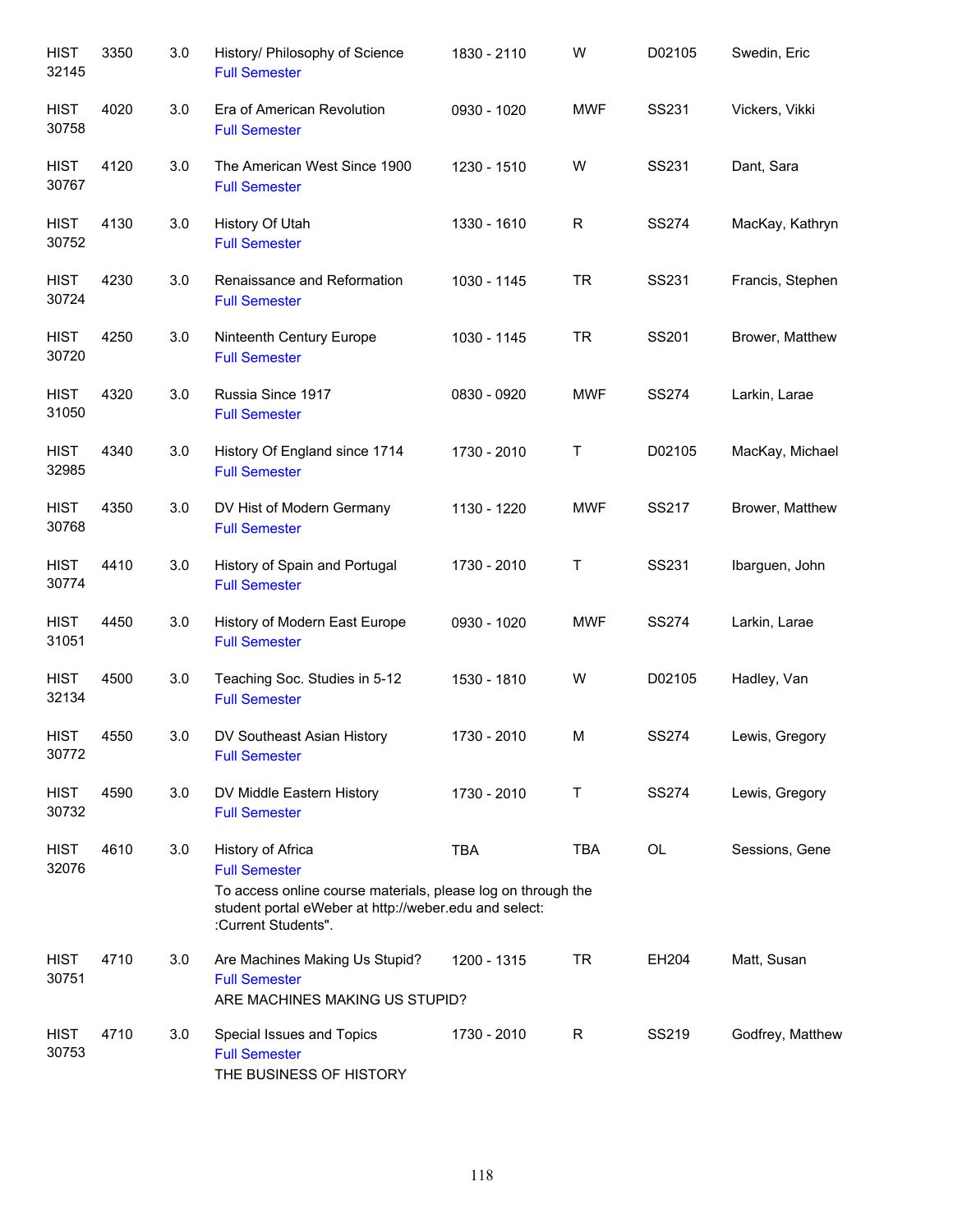| <b>HIST</b><br>30741 | 4830 | 1.0 | <b>Directed Readings</b><br><b>Full Semester</b>                     | <b>TBA</b>  | <b>TBA</b> |        | Ibarguen, John  |
|----------------------|------|-----|----------------------------------------------------------------------|-------------|------------|--------|-----------------|
| <b>HIST</b><br>30742 | 4830 | 2.0 | Directed Readings<br><b>Full Semester</b>                            | <b>TBA</b>  | <b>TBA</b> |        | Ibarguen, John  |
| <b>HIST</b><br>30743 | 4830 | 3.0 | <b>Directed Readings</b><br><b>Full Semester</b>                     | <b>TBA</b>  | <b>TBA</b> |        | Ibarguen, John  |
| <b>HIST</b><br>30734 | 4860 | 1.0 | Internship in Historical Study<br><b>Full Semester</b>               | <b>TBA</b>  | <b>TBA</b> |        | MacKay, Kathryn |
| <b>HIST</b><br>30735 | 4860 | 2.0 | Internship in Historical Study<br><b>Full Semester</b>               | <b>TBA</b>  | <b>TBA</b> |        | MacKay, Kathryn |
| <b>HIST</b><br>30736 | 4860 | 3.0 | Internship in Historical Study<br><b>Full Semester</b>               | <b>TBA</b>  | <b>TBA</b> |        | MacKay, Kathryn |
| <b>HIST</b><br>30737 | 4860 | 4.0 | Internship in Historical Study<br><b>Full Semester</b>               | <b>TBA</b>  | <b>TBA</b> |        | MacKay, Kathryn |
| <b>HIST</b><br>30738 | 4860 | 5.0 | Internship in Historical Study<br><b>Full Semester</b>               | <b>TBA</b>  | <b>TBA</b> |        | MacKay, Kathryn |
| <b>HIST</b><br>30740 | 4860 | 6.0 | Internship in Historical Study<br><b>Full Semester</b>               | <b>TBA</b>  | <b>TBA</b> |        | MacKay, Kathryn |
| <b>HIST</b><br>30744 | 4890 | 1.0 | Cooperative Work Experience<br><b>Full Semester</b>                  | <b>TBA</b>  | <b>TBA</b> |        | Larkin, Larae   |
| <b>HIST</b><br>30745 | 4890 | 2.0 | Cooperative Work Experience<br><b>Full Semester</b>                  | <b>TBA</b>  | <b>TBA</b> |        | Larkin, Larae   |
| <b>HIST</b><br>30746 | 4890 | 3.0 | Cooperative Work Experience<br><b>Full Semester</b>                  | <b>TBA</b>  | <b>TBA</b> |        | Larkin, Larae   |
| <b>HIST</b><br>30747 | 4890 | 4.0 | Cooperative Work Experience<br><b>Full Semester</b>                  | <b>TBA</b>  | <b>TBA</b> |        | Larkin, Larae   |
| <b>HIST</b><br>30748 | 4890 | 5.0 | Cooperative Work Experience<br><b>Full Semester</b>                  | <b>TBA</b>  | TBA        |        | Larkin, Larae   |
| <b>HIST</b><br>30750 | 4890 | 6.0 | Cooperative Work Experience<br><b>Full Semester</b>                  | <b>TBA</b>  | <b>TBA</b> |        | Larkin, Larae   |
| <b>HIST</b><br>30771 | 4990 | 3.0 | Senior Seminar<br><b>Full Semester</b>                               | 1330 - 1610 | W          | SS217  | Sillito, John   |
| <b>HIST</b><br>32860 | 4990 | 3.0 | Senior Seminar<br><b>Full Semester</b>                               | 1730 - 2010 | М          | D02303 | Sessions, Gene  |
| <b>HLTH</b><br>33202 | 1030 | 3.0 | SS Healthy Lifestyles<br><b>Full Semester</b><br>Course Fee: \$10.00 | 1730 - 2010 | М          | D02321 | Bemel, James    |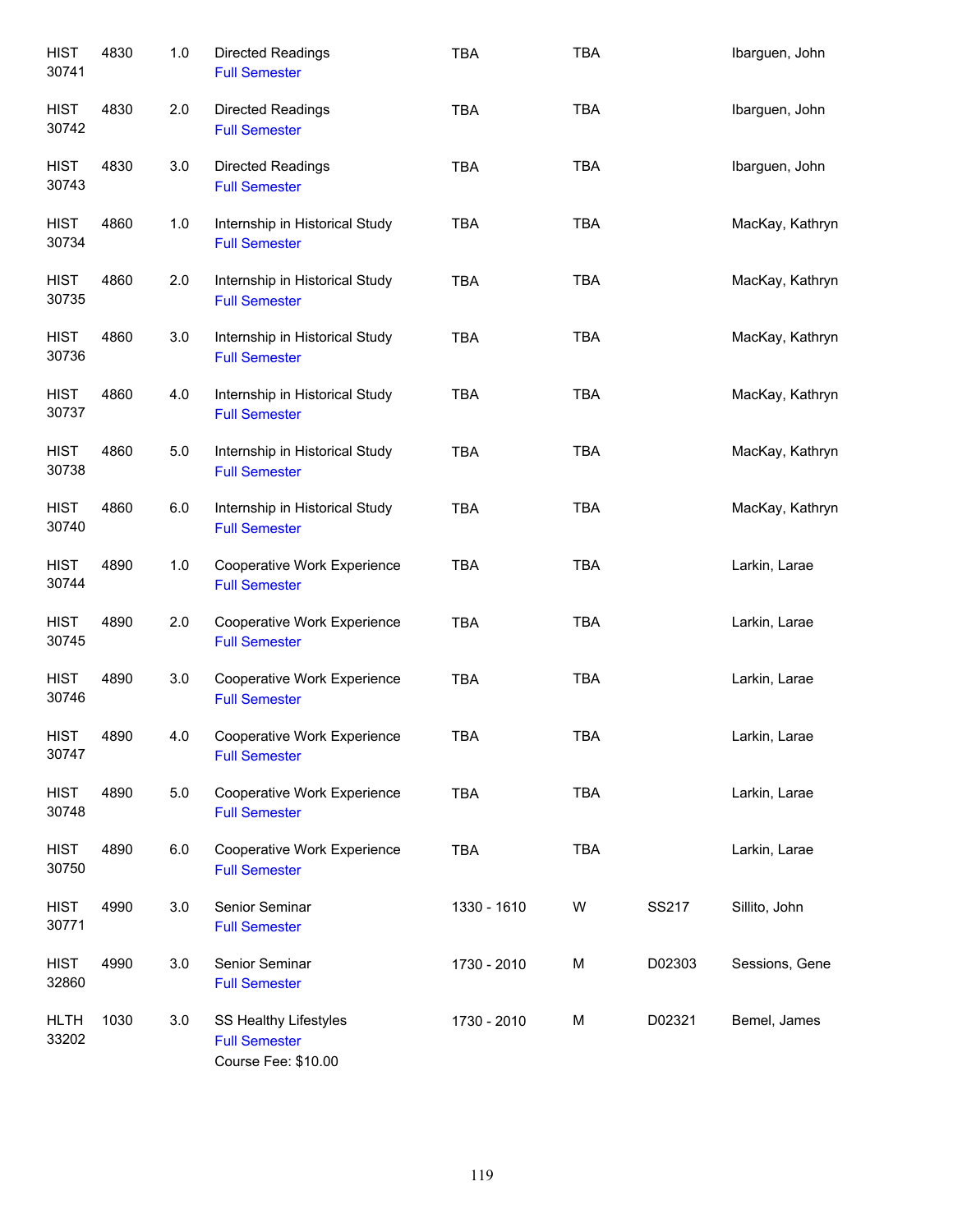| <b>HLTH</b><br>33203 | 1030 | 3.0     | SS Healthy Lifestyles<br><b>Full Semester</b><br>Course Fee: \$10.00                                                                                                                                                        | 1200 - 1315 | <b>TR</b>     | D02318      | Speechly, Gayle         |
|----------------------|------|---------|-----------------------------------------------------------------------------------------------------------------------------------------------------------------------------------------------------------------------------|-------------|---------------|-------------|-------------------------|
| <b>HLTH</b><br>33622 | 1030 | 3.0     | SS Healthy Lifestyles<br><b>Full Semester</b><br>Course Fee: \$10.00                                                                                                                                                        | 1730 - 2010 | т             | DH2409      | Bemel, James            |
| <b>HLTH</b><br>34416 | 1030 | 3.0     | SS Healthy Lifestyles<br><b>Full Semester</b><br>Course Fee: \$10.00                                                                                                                                                        | 1030 - 1145 | <b>TR</b>     | <b>SW71</b> | Eisenbarth, Christopher |
| <b>HLTH</b><br>34417 | 1030 | 3.0     | SS Healthy Lifestyles<br><b>Full Semester</b><br>Course Fee: \$10.00                                                                                                                                                        | 1130 - 1220 | <b>MWF</b>    | <b>SW34</b> | Cost, Patricia          |
| <b>HLTH</b><br>34549 | 1030 | 3.0     | SS Healthy Lifestyles<br><b>Full Semester</b><br>To access the online course materials, please log in through<br>the student portal (eWeber) at http://weber.edu and select:<br>"current students"<br>Course Fee \$10.00    | <b>TBA</b>  | <b>TBA</b>    | OL          | Eisenbarth, Christopher |
| <b>HLTH</b><br>34550 | 1030 | 3.0     | SS Healthy Lifestyles<br><b>Full Semester</b><br>To access the online course materials, please log in through<br>the student portal (eWeber) at http://weber.edu and select:<br>"current students"<br>Course Fee \$10.00    | <b>TBA</b>  | <b>TBA</b>    | OL          | Olpin, Shanyn           |
| <b>HLTH</b><br>34691 | 1030 | $3.0\,$ | SS Healthy Lifestyles<br><b>Full Semester</b><br>Course Fee \$10.00                                                                                                                                                         | 0830 - 1110 | ${\mathsf S}$ | <b>SW62</b> | Bemel, James            |
| <b>HLTH</b><br>33206 | 1110 | $3.0\,$ | <b>Stress Management</b><br><b>Full Semester</b><br>Course Fee: \$10.00                                                                                                                                                     | 1730 - 2010 | M             | D02325      | Hadley, Susan           |
| HLTH<br>34427        | 1110 | 3.0     | <b>Stress Management</b><br><b>Full Semester</b><br>Course Fee: \$10.00                                                                                                                                                     | 1130 - 1220 | <b>MWF</b>    | <b>SW62</b> | Eisenbarth, Christopher |
| <b>HLTH</b><br>34428 | 1110 | 3.0     | <b>Stress Management</b><br><b>Full Semester</b><br>Course Fee: \$10.00                                                                                                                                                     | 1030 - 1145 | <b>TR</b>     | <b>SW62</b> | Olpin, Michael          |
| <b>HLTH</b><br>34551 | 1110 | 3.0     | <b>Stress Management</b><br><b>Full Semester</b><br>To access the online course materials, please log in through<br>the student portal (eWeber) at http://weber.edu and select:<br>"current students"<br>Course Fee \$10.00 | <b>TBA</b>  | <b>TBA</b>    | OL          | Olpin, Michael          |
| <b>HLTH</b><br>34396 | 1300 | 2.0     | First Aid: Resp to Emergencies<br><b>Block 1</b><br>Class only meets on January 7th and January 21st from 8:15<br>am to 5:00 p.m.<br>Course Fee: \$15.00                                                                    | 0815 - 1700 | $\mathbf S$   | <b>SW68</b> | Stone, Lester           |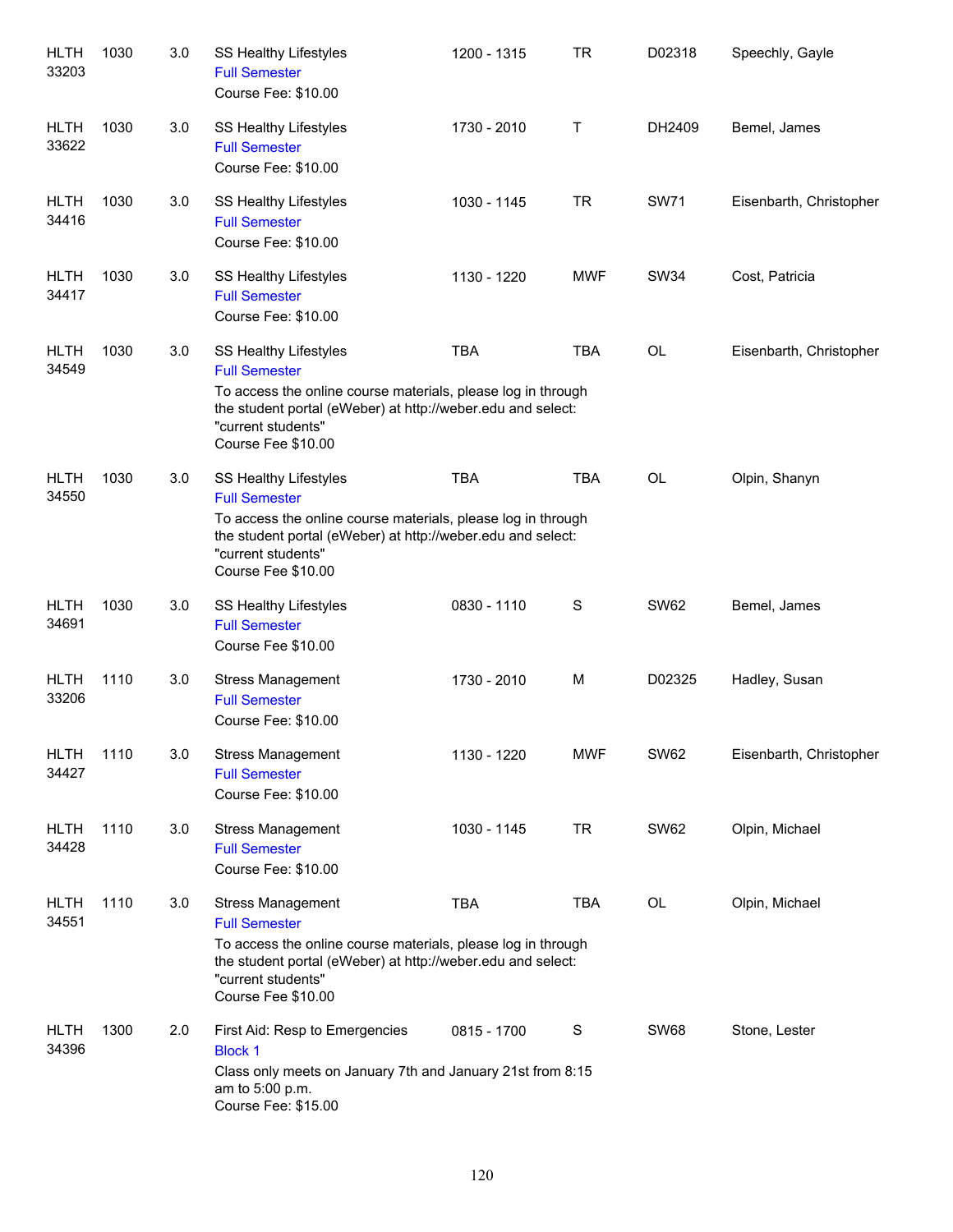| <b>HLTH</b><br>34388 | 2300 | 3.0 | <b>Emergency Response</b><br><b>Full Semester</b><br>Course Fee: \$30.00                                                                                                                                | 1730 - 2020 | M          | <b>SW68</b> | Bugnet, Paul            |
|----------------------|------|-----|---------------------------------------------------------------------------------------------------------------------------------------------------------------------------------------------------------|-------------|------------|-------------|-------------------------|
| <b>HLTH</b><br>34390 | 2300 | 3.0 | <b>Emergency Response</b><br><b>Full Semester</b><br>Course Fee: \$30.00                                                                                                                                | 1730 - 2020 | т          | <b>SW68</b> | Stone, Lester           |
| <b>HLTH</b><br>34392 | 2300 | 3.0 | <b>Emergency Response</b><br><b>Full Semester</b><br>Course Fee: \$30.00                                                                                                                                | 1730 - 2020 | W          | <b>SW68</b> | Bugnet, Paul            |
| <b>HLTH</b><br>34394 | 2300 | 3.0 | <b>Emergency Response</b><br><b>Full Semester</b><br>Course Fee: \$30.00                                                                                                                                | 0730 - 0845 | <b>TR</b>  | <b>SW68</b> | Bass, Joel              |
| <b>HLTH</b><br>34426 | 2400 | 3.0 | Mind/Body Wellness<br><b>Full Semester</b>                                                                                                                                                              | 1030 - 1120 | <b>MWF</b> | <b>SW62</b> | Olpin, Michael          |
| <b>HLTH</b><br>34552 | 2700 | 3.0 | <b>Consumer Health</b><br><b>Full Semester</b><br>To access the online course materials, please log in through<br>the student portal (eWeber) at http://weber.edu and select:<br>"current students"     | <b>TBA</b>  | <b>TBA</b> | OL          | Hadley, Susan           |
| <b>HLTH</b><br>34425 | 3000 | 3.0 | Foundations of Hith Promotion<br><b>Full Semester</b>                                                                                                                                                   | 0930 - 1020 | <b>MWF</b> | <b>SW62</b> | Eisenbarth, Christopher |
| <b>HLTH</b><br>34462 | 3100 | 3.0 | App of Tech - Health Promotion<br><b>Full Semester</b><br>Course Fee: \$10.00                                                                                                                           | 0900 - 1015 | <b>TR</b>  | <b>SB12</b> | Olpin, Michael          |
| <b>HLTH</b><br>34424 | 3200 | 3.0 | Methods in Health Education<br><b>Full Semester</b>                                                                                                                                                     | 0830 - 0920 | <b>MWF</b> | <b>SW62</b> | Olpin, Michael          |
| <b>HLTH</b><br>34553 | 3400 | 3.0 | Substance Abuse Prevention<br><b>Full Semester</b><br>To access the online course materials, please log in through<br>the student portal (eWeber) at http://weber.edu and select:<br>"current students" | <b>TBA</b>  | <b>TBA</b> | OL          | Cost, Patricia          |
| <b>HLTH</b><br>34418 | 3500 | 3.0 | <b>Human Sexuality</b><br><b>Full Semester</b>                                                                                                                                                          | 1030 - 1120 | <b>MWF</b> | <b>SW34</b> | Cost, Patricia          |
| <b>HLTH</b><br>34554 | 3500 | 3.0 | <b>Human Sexuality</b><br><b>Full Semester</b><br>To access the online course materials, please log in through<br>the student portal (eWeber) at http://weber.edu and select:<br>"current students"     | <b>TBA</b>  | <b>TBA</b> | OL          | Cost, Patricia          |
| <b>HLTH</b><br>34419 | 4150 | 4.0 | Plan/Eval Hith Promotion Prog<br><b>Full Semester</b>                                                                                                                                                   | 1130 - 1320 | <b>TR</b>  | <b>SW80</b> | Cost, Patricia          |
| <b>HLTH</b><br>34555 | 4250 | 2.0 | Health Issues Adolescents<br><b>Full Semester</b><br>To access the online course materials, please log in through<br>the student portal (eWeber) at http://weber.edu and select:<br>"current students"  | <b>TBA</b>  | <b>TBA</b> | OL          | Olpin, Shanyn           |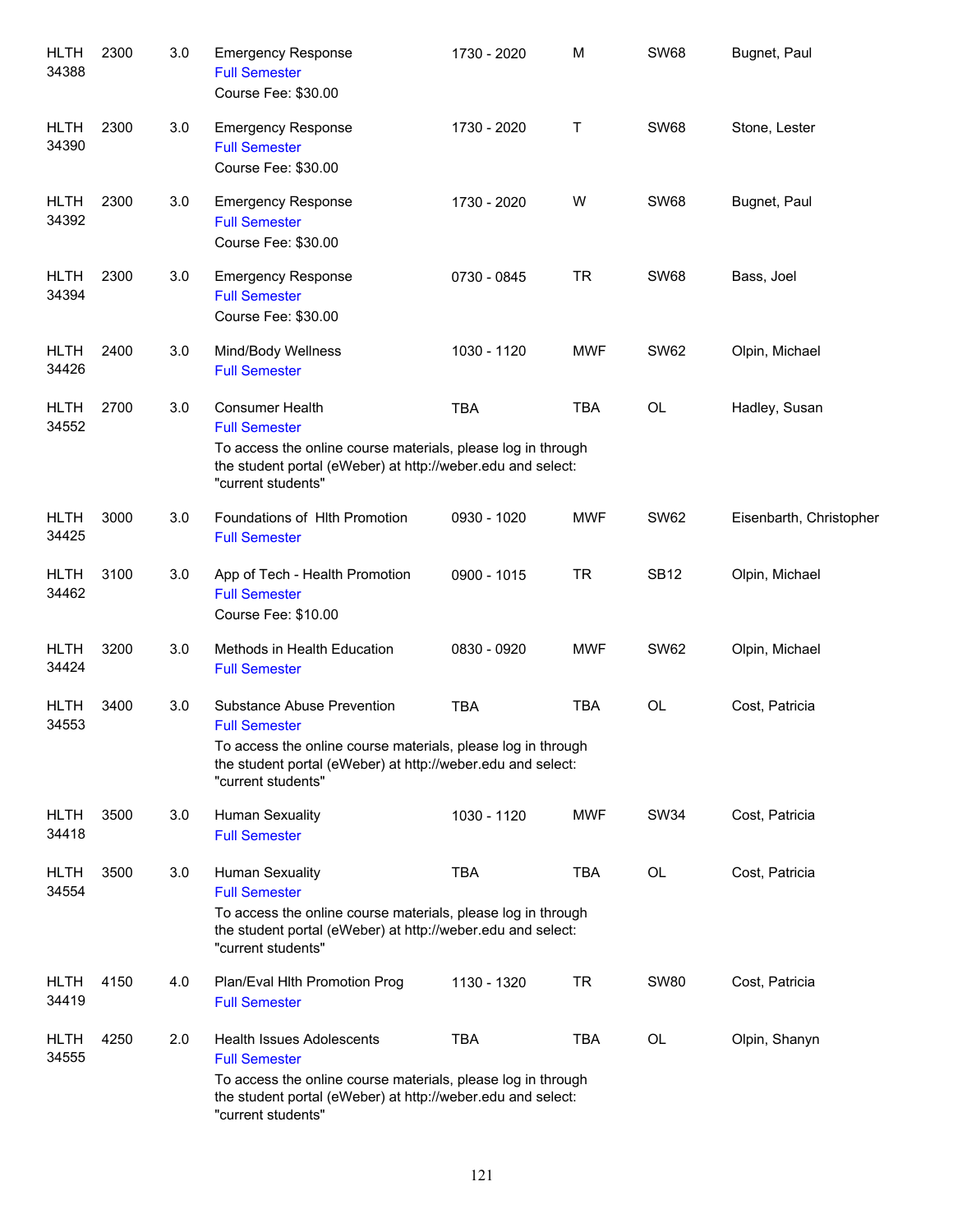| <b>HLTH</b><br>33200 | 4300 | 2.0   | Health Ed in Elementary School<br><b>Full Semester</b>                                                                                                                                                    | 1530 - 1720 | W            | <b>WW108</b> | Bingham, Sheri          |
|----------------------|------|-------|-----------------------------------------------------------------------------------------------------------------------------------------------------------------------------------------------------------|-------------|--------------|--------------|-------------------------|
| HLTH<br>34420        | 4300 | 2.0   | Health Ed in Elementary School<br><b>Full Semester</b>                                                                                                                                                    | 1230 - 1320 | <b>MW</b>    | <b>SW80</b>  |                         |
| HLTH<br>34422        | 4300 | 2.0   | Health Ed in Elementary School<br><b>Full Semester</b>                                                                                                                                                    | 1630 - 1820 | M            | <b>SW80</b>  |                         |
| <b>HLTH</b><br>34776 | 4800 | $1.0$ | Individual Projects<br><b>Full Semester</b>                                                                                                                                                               | <b>TBA</b>  | <b>TBA</b>   |              | Olpin, Michael          |
| HLTH<br>34777        | 4800 | 2.0   | Individual Projects<br><b>Full Semester</b>                                                                                                                                                               | <b>TBA</b>  | <b>TBA</b>   |              | Olpin, Michael          |
| <b>HLTH</b><br>34778 | 4800 | 3.0   | Individual Projects<br><b>Full Semester</b>                                                                                                                                                               | <b>TBA</b>  | <b>TBA</b>   |              | Olpin, Michael          |
| <b>HLTH</b><br>34740 | 4860 | 2.0   | <b>Field Experience</b><br><b>Full Semester</b>                                                                                                                                                           | 1430 - 1550 | $\mathsf R$  | <b>SW62</b>  | Eisenbarth, Christopher |
| <b>HLTH</b><br>34741 | 4860 | 3.0   | <b>Field Experience</b><br><b>Full Semester</b>                                                                                                                                                           | 1430 - 1550 | $\mathsf R$  | <b>SW62</b>  | Eisenbarth, Christopher |
| <b>HLTH</b><br>34742 | 4860 | 4.0   | <b>Field Experience</b><br><b>Full Semester</b>                                                                                                                                                           | 1430 - 1550 | $\mathsf R$  | <b>SW62</b>  | Eisenbarth, Christopher |
| <b>HLTH</b><br>34743 | 4860 | $5.0$ | <b>Field Experience</b><br><b>Full Semester</b>                                                                                                                                                           | 1430 - 1550 | $\mathsf R$  | <b>SW62</b>  | Eisenbarth, Christopher |
| <b>HLTH</b><br>34744 | 4860 | 6.0   | <b>Field Experience</b><br><b>Full Semester</b>                                                                                                                                                           | 1430 - 1550 | $\mathsf{R}$ | <b>SW62</b>  | Eisenbarth, Christopher |
| <b>HLTH</b><br>34461 | 4990 | 1.0   | Senior Seminar<br><b>Full Semester</b>                                                                                                                                                                    | 1400 - 1520 | T            | <b>SW62</b>  | Cost, Patricia          |
| <b>HLTH</b><br>34556 | 6250 | 2.0   | Health Issues of Adolescents<br><b>Full Semester</b><br>To access the online course materials, please log in through<br>the student portal (eWeber) at http://weber.edu and select:<br>"current students" | <b>TBA</b>  | <b>TBA</b>   | OL           | Olpin, Shanyn           |
| HLTH<br>33201        | 6300 | 2.0   | Health Ed in Elementary School<br><b>Full Semester</b>                                                                                                                                                    | 1530 - 1720 | W            | WW108        | Bingham, Sheri          |
| <b>HLTH</b><br>34421 | 6300 | 2.0   | Health Ed in Elementary School<br><b>Full Semester</b>                                                                                                                                                    | 1230 - 1320 | MW           | <b>SW80</b>  |                         |
| <b>HLTH</b><br>34423 | 6300 | 2.0   | Health Ed in Elementary School<br><b>Full Semester</b>                                                                                                                                                    | 1630 - 1820 | м            | <b>SW80</b>  |                         |
| <b>HNRS</b><br>30005 | 1500 | 3.0   | H-PS Perspect Physical Science<br><b>Full Semester</b><br>"Physics of the Mundane" Departmental over-ride required for<br>non-Hnrs. students. E-mail lriddle@weber.edu to register.                       | 0900 - 1015 | <b>TR</b>    | LL230        | Johnston, Adam          |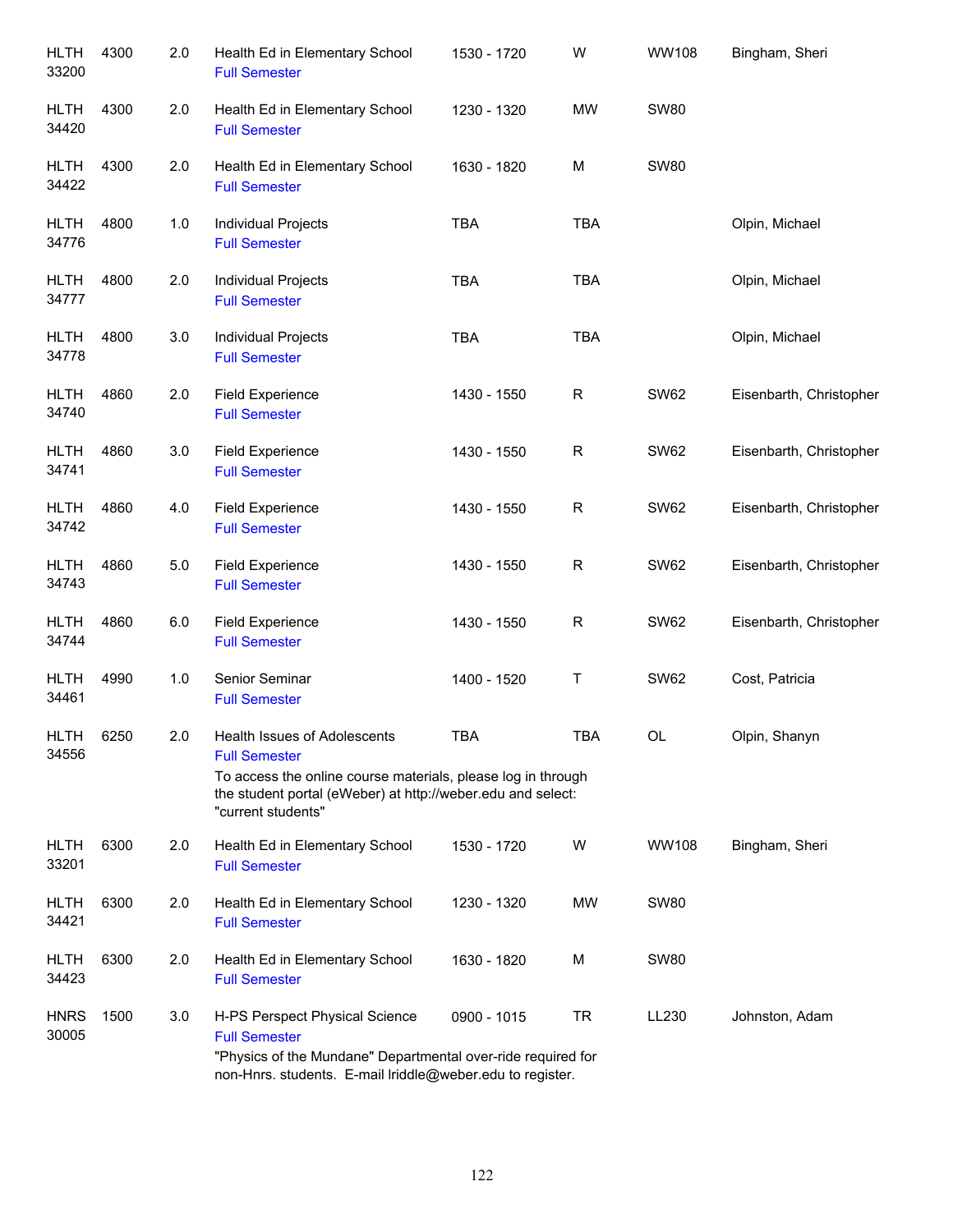| <b>HNRS</b><br>30006 | 1510  | 3.0 | H - LS Perps in Life Sciences<br><b>Full Semester</b><br>"Omnivores Dilemma" Departmental over-ride required for                                                                            | 1230 - 1510 | W          | LI227 | Skopec, Michele   |
|----------------------|-------|-----|---------------------------------------------------------------------------------------------------------------------------------------------------------------------------------------------|-------------|------------|-------|-------------------|
|                      |       |     | non-Honors students. E-mail Iriddle@weber.edu to register.                                                                                                                                  |             |            |       |                   |
| <b>HNRS</b><br>30007 | 1520  | 3.0 | H - SS Perspects - Social Sci<br><b>Full Semester</b><br>"Transforming Leadership" Departmental over-ride required                                                                          | 1200 - 1315 | TR         | LI227 | Newman, Aaron     |
|                      |       |     | for non-Hnrs. students. E-mail lriddle@weber.edu to<br>register.                                                                                                                            |             |            |       |                   |
| <b>HNRS</b><br>30008 | 1530  | 3.0 | H - CA Perspect Creative Arts<br><b>Full Semester</b><br>"Design, Story, Symphony, Empathy, Play & Meaning"<br>Departmental over-ride required for non-Hnrs. students.                      | 1130 - 1220 | <b>MWF</b> | LI227 | Zublin, Catherine |
|                      |       |     | E-mail Iriddle@weber.edu to register.                                                                                                                                                       |             |            |       |                   |
| <b>HNRS</b><br>30009 | 1540  | 3.0 | H-HU Persp in the Humanities<br><b>Full Semester</b>                                                                                                                                        | 0900 - 1015 | TR         | LI231 | Porter, Carl      |
|                      |       |     | "The Beat Goes On: Art, Literature, & Pop Culture of<br>Mid-Twentieth Century America" Departmental over-ride<br>required for non-Hnrs. students. E-mail lriddle@weber.edu<br>to register.  |             |            |       |                   |
| <b>HNRS</b><br>30010 | 2110A | 3.0 | H - HU Great Ideas of the West<br><b>Full Semester</b>                                                                                                                                      | 1030 - 1145 | TR         | LI231 | Payne, Kathryn    |
|                      |       |     | "Warfare" Departmental over-ride required for non-Hnrs.<br>students. E-mail lriddle@weber.edu to register.                                                                                  |             |            |       |                   |
| <b>HNRS</b><br>30011 | 2110B | 3.0 | H - SS Great Ideas of the West<br><b>Full Semester</b><br>"Warfare" Departmental over-ride required for non-Hnrs.                                                                           | 1030 - 1145 | <b>TR</b>  | LI231 | Payne, Kathryn    |
|                      |       |     | students. E-mail lriddle@weber.edu to register.                                                                                                                                             |             |            |       |                   |
| <b>HNRS</b><br>30012 | 2130A | 3.0 | H - HU/DV Great Ideas of East<br><b>Full Semester</b>                                                                                                                                       | 0930 - 1020 | <b>MWF</b> | LI227 | Thomas, Ryan      |
|                      |       |     | "Claiming Abraham: Shared Roots & Contemporary Challenges<br>Among Abrahamic Religions" Departmental over-ride required<br>for non-Hnrs. students. E-mail lriddle@weber.edu to<br>register. |             |            |       |                   |
| <b>HNRS</b><br>30013 | 2130B | 3.0 | H - SS/DV Great Ideas of East<br><b>Full Semester</b>                                                                                                                                       | 0930 - 1020 | <b>MWF</b> | LI227 | Thomas, Ryan      |
|                      |       |     | "Claiming Abraham: Shared Roots & Contemporary<br>Challenges Among Abrahamic Religions" Departmental-<br>over-ride required. E-mail Iriddle@weber.edu to register.                          |             |            |       |                   |
| <b>HNRS</b><br>30014 | 3900  | 3.0 | H - Honors Colloquium<br><b>Full Semester</b>                                                                                                                                               | 1030 - 1145 | TR         | LI227 | Shigley, Sally    |
|                      |       |     | "Medicine and Literature" Departmental over-ride required<br>for non-Hnrs. students. E-mail lriddle@weber.edu to<br>register.                                                               |             |            |       |                   |
| <b>HNRS</b><br>30015 | 4830  | 1.0 | H - Directed Readings<br><b>Full Semester</b>                                                                                                                                               | <b>TBA</b>  | TBA        | LI225 | Diamond, Marilyn  |
|                      |       |     | Needs Honors Program Approval. E-mail<br>mdiamond@weber.edu to register.                                                                                                                    |             |            |       |                   |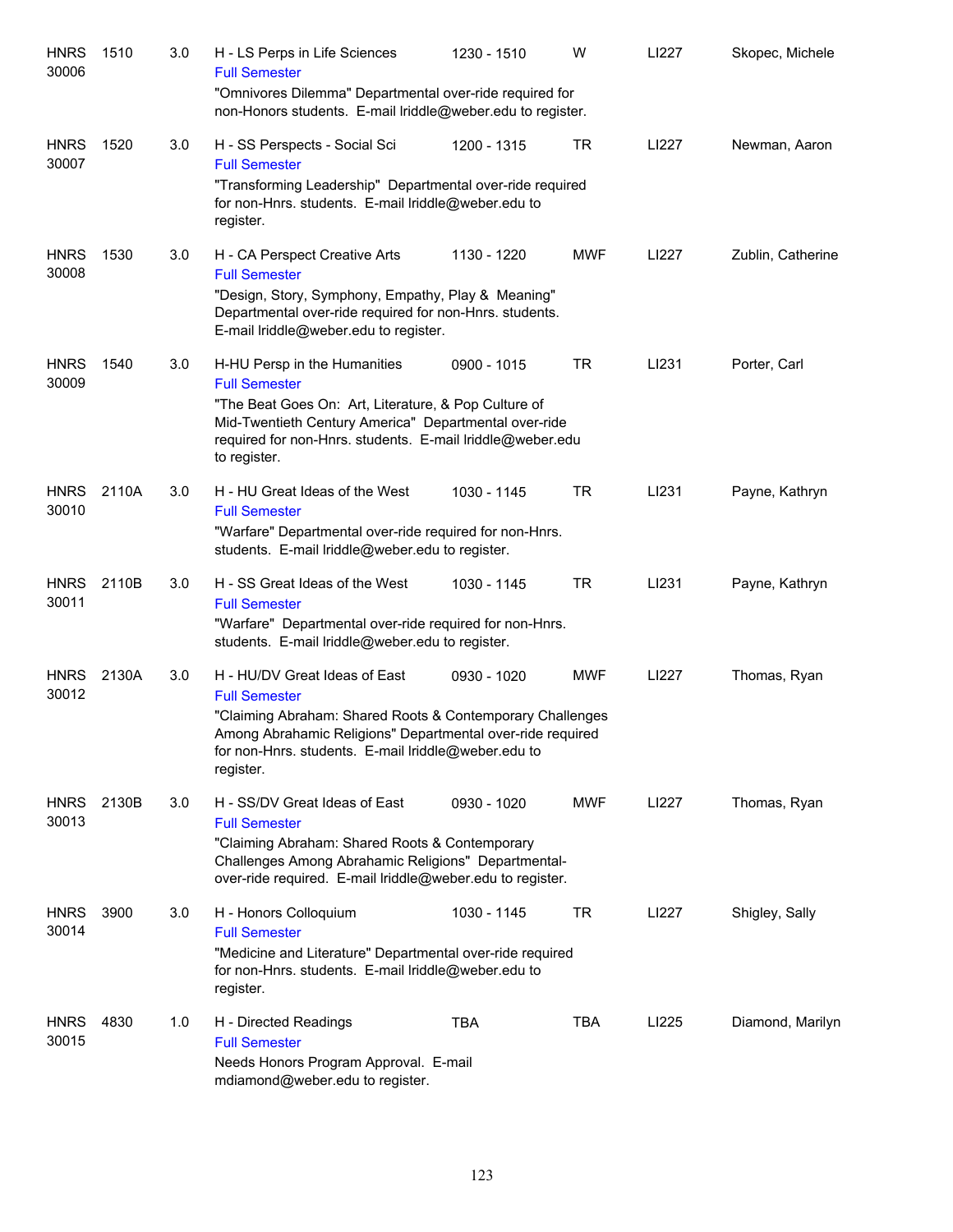| <b>HNRS</b><br>30016 | 4990  | 3.0 | H - Honors Senior Project<br><b>Full Semester</b><br>Need Honors Program approval. E-mail<br>mdiamond@weber.edu to register.                                                                       | <b>TBA</b>                 | <b>TBA</b>             | LI225            | Diamond, Marilyn  |
|----------------------|-------|-----|----------------------------------------------------------------------------------------------------------------------------------------------------------------------------------------------------|----------------------------|------------------------|------------------|-------------------|
| <b>HTHS</b><br>33100 | 1101  | 2.0 | <b>Medical Terminology</b><br><b>Full Semester</b><br>To access online course materials, please log on through the<br>student portal eWeber at http://weber.edu and select:<br>"Current Students". | <b>TBA</b>                 | <b>TBA</b>             | <b>OL</b>        | Hutchins, James   |
| <b>HTHS</b><br>33103 | 1101  | 2.0 | <b>Medical Terminology</b><br><b>Full Semester</b><br>To access online course materials, please log on through the<br>student portal eWeber at http://weber.edu and select:<br>"Current Students". | <b>TBA</b>                 | <b>TBA</b>             | <b>OL</b>        | Hoffman, Rosemary |
| <b>HTHS</b><br>33105 | 1101  | 2.0 | <b>Medical Terminology</b><br><b>Full Semester</b><br>To access online course materials, please log on through the<br>student portal eWeber at http://weber.edu and select:<br>"Current Students". | <b>TBA</b>                 | <b>TBA</b>             | <b>OL</b>        | Naylor, Carol     |
| <b>HTHS</b><br>33107 | 1101  | 2.0 | <b>Medical Terminology</b><br><b>Full Semester</b><br>To access online course materials, please log on through the<br>student portal eWeber at http://weber.edu and select:<br>"Current Students". | <b>TBA</b>                 | <b>TBA</b>             | <b>OL</b>        | Kotter, Marie     |
| <b>HTHS</b><br>33693 | 1101  | 2.0 | <b>Medical Terminology</b><br><b>Full Semester</b>                                                                                                                                                 | 0930 - 1020                | <b>MW</b>              | MH341            | Newton, Kathryn   |
| <b>HTHS</b><br>33696 | 1101  | 2.0 | <b>Medical Terminology</b><br><b>Full Semester</b>                                                                                                                                                 | 0930 - 1020                | <b>TR</b>              | MH222            | Kotter, Marie     |
| <b>HTHS</b><br>33816 | 1101  | 2.0 | <b>Medical Terminology</b><br><b>Full Semester</b>                                                                                                                                                 | 0830 - 0920                | <b>MW</b>              | D02114           | Naylor, Carol     |
| <b>HTHS</b><br>33698 | 1103  | 3.0 | Intro to Health Careers<br><b>Full Semester</b>                                                                                                                                                    | 1030 - 1145                | <b>TR</b>              | MH222            | Watson, Doug      |
| <b>HTHS</b><br>33701 | 1103  | 3.0 | Intro to Health Careers<br><b>Full Semester</b>                                                                                                                                                    | 0830 - 0950                | <b>TR</b>              | MH327            | Watson, Doug      |
| <b>HTHS</b><br>33818 | 1103  | 3.0 | Intro to Health Careers<br><b>Full Semester</b>                                                                                                                                                    | 0930 - 1050                | <b>TR</b>              | D02301           | Lujan, Lonnie     |
| <b>HTHS</b><br>33704 | 1108  | 5.0 | <b>Biocalculation for Health Prof</b><br><b>Full Semester</b><br>Course Fee: \$20.00                                                                                                               | 1330 - 1420                | <b>MTWR</b>            | MH304            | Tate, Louise      |
| <b>HTHS</b><br>33821 | 1108  | 5.0 | <b>Biocalculation for Health Prof</b><br><b>Full Semester</b><br>Course Fee: \$20.00                                                                                                               | 0830 - 0920<br>0930 - 1020 | <b>TR</b><br><b>MW</b> | D02301<br>D02301 | Tate, Louise      |
| <b>HTHS</b><br>33707 | 1108L | 0.0 | <b>Biocalculation Lab</b><br><b>Full Semester</b>                                                                                                                                                  | 1130 - 1320                | Τ                      | MH332            | Tate, Louise      |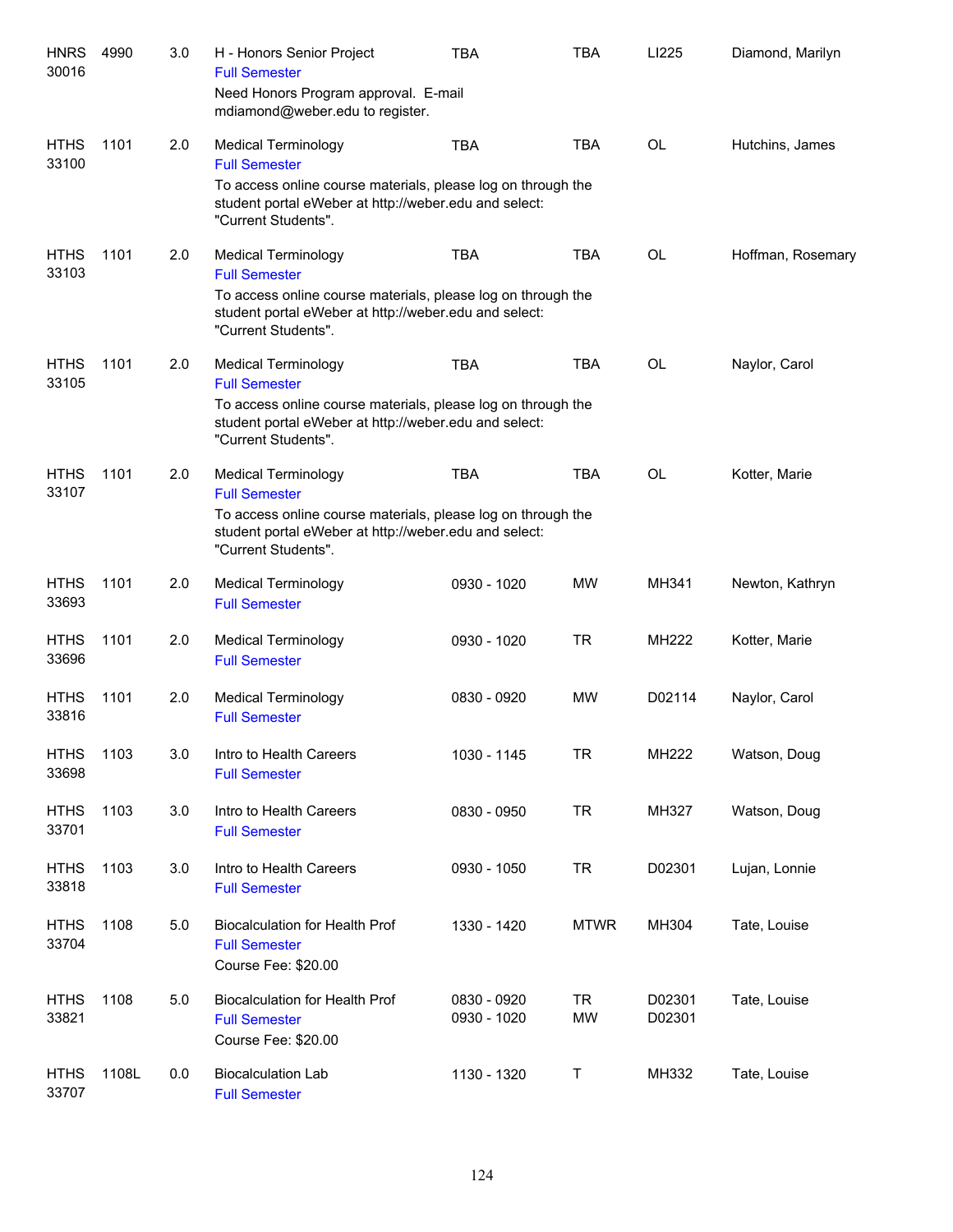| <b>HTHS</b><br>33708 | 1108L | 0.0 | <b>Biocalculation Lab</b><br><b>Full Semester</b>                                                                                                                                                                                                                                                                                                                                                                                                                                                                                                                                                                                                                                                                                                                                                                                                                                                                                                                                                                                                                                                                                                                                          | 1430 - 1620 | W   | MH341  | Tate, Louise      |
|----------------------|-------|-----|--------------------------------------------------------------------------------------------------------------------------------------------------------------------------------------------------------------------------------------------------------------------------------------------------------------------------------------------------------------------------------------------------------------------------------------------------------------------------------------------------------------------------------------------------------------------------------------------------------------------------------------------------------------------------------------------------------------------------------------------------------------------------------------------------------------------------------------------------------------------------------------------------------------------------------------------------------------------------------------------------------------------------------------------------------------------------------------------------------------------------------------------------------------------------------------------|-------------|-----|--------|-------------------|
| <b>HTHS</b><br>33709 | 1108L | 0.0 | <b>Biocalculation Lab</b><br><b>Full Semester</b>                                                                                                                                                                                                                                                                                                                                                                                                                                                                                                                                                                                                                                                                                                                                                                                                                                                                                                                                                                                                                                                                                                                                          | 1130 - 1320 | R   | MH332  | Tate, Louise      |
| <b>HTHS</b><br>33822 | 1108L | 0.0 | <b>Biocalculation Lab</b><br><b>Full Semester</b>                                                                                                                                                                                                                                                                                                                                                                                                                                                                                                                                                                                                                                                                                                                                                                                                                                                                                                                                                                                                                                                                                                                                          | 1100 - 1250 | Т   | D02301 | Riches, Justin    |
| <b>HTHS</b><br>33109 | 1110  | 4.0 | LS Biomedical Core Lecture<br><b>Full Semester</b><br>This course requires a lab to be taken. Register for lab 1110L CRN#33114. If<br>you register for a face-to-face lecture, you MUST register for a face-to-face lab. If<br>you register for an online lecture, you MUST register for the online lab with the<br>same instructor.<br>This course requires a lab to be taken. Register for lab 1110L CRN#33114. If<br>you register for a face-to-face lecture, you MUST register for a face-to-face lab. If<br>you register for an online lecture, you MUST register for the online lab with the<br>same instructor.<br>This course requires a lab to be taken. Register for lab 1110L CRN#33114. If<br>you register for a face-to-face lecture, you MUST register for a face-to-face lab. If<br>you register for an online lecture, you MUST register for the online lab with the<br>same instructor.<br>This course requires a lab to be taken. Register for lab 1110L CRN#33114. If<br>you register for a face-to-face lecture, you MUST register for a face-to-face lab. If<br>you register for an online lecture, you MUST register for the online lab with the<br>same instructor. | <b>TBA</b>  | TBA | OL     | Newton, Kathryn   |
| <b>HTHS</b><br>33111 | 1110  | 4.0 | LS Biomedical Core Lecture<br><b>Full Semester</b><br>This course requires a lab to be taken. Register for lab 1110L CRN#33117. If<br>you register for a face-to-face lecture, you MUST register for a face-to-face lab. If<br>you register for an online lecture, you MUST register for the online lab with the<br>same instructor.<br>This course requires a lab to be taken. Register for lab 1110L CRN#33117. If<br>you register for a face-to-face lecture, you MUST register for a face-to-face lab. If<br>you register for an online lecture, you MUST register for the online lab with the<br>same instructor.<br>This course requires a lab to be taken. Register for lab 1110L CRN#33117. If<br>you register for a face-to-face lecture, you MUST register for a face-to-face lab. If<br>you register for an online lecture, you MUST register for the online lab with the<br>same instructor.<br>This course requires a lab to be taken. Register for lab 1110L CRN#33117. If<br>you register for a face-to-face lecture, you MUST register for a face-to-face lab. If<br>you register for an online lecture, you MUST register for the online lab with the<br>same instructor. | <b>TBA</b>  | TBA | OL     | Hoffman, Rosemary |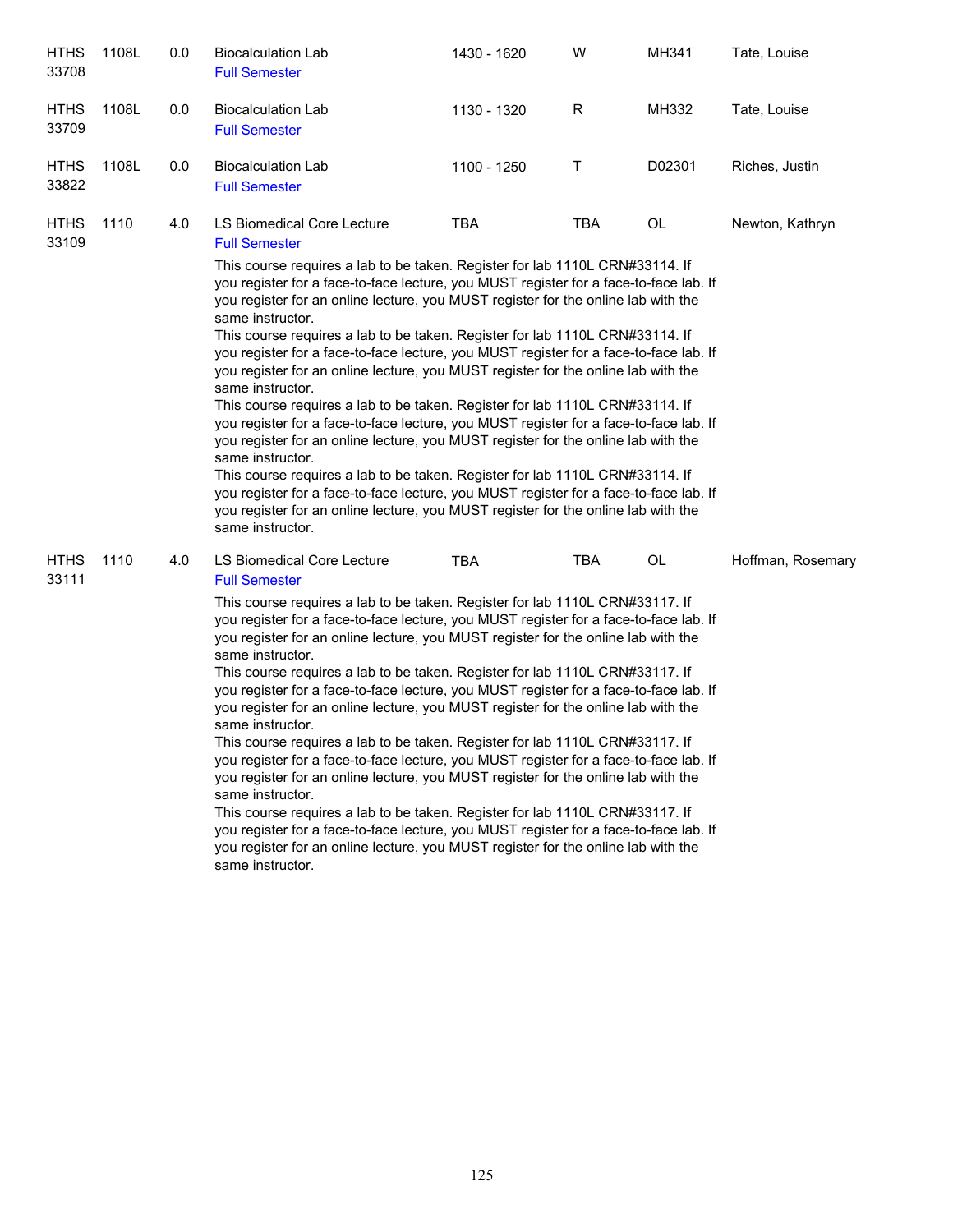| <b>HTHS</b><br>33112 | 1110  | 4.0 | LS Biomedical Core Lecture<br><b>Full Semester</b>                                                                                                                                                                                                                                                                                                                                                                                                                                                                                                                                                                                                                                                                                                                                                                                                                                                                                 | TBA         | TBA        | OL     | Naylor, Carol     |
|----------------------|-------|-----|------------------------------------------------------------------------------------------------------------------------------------------------------------------------------------------------------------------------------------------------------------------------------------------------------------------------------------------------------------------------------------------------------------------------------------------------------------------------------------------------------------------------------------------------------------------------------------------------------------------------------------------------------------------------------------------------------------------------------------------------------------------------------------------------------------------------------------------------------------------------------------------------------------------------------------|-------------|------------|--------|-------------------|
|                      |       |     | This course requires a lab to be taken. Register for lab 1110L CRN#33115. If<br>you register for a face-to-face lecture, you MUST register for a face-to-face lab. If<br>you register for an online lecture, you MUST register for the online lab with the<br>same instructor.<br>This course requires a lab to be taken. Register for lab 1110L CRN#33115. If<br>you register for a face-to-face lecture, you MUST register for a face-to-face lab. If<br>you register for an online lecture, you MUST register for the online lab with the<br>same instructor.<br>This course requires a lab to be taken. Register for lab 1110L CRN#33115. If<br>you register for a face-to-face lecture, you MUST register for a face-to-face lab. If<br>you register for an online lecture, you MUST register for the online lab with the<br>same instructor.<br>This course requires a lab to be taken. Register for lab 1110L CRN#33115. If |             |            |        |                   |
|                      |       |     | you register for a face-to-face lecture, you MUST register for a face-to-face lab. If<br>you register for an online lecture, you MUST register for the online lab with the<br>same instructor.                                                                                                                                                                                                                                                                                                                                                                                                                                                                                                                                                                                                                                                                                                                                     |             |            |        |                   |
| <b>HTHS</b><br>33711 | 1110  | 4.0 | LS Biomedical Core Lecture<br><b>Full Semester</b>                                                                                                                                                                                                                                                                                                                                                                                                                                                                                                                                                                                                                                                                                                                                                                                                                                                                                 | 1030 - 1150 | MW         | MH341  | Newton, Kathryn   |
|                      |       |     | This course requires a lab to be taken. Register for 1110L CRN#33714-33720. If<br>you register for a face-to-face lecture, you MUST register for a face-to-face lab. If<br>you register for an online lecture, you MUST register for the online lab with the<br>same instructor.                                                                                                                                                                                                                                                                                                                                                                                                                                                                                                                                                                                                                                                   |             |            |        |                   |
| <b>HTHS</b><br>33712 | 1110  | 4.0 | LS Biomedical Core Lecture<br><b>Full Semester</b>                                                                                                                                                                                                                                                                                                                                                                                                                                                                                                                                                                                                                                                                                                                                                                                                                                                                                 | 1030 - 1150 | TR         | MH341  | Kotter, Marie     |
|                      |       |     | This course requires a lab to be taken. Register for 1110L CRN#33714-33720. If<br>you register for a face-to-face lecture, you MUST register for a face-to-face lab. If<br>you register for an online lecture, you MUST register for the online lab with the<br>same instructor.                                                                                                                                                                                                                                                                                                                                                                                                                                                                                                                                                                                                                                                   |             |            |        |                   |
| <b>HTHS</b><br>33713 | 1110  | 4.0 | LS Biomedical Core Lecture<br><b>Full Semester</b>                                                                                                                                                                                                                                                                                                                                                                                                                                                                                                                                                                                                                                                                                                                                                                                                                                                                                 | 1630 - 1750 | MW         | MH341  | Richardson, Brent |
|                      |       |     | This course requires a lab to be taken. Register for 1110L CRN#33714-33720. If<br>you register for a face-to-face lecture, you MUST register for a face-to-face lab. If<br>you register for an online lecture, you MUST register for the online lab with the<br>same instructor.                                                                                                                                                                                                                                                                                                                                                                                                                                                                                                                                                                                                                                                   |             |            |        |                   |
| <b>HTHS</b><br>33823 | 1110  | 4.0 | <b>LS Biomedical Core Lecture</b><br><b>Full Semester</b>                                                                                                                                                                                                                                                                                                                                                                                                                                                                                                                                                                                                                                                                                                                                                                                                                                                                          | 0930 - 1020 | MW         | D02112 | Naylor, Carol     |
|                      |       |     | This course requires a lab to be taken. Register for 1110L CRN#33824, 33825<br>or 33714-33720. If you register for a face-to-face lecture, you MUST register for a<br>face-to-face lab. If you register for an online lecture, you MUST register for the<br>online lab with the same instructor.                                                                                                                                                                                                                                                                                                                                                                                                                                                                                                                                                                                                                                   |             |            |        |                   |
| <b>HTHS</b><br>33114 | 1110L | 0.0 | <b>Biomed Core Lab</b><br><b>Full Semester</b>                                                                                                                                                                                                                                                                                                                                                                                                                                                                                                                                                                                                                                                                                                                                                                                                                                                                                     | <b>TBA</b>  | <b>TBA</b> | OL     | Newton, Kathryn   |
|                      |       |     | This course requires a lecture to be taken. Register for 1110 CRN#33109. If you<br>register for a face-to-face lecture, you MUST register for a face-to-face lab. If you<br>register for an online lecture, you MUST register for the online lab with the same<br>instructor.<br>This course requires a lecture to be taken. Register for 1110 CRN#33109. If you<br>register for a face-to-face lecture, you MUST register for a face-to-face lab. If you<br>register for an online lecture, you MUST register for the online lab with the same<br>instructor.<br>This course requires a lecture to be taken. Register for 1110 CRN#33109. If you<br>register for a face-to-face lecture, you MUST register for a face-to-face lab. If you<br>register for an online lecture, you MUST register for the online lab with the same<br>instructor.                                                                                    |             |            |        |                   |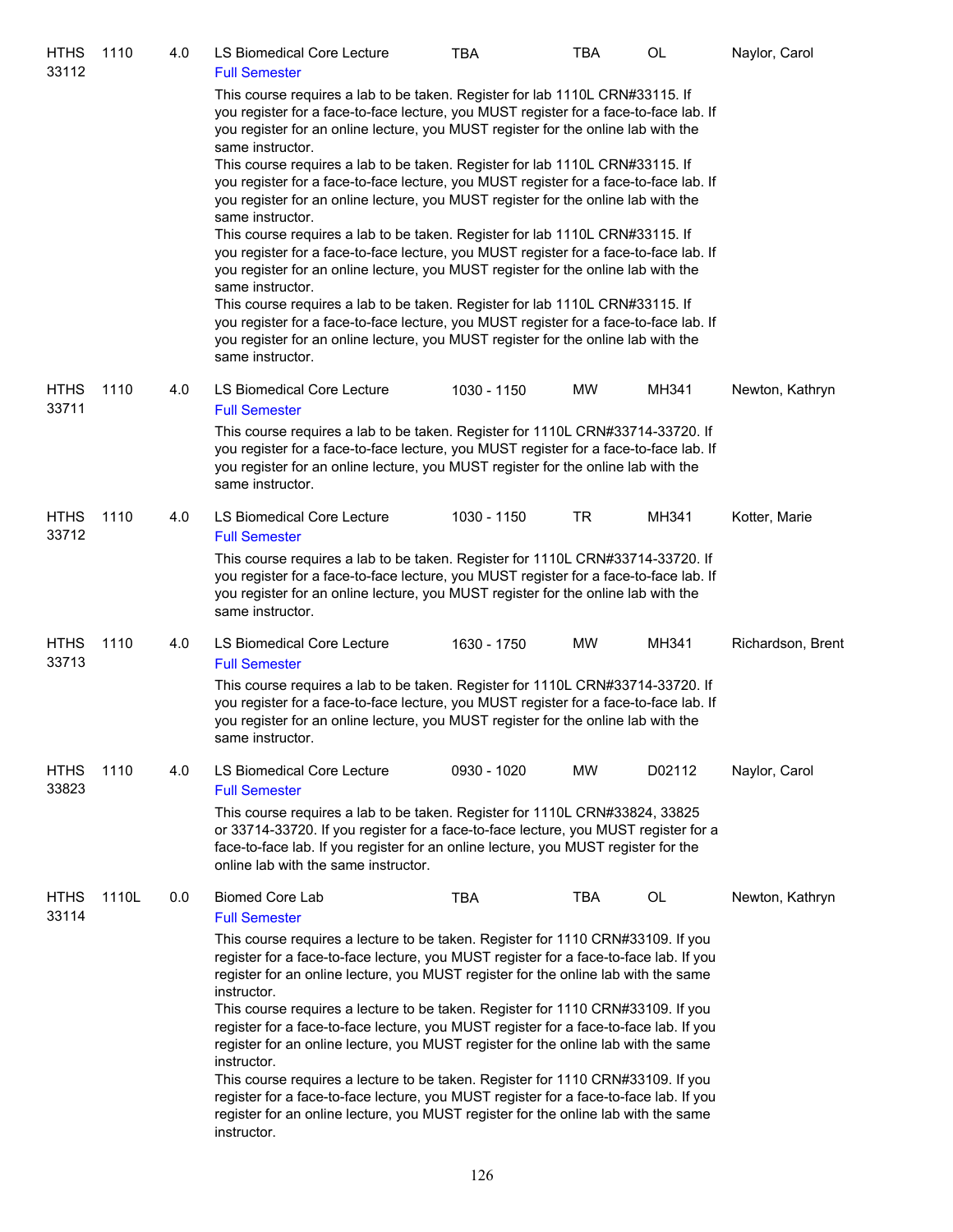| <b>HTHS</b><br>33115 | 1110L | 0.0 | <b>Biomed Core Lab</b><br><b>Full Semester</b>                                                                                                                                                                                                                                                 | <b>TBA</b>  | TBA | OL            | Naylor, Carol     |
|----------------------|-------|-----|------------------------------------------------------------------------------------------------------------------------------------------------------------------------------------------------------------------------------------------------------------------------------------------------|-------------|-----|---------------|-------------------|
|                      |       |     | This course requires a lecture to be taken. Register for 1110 CRN#33112. If you<br>register for a face-to-face lecture, you MUST register for a face-to-face lab. If you<br>register for an online lecture, you MUST register for the online lab with the same<br>instructor.                  |             |     |               |                   |
|                      |       |     | This course requires a lecture to be taken. Register for 1110 CRN#33112. If you<br>register for a face-to-face lecture, you MUST register for a face-to-face lab. If you<br>register for an online lecture, you MUST register for the online lab with the same<br>instructor.                  |             |     |               |                   |
|                      |       |     | This course requires a lecture to be taken. Register for 1110 CRN#33112. If you<br>register for a face-to-face lecture, you MUST register for a face-to-face lab. If you<br>register for an online lecture, you MUST register for the online lab with the same<br>instructor.                  |             |     |               |                   |
| <b>HTHS</b><br>33117 | 1110L | 0.0 | <b>Biomed Core Lab</b><br><b>Full Semester</b>                                                                                                                                                                                                                                                 | <b>TBA</b>  | TBA | OL            | Hoffman, Rosemary |
|                      |       |     | This course requires a lecture to be taken. Register for 1110 CRN#33111. If you<br>register for a face-to-face lecture, you MUST register for a face-to-face lab. If you<br>register for an online lecture, you MUST register for the online lab with the same<br>instructor.                  |             |     |               |                   |
|                      |       |     | This course requires a lecture to be taken. Register for 1110 CRN#33111. If you<br>register for a face-to-face lecture, you MUST register for a face-to-face lab. If you<br>register for an online lecture, you MUST register for the online lab with the same<br>instructor.                  |             |     |               |                   |
|                      |       |     | This course requires a lecture to be taken. Register for 1110 CRN#33111. If you<br>register for a face-to-face lecture, you MUST register for a face-to-face lab. If you<br>register for an online lecture, you MUST register for the online lab with the same<br>instructor.                  |             |     |               |                   |
| <b>HTHS</b><br>33714 | 1110L | 0.0 | <b>Biomed Core Lab</b><br><b>Full Semester</b>                                                                                                                                                                                                                                                 | 1400 - 1550 | M   | <b>MH111A</b> | Newton, Kathryn   |
|                      |       |     | This course requires a lecture to be taken. Register for a 1110<br>CRN#33711-33713 or 33823. If you register for a face-to-face lecture, you MUST<br>register for a face-to-face lab. If you register for an online lecture, you MUST<br>register for the online lab with the same instructor. |             |     |               |                   |
| <b>HTHS</b><br>33715 | 1110L | 0.0 | <b>Biomed Core Lab</b><br><b>Full Semester</b>                                                                                                                                                                                                                                                 | 1800 - 1950 | M   | <b>MH111A</b> | Marden, Brad      |
|                      |       |     | This course requires a lecture to be taken. Register for a 1110<br>CRN#33711-33713 or 33823. If you register for a face-to-face lecture, you MUST<br>register for a face-to-face lab. If you register for an online lecture, you MUST<br>register for the online lab with the same instructor. |             |     |               |                   |
| <b>HTHS</b><br>33716 | 1110L | 0.0 | <b>Biomed Core Lab</b><br><b>Full Semester</b>                                                                                                                                                                                                                                                 | 1200 - 1350 | Τ   | <b>MH111A</b> | Calvin, Carolee   |
|                      |       |     | This course requires a lecture to be taken. Register for a 1110<br>CRN#33711-33713 or 33823. If you register for a face-to-face lecture, you MUST<br>register for a face-to-face lab. If you register for an online lecture, you MUST<br>register for the online lab with the same instructor. |             |     |               |                   |
| <b>HTHS</b><br>33717 | 1110L | 0.0 | <b>Biomed Core Lab</b><br><b>Full Semester</b>                                                                                                                                                                                                                                                 | 1400 - 1550 | W   | <b>MH111A</b> | Combe, Anthony    |
|                      |       |     | This course requires a lecture to be taken. Register for a 1110<br>CRN#33711-33713 or 33823. If you register for a face-to-face lecture, you MUST<br>register for a face-to-face lab. If you register for an online lecture, you MUST<br>register for the online lab with the same instructor. |             |     |               |                   |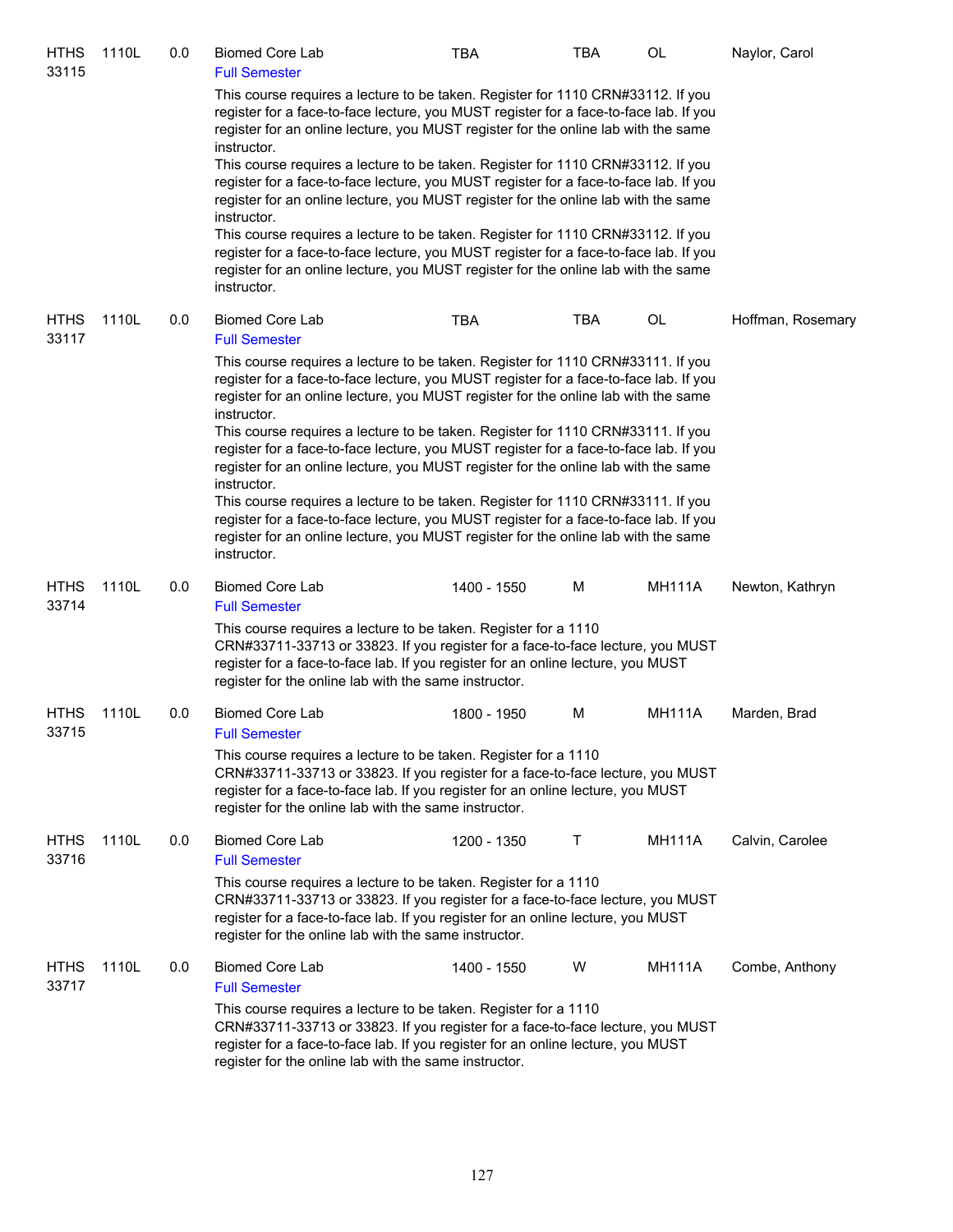| HTHS<br>33718        | 1110L | 0.0 | <b>Biomed Core Lab</b><br><b>Full Semester</b>                                                                                                                                                                                                                                                                                                                                                                                                                                                                                            | 1800 - 1950 | W   | <b>MH111A</b> | Henderson, Frederick |
|----------------------|-------|-----|-------------------------------------------------------------------------------------------------------------------------------------------------------------------------------------------------------------------------------------------------------------------------------------------------------------------------------------------------------------------------------------------------------------------------------------------------------------------------------------------------------------------------------------------|-------------|-----|---------------|----------------------|
|                      |       |     | This course requires a lecture to be taken. Register for a 1110<br>CRN#33711-33713 or 33823. If you register for a face-to-face lecture, you MUST<br>register for a face-to-face lab. If you register for an online lecture, you MUST<br>register for the online lab with the same instructor.                                                                                                                                                                                                                                            |             |     |               |                      |
| <b>HTHS</b><br>33719 | 1110L | 0.0 | <b>Biomed Core Lab</b><br><b>Full Semester</b>                                                                                                                                                                                                                                                                                                                                                                                                                                                                                            | 1200 - 1350 | R   | MH111A        | Burr, Justin         |
|                      |       |     | This course requires a lecture to be taken. Register for a 1110<br>CRN#33711-33713 or 33823. If you register for a face-to-face lecture, you MUST<br>register for a face-to-face lab. If you register for an online lecture, you MUST<br>register for the online lab with the same instructor.                                                                                                                                                                                                                                            |             |     |               |                      |
| <b>HTHS</b><br>33720 | 1110L | 0.0 | <b>Biomed Core Lab</b><br><b>Full Semester</b>                                                                                                                                                                                                                                                                                                                                                                                                                                                                                            | 0800 - 0950 | F   | <b>MH111A</b> | Henderson, Frederick |
|                      |       |     | This course requires a lecture to be taken. Register for a 1110<br>CRN#33711-33713 or 33823. If you register for a face-to-face lecture, you MUST<br>register for a face-to-face lab. If you register for an online lecture, you MUST<br>register for the online lab with the same instructor.                                                                                                                                                                                                                                            |             |     |               |                      |
| <b>HTHS</b><br>33824 | 1110L | 0.0 | <b>Biomed Core Lab</b><br><b>Full Semester</b>                                                                                                                                                                                                                                                                                                                                                                                                                                                                                            | 1100 - 1250 | M   | D02222        |                      |
|                      |       |     | This course requires a lecture to be taken. Register for a 1110 CRN#33823 or<br>33711-33713. If you register for a face-to-face lecture, you MUST register for a<br>face-to-face lab. If you register for an online lecture, you MUST register for the<br>online lab with the same instructor.                                                                                                                                                                                                                                            |             |     |               |                      |
| <b>HTHS</b><br>33825 | 1110L | 0.0 | <b>Biomed Core Lab</b>                                                                                                                                                                                                                                                                                                                                                                                                                                                                                                                    | 1100 - 1250 | W   | D02222        |                      |
|                      |       |     | <b>Full Semester</b><br>This course requires a lecture to be taken. Register for a 1110 CRN#33823 or<br>33711-33713. If you register for a face-to-face lecture, you MUST register for a<br>face-to-face lab. If you register for an online lecture, you MUST register for the<br>online lab with the same instructor.                                                                                                                                                                                                                    |             |     |               |                      |
| <b>HTHS</b><br>33123 | 1111  | 4.0 | <b>Biomedical Core Lecture</b><br><b>Full Semester</b>                                                                                                                                                                                                                                                                                                                                                                                                                                                                                    | <b>TBA</b>  | TBA | OL            | Hutchins, James      |
|                      |       |     | This course requires a lab to be taken. Register for 1111L CRN#33128. If you<br>register for a face-to-face lecture, you MUST register for a face-to-face lab. If you<br>register for an online lecture, you MUST register for the online lab with the same<br>instructor.<br>This course requires a lab to be taken. Register for 1111L CRN#33128. If you<br>register for a face-to-face lecture, you MUST register for a face-to-face lab. If you<br>register for an online lecture, you MUST register for the online lab with the same |             |     |               |                      |
|                      |       |     | instructor.<br>This course requires a lab to be taken. Register for 1111L CRN#33128. If you<br>register for a face-to-face lecture, you MUST register for a face-to-face lab. If you<br>register for an online lecture, you MUST register for the online lab with the same<br>instructor.                                                                                                                                                                                                                                                 |             |     |               |                      |
|                      |       |     | This course requires a lab to be taken. Register for 1111L CRN#33128. If you<br>register for a face-to-face lecture, you MUST register for a face-to-face lab. If you<br>register for an online lecture, you MUST register for the online lab with the same<br>instructor.                                                                                                                                                                                                                                                                |             |     |               |                      |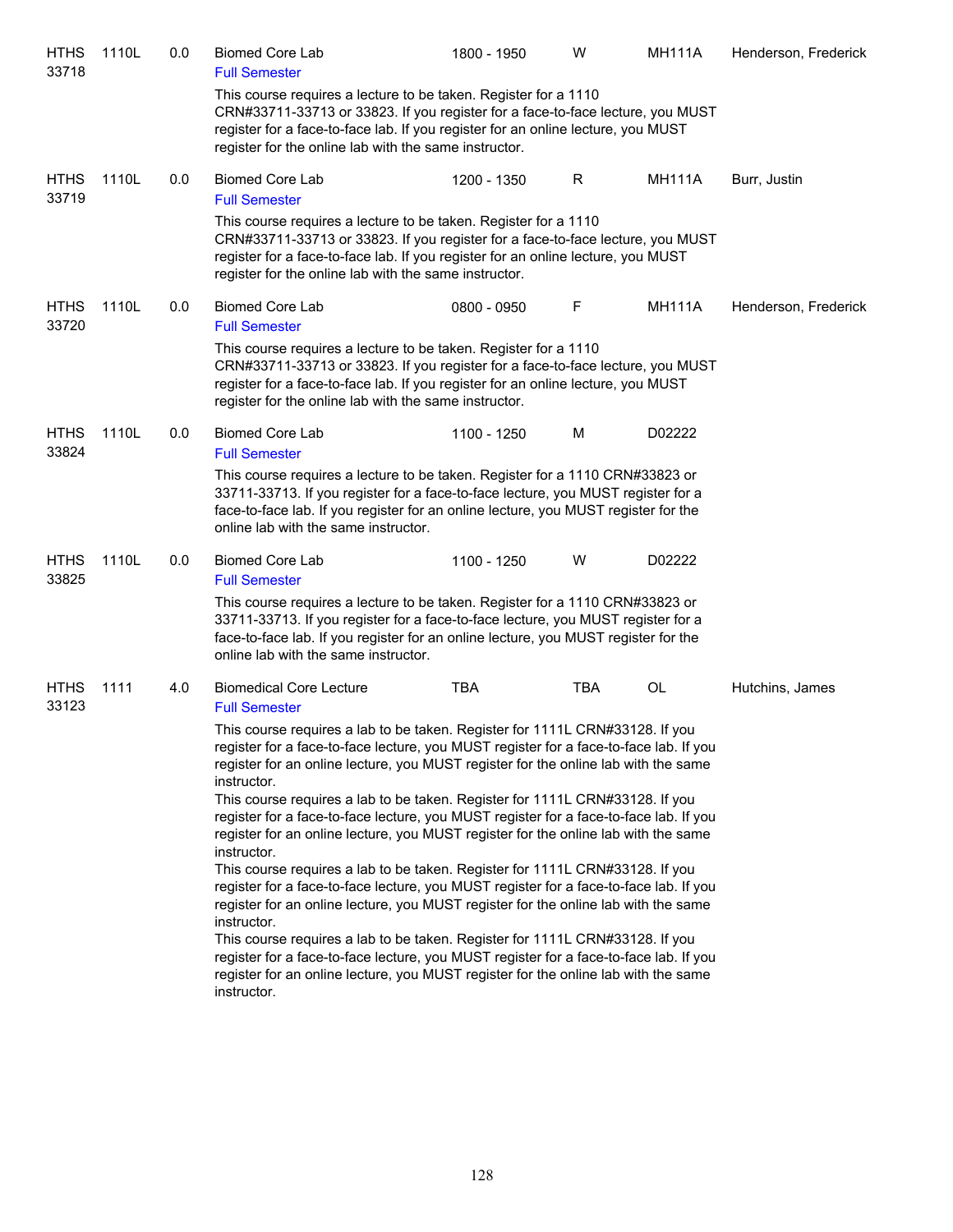| <b>HTHS</b><br>33126 | 1111 | 4.0 | <b>Biomedical Core Lecture</b><br><b>Full Semester</b>                                                                                                                                                                                                                                                  | TBA         | <b>TBA</b> | OL     | DeFriez, Curtis   |
|----------------------|------|-----|---------------------------------------------------------------------------------------------------------------------------------------------------------------------------------------------------------------------------------------------------------------------------------------------------------|-------------|------------|--------|-------------------|
|                      |      |     | This course requires a lab to be taken. Register for 1111L CRN#33130. If you<br>register for a face-to-face lecture, you MUST register for a face-to-face lab. If you<br>register for an online lecture, you MUST register for the online lab with the same<br>instructor.                              |             |            |        |                   |
|                      |      |     | This course requires a lab to be taken. Register for 1111L CRN#33130. If you<br>register for a face-to-face lecture, you MUST register for a face-to-face lab. If you<br>register for an online lecture, you MUST register for the online lab with the same<br>instructor.                              |             |            |        |                   |
|                      |      |     | This course requires a lab to be taken. Register for 1111L CRN#33130. If you<br>register for a face-to-face lecture, you MUST register for a face-to-face lab. If you<br>register for an online lecture, you MUST register for the online lab with the same<br>instructor.                              |             |            |        |                   |
|                      |      |     | This course requires a lab to be taken. Register for 1111L CRN#33130. If you<br>register for a face-to-face lecture, you MUST register for a face-to-face lab. If you<br>register for an online lecture, you MUST register for the online lab with the same<br>instructor.                              |             |            |        |                   |
| <b>HTHS</b><br>33722 | 1111 | 4.0 | <b>Biomedical Core Lecture</b><br><b>Full Semester</b>                                                                                                                                                                                                                                                  | 1200 - 1320 | MW         | MH101  | Chugg, Kraig      |
|                      |      |     | This course requires a lab to be taken. Register for 1111L CRN#33729-33743,<br>33771, 33827 or 33828. If you register for a face-to-face lecture, you MUST<br>register for a face-to-face lab. If you register for an online lecture, you MUST<br>register for the online lab with the same instructor. |             |            |        |                   |
| <b>HTHS</b><br>33723 | 1111 | 4.0 | <b>Biomedical Core Lecture</b><br><b>Full Semester</b>                                                                                                                                                                                                                                                  | 0830 - 0950 | <b>TR</b>  | MH304  | Hutchins, James   |
|                      |      |     | This course requires a lab to be taken. Register for 1111L CRN#33729-33743,<br>33771, 33827 or 33828. If you register for a face-to-face lecture, you MUST<br>register for a face-to-face lab. If you register for an online lecture, you MUST<br>register for the online lab with the same instructor. |             |            |        |                   |
| <b>HTHS</b><br>33724 | 1111 | 4.0 | <b>Biomedical Core Lecture</b><br><b>Full Semester</b>                                                                                                                                                                                                                                                  | 0800 - 0920 | MW         | MH341  | Hutchins, James   |
|                      |      |     | This course requires a lab to be taken. Register for 1111L CRN#33729-33743,<br>33771, 33827 or 33828. If you register for a face-to-face lecture, you MUST<br>register for a face-to-face lab. If you register for an online lecture, you MUST<br>register for the online lab with the same instructor. |             |            |        |                   |
| <b>HTHS</b><br>33725 | 1111 | 4.0 | <b>Biomedical Core Lecture</b><br><b>Full Semester</b>                                                                                                                                                                                                                                                  | 1630 - 1750 | <b>TR</b>  | MH341  | Richardson, Brent |
|                      |      |     | This course requires a lab to be taken. Register for 1111L CRN#33729-33743,<br>33771, 33827 or 33828. If you register for a face-to-face lecture, you MUST<br>register for a face-to-face lab. If you register for an online lecture, you MUST<br>register for the online lab with the same instructor. |             |            |        |                   |
| <b>HTHS</b><br>33726 | 1111 | 4.0 | <b>Biomedical Core Lecture</b><br><b>Full Semester</b>                                                                                                                                                                                                                                                  | 1630 - 1750 | TR         | BA     | Richardson, Brent |
|                      |      |     | This course requires a lab to be taken. Register for 1111L CRN#33743. If you<br>register for a face-to-face lecture, you MUST register for a face-to-face lab. If you<br>register for an online lecture, you MUST register for the online lab with the same<br>instructor.                              |             |            |        |                   |
| <b>HTHS</b><br>33826 | 1111 | 4.0 | <b>Biomedical Core Lecture</b><br><b>Full Semester</b>                                                                                                                                                                                                                                                  | 1100 - 1220 | MW         | D02301 | DeFriez, Curtis   |
|                      |      |     | This course requires a lab to be taken. Register for 1111L CRN#33827, 33828<br>or 33729-33743, 33771. If you register for a face-to-face lecture, you MUST<br>register for a face-to-face lab. If you register for an online lecture, you MUST<br>register for the online lab with the same instructor. |             |            |        |                   |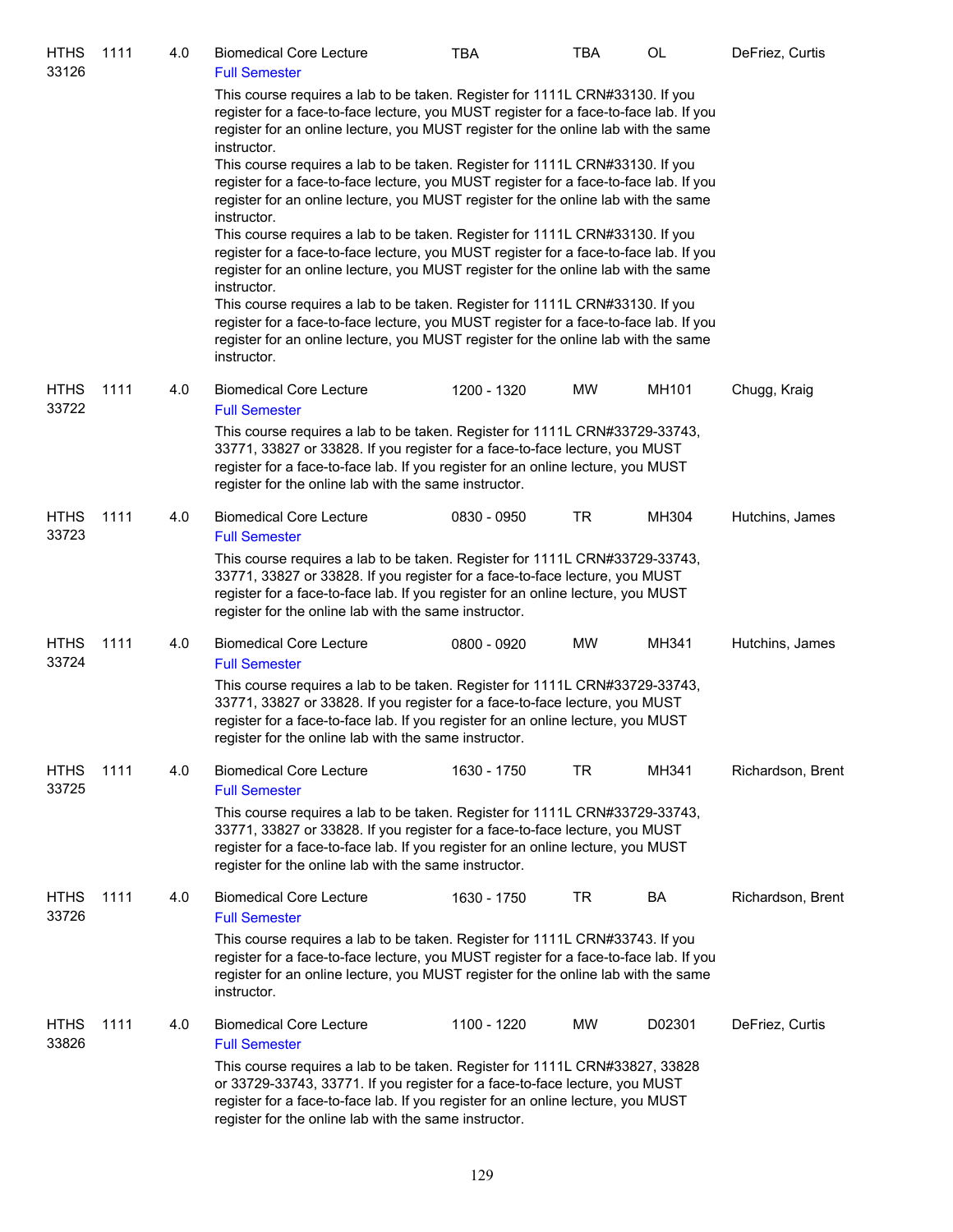| <b>HTHS</b><br>33128 | 1111L | 0.0 | <b>Biomed Core Lab</b><br><b>Full Semester</b>        | <b>TBA</b>                                                                                                                                                                                                                                                                                                                                                                                                                                    | TBA | OL            | Hutchins, James      |
|----------------------|-------|-----|-------------------------------------------------------|-----------------------------------------------------------------------------------------------------------------------------------------------------------------------------------------------------------------------------------------------------------------------------------------------------------------------------------------------------------------------------------------------------------------------------------------------|-----|---------------|----------------------|
|                      |       |     | instructor.                                           | This course requires a lecture to be taken. Register for 1111 CRN#33123. If you<br>register for a face-to-face lecture, you MUST register for a face-to-face lab. If you<br>register for an online lecture, you MUST register for the online lab with the same                                                                                                                                                                                |     |               |                      |
|                      |       |     | instructor.                                           | This course requires a lecture to be taken. Register for 1111 CRN#33123. If you<br>register for a face-to-face lecture, you MUST register for a face-to-face lab. If you<br>register for an online lecture, you MUST register for the online lab with the same                                                                                                                                                                                |     |               |                      |
|                      |       |     | instructor.                                           | This course requires a lecture to be taken. Register for 1111 CRN#33123. If you<br>register for a face-to-face lecture, you MUST register for a face-to-face lab. If you<br>register for an online lecture, you MUST register for the online lab with the same                                                                                                                                                                                |     |               |                      |
| <b>HTHS</b><br>33130 | 1111L | 0.0 | <b>Biomed Core Lab</b><br><b>Full Semester</b>        | <b>TBA</b>                                                                                                                                                                                                                                                                                                                                                                                                                                    | TBA | OL            | DeFriez, Curtis      |
|                      |       |     | instructor.                                           | This course requires a lecture to be taken. Register for 1111 CRN#33126. If you<br>register for a face-to-face lecture, you MUST register for a face-to-face lab. If you<br>register for an online lecture, you MUST register for the online lab with the same<br>This course requires a lecture to be taken. Register for 1111 CRN#33126. If you                                                                                             |     |               |                      |
|                      |       |     | instructor.<br>instructor.                            | register for a face-to-face lecture, you MUST register for a face-to-face lab. If you<br>register for an online lecture, you MUST register for the online lab with the same<br>This course requires a lecture to be taken. Register for 1111 CRN#33126. If you<br>register for a face-to-face lecture, you MUST register for a face-to-face lab. If you<br>register for an online lecture, you MUST register for the online lab with the same |     |               |                      |
| <b>HTHS</b><br>33729 | 1111L | 0.0 | <b>Biomed Core Lab</b><br><b>Full Semester</b>        | 1000 - 1150                                                                                                                                                                                                                                                                                                                                                                                                                                   | Τ   | <b>MH111A</b> |                      |
| <b>HTHS</b><br>33731 | 1111L | 0.0 | <b>Biomed Core Lab</b><br><b>Full Semester</b>        | 1400 - 1550                                                                                                                                                                                                                                                                                                                                                                                                                                   | Τ   | <b>MH111A</b> | Nelsen, Andrea       |
|                      |       |     | register for the online lab with the same instructor. | This course requires a lecture to be taken. Register for 1111<br>CRN#33722-33725, 33826. If you register for a face-to-face lecture, you MUST<br>register for a face-to-face lab. If you register for an online lecture, you MUST                                                                                                                                                                                                             |     |               |                      |
| <b>HTHS</b><br>33732 | 1111L | 0.0 | <b>Biomed Core Lab</b><br><b>Full Semester</b>        | 1800 - 1950                                                                                                                                                                                                                                                                                                                                                                                                                                   | т   | <b>MH111A</b> | Henderson, Frederick |
|                      |       |     | register for the online lab with the same instructor. | This course requires a lecture to be taken. Register for 1111<br>CRN#33722-33725, 33826. If you register for a face-to-face lecture, you MUST<br>register for a face-to-face lab. If you register for an online lecture, you MUST                                                                                                                                                                                                             |     |               |                      |
| <b>HTHS</b><br>33734 | 1111L | 0.0 | <b>Biomed Core Lab</b><br><b>Full Semester</b>        | 1000 - 1150                                                                                                                                                                                                                                                                                                                                                                                                                                   | W   | <b>MH111A</b> | Burr, Justin         |
|                      |       |     | register for the online lab with the same instructor. | This course requires a lecture to be taken. Register for 1111<br>CRN#33722-33725, 33826. If you register for a face-to-face lecture, you MUST<br>register for a face-to-face lab. If you register for an online lecture, you MUST                                                                                                                                                                                                             |     |               |                      |
| <b>HTHS</b><br>33735 | 1111L | 0.0 | <b>Biomed Core Lab</b><br><b>Full Semester</b>        | 1200 - 1350                                                                                                                                                                                                                                                                                                                                                                                                                                   | W   | <b>MH111A</b> | Dean, Nicholas       |
|                      |       |     | register for the online lab with the same instructor. | This course requires a lecture to be taken. Register for 1111<br>CRN#33722-33725, 33826. If you register for a face-to-face lecture, you MUST<br>register for a face-to-face lab. If you register for an online lecture, you MUST                                                                                                                                                                                                             |     |               |                      |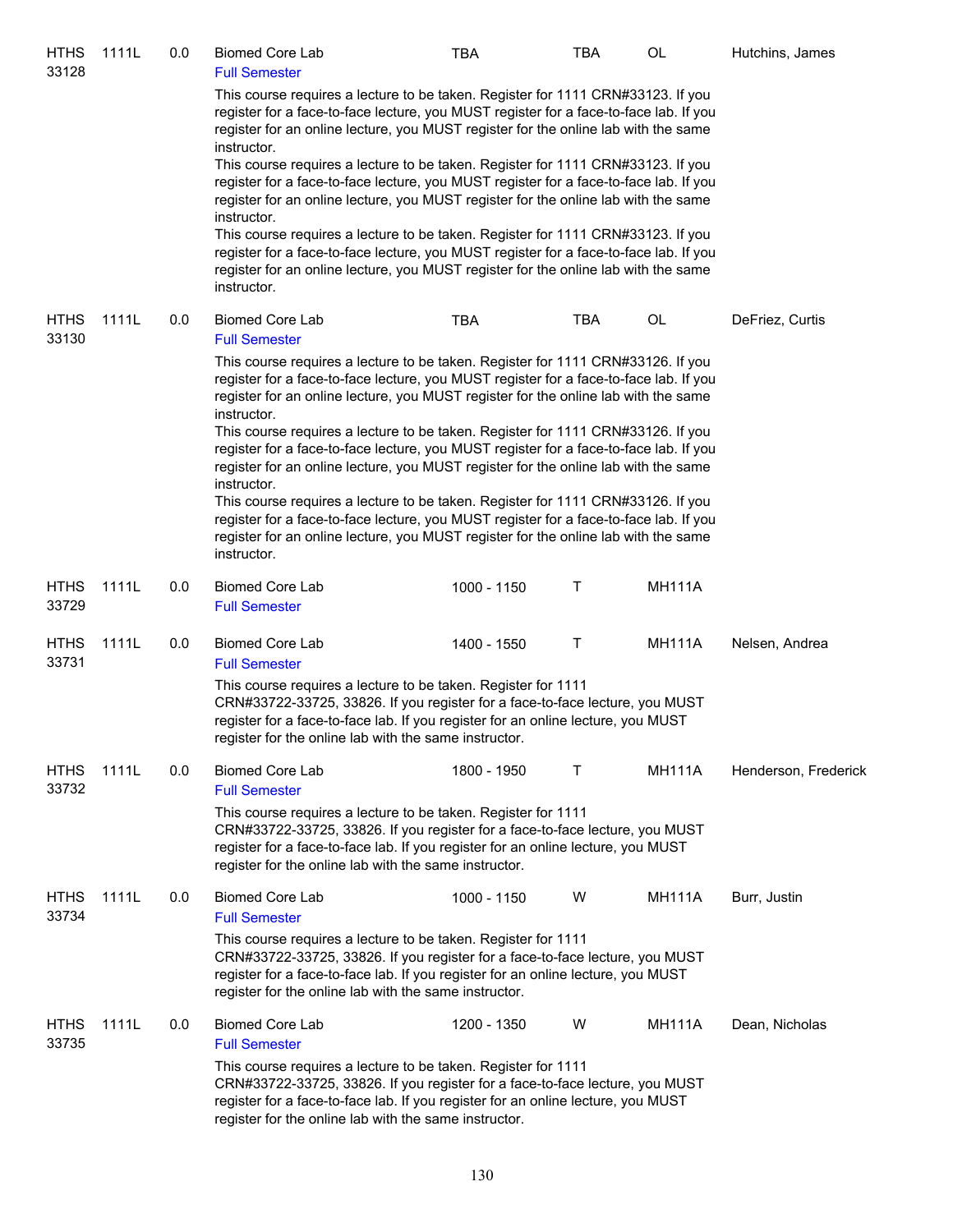| <b>HTHS</b><br>33736 | 1111L | 0.0 | <b>Biomed Core Lab</b><br><b>Full Semester</b>        | 1000 - 1150                                                                                                                                                                                                                                          | R  | <b>MH111A</b> | Wanlass, Breanna     |
|----------------------|-------|-----|-------------------------------------------------------|------------------------------------------------------------------------------------------------------------------------------------------------------------------------------------------------------------------------------------------------------|----|---------------|----------------------|
|                      |       |     | register for the online lab with the same instructor. | This course requires a lecture to be taken. Register for 1111<br>CRN#33722-33725, 33826. If you register for a face-to-face lecture, you MUST<br>register for a face-to-face lab. If you register for an online lecture, you MUST                    |    |               |                      |
| <b>HTHS</b><br>33737 | 1111L | 0.0 | <b>Biomed Core Lab</b><br><b>Full Semester</b>        | 1400 - 1550                                                                                                                                                                                                                                          | R  | <b>MH111A</b> | Combe, Anthony       |
|                      |       |     | register for the online lab with the same instructor. | This course requires a lecture to be taken. Register for 1111<br>CRN#33722-33725, 33826. If you register for a face-to-face lecture, you MUST<br>register for a face-to-face lab. If you register for an online lecture, you MUST                    |    |               |                      |
| <b>HTHS</b><br>33738 | 1111L | 0.0 | <b>Biomed Core Lab</b><br><b>Full Semester</b>        | 1600 - 1750                                                                                                                                                                                                                                          | R  | <b>MH111A</b> | Wanlass, Breanna     |
|                      |       |     | register for the online lab with the same instructor. | This course requires a lecture to be taken. Register for 1111<br>CRN#33722-33725, 33826. If you register for a face-to-face lecture, you MUST<br>register for a face-to-face lab. If you register for an online lecture, you MUST                    |    |               |                      |
| <b>HTHS</b><br>33739 | 1111L | 0.0 | <b>Biomed Core Lab</b><br><b>Full Semester</b>        | 1800 - 1950                                                                                                                                                                                                                                          | R  | <b>MH111A</b> | Henderson, Frederick |
|                      |       |     | register for the online lab with the same instructor. | This course requires a lecture to be taken. Register for 1111<br>CRN#33722-33725, 33826. If you register for a face-to-face lecture, you MUST<br>register for a face-to-face lab. If you register for an online lecture, you MUST                    |    |               |                      |
| <b>HTHS</b><br>33740 | 1111L | 0.0 | <b>Biomed Core Lab</b><br><b>Full Semester</b>        | 1000 - 1150                                                                                                                                                                                                                                          | F  | <b>MH111A</b> | Wanlass, Breanna     |
|                      |       |     | register for the online lab with the same instructor. | This course requires a lecture to be taken. Register for 1111<br>CRN#33722-33725, 33826. If you register for a face-to-face lecture, you MUST<br>register for a face-to-face lab. If you register for an online lecture, you MUST                    |    |               |                      |
| <b>HTHS</b><br>33741 | 1111L | 0.0 | <b>Biomed Core Lab</b><br><b>Full Semester</b>        | 1200 - 1350                                                                                                                                                                                                                                          | F  | <b>MH111A</b> | Burr, Justin         |
|                      |       |     | register for the online lab with the same instructor. | This course requires a lecture to be taken. Register for 1111<br>CRN#33722-33725, 33826. If you register for a face-to-face lecture, you MUST<br>register for a face-to-face lab. If you register for an online lecture, you MUST                    |    |               |                      |
| <b>HTHS</b><br>33743 | 1111L | 0.0 | <b>Biomed Core Lab</b><br><b>Full Semester</b>        | 1800 - 1950                                                                                                                                                                                                                                          | TR | BA            | Christensen, Randall |
|                      |       |     | register for the online lab with the same instructor. | This course requires a lecture to be taken. Register for 1111<br>CRN#33722-33725, 33826. If you register for a face-to-face lecture, you MUST<br>register for a face-to-face lab. If you register for an online lecture, you MUST                    |    |               |                      |
| <b>HTHS</b><br>33771 | 1111L | 0.0 | <b>Biomed Core Lab</b><br><b>Full Semester</b>        | 1600 - 1750                                                                                                                                                                                                                                          | Τ  | <b>MH111A</b> | Wiggins, Christopher |
| <b>HTHS</b><br>33827 | 1111L | 0.0 | <b>Biomed Core Lab</b><br><b>Full Semester</b>        | 1300 - 1450                                                                                                                                                                                                                                          | M  | D02222        | Altenes, Amanda      |
|                      |       |     | online lab with the same instructor.                  | This course requires a lecture to be taken. Register for 1111 CRN#33826 or<br>33722-33725. If you register for a face-to-face lecture, you MUST register for a<br>face-to-face lab. If you register for an online lecture, you MUST register for the |    |               |                      |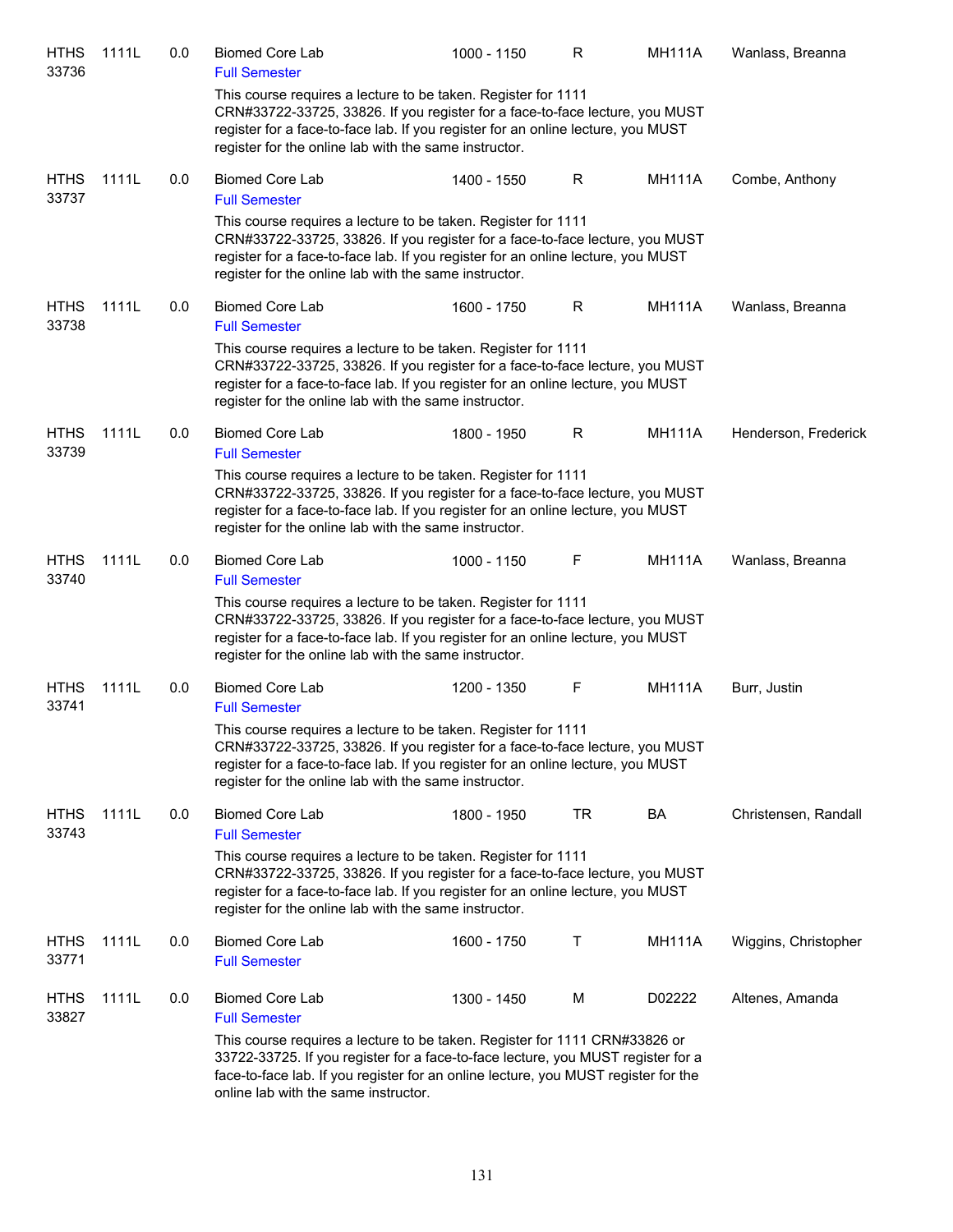| <b>HTHS</b><br>33828 | 1111L | 0.0 | <b>Biomed Core Lab</b><br><b>Full Semester</b>                                                                                                                                                                                                                                               | 1300 - 1450 | w          | D02222        | Altenes, Amanda      |
|----------------------|-------|-----|----------------------------------------------------------------------------------------------------------------------------------------------------------------------------------------------------------------------------------------------------------------------------------------------|-------------|------------|---------------|----------------------|
|                      |       |     | This course requires a lecture to be taken. Register for 1111 CRN#33826 or<br>33722-33725. If you register for a face-to-face lecture, you MUST register for a<br>face-to-face lab. If you register for an online lecture, you MUST register for the<br>online lab with the same instructor. |             |            |               |                      |
| <b>HTHS</b><br>33132 | 1120  | 3.0 | Case Studies in Health Science<br><b>Full Semester</b>                                                                                                                                                                                                                                       | <b>TBA</b>  | <b>TBA</b> | OL            | Newton, Kathryn      |
|                      |       |     | To access online course materials, please log on through the<br>student portal eWeber at http://weber.edu and select:<br>"Current Students".                                                                                                                                                 |             |            |               |                      |
| <b>HTHS</b><br>33133 | 2230  | 3.0 | Introductory Pathophysiology<br><b>Full Semester</b>                                                                                                                                                                                                                                         | <b>TBA</b>  | <b>TBA</b> | OL            | Chugg, Kraig         |
|                      |       |     | To access online course materials, please log on through the<br>student portal eWeber at http://weber.edu and select:<br>"Current Students".                                                                                                                                                 |             |            |               |                      |
| <b>HTHS</b><br>33744 | 2230  | 3.0 | Introductory Pathophysiology<br><b>Full Semester</b>                                                                                                                                                                                                                                         | 1000 - 1120 | <b>TR</b>  | MH101         | Chugg, Kraig         |
| <b>HTHS</b><br>33745 | 2230  | 3.0 | Introductory Pathophysiology<br><b>Full Semester</b>                                                                                                                                                                                                                                         | 1330 - 1450 | MW         | MH117         | Hutchins, James      |
| <b>HTHS</b><br>33747 | 2230  | 3.0 | Introductory Pathophysiology<br><b>Full Semester</b>                                                                                                                                                                                                                                         | 1730 - 1850 | <b>TR</b>  | MH304         | DeFriez, Curtis      |
| <b>HTHS</b><br>33829 | 2230  | 3.0 | Introductory Pathophysiology<br><b>Full Semester</b>                                                                                                                                                                                                                                         | 1030 - 1150 | <b>TR</b>  | D02113        | Newton, Kathryn      |
|                      |       |     | This course requires a lecture to be taken. Register for 1111<br>CRN#33722-33725, 33826. If you register for a face-to-face lecture, you MUST<br>register for a face-to-face lab. If you register for an online lecture, you MUST<br>register for the online lab with the same instructor.   |             |            |               |                      |
| <b>HTHS</b><br>33135 | 2231  | 1.0 | Intro Pathophysiology Lab<br><b>Full Semester</b>                                                                                                                                                                                                                                            | <b>TBA</b>  | <b>TBA</b> | OL            | Chugg, Kraig         |
|                      |       |     | To access online course materials, please log on through the<br>student portla eWeber at http://weber.edu and select:<br>"Current Students".<br>Course Fee: \$20.00                                                                                                                          |             |            |               |                      |
| <b>HTHS</b><br>33748 | 2231  | 1.0 | Intro Pathophysiology Lab<br><b>Full Semester</b><br>Course Fee: \$20.00                                                                                                                                                                                                                     | 0800 - 0950 | M          | <b>MH111A</b> |                      |
| <b>HTHS</b><br>33749 | 2231  | 1.0 | Intro Pathophysiology Lab<br><b>Full Semester</b><br>Course Fee: \$20.00                                                                                                                                                                                                                     | 1000 - 1150 | M          | <b>MH111A</b> | Clark, Abigail       |
| <b>HTHS</b><br>33751 | 2231  | 1.0 | Intro Pathophysiology Lab<br><b>Full Semester</b><br>Course Fee: \$20.00                                                                                                                                                                                                                     | 0800 - 0950 | Т          | <b>MH111A</b> | Henderson, Frederick |
| <b>HTHS</b><br>33752 | 2231  | 1.0 | Intro Pathophysiology Lab<br><b>Full Semester</b><br>Course Fee: \$20.00                                                                                                                                                                                                                     | 1200 - 1350 | Τ          | MH414         | Combe, Anthony       |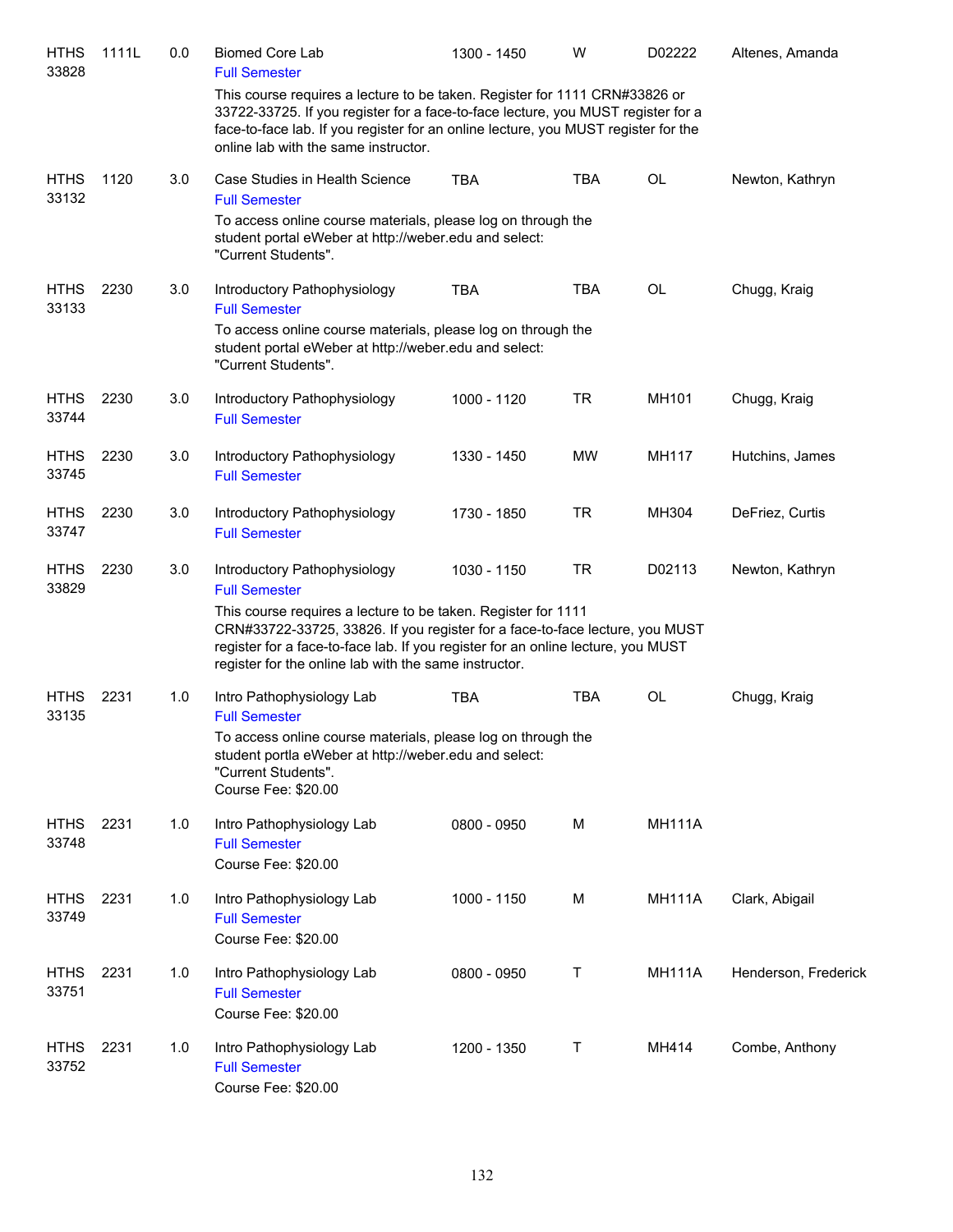| <b>HTHS</b><br>33753 | 2231 | 1.0 | Intro Pathophysiology Lab<br><b>Full Semester</b><br>Course Fee: \$20.00                                                                                                                              | 1530 - 1720 | Τ          | MH414         |                      |
|----------------------|------|-----|-------------------------------------------------------------------------------------------------------------------------------------------------------------------------------------------------------|-------------|------------|---------------|----------------------|
| <b>HTHS</b><br>33754 | 2231 | 1.0 | Intro Pathophysiology Lab<br><b>Full Semester</b><br>Course Fee: \$20.00                                                                                                                              | 0800 - 0950 | W          | <b>MH111A</b> | Henderson, Frederick |
| <b>HTHS</b><br>33755 | 2231 | 1.0 | Intro Pathophysiology Lab<br><b>Full Semester</b><br>Course Fee: \$20.00                                                                                                                              | 1600 - 1750 | W          | <b>MH111A</b> | Phelps, David        |
| <b>HTHS</b><br>33756 | 2231 | 1.0 | Intro Pathophysiology Lab<br><b>Full Semester</b><br>Course Fee: \$20.00                                                                                                                              | 1200 - 1350 | R          | MH414         | Dean, Nicholas       |
| <b>HTHS</b><br>33757 | 2231 | 1.0 | Intro Pathophysiology Lab<br><b>Full Semester</b><br>Course Fee: \$20.00                                                                                                                              | 1530 - 1720 | R          | MH414         |                      |
| <b>HTHS</b><br>33830 | 2231 | 1.0 | Intro Pathophysiology Lab<br><b>Full Semester</b><br>Course Fee: \$20.00                                                                                                                              | 1530 - 1720 | F          | <b>MH111A</b> | Henderson, Frederick |
| <b>HTHS</b><br>33831 | 2231 | 1.0 | Intro Pathophysiology Lab<br><b>Full Semester</b><br>Course Fee: \$20.00                                                                                                                              | 0830 - 1030 | R          | D02222        | Deem, Susan          |
| <b>HTHS</b><br>33136 | 2240 | 3.0 | Introduction to Pharmacology<br><b>Full Semester</b><br>To access online course materials, please log on through the<br>student portal eWeber at http://weber.edu and select:<br>"Current Students".  | <b>TBA</b>  | <b>TBA</b> | <b>OL</b>     | DeFriez, Curtis      |
| <b>HTHS</b><br>33758 | 2240 | 3.0 | Introduction to Pharmacology<br><b>Full Semester</b>                                                                                                                                                  | 1030 - 1150 | <b>TR</b>  | MH304         | DeFriez, Curtis      |
| <b>HTHS</b><br>33759 | 2240 | 3.0 | Introduction to Pharmacology<br><b>Full Semester</b>                                                                                                                                                  | 1600 - 1720 | <b>TR</b>  | MH304         | Orrock, Marvin       |
| <b>HTHS</b><br>33772 | 2830 | 3.0 | <b>Directed Readings</b><br><b>Full Semester</b>                                                                                                                                                      | <b>TBA</b>  | <b>TBA</b> |               | Naylor, Carol        |
| <b>HTHS</b><br>33773 | 2830 | 2.0 | <b>Directed Readings</b><br><b>Full Semester</b>                                                                                                                                                      | <b>TBA</b>  | <b>TBA</b> |               | Naylor, Carol        |
| <b>HTHS</b><br>33774 | 2830 | 1.0 | Directed Readings<br><b>Full Semester</b>                                                                                                                                                             | <b>TBA</b>  | <b>TBA</b> |               | Naylor, Carol        |
| <b>HTHS</b><br>33000 | 2904 | 1.0 | Info Resources in HIth Prof<br><b>Full Semester</b><br>To access online course materials, please log on through the<br>student portal (eWeber) at http://weber.edu and select:<br>"Current Students". | <b>TBA</b>  | TBA        | OL            | Davis, Garad M       |
| <b>HTHS</b><br>33760 | 3240 | 3.0 | Intro to Pharmacology<br><b>Full Semester</b>                                                                                                                                                         | 1030 - 1150 | <b>TR</b>  | MH304         | DeFriez, Curtis      |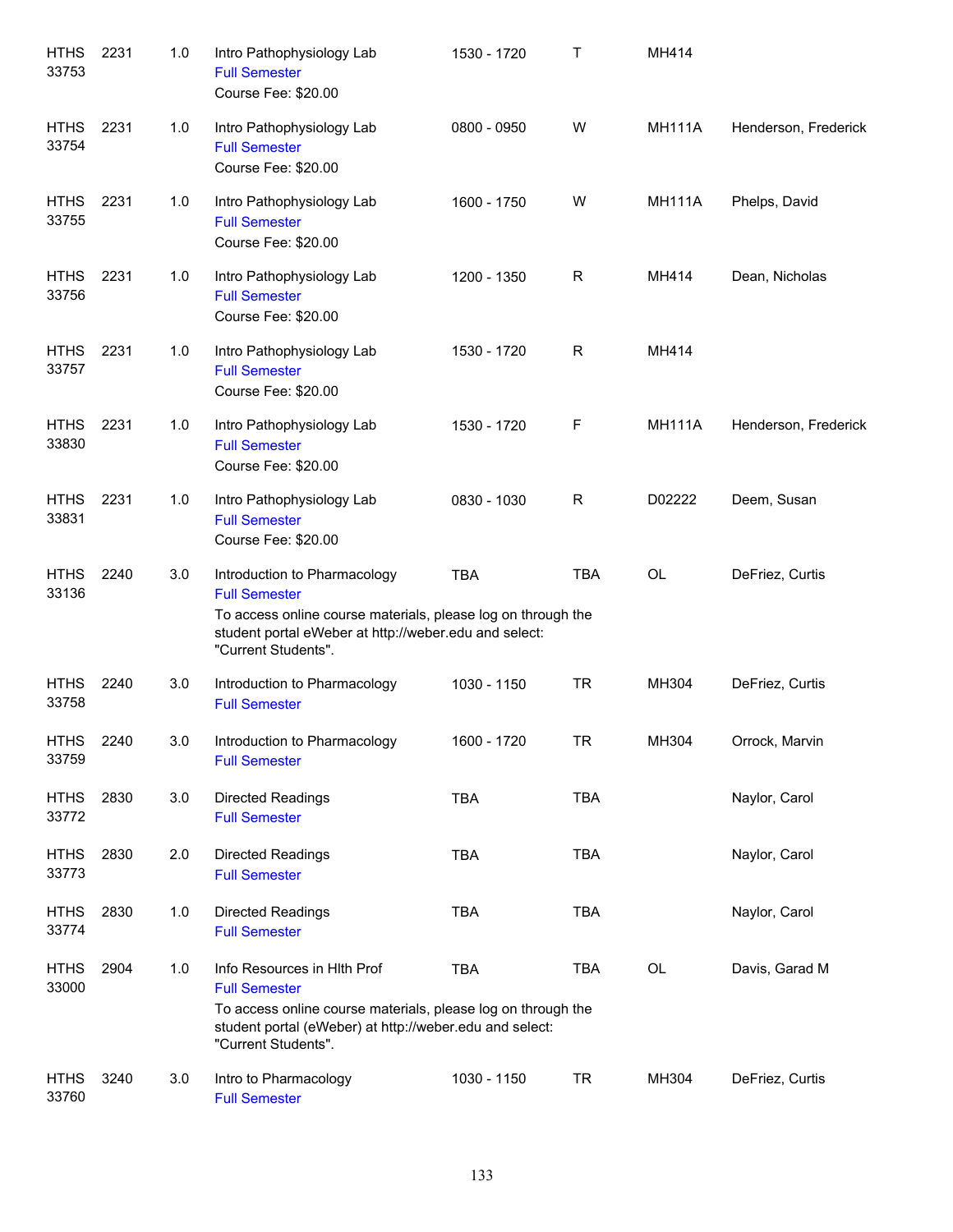| <b>HTHS</b><br>33141 | 3328 | 2.0 | Pathophysiology Cells & Tissue<br><b>Full Semester</b>                                                                                                                                                                        | <b>TBA</b>  | <b>TBA</b> | <b>OL</b>       | Clayton, Cathryn |
|----------------------|------|-----|-------------------------------------------------------------------------------------------------------------------------------------------------------------------------------------------------------------------------------|-------------|------------|-----------------|------------------|
|                      |      |     | To access online course materials, please log on through the<br>student portal eWeber at http://weber.edu and select:<br>"Current Students".                                                                                  |             |            |                 |                  |
| <b>HTHS</b><br>33142 | 3329 | 2.0 | Pathophysiology Organs/Systems<br><b>Full Semester</b>                                                                                                                                                                        | <b>TBA</b>  | <b>TBA</b> | <b>OL</b>       | Clayton, Cathryn |
|                      |      |     | To access online course materials, please log on through the<br>student portal eWeber at http://weber.edu and select:<br>"Current Students".                                                                                  |             |            |                 |                  |
| <b>HTHS</b><br>33761 | 3410 | 3.0 | Found of Health Scienc Technol<br><b>Full Semester</b>                                                                                                                                                                        | 1930 - 2050 | <b>TR</b>  | MH304           | Kotter, Marie    |
| IDT<br>30345         | 1010 | 3.0 | Introduction - Interior Design<br><b>Full Semester</b><br>Course Fee: \$15.00                                                                                                                                                 | 0830 - 0920 | <b>TR</b>  | B3306           | Morris, Shauna   |
| IDT<br>30346         | 1010 | 3.0 | Introduction - Interior Design<br><b>Full Semester</b><br>Course Fee: \$15.00                                                                                                                                                 | 1730 - 2010 | Т          | N <sub>04</sub> | Morris, Shauna   |
| <b>IDT</b><br>34451  | 1010 | 3.0 | Introduction - Interior Design<br><b>Full Semester</b><br>To access online course materials, please log on through the<br>student portal eWeber at http://weber.edu and select:<br>"Current Students".<br>Course Fee: \$15.00 | <b>TBA</b>  | <b>TBA</b> | <b>OL</b>       | Slabaugh, Cherie |
| IDT<br>30502         | 1020 | 3.0 | <b>Presentation Techniques</b><br><b>Full Semester</b><br>Course Fee: \$45.00                                                                                                                                                 | 1200 - 1315 | <b>TR</b>  | B3306           | Arnold, Kristen  |
| IDT<br>30503         | 2010 | 3.0 | Sustainability I: Textile/Soft<br><b>Full Semester</b><br>Course Fee \$15.00                                                                                                                                                  | 0930 - 1020 | <b>MWF</b> | B3333           | Morris, Shauna   |
| IDT<br>30504         | 2020 | 3.0 | Computer-aided Design & Draft<br><b>Full Semester</b><br>Course Fee \$45.00                                                                                                                                                   | 1630 - 1745 | <b>MW</b>  | B3310           | Call, John       |
| IDT<br>30505         | 2040 | 3.0 | <b>Architectural Detailing</b><br><b>Full Semester</b><br>Course Fee \$25.00                                                                                                                                                  | 0830 - 0945 | MW         | B3306           | Arnold, Kristen  |
| IDT<br>30506         | 2860 | 2.0 | Practicum<br><b>Full Semester</b>                                                                                                                                                                                             | 1930 - 2120 | MW         | B3310           | Call, John       |
| IDT<br>30507         | 2990 | 1.0 | Interior Design Seminar<br><b>Full Semester</b>                                                                                                                                                                               | 0930 - 1020 | R          | B3333           | Johnson, Jacie   |
| IDT<br>30508         | 3020 | 3.0 | American & Modern Interiors<br><b>Full Semester</b><br>Course Fee \$15.00                                                                                                                                                     | 0830 - 0920 | <b>MWF</b> | B3333           | Johnson, Jacie   |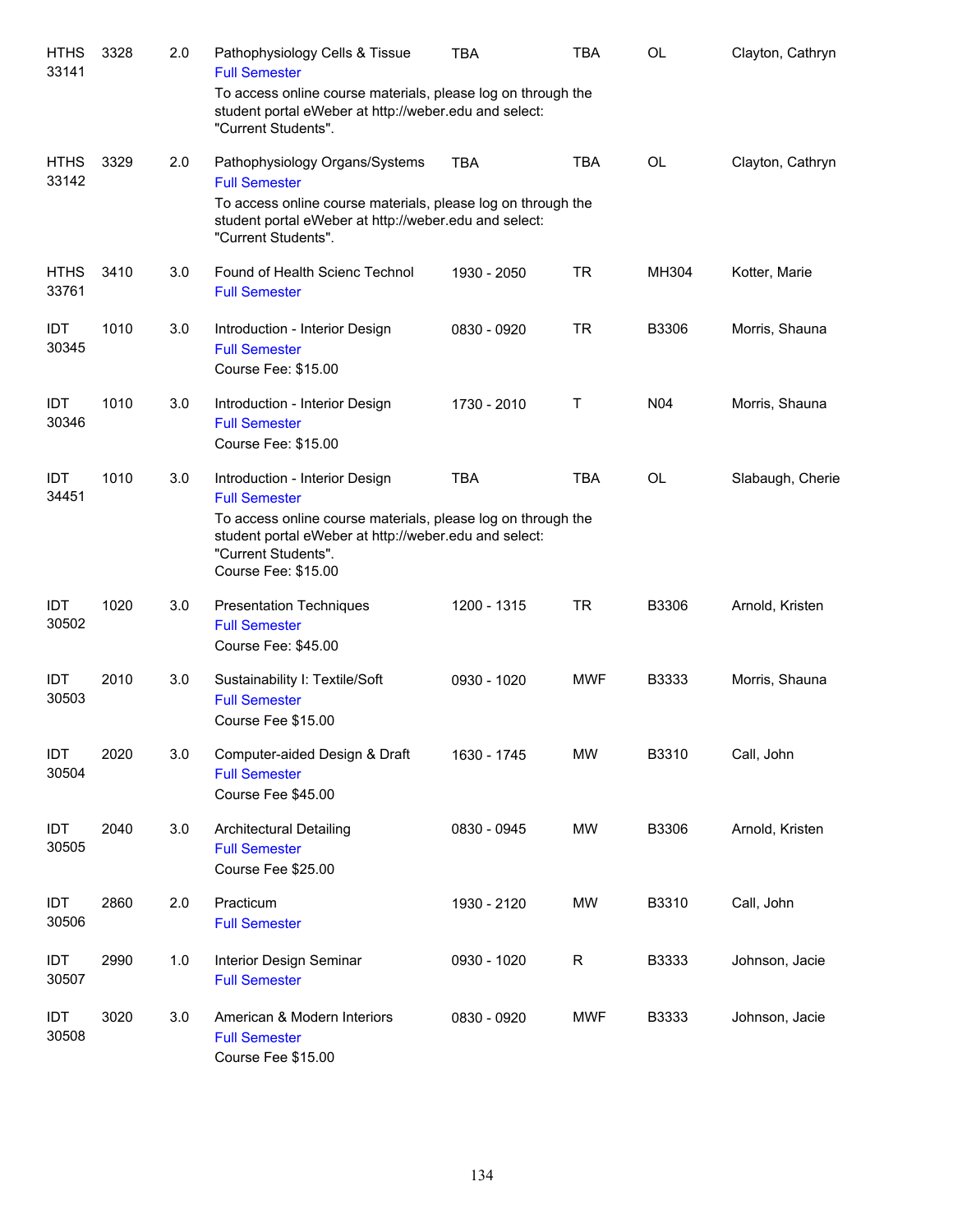| IDT<br>30509        | 3030 | 3.0 | Sustainability II: Matrls/Hard<br><b>Full Semester</b><br>Course Fee \$15.00                                                                                                                                         | 1030 - 1145 | <b>TR</b>  | B3306        | Johnson, Jacie  |
|---------------------|------|-----|----------------------------------------------------------------------------------------------------------------------------------------------------------------------------------------------------------------------|-------------|------------|--------------|-----------------|
| IDT<br>30510        | 3045 | 3.0 | <b>Residential Design</b><br><b>Full Semester</b><br>Course Fee \$45.00                                                                                                                                              | 1030 - 1315 | <b>TR</b>  | B3333        | Morris, Shauna  |
| IDT<br>30511        | 3810 | 3.0 | Experimental<br><b>Full Semester</b>                                                                                                                                                                                 | 1800 - 1915 | MW         | B3306        | Call, John      |
| IDT<br>30512        | 4020 | 3.0 | <b>Commercial Design</b><br><b>Full Semester</b><br>Course Fee \$45.00                                                                                                                                               | 1200 - 1445 | <b>MW</b>  | B3310        | Johnson, Jacie  |
| IDT<br>30513        | 4030 | 3.0 | Senior Project<br><b>Full Semester</b><br>Course Fee \$75.00                                                                                                                                                         | 1030 - 1145 | <b>TR</b>  | B3311        | Arnold, Kristen |
| IDT<br>30514        | 4040 | 2.0 | Portfolio Design<br><b>Full Semester</b><br>Course Fee \$45.00                                                                                                                                                       | 0900 - 1015 | <b>TR</b>  | B3311        | Arnold, Kristen |
| IDT<br>30515        | 4860 | 3.0 | Internship for Interior Design<br><b>Full Semester</b>                                                                                                                                                               | 1045 - 1200 | W          | B3306        | Arnold, Kristen |
| <b>IST</b><br>32817 | 1100 | 3.0 | SS The Wired Society<br><b>Full Semester</b><br>Course Fee: \$5.00                                                                                                                                                   | 1130 - 1220 | <b>MWF</b> | <b>WB120</b> | Painter, Ava    |
| <b>IST</b><br>32818 | 1100 | 3.0 | SS The Wired Society<br><b>Block 1</b><br>Course Fee: \$5.00<br>HYBRID course runs Jan. 2 through Feb. 24, 2011                                                                                                      | 1730 - 2010 | Т          | <b>WB106</b> | Swedin, Eric    |
| <b>IST</b><br>33869 | 1100 | 3.0 | SS The Wired Society<br><b>Full Semester</b><br>To access online course materials, please log on through the<br>student portal (eWeber) at http://weber.edu and select:<br>"Current Students".<br>Course Fee: \$5.00 | <b>TBA</b>  | <b>TBA</b> | OL           | Jensen, Marion  |
| <b>IST</b><br>33874 | 1100 | 3.0 | SS The Wired Society<br><b>Full Semester</b><br>To access online course materials, please log on through the<br>student portal (eWeber) at http://weber.edu and select:<br>"Current Students".<br>Course Fee: \$5.00 | <b>TBA</b>  | TBA        | OL           | Park, Julie     |
| <b>IST</b><br>33880 | 1100 | 3.0 | SS The Wired Society<br><b>Full Semester</b><br>To access online course materials, please log on through the<br>student portal (eWeber) at http://weber.edu and select:<br>"Current Students".<br>Course Fee: \$5.00 | <b>TBA</b>  | <b>TBA</b> | OL           | Painter, Ava    |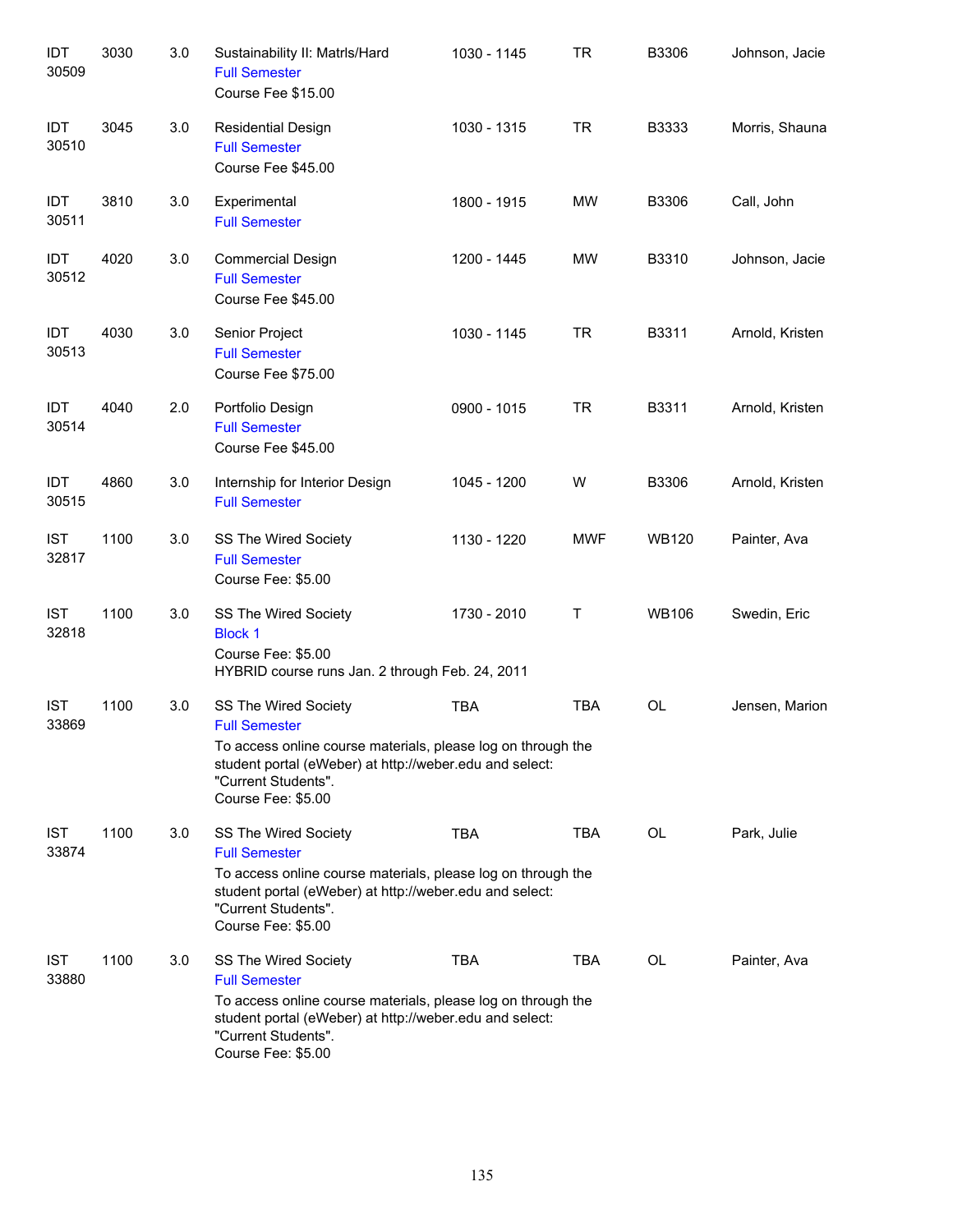| <b>IST</b><br>33882 | 2010 | 1.0 | TE Business Computer Skills<br><b>Full Semester</b>                                                                                                                                                                                   | <b>TBA</b>                 | <b>TBA</b>  | <b>OL</b>        | Harris, G         |
|---------------------|------|-----|---------------------------------------------------------------------------------------------------------------------------------------------------------------------------------------------------------------------------------------|----------------------------|-------------|------------------|-------------------|
|                     |      |     | To access online course materials, please log on through the<br>student portal (eWeber) at http://weber.edu and select:<br>"Current Students".<br>Course Fee: \$5.00                                                                  |                            |             |                  |                   |
| <b>IST</b><br>33884 | 2010 | 1.0 | TE Business Computer Skills<br><b>Full Semester</b>                                                                                                                                                                                   | <b>TBA</b>                 | <b>TBA</b>  | <b>OL</b>        | Harris, G         |
|                     |      |     | To access online course materials, please log on through the<br>student portal (eWeber) at http://weber.edu and select:<br>"Current Students".<br>Course Fee: \$5.00                                                                  |                            |             |                  |                   |
| <b>IST</b><br>33886 | 2010 | 1.0 | TE Business Computer Skills<br><b>Full Semester</b>                                                                                                                                                                                   | <b>TBA</b>                 | <b>TBA</b>  | <b>OL</b>        | Harris, G         |
|                     |      |     | To access online course materials, please log on through the<br>student portal (eWeber) at http://weber.edu and select:<br>"Current Students".<br>Course Fee: \$5.00                                                                  |                            |             |                  |                   |
| <b>IST</b><br>33590 | 2015 | 1.0 | Intro to Inform System & Tech<br><b>Full Semester</b>                                                                                                                                                                                 | 0800 - 1600<br>0800 - 1200 | S<br>S      | D02101<br>D02101 | Harris, G         |
|                     |      |     | IST 2015 Class Dates & Times:<br>Saturday-Week 1: 1/7/2012 from 8:00 a.m. to 4:00 p.m.<br>Saturday-Week 3: 1/21/2012 from 8:00 a.m. to 12:00 (noon)<br>Saturday-Week 5: 2/4/2012 from 8:00 a.m. to 12:00 (noon)<br>Course Fee: \$5.00 | 0800 - 1200                | S           | D02101           |                   |
| <b>IST</b><br>33806 | 2110 | 3.0 | Software Development I<br><b>Full Semester</b><br>Course Fee: \$15.00                                                                                                                                                                 | 1730 - 2010                | $\mathsf T$ | D02101           | Le, Taowen        |
| <b>IST</b><br>33925 | 2410 | 3.0 | Information Systems Architectu<br><b>Full Semester</b><br>Course Fee: \$15.00                                                                                                                                                         | 1545 - 1700                | <b>MW</b>   | D02225           | Song, Seokwoo     |
| <b>IST</b><br>33808 | 2720 | 3.0 | Data Structures & Algorithms<br><b>Full Semester</b><br>Course Fee: \$15.00                                                                                                                                                           | 0900 - 1015                | <b>TR</b>   | D02101           | Yu, Zhuolin       |
| <b>IST</b><br>32819 | 3110 | 3.0 | Information Technology/Busines<br><b>Full Semester</b><br>Course Fee: \$5.00                                                                                                                                                          | 1730 - 2010                | Т           | <b>WB120</b>     | Belflower, Shelly |
| <b>IST</b><br>33678 | 3110 | 3.0 | Information Technology/Busines<br><b>Full Semester</b><br>Course Fee: \$5.00                                                                                                                                                          | 0900 - 1015                | Τ           | <b>WB120</b>     | Song, Seokwoo     |
| <b>IST</b><br>33888 | 3110 | 3.0 | Information Technology/Busines<br><b>Full Semester</b>                                                                                                                                                                                | <b>TBA</b>                 | <b>TBA</b>  | OL               | Le, Taowen        |
|                     |      |     | To access online course materials, please log on through the<br>student portal (eWeber) at http://weber.edu and select:<br>"Current Students".<br>Course Fee: \$5.00                                                                  |                            |             |                  |                   |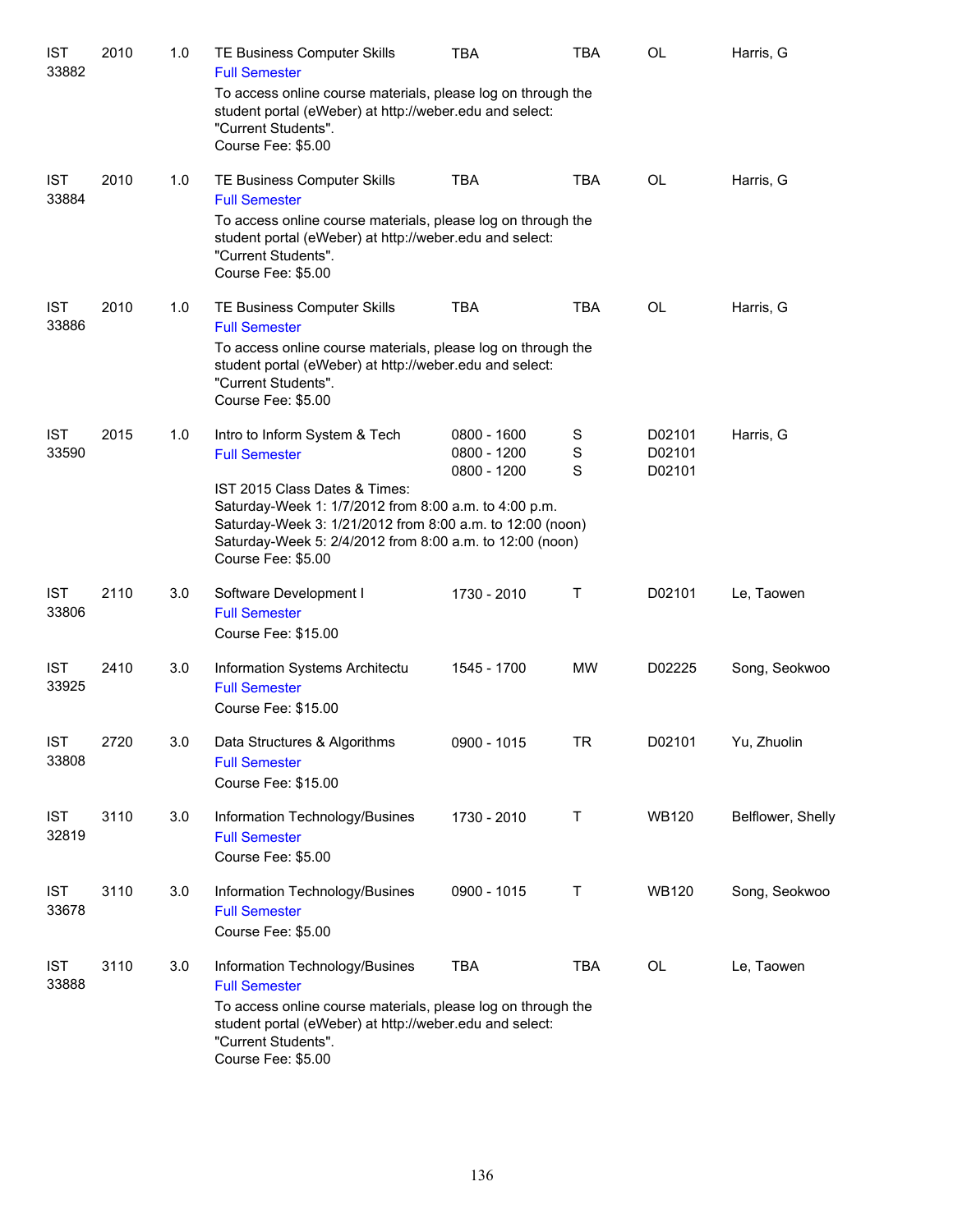| <b>IST</b><br>33890 | 3110 | 3.0 | Information Technology/Busines<br><b>Full Semester</b>                                                                                                                                                | TBA         | TBA        | OL                                       | Le, Taowen        |
|---------------------|------|-----|-------------------------------------------------------------------------------------------------------------------------------------------------------------------------------------------------------|-------------|------------|------------------------------------------|-------------------|
|                     |      |     | To access online course materials, please log on through the<br>student portal (eWeber) at http://weber.edu and select:<br>"Current Students".<br>Course Fee: \$5.00                                  |             |            |                                          |                   |
| <b>IST</b><br>33896 | 3110 | 3.0 | Information Technology/Busines<br><b>Full Semester</b>                                                                                                                                                | <b>TBA</b>  | <b>TBA</b> | OL                                       | Belflower, Shelly |
|                     |      |     | To access online course materials, please log on through the<br>student portal (eWeber) at http://weber.edu and select:<br>"Current Students".<br>Course Fee: \$5.00                                  |             |            |                                          |                   |
| <b>IST</b><br>33901 | 3110 | 3.0 | Information Technology/Busines<br><b>Full Semester</b>                                                                                                                                                | <b>TBA</b>  | <b>TBA</b> | $\mathsf{OL}% \left( \mathcal{M}\right)$ | Park, Julie       |
|                     |      |     | To access online course materials, please log on through the<br>student portal (eWeber) at http://weber.edu and select:<br>"Current Students".<br>Course Fee: \$5.00                                  |             |            |                                          |                   |
| <b>IST</b><br>33809 | 3210 | 4.0 | Database Design/Implementation<br><b>Full Semester</b><br>Course Fee: \$20.00                                                                                                                         | 1730 - 2010 | Τ          | D02226                                   | Yu, Zhuolin       |
| <b>IST</b><br>33810 | 3610 | 4.0 | <b>Networks &amp; Data Communications</b><br><b>Full Semester</b><br>Course Fee: \$20.00                                                                                                              | 1730 - 2030 | Τ          | D02225                                   | Drake, Andrew     |
| <b>IST</b><br>33811 | 3700 | 3.0 | E-business Tech & Web Develop<br><b>Full Semester</b><br>Course Fee: \$15.00                                                                                                                          | 1730 - 2010 | M          | D02101                                   | Song, Seokwoo     |
| <b>IST</b><br>33907 | 3710 | 3.0 | Global Issues in I.T.<br><b>Full Semester</b>                                                                                                                                                         | <b>TBA</b>  | <b>TBA</b> | <b>OL</b>                                | Yu, Zhuolin       |
|                     |      |     | To access online course materials, please log on through the<br>student portal (eWeber) at http://weber.edu and select:<br>"Current Students."<br>Course Fee: \$5.00                                  |             |            |                                          |                   |
| <b>IST</b><br>33914 | 3710 | 3.0 | Global Issues in I.T.<br><b>Full Semester</b>                                                                                                                                                         | <b>TBA</b>  | <b>TBA</b> | <b>OL</b>                                | Yu, Zhuolin       |
|                     |      |     | To access online course materials, please log on through the<br>student portal (eWeber) at http://weber.edu and select:<br>"Current Students".<br>Course Fee: \$5.00                                  |             |            |                                          |                   |
| <b>IST</b><br>33922 | 3730 | 3.0 | Systems Analysis and Design<br><b>Full Semester</b><br>To access online course materials, please log on through the<br>student portal (eWeber) at http://weber.edu and select:<br>"Current Students". | <b>TBA</b>  | <b>TBA</b> | OL                                       | Gee, Richard      |
| <b>IST</b><br>33814 | 4730 | 3.0 | Course Fee: \$15.00<br>Senior Practicum: Project Manag<br><b>Full Semester</b><br>Course Fee: \$5.00                                                                                                  | 1730 - 2010 | W          | D02229A                                  | Harris, G         |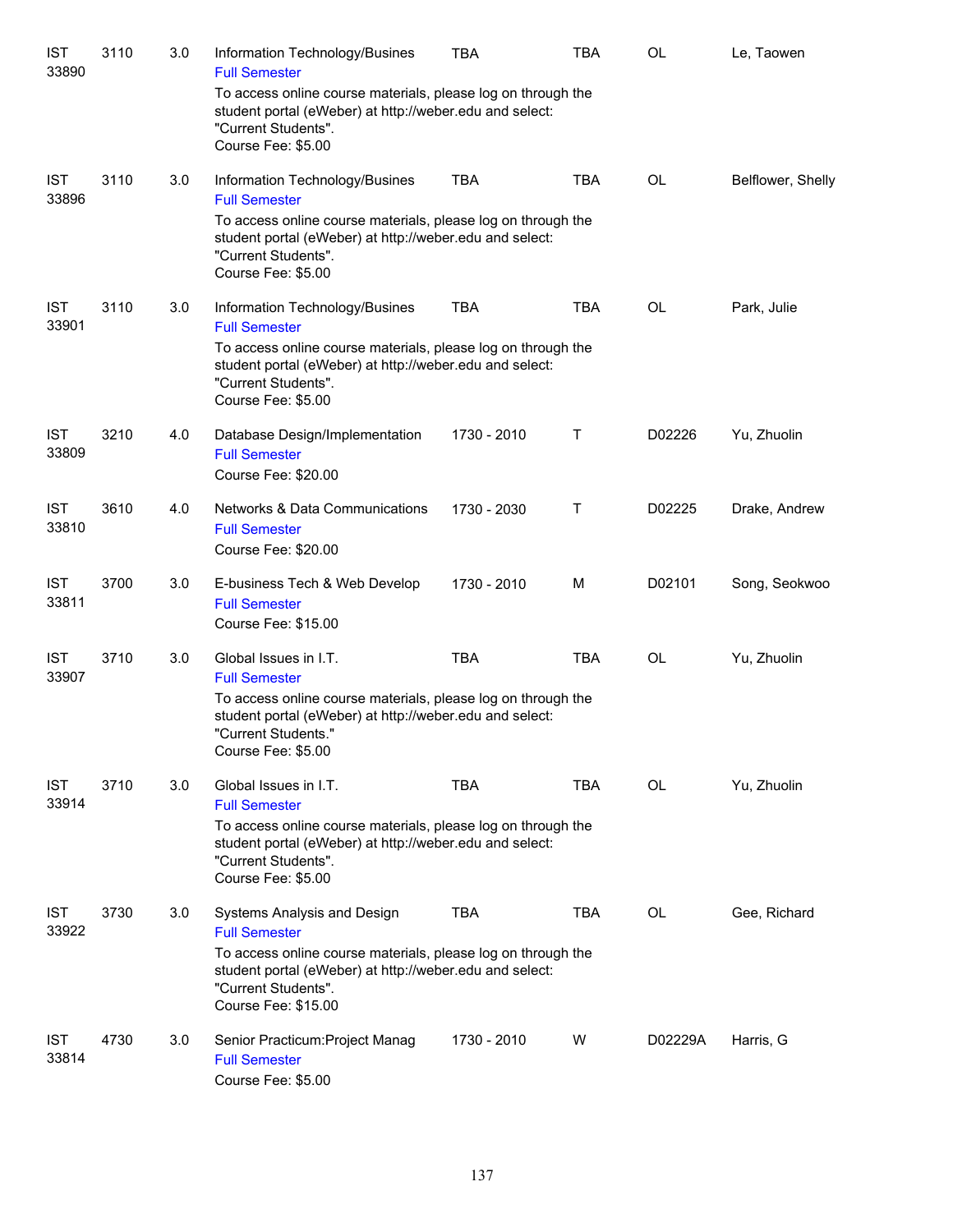| <b>ITLN</b><br>32364 | 1020 | 3.0 | First Year Italian II<br><b>Full Semester</b><br>Course Fee \$6.00                                                                                                                                 | 1730 - 1845 | <b>MW</b>  | EH106     | Holmes, Maria     |
|----------------------|------|-----|----------------------------------------------------------------------------------------------------------------------------------------------------------------------------------------------------|-------------|------------|-----------|-------------------|
| <b>JPNS</b><br>35023 | 1010 | 3.0 | First Year Japanese I<br><b>Full Semester</b><br>Course Fee \$6.00                                                                                                                                 | 0830 - 0920 | <b>MWF</b> | EH218     | Adachi, Yumi      |
| <b>JPNS</b><br>32427 | 1020 | 3.0 | First Year Japanese II<br><b>Full Semester</b><br>Course Fee: \$6.00                                                                                                                               | 0930 - 1020 | <b>MWF</b> | EH117     | Adachi, Yumi      |
| <b>JPNS</b><br>34340 | 1020 | 3.0 | First Year Japanese II<br><b>Full Semester</b><br>Course Fee: \$6.00                                                                                                                               | 1130 - 1220 | <b>MWF</b> | EH106     | Adachi, Yumi      |
| <b>JPNS</b><br>32429 | 2020 | 3.0 | HU Second Year Japanese II<br><b>Full Semester</b><br>Course Fee \$6.00                                                                                                                            | 1030 - 1120 | <b>MWF</b> | EH117     | Olson, Tazuko     |
| <b>JPNS</b><br>32433 | 2020 | 3.0 | HU Second Year Japanese II<br><b>Full Semester</b><br>Course Fee \$6.00                                                                                                                            | 1730 - 1845 | <b>TR</b>  | EH117     | Lay, Lisa         |
| <b>JPNS</b><br>32435 | 3710 | 3.0 | <b>Business Language I</b><br><b>Full Semester</b><br>Course Fee \$6.00                                                                                                                            | 1230 - 1320 | <b>MWF</b> | EH117     | Adachi, Yumi      |
| <b>LIBS</b><br>32864 | 1704 | 1.0 | TD Information Navigator<br><b>Full Semester</b><br>To access online course materials, please log on through the<br>student portal (eWeber) at http://weber.edu and select:<br>"Current Students". | <b>TBA</b>  | <b>TBA</b> | <b>OL</b> | Allen, Misty      |
| <b>LIBS</b><br>32865 | 1704 | 1.0 | TD Information Navigator<br><b>Full Semester</b><br>To access online course materials, please log on through the<br>student portal (eWeber) at http://weber.edu and select:<br>"Current Students"  | <b>TBA</b>  | <b>TBA</b> | <b>OL</b> | Baker, Lesli      |
| <b>LIBS</b><br>32866 | 1704 | 1.0 | TD Information Navigator<br><b>Full Semester</b><br>To access online course materials, please log on through the<br>student portal (eWeber) at http://weber.edu and select:<br>"Current Students". | <b>TBA</b>  | TBA        | OL        | Carpenter, Gerald |
| <b>LIBS</b><br>32867 | 1704 | 1.0 | TD Information Navigator<br><b>Full Semester</b><br>To access online course materials, please log on through the<br>student portal (eWeber) at http://weber.edu and select:<br>"Current Students". | <b>TBA</b>  | <b>TBA</b> | OL        | Carpenter, Gerald |
| <b>LIBS</b><br>32868 | 1704 | 1.0 | TD Information Navigator<br><b>Full Semester</b><br>To access online course materials, please log on through the<br>student portal (eWeber) at http://weber.edu and select:<br>"Current Students". | <b>TBA</b>  | <b>TBA</b> | OL        | Francis, Jason    |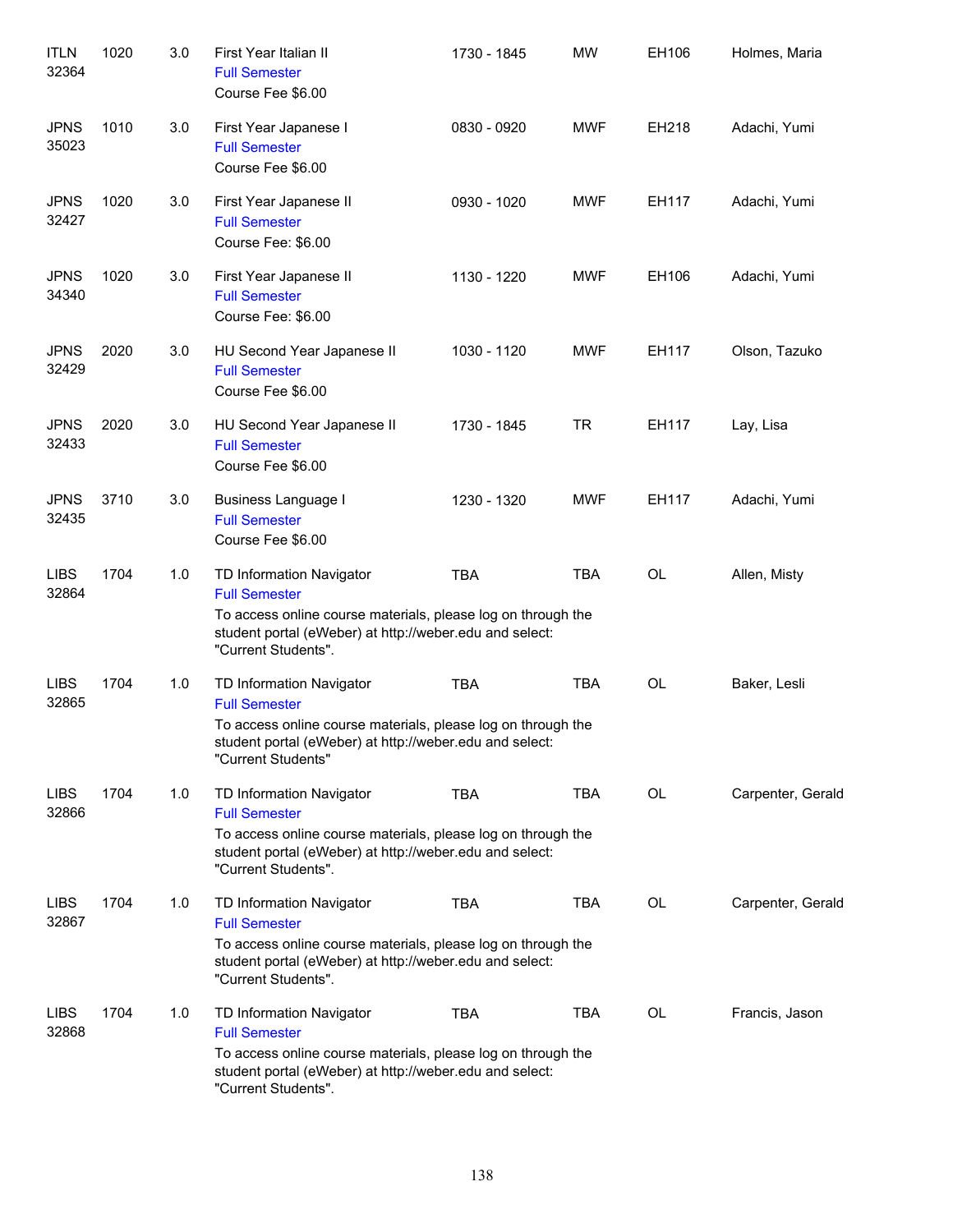| <b>LIBS</b><br>32869 | 1704 | 1.0 | <b>TD Information Navigator</b><br><b>Full Semester</b>                                                                                        | <b>TBA</b>  | <b>TBA</b>  | OL        | Eissinger, Richard |
|----------------------|------|-----|------------------------------------------------------------------------------------------------------------------------------------------------|-------------|-------------|-----------|--------------------|
|                      |      |     | To access online course materials, please log on through the<br>student portal (eWeber) at http://weber.edu and select:<br>"Current Students". |             |             |           |                    |
| <b>LIBS</b><br>32870 | 1704 | 1.0 | TD Information Navigator<br><b>Block 1</b>                                                                                                     | <b>TBA</b>  | <b>TBA</b>  | <b>OL</b> | Jackson, Shaun     |
|                      |      |     | To access online course materials, please log on through the<br>student portal (eWeber) at http://weber.edu and select:<br>"Current Students". |             |             |           |                    |
| <b>LIBS</b><br>32871 | 1704 | 1.0 | TD Information Navigator<br><b>Block 2</b>                                                                                                     | <b>TBA</b>  | <b>TBA</b>  | OL        | Jackson, Shaun     |
|                      |      |     | To access online course materials, please log on through the<br>student portal (eWeber) at http://weber.edu and select:<br>"Current Students." |             |             |           |                    |
| <b>LIBS</b><br>32872 | 1704 | 1.0 | TD Information Navigator<br><b>Full Semester</b>                                                                                               | <b>TBA</b>  | <b>TBA</b>  | OL        | Kinikin, Janae     |
|                      |      |     | To access online course materials, please log on through the<br>student portal (eWeber) at http://weber.edu and select:<br>"Current Students". |             |             |           |                    |
| <b>LIBS</b><br>32873 | 1704 | 1.0 | TD Information Navigator<br><b>Full Semester</b>                                                                                               | <b>TBA</b>  | <b>TBA</b>  | <b>OL</b> | Payne, Kathryn     |
|                      |      |     | To access online course materials, please log on through the<br>student portal (eWeber) at http://weber.edu and select:<br>"Current Students". |             |             |           |                    |
| <b>LIBS</b><br>32874 | 1704 | 1.0 | TD Information Navigator<br><b>Full Semester</b>                                                                                               | <b>TBA</b>  | <b>TBA</b>  | <b>OL</b> | Slade, Keith       |
|                      |      |     | To access online course materials, please log on through the<br>student portal (eWeber) at http://weber.edu and select:<br>"Current Students". |             |             |           |                    |
| <b>LIBS</b><br>32875 | 1704 | 1.0 | TD Information Navigator<br><b>Full Semester</b>                                                                                               | <b>TBA</b>  | <b>TBA</b>  | OL        | Weeks, Jamie       |
|                      |      |     | To access online course materials, please log on through the<br>student portal (eWeber) at http://weber.edu and select:<br>"Current Students". |             |             |           |                    |
| <b>LIBS</b><br>33099 | 1704 | 1.0 | TD Information Navigator<br><b>Full Semester</b>                                                                                               | <b>TBA</b>  | <b>TBA</b>  | OL        | Vandestreek, Carl  |
|                      |      |     | To access online course materials, please log on through the<br>student portal (eWeber) at http://weber.edu and select:<br>"Current Students". |             |             |           |                    |
| <b>LIBS</b><br>33612 | 1704 | 1.0 | TD Information Navigator<br><b>Block 1</b>                                                                                                     | 1730 - 1900 | $\mathsf R$ | LI138     | Davis, Garad M     |
| <b>LIBS</b><br>33614 | 1704 | 1.0 | TD Information Navigator<br><b>Block 1</b>                                                                                                     | 1030 - 1120 | <b>TR</b>   | LI31      | Licona, Ruby       |
| <b>LIBS</b><br>33615 | 1704 | 1.0 | TD Information Navigator<br><b>Block 2</b>                                                                                                     | 1030 - 1120 | <b>TR</b>   | LI31      | Licona, Ruby       |
| <b>LIBS</b><br>33835 | 1704 | 1.0 | TD Information Navigator<br><b>Full Semester</b>                                                                                               | 1630 - 1720 | W           | D02222    | Jackson, Shaun     |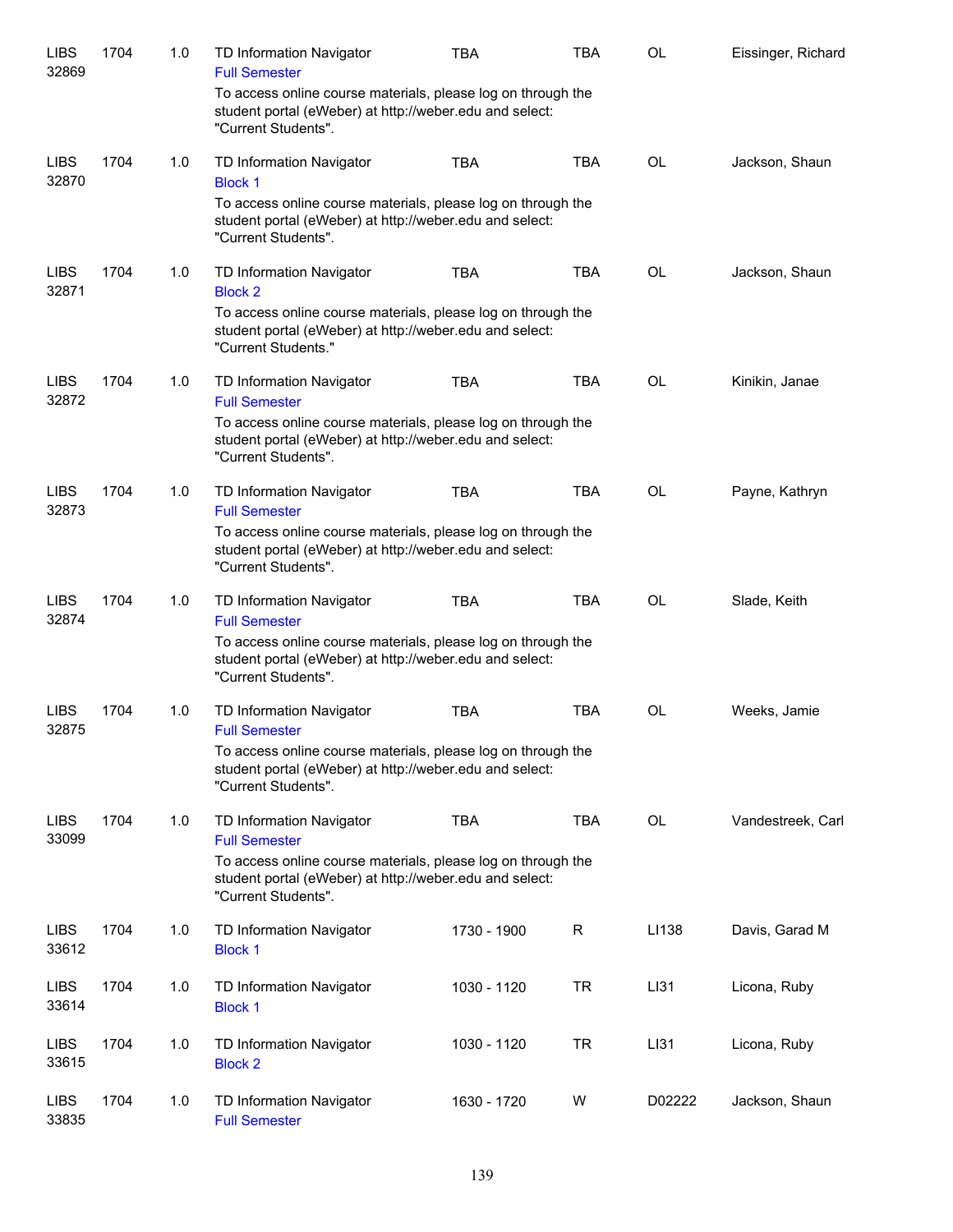| <b>LIBS</b><br>33838 | 1704 | 1.0 | TD Information Navigator<br><b>Full Semester</b>                                                                                               | 1030 - 1120 | Τ          | D02222    | Kinikin, Janae     |
|----------------------|------|-----|------------------------------------------------------------------------------------------------------------------------------------------------|-------------|------------|-----------|--------------------|
| <b>LIBS</b><br>32989 | 2704 | 1.0 | TD Info Resources/Business<br><b>Block 1</b>                                                                                                   | <b>TBA</b>  | <b>TBA</b> | <b>OL</b> | Hahn, Edward       |
|                      |      |     | To access online course materials, please log on through the<br>student portal (eWeber) at http://weber.edu and select:<br>"Current Students". |             |            |           |                    |
| <b>LIBS</b><br>32992 | 2704 | 1.0 | TD Info Resources/Business<br><b>Block 2</b>                                                                                                   | <b>TBA</b>  | <b>TBA</b> | <b>OL</b> | Hahn, Edward       |
|                      |      |     | To access online course materials, please log on through the<br>student portal (eWeber) at http://weber.edu and select:<br>"Current Students". |             |            |           |                    |
| <b>LIBS</b><br>33616 | 2804 | 1.0 | TD Info Resources Soc Sciences<br><b>Full Semester</b>                                                                                         | 1030 - 1120 | W          | LI138     | Kotter, Wade       |
| <b>LIBS</b><br>32995 | 2904 | 1.0 | Info Resources in Hith Prof<br><b>Full Semester</b>                                                                                            | <b>TBA</b>  | <b>TBA</b> | <b>OL</b> | Davis, Garad M     |
|                      |      |     | To access online course materials, please log on through the<br>student portal (eWeber) at http://weber.edu and select:<br>"Current Students". |             |            |           |                    |
| <b>LING</b><br>32132 | 4830 | 3.0 | Directed Read in Linguistics<br><b>Full Semester</b>                                                                                           | <b>TBA</b>  | <b>TBA</b> |           | LeTourneau, Mark   |
| <b>LING</b><br>32135 | 4990 | 3.0 | <b>Centering Experience</b><br><b>Full Semester</b>                                                                                            | <b>TBA</b>  | <b>TBA</b> |           | LeTourneau, Mark   |
| <b>MACC</b><br>33094 | 6130 | 3.0 | Govmnt/Non-Profit Accounting<br><b>Full Semester</b>                                                                                           | 1845 - 2125 | M          | D02114    | Malone, John       |
| <b>MACC</b><br>33096 | 6160 | 3.0 | <b>Financial Statement Analysis</b><br><b>Full Semester</b>                                                                                    | 1830 - 2110 | W          | D02114    | Durkee, David      |
| MACC<br>33104        | 6330 | 3.0 | <b>Strategic Management Accting</b><br><b>Full Semester</b>                                                                                    | 1530 - 1810 | W          | D02114    | Mouritsen, Matthew |
| <b>MACC</b><br>33106 | 6570 | 3.0 | Information Systems Auditing<br><b>Full Semester</b>                                                                                           | 1830 - 2110 | Τ          | D02223    | Thorsted, Stephen  |
| <b>MATH</b><br>33297 | 0950 | 3.0 | Pre-algebra<br><b>Full Semester</b><br>Course Fee \$95.00                                                                                      | 0930 - 1020 | M          | B4516     | Yonkee, Mary       |
| <b>MATH</b><br>33299 | 0950 | 3.0 | Pre-algebra<br><b>Full Semester</b><br>Course Fee \$95.00                                                                                      | 0830 - 0920 | M          | ET127     | Hansen, Amber      |
| MATH<br>33300        | 0950 | 3.0 | Pre-algebra<br><b>Full Semester</b><br>Course Fee \$95.00                                                                                      | 1030 - 1120 | M          | B4516     | Baker, Loyal       |
| <b>MATH</b><br>33301 | 0950 | 3.0 | Pre-algebra<br><b>Full Semester</b><br>Course Fee \$95.00                                                                                      | 1130 - 1220 | M          | ET127     | Hansen, Mary       |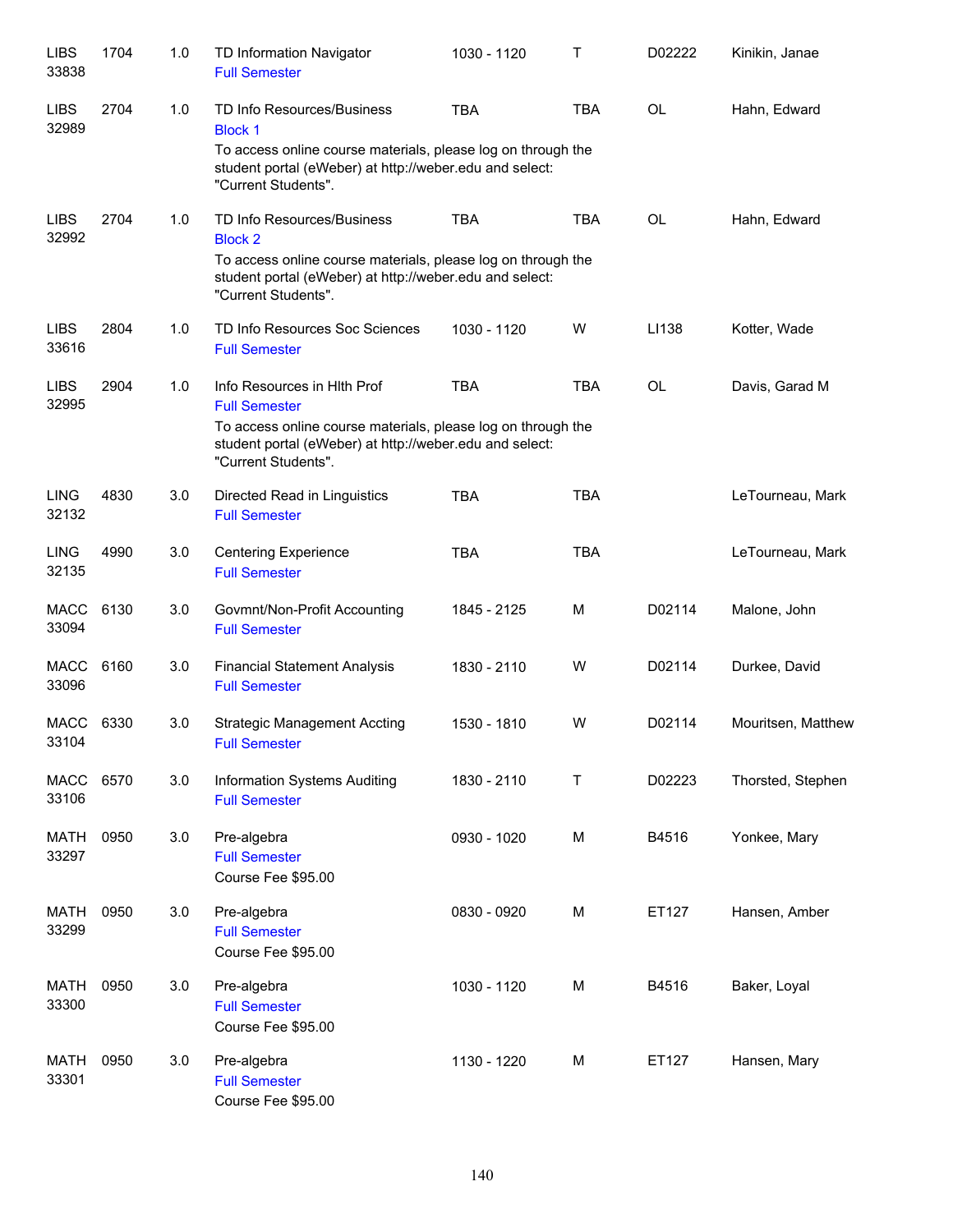| <b>MATH</b><br>33302 | 0950 | 3.0 | Pre-algebra<br><b>Full Semester</b><br>Course Fee \$95.00                                                         | 1230 - 1320 | M | ET127 | Hansen, Mary      |
|----------------------|------|-----|-------------------------------------------------------------------------------------------------------------------|-------------|---|-------|-------------------|
| <b>MATH</b><br>33304 | 0950 | 3.0 | Pre-algebra<br><b>Full Semester</b><br>Course Fee \$95.00                                                         | 1630 - 1720 | M | B4517 | Portz, Heidi      |
| <b>MATH</b><br>33305 | 0950 | 3.0 | Pre-algebra<br><b>Full Semester</b><br>Course Fee \$95.00                                                         | 1730 - 1820 | M | B4517 | Thompson, Erin    |
| MATH<br>33307        | 0950 | 3.0 | Pre-algebra<br><b>Full Semester</b><br>Course Fee \$95.00                                                         | 1730 - 1820 | M | ET127 | Marriott, Katrina |
| <b>MATH</b><br>33309 | 0950 | 3.0 | Pre-algebra<br><b>Full Semester</b><br>Course Fee \$95.00                                                         | 1930 - 2020 | M | ET127 | Marriott, Katrina |
| <b>MATH</b><br>33310 | 0950 | 3.0 | Pre-algebra<br><b>Full Semester</b><br>Course Fee \$95.00                                                         | 0730 - 0820 | Τ | B4516 | Allred, Alice     |
| MATH<br>33312        | 0950 | 3.0 | Pre-algebra<br><b>Full Semester</b><br>For students starting from the beginning/module one.<br>Course Fee \$95.00 | 0830 - 0920 | Τ | B3328 | McKee, Deborah    |
| <b>MATH</b><br>33313 | 0950 | 3.0 | Pre-algebra<br><b>Full Semester</b><br>Course Fee \$95.00                                                         | 0930 - 1020 | Τ | B4516 | Hallin, Stephen   |
| <b>MATH</b><br>33314 | 0950 | 3.0 | Pre-algebra<br><b>Full Semester</b><br>Course Fee \$95.00                                                         | 0930 - 1020 | Τ | B4517 | Rich, Michelle    |
| MATH 0950<br>33316   |      | 3.0 | Pre-algebra<br><b>Full Semester</b><br>Course Fee \$95.00                                                         | 1030 - 1120 | Τ | ET127 | Hansen, Amber     |
| MATH<br>33318        | 0950 | 3.0 | Pre-algebra<br><b>Full Semester</b><br>Course Fee \$95.00                                                         | 1130 - 1220 | T | B4516 | Allred, Alice     |
| MATH<br>33319        | 0950 | 3.0 | Pre-algebra<br><b>Full Semester</b><br>Course Fee \$95.00                                                         | 1230 - 1320 | T | B4516 | Hansen, Mary      |
| MATH<br>33321        | 0950 | 3.0 | Pre-algebra<br><b>Full Semester</b><br>Course Fee \$95.00                                                         | 1330 - 1420 | T | B4516 | Marx, Christine   |
| MATH<br>33322        | 0950 | 3.0 | Pre-algebra<br><b>Full Semester</b><br>Course Fee \$95.00                                                         | 1630 - 1720 | T | B4516 | Marriott, Katrina |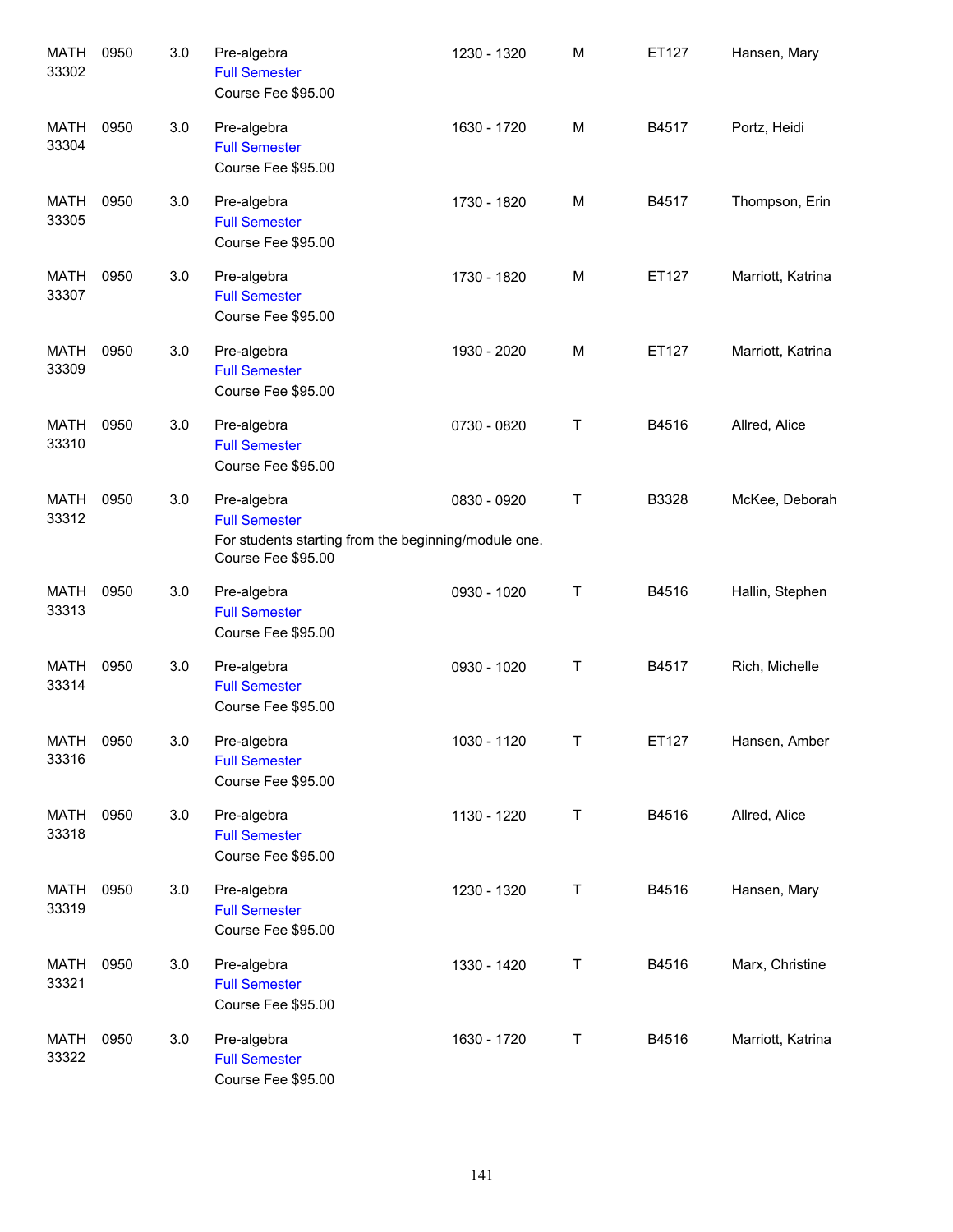| <b>MATH</b><br>33324 | 0950 | 3.0 | Pre-algebra<br><b>Full Semester</b><br>Course Fee \$95.00                                                         | 1730 - 1820 | Τ           | ET127 | Jennings, Cristine |
|----------------------|------|-----|-------------------------------------------------------------------------------------------------------------------|-------------|-------------|-------|--------------------|
| <b>MATH</b><br>33328 | 0950 | 3.0 | Pre-algebra<br><b>Full Semester</b><br>Course Fee \$95.00                                                         | 1830 - 1920 | Τ           | B4516 | Marriott, Katrina  |
| <b>MATH</b><br>33330 | 0950 | 3.0 | Pre-algebra<br><b>Full Semester</b><br>Course Fee \$95.00                                                         | 0830 - 0920 | W           | B4517 | Yonkee, Mary       |
| <b>MATH</b><br>33337 | 0950 | 3.0 | Pre-algebra<br><b>Full Semester</b><br>Course Fee \$95.00                                                         | 1030 - 1120 | W           | B4516 | Hunt, Corinne      |
| <b>MATH</b><br>33341 | 0950 | 3.0 | Pre-algebra<br><b>Full Semester</b><br>Course Fee \$95.00                                                         | 1130 - 1220 | W           | ET127 | Imig, David        |
| <b>MATH</b><br>33344 | 0950 | 3.0 | Pre-algebra<br><b>Full Semester</b><br>Course Fee \$95.00                                                         | 1330 - 1420 | W           | B4516 | Poore, Darrell     |
| <b>MATH</b><br>33369 | 0950 | 3.0 | Pre-algebra<br><b>Full Semester</b><br>Course Fee \$95.00                                                         | 1630 - 1720 | W           | ET127 | Canales, Lauri     |
| <b>MATH</b><br>33370 | 0950 | 3.0 | Pre-algebra<br><b>Full Semester</b><br>Course Fee \$95.00                                                         | 1730 - 1820 | W           | B4517 | Jennings, Cristine |
| <b>MATH</b><br>33371 | 0950 | 3.0 | Pre-algebra<br><b>Full Semester</b><br>Course Fee \$95.00                                                         | 1830 - 1920 | W           | B4516 | Floyd, M           |
| MATH<br>33372        | 0950 | 3.0 | Pre-algebra<br><b>Full Semester</b><br>Course Fee \$95.00                                                         | 0830 - 0920 | R           | B4516 | Allred, Alice      |
| <b>MATH</b><br>33376 | 0950 | 3.0 | Pre-algebra<br><b>Full Semester</b><br>Course Fee \$95.00                                                         | 0930 - 1020 | R           | B4516 | Baker, Loyal       |
| <b>MATH</b><br>33377 | 0950 | 3.0 | Pre-algebra<br><b>Full Semester</b><br>Course Fee \$95.00                                                         | 1030 - 1120 | R           | B4516 | Baker, Loyal       |
| <b>MATH</b><br>33379 | 0950 | 3.0 | Pre-algebra<br><b>Full Semester</b><br>Course Fee \$95.00                                                         | 1030 - 1120 | R           | ET127 | McKee, Deborah     |
| <b>MATH</b><br>33381 | 0950 | 3.0 | Pre-algebra<br><b>Full Semester</b><br>For students starting from the beginning/module one.<br>Course Fee \$95.00 | 1130 - 1220 | $\mathsf R$ | B4511 | Poore, Darrell     |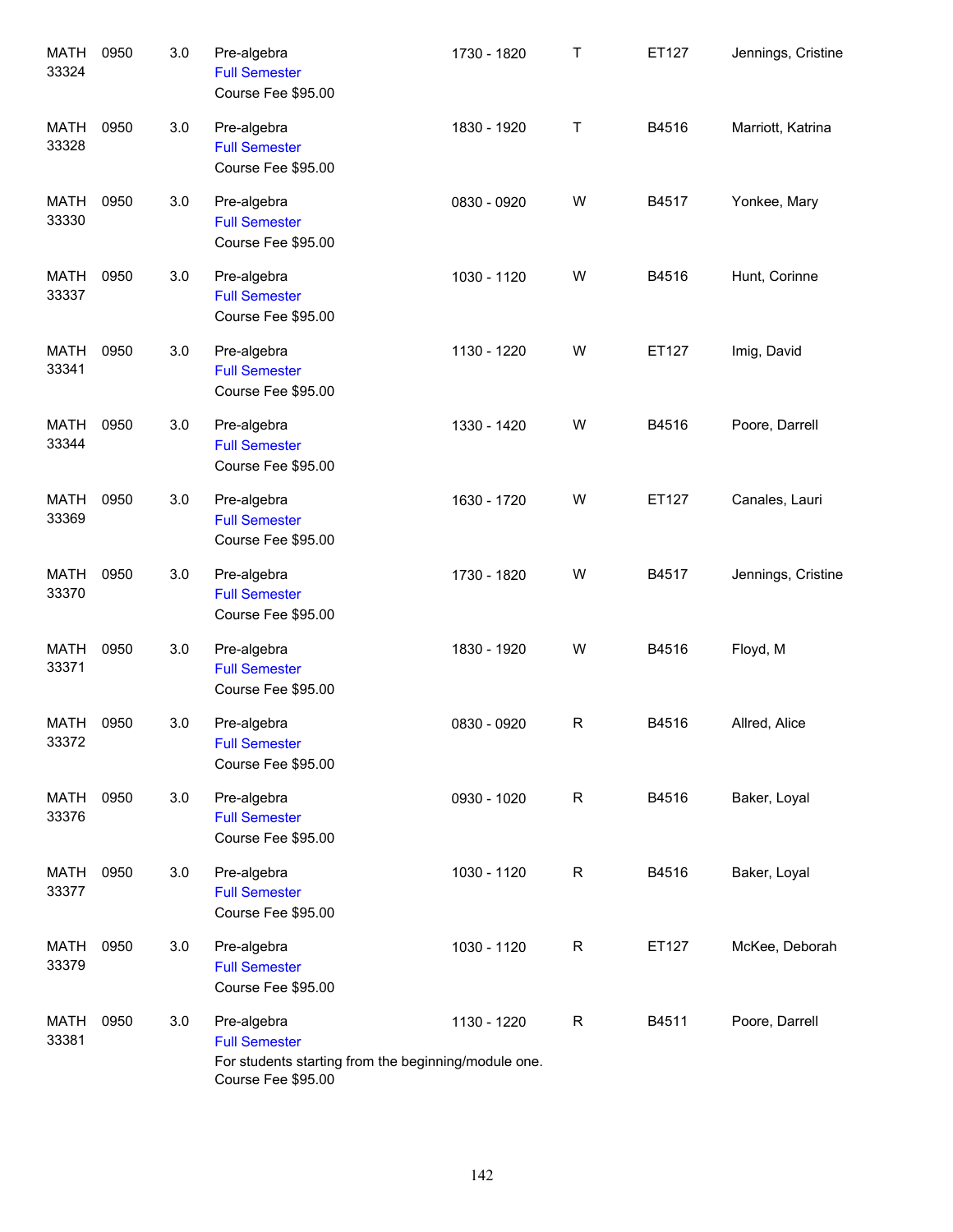| <b>MATH</b><br>33382 | 0950 | 3.0 | Pre-algebra<br><b>Full Semester</b><br>Course Fee \$95.00 | 1630 - 1720 | $\mathsf{R}$ | B4517  | Marriott, Katrina  |
|----------------------|------|-----|-----------------------------------------------------------|-------------|--------------|--------|--------------------|
| <b>MATH</b><br>33385 | 0950 | 3.0 | Pre-algebra<br><b>Full Semester</b><br>Course Fee \$95.00 | 1730 - 1820 | $\mathsf{R}$ | B4516  | Portz, Heidi       |
| <b>MATH</b><br>33386 | 0950 | 3.0 | Pre-algebra<br><b>Full Semester</b><br>Course Fee \$95.00 | 1830 - 1920 | $\mathsf{R}$ | B4517  | Marriott, Katrina  |
| <b>MATH</b><br>33388 | 0950 | 3.0 | Pre-algebra<br><b>Full Semester</b><br>Course Fee \$95.00 | 0930 - 1020 | F            | ET127  | Hunt, Corinne      |
| <b>MATH</b><br>33389 | 0950 | 3.0 | Pre-algebra<br><b>Full Semester</b><br>Course Fee \$95.00 | 1030 - 1120 | F            | B4517  | McKee, Deborah     |
| <b>MATH</b><br>33390 | 0950 | 3.0 | Pre-algebra<br><b>Full Semester</b><br>Course Fee \$95.00 | 1130 - 1220 | F            | B4516  | Wilkinson, Janette |
| MATH<br>33392        | 0950 | 3.0 | Pre-algebra<br><b>Full Semester</b><br>Course Fee \$95.00 | 1230 - 1320 | F            | B4516  | Kent, Randall      |
| MATH<br>33394        | 0950 | 3.0 | Pre-algebra<br><b>Full Semester</b><br>Course Fee \$95.00 | 1230 - 1320 | F            | ET127  | Marx, Christine    |
| <b>MATH</b><br>33878 | 0950 | 3.0 | Pre-algebra<br><b>Full Semester</b><br>Course Fee \$95.00 | 0930 - 1020 | F            | B4516  | Rich, Michelle     |
| MATH<br>34047        | 0950 | 3.0 | Pre-algebra<br><b>Full Semester</b><br>Course Fee \$95.00 | 0930 - 1020 | W            | ET127  | Thaeler, John      |
| <b>MATH</b><br>34246 | 0950 | 3.0 | Pre-algebra<br><b>Full Semester</b><br>Course Fee \$95.00 | 1030 - 1120 | M            | D02235 | Harden, Elizabeth  |
| MATH<br>34249        | 0950 | 3.0 | Pre-algebra<br><b>Full Semester</b><br>Course Fee \$95.00 | 1030 - 1120 | R            | D02235 | Schilling, Pamela  |
| MATH<br>34250        | 0950 | 3.0 | Pre-algebra<br><b>Full Semester</b><br>Course Fee \$95.00 | 1130 - 1220 | Т            | D02235 | Acor, Brenda       |
| MATH<br>34251        | 0950 | 3.0 | Pre-algebra<br><b>Full Semester</b><br>Course Fee \$95.00 | 1230 - 1320 | Т            | D02235 | Harden, Elizabeth  |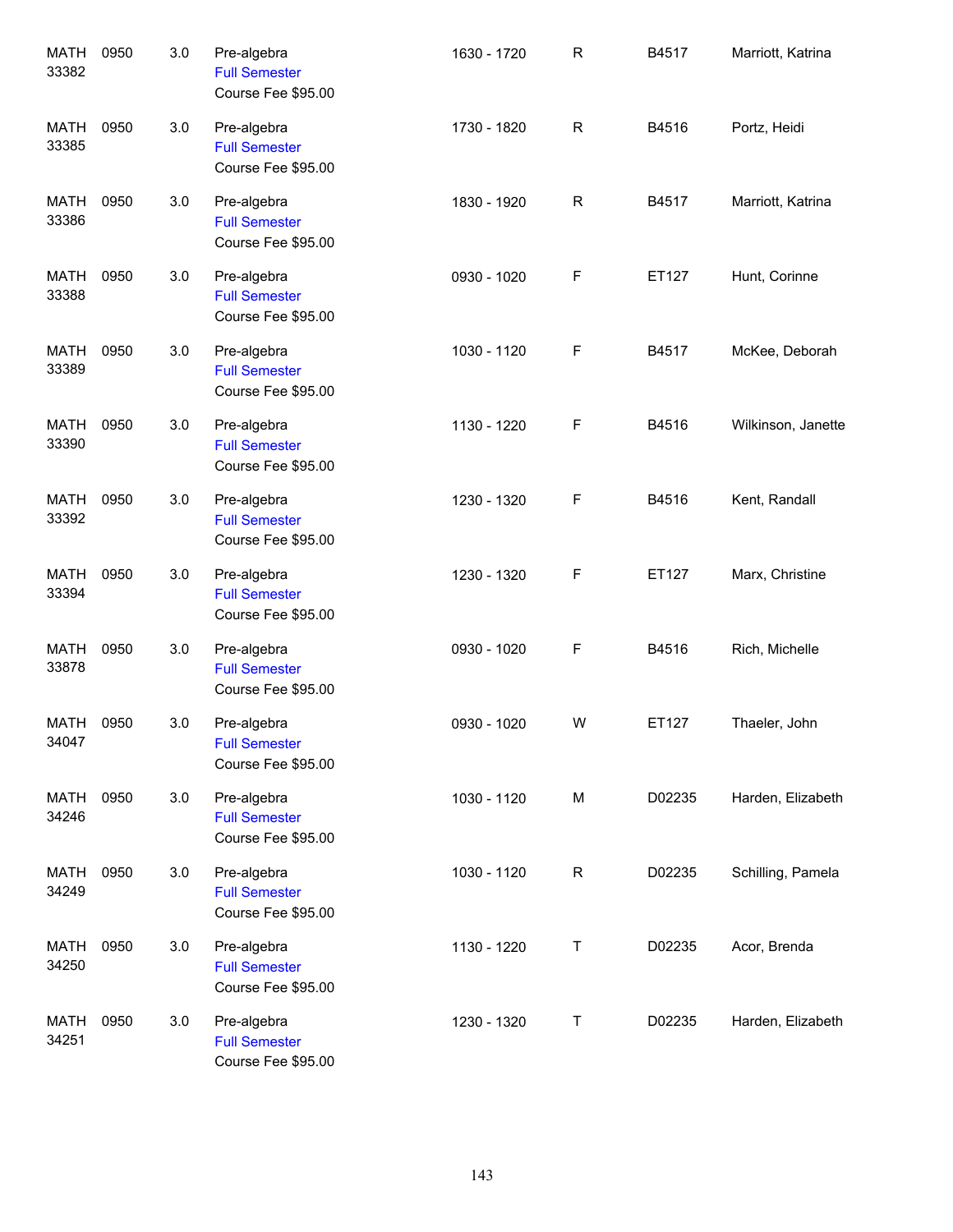| <b>MATH</b><br>34252 | 0950 | 3.0 | Pre-algebra<br><b>Full Semester</b><br>Course Fee \$95.00                                                                                                                      | 1230 - 1320 | W          | D02235 | Schilling, Pamela |
|----------------------|------|-----|--------------------------------------------------------------------------------------------------------------------------------------------------------------------------------|-------------|------------|--------|-------------------|
| <b>MATH</b><br>34253 | 0950 | 3.0 | Pre-algebra<br><b>Full Semester</b><br>Course Fee \$95.00                                                                                                                      | 1630 - 1720 | M          | D02235 | Hallin, Stephen   |
| <b>MATH</b><br>34254 | 0950 | 3.0 | Pre-algebra<br><b>Full Semester</b><br>Course Fee \$95.00                                                                                                                      | 1730 - 1820 | Τ          | D02235 | Kohler, Eric      |
| MATH<br>34256        | 0950 | 3.0 | Pre-algebra<br><b>Full Semester</b><br>Course Fee \$95.00                                                                                                                      | 1830 - 1920 | M          | D02235 | Barney, Corine    |
| MATH<br>34258        | 0950 | 3.0 | Pre-algebra<br><b>Full Semester</b><br>Course Fee \$95.00                                                                                                                      | 1830 - 1920 | W          | D02235 | Thompson, Erin    |
| <b>MATH</b><br>34260 | 0950 | 3.0 | Pre-algebra<br><b>Full Semester</b><br>Course Fee \$95.00                                                                                                                      | 0730 - 0820 | M          | D02235 | Schilling, Pamela |
| MATH<br>34264        | 0950 | 3.0 | Pre-algebra<br><b>Full Semester</b><br>Course Fee \$95.00                                                                                                                      | 0830 - 0920 | W          | D02235 | Acor, Brenda      |
| MATH<br>34265        | 0950 | 3.0 | Pre-algebra<br><b>Full Semester</b><br>Course Fee \$95.00                                                                                                                      | 0830 - 0920 | F          | D02235 | Harden, Elizabeth |
| MATH<br>34267        | 0950 | 3.0 | Pre-algebra<br><b>Full Semester</b><br>Course Fee \$95.00                                                                                                                      | 0930 - 1020 | R          | D02235 | Acor, Brenda      |
| MATH<br>34269        | 0950 | 3.0 | Pre-algebra<br><b>Full Semester</b><br>Course Fee \$95.00                                                                                                                      | 0930 - 1020 | F          | D02235 | Quesnell, Carrie  |
| MATH<br>34306        | 0950 | 3.0 | Pre-algebra<br><b>Full Semester</b><br>To access the online course materials, please log in through<br>the student portal (eWeber) at http://weber.edu.<br>Course Fee: \$95.00 | <b>TBA</b>  | TBA        | OL     | Imig, David       |
| MATH<br>34454        | 0950 | 3.0 | Pre-algebra<br><b>Full Semester</b><br>Course Fee \$95.00                                                                                                                      | 0830 - 0920 | T          | ET127  | Rich, Michelle    |
| MATH<br>34520        | 0950 | 3.0 | Pre-algebra<br><b>Full Semester</b><br>For students starting from the beginning/module one.<br>Course Fee \$95.00                                                              | 1130 - 1220 | Τ          | B4515  | Poore, Darrell    |
| <b>MATH</b><br>30003 | 0990 | 3.0 | First Course in Algebra<br><b>Block 2</b>                                                                                                                                      | <b>TBA</b>  | <b>TBA</b> |        | Poore, Darrell    |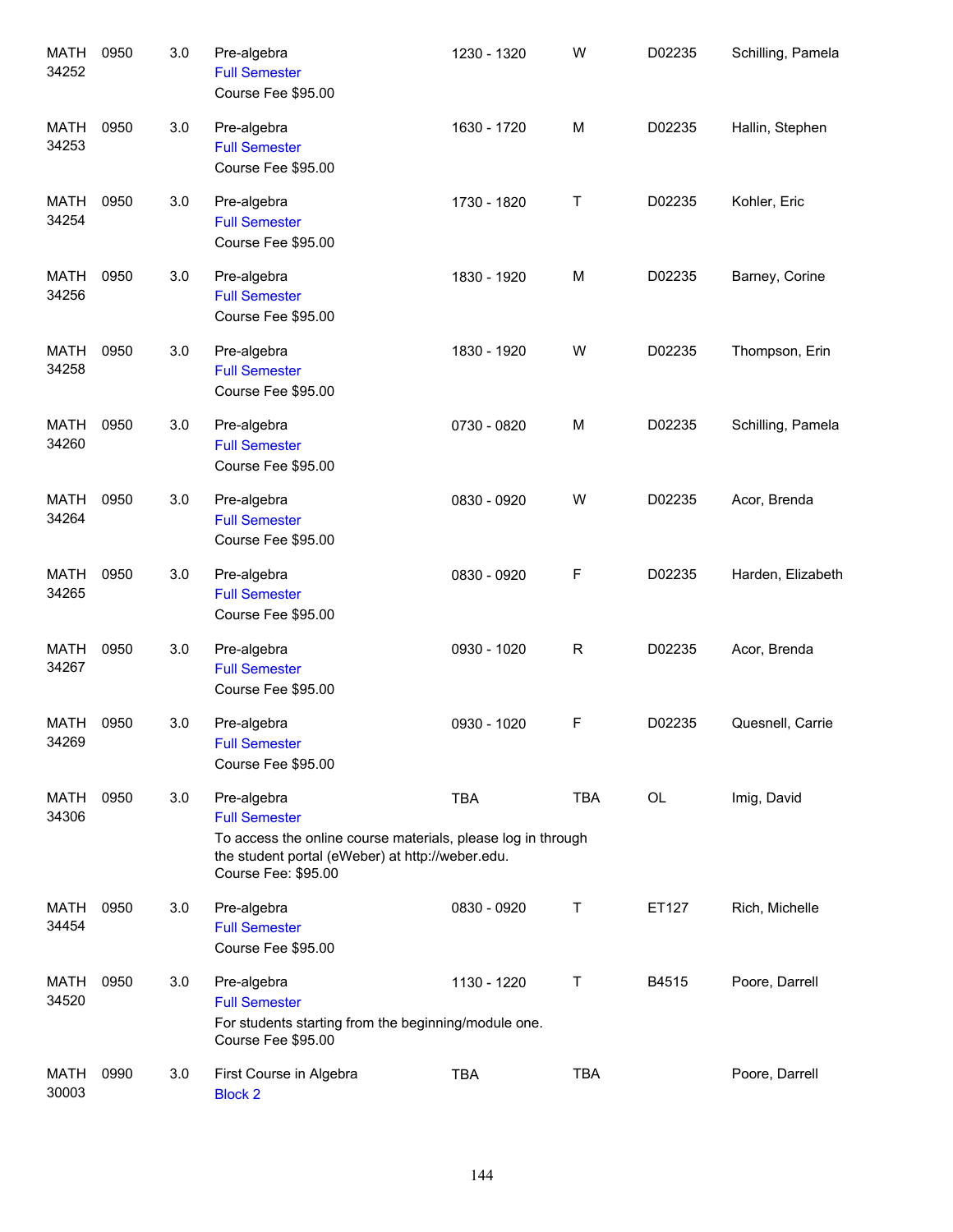| <b>MATH</b><br>33889 | 0990 | 3.0 | First Course in Algebra<br><b>Full Semester</b><br>Course Fee \$95.00 | 0730 - 0820 | M | B4516 | Baker, Loyal      |
|----------------------|------|-----|-----------------------------------------------------------------------|-------------|---|-------|-------------------|
| MATH<br>33893        | 0990 | 3.0 | First Course in Algebra<br><b>Full Semester</b><br>Course Fee \$95.00 | 0830 - 0920 | M | B4517 | Imig, David       |
| MATH<br>33897        | 0990 | 3.0 | First Course in Algebra<br><b>Full Semester</b><br>Course Fee \$95.00 | 0930 - 1020 | M | B4517 | Jones, Charity    |
| MATH<br>33899        | 0990 | 3.0 | First Course in Algebra<br><b>Full Semester</b><br>Course Fee \$95.00 | 1030 - 1120 | M | ET127 | Hunt, Corinne     |
| <b>MATH</b><br>33903 | 0990 | 3.0 | First Course in Algebra<br><b>Full Semester</b><br>Course Fee \$95.00 | 1130 - 1220 | M | B4516 | Allred, Alice     |
| MATH<br>33908        | 0990 | 3.0 | First Course in Algebra<br><b>Full Semester</b><br>Course Fee \$95.00 | 1230 - 1320 | M | B4517 | Jones, Charity    |
| MATH<br>33911        | 0990 | 3.0 | First Course in Algebra<br><b>Full Semester</b><br>Course Fee \$95.00 | 1630 - 1720 | M | B4516 | lacovelli, John   |
| MATH<br>33913        | 0990 | 3.0 | First Course in Algebra<br><b>Full Semester</b><br>Course Fee \$95.00 | 1730 - 1820 | M | B4516 | Floyd, M          |
| MATH<br>33915        | 0990 | 3.0 | First Course in Algebra<br><b>Full Semester</b><br>Course Fee \$95.00 | 1830 - 1920 | M | B4517 | Thompson, Erin    |
| <b>MATH</b><br>33918 | 0990 | 3.0 | First Course in Algebra<br><b>Full Semester</b><br>Course Fee \$95.00 | 1830 - 1920 | M | ET127 | Marriott, Katrina |
| MATH<br>33919        | 0990 | 3.0 | First Course in Algebra<br><b>Full Semester</b><br>Course Fee \$95.00 | 0730 - 0820 | Τ | ET127 | Rich, Michelle    |
| MATH<br>33923        | 0990 | 3.0 | First Course in Algebra<br><b>Full Semester</b><br>Course Fee \$95.00 | 0830 - 0920 | Τ | B4517 | Imig, David       |
| MATH<br>33950        | 0990 | 3.0 | First Course in Algebra<br><b>Full Semester</b><br>Course Fee \$95.00 | 1030 - 1120 | Τ | B4516 | Baker, Loyal      |
| MATH<br>33952        | 0990 | 3.0 | First Course in Algebra<br><b>Full Semester</b><br>Course Fee \$95.00 | 1130 - 1220 | Τ | ET127 | Hunt, Corinne     |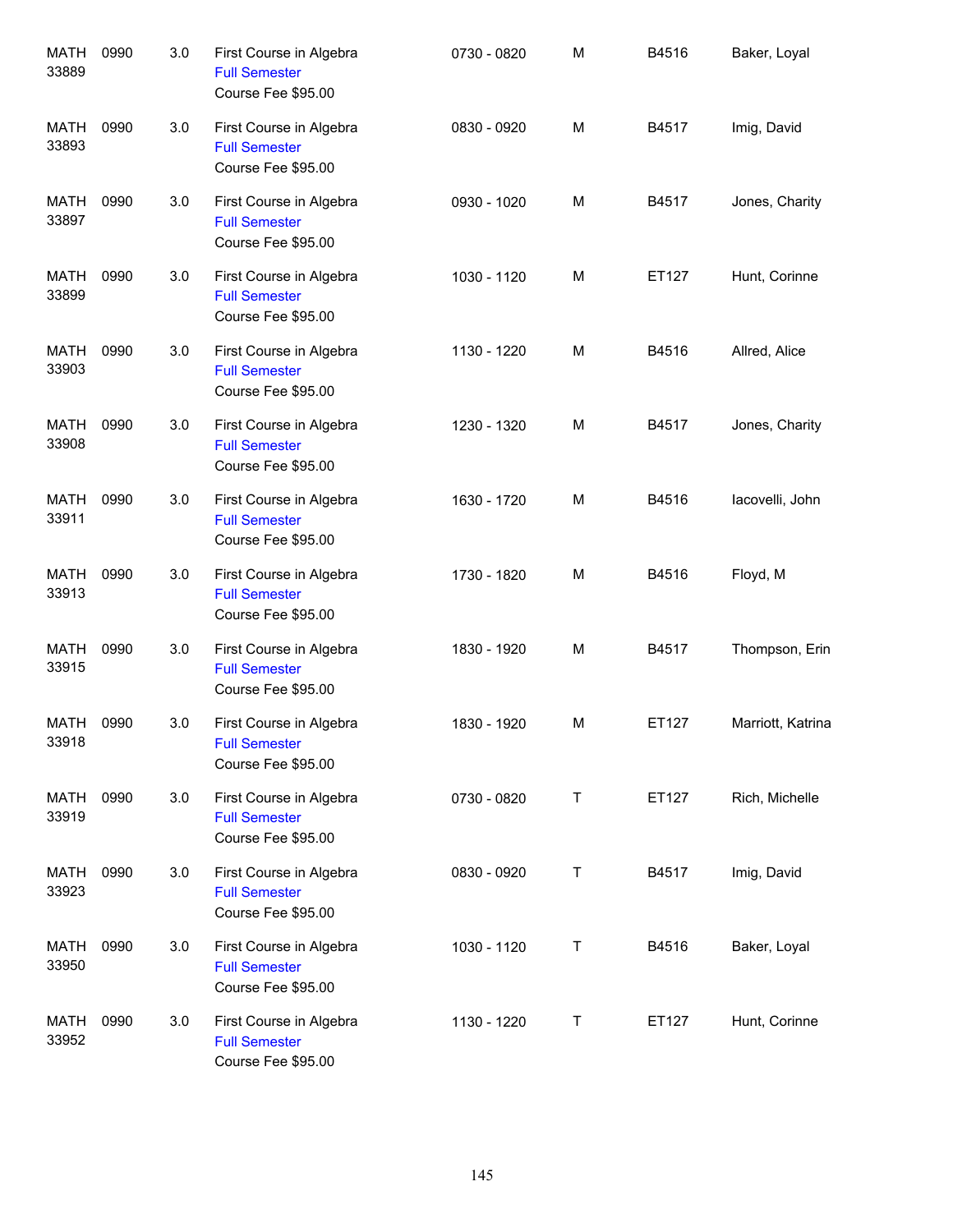| <b>MATH</b><br>33957 | 0990 | 3.0 | First Course in Algebra<br><b>Full Semester</b><br>Course Fee \$95.00 | 1230 - 1320 | Τ | B4517 | McKee, Deborah     |
|----------------------|------|-----|-----------------------------------------------------------------------|-------------|---|-------|--------------------|
| <b>MATH</b><br>33959 | 0990 | 3.0 | First Course in Algebra<br><b>Full Semester</b><br>Course Fee \$95.00 | 1730 - 1820 | Τ | B4516 | Marriott, Katrina  |
| <b>MATH</b><br>33963 | 0990 | 3.0 | First Course in Algebra<br><b>Full Semester</b><br>Course Fee \$95.00 | 0830 - 0920 | W | ET127 | Thaeler, John      |
| MATH<br>33964        | 0990 | 3.0 | First Course in Algebra<br><b>Full Semester</b><br>Course Fee \$95.00 | 0930 - 1020 | W | B4517 | Yonkee, Mary       |
| <b>MATH</b><br>33969 | 0990 | 3.0 | First Course in Algebra<br><b>Full Semester</b><br>Course Fee \$95.00 | 1030 - 1120 | W | B4517 | Wilkinson, Janette |
| MATH<br>33971        | 0990 | 3.0 | First Course in Algebra<br><b>Full Semester</b><br>Course Fee \$95.00 | 1130 - 1220 | W | B4517 | McKee, Deborah     |
| MATH<br>33972        | 0990 | 3.0 | First Course in Algebra<br><b>Full Semester</b><br>Course Fee \$95.00 | 1230 - 1320 | W | B4516 | Hansen, Mary       |
| MATH<br>33973        | 0990 | 3.0 | First Course in Algebra<br><b>Full Semester</b><br>Course Fee \$95.00 | 1230 - 1320 | W | ET127 | Imig, David        |
| MATH<br>33975        | 0990 | 3.0 | First Course in Algebra<br><b>Full Semester</b><br>Course Fee \$95.00 | 1630 - 1720 | W | B4516 | Floyd, M           |
| MATH<br>33976        | 0990 | 3.0 | First Course in Algebra<br><b>Full Semester</b><br>Course Fee \$95.00 | 1730 - 1820 | W | ET127 | Canales, Lauri     |
| <b>MATH</b><br>33978 | 0990 | 3.0 | First Course in Algebra<br><b>Full Semester</b><br>Course Fee \$95.00 | 1830 - 1920 | W | ET127 | Canales, Lauri     |
| MATH<br>33979        | 0990 | 3.0 | First Course in Algebra<br><b>Full Semester</b><br>Course Fee \$95.00 | 0730 - 0820 | R | B4516 | Allred, Alice      |
| MATH<br>33981        | 0990 | 3.0 | First Course in Algebra<br><b>Full Semester</b><br>Course Fee \$95.00 | 0830 - 0920 | R | B3328 | McKee, Deborah     |
| MATH<br>33982        | 0990 | 3.0 | First Course in Algebra<br><b>Full Semester</b><br>Course Fee \$95.00 | 0930 - 1020 | R | ET127 | Hunt, Corinne      |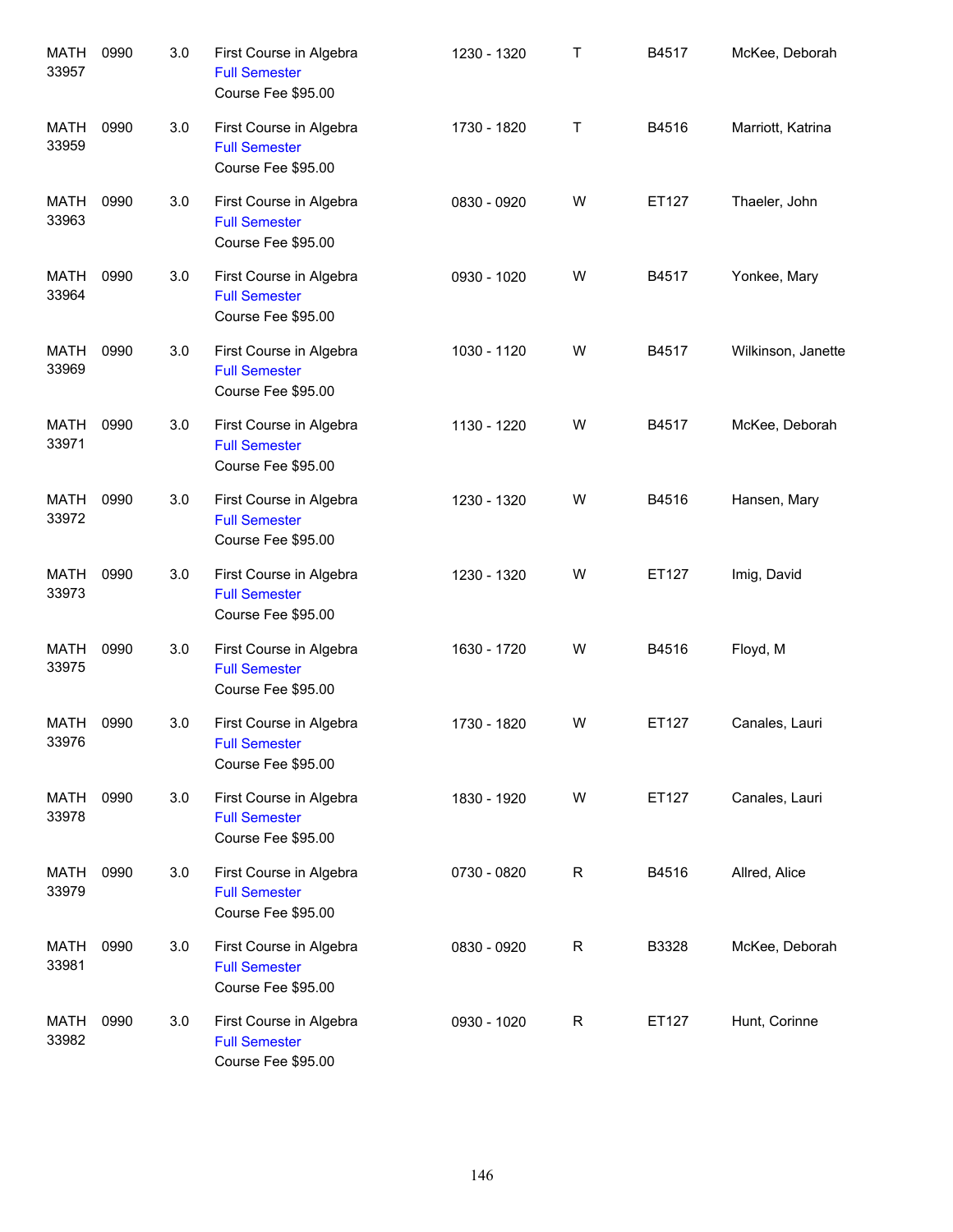| <b>MATH</b><br>33984 | 0990 | 3.0 | First Course in Algebra<br><b>Full Semester</b><br>Course Fee \$95.00 | 1130 - 1220 | $\mathsf{R}$ | ET127  | Hunt, Corinne      |
|----------------------|------|-----|-----------------------------------------------------------------------|-------------|--------------|--------|--------------------|
| <b>MATH</b><br>33985 | 0990 | 3.0 | First Course in Algebra<br><b>Full Semester</b><br>Course Fee \$95.00 | 1230 - 1320 | R            | B4511  | Poore, Darrell     |
| MATH<br>33986        | 0990 | 3.0 | First Course in Algebra<br><b>Full Semester</b><br>Course Fee \$95.00 | 1730 - 1820 | R            | B4517  | Marriott, Katrina  |
| MATH<br>33987        | 0990 | 3.0 | First Course in Algebra<br><b>Full Semester</b><br>Course Fee \$95.00 | 1830 - 1920 | R            | B4516  | Portz, Heidi       |
| MATH<br>33988        | 0990 | 3.0 | First Course in Algebra<br><b>Full Semester</b><br>Course Fee \$95.00 | 0830 - 0920 | F            | ET127  | Hunt, Corinne      |
| MATH<br>33989        | 0990 | 3.0 | First Course in Algebra<br><b>Full Semester</b><br>Course Fee \$95.00 | 0930 - 1020 | F            | B4517  | Imig, David        |
| MATH<br>33990        | 0990 | 3.0 | First Course in Algebra<br><b>Full Semester</b><br>Course Fee \$95.00 | 1030 - 1120 | F            | B4516  | Wilkinson, Janette |
| MATH<br>33991        | 0990 | 3.0 | First Course in Algebra<br><b>Full Semester</b><br>Course Fee \$95.00 | 1130 - 1220 | F            | B4517  | Imig, David        |
| MATH<br>34270        | 0990 | 3.0 | First Course in Algebra<br><b>Full Semester</b><br>Course Fee \$95.00 | 1030 - 1120 | W            | D02235 | Harden, Elizabeth  |
| MATH<br>34271        | 0990 | 3.0 | First Course in Algebra<br><b>Full Semester</b><br>Course Fee \$95.00 | 1130 - 1220 | M            | D02235 | Schilling, Pamela  |
| MATH<br>34272        | 0990 | 3.0 | First Course in Algebra<br><b>Full Semester</b><br>Course Fee \$95.00 | 1730 - 1820 | W            | D02235 | Thompson, Erin     |
| MATH<br>34273        | 0990 | 3.0 | First Course in Algebra<br><b>Full Semester</b><br>Course Fee \$95.00 | 1830 - 1920 | R            | D02235 | Kohler, Eric       |
| MATH<br>34274        | 0990 | 3.0 | First Course in Algebra<br><b>Full Semester</b><br>Course Fee \$95.00 | 0730 - 0820 | W            | D02235 | Schilling, Pamela  |
| MATH<br>34275        | 0990 | 3.0 | First Course in Algebra<br><b>Full Semester</b><br>Course Fee \$95.00 | 0830 - 0920 | R            | D02235 | Schilling, Pamela  |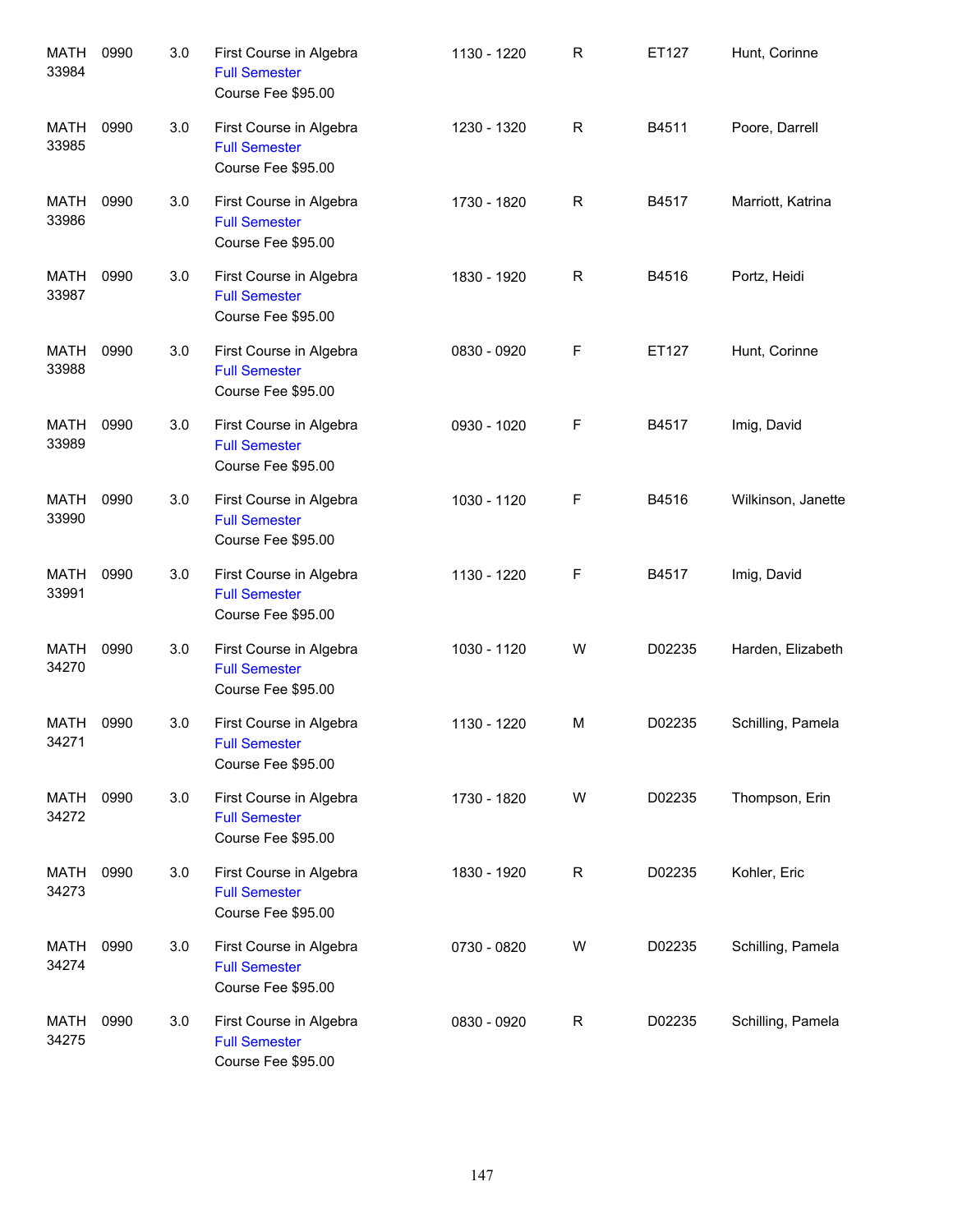| <b>MATH</b><br>34276 | 0990 | 3.0 | First Course in Algebra<br><b>Full Semester</b><br>Course Fee \$95.00                                                                                                                      | 0930 - 1020 | т           | D02235    | Acor, Brenda      |
|----------------------|------|-----|--------------------------------------------------------------------------------------------------------------------------------------------------------------------------------------------|-------------|-------------|-----------|-------------------|
| <b>MATH</b><br>34277 | 0990 | 3.0 | First Course in Algebra<br><b>Full Semester</b><br>Course Fee \$95.00                                                                                                                      | 0930 - 1020 | W           | D02235    | Quesnell, Carrie  |
| <b>MATH</b><br>34307 | 0990 | 3.0 | First Course in Algebra<br><b>Full Semester</b><br>To access the online course materials, please log in through<br>the student portal (eWeber) at http://weber.edu.<br>Course Fee: \$95.00 | <b>TBA</b>  | <b>TBA</b>  | <b>OL</b> | Acor, Brenda      |
| <b>MATH</b><br>34444 | 0990 | 3.0 | First Course in Algebra<br><b>Full Semester</b><br>Course Fee \$95.00                                                                                                                      | 0830 - 0920 | Т           | D02235    | Harden, Elizabeth |
| <b>MATH</b><br>35020 | 0990 | 3.0 | First Course in Algebra<br><b>Full Semester</b><br>Course Fee \$95.00                                                                                                                      | 0830 - 0920 | $\mathsf R$ | B4517     | Rich, Michelle    |
| <b>MATH</b><br>30004 | 1010 | 4.0 | Intermediate Algebra<br><b>Block 2</b>                                                                                                                                                     | <b>TBA</b>  | <b>TBA</b>  |           | Quesnell, Carrie  |
| <b>MATH</b><br>33992 | 1010 | 4.0 | Intermediate Algebra<br><b>Full Semester</b><br>Course Fee: \$95.00                                                                                                                        | 0730 - 0820 | M           | ET127     | Hansen, Amber     |
| <b>MATH</b><br>33993 | 1010 | 4.0 | Intermediate Algebra<br><b>Full Semester</b><br>Course Fee: \$95.00                                                                                                                        | 0830 - 0920 | M           | B4516     | Yonkee, Mary      |
| <b>MATH</b><br>33994 | 1010 | 4.0 | Intermediate Algebra<br><b>Full Semester</b><br>Course Fee: \$95.00                                                                                                                        | 0930 - 1020 | M           | ET127     | Hunt, Corinne     |
| <b>MATH</b><br>33995 | 1010 | 4.0 | Intermediate Algebra<br><b>Full Semester</b><br>Course Fee: \$95.00                                                                                                                        | 1030 - 1120 | M           | B4517     | Jones, Charity    |
| <b>MATH</b><br>33997 | 1010 | 4.0 | Intermediate Algebra<br><b>Full Semester</b><br>Course Fee: \$95.00                                                                                                                        | 1130 - 1220 | М           | B4517     | Imig, David       |
| MATH<br>33998        | 1010 | 4.0 | Intermediate Algebra<br><b>Full Semester</b><br>Course Fee: \$95.00                                                                                                                        | 1230 - 1320 | M           | B4516     | Kent, Randall     |
| MATH<br>33999        | 1010 | 4.0 | Intermediate Algebra<br><b>Full Semester</b><br>Course Fee: \$95.00                                                                                                                        | 1330 - 1420 | M           | B4516     | Poore, Darrell    |
| <b>MATH</b><br>34000 | 1010 | 4.0 | Intermediate Algebra<br><b>Full Semester</b><br>Course Fee: \$95.00                                                                                                                        | 1630 - 1720 | М           | ET127     | Marriott, Katrina |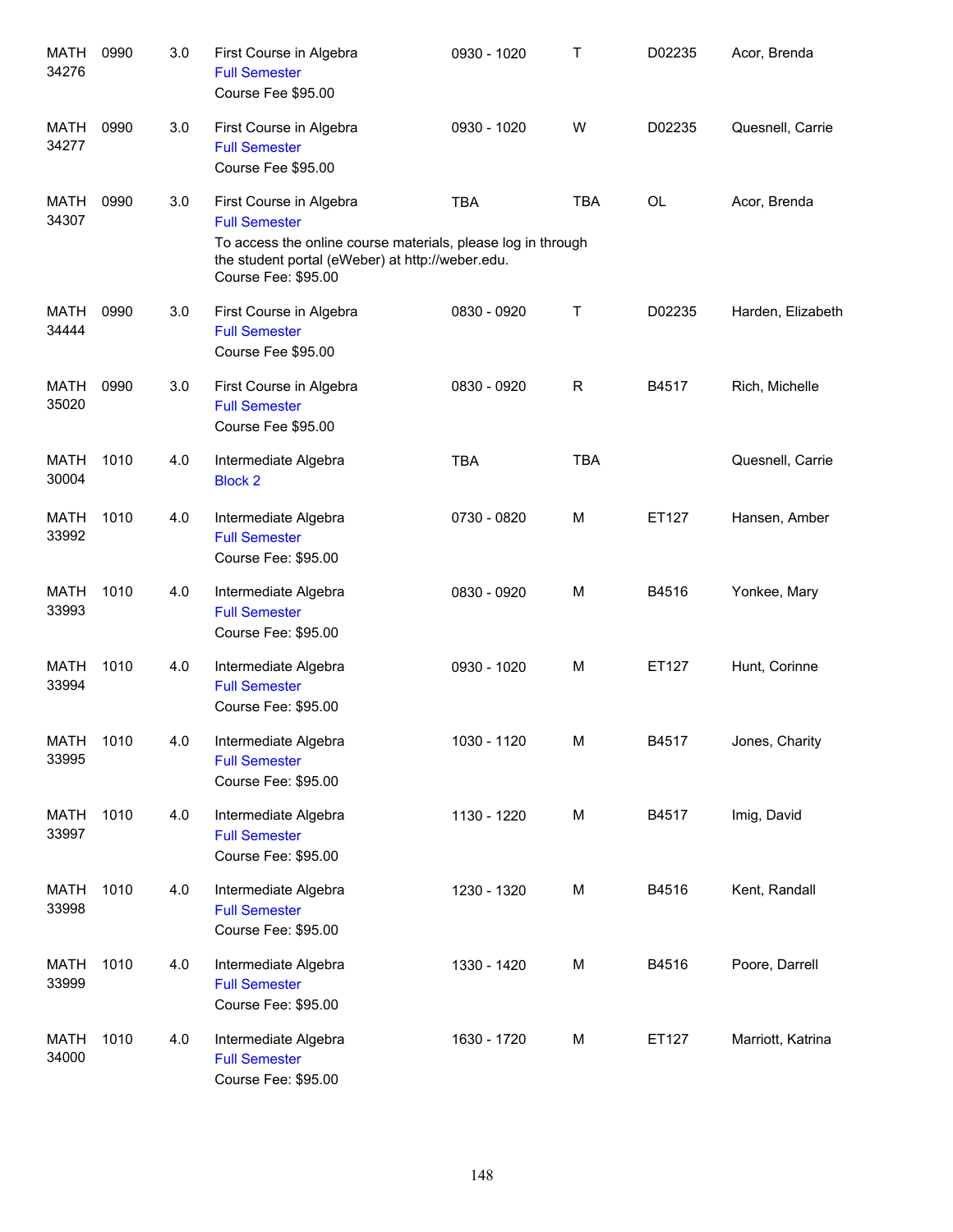| <b>MATH</b><br>34001 | 1010 | 4.0 | Intermediate Algebra<br><b>Full Semester</b><br>Course Fee: \$95.00 | 1830 - 1920 | M | B4516 | Floyd, M        |
|----------------------|------|-----|---------------------------------------------------------------------|-------------|---|-------|-----------------|
| MATH<br>34002        | 1010 | 4.0 | Intermediate Algebra<br><b>Full Semester</b><br>Course Fee: \$95.00 | 0830 - 0920 | T | B4516 | Allred, Alice   |
| <b>MATH</b><br>34003 | 1010 | 4.0 | Intermediate Algebra<br><b>Full Semester</b><br>Course Fee: \$95.00 | 0930 - 1020 | T | ET127 | Hansen, Amber   |
| MATH<br>34004        | 1010 | 4.0 | Intermediate Algebra<br><b>Full Semester</b><br>Course Fee: \$95.00 | 1030 - 1120 | T | B4517 | Imig, David     |
| MATH<br>34005        | 1010 | 4.0 | Intermediate Algebra<br><b>Full Semester</b><br>Course Fee: \$95.00 | 1130 - 1220 | T | B4517 | Imig, David     |
| MATH<br>34006        | 1010 | 4.0 | Intermediate Algebra<br><b>Full Semester</b><br>Course Fee: \$95.00 | 1230 - 1320 | T | ET127 | Hallin, Stephen |
| MATH<br>34007        | 1010 | 4.0 | Intermediate Algebra<br><b>Full Semester</b><br>Course Fee: \$95.00 | 1730 - 1820 | T | B4517 | lacovelli, John |
| MATH<br>34008        | 1010 | 4.0 | Intermediate Algebra<br><b>Full Semester</b><br>Course Fee: \$95.00 | 1830 - 1920 | T | B4517 | Portz, Heidi    |
| MATH<br>34009        | 1010 | 4.0 | Intermediate Algebra<br><b>Full Semester</b><br>Course Fee: \$95.00 | 0730 - 0820 | W | B4516 | Baker, Loyal    |
| MATH<br>34010        | 1010 | 4.0 | Intermediate Algebra<br><b>Full Semester</b><br>Course Fee: \$95.00 | 0830 - 0920 | W | B4516 | McKee, Deborah  |
| <b>MATH</b><br>34011 | 1010 | 4.0 | Intermediate Algebra<br><b>Full Semester</b><br>Course Fee: \$95.00 | 0930 - 1020 | W | B4516 | Hunt, Corinne   |
| <b>MATH</b><br>34012 | 1010 | 4.0 | Intermediate Algebra<br><b>Full Semester</b><br>Course Fee: \$95.00 | 1030 - 1120 | W | ET127 | Thaeler, John   |
| <b>MATH</b><br>34013 | 1010 | 4.0 | Intermediate Algebra<br><b>Full Semester</b><br>Course Fee: \$95.00 | 1130 - 1220 | W | B4516 | Allred, Alice   |
| <b>MATH</b><br>34015 | 1010 | 4.0 | Intermediate Algebra<br><b>Full Semester</b><br>Course Fee: \$95.00 | 1230 - 1320 | W | B4517 | Poore, Darrell  |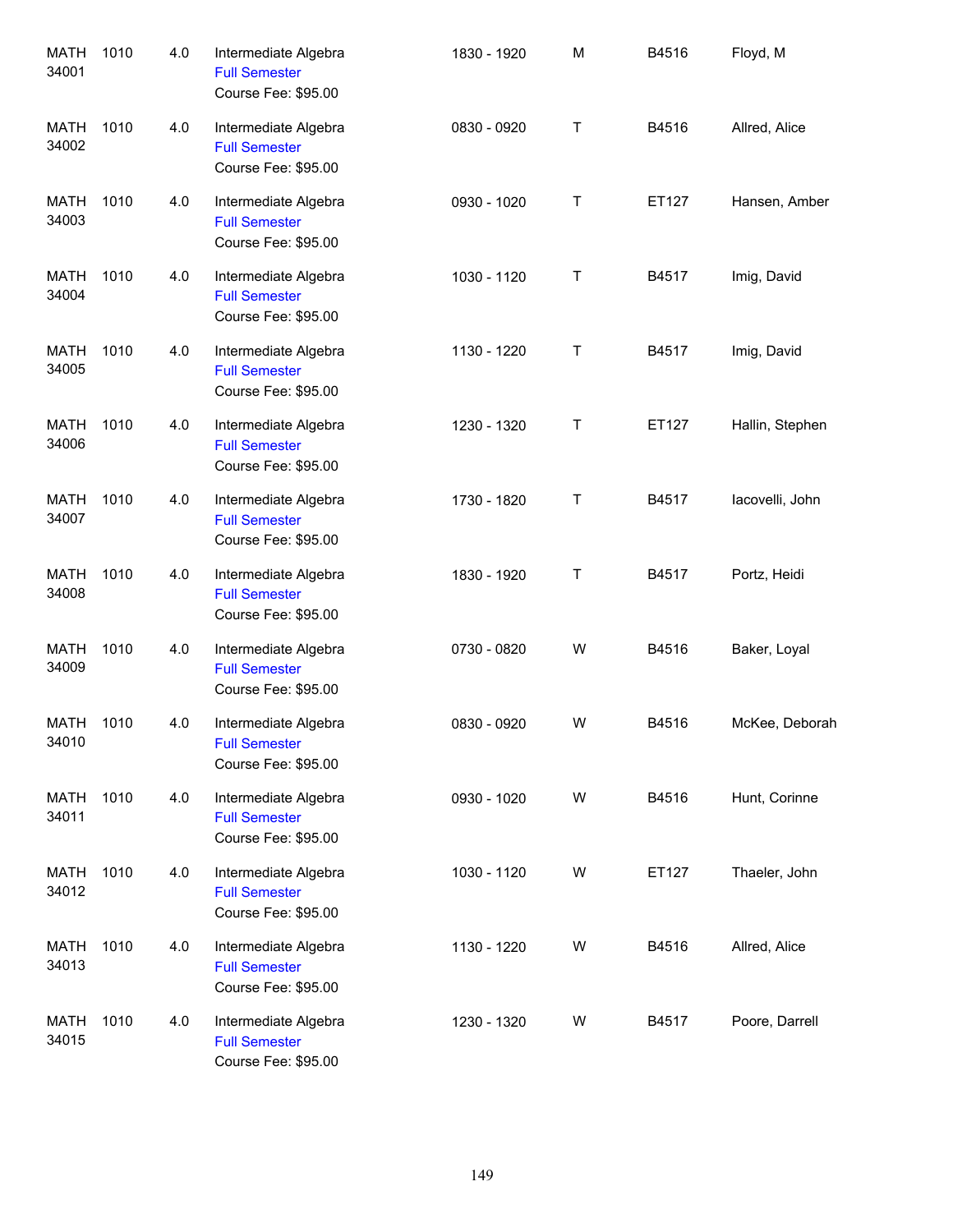| <b>MATH</b><br>34017 | 1010 | 4.0 | Intermediate Algebra<br><b>Full Semester</b><br>Course Fee: \$95.00 | 1630 - 1720 | W           | B4517 | Portz, Heidi       |
|----------------------|------|-----|---------------------------------------------------------------------|-------------|-------------|-------|--------------------|
| <b>MATH</b><br>34018 | 1010 | 4.0 | Intermediate Algebra<br><b>Full Semester</b><br>Course Fee: \$95.00 | 1730 - 1820 | W           | B4516 | Floyd, M           |
| <b>MATH</b><br>34020 | 1010 | 4.0 | Intermediate Algebra<br><b>Full Semester</b><br>Course Fee: \$95.00 | 1830 - 1920 | W           | B4517 | Webster, Lori      |
| MATH<br>34021        | 1010 | 4.0 | Intermediate Algebra<br><b>Full Semester</b><br>Course Fee: \$95.00 | 1930 - 2020 | W           | B4517 | Webster, Lori      |
| MATH<br>34023        | 1010 | 4.0 | Intermediate Algebra<br><b>Full Semester</b><br>Course Fee: \$95.00 | 0830 - 0920 | R           | ET127 | Wilkinson, Janette |
| MATH<br>34024        | 1010 | 4.0 | Intermediate Algebra<br><b>Full Semester</b><br>Course Fee: \$95.00 | 0930 - 1020 | $\mathsf R$ | B4517 | Yonkee, Mary       |
| MATH<br>34025        | 1010 | 4.0 | Intermediate Algebra<br><b>Full Semester</b><br>Course Fee: \$95.00 | 1030 - 1120 | $\mathsf R$ | B4517 | Wilkinson, Janette |
| MATH<br>34027        | 1010 | 4.0 | Intermediate Algebra<br><b>Full Semester</b><br>Course Fee: \$95.00 | 1130 - 1220 | $\mathsf R$ | B4516 | Baker, Loyal       |
| MATH<br>34028        | 1010 | 4.0 | Intermediate Algebra<br><b>Full Semester</b><br>Course Fee: \$95.00 | 1230 - 1320 | $\mathsf R$ | ET127 | Marx, Christine    |
| MATH<br>34030        | 1010 | 4.0 | Intermediate Algebra<br><b>Full Semester</b><br>Course Fee: \$95.00 | 1630 - 1720 | R           | ET127 | Canales, Lauri     |
| MATH<br>34031        | 1010 | 4.0 | Intermediate Algebra<br><b>Full Semester</b><br>Course Fee: \$95.00 | 1730 - 1820 | $\mathsf R$ | ET127 | Jennings, Cristine |
| <b>MATH</b><br>34033 | 1010 | 4.0 | Intermediate Algebra<br><b>Full Semester</b><br>Course Fee: \$95.00 | 1830 - 1920 | $\mathsf R$ | ET127 | Barrett, Catherine |
| MATH<br>34034        | 1010 | 4.0 | Intermediate Algebra<br><b>Full Semester</b><br>Course Fee: \$95.00 | 0730 - 0820 | F           | B4516 | Baker, Loyal       |
| MATH<br>34036        | 1010 | 4.0 | Intermediate Algebra<br><b>Full Semester</b><br>Course Fee: \$95.00 | 0830 - 0920 | F           | B4516 | Wilkinson, Janette |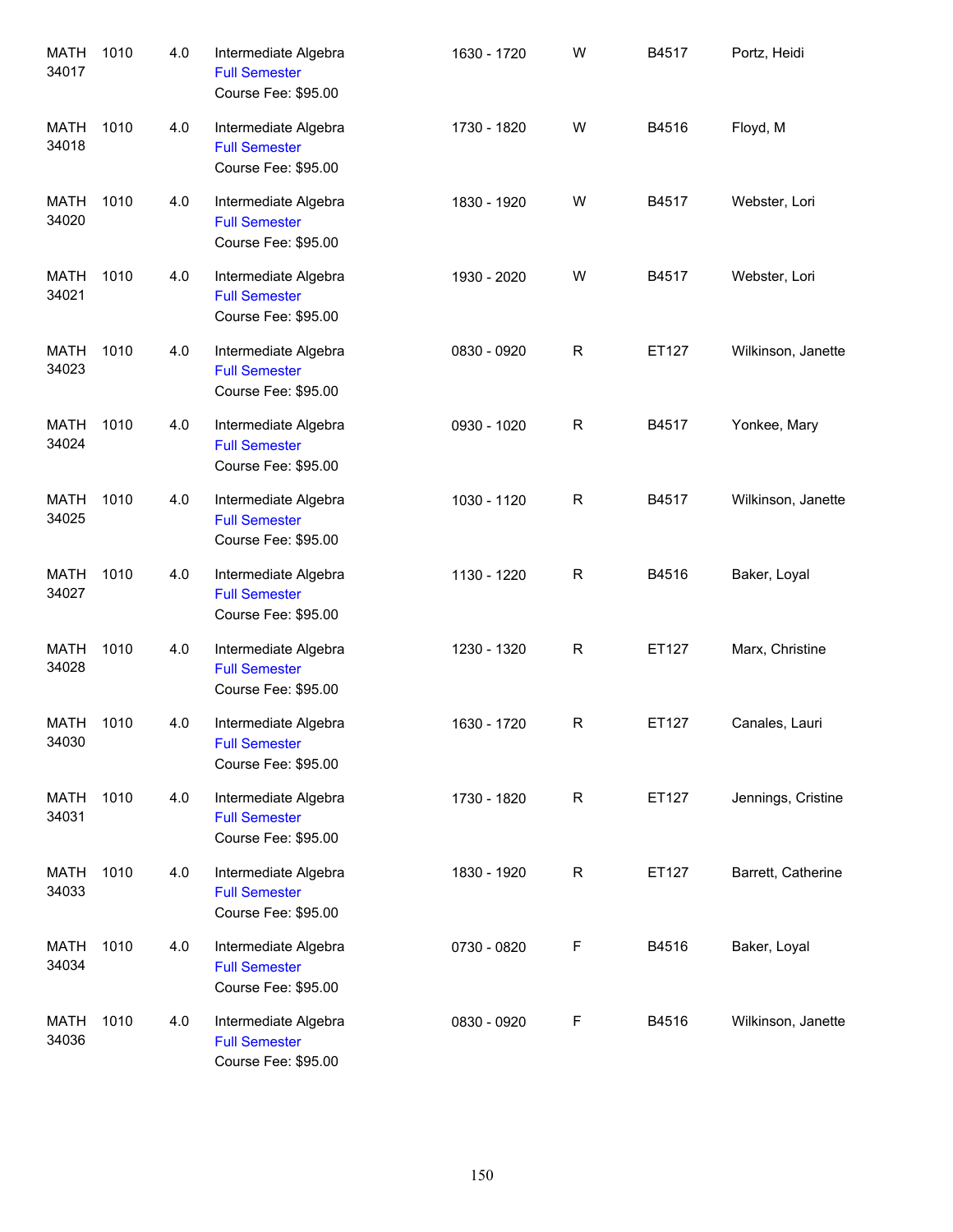| <b>MATH</b><br>34038 | 1010 | 4.0 | Intermediate Algebra<br><b>Full Semester</b><br>For students starting from the beginning/module one.<br>Course Fee: \$95.00 | 0930 - 1020 | F | B3313  | Hansen, Mary       |
|----------------------|------|-----|-----------------------------------------------------------------------------------------------------------------------------|-------------|---|--------|--------------------|
| <b>MATH</b><br>34039 | 1010 | 4.0 | Intermediate Algebra<br><b>Full Semester</b><br>Course Fee: \$95.00                                                         | 1030 - 1120 | F | ET127  | Hunt, Corinne      |
| <b>MATH</b><br>34040 | 1010 | 4.0 | Intermediate Algebra<br><b>Full Semester</b><br>Course Fee: \$95.00                                                         | 1130 - 1220 | F | ET127  | Marx, Christine    |
| <b>MATH</b><br>34041 | 1010 | 4.0 | Intermediate Algebra<br><b>Full Semester</b><br>Course Fee: \$95.00                                                         | 1230 - 1320 | F | B4517  | Wilkinson, Janette |
| <b>MATH</b><br>34278 | 1010 | 4.0 | Intermediate Algebra<br><b>Full Semester</b><br>Course Fee: \$95.00                                                         | 1030 - 1120 | Τ | D02235 | Quesnell, Carrie   |
| <b>MATH</b><br>34279 | 1010 | 4.0 | Intermediate Algebra<br><b>Full Semester</b><br>Course Fee: \$95.00                                                         | 1030 - 1120 | F | D02235 | Quesnell, Carrie   |
| <b>MATH</b><br>34280 | 1010 | 4.0 | Intermediate Algebra<br><b>Full Semester</b><br>Course Fee: \$95.00                                                         | 1130 - 1220 | W | D02235 | Acor, Brenda       |
| <b>MATH</b><br>34281 | 1010 | 4.0 | Intermediate Algebra<br><b>Full Semester</b><br>Course Fee: \$95.00                                                         | 1130 - 1220 | R | D02235 | Acor, Brenda       |
| <b>MATH</b><br>34282 | 1010 | 4.0 | Intermediate Algebra<br><b>Full Semester</b><br>Course Fee: \$95.00                                                         | 1130 - 1220 | F | D02235 | Harden, Elizabeth  |
| <b>MATH</b><br>34283 | 1010 | 4.0 | Intermediate Algebra<br><b>Full Semester</b><br>Course Fee: \$95.00                                                         | 1230 - 1320 | M | D02235 | Quesnell, Carrie   |
| <b>MATH</b><br>34284 | 1010 | 4.0 | Intermediate Algebra<br><b>Full Semester</b><br>Course Fee: \$95.00                                                         | 1230 - 1320 | R | D02235 | Schilling, Pamela  |
| MATH<br>34285        | 1010 | 4.0 | Intermediate Algebra<br><b>Full Semester</b><br>Course Fee: \$95.00                                                         | 1730 - 1820 | M | D02235 | Barney, Corine     |
| <b>MATH</b><br>34286 | 1010 | 4.0 | Intermediate Algebra<br><b>Full Semester</b><br>Course Fee: \$95.00                                                         | 1730 - 1820 | R | D02235 | Thompson, Erin     |
| MATH<br>34287        | 1010 | 4.0 | Intermediate Algebra<br><b>Full Semester</b><br>Course Fee: \$95.00                                                         | 1830 - 1920 | Т | D02235 | Barney, Corine     |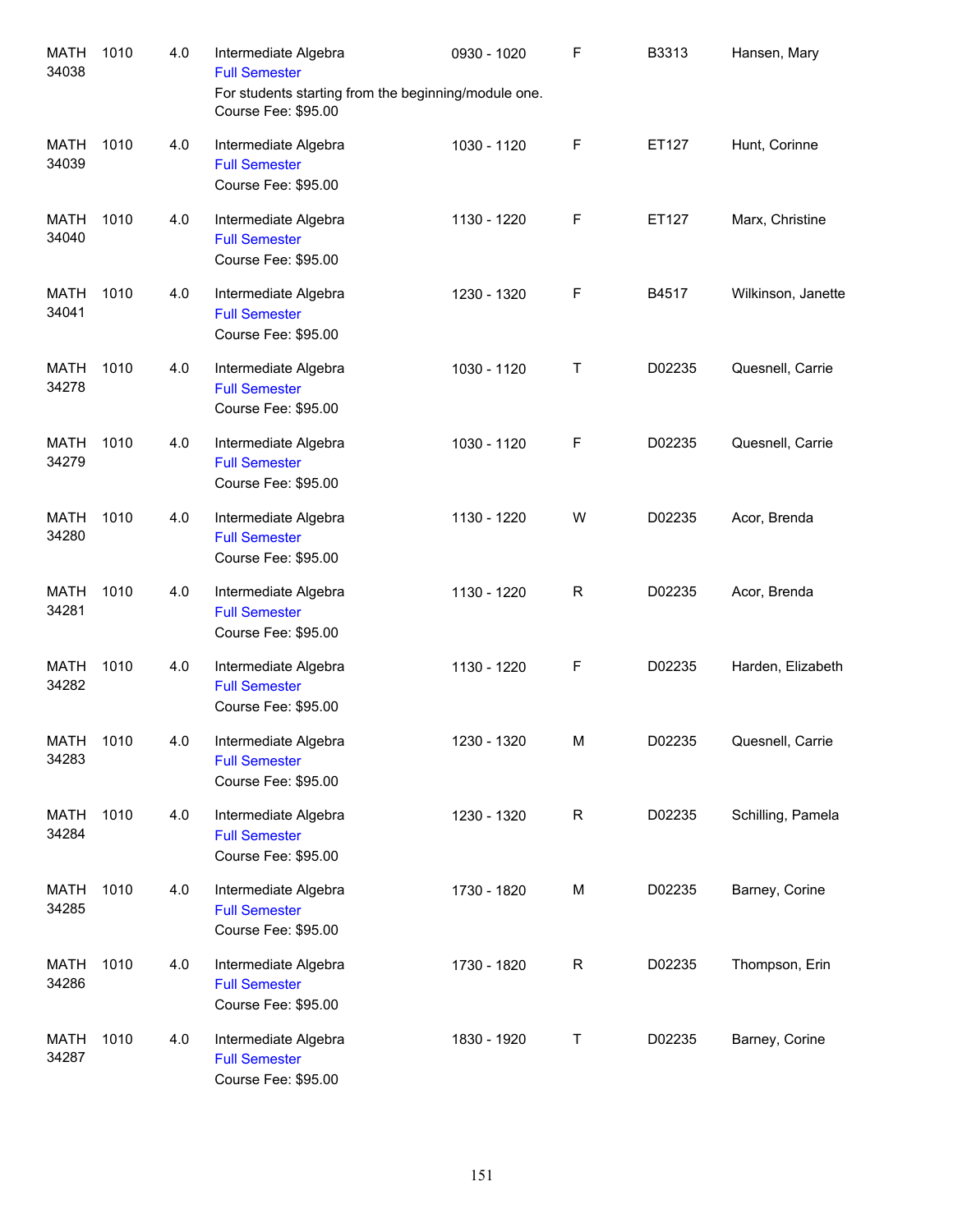| MATH<br>34288        | 1010 | 4.0 | Intermediate Algebra<br><b>Full Semester</b><br>Course Fee: \$95.00                                                                                                                                                                                                                                                                                                             | 0730 - 0820 | т          | D02235    | Harden, Elizabeth  |
|----------------------|------|-----|---------------------------------------------------------------------------------------------------------------------------------------------------------------------------------------------------------------------------------------------------------------------------------------------------------------------------------------------------------------------------------|-------------|------------|-----------|--------------------|
| MATH<br>34289        | 1010 | 4.0 | Intermediate Algebra<br><b>Full Semester</b><br>Course Fee: \$95.00                                                                                                                                                                                                                                                                                                             | 0730 - 0820 | R          | D02235    | Schilling, Pamela  |
| MATH<br>34290        | 1010 | 4.0 | Intermediate Algebra<br><b>Full Semester</b><br>Course Fee: \$95.00                                                                                                                                                                                                                                                                                                             | 0830 - 0920 | M          | D02235    | Acor, Brenda       |
| MATH<br>34291        | 1010 | 4.0 | Intermediate Algebra<br><b>Full Semester</b><br>Course Fee: \$95.00                                                                                                                                                                                                                                                                                                             | 0930 - 1020 | M          | D02235    | Quesnell, Carrie   |
| MATH<br>34308        | 1010 | 4.0 | Intermediate Algebra<br><b>Full Semester</b><br>To access the online course materials, please log in through<br>the student portal (eWeber) at http://weber.edu.<br>Course Fee: \$95.00                                                                                                                                                                                         | <b>TBA</b>  | <b>TBA</b> | <b>OL</b> | Quesnell, Carrie   |
| <b>MATH</b><br>34517 | 1010 | 4.0 | Intermediate Algebra<br><b>Full Semester</b><br>Course Fee: \$95.00                                                                                                                                                                                                                                                                                                             | 1930 - 2020 | M          | B4517     | Thompson, Erin     |
| <b>MATH</b><br>34930 | 1010 | 4.0 | Intermediate Algebra<br><b>Full Semester</b><br>To access online course materials, please log on through the<br>student portal (eWeber) at http://weber.edu and select:<br>"Current Students".<br>Course Fee \$95.00                                                                                                                                                            | <b>TBA</b>  | <b>TBA</b> | <b>OL</b> | Jennings, Cristine |
| <b>MATH</b><br>32705 | 1030 | 3.0 | QL Contemporary Math<br><b>Full Semester</b><br>To access online course materials, please log on through the student portal<br>eWeber at http://weber.edu and select: "Current Students".<br>Note that prerequisites expire. After grades are posted for this term, a<br>registration for this course will normally be canceled due to a prerequisite failure<br>or expiration. | <b>TBA</b>  | <b>TBA</b> | OL        | Peters, James      |
| MATH<br>32706        | 1030 | 3.0 | QL Contemporary Math<br><b>Full Semester</b><br>To access online course materials, please log on through the student portal<br>eWeber at http://weber.edu and select: "Current Students".<br>Note that prerequisites expire. After grades are posted for this term, a<br>registration for this course will normally be canceled due to a prerequisite failure<br>or expiration. | <b>TBA</b>  | <b>TBA</b> | OL        | Ghoreishi, Afshin  |
| MATH<br>32832        | 1030 | 3.0 | QL Contemporary Math<br><b>Full Semester</b><br>Note that prerequisites expire. After grades are posted for this term, a<br>registration for this course will normally be canceled due to a prerequisite failure<br>or expiration.                                                                                                                                              | 1830 - 1945 | MW         | D02318    | Baker, Loyal       |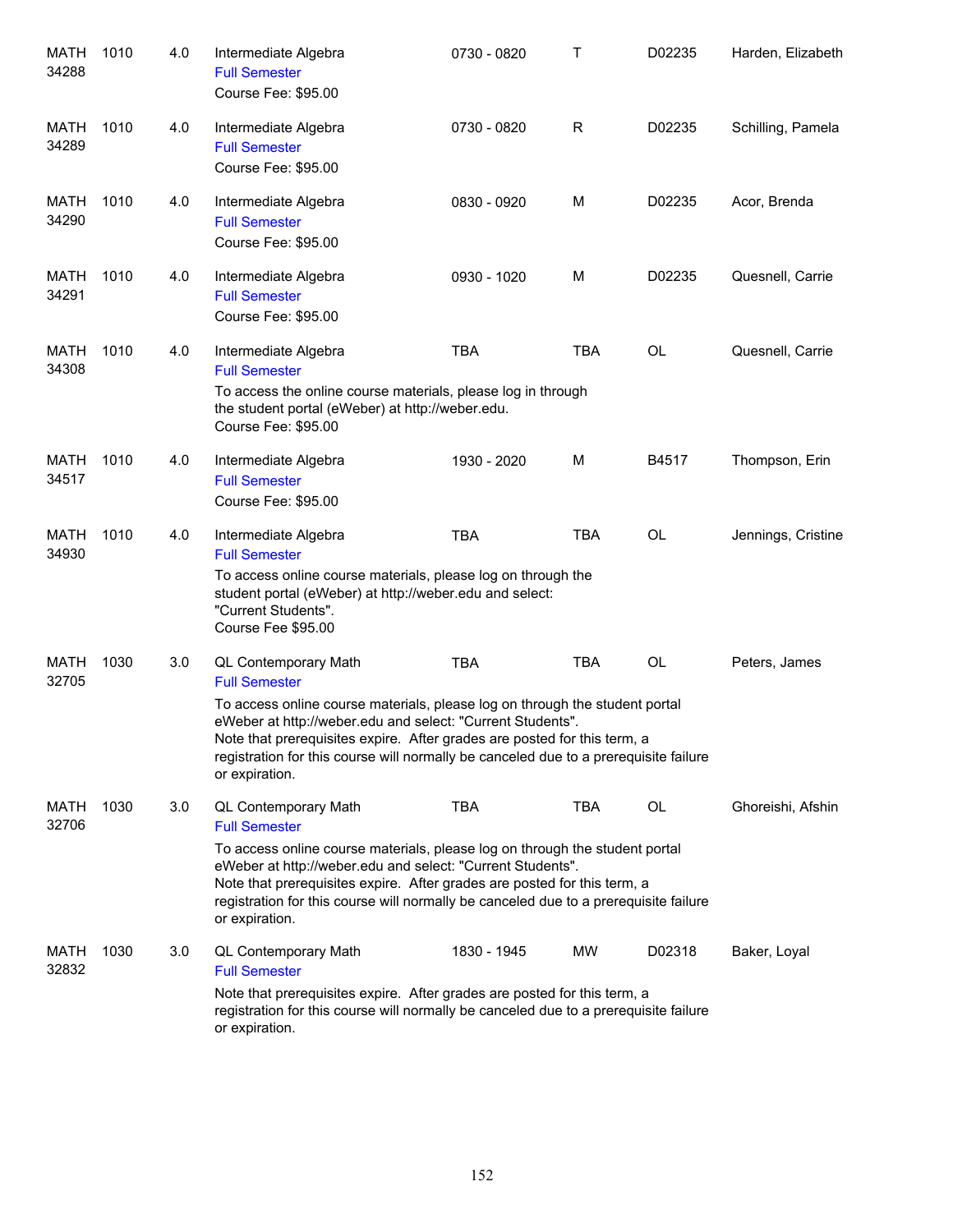| MATH<br>33204 | 1030 | 3.0 | QL Contemporary Math<br><b>Full Semester</b>                                                                                                                                                                                                                                                                                    | 0830 - 0920 | <b>MWF</b> | LL222 | Baker, Loyal      |
|---------------|------|-----|---------------------------------------------------------------------------------------------------------------------------------------------------------------------------------------------------------------------------------------------------------------------------------------------------------------------------------|-------------|------------|-------|-------------------|
|               |      |     | Note that prerequisites expire. After grades are posted for this term, a<br>registration for this course will normally be canceled due to a prerequisite failure<br>or expiration.                                                                                                                                              |             |            |       |                   |
| MATH<br>33208 | 1030 | 3.0 | QL Contemporary Math<br><b>Full Semester</b>                                                                                                                                                                                                                                                                                    | 0900 - 1015 | <b>TR</b>  | B4509 | Thaeler, John     |
|               |      |     | Note that prerequisites expire. After grades are posted for this term, a<br>registration for this course will normally be canceled due to a prerequisite failure<br>or expiration.                                                                                                                                              |             |            |       |                   |
| MATH<br>33210 | 1030 | 3.0 | QL Contemporary Math<br><b>Full Semester</b>                                                                                                                                                                                                                                                                                    | 1030 - 1120 | <b>MWF</b> | B4518 | Ghoreishi, Afshin |
|               |      |     | Note that prerequisites expire. After grades are posted for this term, a<br>registration for this course will normally be canceled due to a prerequisite failure<br>or expiration.                                                                                                                                              |             |            |       |                   |
| MATH<br>33211 | 1030 | 3.0 | <b>QL Contemporary Math</b><br><b>Full Semester</b>                                                                                                                                                                                                                                                                             | 1630 - 1745 | <b>TR</b>  | B3328 | Marx, Christine   |
|               |      |     | Note that prerequisites expire. After grades are posted for this term, a<br>registration for this course will normally be canceled due to a prerequisite failure<br>or expiration.                                                                                                                                              |             |            |       |                   |
| MATH<br>32709 | 1040 | 3.0 | <b>QL Introduction To Statistics</b><br><b>Full Semester</b>                                                                                                                                                                                                                                                                    | <b>TBA</b>  | <b>TBA</b> | OL    | Ghoreishi, Afshin |
|               |      |     | To access online course materials, please log on through the<br>student portal eWeber at http://weber.edu and select: "Current Students".<br>Note that prerequisites expire. After grades are posted for this term, a<br>registration for this course will normally be canceled due to a prerequisite failure<br>or expiration. |             |            |       |                   |
| MATH<br>33261 | 1040 | 3.0 | <b>QL Introduction To Statistics</b><br><b>Full Semester</b>                                                                                                                                                                                                                                                                    | 0830 - 0920 | <b>MWF</b> | B3328 | Akelbek, Mahmud   |
|               |      |     | After the first week this is a Hybrid course with an online component which<br>meets one or two times a week as needed.<br>Note that prerequisites expire. After grades are posted for this term, a<br>registration for this course will normally be canceled due to a prerequisite failure<br>or expiration.                   |             |            |       |                   |
| MATH<br>33262 | 1040 | 3.0 | <b>QL Introduction To Statistics</b><br><b>Full Semester</b>                                                                                                                                                                                                                                                                    | 1030 - 1145 | TR         | LL222 | Hansen, Mary      |
|               |      |     | Note that prerequisites expire. After grades are posted for this term, a<br>registration for this course will normally be canceled due to a prerequisite failure<br>or expiration.                                                                                                                                              |             |            |       |                   |
| MATH<br>33791 | 1040 | 3.0 | <b>QL Introduction To Statistics</b><br><b>Full Semester</b>                                                                                                                                                                                                                                                                    | 1130 - 1220 | <b>MWF</b> | B4508 | Akelbek, Mahmud   |
|               |      |     | After the first week this is a Hybrid course with an online component which<br>meets one or two times a week as needed.<br>Note that prerequisites expire. After grades are posted for this term, a<br>registration for this course will normally be canceled due to a prerequisite failure<br>or expiration.                   |             |            |       |                   |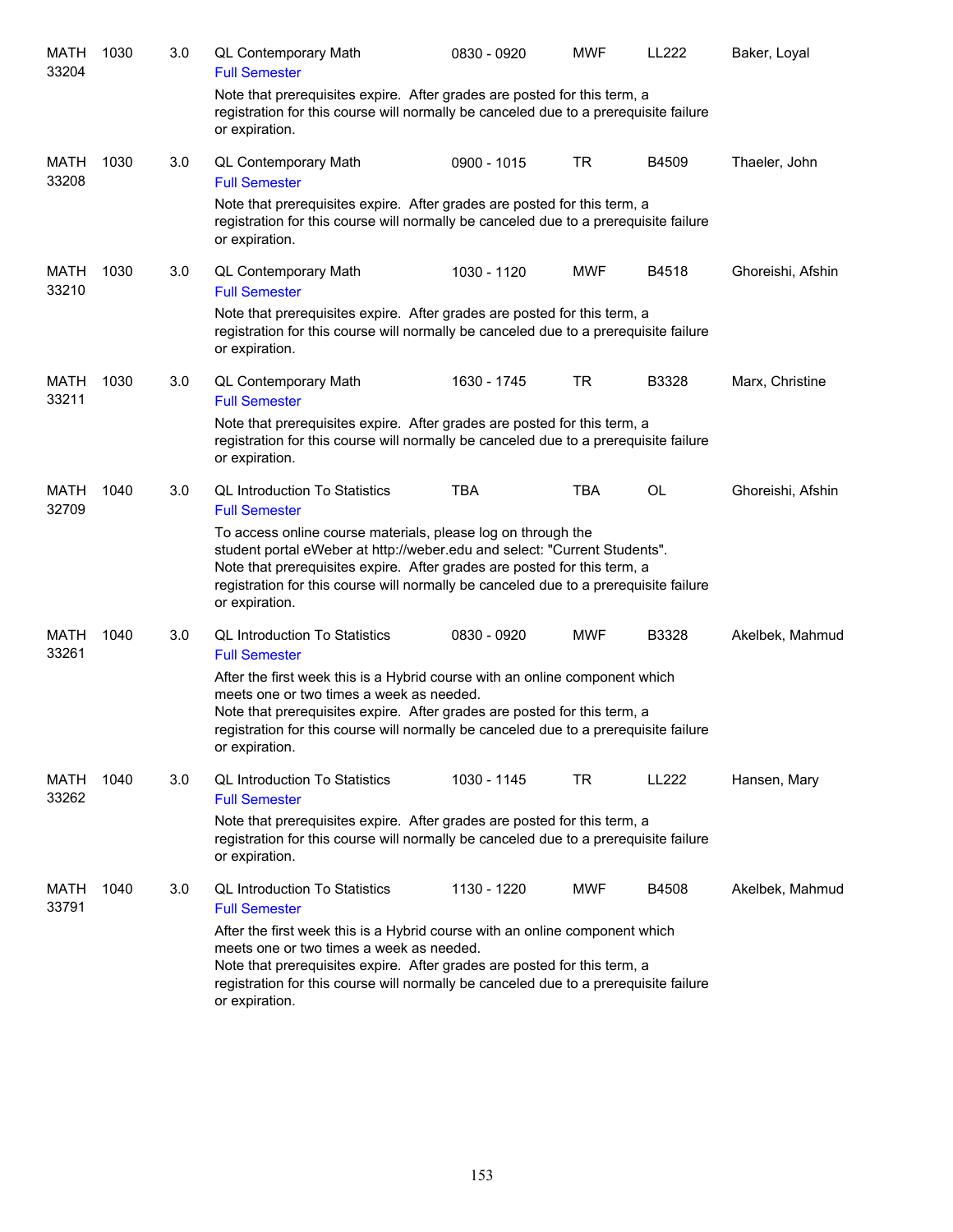| MATH<br>32707        | 1050 | 4.0 | QL College Algebra<br><b>Full Semester</b>                                                                                                                                                                                                                                                                                      | <b>TBA</b>  | TBA         | OL     | Fital-Akelbek, Sandra |
|----------------------|------|-----|---------------------------------------------------------------------------------------------------------------------------------------------------------------------------------------------------------------------------------------------------------------------------------------------------------------------------------|-------------|-------------|--------|-----------------------|
|                      |      |     | To access online course materials, please log on through the<br>student portal eWeber at http://weber.edu and select: "Current Students".<br>Note that prerequisites expire. After grades are posted for this term, a<br>registration for this course will normally be canceled due to a prerequisite failure<br>or expiration. |             |             |        |                       |
| MATH<br>32808        | 1050 | 4.0 | QL College Algebra<br><b>Full Semester</b>                                                                                                                                                                                                                                                                                      | 1930 - 2120 | TR          | DH1310 | Baker, Stacey         |
|                      |      |     | Note that prerequisites expire. After grades are posted for this term, a<br>registration for this course will normally be canceled due to a prerequisite failure<br>or expiration.                                                                                                                                              |             |             |        |                       |
| <b>MATH</b><br>32809 | 1050 | 4.0 | QL College Algebra<br><b>Full Semester</b>                                                                                                                                                                                                                                                                                      | 1730 - 1920 | TR          | DH1310 | Baker, Stacey         |
|                      |      |     | Note that prerequisites expire. After grades are posted for this term, a<br>registration for this course will normally be canceled due to a prerequisite failure<br>or expiration.                                                                                                                                              |             |             |        |                       |
| MATH<br>32812        | 1050 | 4.0 | QL College Algebra<br><b>Full Semester</b>                                                                                                                                                                                                                                                                                      | 1730 - 1920 | <b>MW</b>   | WW116  | Wheeler, Nicole       |
|                      |      |     | Note that prerequisites expire. After grades are posted for this term, a<br>registration for this course will normally be canceled due to a prerequisite failure<br>or expiration.                                                                                                                                              |             |             |        |                       |
| <b>MATH</b><br>32813 | 1050 | 4.0 | QL College Algebra<br><b>Full Semester</b>                                                                                                                                                                                                                                                                                      | 1730 - 1920 | TR          | WW116  | Wheeler, Randal       |
|                      |      |     | Note that prerequisites expire. After grades are posted for this term, a<br>registration for this course will normally be canceled due to a prerequisite failure<br>or expiration.                                                                                                                                              |             |             |        |                       |
| MATH<br>32829        | 1050 | 4.0 | QL College Algebra<br><b>Full Semester</b>                                                                                                                                                                                                                                                                                      | 1030 - 1120 | <b>MTWR</b> | D02117 | Acor, Brenda          |
|                      |      |     | Note that prerequisites expire. After grades are posted for this term, a<br>registration for this course will normally be canceled due to a prerequisite failure<br>or expiration.                                                                                                                                              |             |             |        |                       |
| <b>MATH</b><br>32830 | 1050 | 4.0 | QL College Algebra<br><b>Full Semester</b>                                                                                                                                                                                                                                                                                      | 0830 - 0920 | <b>MTWF</b> | D02112 | Quesnell, Carrie      |
|                      |      |     | Note that prerequisites expire. After grades are posted for this term, a<br>registration for this course will normally be canceled due to a prerequisite failure<br>or expiration.                                                                                                                                              |             |             |        |                       |
| MATH<br>32833        | 1050 | 4.0 | QL College Algebra<br><b>Full Semester</b>                                                                                                                                                                                                                                                                                      | 1630 - 1820 | MW          | D02318 | Schweitzer, John      |
|                      |      |     | Note that prerequisites expire. After grades are posted for this term, a<br>registration for this course will normally be canceled due to a prerequisite failure<br>or expiration.                                                                                                                                              |             |             |        |                       |
| MATH<br>33264        | 1050 | 4.0 | QL College Algebra<br><b>Full Semester</b>                                                                                                                                                                                                                                                                                      | 0730 - 0820 | <b>MTWR</b> | B4515  | Imig, David           |
|                      |      |     | Note that prerequisites expire. After grades are posted for this term, a<br>registration for this course will normally be canceled due to a prerequisite failure<br>or expiration.                                                                                                                                              |             |             |        |                       |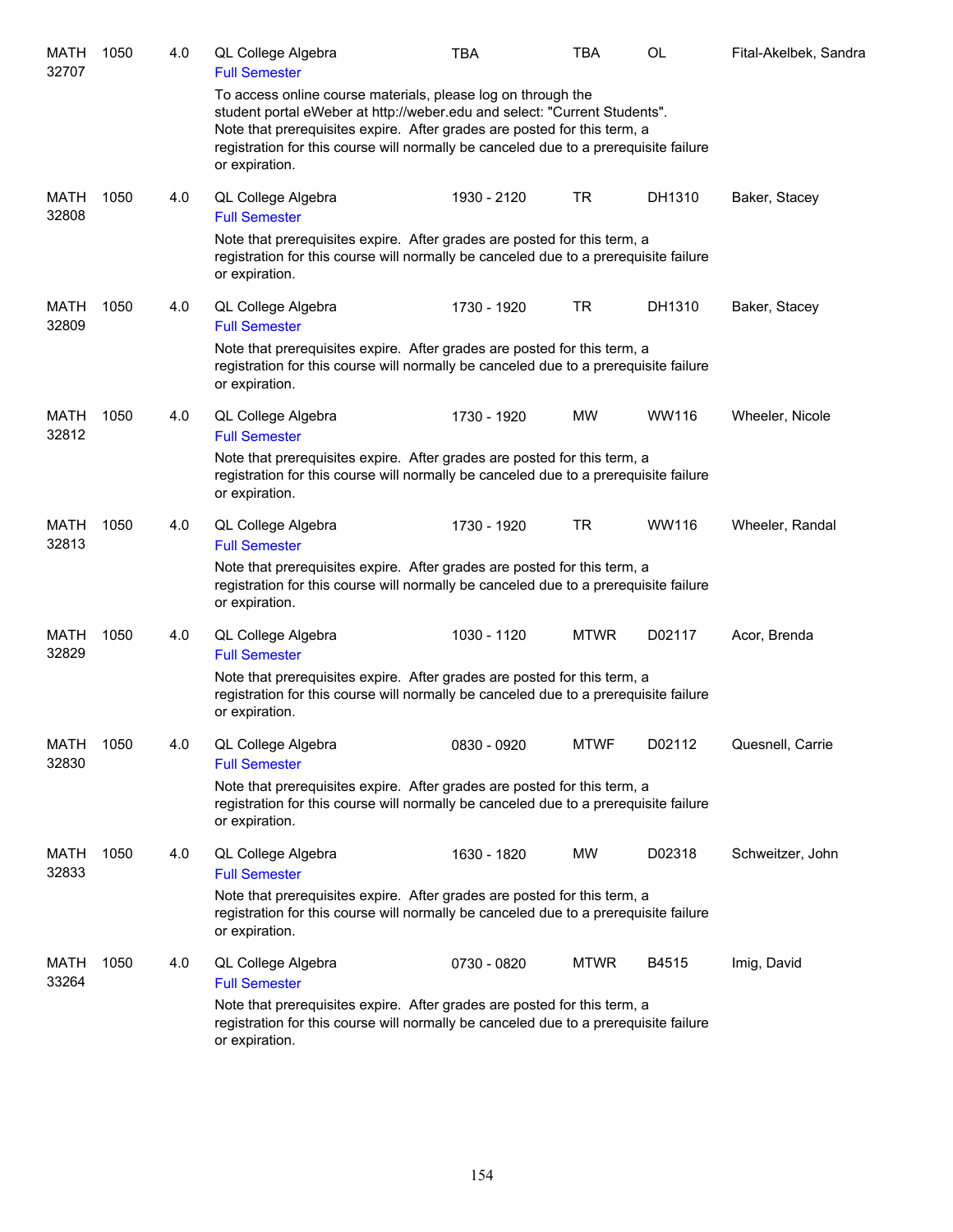| <b>MATH</b><br>33266 | 1050 | 4.0 | QL College Algebra<br><b>Full Semester</b> | 0830 - 0920                                                                                                                                                      | <b>MTWF</b> | B3313 | Kvernadze, George     |
|----------------------|------|-----|--------------------------------------------|------------------------------------------------------------------------------------------------------------------------------------------------------------------|-------------|-------|-----------------------|
|                      |      |     | or expiration.                             | Note that prerequisites expire. After grades are posted for this term, a<br>registration for this course will normally be canceled due to a prerequisite failure |             |       |                       |
| <b>MATH</b><br>33278 | 1050 | 4.0 | QL College Algebra<br><b>Full Semester</b> | 0930 - 1020                                                                                                                                                      | <b>MTWR</b> | B3313 | Poore, Darrell        |
|                      |      |     | or expiration.                             | Note that prerequisites expire. After grades are posted for this term, a<br>registration for this course will normally be canceled due to a prerequisite failure |             |       |                       |
| <b>MATH</b><br>33280 | 1050 | 4.0 | QL College Algebra<br><b>Full Semester</b> | 0930 - 1020                                                                                                                                                      | <b>MTWF</b> | B4510 | Ondrus, Matthew       |
|                      |      |     | or expiration.                             | Note that prerequisites expire. After grades are posted for this term, a<br>registration for this course will normally be canceled due to a prerequisite failure |             |       |                       |
| MATH<br>33282        | 1050 | 4.0 | QL College Algebra<br><b>Full Semester</b> | 1130 - 1220                                                                                                                                                      | <b>MTWF</b> | B3328 | Cocos, Mihail         |
|                      |      |     | or expiration.                             | Note that prerequisites expire. After grades are posted for this term, a<br>registration for this course will normally be canceled due to a prerequisite failure |             |       |                       |
| <b>MATH</b><br>33284 | 1050 | 4.0 | QL College Algebra<br><b>Full Semester</b> | 1030 - 1120                                                                                                                                                      | <b>MTWF</b> | LL223 | Foster, James         |
|                      |      |     | or expiration.                             | Note that prerequisites expire. After grades are posted for this term, a<br>registration for this course will normally be canceled due to a prerequisite failure |             |       |                       |
| MATH<br>33285        | 1050 | 4.0 | QL College Algebra<br><b>Full Semester</b> | 1030 - 1120                                                                                                                                                      | <b>MTWF</b> | B3313 | Fital-Akelbek, Sandra |
|                      |      |     | or expiration.                             | Note that prerequisites expire. After grades are posted for this term, a<br>registration for this course will normally be canceled due to a prerequisite failure |             |       |                       |
| MATH<br>33287        | 1050 | 4.0 | QL College Algebra<br><b>Full Semester</b> | 1130 - 1220                                                                                                                                                      | <b>MTWR</b> | LL223 | Yonkee, Mary          |
|                      |      |     | or expiration.                             | Note that prerequisites expire. After grades are posted for this term, a<br>registration for this course will normally be canceled due to a prerequisite failure |             |       |                       |
| MATH<br>33288        | 1050 | 4.0 | QL College Algebra<br><b>Full Semester</b> | 1230 - 1320                                                                                                                                                      | <b>MTWR</b> | B3313 | Hunt, Corinne         |
|                      |      |     | or expiration.                             | Note that prerequisites expire. After grades are posted for this term, a<br>registration for this course will normally be canceled due to a prerequisite failure |             |       |                       |
| MATH<br>33289        | 1050 | 4.0 | QL College Algebra<br><b>Full Semester</b> | 1230 - 1320                                                                                                                                                      | <b>MTWF</b> | B4515 | Kvernadze, George     |
|                      |      |     | or expiration.                             | Note that prerequisites expire. After grades are posted for this term, a<br>registration for this course will normally be canceled due to a prerequisite failure |             |       |                       |
| MATH<br>33290        | 1050 | 4.0 | QL College Algebra<br><b>Full Semester</b> | 1730 - 1920                                                                                                                                                      | MW          | LL222 | Ellis, Maria          |
|                      |      |     | or expiration.                             | Note that prerequisites expire. After grades are posted for this term, a<br>registration for this course will normally be canceled due to a prerequisite failure |             |       |                       |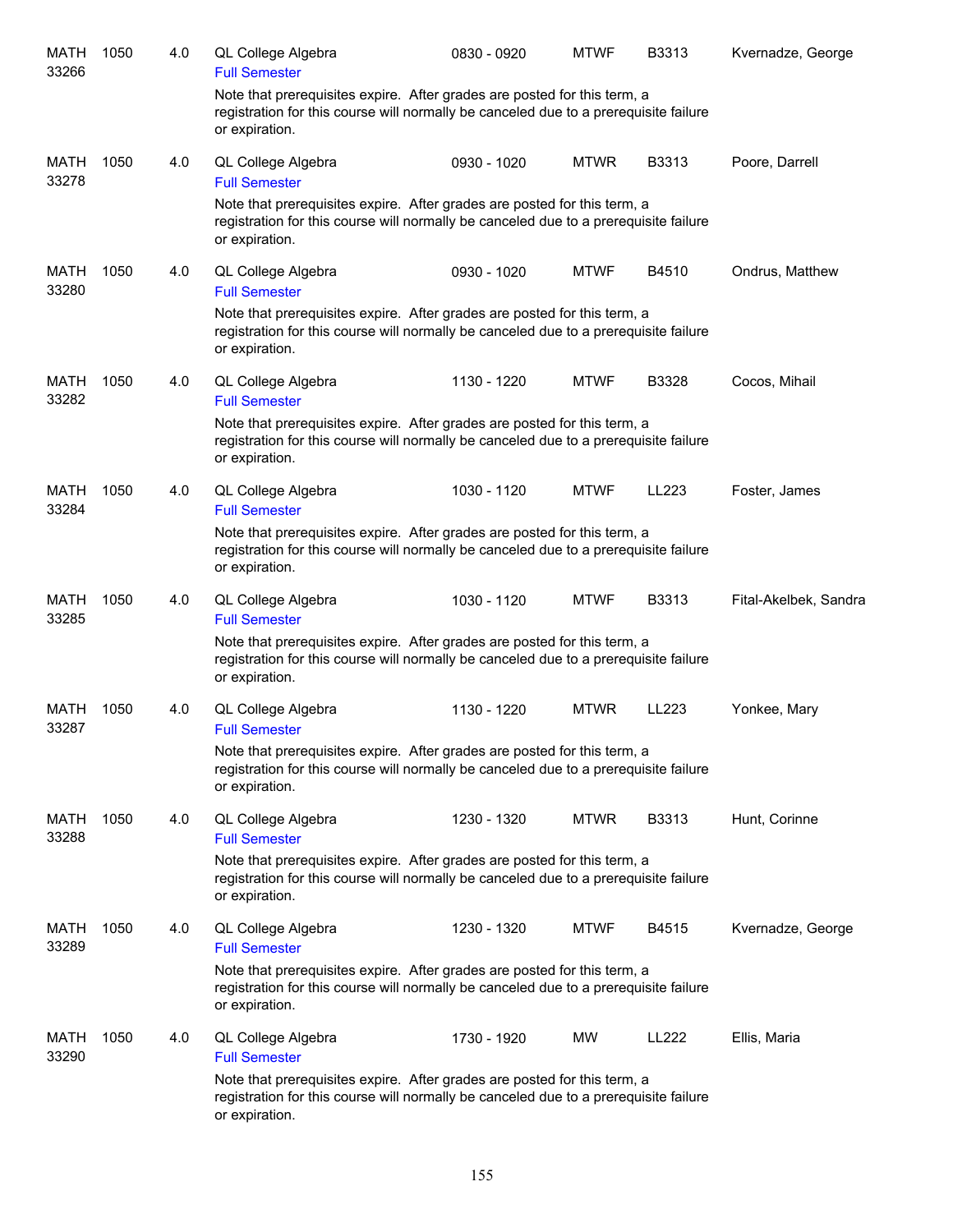| MATH<br>33291        | 1050 | 4.0 | QL College Algebra<br><b>Full Semester</b>                                                                                                                                                                                                                                                                                      | 1730 - 1920 | TR         | LL222  | Ellis, Maria          |
|----------------------|------|-----|---------------------------------------------------------------------------------------------------------------------------------------------------------------------------------------------------------------------------------------------------------------------------------------------------------------------------------|-------------|------------|--------|-----------------------|
|                      |      |     | Note that prerequisites expire. After grades are posted for this term, a<br>registration for this course will normally be canceled due to a prerequisite failure<br>or expiration.                                                                                                                                              |             |            |        |                       |
| <b>MATH</b><br>33292 | 1050 | 4.0 | QL College Algebra<br><b>Full Semester</b>                                                                                                                                                                                                                                                                                      | 1730 - 1920 | <b>TR</b>  | B4511  | Hollopeter, W         |
|                      |      |     | Note that prerequisites expire. After grades are posted for this term, a<br>registration for this course will normally be canceled due to a prerequisite failure<br>or expiration.                                                                                                                                              |             |            |        |                       |
| <b>MATH</b><br>33295 | 1050 | 4.0 | QL College Algebra<br><b>Full Semester</b>                                                                                                                                                                                                                                                                                      | 1730 - 1920 | <b>MW</b>  | B4515  | Hunt, Corinne         |
|                      |      |     | Note that prerequisites expire. After grades are posted for this term, a<br>registration for this course will normally be canceled due to a prerequisite failure<br>or expiration.                                                                                                                                              |             |            |        |                       |
| <b>MATH</b><br>33298 | 1050 | 4.0 | QL College Algebra<br><b>Full Semester</b>                                                                                                                                                                                                                                                                                      | 1730 - 1920 | MW         | LL223  | Haueter, Gordon       |
|                      |      |     | Note that prerequisites expire. After grades are posted for this term, a<br>registration for this course will normally be canceled due to a prerequisite failure<br>or expiration.                                                                                                                                              |             |            |        |                       |
| MATH<br>32708        | 1060 | 3.0 | Trigonometry<br><b>Full Semester</b>                                                                                                                                                                                                                                                                                            | <b>TBA</b>  | TBA        | OL     | Fital-Akelbek, Sandra |
|                      |      |     | To access online course materials, please log on through the<br>student portal eWeber at http://weber.edu and select: "Current Students".<br>Note that prerequisites expire. After grades are posted for this term, a<br>registration for this course will normally be canceled due to a prerequisite failure<br>or expiration. |             |            |        |                       |
| MATH<br>32831        | 1060 | 3.0 | Trigonometry<br><b>Full Semester</b>                                                                                                                                                                                                                                                                                            | 0930 - 1020 | <b>MWF</b> | D02117 | Schilling, Pamela     |
|                      |      |     | Note that prerequisites expire. After grades are posted for this term, a<br>registration for this course will normally be canceled due to a prerequisite failure<br>or expiration.                                                                                                                                              |             |            |        |                       |
| <b>MATH</b><br>33303 | 1060 | 3.0 | Trigonometry<br><b>Full Semester</b>                                                                                                                                                                                                                                                                                            | 0830 - 0920 | <b>MWF</b> | LL223  | Peters, James         |
|                      |      |     | Note that prerequisites expire. After grades are posted for this term, a<br>registration for this course will normally be canceled due to a prerequisite failure<br>or expiration.                                                                                                                                              |             |            |        |                       |
| MATH<br>33308        | 1060 | 3.0 | Trigonometry<br><b>Full Semester</b>                                                                                                                                                                                                                                                                                            | 1030 - 1145 | TR         | B4518  | Salt, Jeffrey         |
|                      |      |     | Note that prerequisites expire. After grades are posted for this term, a<br>registration for this course will normally be canceled due to a prerequisite failure<br>or expiration.                                                                                                                                              |             |            |        |                       |
| MATH<br>33317        | 1060 | 3.0 | Trigonometry<br><b>Full Semester</b>                                                                                                                                                                                                                                                                                            | 1800 - 1915 | TR         | B4518  | Salt, Jeffrey         |
|                      |      |     | Note that prerequisites expire. After grades are posted for this term, a<br>registration for this course will normally be canceled due to a prerequisite failure<br>or expiration.                                                                                                                                              |             |            |        |                       |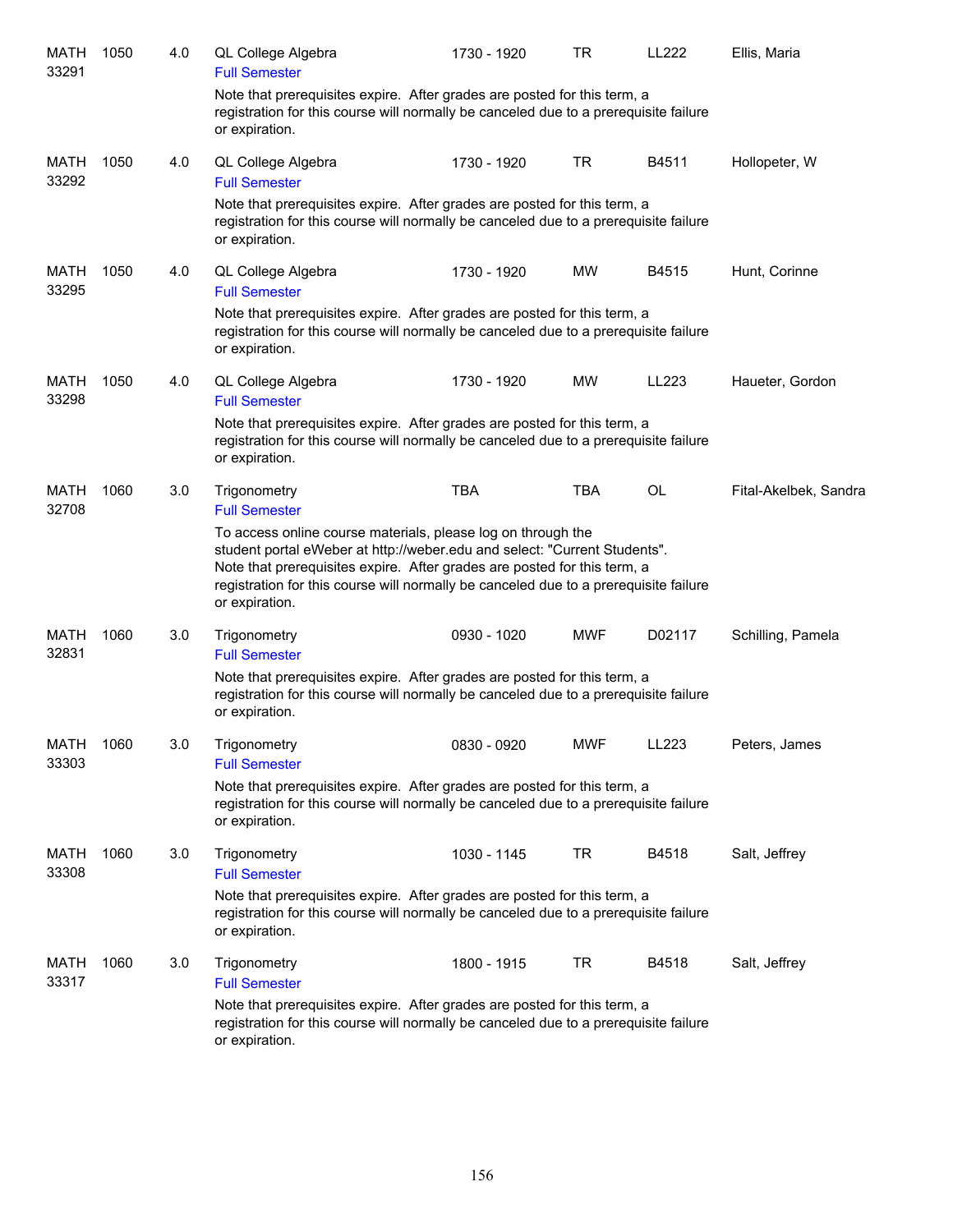| <b>MATH</b><br>33794 | 1060 | 3.0 | Trigonometry<br><b>Full Semester</b>                                                                                                                                                                                                                                                                                            | 1130 - 1220 | <b>MWF</b>   | LL222  | Poore, Darrell    |
|----------------------|------|-----|---------------------------------------------------------------------------------------------------------------------------------------------------------------------------------------------------------------------------------------------------------------------------------------------------------------------------------|-------------|--------------|--------|-------------------|
|                      |      |     | Note that prerequisites expire. After grades are posted for this term, a<br>registration for this course will normally be canceled due to a prerequisite failure<br>or expiration.                                                                                                                                              |             |              |        |                   |
| MATH<br>32710        | 1080 | 5.0 | <b>QL Pre-calculus</b><br><b>Full Semester</b>                                                                                                                                                                                                                                                                                  | <b>TBA</b>  | <b>TBA</b>   | OL     | Cai, Maomao       |
|                      |      |     | To access online course materials, please log on through the<br>student portal eWeber at http://weber.edu and select: "Current Students".<br>Note that prerequisites expire. After grades are posted for this term, a<br>registration for this course will normally be canceled due to a prerequisite failure<br>or expiration. |             |              |        |                   |
| MATH                 | 1080 | 5.0 | <b>QL Pre-calculus</b>                                                                                                                                                                                                                                                                                                          | 1730 - 1945 | МW           | D02117 | Ruiz, Donna       |
| 32834                |      |     | <b>Full Semester</b>                                                                                                                                                                                                                                                                                                            |             |              |        |                   |
|                      |      |     | Note that prerequisites expire. After grades are posted for this term, a<br>registration for this course will normally be canceled due to a prerequisite failure<br>or expiration.                                                                                                                                              |             |              |        |                   |
| MATH<br>33320        | 1080 | 5.0 | <b>QL Pre-calculus</b><br><b>Full Semester</b>                                                                                                                                                                                                                                                                                  | 0830 - 0920 | <b>MTWRF</b> | B4510  | Hansen, Mary      |
|                      |      |     | Note that prerequisites expire. After grades are posted for this term, a<br>registration for this course will normally be canceled due to a prerequisite failure<br>or expiration.                                                                                                                                              |             |              |        |                   |
| <b>MATH</b>          | 1080 | 5.0 | QL Pre-calculus                                                                                                                                                                                                                                                                                                                 | 0930 - 1020 | <b>MTWRF</b> | B4511  | Walthers, Phillip |
| 33323                |      |     | <b>Full Semester</b>                                                                                                                                                                                                                                                                                                            |             |              |        |                   |
|                      |      |     | Note that prerequisites expire. After grades are posted for this term, a<br>registration for this course will normally be canceled due to a prerequisite failure<br>or expiration.                                                                                                                                              |             |              |        |                   |
| MATH<br>33325        | 1080 | 5.0 | <b>QL Pre-calculus</b><br><b>Full Semester</b>                                                                                                                                                                                                                                                                                  | 1030 - 1120 | <b>MTWRF</b> | B4510  | Chan, Julian      |
|                      |      |     | Note that prerequisites expire. After grades are posted for this term, a<br>registration for this course will normally be canceled due to a prerequisite failure<br>or expiration.                                                                                                                                              |             |              |        |                   |
| <b>MATH</b><br>33326 | 1080 | 5.0 | QL Pre-calculus<br><b>Full Semester</b>                                                                                                                                                                                                                                                                                         | 1130 - 1220 | <b>MTWRF</b> | B3313  | Wills, Michael    |
|                      |      |     | Note that prerequisites expire. After grades are posted for this term, a<br>registration for this course will normally be canceled due to a prerequisite failure<br>or expiration.                                                                                                                                              |             |              |        |                   |
| <b>MATH</b><br>33329 | 1080 | 5.0 | QL Pre-calculus<br><b>Full Semester</b>                                                                                                                                                                                                                                                                                         | 1730 - 1945 | TR           | B4510  | Emami, Robab      |
|                      |      |     | Note that prerequisites expire. After grades are posted for this term, a<br>registration for this course will normally be canceled due to a prerequisite failure<br>or expiration.                                                                                                                                              |             |              |        |                   |
| MATH<br>33334        | 1200 | 1.0 | Mathematics Computer Lab<br><b>Full Semester</b>                                                                                                                                                                                                                                                                                | 1030 - 1120 | R            | B4505  | Foster, James     |
| MATH<br>33338        | 1200 | 1.0 | Mathematics Computer Lab<br><b>Full Semester</b>                                                                                                                                                                                                                                                                                | 1130 - 1220 | Т            | B4505  | Ghoreishi, Afshin |
|                      |      |     | The correspondence and assignments will be done via email. Contact the<br>instructor or visit http:// faculty.weber.edu/aghoreishi for more information.                                                                                                                                                                        |             |              |        |                   |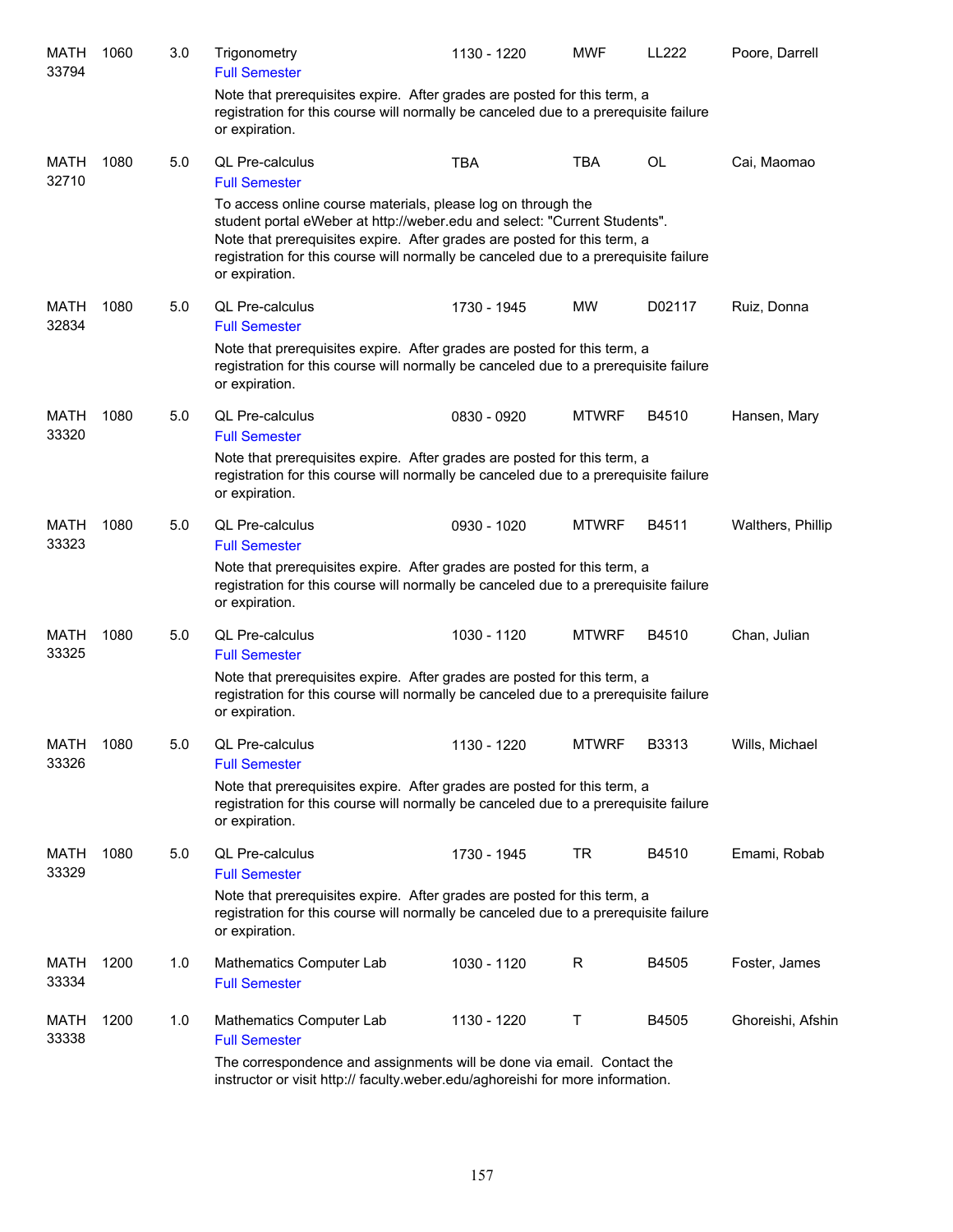| <b>MATH</b><br>33340 | 1210 | 4.0 | Calculus I<br><b>Full Semester</b>                                                                                                                                                                         | 0830 - 0920 | <b>MWRF</b> | B4515         | Wills, Michael    |
|----------------------|------|-----|------------------------------------------------------------------------------------------------------------------------------------------------------------------------------------------------------------|-------------|-------------|---------------|-------------------|
|                      |      |     | Note that prerequisites expire. After grades are posted for this term, a<br>registration for this course will normally be canceled due to a prerequisite failure<br>or expiration.                         |             |             |               |                   |
| <b>MATH</b><br>33342 | 1210 | 4.0 | Calculus I<br><b>Full Semester</b>                                                                                                                                                                         | 0930 - 1020 | <b>MTWF</b> | LL223         | Peters, James     |
|                      |      |     | Note that prerequisites expire. After grades are posted for this term, a<br>registration for this course will normally be canceled due to a prerequisite failure<br>or expiration.                         |             |             |               |                   |
| MATH<br>33345        | 1210 | 4.0 | Calculus I<br><b>Full Semester</b>                                                                                                                                                                         | 1030 - 1120 | <b>MTWF</b> | B4511         | Cai, Maomao       |
|                      |      |     | Note that prerequisites expire. After grades are posted for this term, a<br>registration for this course will normally be canceled due to a prerequisite failure<br>or expiration.                         |             |             |               |                   |
| MATH<br>33350        | 1210 | 4.0 | Calculus I<br><b>Full Semester</b>                                                                                                                                                                         | 1130 - 1220 | <b>MWRF</b> | B4515         | Ghoreishi, Afshin |
|                      |      |     | Note that prerequisites expire. After grades are posted for this term, a<br>registration for this course will normally be canceled due to a prerequisite failure<br>or expiration.                         |             |             |               |                   |
| MATH<br>33357        | 1210 | 4.0 | Calculus I<br><b>Full Semester</b>                                                                                                                                                                         | 1230 - 1320 | <b>MTWF</b> | B4511         | Foster, James     |
|                      |      |     | Note that prerequisites expire. After grades are posted for this term, a<br>registration for this course will normally be canceled due to a prerequisite failure<br>or expiration.                         |             |             |               |                   |
| MATH<br>33358        | 1220 | 4.0 | Calculus II                                                                                                                                                                                                | 0730 - 0820 | <b>MTWR</b> | B4511         | Kidman, Kent      |
|                      |      |     | <b>Full Semester</b><br>Note that prerequisites expire. After grades are posted for this term, a<br>registration for this course will normally be canceled due to a prerequisite failure<br>or expiration. |             |             |               |                   |
| MATH<br>33360        | 1220 | 4.0 | Calculus II<br><b>Full Semester</b>                                                                                                                                                                        | 0830 - 0920 | <b>MTWF</b> | B4511         | Ondrus, Matthew   |
|                      |      |     | Note that prerequisites expire. After grades are posted for this term, a<br>registration for this course will normally be canceled due to a prerequisite failure<br>or expiration.                         |             |             |               |                   |
| <b>MATH</b><br>33361 | 1220 | 4.0 | Calculus II<br><b>Full Semester</b>                                                                                                                                                                        | 0930 - 1020 | <b>MTWF</b> | B4518         | Cocos, Mihail     |
|                      |      |     | Note that prerequisites expire. After grades are posted for this term, a<br>registration for this course will normally be canceled due to a prerequisite failure<br>or expiration.                         |             |             |               |                   |
| MATH<br>33363        | 1220 | 4.0 | Calculus II<br><b>Full Semester</b>                                                                                                                                                                        | 1130 - 1220 | <b>MTWF</b> | B4511         | Kvernadze, George |
| <b>MATH</b><br>33364 | 1220 | 4.0 | Calculus II<br><b>Full Semester</b>                                                                                                                                                                        | 1730 - 1920 | <b>TR</b>   | B4515         | Cocos, Mihail     |
| <b>MATH</b><br>31005 | 1630 | 4.0 | Discrete Math Applied to Comp<br><b>Full Semester</b>                                                                                                                                                      | 1130 - 1320 | <b>TR</b>   | <b>TE103D</b> | Rague, Brian      |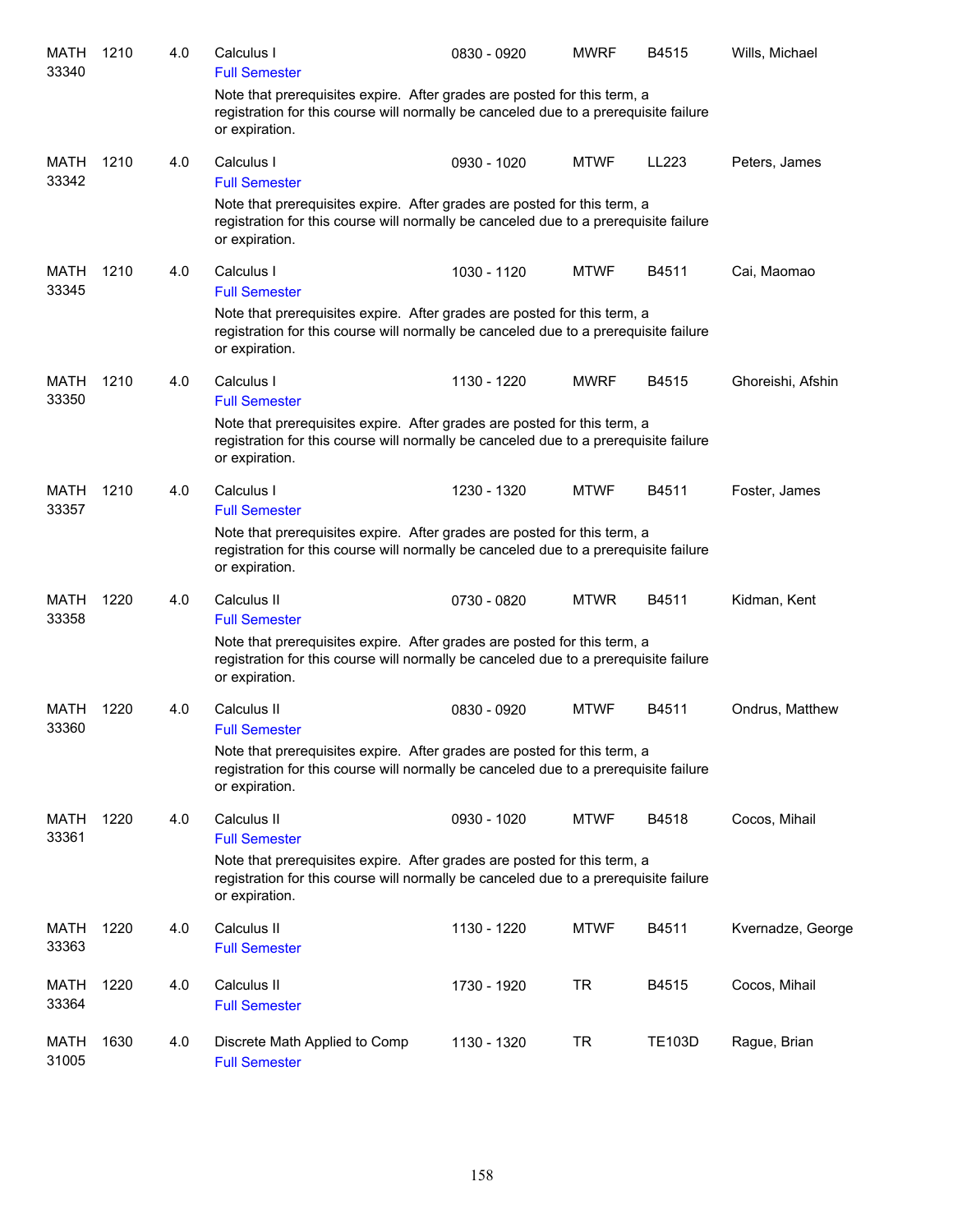| MATH<br>32493        | 1630 | 4.0 | Discrete Math Applied to Comp<br><b>Full Semester</b>                                                                                        | <b>TBA</b>  | TBA         | <b>OL</b> | Rague, Brian          |
|----------------------|------|-----|----------------------------------------------------------------------------------------------------------------------------------------------|-------------|-------------|-----------|-----------------------|
|                      |      |     | To access online course materials, please log on through the<br>student portal eWeber at http://weber.edu and select:<br>"Current Students". |             |             |           |                       |
| <b>MATH</b><br>33710 | 1630 | 4.0 | Discrete Math Applied to Comp<br><b>Full Semester</b>                                                                                        | 1930 - 2120 | <b>TR</b>   | D02314    | Fuller, Stephanie     |
| <b>MATH</b><br>33368 | 2010 | 3.0 | Math for Elementary Teachers I<br><b>Full Semester</b>                                                                                       | 0930 - 1020 | <b>MTWR</b> | B4539     | McKee, Deborah        |
| <b>MATH</b><br>33373 | 2020 | 3.0 | Math for Elem Teachers II<br><b>Full Semester</b>                                                                                            | 0730 - 0820 | <b>MTWR</b> | B4539     | Blackinton, Dixilee   |
| MATH<br>33380        | 2020 | 3.0 | Math for Elem Teachers II<br><b>Full Semester</b>                                                                                            | 0830 - 0920 | <b>MTWR</b> | B4539     | Blackinton, Dixilee   |
| <b>MATH</b><br>33384 | 2020 | 3.0 | Math for Elem Teachers II<br><b>Full Semester</b>                                                                                            | 1030 - 1120 | <b>MTWR</b> | B4539     | Allred, Alice         |
| MATH<br>33387        | 2110 | 3.0 | Foundations of Algebra<br><b>Full Semester</b>                                                                                               | 0900 - 1015 | <b>TR</b>   | B4508     | Kidman, Kent          |
| MATH<br>33447        | 2210 | 4.0 | Calculus III<br><b>Full Semester</b>                                                                                                         | 0830 - 0920 | <b>MTWF</b> | B4518     | Fital-Akelbek, Sandra |
| MATH<br>33451        | 2250 | 4.0 | Linear Algebra & Diff Equation<br><b>Full Semester</b>                                                                                       | 1130 - 1220 | <b>MTWF</b> | B4510     | Peters, James         |
| MATH<br>33454        | 2270 | 3.0 | Elementary Linear Algebra<br><b>Full Semester</b>                                                                                            | 1230 - 1320 | <b>MWF</b>  | B4518     | Cocos, Mihail         |
| MATH<br>33455        | 2280 | 3.0 | <b>Ordinary Differential Equation</b><br><b>Full Semester</b>                                                                                | 1130 - 1220 | <b>MWF</b>  | B4518     | Talaga, Paul          |
| MATH<br>33456        | 3120 | 3.0 | Euclid & Non-Euclid Geometry<br><b>Full Semester</b>                                                                                         | 0830 - 0920 | <b>MWF</b>  | B4509     | Foster, James         |
| <b>MATH</b><br>33458 | 3160 | 3.0 | Number Theory<br><b>Full Semester</b>                                                                                                        | 0930 - 1020 | <b>MWF</b>  | B4508     | Kvernadze, George     |
| <b>MATH</b><br>33469 | 3280 | 3.0 | <b>Dynamical Systems</b><br><b>Full Semester</b>                                                                                             | 0830 - 0920 | <b>MWF</b>  | B4508     | Ghoreishi, Afshin     |
| <b>MATH</b><br>33459 | 3410 | 3.0 | <b>Probability &amp; Statistics</b><br><b>Full Semester</b>                                                                                  | 1230 - 1320 | <b>MWF</b>  | B4508     | Chan, Julian          |
| MATH<br>33461        | 3420 | 3.0 | <b>Probability &amp; Statistics</b><br><b>Full Semester</b>                                                                                  | 1130 - 1220 | <b>MWF</b>  | B4509     | Cai, Maomao           |
| MATH<br>33462        | 3620 | 3.0 | Enumeration<br><b>Full Semester</b>                                                                                                          | 1030 - 1145 | <b>TR</b>   | B4508     | Akelbek, Mahmud       |
| MATH<br>33472        | 4120 | 3.0 | Modern Algebra II<br><b>Full Semester</b>                                                                                                    | 1200 - 1315 | <b>TR</b>   | B4509     | Ondrus, Matthew       |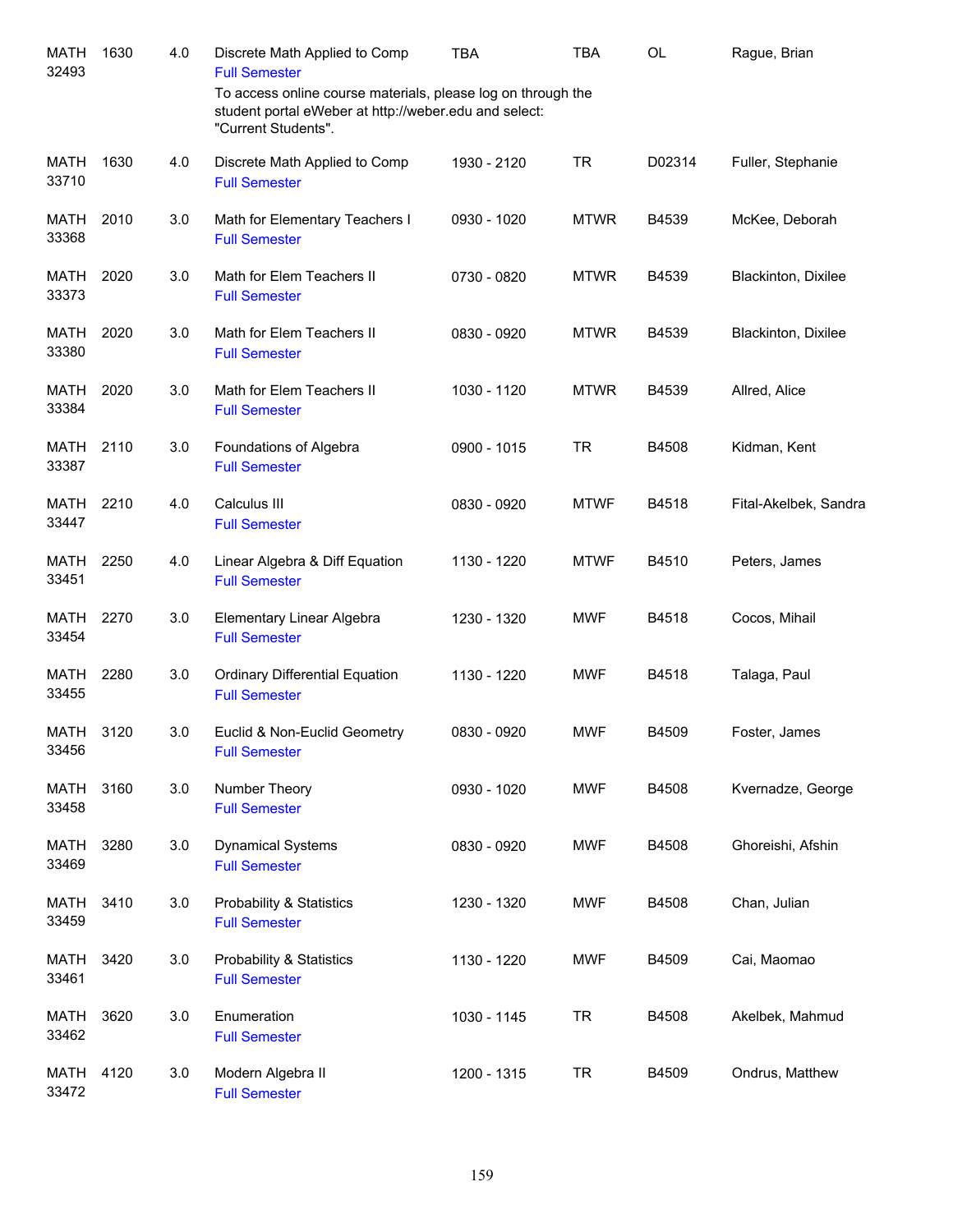| MATH<br>33474       | 4320 | 3.0 | Topology<br><b>Full Semester</b>                                                                                                                                                                                                                                                           | 1030 - 1120 | <b>MWF</b> | B4508  | Wills, Michael        |
|---------------------|------|-----|--------------------------------------------------------------------------------------------------------------------------------------------------------------------------------------------------------------------------------------------------------------------------------------------|-------------|------------|--------|-----------------------|
| MATH<br>34767       | 4910 | 3.0 | Senior Research Project<br><b>Full Semester</b>                                                                                                                                                                                                                                            | <b>TBA</b>  | <b>TBA</b> |        | Fital-Akelbek, Sandra |
| MBA<br>31714        | 6040 | 3.0 | <b>Managerial Economics</b><br><b>Block 2</b><br>Foundations course - Non-Business majors ONLY                                                                                                                                                                                             | 1730 - 2030 | R          | D02113 | Parkhurst, Gregory    |
| MBA<br>32636        | 6110 | 3.0 | Tools for the Ethical Manager<br><b>Block 1</b><br>Required course                                                                                                                                                                                                                         | 1730 - 2030 | M          | D02113 | Davis, Brian          |
| MBA<br>33533        | 6120 | 3.0 | Organizational Behavior<br><b>Block 2</b><br>Required course.                                                                                                                                                                                                                              | 1730 - 2030 | R          | D02112 | Stevens, Michael      |
| <b>MBA</b><br>31698 | 6130 | 3.0 | <b>Financial Management</b><br><b>Block 1</b><br>Required course. Pre-requisites: MBA 6020, MBA 6050& 6051 or<br>equivilent courses in accounting and stats Pre-reqs are the<br>responsibility of the student. Course will be dropped by<br>department if pre-reqs cannot be verified.     | 1730 - 2030 | W          | D02112 | Turner, James         |
| <b>MBA</b><br>31707 | 6140 | 3.0 | <b>Marketing Management</b><br><b>Block 2</b><br>Required course                                                                                                                                                                                                                           | 1730 - 2030 | W          | D02112 | Valentin, Erhard      |
| <b>MBA</b><br>31694 | 6150 | 3.0 | Operations/Supply Chain Mngmnt<br><b>Block 1</b><br>Required Course Pre-requisites: MBA 6050 & 6051 or<br>equivalent stats courses<br>It is the students responsibility to meet pre-reqs. Course<br>will be dropped by deptartment if pre-reqs are not verified.                           | 1730 - 2030 | Т          | D02301 | Schvaneveldt, Shane   |
| <b>MBA</b><br>33529 | 6180 | 3.0 | <b>Strategic Management</b><br><b>Block 2</b><br>Required course. Capstone class. Pre-reqs MBA 6130,6140,6150<br>All pre-reqs must be met or exempted in your program of<br>study. Students who lack all 3 pre-reqs will be dropped from<br>class. Call dept at 801-395-3519 if questions. | 1730 - 2030 | Τ          | D02301 |                       |
| MBA<br>33833        | 6210 | 3.0 | <b>Management Accounting Control</b><br><b>Block 1</b><br>Required course. Prereq MBA6020 or business undergrad degree<br>or equivalent courses in accounting. Students are required<br>to met prereqs or be dropped from course.                                                          | 1730 - 2030 | Τ          | D02113 | Allen, Tom            |
| MBA<br>31702        | 6310 | 3.0 | Info Tech in the Enterprise<br><b>Block 2</b><br>Required course                                                                                                                                                                                                                           | 1730 - 2030 | M          | D02112 | Mouritsen, Matthew    |
| MBA<br>31700        | 6410 | 3.0 | Global Macroeconomic Condition<br><b>Block 1</b><br>Required course. Pre-requisites: MBA 6040 or business<br>undergrad degree                                                                                                                                                              | 1730 - 2030 | R          | D02112 | Stevenson, Doris      |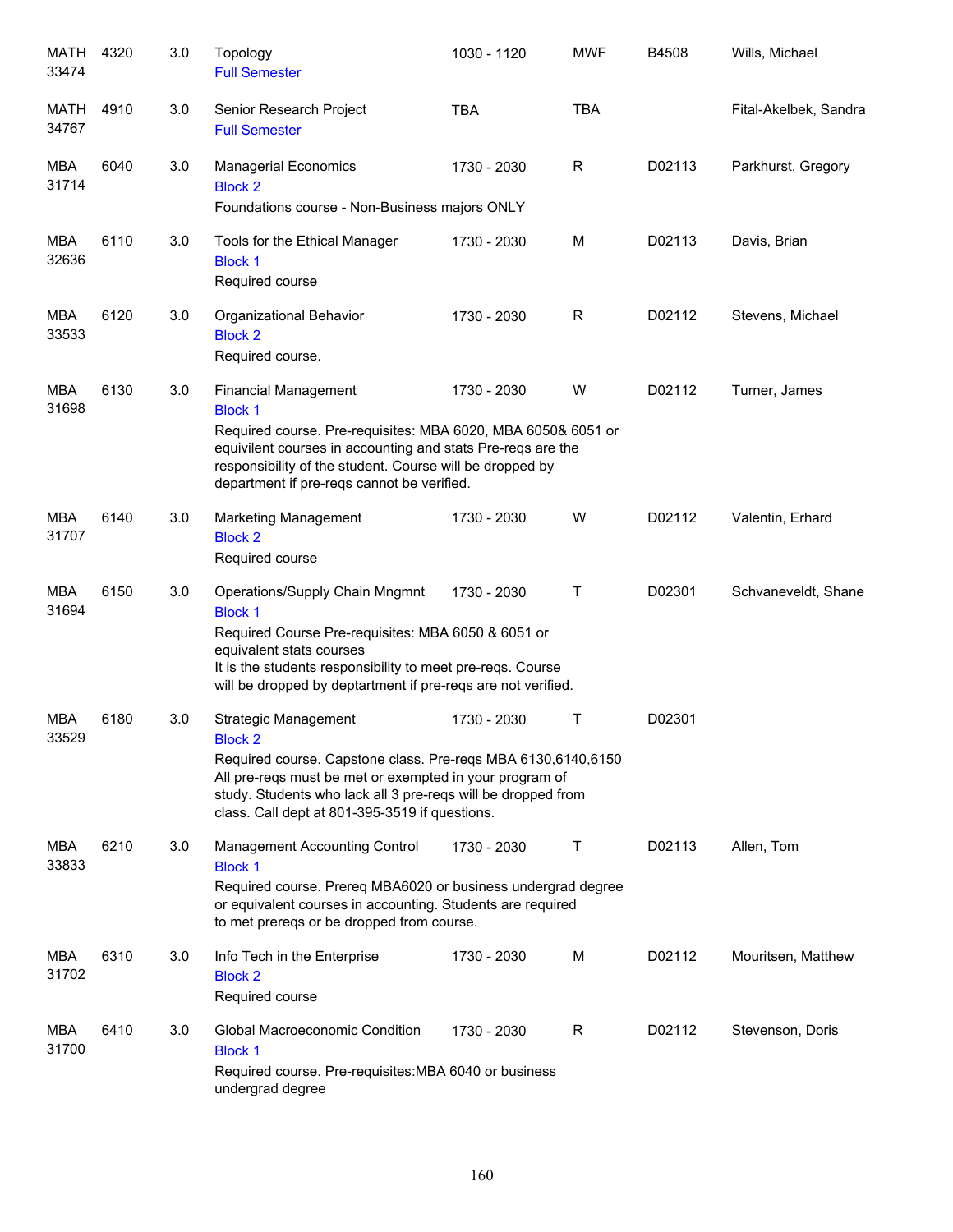| MBA<br>31713        | 6430 | 3.0 | <b>International Marketing</b><br><b>Block 2</b><br>Elective course                                                                                                                                                                                                                             | 1730 - 2030 | R           | D02134           | Hoffman, John      |
|---------------------|------|-----|-------------------------------------------------------------------------------------------------------------------------------------------------------------------------------------------------------------------------------------------------------------------------------------------------|-------------|-------------|------------------|--------------------|
| MBA<br>31701        | 6540 | 3.0 | Negotiations<br><b>Block 1</b><br>Elective course                                                                                                                                                                                                                                               | 1730 - 2030 | $\mathsf R$ | D02113           | Skanchy, Randall   |
| MBA<br>31693        | 6580 | 3.0 | Project Management<br><b>Block 1</b><br>Elective course                                                                                                                                                                                                                                         | 1730 - 2030 | M           | D02112           | Mouritsen, Matthew |
| MBA<br>31703        | 6640 | 3.0 | Info Assurance in Enterprise<br><b>Block 2</b><br>Elective course                                                                                                                                                                                                                               | 1730 - 2030 | M           | D02226           | Harris, G          |
| MBA<br>31716        | 6680 | 3.0 | <b>Graduate Consulting Project</b><br><b>Full Semester</b>                                                                                                                                                                                                                                      | <b>TBA</b>  | <b>TBA</b>  | D <sub>0</sub> 2 |                    |
| <b>MBA</b><br>31699 | 6710 | 3.0 | Acct/Fin for Environment Sust<br><b>Block 1</b><br>Elective course                                                                                                                                                                                                                              | 1730 - 2030 | W           | D02113           | Malone, John       |
| MBA<br>31706        | 6720 | 3.0 | <b>Environmental Economics</b><br><b>Block 2</b><br>Elective course. Pre-requisites: MBA 6040, MBA 6050 &6051,<br>or a business undergrad or equivalent courses. It is the<br>students responsibility to meet pre-reqs. Course will be<br>dropped by department if pre-reqs cannot be verified. | 1730 - 2030 | Τ           | D02113           | Grijalva, Therese  |
| <b>MBA</b><br>31719 | 6730 | 3.0 | Proj Environmnt Sustainability<br><b>Full Semester</b>                                                                                                                                                                                                                                          |             |             |                  |                    |
| MBA<br>31710        | 6760 | 3.0 | Legal Aspects/Contract Mgmt<br><b>Block 2</b><br>Elective course                                                                                                                                                                                                                                | 1730 - 2030 | W           | D02113           |                    |
| MBA<br>31717        | 6800 | 1.0 | Directed Study<br><b>Full Semester</b>                                                                                                                                                                                                                                                          | <b>TBA</b>  | <b>TBA</b>  | D <sub>0</sub> 2 | Harris, G          |
| <b>MBA</b><br>31696 | 6810 | 3.0 | Aerospace Mngmt I:Est comp adv<br><b>Block 1</b><br>Elective course                                                                                                                                                                                                                             | 1730 - 2030 | Τ           | D02134           | Maquet, Michael    |
| MBA<br>31709        | 6810 | 3.0 | Aerospace Program Mngmt<br><b>Block 2</b><br>Elective course                                                                                                                                                                                                                                    | 1730 - 2030 | W           | D02134           |                    |
| <b>MCJ</b><br>31261 | 6150 | 3.0 | Diversity Issues in Criminal J<br><b>Full Semester</b>                                                                                                                                                                                                                                          | 1730 - 2020 | Τ           | SS226            | Buck, Julie        |
| <b>MCJ</b><br>31140 | 6180 | 3.0 | Contemporary Legal Issues<br><b>Full Semester</b>                                                                                                                                                                                                                                               | 1800 - 2050 | W           | <b>SS226</b>     | Newton, Samuel     |
| <b>MCJ</b><br>31265 | 6220 | 3.0 | Contemporary Law Enforcement<br><b>Full Semester</b>                                                                                                                                                                                                                                            | 1830 - 2120 | $\mathsf R$ | <b>SS239</b>     | Reyns, Bradford    |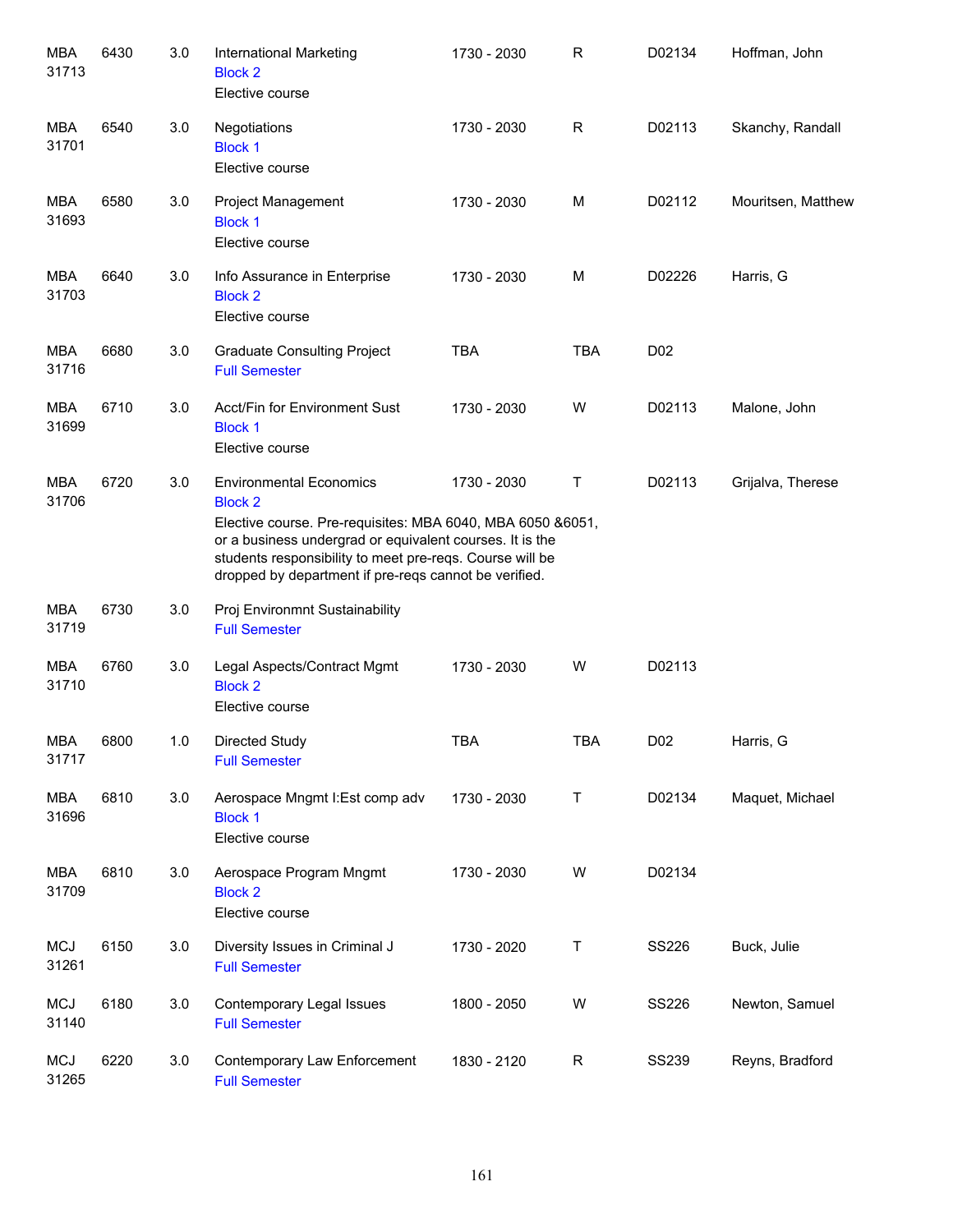| <b>MCJ</b><br>31292 | 6250 | 3.0 | Seminar in CJ Leadership<br><b>Full Semester</b>                                                                                                                                                                                                                                                                                               | 1800 - 2050 | W            | <b>SS215</b>    | Chabries, Michael |
|---------------------|------|-----|------------------------------------------------------------------------------------------------------------------------------------------------------------------------------------------------------------------------------------------------------------------------------------------------------------------------------------------------|-------------|--------------|-----------------|-------------------|
| <b>MCJ</b><br>31294 | 6250 | 3.0 | Conflict & Commun. Dynamics<br><b>Full Semester</b>                                                                                                                                                                                                                                                                                            | 1830 - 2110 | M            | <b>SS226</b>    | Wilson, Christina |
| <b>MCJ</b><br>31831 | 6250 | 3.0 | Clashing Views in CJ<br><b>Full Semester</b><br>To access online course materials, please log on through the<br>student portal eWeber at http://weber.edu and select:                                                                                                                                                                          | <b>TBA</b>  | <b>TBA</b>   | <b>OL</b>       | Chabries, Michael |
|                     |      |     | "Current Students".                                                                                                                                                                                                                                                                                                                            |             |              |                 |                   |
| <b>MCJ</b><br>32036 | 6250 | 3.0 | Sexual Deviance & the Law<br><b>Full Semester</b>                                                                                                                                                                                                                                                                                              | 1500 - 1750 | R            | D02325          | Senjo, Scott      |
| <b>MCJ</b><br>34727 | 6260 | 3.0 | <b>Graduate Readings</b><br><b>Full Semester</b>                                                                                                                                                                                                                                                                                               | <b>TBA</b>  | <b>TBA</b>   |                 | Bayley, Bruce     |
| MED<br>32652        | 6000 | 2.0 | Fundamentals of Grad Study<br><b>Full Semester</b>                                                                                                                                                                                                                                                                                             | 1630 - 1910 | Τ            | ED219           | Saunders, Peggy   |
| MED<br>32655        | 6010 | 2.0 | <b>Advanced Historical Foundation</b><br><b>Full Semester</b>                                                                                                                                                                                                                                                                                  | 1630 - 1910 | M            | ED233           | Cena, Michael     |
| MED<br>32658        | 6020 | 2.0 | Diversity In Education<br><b>Full Semester</b>                                                                                                                                                                                                                                                                                                 | 1630 - 1910 | M            | ED219           | Crawford, Forrest |
| <b>MED</b><br>32660 | 6030 | 2.0 | <b>Advanced Education Psychology</b><br><b>Full Semester</b>                                                                                                                                                                                                                                                                                   | 1630 - 1910 | W            | ED325           | Stewart, Pene'e   |
| <b>MED</b><br>32661 | 6050 | 3.0 | Curriculum Design/Eval/Assess<br><b>Full Semester</b>                                                                                                                                                                                                                                                                                          | 1630 - 1910 | W            | ED319           | Womack, Sue       |
| <b>MED</b><br>32663 | 6060 | 2.0 | <b>Instruction Strategies</b><br><b>Full Semester</b>                                                                                                                                                                                                                                                                                          | 1630 - 1910 | Τ            | ED317           | Walker, Loretta   |
| MED<br>32667        | 6080 | 3.0 | Conducting Edu Research<br><b>Full Semester</b>                                                                                                                                                                                                                                                                                                | 1630 - 1910 | Τ            | ED325           | Moulding, Louise  |
|                     |      |     | Prerequisite Course: MED 6000. This course is designed to teach the process<br>of educational research.                                                                                                                                                                                                                                        |             |              |                 |                   |
| MED<br>32669        | 6085 | 1.0 | Developing Project Proposal<br><b>Full Semester</b>                                                                                                                                                                                                                                                                                            | 1630 - 1910 | Τ            | ED <sub>6</sub> | Hadley, Kristin   |
|                     |      |     | Prerequisite Courses: Must have completed MED 6080, MED 6030, MED 6050<br>and MED 6060.<br>Prerequisite: Must have selected a committee chair and have a signed Graduate<br>Committee Request form. Present a copy of form to instructor on first night of<br>class. The original of this form to be submitted to the MEd office for approval. |             |              |                 |                   |
| MED<br>32672        | 6090 | 3.0 | <b>Masters Project</b><br><b>Full Semester</b><br>Student should contact Master of Education secretary (801-626-6278) to reserve<br>a room for his/her defense. At that time, request may be made to be added to<br>the MED 6090 course.                                                                                                       | <b>TBA</b>  | <b>MTWRF</b> |                 | Saunders, Peggy   |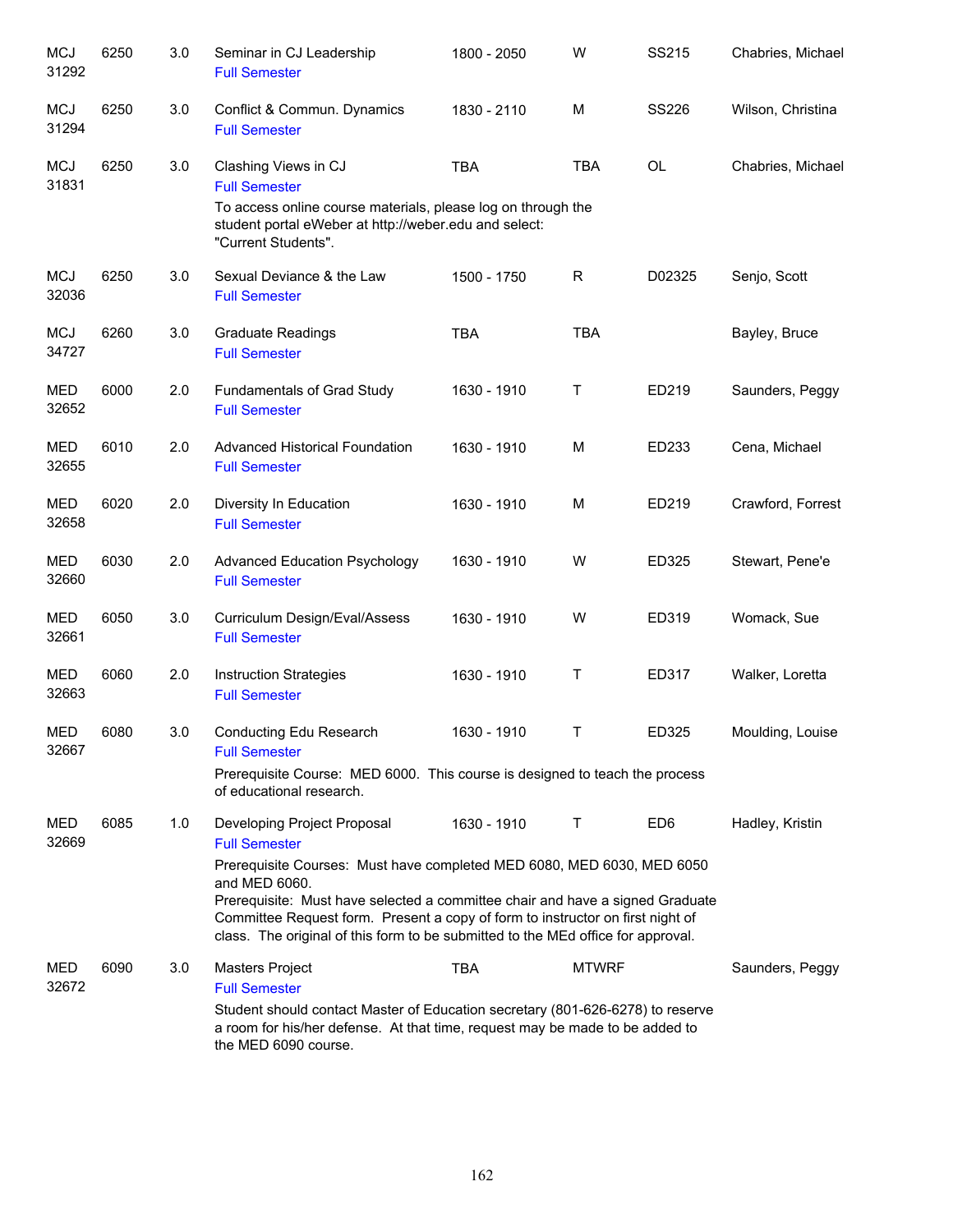| <b>MED</b><br>32674 | 6091 | 1.0 | <b>Graduate Synthesis</b><br><b>Full Semester</b>                                                                                                         | 1630 - 1910 | Т            | ED227            | Gowans, Linda     |
|---------------------|------|-----|-----------------------------------------------------------------------------------------------------------------------------------------------------------|-------------|--------------|------------------|-------------------|
|                     |      |     | Prerequisite: All required core courses completed. Must have a signed<br>proposal on first night of class. First night of class will be January 17, 2012. |             |              |                  |                   |
| <b>MED</b><br>32679 | 6110 | 3.0 | Intro to Classroom Management<br><b>Full Semester</b>                                                                                                     | 1630 - 1910 | R            | ED317            | Williams, Natalie |
| <b>MED</b><br>32682 | 6230 | 3.0 | Instruction Tech for Teachers<br><b>Full Semester</b>                                                                                                     | 1630 - 1910 | W            | ED303            | Napper, Vicki     |
| MED<br>32683        | 6270 | 3.0 | <b>Literacy Strategies</b><br><b>Full Semester</b>                                                                                                        | 1630 - 1910 | $\mathsf R$  | ED319            | Byrd, David       |
| MED<br>32684        | 6312 | 2.0 | Inst Ele School: Mathematics<br><b>Full Semester</b>                                                                                                      | 1630 - 1910 | $\mathsf R$  | ED219            | Womack, Sue       |
| <b>MED</b><br>32687 | 6316 | 2.0 | Lang Arts Instr in Elem Sch<br><b>Full Semester</b>                                                                                                       | 1630 - 1910 | M            | ED <sub>6</sub>  | Pitts, Paul       |
| <b>MED</b><br>32612 | 6320 | 3.0 | Content Area Literacy Instruct<br><b>Full Semester</b>                                                                                                    | <b>TBA</b>  | <b>TBA</b>   | <b>OL</b>        | Gowans, Linda     |
|                     |      |     | To access online course materials, please log on through the<br>student portal eWeber at http://weber.edu and select:<br>"Current Students".              |             |              |                  |                   |
| MED<br>32688        | 6350 | 3.0 | Reading Comp Instruction<br><b>Full Semester</b>                                                                                                          | 1630 - 1910 | Τ            | ED319            | Nelson, Kristin   |
| MED<br>32690        | 6430 | 3.0 | Creative Processes in Elem<br><b>Full Semester</b><br>Please note that this course will be held January 2 to February 22, 2012.                           | 1630 - 1910 | MW           | ED317            | Walker, Loretta   |
| MED<br>32838        | 6470 | 2.0 | <b>Teaching For Thinking</b><br><b>Full Semester</b>                                                                                                      | 1630 - 1910 | R            | ED325            | Ellis, Ann        |
| MED<br>32696        | 6495 | 3.0 | Action Research in Gifted Ed<br><b>Full Semester</b>                                                                                                      | <b>TBA</b>  | <b>TBA</b>   |                  | Ellis, Ann        |
| <b>MED</b><br>32698 | 6510 | 3.0 | Foundation - Special Education<br><b>Full Semester</b>                                                                                                    | 1630 - 1910 | M            | ED319            | Alexander, Melina |
|                     |      |     | Please note: This course for Secondary and Elementary Licensure students.                                                                                 |             |              |                  |                   |
| <b>MED</b><br>32699 | 6530 | 3.0 | Princ/Applic of Spec Ed Assess<br><b>Full Semester</b><br>Course Fee \$20.00                                                                              | 1630 - 1910 | W            | <b>ED15</b>      | Mayhew, John      |
| <b>MED</b><br>32700 | 6540 | 3.0 | Manag Student Behavior/Skills<br><b>Full Semester</b>                                                                                                     | 1630 - 1910 | $\mathsf T$  | <b>ED15</b>      | Williams, Natalie |
| <b>MED</b><br>32701 | 6550 | 3.0 | Strat & Meth for Elem Spec Ed<br><b>Full Semester</b>                                                                                                     | 1630 - 1910 | M            | ED <sub>15</sub> | Butler, Frances   |
| <b>MED</b><br>32777 | 6560 | 4.0 | Adv Instr Method & Pract: Math<br><b>Full Semester</b>                                                                                                    | 1630 - 1910 | $\mathsf{R}$ | ED <sub>15</sub> | Butler, Frances   |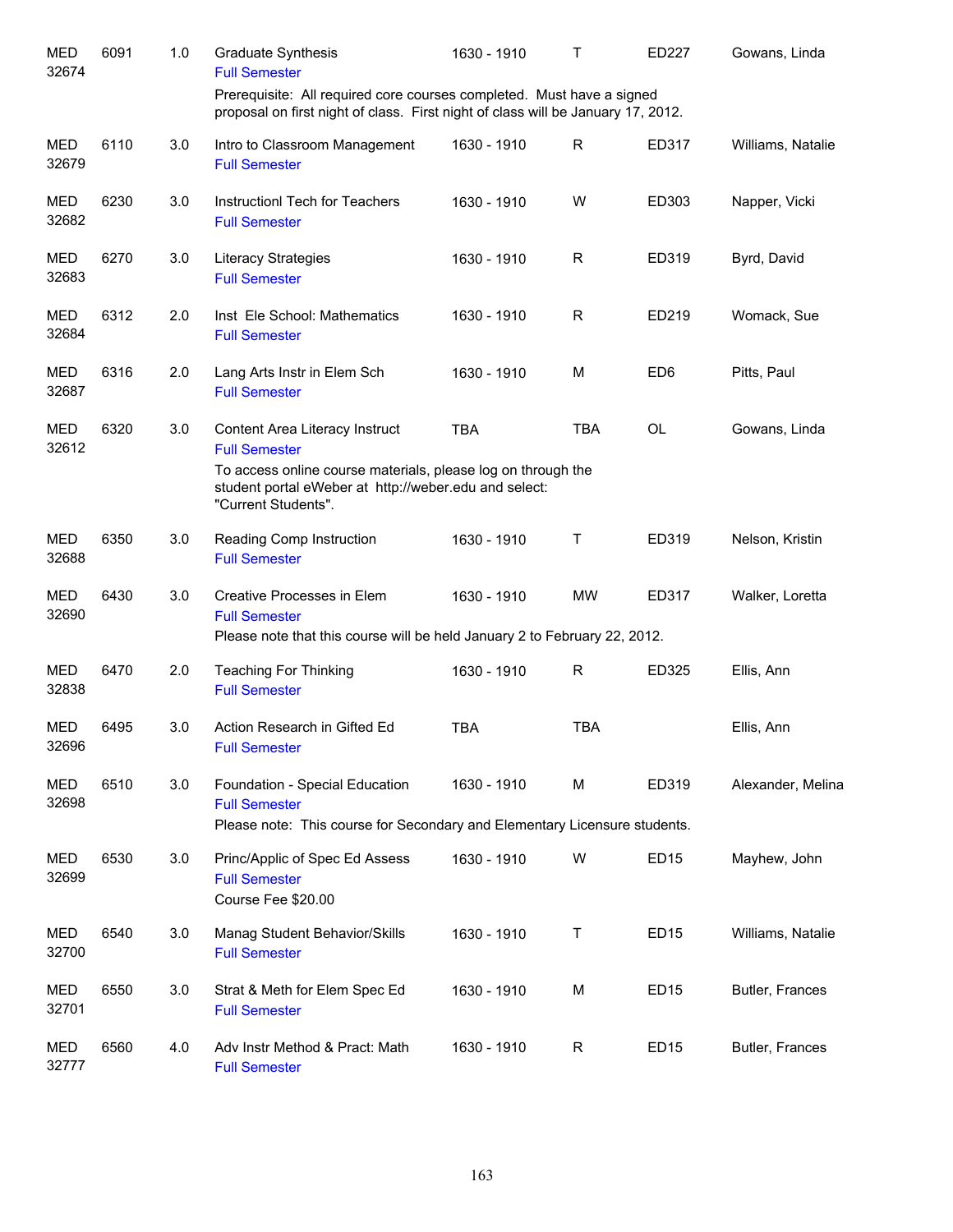| <b>MED</b><br>32778       | 6810 | 3.0 | Dual Immersion: Content Based<br><b>Full Semester</b>                                                | 1630 - 1910 | M            | ED325  | Byrd, David      |
|---------------------------|------|-----|------------------------------------------------------------------------------------------------------|-------------|--------------|--------|------------------|
|                           |      |     | Course Listing: Content-based Second Language Curriculum, Instruction and<br>Assessment              |             |              |        |                  |
| MED<br>32779              | 6900 | 1.0 | Individual Study<br><b>Full Semester</b>                                                             | <b>TBA</b>  | <b>MTWR</b>  |        | Saunders, Peggy  |
|                           |      |     | Prerequisites: Must have an approved/signed MEd contract. Forms available<br>from MEd office.        |             |              |        |                  |
| MED<br>32781              | 6900 | 2.0 | Individual Study<br><b>Full Semester</b>                                                             | <b>TBA</b>  | <b>MTWR</b>  |        | Saunders, Peggy  |
|                           |      |     | Prerequisite: Must have an approved/signed MEd contract. Forms available in<br>the MEd office.       |             |              |        |                  |
| MED<br>32784              | 6900 | 3.0 | Individual Study<br><b>Full Semester</b>                                                             | <b>TBA</b>  | <b>MTWRF</b> |        | Saunders, Peggy  |
| <b>MED</b><br>32785       | 6990 | 1.0 | <b>Continuing Graduate Advisement</b><br><b>Full Semester</b><br>Prerequisite: MEd program approval. | <b>TBA</b>  | <b>MTWRF</b> |        | Saunders, Peggy  |
| <b>MENG 5010</b><br>31185 |      | 3.0 | Introduction to Linguistics<br><b>Full Semester</b>                                                  | 1200 - 1315 | <b>TR</b>    | EH220  | McKay, Susan     |
| MENG<br>31208             | 5050 | 3.0 | Grammar/Style/Usage:AdvWriting<br><b>Full Semester</b>                                               | 1030 - 1120 | <b>MWF</b>   | EH220  | LeTourneau, Mark |
| <b>MENG 5080</b><br>31210 |      | 3.0 | Critical Approach to Literatur<br><b>Full Semester</b>                                               | 0930 - 1020 | <b>MWF</b>   | EH219  | Crimmel, Henry   |
| MENG<br>31212             | 5080 | 3.0 | Critical Approach to Literatur<br><b>Full Semester</b>                                               | 1030 - 1120 | <b>MWF</b>   | EH219  | Crimmel, Henry   |
| <b>MENG 5080</b><br>31214 |      | 3.0 | Critical Approach to Literatur<br><b>Full Semester</b>                                               | 1730 - 2010 | R            | EH220  | McKay, Susan     |
| MENG 5210<br>31235        |      | 2.0 | Practicum in Teaching English<br><b>Full Semester</b>                                                | 1730 - 2010 | Τ            | D02306 | Dohrer, Gary     |
| MENG 5520<br>31220        |      | 3.0 | Amer Lit/Early and Romantic<br><b>Full Semester</b>                                                  | 1730 - 2010 | M            | EH220  | Hogge, Robert    |
| <b>MENG 5530</b><br>31221 |      | 3.0 | Amer Lit/Realism & Naturalism<br><b>Full Semester</b>                                                | 1230 - 1320 | <b>MWF</b>   | EH403  | McShane, Becky   |
| <b>MENG</b><br>31223      | 5540 | 3.0 | American Literature: Modern<br><b>Full Semester</b>                                                  | 1730 - 2010 | W            | EH206  | Burrows, J       |
| MENG<br>31224             | 5610 | 3.0 | British Lit: Medieval<br><b>Full Semester</b>                                                        | 0930 - 1020 | <b>MWF</b>   | EH215  | Krantz, Mary     |
| <b>MENG</b><br>31225      | 5630 | 3.0 | Brit Lit: Neoclassical/Romanti<br><b>Full Semester</b>                                               | 1230 - 1320 | <b>MWF</b>   | EH203  | Schwiebert, John |
| <b>MENG</b><br>31227      | 5630 | 3.0 | Brit Lit: Neoclassical/Romanti<br><b>Full Semester</b>                                               | 1730 - 2010 | $\mathsf{R}$ | EH403  | Cheney, Merlin   |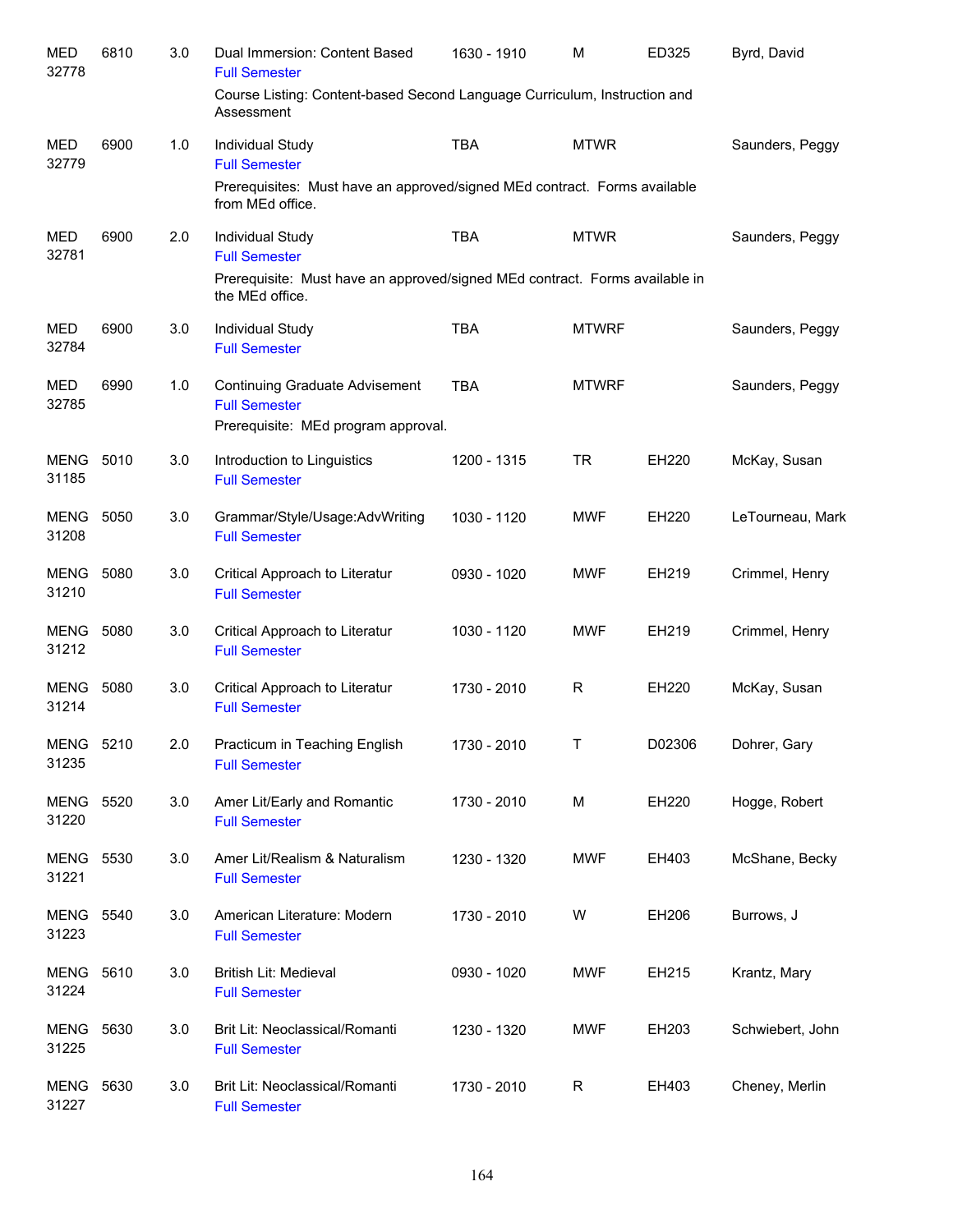| MENG<br>31228             | 5640 | 3.0 | British Literature: Victorian<br><b>Full Semester</b>        | 1030 - 1145 | <b>TR</b>   | EH220  | Vause, L            |
|---------------------------|------|-----|--------------------------------------------------------------|-------------|-------------|--------|---------------------|
| <b>MENG 6010</b><br>31232 |      | 3.0 | Bibliobraphy/Research Methods<br><b>Full Semester</b>        | 1730 - 2010 | $\mathsf T$ | EH203  | Shigley, Sally      |
| MENG 6210<br>31237        |      | 3.0 | Teach Lit in Secondary Schools<br><b>Full Semester</b>       | 1730 - 2010 | Т           | D02306 | Dohrer, Gary        |
| MENG 6240<br>31234        |      | 3.0 | Amer Lit: Contemporary Fiction<br><b>Full Semester</b>       | 1730 - 2010 | Τ           | EH204  | Wutz, Michael       |
| <b>MENG 6250</b><br>31243 |      | 3.0 | Brit Lit: Nrthern Irish Poetry<br><b>Full Semester</b>       | 1730 - 2010 | R           | EH204  | Moloney, Karen      |
| MENG 6260<br>31245        |      | 3.0 | World Lit: Don Quixote<br><b>Full Semester</b>               | 1730 - 2010 | $\mathsf R$ | D02324 | Bergeson, Craig     |
| MENG 6410<br>31215        |      | 3.0 | Strat/Methods of Teaching ESL<br><b>Full Semester</b>        | 1630 - 1910 | $\mathsf T$ | EH403  | Conrad, Timothy     |
| <b>MENG 6450</b><br>31217 |      | 3.0 | <b>ESL/Bilingual Assessment</b><br><b>Full Semester</b>      | 1630 - 1910 | W           | EH217  | Conrad, Timothy     |
| <b>MENG 6510</b><br>31238 |      | 2.0 | Hemingway<br><b>Block 1</b>                                  | 1730 - 2010 | W           | EH317  | Crimmel, Henry      |
| MENG 6510<br>31241        |      | 2.0 | Fowles<br><b>Block 2</b>                                     | 1730 - 2010 | W           | EH317  | Cheney, Merlin      |
| <b>MENG</b><br>31231      | 6710 | 3.0 | <b>Brit Lit: Hero Narratives</b><br><b>Full Semester</b>     | 1730 - 2010 | M           | EH217  | Krantz, Mary        |
| MENG 6710<br>33171        |      | 2.0 | Editing Grad Literary Journal<br><b>Full Semester</b>        | 1730 - 2020 | W           | EH316  | Ramirez, Victoria   |
| <b>MENG 6822</b><br>33609 |      | 2.0 | <b>Teaching College Writing</b><br><b>Full Semester</b>      | 1730 - 2020 | М           | EH204  | Rogers, Scott       |
| MENG 6830<br>34548        |      | 2.0 | Directed Readings<br><b>Full Semester</b>                    | <b>TBA</b>  | <b>TBA</b>  |        | Cheney, Merlin      |
| MENG 6830<br>34719        |      | 1.0 | <b>Directed Readings</b><br><b>Full Semester</b>             | <b>TBA</b>  | <b>TBA</b>  |        | Ramirez, Victoria   |
| <b>MENG</b><br>35004      | 6830 | 2.0 | Directed Readings<br><b>Full Semester</b>                    | <b>TBA</b>  | <b>TBA</b>  |        | Subbiah, Mahalingam |
| MENG 6940<br>34671        |      | 3.0 | Master's Project<br><b>Full Semester</b>                     | <b>TBA</b>  | <b>TBA</b>  |        | Ramirez, Victoria   |
| <b>MENG</b><br>34720      | 6940 | 3.0 | Master's Project<br><b>Full Semester</b>                     | <b>TBA</b>  | <b>TBA</b>  |        | Ramirez, Victoria   |
| <b>MET</b><br>30409       | 1500 | 3.0 | <b>Mechanical Design Engineering</b><br><b>Full Semester</b> | 0930 - 1020 | MWF         | ET101  | Birch, Dustin       |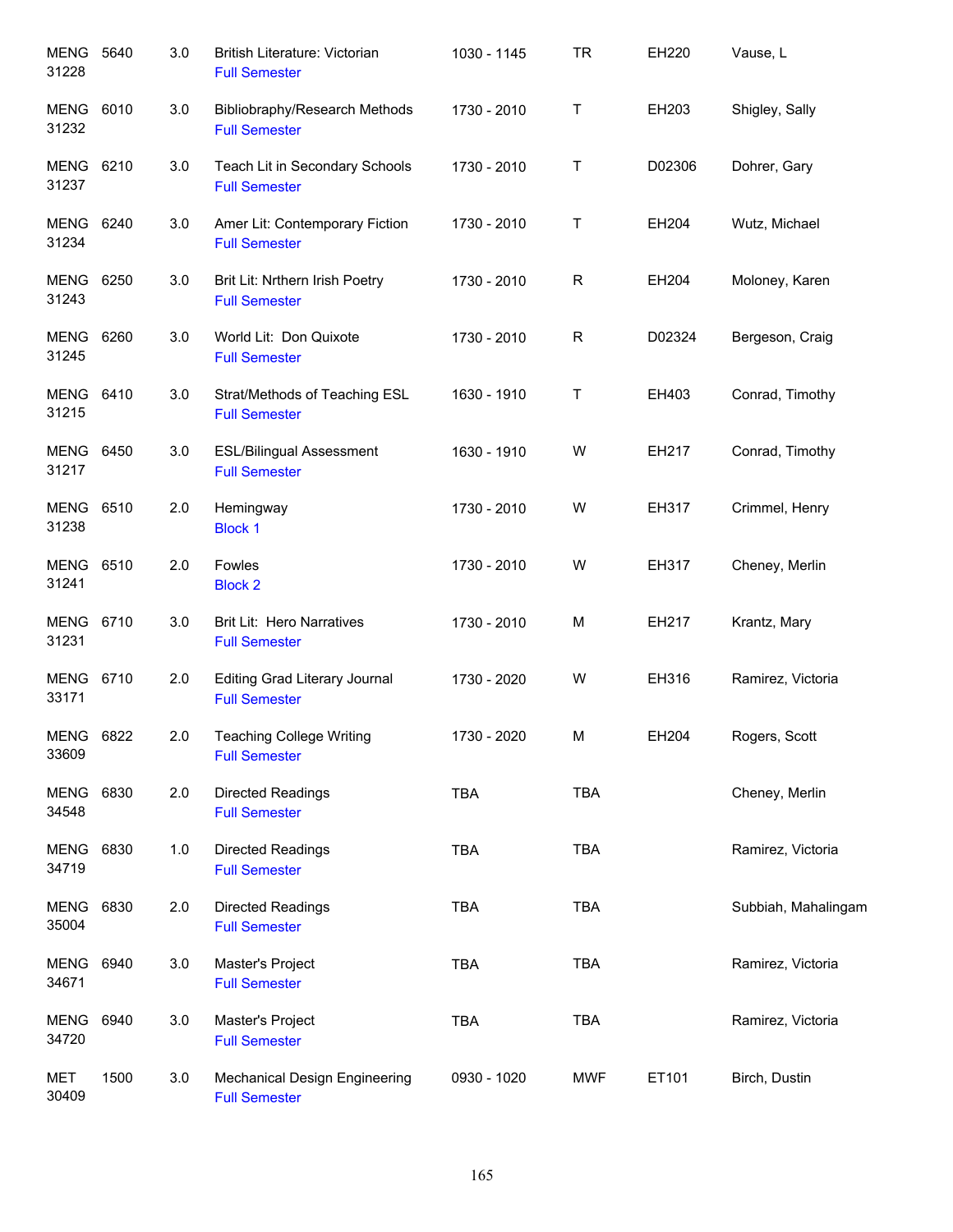| <b>MET</b><br>35038  | 1500 | 3.0 | <b>Mechanical Design Engineering</b><br><b>Full Semester</b>                 | 0730 - 0820 | <b>MWF</b>   | ET210 | Birch, Dustin   |
|----------------------|------|-----|------------------------------------------------------------------------------|-------------|--------------|-------|-----------------|
| <b>MET</b><br>30411  | 2500 | 3.0 | Modern Engineering Technolog<br><b>Full Semester</b>                         | 1130 - 1220 | <b>MWF</b>   | ET238 | Birch, Dustin   |
| <b>MET</b><br>30413  | 2890 | 3.0 | Coop Work Experience<br><b>Full Semester</b>                                 | <b>TBA</b>  | <b>TBA</b>   | ET214 | Magda, Daniel   |
| MET<br>30415         | 3150 | 3.0 | <b>Engineering Tech Materials</b><br><b>Full Semester</b>                    | 1030 - 1145 | <b>TR</b>    | ET228 | Magda, Daniel   |
| MET<br>30416         | 3400 | 3.0 | Machine Design<br><b>Full Semester</b><br>Course Fee: \$7.50                 | 0730 - 0845 | <b>TR</b>    | ET228 | Birch, Dustin   |
| MET<br>30417         | 3500 | 3.0 | Mech Measures & Instruments<br><b>Full Semester</b>                          | 0900 - 1015 | <b>TR</b>    | ET210 | Magda, Daniel   |
| MET<br>30419         | 3890 | 3.0 | Coop Work Experience<br><b>Full Semester</b>                                 | <b>TBA</b>  | <b>TBA</b>   | ET214 | Magda, Daniel   |
| MET<br>30420         | 4200 | 3.0 | Mechanical Design with FEA<br><b>Full Semester</b>                           | 1200 - 1315 | <b>TR</b>    | ET202 | Magda, Daniel   |
| <b>MET</b><br>30421  | 4510 | 3.0 | Senior Project<br><b>Full Semester</b>                                       | 0730 - 0820 | <b>TR</b>    | ET214 | Magda, Daniel   |
| <b>MET</b><br>30516  | 4510 | 3.0 | Senior Project<br><b>Full Semester</b>                                       | 0730 - 0820 | <b>MW</b>    | ET214 | Magda, Daniel   |
| <b>MET</b><br>30517  | 4510 | 3.0 | Senior Project<br><b>Full Semester</b>                                       | 0730 - 0820 | <b>TR</b>    | ET214 | Birch, Dustin   |
| <b>MET</b><br>30422  | 4650 | 5.0 | Thermal-fluid Sciences<br><b>Full Semester</b>                               | 1330 - 1420 | <b>MTWRF</b> | ET238 | Hagen, Kirk     |
| <b>MET</b><br>30423  | 4830 | 3.0 | Directed Readings<br><b>Full Semester</b>                                    | <b>TBA</b>  | <b>TBA</b>   | ET214 | Magda, Daniel   |
| MET<br>30424         | 4990 | 1.0 | Seminar in MET<br><b>Full Semester</b>                                       | 0830 - 0920 | M            | ET210 | Hagen, Kirk     |
| <b>MFET</b><br>30425 | 1210 | 3.0 | <b>Machining Principles I</b><br><b>Full Semester</b><br>Course Fee: \$25.00 | 1330 - 1550 | MW           | ET205 | Tobin, Kerry    |
| <b>MFET</b><br>30426 | 1210 | 3.0 | <b>Machining Principles I</b><br><b>Full Semester</b><br>Course Fee: \$25.00 | 0900 - 1120 | <b>TR</b>    | ET205 | Tobin, Kerry    |
| <b>MFET</b><br>30914 | 1210 | 3.0 | <b>Machining Principles I</b><br><b>Full Semester</b><br>Course Fee: \$25.00 | 1600 - 1820 | <b>MW</b>    | ET205 | Thomas, Russell |
| <b>MFET</b><br>30427 | 2300 | 5.0 | Statics & Strength Material<br><b>Full Semester</b>                          | 1530 - 1745 | <b>TR</b>    | ET228 | Harward, Kelly  |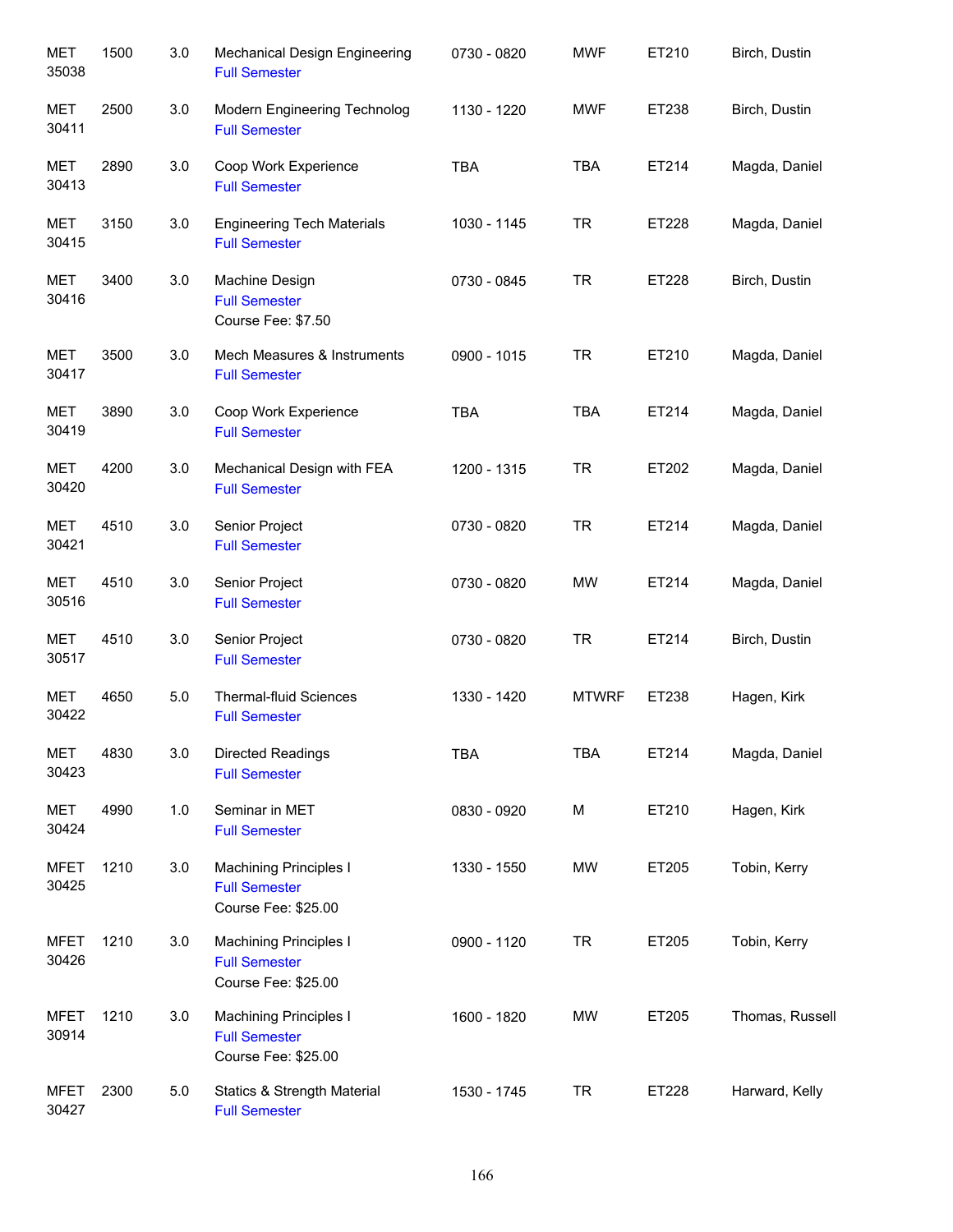| <b>MFET</b><br>30428 | 2300  | 5.0 | <b>Statics &amp; Strength Material</b><br><b>Full Semester</b>             | 1030 - 1120                | <b>MTWRF</b> | ET238          | Harward, Kelly |
|----------------------|-------|-----|----------------------------------------------------------------------------|----------------------------|--------------|----------------|----------------|
| <b>MFET</b><br>30429 | 2360  | 3.0 | Manufng Processes & Materials<br><b>Full Semester</b>                      | 0930 - 1020                | <b>MWF</b>   | ET210          | Tobin, Kerry   |
| <b>MFET</b><br>30430 | 2410  | 3.0 | Quality Concept & Stat Appl<br><b>Full Semester</b>                        | 1230 - 1320                | <b>MWF</b>   | ET204          | Comber, George |
| <b>MFET</b><br>30431 | 2440  | 2.0 | <b>CNC In Manufacturing</b><br><b>Full Semester</b>                        | 0930 - 1020                | MW           | ET205          | Comber, George |
| <b>MFET</b><br>30432 | 2440L | 1.0 | CNC In Manufacturing Lab<br><b>Full Semester</b><br>Course Fee \$10.00     | 0930 - 1020                | <b>TR</b>    | ET205          | Comber, George |
| <b>MFET</b><br>30434 | 2670  | 1.0 | GMA, FCA, and GTA Welding<br><b>Full Semester</b>                          | 1230 - 1320                | T            | ET247          | Baugh, Mark    |
| <b>MFET</b><br>30435 | 2670L | 2.0 | GMA, FCA, & GTA Welding Lab<br><b>Full Semester</b><br>Course Fee \$15.00  | 1230 - 1420<br>1330 - 1520 | R<br>T       | ET219<br>ET219 | Baugh, Mark    |
| <b>MFET</b><br>30439 | 2870  | 3.0 | Design of Plastics/Composites<br><b>Full Semester</b>                      | 0830 - 0920                | <b>MWF</b>   | ET101          | Harward, Kelly |
| <b>MFET</b><br>30440 | 2890  | 3.0 | Cooperative Work Experience<br><b>Full Semester</b>                        | <b>TBA</b>                 | <b>TBA</b>   | ET214          | Drake, Andrew  |
| <b>MFET</b><br>30911 | 3340  | 2.0 | <b>Applied Fluid Power</b><br><b>Full Semester</b>                         | 0830 - 0920                | MW           | ET228          | Tobin, Kerry   |
| <b>MFET</b><br>30912 | 3340L | 1.0 | Applied Fluid Power Lab<br><b>Full Semester</b>                            | 1400 - 1550                | Τ            | ET234          | Tobin, Kerry   |
| <b>MFET</b><br>30918 | 3340L | 1.0 | Applied Fluid Power Lab<br><b>Full Semester</b>                            | 1400 - 1550                | $\mathsf{R}$ | ET234          | Tobin, Kerry   |
| <b>MFET</b><br>30670 | 3550  | 3.0 | Manufacturing Supervision<br><b>Full Semester</b>                          | 1030 - 1120                | <b>MWF</b>   | ET228          | Drake, Andrew  |
| <b>MFET</b><br>30673 | 3710  | 2.0 | Comp Aided Manuf & Rapid Proto<br><b>Full Semester</b>                     | 1130 - 1220                | MW           | ET205          | Comber, George |
| <b>MFET</b><br>30675 | 3710L | 1.0 | Comp Aided Manufacturing Lab<br><b>Full Semester</b><br>Course Fee \$10.00 | 1200 - 1250                | <b>TR</b>    | ET205          | Comber, George |
| <b>MFET</b><br>34709 | 3710L | 1.0 | Comp Aided Manufacturing Lab<br><b>Full Semester</b><br>Course Fee \$10.00 | 1030 - 1120                | MW           | ET204          | Comber, George |
| <b>MFET</b><br>30677 | 3760  | 2.0 | <b>Welding Metallurgy II</b><br><b>Full Semester</b>                       | 1130 - 1220                | MW           | ET247          | Baugh, Mark    |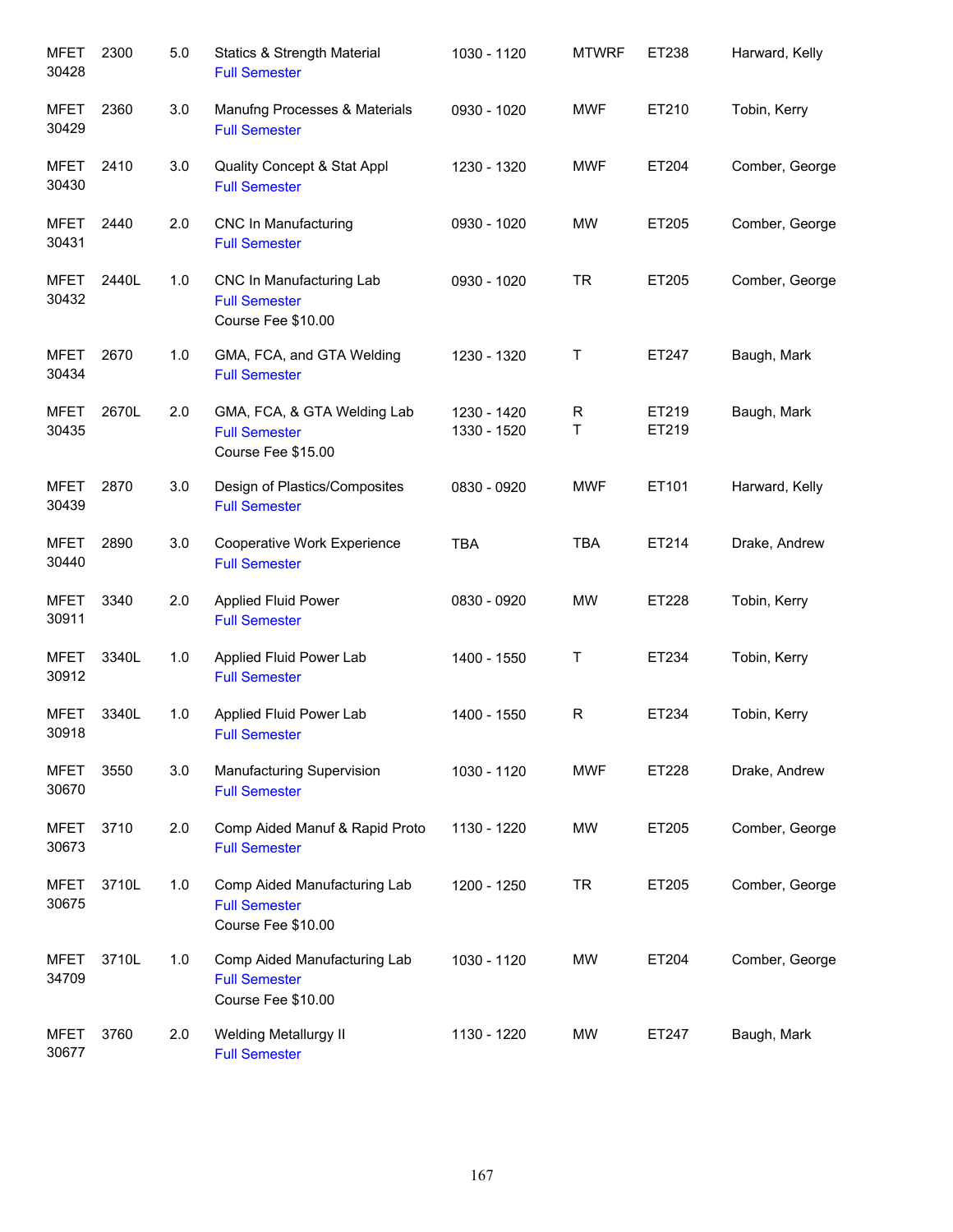| <b>MFET</b><br>30678 | 3760L | 1.0 | Welding Metallurgy II Lab<br><b>Full Semester</b><br>Course Fee \$25.00 | 1130 - 1320                | F          | ET219          | Baugh, Mark    |
|----------------------|-------|-----|-------------------------------------------------------------------------|----------------------------|------------|----------------|----------------|
| <b>MFET</b><br>30679 | 3820  | 3.0 | Nondestructive Testing<br><b>Full Semester</b><br>Course Fee \$15.00    | 0930 - 1020                | <b>MWF</b> | ET247          | Baugh, Mark    |
| <b>MFET</b><br>30680 | 3830  | 3.0 | Reinforced Plastics/Comp<br><b>Full Semester</b><br>Course Fee \$35.00  | 1330 - 1445<br>1330 - 1610 | Т<br>R     | ET210<br>ET210 | Orr, Ricky     |
| <b>MFET</b><br>30681 | 3890  | 3.0 | Cooperative Work Experience<br><b>Full Semester</b>                     | <b>TBA</b>                 | <b>TBA</b> | ET214          | Drake, Andrew  |
| <b>MFET</b><br>30682 | 3910  | 4.0 | Six Sigma Methods & Tools<br><b>Full Semester</b>                       | 0730 - 0820                | <b>MWF</b> | ET204          | Orr, Ricky     |
| <b>MFET</b><br>30684 | 4310  | 2.0 | Corrosion & Corrosion Control<br><b>Full Semester</b>                   | 0930 - 1020                | <b>TR</b>  | ET247          | Baugh, Mark    |
| <b>MFET</b><br>30685 | 4590  | 3.0 | Prod Plan & Process Control<br><b>Full Semester</b>                     | 1230 - 1320                | <b>MWF</b> | ET228          | Orr, Ricky     |
| <b>MFET</b><br>30686 | 4610  | 3.0 | Sr Project Plan & Estimating<br><b>Full Semester</b>                    | 0930 - 1020                | <b>MWF</b> | ET228          | Drake, Andrew  |
| <b>MFET</b><br>30688 | 4610L | 2.0 | Senior Project & Planning Lab<br><b>Full Semester</b>                   | 0730 - 0820                | <b>TR</b>  | ET214          | Leavitt, Larry |
| <b>MFET</b><br>30689 | 4610L | 2.0 | Senior Project & Planning Lab<br><b>Full Semester</b>                   | 0730 - 0820                | <b>TR</b>  | ET214          | Leavitt, Larry |
| <b>MFET</b><br>30690 | 4610L | 2.0 | Senior Project & Planning Lab<br><b>Full Semester</b>                   | 0730 - 0820                | <b>TR</b>  | ET214          | Drake, Andrew  |
| MFET<br>30920        | 4610L | 2.0 | Senior Project & Planning Lab<br><b>Full Semester</b>                   | 0730 - 0820                | <b>TR</b>  | ET214          |                |
| <b>MFET</b><br>30691 | 4620L | 2.0 | Senior Project Lab<br><b>Full Semester</b>                              | 0730 - 0820                | <b>TR</b>  | ET214          | Tobin, Kerry   |
| <b>MFET</b><br>30692 | 4620L | 2.0 | Senior Project Lab<br><b>Full Semester</b>                              | 0730 - 0820                | <b>TR</b>  | ET214          | Comber, George |
| <b>MFET</b><br>30730 | 4620L | 2.0 | Senior Project Lab<br><b>Full Semester</b>                              | 0730 - 0820                | <b>TR</b>  | ET214          | Harward, Kelly |
| <b>MFET</b><br>30733 | 4620L | 2.0 | Senior Project Lab<br><b>Full Semester</b>                              | 0730 - 0820                | <b>TR</b>  | ET214          | Baugh, Mark    |
| <b>MFET</b><br>30739 | 4620L | 2.0 | Senior Project Lab<br><b>Full Semester</b>                              | 0730 - 0820                | <b>TR</b>  | ET214          | Drake, Andrew  |
| <b>MFET</b><br>30694 | 4830  | 3.0 | Directed Readings<br><b>Full Semester</b>                               | <b>TBA</b>                 | <b>TBA</b> | ET214          | Drake, Andrew  |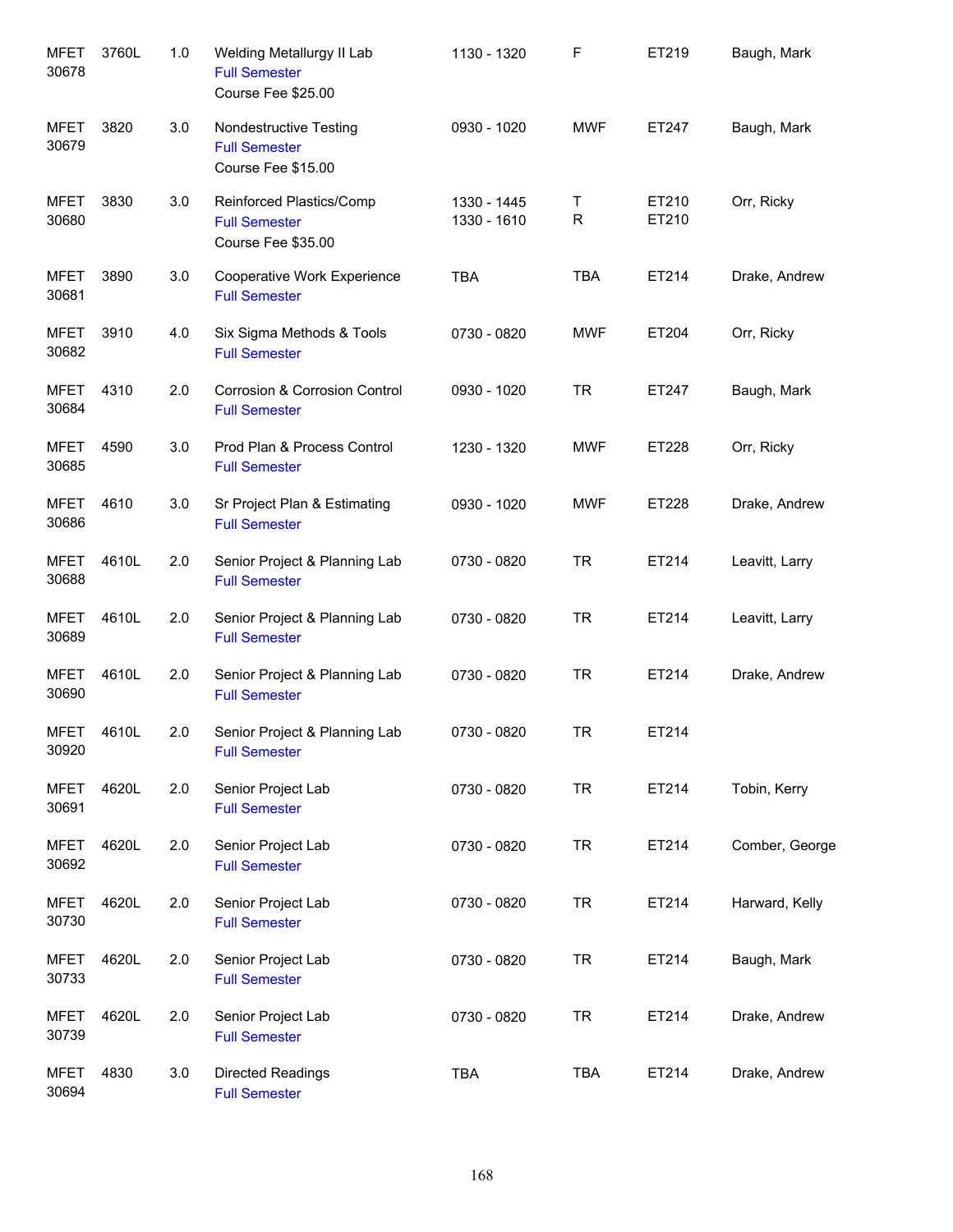| <b>MFET</b><br>30695 | 4850 | 3.0 | Integration of Automated Syst<br><b>Full Semester</b>                                                                                                                                                    | 0830 - 0920 | <b>MWF</b> | ET230        | Drake, Andrew    |
|----------------------|------|-----|----------------------------------------------------------------------------------------------------------------------------------------------------------------------------------------------------------|-------------|------------|--------------|------------------|
| <b>MFET</b><br>30696 | 4890 | 3.0 | Cooperative Work Experience<br><b>Full Semester</b>                                                                                                                                                      | <b>TBA</b>  | <b>TBA</b> | ET214        | Drake, Andrew    |
| <b>MFET</b><br>30697 | 4995 | 1.0 | CMfgT Exam Review<br><b>Full Semester</b>                                                                                                                                                                | 0730 - 0820 | W          | ET224        | Tobin, Kerry     |
| MGMT 2400<br>30974   |      | 3.0 | Project Management<br><b>Full Semester</b>                                                                                                                                                               | 1130 - 1250 | <b>MW</b>  | <b>TE105</b> | Hilton, Spencer  |
| MGMT 2400<br>32485   |      | 3.0 | <b>Project Management</b><br><b>Full Semester</b>                                                                                                                                                        | <b>TBA</b>  | <b>TBA</b> | <b>OL</b>    | Cowan, Ted       |
| MGMT 3010<br>32820   |      | 3.0 | Organizational Behavior & Mgmt<br><b>Full Semester</b>                                                                                                                                                   | 1730 - 2010 | M          | <b>WB104</b> | Morgan, James    |
| <b>MGMT</b><br>32821 | 3010 | 3.0 | Organizational Behavior & Mgmt<br><b>Full Semester</b>                                                                                                                                                   | 1730 - 2010 | W          | <b>WB116</b> |                  |
| <b>MGMT</b><br>33488 | 3010 | 3.0 | Organizational Behavior & Mgmt<br><b>Full Semester</b><br>To access online course materials, please log on through the<br>student portal (eWeber) at http://weber.edu and select:<br>"Current Students". | <b>TBA</b>  | <b>TBA</b> | OL           | Handley, William |
| MGMT 3200<br>33643   |      | 3.0 | <b>Managerial Communications</b><br><b>Full Semester</b>                                                                                                                                                 | 1730 - 2010 | R          | <b>WB103</b> | Stark, David     |
| MGMT<br>32822        | 3300 | 3.0 | Human Resource Management<br><b>Full Semester</b>                                                                                                                                                        | 1430 - 1710 | R          | D02103       | Seal, Anne       |
| MGMT 4300<br>33645   |      | 3.0 | Influence/Group Effectiveness<br><b>Full Semester</b>                                                                                                                                                    | <b>TBA</b>  | <b>TBA</b> |              | Stevens, Michael |
| MGMT 4310<br>32823   |      | 3.0 | <b>Compensation &amp; Benefits</b><br><b>Full Semester</b>                                                                                                                                               | 0930 - 1210 | S          | D02320       | Seal, Anne       |
| MGMT<br>33483        | 4650 | 3.0 | Negotiations<br><b>Full Semester</b>                                                                                                                                                                     | 1730 - 2010 | Τ          | D02114       | Skanchy, Randall |
| MGMT<br>33646        | 4860 | 3.0 | Managment Internship<br><b>Full Semester</b>                                                                                                                                                             | <b>TBA</b>  | <b>TBA</b> | <b>WB</b>    | Russell, Stephen |
| MGMT<br>33647        | 4865 | 3.0 | Human Resource Internship<br><b>Full Semester</b>                                                                                                                                                        | <b>TBA</b>  | <b>TBA</b> |              | Russell, Stephen |
| <b>MHA</b><br>33844  | 6140 | 3.0 | Long-term Care Administration<br><b>Block 1</b>                                                                                                                                                          | 1730 - 2010 | R          | D02229A      | Jones, Brent     |
| <b>MHA</b><br>33846  | 6250 | 3.0 | <b>Health Care Finance</b><br><b>Block 2</b>                                                                                                                                                             | 1730 - 2010 | Т          | D02322       | Wyant, David     |
| <b>MHA</b><br>33847  | 6300 | 3.0 | Quality Improve/Risk Managemnt<br><b>Block 1</b>                                                                                                                                                         | 1730 - 2010 | Τ          | D02322       | Kelly, Diane     |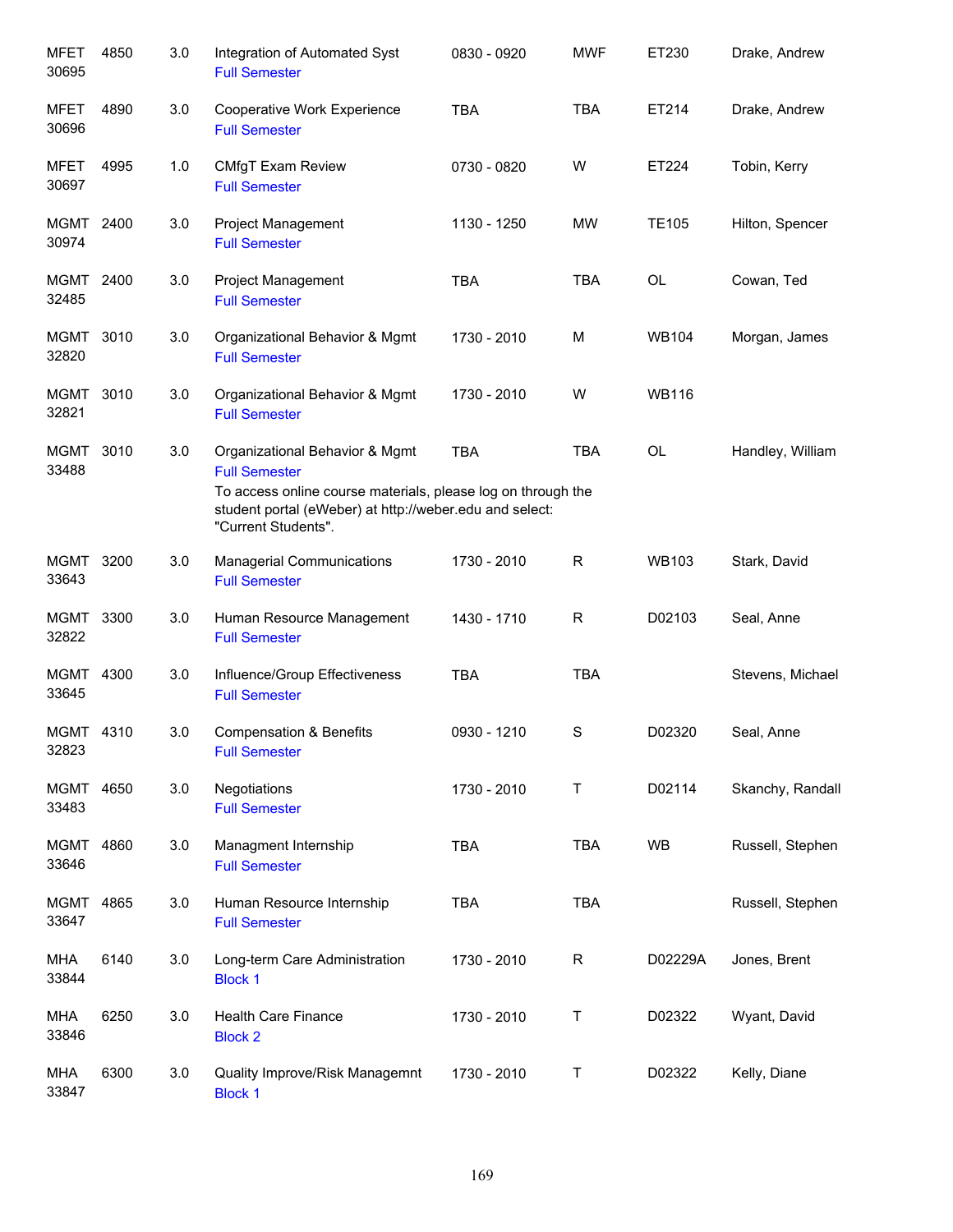| <b>MHA</b><br>33848  | 6360 | 3.0 | Comp International Hlth System<br><b>Block 2</b>                                                                                                                                                  | 1730 - 2010 | Т           | D02229A      | Johnson, Kenneth   |
|----------------------|------|-----|---------------------------------------------------------------------------------------------------------------------------------------------------------------------------------------------------|-------------|-------------|--------------|--------------------|
| MHA<br>33849         | 6400 | 3.0 | Strategic Health Plan/Mktng<br><b>Block 2</b>                                                                                                                                                     | 1730 - 2010 | $\mathsf R$ | D02322       | Burton, Lloyd      |
| MHA<br>33852         | 6450 | 3.0 | Managing Health Information<br><b>Block 1</b>                                                                                                                                                     | 1730 - 2010 | $\mathsf R$ | D02322       | Shaw, Patricia     |
| <b>MHA</b><br>33853  | 6500 | 3.0 | Field Work<br><b>Block 1</b>                                                                                                                                                                      | <b>TBA</b>  | <b>TBA</b>  |              | Burton, Lloyd      |
| <b>MICR</b><br>32152 | 1113 | 3.0 | LS Intro to Microbiology<br><b>Full Semester</b>                                                                                                                                                  | 1730 - 2010 | R           | D02103       | Burt, Wayne        |
| <b>MICR</b><br>32153 | 1113 | 3.0 | LS Intro to Microbiology<br><b>Full Semester</b>                                                                                                                                                  | 1730 - 2010 | M           | D02103       | Burt, Wayne        |
| <b>MICR</b><br>32154 | 1113 | 3.0 | LS Intro to Microbiology<br><b>Full Semester</b>                                                                                                                                                  | 1030 - 1120 | <b>MWF</b>  | D02104       | Call, Evan         |
| <b>MICR</b><br>32155 | 1113 | 3.0 | LS Intro to Microbiology<br><b>Full Semester</b>                                                                                                                                                  | 1730 - 2010 | W           | D02111       | Call, Evan         |
| <b>MICR</b><br>32574 | 1113 | 3.0 | LS Intro to Microbiology<br><b>Full Semester</b>                                                                                                                                                  | 0730 - 0845 | <b>TR</b>   | <b>LL127</b> | Jackson, Richard   |
| <b>MICR</b><br>32575 | 1113 | 3.0 | LS Intro to Microbiology<br><b>Full Semester</b>                                                                                                                                                  | 0830 - 0920 | <b>MWF</b>  | <b>LL127</b> | Jackson, Richard   |
| <b>MICR</b><br>32576 | 1113 | 3.0 | LS Intro to Microbiology<br><b>Full Semester</b>                                                                                                                                                  | 0900 - 1015 | <b>TR</b>   | <b>LL127</b> | Sondossi, Mohammad |
| <b>MICR</b><br>32577 | 1113 | 3.0 | LS Intro to Microbiology<br><b>Full Semester</b>                                                                                                                                                  | 1030 - 1145 | <b>TR</b>   | <b>LL127</b> | Sondossi, Mohammad |
| <b>MICR</b><br>32578 | 1113 | 3.0 | LS Intro to Microbiology<br><b>Full Semester</b>                                                                                                                                                  | 1130 - 1220 | <b>MWF</b>  | LL127        | Lorowitz, William  |
| <b>MICR</b><br>32579 | 1113 | 3.0 | LS Intro to Microbiology<br><b>Full Semester</b>                                                                                                                                                  | 1730 - 2010 | Т           | <b>LL127</b> | Sondossi, Mohammad |
| <b>MICR</b><br>32729 | 1113 | 3.0 | LS Intro to Microbiology<br><b>Full Semester</b><br>To access online course amterials, please log on through the<br>student portal eWeber at http://weber.edu and selet:<br>"Current Students".   | <b>TBA</b>  | TBA         | OL           | Oberg, Craig       |
| <b>MICR</b><br>32730 | 1113 | 3.0 | LS Intro to Microbiology<br><b>Full Semester</b><br>To access online course materials, please log on through the<br>student portal eWeber at http://weber.edu and selecet:<br>"Current Students". | <b>TBA</b>  | TBA         | OL           | Domek, Matthew     |
| <b>MICR</b><br>32613 | 1153 | 3.0 | LS Elementary Public Health<br><b>Full Semester</b>                                                                                                                                               | 0930 - 1020 | <b>MWF</b>  | LL127        | Culumber, Michele  |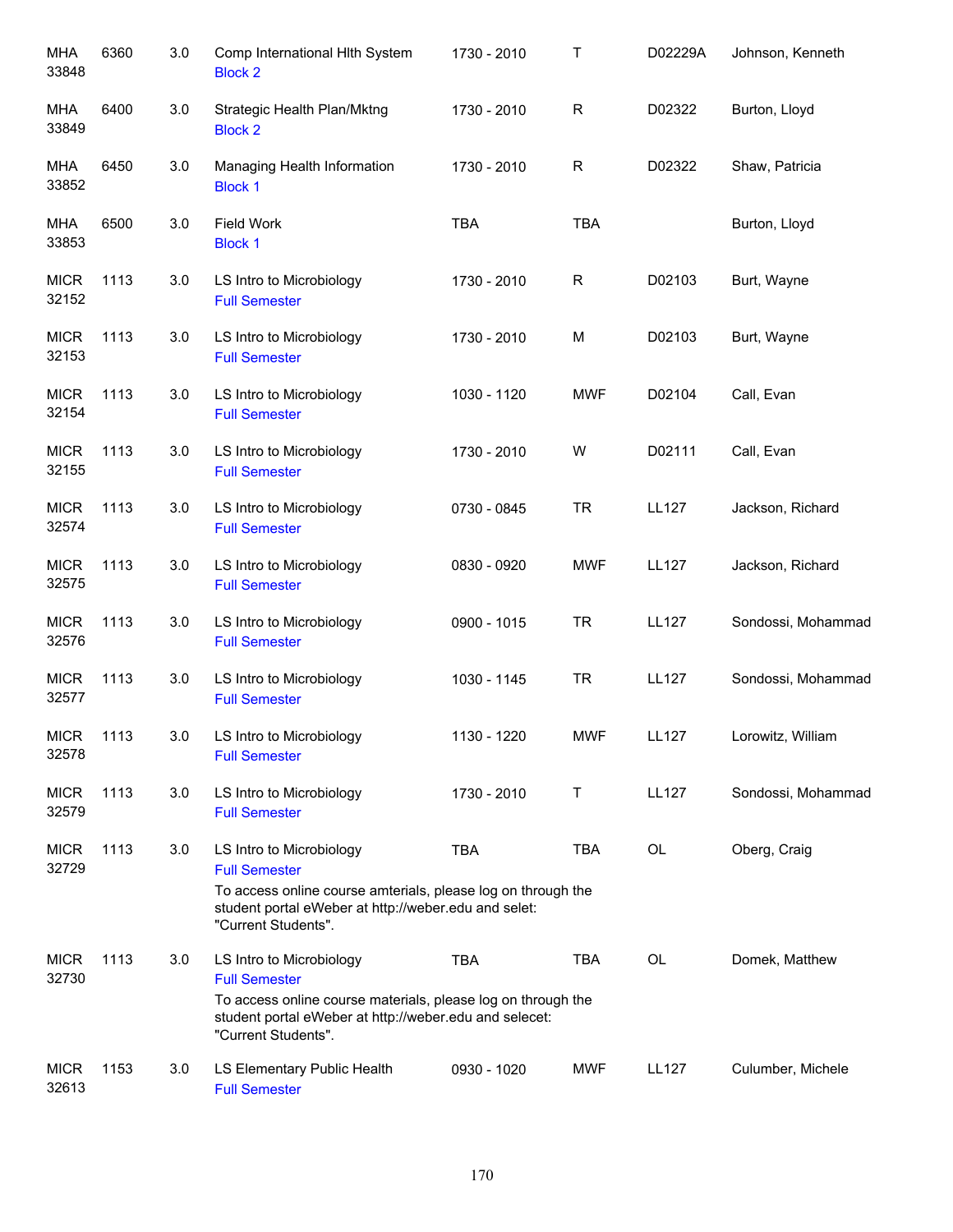| <b>MICR</b><br>32614 | 1153  | 3.0 | LS Elementary Public Health<br><b>Full Semester</b>                                                                                                                                                 | 0900 - 1020                | TR             | LL128                        | Nakaoka, Karen    |
|----------------------|-------|-----|-----------------------------------------------------------------------------------------------------------------------------------------------------------------------------------------------------|----------------------------|----------------|------------------------------|-------------------|
| <b>MICR</b><br>32615 | 1153  | 3.0 | LS Elementary Public Health<br><b>Full Semester</b>                                                                                                                                                 | 1730 - 2010                | R              | <b>LL127</b>                 | Jackson, Richard  |
| <b>MICR</b><br>32731 | 1153  | 3.0 | LS Elementary Public Health<br><b>Full Semester</b><br>To access online course materials, please log on through the<br>student portal eWeber at http://weber.edu and select:<br>"Current Students". | <b>TBA</b>                 | <b>TBA</b>     | OL                           | Oberg, Craig      |
| <b>MICR</b><br>32732 | 1153  | 3.0 | LS Elementary Public Health<br><b>Full Semester</b><br>To access online course materials, please log on through the<br>student portal eWeber at http://weber.edu and select:<br>"Current Students". | <b>TBA</b>                 | <b>TBA</b>     | <b>OL</b>                    | Culumber, Michele |
| <b>MICR</b><br>32717 | 1370  | 3.0 | LS Principles of Life Science<br><b>Full Semester</b><br>Lab - Thursdays 1:30-3:20 pm ET139                                                                                                         | 1200 - 1315<br>1330 - 1520 | <b>TR</b><br>R | ET139<br>ET139               | Mull, John        |
| <b>MICR</b><br>33166 | 1810  | 1.0 | Life in Medicine<br><b>Full Semester</b>                                                                                                                                                            | 0730 - 0830                | R              | LL130                        | Trask, Barbara    |
| <b>MICR</b><br>32625 | 2054  | 4.0 | LS Principles of Microbiology<br><b>Full Semester</b><br>A lab section must be selected.<br>Course Fee: \$20.00                                                                                     | 1030 - 1120                | <b>MWF</b>     | <b>LL127</b>                 | Oberg, Craig      |
| <b>MICR</b><br>32627 | 2054L | 0.0 | Prin Micro Lab<br><b>Full Semester</b>                                                                                                                                                              | 0930 - 1120                | Τ              | <b>SL344</b>                 | Oberg, Craig      |
| <b>MICR</b><br>32628 | 2054L | 0.0 | Prin Micro Lab<br><b>Full Semester</b>                                                                                                                                                              | 0930 - 1120                | Τ              | <b>SL345</b>                 | Jackson, Richard  |
| <b>MICR</b><br>32629 | 2054L | 0.0 | Prin Micro Lab<br><b>Full Semester</b>                                                                                                                                                              | 1130 - 1320                | Т              | <b>SL344</b>                 | Oberg, Craig      |
| <b>MICR</b><br>32630 | 2054L | 0.0 | Prin Micro Lab<br><b>Full Semester</b>                                                                                                                                                              | 1130 - 1320                | T              | <b>SL345</b>                 | Moyes, Lynn       |
| <b>MICR</b><br>32631 | 2054L | 0.0 | Prin Micro Lab<br><b>Full Semester</b>                                                                                                                                                              | 1330 - 1520                | T              | <b>SL344</b>                 | Jackson, Richard  |
| <b>MICR</b><br>32632 | 2600  | 1.0 | Laboratory Safety<br><b>Full Semester</b>                                                                                                                                                           | 1230 - 1320                | W              | LL129                        | Wachocki, Barbara |
| <b>MICR</b><br>32633 | 3053  | 3.0 | Microbiological Procedures<br><b>Full Semester</b><br>Lab - Tuesdays 11:30-1:20 PM SL334.<br>Course Fee: \$20.00                                                                                    | 1030 - 1120<br>1130 - 1320 | <b>TR</b><br>T | <b>LL128</b><br><b>SL334</b> | Lorowitz, William |
| <b>MICR</b><br>32634 | 3154  | 4.0 | Microbial Ecology<br><b>Full Semester</b><br>Lab - Tuesdays 1:30-4:20 pm SL334.                                                                                                                     | 0900 - 1015<br>1330 - 1620 | <b>TR</b><br>Τ | LL229<br><b>SL334</b>        | Culumber, Michele |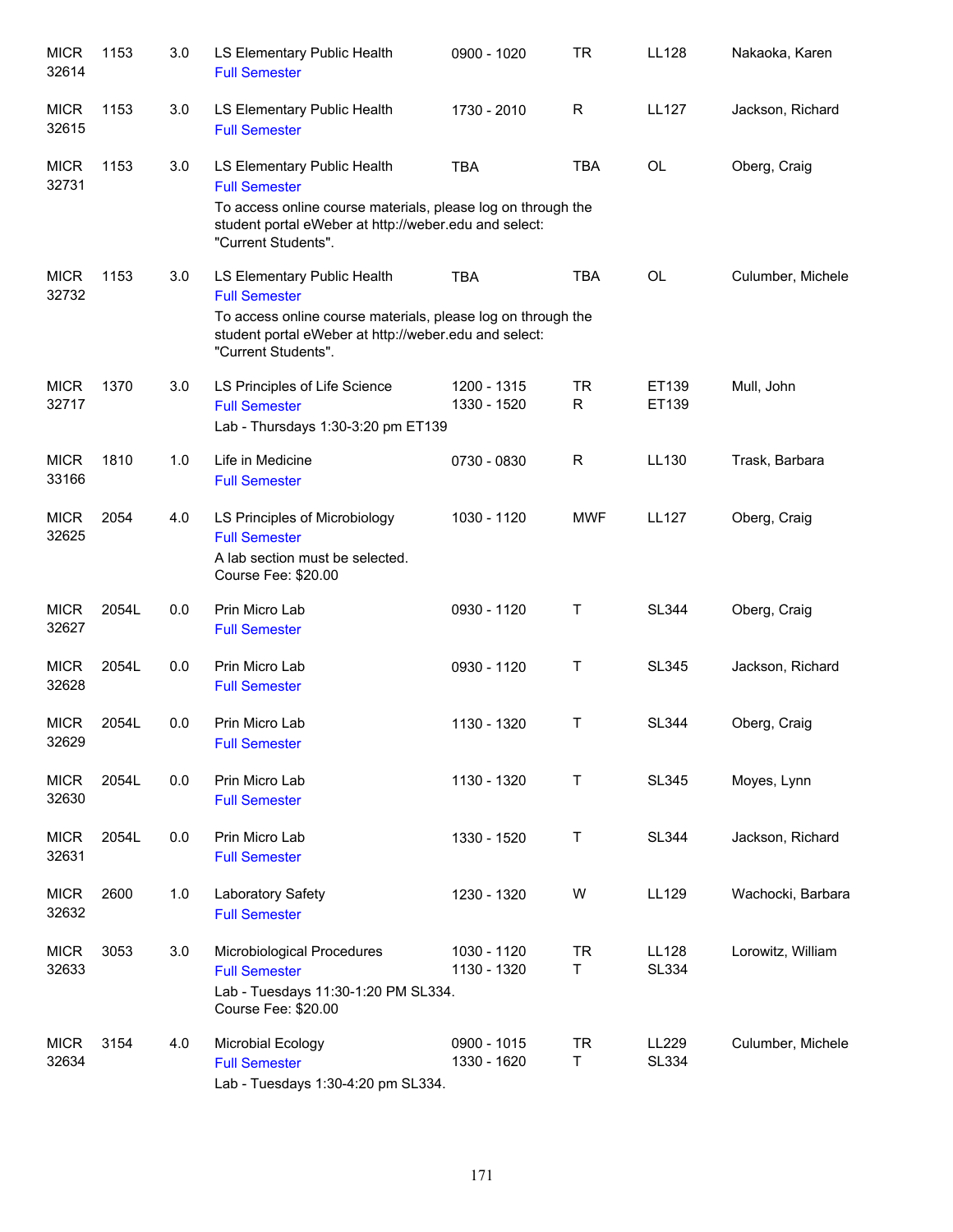| <b>MICR</b><br>32733 | 3203  | 3.0 | Immune System in Hlth/Disease<br><b>Full Semester</b>                                                                                                                                                 | <b>TBA</b>                 | <b>TBA</b>       | <b>OL</b>                    | Nakaoka, Karen     |
|----------------------|-------|-----|-------------------------------------------------------------------------------------------------------------------------------------------------------------------------------------------------------|----------------------------|------------------|------------------------------|--------------------|
|                      |       |     | To access online course materials, please log on through the<br>student portal eWeber at http://weber.edu and select:<br>"Current Students".                                                          |                            |                  |                              |                    |
| <b>MICR</b><br>32719 | 3305  | 5.0 | <b>Medical Microbiology</b><br><b>Full Semester</b><br>A lab section must be selected.                                                                                                                | 1030 - 1120                | <b>MWF</b>       | <b>LL128</b>                 | Nakaoka, Karen     |
| <b>MICR</b><br>32720 | 3305L | 0.0 | Medical Micro Lab<br><b>Full Semester</b>                                                                                                                                                             | 1130 - 1320                | MW               | <b>SL344</b>                 | Nakaoka, Karen     |
| <b>MICR</b><br>32721 | 3305L | 0.0 | Medical Micro Lab<br><b>Full Semester</b>                                                                                                                                                             | 1130 - 1320                | <b>MW</b>        | <b>SL345</b>                 | Nakaoka, Karen     |
| <b>MICR</b><br>32722 | 3403  | 3.0 | <b>Tropical Diseases</b><br><b>Full Semester</b><br>Lab - Thursday 10:30-1:20 pm SL345.                                                                                                               | 1030 - 1220<br>1030 - 1320 | Τ<br>$\mathsf R$ | LL229<br><b>SL345</b>        | Nakaoka, Karen     |
| <b>MICR</b><br>32723 | 3484  | 4.0 | Environmental Microbiology<br><b>Full Semester</b><br>Lab - Thursdays 1:30-3:20 pm SL334.                                                                                                             | 1030 - 1120<br>1330 - 1520 | <b>MWF</b><br>R  | LL229<br><b>SL334</b>        | Sondossi, Mohammad |
| <b>MICR</b><br>33576 | 3570  | 3.0 | Foundations of Science Educ<br><b>Full Semester</b>                                                                                                                                                   | 1030 - 1145                | <b>TR</b>        | LL230                        | Johnston, Adam     |
| <b>MICR</b><br>32734 | 3603  | 3.0 | Adv Micro for Health Professio<br><b>Full Semester</b><br>To access online course materials please log on through the<br>student portal eWeebr at http://weber.edu and select:<br>"Current Students". | <b>TBA</b>                 | <b>TBA</b>       | <b>OL</b>                    | Nakaoka, Karen     |
| <b>MICR</b><br>32724 | 4154  | 4.0 | <b>Microbial Genetics</b><br><b>Full Semester</b><br>A lab section must be selected.<br>Course Fee \$20.00                                                                                            | 0930 - 1020                | <b>MWF</b>       | <b>LL128</b>                 | Oberg, Craig       |
| <b>MICR</b><br>32725 | 4154L | 0.0 | Micro Genetics Lab<br><b>Full Semester</b>                                                                                                                                                            | 1330 - 1620                | W                | <b>SL344</b>                 | Oberg, Craig       |
| <b>MICR</b><br>32726 | 4154L | 0.0 | Micro Genetics Lab<br><b>Full Semester</b>                                                                                                                                                            | 1330 - 1620                | W                | <b>SL345</b>                 | Oberg, Craig       |
| <b>MICR</b><br>32727 | 4354  | 4.0 | Industrial Micro & Biotechnolo<br><b>Full Semester</b><br>Lab - Thursdays 12:30-3:20 pm SL344.                                                                                                        | 0830 - 0920<br>1230 - 1520 | <b>MWF</b><br>R  | <b>SL344</b><br><b>SL344</b> | Lorowitz, William  |
| <b>MICR</b><br>31426 | 4800  | 1.0 | Directed Research<br><b>Full Semester</b>                                                                                                                                                             | <b>TBA</b>                 | <b>TBA</b>       |                              | Domek, Matthew     |
| <b>MICR</b><br>31432 | 4800  | 1.0 | Directed Research<br><b>Full Semester</b>                                                                                                                                                             | <b>TBA</b>                 | <b>TBA</b>       |                              | Lorowitz, William  |
| <b>MICR</b><br>31436 | 4800  | 1.0 | Directed Research<br><b>Full Semester</b>                                                                                                                                                             | <b>TBA</b>                 | <b>TBA</b>       |                              | Nakaoka, Karen     |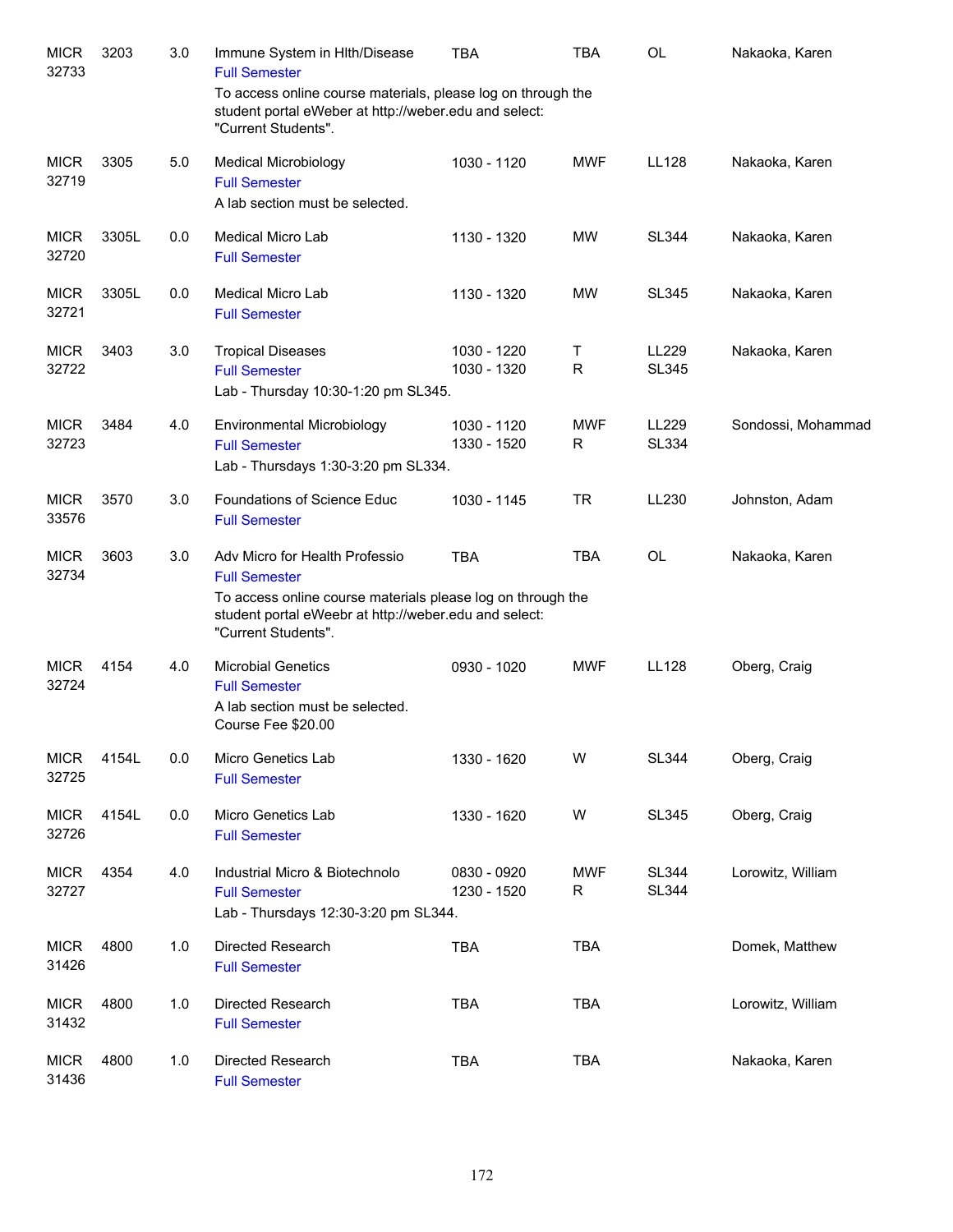| <b>MICR</b><br>31439 | 4800 | 1.0 | Directed Research<br><b>Full Semester</b>        | <b>TBA</b> | <b>TBA</b> | Oberg, Craig       |
|----------------------|------|-----|--------------------------------------------------|------------|------------|--------------------|
| <b>MICR</b><br>31442 | 4800 | 1.0 | Directed Research<br><b>Full Semester</b>        | <b>TBA</b> | <b>TBA</b> | Sondossi, Mohammad |
| <b>MICR</b><br>31445 | 4800 | 1.0 | Directed Research<br><b>Full Semester</b>        | <b>TBA</b> | <b>TBA</b> | Culumber, Michele  |
| <b>MICR</b><br>31448 | 4800 | 2.0 | Directed Research<br><b>Full Semester</b>        | <b>TBA</b> | <b>TBA</b> | Domek, Matthew     |
| <b>MICR</b><br>31451 | 4800 | 2.0 | Directed Research<br><b>Full Semester</b>        | <b>TBA</b> | <b>TBA</b> | Lorowitz, William  |
| <b>MICR</b><br>31453 | 4800 | 2.0 | Directed Research<br><b>Full Semester</b>        | <b>TBA</b> | <b>TBA</b> | Nakaoka, Karen     |
| <b>MICR</b><br>31455 | 4800 | 2.0 | Directed Research<br><b>Full Semester</b>        | <b>TBA</b> | <b>TBA</b> | Oberg, Craig       |
| <b>MICR</b><br>31456 | 4800 | 2.0 | Directed Research<br><b>Full Semester</b>        | <b>TBA</b> | <b>TBA</b> | Sondossi, Mohammad |
| <b>MICR</b><br>31457 | 4800 | 2.0 | Directed Research<br><b>Full Semester</b>        | <b>TBA</b> | <b>TBA</b> | Culumber, Michele  |
| <b>MICR</b><br>31461 | 4830 | 1.0 | Directed Readings<br><b>Full Semester</b>        | <b>TBA</b> | <b>TBA</b> | Domek, Matthew     |
| <b>MICR</b><br>31463 | 4830 | 1.0 | Directed Readings<br><b>Full Semester</b>        | <b>TBA</b> | <b>TBA</b> | Lorowitz, William  |
| <b>MICR</b><br>31469 | 4830 | 1.0 | Directed Readings<br><b>Full Semester</b>        | <b>TBA</b> | <b>TBA</b> | Nakaoka, Karen     |
| <b>MICR</b><br>31471 | 4830 | 1.0 | <b>Directed Readings</b><br><b>Full Semester</b> | TBA        | TBA        | Oberg, Craig       |
| <b>MICR</b><br>31472 | 4830 | 1.0 | Directed Readings<br><b>Full Semester</b>        | <b>TBA</b> | TBA        | Sondossi, Mohammad |
| <b>MICR</b><br>31473 | 4830 | 1.0 | Directed Readings<br><b>Full Semester</b>        | <b>TBA</b> | TBA        | Culumber, Michele  |
| <b>MICR</b><br>31474 | 4830 | 2.0 | Directed Readings<br><b>Full Semester</b>        | TBA        | <b>TBA</b> | Domek, Matthew     |
| <b>MICR</b><br>31476 | 4830 | 2.0 | Directed Readings<br><b>Full Semester</b>        | TBA        | <b>TBA</b> | Lorowitz, William  |
| <b>MICR</b><br>31487 | 4830 | 2.0 | Directed Readings<br><b>Full Semester</b>        | <b>TBA</b> | TBA        | Nakaoka, Karen     |
| <b>MICR</b><br>31489 | 4830 | 2.0 | Directed Readings<br><b>Full Semester</b>        | <b>TBA</b> | TBA        | Oberg, Craig       |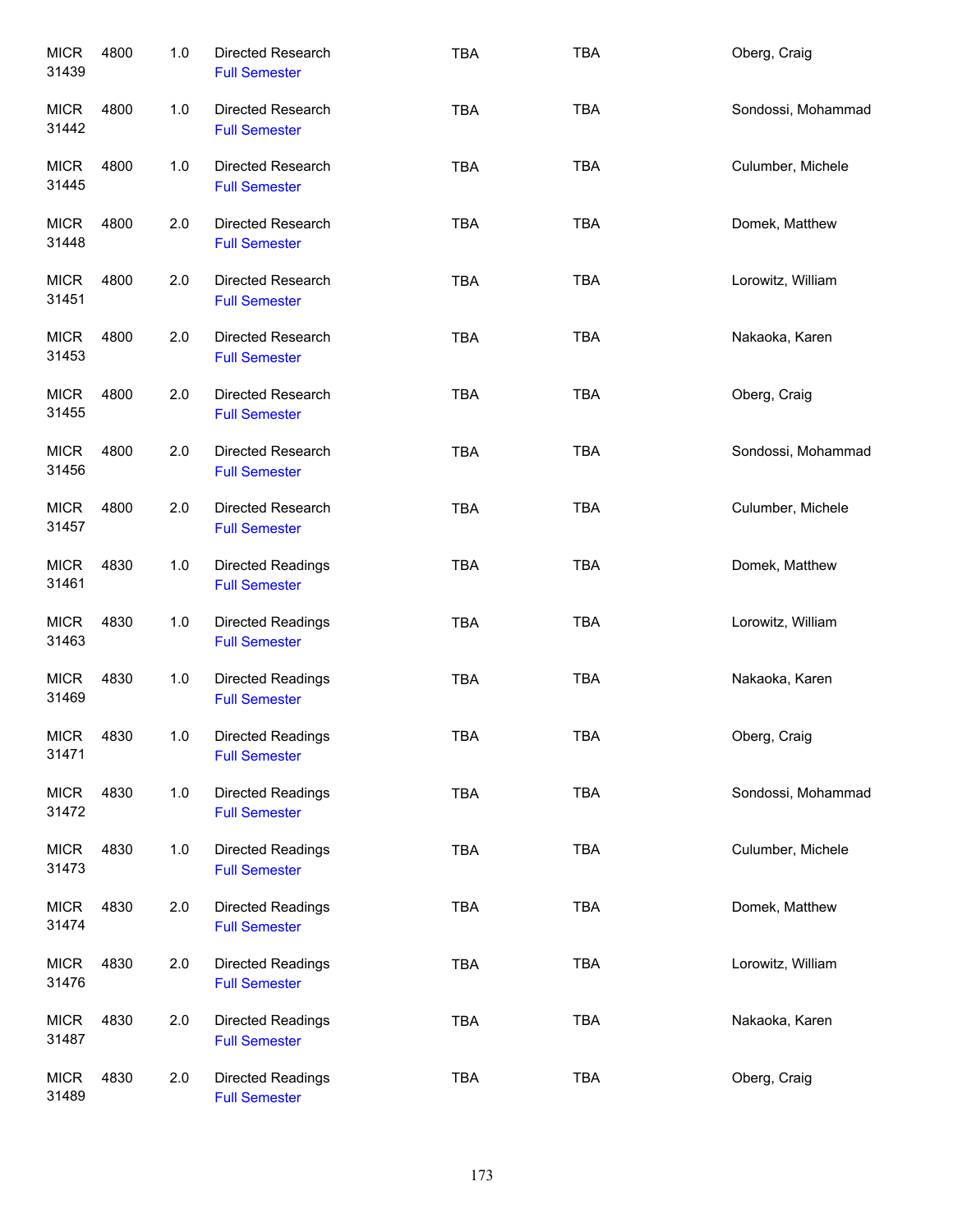| <b>MICR</b><br>31490 | 4830 | 2.0   | Directed Readings<br><b>Full Semester</b>                                    | <b>TBA</b>  | <b>TBA</b>   |              | Sondossi, Mohammad |
|----------------------|------|-------|------------------------------------------------------------------------------|-------------|--------------|--------------|--------------------|
| <b>MICR</b><br>31492 | 4830 | 2.0   | Directed Readings<br><b>Full Semester</b>                                    | <b>TBA</b>  | <b>TBA</b>   |              | Culumber, Michele  |
| <b>MICR</b><br>31683 | 4890 | 1.0   | Coop Work Experience<br><b>Full Semester</b>                                 | <b>TBA</b>  | <b>TBA</b>   |              | Oberg, Craig       |
| <b>MICR</b><br>31689 | 4890 | 2.0   | Coop Work Experience<br><b>Full Semester</b>                                 | <b>TBA</b>  | <b>TBA</b>   |              | Oberg, Craig       |
| <b>MICR</b><br>31690 | 4890 | 3.0   | Coop Work Experience<br><b>Full Semester</b>                                 | <b>TBA</b>  | <b>TBA</b>   |              | Oberg, Craig       |
| <b>MICR</b><br>31691 | 4890 | 4.0   | Coop Work Experience<br><b>Full Semester</b>                                 | <b>TBA</b>  | <b>TBA</b>   |              | Oberg, Craig       |
| <b>MICR</b><br>31692 | 4890 | $5.0$ | Coop Work Experience<br><b>Full Semester</b>                                 | <b>TBA</b>  | <b>TBA</b>   |              | Oberg, Craig       |
| <b>MICR</b><br>32728 | 4991 | 1.0   | Microbiology Seminar<br><b>Full Semester</b>                                 | 1130 - 1220 | $\mathsf F$  | <b>LL128</b> | Culumber, Michele  |
| <b>MILS</b><br>30666 | 1020 | 3.0   | Intro to Tactical Leadership<br><b>Full Semester</b><br>Course Fee \$75.00   | 1030 - 1220 | T            | <b>SS10</b>  | Molyneaux, Joel    |
| <b>MILS</b><br>30668 | 2020 | 3.0   | Found of Tactical Leadership<br><b>Full Semester</b><br>Course Fee \$75.00   | 0830 - 1020 | T            | <b>SS10</b>  | Czipka, Michael    |
| <b>MILS</b><br>30669 | 2400 | 1.0   | <b>Physical Readiness</b><br><b>Full Semester</b>                            | 0600 - 0700 | <b>MWF</b>   | SG           | Molyneaux, Joel    |
| <b>MILS</b><br>30856 | 2830 | $1.0$ | Directed Readings & Projects<br><b>Full Semester</b>                         | <b>TBA</b>  | <b>TBA</b>   |              | Czipka, Michael    |
| <b>MILS</b><br>30859 | 2830 | 2.0   | Directed Readings & Projects<br><b>Full Semester</b>                         | <b>TBA</b>  | <b>TBA</b>   |              | Czipka, Michael    |
| <b>MILS</b><br>30860 | 2830 | 3.0   | Directed Readings & Projects<br><b>Full Semester</b>                         | <b>TBA</b>  | <b>TBA</b>   |              | Czipka, Michael    |
| <b>MILS</b><br>30701 | 2921 | 3.0   | ROTC Leader's Training Course<br><b>Full Semester</b>                        | TBA         | <b>TBA</b>   |              | Walton, N          |
| <b>MILS</b><br>30698 | 3020 | 4.0   | Leadership in Changing Environ<br><b>Full Semester</b><br>Course Fee \$75.00 | 0900 - 1145 | $\mathsf{R}$ | <b>SS10</b>  | Ballinger, Brian   |
| <b>MILS</b><br>30699 | 4020 | 4.0   | Leadership in a Complex World<br><b>Full Semester</b><br>Course Fee \$75.00  | 1330 - 1610 | Τ            | <b>SS10</b>  | Bashein, Robert    |
| <b>MILS</b><br>30700 | 4400 | 2.0   | <b>Advanced Physical Readiness</b><br><b>Full Semester</b>                   | 0600 - 0700 | <b>MWF</b>   | SG           | Molyneaux, Joel    |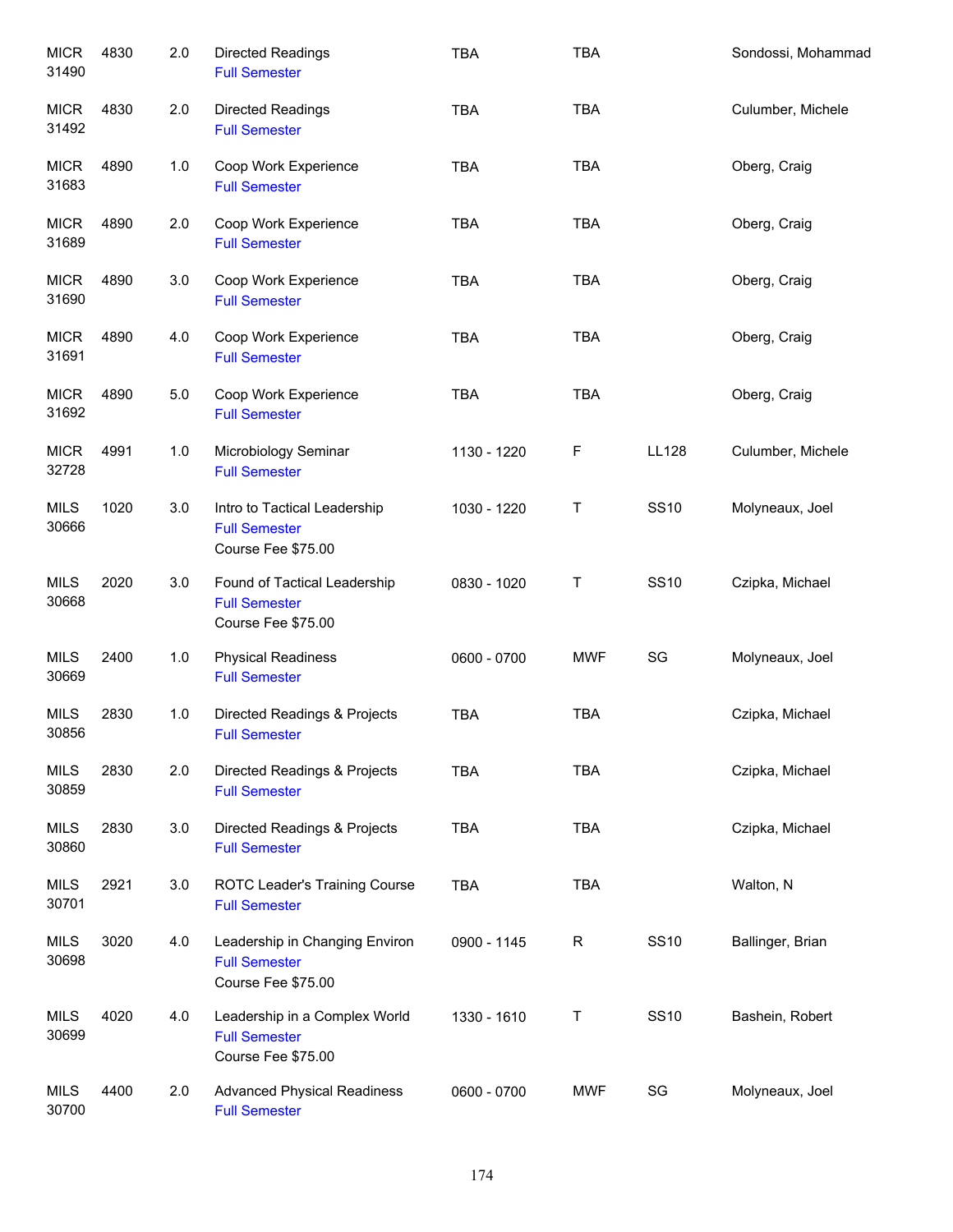| <b>MILS</b><br>30862 | 4830 | 1.0 | Directed Readings & Projects<br><b>Full Semester</b>                                                                                                                                                                                                                             | <b>TBA</b>  | <b>TBA</b> |              | Bashein, Robert     |
|----------------------|------|-----|----------------------------------------------------------------------------------------------------------------------------------------------------------------------------------------------------------------------------------------------------------------------------------|-------------|------------|--------------|---------------------|
| <b>MILS</b><br>30864 | 4830 | 2.0 | Directed Readings & Projects<br><b>Full Semester</b>                                                                                                                                                                                                                             | <b>TBA</b>  | <b>TBA</b> |              | Bashein, Robert     |
| MILS<br>30866        | 4830 | 3.0 | Directed Readings & Projects<br><b>Full Semester</b>                                                                                                                                                                                                                             | <b>TBA</b>  | <b>TBA</b> |              | Bashein, Robert     |
| MILS<br>30702        | 4921 | 3.0 | Leadership Dev/Assess Course<br><b>Full Semester</b>                                                                                                                                                                                                                             | <b>TBA</b>  | <b>TBA</b> |              | Czipka, Michael     |
| <b>MILS</b><br>30703 | 4922 | 2.0 | Airborne Operations<br><b>Full Semester</b>                                                                                                                                                                                                                                      | <b>TBA</b>  | <b>TBA</b> |              | Ballinger, Brian    |
| MILS<br>30704        | 4923 | 2.0 | Cadet Troop Leader Training<br><b>Full Semester</b>                                                                                                                                                                                                                              | <b>TBA</b>  | <b>TBA</b> |              | Ballinger, Brian    |
| <b>MKTG</b><br>33506 | 3010 | 3.0 | <b>Marketing Concepts &amp; Practices</b><br><b>Full Semester</b>                                                                                                                                                                                                                | <b>TBA</b>  | <b>TBA</b> | OL           | Allred, Anthony     |
|                      |      |     | To access online course materials, please log on through the<br>student portal (eWeber) at http://weber.edu and select:<br>"Current Students".                                                                                                                                   |             |            |              |                     |
| <b>MKTG</b><br>33648 | 3010 | 3.0 | Marketing Concepts & Practices<br><b>Full Semester</b>                                                                                                                                                                                                                           | 0730 - 0820 | <b>MWF</b> | <b>WB116</b> | Allred, Anthony     |
| <b>MKTG</b><br>33649 | 3010 | 3.0 | <b>Marketing Concepts &amp; Practices</b><br><b>Full Semester</b>                                                                                                                                                                                                                | 0830 - 0920 | <b>MWF</b> | <b>WB116</b> | Allred, Anthony     |
| <b>MKTG</b><br>33650 | 3010 | 3.0 | <b>Marketing Concepts &amp; Practices</b><br><b>Full Semester</b>                                                                                                                                                                                                                | 1030 - 1115 | <b>MWF</b> | <b>WB105</b> | Hoffman, John       |
| <b>MKTG</b><br>33510 | 3100 | 3.0 | <b>Consumer Behavior</b><br><b>Full Semester</b>                                                                                                                                                                                                                                 | <b>TBA</b>  | <b>TBA</b> | OL           | Davis, Brian        |
|                      |      |     | To access online course materials, please log on through the<br>student portal (eWeber) at http://weber.edu and select:<br>"Current Students".                                                                                                                                   |             |            |              |                     |
| <b>MKTG</b><br>33651 | 3450 | 3.0 | <b>CBL-Promotion Managment</b><br><b>Full Semester</b>                                                                                                                                                                                                                           | 0730 - 0820 | <b>MWF</b> | <b>WB105</b> | Hoffman, John       |
|                      |      |     | CBL stands for Community-Based Learning which means that students engage<br>in meaningful community service that is connected to specific course objectives.<br>See http://www.weber.edu/CommunityInvolvement/CBL_Designation.html for a<br>full list of CBL designated courses. |             |            |              |                     |
| <b>MKTG</b><br>33512 | 3500 | 3.0 | Retail Management<br><b>Full Semester</b>                                                                                                                                                                                                                                        | <b>TBA</b>  | <b>TBA</b> | OL           | Davis, Brian        |
|                      |      |     | To access online course materials, please log on through the<br>student portal (eWeber) at http://weber.edu and select:<br>"Current Students".                                                                                                                                   |             |            |              |                     |
| <b>MKTG</b><br>33653 | 3600 | 3.0 | International Marketing<br><b>Full Semester</b>                                                                                                                                                                                                                                  | 0830 - 0920 | <b>MWF</b> | <b>WB105</b> | Hoffman, John       |
| <b>MKTG</b><br>33503 | 4200 | 3.0 | <b>Internet Marketing</b><br><b>Block 1</b>                                                                                                                                                                                                                                      | 1730 - 2010 | R          | D02106       | Lawrence, Alexander |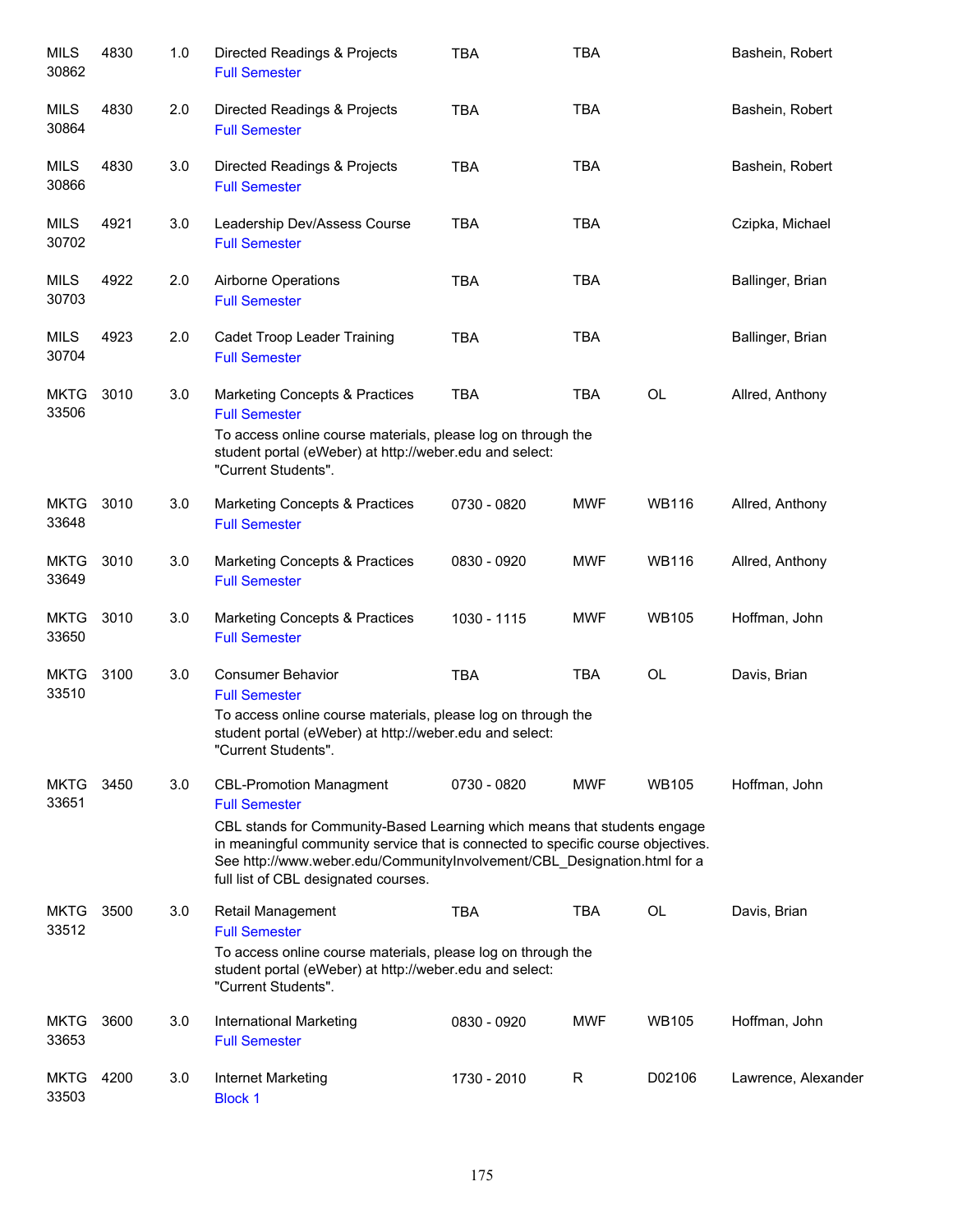| <b>MKTG</b><br>33516 | 4400  | 3.0 | <b>Marketing Strategy</b><br><b>Full Semester</b>                                                                                                                                                                            | <b>TBA</b>  | <b>TBA</b> | OL           | Valentin, Erhard   |
|----------------------|-------|-----|------------------------------------------------------------------------------------------------------------------------------------------------------------------------------------------------------------------------------|-------------|------------|--------------|--------------------|
|                      |       |     | To access online course materials, please log on through the<br>student portal (eWeber) at http://weber.edu and select:<br>"Current Students".                                                                               |             |            |              |                    |
| <b>MKTG</b><br>33652 | 4860  | 3.0 | Marketing Internship<br><b>Full Semester</b>                                                                                                                                                                                 | <b>TBA</b>  | <b>TBA</b> |              | Russell, Stephen   |
| MLS<br>32366         | 1000  | 3.0 | Core Clinical Laboratory Skill<br><b>Full Semester</b><br>Limited to students approved for the CLA course. Please<br>Call Cindi Kranek 801-626-8546 to register.<br>Course Fee: \$39.00                                      | <b>TBA</b>  | <b>TBA</b> | <b>OL</b>    | Kranek, Cindi      |
| MLS<br>32367         | 1001  | 1.0 | Online Orientation AAS Degree<br><b>Full Semester</b><br>To access online course materials, please log on through the<br>student portal eWeber at http://weber.edu and select:<br>"Current Students".                        | <b>TBA</b>  | <b>TBA</b> | <b>OL</b>    | Kranek, Cindi      |
| <b>MLS</b><br>32368  | 1003  | 1.0 | Intro to Clinical Immunology<br><b>Full Semester</b><br>To access online course materials, please log on through the<br>student portal eWeber at http://weber.edu and select:<br>"Current Students".<br>Course Fee \$13.00   | <b>TBA</b>  | <b>TBA</b> | <b>OL</b>    | Price, Travis      |
| <b>MLS</b><br>32369  | 1113  | 4.0 | Intro to Medical Lab Practices<br><b>Full Semester</b><br>Limited to students accepted into the program. Please<br>contact Cindi Kranek to register. 801-626-6546<br>Course Fee: \$52.00                                     | <b>TBA</b>  | <b>TBA</b> | <b>OL</b>    | Price, Travis      |
| <b>MLS</b><br>33961  | 1113  | 4.0 | Intro to Medical Lab Practices<br><b>Full Semester</b><br>Course Fee: \$52.00                                                                                                                                                | 0930 - 1020 | <b>MWF</b> | <b>MH117</b> | Price, Travis      |
| <b>MLS</b><br>32370  | 1113L | 0.0 | Lab<br><b>Full Semester</b><br>Limited to students accepted into th eprogram. Please call<br>Cindi Kranek 801-626-8546 to register.                                                                                          | TBA         | TBA        | OL           | Price, Travis      |
| <b>MLS</b><br>33859  | 1113L | 0.0 | Lab<br><b>Full Semester</b>                                                                                                                                                                                                  | 1330 - 1550 | М          | MH211        | Price, Travis      |
| <b>MLS</b><br>33861  | 1113L | 0.0 | Lab<br><b>Full Semester</b>                                                                                                                                                                                                  | 1330 - 1550 | W          | MH211        | Price, Travis      |
| <b>MLS</b><br>34749  | 1113L | 0.0 | Lab<br><b>Full Semester</b>                                                                                                                                                                                                  | 1400 - 1620 | F          | MH211        | Oja, Janet         |
| <b>MLS</b><br>32373  | 1123  | 5.0 | Prin Hematology & Hemostasis<br><b>Full Semester</b><br>To access online course marterials, please log on through<br>the student portal eWeber at http://weber.edu and select:<br>"Current Students".<br>Course Fee: \$65.00 | <b>TBA</b>  | <b>TBA</b> | OL           | Hansen-Suchy, Kara |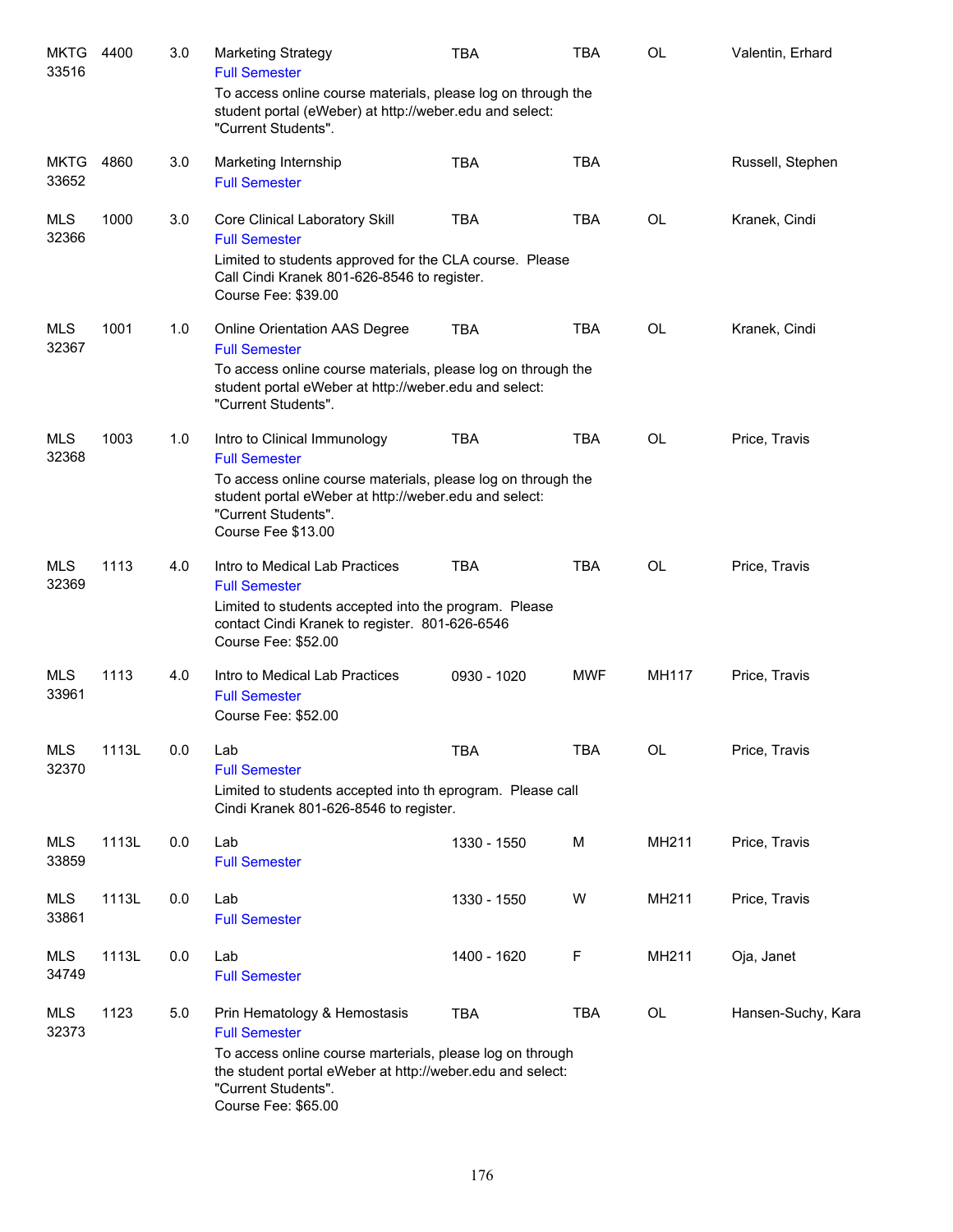| <b>MLS</b><br>32375 | 1123  | $5.0\,$ | Prin Hematology & Hemostasis<br><b>Full Semester</b><br>For Dixie College Students Only<br>Course Fee: \$65.00                                                                                                           | <b>TBA</b>  | <b>TBA</b> | <b>OL</b>    | Hansen-Suchy, Kara |
|---------------------|-------|---------|--------------------------------------------------------------------------------------------------------------------------------------------------------------------------------------------------------------------------|-------------|------------|--------------|--------------------|
| <b>MLS</b><br>33962 | 1123  | 5.0     | Prin Hematology & Hemostasis<br><b>Full Semester</b><br>Course Fee: \$65.00                                                                                                                                              | 1130 - 1220 | <b>MWF</b> | <b>MH117</b> | Hansen-Suchy, Kara |
| <b>MLS</b><br>32374 | 1123L | 0.0     | Lab<br><b>Full Semester</b><br>To access online course materials, please log on through the<br>student portal eWeber at http://webre.edu and select:<br>"Current Students".                                              | <b>TBA</b>  | <b>TBA</b> | <b>OL</b>    | Hansen-Suchy, Kara |
| <b>MLS</b><br>32376 | 1123L | 0.0     | Lab<br><b>Full Semester</b><br>For Dixie College Students Only                                                                                                                                                           | <b>TBA</b>  | <b>TBA</b> | OL           | Hansen-Suchy, Kara |
| <b>MLS</b><br>33863 | 1123L | 0.0     | Lab<br><b>Full Semester</b>                                                                                                                                                                                              | 0830 - 1050 | <b>TR</b>  | MH211        | Hansen-Suchy, Kara |
| <b>MLS</b><br>33865 | 1123L | 0.0     | Lab<br><b>Full Semester</b>                                                                                                                                                                                              | 1130 - 1350 | <b>TR</b>  | MH211        | Hansen-Suchy, Kara |
| <b>MLS</b><br>33866 | 1123L | 0.0     | Lab<br><b>Full Semester</b>                                                                                                                                                                                              | 1430 - 1650 | <b>TR</b>  | MH211        | Hansen-Suchy, Kara |
| <b>MLS</b><br>32377 | 2213  | 5.0     | Prin Clinical Chemistry II<br><b>Full Semester</b><br>To access online course materials, please log on through the<br>student portal eWeber at http://weber.edu and select:<br>"Current Students".<br>Course Fee \$65.00 | <b>TBA</b>  | <b>TBA</b> | OL           | Rowe, Ryan         |
| <b>MLS</b><br>32379 | 2213  | 5.0     | Prin Clinical Chemistry II<br><b>Full Semester</b><br>For Dixie College Students Only.<br>Course Fee \$65.00                                                                                                             | <b>TBA</b>  | <b>TBA</b> | <b>OL</b>    | Rowe, Ryan         |
| <b>MLS</b><br>33965 | 2213  | 5.0     | Prin Clinical Chemistry II<br><b>Full Semester</b><br>Course Fee \$65.00                                                                                                                                                 | 1330 - 1420 | <b>MWF</b> | MH222        | Nielsen, Leonard   |
| <b>MLS</b><br>32378 | 2213L | 0.0     | Lab<br><b>Full Semester</b><br>To access online course materials, please log on through the<br>student portal eWeber at http://weber.edu and select:<br>"Current Students".                                              | <b>TBA</b>  | <b>TBA</b> | OL           | Rowe, Ryan         |
| <b>MLS</b><br>32380 | 2213L | 0.0     | Lab<br><b>Full Semester</b><br>For Dixie College Students Only                                                                                                                                                           | <b>TBA</b>  | <b>TBA</b> | OL           | Rowe, Ryan         |
| <b>MLS</b><br>33867 | 2213L | 0.0     | Lab<br><b>Full Semester</b>                                                                                                                                                                                              | 0730 - 0950 | <b>TR</b>  | MH221        | Criddle, Kent      |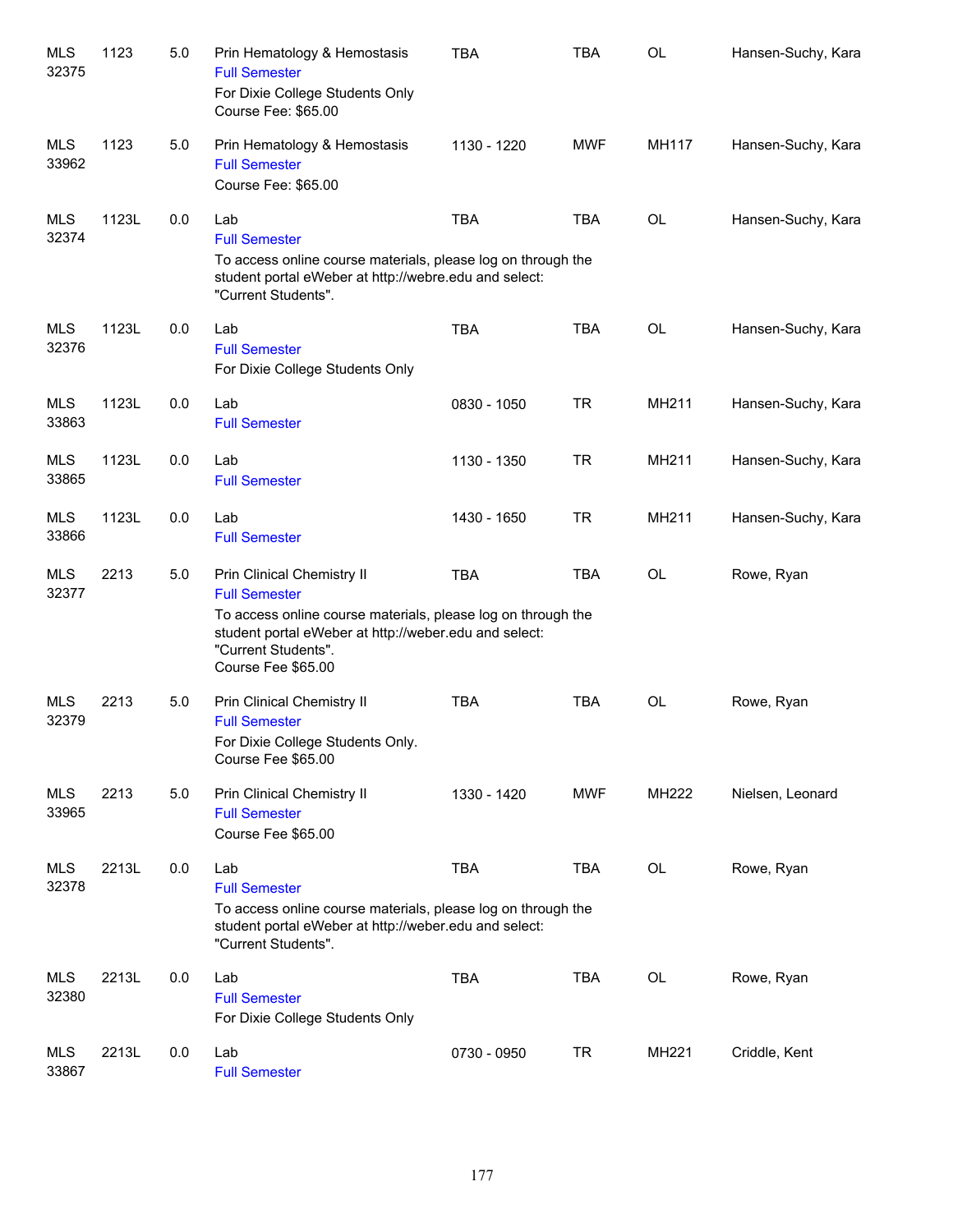| <b>MLS</b><br>33871 | 2213L | 0.0 | Lab<br><b>Full Semester</b>                                                                                                                                                                                                 | 1030 - 1250 | <b>TR</b>  | MH221     | Nielsen, Leonard |
|---------------------|-------|-----|-----------------------------------------------------------------------------------------------------------------------------------------------------------------------------------------------------------------------------|-------------|------------|-----------|------------------|
| <b>MLS</b><br>33873 | 2213L | 0.0 | Lab<br><b>Full Semester</b>                                                                                                                                                                                                 | 1330 - 1550 | <b>TR</b>  | MH221     | Nielsen, Leonard |
| <b>MLS</b><br>33875 | 2213L | 0.0 | Lab<br><b>Full Semester</b>                                                                                                                                                                                                 | 1430 - 1650 | MW         | MH221     | Criddle, Kent    |
| <b>MLS</b><br>32382 | 2214  | 4.0 | Prin Clinical Microbiology II<br><b>Full Semester</b><br>To access online course materials, please log on throuth the<br>student portal eWeber at http://weber.edu and select:<br>"Current Students".<br>Course Fee \$52.00 | <b>TBA</b>  | <b>TBA</b> | <b>OL</b> | Kakazu, Julie    |
| <b>MLS</b><br>32386 | 2214  | 4.0 | Prin Clinical Microbiology II<br><b>Full Semester</b><br>For Dixie College Students Only<br>Course Fee \$52.00                                                                                                              | <b>TBA</b>  | <b>TBA</b> | <b>OL</b> | Kakazu, Julie    |
| <b>MLS</b><br>33966 | 2214  | 4.0 | Prin Clinical Microbiology II<br><b>Full Semester</b><br>Course Fee \$52.00                                                                                                                                                 | 1030 - 1120 | <b>MWF</b> | MH117     | Wright, Scott    |
| <b>MLS</b><br>32385 | 2214L | 0.0 | Lab<br><b>Full Semester</b><br>To acess onlin course materials, please log on through the<br>student portal eWeber at http://webere.edu and select:<br>"Current Students".                                                  | <b>TBA</b>  | <b>TBA</b> | <b>OL</b> | Kakazu, Julie    |
| <b>MLS</b><br>32389 | 2214L | 0.0 | Lab<br><b>Full Semester</b><br>For Dixie College Students Only                                                                                                                                                              | <b>TBA</b>  | <b>TBA</b> | OL        | Kakazu, Julie    |
| <b>MLS</b><br>33876 | 2214L | 0.0 | Lab<br><b>Full Semester</b>                                                                                                                                                                                                 | 0930 - 1050 | <b>TR</b>  | MH212     | Wright, Scott    |
| <b>MLS</b><br>33879 | 2214L | 0.0 | Lab<br><b>Full Semester</b>                                                                                                                                                                                                 | 1130 - 1250 | <b>TR</b>  | MH212     | Wright, Scott    |
| <b>MLS</b><br>33881 | 2214L | 0.0 | Lab<br><b>Full Semester</b>                                                                                                                                                                                                 | 1330 - 1450 | <b>TR</b>  | MH212     | Price, Travis    |
| MLS<br>33883        | 2214L | 0.0 | Lab<br><b>Full Semester</b>                                                                                                                                                                                                 | 1530 - 1650 | <b>TR</b>  | MH212     | Price, Travis    |
| <b>MLS</b><br>32505 | 2215  | 4.0 | Prin of Immunohematology<br><b>Full Semester</b><br>To access online course materials, please log on through the<br>student portal eWeber at http://weber.edu and select:<br>"Current Students".<br>Course Fee \$52.00      | <b>TBA</b>  | TBA        | OL        | Kenyon, Amy      |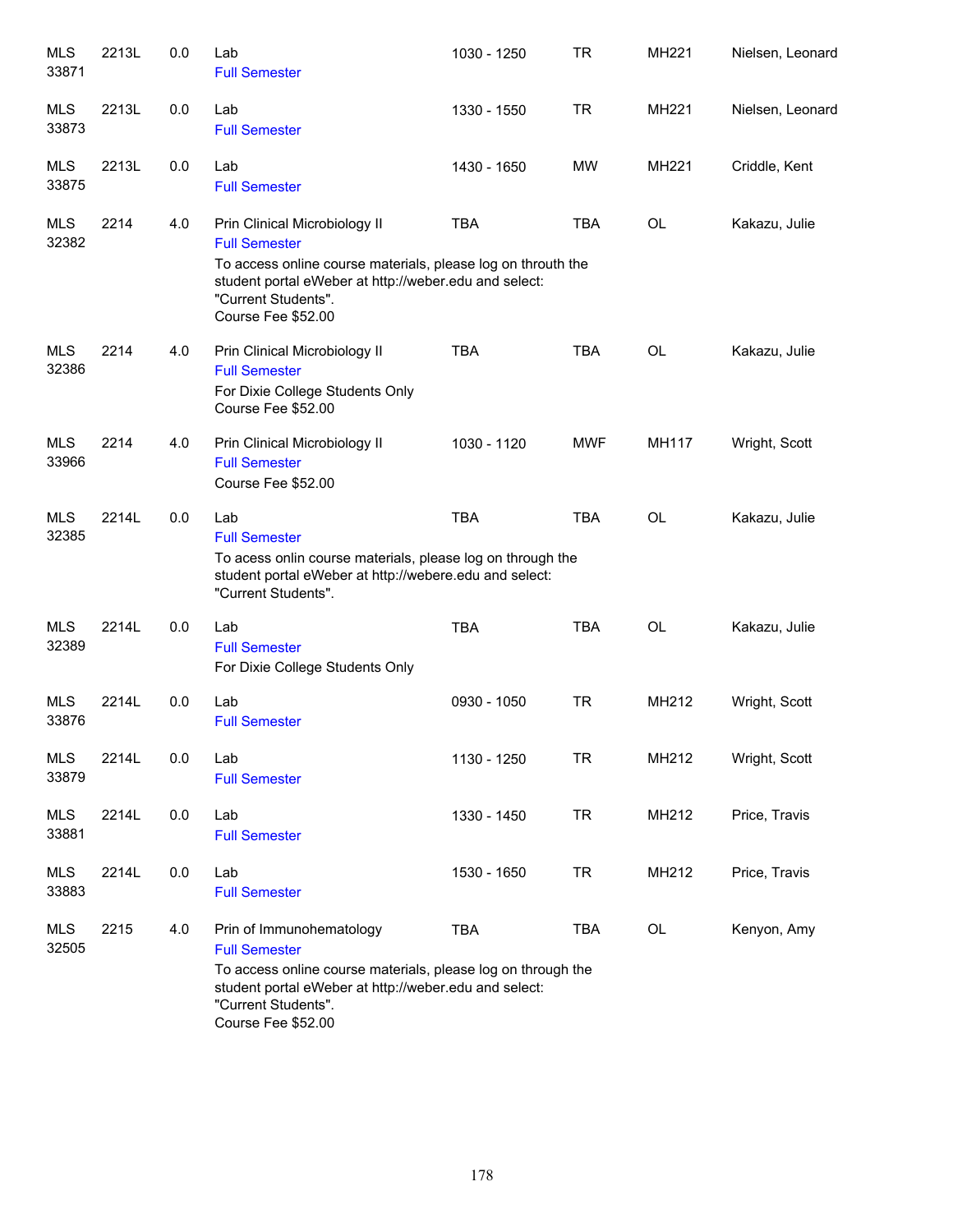| <b>MLS</b><br>32509 | 2215  | 4.0 | Prin of Immunohematology<br><b>Full Semester</b><br>To access onlinec ourse materials, please log on through the<br>student portal eWeber at http://weber.edu and select:<br>"Current Students".<br>For Dixie College students only.<br>Course Fee: \$52.00                                                | <b>TBA</b>  | <b>TBA</b> | OL        | Kenyon, Amy        |
|---------------------|-------|-----|------------------------------------------------------------------------------------------------------------------------------------------------------------------------------------------------------------------------------------------------------------------------------------------------------------|-------------|------------|-----------|--------------------|
| <b>MLS</b><br>33967 | 2215  | 4.0 | Prin of Immunohematology<br><b>Full Semester</b><br>Course Fee \$52.00                                                                                                                                                                                                                                     | 1230 - 1320 | <b>MWF</b> | MH117     | Oja, Janet         |
| <b>MLS</b><br>32507 | 2215L | 0.0 | Lab<br><b>Full Semester</b><br>To access online course materials, please log on through the<br>student portal eWeber at http://weber.edu and select:<br>"Current Students". For Dixie Students only.                                                                                                       | <b>TBA</b>  | <b>TBA</b> | OL        | Kenyon, Amy        |
| <b>MLS</b><br>32510 | 2215L | 0.0 | Lab<br><b>Full Semester</b><br>For Dixie College Students Only                                                                                                                                                                                                                                             | <b>TBA</b>  | <b>TBA</b> | OL        | Kenyon, Amy        |
| <b>MLS</b><br>33885 | 2215L | 0.0 | Lab<br><b>Full Semester</b>                                                                                                                                                                                                                                                                                | 1100 - 1320 | Т          | MH210     | Oja, Janet         |
| <b>MLS</b><br>33892 | 2215L | 0.0 | Lab<br><b>Full Semester</b>                                                                                                                                                                                                                                                                                | 0800 - 1020 | R          | MH210     | Oja, Janet         |
| <b>MLS</b><br>33895 | 2215L | 0.0 | Lab<br><b>Full Semester</b>                                                                                                                                                                                                                                                                                | 1300 - 1520 | R          | MH210     | Oja, Janet         |
| <b>MLS</b><br>33996 | 2256  | 1.0 | Supv Clinical Experience I<br><b>Full Semester</b><br>Meets on the following dates: Jan. 27, Mar. 9, Apr. 13<br>Course Fee: \$13.00                                                                                                                                                                        | 0930 - 1020 | F          | MH341     | Hansen-Suchy, Kara |
| <b>MLS</b><br>34653 | 2256  | 1.0 | Supv Clinical Experience I<br><b>Full Semester</b><br>For Dixie State College students only. Call Medical<br>Laboratory Sciences at 801-626-6118 to register.<br>Course Fee: \$13.00.<br>To access the online course materials, please log in through<br>the student portal (eWeber) at http://weber.edu   | <b>TBA</b>  | <b>TBA</b> | OL        | Hansen-Suchy, Kara |
| MLS<br>34014        | 2257  | 1.0 | Supv Clinical Experience II<br><b>Full Semester</b><br>Meets on the following dates: Jan. 27, Mar. 9, Apr. 13<br>Course Fee: \$13.00                                                                                                                                                                       | 0930 - 1020 | F          | MH341     | Hansen-Suchy, Kara |
| MLS<br>34654        | 2257  | 1.0 | Supv Clinical Experience II<br><b>Full Semester</b><br>For Dixie State College students only. Call Medical<br>Laboratory Sciences at 801-626-6118 to register.<br>Course Fee: \$13.00.<br>To access the online course materials, please log in through<br>the student portal (eWeber) at http://weber.edu. | <b>TBA</b>  | <b>TBA</b> | <b>OL</b> | Hansen-Suchy, Kara |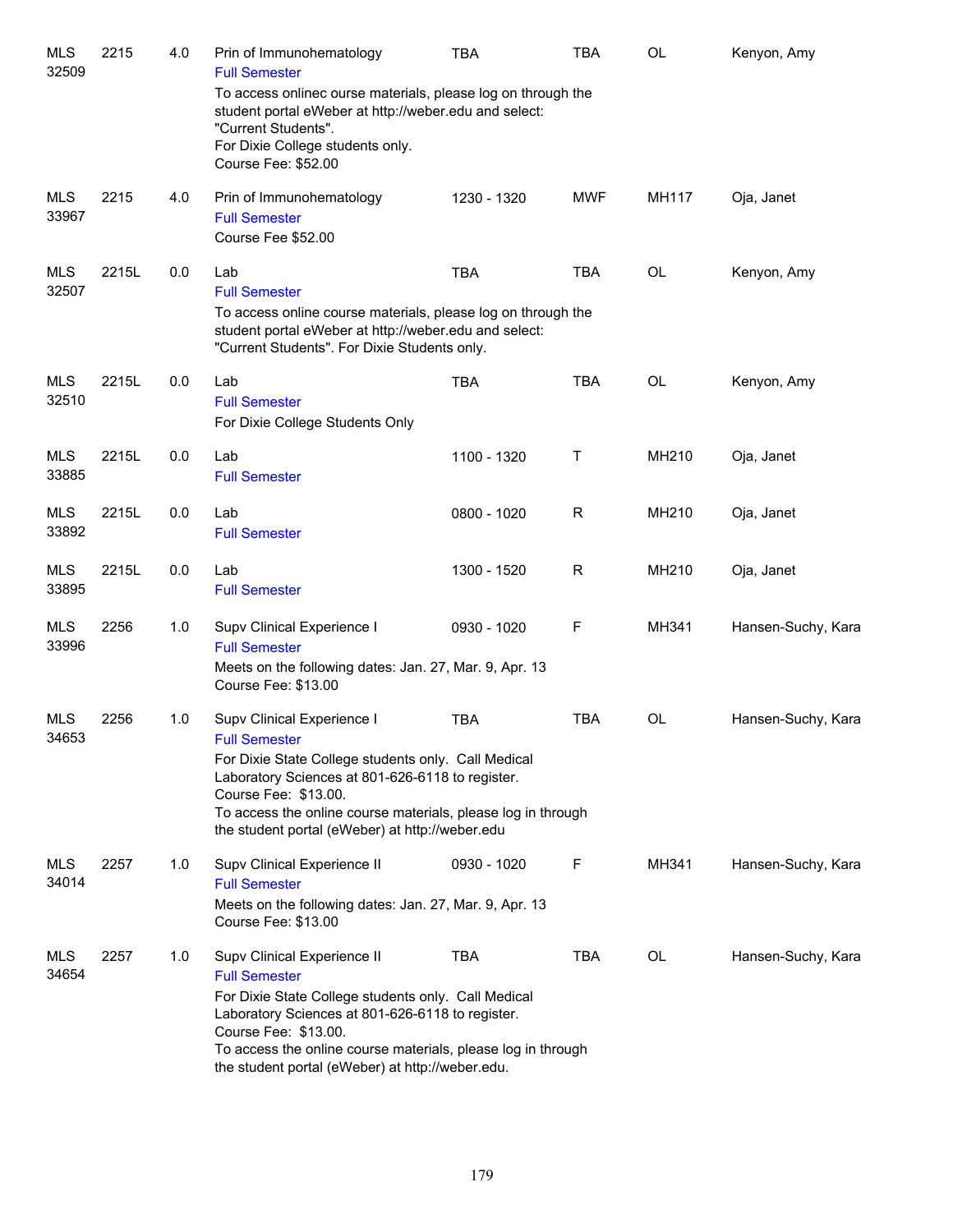| <b>MLS</b><br>32512 | 2830  | 1.0 | Directed Reading<br><b>Full Semester</b>                                                                                                                             | <b>TBA</b> | <b>TBA</b> | <b>OL</b> | Hansen-Suchy, Kara  |
|---------------------|-------|-----|----------------------------------------------------------------------------------------------------------------------------------------------------------------------|------------|------------|-----------|---------------------|
|                     |       |     | To access online course materials, please log on through the<br>student portal eWeber at http://weber.edu and select:<br>"Current Students".                         |            |            |           |                     |
| <b>MLS</b><br>34022 | 2830  | 1.0 | Directed Reading<br><b>Full Semester</b>                                                                                                                             |            |            |           |                     |
| <b>MLS</b><br>34026 | 2830  | 2.0 | Directed Reading<br><b>Full Semester</b>                                                                                                                             |            |            |           |                     |
| <b>MLS</b><br>32514 | 3301  | 1.0 | Online Orientation for BS Degr<br><b>Full Semester</b>                                                                                                               | <b>TBA</b> | <b>TBA</b> | <b>OL</b> | Kranek, Cindi       |
|                     |       |     | To access online course materials, please log on throough th<br>student portal eWeber at http://weber.edu and select:<br>"Current Students".                         |            |            |           |                     |
| <b>MLS</b><br>32517 | 3302  | 4.0 | <b>Adv Medical Lab Practices I</b><br><b>Full Semester</b>                                                                                                           | <b>TBA</b> | <b>TBA</b> | <b>OL</b> | Price, Travis       |
|                     |       |     | To access online course materials please log on through the<br>student portal eWeber at http://weber.edu and select:<br>"Current Students".<br>Course Fee: \$52.00   |            |            |           |                     |
| <b>MLS</b>          | 3302L | 0.0 | Lab                                                                                                                                                                  | <b>TBA</b> | <b>TBA</b> | <b>OL</b> | Price, Travis       |
| 32519               |       |     | <b>Full Semester</b><br>To access online course materials, please log on through the<br>student portal eWeber at http://weber.edu and select:<br>"Current Students". |            |            |           |                     |
| <b>MLS</b><br>32522 | 3311  | 3.0 | Adv Immunohematology<br><b>Full Semester</b>                                                                                                                         | <b>TBA</b> | TBA        | <b>OL</b> | Schaible, Stephanie |
|                     |       |     | To access online course materials, please log on through the<br>student portal eWeber at http://weber.edu and select:<br>"Current Students".<br>Course Fee: \$39.00  |            |            |           |                     |
| <b>MLS</b><br>32525 | 3311L | 0.0 | Lab<br><b>Full Semester</b>                                                                                                                                          | TBA        | TBA        | OL        | Schaible, Stephanie |
|                     |       |     | To access online course materials, please log on through the<br>student portal eWeber at http://weber.edu and select:<br>"Current Students".                         |            |            |           |                     |
| <b>MLS</b><br>32526 | 3313  | 4.0 | Adv Hematology/Hemostasis<br><b>Full Semester</b>                                                                                                                    | <b>TBA</b> | TBA        | OL        | Hansen-Suchy, Kara  |
|                     |       |     | To access online course materials, please log on through the<br>student portal eWeber at http://weber.edu and select:<br>"Current Students".<br>Course Fee: \$52.00  |            |            |           |                     |
| <b>MLS</b><br>32527 | 3313L | 0.0 | Lab                                                                                                                                                                  | <b>TBA</b> | TBA        | OL        | Hansen-Suchy, Kara  |
|                     |       |     | <b>Full Semester</b><br>To access online course materials, please log on through the<br>student portal eWeber at http://weber.edu and select:<br>"Current Students". |            |            |           |                     |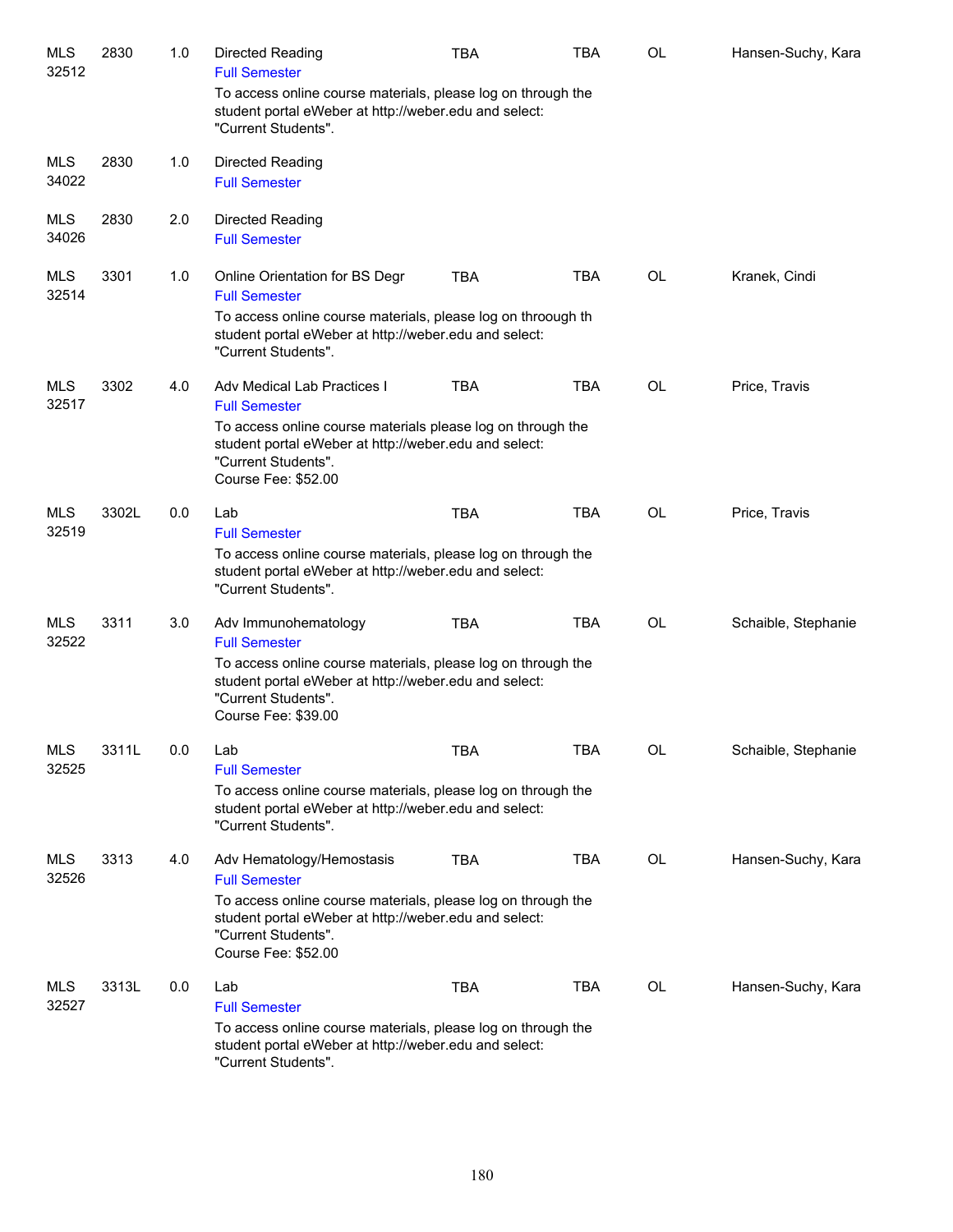| <b>MLS</b><br>32529 | 3314  | 3.0 | <b>Advanced Clinical Chemistry</b><br><b>Full Semester</b>                                                                                                                                                                   | TBA         | <b>TBA</b> | <b>OL</b> | Sargent, Mechelle |
|---------------------|-------|-----|------------------------------------------------------------------------------------------------------------------------------------------------------------------------------------------------------------------------------|-------------|------------|-----------|-------------------|
|                     |       |     | To access online course materials, please log on through the<br>student portal eWeber at http://weber.edu and select:<br>"Current Students".<br>Course Fee: \$39.00                                                          |             |            |           |                   |
| <b>MLS</b><br>33968 | 3314  | 3.0 | <b>Advanced Clinical Chemistry</b><br><b>Full Semester</b><br>Course Fee: \$39.00                                                                                                                                            | 1030 - 1120 | <b>MW</b>  | MH222     | Nielsen, Leonard  |
| <b>MLS</b><br>32532 | 3314L | 0.0 | Lab<br><b>Full Semester</b><br>To access online course materials, please lo on through the<br>student portal eWeber at http://weber.edu and select:<br>"Current students".                                                   | <b>TBA</b>  | <b>TBA</b> | OL        | Sargent, Mechelle |
| MLS<br>33970        | 3314L | 0.0 | Lab<br><b>Full Semester</b>                                                                                                                                                                                                  | 1030 - 1220 | F          | MH222     | Nielsen, Leonard  |
| <b>MLS</b><br>32533 | 3316  | 4.0 | Adv Clin Micro/Molecular Diag<br><b>Full Semester</b><br>To access online course materials, please log on through the<br>student portal eWeber at http://weber.edu and select:<br>"Current Students".<br>Course Fee: \$52.00 | <b>TBA</b>  | <b>TBA</b> | <b>OL</b> | Thomas, Janice    |
| <b>MLS</b><br>33974 | 3316  | 4.0 | Adv Clin Micro/Molecular Diag<br><b>Full Semester</b><br>Course Fee: \$52.00                                                                                                                                                 | 0830 - 0920 | <b>MWF</b> | MH117     | Wright, Scott     |
| <b>MLS</b><br>32534 | 3316L | 0.0 | Lab<br><b>Full Semester</b><br>To access online course materials, please log on through the<br>student portal eWeber at http://weber.edu and select:<br>"Current students".                                                  | <b>TBA</b>  | <b>TBA</b> | <b>OL</b> | Thomas, Janice    |
| <b>MLS</b><br>33912 | 3316L | 0.0 | Lab<br><b>Full Semester</b>                                                                                                                                                                                                  | 1230 - 1350 | MW         | MH212     | Wright, Scott     |
| <b>MLS</b><br>33917 | 3316L | 0.0 | Lab<br><b>Full Semester</b>                                                                                                                                                                                                  | 1400 - 1520 | <b>MW</b>  | MH212     | Wright, Scott     |
| <b>MLS</b><br>33921 | 3316L | 0.0 | Lab<br><b>Full Semester</b>                                                                                                                                                                                                  | 1530 - 1650 | MW         | MH212     | Wright, Scott     |
| <b>MLS</b><br>32545 | 4409  | 1.0 | <b>Clinical Correlation</b><br><b>Full Semester</b><br>To access online course materials, please lo on through the<br>student portal eWeber at http://weber.edu and select:<br>"Current Students".                           | <b>TBA</b>  | <b>TBA</b> | <b>OL</b> | Simonian, Yasmen  |
| <b>MLS</b><br>32537 | 4411  | 4.0 | MLS Simulated Laboratory I<br><b>Full Semester</b><br>To access online course materials, please log on through the<br>student portal eWeber at http://weber.edu and select:<br>"Current Students".<br>Course Fee: \$13.00    | <b>TBA</b>  | <b>TBA</b> | <b>OL</b> | Hawse, Mary       |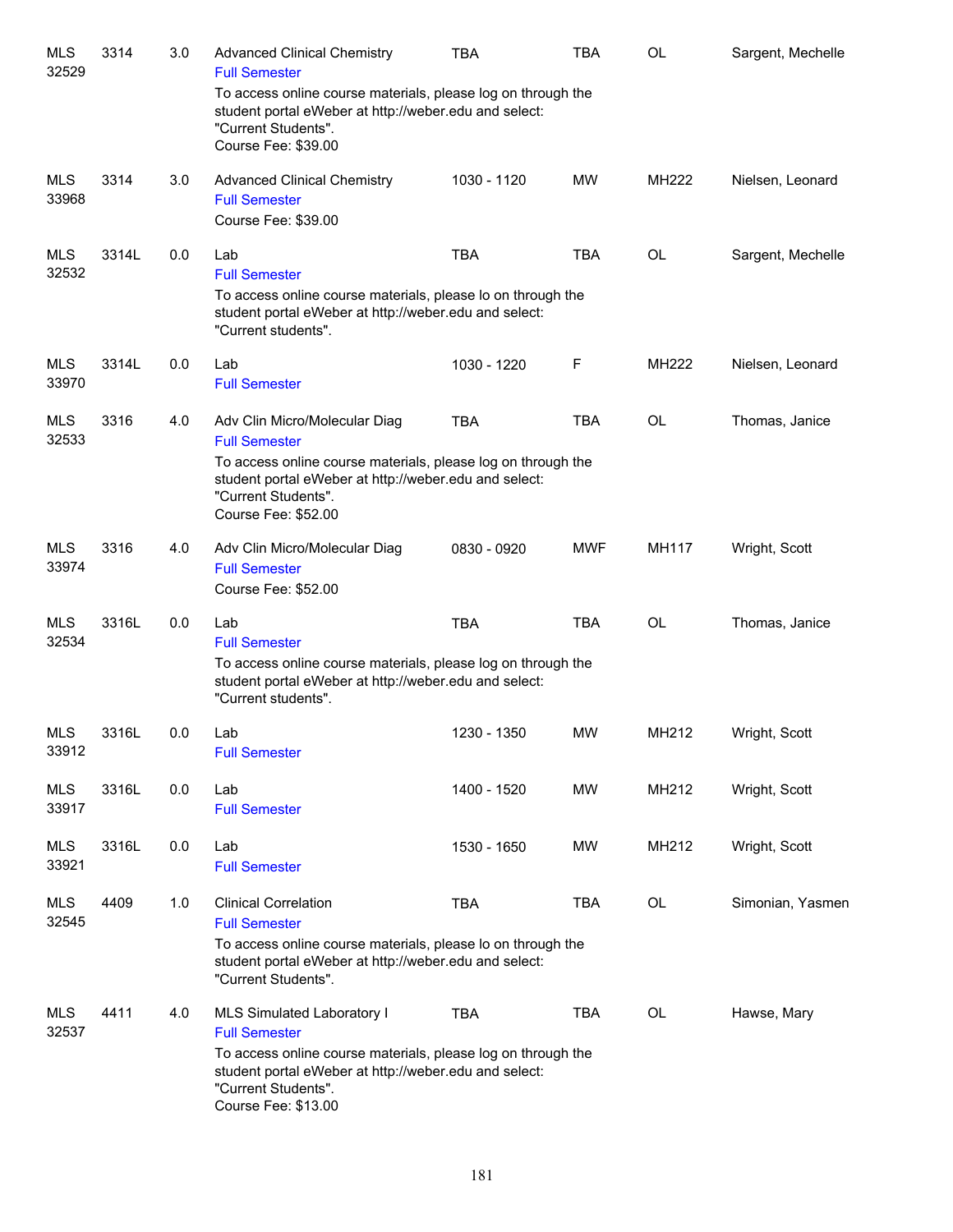| <b>MLS</b><br>32540 | 4411 | 4.0 | MLS Simulated Laboratory I<br><b>Full Semester</b>                                                                                                                  | <b>TBA</b>  | <b>TBA</b> | OL           | Beazer, Steven     |
|---------------------|------|-----|---------------------------------------------------------------------------------------------------------------------------------------------------------------------|-------------|------------|--------------|--------------------|
|                     |      |     | To access online course materials, please log on through the<br>student portal eWeber at http://weber.edu and select:<br>"Current Students".<br>Course Fee: \$13.00 |             |            |              |                    |
| <b>MLS</b><br>32541 | 4412 | 4.0 | Simulated Laboratory II<br><b>Full Semester</b>                                                                                                                     | <b>TBA</b>  | <b>TBA</b> | OL           | Hawse, Mary        |
|                     |      |     | To access online course materials, please log on through the<br>student portal eWeber at http://weber.edu and select:<br>"Current Students".<br>Course Fee \$13.00  |             |            |              |                    |
| MLS<br>33977        | 4412 | 4.0 | Simulated Laboratory II<br><b>Full Semester</b><br>Course Fee \$13.00                                                                                               | 0930 - 1020 | W          | <b>MH222</b> | Oja, Janet         |
| MLS<br>32547        | 4414 | 2.0 | Lab Teaching & Supervision I<br><b>Full Semester</b>                                                                                                                | <b>TBA</b>  | <b>TBA</b> | OL           | Maciel, Megan      |
|                     |      |     | To access online course materials, please log on through the<br>student portal eWeber at http://weber.edu and select:<br>"Current Students".<br>Course Fee: \$26.00 |             |            |              |                    |
| <b>MLS</b><br>32548 | 4417 | 1.0 | Lab Teaching & Supervision II<br><b>Full Semester</b>                                                                                                               | <b>TBA</b>  | <b>TBA</b> | <b>OL</b>    | Maciel, Megan      |
|                     |      |     | To access online course materials, please log on through the<br>student portal eWeber at http://weber.edu and select:<br>"Current Students".<br>Course Fee: \$13.00 |             |            |              |                    |
| <b>MLS</b><br>33980 | 4417 | 1.0 | Lab Teaching & Supervision II<br><b>Full Semester</b><br>Course Fee: \$13.00                                                                                        | 0930 - 1020 | М          | <b>MH222</b> | Hansen-Suchy, Kara |
| <b>MLS</b><br>34016 | 4453 | 1.0 | Supervised Clinical Exper I<br><b>Full Semester</b><br>Meets on the following dates: Jan. 20, Mar. 2, Apr. 8                                                        | 0930 - 1020 | F          | MH341        | Hansen-Suchy, Kara |
|                     |      |     | Course Fee: \$13.00                                                                                                                                                 |             |            |              |                    |
| MLS<br>34019        | 4454 | 1.0 | Supervised Clinical Exper II<br><b>Full Semester</b><br>Meets on the following dates: Jan. 20, Mar. 2, Apr. 8<br>Course Fee: \$13.00                                | 0930 - 1020 | F          | MH341        | Hansen-Suchy, Kara |
| MLS<br>34029        | 4800 | 1.0 | <b>Special Problems</b><br><b>Full Semester</b>                                                                                                                     |             |            |              |                    |
| <b>MLS</b><br>34032 | 4800 | 2.0 | <b>Special Problems</b><br><b>Full Semester</b>                                                                                                                     |             |            |              |                    |
| MLS<br>32549        | 4802 | 1.0 | Research Projects in MLS II<br><b>Full Semester</b>                                                                                                                 | <b>TBA</b>  | <b>TBA</b> | OL           | Hawse, Mary        |
|                     |      |     | To access online course materirals please lo on through the<br>student portal eWeber at http://weber.edu and select:<br>"Current Materials".<br>Course Fee \$13.00  |             |            |              |                    |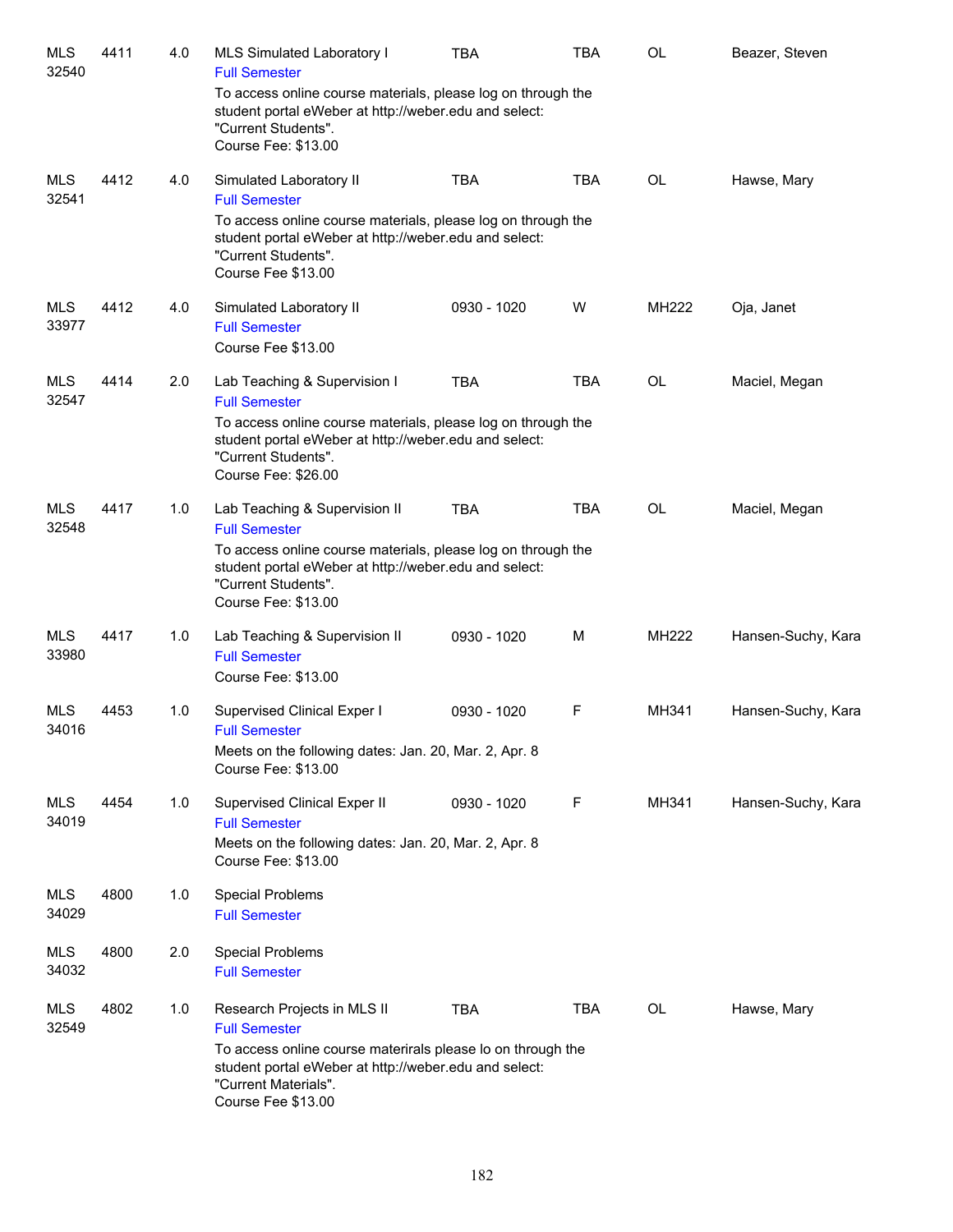| MLS<br>33983        | 4802 | 1.0 | Research Projects in MLS II<br><b>Full Semester</b><br>Course Fee \$13.00                                                                                                                                               | 1230 - 1320 | F          | MH222 | Wright, Scott       |
|---------------------|------|-----|-------------------------------------------------------------------------------------------------------------------------------------------------------------------------------------------------------------------------|-------------|------------|-------|---------------------|
| <b>MLS</b><br>32551 | 4830 | 1.0 | <b>Directed Readings</b><br><b>Full Semester</b><br>To access online course materials, please log on through the<br>Student Portal eWeber at http://weber.edu and select:<br>"Current Students".                        | <b>TBA</b>  | <b>TBA</b> | OL    | Wright, Scott       |
| MLS<br>34035        | 4830 | 1.0 | <b>Directed Readings</b><br><b>Full Semester</b>                                                                                                                                                                        |             |            |       |                     |
| MLS<br>34037        | 4830 | 2.0 | <b>Directed Readings</b><br><b>Full Semester</b>                                                                                                                                                                        |             |            |       |                     |
| <b>MLS</b><br>32554 | 5101 | 4.0 | Analytical Chemistry Appl/MLS<br><b>Full Semester</b><br>To access online course materials, pleae log on through the<br>student portal eWeber at http://weber.edu and select:<br>"Current Students".                    | <b>TBA</b>  | <b>TBA</b> | OL    | Rostamkhani, Masoud |
| <b>MLS</b><br>32556 | 5102 | 3.0 | Clin App/Hematology/Hemostasis<br><b>Full Semester</b><br>To access online course material, please log on through the<br>student portal eWeber at http://weber.edu and select:<br>"Current Students".                   | <b>TBA</b>  | <b>TBA</b> | OL    | Thomas, Janice      |
| <b>MLS</b><br>32559 | 5102 | 3.0 | Clin App/Hematology/Hemostasis<br><b>Full Semester</b><br>To access online course materials, please Ig on through the<br>student portal eWeber at http://weber.edu and select:<br>"Current Students".                   | <b>TBA</b>  | <b>TBA</b> | OL    | Hansen-Suchy, Kara  |
| MLS<br>32560        | 5104 | 3.0 | Clinical Lab Microbiology II<br><b>Full Semester</b><br>To acess online course materials, please log on through th<br>student portal eWeber at http://weber.edu and select:<br>"Current Students".                      | <b>TBA</b>  | <b>TBA</b> | OL    | Kakazu, Julie       |
| <b>MLS</b><br>32562 | 5105 | 3.0 | Clinical Immunohematology<br><b>Full Semester</b><br>To access online course materials, please log on through the<br>student portal eWeber at http://weber.edu and select:<br>"Current Students".<br>Course Fee \$30.00 | <b>TBA</b>  | <b>TBA</b> | OL    | Kenyon, Amy         |
| <b>MPC</b><br>33375 | 5090 | 3.0 | Gender and Communication<br><b>Full Semester</b>                                                                                                                                                                        | 1130 - 1220 | MW         | EH307 | Johns, Rebecca      |
| <b>MPC</b><br>33383 | 5100 | 3.0 | Sm Gro Facilitation & Leadersh<br><b>Full Semester</b>                                                                                                                                                                  | 1030 - 1145 | <b>TR</b>  | EH305 | Steimel, Sarah      |
| <b>MPC</b><br>33786 | 5220 | 3.0 | Editing<br><b>Full Semester</b><br>To access online course materials, please log on through the<br>student portal (eWeber) at http://weber.edu and select:<br>"Current Students".                                       | <b>TBA</b>  | <b>TBA</b> | OL    | Josephson, Sheree   |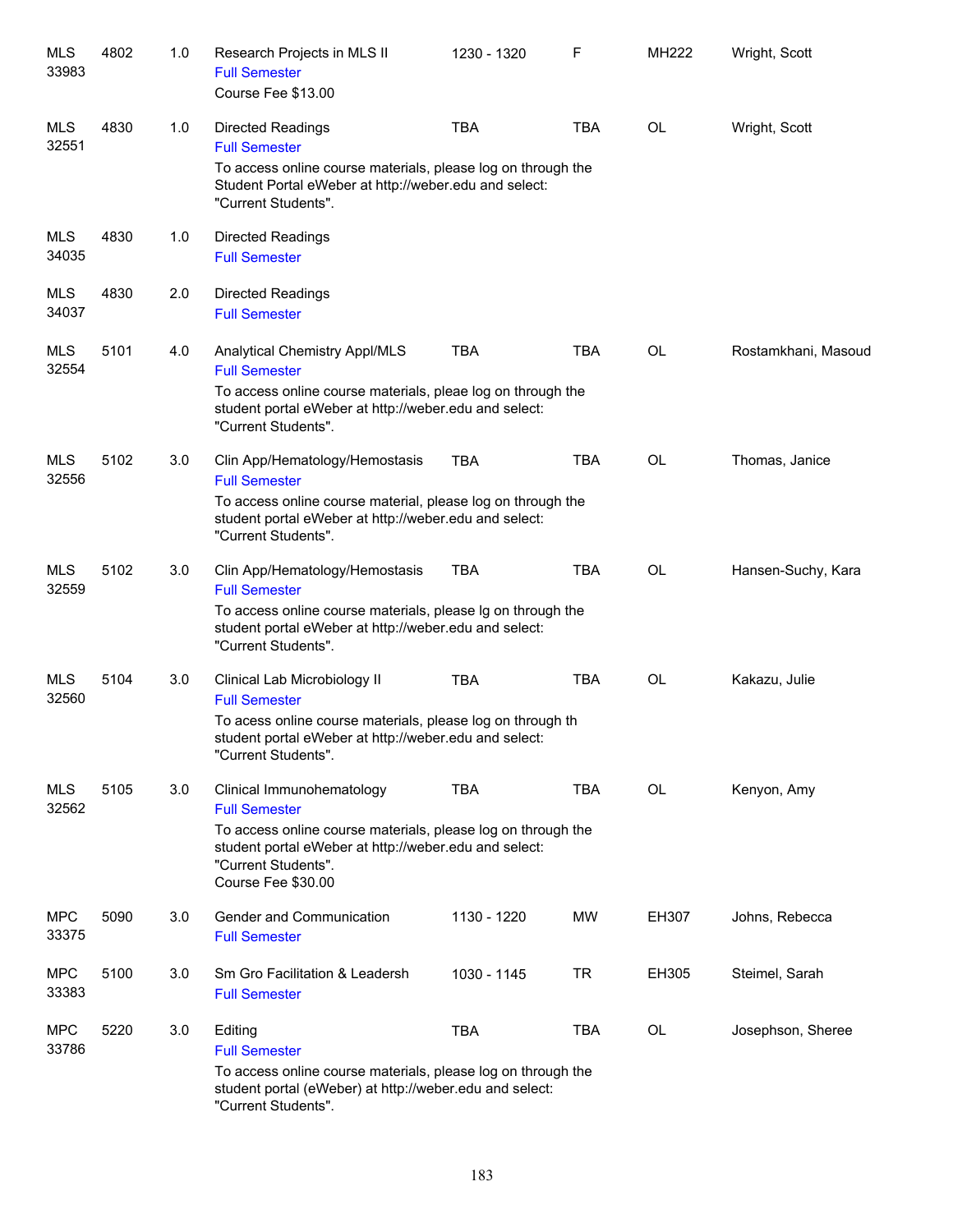| <b>MPC</b><br>32422  | 5650 | 3.0 | <b>Communication Law</b><br><b>Full Semester</b><br>Prerequisite: Permission of MPC advisor, Sheree Josephson.                                                                                                                                                                                                                                                                                                                                     | 1730 - 2020                | W              | EH307                | Guevara, Omar          |
|----------------------|------|-----|----------------------------------------------------------------------------------------------------------------------------------------------------------------------------------------------------------------------------------------------------------------------------------------------------------------------------------------------------------------------------------------------------------------------------------------------------|----------------------------|----------------|----------------------|------------------------|
| <b>MPC</b><br>32426  | 5650 | 3.0 | <b>Communication Law</b><br><b>Full Semester</b><br>Prerequisite: Permission of MPC advisor, Sheree Josephson.                                                                                                                                                                                                                                                                                                                                     | 1030 - 1120                | <b>MW</b>      | EH304                | Josephson, Sheree      |
| <b>MPC</b><br>33508  | 5810 | 3.0 | Persuasive Communication<br><b>Full Semester</b>                                                                                                                                                                                                                                                                                                                                                                                                   | 1030 - 1145                | <b>TR</b>      | EH314                | Scott, Randolph        |
| <b>MPC</b><br>32013  | 6400 | 3.0 | Comm Organizational Leadership<br><b>Full Semester</b>                                                                                                                                                                                                                                                                                                                                                                                             | 1730 - 2020                | W              | EH406                | Johns, Rebecca         |
| <b>MPC</b><br>32058  | 6600 | 3.0 | <b>Strategic Communication</b><br><b>Full Semester</b>                                                                                                                                                                                                                                                                                                                                                                                             | 1730 - 2020                | W              | EH406                | Edwards, Kathy         |
| <b>MPC</b><br>32014  | 6800 | 1.0 | Adv Comm Research & Writing<br><b>Full Semester</b><br>This class will meet on Monday, March 5, 5:30 to 8:20. The<br>textbook for this class will be purchased separately after<br>classes start. The books will cost approximately \$60-\$75.<br>You will have the option to choose 3 "trade books" from a<br>list of suggested readings for the course. Other reading will<br>include journal articles & research materials available<br>online. | 1730 - 2020                | м              | EH406                | Josephson, Sheree      |
| <b>MSAT</b><br>34401 | 6085 | 3.0 | Research Methods II<br><b>Full Semester</b><br>Course Fee: \$100.00                                                                                                                                                                                                                                                                                                                                                                                | 1330 - 1420                | Τ              | <b>SW117</b>         | Herzog, Valerie        |
| <b>MSAT</b><br>34402 | 6085 | 3.0 | Research Methods II<br><b>Full Semester</b><br>Course Fee: \$100.00                                                                                                                                                                                                                                                                                                                                                                                | 1330 - 1420                | Τ              | <b>SW117</b>         | Speicher, Timothy      |
| <b>MSAT</b><br>34403 | 6085 | 3.0 | Research Methods II<br><b>Full Semester</b><br>Course Fee: \$100.00                                                                                                                                                                                                                                                                                                                                                                                | 1330 - 1420                | Τ              | SW117                | Hamson-Utley, Jennifer |
| <b>MSAT</b><br>34404 | 6085 | 3.0 | <b>Research Methods II</b><br><b>Full Semester</b><br>Course Fee: \$100.00                                                                                                                                                                                                                                                                                                                                                                         | 1330 - 1420                | Τ              | <b>SW117</b>         | Hansen, Rodney         |
| <b>MSAT</b><br>34665 | 6085 | 3.0 | Research Methods II<br><b>Full Semester</b><br>Course Fee \$100.00                                                                                                                                                                                                                                                                                                                                                                                 | 1330 - 1420                | Т              | <b>SW117</b>         | McGladrey, Brian       |
| <b>MSAT</b><br>34406 | 6401 | 3.0 | Advan. Modalities for Injuries<br><b>Full Semester</b><br>Course Fee: \$20.00                                                                                                                                                                                                                                                                                                                                                                      | 0800 - 1000<br>0930 - 1020 | F<br><b>MW</b> | SW117<br><b>SW71</b> | Speicher, Timothy      |
| <b>MSAT</b><br>34400 | 6450 | 3.0 | Basic Rehab of Injuries<br><b>Full Semester</b><br>Course Fee: \$15.00                                                                                                                                                                                                                                                                                                                                                                             | 1030 - 1145                | TR             | <b>SW117</b>         | Herzog, Valerie        |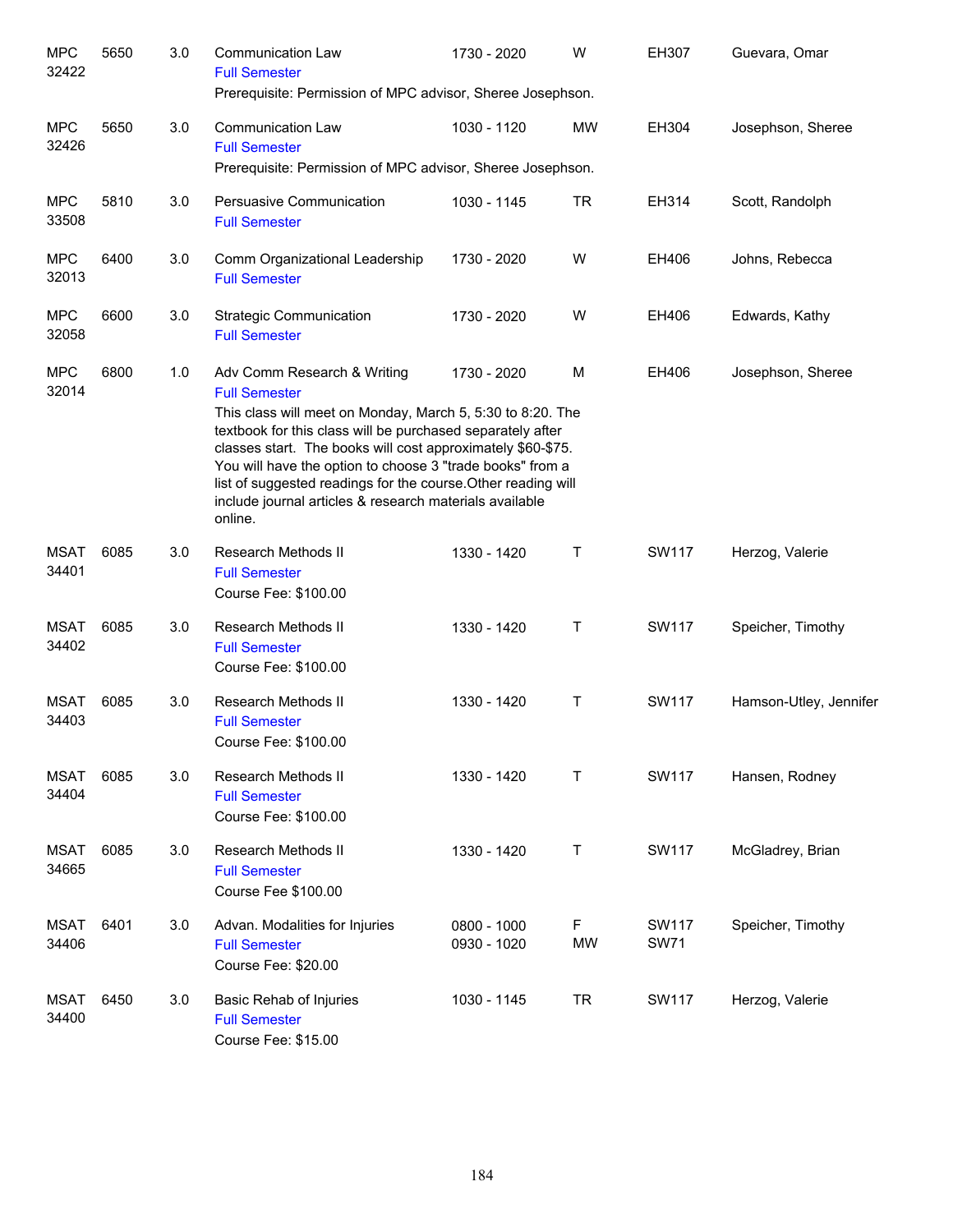| <b>MSAT</b><br>34398 | 6502 | 3.0 | <b>CBL Graduate Practicum II</b><br><b>Full Semester</b>                                                                                                                                                                                                                                             | 1030 - 1120 | <b>MW</b>  | SW117        | Hamson-Utley, Jennifer |
|----------------------|------|-----|------------------------------------------------------------------------------------------------------------------------------------------------------------------------------------------------------------------------------------------------------------------------------------------------------|-------------|------------|--------------|------------------------|
|                      |      |     | CBL stands for Community-Based Learning which means that students engage<br>in meaningful community service that is connected to specific course objectives.<br>See http://www.weber.edu/CommunityInvolvement/CBL Designation.html for a<br>full list of CBL designated courses. Course Fee: \$20.00 |             |            |              |                        |
| <b>MSAT</b><br>34397 | 6504 | 3.0 | CBL Graduate Practicum IV<br><b>Full Semester</b><br>Course Fee: \$15.00                                                                                                                                                                                                                             | 0930 - 1020 | <b>MW</b>  | SW117        | Herzog, Valerie        |
| <b>MSAT</b><br>34399 | 6600 | 3.0 | AT Admin. and Management<br><b>Full Semester</b>                                                                                                                                                                                                                                                     | 1130 - 1220 | <b>MWF</b> | <b>SW117</b> | Herzog, Valerie        |
| <b>MSAT</b><br>34408 | 6700 | 1.0 | Adv Diag Imag for Athl Train<br><b>Full Semester</b>                                                                                                                                                                                                                                                 | 1200 - 1250 | Т          | MH355        | Walker, Robert         |
| <b>MSAT</b><br>34761 | 6810 | 1.0 | Master's BOC Preparation<br><b>Full Semester</b>                                                                                                                                                                                                                                                     | 1030 - 1120 | F          | <b>SW117</b> | Herzog, Valerie        |
| <b>MSAT</b><br>34407 | 6999 | 1.0 | <b>Critical Thinking</b><br><b>Block 1</b>                                                                                                                                                                                                                                                           | 1750 - 2050 | M          | <b>SW34</b>  | Hamson-Utley, Jennifer |
| <b>MSN</b><br>30888  | 6120 | 3.0 | <b>Research and Statistics</b><br><b>Full Semester</b><br>Meets Friday, Jan 6, Feb 17, and Mar 30, 2012.                                                                                                                                                                                             | 0900 - 1200 | F          | MH480        | Gooder, Valerie        |
| <b>MSN</b><br>31010  | 6160 | 3.0 | <b>Evidence Based Practice</b><br><b>Full Semester</b><br>Meeting dates are Friday, Jan. 6, Feb. 17, and Mar. 30.                                                                                                                                                                                    | 1500 - 1800 | F          | MH341        | Huber, Debra           |
| <b>MSN</b><br>30892  | 6200 | 3.0 | Theoretical Nursing Admin.<br><b>Full Semester</b><br>Meeting dates are Jan. 6, Feb. 17, and Mar. 30.                                                                                                                                                                                                | 1200 - 1500 | F          | MH327        | Hofmann, Linda         |
| <b>MSN</b><br>30890  | 6300 | 3.0 | <b>Quality Improvement</b><br><b>Full Semester</b><br>Meets Friday, Jan 6, Feb 17, and Mar 30, 2012.                                                                                                                                                                                                 | 1200 - 1500 | F          | MH480        | Gooder, Valerie        |
| <b>MSN</b><br>30896  | 6380 | 3.0 | Nursing Workforce Development<br><b>Full Semester</b><br>Meeting times are Friday Jan. 6, Feb. 17, and Mar. 30.                                                                                                                                                                                      | 1500 - 1800 | F          | MH327        | Hofmann, Linda         |
| <b>MSN</b><br>31014  | 6400 | 3.0 | Nurse Administrator Residency<br><b>Full Semester</b><br>Meeting dates are Friday, Jan. 6, Feb. 17, and Mar. 30.                                                                                                                                                                                     | 0800 - 0900 | F          | MH332        | Barra, Joyce           |
| <b>MSN</b><br>31012  | 6500 | 3.0 | Nursing Education Theory<br><b>Full Semester</b><br>Meeting dates are Friday, Jan. 6, Feb. 17, and Mar. 30.                                                                                                                                                                                          | 1200 - 1500 | F          | MH332        | Sitzman, Kathleen      |
| <b>MSN</b><br>30907  | 6580 | 3.0 | <b>Clinical Education</b><br><b>Full Semester</b><br>Meeting times are Friday Jan. 6, Feb. 17, and Mar. 30.                                                                                                                                                                                          | 1200 - 1500 | F          | MH341        | Huber, Debra           |
| <b>MSN</b><br>31017  | 6600 | 3.0 | Nursing Instruction<br><b>Full Semester</b><br>Meeting dates are Friday, Jan. 6, Feb. 17, and Mar. 30.                                                                                                                                                                                               | 0900 - 1200 | F          | MH332        | Barra, Joyce           |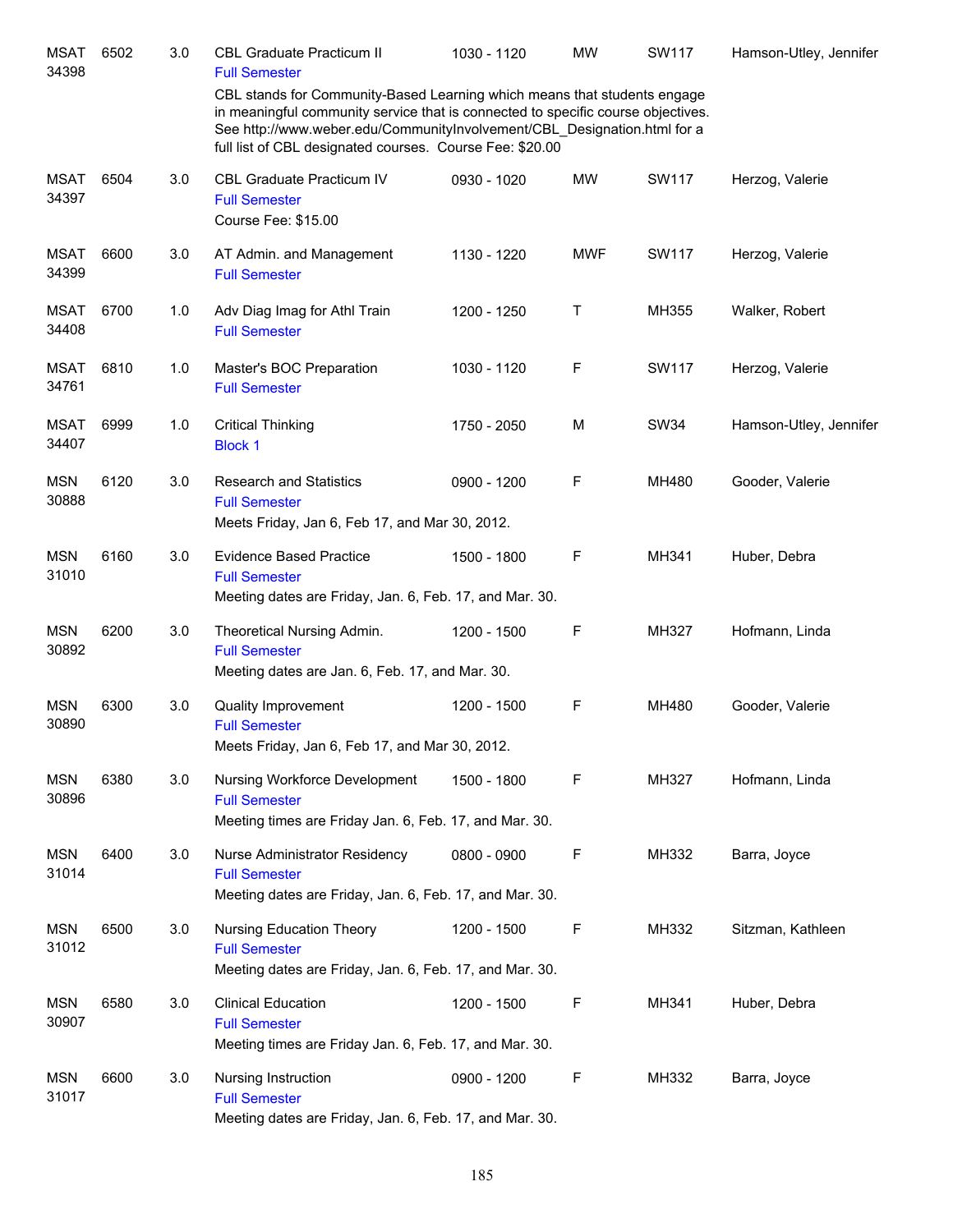| <b>MSN</b><br>30904  | 6700 | 3.0 | Nurse Educator Residency<br><b>Full Semester</b><br>Meeting dates are Friday Jan. 6, Feb. 17, and Mar. 30. | 0800 - 0900 | F           | MH341        | Huber, Debra          |
|----------------------|------|-----|------------------------------------------------------------------------------------------------------------|-------------|-------------|--------------|-----------------------|
| <b>MSN</b><br>30893  | 6800 | 1.0 | <b>MSN Project</b><br><b>Full Semester</b>                                                                 | <b>TBA</b>  | <b>TBA</b>  |              |                       |
| <b>MSN</b><br>30895  | 6800 | 2.0 | <b>MSN Project</b><br><b>Full Semester</b>                                                                 | <b>TBA</b>  | <b>TBA</b>  |              |                       |
| <b>MSRS</b><br>31970 | 6120 | 3.0 | <b>Research Statistics</b><br><b>Full Semester</b>                                                         | 1300 - 1555 | F           | MH354        | Kawamura, Diane       |
| MSRS<br>31971        | 6130 | 3.0 | <b>Functional Hemodynamics</b><br><b>Full Semester</b>                                                     | 1300 - 1555 | F           | MH354        | Eberle, Paul          |
| <b>MSRS</b><br>31973 | 6140 | 3.0 | <b>Clinical Lab Correlations</b><br><b>Full Semester</b>                                                   | 1300 - 1555 | $\mathsf R$ | MH355        | Simonian, Yasmen      |
| <b>MSRS</b><br>32131 | 6443 | 3.0 | <b>Clinical Pathways</b><br><b>Full Semester</b>                                                           | 1300 - 1555 | $\mathsf R$ | MH351        | Kawamura, Diane       |
| <b>MSRS</b><br>32133 | 6900 | 3.0 | Clinical Fellowship and Portfo<br><b>Full Semester</b>                                                     | 0800 - 1055 | F           | MH355        | Walker, Robert        |
| <b>MSRS</b><br>32129 | 6999 | 3.0 | <b>Masters Thesis</b><br><b>Full Semester</b>                                                              | 0800 - 1055 | $\mathsf R$ | MH355        | Walker, Robert        |
| <b>MTAX</b><br>33113 | 6410 | 3.0 | <b>International Taxation</b><br><b>Full Semester</b>                                                      | 1830 - 2110 | M           | D02306       | Smith, Eric           |
| <b>MTAX</b><br>33116 | 6425 | 3.0 | Tax Practice, Procedure/Ethics<br><b>Full Semester</b>                                                     | 1530 - 1810 | R           | D02117       | Pace, Ryan            |
| <b>MTAX</b><br>33119 | 6450 | 3.0 | <b>Real Estate Taxation</b><br><b>Full Semester</b>                                                        | 1530 - 1810 | M           | D02114       | Haws, Greg            |
| <b>MTAX</b><br>33131 | 6460 | 3.0 | <b>Advanced Corporate Taxation</b><br><b>Full Semester</b>                                                 | 1830 - 2110 | $\mathsf R$ | D02117       | Pace, Ryan            |
| <b>MTHE</b><br>33477 | 3010 | 3.0 | <b>Teaching Secondary Math</b><br><b>Full Semester</b>                                                     | 1130 - 1220 | <b>MWF</b>  | B4539        | Fital-Akelbek, Sandra |
| <b>MTHE</b><br>33478 | 3060 | 3.0 | Probabilites/Stats- Elem Tchrs<br><b>Full Semester</b>                                                     | 1130 - 1220 | <b>MWF</b>  | ED219        | Walthers, Phillip     |
| <b>MTHE</b><br>33480 | 4040 | 3.0 | Problem Solving- Elem Teachers<br><b>Full Semester</b>                                                     | 1200 - 1315 | <b>TR</b>   | B4539        | Blackinton, Dixilee   |
| <b>MTHE</b><br>33485 | 4700 | 3.0 | Senior Project in Elem Teach<br><b>Full Semester</b>                                                       | <b>TBA</b>  | <b>TBA</b>  |              | Blackinton, Dixilee   |
| <b>MUSC</b><br>31578 | 1010 | 3.0 | CA Introduction to Music<br><b>Full Semester</b>                                                           | 0930 - 1210 | $\mathbf S$ | <b>BC210</b> | Basinger, Bettie      |
| <b>MUSC</b><br>31579 | 1010 | 3.0 | CA Introduction to Music<br><b>Full Semester</b>                                                           | 1330 - 1420 | <b>MWF</b>  | <b>BC319</b> | Feller, David         |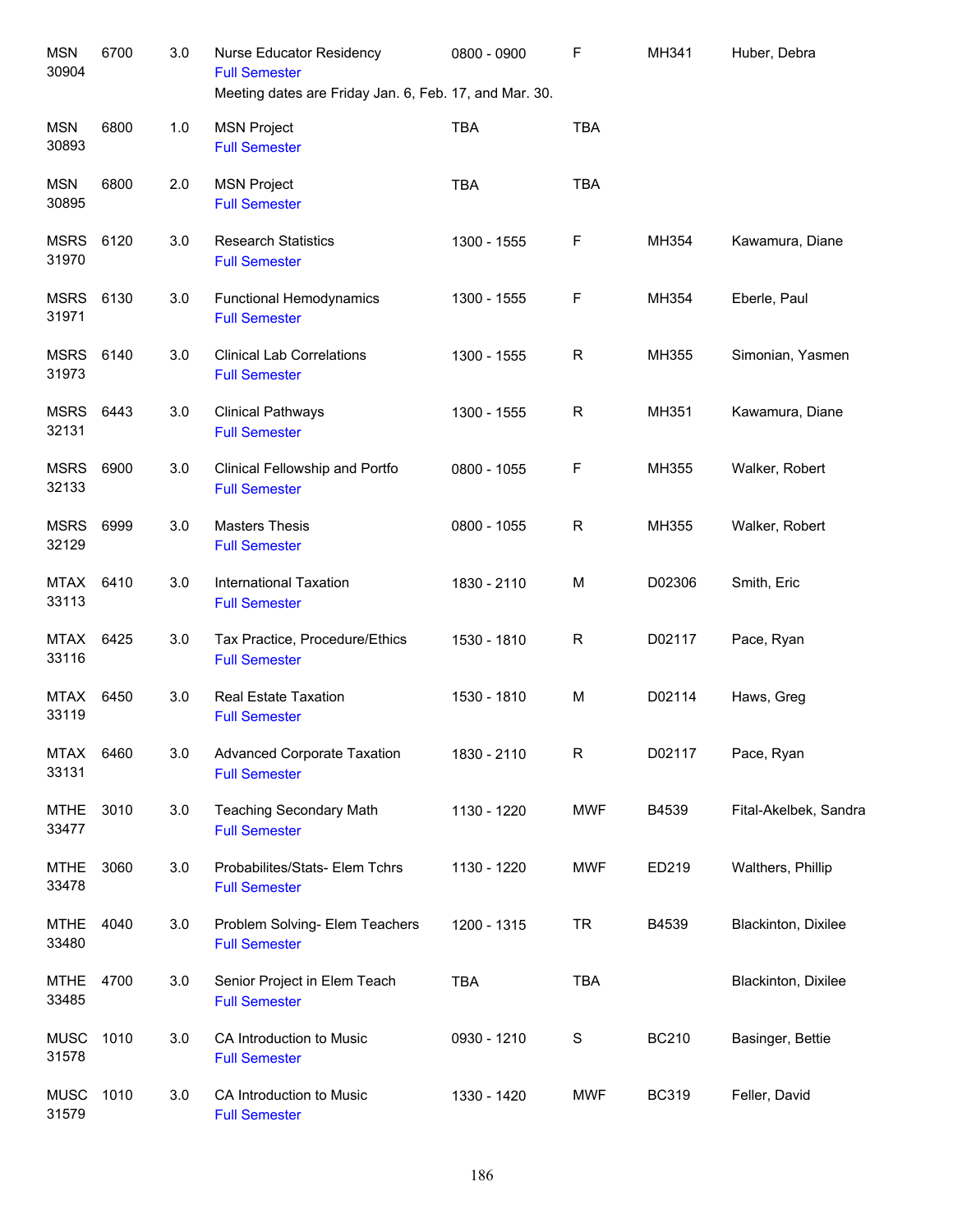| <b>MUSC</b><br>31580 | 1010 | 3.0 | CA Introduction to Music<br><b>Full Semester</b>                                                                                                                                                      | 1230 - 1320 | <b>MWF</b> | <b>BC211</b> | Priest, Thomas   |
|----------------------|------|-----|-------------------------------------------------------------------------------------------------------------------------------------------------------------------------------------------------------|-------------|------------|--------------|------------------|
| <b>MUSC</b><br>31581 | 1010 | 3.0 | CA Introduction to Music<br><b>Full Semester</b>                                                                                                                                                      | 1130 - 1220 | <b>MWF</b> | EH229        | Campbell, Carey  |
| <b>MUSC</b><br>32988 | 1010 | 3.0 | CA Introduction to Music<br><b>Full Semester</b>                                                                                                                                                      | 1330 - 1420 | <b>MWF</b> | D02320       | Basinger, Bettie |
| <b>MUSC</b><br>32996 | 1010 | 3.0 | CA Introduction to Music<br><b>Full Semester</b>                                                                                                                                                      | 1730 - 2010 | W          | <b>WW108</b> | Johnson, Gordon  |
| <b>MUSC</b><br>33002 | 1010 | 3.0 | CA Introduction to Music<br><b>Full Semester</b>                                                                                                                                                      | 1730 - 2010 | Т          | МM           | Johnson, Gordon  |
| <b>MUSC</b><br>33003 | 1010 | 3.0 | CA Introduction to Music<br><b>Full Semester</b>                                                                                                                                                      | 1730 - 2010 | M          | D02320       | Duffin, Gregory  |
| <b>MUSC</b><br>34681 | 1010 | 3.0 | CA Introduction to Music<br><b>Full Semester</b><br>To access online course materials, please log on through the<br>student portal (eWeber) at http://weber.edu and select:<br>"Current Students".    | <b>TBA</b>  | <b>TBA</b> | <b>OL</b>    | Feller, David    |
| <b>MUSC</b><br>31124 | 1030 | 3.0 | CA Introduction to Jazz<br><b>Full Semester</b>                                                                                                                                                       | 0830 - 0920 | <b>MWF</b> | <b>BC319</b> | Keipp, Donald    |
| <b>MUSC</b><br>31903 | 1030 | 3.0 | CA Introduction to Jazz<br><b>Full Semester</b><br>To access online course materials, please log on through the<br>student portal eWeber at http://weber.edu and select:<br>"Current Students".       | <b>TBA</b>  | <b>TBA</b> | <b>OL</b>    | Keipp, Donald    |
| <b>MUSC</b><br>31904 | 1033 | 3.0 | CA Intro to American Music<br><b>Full Semester</b><br>To access online course materials, please log on through the<br>student portal eWeber at http://weber.edu and select:<br>"Current Students".    | <b>TBA</b>  | <b>TBA</b> | <b>OL</b>    | Campbell, Susan  |
| <b>MUSC</b><br>31285 | 1035 | 3.0 | CA History of Rock and Roll<br><b>Full Semester</b>                                                                                                                                                   | 0900 - 1020 | TR         | <b>BC113</b> | Campbell, Carey  |
| <b>MUSC</b><br>31905 | 1035 | 3.0 | CA History of Rock and Roll<br><b>Full Semester</b><br>To access online course materials, please log on through the<br>student portal eWeber at http://weber.edu and select:<br>"Current Students".   | <b>TBA</b>  | TBA        | OL           | Campbell, Carey  |
| <b>MUSC</b><br>31907 | 1040 | 3.0 | CA DV Music of World Cultures<br><b>Full Semester</b><br>To access online course materials, please log on through the<br>student portal eWeber at http://weber.edu and select:<br>"Current Students". | <b>TBA</b>  | TBA        | OL           | Keipp, Donald    |
| <b>MUSC</b><br>32993 | 1040 | 3.0 | CA DV Music of World Cultures<br><b>Full Semester</b>                                                                                                                                                 | 1730 - 2010 | R          | D02320       | Johnson, Gordon  |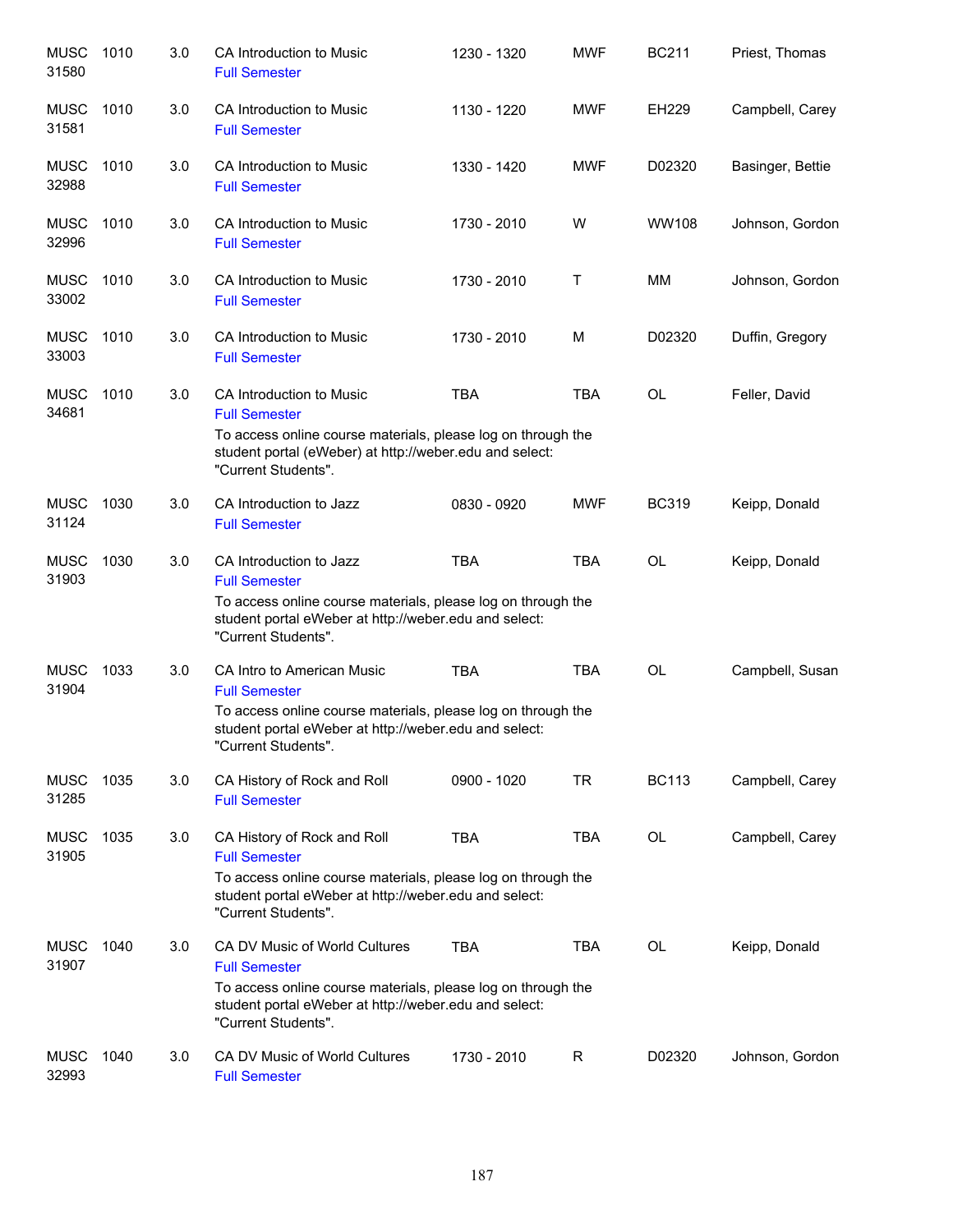| <b>MUSC</b><br>31107 | 1063 | 3.0 | CA Music In Religion<br><b>Full Semester</b>                                                                                                 | 1130 - 1220 | <b>MWF</b> | <b>BC319</b> | Feller, David       |
|----------------------|------|-----|----------------------------------------------------------------------------------------------------------------------------------------------|-------------|------------|--------------|---------------------|
| <b>MUSC</b><br>31908 | 1063 | 3.0 | CA Music In Religion<br><b>Full Semester</b>                                                                                                 | <b>TBA</b>  | <b>TBA</b> | <b>OL</b>    | Campbell, Susan     |
|                      |      |     | To access online course materials, please log on through the<br>student portal eWeber at http://weber.edu and select:<br>"Current Students". |             |            |              |                     |
| <b>MUSC</b><br>31108 | 1100 | 2.0 | <b>Fundamentals of Music</b><br><b>Full Semester</b><br>For music majors and minors only. Preparation for MUSC<br>1110 & 1130.               | 0830 - 0920 | <b>TR</b>  | <b>BC319</b> | Palumbo, Michael    |
| <b>MUSC</b><br>31109 | 1110 | 3.0 | Music Theory I<br><b>Full Semester</b>                                                                                                       | 0830 - 0920 | <b>MWF</b> | <b>BC210</b> | Johnson, Kendra     |
| <b>MUSC</b><br>31110 | 1120 | 3.0 | Music Theory II<br><b>Full Semester</b><br>Music majors and minors only. Must be taken in<br>conjunction with MUSC 1140.                     | 0930 - 1020 | <b>MWF</b> | <b>BC210</b> | Uzur, Viktor        |
| <b>MUSC</b><br>31111 | 1120 | 3.0 | Music Theory II<br><b>Full Semester</b><br>Music majors and minors only. Must be taken in<br>conjunction with MUSC 1140.                     | 0930 - 1020 | <b>MWF</b> | <b>BC318</b> | Van der Beek, Ralph |
| <b>MUSC</b><br>31112 | 1130 | 1.0 | Sight-Singing & Ear-Training I<br><b>Full Semester</b><br>Music majors and minors only. Must be taken in<br>conjunction with MUSC 1110.      | 0830 - 0920 | <b>TR</b>  | <b>BC210</b> | Johnson, Kendra     |
| <b>MUSC</b><br>31113 | 1140 | 1.0 | Sight-Singing /Ear Training II<br><b>Full Semester</b><br>Music majors and minors only. Must be taken in<br>conjunction with MUSC 1120.      | 0930 - 1020 | <b>TR</b>  | <b>BC210</b> | Uzur, Viktor        |
| MUSC<br>31114        | 1140 | 1.0 | Sight-Singing /Ear Training II<br><b>Full Semester</b><br>Music majors and minors only. Must be taken in<br>conjunction with MUSC 1120.      | 0930 - 1020 | TR         | <b>BC318</b> | Van der Beek, Ralph |
| <b>MUSC</b><br>31115 | 1150 | 1.0 | Class Piano I<br><b>Full Semester</b><br>Music majors and minors only. Course Fee \$7.00                                                     | 0930 - 1020 | <b>TR</b>  | <b>BC320</b> | Wiemer, Gerta       |
| <b>MUSC</b><br>31116 | 1160 | 1.0 | Class Piano II<br><b>Full Semester</b><br>Music majors and minors only. Course Fee \$7.00                                                    | 0830 - 0920 | <b>TR</b>  | <b>BC320</b> | Wiemer, Gerta       |
| <b>MUSC</b><br>31117 | 1160 | 1.0 | Class Piano II<br><b>Full Semester</b><br>Music majors and minors only. Course Fee \$7.00                                                    | 1130 - 1220 | <b>TR</b>  | <b>BC320</b> | Yang, Yu-Jane       |
| <b>MUSC</b><br>31118 | 1160 | 1.0 | Class Piano II<br><b>Full Semester</b><br>Music majors and minors only. Course Fee \$7.00                                                    | 1130 - 1220 | WF         | <b>BC320</b> | Yang, Yu-Jane       |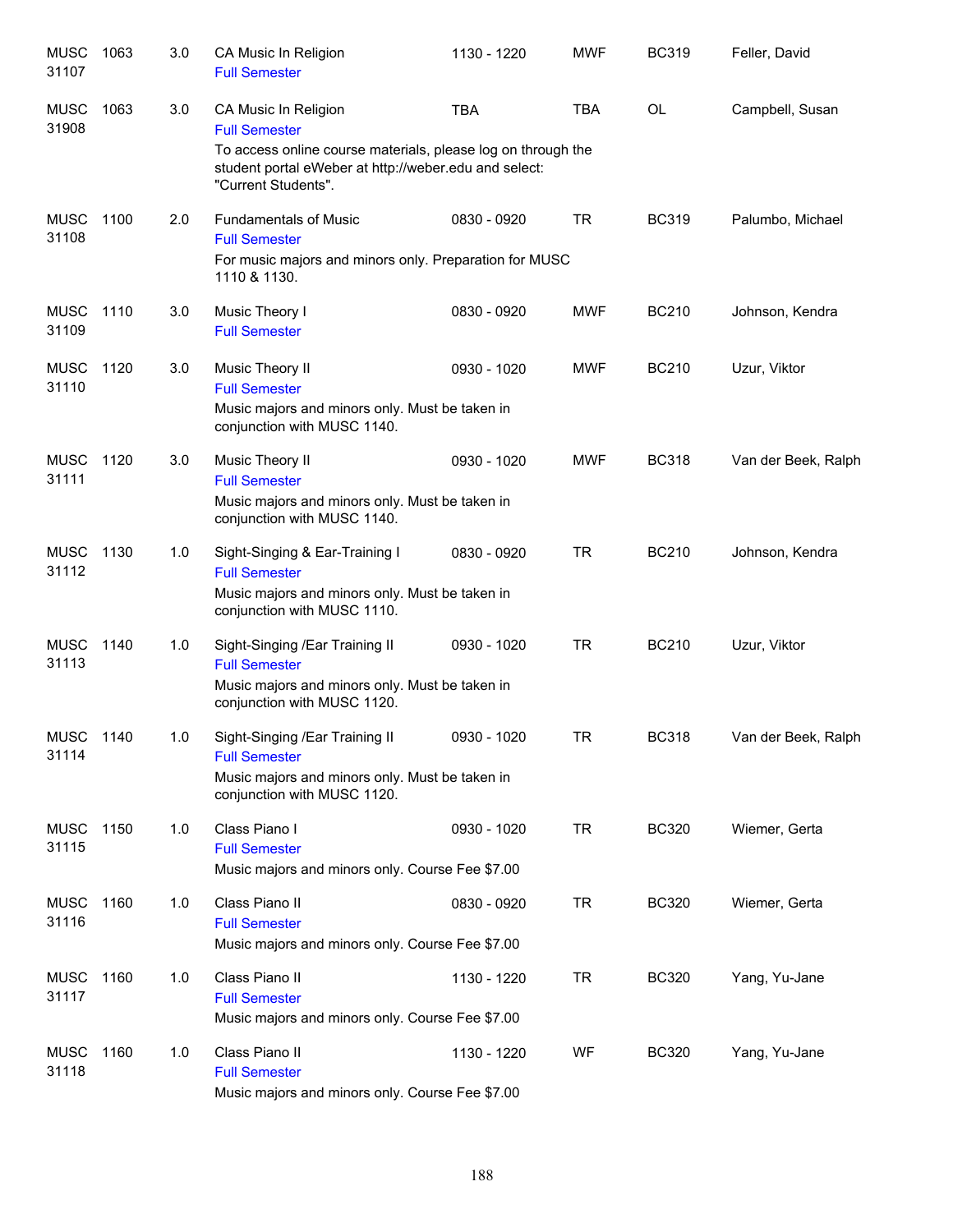| <b>MUSC</b><br>31119 | 1321 | 1.0 | <b>Basic Piano for Adults</b><br><b>Full Semester</b><br>Course Fee: \$7 | 0830 - 0920 | $\mathbf S$ | <b>BC320</b> | Johnson, Gordon     |
|----------------------|------|-----|--------------------------------------------------------------------------|-------------|-------------|--------------|---------------------|
| <b>MUSC</b><br>31120 | 1500 | 2.0 | <b>Beg/Int Classical Guitar</b><br><b>Full Semester</b>                  | 1630 - 1820 | M           | <b>BC136</b> | Woodbury, Todd      |
| <b>MUSC</b><br>31121 | 1500 | 2.0 | Beg/Int Classical Guitar<br><b>Full Semester</b>                         | 1830 - 2020 | M           | <b>BC136</b> | Woodbury, Todd      |
| <b>MUSC</b><br>30211 | 1502 | 1.0 | Violin Master Class<br><b>Full Semester</b>                              | 1330 - 1420 | F           | <b>BC318</b> | Wang, Shi-hwa       |
| <b>MUSC</b><br>30212 | 1503 | 1.0 | Viola Master Class<br><b>Full Semester</b>                               | 1330 - 1420 | F           | <b>BC211</b> | Palumbo, Michael    |
| <b>MUSC</b><br>30213 | 1504 | 1.0 | Cello Master Class<br><b>Full Semester</b>                               | 1330 - 1420 | F           | <b>BC210</b> | Uzur, Viktor        |
| <b>MUSC</b><br>30214 | 1505 | 1.0 | <b>String Bass Master</b><br><b>Full Semester</b>                        | 1230 - 1320 | F           | <b>BC318</b> | Henderson, Benjamin |
| <b>MUSC</b><br>30215 | 1506 | 1.0 | <b>Guitar Master Class</b><br><b>Full Semester</b>                       | 1430 - 1520 | M           | <b>BC319</b> | Woodbury, Todd      |
| <b>MUSC</b><br>30216 | 1507 | 1.0 | Harp Master Class<br><b>Full Semester</b>                                | <b>TBA</b>  | <b>TBA</b>  |              | Vickerman, Louise   |
| <b>MUSC</b><br>30217 | 1510 | 1.0 | <b>Trumpet Master Class</b><br><b>Full Semester</b>                      | 1430 - 1520 | F           | <b>BC113</b> | Keipp, Donald       |
| <b>MUSC</b><br>30218 | 1511 | 1.0 | French Horn Master Class<br><b>Full Semester</b>                         | 1430 - 1520 | F           | <b>BC113</b> | Keipp, Donald       |
| <b>MUSC</b><br>30219 | 1512 | 1.0 | <b>Trombone Master Class</b><br><b>Full Semester</b>                     | 1430 - 1520 | F           | <b>BC113</b> | Keipp, Donald       |
| <b>MUSC</b><br>30220 | 1513 | 1.0 | Euphonium/Tuba Master Class<br><b>Full Semester</b>                      | 1430 - 1520 | F           | <b>BC113</b> | Keipp, Donald       |
| <b>MUSC</b><br>30221 | 1520 | 1.0 | <b>Percussion Master Class</b><br><b>Full Semester</b>                   | 1430 - 1520 | F           | <b>BC113</b> | Keipp, Donald       |
| <b>MUSC</b><br>30222 | 1530 | 1.0 | Voice Master Class<br><b>Full Semester</b>                               | 1430 - 1520 | F           | <b>BC136</b> | Lee, Linda          |
| <b>MUSC</b><br>30223 | 1540 | 1.0 | <b>Flute Master Class</b><br><b>Full Semester</b>                        | 1430 - 1520 | F           | <b>BC113</b> | Keipp, Donald       |
| <b>MUSC</b><br>30224 | 1541 | 1.0 | Oboe Master Class<br><b>Full Semester</b>                                | 1430 - 1520 | F           | <b>BC113</b> | Keipp, Donald       |
| <b>MUSC</b><br>30225 | 1542 | 1.0 | <b>Clarinet Master Class</b><br><b>Full Semester</b>                     | 1430 - 1520 | F           | <b>BC113</b> | Keipp, Donald       |
| <b>MUSC</b><br>30226 | 1543 | 1.0 | Saxophone Master Class<br><b>Full Semester</b>                           | 1430 - 1520 | F           | <b>BC113</b> | Keipp, Donald       |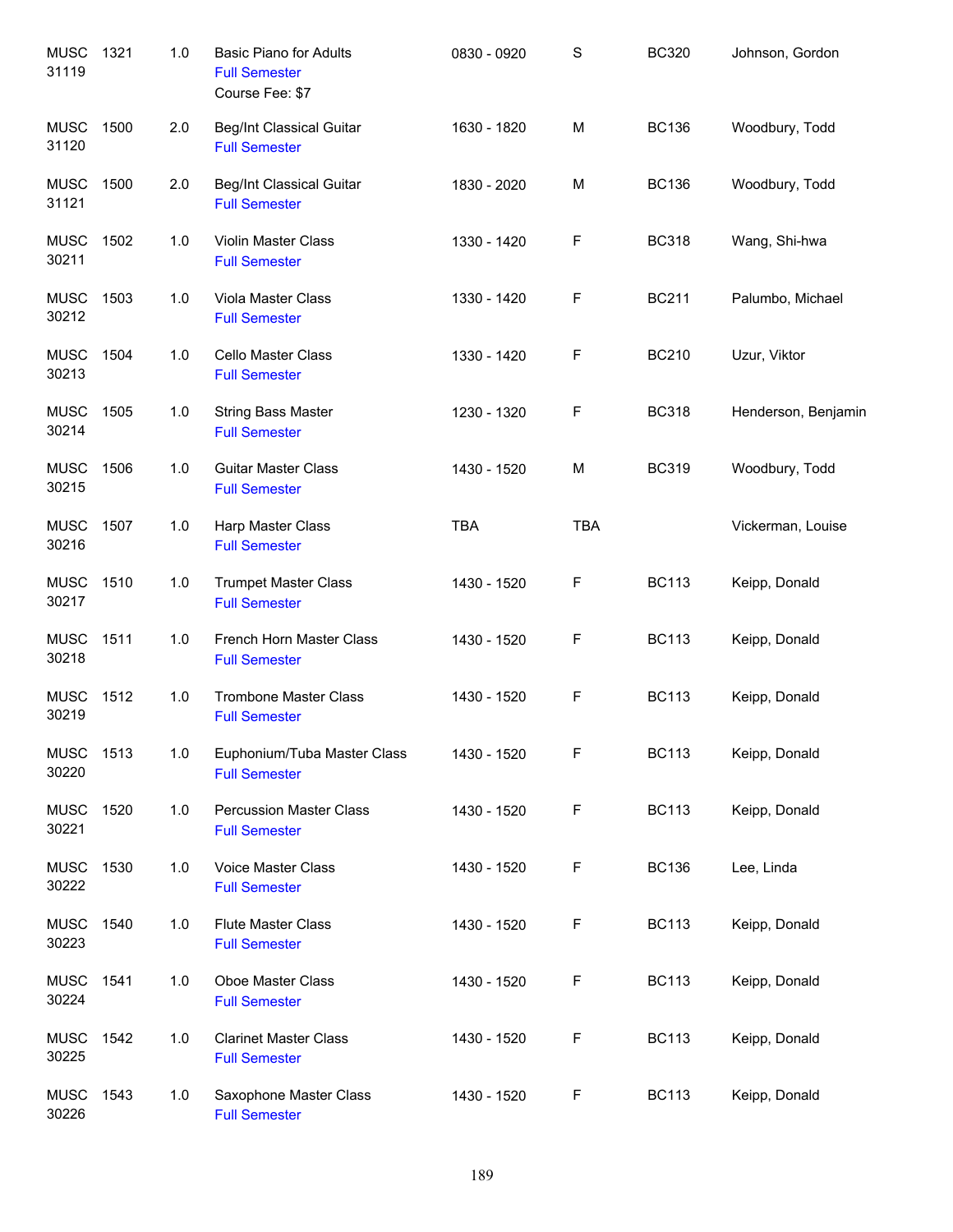| <b>MUSC</b><br>30227 | 1544 | 1.0 | <b>Bassoon Master Class</b><br><b>Full Semester</b>                                                                                                                                                                           | 1430 - 1520 | F          | <b>BC113</b> | Keipp, Donald   |
|----------------------|------|-----|-------------------------------------------------------------------------------------------------------------------------------------------------------------------------------------------------------------------------------|-------------|------------|--------------|-----------------|
| <b>MUSC</b><br>30351 | 1601 | 1.0 | Private Instruction<br><b>Full Semester</b><br>For non-music majors and minors. Private lessons in voice/<br>keyboard/woodwinds/brass/strings/percussion.<br>Call 626-6437 for a list of instructors.<br>Course Fee: \$258.00 | <b>TBA</b>  | <b>TBA</b> |              | Priest, Thomas  |
| <b>MUSC</b><br>30352 | 1610 | 1.0 | Applied Keyboard: Piano<br><b>Full Semester</b><br>Music majors and minors only.<br>Course Fee \$350.00                                                                                                                       | <b>TBA</b>  | <b>TBA</b> |              | Yang, Yu-Jane   |
| <b>MUSC</b><br>30353 | 1611 | 1.0 | Applied Keyboard: Organ<br><b>Full Semester</b><br>Music majors and minors only.<br>Course Fee \$350.00                                                                                                                       | <b>TBA</b>  | <b>TBA</b> |              | Christiansen, B |
| <b>MUSC</b><br>30354 | 1620 | 1.0 | <b>Applied Voice</b><br><b>Full Semester</b><br>Music majors and minors only.<br>Course Fee \$350.00                                                                                                                          | <b>TBA</b>  | <b>TBA</b> |              | Brookens, Karen |
| <b>MUSC</b><br>30355 | 1630 | 1.0 | Applied Woodwinds: Flute<br><b>Full Semester</b><br>Music majors and minors only.<br>Course Fee \$350.00                                                                                                                      | <b>TBA</b>  | <b>TBA</b> |              | Keipp, Donald   |
| <b>MUSC</b><br>30356 | 1631 | 1.0 | Applied Woodwinds: Oboe<br><b>Full Semester</b><br>Music majors and minors only.<br>Course Fee \$350.00                                                                                                                       | <b>TBA</b>  | <b>TBA</b> |              | Keipp, Donald   |
| <b>MUSC</b><br>30357 | 1632 | 1.0 | Applied Woodwinds: Clarinet<br><b>Full Semester</b><br>Music majors and minors only.<br>Course Fee \$350.00                                                                                                                   | <b>TBA</b>  | <b>TBA</b> |              | Keipp, Donald   |
| <b>MUSC</b><br>30358 | 1633 | 1.0 | Applied Woodwinds: Saxophone<br><b>Full Semester</b><br>Music majors and minors only.<br>Course Fee \$350.00                                                                                                                  | <b>TBA</b>  | <b>TBA</b> |              | Keipp, Donald   |
| <b>MUSC</b><br>30359 | 1634 | 1.0 | Applied Woodwinds: Bassoon<br><b>Full Semester</b><br>Music majors and minors only.<br>Course Fee \$350.00                                                                                                                    | <b>TBA</b>  | <b>TBA</b> |              | Keipp, Donald   |
| <b>MUSC</b><br>30360 | 1640 | 1.0 | Applied Brass: Trumpet<br><b>Full Semester</b><br>Music majors and minors only.<br>Course Fee \$350.00                                                                                                                        | <b>TBA</b>  | <b>TBA</b> |              | Keipp, Donald   |
| <b>MUSC</b><br>30361 | 1641 | 1.0 | Applied Brass: French Horn<br><b>Full Semester</b><br>Music majors and minors only.<br>Course Fee \$350.00                                                                                                                    | <b>TBA</b>  | <b>TBA</b> |              | Keipp, Donald   |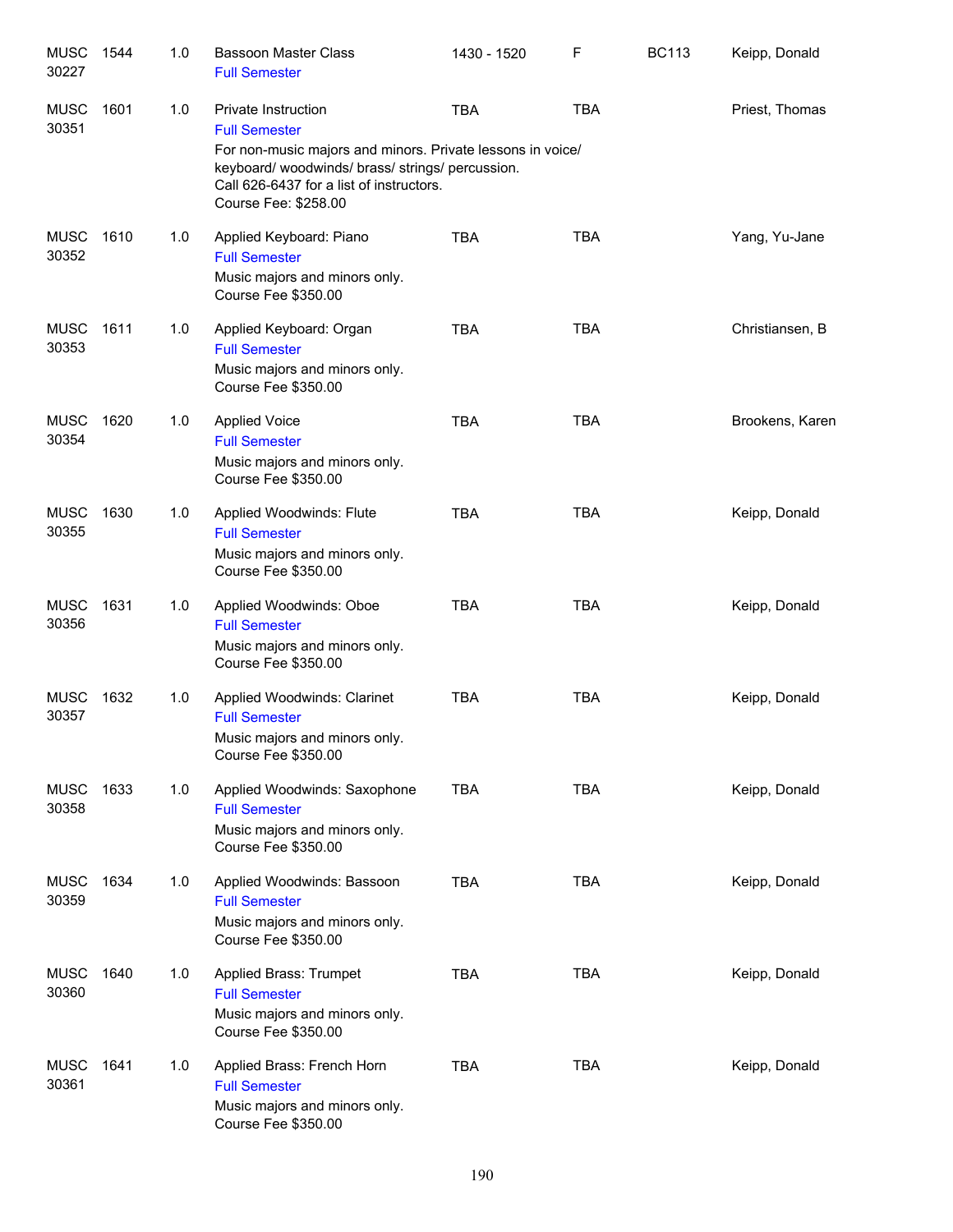| <b>MUSC</b><br>30362 | 1642 | 1.0 | Applied Brass: Trombone<br><b>Full Semester</b><br>Music majors and minors only.<br>Course Fee \$350.00                                                                                                                                      | <b>TBA</b>  | <b>TBA</b> |              | Keipp, Donald       |
|----------------------|------|-----|----------------------------------------------------------------------------------------------------------------------------------------------------------------------------------------------------------------------------------------------|-------------|------------|--------------|---------------------|
| <b>MUSC</b><br>30363 | 1643 | 1.0 | Applied Brass: Euphonium/Tuba<br><b>Full Semester</b><br>Music majors and minors only.<br>Course Fee \$350.00                                                                                                                                | <b>TBA</b>  | <b>TBA</b> |              | Keipp, Donald       |
| <b>MUSC</b><br>30364 | 1650 | 1.0 | Applied Strings: Violin<br><b>Full Semester</b><br>Music majors and minors only.<br>Course Fee \$350.00                                                                                                                                      | <b>TBA</b>  | <b>TBA</b> |              | Palumbo, Michael    |
| <b>MUSC</b><br>30365 | 1651 | 1.0 | Applied Strings: Viola<br><b>Full Semester</b><br>Music majors and minors only.<br>Course Fee \$350.00                                                                                                                                       | <b>TBA</b>  | <b>TBA</b> |              | Palumbo, Michael    |
| <b>MUSC</b><br>30366 | 1652 | 1.0 | Applied Strings: Violincello<br><b>Full Semester</b><br>Music majors and minors only.<br>Course Fee \$350.00                                                                                                                                 | <b>TBA</b>  | <b>TBA</b> |              | Palumbo, Michael    |
| <b>MUSC</b><br>30367 | 1653 | 1.0 | <b>Applied Strings: String Bass</b><br><b>Full Semester</b><br>Music majors and minors only.<br>Course Fee \$350.00                                                                                                                          | <b>TBA</b>  | <b>TBA</b> |              | Palumbo, Michael    |
| <b>MUSC</b><br>30368 | 1654 | 1.0 | <b>Applied Strings: Guitar</b><br><b>Full Semester</b><br>Music majors and minors only.<br>Course Fee \$350.00                                                                                                                               | <b>TBA</b>  | <b>TBA</b> |              | Palumbo, Michael    |
| <b>MUSC</b><br>30369 | 1655 | 1.0 | Applied Strings: Harp<br><b>Full Semester</b><br>Music majors and minors only.<br>Course Fee \$350.00                                                                                                                                        | <b>TBA</b>  | <b>TBA</b> |              | Palumbo, Michael    |
| <b>MUSC</b><br>30370 | 1660 | 1.0 | <b>Applied Percussion</b><br><b>Full Semester</b><br>Music majors and minors only.<br>Course Fee \$350.00                                                                                                                                    | <b>TBA</b>  | <b>TBA</b> |              | Keipp, Donald       |
| <b>MUSC</b><br>30371 | 1673 | 2.0 | Private Instruction<br><b>Full Semester</b><br>All performance areas. Two hours instruction/ week. Minimum<br>of 18 hrs/ week practice required. One-half hour special<br>assignment. By consent of instructor only.<br>Course Fee: \$700.00 | <b>TBA</b>  | <b>TBA</b> |              | Priest, Thomas      |
| <b>MUSC</b><br>31164 | 1730 | 1.0 | Keyboard Ensemble<br><b>Full Semester</b><br>Piano majors/minors only.                                                                                                                                                                       | 1130 - 1220 | М          | <b>BC136</b> | Yang, Yu-Jane       |
| <b>MUSC</b><br>31166 | 1730 | 1.0 | Keyboard Ensemble<br><b>Full Semester</b><br>Piano majors/minors only.                                                                                                                                                                       | 1130 - 1220 | М          | <b>BC136</b> | Van der Beek, Ralph |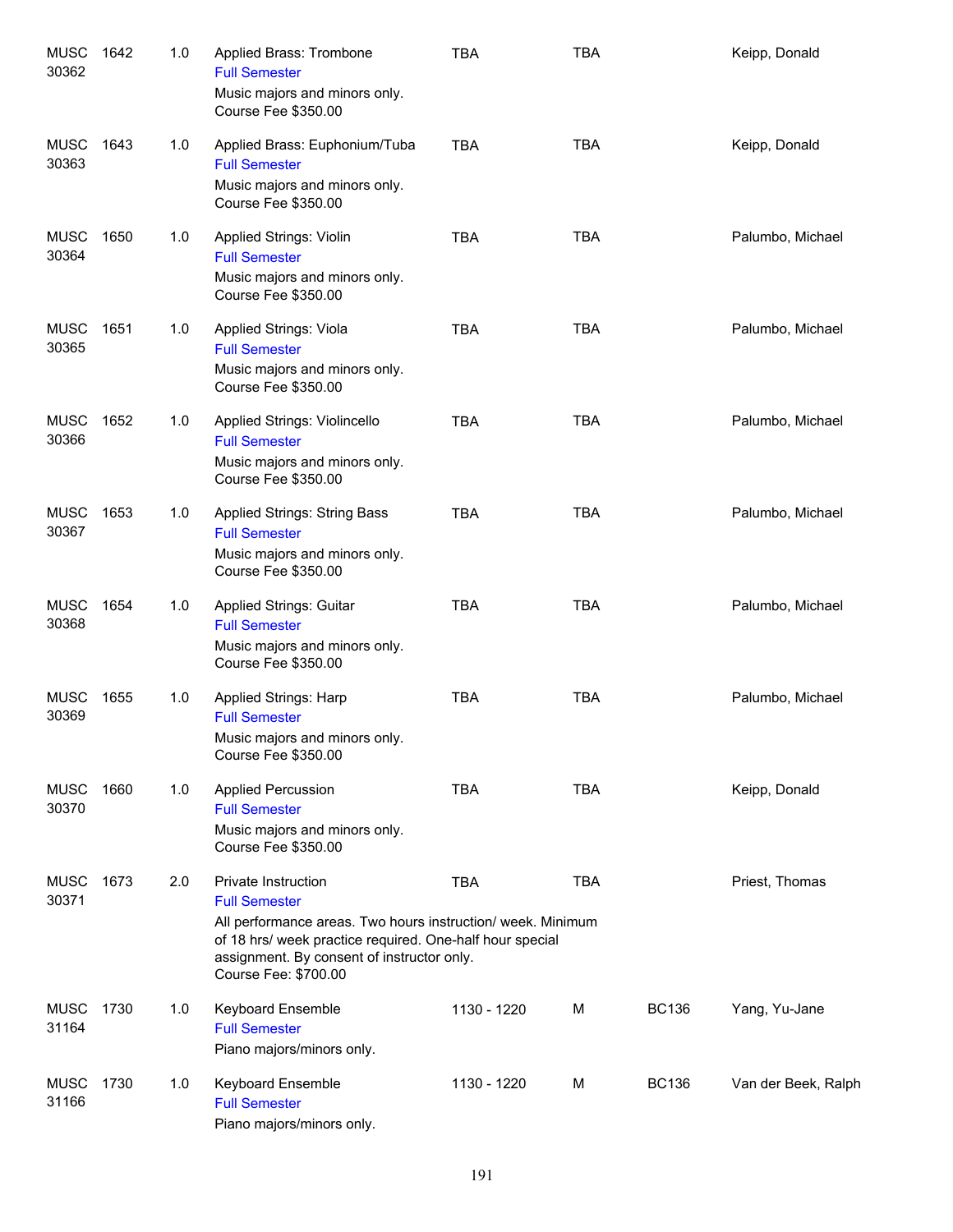| <b>MUSC</b><br>31168 | 1740 | 1.0 | Weber State Concert Choir<br><b>Full Semester</b>                                               | 1230 - 1320                | <b>MWF</b>              | <b>BC136</b>                 | Henderson, Mark  |
|----------------------|------|-----|-------------------------------------------------------------------------------------------------|----------------------------|-------------------------|------------------------------|------------------|
| <b>MUSC</b><br>31169 | 1741 | 1.0 | Chamber Choir<br><b>Full Semester</b><br>By audition only.                                      | 1230 - 1320<br>1330 - 1420 | <b>TR</b><br><b>MWF</b> | <b>BC136</b><br><b>BC136</b> | Henderson, Mark  |
| <b>MUSC</b><br>31170 | 1743 | 1.0 | Vocal Chamber Ensemble<br><b>Full Semester</b><br>By audition or permission of the instructor.  | <b>TBA</b>                 | <b>TBA</b>              |                              | Henderson, Mark  |
| <b>MUSC</b><br>31171 | 1750 | 1.0 | Symphonic Band<br><b>Full Semester</b>                                                          | 1230 - 1420                | <b>TR</b>               | <b>BC133</b>                 | Root, Thomas     |
| <b>MUSC</b><br>31172 | 1751 | 1.0 | Wind Ensemble<br><b>Full Semester</b><br>By audition or consent of instructor.                  | 1230 - 1420                | <b>MWF</b>              | <b>BC133</b>                 | Root, Thomas     |
| <b>MUSC</b><br>31174 | 1753 | 1.0 | Jazz Ensemble<br><b>Full Semester</b>                                                           | 1130 - 1220                | <b>MWF</b>              | <b>BC133</b>                 | Keipp, Donald    |
| <b>MUSC</b><br>31176 | 1754 | 1.0 | <b>Percussion Ensemble</b><br><b>Full Semester</b><br>By audition or consent of instructor.     | 1530 - 1650                | <b>TR</b>               | <b>BC133</b>                 | Keipp, Donald    |
| <b>MUSC</b><br>30629 | 1755 | 1.0 | Instrumental Chamber Ensemble<br><b>Full Semester</b>                                           | <b>TBA</b>                 | <b>TBA</b>              |                              | Palumbo, Michael |
| <b>MUSC</b><br>30630 | 1755 | 1.0 | Instrumental Chamber Ensemble<br><b>Full Semester</b>                                           | <b>TBA</b>                 | <b>TBA</b>              |                              | Uzur, Viktor     |
| <b>MUSC</b><br>30631 | 1755 | 1.0 | Instrumental Chamber Ensemble<br><b>Full Semester</b>                                           | <b>TBA</b>                 | <b>TBA</b>              |                              | Wang, Shi-hwa    |
| <b>MUSC</b><br>30632 | 1755 | 1.0 | Instrumental Chamber Ensemble<br><b>Full Semester</b>                                           | <b>TBA</b>                 | <b>TBA</b>              |                              | Root, Thomas     |
| <b>MUSC</b><br>30633 | 1755 | 1.0 | Instrumental Chamber Ensemble<br><b>Full Semester</b>                                           | <b>TBA</b>                 | <b>TBA</b>              |                              | Henderson, Cindy |
| <b>MUSC</b><br>30634 | 1755 | 1.0 | Instrumental Chamber Ensemble<br><b>Full Semester</b>                                           | 1130 - 1220                | <b>TR</b>               | <b>BC133</b>                 | Keipp, Donald    |
| <b>MUSC</b><br>30635 | 1755 | 1.0 | Instrumental Chamber Ensemble<br><b>Full Semester</b>                                           | <b>TBA</b>                 | <b>TBA</b>              |                              | Feller, David    |
| <b>MUSC</b><br>31273 | 1756 | 1.0 | Pep Band<br><b>Full Semester</b><br>By audition.                                                | 1530 - 1620                | F                       | <b>BC133</b>                 | Keipp, Donald    |
| <b>MUSC</b><br>31274 | 1760 | 1.0 | Weber State Symphony Orchestra<br><b>Full Semester</b><br>By audition or consent of instructor. | 1430 - 1620<br>1430 - 1520 | MW<br>F                 | <b>BC133</b><br><b>BC133</b> | Palumbo, Michael |
| MUSC<br>31275        | 1761 | 1.0 | Chamber Orchestra<br><b>Full Semester</b><br>By audition or consent of instructor.              | 1430 - 1520                | <b>TR</b>               | <b>BC133</b>                 | Palumbo, Michael |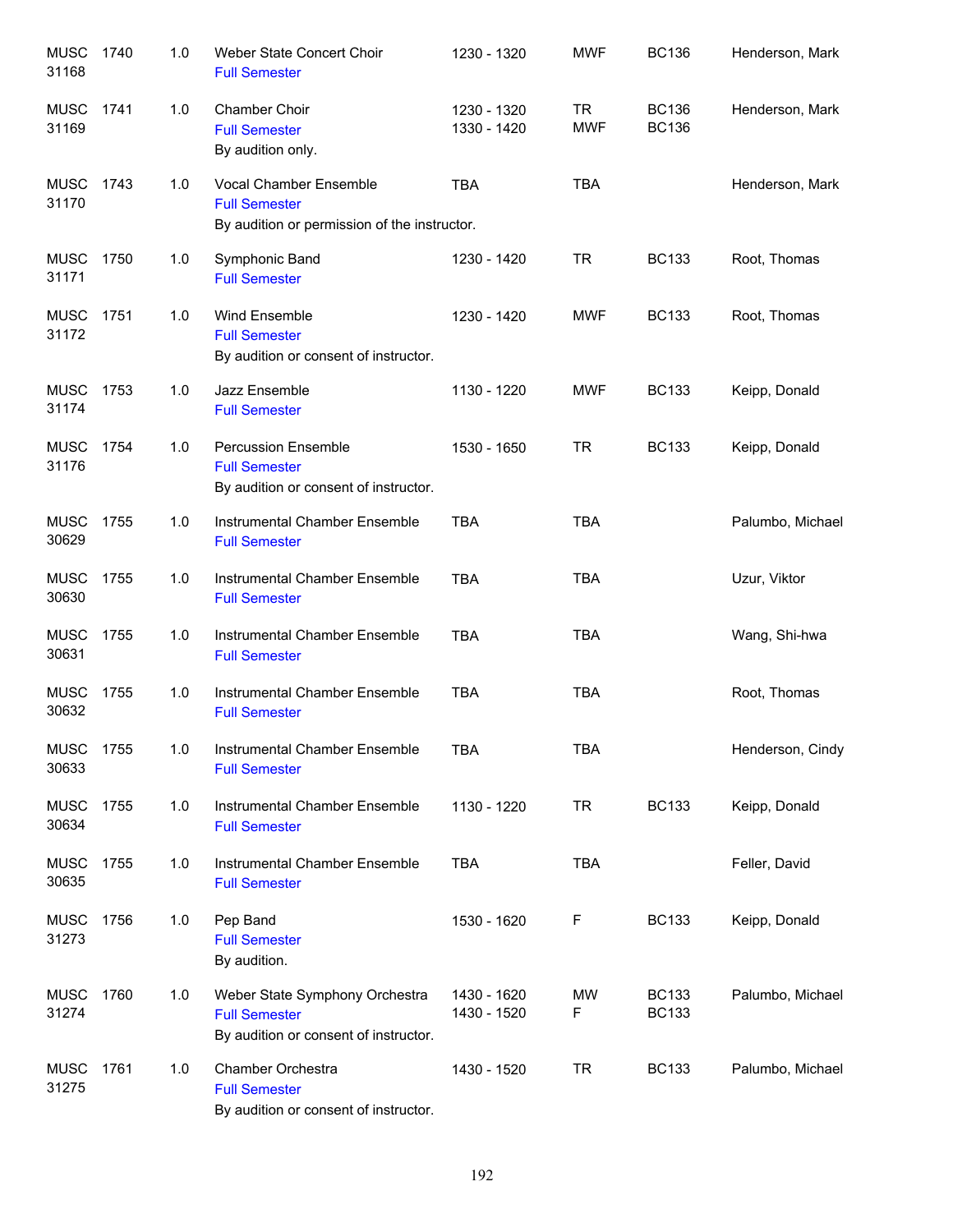| <b>MUSC</b><br>31276 | 1762 | 1.0 | Theatre Orchestra<br><b>Full Semester</b><br>Audition Only.                                                                                                                        | <b>TBA</b>  | <b>TBA</b> |              | Christian, James |
|----------------------|------|-----|------------------------------------------------------------------------------------------------------------------------------------------------------------------------------------|-------------|------------|--------------|------------------|
| <b>MUSC</b><br>31277 | 1763 | 1.0 | <b>Guitar Ensemble</b><br><b>Full Semester</b>                                                                                                                                     | 1230 - 1320 | M          | <b>BC319</b> | Woodbury, Todd   |
| <b>MUSC</b><br>31278 | 1911 | 1.0 | Intro to Music Technology<br><b>Full Semester</b><br>Music majors only. Course fee \$20.00.                                                                                        | 1030 - 1120 | F          | <b>BC322</b> | Maxson, Mark     |
| <b>MUSC</b><br>31279 | 1911 | 1.0 | Intro to Music Technology<br><b>Full Semester</b><br>Course fee \$20. Music Majors Only.                                                                                           | 1030 - 1120 | Τ          | <b>BC322</b> | Maxson, Mark     |
| <b>MUSC</b><br>31280 | 2120 | 3.0 | Music Theory IV<br><b>Full Semester</b><br>Music majors and minors only. Prerequisite MUSC 1120<br>& 1140. Must be taken in conjunction with MUSC 2130.                            | 0930 - 1020 | MWF        | <b>BC319</b> | Root, Thomas     |
| <b>MUSC</b><br>31281 | 2140 | 1.0 | Sight-Singing/Ear Training IV<br><b>Full Semester</b><br>Music majors and minors only. Prerequisite MUSC 1120 &<br>1140. Must be taken in conjunction with MUSC 2110.              | 0930 - 1020 | <b>TR</b>  | <b>BC319</b> | Wang, Shi-hwa    |
| <b>MUSC</b><br>31282 | 2160 | 1.0 | Class Piano IV<br><b>Full Semester</b><br>Music majors and minors only. Prerequisite MUSC 1160 or<br>audition. Course Fee: \$7.                                                    | 1030 - 1120 | <b>WF</b>  | <b>BC320</b> | Yang, Yu-Jane    |
| <b>MUSC</b><br>31283 | 2212 | 2.0 | Survey of Music Hist & Lit II<br><b>Full Semester</b><br>Music minors and non-music majors. Prerequisites: for Music<br>Minors, MUSC 1120 & 1140; for non-Music Majors, MUSC 1010. | 1130 - 1220 | <b>TR</b>  | <b>BC318</b> | Feller, David    |
| <b>MUSC</b><br>31284 | 2331 | 1.0 | Principles of Piano Accomp II<br><b>Full Semester</b><br>Prerequisite: Completion of piano proficiency exam.                                                                       | 1030 - 1120 | Τ          | <b>BC319</b> | Tall, Malinda    |
| <b>MUSC</b><br>30444 | 2610 | 1.0 | Applied Keyboard: Piano<br><b>Full Semester</b><br>Music majors and minors only. Course fee \$350                                                                                  | <b>TBA</b>  | <b>TBA</b> |              | Yang, Yu-Jane    |
| <b>MUSC</b><br>30445 | 2611 | 1.0 | Applied Keyboard: Organ<br><b>Full Semester</b><br>Music majors and minors only. Course fee \$350                                                                                  | <b>TBA</b>  | <b>TBA</b> |              | Christiansen, B  |
| <b>MUSC</b><br>30446 | 2620 | 1.0 | <b>Applied Voice</b><br><b>Full Semester</b><br>Music majors and minors only. Course fee \$350                                                                                     | <b>TBA</b>  | <b>TBA</b> |              | Brookens, Karen  |
| <b>MUSC</b><br>30447 | 2630 | 1.0 | Applied Woodwinds: Flute<br><b>Full Semester</b><br>Music majors and minors only. Course fee \$350                                                                                 | <b>TBA</b>  | <b>TBA</b> |              | Keipp, Donald    |
| <b>MUSC</b><br>30448 | 2631 | 1.0 | Applied Woodwinds: Oboe<br><b>Full Semester</b><br>Music majors and minors only. Course fee \$350                                                                                  | <b>TBA</b>  | <b>TBA</b> |              | Keipp, Donald    |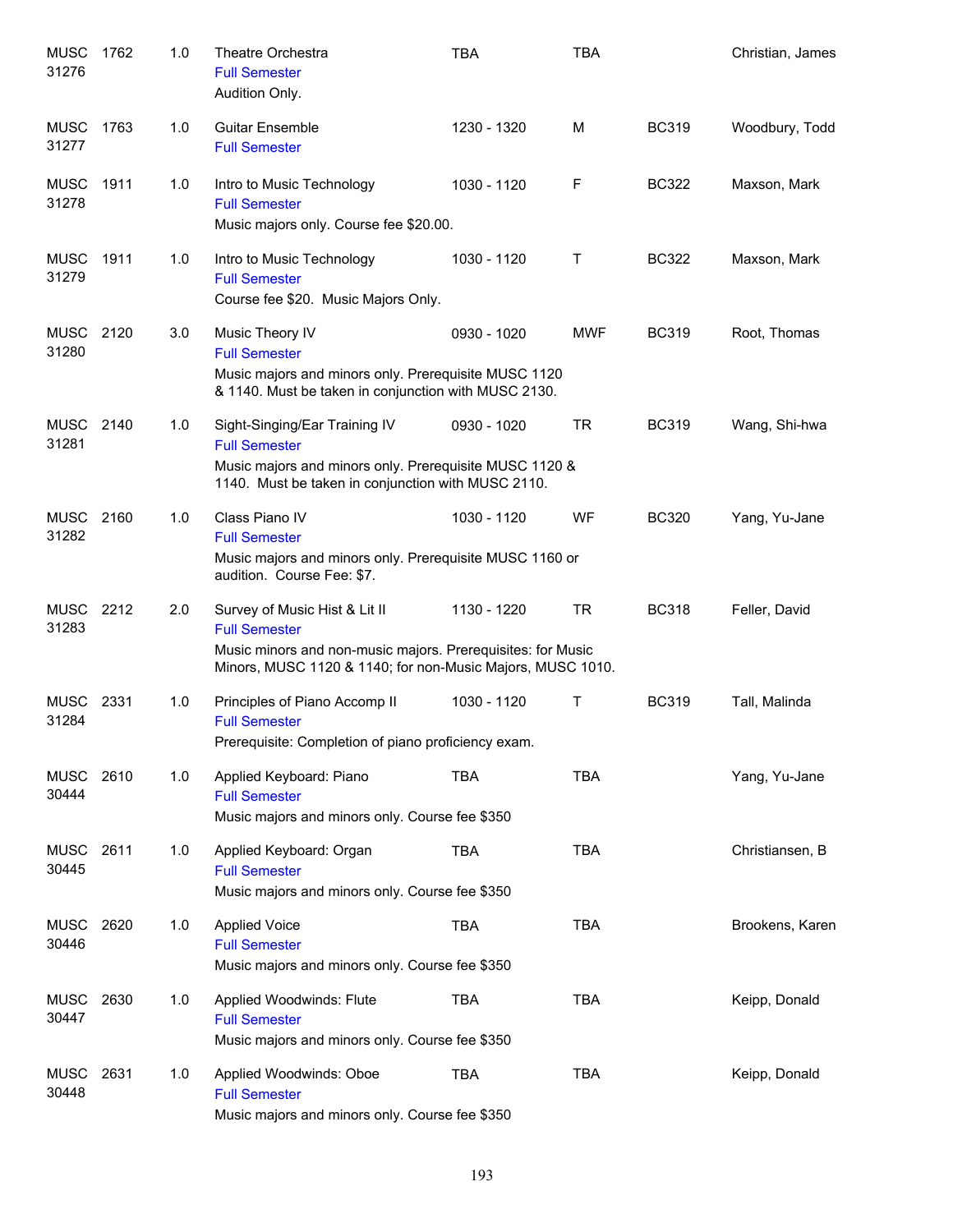| MUSC<br>30449      | 2632 | 1.0 | Applied Woodwinds: Clarinet<br><b>Full Semester</b><br>Music majors and minors only. Course fee \$350    | <b>TBA</b> | <b>TBA</b> | Keipp, Donald    |
|--------------------|------|-----|----------------------------------------------------------------------------------------------------------|------------|------------|------------------|
| MUSC<br>30450      | 2633 | 1.0 | Applied Woodwinds: Saxophone<br><b>Full Semester</b><br>Music majors and minors only. Course fee \$350   | TBA        | <b>TBA</b> | Keipp, Donald    |
| MUSC<br>30451      | 2634 | 1.0 | Applied Woodwinds: Bassoon<br><b>Full Semester</b><br>Music majors and minors only. Course fee \$350     | TBA        | <b>TBA</b> | Keipp, Donald    |
| MUSC 2640<br>30452 |      | 1.0 | Applied Brass: Trumpet<br><b>Full Semester</b><br>Course Fee: \$350.00                                   | <b>TBA</b> | <b>TBA</b> | Keipp, Donald    |
| MUSC 2641<br>30453 |      | 1.0 | Applied Brass: French Horn<br><b>Full Semester</b><br>Music majors and minors only. Course fee \$350     | <b>TBA</b> | <b>TBA</b> | Keipp, Donald    |
| MUSC 2642<br>30454 |      | 1.0 | Applied Brass: Trombone<br><b>Full Semester</b><br>Music majors and minors only. Course fee \$350        | TBA        | <b>TBA</b> | Keipp, Donald    |
| MUSC 2643<br>30455 |      | 1.0 | Applied Brass: Euphonium/Tuba<br><b>Full Semester</b><br>Music majors and minors only. Course fee \$350  | TBA        | <b>TBA</b> | Keipp, Donald    |
| MUSC<br>30456      | 2650 | 1.0 | <b>Applied Strings: Violin</b><br><b>Full Semester</b><br>Music majors and minors only. Course fee \$350 | TBA        | <b>TBA</b> | Palumbo, Michael |
| MUSC<br>30457      | 2651 | 1.0 | Applied Strings: Viola<br><b>Full Semester</b><br>Music majors and minors only. Course fee \$350         | TBA        | <b>TBA</b> | Palumbo, Michael |
| MUSC<br>30458      | 2652 | 1.0 | Applied Strings: Violincello<br><b>Full Semester</b><br>Music majors and minors only. Course fee \$350   | <b>TBA</b> | TBA        | Palumbo, Michael |
| MUSC 2653<br>30459 |      | 1.0 | Applied Strings: String Bass<br><b>Full Semester</b><br>Music majors and minors only. Course fee \$350   | <b>TBA</b> | <b>TBA</b> | Palumbo, Michael |
| MUSC<br>30460      | 2654 | 1.0 | <b>Applied Strings: Guitar</b><br><b>Full Semester</b><br>Music majors and minors only. Course fee \$350 | TBA        | <b>TBA</b> | Palumbo, Michael |
| MUSC<br>30461      | 2655 | 1.0 | Applied Strings: Harp<br><b>Full Semester</b><br>Music majors and minors only. Course fee \$350          | TBA        | <b>TBA</b> | Palumbo, Michael |
| MUSC<br>30462      | 2660 | 1.0 | <b>Applied Percussion</b><br><b>Full Semester</b><br>Music majors and minors only. Course fee \$350      | TBA        | <b>TBA</b> | Keipp, Donald    |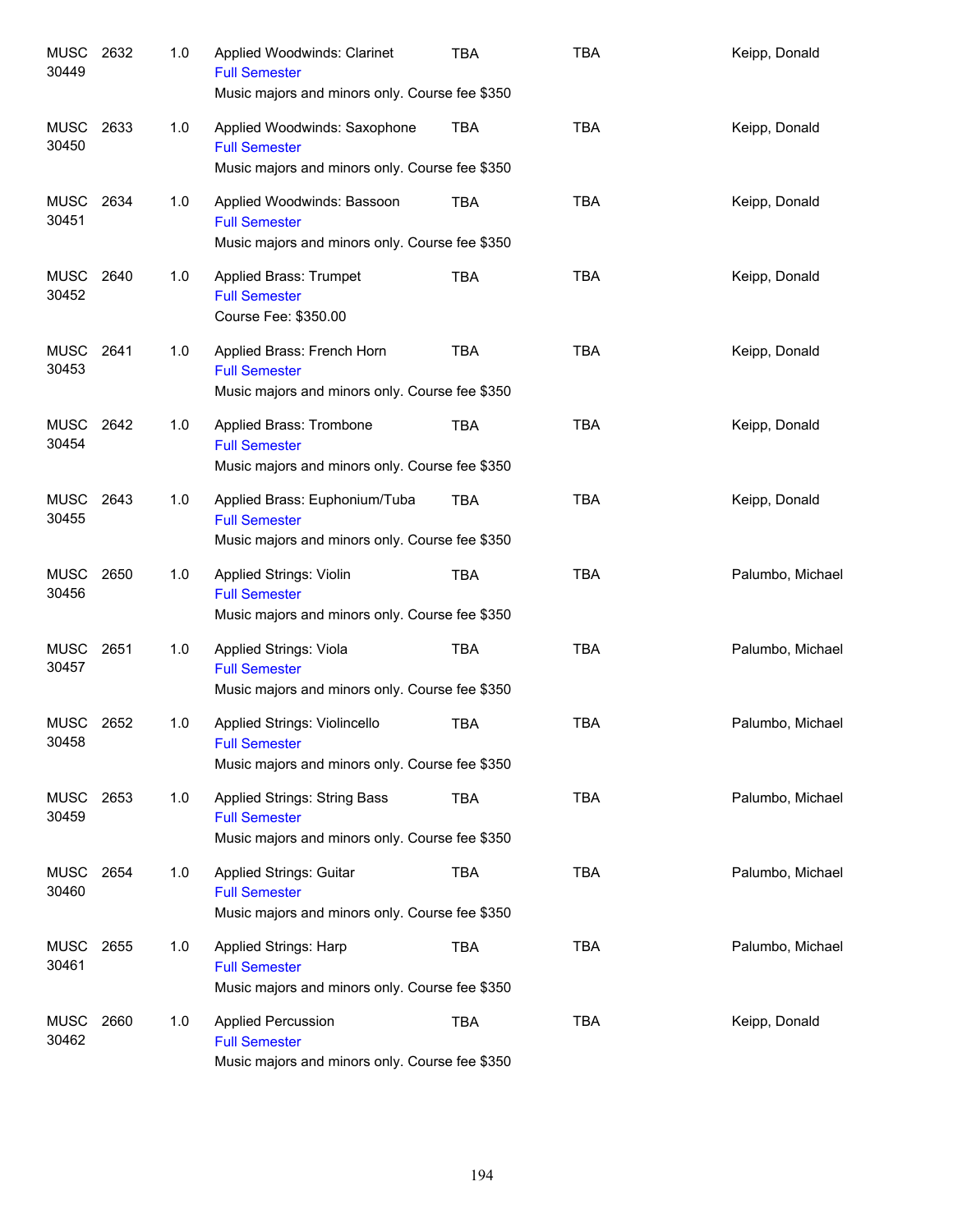| <b>MUSC</b><br>30463      | 2673 | 2.0 | Private Instruction<br><b>Full Semester</b>                                                                                                                                                   | <b>TBA</b>  | <b>TBA</b> |              | Priest, Thomas  |
|---------------------------|------|-----|-----------------------------------------------------------------------------------------------------------------------------------------------------------------------------------------------|-------------|------------|--------------|-----------------|
|                           |      |     | All performance areas. Two hours instruction/ week. Minimum<br>of 18 hrs/ week practice required. One-half hour special<br>assignment. By consent of instructor only.<br>Course Fee: \$700.00 |             |            |              |                 |
| <b>MUSC</b><br>30885      | 2852 | 1.0 | Woodwind Methods II<br><b>Full Semester</b><br>Course Fee \$15.00                                                                                                                             | 0830 - 0920 | <b>TR</b>  | <b>BC133</b> | Feller, David   |
| <b>MUSC</b><br>30886      | 2872 | 1.0 | String Methods II<br><b>Full Semester</b><br>Course Fee \$15.00                                                                                                                               | 1030 - 1120 | WF         | <b>BC133</b> | Wang, Shi-hwa   |
| <b>MUSC</b><br>30873      | 2890 | 1.0 | Cooperative Work Experience<br><b>Full Semester</b>                                                                                                                                           | <b>TBA</b>  | <b>TBA</b> |              | Priest, Thomas  |
| <b>MUSC</b><br>30874      | 2890 | 2.0 | Cooperative Work Experience<br><b>Full Semester</b>                                                                                                                                           | <b>TBA</b>  | <b>TBA</b> |              | Priest, Thomas  |
| <b>MUSC</b><br>30875      | 2890 | 3.0 | Cooperative Work Experience<br><b>Full Semester</b>                                                                                                                                           | <b>TBA</b>  | <b>TBA</b> |              | Priest, Thomas  |
| <b>MUSC</b><br>30876      | 2890 | 4.0 | Cooperative Work Experience<br><b>Full Semester</b>                                                                                                                                           | <b>TBA</b>  | <b>TBA</b> |              | Priest, Thomas  |
| MUSC<br>30877             | 2890 | 5.0 | Cooperative Work Experience<br><b>Full Semester</b>                                                                                                                                           | <b>TBA</b>  | <b>TBA</b> |              | Priest, Thomas  |
| MUSC<br>30878             | 2890 | 6.0 | Cooperative Work Experience<br><b>Full Semester</b>                                                                                                                                           | <b>TBA</b>  | <b>TBA</b> |              | Priest, Thomas  |
| <b>MUSC</b><br>30879      | 2910 | 2.0 | Opera Production<br><b>Full Semester</b>                                                                                                                                                      | 1330 - 1520 | <b>TR</b>  | <b>BC136</b> | Sorenson, Gary  |
| <b>MUSC 3112</b><br>30880 |      | 2.0 | Orchestration<br><b>Full Semester</b><br>Prereq: MUSC 2120 & 2140.                                                                                                                            | 1030 - 1120 | <b>TR</b>  | <b>BC318</b> | Root, Thomas    |
| <b>MUSC</b><br>30881      | 3122 | 2.0 | Choral Arranging<br><b>Full Semester</b><br>Prereq: MUSC 2120 & 2140                                                                                                                          | 0830 - 0920 | <b>TR</b>  | <b>BC318</b> | Henderson, Mark |
| <b>MUSC</b><br>30882      | 3206 | 3.0 | Music Hist II: Baroqu & Classi<br><b>Full Semester</b><br>Prereq: MUSC 3205                                                                                                                   | 0830 - 0920 | MWF        | <b>BC211</b> | Campbell, Carey |
| <b>MUSC</b><br>30883      | 3208 | 2.0 | <b>World Music</b><br><b>Full Semester</b>                                                                                                                                                    | 1130 - 1220 | <b>TR</b>  | <b>BC319</b> | Campbell, Carey |
| <b>MUSC</b><br>30884      | 3412 | 2.0 | Vocal Literature II<br><b>Full Semester</b><br>Prereq: MUSC 3402.                                                                                                                             | 1430 - 1520 | MW         | <b>BC113</b> | Harris, Evelyn  |
| <b>MUSC</b><br>30464      | 3502 | 1.0 | Violin Master Class<br><b>Full Semester</b>                                                                                                                                                   | 1330 - 1420 | F          | <b>BC318</b> | Wang, Shi-hwa   |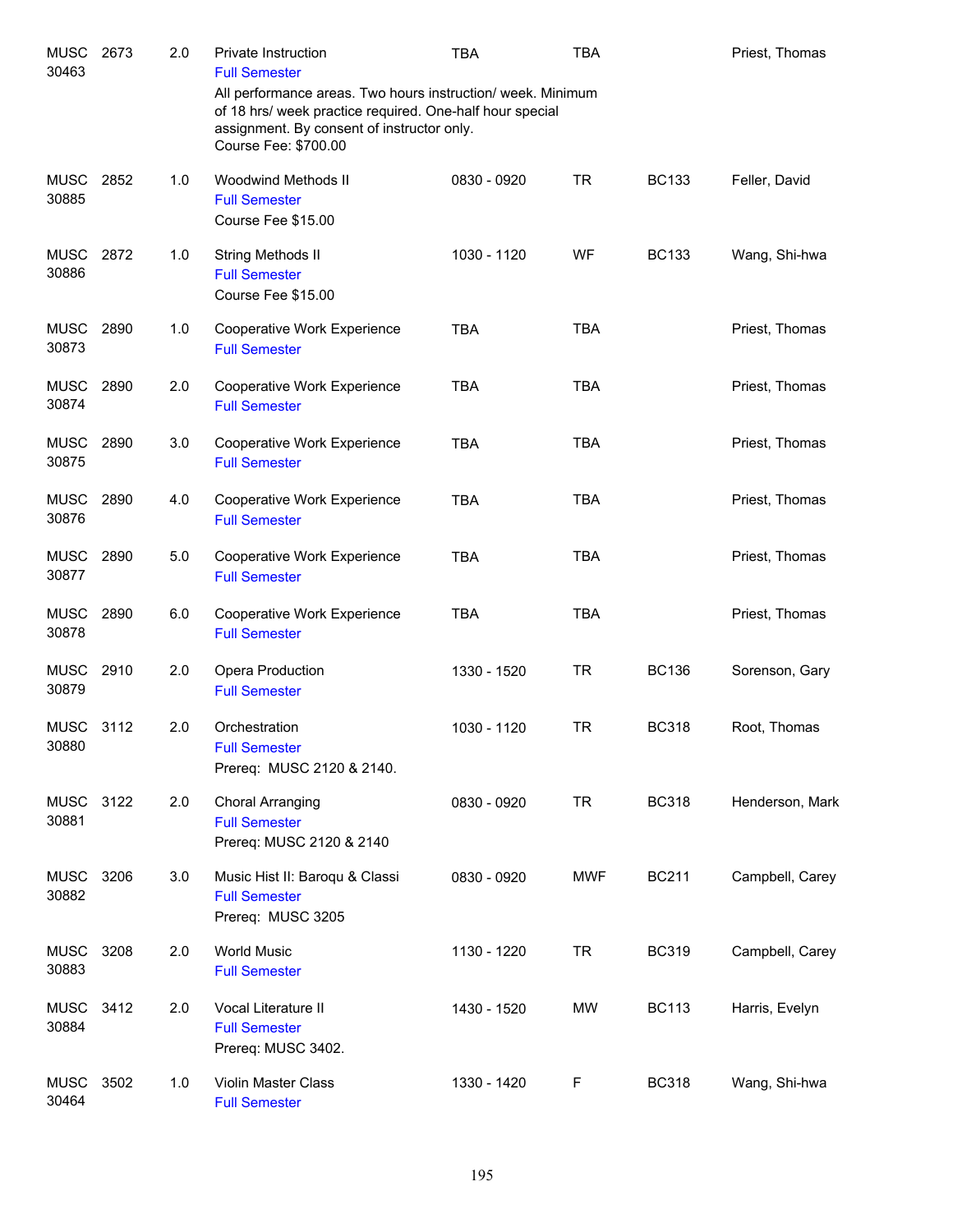| <b>MUSC</b><br>30465 | 3503 | 1.0 | Viola Master Class<br><b>Full Semester</b>                                                                           | 1330 - 1420 | F          | <b>BC211</b> | Palumbo, Michael    |
|----------------------|------|-----|----------------------------------------------------------------------------------------------------------------------|-------------|------------|--------------|---------------------|
| <b>MUSC</b><br>30466 | 3504 | 1.0 | Cello Master Class<br><b>Full Semester</b>                                                                           | 1330 - 1420 | F          | <b>BC210</b> | Uzur, Viktor        |
| <b>MUSC</b><br>30467 | 3505 | 1.0 | <b>String Bass Master Class</b><br><b>Full Semester</b>                                                              | 1330 - 1420 | F          | <b>BC125</b> | Henderson, Benjamin |
| <b>MUSC</b><br>30468 | 3506 | 1.0 | <b>Guitar Master Class</b><br><b>Full Semester</b>                                                                   | 1430 - 1520 | M          | <b>BC319</b> | Woodbury, Todd      |
| <b>MUSC</b><br>30469 | 3507 | 1.0 | Harp Master Class<br><b>Full Semester</b>                                                                            | <b>TBA</b>  | <b>TBA</b> |              | Vickerman, Louise   |
| <b>MUSC</b><br>30470 | 3510 | 1.0 | <b>Trumpet Master Class</b><br><b>Full Semester</b>                                                                  | 1430 - 1520 | F          | <b>BC113</b> | Keipp, Donald       |
| <b>MUSC</b><br>30471 | 3511 | 1.0 | French Horn Master Class<br><b>Full Semester</b>                                                                     | 1430 - 1520 | F          | <b>BC113</b> | Keipp, Donald       |
| <b>MUSC</b><br>30472 | 3512 | 1.0 | <b>Trombone Master Class</b><br><b>Full Semester</b>                                                                 | 1430 - 1520 | F          | <b>BC113</b> | Keipp, Donald       |
| <b>MUSC</b><br>30473 | 3513 | 1.0 | Euphonium/Tuba Master Class<br><b>Full Semester</b>                                                                  | 1430 - 1520 | F          | <b>BC113</b> | Keipp, Donald       |
| <b>MUSC</b><br>30474 | 3520 | 1.0 | <b>Percussion Master Class</b><br><b>Full Semester</b>                                                               | 1430 - 1520 | F          | <b>BC113</b> | Keipp, Donald       |
| <b>MUSC</b><br>30475 | 3530 | 1.0 | Voice Master Class<br><b>Full Semester</b>                                                                           | 1430 - 1520 | F          | <b>BC136</b> | Lee, Linda          |
| <b>MUSC</b><br>30476 | 3540 | 1.0 | <b>Flute Master Class</b><br><b>Full Semester</b>                                                                    | 1430 - 1530 | F          | <b>BC113</b> | Keipp, Donald       |
| MUSC<br>30477        | 3541 | 1.0 | Oboe Master Class<br><b>Full Semester</b>                                                                            | 1430 - 1520 | F          | <b>BC113</b> | Keipp, Donald       |
| <b>MUSC</b><br>30478 | 3542 | 1.0 | <b>Clarinet Master Class</b><br><b>Full Semester</b>                                                                 | 1430 - 1520 | F          | <b>BC113</b> | Keipp, Donald       |
| <b>MUSC</b><br>30479 | 3543 | 1.0 | Saxophone Master Class<br><b>Full Semester</b>                                                                       | 1430 - 1520 | F          | <b>BC113</b> | Keipp, Donald       |
| <b>MUSC</b><br>30480 | 3544 | 1.0 | <b>Bassoon Master Class</b><br><b>Full Semester</b>                                                                  | 1430 - 1520 | F          | <b>BC113</b> | Keipp, Donald       |
| <b>MUSC</b><br>30481 | 3601 | 1.0 | Private Instruction<br><b>Full Semester</b><br>For non-music majors and minors. Private lessons in voice/            | <b>TBA</b>  | <b>TBA</b> |              | Priest, Thomas      |
|                      |      |     | keyboard/woodwinds/brass/strings/percussion.<br>Call 801-626-6437 for a list of instructors.<br>Course Fee: \$258.00 |             |            |              |                     |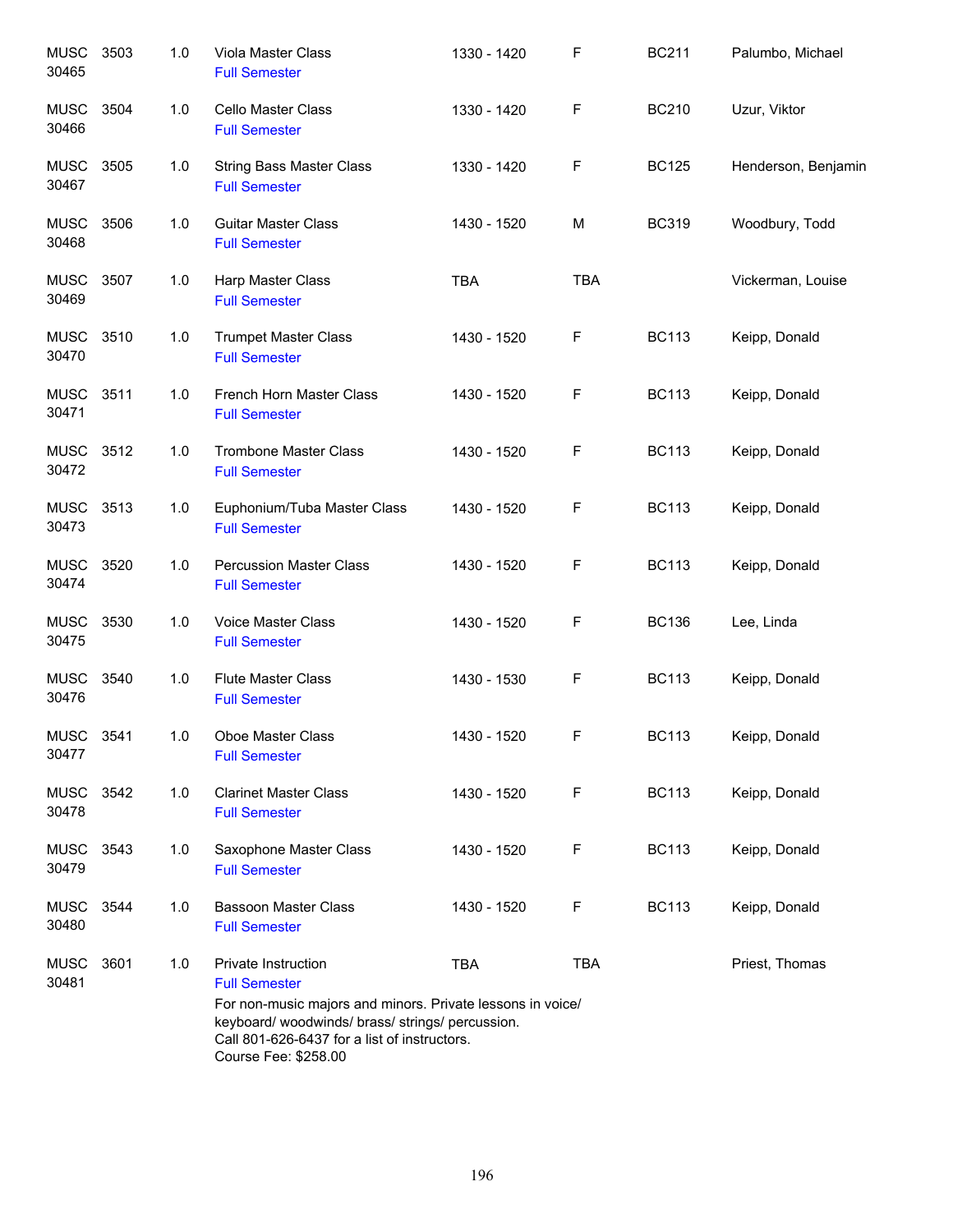| <b>MUSC</b><br>30482 | 3610 | 1.0 | Applied Keyboard: Piano<br><b>Full Semester</b><br>Music majors and minors only. Course fee \$350       | TBA        | <b>TBA</b> | Yang, Yu-Jane    |
|----------------------|------|-----|---------------------------------------------------------------------------------------------------------|------------|------------|------------------|
| MUSC<br>30483        | 3611 | 1.0 | Applied Keyboard: Organ<br><b>Full Semester</b><br>Music majors and minors only. Course fee \$350       | TBA        | <b>TBA</b> | Christiansen, B  |
| MUSC<br>30484        | 3620 | 1.0 | <b>Applied Voice</b><br><b>Full Semester</b><br>Music majors and minors only. Course fee \$350          | <b>TBA</b> | <b>TBA</b> | Brookens, Karen  |
| MUSC<br>30485        | 3630 | 1.0 | Applied Woodwinds: Flute<br><b>Full Semester</b><br>Music majors and minors only. Course fee \$350      | <b>TBA</b> | <b>TBA</b> | Keipp, Donald    |
| MUSC<br>30486        | 3631 | 1.0 | Applied Woodwinds: Oboe<br><b>Full Semester</b><br>Music majors and minors only. Course fee \$350       | <b>TBA</b> | <b>TBA</b> | Keipp, Donald    |
| MUSC<br>30487        | 3632 | 1.0 | Applied Woodwinds: Clarinet<br><b>Full Semester</b><br>Music majors and minors only. Course fee \$350   | <b>TBA</b> | <b>TBA</b> | Keipp, Donald    |
| <b>MUSC</b><br>30488 | 3633 | 1.0 | Applied Woodwinds: Saxophone<br><b>Full Semester</b><br>Music majors and minors only. Course fee \$350  | <b>TBA</b> | <b>TBA</b> | Keipp, Donald    |
| <b>MUSC</b><br>30489 | 3634 | 1.0 | Applied Woodwinds: Bassoon<br><b>Full Semester</b><br>Music majors and minors only. Course fee \$350    | <b>TBA</b> | <b>TBA</b> | Keipp, Donald    |
| <b>MUSC</b><br>30490 | 3640 | 1.0 | Applied Brass: Trumpet<br><b>Full Semester</b><br>Music majors and minors only. Course fee \$350        | <b>TBA</b> | <b>TBA</b> | Keipp, Donald    |
| <b>MUSC</b><br>30491 | 3641 | 1.0 | Applied Brass: French Horn<br><b>Full Semester</b><br>Music majors and minors only. Course fee \$350    | <b>TBA</b> | <b>TBA</b> | Keipp, Donald    |
| MUSC<br>30492        | 3642 | 1.0 | Applied Brass: Trombone<br><b>Full Semester</b><br>Music majors and minors only. Course fee \$350       | TBA        | <b>TBA</b> | Keipp, Donald    |
| MUSC<br>30493        | 3643 | 1.0 | Applied Brass: Euphonium/Tuba<br><b>Full Semester</b><br>Music majors and minors only. Course fee \$350 | TBA        | <b>TBA</b> | Keipp, Donald    |
| <b>MUSC</b><br>30494 | 3650 | 1.0 | Applied Strings: Vioin<br><b>Full Semester</b><br>Music majors and minors only. Course fee \$350        | <b>TBA</b> | <b>TBA</b> | Palumbo, Michael |
| <b>MUSC</b><br>30495 | 3651 | 1.0 | Applied Strings: Viola<br><b>Full Semester</b><br>Music majors and minors only. Course fee \$350        | <b>TBA</b> | <b>TBA</b> | Palumbo, Michael |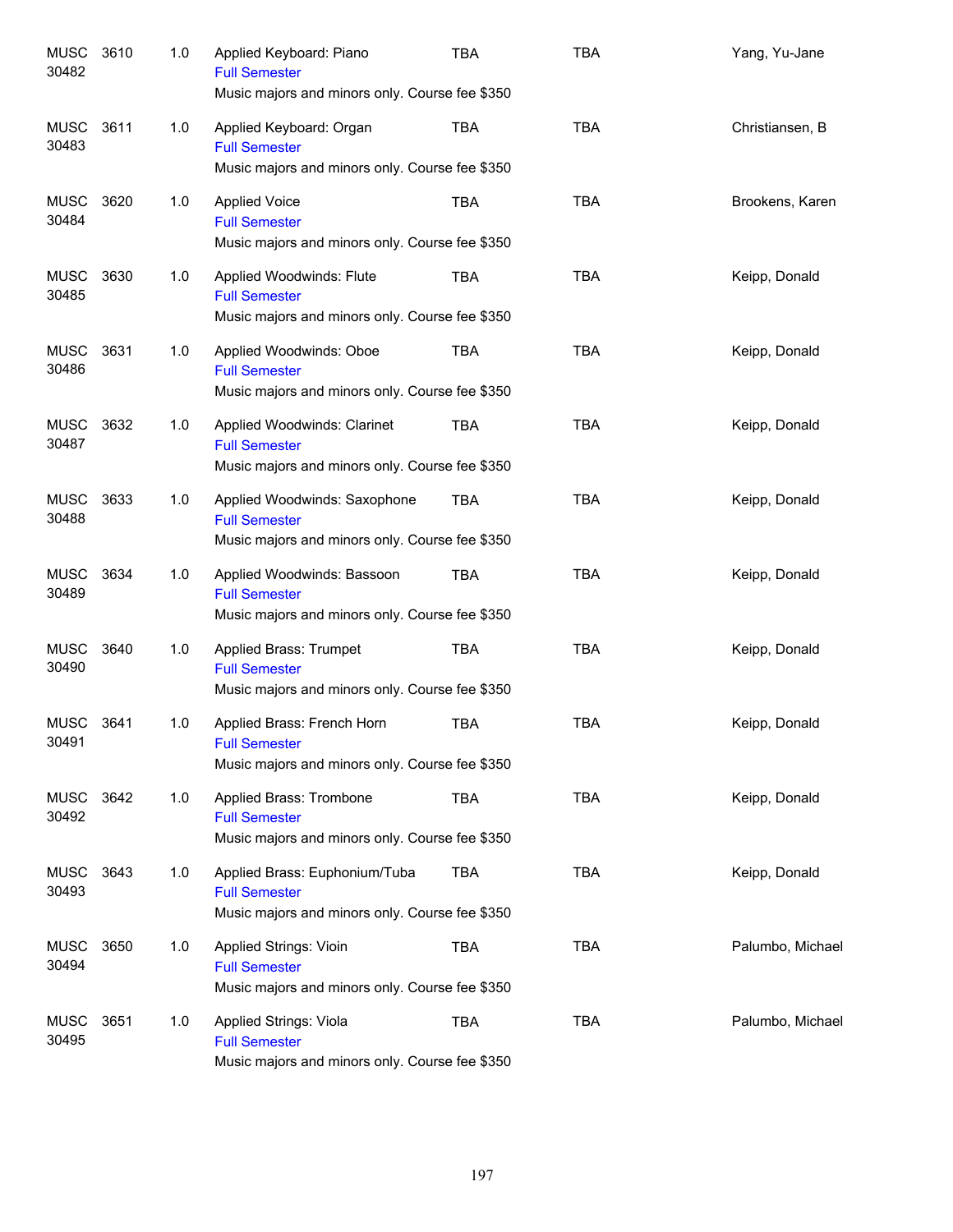| <b>MUSC</b><br>30496 | 3652 | 1.0 | Applied Strings: Violincello<br><b>Full Semester</b><br>Music majors and minors only. Course fee \$350                                                                                                                                             | <b>TBA</b>                 | <b>TBA</b>              |                              | Palumbo, Michael    |
|----------------------|------|-----|----------------------------------------------------------------------------------------------------------------------------------------------------------------------------------------------------------------------------------------------------|----------------------------|-------------------------|------------------------------|---------------------|
| <b>MUSC</b><br>30497 | 3653 | 1.0 | <b>Applied Strings: String Bass</b><br><b>Full Semester</b><br>Music majors and minors only. Course fee \$350                                                                                                                                      | <b>TBA</b>                 | <b>TBA</b>              |                              | Palumbo, Michael    |
| MUSC<br>30498        | 3654 | 1.0 | <b>Applied Strings: Guitar</b><br><b>Full Semester</b><br>Music majors and minors only. Course fee \$350                                                                                                                                           | <b>TBA</b>                 | <b>TBA</b>              |                              | Palumbo, Michael    |
| <b>MUSC</b><br>30499 | 3655 | 1.0 | Applied Strings: Harp<br><b>Full Semester</b><br>Music majors and minors only. Course fee \$350                                                                                                                                                    | <b>TBA</b>                 | <b>TBA</b>              |                              | Palumbo, Michael    |
| <b>MUSC</b><br>30500 | 3660 | 1.0 | <b>Applied Percussion</b><br><b>Full Semester</b><br>Music majors and minors only. Course fee \$350                                                                                                                                                | <b>TBA</b>                 | <b>TBA</b>              |                              | Keipp, Donald       |
| <b>MUSC</b><br>30501 | 3673 | 2.0 | <b>Private Instruction</b><br><b>Full Semester</b><br>All performance areas. Two hours instruction/week. Minimum<br>of 18 hrs/ week practice required. One-half hour special<br>assignment. By consent of instructor only.<br>Course Fee: \$700.00 | <b>TBA</b>                 | <b>TBA</b>              |                              | Priest, Thomas      |
| <b>MUSC</b><br>31186 | 3730 | 1.0 | <b>Keyboard Ensemble</b><br><b>Full Semester</b><br>Piano majors/ minors only.                                                                                                                                                                     | 1130 - 1220                | M                       | <b>BC136</b>                 | Yang, Yu-Jane       |
| <b>MUSC</b><br>31187 | 3730 | 1.0 | <b>Keyboard Ensemble</b><br><b>Full Semester</b><br>Piano majors/ minors only.                                                                                                                                                                     | 1130 - 1220                | M                       | <b>BC136</b>                 | Van der Beek, Ralph |
| <b>MUSC</b><br>31188 | 3740 | 1.0 | Weber State Concert Choir<br><b>Full Semester</b>                                                                                                                                                                                                  | 1230 - 1320                | <b>MWF</b>              | <b>BC136</b>                 | Henderson, Mark     |
| <b>MUSC</b><br>31189 | 3741 | 1.0 | <b>Chamber Choir</b><br><b>Full Semester</b><br>By audition only.                                                                                                                                                                                  | 1230 - 1320<br>1330 - 1420 | <b>TR</b><br><b>MWF</b> | <b>BC136</b><br><b>BC136</b> | Henderson, Mark     |
| MUSC<br>31192        | 3743 | 1.0 | Vocal Chamber Ensemble<br><b>Full Semester</b><br>Consent of instructor.                                                                                                                                                                           | <b>TBA</b>                 | <b>TBA</b>              |                              | Henderson, Mark     |
| <b>MUSC</b><br>31193 | 3750 | 1.0 | Symphonic Band<br><b>Full Semester</b>                                                                                                                                                                                                             | 1230 - 1420                | <b>TR</b>               | <b>BC133</b>                 | Root, Thomas        |
| <b>MUSC</b><br>31194 | 3751 | 1.0 | Wind Ensemble<br><b>Full Semester</b><br>By audition or consent of instructor.                                                                                                                                                                     | 1230 - 1420                | <b>MWF</b>              | <b>BC133</b>                 | Root, Thomas        |
| <b>MUSC</b><br>31195 | 3753 | 1.0 | Jazz Ensemble<br><b>Full Semester</b>                                                                                                                                                                                                              | 1130 - 1220                | <b>MWF</b>              | <b>BC133</b>                 | Keipp, Donald       |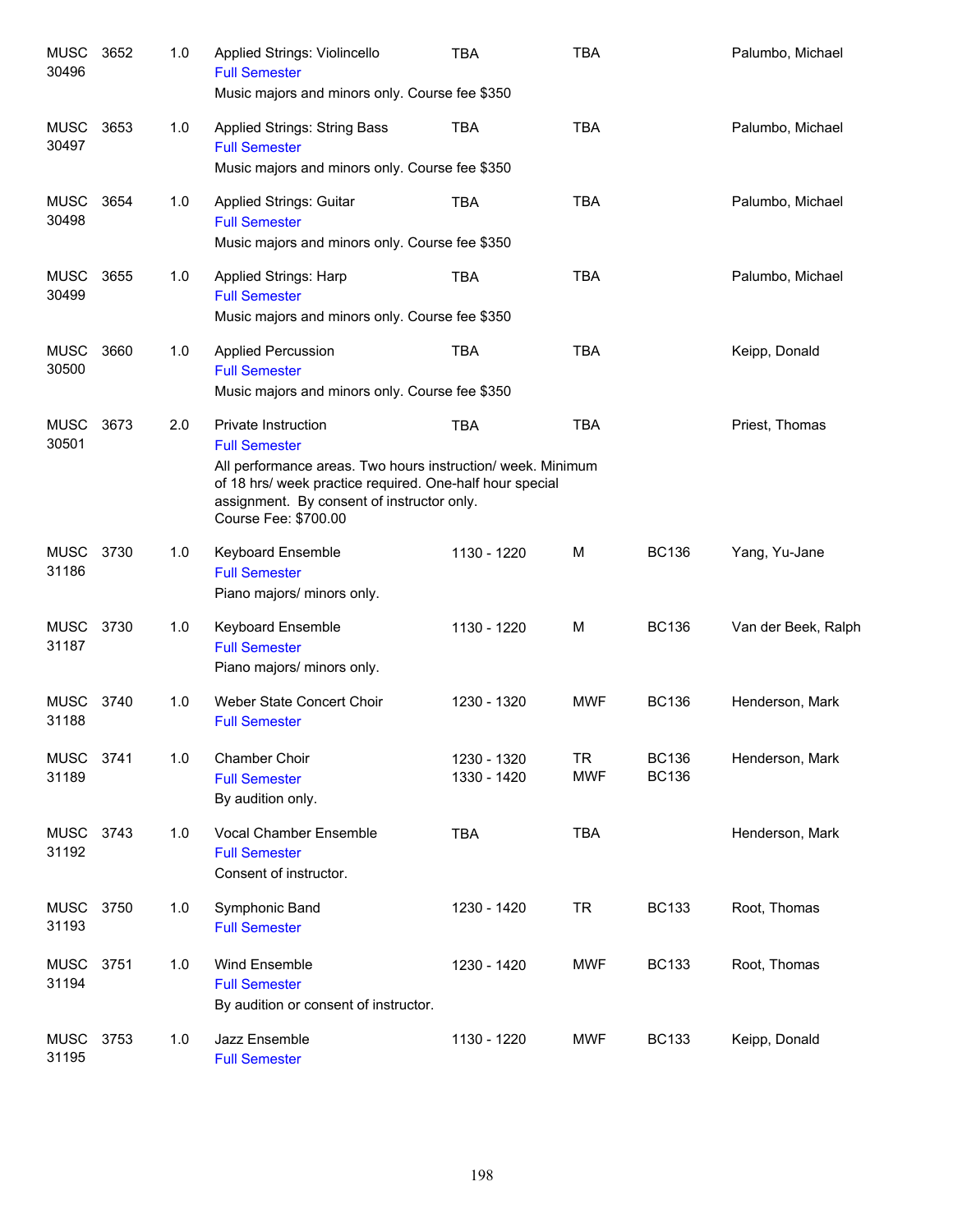| <b>MUSC</b><br>31196 | 3754 | 1.0 | <b>Percussion Ensemble</b><br><b>Full Semester</b><br>By audition or consent of instructor.                   | 1530 - 1650                | TR         | <b>BC133</b>                 | Keipp, Donald    |
|----------------------|------|-----|---------------------------------------------------------------------------------------------------------------|----------------------------|------------|------------------------------|------------------|
| MUSC<br>30636        | 3755 | 1.0 | Instrumental Chamber Ensemble<br><b>Full Semester</b>                                                         | <b>TBA</b>                 | <b>TBA</b> |                              | Palumbo, Michael |
| MUSC<br>30637        | 3755 | 1.0 | Instrumental Chamber Ensemble<br><b>Full Semester</b>                                                         | <b>TBA</b>                 | <b>TBA</b> |                              | Uzur, Viktor     |
| <b>MUSC</b><br>30638 | 3755 | 1.0 | Instrumental Chamber Ensemble<br><b>Full Semester</b><br>All performance areas. Two hours instruction/ week.  | <b>TBA</b>                 | <b>TBA</b> |                              | Wang, Shi-hwa    |
| <b>MUSC</b><br>30639 | 3755 | 1.0 | Instrumental Chamber Ensemble<br><b>Full Semester</b><br>All performance areas. Two hours instruction/ week.  | <b>TBA</b>                 | <b>TBA</b> |                              | Root, Thomas     |
| <b>MUSC</b><br>30640 | 3755 | 1.0 | Instrumental Chamber Ensemble<br><b>Full Semester</b>                                                         | <b>TBA</b>                 | <b>TBA</b> |                              | Henderson, Cindy |
| MUSC<br>30641        | 3755 | 1.0 | Instrumental Chamber Ensemble<br><b>Full Semester</b>                                                         | 1130 - 1220                | <b>TR</b>  | <b>BC133</b>                 | Keipp, Donald    |
| MUSC 3755<br>30642   |      | 1.0 | Instrumental Chamber Ensemble<br><b>Full Semester</b>                                                         | <b>TBA</b>                 | <b>TBA</b> |                              | Feller, David    |
| MUSC<br>31197        | 3756 | 1.0 | Pep Band<br><b>Full Semester</b><br>By audition only.                                                         | 1530 - 1620                | F          | <b>BC133</b>                 | Keipp, Donald    |
| MUSC<br>31198        | 3760 | 1.0 | Weber State Symphony Orchestra<br><b>Full Semester</b>                                                        | 1430 - 1620<br>1430 - 1520 | MW<br>F    | <b>BC133</b><br><b>BC133</b> | Palumbo, Michael |
| <b>MUSC</b><br>31200 | 3761 | 1.0 | Chamber Orchestra<br><b>Full Semester</b><br>By audition only.                                                | 1430 - 1520                | <b>TR</b>  | <b>BC133</b>                 | Palumbo, Michael |
| <b>MUSC</b><br>31201 | 3763 | 1.0 | <b>Guitar Ensemble</b><br><b>Full Semester</b>                                                                | 1530 - 1620                | М          | <b>BC136</b>                 | Woodbury, Todd   |
| <b>MUSC</b><br>31202 | 3823 | 2.0 | Instrument Conducting II<br><b>Full Semester</b><br>Prereq: MUSC 3822                                         | 0730 - 0820                | <b>TR</b>  | <b>BC133</b>                 | Palumbo, Michael |
| <b>MUSC</b><br>31203 | 3824 | 4.0 | Music For Elementary Teachers<br><b>Full Semester</b>                                                         | 1530 - 1720                | MW         | <b>BC210</b>                 | Hamblin, Michael |
| MUSC<br>31776        | 3924 | 4.0 | Music in Elementary Schools<br><b>Full Semester</b>                                                           | 1530 - 1720                | MW         | <b>BC210</b>                 | Hamblin, Michael |
| <b>MUSC</b><br>31204 | 3991 | 1.0 | Junior Recital<br><b>Full Semester</b><br>Prereq: Piano Proficiency and 3000 level of private<br>instruction. | <b>TBA</b>                 | <b>TBA</b> |                              | Priest, Thomas   |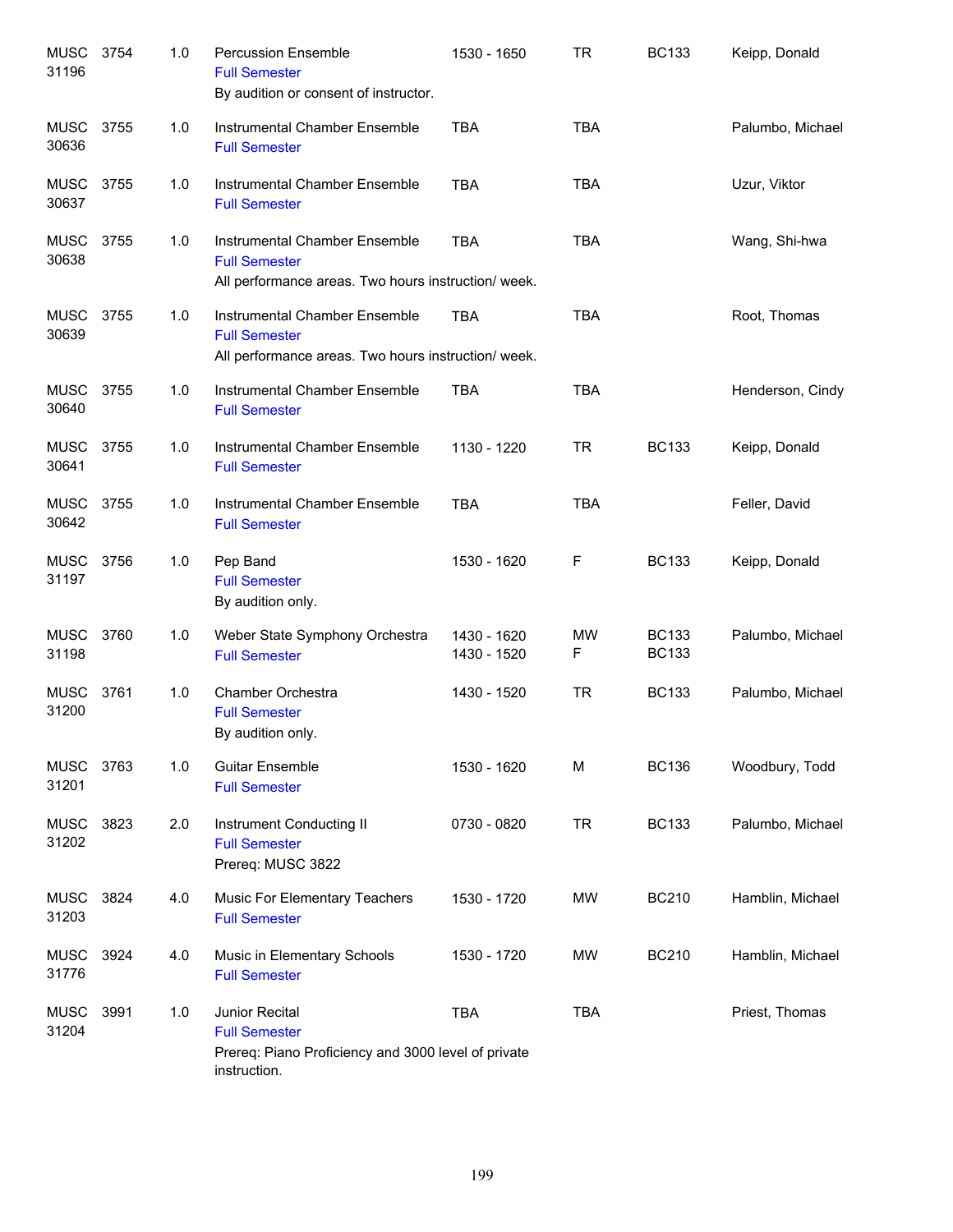| MUSC 4312<br>31206   |      | 2.0 | Keyboard Pedagogy II<br><b>Full Semester</b><br>Prereq: MUSC 4302. Additional 2 hours of practice<br>teaching time to be arranged. | 1330 - 1450 | W          | <b>BC320</b> | Yang, Yu-Jane    |
|----------------------|------|-----|------------------------------------------------------------------------------------------------------------------------------------|-------------|------------|--------------|------------------|
| <b>MUSC</b><br>30609 | 4610 | 1.0 | Applied Keyboard: Piano<br><b>Full Semester</b><br>Keyboard majors and minors only. Course fee \$350                               | <b>TBA</b>  | <b>TBA</b> |              | Yang, Yu-Jane    |
| MUSC<br>30610        | 4611 | 1.0 | Applied Keyboard: Organ<br><b>Full Semester</b><br>Music majors and minors only. Course fee \$350                                  | <b>TBA</b>  | <b>TBA</b> |              | Christiansen, B  |
| <b>MUSC</b><br>30611 | 4620 | 1.0 | <b>Applied Voice</b><br><b>Full Semester</b><br>Music majors and minors only. Course fee \$350                                     | <b>TBA</b>  | <b>TBA</b> |              | Brookens, Karen  |
| MUSC<br>30612        | 4630 | 1.0 | Applied Woodwinds: Flute<br><b>Full Semester</b><br>Music majors and minors only. Course fee \$350                                 | <b>TBA</b>  | <b>TBA</b> |              | Keipp, Donald    |
| <b>MUSC</b><br>30613 | 4631 | 1.0 | Applied Woodwinds: Oboe<br><b>Full Semester</b><br>Music majors and minors only. Course fee \$350                                  | <b>TBA</b>  | <b>TBA</b> |              | Keipp, Donald    |
| <b>MUSC</b><br>30614 | 4632 | 1.0 | Applied Woodwinds: Clarinet<br><b>Full Semester</b><br>Music majors and minors only. Course fee \$350                              | <b>TBA</b>  | <b>TBA</b> |              | Keipp, Donald    |
| <b>MUSC</b><br>30615 | 4633 | 1.0 | Applied Woodwinds: Saxophone<br><b>Full Semester</b><br>Music majors and minors only. Course fee \$350                             | <b>TBA</b>  | <b>TBA</b> |              | Keipp, Donald    |
| <b>MUSC</b><br>30616 | 4634 | 1.0 | Applied Woodwinds: Bassoon<br><b>Full Semester</b><br>Music majors and minors only. Course fee \$350                               | <b>TBA</b>  | <b>TBA</b> |              | Keipp, Donald    |
| <b>MUSC</b><br>30617 | 4640 | 1.0 | Applied Brass: Trumpet<br><b>Full Semester</b><br>Music majors and minors only. Course fee \$350                                   | <b>TBA</b>  | <b>TBA</b> |              | Keipp, Donald    |
| MUSC 4641<br>30618   |      | 1.0 | Applied Brass: French Horn<br><b>Full Semester</b><br>Music majors and minors only. Course fee \$350                               | TBA         | <b>TBA</b> |              | Keipp, Donald    |
| <b>MUSC</b><br>30619 | 4642 | 1.0 | Applied Brass: Trombone<br><b>Full Semester</b><br>Music majors and minors only. Course fee \$350                                  | TBA         | <b>TBA</b> |              | Keipp, Donald    |
| MUSC<br>30620        | 4643 | 1.0 | Applied Brass: Euphonium/Tuba<br><b>Full Semester</b><br>Music majors and minors only. Course fee \$350                            | TBA         | <b>TBA</b> |              | Keipp, Donald    |
| <b>MUSC</b><br>30621 | 4650 | 1.0 | Applied Strings: Violin<br><b>Full Semester</b><br>Music majors and minors only. Course fee \$350                                  | <b>TBA</b>  | <b>TBA</b> |              | Palumbo, Michael |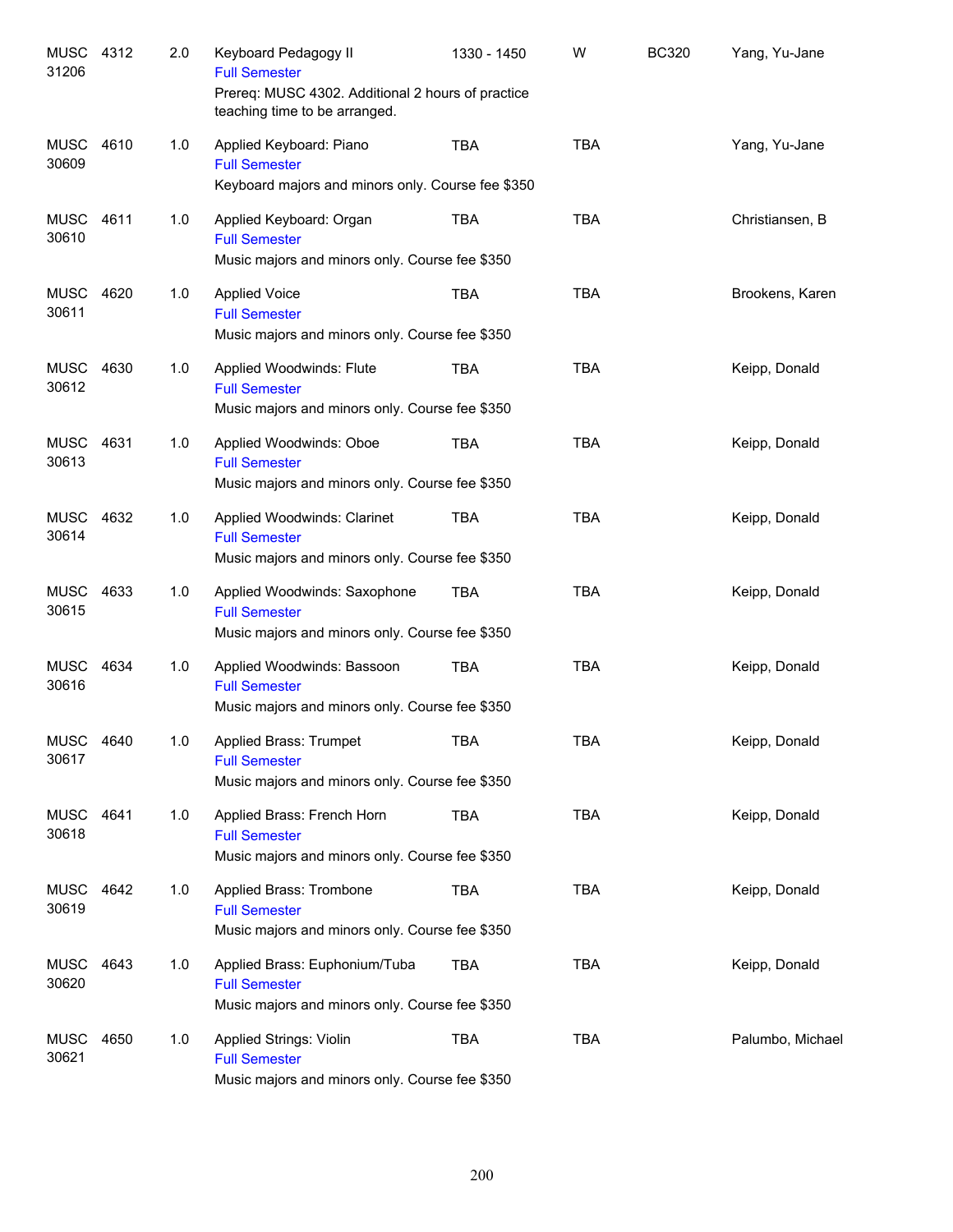| <b>MUSC</b><br>30622 | 4651  | 1.0 | Applied Strings: Viola<br><b>Full Semester</b><br>Music majors and minors only. Course fee \$350                                                                                                                                                  | <b>TBA</b>  | <b>TBA</b> |              | Palumbo, Michael |
|----------------------|-------|-----|---------------------------------------------------------------------------------------------------------------------------------------------------------------------------------------------------------------------------------------------------|-------------|------------|--------------|------------------|
| <b>MUSC</b><br>30623 | 4652  | 1.0 | Applied Strings: Violincello<br><b>Full Semester</b><br>Music majors and minors only. Course fee \$350                                                                                                                                            | <b>TBA</b>  | <b>TBA</b> |              | Palumbo, Michael |
| MUSC<br>30624        | 4653  | 1.0 | <b>Applied Strings: String Bass</b><br><b>Full Semester</b><br>Music majors and minors only. Course fee \$350                                                                                                                                     | TBA         | <b>TBA</b> |              | Palumbo, Michael |
| MUSC<br>30625        | 4654  | 1.0 | <b>Applied Strings: Guitar</b><br><b>Full Semester</b><br>Music majors and minors only. Course fee \$350                                                                                                                                          | <b>TBA</b>  | <b>TBA</b> |              | Palumbo, Michael |
| <b>MUSC</b><br>30626 | 4655  | 1.0 | <b>Applied Strings: Harp</b><br><b>Full Semester</b><br>Music majors and minors only. Course fee \$350                                                                                                                                            | <b>TBA</b>  | <b>TBA</b> |              | Palumbo, Michael |
| <b>MUSC</b><br>30627 | 4660  | 1.0 | <b>Applied Percussion</b><br><b>Full Semester</b><br>Music majors and minors only. Course fee \$350                                                                                                                                               | <b>TBA</b>  | <b>TBA</b> |              | Keipp, Donald    |
| <b>MUSC</b><br>30628 | 4673  | 2.0 | <b>Private Instruction</b><br><b>Full Semester</b><br>All performance areas. Two hours instruction/ week.<br>Minimum of 18 hrs/ week practice required. One-half<br>hour special assignment. By consent of instructor only.<br>Course fee: \$700. | <b>TBA</b>  | <b>TBA</b> |              | Priest, Thomas   |
| <b>MUSC</b><br>31296 | 4772  | 2.0 | Stringed Instrument Liter II<br><b>Full Semester</b>                                                                                                                                                                                              | 1530 - 1720 | т          | <b>BC211</b> | Palumbo, Michael |
| <b>MUSC</b><br>31928 | 4820  | 1.0 | Pro Tools 101<br><b>Full Semester</b><br>Course Fee: \$55.00                                                                                                                                                                                      | 1030 - 1120 | W          | <b>BC322</b> | Maxson, Mark     |
| <b>MUSC</b><br>31929 | 4821  | 1.0 | Pro Tools 110<br><b>Full Semester</b><br>There is a \$75 Lab Fee for this course.                                                                                                                                                                 | 1530 - 1620 | М          | <b>BC322</b> | Maxson, Mark     |
| MUSC<br>30552        | 4830A | 1.0 | <b>Directed Readings</b><br><b>Full Semester</b>                                                                                                                                                                                                  | <b>TBA</b>  | <b>TBA</b> |              | Priest, Thomas   |
| MUSC<br>30553        | 4830A | 2.0 | <b>Directed Readings</b><br><b>Full Semester</b>                                                                                                                                                                                                  | <b>TBA</b>  | <b>TBA</b> |              | Priest, Thomas   |
| <b>MUSC</b><br>30555 | 4830A | 3.0 | Directed Readings<br><b>Full Semester</b>                                                                                                                                                                                                         | <b>TBA</b>  | <b>TBA</b> |              | Priest, Thomas   |
| <b>MUSC</b><br>30556 | 4830B | 2.0 | Directed Readings/Vocal Pedago<br><b>Full Semester</b><br>Vocal Pedagogy Majors Only.                                                                                                                                                             | <b>TBA</b>  | <b>TBA</b> |              | Brookens, Karen  |
| <b>MUSC</b><br>30557 | 4830B | 1.0 | Directed Readings/Vocal Pedago<br><b>Full Semester</b><br>Vocal Pedagogy Majors Only.                                                                                                                                                             | <b>TBA</b>  | <b>TBA</b> |              | Brookens, Karen  |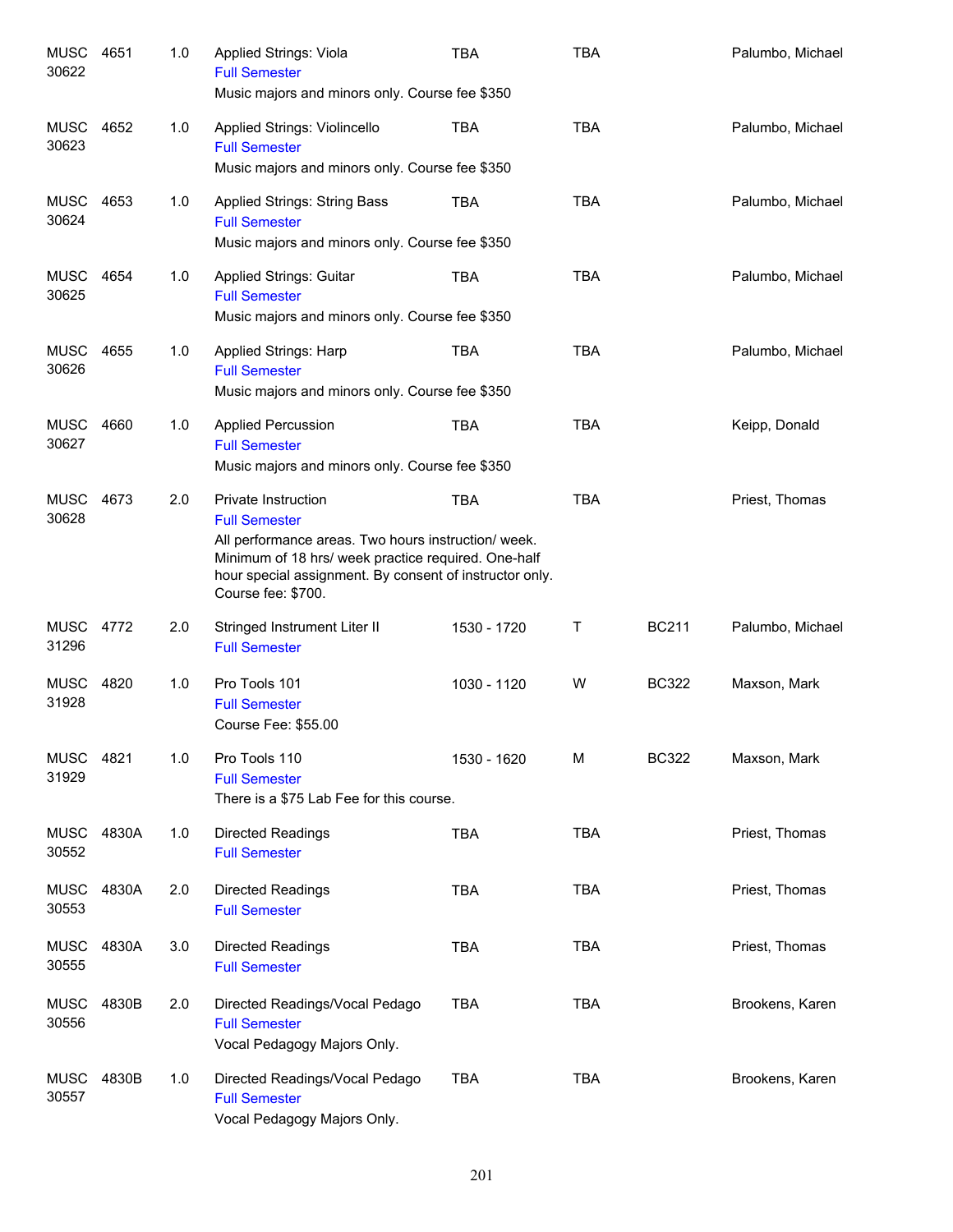| <b>MUSC</b><br>30558 | 4830B | 3.0 | Directed Readings/Vocal Pedago<br><b>Full Semester</b><br>Vocal Pedagogy Majors Only.   | <b>TBA</b>  | <b>TBA</b> |              | Brookens, Karen |
|----------------------|-------|-----|-----------------------------------------------------------------------------------------|-------------|------------|--------------|-----------------|
| <b>MUSC</b><br>30559 | 4830C | 1.0 | Directed Readings/Music Educat<br><b>Full Semester</b><br>Music Education Majors Only.  | <b>TBA</b>  | <b>TBA</b> |              | Priest, Thomas  |
| <b>MUSC</b><br>30560 | 4830C | 2.0 | Directed Readings/Music Educat<br><b>Full Semester</b><br>Music Education Majors Only.  | <b>TBA</b>  | <b>TBA</b> |              | Priest, Thomas  |
| MUSC<br>30562        | 4830C | 3.0 | Directed Readings/Music Educat<br><b>Full Semester</b><br>Music Education Majors Only.  | <b>TBA</b>  | <b>TBA</b> |              | Priest, Thomas  |
| MUSC<br>30563        | 4830D | 1.0 | Directed Readings/Keyboarding<br><b>Full Semester</b><br>Keyboard Pedagogy Majors Only. | <b>TBA</b>  | <b>TBA</b> |              | Yang, Yu-Jane   |
| MUSC<br>30564        | 4830D | 2.0 | Directed Readings/Keyboarding<br><b>Full Semester</b><br>Keyboard Pedagogy Majors Only. | <b>TBA</b>  | <b>TBA</b> |              | Yang, Yu-Jane   |
| MUSC<br>30565        | 4830D | 3.0 | Directed Readings/Keyboarding<br><b>Full Semester</b><br>Keyboard Pedagogy Majors Only. | <b>TBA</b>  | <b>TBA</b> |              | Yang, Yu-Jane   |
| MUSC<br>31153        | 4842  | 2.0 | <b>High School Music Methods</b><br><b>Full Semester</b><br>Prereq: MUSC 4822           | 0830 - 0920 | WF         | <b>BC125</b> | Priest, Thomas  |
| MUSC<br>30566        | 4860A | 1.0 | Internship in Music<br><b>Full Semester</b>                                             | <b>TBA</b>  | <b>TBA</b> |              | Priest, Thomas  |
| <b>MUSC</b><br>30567 | 4860A | 2.0 | Internship in Music<br><b>Full Semester</b>                                             | <b>TBA</b>  | <b>TBA</b> |              | Priest, Thomas  |
| <b>MUSC</b><br>30568 | 4860A | 3.0 | Internship in Music<br><b>Full Semester</b>                                             | <b>TBA</b>  | <b>TBA</b> |              | Priest, Thomas  |
| <b>MUSC</b><br>30570 | 4860B | 1.0 | Internship/Vocal Pedagogy<br><b>Full Semester</b><br>Vocal Pedagogy Majors Only.        | <b>TBA</b>  | <b>TBA</b> |              | Brookens, Karen |
| <b>MUSC</b><br>30571 | 4860B | 2.0 | Internship/Vocal Pedagogy<br><b>Full Semester</b><br>Vocal Pedagogy Majors Only.        | <b>TBA</b>  | <b>TBA</b> |              | Brookens, Karen |
| <b>MUSC</b><br>30572 | 4860B | 3.0 | Internship/Vocal Pedagogy<br><b>Full Semester</b><br>Vocal Pedagogy Majors Only.        | <b>TBA</b>  | <b>TBA</b> |              | Brookens, Karen |
| <b>MUSC</b><br>30573 | 4860C | 1.0 | Internship/Music Education<br><b>Full Semester</b><br>Music Education Majors Only.      | <b>TBA</b>  | <b>TBA</b> |              | Priest, Thomas  |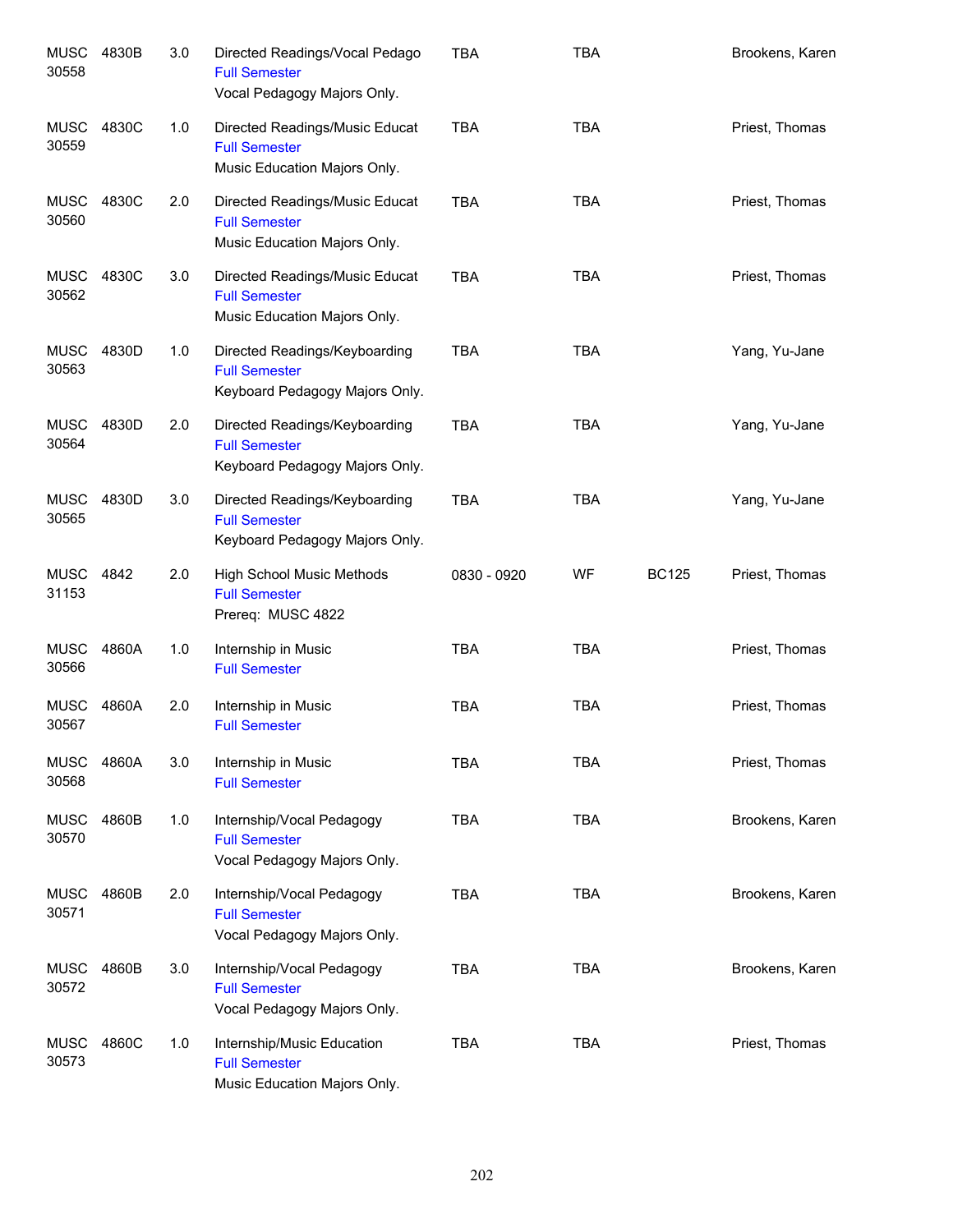| <b>MUSC</b><br>30574 | 4860C | 2.0 | Internship/Music Education<br><b>Full Semester</b><br>Music Education Majors Only.                                                                                        | <b>TBA</b>  | <b>TBA</b> |              | Priest, Thomas      |
|----------------------|-------|-----|---------------------------------------------------------------------------------------------------------------------------------------------------------------------------|-------------|------------|--------------|---------------------|
| <b>MUSC</b><br>30575 | 4860C | 3.0 | Internship/Music Education<br><b>Full Semester</b><br>Music Education Majors Only.                                                                                        | <b>TBA</b>  | <b>TBA</b> |              | Priest, Thomas      |
| <b>MUSC</b><br>30576 | 4860D | 1.0 | Intern/Keyboard Pedagogy<br><b>Full Semester</b><br>Keyboard Pedagogy Majors Only.                                                                                        | <b>TBA</b>  | <b>TBA</b> |              | Yang, Yu-Jane       |
| <b>MUSC</b><br>30577 | 4860D | 2.0 | Intern/Keyboard Pedagogy<br><b>Full Semester</b><br>Keyboard Pedagogy Majors Only.                                                                                        | <b>TBA</b>  | <b>TBA</b> |              | Yang, Yu-Jane       |
| <b>MUSC</b><br>30578 | 4860D | 3.0 | Intern/Keyboard Pedagogy<br><b>Full Semester</b><br>Keyboard Pedagogy Majors Only.                                                                                        | <b>TBA</b>  | <b>TBA</b> |              | Yang, Yu-Jane       |
| <b>MUSC</b><br>30579 | 4890  | 1.0 | Cooperative Work Experience<br><b>Full Semester</b>                                                                                                                       | <b>TBA</b>  | <b>TBA</b> |              | Priest, Thomas      |
| <b>MUSC</b><br>30580 | 4890  | 2.0 | Cooperative Work Experience<br><b>Full Semester</b>                                                                                                                       | <b>TBA</b>  | <b>TBA</b> |              | Priest, Thomas      |
| <b>MUSC</b><br>30581 | 4890  | 3.0 | Cooperative Work Experience<br><b>Full Semester</b>                                                                                                                       | <b>TBA</b>  | <b>TBA</b> |              | Priest, Thomas      |
| <b>MUSC</b><br>30582 | 4890  | 4.0 | Cooperative Work Experience<br><b>Full Semester</b>                                                                                                                       | <b>TBA</b>  | <b>TBA</b> |              | Priest, Thomas      |
| <b>MUSC</b><br>30583 | 4890  | 5.0 | Cooperative Work Experience<br><b>Full Semester</b>                                                                                                                       | <b>TBA</b>  | <b>TBA</b> |              | Priest, Thomas      |
| <b>MUSC</b><br>30584 | 4890  | 6.0 | Cooperative Work Experience<br><b>Full Semester</b>                                                                                                                       | <b>TBA</b>  | <b>TBA</b> |              | Priest, Thomas      |
| <b>MUSC</b><br>30585 | 4910  | 2.0 | Opera Production<br><b>Full Semester</b>                                                                                                                                  | 1330 - 1520 | <b>TR</b>  | <b>BC136</b> | Sorenson, Gary      |
| <b>MUSC</b><br>30586 | 4991  | 1.0 | Senior Recital<br><b>Full Semester</b><br>4000 level of private instruction.                                                                                              | <b>TBA</b>  | <b>TBA</b> |              | Priest, Thomas      |
| <b>MUSC</b><br>30587 | 4992  | 1.0 | Senior Project<br><b>Full Semester</b><br>4000 level of private instruction. Music Education majors<br>only. Call Dr. Priest at 801-626-7181 for approval to<br>register. | <b>TBA</b>  | <b>TBA</b> |              | Priest, Thomas      |
| <b>NEUR</b><br>31563 | 2050  | 3.0 | Introduction to Neuroscience<br><b>Full Semester</b><br>Course Fee: \$15.00                                                                                               | 1200 - 1315 | <b>TR</b>  | MH304        | Fowler, Laurie      |
| <b>NEUR</b><br>33445 | 4810  | 3.0 | Cognitive & Behavioral Neurosc<br><b>Full Semester</b>                                                                                                                    | 0900 - 1015 | <b>TR</b>  | SS343        | Schmolesky, Matthew |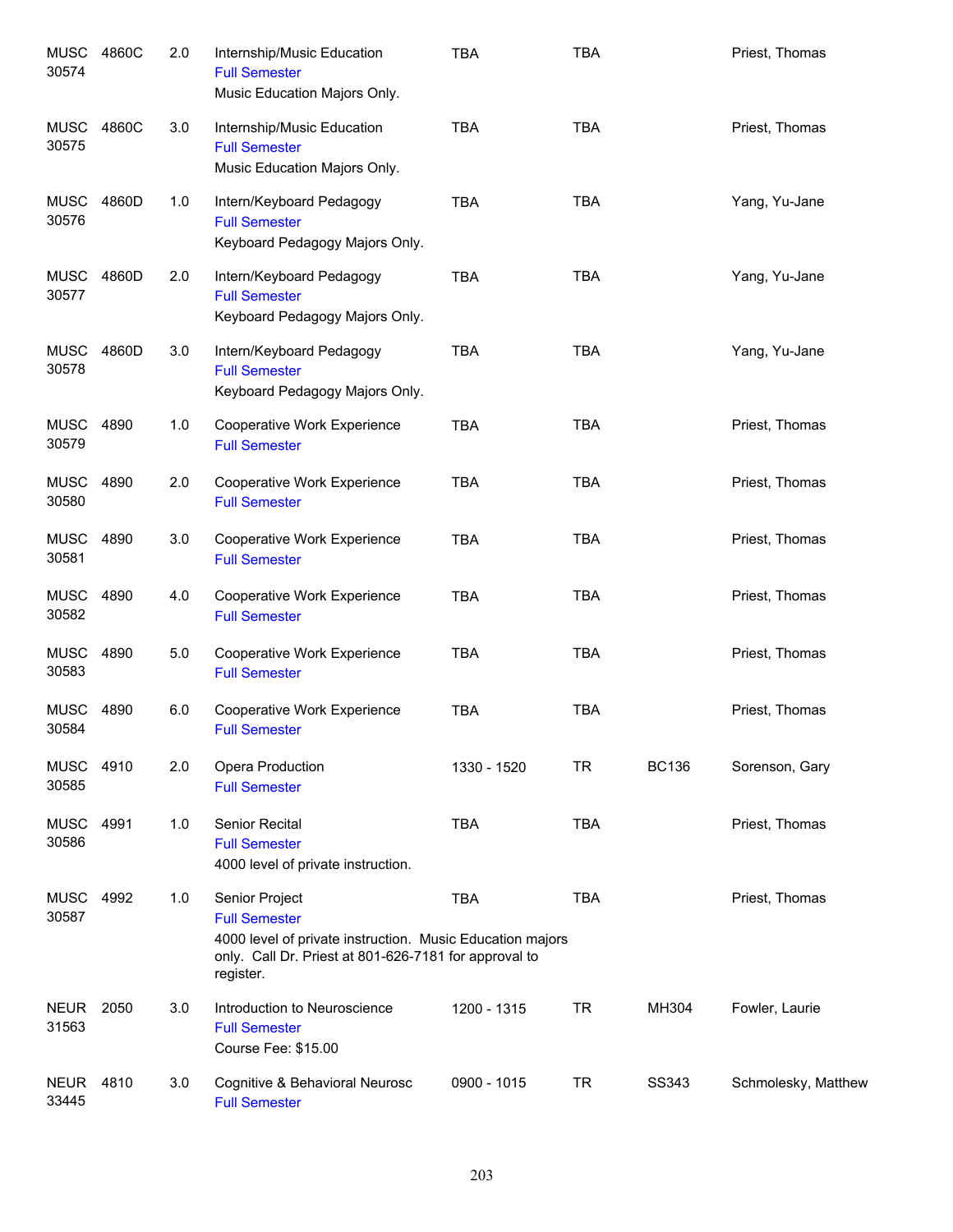| <b>NRSG</b><br>30389 | 1030 | 3.0 | Found of Nursing Practice<br><b>Full Semester</b><br>Email msimmons1@weber.edu for nursing override.                                                                                                      | 0730 - 0900<br>0930 - 1100 | Τ<br>W     | MH480<br>MH480 | Forest, Linda     |
|----------------------|------|-----|-----------------------------------------------------------------------------------------------------------------------------------------------------------------------------------------------------------|----------------------------|------------|----------------|-------------------|
| <b>NRSG</b><br>30394 | 1030 | 3.0 | Found of Nursing Practice<br><b>Full Semester</b><br>Email msimmons1@weber.edu for nursing override.                                                                                                      | 1230 - 1400                | <b>WR</b>  | D02112         | Forest, Linda     |
| <b>NRSG</b><br>30390 | 1031 | 3.0 | Found Of Nursing Clinical<br><b>Full Semester</b><br>Email msimmons1@weber.edu for nursing override.<br>Course Fee: \$280.00                                                                              | <b>TBA</b>                 | <b>TBA</b> |                | Anderson, Kelsie  |
| <b>NRSG</b><br>30391 | 1031 | 3.0 | Found Of Nursing Clinical<br><b>Full Semester</b><br>Email msimmons1@weber.edu for nursing override.<br>Course Fee: \$280.00                                                                              | <b>TBA</b>                 | <b>TBA</b> |                | Rusch, Linda      |
| <b>NRSG</b><br>30392 | 1031 | 3.0 | Found Of Nursing Clinical<br><b>Full Semester</b><br>Email msimmons1@weber.edu for nursing override.<br>Course Fee: \$280.00                                                                              | <b>TBA</b>                 | <b>TBA</b> |                | Mabey, Camille    |
| <b>NRSG</b><br>30395 | 1031 | 3.0 | Found Of Nursing Clinical<br><b>Full Semester</b><br>Email msimmons1@weber.edu for nursing override.<br>Course Fee: \$280.00                                                                              | <b>TBA</b>                 | <b>TBA</b> |                | Harald, Elizabeth |
| <b>NRSG</b><br>30396 | 1031 | 3.0 | Found Of Nursing Clinical<br><b>Full Semester</b><br>Email msimmons1@weber.edu for nursing override.<br>Course Fee: \$280.00                                                                              | <b>TBA</b>                 | <b>TBA</b> |                | Rusch, Linda      |
| <b>NRSG</b><br>30397 | 1031 | 3.0 | Found Of Nursing Clinical<br><b>Full Semester</b><br>Email msimmons1@weber.edu for nursing override.<br>Course Fee: \$280.00                                                                              | <b>TBA</b>                 | <b>TBA</b> |                | Jensen, Joslyn    |
| <b>NRSG</b><br>30300 | 1040 | 2.0 | Women's Health/Childbearing<br><b>Full Semester</b><br>Email msimmons1@weber.edu for nursing registration override                                                                                        | 0730 - 0930                | Т          | MH222          | Holman, Rieneke   |
| <b>NRSG</b><br>30301 | 1040 | 2.0 | Women's Health/Childbearing<br><b>Full Semester</b><br>Email msimmons1@weber.edu for nursing registration override                                                                                        | 1030 - 1230                | W          | MH332          | Holman, Rieneke   |
| <b>NRSG</b><br>30328 | 1040 | 2.0 | Women's Health/Childbearing<br><b>Full Semester</b><br>Email msimmons1@weber.edu for nursing registration override                                                                                        | 0930 - 1130                | R          | D02112         | Holman, Rieneke   |
| <b>NRSG</b><br>30372 | 1040 | 2.0 | Women's Health/Childbearing<br><b>Full Semester</b><br>Email msimmons1@weber.edu for nursing override.                                                                                                    | <b>TBA</b>                 | <b>TBA</b> |                | Haas, Debra       |
| <b>NRSG</b><br>31910 | 1040 | 2.0 | Women's Health/Childbearing<br><b>Full Semester</b><br>To access the online course materials, please log in through<br>the student portal (eWeber) at http://weber.edu and select:<br>"current students". | <b>TBA</b>                 | <b>TBA</b> | OL             | Salmond, Louise   |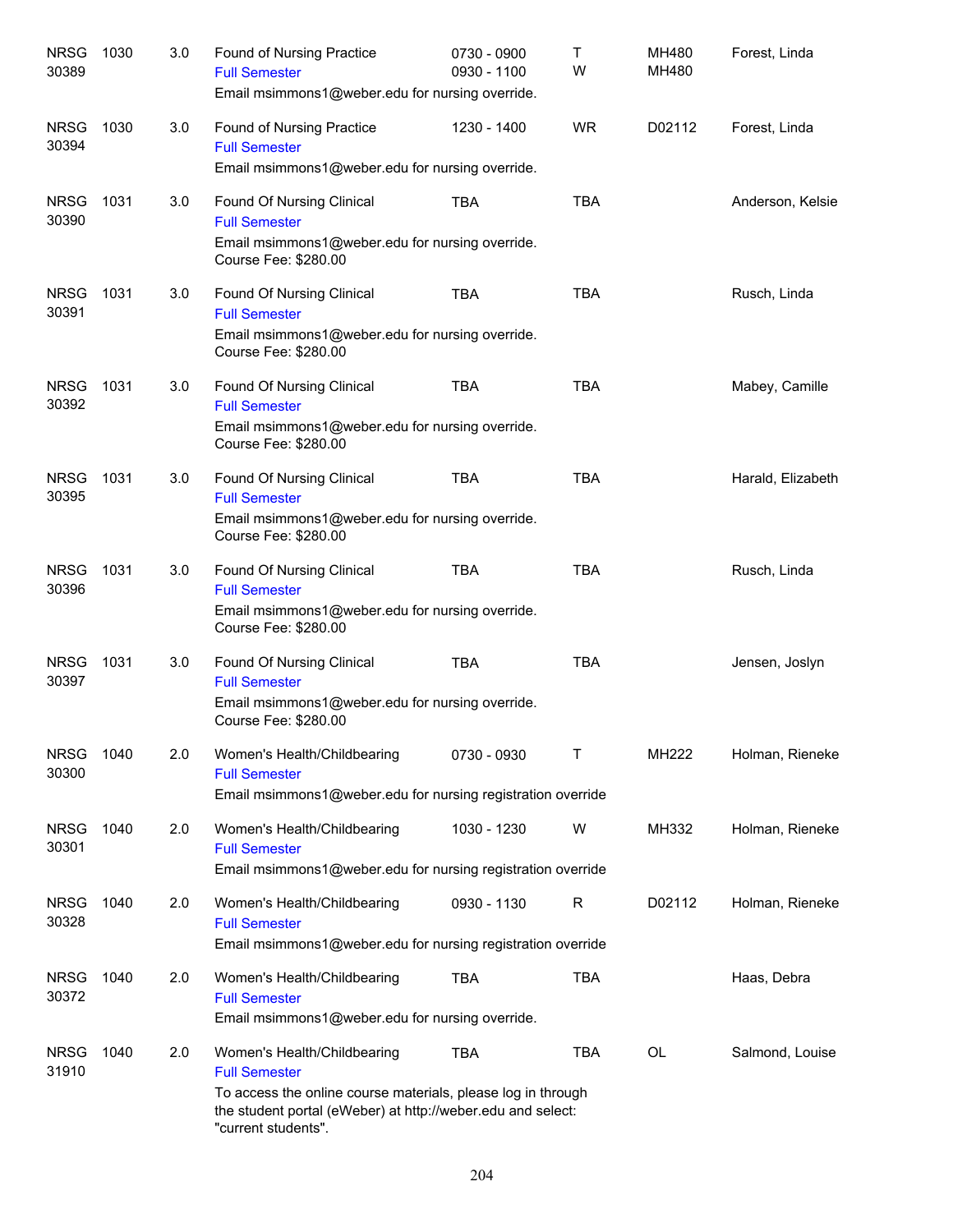| <b>NRSG</b><br>30302 | 1041 | 1.0 | <b>Women's Health Clinical</b><br><b>Full Semester</b>                            | <b>TBA</b> | <b>TBA</b> | Harris, Jeanette |
|----------------------|------|-----|-----------------------------------------------------------------------------------|------------|------------|------------------|
|                      |      |     | Email msimmons1@weber.edu for nursing registration override<br>Course Fee \$45.00 |            |            |                  |
| <b>NRSG</b><br>30303 | 1041 | 1.0 | Women's Health Clinical<br><b>Full Semester</b>                                   | <b>TBA</b> | <b>TBA</b> | Harris, Jeanette |
|                      |      |     | Email msimmons1@weber.edu for nursing registration override<br>Course Fee \$45.00 |            |            |                  |
| <b>NRSG</b><br>30304 | 1041 | 1.0 | <b>Women's Health Clinical</b><br><b>Full Semester</b>                            | <b>TBA</b> | <b>TBA</b> | Holman, Rieneke  |
|                      |      |     | Email msimmons1@weber.edu for nursing registration override<br>Course Fee \$45.00 |            |            |                  |
| <b>NRSG</b><br>30305 | 1041 | 1.0 | Women's Health Clinical<br><b>Full Semester</b>                                   | <b>TBA</b> | <b>TBA</b> | Waldrop, Heidi   |
|                      |      |     | Email msimmons1@weber.edu for nursing registration override<br>Course Fee \$45.00 |            |            |                  |
| <b>NRSG</b><br>30306 | 1041 | 1.0 | Women's Health Clinical<br><b>Full Semester</b>                                   | <b>TBA</b> | <b>TBA</b> | Waldrop, Heidi   |
|                      |      |     | Email msimmons1@weber.edu for nursing registration override<br>Course Fee \$45.00 |            |            |                  |
| <b>NRSG</b><br>30307 | 1041 | 1.0 | Women's Health Clinical<br><b>Full Semester</b>                                   | <b>TBA</b> | <b>TBA</b> | Waldrop, Heidi   |
|                      |      |     | Email msimmons1@weber.edu for nursing registration override<br>Course Fee \$45.00 |            |            |                  |
| <b>NRSG</b><br>30330 | 1041 | 1.0 | Women's Health Clinical<br><b>Full Semester</b>                                   | <b>TBA</b> | <b>TBA</b> | Holman, Rieneke  |
|                      |      |     | Email msimmons1@weber.edu for nursing registration override<br>Course Fee \$45.00 |            |            |                  |
| <b>NRSG</b><br>30331 | 1041 | 1.0 | Women's Health Clinical<br><b>Full Semester</b>                                   | <b>TBA</b> | <b>TBA</b> | Salmond, Louise  |
|                      |      |     | Email msimmons1@weber.edu for nursing registration override<br>Course Fee \$45.00 |            |            |                  |
| <b>NRSG</b><br>30332 | 1041 | 1.0 | Women's Health Clinical<br><b>Full Semester</b>                                   | <b>TBA</b> | <b>TBA</b> | Salmond, Louise  |
|                      |      |     | Email msimmons1@weber.edu for nursing registration override<br>Course Fee \$45.00 |            |            |                  |
| <b>NRSG</b><br>30333 | 1041 | 1.0 | Women's Health Clinical<br><b>Full Semester</b>                                   | <b>TBA</b> | <b>TBA</b> | Salmond, Louise  |
|                      |      |     | Email msimmons1@weber.edu for nursing registration override<br>Course Fee \$45.00 |            |            |                  |
| <b>NRSG</b><br>30373 | 1041 | 1.0 | Women's Health Clinical<br><b>Full Semester</b>                                   | <b>TBA</b> | <b>TBA</b> | Haas, Debra      |
|                      |      |     | Email msimmons1@weber.edu for nursing override.<br>Course Fee \$45.00             |            |            |                  |
| <b>NRSG</b><br>30374 | 1041 | 1.0 | Women's Health Clinical<br><b>Full Semester</b>                                   | <b>TBA</b> | <b>TBA</b> | Haas, Debra      |
|                      |      |     | Email msimmons1@weber.edu for nursing override.<br>Course Fee \$45.00             |            |            |                  |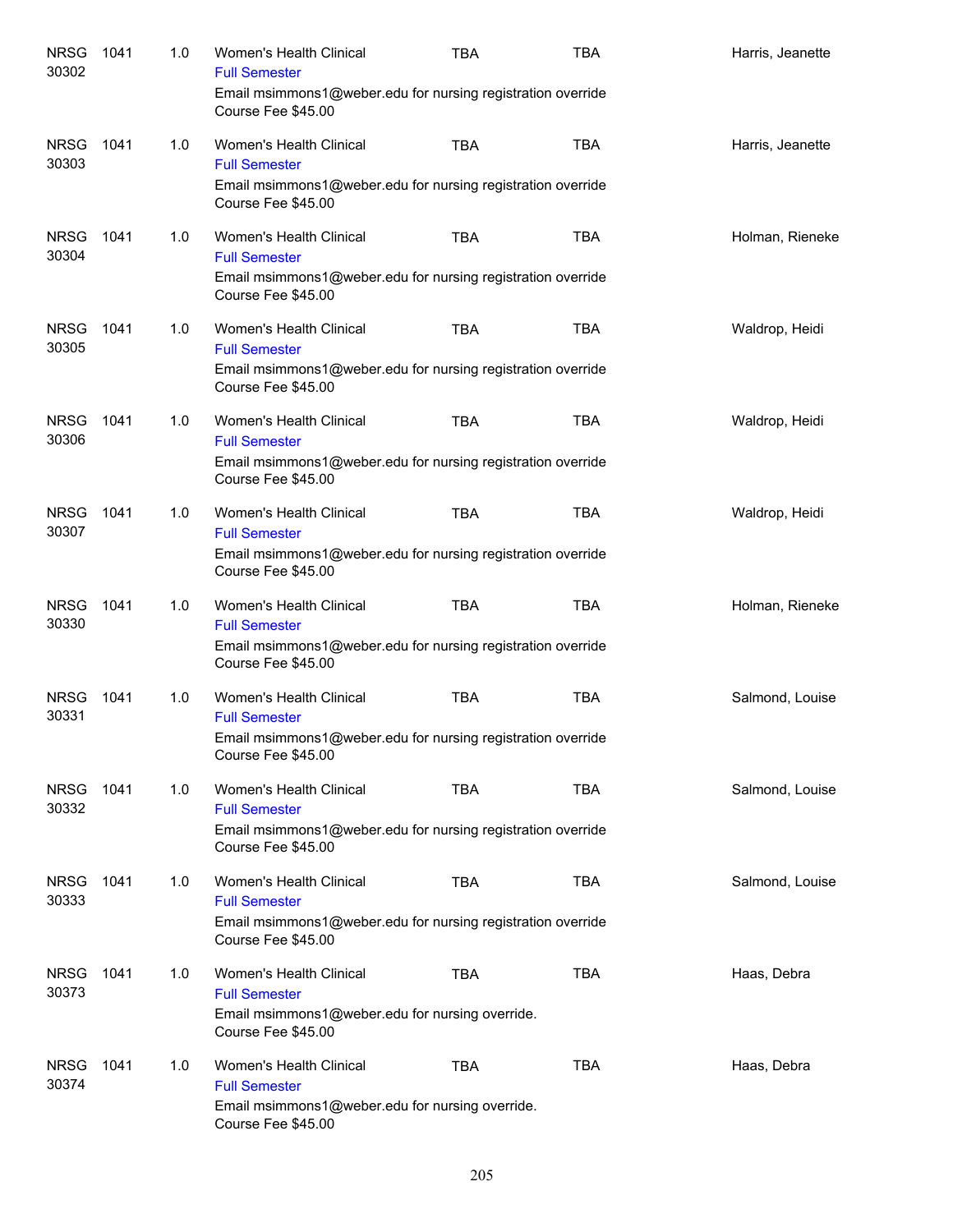| <b>NRSG</b><br>30375 | 1041 | 1.0 | Women's Health Clinical<br><b>Full Semester</b><br>Email msimmons1@weber.edu for nursing override.<br>Course Fee \$45.00                                                                                                    | <b>TBA</b>                 | <b>TBA</b> |                | Haas, Debra        |
|----------------------|------|-----|-----------------------------------------------------------------------------------------------------------------------------------------------------------------------------------------------------------------------------|----------------------------|------------|----------------|--------------------|
| <b>NRSG</b><br>31911 | 1041 | 1.0 | Women's Health Clinical<br><b>Full Semester</b><br>To access the online course materials, please log in through<br>the student portal (eWeber) at http://weber.edu and select:<br>"current students".<br>Course Fee \$45.00 | <b>TBA</b>                 | <b>TBA</b> | <b>OL</b>      | Leggett, Diane     |
| <b>NRSG</b><br>31912 | 1041 | 1.0 | Women's Health Clinical<br><b>Full Semester</b><br>To access the online course materials, please log in through<br>the student portal (eWeber) at http://weber.edu and select:<br>"current students".<br>Course Fee \$45.00 | <b>TBA</b>                 | <b>TBA</b> | <b>OL</b>      | Leggett, Diane     |
| <b>NRSG</b><br>30309 | 1045 | 3.0 | Nursing - Adults & Children I<br><b>Full Semester</b><br>Email msimmons1@weber.edu for nursing registration override                                                                                                        | 0730 - 0900<br>1000 - 1130 | F<br>Τ     | MH327<br>ET224 | Culliton, Kathleen |
| <b>NRSG</b><br>30310 | 1045 | 3.0 | Nursing - Adults & Children I<br><b>Full Semester</b><br>Email msimmons1@weber.edu for nursing registration override                                                                                                        | 1330 - 1500<br>1430 - 1600 | W<br>R     | MH327<br>MH327 | Culliton, Kathleen |
| <b>NRSG</b><br>30334 | 1045 | 3.0 | Nursing - Adults & Children I<br><b>Full Semester</b><br>Email msimmons1@weber.edu for nursing registration override                                                                                                        | 0730 - 0859                | <b>WR</b>  | D02103         | Culliton, Kathleen |
| <b>NRSG</b><br>30376 | 1045 | 3.0 | Nursing - Adults & Children I<br><b>Full Semester</b><br>Email msimmons1@weber.edu for nursing override.                                                                                                                    | <b>TBA</b>                 | <b>TBA</b> |                | Kelly, Jonny       |
| <b>NRSG</b><br>31913 | 1045 | 3.0 | Nursing - Adults & Children I<br><b>Full Semester</b><br>To access the online course materials, please log in through<br>the student portal (eWeber) at http://weber.edu and select:<br>"current students".                 | <b>TBA</b>                 | <b>TBA</b> | <b>OL</b>      | Culliton, Kathleen |
| <b>NRSG</b><br>30311 | 1046 | 2.0 | Adult & Child I Clinical<br><b>Full Semester</b><br>Email msimmons1@weber.edu for nursing registration override<br>Course Fee \$185.00                                                                                      | <b>TBA</b>                 | <b>TBA</b> |                | Johnston, Cindy    |
| <b>NRSG</b><br>30312 | 1046 | 2.0 | Adult & Child I Clinical<br><b>Full Semester</b><br>Email msimmons1@weber.edu for nursing registration override<br><b>Course Fee \$185.00</b>                                                                               | <b>TBA</b>                 | <b>TBA</b> |                | Hanson, Alexandra  |
| <b>NRSG</b><br>30313 | 1046 | 2.0 | Adult & Child I Clinical<br><b>Full Semester</b><br>Email msimmons1@weber.edu for nursing registration override<br><b>Course Fee \$185.00</b>                                                                               | <b>TBA</b>                 | <b>TBA</b> |                | Mock, Leslie       |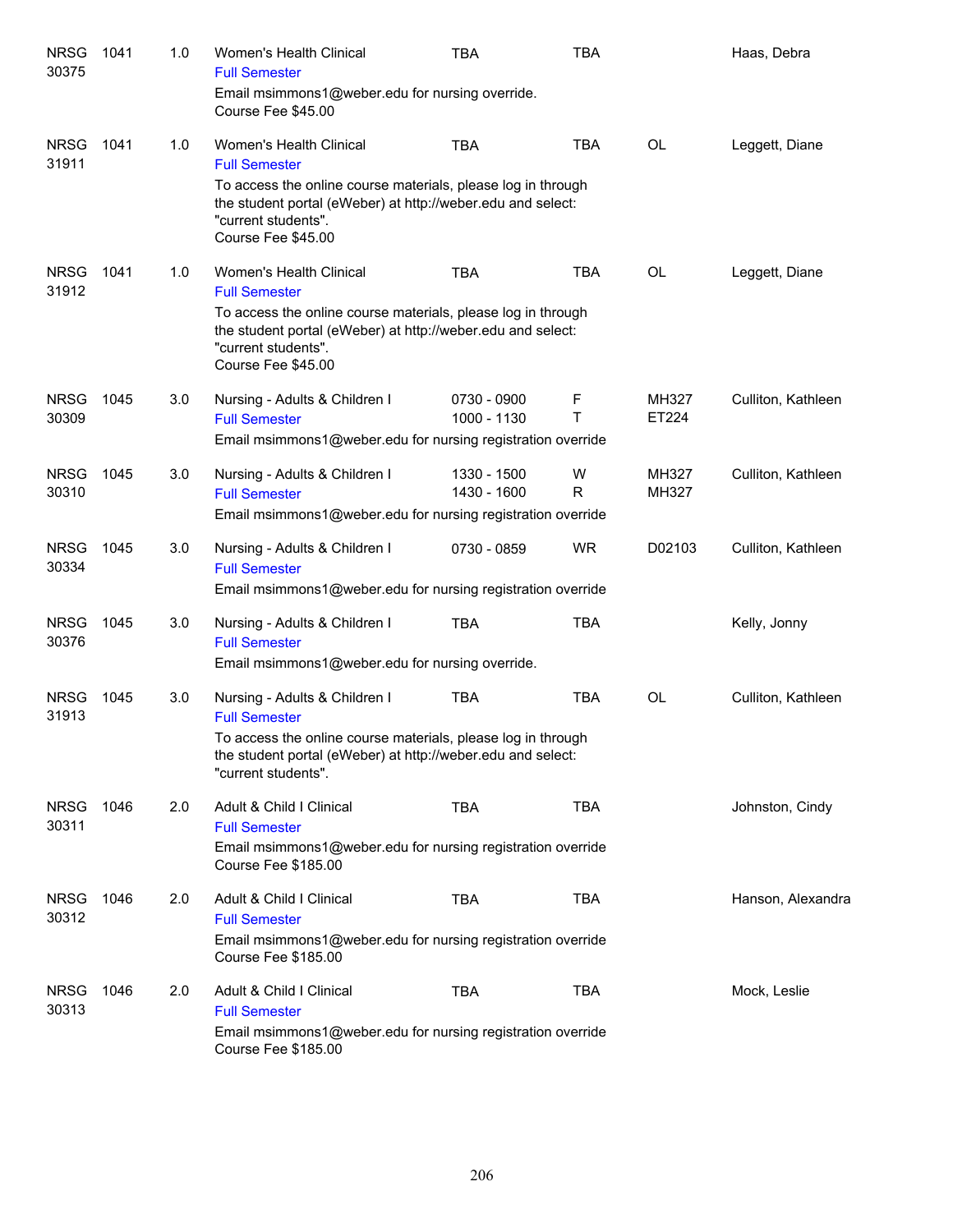| <b>NRSG</b><br>30314 | 1046 | 2.0 | Adult & Child   Clinical<br><b>Full Semester</b><br>Email msimmons1@weber.edu for nursing registration override<br>Course Fee \$185.00                                                                                        | <b>TBA</b> | <b>TBA</b> |    | Nance, Amanda     |
|----------------------|------|-----|-------------------------------------------------------------------------------------------------------------------------------------------------------------------------------------------------------------------------------|------------|------------|----|-------------------|
| <b>NRSG</b><br>30315 | 1046 | 2.0 | Adult & Child I Clinical<br><b>Full Semester</b><br>Email msimmons1@weber.edu for nursing registration override<br>Course Fee \$185.00                                                                                        | <b>TBA</b> | <b>TBA</b> |    | Hanson, Alexandra |
| <b>NRSG</b><br>30316 | 1046 | 2.0 | Adult & Child I Clinical<br><b>Full Semester</b><br>Email msimmons1@weber.edu for nursing registration override<br>Course Fee \$185.00                                                                                        | <b>TBA</b> | <b>TBA</b> |    | Rice, Pamela      |
| <b>NRSG</b><br>30335 | 1046 | 2.0 | Adult & Child I Clinical<br><b>Full Semester</b><br>Email msimmons1@weber.edu for nursing registration override<br>Course Fee \$185.00                                                                                        | <b>TBA</b> | <b>TBA</b> |    | Sandall, Brandon  |
| <b>NRSG</b><br>30336 | 1046 | 2.0 | Adult & Child I Clinical<br><b>Full Semester</b><br>Email msimmons1@weber.edu for nursing registration override<br>Course Fee \$185.00                                                                                        | <b>TBA</b> | <b>TBA</b> |    | Candland, Cynthia |
| <b>NRSG</b><br>30337 | 1046 | 2.0 | Adult & Child I Clinical<br><b>Full Semester</b><br>Email msimmons1@weber.edu for nursing registration override<br>Course Fee \$185.00                                                                                        | <b>TBA</b> | <b>TBA</b> |    | Hanson, Alexandra |
| <b>NRSG</b><br>30338 | 1046 | 2.0 | Adult & Child I Clinical<br><b>Full Semester</b><br>Email msimmons1@weber.edu for nursing registration override<br>Course Fee \$185.00                                                                                        | <b>TBA</b> | <b>TBA</b> |    | Hanson, Alexandra |
| <b>NRSG</b><br>30377 | 1046 | 2.0 | Adult & Child I Clinical<br><b>Full Semester</b><br>Email msimmons1@weber.edu for nursing override.<br>Course Fee \$185.00                                                                                                    | <b>TBA</b> | <b>TBA</b> |    | Reese, Jody       |
| <b>NRSG</b><br>30378 | 1046 | 2.0 | Adult & Child I Clinical<br><b>Full Semester</b><br>Email msimmons1@weber.edu for nursing override.<br>Course Fee \$185.00                                                                                                    | <b>TBA</b> | <b>TBA</b> |    | Bears, Tiffany    |
| <b>NRSG</b><br>30379 | 1046 | 2.0 | Adult & Child I Clinical<br><b>Full Semester</b><br>Email msimmons1@weber.edu for nursing override.<br>Course Fee \$185.00                                                                                                    | <b>TBA</b> | <b>TBA</b> |    | Clark, Heather    |
| <b>NRSG</b><br>31915 | 1046 | 2.0 | Adult & Child I Clinical<br><b>Full Semester</b><br>To access the online course materials, please log in through<br>the student portal (eWeber) at http://weber.edu and select:<br>"current students".<br>Course Fee \$185.00 | <b>TBA</b> | <b>TBA</b> | OL | Wankier, Jamie    |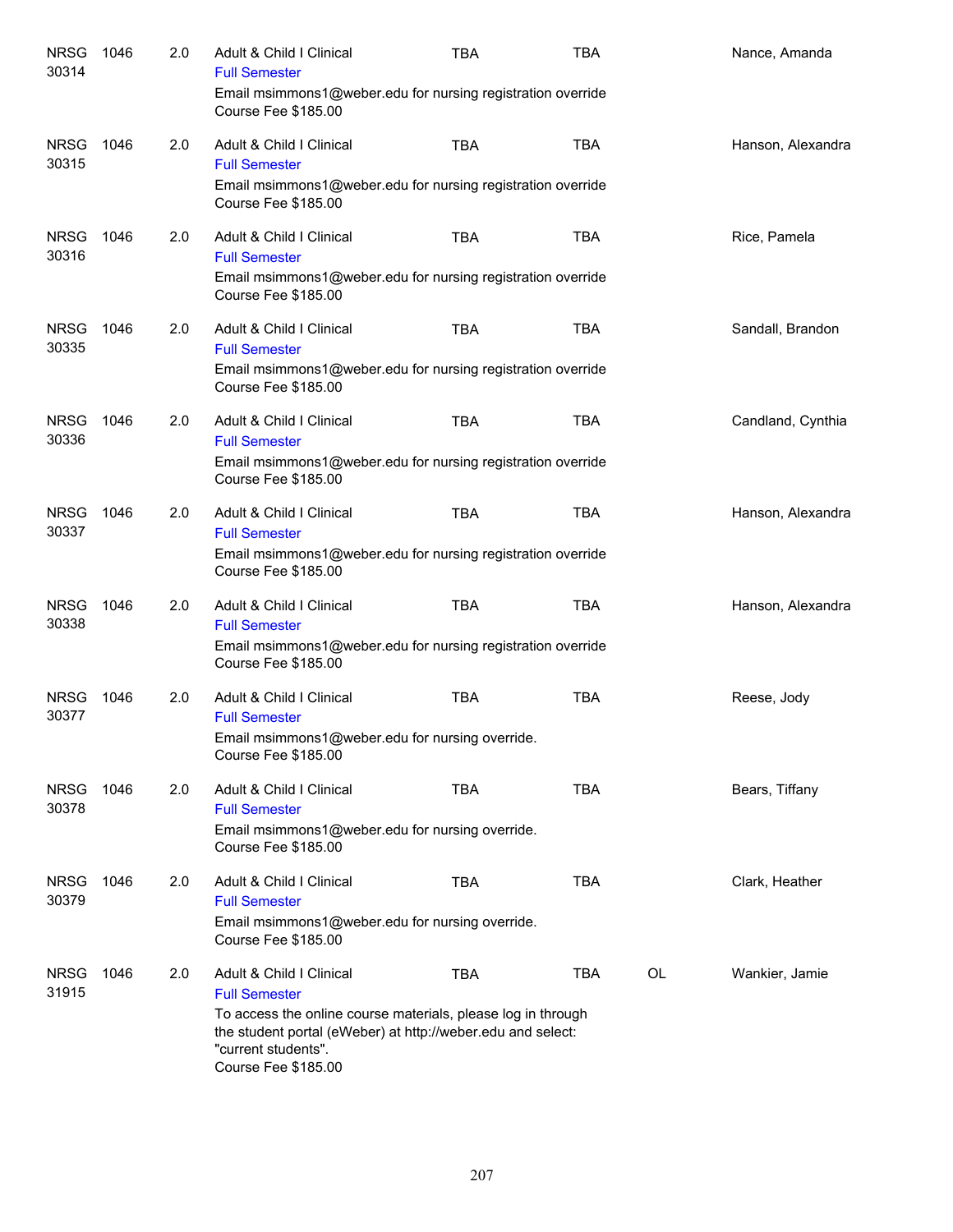| <b>NRSG</b><br>31916 | 1046 | 2.0 | Adult & Child   Clinical<br><b>Full Semester</b>                                                                                                                                 | TBA                        | <b>TBA</b> | OL             | Bodily, Eleanor  |
|----------------------|------|-----|----------------------------------------------------------------------------------------------------------------------------------------------------------------------------------|----------------------------|------------|----------------|------------------|
|                      |      |     | To access the online course materials, please log in through<br>the student portal (eWeber) at http://weber.edu and select:<br>"current students".<br><b>Course Fee \$185.00</b> |                            |            |                |                  |
| <b>NRSG</b><br>30393 | 1050 | 3.0 | <b>Treatment Modalities</b><br><b>Full Semester</b>                                                                                                                              | 0730 - 0900<br>1000 - 1130 | W<br>T.    | MH327<br>MH327 | Holman, Rieneke  |
|                      |      |     | Email msimmons1@weber.edu for nursing override.                                                                                                                                  |                            |            |                |                  |
| <b>NRSG</b><br>30398 | 1050 | 3.0 | <b>Treatment Modalities</b><br><b>Full Semester</b><br>Email msimmons1@weber.edu for nursing override.                                                                           | 1430 - 1600                | <b>WR</b>  | D02112         | Holman, Rieneke  |
| <b>NRSG</b><br>30299 | 2050 | 2.0 | <b>Treatment Modalities</b><br><b>Full Semester</b><br>Please email Monica Linford at monicalinford@weber.edu for instructor override                                            | <b>TBA</b>                 | <b>TBA</b> | DT             | Kuncl, Nancy     |
|                      |      |     | to clear for registration.                                                                                                                                                       |                            |            |                |                  |
| <b>NRSG</b><br>31601 | 2050 | 2.0 | <b>Treatment Modalities</b><br><b>Full Semester</b>                                                                                                                              | <b>TBA</b>                 | <b>TBA</b> |                |                  |
| <b>NRSG</b><br>30339 | 2060 | 2.0 | Psychiatric/Mental Health<br><b>Full Semester</b><br>Email msimmons1@weber.edu for nursing registration override                                                                 | 1230 - 1430                | M          | D02112         | Molen, Pamela    |
| <b>NRSG</b><br>30380 | 2060 | 2.0 | Psychiatric/Mental Health<br><b>Full Semester</b><br>Email msimmons1@weber.edu for nursing override.                                                                             | <b>TBA</b>                 | <b>TBA</b> |                | Young, Melissa   |
| <b>NRSG</b><br>30891 | 2060 | 2.0 | Psychiatric/Mental Health<br><b>Full Semester</b>                                                                                                                                | <b>TBA</b>                 | <b>TBA</b> |                | Forest, Linda    |
| <b>NRSG</b><br>31052 | 2060 | 2.0 | Psychiatric/Mental Health<br><b>Full Semester</b>                                                                                                                                | <b>TBA</b>                 | <b>TBA</b> |                |                  |
|                      |      |     | Please email Monica Linford at monicalinford@weber.edu for instructor override<br>to clear for registration.                                                                     |                            |            |                |                  |
| <b>NRSG</b><br>31602 | 2060 | 2.0 | Psychiatric/Mental Health<br><b>Full Semester</b>                                                                                                                                | <b>TBA</b>                 | <b>TBA</b> |                | Forest, Linda    |
| <b>NRSG</b><br>34746 | 2060 | 2.0 | Psychiatric/Mental Health<br><b>Full Semester</b>                                                                                                                                | <b>TBA</b>                 | <b>TBA</b> |                | Jorgensen, Cyndi |
| <b>NRSG</b><br>30340 | 2061 | 1.0 | Psych/Mental Health Clinical<br><b>Full Semester</b><br>Email msimmons1@weber.edu for nursing registration override                                                              | <b>TBA</b>                 | <b>TBA</b> |                | Molen, Pamela    |
| <b>NRSG</b><br>30341 | 2061 | 1.0 | Psych/Mental Health Clinical<br><b>Full Semester</b><br>Email msimmons1@weber.edu for nursing registration override                                                              | <b>TBA</b>                 | <b>TBA</b> |                | Molen, Pamela    |
| <b>NRSG</b><br>30342 | 2061 | 1.0 | Psych/Mental Health Clinical<br><b>Full Semester</b><br>Email msimmons1@weber.edu for nursing registration override                                                              | <b>TBA</b>                 | <b>TBA</b> |                | Molen, Pamela    |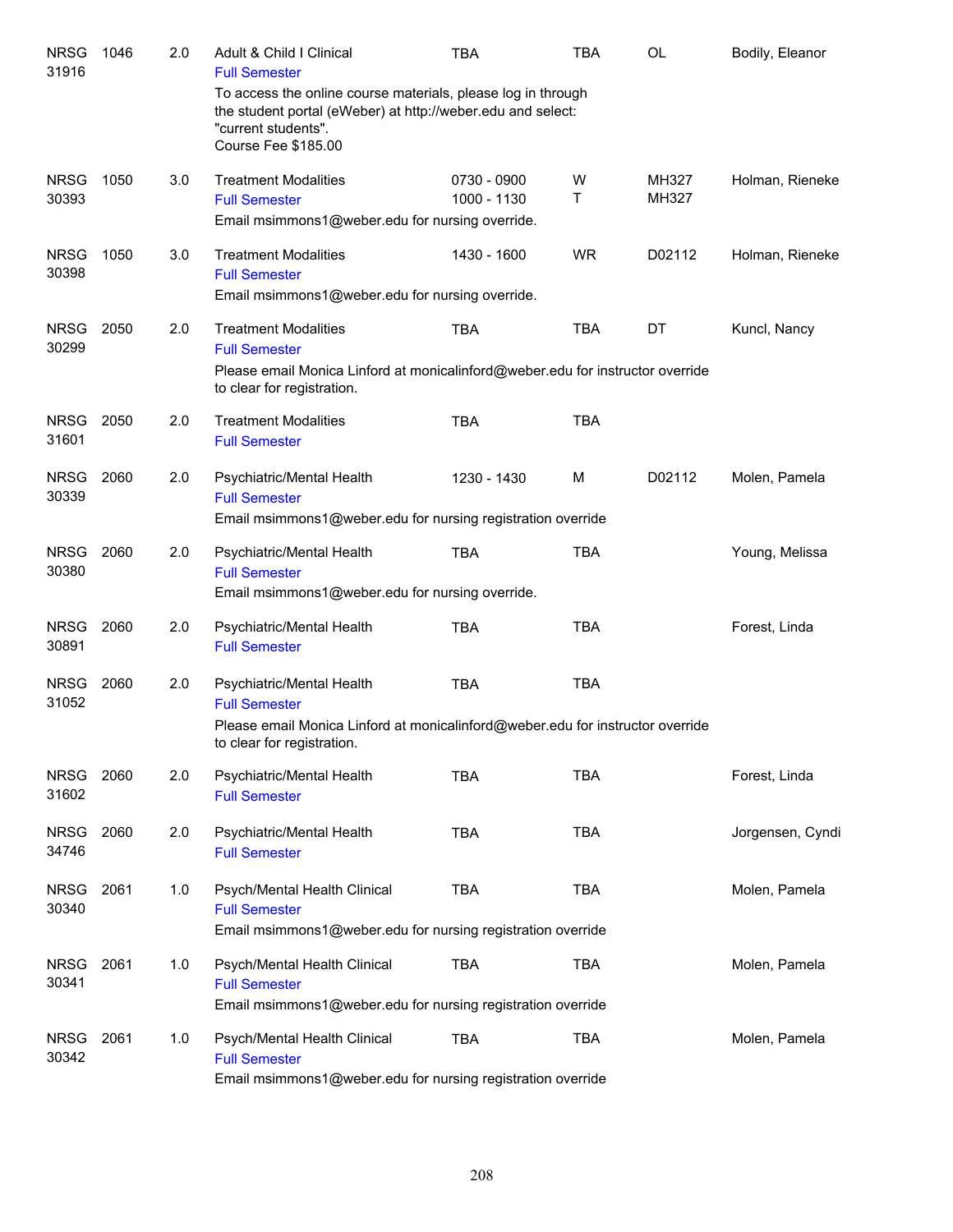| <b>NRSG</b><br>30381 | 2061 | 1.0 | Psych/Mental Health Clinical<br><b>Full Semester</b><br>Email msimmons1@weber.edu for nursing override.                                                              | <b>TBA</b> | TBA        | Young, Melissa   |
|----------------------|------|-----|----------------------------------------------------------------------------------------------------------------------------------------------------------------------|------------|------------|------------------|
| <b>NRSG</b><br>30382 | 2061 | 1.0 | Psych/Mental Health Clinical<br><b>Full Semester</b><br>Email msimmons1@weber.edu for nursing override.                                                              | <b>TBA</b> | <b>TBA</b> | Young, Melissa   |
| <b>NRSG</b><br>30899 | 2061 | 1.0 | Psych/Mental Health Clinical<br><b>Full Semester</b>                                                                                                                 | <b>TBA</b> | <b>TBA</b> |                  |
| <b>NRSG</b><br>30903 | 2061 | 1.0 | Psych/Mental Health Clinical<br><b>Full Semester</b>                                                                                                                 | <b>TBA</b> | <b>TBA</b> |                  |
| NRSG<br>30905        | 2061 | 1.0 | Psych/Mental Health Clinical<br><b>Full Semester</b>                                                                                                                 | <b>TBA</b> | <b>TBA</b> |                  |
| NRSG<br>31057        | 2061 | 1.0 | Psych/Mental Health Clinical<br><b>Full Semester</b><br>Please email Monica Linford at monicalinford@weber.edu for instructor override<br>to clear for registration. | <b>TBA</b> | <b>TBA</b> |                  |
| NRSG<br>31059        | 2061 | 1.0 | Psych/Mental Health Clinical<br><b>Full Semester</b><br>Please email Monica Linford at monicalinford@weber.edu for instructor override<br>to clear for registration. | <b>TBA</b> | <b>TBA</b> |                  |
| <b>NRSG</b><br>31069 | 2061 | 1.0 | Psych/Mental Health Clinical<br><b>Full Semester</b><br>Please email Monica Linford at monicalinford@weber.edu for instructor override<br>to clear for registration. | <b>TBA</b> | <b>TBA</b> |                  |
| <b>NRSG</b><br>31071 | 2061 | 1.0 | Psych/Mental Health Clinical<br><b>Full Semester</b><br>Please email Monica Linford at monicalinford@weber.edu for instructor override<br>to clear for registration. | <b>TBA</b> | <b>TBA</b> |                  |
| <b>NRSG</b><br>31603 | 2061 | 1.0 | Psych/Mental Health Clinical<br><b>Full Semester</b>                                                                                                                 | TBA        | TBA        |                  |
| <b>NRSG</b><br>31604 | 2061 | 1.0 | Psych/Mental Health Clinical<br><b>Full Semester</b>                                                                                                                 | <b>TBA</b> | <b>TBA</b> |                  |
| <b>NRSG</b><br>31605 | 2061 | 1.0 | Psych/Mental Health Clinical<br><b>Full Semester</b>                                                                                                                 | TBA        | <b>TBA</b> |                  |
| <b>NRSG</b><br>32978 | 2061 | 1.0 | Psych/Mental Health Clinical<br><b>Full Semester</b><br>Email msimmons1@weber.edu for nursing override.                                                              | <b>TBA</b> | <b>TBA</b> | Forest, Linda    |
| <b>NRSG</b><br>34048 | 2061 | 1.0 | Psych/Mental Health Clinical<br><b>Full Semester</b>                                                                                                                 | <b>TBA</b> | <b>TBA</b> | Jorgensen, Cyndi |
| <b>NRSG</b><br>34049 | 2061 | 1.0 | Psych/Mental Health Clinical<br><b>Full Semester</b>                                                                                                                 | <b>TBA</b> | <b>TBA</b> | Brereton, Dean   |
| <b>NRSG</b><br>34316 | 2061 | 1.0 | Psych/Mental Health Clinical<br><b>Full Semester</b>                                                                                                                 | <b>TBA</b> | <b>TBA</b> |                  |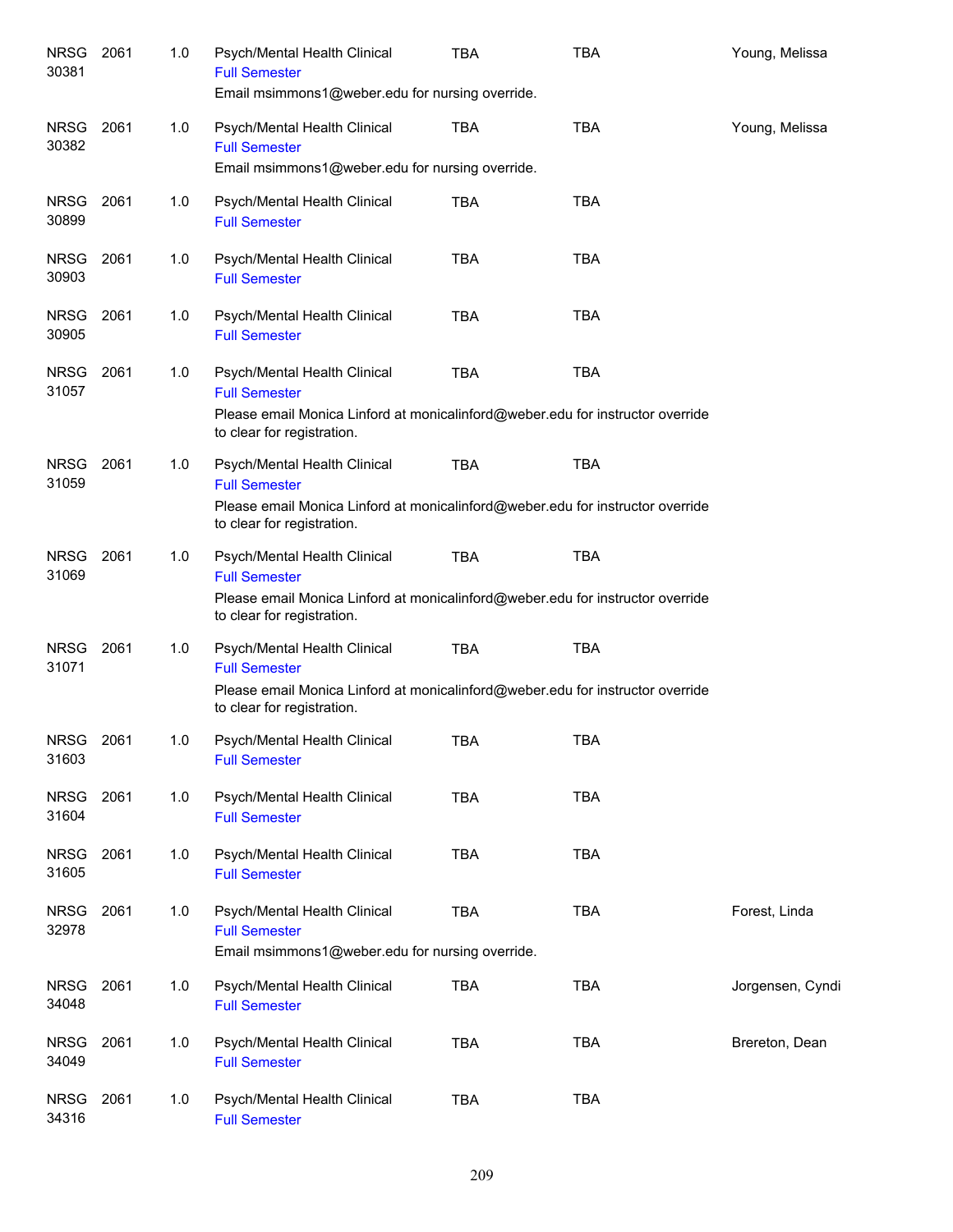| <b>NRSG</b><br>34747 | 2061 | 1.0 | Psych/Mental Health Clinical<br><b>Full Semester</b>                                                                                 | <b>TBA</b>  | <b>TBA</b> |       | Jorgensen, Cyndi  |
|----------------------|------|-----|--------------------------------------------------------------------------------------------------------------------------------------|-------------|------------|-------|-------------------|
| <b>NRSG</b><br>31024 | 2070 | 3.0 | Nurs Care - Adults/Children II<br><b>Full Semester</b>                                                                               | <b>TBA</b>  | <b>TBA</b> |       | Turner, Patricia  |
|                      |      |     | Please email Monica Linford at monicalinford@weber.edu for instructor override<br>to clear for registration.                         |             |            |       |                   |
| NRSG<br>31608        | 2070 | 3.0 | Nurs Care - Adults/Children II<br><b>Full Semester</b>                                                                               | <b>TBA</b>  | <b>TBA</b> |       | Selman, Robert    |
| <b>NRSG</b><br>31027 | 2071 | 4.0 | Adults/Children II Clinical<br><b>Full Semester</b>                                                                                  | <b>TBA</b>  | <b>TBA</b> |       | Turner, Patricia  |
|                      |      |     | Please email Monica Linford at monicalinford@weber.edu for instructor override<br>to clear for registration.<br>Course Fee: \$340.00 |             |            |       |                   |
| <b>NRSG</b><br>31029 | 2071 | 4.0 | Adults/Children II Clinical<br><b>Full Semester</b>                                                                                  | <b>TBA</b>  | <b>TBA</b> |       | Turner, Patricia  |
|                      |      |     | Please email Monica Linford at monicalinford@weber.edu for instructor override<br>to clear for registration.<br>Course Fee: \$340.00 |             |            |       |                   |
| <b>NRSG</b><br>31031 | 2071 | 4.0 | Adults/Children II Clinical<br><b>Full Semester</b>                                                                                  | <b>TBA</b>  | <b>TBA</b> |       | Dreyer, Katherine |
|                      |      |     | Please email Monica Linford at monicalinford@weber.edu for instructor override<br>to clear for registration.<br>Course Fee: \$340.00 |             |            |       |                   |
| <b>NRSG</b><br>31034 | 2071 | 4.0 | Adults/Children II Clinical<br><b>Full Semester</b>                                                                                  | <b>TBA</b>  | <b>TBA</b> |       | Dreyer, Katherine |
|                      |      |     | Please email Monica Linford at monicalinford@weber.edu for instructor override<br>to clear for registration.<br>Course Fee: \$340.00 |             |            |       |                   |
| <b>NRSG</b><br>31655 | 2071 | 4.0 | Adults/Children II Clinical<br><b>Full Semester</b><br>Course Fee: \$340.00                                                          | <b>TBA</b>  | <b>TBA</b> |       |                   |
| <b>NRSG</b><br>31658 | 2071 | 4.0 | Adults/Children II Clinical<br><b>Full Semester</b><br>Course Fee: \$340.00                                                          | <b>TBA</b>  | <b>TBA</b> |       | Nishikawa, Toby   |
| <b>NRSG</b><br>31670 | 2071 | 4.0 | Adults/Children II Clinical<br><b>Full Semester</b><br>Course Fee: \$340.00                                                          | <b>TBA</b>  | <b>TBA</b> |       |                   |
| <b>NRSG</b><br>34664 | 2071 | 4.0 | Adults/Children II Clinical<br><b>Full Semester</b>                                                                                  | TBA         | <b>TBA</b> |       | Turner, Patricia  |
|                      |      |     | Please email Monica Linford at monicalinford@weber.edu for instructor override<br>to clear for registration.<br>Course Fee: \$340.00 |             |            |       |                   |
| <b>NRSG</b><br>30317 | 2080 | 2.0 | Patient Care Management<br><b>Full Semester</b><br>Email msimmons1@weber.edu for nursing registration override                       | 1130 - 1330 | Τ          | MH327 | Rice, Pamela      |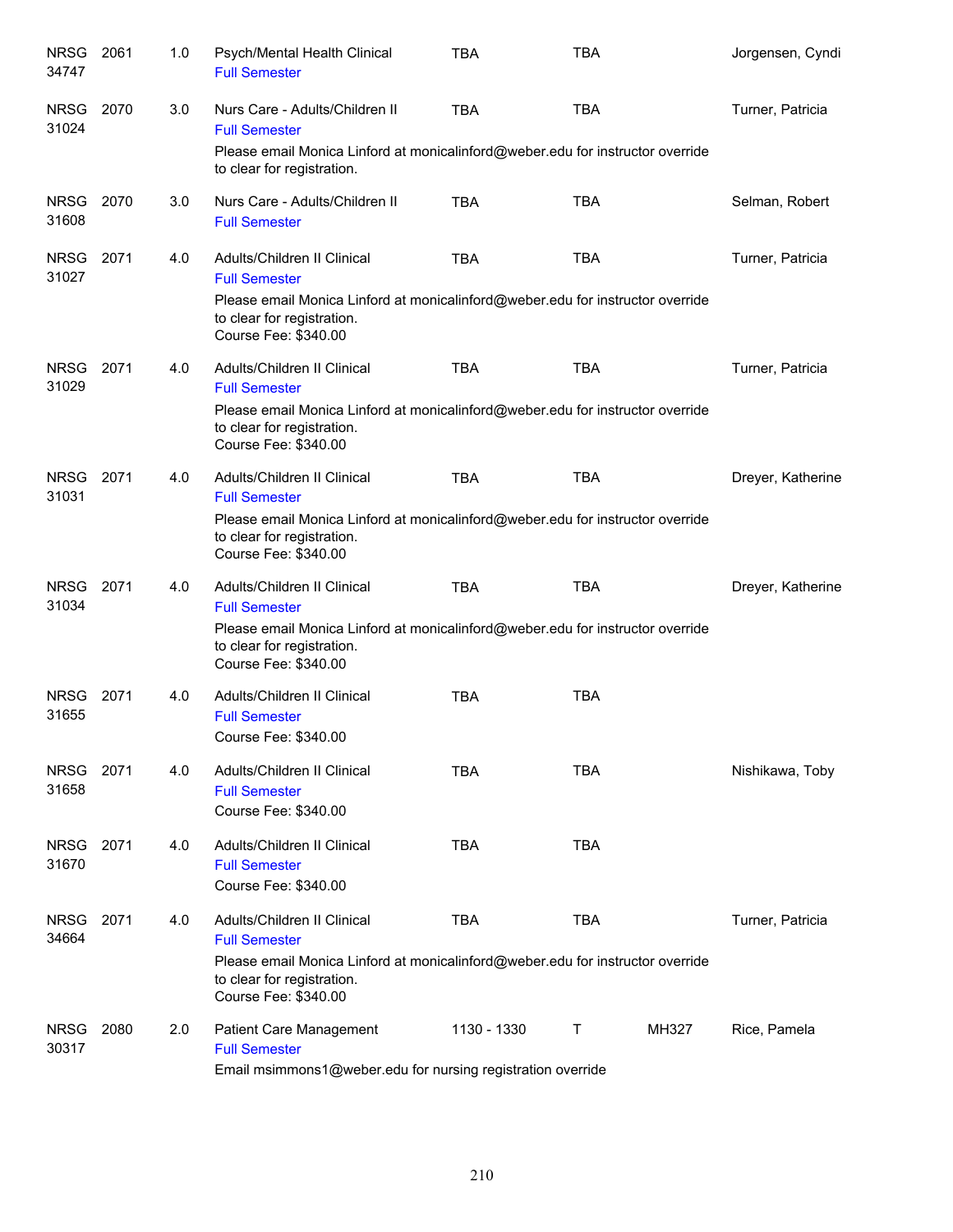| <b>NRSG</b><br>30318 | 2080 | 2.0 | Patient Care Management<br><b>Full Semester</b><br>Email msimmons1@weber.edu for nursing registration override                                                  | 1330 - 1530 | Τ          | MH327  | Rice, Pamela     |
|----------------------|------|-----|-----------------------------------------------------------------------------------------------------------------------------------------------------------------|-------------|------------|--------|------------------|
| <b>NRSG</b><br>30383 | 2080 | 2.0 | Patient Care Management<br><b>Full Semester</b><br>Email msimmons1@weber.edu for nursing override.                                                              | <b>TBA</b>  | <b>TBA</b> |        | Young, Melissa   |
| <b>NRSG</b><br>30384 | 2080 | 2.0 | Patient Care Management<br><b>Full Semester</b><br>Email msimmons1@weber.edu for nursing override.                                                              | TBA         | <b>TBA</b> |        | Young, Melissa   |
| <b>NRSG</b><br>30909 | 2080 | 2.0 | Patient Care Management<br><b>Full Semester</b>                                                                                                                 | <b>TBA</b>  | <b>TBA</b> |        | Sellers, R       |
| <b>NRSG</b><br>31075 | 2080 | 2.0 | Patient Care Management<br><b>Full Semester</b><br>Please email Monica Linford at monicalinford@weber.edu for instructor override<br>to clear for registration. | TBA         | <b>TBA</b> |        |                  |
| <b>NRSG</b><br>32979 | 2080 | 2.0 | Patient Care Management<br><b>Full Semester</b><br>Email msimmons1@weber.edu for nursing override.                                                              | 1030 - 1230 | M          | D02112 | Rice, Pamela     |
| <b>NRSG</b><br>34050 | 2080 | 2.0 | Patient Care Management<br><b>Full Semester</b>                                                                                                                 | <b>TBA</b>  | <b>TBA</b> |        | Epling, Amber    |
| <b>NRSG</b><br>30319 | 2081 | 3.0 | Patient Care Mgmt Clinical<br><b>Full Semester</b><br>Email msimmons1@weber.edu for nursing registration override<br>Course Fee: \$160.00                       | <b>TBA</b>  | <b>TBA</b> |        | Killebrew, Julie |
| <b>NRSG</b><br>30320 | 2081 | 3.0 | Patient Care Mgmt Clinical<br><b>Full Semester</b><br>Email msimmons1@weber.edu for nursing registration override<br>Course Fee: \$160.00                       | <b>TBA</b>  | <b>TBA</b> |        | Killebrew, Julie |
| <b>NRSG</b><br>30321 | 2081 | 3.0 | Patient Care Mgmt Clinical<br><b>Full Semester</b><br>Email msimmons1@weber.edu for nursing registration override<br>Course Fee: \$160.00                       | <b>TBA</b>  | <b>TBA</b> |        | Salmond, Louise  |
| NRSG 2081<br>30322   |      | 3.0 | Patient Care Mgmt Clinical<br><b>Full Semester</b><br>Email msimmons1@weber.edu for nursing registration override<br>Course Fee: \$160.00                       | TBA         | TBA        |        | Salmond, Louise  |
| <b>NRSG</b><br>30323 | 2081 | 3.0 | Patient Care Mgmt Clinical<br><b>Full Semester</b><br>Email msimmons1@weber.edu for nursing registration override<br>Course Fee: \$160.00                       | <b>TBA</b>  | <b>TBA</b> |        | Nishikawa, Toby  |
| <b>NRSG</b><br>30324 | 2081 | 3.0 | Patient Care Mgmt Clinical<br><b>Full Semester</b><br>Email msimmons1@weber.edu for nursing registration override<br>Course Fee: \$160.00                       | <b>TBA</b>  | <b>TBA</b> |        | Wankier, Jamie   |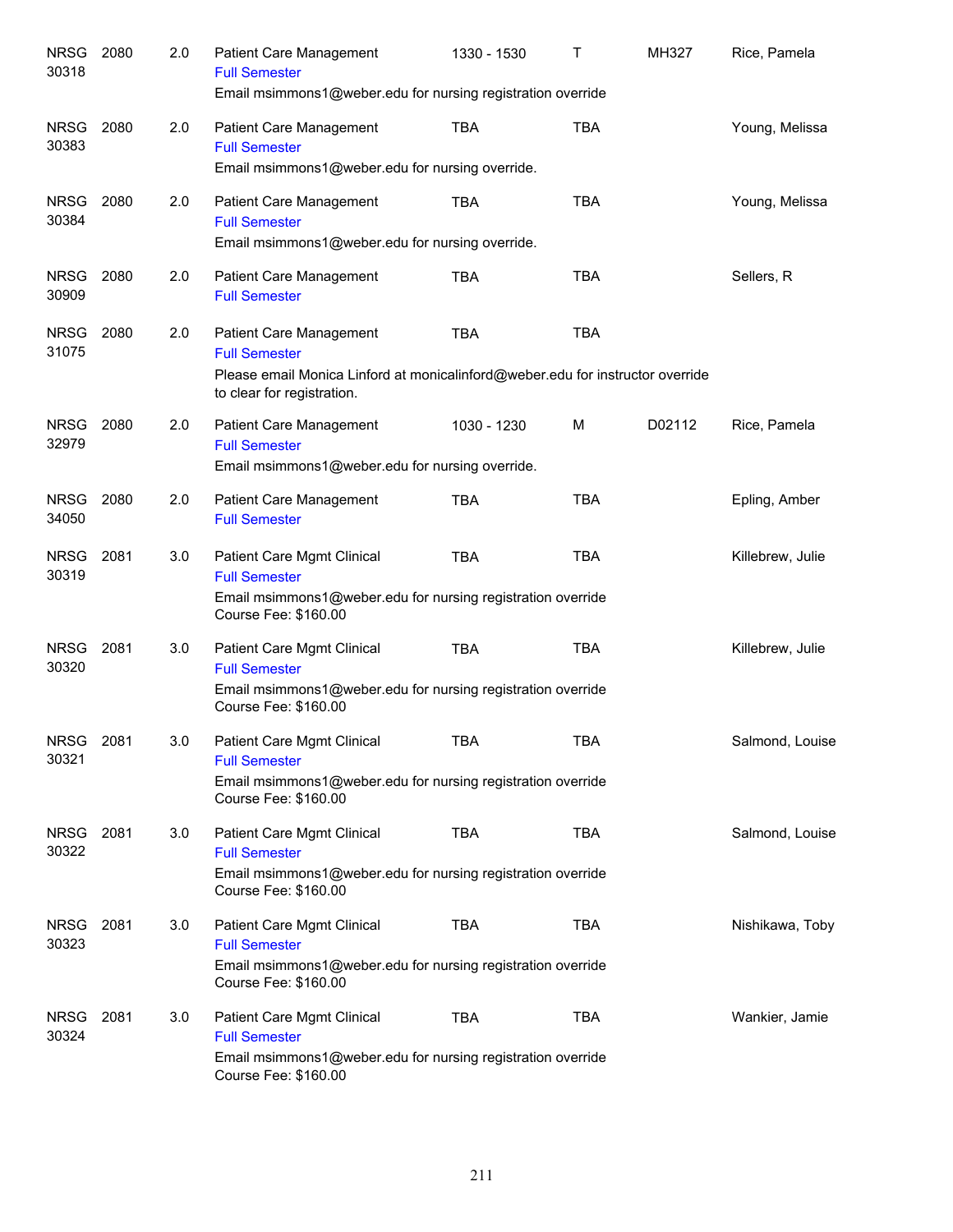| <b>NRSG</b><br>30385 | 2081 | 3.0 | Patient Care Mgmt Clinical<br><b>Full Semester</b><br>Email msimmons1@weber.edu for nursing override.<br>Course Fee: \$160.00                                      | <b>TBA</b> | <b>TBA</b> | Clark, Heather |
|----------------------|------|-----|--------------------------------------------------------------------------------------------------------------------------------------------------------------------|------------|------------|----------------|
| <b>NRSG</b><br>30386 | 2081 | 3.0 | Patient Care Mgmt Clinical<br><b>Full Semester</b><br>Email msimmons1@weber.edu for nursing override.<br>Course Fee: \$160.00                                      | <b>TBA</b> | <b>TBA</b> | Clark, Heather |
| <b>NRSG</b><br>30387 | 2081 | 3.0 | Patient Care Mgmt Clinical<br><b>Full Semester</b><br>Email msimmons1@weber.edu for nursing override.<br>Course Fee: \$160.00                                      | <b>TBA</b> | TBA        | Haas, Debra    |
| <b>NRSG</b><br>30388 | 2081 | 3.0 | Patient Care Mgmt Clinical<br><b>Full Semester</b><br>Email msimmons1@weber.edu for nursing override.<br>Course Fee: \$160.00                                      | <b>TBA</b> | <b>TBA</b> | Reese, Jody    |
| <b>NRSG</b><br>31077 | 2081 | 3.0 | Patient Care Mgmt Clinical<br><b>Full Semester</b><br>Course Fee: \$160.00                                                                                         | <b>TBA</b> | <b>TBA</b> |                |
| <b>NRSG</b><br>31079 | 2081 | 3.0 | Patient Care Mgmt Clinical<br><b>Full Semester</b><br>Please email Monica Linford at monicalinford@weber.edu for instructor override<br>to clear for registration. | <b>TBA</b> | <b>TBA</b> |                |
| <b>NRSG</b><br>31080 | 2081 | 3.0 | Patient Care Mgmt Clinical<br><b>Full Semester</b><br>Please email Monica Linford at monicalinford@weber.edu for instructor override<br>to clear for registration. | <b>TBA</b> | TBA        |                |
| <b>NRSG</b><br>31082 | 2081 | 3.0 | Patient Care Mgmt Clinical<br><b>Full Semester</b><br>Please email Monica Linford at monicalinford@weber.edu for instructor override<br>to clear for registration. | <b>TBA</b> | <b>TBA</b> |                |
| <b>NRSG</b><br>31083 | 2081 | 3.0 | Patient Care Mgmt Clinical<br><b>Full Semester</b><br>Please email Monica Linford at monicalinford@weber.edu for instructor override<br>to clear for registration. | <b>TBA</b> | <b>TBA</b> |                |
| <b>NRSG</b><br>31673 | 2081 | 3.0 | Patient Care Mgmt Clinical<br><b>Full Semester</b><br>Course Fee: \$160.00                                                                                         | <b>TBA</b> | <b>TBA</b> |                |
| <b>NRSG</b><br>31676 | 2081 | 3.0 | Patient Care Mgmt Clinical<br><b>Full Semester</b><br>Course Fee: \$160.00                                                                                         | <b>TBA</b> | <b>TBA</b> |                |
| <b>NRSG</b><br>31678 | 2081 | 3.0 | Patient Care Mgmt Clinical<br><b>Full Semester</b><br>Course Fee: \$160.00                                                                                         | <b>TBA</b> | <b>TBA</b> |                |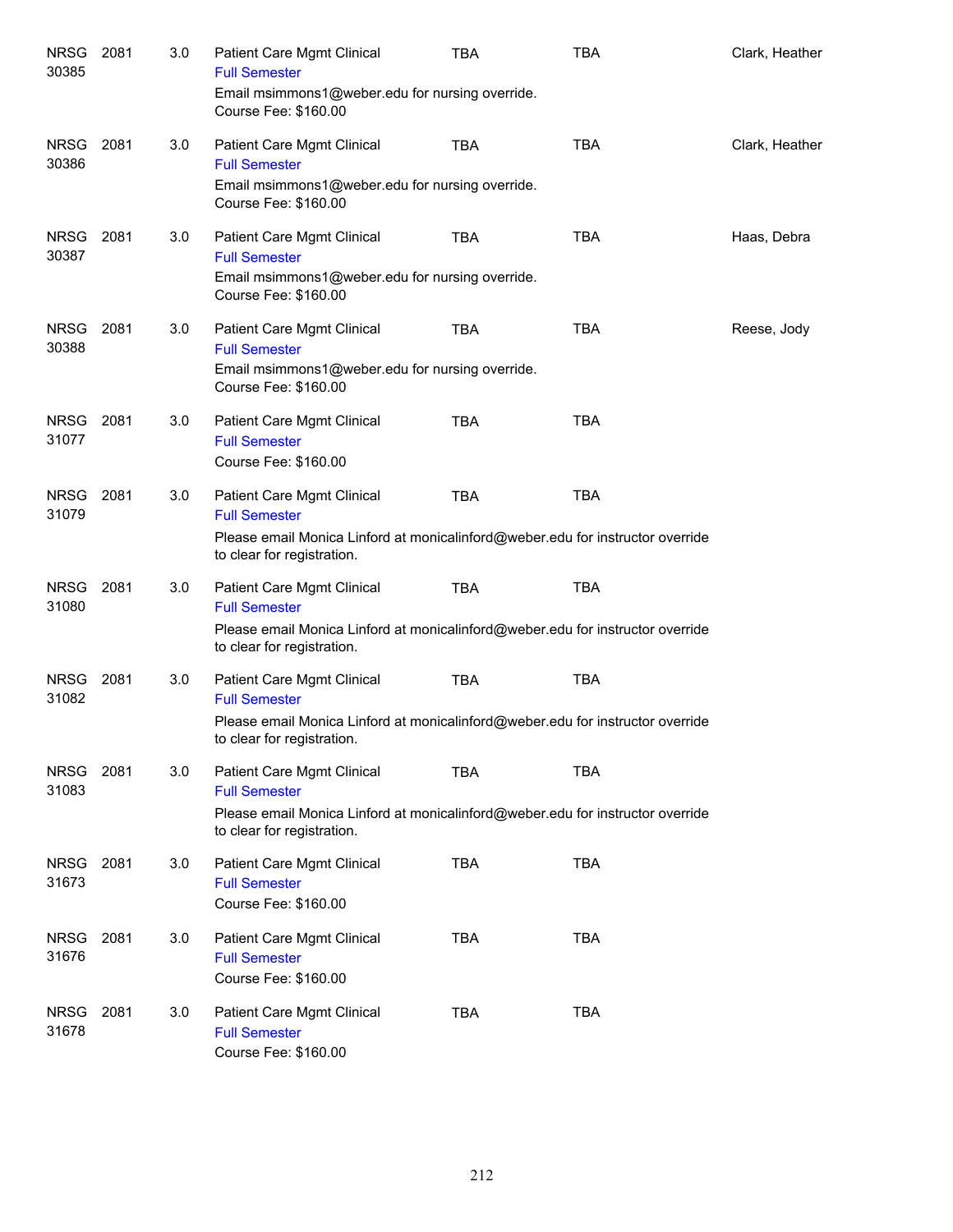| <b>NRSG</b><br>32980 | 2081 | 3.0 | <b>Patient Care Mgmt Clinical</b><br><b>Full Semester</b><br>Email msimmons1@weber.edu for nursing override.                                                         | TBA        | <b>TBA</b> | McCann, Pamela   |
|----------------------|------|-----|----------------------------------------------------------------------------------------------------------------------------------------------------------------------|------------|------------|------------------|
|                      |      |     | Course Fee: \$160.00                                                                                                                                                 |            |            |                  |
| <b>NRSG</b><br>32981 | 2081 | 3.0 | Patient Care Mgmt Clinical<br><b>Full Semester</b><br>Email msimmons1@weber.edu for nursing override.<br>Course Fee: \$160.00                                        | <b>TBA</b> | <b>TBA</b> | Williams, Deanna |
| <b>NRSG</b><br>32982 | 2081 | 3.0 | Patient Care Mgmt Clinical<br><b>Full Semester</b><br>Email msimmons1@weber.edu for nursing override.<br>Course Fee: \$160.00                                        | <b>TBA</b> | <b>TBA</b> | Williams, Deanna |
| <b>NRSG</b><br>32983 | 2081 | 3.0 | Patient Care Mgmt Clinical<br><b>Full Semester</b><br>Email msimmons1@weber.edu for nursing override.<br>Course Fee: \$160.00                                        | <b>TBA</b> | <b>TBA</b> | Rice, Pamela     |
| <b>NRSG</b><br>34051 | 2081 | 3.0 | Patient Care Mgmt Clinical<br><b>Full Semester</b><br>Course Fee: \$160.00                                                                                           | <b>TBA</b> | <b>TBA</b> | Brereton, Dean   |
| <b>NRSG</b><br>34052 | 2081 | 3.0 | Patient Care Mgmt Clinical<br><b>Full Semester</b><br>Course Fee: \$160.00                                                                                           | <b>TBA</b> | <b>TBA</b> | Jorgensen, Cyndi |
| <b>NRSG</b><br>34748 | 2081 | 3.0 | Patient Care Mgmt Clinical<br><b>Full Semester</b><br>Course Fee \$160.00                                                                                            | <b>TBA</b> | <b>TBA</b> | Jorgensen, Cyndi |
| <b>NRSG</b><br>30325 | 2283 | 1.0 | Directed Readings & Projects<br><b>Full Semester</b><br>Email msimmons1@weber.edu for nursing registration override                                                  | <b>TBA</b> | <b>TBA</b> | Kelly, Jonny     |
| <b>NRSG</b><br>30326 | 2283 | 2.0 | Directed Readings & Projects<br><b>Full Semester</b><br>Email msimmons1@weber.edu for nursing registration override                                                  | <b>TBA</b> | <b>TBA</b> | Kelly, Jonny     |
| <b>NRSG</b><br>30327 | 2283 | 3.0 | Directed Readings & Projects<br><b>Full Semester</b><br>Email msimmons1@weber.edu for nursing registration override                                                  | <b>TBA</b> | <b>TBA</b> | Kelly, Jonny     |
| <b>NRSG</b><br>31038 | 2283 | 1.0 | Directed Readings & Projects<br><b>Full Semester</b><br>Please email Monica Linford at monicalinford@weber.edu for instructor override<br>to clear for registration. | <b>TBA</b> | <b>TBA</b> | Kuncl, Nancy     |
| <b>NRSG</b><br>31041 | 2283 | 2.0 | Directed Readings & Projects<br><b>Full Semester</b><br>Please email Monica Linford at monicalinford@weber.edu for instructor override<br>to clear for registration. | <b>TBA</b> | <b>TBA</b> | Kuncl, Nancy     |
| <b>NRSG</b><br>31044 | 2283 | 3.0 | Directed Readings & Projects<br><b>Full Semester</b><br>Please email Monica Linford at monicalinford@weber.edu for instructor override<br>to clear for registration. | <b>TBA</b> | <b>TBA</b> | Kuncl, Nancy     |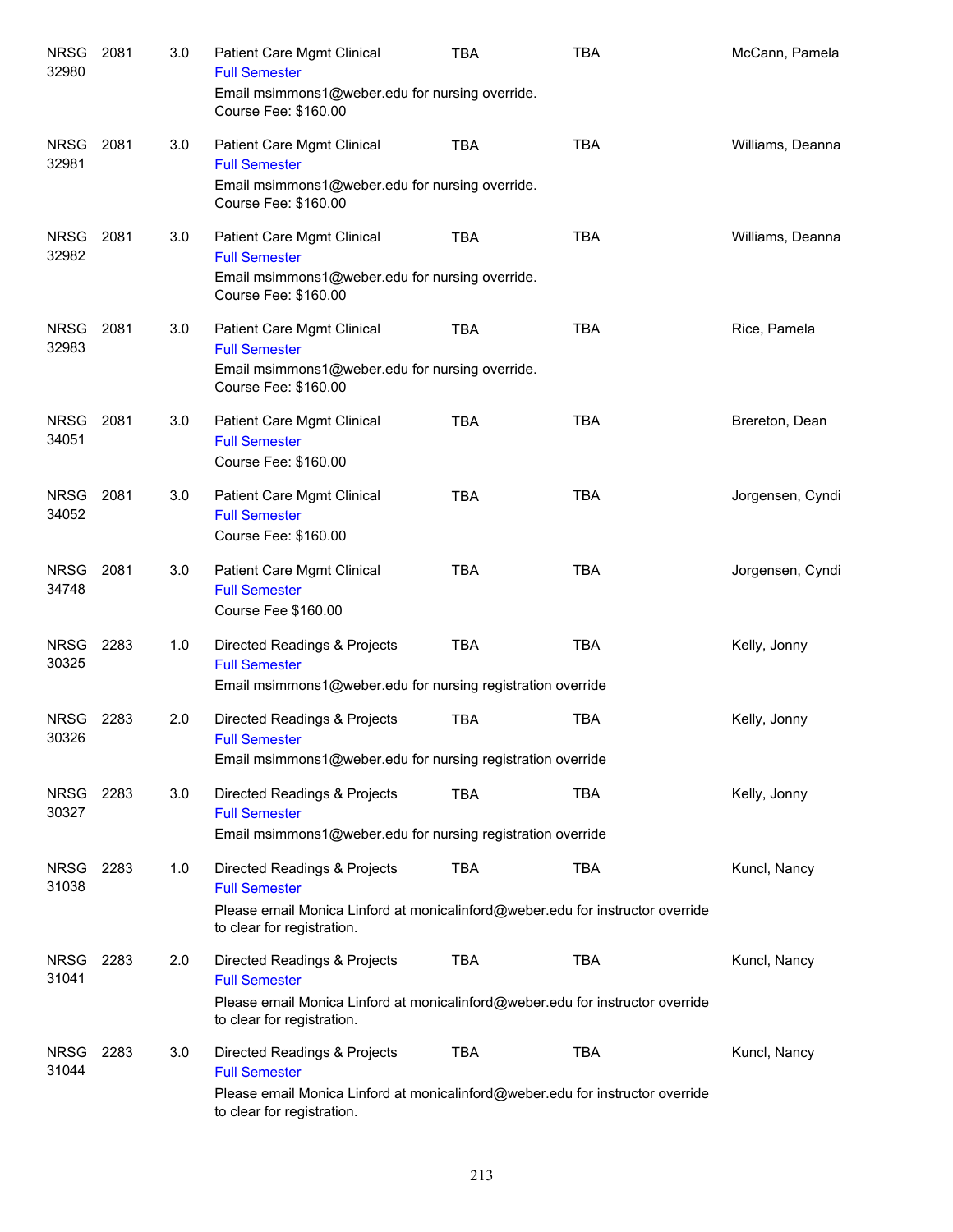| Directed Readings & Projects<br><b>Full Semester</b> | TBA         | TBA        |                                                                                                                                                                                                                                                                                                                                                                                                                                                                                                            |                                                                                                                                                                                                                                                    |
|------------------------------------------------------|-------------|------------|------------------------------------------------------------------------------------------------------------------------------------------------------------------------------------------------------------------------------------------------------------------------------------------------------------------------------------------------------------------------------------------------------------------------------------------------------------------------------------------------------------|----------------------------------------------------------------------------------------------------------------------------------------------------------------------------------------------------------------------------------------------------|
| to clear for registration.                           |             |            |                                                                                                                                                                                                                                                                                                                                                                                                                                                                                                            |                                                                                                                                                                                                                                                    |
| Directed Readings & Projects<br><b>Full Semester</b> | <b>TBA</b>  | <b>TBA</b> |                                                                                                                                                                                                                                                                                                                                                                                                                                                                                                            |                                                                                                                                                                                                                                                    |
| to clear for registration.                           |             |            |                                                                                                                                                                                                                                                                                                                                                                                                                                                                                                            |                                                                                                                                                                                                                                                    |
| Directed Readings & Projects<br><b>Full Semester</b> | <b>TBA</b>  | <b>TBA</b> |                                                                                                                                                                                                                                                                                                                                                                                                                                                                                                            |                                                                                                                                                                                                                                                    |
| to clear for registration.                           |             |            |                                                                                                                                                                                                                                                                                                                                                                                                                                                                                                            |                                                                                                                                                                                                                                                    |
| Directed Readings & Projects<br><b>Full Semester</b> | <b>TBA</b>  | <b>TBA</b> | <b>OL</b>                                                                                                                                                                                                                                                                                                                                                                                                                                                                                                  |                                                                                                                                                                                                                                                    |
| "current students".                                  |             |            |                                                                                                                                                                                                                                                                                                                                                                                                                                                                                                            |                                                                                                                                                                                                                                                    |
| Directed Readings & Projects<br><b>Full Semester</b> | <b>TBA</b>  | <b>TBA</b> | <b>OL</b>                                                                                                                                                                                                                                                                                                                                                                                                                                                                                                  |                                                                                                                                                                                                                                                    |
| "current students".                                  |             |            |                                                                                                                                                                                                                                                                                                                                                                                                                                                                                                            |                                                                                                                                                                                                                                                    |
| Directed Readings & Projects<br><b>Full Semester</b> | <b>TBA</b>  | <b>TBA</b> | <b>OL</b>                                                                                                                                                                                                                                                                                                                                                                                                                                                                                                  |                                                                                                                                                                                                                                                    |
| "current students".                                  |             |            |                                                                                                                                                                                                                                                                                                                                                                                                                                                                                                            |                                                                                                                                                                                                                                                    |
| Directed Readings & Projects<br><b>Full Semester</b> | <b>TBA</b>  | <b>TBA</b> |                                                                                                                                                                                                                                                                                                                                                                                                                                                                                                            | Epling, Amber                                                                                                                                                                                                                                      |
| Directed Readings & Projects<br><b>Full Semester</b> | <b>TBA</b>  | <b>TBA</b> |                                                                                                                                                                                                                                                                                                                                                                                                                                                                                                            | Epling, Amber                                                                                                                                                                                                                                      |
| Directed Readings & Projects<br><b>Full Semester</b> | <b>TBA</b>  | <b>TBA</b> |                                                                                                                                                                                                                                                                                                                                                                                                                                                                                                            | Epling, Amber                                                                                                                                                                                                                                      |
| Directed Readings & Projects<br><b>Full Semester</b> | <b>TBA</b>  | <b>TBA</b> |                                                                                                                                                                                                                                                                                                                                                                                                                                                                                                            |                                                                                                                                                                                                                                                    |
| Directed Readings & Projects<br><b>Full Semester</b> | <b>TBA</b>  | <b>TBA</b> |                                                                                                                                                                                                                                                                                                                                                                                                                                                                                                            |                                                                                                                                                                                                                                                    |
| Directed Readings & Projects<br><b>Full Semester</b> | <b>TBA</b>  | <b>TBA</b> |                                                                                                                                                                                                                                                                                                                                                                                                                                                                                                            |                                                                                                                                                                                                                                                    |
| Nursing Research<br><b>Full Semester</b>             | 0830 - 1120 | Τ          | MH117                                                                                                                                                                                                                                                                                                                                                                                                                                                                                                      | Cantwell, Sally                                                                                                                                                                                                                                    |
|                                                      |             |            |                                                                                                                                                                                                                                                                                                                                                                                                                                                                                                            |                                                                                                                                                                                                                                                    |
| Nursing Research<br><b>Full Semester</b>             | 0830 - 1120 | R          | MH117                                                                                                                                                                                                                                                                                                                                                                                                                                                                                                      | Gooder, Valerie                                                                                                                                                                                                                                    |
|                                                      |             |            | To access the online course materials, please log in through<br>the student portal (eWeber) at http://weber.edu and select:<br>To access the online course materials, please log in through<br>the student portal (eWeber) at http://weber.edu and select:<br>To access the online course materials, please log in through<br>the student portal (eWeber) at http://weber.edu and select:<br>Meets Tuesday Jan 3, 24, Feb 14, 21, Mar 20, Apr 10.<br>Meets Thursday Jan 5, 26, Feb 16, 23, Mar 22, Apr 12. | Please email Monica Linford at monicalinford@weber.edu for instructor override<br>Please email Monica Linford at monicalinford@weber.edu for instructor override<br>Please email Monica Linford at monicalinford@weber.edu for instructor override |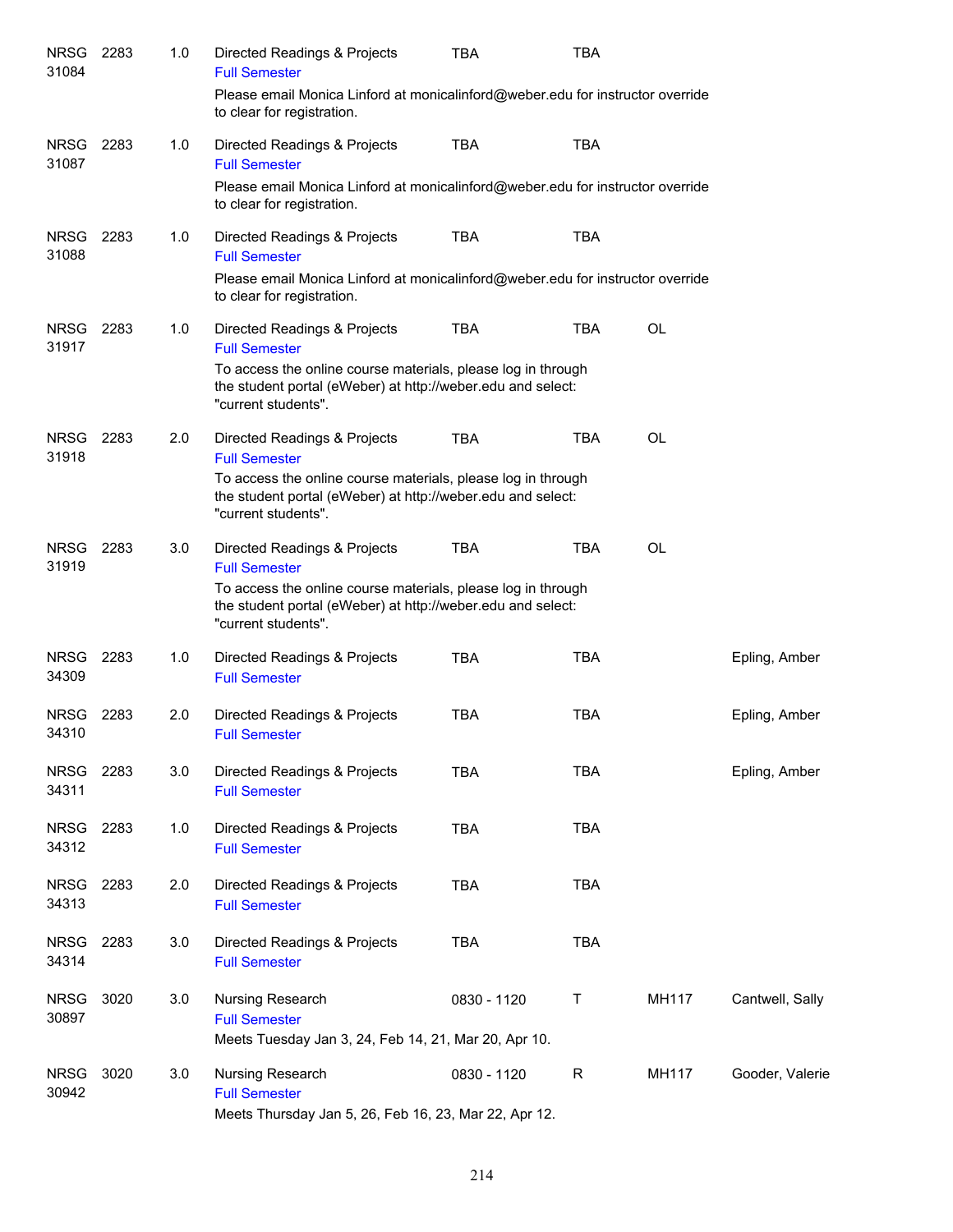| <b>NRSG</b><br>32770 | 3020 | 3.0 | Nursing Research<br><b>Full Semester</b><br>Meets Wednesday Jan 4, 25, Feb 15, 22, Mar 21, Apr 11.                | 1230 - 1520 | W            | D02103 | Neville-Swensen, Melissa |
|----------------------|------|-----|-------------------------------------------------------------------------------------------------------------------|-------------|--------------|--------|--------------------------|
| <b>NRSG</b><br>33491 | 3020 | 3.0 | Nursing Research<br><b>Full Semester</b>                                                                          | <b>TBA</b>  | <b>TBA</b>   |        | Leggett, Diane           |
| <b>NRSG</b><br>33779 | 3020 | 3.0 | Nursing Research<br><b>Full Semester</b>                                                                          | <b>TBA</b>  | <b>TBA</b>   |        | Neville-Swensen, Melissa |
| <b>NRSG</b><br>30901 | 3030 | 3.0 | Assessment Across Life Span<br><b>Full Semester</b><br>Meets Tuesday Jan 3, 10, 24, Feb 14, 21, Mar 20, Apr 10.   | 1130 - 1420 | Т            | MH117  | Renstrom, Collette       |
| <b>NRSG</b><br>30950 | 3030 | 3.0 | Assessment Across Life Span<br><b>Full Semester</b><br>Meets Thursday Jan 5, 12, 26, Feb 16, 23, Mar 22, Apr 12.  | 1130 - 1420 | R            | MH117  | Ballingham, Suzanne      |
| <b>NRSG</b><br>32767 | 3030 | 3.0 | Assessment Across Life Span<br><b>Full Semester</b><br>Meets Wednesday Jan 4, 25, Feb 15, 22, Mar 21, Apr 11.     | 0900 - 1150 | W            | D02103 | Neville-Swensen, Melissa |
| <b>NRSG</b><br>33495 | 3030 | 3.0 | Assessment Across Life Span<br><b>Full Semester</b>                                                               | <b>TBA</b>  | <b>TBA</b>   |        | Overdiek, Kirk           |
| <b>NRSG</b><br>33780 | 3030 | 3.0 | Assessment Across Life Span<br><b>Full Semester</b>                                                               | <b>TBA</b>  | <b>TBA</b>   |        | Hicks, Michelle          |
| <b>NRSG</b><br>31073 | 3031 | 1.0 | Assess Across Life Span Clin<br><b>Full Semester</b><br>Meets Tuesday Jan 3, 10, 24, Feb 14, 21, Mar 20, Apr 10.  | 1430 - 1620 | Т            | MH326  | Renstrom, Collette       |
| <b>NRSG</b><br>31081 | 3031 | 1.0 | Assess Across Life Span Clin<br><b>Full Semester</b><br>Meets Tuesday Jan 3, 10, 24, Feb 14, 21, Mar 20, Apr 10.  | 1430 - 1620 | Т            | MH326  | Williams, Kristiann      |
| <b>NRSG</b><br>31085 | 3031 | 1.0 | Assess Across Life Span Clin<br><b>Full Semester</b><br>Meets Thursday Jan 5, 12, 26, Feb 16, 23, Mar 22, Apr 12. | 1430 - 1620 | R            | MH326  | Ballingham, Suzanne      |
| <b>NRSG</b><br>31089 | 3031 | 1.0 | Assess Across Life Span Clin<br><b>Full Semester</b><br>Meets Thursday Jan 5, 12, 26, Feb 16, 23, Mar 22, Apr 12. | 1430 - 1620 | $\mathsf{R}$ | MH326  | Neville-Swensen, Melissa |
| <b>NRSG</b><br>33496 | 3031 | 1.0 | Assess Across Life Span Clin<br><b>Full Semester</b><br>Meeting times TBD.                                        | <b>TBA</b>  | <b>TBA</b>   |        | Ballingham, Suzanne      |
| <b>NRSG</b><br>33781 | 3031 | 1.0 | Assess Across Life Span Clin<br><b>Full Semester</b><br>Meeting times TBD.                                        | <b>TBA</b>  | <b>TBA</b>   |        | Renstrom, Collette       |
| <b>NRSG</b><br>33784 | 3031 | 1.0 | Assess Across Life Span Clin<br><b>Full Semester</b><br>Meeting times TBD.                                        | <b>TBA</b>  | <b>TBA</b>   |        | Dingman, Sharon          |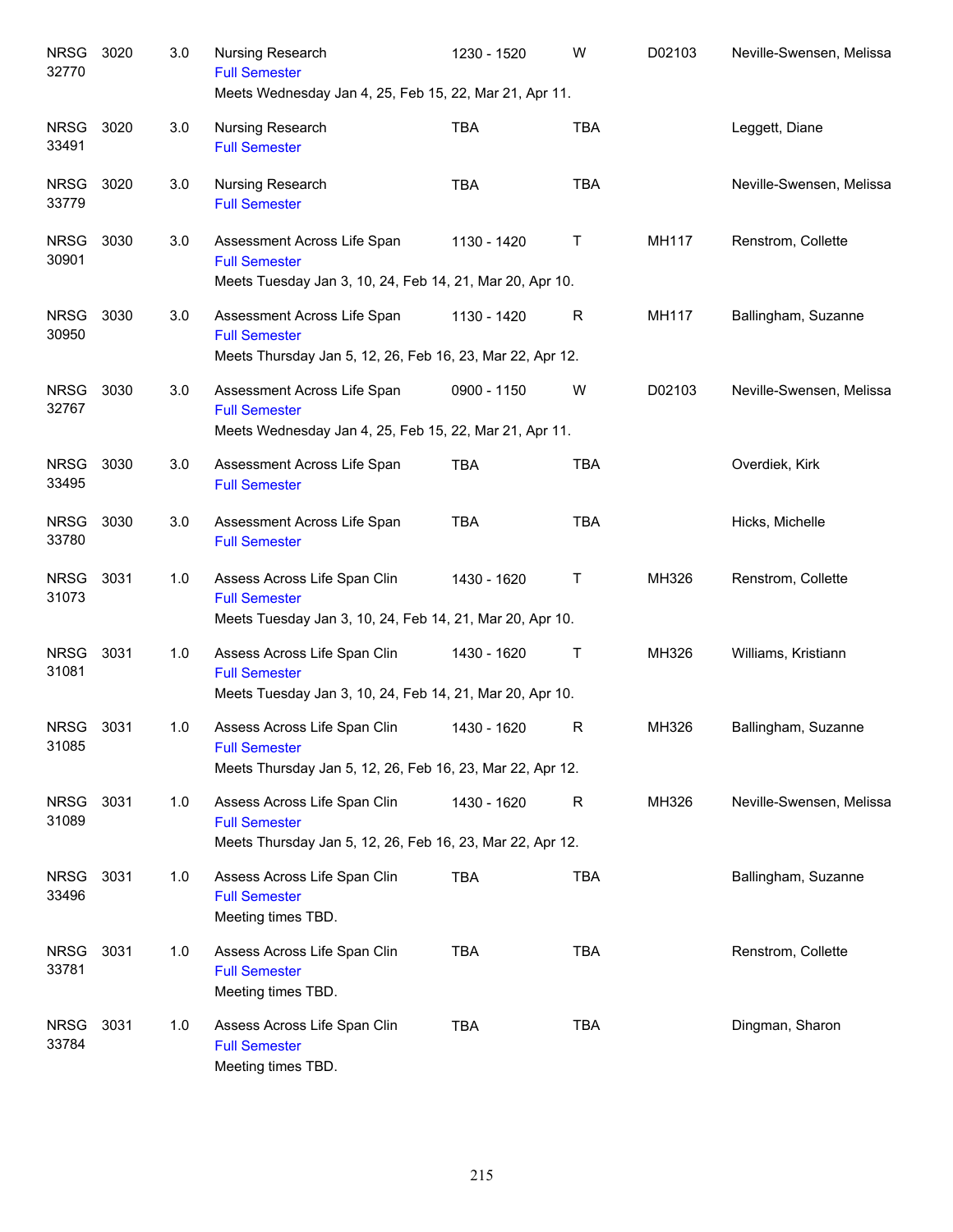| <b>NRSG</b><br>33813 | 3031 | 1.0 | Assess Across Life Span Clin<br><b>Full Semester</b><br>Meets Thursday Jan 5, 12, 26, Feb 16, 23, Mar 22, Apr 12.       | 0900 - 1100 | R          | MH326  | Dingman, Sharon          |
|----------------------|------|-----|-------------------------------------------------------------------------------------------------------------------------|-------------|------------|--------|--------------------------|
| <b>NRSG</b><br>33815 | 3031 | 1.0 | Assess Across Life Span Clin<br><b>Full Semester</b><br>Meets Thursday Jan 5, 12, 26, Feb 16, 23, Mar 22, Apr 12.       | 0900 - 1100 | R          | MH326  | Neville-Swensen, Melissa |
| <b>NRSG</b><br>30963 | 3040 | 3.0 | <b>Nursing Concepts/Acute Illness</b><br><b>Full Semester</b><br>Meets Wednesday Jan 4, 25, Feb 15, 22, Mar 21, Apr 11. | 0830 - 1120 | W          | MH304  | Williams, Kristiann      |
| <b>NRSG</b><br>30966 | 3040 | 3.0 | <b>Nursing Concepts/Acute Illness</b><br><b>Full Semester</b><br>Meets Wednesday Jan 4, 25, Feb 15, 22, Mar 21, Apr 11. | 0830 - 1120 | W          | MH304  | Williams, Kristiann      |
| <b>NRSG</b><br>32774 | 3040 | 3.0 | Nursing Concepts/Acute Illness<br><b>Full Semester</b><br>Meets Thursday Jan 5, 26, Feb 16, 23, Mar 22, Apr 12.         | 0830 - 1120 | R          | D02105 | Williams, Kristiann      |
| <b>NRSG</b><br>33433 | 3040 | 3.0 | Nursing Concepts/Acute Illness<br><b>Full Semester</b>                                                                  | <b>TBA</b>  | <b>TBA</b> |        | Cox, Marilyn             |
| <b>NRSG</b><br>33476 | 3040 | 3.0 | Nursing Concepts/Acute Illness<br><b>Full Semester</b>                                                                  | <b>TBA</b>  | <b>TBA</b> |        | Williams, Kristiann      |
| <b>NRSG</b><br>30970 | 3045 | 2.0 | Decision Making in Practice<br><b>Block 1</b><br>Meets Wednesday Jan 4, 25, Feb 15.                                     | 0930 - 1120 | W          | MH101  | Burton, Karen            |
| <b>NRSG</b><br>30999 | 3045 | 2.0 | Decision Making in Practice<br><b>Block 1</b><br>Meets Wednesday Jan 4, 25, Feb 15.                                     | 1130 - 1320 | W          | MH304  | Judd, Deborah            |
| <b>NRSG</b><br>32748 | 3045 | 2.0 | Decision Making in Practice<br><b>Block 2</b>                                                                           | <b>TBA</b>  | <b>TBA</b> |        | Chase, Tamara            |
| <b>NRSG</b><br>32771 | 3045 | 2.0 | Decision Making in Practice<br><b>Block 1</b><br>Meets Thursday Jan 5, 26, Feb 16, 23, Mar 22, Apr 12.                  | 1230 - 1420 | R          | D02117 | Burton, Karen            |
| <b>NRSG</b><br>32776 | 3045 | 2.0 | Decision Making in Practice<br><b>Block 2</b><br>Meets Thursday Jan 5, 26, Feb 16, 23, Mar 22, Apr 12.                  | 1130 - 1320 | R          | D02117 | Burton, Karen            |
| <b>NRSG</b><br>33439 | 3045 | 2.0 | Decision Making in Practice<br><b>Block 1</b>                                                                           | <b>TBA</b>  | TBA        |        | Burton, Karen            |
| <b>NRSG</b><br>33479 | 3045 | 2.0 | Decision Making in Practice<br><b>Block 1</b>                                                                           | <b>TBA</b>  | <b>TBA</b> |        | Judkins, Bonnie          |
| <b>NRSG</b><br>33777 | 3045 | 2.0 | Decision Making in Practice<br><b>Block 1</b>                                                                           | <b>TBA</b>  | <b>TBA</b> |        | Chase, Tamara            |
| <b>NRSG</b><br>33782 | 3045 | 2.0 | Decision Making in Practice<br><b>Block 1</b>                                                                           | <b>TBA</b>  | <b>TBA</b> |        | Judd, Deborah            |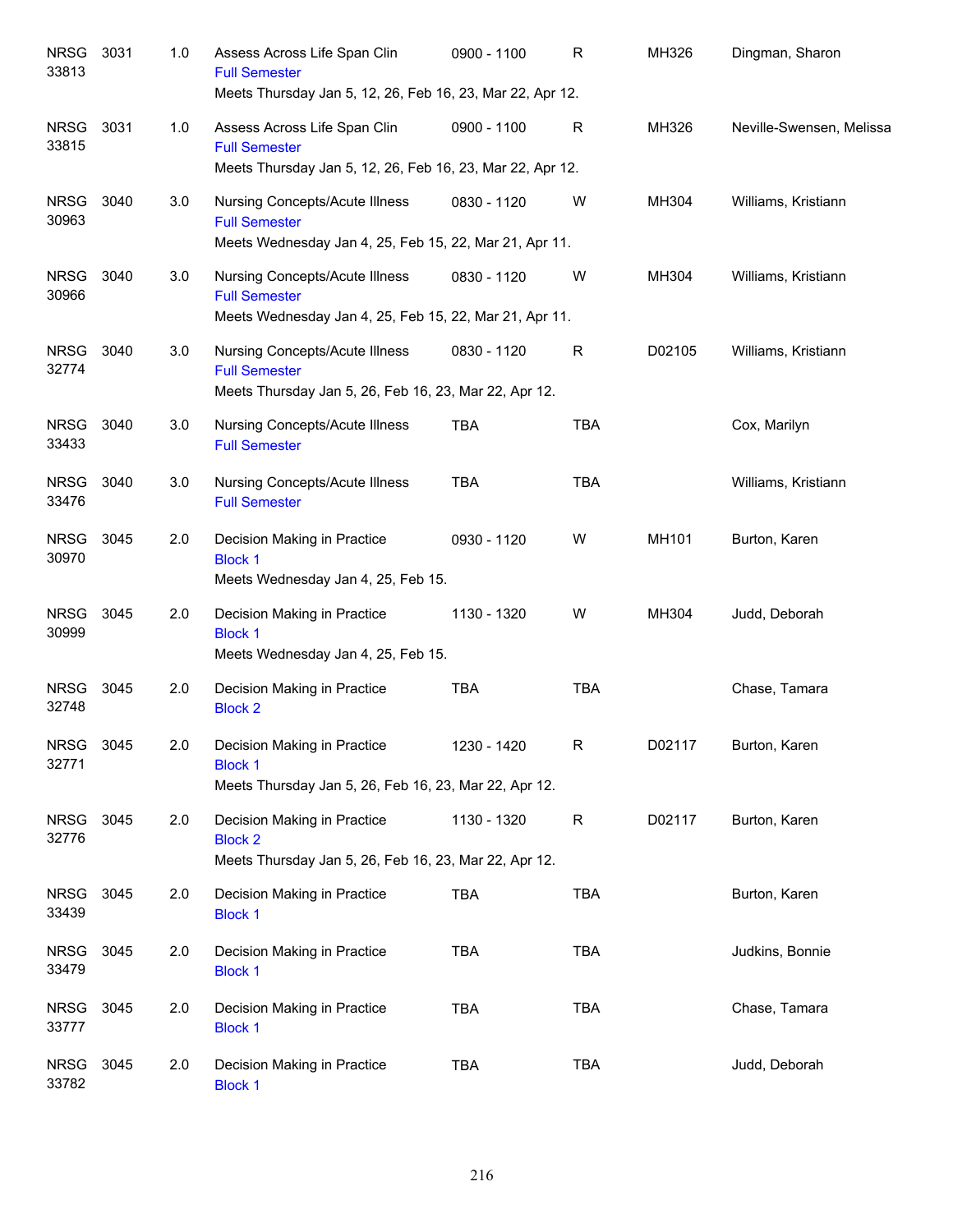| <b>NRSG</b><br>33860 | 3045 | 2.0 | Decision Making in Practice<br><b>Block 2</b><br>Meets Wednesday Feb 22, Mar 21, and Apr 11.                     | 0930 - 1120 | W            | MH101 | Burton, Karen       |
|----------------------|------|-----|------------------------------------------------------------------------------------------------------------------|-------------|--------------|-------|---------------------|
| <b>NRSG</b><br>33864 | 3045 | 2.0 | Decision Making in Practice<br><b>Block 2</b><br>Meets Wednesday Feb 22, Mar 21, and Apr 11.                     | 1130 - 1320 | W            | MH304 | Judd, Deborah       |
| <b>NRSG</b><br>31006 | 3050 | 3.0 | Nursing: High Risk Family<br><b>Full Semester</b><br>Meets Tuesday Jan 3, 24, Feb 14, 21, Mar 20, Apr 10.        | 1200 - 1450 | Τ            | MH341 | Ballingham, Suzanne |
| <b>NRSG</b><br>33346 | 3050 | 3.0 | Nursing: High Risk Family<br><b>Full Semester</b>                                                                | <b>TBA</b>  | <b>TBA</b>   |       | Ballingham, Suzanne |
| <b>NRSG</b><br>33418 | 3050 | 3.0 | Nursing: High Risk Family<br><b>Full Semester</b>                                                                | <b>TBA</b>  | <b>TBA</b>   |       | Ballingham, Suzanne |
| <b>NRSG</b><br>32750 | 3051 | 1.0 | High Risk Family Laboratory<br><b>Full Semester</b><br>Meets Tuesday Jan 3, 24, Feb 14, 21, Mar 20, Apr 10.      | 1500 - 1550 | Τ            | MH314 | Ballingham, Suzanne |
| <b>NRSG</b><br>32752 | 3051 | 1.0 | High Risk Family Laboratory<br><b>Full Semester</b><br>Meets Tuesday Jan 3, 24, Feb 14, 21, Mar 20, Apr 10.      | 1500 - 1550 | Τ            | MH314 | Leggett, Diane      |
| <b>NRSG</b><br>33353 | 3051 | 1.0 | High Risk Family Laboratory<br><b>Full Semester</b>                                                              | <b>TBA</b>  | <b>TBA</b>   |       | Leggett, Diane      |
| <b>NRSG</b><br>31007 | 3060 | 3.0 | Nursing: High Risk Adult<br><b>Full Semester</b><br>Meets Thursday Jan 5, 26, Feb 16, 23, Mar 22, Apr 12.        | 1200 - 1450 | R            | MH341 | Cantwell, Sally     |
| <b>NRSG</b><br>33315 | 3060 | 3.0 | Nursing: High Risk Adult<br><b>Full Semester</b>                                                                 | <b>TBA</b>  | <b>TBA</b>   |       | Davis, Jan          |
| <b>NRSG</b><br>33399 | 3060 | 3.0 | Nursing: High Risk Adult<br><b>Full Semester</b>                                                                 | <b>TBA</b>  | <b>TBA</b>   |       | Cantwell, Sally     |
| <b>NRSG</b><br>32755 | 3061 | 1.0 | <b>High Risk Adult Laboratory</b><br><b>Full Semester</b>                                                        | <b>TBA</b>  | <b>TBA</b>   |       | Cantwell, Sally     |
| <b>NRSG</b><br>32757 | 3061 | 1.0 | High Risk Adult Laboratory<br><b>Full Semester</b><br>Meets Thursday Jan 5, 26, Feb 16, 23, Mar 22, Apr 12.      | <b>TBA</b>  | <b>TBA</b>   |       | Cantwell, Sally     |
| <b>NRSG</b><br>33327 | 3061 | 1.0 | High Risk Adult Laboratory<br><b>Full Semester</b>                                                               | <b>TBA</b>  | <b>TBA</b>   |       | Davis, Jan          |
| <b>NRSG</b><br>31008 | 3070 | 3.0 | Threats & Crises: Nrsg Response<br><b>Full Semester</b><br>Meets Thursday Jan 5, 26, Feb 16, 23, Mar 22, Apr 12. | 1130 - 1420 | $\mathsf{R}$ | ET224 | Chase, Tamara       |
| <b>NRSG</b><br>32760 | 3071 | 1.0 | Threats/Crisis: Response Lab<br><b>Full Semester</b>                                                             | <b>TBA</b>  | <b>TBA</b>   |       | Draper, London      |
| <b>NRSG</b><br>32762 | 3071 | 1.0 | Threats/Crisis: Response Lab<br><b>Full Semester</b>                                                             | <b>TBA</b>  | <b>TBA</b>   |       | Gooder, Valerie     |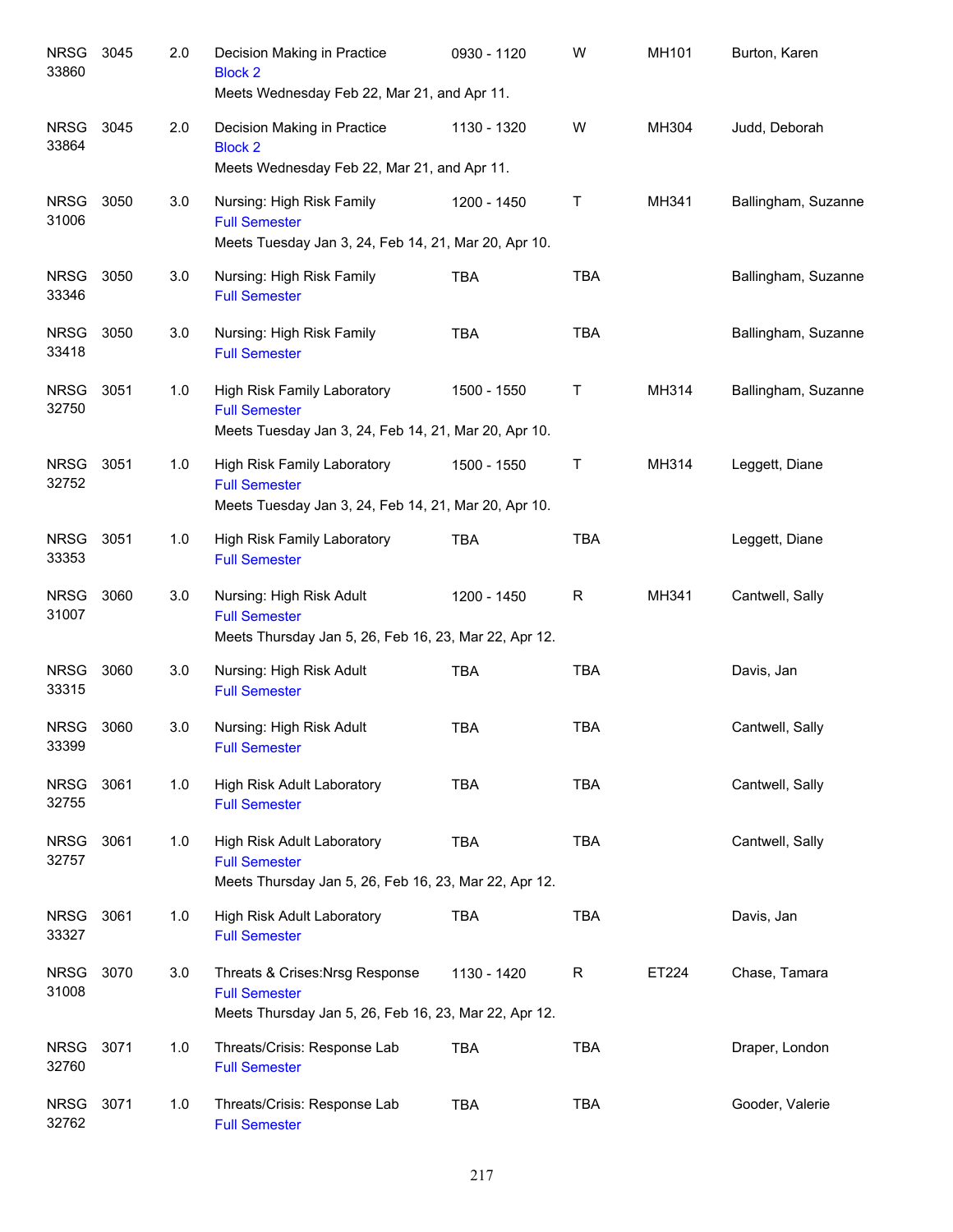| <b>NRSG</b><br>31009 | 4020 | 3.0 | DV Nursing: Community Health<br><b>Full Semester</b><br>Meets Tuesday Jan 3, 24, Feb 14, 21, Mar 20, Apr 10.   | 0730 - 1030 | Т           | MH341  | Pratt, Judith      |
|----------------------|------|-----|----------------------------------------------------------------------------------------------------------------|-------------|-------------|--------|--------------------|
| <b>NRSG</b><br>32754 | 4020 | 3.0 | DV Nursing: Community Health<br><b>Full Semester</b>                                                           | <b>TBA</b>  | <b>TBA</b>  |        | Renstrom, Collette |
| <b>NRSG</b><br>32773 | 4020 | 3.0 | DV Nursing: Community Health<br><b>Full Semester</b><br>Meets Wednesday Jan 4, 25, Feb 15, 22, Mar 21, Apr 11. | 0900 - 1150 | W           | D02105 | Pratt, Judith      |
| <b>NRSG</b><br>33331 | 4020 | 3.0 | DV Nursing: Community Health<br><b>Full Semester</b>                                                           | <b>TBA</b>  | <b>TBA</b>  |        | Pratt, Judith      |
| <b>NRSG</b><br>32738 | 4021 | 1.0 | DV Community Nursing Lab<br><b>Full Semester</b>                                                               | <b>TBA</b>  | <b>TBA</b>  |        | Pratt, Judith      |
| <b>NRSG</b><br>32741 | 4021 | 1.0 | DV Community Nursing Lab<br><b>Full Semester</b>                                                               | <b>TBA</b>  | <b>TBA</b>  |        | Pratt, Judith      |
| <b>NRSG</b><br>33336 | 4021 | 1.0 | DV Community Nursing Lab<br><b>Full Semester</b>                                                               | <b>TBA</b>  | <b>TBA</b>  |        | Pratt, Judith      |
| <b>NRSG</b><br>31011 | 4030 | 2.0 | Power/Policy/Politics in Nursi<br><b>Block 1</b><br>Meets Wednesday Jan 4, 25, Feb 15.                         | 1130 - 1320 | W           | MH222  | Dingman, Sharon    |
| <b>NRSG</b><br>31013 | 4030 | 2.0 | Power/Policy/Politics in Nursi<br><b>Block 2</b><br>Meets Wednesday Feb 22, Mat 21, Apr 11.                    | 1130 - 1320 | W           | MH222  | Dingman, Sharon    |
| <b>NRSG</b><br>31015 | 4030 | 2.0 | Power/Policy/Politics in Nursi<br><b>Block 1</b><br>Meets Wednesday Jan 4, 25, Feb 15.                         | 1130 - 1320 | W           | MH480  | Renstrom, Collette |
| <b>NRSG</b><br>31018 | 4030 | 2.0 | Power/Policy/Politics in Nursi<br><b>Block 2</b><br>Meets Wednesday Feb 22, Mar 21, Apr 11.                    | 1130 - 1320 | W           | MH480  | Renstrom, Collette |
| <b>NRSG</b><br>32746 | 4030 | 2.0 | Power/Policy/Politics in Nursi<br><b>Block 1</b>                                                               | <b>TBA</b>  | <b>TBA</b>  |        | Overdiek, Kirk     |
| <b>NRSG</b><br>32772 | 4030 | 2.0 | Power/Policy/Politics in Nursi<br><b>Block 2</b><br>Meets Thursday Jan 5, 26, Feb 16, 23, Mar 22, Apr 12.      | 1230 - 1420 | $\mathsf R$ | D02105 | Judd, Deborah      |
| <b>NRSG</b><br>32775 | 4030 | 2.0 | Power/Policy/Politics in Nursi<br><b>Block 1</b><br>Meets Thursday Jan 5, 26, Feb 16, 23, Mar 22, Apr 12.      | 1130 - 1320 | $\mathsf R$ | D02105 | Judd, Deborah      |
| <b>NRSG</b><br>33470 | 4030 | 2.0 | Power/Policy/Politics in Nursi<br><b>Block 2</b>                                                               | <b>TBA</b>  | <b>TBA</b>  |        | Gooder, Valerie    |
| <b>NRSG</b><br>33482 | 4030 | 2.0 | Power/Policy/Politics in Nursi<br><b>Block 2</b>                                                               | <b>TBA</b>  | <b>TBA</b>  |        | Judkins, Bonnie    |
| <b>NRSG</b><br>33778 | 4030 | 2.0 | Power/Policy/Politics in Nursi<br><b>Block 2</b>                                                               | <b>TBA</b>  | <b>TBA</b>  |        | Judd, Deborah      |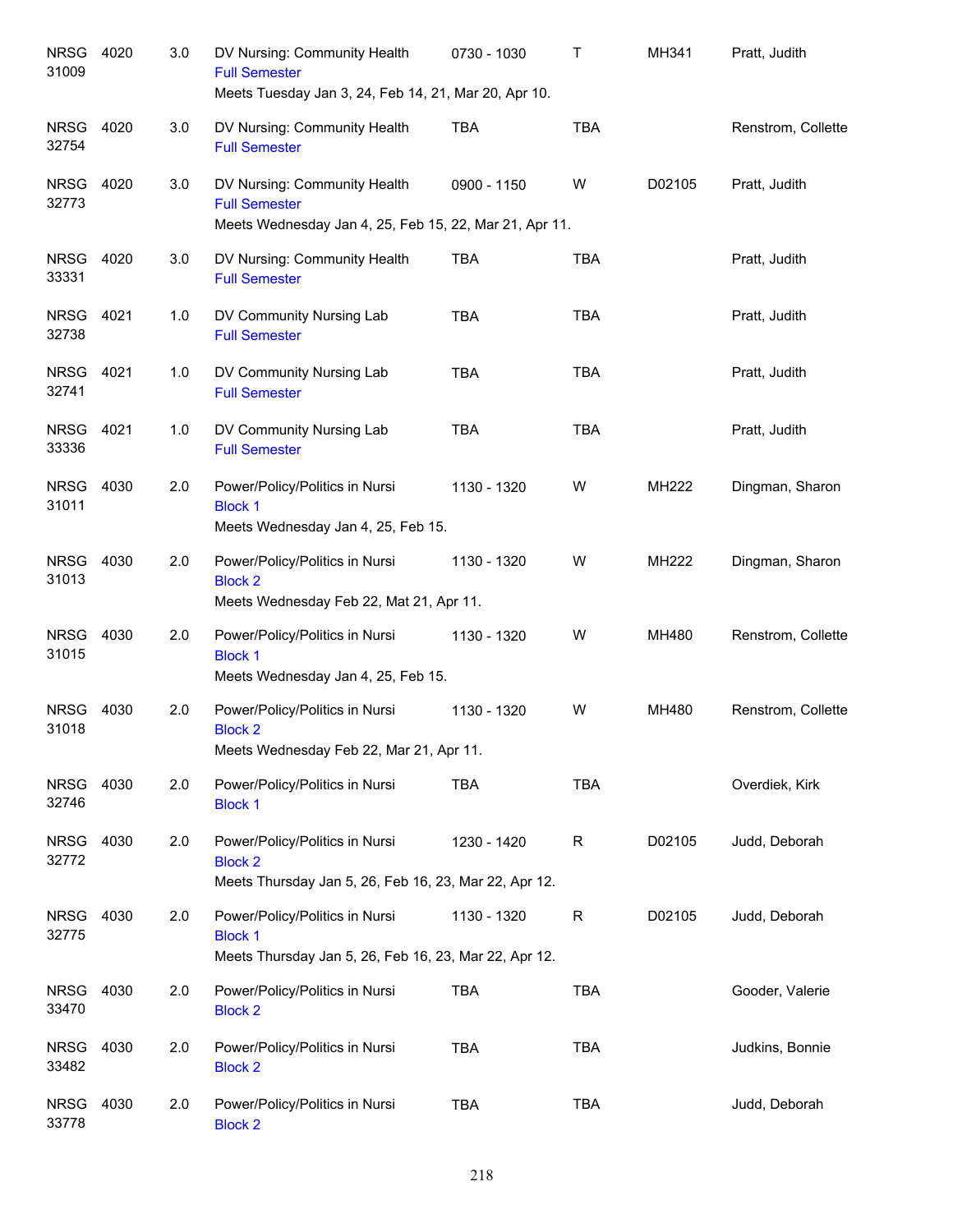| <b>NRSG</b><br>33783 | 4030 | 2.0 | Power/Policy/Politics in Nursi<br><b>Block 2</b>                                                                   | <b>TBA</b>  | <b>TBA</b> |       | Overdiek, Kirk    |
|----------------------|------|-----|--------------------------------------------------------------------------------------------------------------------|-------------|------------|-------|-------------------|
| <b>NRSG</b><br>31058 | 4040 | 3.0 | Leadership & Management<br><b>Full Semester</b><br>Meets Thursday Jan 5, 26, Feb 16, 23, Mar 22, Apr 12.           | 0830 - 1120 | R          | MH332 | Hofmann, Linda    |
| <b>NRSG</b><br>32758 | 4040 | 3.0 | Leadership & Management<br><b>Full Semester</b>                                                                    | TBA         | <b>TBA</b> |       | Draper, London    |
| <b>NRSG</b><br>33354 | 4040 | 3.0 | Leadership & Management<br><b>Full Semester</b>                                                                    | <b>TBA</b>  | <b>TBA</b> |       | Dingman, Sharon   |
| NRSG<br>33403        | 4040 | 3.0 | Leadership & Management<br><b>Full Semester</b>                                                                    | <b>TBA</b>  | <b>TBA</b> |       | Draper, London    |
| <b>NRSG</b><br>33423 | 4040 | 3.0 | Leadership & Management<br><b>Full Semester</b>                                                                    | <b>TBA</b>  | <b>TBA</b> |       | Hart, Lori        |
| <b>NRSG</b><br>33471 | 4040 | 3.0 | Leadership & Management<br><b>Full Semester</b>                                                                    | <b>TBA</b>  | <b>TBA</b> |       | Harald, Elizabeth |
| NRSG 4040<br>33487   |      | 3.0 | Leadership & Management<br><b>Full Semester</b>                                                                    | <b>TBA</b>  | <b>TBA</b> |       | Hart, Lori        |
| NRSG 4041<br>32742   |      | 1.0 | Leadership & Mgmt Laboratory<br><b>Full Semester</b>                                                               | <b>TBA</b>  | <b>TBA</b> |       | Draper, London    |
| <b>NRSG</b><br>32744 | 4041 | 1.0 | Leadership & Mgmt Laboratory<br><b>Full Semester</b>                                                               | <b>TBA</b>  | <b>TBA</b> |       | Chase, Tamara     |
| <b>NRSG</b><br>33355 | 4041 | 1.0 | Leadership & Mgmt Laboratory<br><b>Full Semester</b>                                                               | <b>TBA</b>  | TBA        |       | Dingman, Sharon   |
| <b>NRSG</b><br>31060 | 4060 | 3.0 | <b>Oncology Nursing</b><br><b>Full Semester</b><br>Meets Tuesday Jan 3, 24, Feb 14, 21, Mar 20, Apr 10.            | 1200 - 1450 | Τ          | MH101 | Killebrew, Julie  |
| <b>NRSG</b><br>31063 | 4061 | 1.0 | <b>Oncology Nursing Laboratory</b><br><b>Full Semester</b><br>Meets Tuesday Jan 3, 24, Feb 14, 21, Mar 20, Apr 10. | 1500 - 1550 | Τ          | MH101 | Killebrew, Julie  |
| <b>NRSG</b><br>32766 | 4830 | 1.0 | <b>Directed Theoretical Readings</b><br><b>Full Semester</b>                                                       | <b>TBA</b>  | <b>TBA</b> |       | Killebrew, Julie  |
| <b>NRSG</b><br>34780 | 4830 | 2.0 | <b>Directed Theoretical Readings</b><br><b>Full Semester</b>                                                       | <b>TBA</b>  | <b>TBA</b> |       | Chase, Tamara     |
| <b>NRSG</b><br>31066 | 4840 | 3.0 | Honors Nursing Seminar<br><b>Full Semester</b><br>Meets Thursday Jan 5, 26, Feb 16, 23, Mar 22, Apr 12.            | 1500 - 1550 | R          | MH327 | Draper, London    |
| <b>NRSG</b><br>32763 | 4900 | 2.0 | Integration of Prof Concepts<br><b>Full Semester</b>                                                               | <b>TBA</b>  | <b>TBA</b> |       | Leggett, Diane    |
| <b>NRSG</b><br>32764 | 4900 | 2.0 | Integration of Prof Concepts<br><b>Full Semester</b>                                                               | <b>TBA</b>  | <b>TBA</b> |       | Leggett, Diane    |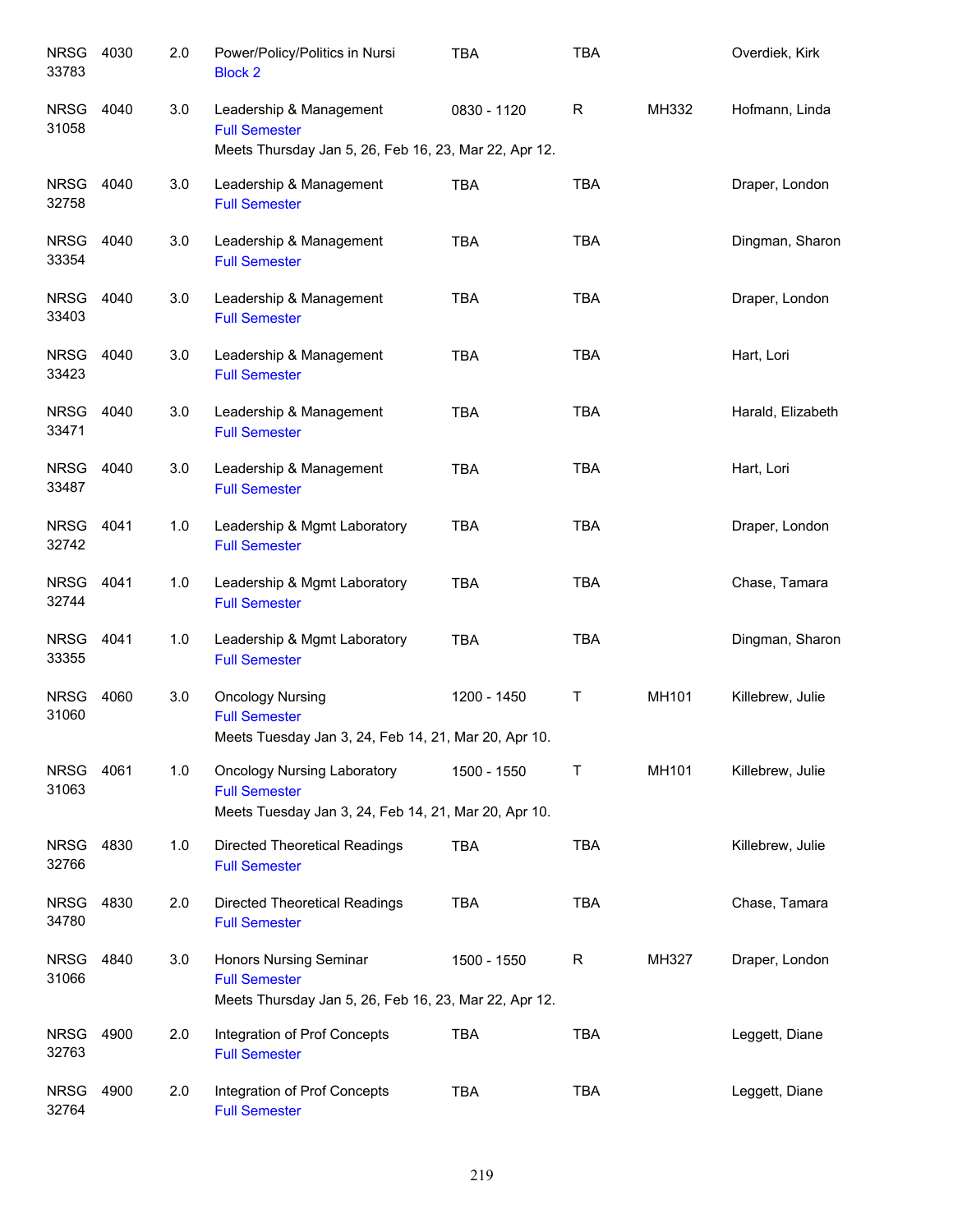| <b>NRSG</b><br>32765      | 4900 | 2.0 | Integration of Prof Concepts<br><b>Full Semester</b>                                                                   | <b>TBA</b>  | <b>TBA</b>   |              | Leggett, Diane    |
|---------------------------|------|-----|------------------------------------------------------------------------------------------------------------------------|-------------|--------------|--------------|-------------------|
| <b>NRSG</b><br>33339      | 4900 | 2.0 | Integration of Prof Concepts<br><b>Full Semester</b>                                                                   | <b>TBA</b>  | <b>TBA</b>   |              | Hicks, Michelle   |
| <b>NRSG</b><br>33356      | 4900 | 2.0 | Integration of Prof Concepts<br><b>Full Semester</b>                                                                   | <b>TBA</b>  | <b>TBA</b>   |              | Harald, Elizabeth |
| <b>NUCM 4203</b><br>31982 |      | 3.0 | Scanning/Imaging Procedures I<br><b>Full Semester</b>                                                                  | <b>TBA</b>  | TBA          | MН           | Hawk, Julie       |
| <b>NUCM 4203</b><br>32912 |      | 3.0 | Scanning/Imaging Procedures I<br><b>Full Semester</b>                                                                  | <b>TBA</b>  | <b>TBA</b>   |              | Hawk, Julie       |
| <b>NUCM 4303</b><br>31983 |      | 3.0 | Radionuclide Phsx/Instrumentat<br><b>Full Semester</b>                                                                 | <b>TBA</b>  | <b>TBA</b>   | MН           | Harrison, Wynn    |
| <b>NUCM 4303</b><br>32913 |      | 3.0 | Radionuclide Phsx/Instrumentat<br><b>Full Semester</b>                                                                 | <b>TBA</b>  | <b>TBA</b>   |              | Harrison, Wynn    |
| <b>NUCM</b><br>31984      | 4862 | 3.0 | <b>Clinical Education</b><br><b>Full Semester</b>                                                                      | <b>TBA</b>  | <b>TBA</b>   | MH           | Harrison, Wynn    |
| <b>NUCM</b><br>32914      | 4862 | 3.0 | <b>Clinical Education</b><br><b>Full Semester</b>                                                                      | <b>TBA</b>  | <b>TBA</b>   |              | Harrison, Wynn    |
| <b>NUTR</b><br>33817      | 1020 | 3.0 | LS Foundations in Nutrition<br><b>Full Semester</b><br>Course Fee: \$15.00                                             | 1330 - 1610 | $\mathsf R$  | <b>HC014</b> | Boi, Kelli        |
| <b>NUTR</b><br>33819      | 1020 | 3.0 | LS Foundations in Nutrition<br><b>Full Semester</b><br>Interactive Audio Visual Delivery--EdNet<br>Course Fee: \$15.00 | 1330 - 1610 | $\mathsf R$  | WW102        | Boi, Kelli        |
| <b>NUTR</b><br>33820      | 1020 | 3.0 | <b>LS Foundations in Nutrition</b><br><b>Full Semester</b><br>Course Fee: \$15.00                                      | 1330 - 1610 | $\mathsf{R}$ | <b>MR</b>    | Boi, Kelli        |
| <b>NUTR</b><br>34317      | 1020 | 3.0 | LS Foundations in Nutrition<br><b>Full Semester</b><br>Course Fee: \$15.00                                             | 1330 - 1420 | MW           | <b>SW34</b>  | Turley, Jennifer  |
| <b>NUTR</b><br>34320      | 1020 | 3.0 | LS Foundations in Nutrition<br><b>Full Semester</b><br>Course Fee: \$15.00                                             | 0900 - 1015 | <b>TR</b>    | <b>SW34</b>  | Thompson, Joan    |
| <b>NUTR</b><br>34321      | 1020 | 3.0 | LS Foundations in Nutrition<br><b>Full Semester</b><br>Course Fee: \$15.00                                             | 1030 - 1145 | <b>TR</b>    | <b>SW34</b>  | Thompson, Joan    |
| <b>NUTR</b><br>34327      | 1020 | 3.0 | LS Foundations in Nutrition<br><b>Full Semester</b><br>Course Fee: \$15.00                                             | 0830 - 0920 | <b>MWF</b>   | <b>SW34</b>  | Hansen, Rodney    |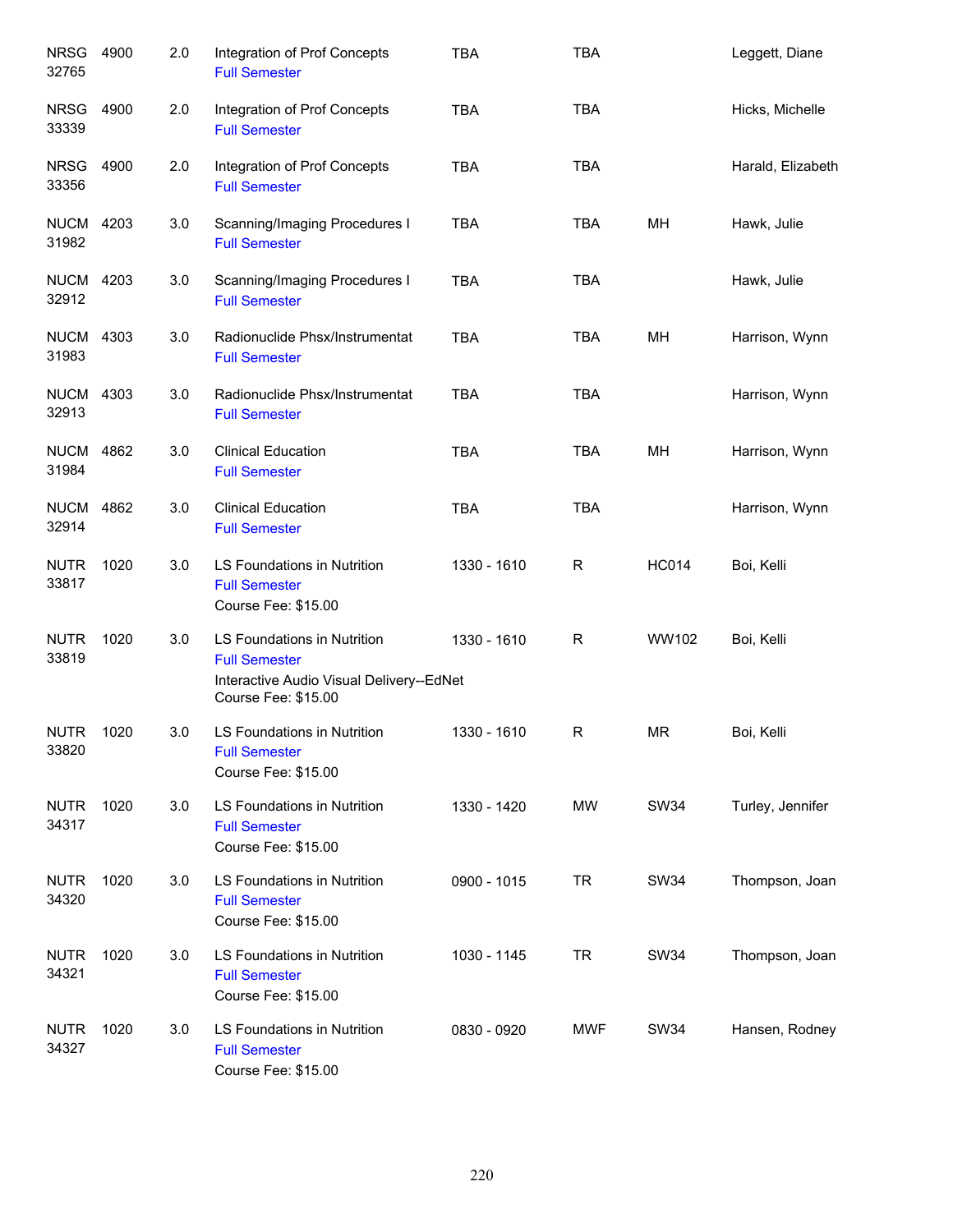| <b>NUTR</b><br>34328 | 1020 | 3.0 | LS Foundations in Nutrition<br><b>Full Semester</b><br>Course Fee: \$15.00                                                                                                                                                   | 0930 - 1020 | <b>MWF</b> | <b>SW34</b> | Hansen, Rodney    |
|----------------------|------|-----|------------------------------------------------------------------------------------------------------------------------------------------------------------------------------------------------------------------------------|-------------|------------|-------------|-------------------|
| <b>NUTR</b><br>34341 | 1020 | 3.0 | LS Foundations in Nutrition<br><b>Full Semester</b><br>Course Fee: \$15.00                                                                                                                                                   | 1730 - 2010 | W          | SW34        | Garr, Lindsay     |
| <b>NUTR</b><br>34342 | 1020 | 3.0 | <b>LS Foundations in Nutrition</b><br><b>Block 1</b><br>Course Fee: \$15.00                                                                                                                                                  | 1730 - 2010 | т          | <b>SW34</b> | Hansen, Julie     |
| <b>NUTR</b><br>34343 | 1020 | 3.0 | LS Foundations in Nutrition<br><b>Block 2</b><br>Course Fee: \$15.00                                                                                                                                                         | 1730 - 2010 | $\top$     | SW34        | Hansen, Julie     |
| <b>NUTR</b><br>34345 | 1020 | 3.0 | LS Foundations in Nutrition<br><b>Full Semester</b><br>Course Fee: \$15.00                                                                                                                                                   | 0830 - 1110 | S          | SW34        | Guymon, Anna      |
| <b>NUTR</b><br>34346 | 1020 | 3.0 | LS Foundations in Nutrition<br><b>Full Semester</b><br>Course Fee: \$15.00                                                                                                                                                   | 1730 - 2010 | M          | SW34        | Wycherley, Nicole |
| <b>NUTR</b><br>34532 | 1020 | 3.0 | LS Foundations in Nutrition<br><b>Full Semester</b><br>To access online course materials, please log on through the<br>student portal (eWeber) at http://weber.edu and select:<br>"Current Students".<br>Course Fee: \$15.00 | <b>TBA</b>  | <b>TBA</b> | <b>OL</b>   | Turley, Jennifer  |
| <b>NUTR</b><br>34533 | 1020 | 3.0 | LS Foundations in Nutrition<br><b>Full Semester</b><br>To access online course materials, please log on through the<br>student portal (eWeber) at http://weber.edu and select:<br>"Current Students".<br>Course Fee: \$15.00 | <b>TBA</b>  | <b>TBA</b> | OL          | Thompson, Joan    |
| <b>NUTR</b><br>34534 | 1020 | 3.0 | LS Foundations in Nutrition<br><b>Full Semester</b><br>To access online course materials, please log on through the<br>student portal (eWeber) at http://weber.edu and select:<br>"Current Students".<br>Course Fee: \$15.00 | TBA         | <b>TBA</b> | OL          | Hansen, Rodney    |
| <b>NUTR</b><br>34535 | 1020 | 3.0 | LS Foundations in Nutrition<br><b>Full Semester</b><br>To access online course materials, please log on through the<br>student portal (eWeber) at http://weber.edu and select:<br>"Current Students".<br>Course Fee: \$15.00 | TBA         | <b>TBA</b> | OL          | Ruden, Timothy    |
| <b>NUTR</b><br>34536 | 1020 | 3.0 | LS Foundations in Nutrition<br><b>Full Semester</b><br>To access online course materials, please log on through the<br>student portal (eWeber) at http://weber.edu and select:<br>"Current Students".<br>Course Fee: \$15.00 | <b>TBA</b>  | <b>TBA</b> | <b>OL</b>   | Richards, Maria   |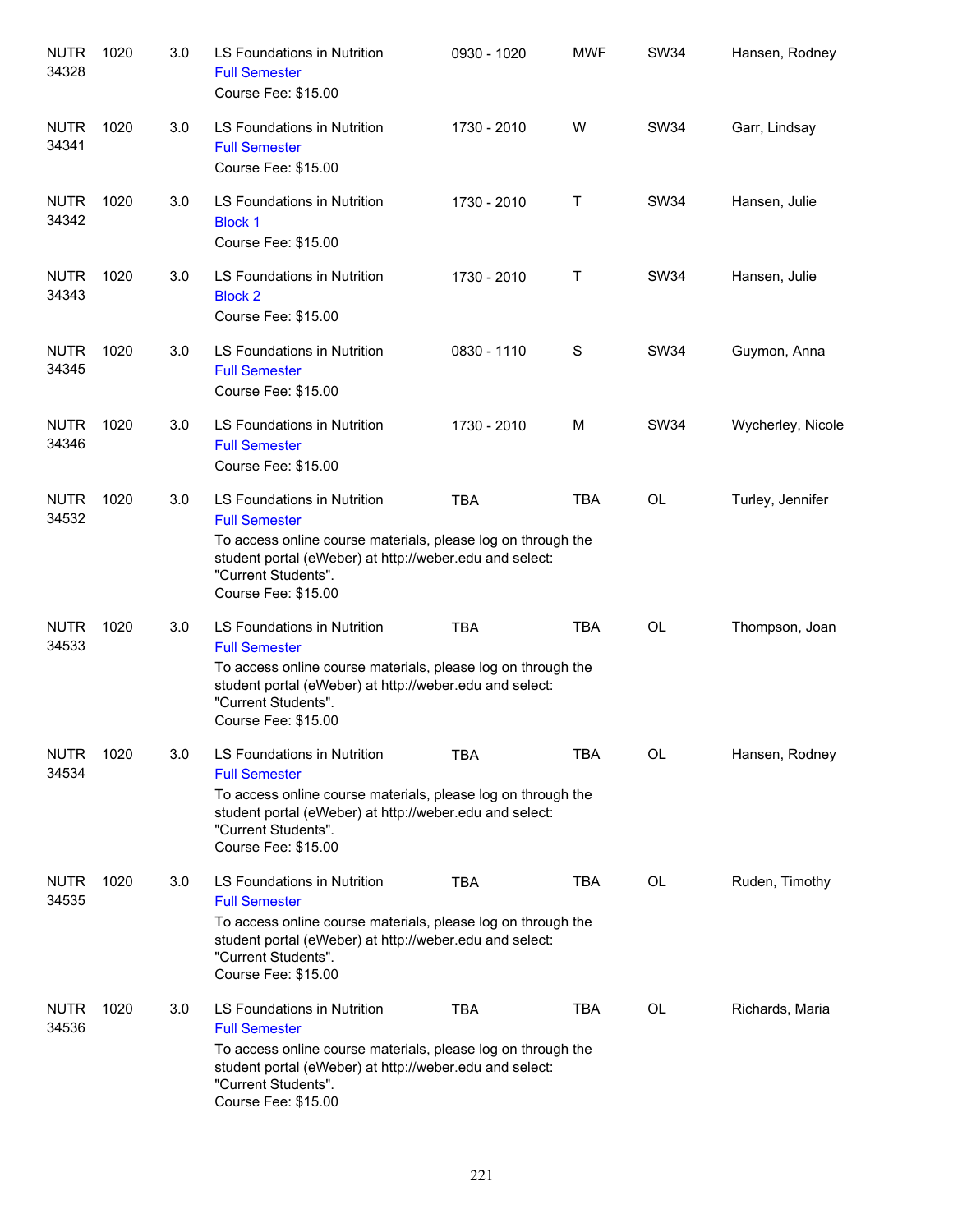| <b>NUTR</b><br>34537 | 1020 | 3.0 | LS Foundations in Nutrition<br><b>Full Semester</b>                                                                                                                   | <b>TBA</b>  | TBA        | OL              | Dawson, Lynne        |
|----------------------|------|-----|-----------------------------------------------------------------------------------------------------------------------------------------------------------------------|-------------|------------|-----------------|----------------------|
|                      |      |     | To access online course materials, please log on through the<br>student portal (eWeber) at http://weber.edu and select:<br>"Current Students".<br>Course Fee: \$15.00 |             |            |                 |                      |
| <b>NUTR</b><br>34538 | 1020 | 3.0 | LS Foundations in Nutrition<br><b>Full Semester</b>                                                                                                                   | <b>TBA</b>  | <b>TBA</b> | <b>OL</b>       | Schwarzenbach, Belle |
|                      |      |     | To access online course materials, please log on through the<br>student portal (eWeber) at http://weber.edu and select:<br>"Current Students".<br>Course Fee: \$15.00 |             |            |                 |                      |
| <b>NUTR</b><br>34655 | 1020 | 3.0 | LS Foundations in Nutrition<br><b>Full Semester</b><br>Course Fee: \$15.00                                                                                            | 0930 - 1020 | MW         | D02114          | Heaton, Rebecca      |
| <b>NUTR</b><br>34656 | 1020 | 3.0 | LS Foundations in Nutrition<br><b>Full Semester</b><br>Course Fee: \$15.00                                                                                            | 1030 - 1120 | MW         | D02114          | Heaton, Rebecca      |
| <b>NUTR</b><br>34657 | 1020 | 3.0 | LS Foundations in Nutrition<br><b>Full Semester</b><br>Course Fee: \$15.00                                                                                            | 0730 - 0845 | <b>TR</b>  | D02117          | Richards, Rebecca    |
| <b>NUTR</b><br>34658 | 1020 | 3.0 | LS Foundations in Nutrition<br><b>Full Semester</b><br>Course Fee: \$15.00                                                                                            | 0900 - 1015 | <b>TR</b>  | D02117          | Richards, Rebecca    |
| <b>NUTR</b><br>34659 | 1020 | 3.0 | LS Foundations in Nutrition<br><b>Full Semester</b><br>Course Fee: \$15.00                                                                                            | 1730 - 2010 | W          | N <sub>12</sub> | Johnson, Natalie     |
| <b>NUTR</b><br>34660 | 1020 | 3.0 | LS Foundations in Nutrition<br><b>Full Semester</b><br>Course Fee: \$15.00                                                                                            | 1200 - 1315 | <b>TR</b>  | WW116           | Wycherley, Nicole    |
| <b>NUTR</b><br>34661 | 1020 | 3.0 | LS Foundations in Nutrition<br><b>Full Semester</b><br>Course Fee: \$15.00                                                                                            | 1730 - 2010 | W          | DH2510          | Wycherley, Nicole    |
| <b>NUTR</b><br>34543 | 2220 | 2.0 | Prenatal and Infant Nutrition<br><b>Full Semester</b>                                                                                                                 | <b>TBA</b>  | <b>TBA</b> | OL              | Dawson, Lynne        |
|                      |      |     | To access online course materials, please log on through the<br>student portal (eWeber) at http://weber.edu and select:<br>"Current Students".                        |             |            |                 |                      |
| <b>NUTR</b><br>34318 | 2320 | 3.0 | Food Values, Diet Design, Healt<br><b>Full Semester</b><br>Course Fee: \$25.00                                                                                        | 0930 - 1020 | <b>MWF</b> | <b>SW80</b>     | Turley, Jennifer     |
| <b>NUTR</b><br>34539 | 2320 | 3.0 | Food Values, Diet Design, Healt<br><b>Full Semester</b>                                                                                                               | <b>TBA</b>  | <b>TBA</b> | OL              | Turley, Jennifer     |
|                      |      |     | To access online course materials, please log on through the<br>student portal (eWeber) at http://weber.edu and select:<br>"Current Students".<br>Course Fee: \$25.00 |             |            |                 |                      |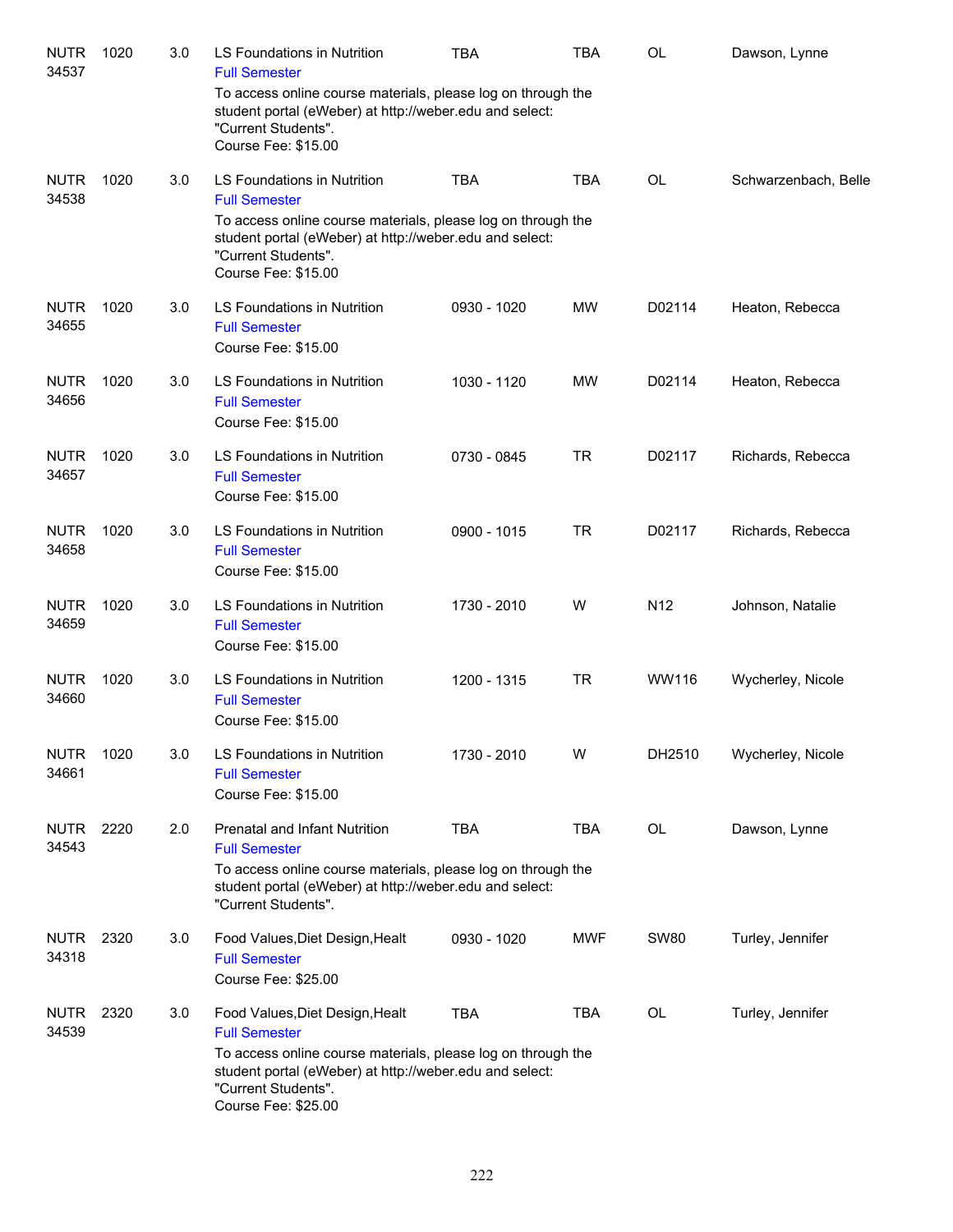| <b>NUTR</b><br>34546 | 2320 | 3.0 | Food Values, Diet Design, Healt<br><b>Full Semester</b>                                                                                                               | TBA         | TBA        | <b>OL</b>   | Boi, Kelli       |
|----------------------|------|-----|-----------------------------------------------------------------------------------------------------------------------------------------------------------------------|-------------|------------|-------------|------------------|
|                      |      |     | To access online course materials, please log on through the<br>student portal (eWeber) at http://weber.edu and select:<br>"Current Students".<br>Course Fee: \$25.00 |             |            |             |                  |
| <b>NUTR</b><br>34544 | 2420 | 2.0 | Childhood/ Adolescent Nutriton<br><b>Full Semester</b>                                                                                                                | <b>TBA</b>  | <b>TBA</b> | <b>OL</b>   | Hansen, Julie    |
|                      |      |     | To access online course materials, please log on through the<br>student portal (eWeber) at http://weber.edu and select:<br>"Current Students".                        |             |            |             |                  |
| <b>NUTR</b><br>34540 | 3020 | 3.0 | <b>Sports Nutrition</b><br><b>Full Semester</b>                                                                                                                       | <b>TBA</b>  | <b>TBA</b> | <b>OL</b>   | Thompson, Joan   |
|                      |      |     | To access online course materials, please log on through the<br>student portal (eWeber) at http://weber.edu and select:<br>"Current Students".                        |             |            |             |                  |
| <b>NUTR</b><br>34545 | 3020 | 3.0 | <b>Sports Nutrition</b><br><b>Full Semester</b>                                                                                                                       | <b>TBA</b>  | <b>TBA</b> | <b>OL</b>   | Hansen, Julie    |
|                      |      |     | To access online course materials, please log on through the<br>student portal (eWeber) at http://weber.edu and select:<br>"Current Students".                        |             |            |             |                  |
| <b>NUTR</b><br>34541 | 3220 | 2.0 | Foundations in Diet Therapy<br><b>Full Semester</b>                                                                                                                   | <b>TBA</b>  | <b>TBA</b> | <b>OL</b>   | Richards, Maria  |
|                      |      |     | To access online course materials, please log on through the<br>student portal (eWeber) at http://weber.edu and select:<br>"Current Students".                        |             |            |             |                  |
| <b>NUTR</b><br>34542 | 3320 | 3.0 | Hith & Nutr in the Older Adult<br><b>Full Semester</b>                                                                                                                | <b>TBA</b>  | <b>TBA</b> | <b>OL</b>   | Richards, Maria  |
|                      |      |     | To access online course materials, please log on through the<br>student portal (eWeber) at http://weber.edu and select:<br>"Current Students".                        |             |            |             |                  |
| <b>NUTR</b><br>34319 | 3420 | 3.0 | DV Multicultural Hith & Nutr<br><b>Full Semester</b><br>Course Fee: \$15.00                                                                                           | 1130 - 1220 | <b>MWF</b> | SW80        | Turley, Jennifer |
| <b>NUTR</b><br>34344 | 3420 | 3.0 | DV Multicultural Hith & Nutr<br><b>Full Semester</b><br>Course Fee: \$15.00                                                                                           | 1730 - 2010 | W          | <b>SW80</b> | Boi, Kelli       |
| <b>NUTR</b><br>34322 | 4320 | 2.0 | <b>Current Issues in Nutrition</b><br><b>Full Semester</b>                                                                                                            | 1030 - 1120 | МW         | <b>SW80</b> | Thompson, Joan   |
| <b>NUTR</b><br>34329 | 4320 | 2.0 | <b>Current Issues in Nutrition</b><br><b>Full Semester</b>                                                                                                            | 1730 - 1910 | т          | <b>SW80</b> | Hansen, Rodney   |
| <b>NUTR</b><br>34330 | 4420 | 3.0 | <b>Nutrition and Fitness</b><br><b>Full Semester</b><br>Course Fee: \$50.00                                                                                           | 0900 - 1015 | <b>TR</b>  | <b>SW80</b> | Hansen, Rodney   |
| <b>NUTR</b><br>34332 | 4520 | 1.0 | <b>Directed Nutrition Research</b><br><b>Full Semester</b>                                                                                                            | 1330 - 1420 | R          | <b>SW33</b> | Hansen, Rodney   |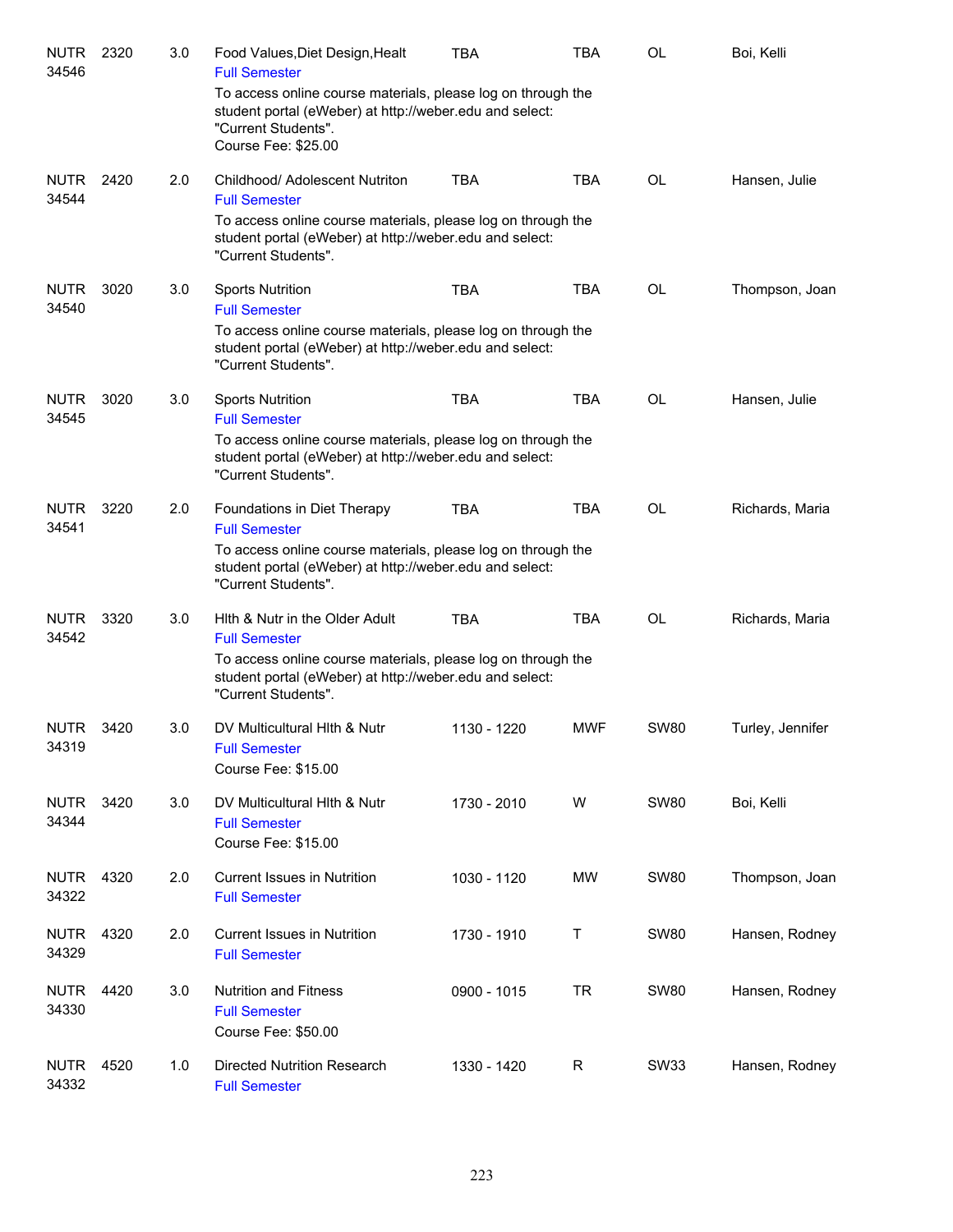| <b>NUTR</b><br>34333 | 4520 | 2.0 | <b>Directed Nutrition Research</b><br><b>Full Semester</b>                                                                                         | 1330 - 1420 | R           | <b>SW33</b> | Hansen, Rodney  |
|----------------------|------|-----|----------------------------------------------------------------------------------------------------------------------------------------------------|-------------|-------------|-------------|-----------------|
| <b>NUTR</b><br>34334 | 4520 | 3.0 | Directed Nutrition Research<br><b>Full Semester</b>                                                                                                | 1330 - 1420 | R           | SW33        | Hansen, Rodney  |
| <b>NUTR</b><br>34335 | 4520 | 4.0 | Directed Nutrition Research<br><b>Full Semester</b>                                                                                                | 1330 - 1420 | R           | <b>SW33</b> | Hansen, Rodney  |
| <b>NUTR</b><br>34323 | 6320 | 2.0 | <b>Current Issues in Nutrition</b><br><b>Full Semester</b>                                                                                         | 1030 - 1120 | <b>MW</b>   | <b>SW80</b> | Thompson, Joan  |
| <b>NUTR</b><br>34331 | 6420 | 3.0 | <b>Nutrition and Fitness</b><br><b>Full Semester</b><br>Course Fee: \$50.00                                                                        | 0900 - 1015 | <b>TR</b>   | <b>SW80</b> | Hansen, Rodney  |
| <b>NUTR</b><br>34336 | 6520 | 1.0 | <b>Directed Nutrition Research</b><br><b>Full Semester</b>                                                                                         | 1330 - 1420 | R           | <b>SW33</b> | Hansen, Rodney  |
| <b>NUTR</b><br>34337 | 6520 | 2.0 | Directed Nutrition Research<br><b>Full Semester</b>                                                                                                | 1330 - 1420 | R           | <b>SW33</b> | Hansen, Rodney  |
| <b>NUTR</b><br>34338 | 6520 | 3.0 | <b>Directed Nutrition Research</b><br><b>Full Semester</b>                                                                                         | 1330 - 1420 | R           | <b>SW33</b> | Hansen, Rodney  |
| <b>NUTR</b><br>34339 | 6520 | 4.0 | <b>Directed Nutrition Research</b><br><b>Full Semester</b>                                                                                         | 1330 - 1420 | R           | <b>SW33</b> | Hansen, Rodney  |
| <b>PAR</b><br>32357  | 1000 | 2.0 | <b>Emergency Medical Technician</b><br><b>Full Semester</b>                                                                                        | 1230 - 1630 | MF          | MH417       | Belnap, Cynthia |
| <b>PAR</b><br>32712  | 1000 | 2.0 | <b>Emergency Medical Technician</b><br><b>Block 2</b><br>Must also register for PARA 1001, crn 32713.<br>For more information call 801-626-6521.   | 1800 - 2200 | <b>MTWR</b> | MH414       | Nielson, Holly  |
| <b>PAR</b><br>32358  | 1001 | 4.0 | <b>EMT - Basic Lab</b><br><b>Full Semester</b><br>Course Fee: \$16.00                                                                              | 1230 - 1630 | MF          | MH417       | Belnap, Cynthia |
| <b>PAR</b><br>32713  | 1001 | 4.0 | EMT - Basic Lab<br><b>Block 2</b><br>Must also register for PARA 1000, crn 32712.<br>For more infomraiton call 801-626-6521.<br>Course Fee \$16.00 | 1800 - 2200 | <b>MTWR</b> | MH414       | Nielson, Holly  |
| <b>PAR</b><br>32359  | 1005 | 3.0 | EMT - Basic Field Experience I<br><b>Full Semester</b>                                                                                             | <b>TBA</b>  | <b>TBA</b>  |             | Grunow, Jeffrey |
| <b>PAR</b><br>32360  | 1006 | 3.0 | EMT - Basic Field Exper II<br><b>Full Semester</b>                                                                                                 | <b>TBA</b>  | <b>TBA</b>  |             | Grunow, Jeffrey |
| <b>PAR</b><br>35015  | 1011 | 2.0 | EMT - Intermediate Intro Lab<br><b>Block 1</b>                                                                                                     | 0900 - 1700 | Τ           | MH414       | Shah, Taufiq    |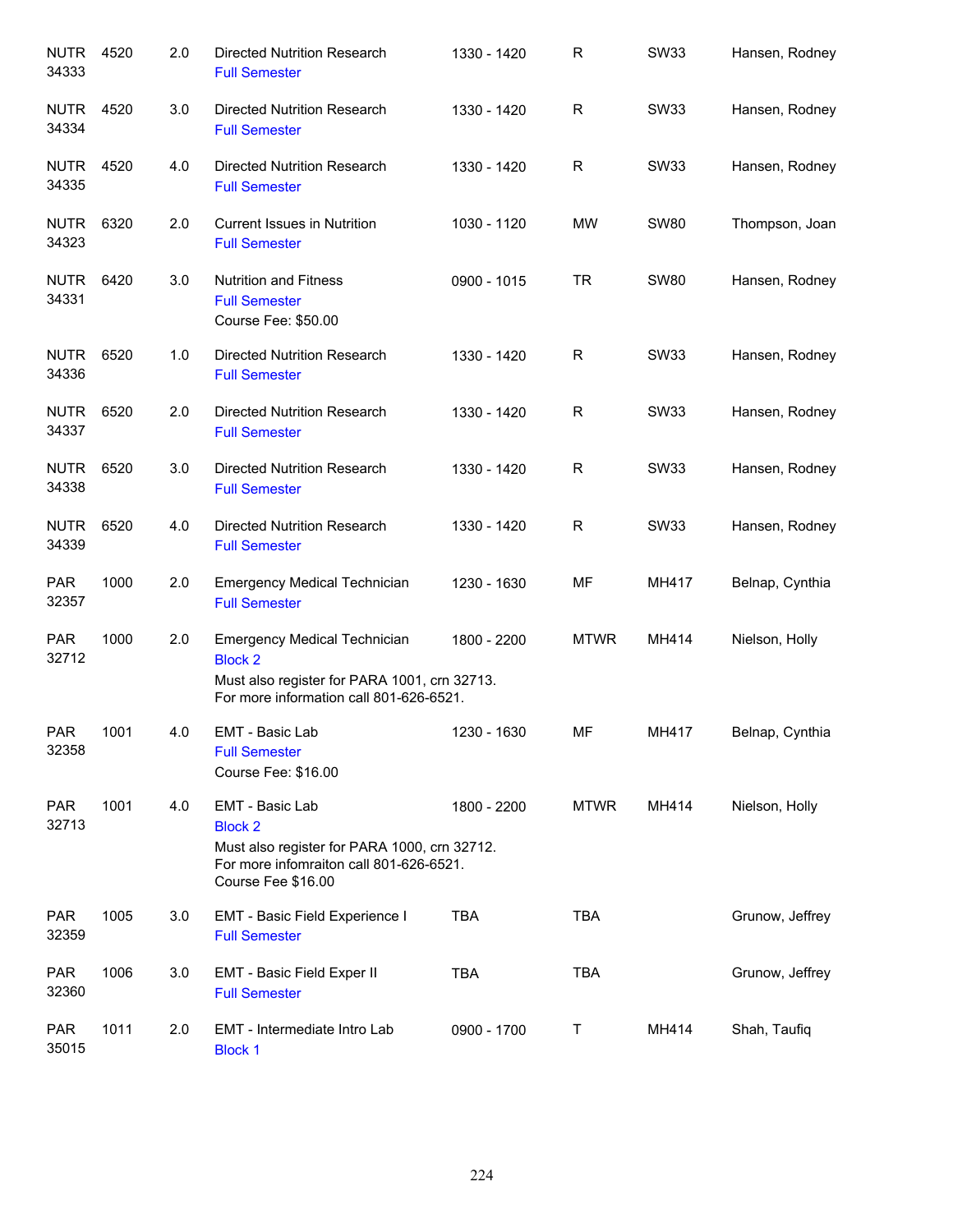| <b>PAR</b><br>32635 | 1021 | 2.0 | EMT - Intermediate Lab<br><b>Full Semester</b><br>Restricted to students accepted into the PARAMED program.<br>For more information, please call 801-626-6521 | 0830 - 1700 | <b>MTWRFS</b> | MН          | Grunow, Jeffrey    |
|---------------------|------|-----|---------------------------------------------------------------------------------------------------------------------------------------------------------------|-------------|---------------|-------------|--------------------|
| <b>PAR</b><br>32637 | 1031 | 1.0 | Adv Cardiac Life Support<br><b>Full Semester</b><br>Restricted to students accepted into the PARAMED program.<br>For more information call 801-626-6521.      | 0800 - 1700 | <b>MTWRFS</b> | MН          | Grunow, Jeffrey    |
| <b>PAR</b><br>32638 | 2010 | 6.0 | <b>Medical Emergencies</b><br><b>Full Semester</b><br>Restricted to students accepted into the PARAMED program.<br>For more information, call 801-626-6521.   | 1800 - 2200 | <b>TR</b>     | MH          | Grunow, Jeffrey    |
| <b>PAR</b><br>32580 | 2020 | 3.0 | <b>Traumatic Emergenc</b><br><b>Full Semester</b>                                                                                                             | 0900 - 1700 | <b>TWR</b>    | MH417       | Dickinson, Rebekah |
| <b>PAR</b><br>35017 | 2020 | 3.0 | <b>Traumatic Emergenc</b><br><b>Block 2</b>                                                                                                                   | 1800 - 2100 | MW            | MH414       | Shah, Taufiq       |
| <b>PAR</b><br>32581 | 2030 | 3.0 | <b>Special Consideration/Practice</b><br><b>Full Semester</b>                                                                                                 | 0900 - 1700 | <b>TWR</b>    | MH417       | Dickinson, Rebekah |
| <b>PAR</b><br>35018 | 2030 | 3.0 | <b>Special Consideration/Practice</b><br><b>Block 2</b>                                                                                                       | 1800 - 2100 | <b>TR</b>     | MH414       | Shah, Taufiq       |
| <b>PAR</b><br>35016 | 2040 | 4.0 | Paramedic Clinical Lab I<br><b>Block 2</b><br>Course Fee \$98.00                                                                                              | 0900 - 1700 | T             | MH414       | Shah, Taufiq       |
| <b>PAR</b><br>32596 | 2100 | 4.0 | Adv Paramedic Practice<br><b>Full Semester</b><br>Course Fee: \$98.00                                                                                         | <b>TBA</b>  | <b>TBA</b>    | MH417       | Belnap, Cynthia    |
| <b>PAR</b><br>32711 | 2110 | 3.0 | Paramedic Clinical II<br><b>Full Semester</b><br>Restricted to students accepted into the PARAMED Program.<br>For more informaiton call 801-626-6521          | 1800 - 2200 | <b>TR</b>     | MН          | Grunow, Jeffrey    |
| <b>PAR</b><br>32598 | 2120 | 9.0 | Paramedic Internship<br><b>Full Semester</b><br>LAST NAMES A - F                                                                                              | <b>TBA</b>  | <b>TBA</b>    | MH417       | Grunow, Jeffrey    |
| <b>PAR</b><br>32601 | 2120 | 9.0 | Paramedic Internship<br><b>Full Semester</b><br>LAST NAMES G - J                                                                                              | <b>TBA</b>  | <b>TBA</b>    | MH417       | Dickinson, Rebekah |
| <b>PAR</b><br>32605 | 2120 | 9.0 | Paramedic Internship<br><b>Full Semester</b><br>LAST NAMES K - Z                                                                                              | <b>TBA</b>  | <b>TBA</b>    | MH417       | Belnap, Cynthia    |
| <b>PE</b><br>34475  | 1010 | 1.0 | Aerobics, Level I<br><b>Full Semester</b><br>Course Fee: \$5.00                                                                                               | 1030 - 1120 | MW            | <b>SBFA</b> |                    |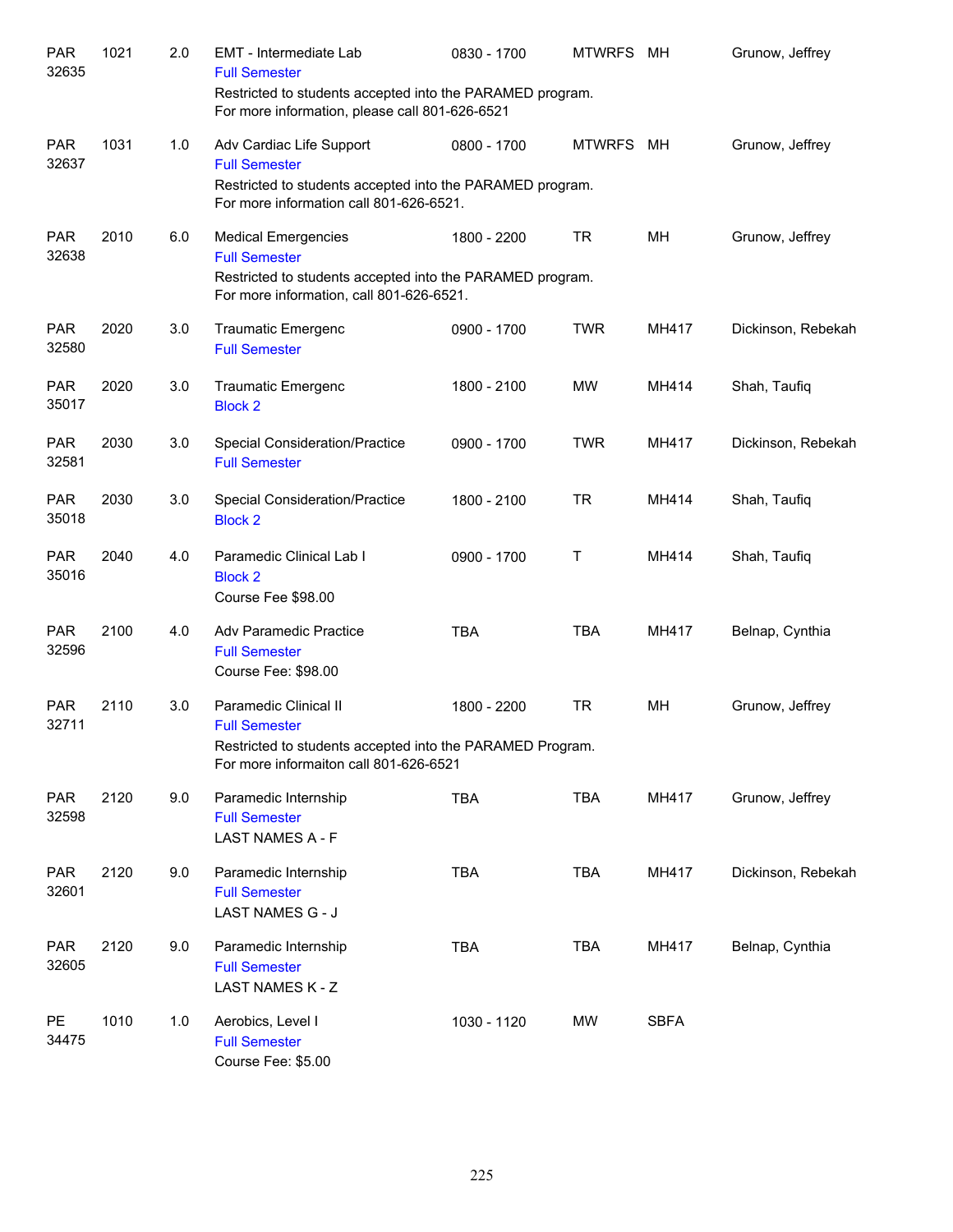| PE<br>34478            | 1010 | 1.0 | Aerobics, Level I<br><b>Full Semester</b><br>Course Fee: \$5.00                                                                                                                           | 0730 - 0820 | <b>MW</b>  | <b>SBFA</b> |                    |
|------------------------|------|-----|-------------------------------------------------------------------------------------------------------------------------------------------------------------------------------------------|-------------|------------|-------------|--------------------|
| <b>PE</b><br>34481     | 1010 | 1.0 | Aerobics, Level I<br><b>Full Semester</b><br>Independent Conditioning Class. Does not meet weekly.<br>Check Blackboard for orientation dates and times.<br>Course Fee: \$5.00             | <b>TBA</b>  | <b>TBA</b> | <b>SB</b>   | Fritz, Christopher |
| <b>PE</b><br>34476     | 1011 | 1.0 | Aerobics, Level II<br><b>Full Semester</b><br>Course Fee: \$5.00                                                                                                                          | 1030 - 1120 | <b>MW</b>  | <b>SBFA</b> |                    |
| <b>PE</b><br>34479     | 1011 | 1.0 | Aerobics, Level II<br><b>Full Semester</b><br>Course Fee: \$5.00                                                                                                                          | 0730 - 0820 | <b>MW</b>  | <b>SBFA</b> |                    |
| <b>PE</b><br>34482     | 1011 | 1.0 | Aerobics, Level II<br><b>Full Semester</b><br>Independent Conditioning. Does not meet weekly.<br>Check Blackboard for orientation dates and times.<br>Course Fee: \$5.00                  | <b>TBA</b>  | <b>TBA</b> | <b>SB</b>   | Fritz, Christopher |
| PE<br>34477            | 1012 | 1.0 | Aerobics, Level III<br><b>Full Semester</b><br>Course Fee: \$5.00                                                                                                                         | 1030 - 1120 | <b>MW</b>  | <b>SBFA</b> |                    |
| PE<br>34480            | 1012 | 1.0 | Aerobics, Level III<br><b>Full Semester</b><br>Course Fee: \$5.00                                                                                                                         | 0730 - 0820 | <b>MW</b>  | <b>SBFA</b> |                    |
| $\mathsf{PE}$<br>34483 | 1012 | 1.0 | Aerobics, Level III<br><b>Full Semester</b><br>Independent Conditioning. Class does not meet weekly.<br>Check Blackboard for orientation dates and times.<br>Course Fee: \$5.00           | <b>TBA</b>  | <b>TBA</b> | <b>SB</b>   | Fritz, Christopher |
| PE<br>34484            | 1040 | 1.0 | Walking for Fitness, Level I<br><b>Full Semester</b><br>Course Fee: \$5.00                                                                                                                | 0830 - 0920 | <b>TR</b>  | <b>SBFA</b> | Conway, Adrian     |
| PE<br>34487            | 1040 | 1.0 | Walking for Fitness, Level I<br><b>Full Semester</b><br>Independent Conditioning. Class does not meet weekly.<br>Check Blackboard for orientation dates and times.<br>Course Fee: \$5.00  | <b>TBA</b>  | <b>TBA</b> | SB          | Johnson, Brandon   |
| PE<br>34485            | 1041 | 1.0 | Walking For Fitness, Level II<br><b>Full Semester</b><br>Course Fee: \$5.00                                                                                                               | 0830 - 0920 | TR         | <b>SBFA</b> | Conway, Adrian     |
| PE<br>34488            | 1041 | 1.0 | Walking For Fitness, Level II<br><b>Full Semester</b><br>Independent Conditioning. Class does not meet weekly.<br>Check Blackboard for orientation dates and times.<br>Course Fee: \$5.00 | <b>TBA</b>  | <b>TBA</b> | SB          | Johnson, Brandon   |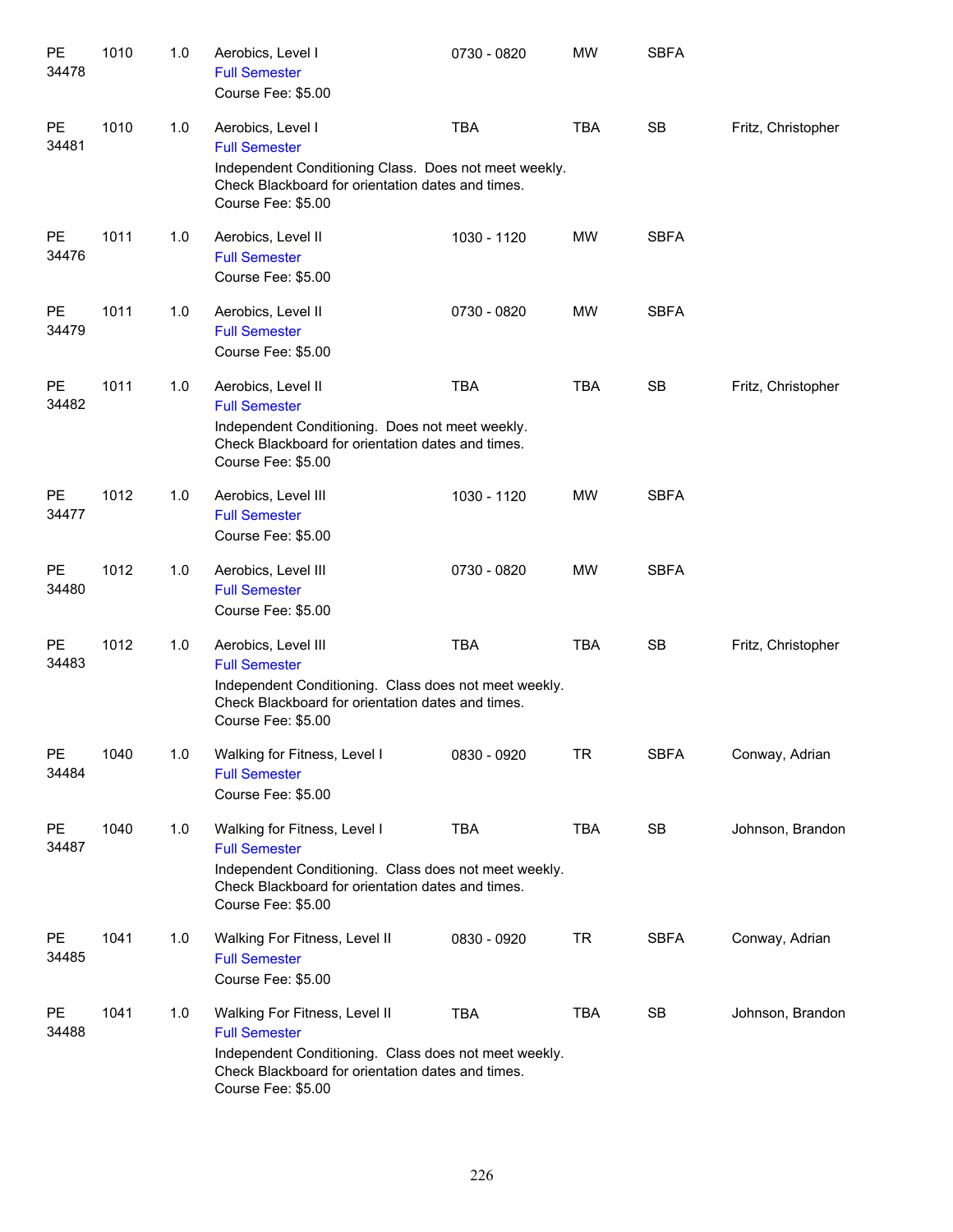| PE<br>34486        | 1042 | 1.0 | Walking for Fitness, Level III<br><b>Full Semester</b><br>Course Fee: \$5.00                                                                                                               | 0830 - 0920 | <b>TR</b>  | <b>SBFA</b> | Conway, Adrian     |
|--------------------|------|-----|--------------------------------------------------------------------------------------------------------------------------------------------------------------------------------------------|-------------|------------|-------------|--------------------|
| PE<br>34489        | 1042 | 1.0 | Walking for Fitness, Level III<br><b>Full Semester</b><br>Independent Conditioning. Class does not meet weekly.<br>Check Blackboard for orientation dates and times.<br>Course Fee: \$5.00 | <b>TBA</b>  | <b>TBA</b> | <b>SB</b>   | Johnson, Brandon   |
| <b>PE</b><br>34324 | 1043 | 1.0 | Jogging, Level I<br><b>Full Semester</b><br>Course Fee: \$3.00                                                                                                                             | 1230 - 1320 | <b>MW</b>  | <b>SBFA</b> | Thompson, Joan     |
| <b>PE</b><br>34325 | 1044 | 1.0 | Jogging II<br><b>Full Semester</b><br>Course Fee: \$3.00                                                                                                                                   | 1230 - 1320 | <b>MW</b>  | <b>SBFA</b> | Thompson, Joan     |
| <b>PE</b><br>34326 | 1045 | 1.0 | Jogging III<br><b>Full Semester</b><br>Course Fee: \$3.00                                                                                                                                  | 1230 - 1320 | <b>MW</b>  | <b>SBFA</b> | Thompson, Joan     |
| <b>PE</b><br>34647 | 1057 | 1.0 | Hatha Yoga Level I<br><b>Full Semester</b>                                                                                                                                                 | 0830 - 0920 | <b>TR</b>  | <b>SB19</b> | Needham, Kathy     |
| <b>PE</b><br>34648 | 1057 | 1.0 | Hatha Yoga Level I<br><b>Full Semester</b>                                                                                                                                                 | 0930 - 1020 | <b>TR</b>  | <b>SB19</b> | Needham, Kathy     |
| <b>PE</b><br>30024 | 1070 | 1.0 | Cross Train for Fitness Lev I<br><b>Full Semester</b>                                                                                                                                      | <b>TBA</b>  | <b>TBA</b> | <b>TL</b>   | Rogers, David      |
| PE<br>34491        | 1070 | 1.0 | Cross Train for Fitness Lev I<br><b>Full Semester</b><br>Course Fee: \$7.50                                                                                                                | 1030 - 1120 | <b>TR</b>  | <b>SBFA</b> | Conway, Adrian     |
| PE<br>34494        | 1070 | 1.0 | Cross Train for Fitness Lev I<br><b>Full Semester</b><br>Course Fee: \$7.50                                                                                                                | 1630 - 1720 | <b>TR</b>  |             |                    |
| PE<br>34497        | 1070 | 1.0 | Cross Train for Fitness Lev I<br><b>Full Semester</b><br>Independent Conditioning. Class does not meet weekly.<br>Check Blackboard for orientation times and dates.<br>Course Fee: \$7.50  | <b>TBA</b>  | TBA        | <b>SB</b>   | Fritz, Christopher |
| <b>PE</b><br>34492 | 1071 | 1.0 | Cross Train for Fitness Lev II<br><b>Full Semester</b><br>Course Fee: \$7.50                                                                                                               | 1030 - 1120 | <b>TR</b>  | <b>SBFA</b> | Conway, Adrian     |
| <b>PE</b><br>34495 | 1071 | 1.0 | Cross Train for Fitness Lev II<br><b>Full Semester</b><br>Course Fee: \$7.50                                                                                                               | 1630 - 1720 | <b>TR</b>  | <b>SBFA</b> |                    |
| <b>PE</b><br>34498 | 1071 | 1.0 | Cross Train for Fitness Lev II<br><b>Full Semester</b><br>Indepenent Conditioning. Class does not meet weekly.<br>Check Blackboard for orientation dates and times.<br>Course Fee: \$7.50  | TBA         | <b>TBA</b> | <b>SB</b>   | Fritz, Christopher |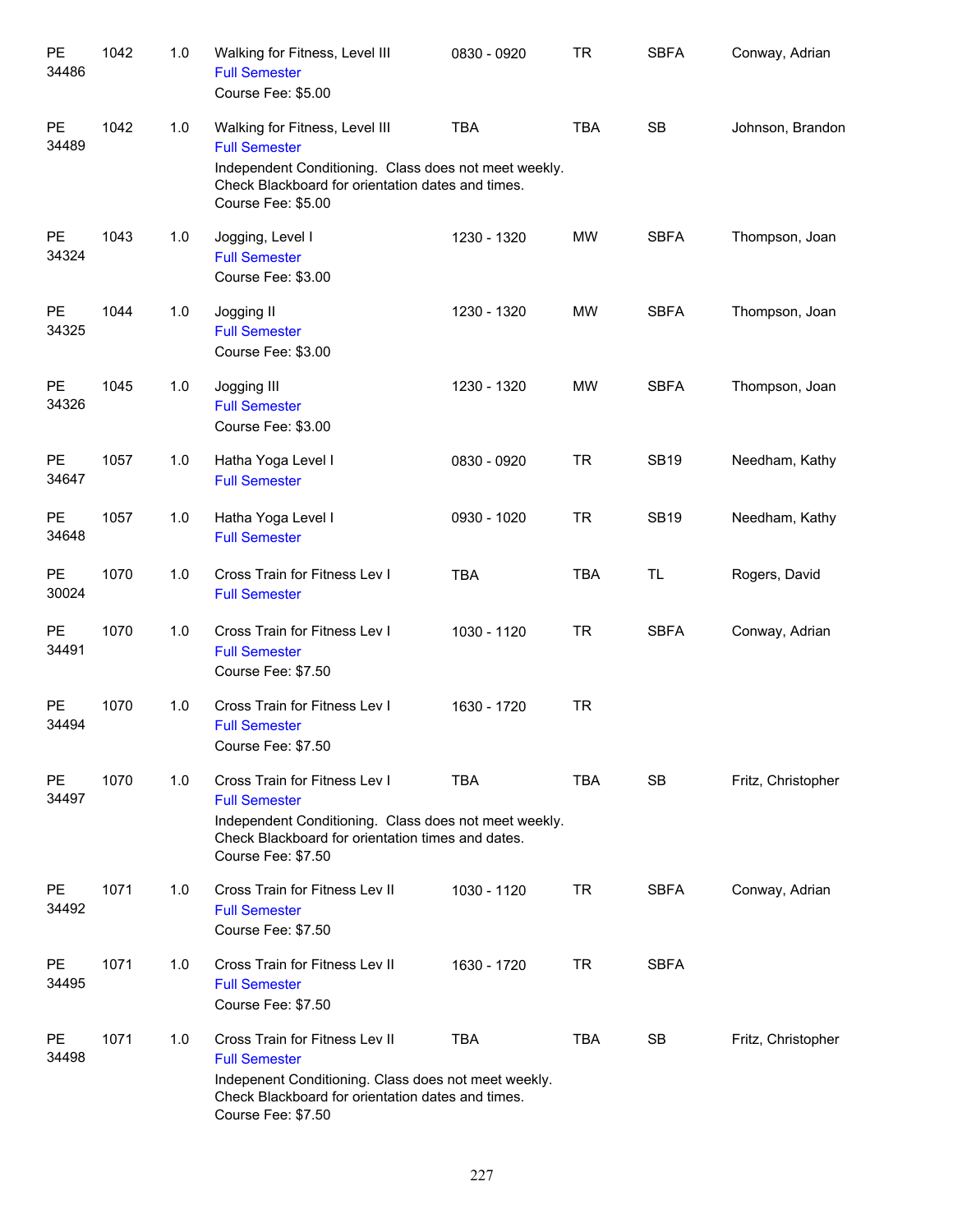| PE<br>34493        | 1072 | 1.0 | <b>Cross Training Level III</b><br><b>Full Semester</b><br>Course Fee: \$7.50                                                                                                               | 1030 - 1120 | <b>TR</b>  | <b>SBFA</b> | Conway, Adrian     |
|--------------------|------|-----|---------------------------------------------------------------------------------------------------------------------------------------------------------------------------------------------|-------------|------------|-------------|--------------------|
| PE<br>34496        | 1072 | 1.0 | <b>Cross Training Level III</b><br><b>Full Semester</b><br>Course Fee: \$7.50                                                                                                               | 1630 - 1720 | <b>TR</b>  | <b>SBFA</b> |                    |
| PE<br>34499        | 1072 | 1.0 | <b>Cross Training Level III</b><br><b>Full Semester</b><br>Independent Conditioning. Class does not meet weekly.<br>Check Blackboard for orientation dates and times.<br>Course Fee: \$7.50 | <b>TBA</b>  | <b>TBA</b> | <b>SB</b>   | Fritz, Christopher |
| PE<br>34500        | 1080 | 1.0 | Strength Training, Level I<br><b>Full Semester</b><br>Course Fee: \$7.50                                                                                                                    | 0930 - 1020 | <b>TR</b>  | <b>SBFA</b> | Fritz, Christopher |
| <b>PE</b><br>34503 | 1080 | 1.0 | Strength Training, Level I<br><b>Full Semester</b><br>Course Fee: \$7.50                                                                                                                    | 1130 - 1220 | <b>TR</b>  | <b>SBFA</b> | Conway, Adrian     |
| <b>PE</b><br>34507 | 1080 | 1.0 | Strength Training, Level I<br><b>Full Semester</b><br>Course Fee: \$7.50                                                                                                                    | 1630 - 1720 | <b>TR</b>  | <b>SBFA</b> | Johnson, Brandon   |
| PE<br>34508        | 1080 | 1.0 | Strength Training, Level I<br><b>Full Semester</b><br>Course Fee: \$7.50                                                                                                                    | 1630 - 1720 | <b>MW</b>  | <b>SBFA</b> |                    |
| <b>PE</b><br>34511 | 1080 | 1.0 | Strength Training, Level I<br><b>Full Semester</b><br>Independent Conditioning. Class does not meet weekly.<br>Check Blackboard for orientation dates and times.<br>Course Fee: \$7.50      | <b>TBA</b>  | <b>TBA</b> | <b>SB</b>   | Johnson, Brandon   |
| PE<br>34501        | 1081 | 1.0 | Strength Training, Level II<br><b>Full Semester</b><br>Course Fee: \$7.50                                                                                                                   | 0930 - 1020 | <b>TR</b>  | <b>SBFA</b> | Fritz, Christopher |
| <b>PE</b><br>34504 | 1081 | 1.0 | Strength Training, Level II<br><b>Full Semester</b><br>Course Fee: \$7.50                                                                                                                   | 1130 - 1220 | <b>TR</b>  | <b>SBFA</b> | Conway, Adrian     |
| <b>PE</b><br>34506 | 1081 | 1.0 | Strength Training, Level II<br><b>Full Semester</b><br>Course Fee: \$7.50                                                                                                                   | 1630 - 1720 | <b>TR</b>  | <b>SBFA</b> | Johnson, Brandon   |
| <b>PE</b><br>34509 | 1081 | 1.0 | Strength Training, Level II<br><b>Full Semester</b><br>Course Fee: \$7.50                                                                                                                   | 1630 - 1720 | <b>MW</b>  | <b>SBFA</b> |                    |
| <b>PE</b><br>34512 | 1081 | 1.0 | Strength Training, Level II<br><b>Full Semester</b><br>Independent Conditioning. Class does not meet weekly.<br>Check Blackboard for orientation dates and times.<br>Course Fee: \$7.50     | <b>TBA</b>  | <b>TBA</b> | SB          | Johnson, Brandon   |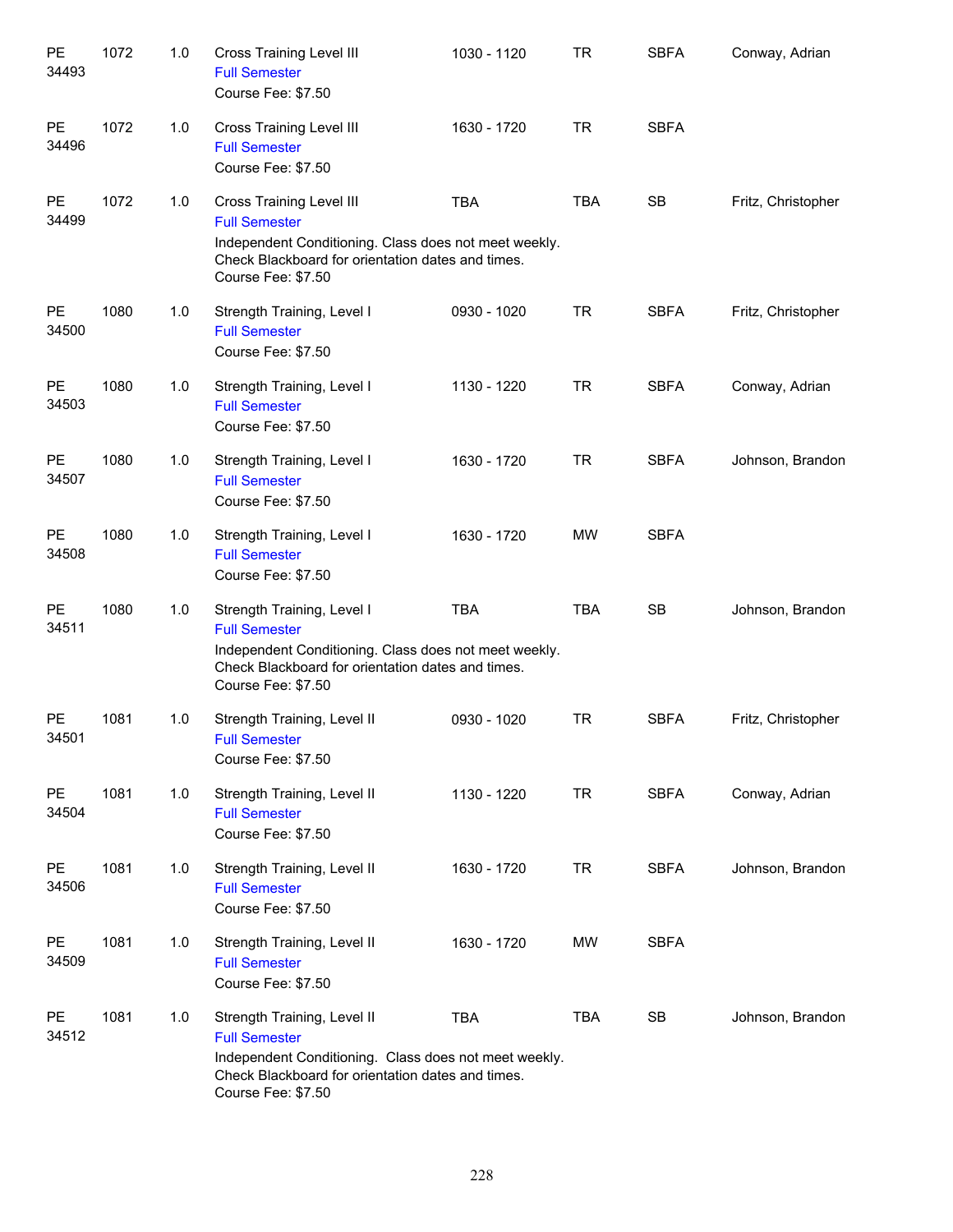| PE<br>34502 | 1082 | 1.0 | Strength Training, Level III<br><b>Full Semester</b><br>Course Fee: \$7.50 | 0930 - 1020 | <b>TR</b>  | <b>SBFA</b> | Fritz, Christopher |
|-------------|------|-----|----------------------------------------------------------------------------|-------------|------------|-------------|--------------------|
| PE<br>34505 | 1082 | 1.0 | Strength Training, Level III<br><b>Full Semester</b><br>Course Fee: \$7.50 | 1630 - 1720 | <b>TR</b>  | <b>SBFA</b> | Johnson, Brandon   |
| PE<br>34510 | 1082 | 1.0 | Strength Training, Level III<br><b>Full Semester</b><br>Course Fee: \$7.50 | 1630 - 1720 | MW         | <b>SBFA</b> |                    |
| PE<br>34513 | 1082 | 1.0 | Strength Training, Level III<br><b>Full Semester</b><br>Course Fee: \$7.50 | <b>TBA</b>  | <b>TBA</b> | SB          | Johnson, Brandon   |
| PE<br>34635 | 1082 | 1.0 | Strength Training, Level III<br><b>Full Semester</b><br>Course Fee: \$7.50 | 1130 - 1220 | <b>TR</b>  | <b>SBFA</b> | Conway, Adrian     |
| PE<br>34612 | 1110 | 1.0 | Racquetball, Level I<br><b>Full Semester</b>                               | 0930 - 1020 | <b>TR</b>  | <b>SBRB</b> | Corbridge, Lynn    |
| PE<br>34613 | 1110 | 1.0 | Racquetball, Level I<br><b>Full Semester</b>                               | 1030 - 1120 | <b>TR</b>  | <b>SBRB</b> | Corbridge, Lynn    |
| PE<br>34614 | 1111 | 1.0 | Racquetball, Level II<br><b>Full Semester</b>                              | 1030 - 1120 | <b>TR</b>  | <b>SBRB</b> |                    |
| PE<br>34615 | 1112 | 1.0 | Racquetball, Level III<br><b>Full Semester</b>                             | 1030 - 1120 | <b>TR</b>  | <b>SBRB</b> | Corbridge, Lynn    |
| PE<br>34616 | 1145 | 1.0 | Bowling, Level I<br><b>Full Semester</b><br>Course Fee: \$53.00            | 0930 - 1020 | MW         | <b>SUBA</b> | McIntire, Scott    |
| PE<br>34617 | 1145 | 1.0 | Bowling, Level I<br><b>Full Semester</b><br>Course Fee: \$53.00            | 1030 - 1120 | <b>MW</b>  | <b>SUBA</b> | Mandell, Mark      |
| PE<br>34618 | 1145 | 1.0 | Bowling, Level I<br><b>Full Semester</b><br>Course Fee: \$53.00            | 1130 - 1220 | MW         |             | Meaders, Frederick |
| PE<br>34619 | 1145 | 1.0 | Bowling, Level I<br><b>Full Semester</b><br>Course Fee: \$53.00            | 1230 - 1320 | MW         | <b>SUBA</b> | McIntire, Scott    |
| PE<br>34620 | 1145 | 1.0 | Bowling, Level I<br><b>Full Semester</b><br>Course Fee: \$53.00            | 0930 - 1020 | <b>TR</b>  | <b>SUBA</b> |                    |
| PE<br>34622 | 1145 | 1.0 | Bowling, Level I<br><b>Full Semester</b><br>Course Fee: \$53.00            | 1200 - 1250 | <b>TR</b>  | <b>SUBA</b> | Mandell, Mark      |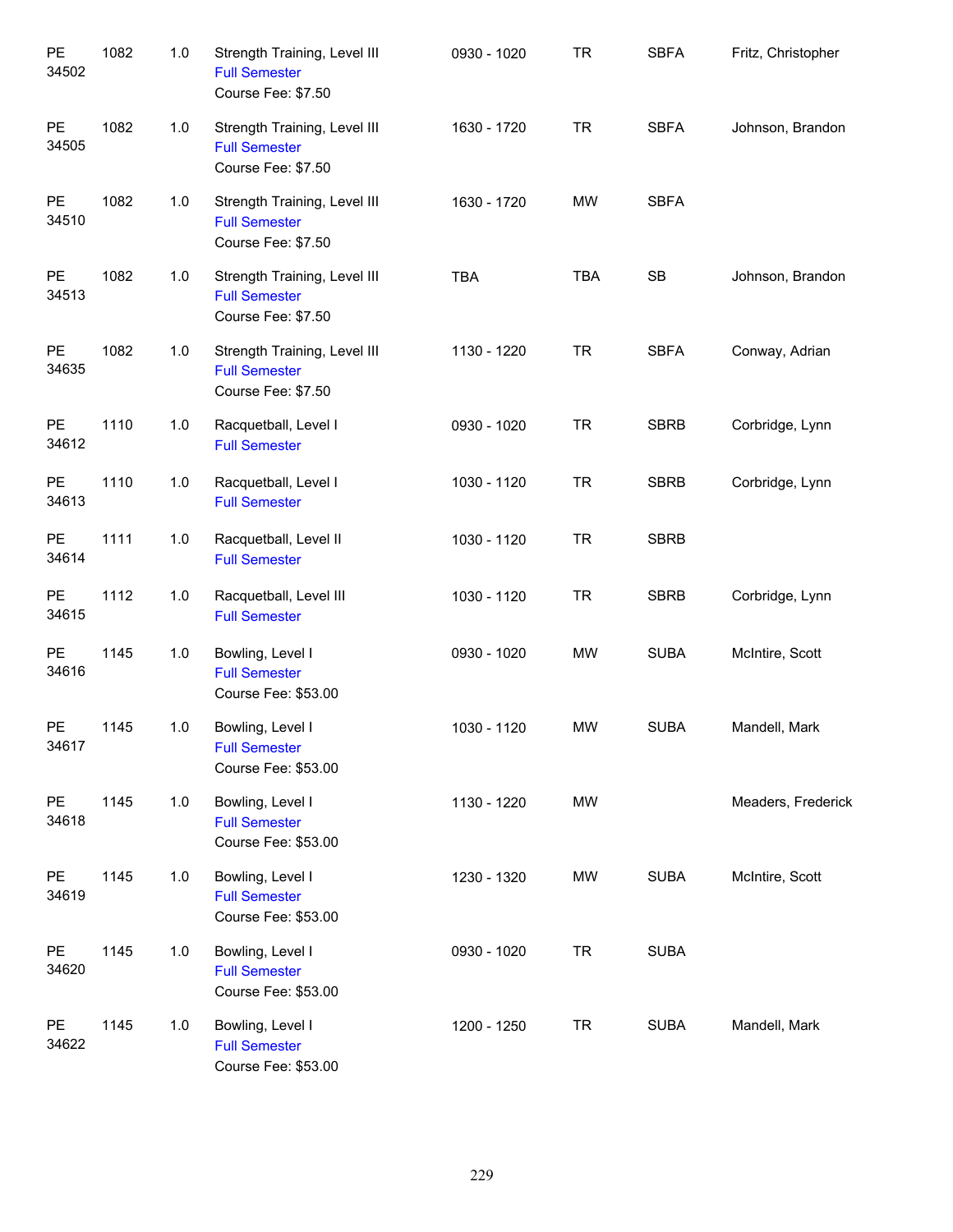| PE<br>34623 | 1145 | $1.0$ | Bowling, Level I<br><b>Full Semester</b><br>Course Fee: \$53.00    | 1630 - 1820 | W         | <b>SUBA</b> | Hekimian, John     |
|-------------|------|-------|--------------------------------------------------------------------|-------------|-----------|-------------|--------------------|
| PE<br>34760 | 1145 | 1.0   | Bowling, Level I<br><b>Full Semester</b><br>Course Fee \$53.00     | 1030 - 1120 | <b>TR</b> | <b>SUBA</b> | Meaders, Frederick |
| PE<br>34624 | 1146 | 1.0   | Bowling, Level II<br><b>Full Semester</b><br>Course Fee: \$53.00   | 1030 - 1120 | <b>TR</b> | <b>SUBA</b> | Meaders, Frederick |
| PE<br>34625 | 1150 | 1.0   | Billiards, Level I<br><b>Full Semester</b><br>Course Fee: \$30.00  | 0830 - 0920 | <b>MW</b> | SU          |                    |
| PE<br>34626 | 1150 | 1.0   | Billiards, Level I<br><b>Full Semester</b><br>Course Fee: \$30.00  | 0930 - 1020 | MW        | SU          |                    |
| PE<br>34627 | 1150 | 1.0   | Billiards, Level I<br><b>Full Semester</b><br>Course Fee: \$30.00  | 1030 - 1120 | MW        | SU          |                    |
| PE<br>34628 | 1150 | 1.0   | Billiards, Level I<br><b>Full Semester</b><br>Course Fee: \$30.00  | 1130 - 1220 | <b>MW</b> | SU          |                    |
| PE<br>34629 | 1150 | 1.0   | Billiards, Level I<br><b>Full Semester</b><br>Course Fee: \$30.00  | 0930 - 1020 | <b>TR</b> | SU          |                    |
| PE<br>34630 | 1150 | 1.0   | Billiards, Level I<br><b>Full Semester</b><br>Course Fee: \$30.00  | 1030 - 1120 | <b>TR</b> | SU          |                    |
| PE<br>34631 | 1150 | 1.0   | Billiards, Level I<br><b>Full Semester</b><br>Course Fee: \$30.00  | 1200 - 1250 | <b>TR</b> | SU          |                    |
| PE<br>34632 | 1150 | $1.0$ | Billiards, Level I<br><b>Full Semester</b><br>Course Fee: \$30.00  | 1700 - 1840 | W         | SU          |                    |
| PE<br>34633 | 1150 | $1.0$ | Billiards, Level I<br><b>Full Semester</b><br>Course Fee: \$30.00  | 1030 - 1220 | F         | SU          |                    |
| PE<br>34634 | 1151 | $1.0$ | Billiards, Level II<br><b>Full Semester</b><br>Course Fee: \$30.00 | 1700 - 1840 | W         | SU          |                    |
| PE<br>34490 | 1155 | $1.0$ | Fencing, Level I<br><b>Full Semester</b><br>Course Fee: \$40.00    | 0930 - 1020 | MW        | <b>SBFA</b> | Nopens, Kenny      |
| PE<br>34603 | 1201 | 1.0   | Basketball, Level II<br><b>Full Semester</b>                       | 1400 - 1450 | MW        | SW          | Rahe, Laura        |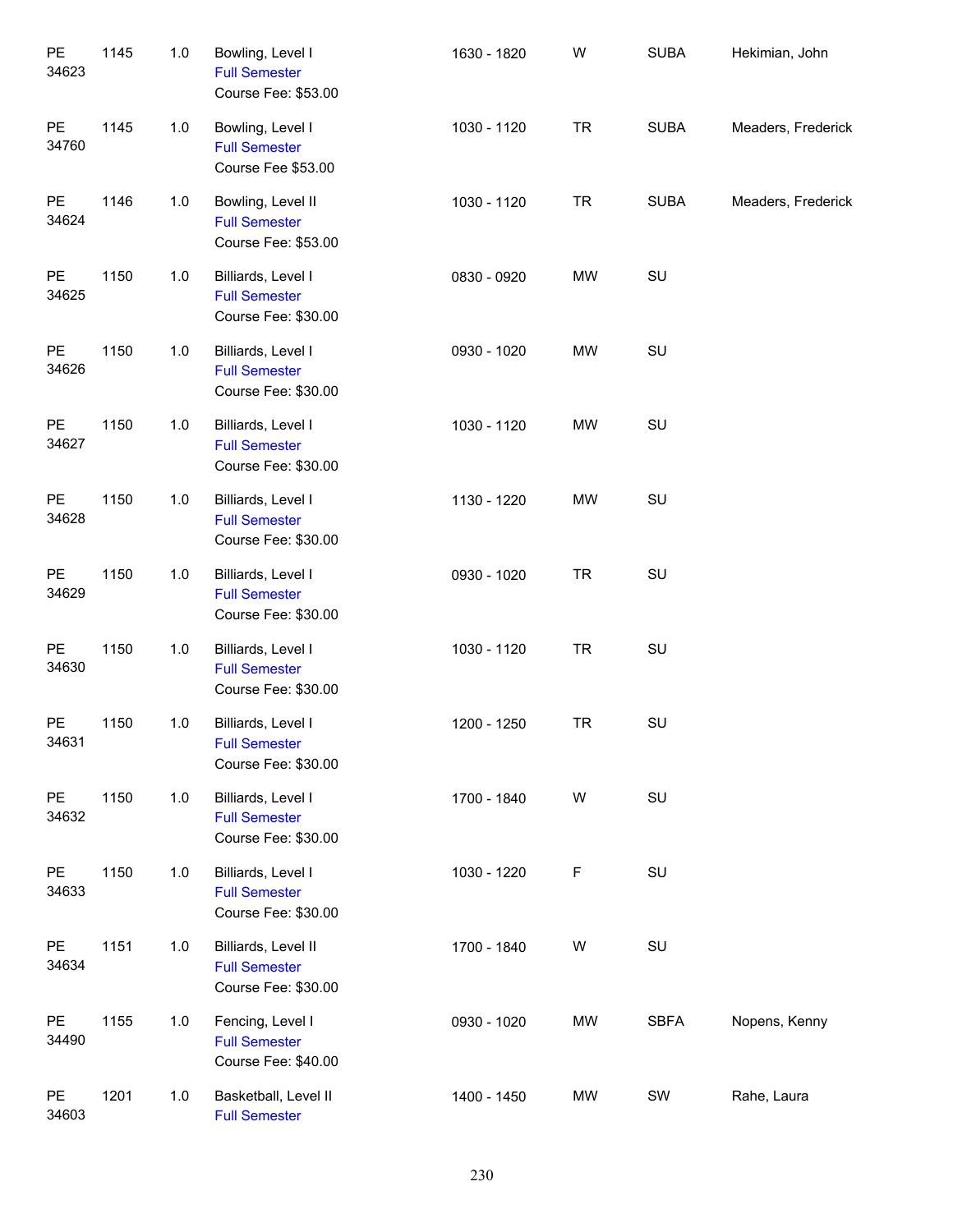| PE<br>34604            | 1202 | 1.0 | Basketball, Level III<br><b>Full Semester</b>                                                                                                                                                               | 1400 - 1450 | <b>MW</b>    | SW            | Rahe, Laura       |
|------------------------|------|-----|-------------------------------------------------------------------------------------------------------------------------------------------------------------------------------------------------------------|-------------|--------------|---------------|-------------------|
| $\mathsf{PE}$<br>34605 | 1211 | 1.0 | Volleyball, Level II<br><b>Full Semester</b>                                                                                                                                                                | 0830 - 0920 | MW           | SW            | Nakaishi, Joy     |
| <b>PE</b><br>34606     | 1212 | 1.0 | Volleyball, Level III<br><b>Full Semester</b>                                                                                                                                                               | 0830 - 0920 | MW           | SW            | Nakaishi, Joy     |
| PE<br>34439            | 1225 | 1.0 | Softball<br><b>Full Semester</b><br>Varsity Women's Softball                                                                                                                                                | <b>TBA</b>  | <b>MTWRF</b> | <b>SB</b>     |                   |
| PE<br>34644            | 1265 | 1.0 | <b>Water Sports</b><br><b>Full Semester</b><br>Course Fee: \$5.00                                                                                                                                           | 1630 - 1720 | MW           | SWPOOL        | Kaneko, Pepper    |
| <b>PE</b><br>34607     | 1300 | 1.0 | Swimming, Level I<br><b>Full Semester</b><br>Course Fee: \$5.00                                                                                                                                             | 1330 - 1420 | MW           | SWPOOL        | Kaneko, Pepper    |
| <b>PE</b><br>34645     | 1300 | 1.0 | Swimming, Level I<br><b>Full Semester</b><br>Course Fee: \$5.00                                                                                                                                             | 1630 - 1720 | MW           | SWPOOL        |                   |
| <b>PE</b><br>34608     | 1301 | 1.0 | Swimming, Level II<br><b>Full Semester</b><br>Course Fee: \$5.00                                                                                                                                            | 0830 - 0920 | <b>TR</b>    | SWPOOL        | Kaneko, Pepper    |
| <b>PE</b><br>34646     | 1301 | 1.0 | Swimming, Level II<br><b>Full Semester</b><br>Course Fee: \$5.00                                                                                                                                            | 1630 - 1720 | MW           | SWPOOL        | Kaneko, Pepper    |
| <b>PE</b><br>34609     | 1302 | 1.0 | Swimming, Level III<br><b>Full Semester</b><br>Course Fee: \$5.00                                                                                                                                           | 0830 - 0920 | <b>TR</b>    | SWPOOL        | Kaneko, Pepper    |
| PE<br>34610            | 1310 | 1.0 | Water Aerobics, Level I<br><b>Full Semester</b><br>Course Fee: \$5.00                                                                                                                                       | 1730 - 1820 | MW           | <b>SWPOOL</b> | Aldrich, Julia    |
| PE<br>34611            | 1311 | 1.0 | Water Aerobics, Level II<br><b>Full Semester</b><br>Course Fee: \$5.00                                                                                                                                      | 1730 - 1820 | <b>MW</b>    | <b>SWPOOL</b> | Aldrich, Julia    |
| <b>PE</b><br>34697     | 1350 | 1.0 | Scuba I<br><b>Full Semester</b><br>Call Dive Utah at 801-394-8842 for class dates and times.<br>There will be additional costs for books, equipment rental,<br>and diving trips.<br>Course Fee \$55.00      | <b>TBA</b>  | TBA          | DU            | Adams, Gregory    |
| <b>PE</b><br>34698     | 1350 | 1.0 | Scuba I<br><b>Full Semester</b><br>Call Adventures West at 801-476-1300 for class dates and<br>times. There will be additional costs for books, equipment<br>rental and diving trips.<br>Course Fee \$55.00 | <b>TBA</b>  | <b>TBA</b>   | AW            | Gilbert, Lynnette |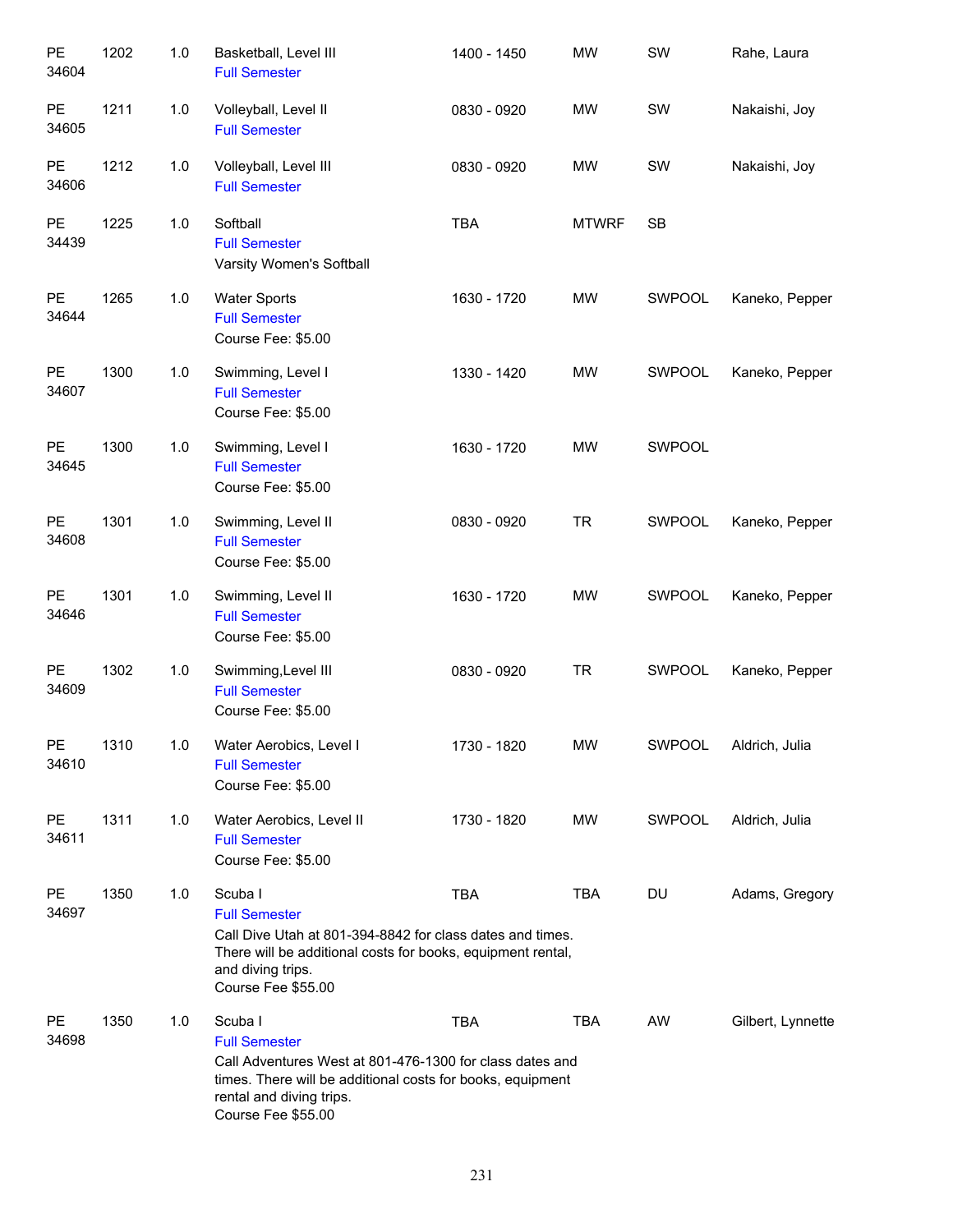| PE<br>34699        | 1350 | 1.0   | Scuba I<br><b>Full Semester</b>                                                                                                                                         | <b>TBA</b>  | TBA       | <b>SPS</b>  | Rankin, Steve    |
|--------------------|------|-------|-------------------------------------------------------------------------------------------------------------------------------------------------------------------------|-------------|-----------|-------------|------------------|
|                    |      |       | Call Seaport Scuba at 801-444-1604 for class dates and<br>times. There will be additional costs for books,<br>equipment rental and diving trips.<br>Course Fee: \$55.00 |             |           |             |                  |
| PE<br>34514        | 1410 | 1.0   | TaiChi, Level I<br><b>Full Semester</b>                                                                                                                                 | 1130 - 1220 | MW        | <b>SB19</b> | Jones, Lee       |
| <b>PE</b><br>34515 | 1410 | $1.0$ | TaiChi, Level I<br><b>Full Semester</b>                                                                                                                                 | 1630 - 1720 | MW        | <b>SB19</b> | Jones, Lee       |
| PE<br>34516        | 1435 | $1.0$ | Kempo, Level I<br><b>Full Semester</b>                                                                                                                                  | 1030 - 1120 | MW        | <b>SB19</b> | Jones, Lee       |
| PE<br>34521        | 1435 | 1.0   | Kempo, Level I<br><b>Full Semester</b>                                                                                                                                  | 1730 - 1820 | MW        | <b>SB19</b> | Jones, Lee       |
| PE<br>34518        | 1436 | 1.0   | Kempo, Level II<br><b>Full Semester</b>                                                                                                                                 | 1030 - 1120 | MW        | <b>SB19</b> | Jones, Lee       |
| PE<br>34522        | 1436 | 1.0   | Kempo, Level II<br><b>Full Semester</b>                                                                                                                                 | 1730 - 1820 | MW        | <b>SB19</b> | Jones, Lee       |
| PE<br>34519        | 1437 | 1.0   | Kempo, Level III<br><b>Full Semester</b>                                                                                                                                | 1030 - 1120 | MW        | <b>SB19</b> | Jones, Lee       |
| PE<br>34523        | 1437 | 1.0   | Kempo, Level III<br><b>Full Semester</b>                                                                                                                                | 1730 - 1820 | MW        | <b>SB19</b> | Jones, Lee       |
| PE<br>34601        | 1445 | 1.0   | Tae Kwon-do, Level I<br><b>Full Semester</b>                                                                                                                            | 1730 - 1820 | <b>TR</b> | <b>SB19</b> | Edmondson, David |
| PE<br>34602        | 1446 | 1.0   | Tae Kwon-do, Level II<br><b>Full Semester</b>                                                                                                                           | 1730 - 1820 | <b>TR</b> | <b>SB19</b> | Edmondson, David |
| PE<br>34650        | 1447 | 1.0   | Tai Kwon-do, Level III<br><b>Full Semester</b>                                                                                                                          | 1730 - 1820 | TR        | <b>SB19</b> | Edmondson, David |
| PE<br>34641        | 1520 | 1.0   | Hiking, Level I<br><b>Block 2</b>                                                                                                                                       | 1230 - 1530 | F         |             | Willden, Gary    |
| PE<br>34636        | 1527 | 1.0   | Rock Climbing, Level I<br><b>Block 1</b><br>Indoor Rock Climbing Class<br>Course Fee: \$35.00                                                                           | 1630 - 1900 | <b>TR</b> | SB          | Willden, Gary    |
| PE<br>34637        | 1527 | 1.0   | Rock Climbing, Level I<br><b>Block 2</b><br>Course Fee: \$35.00                                                                                                         | 1415 - 1700 | <b>TR</b> | SB          | Willden, Gary    |
| <b>PE</b><br>34639 | 1527 | 1.0   | Rock Climbing, Level I<br><b>Block 1</b><br>Indoor Rock Climbing Class Weber Rocks<br>Course Fee: \$35.00                                                               | 0830 - 1020 | <b>TR</b> | SB          | Turner, Daniel   |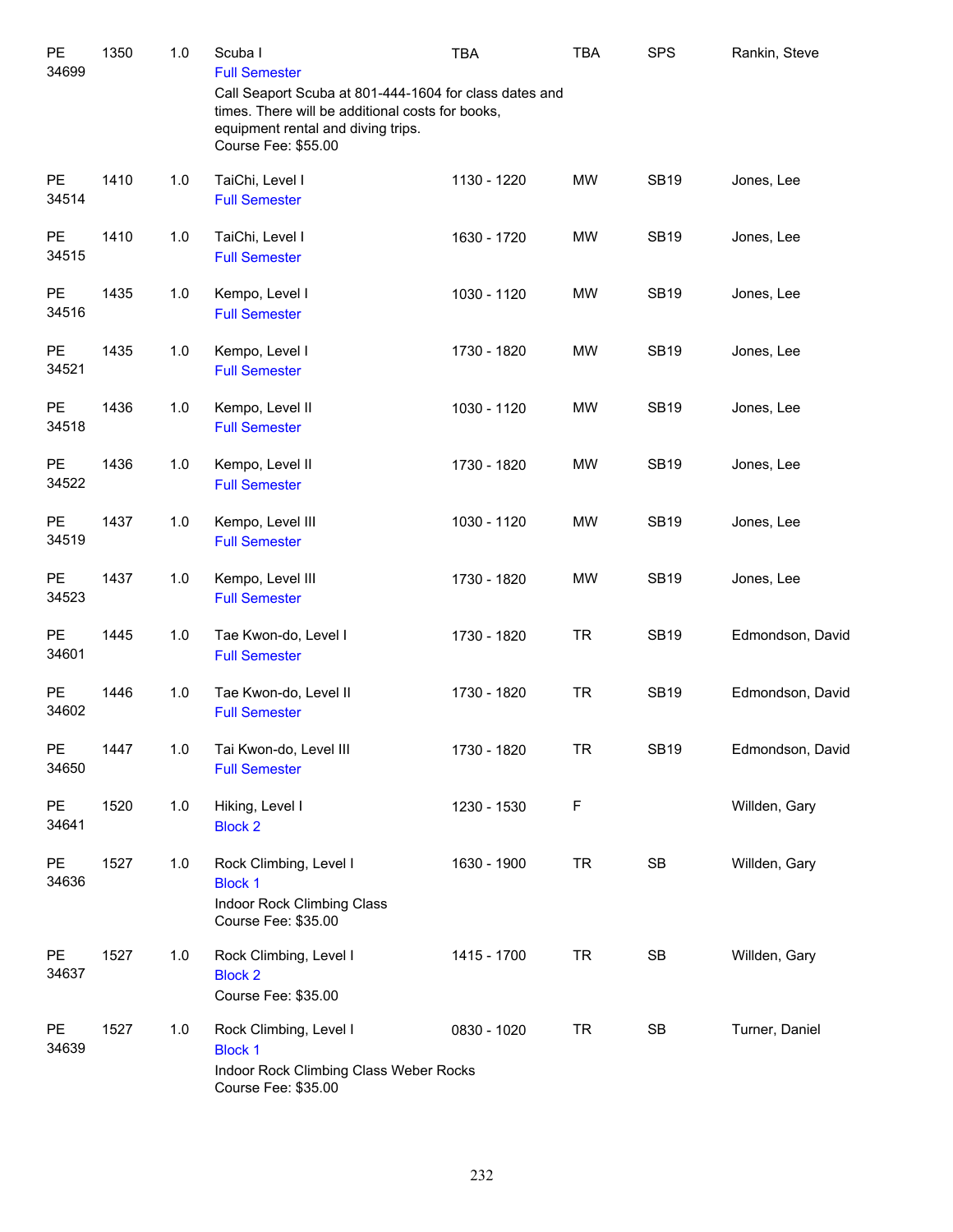| PE<br>34640        | 1527 | $1.0$ | Rock Climbing, Level I<br><b>Block 2</b><br>Indoor Rock Climbing Class Weber Rocks<br>Course Fee: \$35.00 | 0830 - 1020 | <b>TR</b>    | SB        |                  |
|--------------------|------|-------|-----------------------------------------------------------------------------------------------------------|-------------|--------------|-----------|------------------|
| PE<br>34638        | 1528 | 1.0   | Rock Climbing, Level II<br><b>Block 2</b><br>Course Fee: \$35.00                                          | 1130 - 1415 | <b>TR</b>    | <b>SB</b> | Willden, Gary    |
| PE<br>34569        | 1610 | 1.0   | Skiing, Level I<br><b>Block 1</b><br>Course Fee: \$75.00                                                  | 1330 - 1530 | $\mathsf{R}$ | PM        | Willden, Gary    |
| PE<br>34575        | 1610 | 1.0   | Skiing, Level I<br><b>Block 1</b><br>Course Fee: \$75.00                                                  | 1330 - 1530 | F            | <b>PM</b> | Conlin, Gerilynn |
| PE<br>34581        | 1610 | 1.0   | Skiing, Level I<br><b>Block 1</b><br>Course Fee: \$75.00                                                  | 1330 - 1530 | S            | <b>PM</b> | Davis, Myron     |
| PE<br>34587        | 1610 | 1.0   | Skiing, Level I<br><b>Block 1</b><br>Course Fee: \$75.00                                                  | 1330 - 1530 | U            | <b>PM</b> | Davis, Myron     |
| PE<br>34570        | 1611 | 1.0   | Skiing, Level II<br><b>Block 1</b><br>Course Fee: \$75.00                                                 | 1330 - 1530 | $\mathsf R$  | <b>PM</b> | Willden, Gary    |
| PE<br>34576        | 1611 | 1.0   | Skiing, Level II<br><b>Block 1</b><br>Course Fee: \$75.00                                                 | 1330 - 1530 | F            | <b>PM</b> | Conlin, Gerilynn |
| PE<br>34582        | 1611 | 1.0   | Skiing, Level II<br><b>Block 1</b><br>Course Fee: \$75.00                                                 | 1330 - 1530 | S            | <b>PM</b> | Davis, Myron     |
| PE<br>34588        | 1611 | 1.0   | Skiing, Level II<br><b>Block 1</b><br>Course Fee: \$75.00                                                 | 1330 - 1530 | U            | PM        | Davis, Myron     |
| PE<br>34571        | 1612 | 1.0   | Skiing, Level III<br><b>Block 1</b><br>Course Fee: \$75.00                                                | 1330 - 1530 | R            | PM        | Willden, Gary    |
| <b>PE</b><br>34577 | 1612 | 1.0   | Skiing, Level III<br><b>Block 1</b><br>Course Fee: \$75.00                                                | 1330 - 1530 | F            | PM        | Conlin, Gerilynn |
| <b>PE</b><br>34583 | 1612 | 1.0   | Skiing, Level III<br><b>Block 1</b><br>Course Fee: \$75.00                                                | 1330 - 1530 | S            | PM        | Davis, Myron     |
| <b>PE</b><br>34589 | 1612 | 1.0   | Skiing, Level III<br><b>Block 1</b><br>Course Fee: \$75.00                                                | 1330 - 1530 | U            | PM        | Davis, Myron     |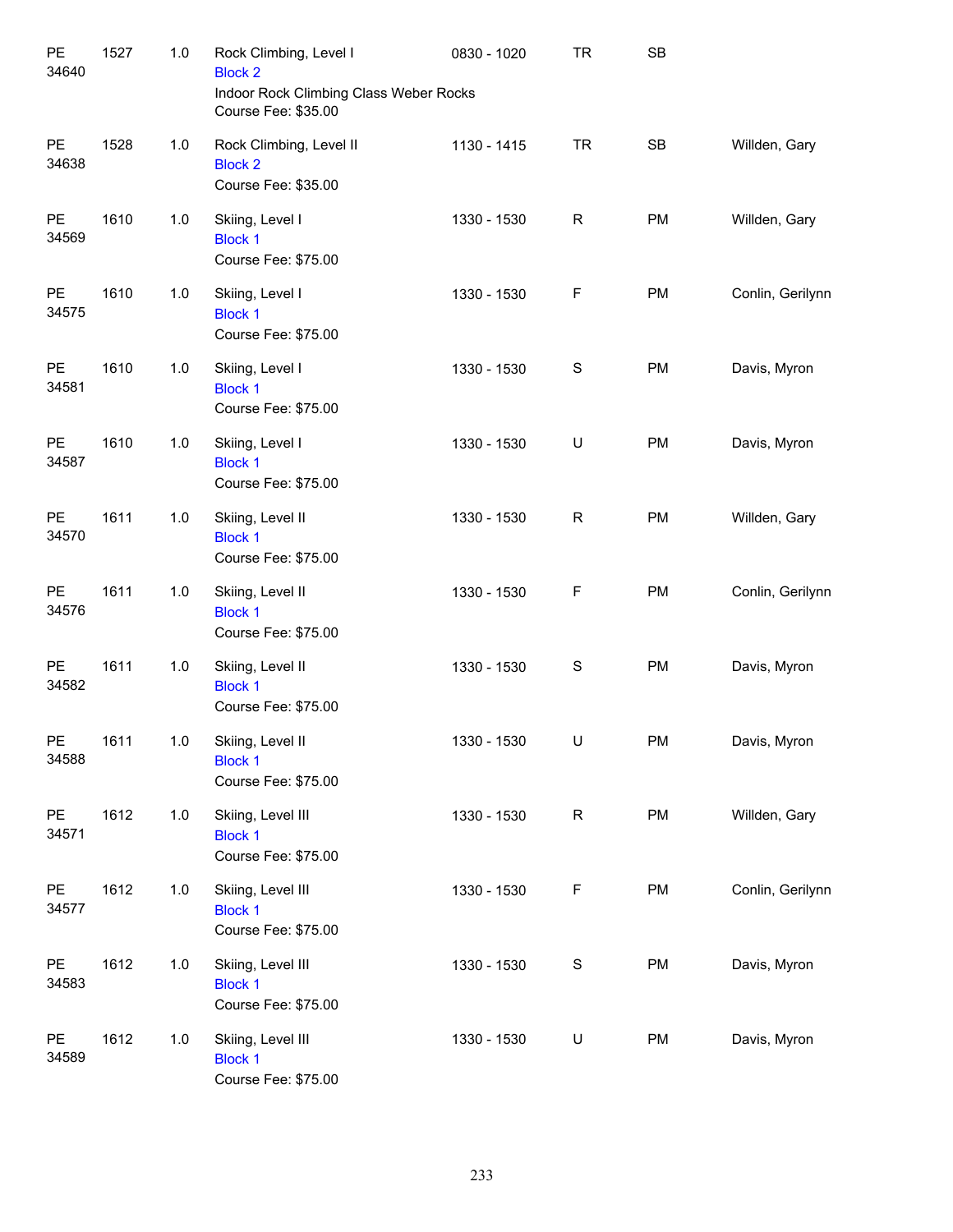| PE<br>34572 | 1620 | 1.0 | Snowboarding, Level I<br><b>Block 1</b><br>Course Fee: \$75.00   | 1330 - 1530 | R             | PM        | Willden, Gary    |
|-------------|------|-----|------------------------------------------------------------------|-------------|---------------|-----------|------------------|
| PE<br>34578 | 1620 | 1.0 | Snowboarding, Level I<br><b>Block 1</b><br>Course Fee: \$75.00   | 1330 - 1530 | F             | <b>PM</b> | Conlin, Gerilynn |
| PE<br>34584 | 1620 | 1.0 | Snowboarding, Level I<br><b>Block 1</b><br>Course Fee: \$75.00   | 1330 - 1530 | S             | <b>PM</b> | Davis, Myron     |
| PE<br>34590 | 1620 | 1.0 | Snowboarding, Level I<br><b>Block 1</b><br>Course Fee: \$75.00   | 1330 - 1530 | U             | <b>PM</b> | Davis, Myron     |
| PE<br>34573 | 1621 | 1.0 | Snowboarding, Level II<br><b>Block 1</b><br>Course Fee: \$75.00  | 1330 - 1530 | R             | <b>PM</b> | Willden, Gary    |
| PE<br>34579 | 1621 | 1.0 | Snowboarding, Level II<br><b>Block 1</b><br>Course Fee: \$75.00  | 1330 - 1530 | F             | <b>PM</b> | Conlin, Gerilynn |
| PE<br>34585 | 1621 | 1.0 | Snowboarding, Level II<br><b>Block 1</b><br>Course Fee: \$75.00  | 1330 - 1530 | ${\mathsf S}$ | <b>PM</b> | Davis, Myron     |
| PE<br>34591 | 1621 | 1.0 | Snowboarding, Level II<br><b>Block 1</b><br>Course Fee: \$75.00  | 1330 - 1530 | U             | <b>PM</b> | Davis, Myron     |
| PE<br>34574 | 1622 | 1.0 | Snowboarding, Level III<br><b>Block 1</b><br>Course Fee: \$75.00 | 1330 - 1530 | R             | <b>PM</b> | Willden, Gary    |
| PE<br>34580 | 1622 | 1.0 | Snowboarding, Level III<br><b>Block 1</b><br>Course Fee: \$75.00 | 1330 - 1530 | F             | <b>PM</b> | Conlin, Gerilynn |
| PE<br>34586 | 1622 | 1.0 | Snowboarding, Level III<br><b>Block 1</b><br>Course Fee: \$75.00 | 1330 - 1530 | S             | PM        | Davis, Myron     |
| PE<br>34592 | 1622 | 1.0 | Snowboarding, Level III<br><b>Block 1</b><br>Course Fee: \$75.00 | 1330 - 1530 | U             | PM        | Davis, Myron     |
| PE<br>34642 | 1630 | 1.0 | Cross Country Skiing, Level I<br><b>Block 1</b>                  | 1230 - 1530 | <b>TR</b>     |           | Willden, Gary    |
| PE<br>34643 | 1631 | 1.0 | Cross Country Skiing, Level II<br><b>Block 1</b>                 | 1230 - 1530 | <b>TR</b>     |           | Willden, Gary    |
| PE<br>34437 | 2810 | 1.0 | kayaking<br><b>Block 2</b>                                       | 1330 - 1520 | <b>TR</b>     | SW        |                  |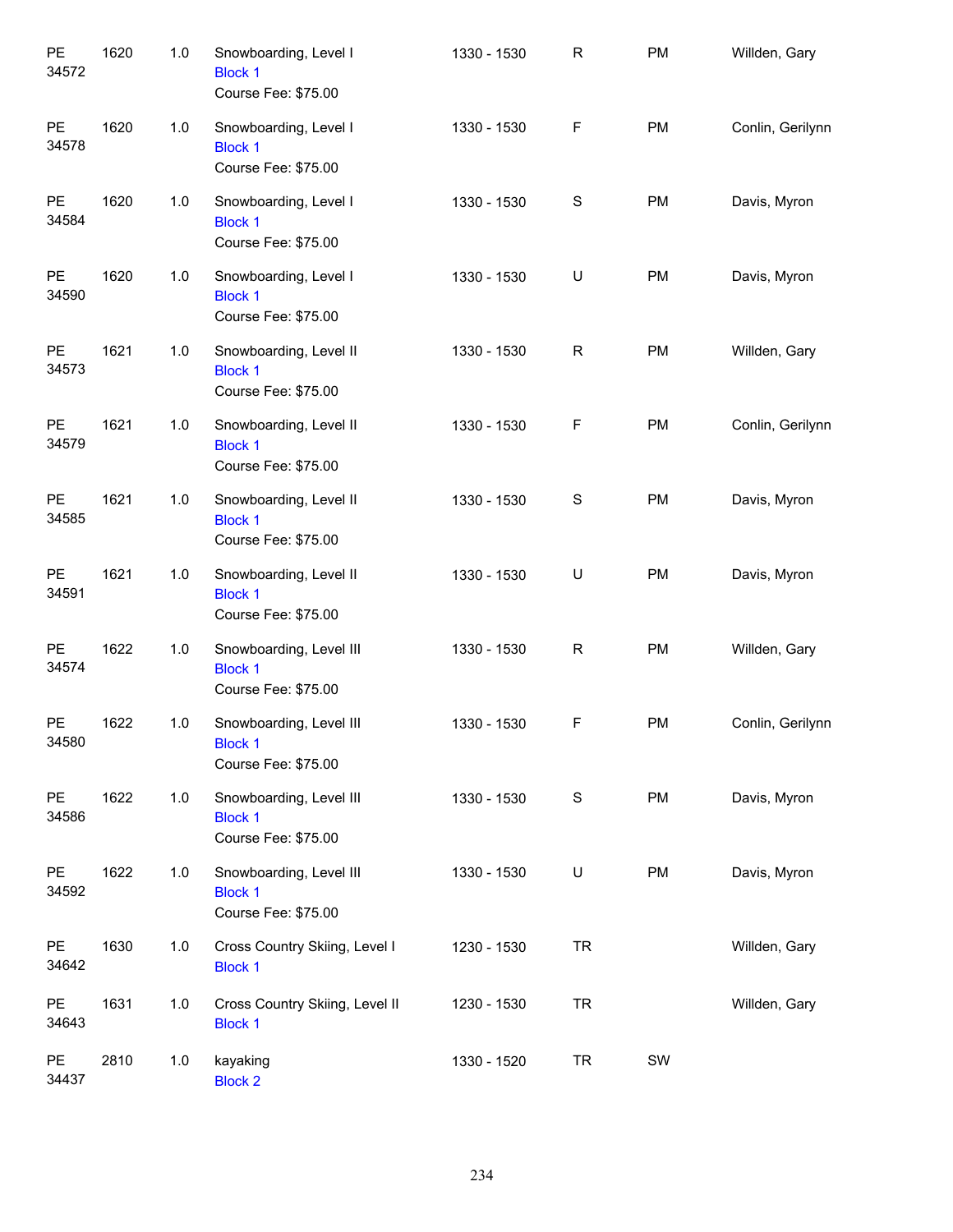| PE<br>34438         | 2810 | 1.0 | Ice Skating<br><b>Full Semester</b>                                                                                                                                                                  | 1030 - 1220 | M          | IS          | Kovar, Karel      |
|---------------------|------|-----|------------------------------------------------------------------------------------------------------------------------------------------------------------------------------------------------------|-------------|------------|-------------|-------------------|
| PE<br>34649         | 2810 | 1.0 | Yoga Level II<br><b>Full Semester</b>                                                                                                                                                                | 1030 - 1120 | <b>TR</b>  | <b>SB19</b> | Needham, Kathy    |
| PE<br>34700         | 2810 | 1.0 | Experimental: Scuba II<br><b>Full Semester</b><br>Call Dive Utah at 801-394-8842 for class dates and times.<br>There will be additional costs for books, equipment rental<br>and diving trips.       | <b>TBA</b>  | <b>TBA</b> | DU          | Adams, Gregory    |
| PE<br>34701         | 2810 | 1.0 | Experimental: Scuba II<br><b>Full Semester</b><br>Call Adventures West at 801-476-1300 for class dates and<br>times. There will be additional costs for books, equipment<br>rental and diving trips. | <b>TBA</b>  | <b>TBA</b> | AW          | Gilbert, Lynnette |
| <b>PE</b><br>34702  | 2810 | 1.0 | Experimental: Scuba II<br><b>Full Semester</b><br>Call Seaport Scuba at 801-444-1604 for class dates and<br>times. There will be additional costs for books, equipment<br>rental and diving trips.   | <b>TBA</b>  | <b>TBA</b> | <b>SPS</b>  | Rankin, Steve     |
| <b>PEP</b><br>34354 | 2000 | 3.0 | Foundations of Physical Educ<br><b>Full Semester</b>                                                                                                                                                 | 0930 - 1020 | <b>MWF</b> | SW116       | Conlin, Gerilynn  |
| <b>PEP</b><br>34347 | 2100 | 3.0 | Introduction to Coaching Sport<br><b>Full Semester</b>                                                                                                                                               | 0830 - 0920 | <b>MWF</b> | SW116       | McGladrey, Brian  |
| PEP<br>34460        | 2200 | 2.0 | Human Performance Mgmt Prof<br><b>Full Semester</b><br>Course Fee: \$5.00                                                                                                                            | 1030 - 1120 | <b>TR</b>  | <b>SW80</b> | Smith, Molly      |
| <b>PEP</b><br>34371 | 2300 | 3.0 | <b>Hith Fitness Evaluation/Prescr</b><br><b>Full Semester</b><br>Course Fee: \$20.00                                                                                                                 | 0930 - 1020 | <b>MWF</b> | <b>PE12</b> | Ruden, Timothy    |
| <b>PEP</b><br>34348 | 2500 | 3.0 | Skills-Drills-Stragies/Coaches<br><b>Full Semester</b><br>Course Fee: \$3.00                                                                                                                         | 1130 - 1220 | <b>MWF</b> | SW116       | McGladrey, Brian  |
| <b>PEP</b><br>34355 | 2600 | 3.0 | Growth/Motor Development<br><b>Full Semester</b><br>Course Fee: \$5.00                                                                                                                               | 0830 - 0920 | <b>MWF</b> | SW202       | Zagrodnik, James  |
| <b>PEP</b><br>34463 | 2890 | 1.0 | Cooperative Work Experience<br><b>Full Semester</b><br>Instructor approval required.                                                                                                                 | 1330 - 1420 | W          | <b>SB12</b> | Davis, Myron      |
| <b>PEP</b><br>34464 | 2890 | 2.0 | Cooperative Work Experience<br><b>Full Semester</b><br>Instructor approval required.                                                                                                                 | 1330 - 1420 | W          | <b>SB12</b> | Davis, Myron      |
| <b>PEP</b><br>34465 | 2890 | 3.0 | Cooperative Work Experience<br><b>Full Semester</b><br>Instructor approval required.                                                                                                                 | 1330 - 1420 | W          | <b>SB12</b> | Davis, Myron      |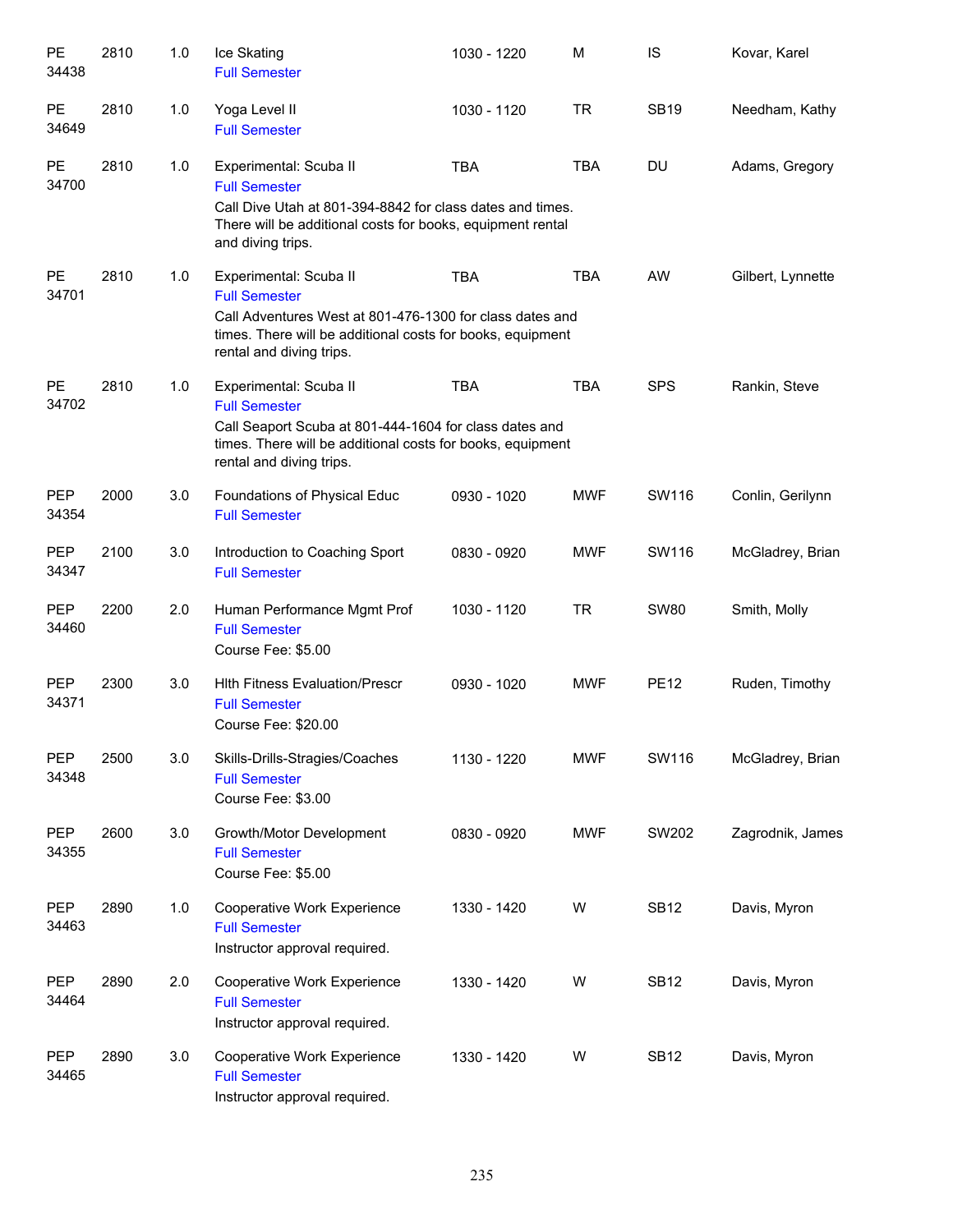| <b>PEP</b><br>34466 | 2890 | 4.0 | <b>Cooperative Work Experience</b><br><b>Full Semester</b><br>Instructor approval required. | 1330 - 1420                | W                        | <b>SB12</b>                | Davis, Myron     |
|---------------------|------|-----|---------------------------------------------------------------------------------------------|----------------------------|--------------------------|----------------------------|------------------|
| PEP<br>34467        | 2890 | 5.0 | Cooperative Work Experience<br><b>Full Semester</b><br>Instructor approval required.        | 1330 - 1420                | W                        | <b>SB12</b>                | Davis, Myron     |
| <b>PEP</b><br>34468 | 2890 | 6.0 | Cooperative Work Experience<br><b>Full Semester</b><br>Instructor approval required.        | 1330 - 1420                | W                        | <b>SB12</b>                | Davis, Myron     |
| <b>PEP</b><br>34356 | 3242 | 3.0 | Skill Dev Meth of Teach Court<br><b>Full Semester</b><br>Course Fee: \$10.00                | 1030 - 1145                | <b>TR</b>                | SW                         | Walker, Jennifer |
| PEP<br>34357        | 3262 | 3.0 | Skill Dev/Methods Indiv Sports<br><b>Full Semester</b><br>Course Fee: \$40.00               | 1330 - 1445                | <b>TR</b>                | SW116                      | Zagrodnik, James |
| PEP<br>34358        | 3280 | 2.0 | Teach Neuromuscular Cond<br><b>Full Semester</b><br>Course Fee: \$10.00                     | 1200 - 1315                | <b>TR</b>                | SW202                      | McGladrey, Brian |
| PEP<br>35021        | 3280 | 2.0 | <b>Teach Neuromuscular Cond</b><br><b>Full Semester</b><br>Course Fee \$10.00               | 1730 - 1920                | R                        | SW116                      | McGladrey, Brian |
| <b>PEP</b><br>34359 | 3290 | 3.0 | Methods/Teach Fitness for Life<br><b>Full Semester</b><br>Course Fee: \$10.00               | 1030 - 1120                | <b>MWF</b>               | SW116                      | McGladrey, Brian |
| <b>PEP</b><br>34370 | 3500 | 3.0 | Kinesiology<br><b>Full Semester</b><br>Course Fee: \$25.00                                  | 0730 - 0820<br>0730 - 0920 | <b>MW</b><br>F           | <b>PE12</b><br><b>PE12</b> | Ruden, Timothy   |
| <b>PEP</b><br>34374 | 3510 | 3.0 | <b>Exercise Physiology</b><br><b>Full Semester</b><br>Course Fee: \$30.00                   | 1030 - 1120<br>1030 - 1220 | <b>MW</b><br>$\mathsf F$ | <b>SW71</b><br><b>PE12</b> | Smith, Molly     |
| PEP<br>34375        | 3510 | 3.0 | <b>Exercise Physiology</b><br><b>Full Semester</b><br>Course Fee: \$30.00                   | 1030 - 1120<br>1330 - 1520 | MW<br>F                  | <b>SW71</b><br><b>PE12</b> | Smith, Molly     |
| PEP<br>34360        | 3520 | 3.0 | <b>Curr Dev/InstructionI Strategy</b><br><b>Full Semester</b><br>Course Fee: \$7.00         | 0900 - 1015                | <b>TR</b>                | SW116                      | Conlin, Gerilynn |
| PEP<br>34349        | 3550 | 2.0 | Issues in Sport<br><b>Full Semester</b>                                                     | 0900 - 1015                | <b>TR</b>                | SW202                      | McGladrey, Brian |
| PEP<br>34372        | 3600 | 3.0 | Measurement Eval/Research<br><b>Full Semester</b><br>Course Fee: \$10.00                    | 1030 - 1145                | <b>TR</b>                | <b>PE12</b>                | Davis, Myron     |
| PEP<br>34361        | 3610 | 3.0 | Assessment/Technology in PE<br><b>Full Semester</b>                                         | 1200 - 1315                | <b>TR</b>                | SW116                      | Conlin, Gerilynn |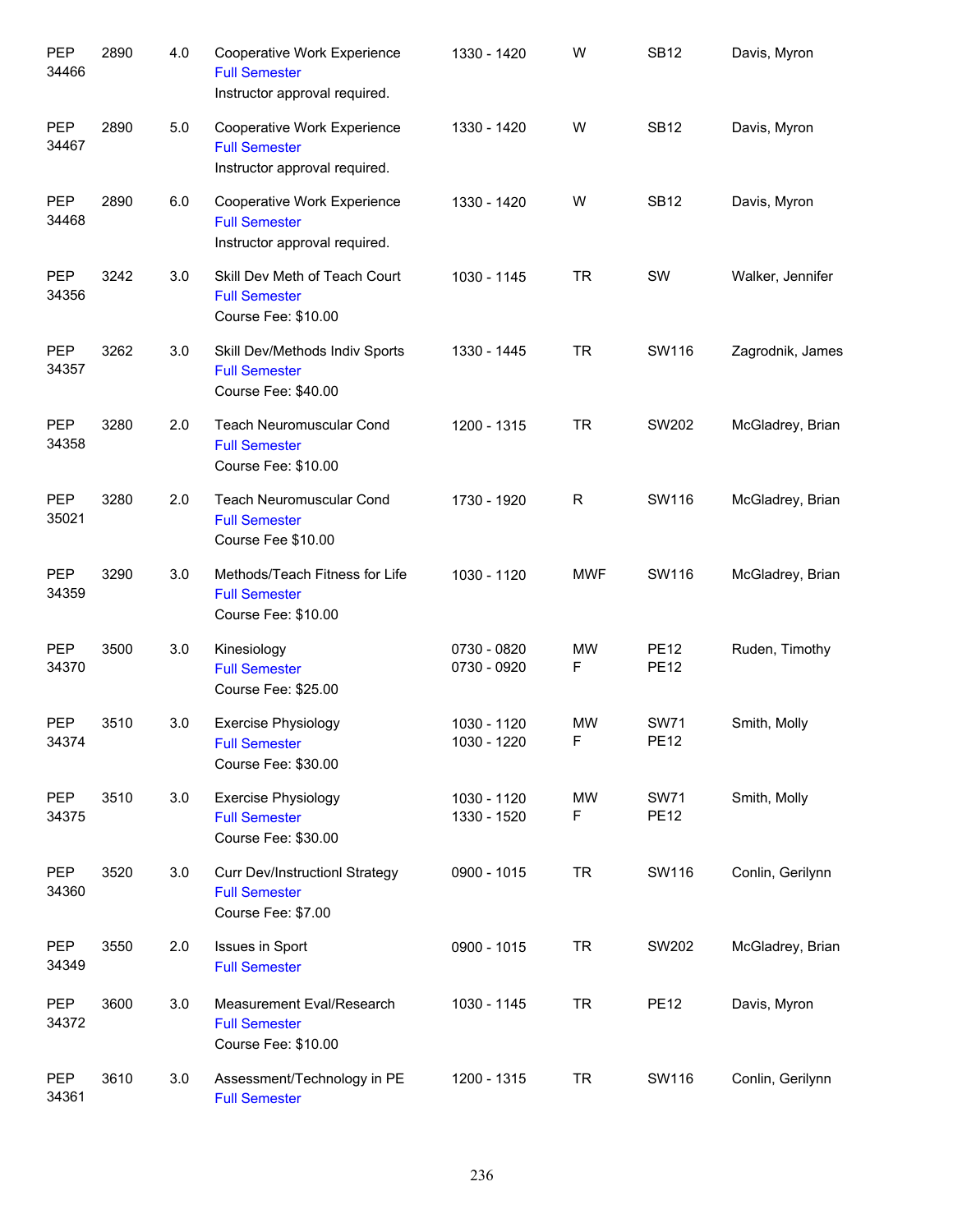| PEP<br>34362        | 3630  | 3.0 | Physical Education K-6<br><b>Full Semester</b><br>Course Fee: \$7.00                 | 1030 - 1145 | <b>MW</b>  | SW202       | Walker, Jennifer |
|---------------------|-------|-----|--------------------------------------------------------------------------------------|-------------|------------|-------------|------------------|
| PEP<br>34363        | 3630  | 3.0 | Physical Education K-6<br><b>Full Semester</b><br>Course Fee: \$7.00                 | 1230 - 1345 | <b>MW</b>  | SW202       | Walker, Jennifer |
| PEP<br>34365        | 3660  | 2.0 | PE/Students with Disabilities<br><b>Full Semester</b>                                | 0930 - 1020 | <b>MW</b>  | SW202       | Zagrodnik, James |
| <b>PEP</b><br>34368 | 3700  | 3.0 | Sports Facilities/Events Mgmt<br><b>Full Semester</b>                                | 0830 - 0920 | <b>TR</b>  | <b>SW62</b> | Loughton, S      |
| <b>PEP</b><br>34373 | 4370  | 2.0 | Exercise Mgmt/Special Populatn<br><b>Full Semester</b><br>Course Fee: \$20.00        | 1230 - 1320 | <b>TR</b>  | <b>PE12</b> | Smith, Molly     |
| <b>PEP</b><br>34369 | 4620  | 3.0 | Leadership Concepts<br><b>Full Semester</b>                                          | 1030 - 1145 | <b>TR</b>  | <b>SW68</b> | Loughton, S      |
| <b>PEP</b><br>34351 | 4800  | 1.0 | Individual Projects<br><b>Full Semester</b>                                          | <b>TBA</b>  | <b>TBA</b> | SW          | Corbridge, Lynn  |
| <b>PEP</b><br>34352 | 4800  | 2.0 | Individual Projects<br><b>Full Semester</b>                                          | <b>TBA</b>  | <b>TBA</b> | SW          | Corbridge, Lynn  |
| <b>PEP</b><br>34353 | 4800  | 3.0 | Individual Projects<br><b>Full Semester</b>                                          | <b>TBA</b>  | <b>TBA</b> | SW          | Corbridge, Lynn  |
| <b>PEP</b><br>34366 | 4830  | 1.0 | Directed Readings<br><b>Full Semester</b>                                            | 1030 - 1145 | T          | SW116       | Conlin, Gerilynn |
| <b>PEP</b><br>34679 | 4830  | 3.0 | Directed Readings<br><b>Full Semester</b>                                            | <b>TBA</b>  | <b>TBA</b> |             | Willden, Gary    |
| <b>PEP</b><br>34350 | 4860C | 3.0 | Field Experience Coaching<br><b>Full Semester</b>                                    | <b>TBA</b>  | <b>TBA</b> | SW          | Corbridge, Lynn  |
| PEP<br>34409        | 4890  | 1.0 | Cooperative Work Experience<br><b>Full Semester</b>                                  | <b>TBA</b>  | <b>TBA</b> | SW          | Herzog, Valerie  |
| <b>PEP</b><br>34410 | 4890  | 2.0 | Cooperative Work Experience<br><b>Full Semester</b>                                  | <b>TBA</b>  | TBA        | SW          | Herzog, Valerie  |
| PEP<br>34411        | 4890  | 3.0 | Cooperative Work Experience<br><b>Full Semester</b>                                  | TBA         | <b>TBA</b> | SW          | Herzog, Valerie  |
| PEP<br>34412        | 4890  | 4.0 | Cooperative Work Experience<br><b>Full Semester</b>                                  | <b>TBA</b>  | <b>TBA</b> | SW          | Herzog, Valerie  |
| <b>PEP</b><br>34469 | 4890  | 1.0 | Cooperative Work Experience<br><b>Full Semester</b><br>Instructor approval required. | 1330 - 1420 | W          | <b>SB12</b> | Davis, Myron     |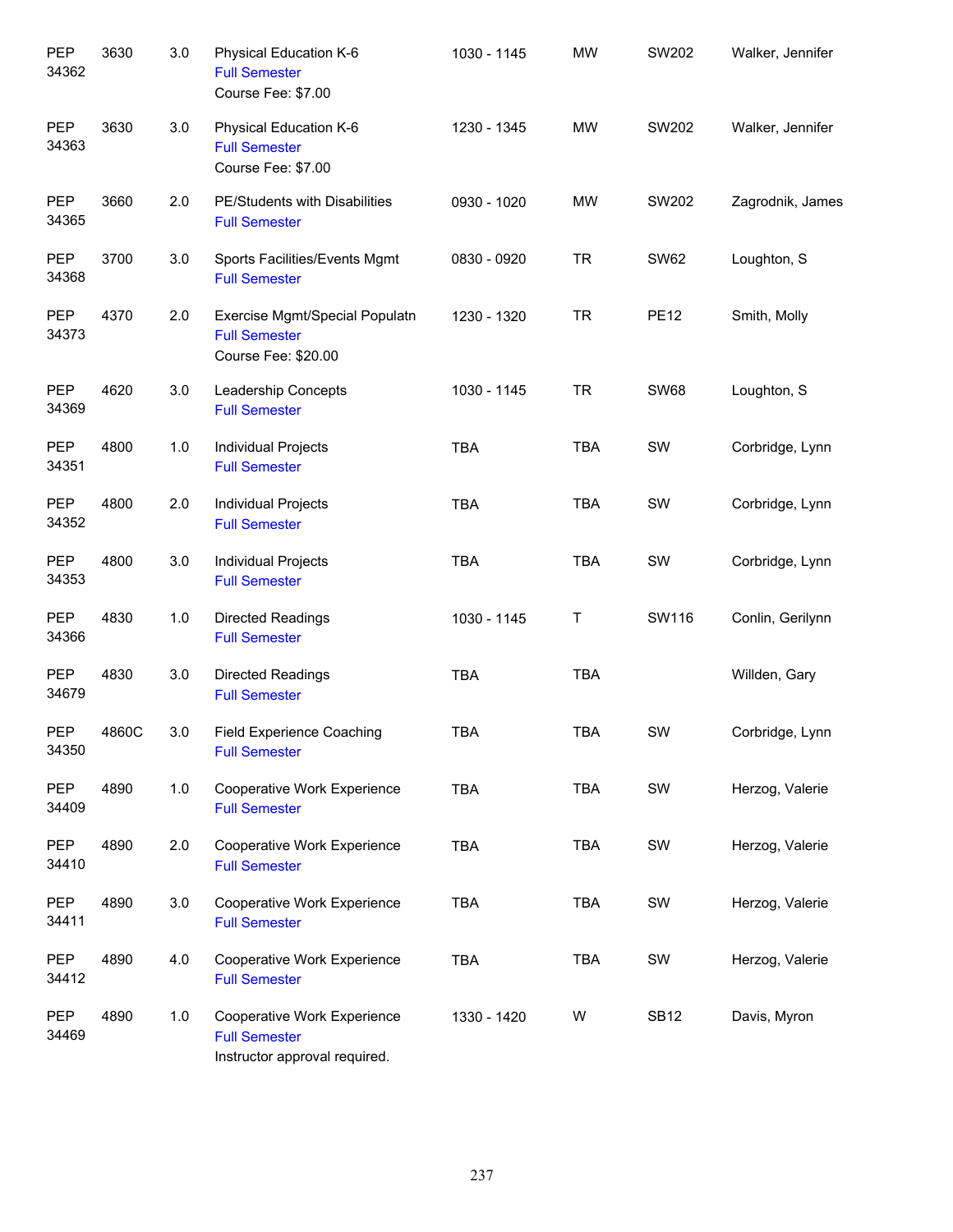| <b>PEP</b><br>34470 | 4890 | 2.0 | Cooperative Work Experience<br><b>Full Semester</b><br>Instructor approval required.                                                                                                                  | 1330 - 1420 | W          | <b>SB12</b>  | Davis, Myron     |
|---------------------|------|-----|-------------------------------------------------------------------------------------------------------------------------------------------------------------------------------------------------------|-------------|------------|--------------|------------------|
| <b>PEP</b><br>34471 | 4890 | 3.0 | Cooperative Work Experience<br><b>Full Semester</b><br>Instructor approval required.                                                                                                                  | 1330 - 1420 | W          | <b>SB12</b>  | Davis, Myron     |
| <b>PEP</b><br>34472 | 4890 | 4.0 | Cooperative Work Experience<br><b>Full Semester</b><br>Instructor approval required.                                                                                                                  | 1330 - 1420 | W          | <b>SB12</b>  | Davis, Myron     |
| <b>PEP</b><br>34473 | 4890 | 5.0 | Cooperative Work Experience<br><b>Full Semester</b><br>Instructor approval required.                                                                                                                  | 1330 - 1420 | W          | <b>SB12</b>  | Davis, Myron     |
| <b>PEP</b><br>34474 | 4890 | 6.0 | Cooperative Work Experience<br><b>Full Semester</b><br>Instructor approval required.                                                                                                                  | 1330 - 1420 | W          | <b>SB12</b>  | Davis, Myron     |
| <b>PEP</b><br>34673 | 4890 | 6.0 | Cooperative Work Experience<br><b>Full Semester</b>                                                                                                                                                   | <b>TBA</b>  | <b>TBA</b> |              | Herzog, Valerie  |
| <b>PEP</b><br>34367 | 4990 | 2.0 | Field Experience/Sr Seminar<br><b>Full Semester</b>                                                                                                                                                   | 1030 - 1145 | R          | SW116        | Conlin, Gerilynn |
| <b>PEP</b><br>34651 | 6830 | 3.0 | Motor Learning<br><b>Full Semester</b>                                                                                                                                                                | 0830 - 0920 | <b>MWF</b> | SW202        | Zagrodnik, James |
| PHIL<br>30932       | 1000 | 3.0 | HU Introduction to Philosophy<br><b>Full Semester</b>                                                                                                                                                 | 0830 - 0920 | <b>MWF</b> | SS203        | Willard, Mary    |
| PHIL<br>30948       | 1000 | 3.0 | HU Introduction to Philosophy<br><b>Full Semester</b>                                                                                                                                                 | 0930 - 1020 | <b>MWF</b> | <b>SS229</b> | Willard, Mary    |
| PHIL<br>30995       | 1000 | 3.0 | HU Introduction to Philosophy<br><b>Full Semester</b>                                                                                                                                                 | 1030 - 1120 | <b>MWF</b> | SS203        | Hermon, Michael  |
| PHIL<br>31000       | 1000 | 3.0 | HU Introduction to Philosophy<br><b>Full Semester</b>                                                                                                                                                 | 1030 - 1145 | <b>TR</b>  | SS203        | Nelson, Marc     |
| PHIL<br>32473       | 1000 | 3.0 | HU Introduction to Philosophy<br><b>Full Semester</b><br>To access online course materials, please log on through the<br>student portal eWeber at http://weber.edu and select:<br>"Current Students". | <b>TBA</b>  | <b>TBA</b> | OL           | Greene, Richard  |
| PHIL<br>32494       | 1000 | 3.0 | HU Introduction to Philosophy<br><b>Full Semester</b>                                                                                                                                                 | 1730 - 2010 | R          | <b>SS276</b> | Jonesinski, Adam |
| PHIL<br>32558       | 1000 | 3.0 | HU Introduction to Philosophy<br><b>Full Semester</b>                                                                                                                                                 | 1130 - 1220 | <b>MWF</b> | <b>SS278</b> | Hermon, Michael  |
| PHIL<br>32695       | 1000 | 3.0 | HU Introduction to Philosophy<br><b>Full Semester</b>                                                                                                                                                 | 0930 - 1020 | <b>MWF</b> | D02106       | Hill, Michael    |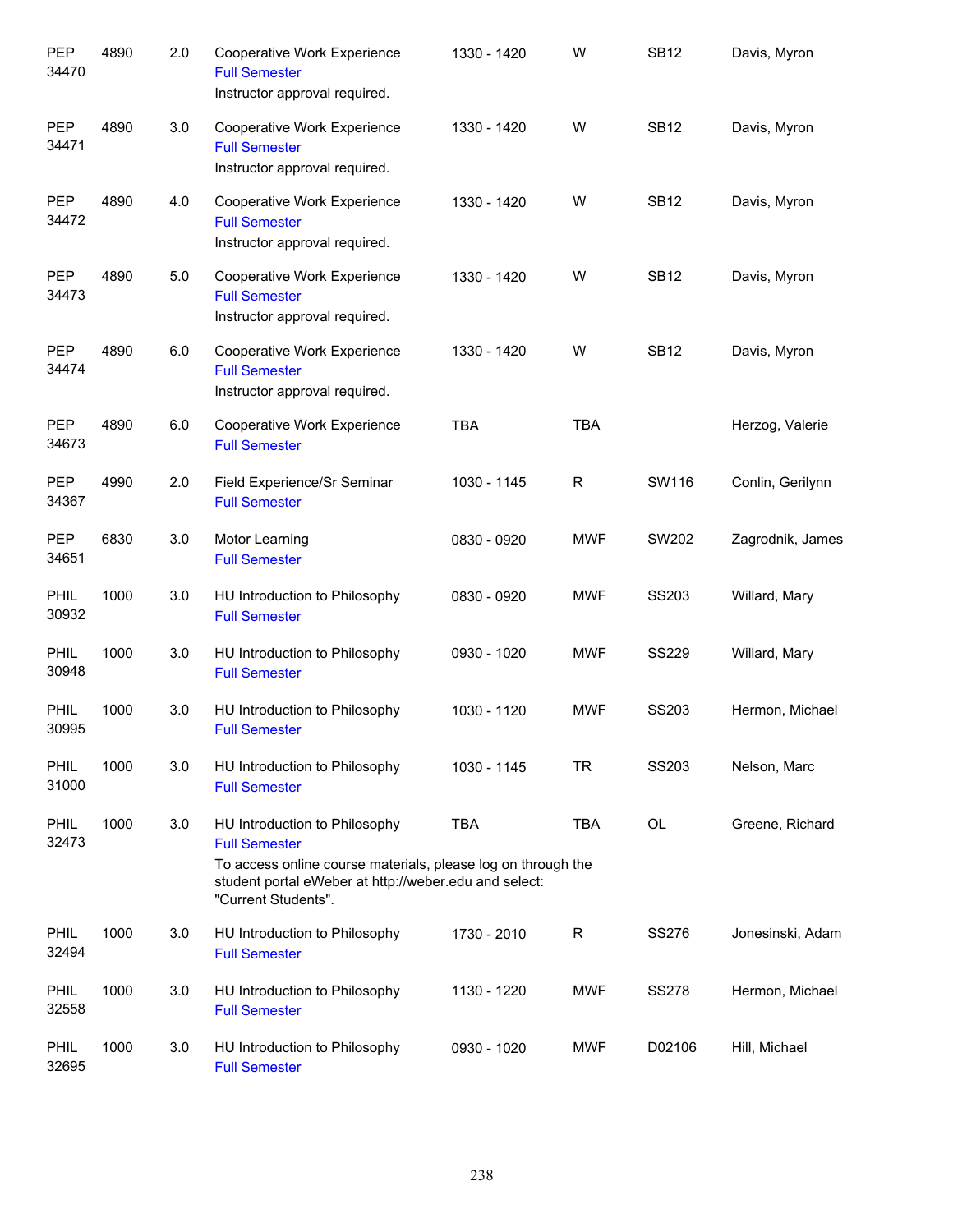| PHIL<br>32474        | 1120 | 3.0 | HU Contemporary Moral Problems<br><b>Full Semester</b>                                                                                      | <b>TBA</b>  | <b>TBA</b> | <b>OL</b>    | Greene, Richard |
|----------------------|------|-----|---------------------------------------------------------------------------------------------------------------------------------------------|-------------|------------|--------------|-----------------|
|                      |      |     | To acess online course materials, please log on through the<br>student portal eWeber at http://weber.edu and select:<br>"Current Students". |             |            |              |                 |
| PHIL<br>32685        | 1120 | 3.0 | HU Contemporary Moral Problems<br><b>Full Semester</b>                                                                                      | 1730 - 2010 | W          | <b>HC014</b> | Hermon, Michael |
| PHIL<br>32686        | 1120 | 3.0 | HU Contemporary Moral Problems<br><b>Full Semester</b><br>Interactive Audio Visual Delivery -- EdNet                                        | 1730 - 2010 | W          | <b>MR</b>    | Hermon, Michael |
| PHIL<br>32689        | 1120 | 3.0 | HU Contemporary Moral Problems<br><b>Full Semester</b><br>Interactive Audio Visual Delivery -- EdNet                                        | 1730 - 2010 | W          | WW102        | Hermon, Michael |
| PHIL<br>32694        | 1250 | 3.0 | <b>HU Critical Thinking</b><br><b>Full Semester</b>                                                                                         | 1030 - 1120 | <b>MWF</b> | D02106       | Hill, Michael   |
| PHIL<br>30967        | 2200 | 3.0 | QL-Deductive Logic<br><b>Full Semester</b>                                                                                                  | 1330 - 1610 | W          | <b>SS278</b> | Greene, Richard |
| <b>PHIL</b><br>30978 | 2200 | 3.0 | QL-Deductive Logic<br><b>Full Semester</b>                                                                                                  | 0900 - 1015 | <b>TR</b>  | <b>SS233</b> | Greene, Richard |
| PHIL<br>30989        | 3100 | 3.0 | Philosophy of Language<br><b>Full Semester</b>                                                                                              | 1030 - 1145 | <b>TR</b>  | SS233        | Greene, Richard |
| PHIL<br>30976        | 3300 | 3.0 | Great Issues: Ont. of Fiction<br><b>Full Semester</b>                                                                                       | 0900 - 1015 | <b>TR</b>  | <b>SS276</b> | Willard, Mary   |
| PHIL<br>30971        | 3550 | 3.0 | DV Philo of Eastern Religion<br><b>Full Semester</b>                                                                                        | 0730 - 0845 | <b>TR</b>  | <b>SS233</b> | Willard, Mary   |
| <b>PHIL</b><br>31016 | 4830 | 1.0 | <b>Directed Readings</b><br><b>Full Semester</b>                                                                                            | <b>TBA</b>  | <b>TBA</b> |              | Greene, Richard |
| PHIL<br>31019        | 4830 | 2.0 | <b>Directed Readings</b><br><b>Full Semester</b>                                                                                            | <b>TBA</b>  | <b>TBA</b> |              | Greene, Richard |
| PHIL<br>30951        | 4900 | 3.0 | Senior Capstone Seminar<br><b>Full Semester</b>                                                                                             | 1030 - 1120 | <b>MWF</b> | <b>SS233</b> | Greene, Richard |
| <b>PHYS</b><br>33374 | 1010 | 3.0 | PS Elementary Physics<br><b>Full Semester</b><br>Course Fee: \$10.00                                                                        | 1030 - 1120 | <b>MWF</b> | LL121        | Galli, J        |
| <b>PHYS</b><br>33378 | 1010 | 3.0 | PS Elementary Physics<br><b>Full Semester</b><br>Course Fee: \$10.00                                                                        | 1130 - 1220 | <b>MWF</b> | LL121        | Palen, Stacy    |
| <b>PHYS</b><br>33391 | 1010 | 3.0 | PS Elementary Physics<br><b>Full Semester</b><br>Course Fee: \$10.00                                                                        | 1030 - 1145 | <b>TR</b>  | LL121        | Galli, J        |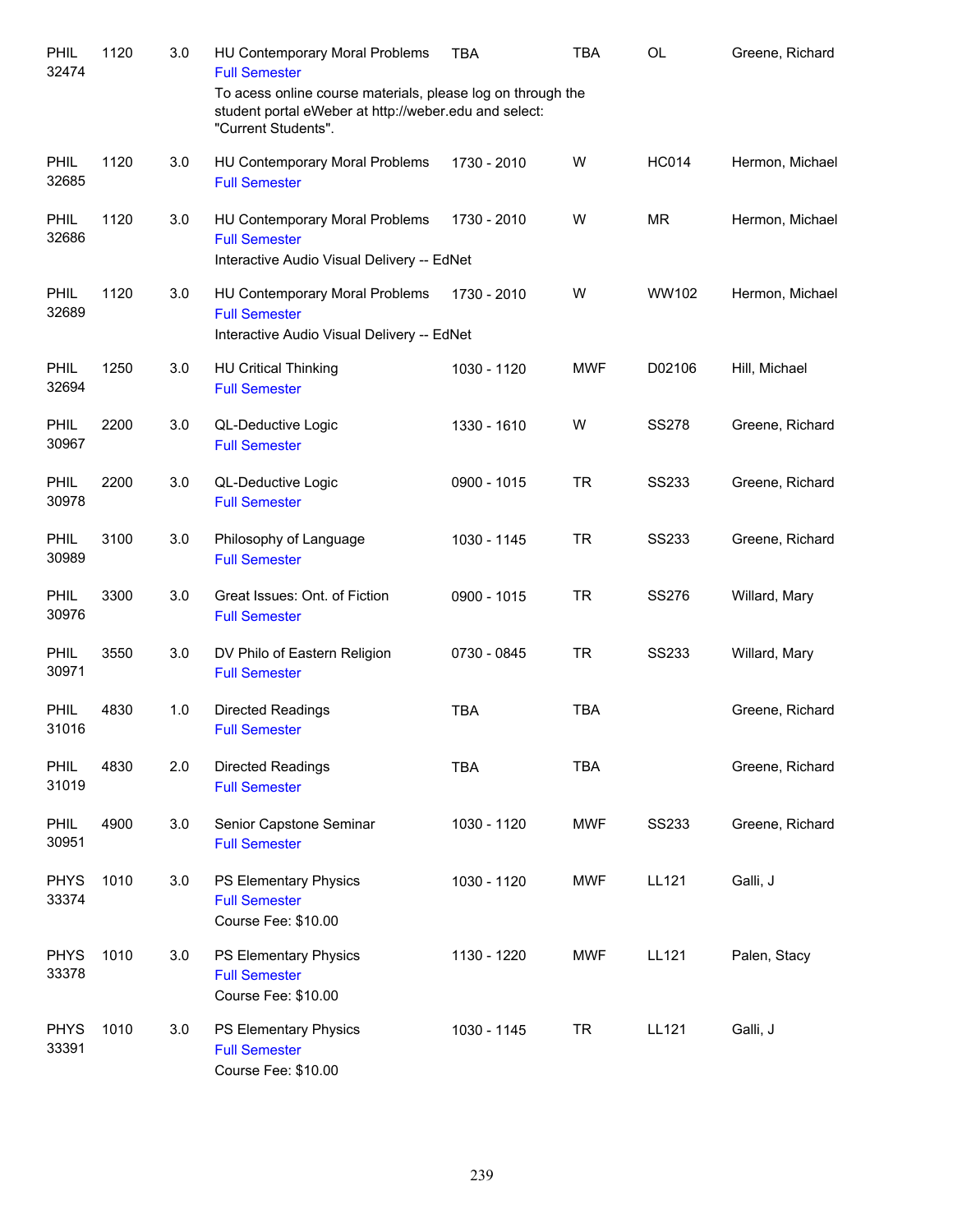| <b>PHYS</b><br>33393 | 1010 | 3.0 | PS Elementary Physics<br><b>Full Semester</b><br>Course Fee: \$10.00                                                                                                                                                   | 1330 - 1445 | <b>TR</b>    | LL121        | Galli, J         |
|----------------------|------|-----|------------------------------------------------------------------------------------------------------------------------------------------------------------------------------------------------------------------------|-------------|--------------|--------------|------------------|
| <b>PHYS</b><br>33504 | 1010 | 3.0 | PS Elementary Physics<br><b>Full Semester</b><br>Course Fee: \$10.00                                                                                                                                                   | <b>TBA</b>  | <b>TBA</b>   | <b>OL</b>    | Amiri, Farhang   |
| <b>PHYS</b><br>32703 | 1040 | 3.0 | PS Elementary Astronomy<br><b>Full Semester</b><br>To access online course materials, please log o nthrough the<br>student portal eWeber at http://weber.edu and select:<br>"Current Students".<br>Course Fee: \$10.00 | <b>TBA</b>  | <b>TBA</b>   | OL           | Carroll, Bradley |
| <b>PHYS</b><br>33395 | 1040 | 3.0 | PS Elementary Astronomy<br><b>Full Semester</b><br>This course is the same as ASTR 1040. Please enroll in<br>CRN 33397.<br>Course Fee: \$10.00                                                                         | 1730 - 2020 | M            | LL203        | Kaur, Simranjit  |
| <b>PHYS</b><br>33398 | 2010 | 5.0 | PS College Physics I<br><b>Full Semester</b>                                                                                                                                                                           | 0730 - 0820 | <b>MTWRF</b> | LL121        | Arnold, Michelle |
| <b>PHYS</b><br>33400 | 2010 | 5.0 | PS College Physics I<br><b>Full Semester</b><br>For registration override requests, please contact Mrs. Hesterberg, the Physics<br>Dept. secretary, at 801-626-6163 or nhesterberg@weber.edu.                          | 1730 - 1945 | <b>MW</b>    | LL121        | Gogosha, Orest   |
| <b>PHYS</b><br>34714 | 2015 | 1.0 | Colleg Physics I Lab<br><b>Full Semester</b>                                                                                                                                                                           | <b>TBA</b>  | <b>TBA</b>   |              | Arnold, Michelle |
| <b>PHYS</b><br>33401 | 2019 | 0.0 | College Physics I Lab<br><b>Full Semester</b><br>Course Fee: \$25.00                                                                                                                                                   | 0930 - 1220 | Т            | <b>SL225</b> | Arnold, Michelle |
| <b>PHYS</b><br>33402 | 2019 | 0.0 | College Physics I Lab<br><b>Full Semester</b><br>Course Fee: \$25.00                                                                                                                                                   | 1330 - 1620 | Τ            | <b>SL225</b> | Amiri, Farhang   |
| <b>PHYS</b><br>33404 | 2019 | 0.0 | College Physics I Lab<br><b>Full Semester</b><br>Course Fee: \$25.00                                                                                                                                                   | 0930 - 1220 | W            | <b>SL225</b> | Lear, Charles    |
| <b>PHYS</b><br>33405 | 2019 | 0.0 | College Physics I Lab<br><b>Full Semester</b><br>Course Fee: \$25.00                                                                                                                                                   | 1430 - 1720 | W            | <b>SL225</b> | Amiri, Farhang   |
| <b>PHYS</b><br>33406 | 2019 | 0.0 | College Physics I Lab<br><b>Full Semester</b><br>Course Fee: \$25.00                                                                                                                                                   | 0930 - 1220 | $\mathsf R$  | <b>SL225</b> | Arnold, Michelle |
| <b>PHYS</b><br>33407 | 2019 | 0.0 | College Physics I Lab<br><b>Full Semester</b><br>Course Fee: \$25.00                                                                                                                                                   | 1330 - 1620 | $\mathsf R$  | <b>SL225</b> | Lear, Charles    |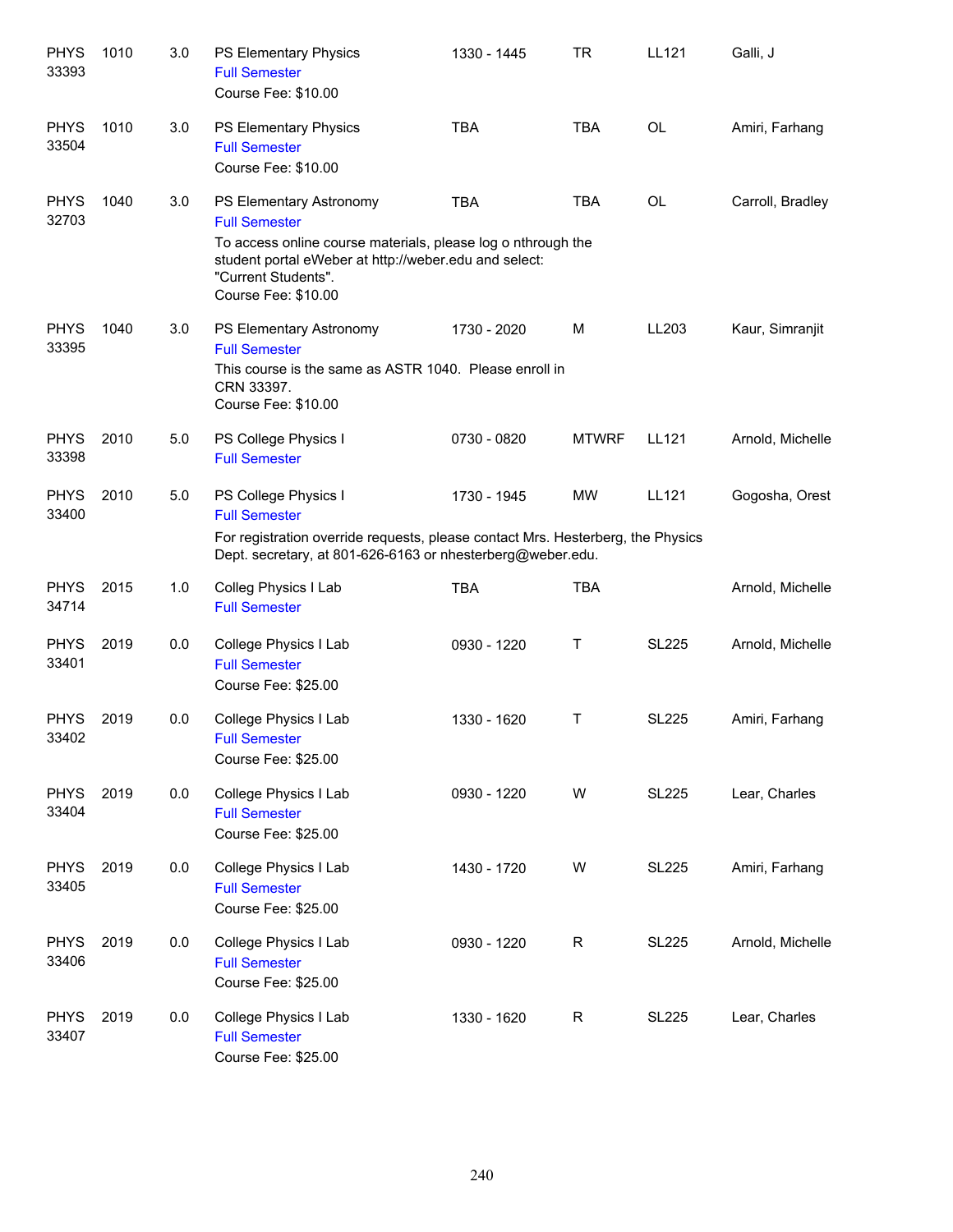| <b>PHYS</b><br>33409 | 2019 | 0.0 | College Physics I Lab<br><b>Full Semester</b>                                                                                                                        | 1730 - 2020 | $\mathsf{R}$ | <b>SL225</b> | Lear, Charles     |
|----------------------|------|-----|----------------------------------------------------------------------------------------------------------------------------------------------------------------------|-------------|--------------|--------------|-------------------|
|                      |      |     | For registration override requests, please contact Mrs. Hesterberg, the Physics<br>Dept. secretary, at 801-626-6163 or nhesterberg@weber.edu.<br>Course Fee: \$25.00 |             |              |              |                   |
| <b>PHYS</b><br>33410 | 2020 | 5.0 | College Physics II<br><b>Full Semester</b>                                                                                                                           | 0830 - 0920 | <b>MTWRF</b> | LL121        | Palen, Stacy      |
| <b>PHYS</b><br>33411 | 2029 | 0.0 | College Physics II Lab<br><b>Full Semester</b><br>Course Fee: \$25.00                                                                                                | 1330 - 1620 | Τ            | <b>SL222</b> | Liddell, Alan     |
| <b>PHYS</b><br>33412 | 2029 | 0.0 | College Physics II Lab<br><b>Full Semester</b><br>Course Fee: \$25.00                                                                                                | 1430 - 1720 | W            | <b>SL222</b> | Myers, Joseph     |
| <b>PHYS</b><br>33413 | 2029 | 0.0 | College Physics II Lab<br><b>Full Semester</b><br>Course Fee: \$25.00                                                                                                | 1030 - 1320 | $\mathsf{R}$ | <b>SL222</b> | Amiri, Farhang    |
| <b>PHYS</b><br>33417 | 2210 | 5.0 | PS Physics Scientist & Engrs I<br><b>Full Semester</b>                                                                                                               | 1230 - 1320 | <b>MTWRF</b> | LL121        | Carroll, Bradley  |
| <b>PHYS</b><br>33419 | 2219 | 0.0 | Physics lab I, Scientist/Eng.<br><b>Full Semester</b><br>Course Fee: \$25.00                                                                                         | 0930 - 1220 | Τ            | <b>SL225</b> | Arnold, Michelle  |
| <b>PHYS</b><br>33421 | 2219 | 0.0 | Physics lab I, Scientist/Eng.<br><b>Full Semester</b><br>Course Fee: \$25.00                                                                                         | 1330 - 1620 | Τ            | <b>SL225</b> | Amiri, Farhang    |
| <b>PHYS</b><br>33424 | 2219 | 0.0 | Physics lab I, Scientist/Eng.<br><b>Full Semester</b><br>Course Fee: \$25.00                                                                                         | 0930 - 1220 | W            | <b>SL225</b> | Lear, Charles     |
| <b>PHYS</b><br>33427 | 2219 | 0.0 | Physics lab I, Scientist/Eng.<br><b>Full Semester</b><br>Course Fee: \$25.00                                                                                         | 1430 - 1720 | W            | <b>SL225</b> | Amiri, Farhang    |
| <b>PHYS</b><br>33428 | 2219 | 0.0 | Physics lab I, Scientist/Eng.<br><b>Full Semester</b><br>Course Fee: \$25.00                                                                                         | 0930 - 1220 | R            | <b>SL225</b> | Arnold, Michelle  |
| <b>PHYS</b><br>33429 | 2219 | 0.0 | Physics lab I, Scientist/Eng.<br><b>Full Semester</b><br>Course Fee: \$25.00                                                                                         | 1330 - 1620 | R            | SL225        | Lear, Charles     |
| <b>PHYS</b><br>33430 | 2220 | 5.0 | Physics Scientists & Engrs II<br><b>Full Semester</b>                                                                                                                | 0930 - 1020 | <b>MTWRF</b> | LL121        | Inglefield, Colin |
| <b>PHYS</b><br>33431 | 2220 | 5.0 | Physics Scientists & Engrs II<br><b>Full Semester</b>                                                                                                                | 1730 - 1945 | TR           | LL121        | Albretsen, Jacob  |
| <b>PHYS</b><br>33432 | 2229 | 0.0 | Physics lab II, Scientist/Eng.<br><b>Full Semester</b><br>Course Fee: \$25.00                                                                                        | 1030 - 1320 | Τ            | <b>SL221</b> | Lear, Charles     |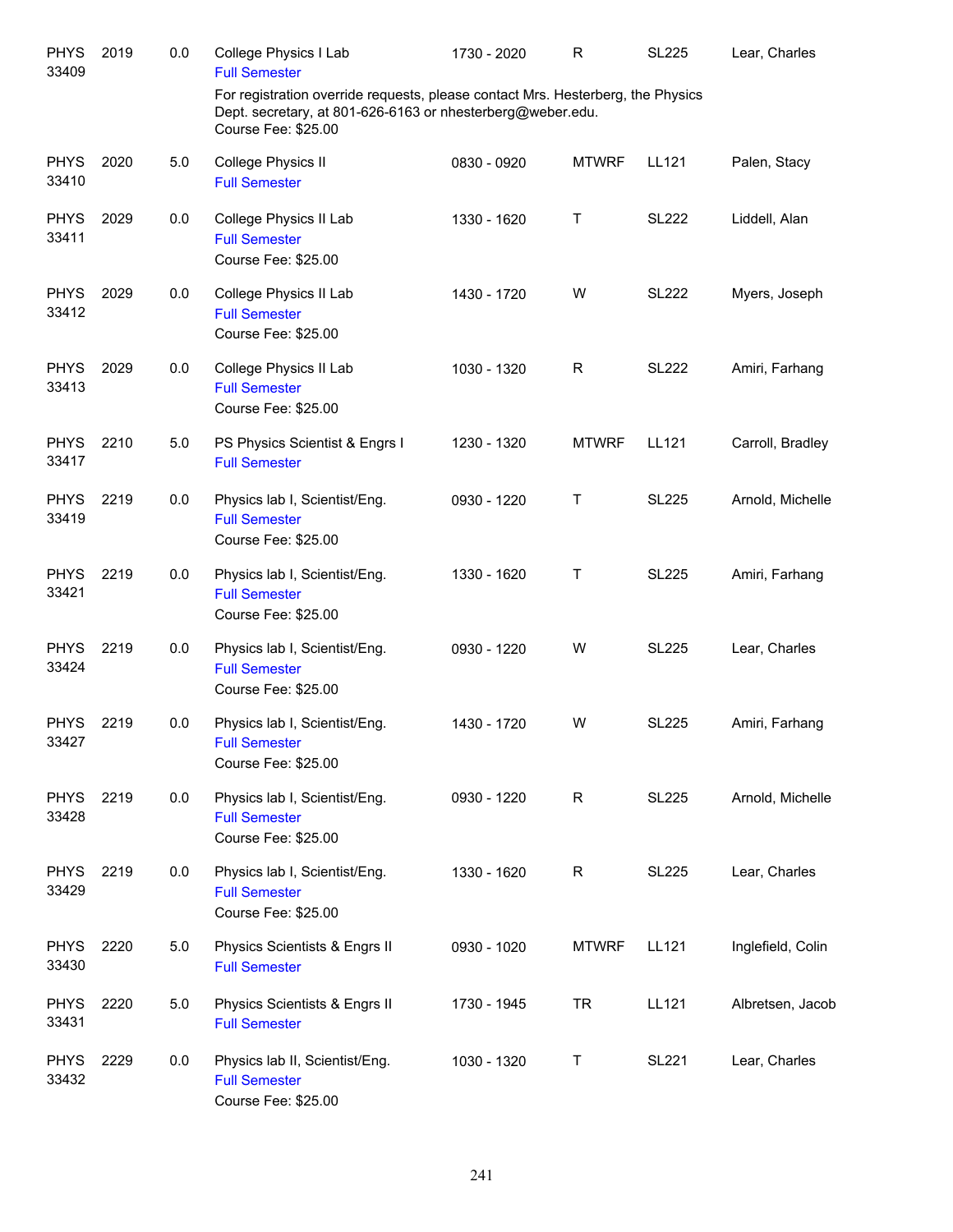| <b>PHYS</b><br>33434 | 2229  | 0.0 | Physics lab II, Scientist/Eng.<br><b>Full Semester</b><br>Course Fee: \$25.00 | 1330 - 1620 | Т          | <b>SL221</b> | Liddell, Alan      |
|----------------------|-------|-----|-------------------------------------------------------------------------------|-------------|------------|--------------|--------------------|
| <b>PHYS</b><br>33436 | 2229  | 0.0 | Physics lab II, Scientist/Eng.<br><b>Full Semester</b><br>Course Fee: \$25.00 | 1030 - 1320 | R          | <b>SL221</b> | Amiri, Farhang     |
| <b>PHYS</b><br>33437 | 2229  | 0.0 | Physics lab II, Scientist/Eng.<br><b>Full Semester</b><br>Course Fee: \$25.00 | 1330 - 1620 | R          | <b>SL221</b> | Wilkinson, Janette |
| <b>PHYS</b><br>33438 | 2229  | 0.0 | Physics lab II, Scientist/Eng.<br><b>Full Semester</b><br>Course Fee: \$25.00 | 1730 - 2020 | W          | <b>SL221</b> | Myers, Joseph      |
| <b>PHYS</b><br>33440 | 2600  | 1.0 | Laboratory Safety<br><b>Full Semester</b>                                     | 1230 - 1320 | W          | LL129        | Arnold, Michelle   |
| <b>PHYS</b><br>33441 | 2710  | 3.0 | Introductory Modern Physics<br><b>Full Semester</b>                           | 0830 - 0920 | <b>MWF</b> | <b>SL240</b> | Arnold, Michelle   |
| <b>PHYS</b><br>33442 | 3180  | 3.0 | <b>Thermal Physics</b><br><b>Full Semester</b>                                | 1030 - 1120 | <b>MWF</b> | <b>SL240</b> | Schroeder, Daniel  |
| <b>PHYS</b><br>33443 | 3200  | 3.0 | Solid State Physics<br><b>Full Semester</b>                                   | 1230 - 1320 | <b>MWF</b> | <b>SL240</b> | Inglefield, Colin  |
| <b>PHYS</b><br>33444 | 3300  | 1.5 | <b>Advanced Computational Physics</b><br><b>Full Semester</b>                 | 1030 - 1145 | R          | <b>SL240</b> | Schroeder, Daniel  |
| <b>PHYS</b><br>33787 | 3300L | 1.5 | Adv Computational Physics Lab<br><b>Full Semester</b>                         | 1430 - 1720 | M          | <b>SL220</b> | Schroeder, Daniel  |
| <b>PHYS</b><br>33446 | 3540  | 3.0 | Mechanic/Electromagnetic Waves<br><b>Full Semester</b>                        | 1130 - 1220 | <b>MWF</b> | <b>SL240</b> | Carroll, Bradley   |
| <b>PHYS</b><br>33333 | 3570  | 3.0 | Foundations of Science Educ<br><b>Full Semester</b>                           | 1030 - 1145 | <b>TR</b>  | LL230        | Johnston, Adam     |
| <b>PHYS</b><br>33448 | 3640  | 2.0 | Advanced Physics Lab<br><b>Full Semester</b>                                  | 1430 - 1720 | MW         | <b>SL226</b> | Inglefield, Colin  |
| <b>PHYS</b><br>33450 | 4620  | 3.0 | Atomic/Nuclear/Particle Physic<br><b>Full Semester</b>                        | 0930 - 1020 | <b>MWF</b> | <b>SL240</b> | Amiri, Farhang     |
| <b>PHYS</b><br>34713 | 4800  | 1.0 | Individual Research Problems<br><b>Full Semester</b>                          | <b>TBA</b>  | <b>TBA</b> |              | Inglefield, Colin  |
| <b>PHYS</b><br>34738 | 4800  | 1.0 | Individual Research Problems<br><b>Full Semester</b>                          | TBA         | <b>TBA</b> |              | Sohl, John         |
| <b>PHYS</b><br>34739 | 4800  | 3.0 | Individual Research Problems<br><b>Full Semester</b>                          | <b>TBA</b>  | <b>TBA</b> |              | Inglefield, Colin  |
| <b>PHYS</b><br>33453 | 4990  | 1.0 | Seminar in Physics<br><b>Full Semester</b>                                    | 1330 - 1420 | W          | LL121        | Amiri, Farhang     |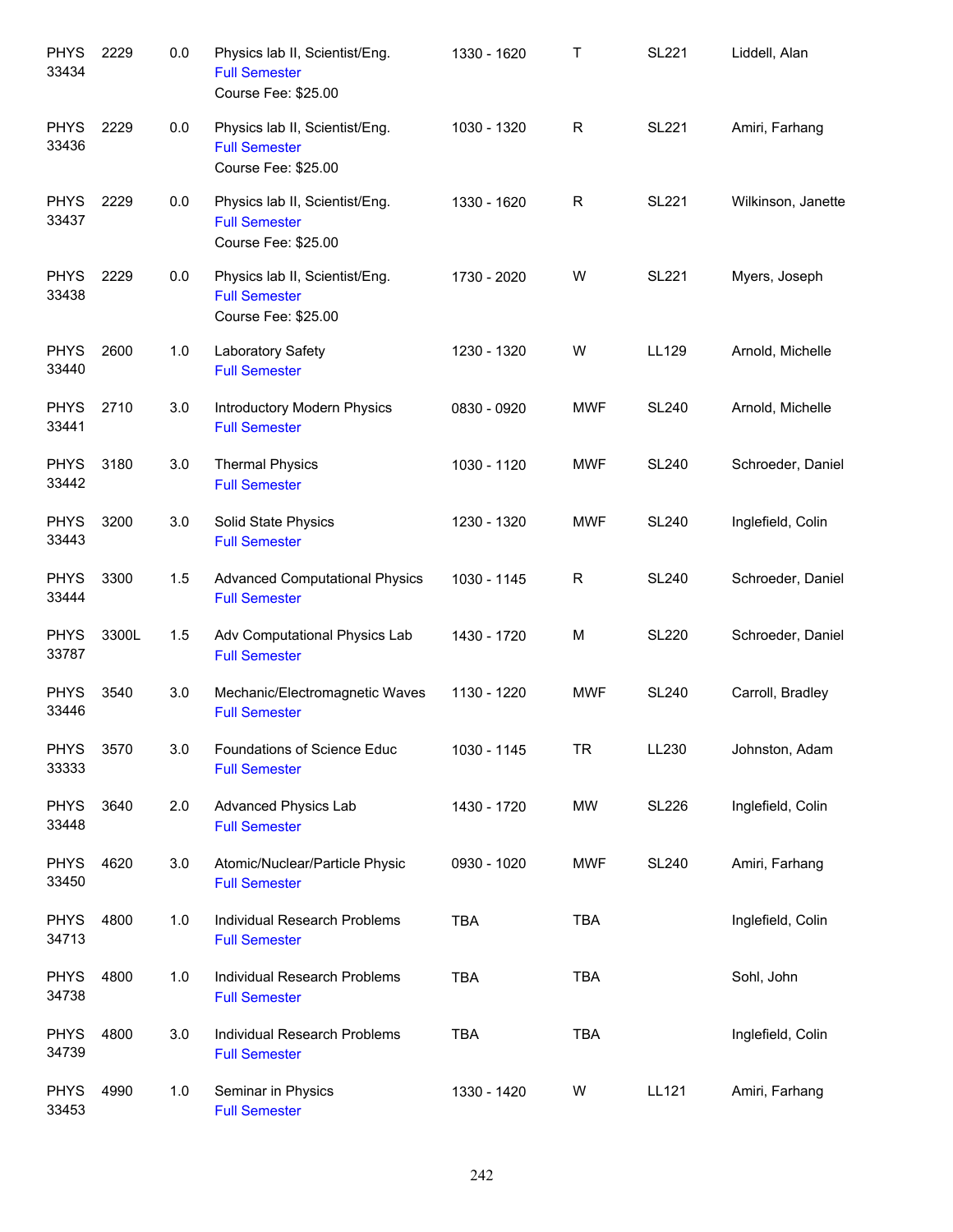| <b>POLS</b><br>30985 | 1010 | 3.0 | Intro to Political Science<br><b>Full Semester</b>                                                                                                                                                                                                                                                                                                                                                                                                                                   | 1030 - 1145 | TR         | <b>SS278</b>    | Murray, Leah     |
|----------------------|------|-----|--------------------------------------------------------------------------------------------------------------------------------------------------------------------------------------------------------------------------------------------------------------------------------------------------------------------------------------------------------------------------------------------------------------------------------------------------------------------------------------|-------------|------------|-----------------|------------------|
| <b>POLS</b><br>30930 | 1100 | 3.0 | Al American Ntnl Government<br><b>Full Semester</b>                                                                                                                                                                                                                                                                                                                                                                                                                                  | 0730 - 0820 | <b>MWF</b> | <b>SS276</b>    | Johnson, Gary    |
| <b>POLS</b><br>30937 | 1100 | 3.0 | AI American Ntnl Government<br><b>Full Semester</b>                                                                                                                                                                                                                                                                                                                                                                                                                                  | 0830 - 0920 | <b>MWF</b> | <b>SS229</b>    | Reddy, T         |
| <b>POLS</b><br>30938 | 1100 | 3.0 | Al American Ntnl Government<br><b>Full Semester</b>                                                                                                                                                                                                                                                                                                                                                                                                                                  | 0930 - 1020 | <b>MWF</b> | SS203           | Kuehls, Thomas   |
| <b>POLS</b><br>30953 | 1100 | 3.0 | <b>CBL-AI American Ntnl Gov</b><br><b>Full Semester</b><br>CBL stands for Community-Based Learning which means that students engage<br>in meaningful community service that is connected to specific course objectives.<br>See http://www.weber.edu/CommunityInvolvement/CBL_Designation.html for a<br>full list of CBL designated courses.                                                                                                                                          | 1030 - 1120 | <b>MWF</b> | <b>SS278</b>    | Murray, Leah     |
| <b>POLS</b><br>30964 | 1100 | 3.0 | Al American Ntnl Government<br><b>Full Semester</b>                                                                                                                                                                                                                                                                                                                                                                                                                                  | 1130 - 1220 | <b>MWF</b> | <b>SS229</b>    | Reddy, T         |
| <b>POLS</b><br>30973 | 1100 | 3.0 | Al American Ntnl Government<br><b>Full Semester</b>                                                                                                                                                                                                                                                                                                                                                                                                                                  | 0900 - 1015 | <b>TR</b>  | SS203           | Johnson, Gary    |
| <b>POLS</b><br>31922 | 1100 | 3.0 | AI American Ntnl Government<br><b>Full Semester</b>                                                                                                                                                                                                                                                                                                                                                                                                                                  | 1030 - 1145 | <b>TR</b>  | <b>SS276</b>    | Hunter, Robert   |
| <b>POLS</b><br>31923 | 1100 | 3.0 | Al American Ntnl Government<br><b>Full Semester</b>                                                                                                                                                                                                                                                                                                                                                                                                                                  | 1730 - 2010 | W          | <b>SS278</b>    | Julander, Roydon |
| <b>POLS</b><br>32475 | 1100 | 3.0 | Al American Ntnl Government<br><b>Full Semester</b><br>To access online courae materials, please log on through the<br>student portal eWeber at http://weber.edu and select:<br>"Current Students".                                                                                                                                                                                                                                                                                  | <b>TBA</b>  | <b>TBA</b> | <b>OL</b>       | Reddy, T         |
| <b>POLS</b><br>32476 | 1100 | 3.0 | CBL-AI American Ntnl Gov<br><b>Full Semester</b><br>To access online course materials, please log on through the student portal<br>eWeber at<br>http://weber.edu and select: "Current Students".<br>CBL stands for Community-Based Learning which means that students engage<br>in meaningful community service that is connected to specific course objectives.<br>See http://www.weber.edu/CommunityInvolvement/CBL_Designation.html for a<br>full list of CBL designated courses. | <b>TBA</b>  | <b>TBA</b> | OL              | Murray, Leah     |
| <b>POLS</b><br>32692 | 1100 | 3.0 | Al American Ntnl Government<br><b>Full Semester</b>                                                                                                                                                                                                                                                                                                                                                                                                                                  | 1730 - 2010 | Т          | D02103          | Lee, Roger       |
| <b>POLS</b><br>32693 | 1100 | 3.0 | Al American Ntnl Government<br><b>Full Semester</b>                                                                                                                                                                                                                                                                                                                                                                                                                                  | 1730 - 2010 | R          | N <sub>12</sub> | Howe, Jerry      |
| <b>POLS</b><br>31162 | 2100 | 3.0 | SS Intro - Interntnl Politics<br><b>Full Semester</b>                                                                                                                                                                                                                                                                                                                                                                                                                                | 0930 - 1020 | <b>MWF</b> | <b>SS276</b>    | Haanstad, Nancy  |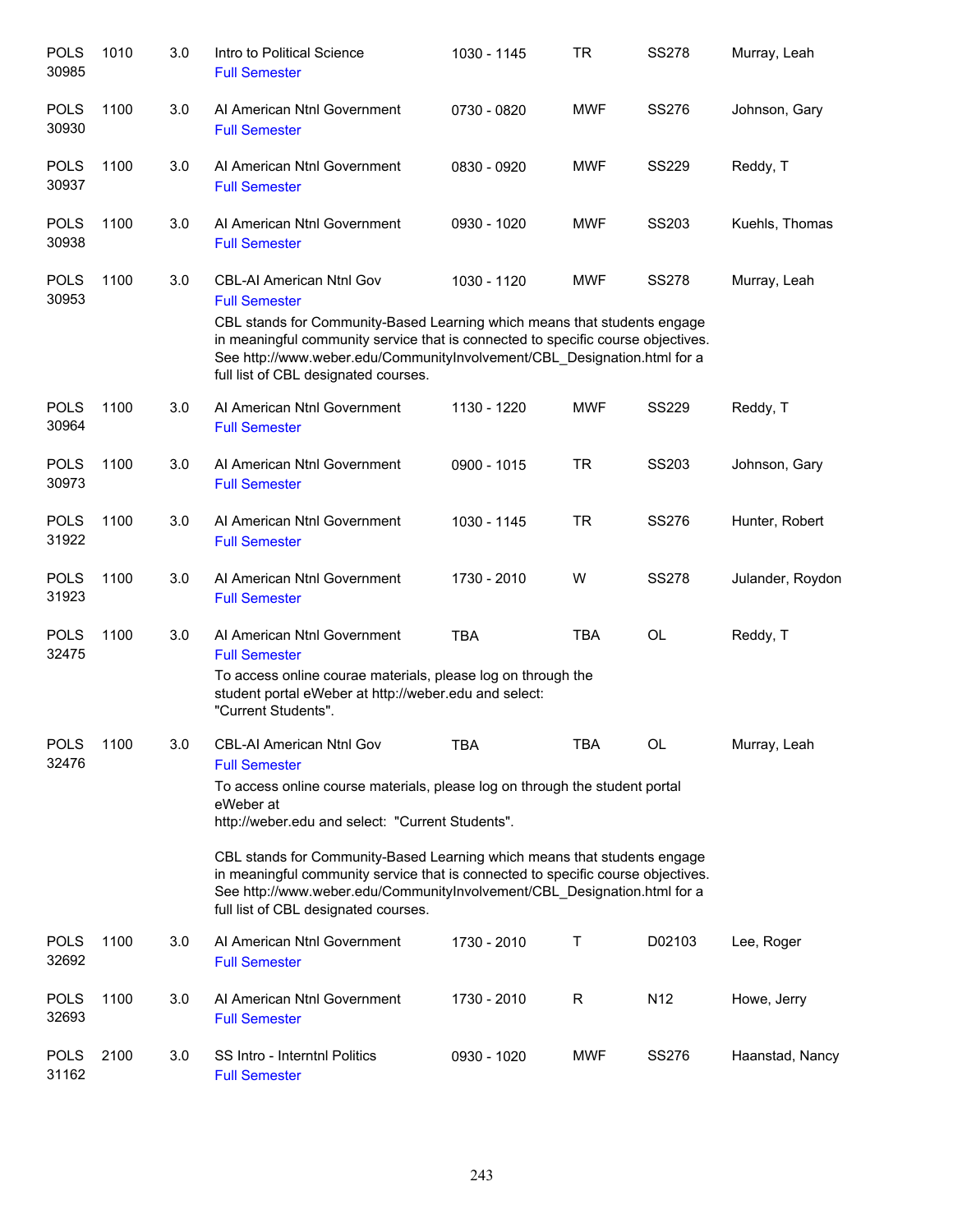| <b>POLS</b><br>32477 | 2100 | 3.0 | SS Intro - Interntnl Politics<br><b>Full Semester</b>                                                                                                                                                                                                                                                                                        | <b>TBA</b>                                | <b>TBA</b>  | OL                                    | Reddy, T          |
|----------------------|------|-----|----------------------------------------------------------------------------------------------------------------------------------------------------------------------------------------------------------------------------------------------------------------------------------------------------------------------------------------------|-------------------------------------------|-------------|---------------------------------------|-------------------|
|                      |      |     | To access onlin course materials, please log on through the<br>student portal eWeber at http://weber.edu and select:<br>"Current Students".                                                                                                                                                                                                  |                                           |             |                                       |                   |
| <b>POLS</b><br>30982 | 2200 | 3.0 | SS Intro - Comparative Politic<br><b>Full Semester</b>                                                                                                                                                                                                                                                                                       | 0900 - 1015                               | <b>TR</b>   | <b>SS229</b>                          | Reddy, T          |
| <b>POLS</b><br>30959 | 2300 | 3.0 | SS Intro to Political Theory<br><b>Full Semester</b>                                                                                                                                                                                                                                                                                         | 1030 - 1120                               | <b>MWF</b>  | <b>SS229</b>                          | Kuehls, Thomas    |
| <b>POLS</b><br>32646 | 2920 | 1.0 | Intern Workshop<br><b>Block 1</b>                                                                                                                                                                                                                                                                                                            | 1330 - 1610<br>1330 - 1610<br>1330 - 1610 | W<br>W<br>W | SS276<br><b>SS276</b><br><b>SS276</b> | Murray, Leah      |
| <b>POLS</b><br>30957 | 3140 | 3.0 | Foreign Policy of the USA<br><b>Full Semester</b>                                                                                                                                                                                                                                                                                            | 1030 - 1120                               | <b>MWF</b>  | <b>SS276</b>                          | Haanstad, Nancy   |
| <b>POLS</b><br>30961 | 3150 | 2.0 | <b>Model United Nations</b><br><b>Full Semester</b>                                                                                                                                                                                                                                                                                          | 1130 - 1320                               | W           | <b>SS233</b>                          | Haanstad, Nancy   |
| <b>POLS</b><br>32610 | 3760 | 3.0 | <b>State Government and Politics</b><br><b>Full Semester</b><br>To access online course materials, please log on through the<br>student portal eWeber at http://weber.edu and select:<br>"Current Students".                                                                                                                                 | <b>TBA</b>                                | <b>TBA</b>  | OL                                    | Petersen, Michael |
| <b>POLS</b><br>30944 | 3990 | 3.0 | <b>CBL-Quantitative Analysis</b><br><b>Full Semester</b><br>CBL stands for Community-Based Learning which means that students engage<br>in meaningful community service that is connected to specific course objectives.<br>See http://www.weber.edu/CommunityInvolvement/CBL_Designation.html for a<br>full list of CBL designated courses. | 0930 - 1020                               | <b>MWF</b>  | <b>SS278</b>                          | Murray, Leah      |
| <b>POLS</b><br>30969 | 4020 | 3.0 | Amer Constitutional Law I<br><b>Full Semester</b>                                                                                                                                                                                                                                                                                            | 0730 - 0845                               | <b>TR</b>   | <b>SS276</b>                          | Johnson, Gary     |
| <b>POLS</b><br>30994 | 4060 | 3.0 | Elements Of Law<br><b>Full Semester</b>                                                                                                                                                                                                                                                                                                      | 1200 - 1315                               | <b>TR</b>   | <b>SS278</b>                          | Hoskins, Kyle     |
| <b>POLS</b><br>30991 | 4280 | 3.0 | Foreign Policies/Major Powers<br><b>Full Semester</b>                                                                                                                                                                                                                                                                                        | 1030 - 1145                               | <b>TR</b>   | <b>SS229</b>                          | Reddy, T          |
| <b>POLS</b><br>30992 | 4380 | 3.0 | Modern Political Thought<br><b>Full Semester</b>                                                                                                                                                                                                                                                                                             | 1730 - 2010                               | Т           | <b>SS278</b>                          | Kuehls, Thomas    |
| <b>POLS</b><br>30975 | 4640 | 3.0 | American Presidency<br><b>Full Semester</b>                                                                                                                                                                                                                                                                                                  | 0900 - 1015                               | <b>TR</b>   | <b>SS278</b>                          | Murray, Leah      |
| <b>POLS</b><br>31125 | 4800 | 1.0 | Indiv Projects and Research<br><b>Full Semester</b>                                                                                                                                                                                                                                                                                          | <b>TBA</b>                                | <b>TBA</b>  |                                       | Kuehls, Thomas    |
| <b>POLS</b><br>31126 | 4800 | 2.0 | Indiv Projects and Research<br><b>Full Semester</b>                                                                                                                                                                                                                                                                                          | <b>TBA</b>                                | <b>TBA</b>  |                                       | Kuehls, Thomas    |
| <b>POLS</b><br>31128 | 4830 | 1.0 | Directed Readings<br><b>Full Semester</b>                                                                                                                                                                                                                                                                                                    | TBA                                       | <b>TBA</b>  |                                       | Kuehls, Thomas    |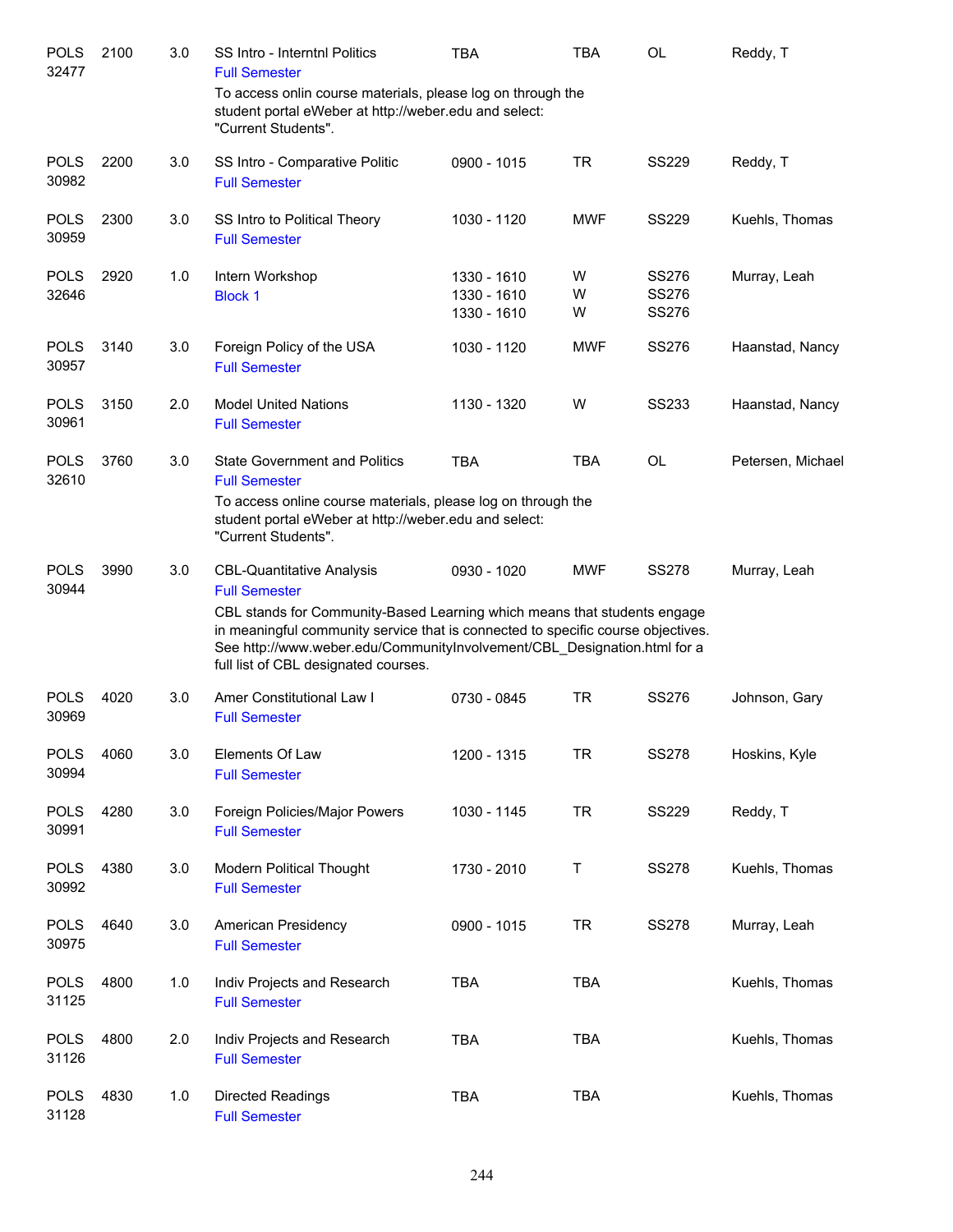| <b>POLS</b><br>31130 | 4830 | 2.0 | <b>Directed Readings</b><br><b>Full Semester</b>                                                                                                                                                                         | <b>TBA</b>  | <b>TBA</b> |              | Kuehls, Thomas |
|----------------------|------|-----|--------------------------------------------------------------------------------------------------------------------------------------------------------------------------------------------------------------------------|-------------|------------|--------------|----------------|
| <b>POLS</b><br>31131 | 4860 | 1.0 | Internships<br><b>Full Semester</b>                                                                                                                                                                                      | <b>TBA</b>  | <b>TBA</b> |              | Murray, Leah   |
| <b>POLS</b><br>31132 | 4860 | 2.0 | Internships<br><b>Full Semester</b>                                                                                                                                                                                      | <b>TBA</b>  | <b>TBA</b> |              | Murray, Leah   |
| <b>POLS</b><br>31134 | 4860 | 3.0 | Internships<br><b>Full Semester</b>                                                                                                                                                                                      | <b>TBA</b>  | <b>TBA</b> |              | Murray, Leah   |
| <b>POLS</b><br>31141 | 4860 | 4.0 | Internships<br><b>Full Semester</b>                                                                                                                                                                                      | <b>TBA</b>  | <b>TBA</b> |              | Murray, Leah   |
| <b>POLS</b><br>31142 | 4860 | 5.0 | Internships<br><b>Full Semester</b>                                                                                                                                                                                      | <b>TBA</b>  | <b>TBA</b> |              | Murray, Leah   |
| <b>POLS</b><br>31144 | 4860 | 6.0 | Internships<br><b>Full Semester</b>                                                                                                                                                                                      | <b>TBA</b>  | <b>TBA</b> |              | Murray, Leah   |
| <b>POLS</b><br>31145 | 4870 | 3.0 | Internship in Perspective<br><b>Full Semester</b>                                                                                                                                                                        | <b>TBA</b>  | <b>TBA</b> |              | Murray, Leah   |
| <b>POLS</b><br>31146 | 4880 | 3.0 | Internship Research<br><b>Full Semester</b>                                                                                                                                                                              | <b>TBA</b>  | <b>TBA</b> |              | Murray, Leah   |
| <b>POLS</b><br>30936 | 4940 | 3.0 | <b>Environmental Policy</b><br><b>Full Semester</b>                                                                                                                                                                      | 0830 - 0920 | <b>MWF</b> | <b>SS276</b> | Johnson, Gary  |
| <b>PSY</b><br>31727  | 1010 | 3.0 | SS Introductory Psychology<br><b>Full Semester</b><br>To access online course materials, please log on through<br>the student portal eWeber at http://weber.edu and select:<br>Current Students.<br>Course Fee: \$2.00   | <b>TBA</b>  | <b>TBA</b> | OL           | Kay, Theresa   |
| <b>PSY</b><br>31728  | 1010 | 3.0 | SS Introductory Psychology<br><b>Full Semester</b><br>To access online course materials, please log on through<br>the student portal eWeber at http://weber.edu and select:<br>"Current Students".<br>Course Fee: \$2.00 | TBA         | TBA        | OL           | Ashley, Aaron  |
| <b>PSY</b><br>31729  | 1010 | 3.0 | SS Introductory Psychology<br><b>Full Semester</b><br>To access online course materials, please log on through<br>the student portal eWeber at http://weber.edu adn select:<br>"Current Students".<br>Course Fee: \$2.00 | <b>TBA</b>  | TBA        | <b>OL</b>    | Fowler, Laurie |
| <b>PSY</b><br>32038  | 1010 | 3.0 | SS Introductory Psychology<br><b>Full Semester</b><br>Course Fee: \$2.00                                                                                                                                                 | 1730 - 2010 | Τ          | DH2406       | Hunter, Donna  |
| <b>PSY</b><br>32039  | 1010 | 3.0 | SS Introductory Psychology<br><b>Full Semester</b><br>Course Fee: \$2.00                                                                                                                                                 | 0730 - 0820 | <b>MWF</b> | D02104       | Haslam, W      |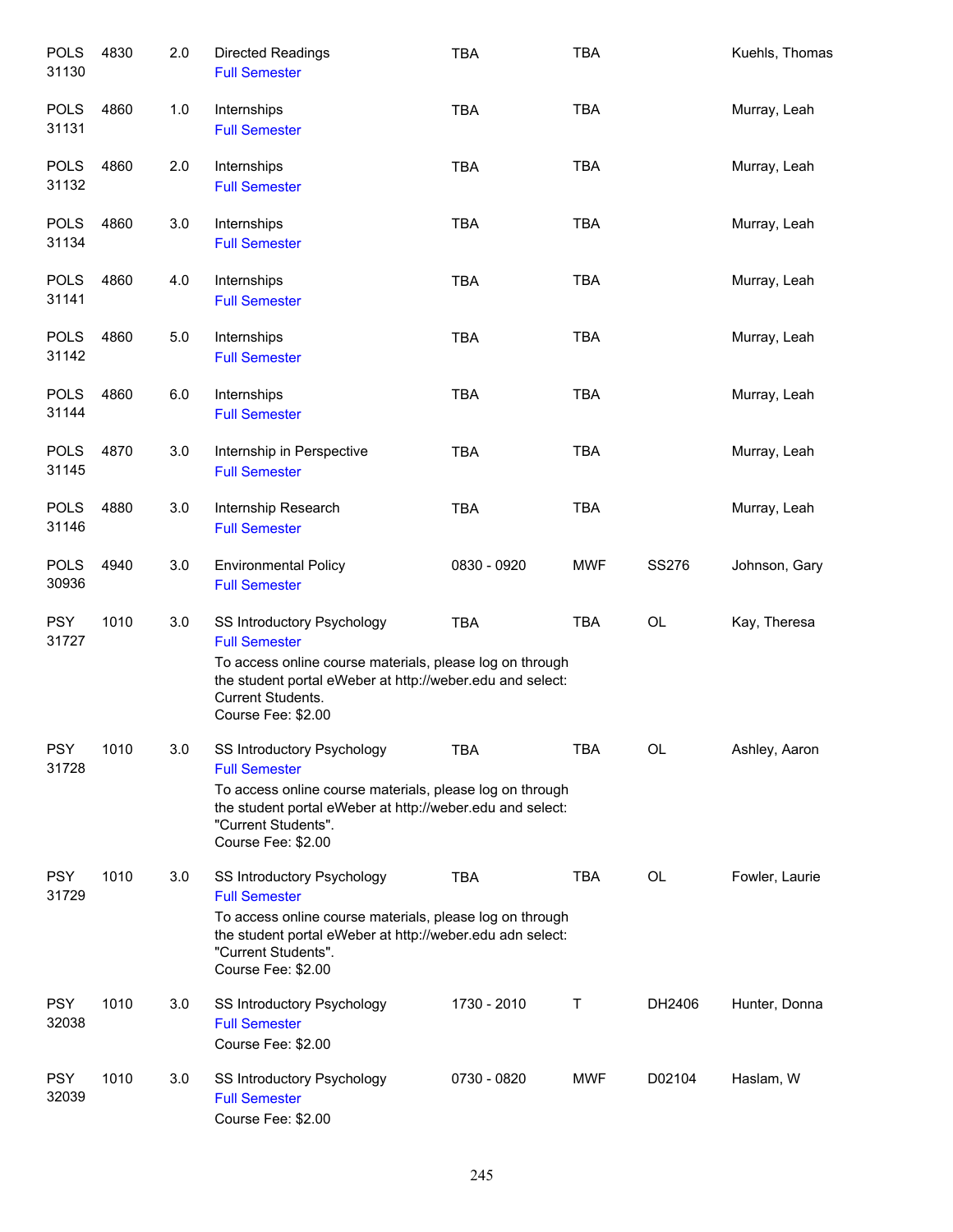| <b>PSY</b><br>32042 | 1010 | 3.0 | SS Introductory Psychology<br><b>Full Semester</b><br>Course Fee: \$2.00                                               | 0730 - 0845 | <b>TR</b>   | D02104       | Richards, Douglas        |
|---------------------|------|-----|------------------------------------------------------------------------------------------------------------------------|-------------|-------------|--------------|--------------------------|
| <b>PSY</b><br>32043 | 1010 | 3.0 | SS Introductory Psychology<br><b>Full Semester</b><br>Course Fee: \$2.00                                               | 1730 - 2010 | $\mathsf R$ | D02111       | Marquit, Joshua          |
| <b>PSY</b><br>32231 | 1010 | 3.0 | SS Introductory Psychology<br><b>Full Semester</b><br>Course Fee: \$2.00                                               | 1200 - 1315 | <b>TR</b>   | SS394        | Ashley, Aaron            |
| <b>PSY</b><br>32233 | 1010 | 3.0 | SS Introductory Psychology<br><b>Full Semester</b><br>Course Fee: \$2.00                                               | 0900 - 1015 | <b>TR</b>   | SS394        | Baird, Todd              |
| <b>PSY</b><br>32235 | 1010 | 3.0 | SS Introductory Psychology<br><b>Full Semester</b><br>Course Fee: \$2.00                                               | 0930 - 1020 | <b>MWF</b>  | SS394        | Fowler, Laurie           |
| <b>PSY</b><br>32237 | 1010 | 3.0 | SS Introductory Psychology<br><b>Full Semester</b><br>Course Fee: \$2.00                                               | 1030 - 1145 | <b>TR</b>   | SS394        | Garza, Azenett           |
| <b>PSY</b><br>32238 | 1010 | 3.0 | SS Introductory Psychology<br><b>Full Semester</b><br>Course Fee: \$2.00                                               | 0730 - 0845 | <b>TR</b>   | <b>SS394</b> | Horvat, Joseph           |
| <b>PSY</b><br>32240 | 1010 | 3.0 | SS Introductory Psychology<br><b>Full Semester</b><br>Course Fee: \$2.00                                               | 0830 - 0920 | <b>MWF</b>  | <b>SS394</b> | Kay, Theresa             |
| <b>PSY</b><br>32242 | 1010 | 3.0 | SS Introductory Psychology<br><b>Full Semester</b><br>Course Fee: \$2.00                                               | 0730 - 0820 | <b>MWF</b>  | <b>SS394</b> | Owen, Wayne              |
| <b>PSY</b><br>32244 | 1010 | 3.0 | SS Introductory Psychology<br><b>Full Semester</b><br>Course Fee: \$2.00                                               | 1030 - 1120 | <b>MWF</b>  | <b>SS394</b> | Parrilla de Kokal, Maria |
| <b>PSY</b><br>32246 | 1010 | 3.0 | <b>SS Introductory Psychology</b><br><b>Full Semester</b><br>Course Fee: \$2.00                                        | 1230 - 1320 | <b>MWF</b>  | SS394        | Russell-Stamp, Melinda   |
| <b>PSY</b><br>32247 | 1010 | 3.0 | SS Introductory Psychology<br><b>Full Semester</b><br>Course Fee: \$2.00                                               | 1130 - 1220 | <b>MWF</b>  | SS394        | Schmolesky, Matthew      |
| <b>PSY</b><br>32665 | 1010 | 3.0 | SS Introductory Psychology<br><b>Full Semester</b><br>Course Fee: \$2.00                                               | 0830 - 0920 | <b>MWF</b>  | <b>HC014</b> | Richards, Douglas        |
| <b>PSY</b><br>32666 | 1010 | 3.0 | SS Introductory Psychology<br><b>Full Semester</b><br>Interactive Audio Visual Delivery -- EdNet<br>Course Fee: \$2.00 | 0830 - 0920 | <b>MWF</b>  | ΜR           | Richards, Douglas        |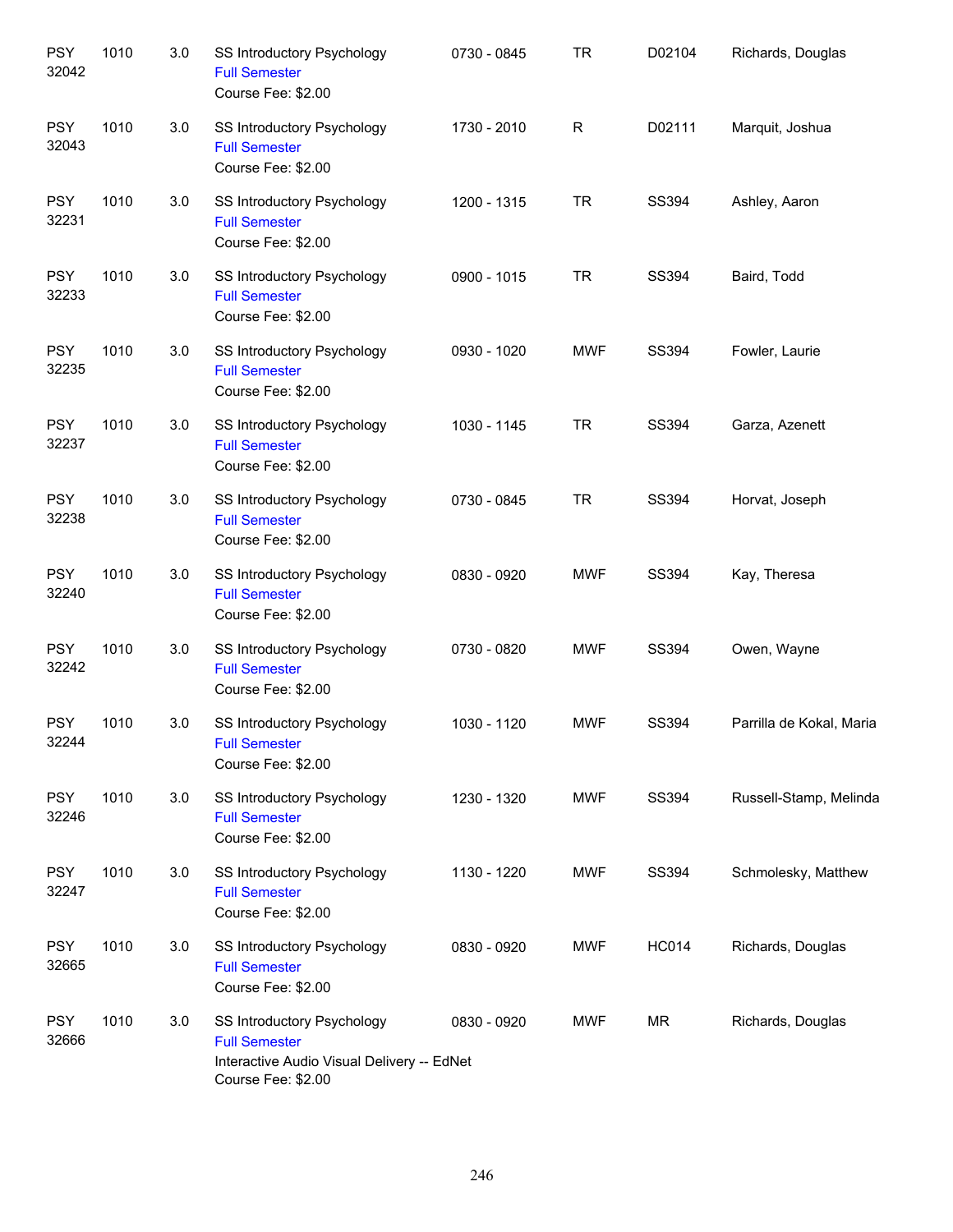| <b>PSY</b><br>32668 | 1010 | 3.0 | SS Introductory Psychology<br><b>Full Semester</b><br>Interactive Audio Visual Delivery -- EdNet<br>Course Fee: \$2.00                               | 0830 - 0920 | <b>MWF</b>    | WW102        | Richards, Douglas        |
|---------------------|------|-----|------------------------------------------------------------------------------------------------------------------------------------------------------|-------------|---------------|--------------|--------------------------|
| <b>PSY</b><br>32862 | 1010 | 3.0 | SS Introductory Psychology<br><b>Block 1</b>                                                                                                         | 1730 - 2020 | W             | SS394        | Parrilla de Kokal, Maria |
|                     |      |     | This is a Hybrid class taught the first seven weeks of the semester January<br>2-February 24.                                                        |             |               |              |                          |
| <b>PSY</b><br>32863 | 1010 | 3.0 | <b>SS Introductory Psychology</b><br><b>Block 2</b><br>This is a Hybrid class taught the second seven weeks of the semester February<br>27-April 30. | 1730 - 2020 | W             | SS394        | Owen, Wayne              |
| <b>PSY</b><br>32248 | 1540 | 3.0 | Psych of Adjustment/Growth<br><b>Full Semester</b>                                                                                                   | 1300 - 1415 | <b>TR</b>     | <b>SS378</b> | Adams, Mark              |
| <b>PSY</b><br>32040 | 2000 | 3.0 | SS Interpersonal Relationships<br><b>Full Semester</b>                                                                                               | 0830 - 0920 | <b>MWF</b>    | D02104       | Haslam, W                |
| <b>PSY</b><br>32249 | 2000 | 3.0 | SS Interpersonal Relationships<br><b>Full Semester</b>                                                                                               | 0930 - 1220 | ${\mathsf S}$ | SS317        | Oreshnick, Craig         |
| <b>PSY</b><br>32250 | 2730 | 3.0 | Biopsychology<br><b>Full Semester</b><br>Course Fee: \$2.00                                                                                          | 1730 - 2020 | M             | <b>SS347</b> | Farnsworth, Sarah        |
| <b>PSY</b><br>32251 | 2730 | 3.0 | Biopsychology<br><b>Full Semester</b><br>Course Fee: \$2.00                                                                                          | 1030 - 1145 | <b>TR</b>     | <b>SS378</b> | Fowler, Laurie           |
| <b>PSY</b><br>32252 | 2730 | 3.0 | Biopsychology<br><b>Full Semester</b><br>Course Fee: \$2.00                                                                                          | 1030 - 1120 | <b>MWF</b>    | SS347        | Richards, Douglas        |
| <b>PSY</b><br>32253 | 2800 | 3.0 | Projects and Research<br><b>Full Semester</b>                                                                                                        | <b>TBA</b>  | <b>TBA</b>    |              | Amsel, Eric              |
| <b>PSY</b><br>32254 | 2800 | 2.0 | Projects and Research<br><b>Full Semester</b>                                                                                                        | <b>TBA</b>  | <b>TBA</b>    |              | Amsel, Eric              |
| <b>PSY</b><br>32256 | 2800 | 1.0 | Projects and Research<br><b>Full Semester</b>                                                                                                        | <b>TBA</b>  | TBA           |              | Amsel, Eric              |
| <b>PSY</b><br>32257 | 2830 | 3.0 | <b>Directed Readings</b><br><b>Full Semester</b>                                                                                                     | <b>TBA</b>  | <b>TBA</b>    |              | Amsel, Eric              |
| <b>PSY</b><br>32259 | 2830 | 2.0 | Directed Readings<br><b>Full Semester</b>                                                                                                            | <b>TBA</b>  | <b>TBA</b>    |              | Amsel, Eric              |
| <b>PSY</b><br>32261 | 2830 | 1.0 | Directed Readings<br><b>Full Semester</b>                                                                                                            | TBA         | <b>TBA</b>    |              | Amsel, Eric              |
| <b>PSY</b><br>32325 | 2890 | 2.0 | Co-op Work Experience<br><b>Full Semester</b>                                                                                                        | TBA         | TBA           |              | Amsel, Eric              |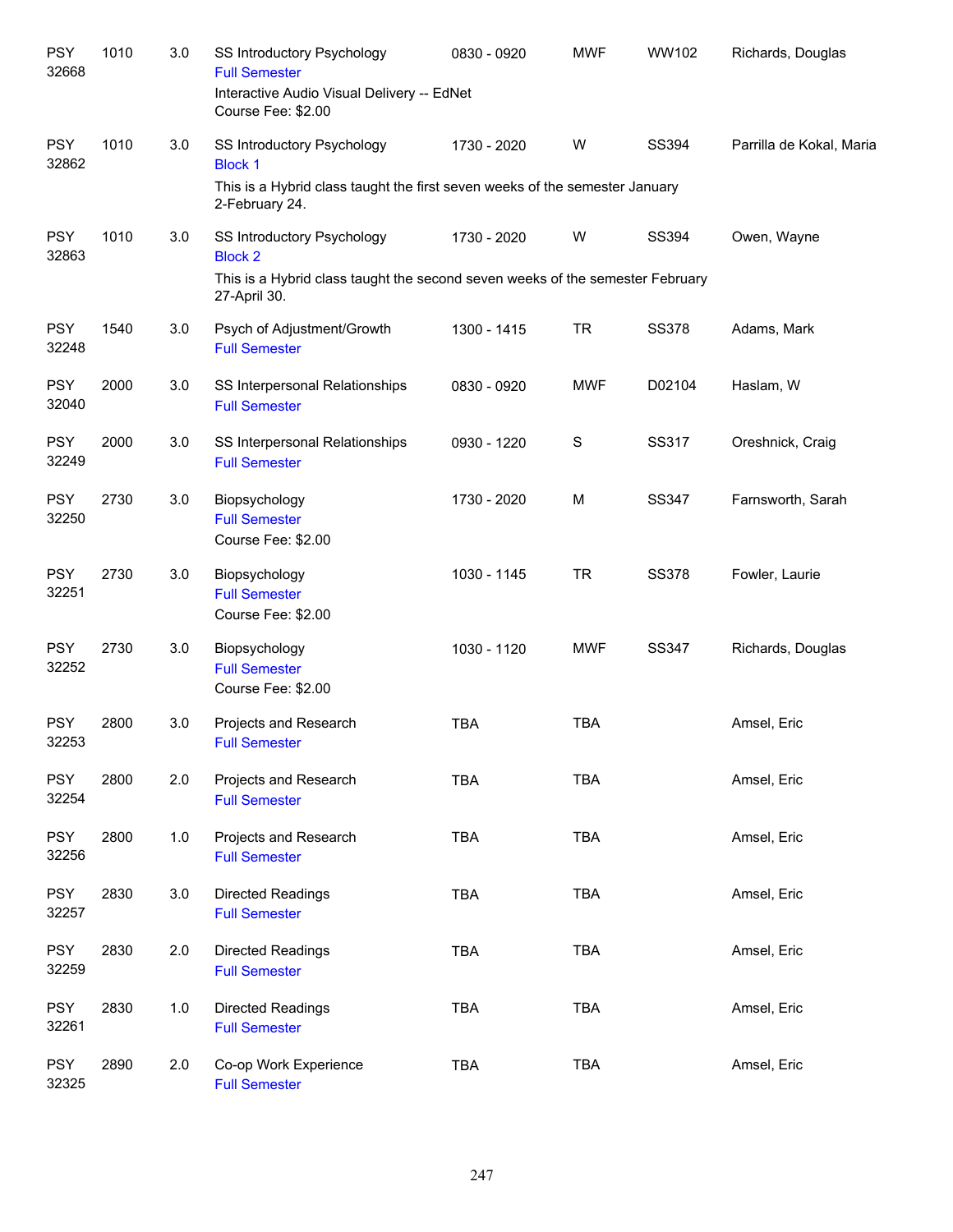| <b>PSY</b><br>32327 | 2890 | 1.0 | Co-op Work Experience<br><b>Full Semester</b>                                                                                                                                                    | <b>TBA</b>  | <b>TBA</b> |              | Amsel, Eric              |
|---------------------|------|-----|--------------------------------------------------------------------------------------------------------------------------------------------------------------------------------------------------|-------------|------------|--------------|--------------------------|
| <b>PSY</b><br>32288 | 3000 | 3.0 | Child Psychology<br><b>Full Semester</b>                                                                                                                                                         | 1930 - 2210 | R          | <b>PS207</b> | Smith, Margaret          |
| <b>PSY</b><br>32328 | 3000 | 3.0 | Child Psychology<br><b>Full Semester</b>                                                                                                                                                         | 0730 - 0845 | <b>TR</b>  | SS349        | Kay, Theresa             |
| <b>PSY</b><br>32329 | 3000 | 3.0 | Child Psychology<br><b>Full Semester</b>                                                                                                                                                         | 0830 - 0920 | <b>MWF</b> | SS349        | Parrilla de Kokal, Maria |
| <b>PSY</b><br>31813 | 3010 | 3.0 | Abnormal Psychology<br><b>Full Semester</b><br>To access online course materials, please log on through the<br>student portal eWeber at http://weber.edu adn select:<br>"Current Students".      | <b>TBA</b>  | <b>TBA</b> | OL           | Baird, Todd              |
| <b>PSY</b><br>32330 | 3010 | 3.0 | Abnormal Psychology<br><b>Full Semester</b>                                                                                                                                                      | 0900 - 1015 | <b>TR</b>  | SS349        | Kay, Theresa             |
| <b>PSY</b><br>32331 | 3010 | 3.0 | Abnormal Psychology<br><b>Full Semester</b>                                                                                                                                                      | 1730 - 2020 | R          | SS349        | Knapp, Jaclyn            |
| <b>PSY</b><br>32381 | 3010 | 3.0 | Abnormal Psychology<br><b>Full Semester</b>                                                                                                                                                      | 0930 - 1020 | <b>MWF</b> | <b>SS349</b> | Russell-Stamp, Melinda   |
| <b>PSY</b><br>32384 | 3100 | 3.0 | DV Psychology of Diversity<br><b>Full Semester</b>                                                                                                                                               | 1730 - 2020 | M          | SS349        | Parrilla de Kokal, Maria |
| <b>PSY</b><br>32387 | 3140 | 3.0 | Psychology of Adolescence<br><b>Full Semester</b>                                                                                                                                                | 1130 - 1220 | <b>MWF</b> | SS349        | Russell-Stamp, Melinda   |
| <b>PSY</b><br>32388 | 3140 | 3.0 | Psychology of Adolescence<br><b>Full Semester</b>                                                                                                                                                | 1030 - 1145 | <b>TR</b>  | SS317        | Weeks, Trisha            |
| <b>PSY</b><br>34446 | 3200 | 3.0 | Psychology of Sport & Injury<br><b>Block 2</b>                                                                                                                                                   | 1750 - 2030 | M          | <b>SW34</b>  | Hamson-Utley, Jennifer   |
| <b>PSY</b><br>32391 | 3250 | 3.0 | Conditioning & Learning<br><b>Full Semester</b>                                                                                                                                                  | 0730 - 0845 | <b>TR</b>  | <b>SS323</b> | Chapman, Heather         |
| <b>PSY</b><br>31730 | 3430 | 3.0 | Theories of Personality<br><b>Full Semester</b><br>To access online course materials, please log on through<br>the student portal eSWeber at http://weber.edu and select:<br>"Current Students". | <b>TBA</b>  | <b>TBA</b> | OL           | Baird, Todd              |
| <b>PSY</b><br>32393 | 3430 | 3.0 | Theories of Personality<br><b>Full Semester</b>                                                                                                                                                  | 0900 - 1015 | <b>TR</b>  | <b>SS323</b> | Horvat, Joseph           |
| <b>PSY</b><br>32394 | 3460 | 3.0 | Social Psychology<br><b>Full Semester</b>                                                                                                                                                        | 1030 - 1120 | <b>MWF</b> | SS349        | Garza, Azenett           |
| <b>PSY</b><br>32395 | 3500 | 3.0 | Cognition<br><b>Full Semester</b>                                                                                                                                                                | 1730 - 2020 | W          | <b>SS323</b> | Marquit, Joshua          |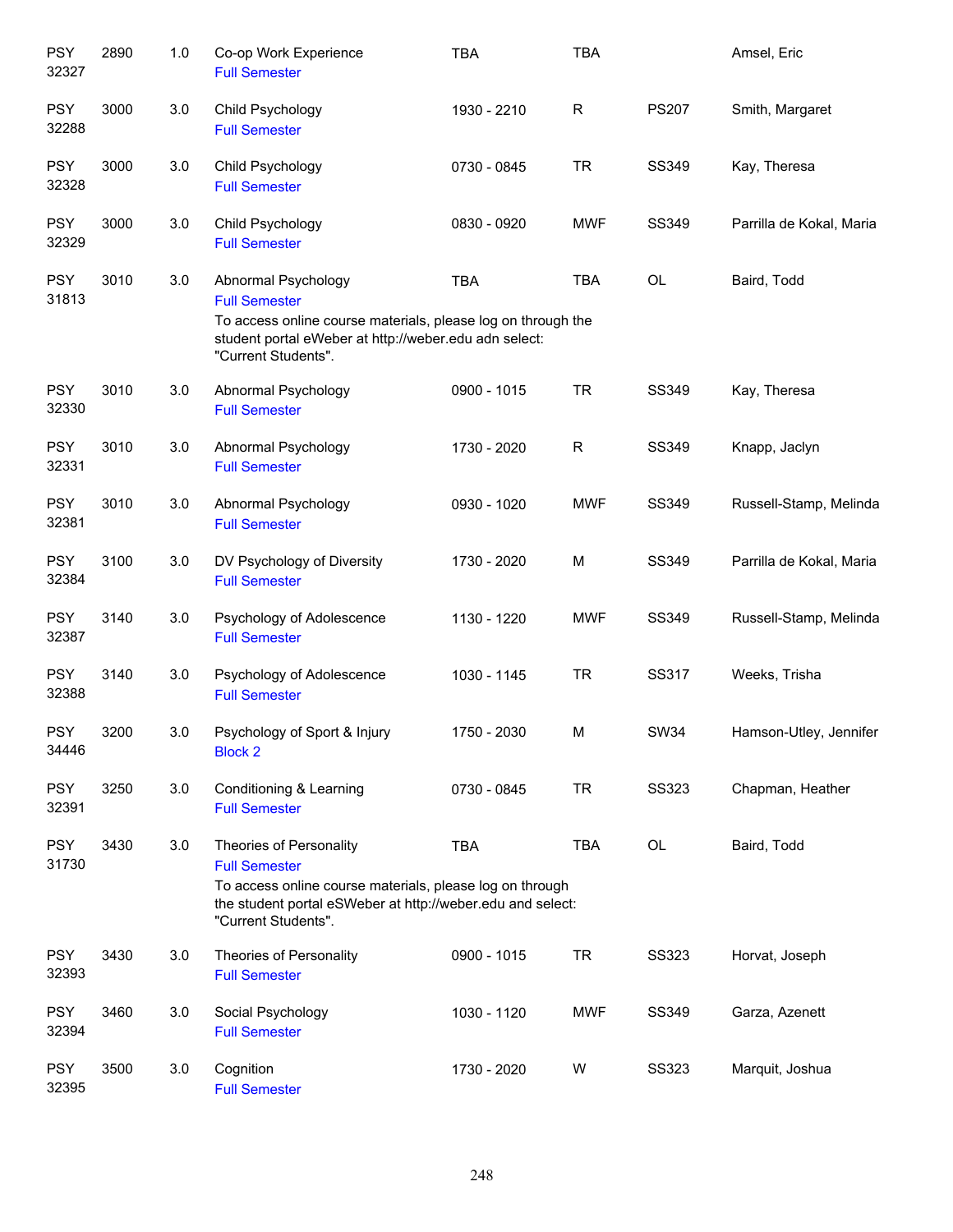| <b>PSY</b><br>32407 | 3500 | 3.0   | Cognition<br><b>Full Semester</b>                                             | 1030 - 1145 | <b>TR</b>    | SS347        | Richards, Douglas   |
|---------------------|------|-------|-------------------------------------------------------------------------------|-------------|--------------|--------------|---------------------|
| <b>PSY</b><br>32409 | 3600 | 3.0   | Statistics in Psychology<br><b>Full Semester</b>                              | 0900 - 1015 | <b>TR</b>    | <b>SS378</b> | Ashley, Aaron       |
| <b>PSY</b><br>32411 | 3600 | 3.0   | Statistics in Psychology<br><b>Full Semester</b>                              | 0930 - 1020 | <b>MWF</b>   | <b>SS378</b> | Garza, Azenett      |
| <b>PSY</b><br>32413 | 3600 | 3.0   | Statistics in Psychology<br><b>Full Semester</b>                              | 1730 - 2020 | T            | <b>SS378</b> | Marquit, Joshua     |
| <b>PSY</b><br>32416 | 3605 | 1.0   | Psychology Statistics Lab<br><b>Full Semester</b><br>Course Fee: \$5.00       | 1130 - 1300 | $\mathsf{R}$ | <b>SS325</b> | Marquit, Joshua     |
| <b>PSY</b><br>32417 | 3605 | 1.0   | Psychology Statistics Lab<br><b>Full Semester</b><br>Course Fee: \$5.00       | 1500 - 1630 | $\sf T$      | <b>SS325</b> | Marquit, Joshua     |
| <b>PSY</b><br>32418 | 3605 | $1.0$ | Psychology Statistics Lab<br><b>Full Semester</b><br>Course Fee: \$5.00       | 0700 - 0820 | W            | <b>SS325</b> | Wilhelmsen, Seth    |
| <b>PSY</b><br>34705 | 3605 | $1.0$ | Psychology Statistics Lab<br><b>Full Semester</b><br>Course Fee \$5.00        | 1730 - 1900 | W            | <b>SS325</b> | Wilhelmsen, Seth    |
| <b>PSY</b><br>32421 | 3610 | 4.0   | Research Methods in Psych<br><b>Full Semester</b><br>Course Fee: \$5.00       | 1730 - 2020 | ${\sf R}$    | SS317        | Amsel, Eric         |
| <b>PSY</b><br>32423 | 3610 | 4.0   | Research Methods in Psych<br><b>Full Semester</b><br>Course Fee: \$5.00       | 1200 - 1340 | <b>TR</b>    | SS317        | Baird, Todd         |
| <b>PSY</b><br>32428 | 3610 | 4.0   | Research Methods in Psych<br><b>Full Semester</b><br>Course Fee: \$5.00       | 0710 - 0820 | <b>MWF</b>   | <b>SS317</b> | Chapman, Heather    |
| <b>PSY</b><br>32430 | 3740 | 3.0   | Drugs & Behavior<br><b>Full Semester</b>                                      | 1200 - 1315 | <b>TR</b>    | <b>SS347</b> | Schmolesky, Matthew |
| <b>PSY</b><br>32286 | 3810 | 3.0   | Psychology of Drug Use/Abuse<br><b>Full Semester</b>                          | 1630 - 1910 | $\mathsf{R}$ | <b>PS207</b> | Smith, Margaret     |
| <b>PSY</b><br>32432 | 4310 | 3.0   | Intro to Counseling Theories<br><b>Full Semester</b>                          | 1030 - 1120 | <b>MWF</b>   | SS317        | Baird, Todd         |
| <b>PSY</b><br>32434 | 4390 | 2.0   | Practicum<br><b>Full Semester</b>                                             | TBA         | TBA          |              | Amsel, Eric         |
| <b>PSY</b><br>32518 | 4760 | 3.0   | <b>Tests &amp; Measurements</b><br><b>Full Semester</b><br>Course Fee \$20.00 | 1730 - 2020 | T            | <b>SS323</b> | Horvat, Joseph      |
| <b>PSY</b><br>32520 | 4800 | 3.0   | Projects and Research<br><b>Full Semester</b>                                 | TBA         | TBA          |              | Amsel, Eric         |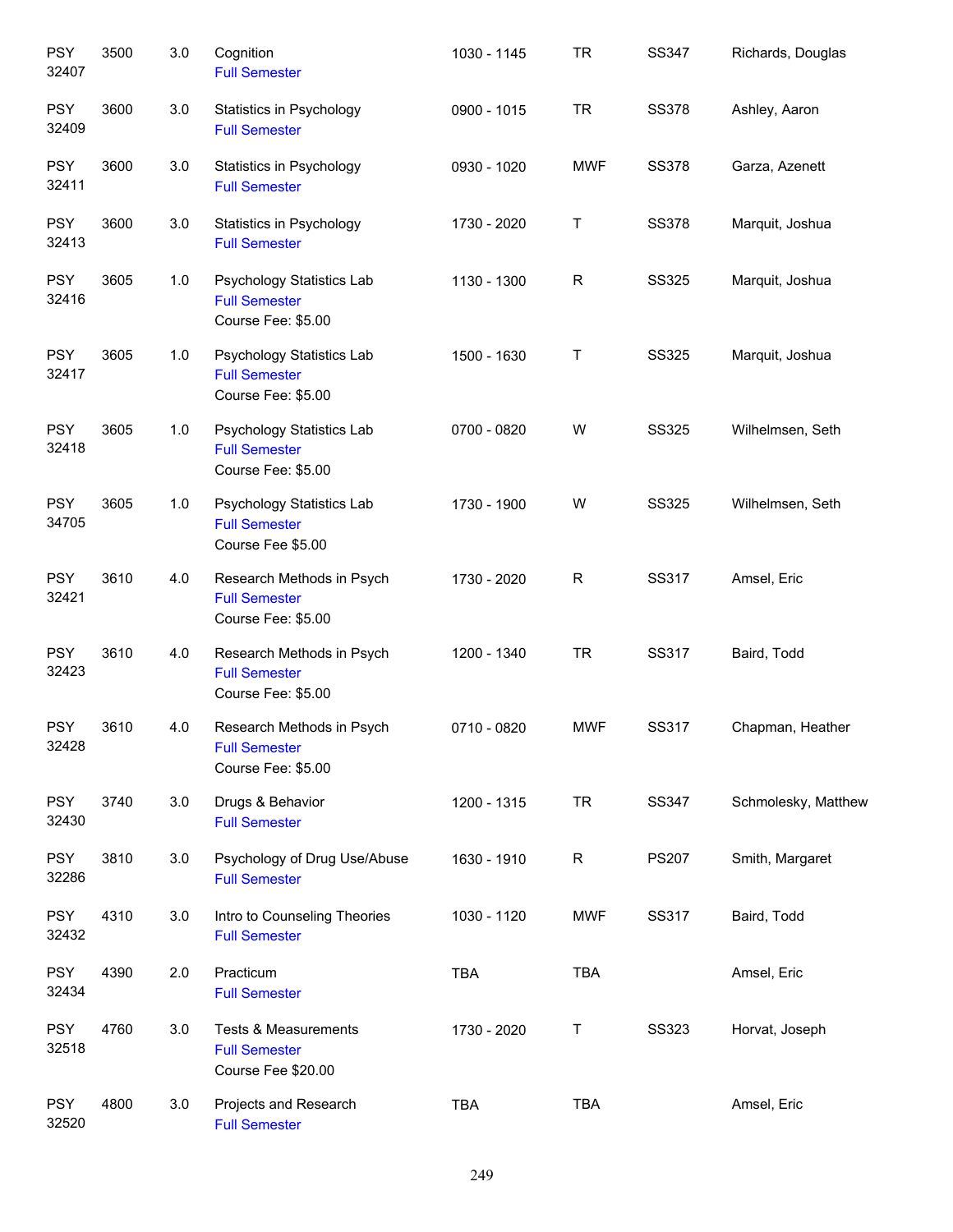| <b>PSY</b><br>32521  | 4800 | 2.0 | Projects and Research<br><b>Full Semester</b>                                                                                                                                                                                                                                                                                              | <b>TBA</b>  | <b>TBA</b>  |              | Amsel, Eric            |
|----------------------|------|-----|--------------------------------------------------------------------------------------------------------------------------------------------------------------------------------------------------------------------------------------------------------------------------------------------------------------------------------------------|-------------|-------------|--------------|------------------------|
| <b>PSY</b><br>32524  | 4800 | 1.0 | Projects and Research<br><b>Full Semester</b>                                                                                                                                                                                                                                                                                              | <b>TBA</b>  | <b>TBA</b>  |              | Amsel, Eric            |
| <b>PSY</b><br>32528  | 4830 | 3.0 | <b>Directed Readings</b><br><b>Full Semester</b>                                                                                                                                                                                                                                                                                           | <b>TBA</b>  | <b>TBA</b>  |              | Amsel, Eric            |
| <b>PSY</b><br>32530  | 4830 | 2.0 | <b>Directed Readings</b><br><b>Full Semester</b>                                                                                                                                                                                                                                                                                           | <b>TBA</b>  | <b>TBA</b>  |              | Amsel, Eric            |
| <b>PSY</b><br>32542  | 4830 | 1.0 | <b>Directed Readings</b><br><b>Full Semester</b>                                                                                                                                                                                                                                                                                           | <b>TBA</b>  | <b>TBA</b>  |              | Amsel, Eric            |
| <b>PSY</b><br>32543  | 4890 | 2.0 | Cooperative Work Experience<br><b>Full Semester</b>                                                                                                                                                                                                                                                                                        | <b>TBA</b>  | <b>TBA</b>  |              | Amsel, Eric            |
| <b>PSY</b><br>32544  | 4890 | 1.0 | Cooperative Work Experience<br><b>Full Semester</b>                                                                                                                                                                                                                                                                                        | <b>TBA</b>  | <b>TBA</b>  |              | Amsel, Eric            |
| <b>PSY</b><br>32546  | 4900 | 3.0 | Intro to Psycholinguistics<br><b>Full Semester</b>                                                                                                                                                                                                                                                                                         | 0930 - 1020 | <b>MWF</b>  | SS317        | Ashley, Aaron          |
| <b>PSY</b><br>32566  | 4900 | 3.0 | CBL-Adolescent Intervention Pr<br><b>Full Semester</b><br>CBL stands for Community-Based Learning which means that students engage<br>in meaningful community service that is connected to specific course objectives.<br>See http://www.weber.edu/CommunityInvolvement/CBL_Designation.html for a<br>full list of CBL designated courses. | 1330 - 1500 | Τ           | SS349        | Russell-Stamp, Melinda |
| <b>PSY</b><br>34458  | 4900 | 3.0 | Selected Topics in Psychology<br><b>Full Semester</b>                                                                                                                                                                                                                                                                                      | 0900 - 1015 | <b>TR</b>   | <b>SS226</b> | Buck, Julie            |
| <b>PSY</b><br>32607  | 4910 | 3.0 | Capstone Research Project<br><b>Full Semester</b>                                                                                                                                                                                                                                                                                          | <b>TBA</b>  | <b>TBA</b>  |              | Amsel, Eric            |
| <b>PSY</b><br>34456  | 4990 | 1.0 | Seminar: Psychology of Film<br><b>Full Semester</b>                                                                                                                                                                                                                                                                                        | 1330 - 1600 | $\mathsf R$ | <b>SS323</b> | Ashley, Aaron          |
| <b>PTGS</b><br>30867 | 3160 | 3.0 | Intro To Portuguese Literature<br><b>Full Semester</b><br>Course Fee \$6.00                                                                                                                                                                                                                                                                | 1730 - 2010 | M           | EH118        | Vettori, Leda          |
| QUAN<br>31841        | 2400 | 3.0 | <b>Business Calculus</b><br><b>Full Semester</b><br>Course Fee: \$10.00                                                                                                                                                                                                                                                                    | 0930 - 1020 | <b>MWF</b>  | <b>WB122</b> | Parkhurst, Gregory     |
| QUAN<br>31842        | 2400 | 3.0 | <b>Business Calculus</b><br><b>Full Semester</b><br>Course Fee: \$10.00                                                                                                                                                                                                                                                                    | 1730 - 2010 | W           | <b>WB110</b> | Ellis, Peter           |
| QUAN<br>31843        | 2400 | 3.0 | <b>Business Calculus</b><br><b>Full Semester</b><br>Course Fee: \$10.00                                                                                                                                                                                                                                                                    | 1130 - 1220 | <b>MWF</b>  | <b>WB119</b> | Ahmad, Nazneen         |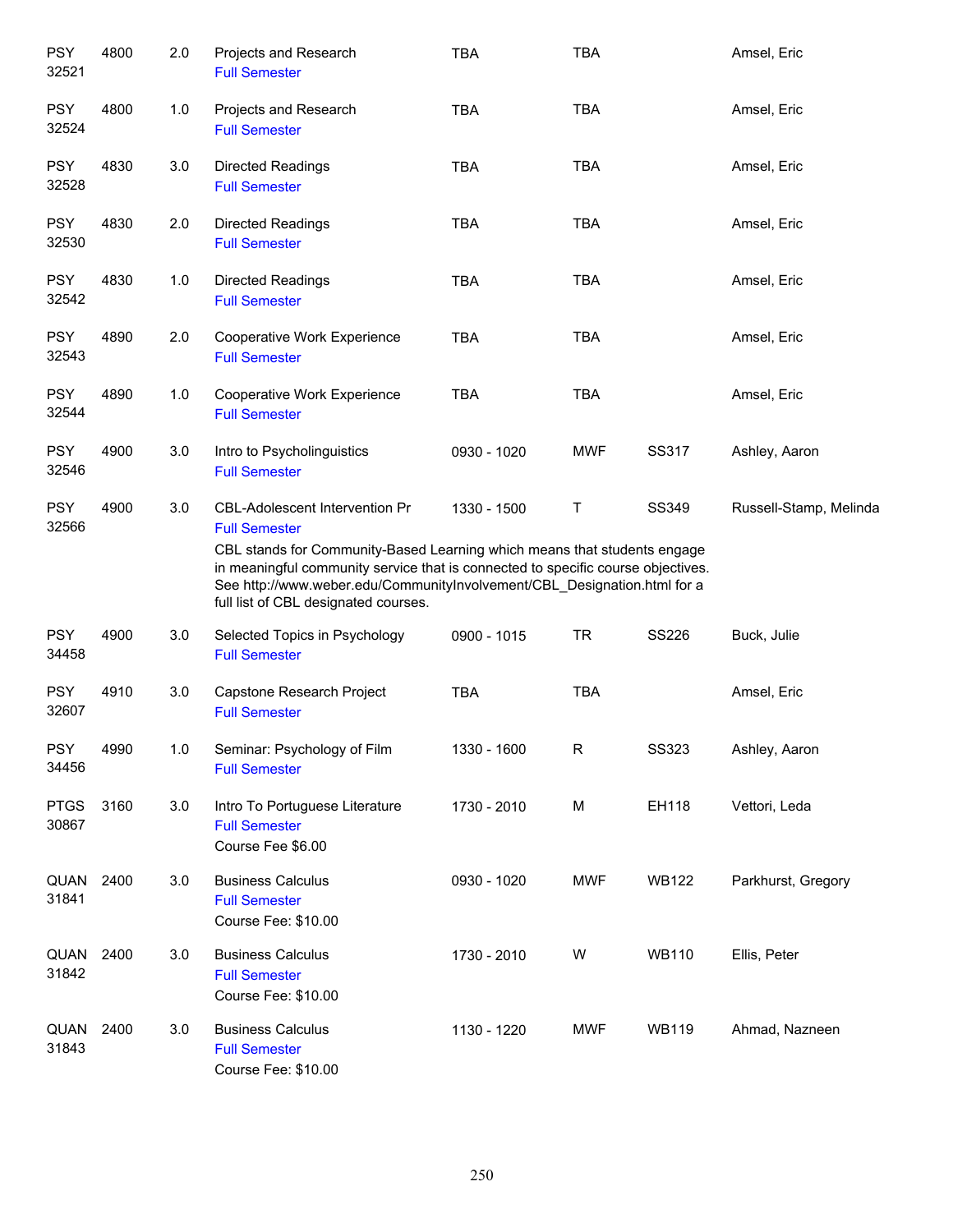| QUAN<br>31844        | 2400 | 3.0 | <b>Business Calculus</b><br><b>Full Semester</b><br>Course Fee: \$10.00      | 1030 - 1120 | <b>MWF</b> | <b>WB110</b> | Parkhurst, Gregory |
|----------------------|------|-----|------------------------------------------------------------------------------|-------------|------------|--------------|--------------------|
| QUAN<br>31845        | 2600 | 3.0 | <b>Business Statistics I</b><br><b>Full Semester</b><br>Course Fee: \$10.00  | 0830 - 0920 | <b>MWF</b> | <b>WB103</b> | Christensen, Bruce |
| QUAN<br>31847        | 2600 | 3.0 | <b>Business Statistics I</b><br><b>Full Semester</b><br>Course Fee: \$10.00  | 0930 - 1020 | <b>MWF</b> | <b>WB103</b> | Christensen, Bruce |
| QUAN<br>31848        | 2600 | 3.0 | <b>Business Statistics I</b><br><b>Full Semester</b><br>Course Fee: \$10.00  | 1130 - 1220 | <b>MWF</b> | <b>WB110</b> | Ukueva, Nurgul     |
| QUAN<br>31851        | 2600 | 3.0 | <b>Business Statistics I</b><br><b>Full Semester</b><br>Course Fee: \$10.00  | 1030 - 1120 | <b>MWF</b> | <b>WB117</b> | Koford, Brandon    |
| QUAN<br>31855        | 2600 | 3.0 | <b>Business Statistics I</b><br><b>Full Semester</b><br>Course Fee: \$10.00  | 1730 - 2010 | R          | <b>WB114</b> | Rogers, Philip     |
| QUAN<br>31861        | 2600 | 3.0 | <b>Business Statistics I</b><br><b>Full Semester</b><br>Course Fee: \$10.00  | <b>TBA</b>  | <b>TBA</b> |              | Nowell, Clifford   |
| QUAN<br>32150        | 2600 | 3.0 | <b>Business Statistics I</b><br><b>Full Semester</b><br>Course Fee: \$10.00  | 0730 - 0845 | <b>TR</b>  | D02113       | Palmer, Stanley    |
| QUAN<br>31868        | 3610 | 3.0 | <b>Business Statistics II</b><br><b>Full Semester</b><br>Course Fee: \$10.00 | 0930 - 1020 | <b>MWF</b> | <b>WB104</b> | Russell, Stephen   |
| QUAN<br>31873        | 3610 | 3.0 | <b>Business Statistics II</b><br><b>Full Semester</b><br>Course Fee: \$10.00 | 1030 - 1120 | <b>MWF</b> | <b>WB104</b> | Russell, Stephen   |
| QUAN<br>31875        | 3610 | 3.0 | <b>Business Statistics II</b><br><b>Full Semester</b><br>Course Fee: \$10.00 | 1730 - 2010 | R          | <b>WB110</b> | Skocki, Ronald     |
| QUAN<br>31878        | 3610 | 3.0 | <b>Business Statistics II</b><br><b>Full Semester</b><br>Course Fee: \$10.00 | 0900 - 1015 | <b>TR</b>  | <b>WB110</b> | Skocki, Ronald     |
| QUAN<br>32151        | 3610 | 3.0 | <b>Business Statistics II</b><br><b>Full Semester</b><br>Course Fee: \$10.00 | 1730 - 2010 | M          | D02111       | Goodwin, Robert    |
| <b>RADT</b><br>31936 | 1512 | 3.0 | Radio Anatomy/Positioning II<br><b>Full Semester</b><br>Course Fee \$18.00   | 1330 - 1425 | W          | MH354        | Walker, Robert     |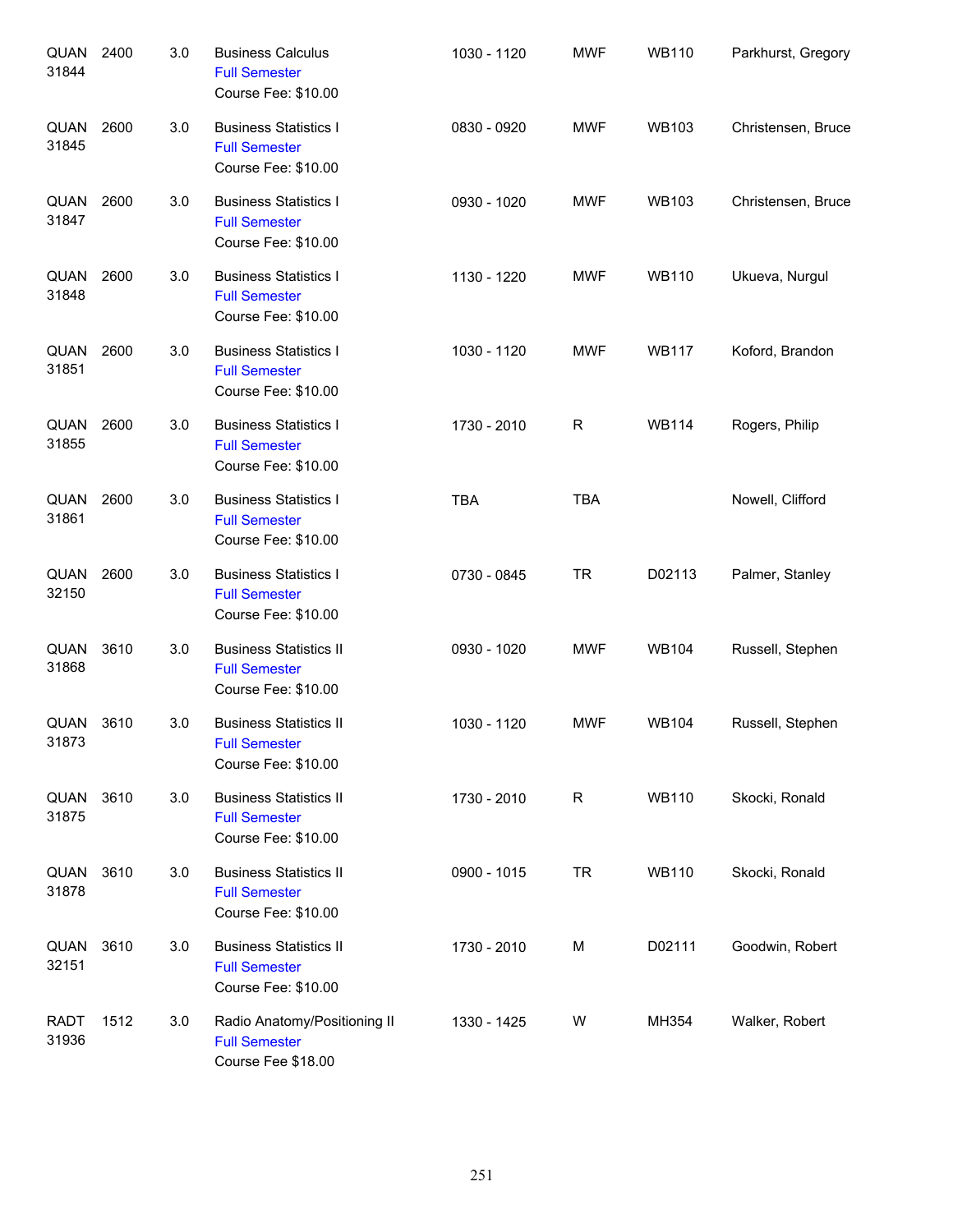| <b>RADT</b><br>32001 | 1512 | 3.0 | Radio Anatomy/Positioning II<br><b>Full Semester</b><br>Course Fee \$18.00             | <b>TBA</b>  | <b>TBA</b> | MH            | Nolan, Tanya      |
|----------------------|------|-----|----------------------------------------------------------------------------------------|-------------|------------|---------------|-------------------|
| <b>RADT</b><br>32098 | 1512 | 3.0 | Radio Anatomy/Positioning II<br><b>Full Semester</b><br>Course Fee \$18.00             | 1330 - 1625 | Т          | MH354         | Nolan, Tanya      |
| <b>RADT</b><br>32162 | 1512 | 3.0 | Radio Anatomy/Positioning II<br><b>Full Semester</b><br>Outreach<br>Course Fee \$18.00 | 0800 - 1055 | F          | MH354         | Nolan, Tanya      |
| <b>RADT</b><br>32175 | 1512 | 3.0 | Radio Anatomy/Positioning II<br><b>Full Semester</b><br>Provo<br>Course Fee \$18.00    | 0800 - 1055 | м          |               | Rigby, Tiera      |
| <b>RADT</b><br>32946 | 1512 | 3.0 | Radio Anatomy/Positioning II<br><b>Full Semester</b><br>Course Fee \$18.00             | <b>TBA</b>  | <b>TBA</b> |               | Walker, Robert    |
| <b>RADT</b><br>32953 | 1512 | 3.0 | Radio Anatomy/Positioning II<br><b>Full Semester</b><br>Course Fee \$18.00             | <b>TBA</b>  | <b>TBA</b> |               | Jurkiewicz, Terri |
| <b>RADT</b><br>32965 | 1512 | 3.0 | Radio Anatomy/Positioning II<br><b>Full Semester</b><br>Course Fee \$18.00             | <b>TBA</b>  | <b>TBA</b> |               | Jurkiewicz, Terri |
| <b>RADT</b><br>31938 | 1621 | 2.0 | Lab Experience<br><b>Full Semester</b><br>Course Fee \$12.00                           | 1330 - 1525 | Τ          | MH372         | Neville, Casey    |
| <b>RADT</b><br>31940 | 1621 | 2.0 | Lab Experience<br><b>Full Semester</b><br>Course Fee \$12.00                           | 1330 - 1525 | Τ          | <b>MH372A</b> | Kawamura, Diane   |
| <b>RADT</b><br>31943 | 1621 | 2.0 | Lab Experience<br><b>Full Semester</b><br>Course Fee \$12.00                           | 1330 - 1525 | T          | <b>MH372E</b> | Harrison, Wynn    |
| <b>RADT</b><br>31947 | 1621 | 2.0 | Lab Experience<br><b>Full Semester</b><br>Course Fee \$12.00                           | 1530 - 1725 | $\top$     | MH372         | Jurkiewicz, Terri |
| <b>RADT</b><br>31948 | 1621 | 2.0 | Lab Experience<br><b>Full Semester</b><br>Course Fee \$12.00                           | 1530 - 1725 | T          | <b>MH372F</b> | Neville, Casey    |
| <b>RADT</b><br>32002 | 1621 | 2.0 | Lab Experience<br><b>Full Semester</b><br>Course Fee \$12.00                           | TBA         | <b>TBA</b> | MH            | Harrison, Wynn    |
| <b>RADT</b><br>32099 | 1621 | 2.0 | Lab Experience<br><b>Full Semester</b><br>Course Fee \$12.00                           | 1330 - 1525 | T          | MH372         | Neville, Casey    |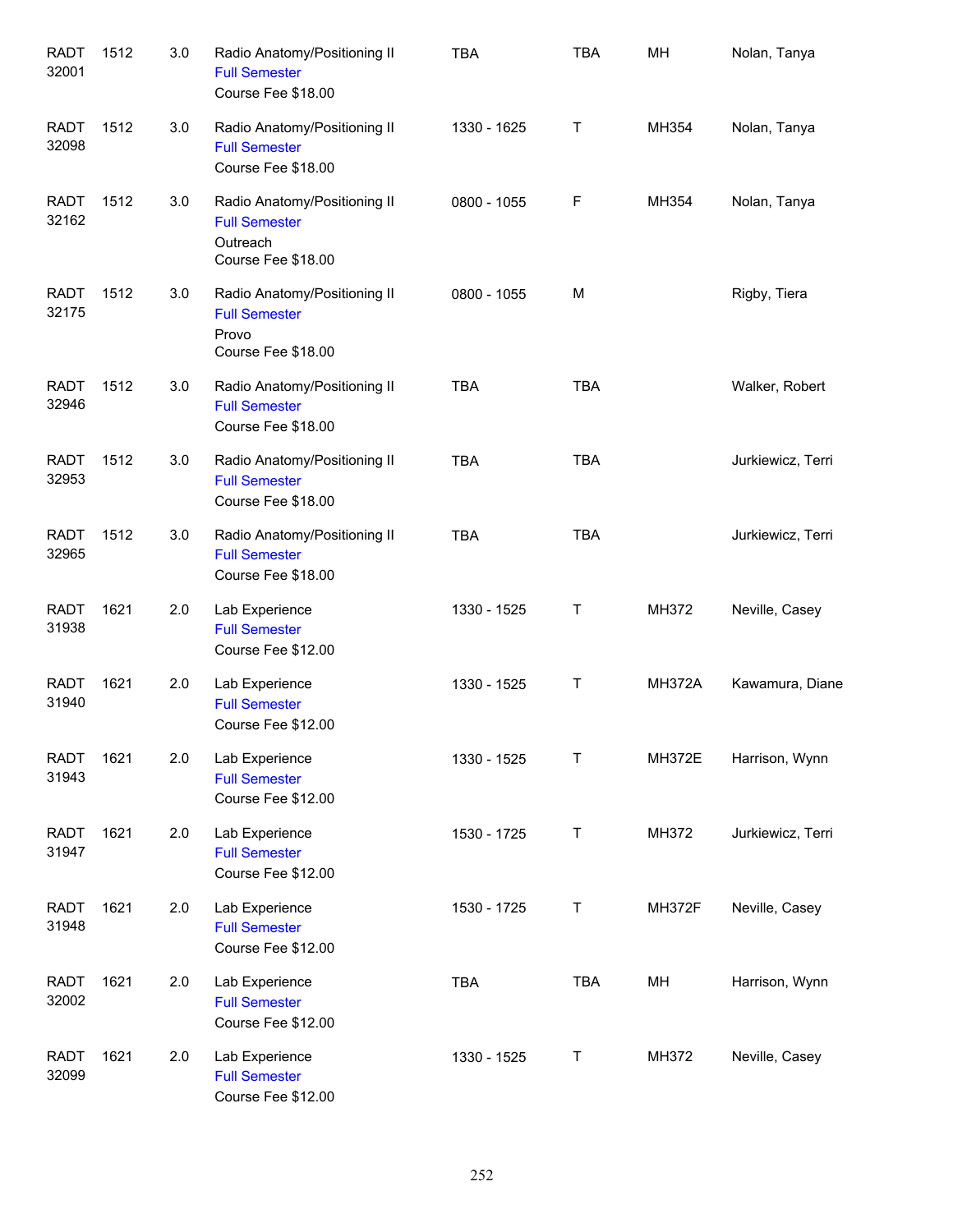| <b>RADT</b><br>32100 | 1621 | 2.0 | Lab Experience<br><b>Full Semester</b><br>Course Fee \$12.00             | 1330 - 1525 | Τ          | <b>MH372E</b> | Kawamura, Diane   |
|----------------------|------|-----|--------------------------------------------------------------------------|-------------|------------|---------------|-------------------|
| <b>RADT</b><br>32101 | 1621 | 2.0 | Lab Experience<br><b>Full Semester</b><br>Course Fee \$12.00             | 1330 - 1525 | W          | <b>MH372F</b> | Harrison, Wynn    |
| <b>RADT</b><br>32102 | 1621 | 2.0 | Lab Experience<br><b>Full Semester</b><br>Course Fee \$12.00             | 1330 - 1525 | W          | <b>MH372A</b> | Jurkiewicz, Terri |
| <b>RADT</b><br>32103 | 1621 | 2.0 | Lab Experience<br><b>Full Semester</b><br>Course Fee \$12.00             | 1530 - 1725 | W          | <b>MH372E</b> | Nolan, Tanya      |
| <b>RADT</b><br>32163 | 1621 | 2.0 | Lab Experience<br><b>Full Semester</b><br>Outreach<br>Course Fee \$12.00 | 1330 - 1525 | T          | <b>MH372F</b> | Kawamura, Diane   |
| <b>RADT</b><br>32164 | 1621 | 2.0 | Lab Experience<br><b>Full Semester</b><br>Outreach<br>Course Fee \$12.00 | 1330 - 1525 | W          | <b>MH372E</b> | Nolan, Tanya      |
| <b>RADT</b><br>32165 | 1621 | 2.0 | Lab Experience<br><b>Full Semester</b><br>Outreach<br>Course Fee \$12.00 | 1330 - 1525 | W          | <b>MH372F</b> | Harrison, Wynn    |
| <b>RADT</b><br>32166 | 1621 | 2.0 | Lab Experience<br><b>Full Semester</b><br>Outreach<br>Course Fee \$12.00 | 1530 - 1725 | Τ          | <b>MH372A</b> | Walker, Robert    |
| <b>RADT</b><br>32167 | 1621 | 2.0 | Lab Experience<br><b>Full Semester</b><br>Outreach<br>Course Fee \$12.00 | 1530 - 1725 | W          | <b>MH372A</b> | Nolan, Tanya      |
| <b>RADT</b><br>32176 | 1621 | 2.0 | Lab Experience<br><b>Full Semester</b><br>Provo<br>Course Fee \$12.00    | 0800 - 0955 | W          |               | Rigby, Tiera      |
| <b>RADT</b><br>32947 | 1621 | 2.0 | Lab Experience<br><b>Full Semester</b><br>Course Fee \$12.00             | <b>TBA</b>  | <b>TBA</b> |               | Walker, Robert    |
| <b>RADT</b><br>32954 | 1621 | 2.0 | Lab Experience<br><b>Full Semester</b><br>Course Fee \$12.00             | <b>TBA</b>  | <b>TBA</b> |               | Christensen, Rex  |
| <b>RADT</b><br>32966 | 1621 | 2.0 | Lab Experience<br><b>Full Semester</b><br>Course Fee \$12.00             | <b>TBA</b>  | <b>TBA</b> |               | Nolan, Tanya      |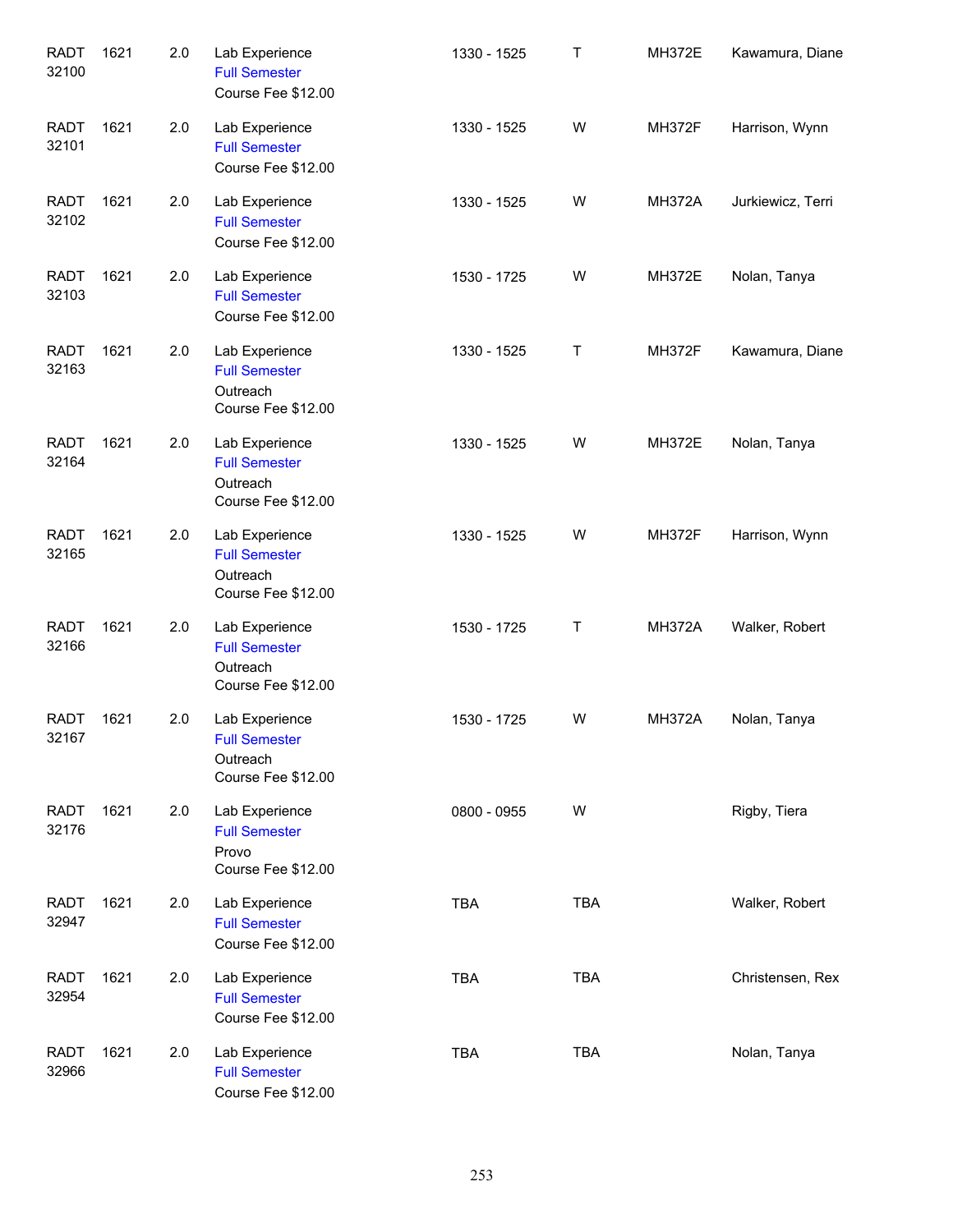| <b>RADT</b><br>31952 | 2043 | 2.0 | Patient Care and Assessment I<br><b>Full Semester</b><br>Course Fee \$12.00             | 1000 - 1155 | R          | MH351 | Newham, M         |
|----------------------|------|-----|-----------------------------------------------------------------------------------------|-------------|------------|-------|-------------------|
| <b>RADT</b><br>32003 | 2043 | 2.0 | Patient Care and Assessment I<br><b>Full Semester</b><br>Course Fee \$12.00             | <b>TBA</b>  | <b>TBA</b> | MН    | Newham, M         |
| <b>RADT</b><br>32110 | 2043 | 2.0 | Patient Care and Assessment I<br><b>Full Semester</b><br>Course Fee \$12.00             | 0800 - 0955 | M          | MH351 | Newham, M         |
| <b>RADT</b><br>32168 | 2043 | 2.0 | Patient Care and Assessment I<br><b>Full Semester</b><br>Outreach<br>Course Fee \$12.00 | 1400 - 1555 | R          | MH351 | Newham, M         |
| <b>RADT</b><br>32177 | 2043 | 2.0 | Patient Care and Assessment I<br><b>Full Semester</b><br>Provo<br>Course Fee \$12.00    | 1000 - 1155 | W          |       | Walker, Robert    |
| <b>RADT</b><br>32948 | 2043 | 2.0 | Patient Care and Assessment I<br><b>Full Semester</b><br>Course Fee \$12.00             | <b>TBA</b>  | <b>TBA</b> |       | Walker, Robert    |
| <b>RADT</b><br>32955 | 2043 | 2.0 | Patient Care and Assessment I<br><b>Full Semester</b><br>Course Fee \$12.00             | <b>TBA</b>  | <b>TBA</b> |       | Newham, M         |
| <b>RADT</b><br>32967 | 2043 | 2.0 | Patient Care and Assessment I<br><b>Full Semester</b><br>Course Fee \$12.00             | <b>TBA</b>  | <b>TBA</b> |       | Newham, M         |
| RADT<br>31954        | 2272 | 2.0 | <b>Basic Sectional Anatomy</b><br><b>Full Semester</b>                                  | 1400 - 1555 | R          | MH354 | Jurkiewicz, Terri |
| RADT<br>32004        | 2272 | 2.0 | <b>Basic Sectional Anatomy</b><br><b>Full Semester</b>                                  | <b>TBA</b>  | <b>TBA</b> | MH    | Jurkiewicz, Terri |
| RADT<br>32112        | 2272 | 2.0 | <b>Basic Sectional Anatomy</b><br><b>Full Semester</b>                                  | 1500 - 1655 | М          | MH355 | Jurkiewicz, Terri |
| <b>RADT</b><br>32169 | 2272 | 2.0 | <b>Basic Sectional Anatomy</b><br><b>Full Semester</b><br>Outreach                      | 0700 - 0855 | M          | MH355 | Jurkiewicz, Terri |
| <b>RADT</b><br>32178 | 2272 | 2.0 | <b>Basic Sectional Anatomy</b><br><b>Full Semester</b><br>Provo                         | 1330 - 1525 | M          |       | Nolan, Tanya      |
| <b>RADT</b><br>32949 | 2272 | 2.0 | <b>Basic Sectional Anatomy</b><br><b>Full Semester</b>                                  | <b>TBA</b>  | <b>TBA</b> |       | Walker, Robert    |
| <b>RADT</b><br>32956 | 2272 | 2.0 | <b>Basic Sectional Anatomy</b><br><b>Full Semester</b>                                  | <b>TBA</b>  | <b>TBA</b> |       | Jurkiewicz, Terri |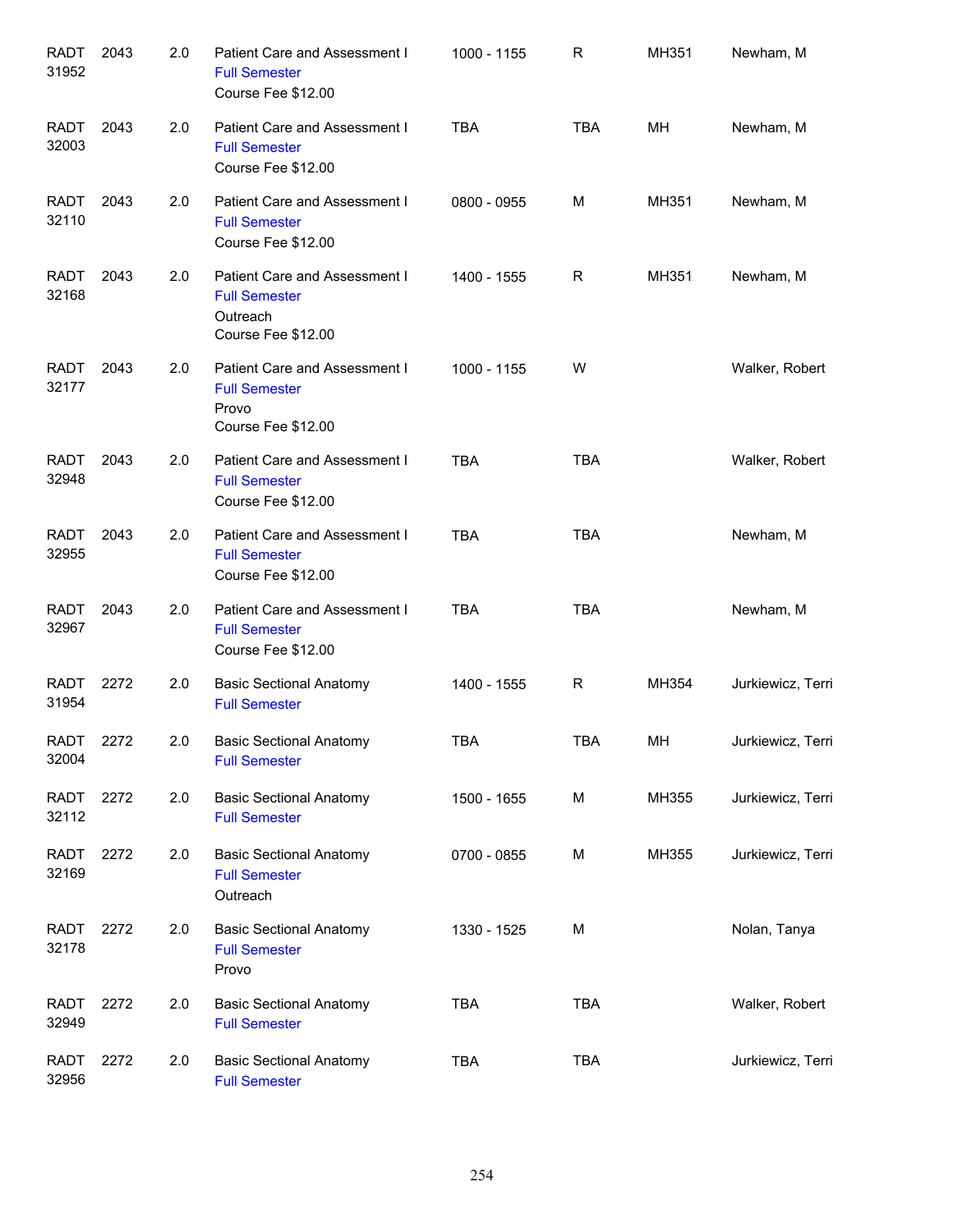| <b>RADT</b><br>32968 | 2272 | 2.0 | <b>Basic Sectional Anatomy</b><br><b>Full Semester</b>           | <b>TBA</b>  | <b>TBA</b>  |       | Jurkiewicz, Terri |
|----------------------|------|-----|------------------------------------------------------------------|-------------|-------------|-------|-------------------|
| <b>RADT</b><br>31956 | 2403 | 2.0 | Radiographic Exposure II<br><b>Full Semester</b>                 | 1000 - 1155 | W           | MH354 | Harrison, Wynn    |
| <b>RADT</b><br>32005 | 2403 | 2.0 | Radiographic Exposure II<br><b>Full Semester</b>                 | <b>TBA</b>  | <b>TBA</b>  | MН    | Harrison, Wynn    |
| RADT<br>32115        | 2403 | 2.0 | Radiographic Exposure II<br><b>Full Semester</b>                 | 1000 - 1155 | T           | MH354 | Harrison, Wynn    |
| RADT<br>32170        | 2403 | 2.0 | Radiographic Exposure II<br><b>Full Semester</b><br>Outreach     | 1700 - 1855 | $\mathsf R$ | MH354 | Harrison, Wynn    |
| <b>RADT</b><br>32179 | 2403 | 2.0 | Radiographic Exposure II<br><b>Full Semester</b><br>Provo        | 0900 - 1055 | M           |       | Harrison, Wynn    |
| RADT<br>32951        | 2403 | 2.0 | Radiographic Exposure II<br><b>Full Semester</b>                 | <b>TBA</b>  | <b>TBA</b>  |       | Harrison, Wynn    |
| <b>RADT</b><br>32958 | 2403 | 2.0 | Radiographic Exposure II<br><b>Full Semester</b>                 | <b>TBA</b>  | <b>TBA</b>  |       | Harrison, Wynn    |
| <b>RADT</b><br>32970 | 2403 | 2.0 | Radiographic Exposure II<br><b>Full Semester</b>                 | <b>TBA</b>  | <b>TBA</b>  |       | Harrison, Wynn    |
| <b>RADT</b><br>31958 | 2833 | 3.0 | Directed Readings & Research<br><b>Full Semester</b>             | 0900 - 1155 | F           | MH354 | Kawamura, Diane   |
| <b>RADT</b><br>32006 | 2833 | 3.0 | Directed Readings & Research<br><b>Full Semester</b>             | <b>TBA</b>  | <b>TBA</b>  | MН    | Kawamura, Diane   |
| <b>RADT</b><br>32011 | 2833 | 3.0 | Directed Readings & Research<br><b>Full Semester</b>             | <b>TBA</b>  | <b>TBA</b>  | MН    | Kawamura, Diane   |
| <b>RADT</b><br>32117 | 2833 | 3.0 | Directed Readings & Research<br><b>Full Semester</b>             | 1000 - 1055 | F           | MH351 | Kawamura, Diane   |
| <b>RADT</b><br>32171 | 2833 | 3.0 | Directed Readings & Research<br><b>Full Semester</b><br>Outreach | 1100 - 1355 | F           | MH354 | Kawamura, Diane   |
| <b>RADT</b><br>32180 | 2833 | 3.0 | Directed Readings & Research<br><b>Full Semester</b><br>Provo    | 0900 - 1155 | W           |       | Walker, Robert    |
| <b>RADT</b><br>32183 | 2833 | 3.0 | Directed Readings & Research<br><b>Full Semester</b><br>Provo    | 1200 - 1455 | м           |       | Walker, Robert    |
| <b>RADT</b><br>32194 | 2833 | 3.0 | Directed Readings & Research<br><b>Full Semester</b>             | 1100 - 1355 | М           | MH354 | Kawamura, Diane   |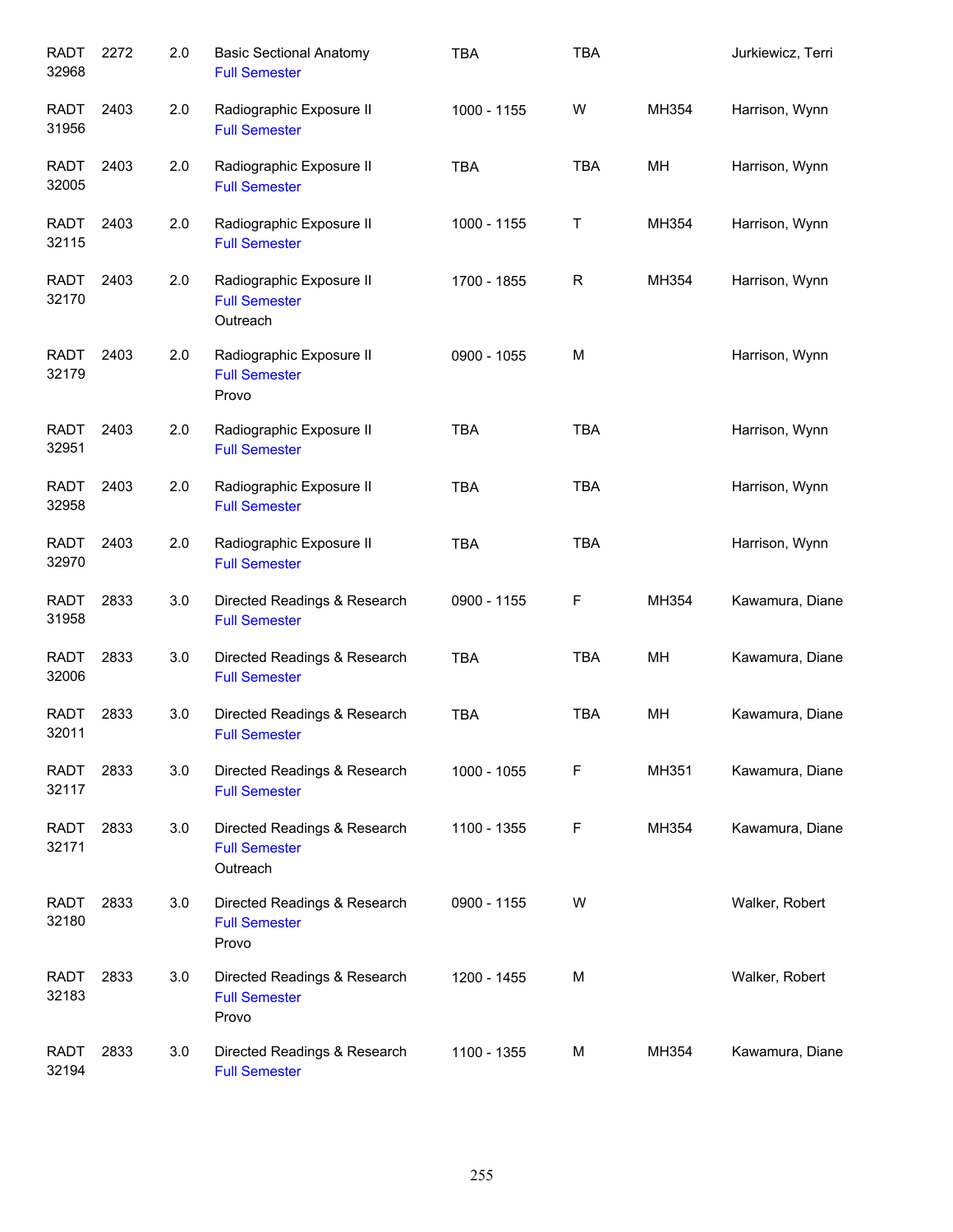| <b>RADT</b><br>32206 | 2833 | 3.0 | Directed Readings & Research<br><b>Full Semester</b>                                       | 0900 - 1155 | M          | MH354 | Kawamura, Diane   |
|----------------------|------|-----|--------------------------------------------------------------------------------------------|-------------|------------|-------|-------------------|
| <b>RADT</b><br>32216 | 2833 | 3.0 | Directed Readings & Research<br><b>Full Semester</b><br>Outreach                           | 0700 - 0955 | R          | MH354 | Kawamura, Diane   |
| <b>RADT</b><br>32950 | 2833 | 3.0 | Directed Readings & Research<br><b>Full Semester</b>                                       | <b>TBA</b>  | <b>TBA</b> |       | Walker, Robert    |
| <b>RADT</b><br>32957 | 2833 | 3.0 | Directed Readings & Research<br><b>Full Semester</b>                                       | <b>TBA</b>  | <b>TBA</b> |       | Kawamura, Diane   |
| <b>RADT</b><br>32963 | 2833 | 3.0 | Directed Readings & Research<br><b>Full Semester</b>                                       | <b>TBA</b>  | <b>TBA</b> |       | Kawamura, Diane   |
| <b>RADT</b><br>32969 | 2833 | 3.0 | Directed Readings & Research<br><b>Full Semester</b>                                       | <b>TBA</b>  | <b>TBA</b> |       | Kawamura, Diane   |
| <b>RADT</b><br>32975 | 2833 | 3.0 | Directed Readings & Research<br><b>Full Semester</b>                                       | <b>TBA</b>  | <b>TBA</b> |       | Kawamura, Diane   |
| <b>RADT</b><br>31962 | 2862 | 3.0 | <b>Clinical Education</b><br><b>Full Semester</b><br>Alta View/Cottonwood                  | 1400 - 1555 | W          | MH351 | Jurkiewicz, Terri |
| <b>RADT</b><br>31963 | 2862 | 3.0 | <b>Clinical Education</b><br><b>Full Semester</b><br>Ogden Regional/Ogden Clinic/Nowcares  | 1430 - 1725 | F          | MH351 | Kawamura, Diane   |
| <b>RADT</b><br>31965 | 2862 | 3.0 | <b>Clinical Education</b><br><b>Full Semester</b><br>LDS/SL Instacares/Tooele/Park City    | 1500 - 1755 | M          | MH351 | Neville, Casey    |
| <b>RADT</b><br>31967 | 2862 | 3.0 | <b>Clinical Education</b><br><b>Full Semester</b><br>IMC/U of U                            | 1730 - 2025 | Τ          | MH351 | Jurkiewicz, Terri |
| <b>RADT</b><br>32007 | 2862 | 3.0 | <b>Clinical Education</b><br><b>Full Semester</b>                                          | <b>TBA</b>  | <b>TBA</b> | MH    | Walker, Robert    |
| <b>RADT</b><br>32120 | 2862 | 3.0 | <b>Clinical Education</b><br><b>Full Semester</b><br>Davis/Lakeview/Davis Instacare        | 1730 - 2025 | Τ          |       | Jurkiewicz, Terri |
| <b>RADT</b><br>32122 | 2862 | 3.0 | <b>Clinical Education</b><br><b>Full Semester</b><br>McKay Dee/Weber Instacares            | 1430 - 1725 | F          |       | Kawamura, Diane   |
| <b>RADT</b><br>32124 | 2862 | 3.0 | <b>Clinical Education</b><br><b>Full Semester</b><br>Brigham City/Logan/Tremonton/Cache    | 1700 - 1955 | W          |       | Christensen, Rex  |
| <b>RADT</b><br>32127 | 2862 | 3.0 | <b>Clinical Education</b><br><b>Full Semester</b><br>SL Reg/Pioneer/Jordan Valley/St Marks | 1700 - 1955 | W          |       | Harrison, Wynn    |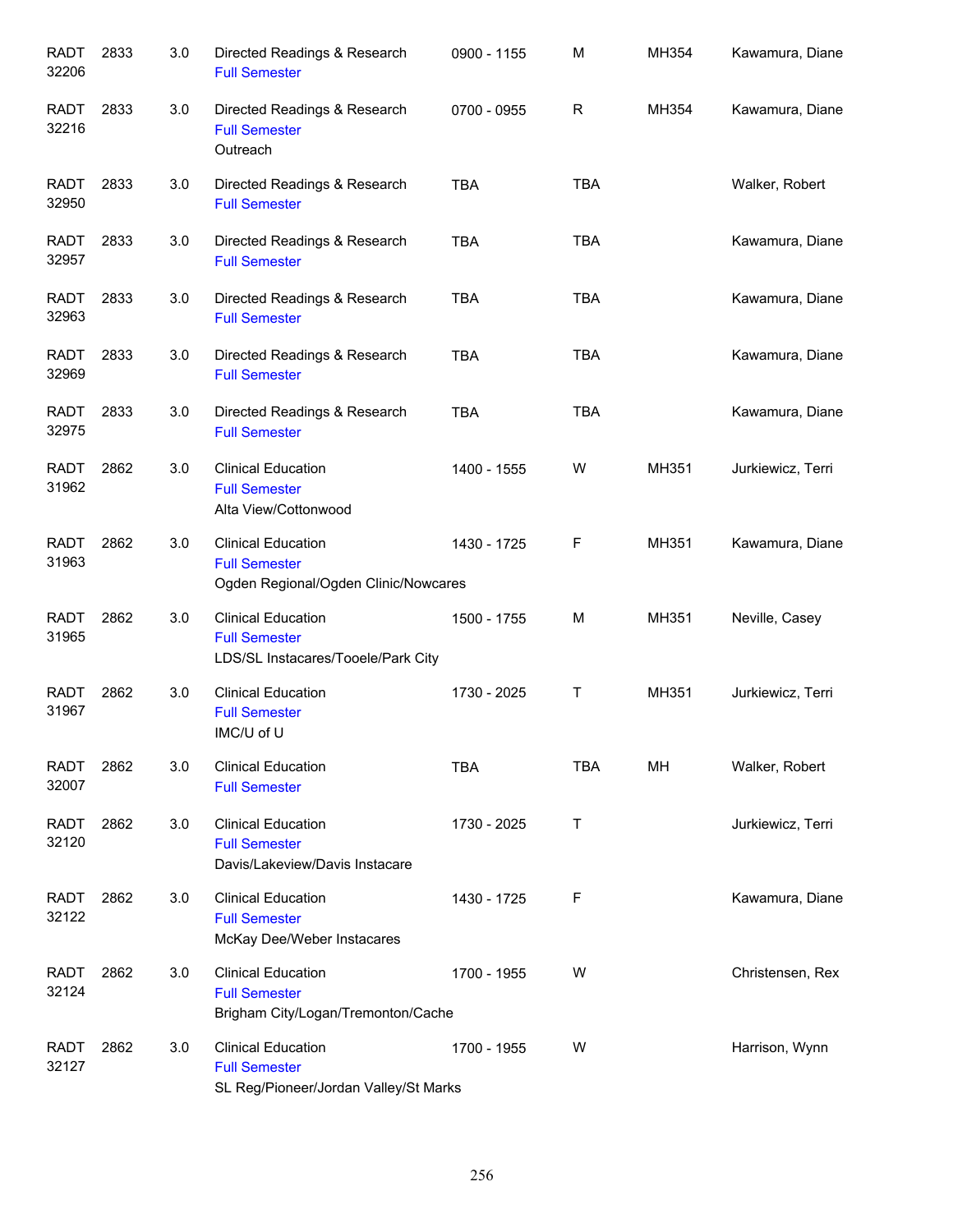| <b>RADT</b><br>32172 | 2862 | 3.0 | <b>Clinical Education</b><br><b>Full Semester</b><br>Price/Uintah Basin<br>Outreach                  | 1730 - 2025 | F          |       | Harrison, Wynn    |
|----------------------|------|-----|------------------------------------------------------------------------------------------------------|-------------|------------|-------|-------------------|
| <b>RADT</b><br>32173 | 2862 | 3.0 | <b>Clinical Education</b><br><b>Full Semester</b><br>Cedar City<br>Outreach                          | 1730 - 2025 | F          |       | Kawamura, Diane   |
| <b>RADT</b><br>32174 | 2862 | 3.0 | <b>Clinical Education</b><br><b>Full Semester</b><br>Richfield/Central Valley<br>Outreach            | 1730 - 2025 | F          |       | Neville, Casey    |
| <b>RADT</b><br>32182 | 2862 | 3.0 | <b>Clinical Education</b><br><b>Full Semester</b><br>Provo                                           | 0800 - 1055 | Τ          |       | Walker, Robert    |
| <b>RADT</b><br>32952 | 2862 | 3.0 | <b>Clinical Education</b><br><b>Full Semester</b>                                                    | <b>TBA</b>  | <b>TBA</b> |       | Jurkiewicz, Terri |
| <b>RADT</b><br>32959 | 2862 | 3.0 | <b>Clinical Education</b><br><b>Full Semester</b>                                                    | <b>TBA</b>  | <b>TBA</b> |       | Walker, Robert    |
| <b>RADT</b><br>32971 | 2862 | 3.0 | <b>Clinical Education</b><br><b>Full Semester</b>                                                    | <b>TBA</b>  | <b>TBA</b> |       | Christensen, Rex  |
| <b>RADT</b><br>32008 | 2865 | 2.0 | <b>Clinical Education</b><br><b>Full Semester</b>                                                    | <b>TBA</b>  | <b>TBA</b> | MН    | Nolan, Tanya      |
| <b>RADT</b><br>32185 | 2865 | 2.0 | <b>Clinical Education</b><br><b>Full Semester</b><br>Provo                                           | 1300 - 1455 | М          |       | Walker, Robert    |
| <b>RADT</b><br>32196 | 2865 | 2.0 | <b>Clinical Education</b><br><b>Full Semester</b><br>SL Reg/Pioneer/Jordan Valley/St Marks/Alta View | 1130 - 1425 | Τ          | MH351 | Kawamura, Diane   |
| RADT<br>32197        | 2865 | 2.0 | <b>Clinical Education</b><br><b>Full Semester</b><br>Ogden Reg/Ogden Clinic/Nowcares                 | 1200 - 1355 | M          |       | Harrison, Wynn    |
| <b>RADT</b><br>32198 | 2865 | 2.0 | <b>Clinical Education</b><br><b>Full Semester</b><br>LDS/SL Instacares/Tooele/Park City              | 1400 - 1555 | М          |       | Walker, Robert    |
| RADT<br>32200        | 2865 | 2.0 | <b>Clinical Education</b><br><b>Full Semester</b><br>IHC/U of U                                      | 0930 - 1125 | W          |       | Jurkiewicz, Terri |
| RADT<br>32208        | 2865 | 2.0 | <b>Clinical Education</b><br><b>Full Semester</b><br>Davis/Lakeview/Davis Instacares                 | 1930 - 2125 | W          |       | Neville, Casey    |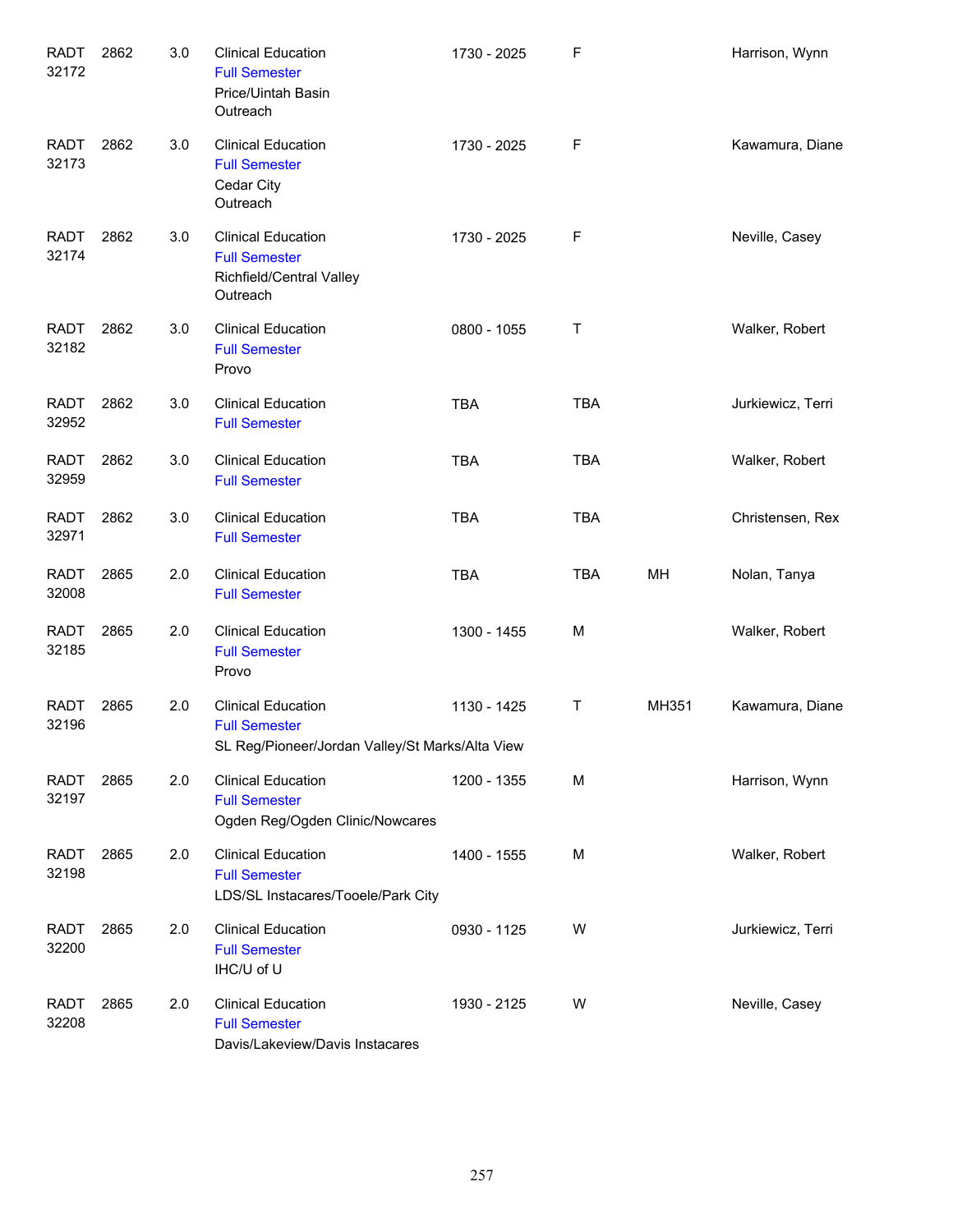| <b>RADT</b><br>32210 | 2865 | 2.0 | <b>Clinical Education</b><br><b>Full Semester</b>                                                                                            | 1200 - 1355 | M           |           | Walker, Robert   |
|----------------------|------|-----|----------------------------------------------------------------------------------------------------------------------------------------------|-------------|-------------|-----------|------------------|
|                      |      |     | To access online course materials, please log on through the<br>student portal eWeber at http://weber.edu and select:<br>"Current Students". |             |             |           |                  |
| <b>RADT</b><br>32211 | 2865 | 2.0 | <b>Clinical Education</b><br><b>Full Semester</b><br>Brigham City/Tremonton/Logan/Cache                                                      | 1400 - 1555 | R           |           | Christensen, Rex |
| <b>RADT</b><br>32217 | 2865 | 2.0 | <b>Clinical Education</b><br><b>Full Semester</b><br>Price/Uintah Basin<br>Outreach                                                          | 1830 - 2025 | R           |           | Nolan, Tanya     |
| <b>RADT</b><br>32218 | 2865 | 2.0 | <b>Clinical Education</b><br><b>Full Semester</b><br>Cedar City<br>Outreach                                                                  | 1800 - 1955 | R           |           | Kawamura, Diane  |
| <b>RADT</b><br>32219 | 2865 | 2.0 | <b>Clinical Education</b><br><b>Full Semester</b><br>Richfield/Central Valley<br>Outreach                                                    | 0930 - 1125 | R           |           | Christensen, Rex |
| <b>RADT</b><br>32960 | 2865 | 2.0 | <b>Clinical Education</b><br><b>Full Semester</b>                                                                                            | <b>TBA</b>  | <b>TBA</b>  |           | Nolan, Tanya     |
| <b>RADT</b><br>32972 | 2865 | 2.0 | <b>Clinical Education</b><br><b>Full Semester</b>                                                                                            | <b>TBA</b>  | <b>TBA</b>  |           | Nolan, Tanya     |
| <b>RADT</b><br>34666 | 2865 | 2.0 | <b>Clinical Education</b><br><b>Full Semester</b><br>Alta View/Mountain West/Primary                                                         | 1700 - 1955 | R           |           | Kawamura, Diane  |
| <b>RADT</b><br>32009 | 2866 | 2.0 | Final Competency Evaluation<br><b>Full Semester</b>                                                                                          | <b>TBA</b>  | <b>TBA</b>  | <b>MH</b> | Nolan, Tanya     |
| <b>RADT</b><br>32188 | 2866 | 2.0 | <b>Final Competency Evaluation</b><br><b>Full Semester</b><br>Provo                                                                          | 1400 - 1555 | Т           |           | Christensen, Rex |
| <b>RADT</b><br>32201 | 2866 | 2.0 | Final Competency Evaluation<br><b>Full Semester</b>                                                                                          | 1200 - 1355 | $\mathsf R$ | MH354     | Nolan, Tanya     |
| <b>RADT</b><br>32213 | 2866 | 2.0 | Final Competency Evaluation<br><b>Full Semester</b>                                                                                          | 1200 - 1355 | F           | MH351     | Nolan, Tanya     |
| <b>RADT</b><br>32220 | 2866 | 2.0 | Final Competency Evaluation<br><b>Full Semester</b><br>Outreach                                                                              | 0800 - 0955 | W           | MH354     | Walker, Robert   |
| <b>RADT</b><br>32961 | 2866 | 2.0 | Final Competency Evaluation<br><b>Full Semester</b>                                                                                          | <b>TBA</b>  | <b>TBA</b>  |           | Kawamura, Diane  |
| <b>RADT</b><br>32973 | 2866 | 2.0 | Final Competency Evaluation<br><b>Full Semester</b>                                                                                          | <b>TBA</b>  | <b>TBA</b>  |           | Nolan, Tanya     |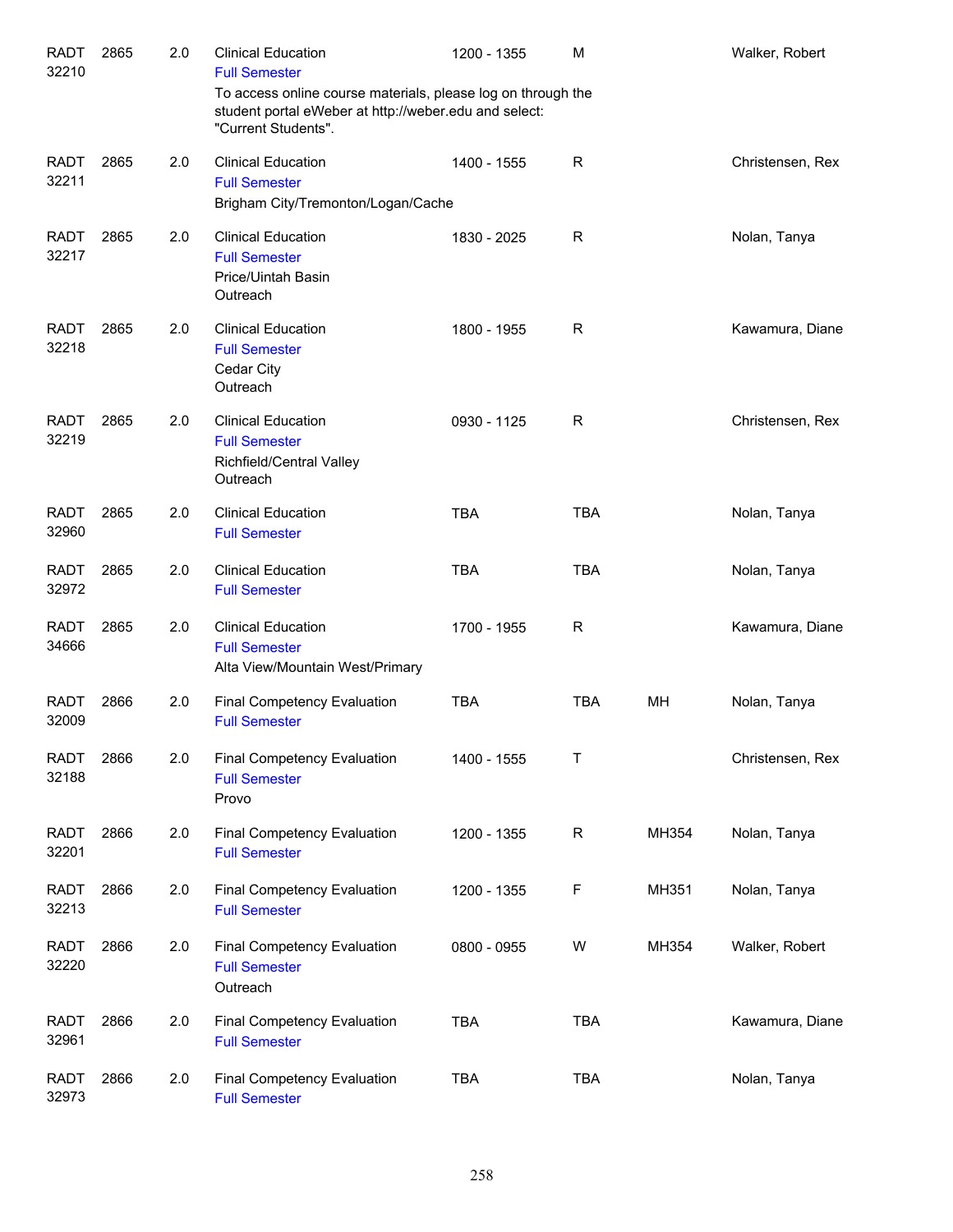| <b>RADT</b><br>32010 | 2913 | 2.0 | <b>Comprehensive Review</b><br><b>Full Semester</b>                         | <b>TBA</b>  | <b>TBA</b> | MH    | Kawamura, Diane  |
|----------------------|------|-----|-----------------------------------------------------------------------------|-------------|------------|-------|------------------|
| <b>RADT</b><br>32190 | 2913 | 2.0 | Comprehensive Review<br><b>Full Semester</b><br>Provo                       | 1000 - 1155 | T          |       | Christensen, Rex |
| <b>RADT</b><br>32203 | 2913 | 2.0 | <b>Comprehensive Review</b><br><b>Full Semester</b>                         | 0800 - 0955 | T          | MH351 | Kawamura, Diane  |
| <b>RADT</b><br>32214 | 2913 | 2.0 | <b>Comprehensive Review</b><br><b>Full Semester</b>                         | 0800 - 0955 | R          | MH351 | Kawamura, Diane  |
| <b>RADT</b><br>32221 | 2913 | 2.0 | Comprehensive Review<br><b>Full Semester</b><br>Outreach                    | 0800 - 0955 | T          | MH355 | Kawamura, Diane  |
| <b>RADT</b><br>32962 | 2913 | 2.0 | <b>Comprehensive Review</b><br><b>Full Semester</b>                         | <b>TBA</b>  | <b>TBA</b> |       | Kawamura, Diane  |
| <b>RADT</b><br>32974 | 2913 | 2.0 | Comprehensive Review<br><b>Full Semester</b>                                | <b>TBA</b>  | <b>TBA</b> |       | Kawamura, Diane  |
| <b>RADT</b><br>31783 | 3003 | 3.0 | DV Psycho-Social Medicine<br><b>Full Semester</b>                           | <b>TBA</b>  | <b>TBA</b> | MH    | Walker, Robert   |
| <b>RADT</b><br>32876 | 3003 | 3.0 | DV Psycho-Social Medicine<br><b>Full Semester</b>                           | <b>TBA</b>  | <b>TBA</b> |       | Walker, Robert   |
| <b>RADT</b><br>31784 | 3043 | 3.0 | Medical Ethics and Law<br><b>Full Semester</b>                              | <b>TBA</b>  | <b>TBA</b> | MH    | Newham, M        |
| <b>RADT</b><br>32877 | 3043 | 3.0 | Medical Ethics and Law<br><b>Full Semester</b>                              | <b>TBA</b>  | <b>TBA</b> |       | Newham, M        |
| <b>RADT</b><br>32931 | 3123 | 3.0 | Sectional Anatomy<br><b>Full Semester</b>                                   | <b>TBA</b>  | <b>TBA</b> |       | Newham, M        |
| <b>RADT</b><br>31785 | 3243 | 3.0 | Patient Care & Assessment II<br><b>Full Semester</b>                        | TBA         | TBA        | MН    | Walker, Robert   |
| <b>RADT</b><br>32878 | 3243 | 3.0 | Patient Care & Assessment II<br><b>Full Semester</b>                        | <b>TBA</b>  | <b>TBA</b> |       | Walker, Robert   |
| <b>RADT</b><br>31786 | 3253 | 3.0 | Patient Care & Assessment III<br><b>Full Semester</b><br>Course Fee \$12.00 | <b>TBA</b>  | <b>TBA</b> | MН    | Walker, Robert   |
| <b>RADT</b><br>32879 | 3253 | 3.0 | Patient Care & Assessment III<br><b>Full Semester</b><br>Course Fee \$12.00 | <b>TBA</b>  | <b>TBA</b> |       | Walker, Robert   |
| <b>RADT</b><br>32932 | 3253 | 3.0 | Patient Care & Assessment III<br><b>Full Semester</b><br>Course Fee \$12.00 | <b>TBA</b>  | <b>TBA</b> |       | Walker, Robert   |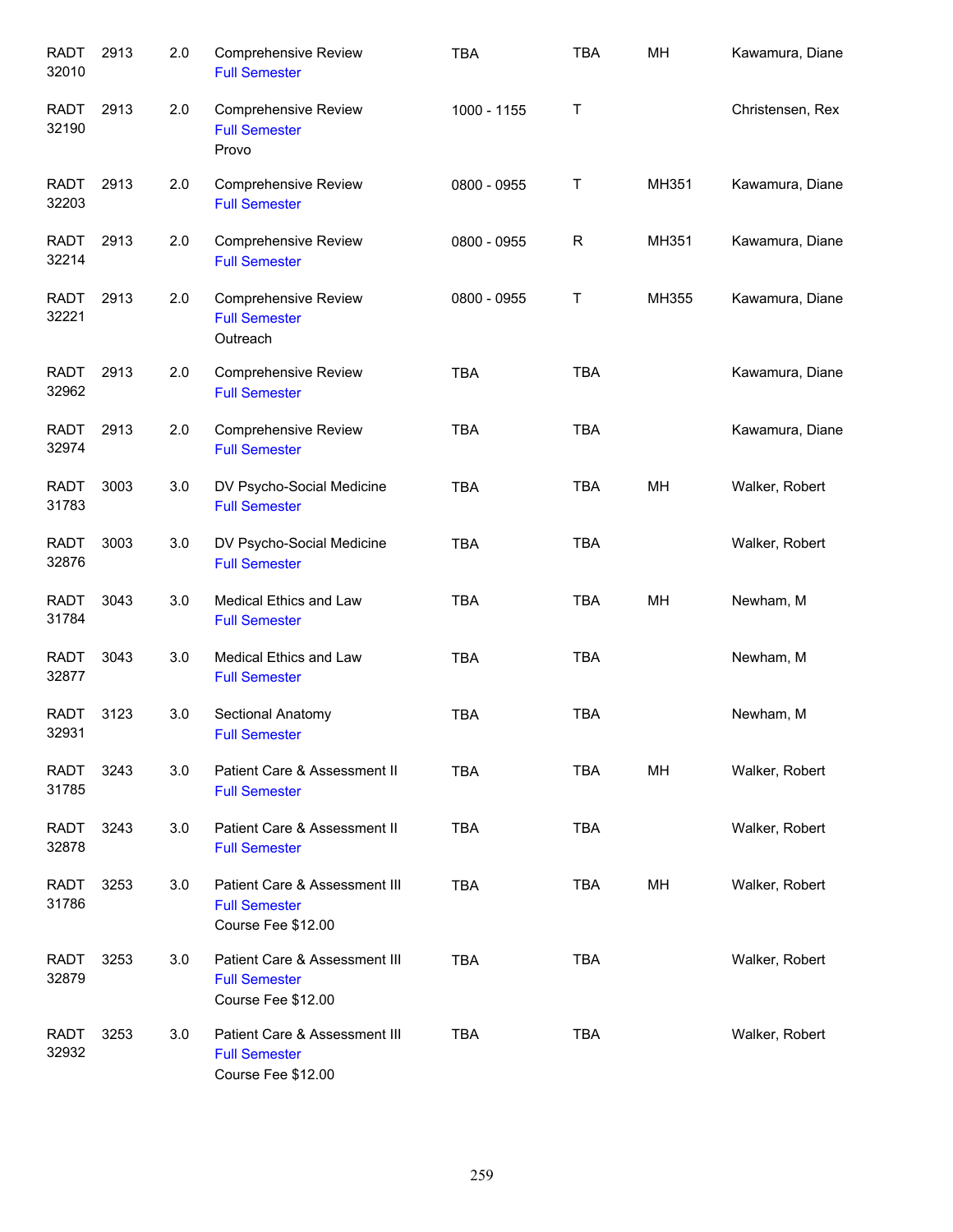| <b>RADT</b><br>31787 | 3263 | 3.0 | Diagnostic Services Pharmacol<br><b>Full Semester</b>                                    | <b>TBA</b>  | <b>TBA</b> | MH    | Walker, Robert    |
|----------------------|------|-----|------------------------------------------------------------------------------------------|-------------|------------|-------|-------------------|
| RADT<br>32880        | 3263 | 3.0 | Diagnostic Services Pharmacol<br><b>Full Semester</b>                                    | <b>TBA</b>  | <b>TBA</b> |       | Walker, Robert    |
| RADT<br>32933        | 3263 | 3.0 | Diagnostic Services Pharmacol<br><b>Full Semester</b>                                    | <b>TBA</b>  | <b>TBA</b> |       | Walker, Robert    |
| <b>RADT</b><br>31788 | 3403 | 3.0 | Radiobiolgy Physic<br><b>Full Semester</b>                                               | <b>TBA</b>  | <b>TBA</b> | MH    | Newham, M         |
| RADT<br>32881        | 3403 | 3.0 | Radiobiolgy Physic<br><b>Full Semester</b>                                               | <b>TBA</b>  | <b>TBA</b> |       | Newham, M         |
| <b>RADT</b><br>31789 | 3423 | 3.0 | <b>Federal Regulations</b><br><b>Full Semester</b>                                       | <b>TBA</b>  | <b>TBA</b> | MH    | Harrison, Wynn    |
| <b>RADT</b><br>32882 | 3423 | 3.0 | <b>Federal Regulations</b><br><b>Full Semester</b>                                       | <b>TBA</b>  | <b>TBA</b> |       | Harrison, Wynn    |
| <b>RADT</b><br>31790 | 3443 | 3.0 | Quality Assurance in Radiology<br><b>Full Semester</b><br>Course Fee \$18.00             | <b>TBA</b>  | <b>TBA</b> | MH    | Jurkiewicz, Terri |
| <b>RADT</b><br>32012 | 3443 | 3.0 | Quality Assurance in Radiology<br><b>Full Semester</b><br>Course Fee \$18.00             | <b>TBA</b>  | <b>TBA</b> | MH    | Jurkiewicz, Terri |
| <b>RADT</b><br>32192 | 3443 | 3.0 | Quality Assurance in Radiology<br><b>Full Semester</b><br>Provo<br>Course Fee \$18.00    | 1600 - 1855 | Τ          |       | Christensen, Rex  |
| <b>RADT</b><br>32205 | 3443 | 3.0 | Quality Assurance in Radiology<br><b>Full Semester</b><br>Course Fee \$18.00             | 1000 - 1255 | Τ          | MH355 | Jurkiewicz, Terri |
| RADT<br>32215        | 3443 | 3.0 | Quality Assurance in Radiology<br><b>Full Semester</b><br>Course Fee \$18.00             | 1500 - 1755 | W          | MH355 | Jurkiewicz, Terri |
| <b>RADT</b><br>32222 | 3443 | 3.0 | Quality Assurance in Radiology<br><b>Full Semester</b><br>Outreach<br>Course Fee \$18.00 | 1130 - 1425 | M          | MH355 | Jurkiewicz, Terri |
| <b>RADT</b><br>32883 | 3443 | 3.0 | Quality Assurance in Radiology<br><b>Full Semester</b>                                   | <b>TBA</b>  | <b>TBA</b> |       | Jurkiewicz, Terri |
| <b>RADT</b><br>32964 | 3443 | 3.0 | Quality Assurance in Radiology<br><b>Full Semester</b><br>Course Fee \$18.00             | <b>TBA</b>  | <b>TBA</b> |       | Jurkiewicz, Terri |
| <b>RADT</b><br>32976 | 3443 | 3.0 | Quality Assurance in Radiology<br><b>Full Semester</b><br>Course Fee \$18.00             | <b>TBA</b>  | <b>TBA</b> |       | Jurkiewicz, Terri |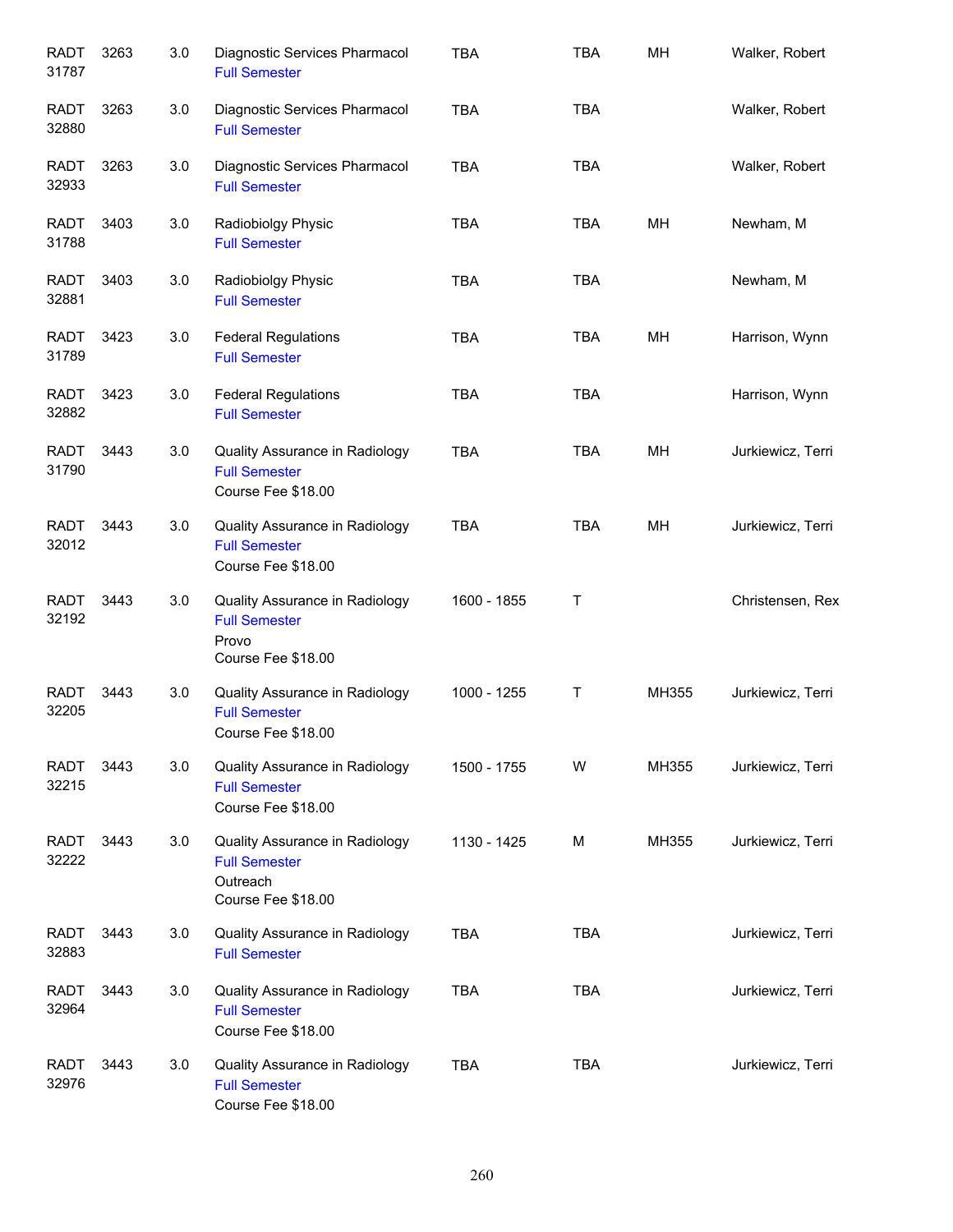| <b>RADT</b><br>31791 | 3863 | 2.0 | Clinical Internship<br><b>Full Semester</b>          | <b>TBA</b> | <b>TBA</b> | MH | Christensen, Rex |
|----------------------|------|-----|------------------------------------------------------|------------|------------|----|------------------|
| RADT<br>31792        | 3863 | 3.0 | Clinical Internship<br><b>Full Semester</b>          | <b>TBA</b> | <b>TBA</b> | MH | Christensen, Rex |
| <b>RADT</b><br>31793 | 3863 | 4.0 | Clinical Internship<br><b>Full Semester</b>          | <b>TBA</b> | <b>TBA</b> | MH | Christensen, Rex |
| <b>RADT</b><br>31794 | 3863 | 5.0 | Clinical Internship<br><b>Full Semester</b>          | <b>TBA</b> | TBA        | MH | Christensen, Rex |
| <b>RADT</b><br>31795 | 3863 | 6.0 | Clinical Internship<br><b>Full Semester</b>          | <b>TBA</b> | TBA        | MH | Christensen, Rex |
| <b>RADT</b><br>32884 | 3863 | 2.0 | Clinical Internship<br><b>Full Semester</b>          | <b>TBA</b> | <b>TBA</b> |    | Christensen, Rex |
| <b>RADT</b><br>32885 | 3863 | 3.0 | Clinical Internship<br><b>Full Semester</b>          | <b>TBA</b> | <b>TBA</b> |    | Christensen, Rex |
| <b>RADT</b><br>32886 | 3863 | 4.0 | Clinical Internship<br><b>Full Semester</b>          | <b>TBA</b> | <b>TBA</b> |    | Christensen, Rex |
| <b>RADT</b><br>32887 | 3863 | 5.0 | Clinical Internship<br><b>Full Semester</b>          | <b>TBA</b> | <b>TBA</b> |    | Christensen, Rex |
| <b>RADT</b><br>32888 | 3863 | 6.0 | Clinical Internship<br><b>Full Semester</b>          | <b>TBA</b> | <b>TBA</b> |    | Christensen, Rex |
| <b>RADT</b><br>31796 | 4233 | 3.0 | Fiscal Analysis in Radiology<br><b>Full Semester</b> | <b>TBA</b> | <b>TBA</b> | MH | Newham, M        |
| <b>RADT</b><br>32889 | 4233 | 3.0 | Fiscal Analysis in Radiology<br><b>Full Semester</b> | <b>TBA</b> | <b>TBA</b> |    | Newham, M        |
| RADT<br>31797        | 4243 | 3.0 | Quality Management/Radiology<br><b>Full Semester</b> | <b>TBA</b> | TBA        | MН | Newham, M        |
| RADT<br>32890        | 4243 | 3.0 | Quality Management/Radiology<br><b>Full Semester</b> | <b>TBA</b> | <b>TBA</b> |    | Newham, M        |
| <b>RADT</b><br>31985 | 4303 | 3.0 | Cardiology<br><b>Full Semester</b>                   | TBA        | TBA        | MH | Walker, Robert   |
| <b>RADT</b><br>32915 | 4303 | 3.0 | Cardiology<br><b>Full Semester</b>                   | TBA        | <b>TBA</b> |    | Walker, Robert   |
| <b>RADT</b><br>31978 | 4343 | 3.0 | Thoracic/Venous Procedures<br><b>Full Semester</b>   | <b>TBA</b> | TBA        | MH | Walker, Robert   |
| <b>RADT</b><br>32908 | 4343 | 3.0 | Thoracic/Venous Procedures<br><b>Full Semester</b>   | <b>TBA</b> | <b>TBA</b> |    | Walker, Robert   |
| <b>RADT</b><br>31798 | 4413 | 3.0 | Forensic Radiology<br><b>Full Semester</b>           | <b>TBA</b> | TBA        | MH | Newham, M        |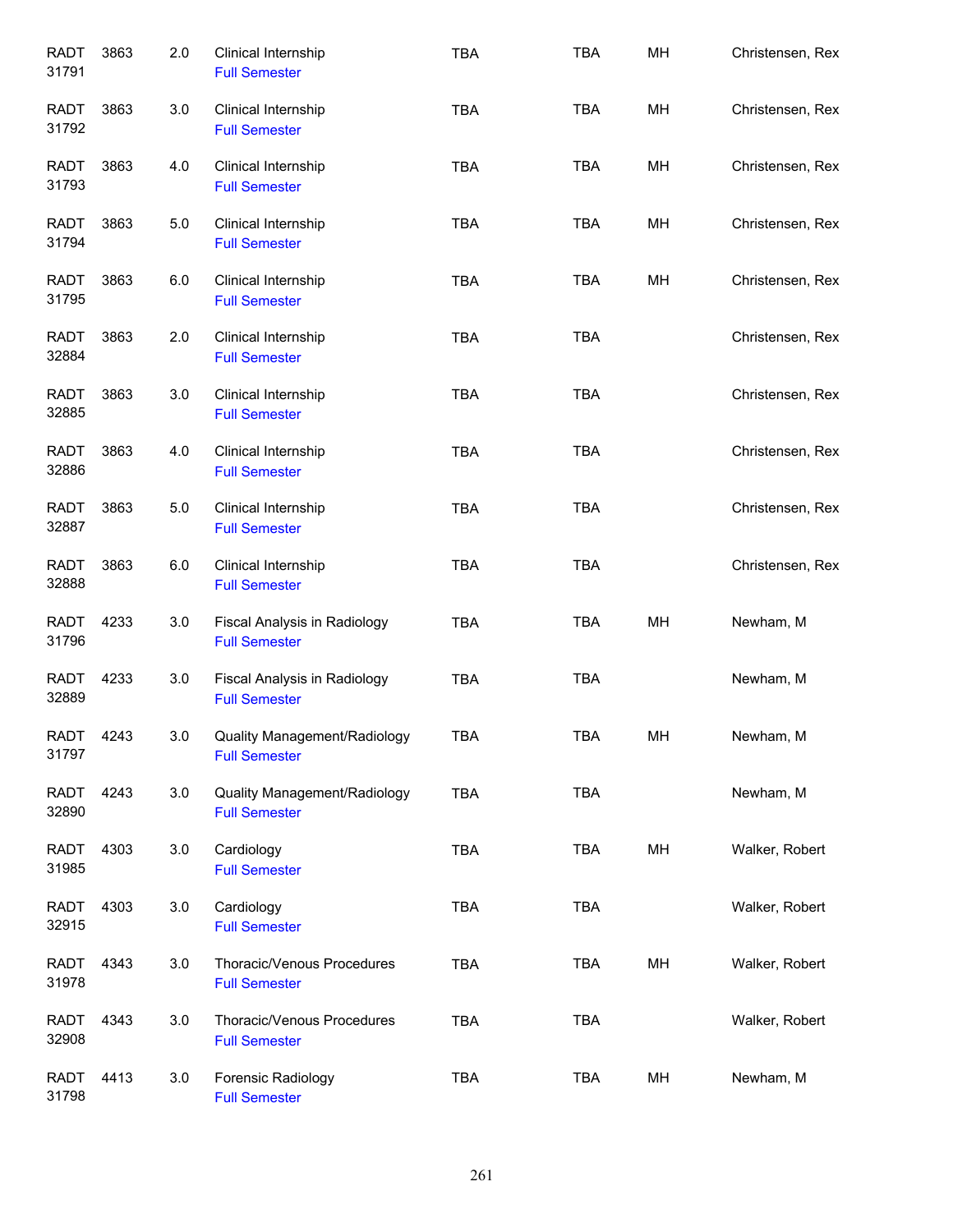| <b>RADT</b><br>32891 | 4413 | 3.0 | Forensic Radiology<br><b>Full Semester</b>             | <b>TBA</b> | <b>TBA</b> |    | Newham, M         |
|----------------------|------|-----|--------------------------------------------------------|------------|------------|----|-------------------|
| <b>RADT</b><br>31799 | 4433 | 3.0 | <b>PACS Administration</b><br><b>Full Semester</b>     | <b>TBA</b> | <b>TBA</b> | MH | Christensen, Rex  |
| RADT<br>32892        | 4433 | 3.0 | <b>PACS Administration</b><br><b>Full Semester</b>     | <b>TBA</b> | <b>TBA</b> |    | Christensen, Rex  |
| RADT<br>31800        | 4443 | 3.0 | Imaging Informatics<br><b>Full Semester</b>            | <b>TBA</b> | <b>TBA</b> | MH | Christensen, Rex  |
| RADT<br>32893        | 4443 | 3.0 | Imaging Informatics<br><b>Full Semester</b>            | <b>TBA</b> | <b>TBA</b> |    | Christensen, Rex  |
| <b>RADT</b><br>31974 | 4572 | 2.0 | Patient Educ & Clinical Examin<br><b>Full Semester</b> | <b>TBA</b> | <b>TBA</b> | MН | Jurkiewicz, Terri |
| RADT<br>32904        | 4572 | 2.0 | Patient Educ & Clinical Examin<br><b>Full Semester</b> | <b>TBA</b> | <b>TBA</b> |    | Jurkiewicz, Terri |
| <b>RADT</b><br>31801 | 4573 | 3.0 | Female Patient/Medical Imaging<br><b>Full Semester</b> | <b>TBA</b> | <b>TBA</b> | MH | Newham, M         |
| <b>RADT</b><br>32894 | 4573 | 3.0 | Female Patient/Medical Imaging<br><b>Full Semester</b> | <b>TBA</b> | <b>TBA</b> |    | Newham, M         |
| <b>RADT</b><br>31979 | 4613 | 3.0 | Comp Tomography/Torso & Limbs<br><b>Full Semester</b>  | <b>TBA</b> | <b>TBA</b> | MH | Newham, M         |
| <b>RADT</b><br>32000 | 4613 | 3.0 | Comp Tomography/Torso & Limbs<br><b>Full Semester</b>  | <b>TBA</b> | <b>TBA</b> | MH | Newham, M         |
| <b>RADT</b><br>32909 | 4613 | 3.0 | Comp Tomography/Torso & Limbs<br><b>Full Semester</b>  | <b>TBA</b> | <b>TBA</b> |    | Newham, M         |
| <b>RADT</b><br>32930 | 4613 | 3.0 | Comp Tomography/Torso & Limbs<br><b>Full Semester</b>  | TBA        | <b>TBA</b> |    | Newham, M         |
| <b>RADT</b><br>31980 | 4623 | 3.0 | Adv MRI Procedures & Safety<br><b>Full Semester</b>    | <b>TBA</b> | <b>TBA</b> | MH | Christensen, Rex  |
| <b>RADT</b><br>31998 | 4623 | 3.0 | Adv MRI Procedures & Safety<br><b>Full Semester</b>    | <b>TBA</b> | TBA        | MH | Christensen, Rex  |
| <b>RADT</b><br>32910 | 4623 | 3.0 | Adv MRI Procedures & Safety<br><b>Full Semester</b>    | <b>TBA</b> | <b>TBA</b> |    | Christensen, Rex  |
| <b>RADT</b><br>32928 | 4623 | 3.0 | Adv MRI Procedures & Safety<br><b>Full Semester</b>    | <b>TBA</b> | <b>TBA</b> |    | Christensen, Rex  |
| <b>RADT</b><br>31981 | 4643 | 3.0 | MRI of the Torso & Limbs<br><b>Full Semester</b>       | <b>TBA</b> | <b>TBA</b> | MH | Christensen, Rex  |
| <b>RADT</b><br>31999 | 4643 | 3.0 | MRI of the Torso & Limbs<br><b>Full Semester</b>       | <b>TBA</b> | <b>TBA</b> | MH | Christensen, Rex  |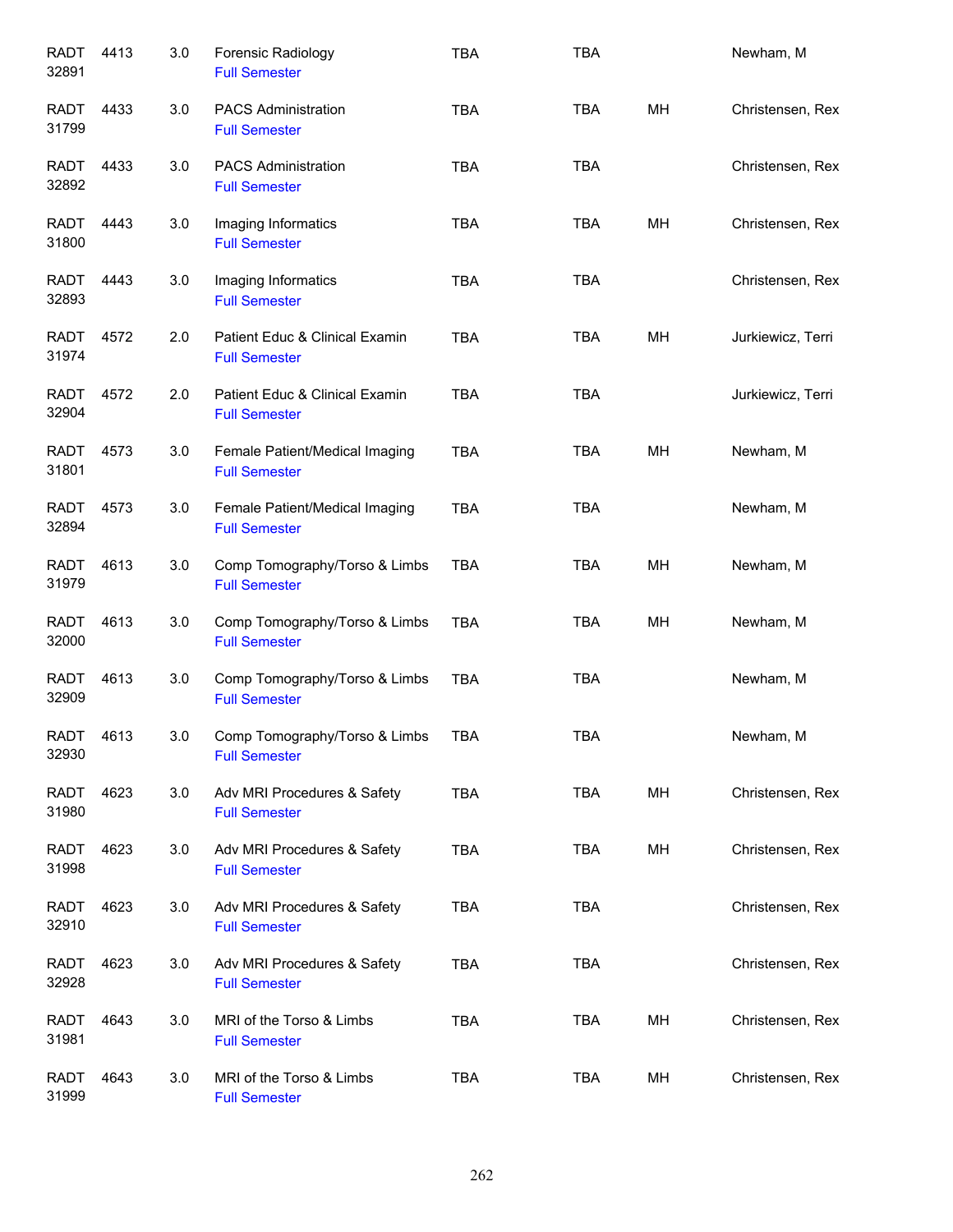| <b>RADT</b><br>32911 | 4643 | 3.0 | MRI of the Torso & Limbs<br><b>Full Semester</b>     | TBA        | <b>TBA</b> |    | Christensen, Rex |
|----------------------|------|-----|------------------------------------------------------|------------|------------|----|------------------|
| <b>RADT</b><br>32929 | 4643 | 3.0 | MRI of the Torso & Limbs<br><b>Full Semester</b>     | <b>TBA</b> | <b>TBA</b> |    | Christensen, Rex |
| RADT<br>31802        | 4803 | 1.0 | Individual Research<br><b>Full Semester</b>          | <b>TBA</b> | <b>TBA</b> | MН | Walker, Robert   |
| RADT<br>31803        | 4803 | 2.0 | Individual Research<br><b>Full Semester</b>          | <b>TBA</b> | <b>TBA</b> | MH | Walker, Robert   |
| <b>RADT</b><br>31804 | 4803 | 3.0 | Individual Research<br><b>Full Semester</b>          | <b>TBA</b> | <b>TBA</b> | MН | Walker, Robert   |
| <b>RADT</b><br>32895 | 4803 | 1.0 | Individual Research<br><b>Full Semester</b>          | <b>TBA</b> | <b>TBA</b> |    | Walker, Robert   |
| <b>RADT</b><br>32896 | 4803 | 2.0 | Individual Research<br><b>Full Semester</b>          | <b>TBA</b> | <b>TBA</b> |    | Walker, Robert   |
| <b>RADT</b><br>32897 | 4803 | 3.0 | Individual Research<br><b>Full Semester</b>          | <b>TBA</b> | <b>TBA</b> |    | Walker, Robert   |
| <b>RADT</b><br>32937 | 4803 | 2.0 | Individual Research<br><b>Full Semester</b>          | <b>TBA</b> | <b>TBA</b> |    | Barney, Angie    |
| <b>RADT</b><br>31805 | 4833 | 3.0 | Directed Readings & Research<br><b>Full Semester</b> | <b>TBA</b> | <b>TBA</b> | MH | Kawamura, Diane  |
| <b>RADT</b><br>32898 | 4833 | 3.0 | Directed Readings & Research<br><b>Full Semester</b> | <b>TBA</b> | <b>TBA</b> |    | Kawamura, Diane  |
| <b>RADT</b><br>31806 | 4922 | 2.0 | Workshop<br><b>Full Semester</b>                     | <b>TBA</b> | <b>TBA</b> | MH | Walker, Robert   |
| <b>RADT</b><br>32899 | 4922 | 2.0 | Workshop<br><b>Full Semester</b>                     | <b>TBA</b> | <b>TBA</b> |    | Walker, Robert   |
| RADT<br>31807        | 4933 | 3.0 | Research Methods<br><b>Full Semester</b>             | <b>TBA</b> | <b>TBA</b> | MH | Kawamura, Diane  |
| <b>RADT</b><br>32900 | 4933 | 3.0 | Research Methods<br><b>Full Semester</b>             | <b>TBA</b> | <b>TBA</b> |    | Kawamura, Diane  |
| <b>RADT</b><br>32934 | 4933 | 3.0 | <b>Research Methods</b><br><b>Full Semester</b>      | <b>TBA</b> | <b>TBA</b> |    | Newham, M        |
| <b>RADT</b><br>31808 | 4943 | 3.0 | <b>Baccalaureate Thesis</b><br><b>Full Semester</b>  | <b>TBA</b> | <b>TBA</b> | МH | Kawamura, Diane  |
| <b>RADT</b><br>32901 | 4943 | 3.0 | <b>Baccalaureate Thesis</b><br><b>Full Semester</b>  | <b>TBA</b> | <b>TBA</b> |    | Kawamura, Diane  |
| <b>RADT</b><br>31809 | 4992 | 1.0 | Seminar<br><b>Full Semester</b>                      | <b>TBA</b> | <b>TBA</b> | MH | Walker, Robert   |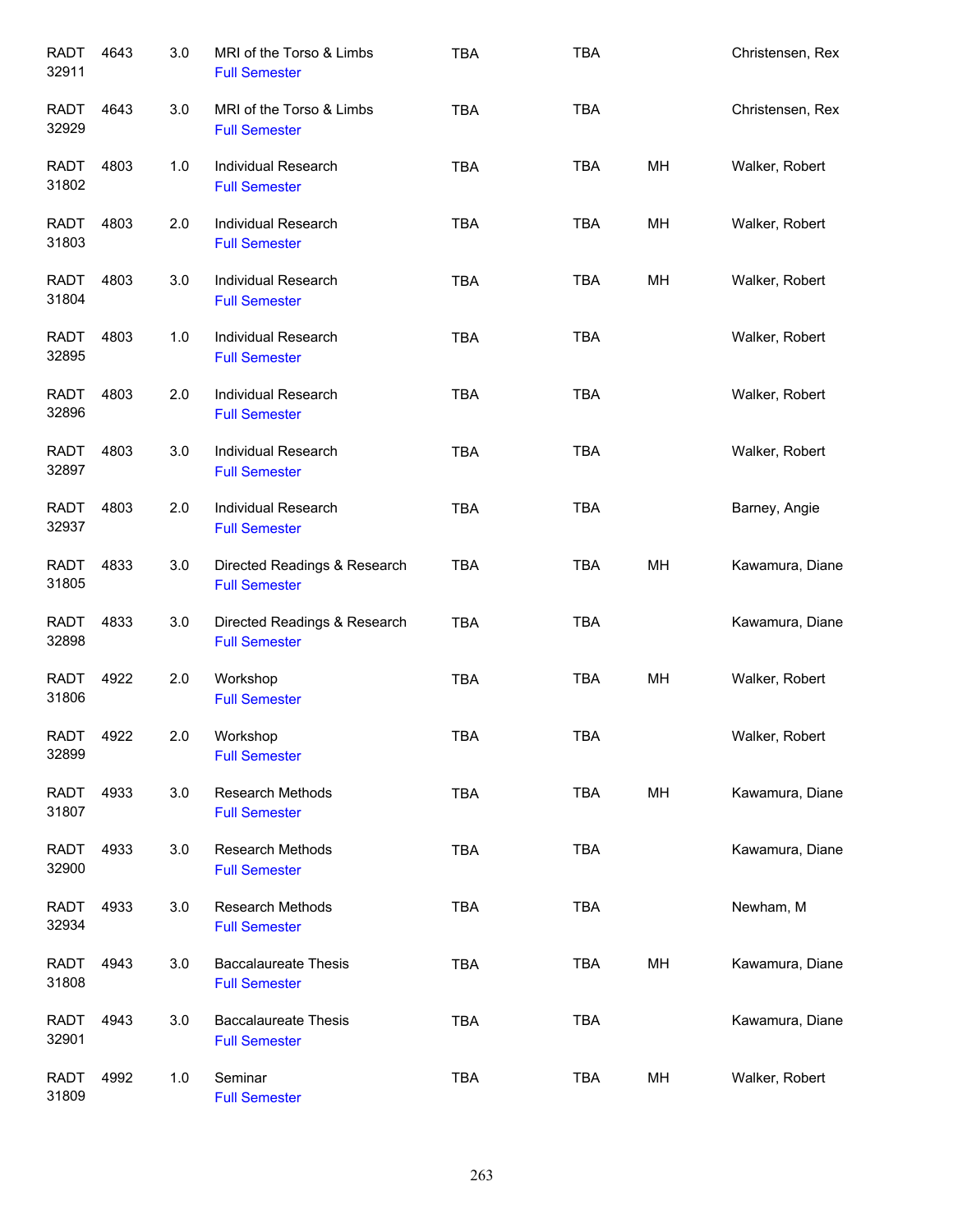| <b>RADT</b><br>31810 | 4992 | 2.0   | Seminar<br><b>Full Semester</b>                               | <b>TBA</b>  | <b>TBA</b> | MH          | Walker, Robert       |
|----------------------|------|-------|---------------------------------------------------------------|-------------|------------|-------------|----------------------|
| RADT<br>32902        | 4992 | $1.0$ | Seminar<br><b>Full Semester</b>                               | <b>TBA</b>  | <b>TBA</b> |             | Walker, Robert       |
| <b>RADT</b><br>32903 | 4992 | 2.0   | Seminar<br><b>Full Semester</b>                               | <b>TBA</b>  | <b>TBA</b> |             | Walker, Robert       |
| RADT<br>32935        | 5413 | 3.0   | Evaluation of the Chest<br><b>Full Semester</b>               | <b>TBA</b>  | <b>TBA</b> |             | Newham, M            |
| RADT<br>32938        | 5443 | 3.0   | <b>Clinical Pathways</b><br><b>Full Semester</b>              | <b>TBA</b>  | <b>TBA</b> |             | Newham, M            |
| RADT<br>32939        | 5453 | 3.0   | <b>Eval/CNS and Facial Structures</b><br><b>Full Semester</b> | <b>TBA</b>  | <b>TBA</b> |             | Barney, Angie        |
| <b>RADT</b><br>32940 | 5463 | 3.0   | Problem Patient Management<br><b>Full Semester</b>            | <b>TBA</b>  | <b>TBA</b> |             | Newham, M            |
| <b>RADT</b><br>32936 | 5862 | 3.0   | <b>Clinical Preceptorship</b><br><b>Full Semester</b>         | <b>TBA</b>  | <b>TBA</b> |             | Newham, M            |
| <b>RADT</b><br>32941 | 5865 | 3.0   | <b>Clinical Preceptorship</b><br><b>Full Semester</b>         | <b>TBA</b>  | <b>TBA</b> |             | Newham, M            |
| <b>RADT</b><br>32942 | 5868 | 3.0   | <b>Final Competency Assessment</b><br><b>Full Semester</b>    | <b>TBA</b>  | <b>TBA</b> |             | Newham, M            |
| <b>RATH</b><br>31986 | 4342 | 3.0   | Intro to Treatment Planning<br><b>Full Semester</b>           | <b>TBA</b>  | <b>TBA</b> | MH          | Tobler, Matthew      |
| <b>RATH</b><br>32916 | 4342 | 3.0   | Intro to Treatment Planning<br><b>Full Semester</b>           | <b>TBA</b>  | <b>TBA</b> |             | Tobler, Matthew      |
| RATH<br>31987        | 4412 | 3.0   | Radiation Oncology II<br><b>Full Semester</b>                 | <b>TBA</b>  | <b>TBA</b> | MH          | Marston, Christopher |
| <b>RATH</b><br>32917 | 4412 | 3.0   | Radiation Oncology II<br><b>Full Semester</b>                 | <b>TBA</b>  | <b>TBA</b> |             | Marston, Christopher |
| <b>RATH</b><br>31988 | 4448 | 3.0   | New Technology in Rad Therapy<br><b>Full Semester</b>         | TBA         | <b>TBA</b> | MH          | Hecox, Ryan          |
| <b>RATH</b><br>32918 | 4448 | 3.0   | New Technology in Rad Therapy<br><b>Full Semester</b>         | TBA         | <b>TBA</b> |             | Hecox, Ryan          |
| <b>RATH</b><br>31989 | 4862 | 3.0   | <b>Clinical Education II</b><br><b>Full Semester</b>          | <b>TBA</b>  | TBA        | MH          | Neville, Casey       |
| <b>RATH</b><br>32919 | 4862 | 3.0   | <b>Clinical Education II</b><br><b>Full Semester</b>          | <b>TBA</b>  | <b>TBA</b> |             | Neville, Casey       |
| <b>REC</b><br>34415  | 3600 | 3.0   | Outdoor Recreation<br><b>Full Semester</b>                    | 1030 - 1120 | <b>MWF</b> | <b>SW68</b> | Willden, Gary        |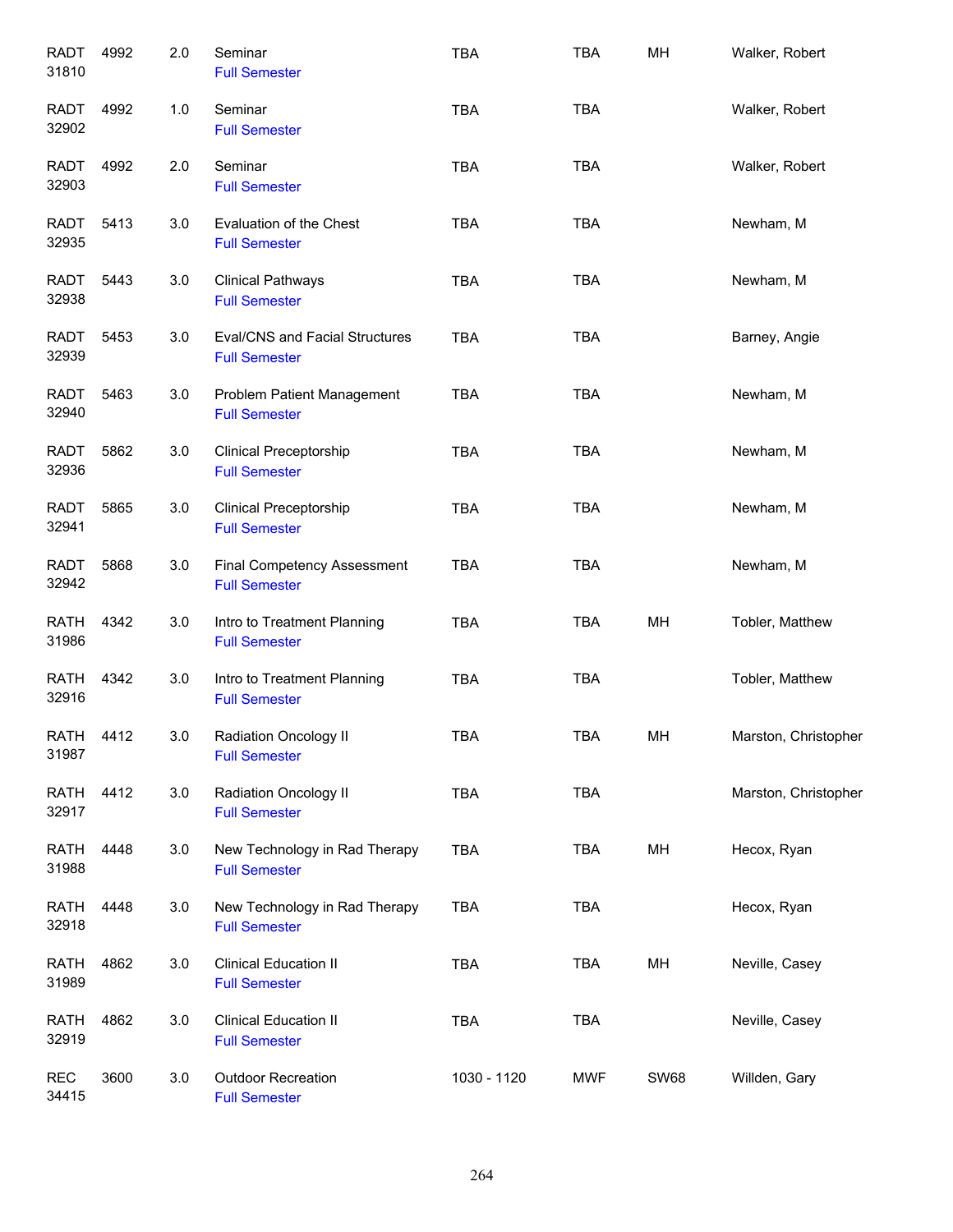| <b>REC</b><br>34413  | 3810 | 3.0 | Rec Leadership & Management<br><b>Full Semester</b>                                                                                                                           | 0830 - 0920                | <b>MWF</b>     | <b>SW68</b>    | Willden, Gary       |
|----------------------|------|-----|-------------------------------------------------------------------------------------------------------------------------------------------------------------------------------|----------------------------|----------------|----------------|---------------------|
| <b>REC</b><br>34597  | 4550 | 2.0 | <b>Outdoor Education</b><br><b>Full Semester</b>                                                                                                                              | 1230 - 1320                | WF             | <b>SW68</b>    | Speicher, Stephanie |
| <b>REST</b><br>33769 | 1540 | 1.0 | <b>Survey Respiratory Therapy</b><br><b>Full Semester</b><br>To access the online course materials, please log in through<br>the student portal (eWeber) at http://weber.edu. | <b>TBA</b>                 | <b>TBA</b>     | OL             | Oki, Michell        |
| <b>REST</b><br>33837 | 1540 | 1.0 | Survey Respiratory Therapy<br><b>Full Semester</b>                                                                                                                            | 0930 - 1020                | W              | MH327          | Gardiner, Janelle   |
| <b>REST</b><br>33845 | 1560 | 1.0 | Multi-Skill Health Care Worker<br><b>Full Semester</b>                                                                                                                        | 1030 - 1120                | W              | MH327          | Oki, Michell        |
| <b>REST</b><br>33855 | 2160 | 3.0 | Equipment Management Lab<br><b>Full Semester</b>                                                                                                                              | 1030 - 1520<br>1230 - 1420 | <b>TR</b><br>W | MH312<br>MH312 | Gardiner, Janelle   |
| <b>REST</b><br>34315 | 2160 | 3.0 | Equipment Management Lab<br><b>Full Semester</b>                                                                                                                              | 1030 - 1520<br>1230 - 1420 | <b>TR</b><br>W | MH321<br>MH321 | Oki, Michell        |
| <b>REST</b><br>33942 | 2270 | 4.0 | Application CardiopImnary Diag<br><b>Full Semester</b>                                                                                                                        | 0930 - 1120<br>0930 - 1120 | М<br>W         | MH332<br>MH312 | Eberle, Paul        |
| <b>REST</b><br>33856 | 2320 | 2.0 | <b>Essentials Mechani Ventilation</b><br><b>Block 1</b>                                                                                                                       | 0930 - 1020<br>1130 - 1320 | <b>TR</b><br>М | MH312<br>MH312 | Trujillo, Lisa      |
| <b>REST</b><br>33857 | 2330 | 1.0 | Entry Level Resp Therapy Revie<br><b>Full Semester</b>                                                                                                                        | 0930 - 1120<br>1130 - 1220 | F<br>W         | MH327<br>MH327 | Gardiner, Janelle   |
| <b>REST</b><br>33858 | 2520 | 2.0 | Principles Pharmacology<br><b>Block 1</b>                                                                                                                                     | 0930 - 1120                | F              | MH327          | Gardiner, Janelle   |
| <b>REST</b><br>33938 | 2710 | 1.0 | <b>Specialty Clinical Experiences</b><br><b>Full Semester</b>                                                                                                                 | 1130 - 1220<br><b>TBA</b>  | F<br><b>TR</b> | MH312          | Trujillo, Lisa      |
| <b>REST</b><br>33939 | 2720 | 3.0 | <b>Clinical Applications</b><br><b>Full Semester</b>                                                                                                                          | 1230 - 1320<br><b>TBA</b>  | F<br><b>TR</b> | MH312          | Oki, Michell        |
| <b>REST</b><br>33941 | 2720 | 3.0 | <b>Clinical Applications</b><br><b>Full Semester</b>                                                                                                                          | 1230 - 1320<br><b>TBA</b>  | F<br><b>TR</b> | MH321          | Trujillo, Lisa      |
| <b>REST</b><br>33762 | 3210 | 2.0 | Adv Cardiopulm Anatomy/Physiol<br><b>Full Semester</b>                                                                                                                        | <b>TBA</b>                 | <b>TBA</b>     | D02106         | Eberle, Paul        |
| <b>REST</b><br>33951 | 3220 | 2.0 | Adv Cardiopulm Pathophysiology<br><b>Full Semester</b>                                                                                                                        | 1130 - 1320                | F              | MH304          | Eberle, Paul        |
| <b>REST</b><br>33953 | 3230 | 2.0 | Adv Cardiopulmonary Technology<br><b>Full Semester</b>                                                                                                                        | 0930 - 1120                | F              | MH304          | Oki, Michell        |
| <b>REST</b><br>33763 | 3260 | 2.0 | Neonatal/Pediatric Respir Care<br><b>Full Semester</b>                                                                                                                        | <b>TBA</b>                 | <b>TBA</b>     | D02106         | Bouwhuis, Kristine  |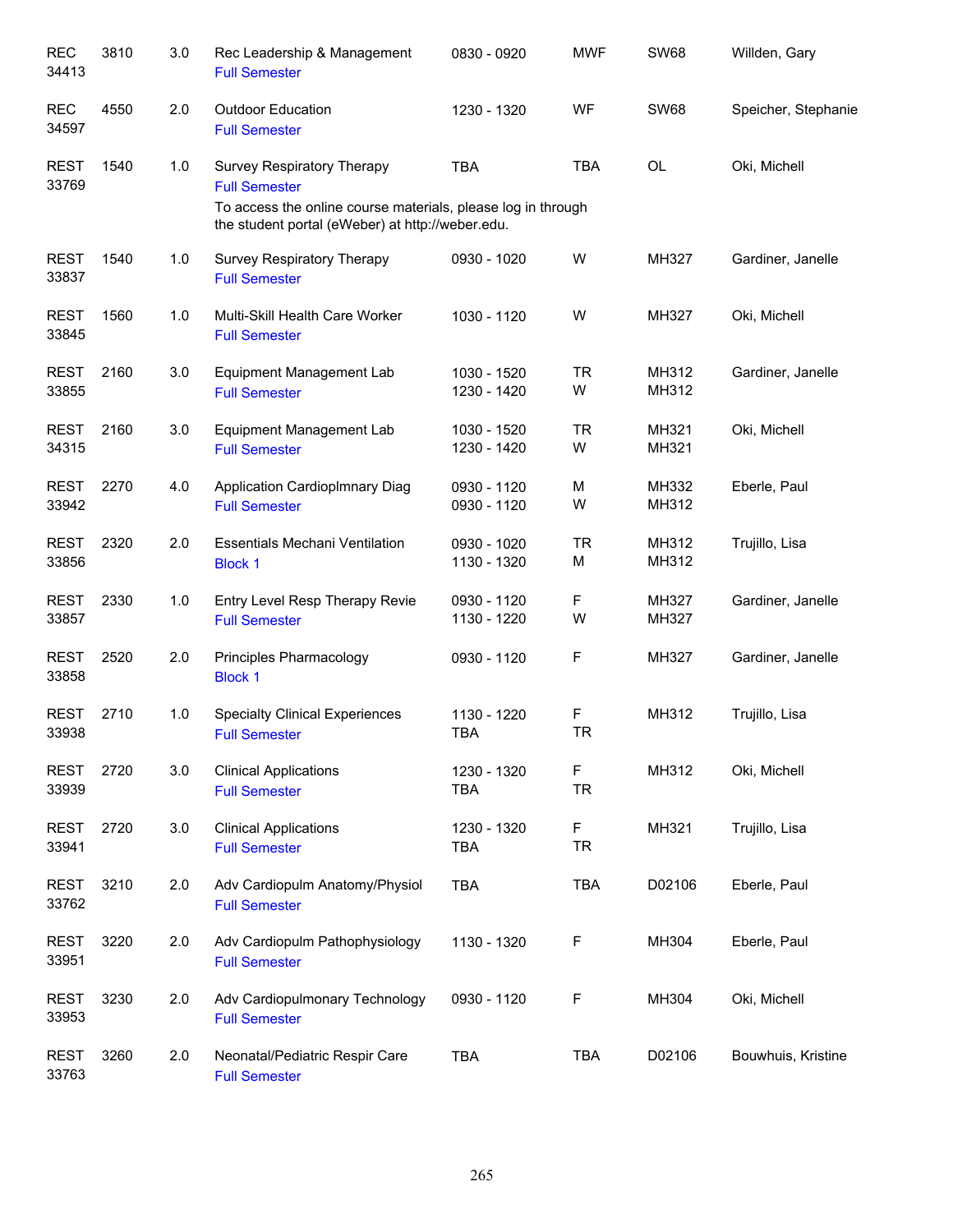| <b>REST</b><br>33926 | 3260 | 2.0 | Neonatal/Pediatric Respir Care<br><b>Full Semester</b>                                                                                                                                                                                                                                                                                        | <b>TBA</b>                                               | <b>TBA</b>       | <b>UM</b>                        | Guenter, Robert    |
|----------------------|------|-----|-----------------------------------------------------------------------------------------------------------------------------------------------------------------------------------------------------------------------------------------------------------------------------------------------------------------------------------------------|----------------------------------------------------------|------------------|----------------------------------|--------------------|
| <b>REST</b><br>33764 | 3270 | 2.0 | <b>Adult Critical Care</b><br><b>Full Semester</b>                                                                                                                                                                                                                                                                                            | <b>TBA</b>                                               | <b>TBA</b>       | D02106                           | Hudson, Keith      |
| <b>REST</b><br>33927 | 3270 | 2.0 | <b>Adult Critical Care</b><br><b>Full Semester</b>                                                                                                                                                                                                                                                                                            | <b>TBA</b>                                               | <b>TBA</b>       | UM                               | Clawson, Gary      |
| <b>REST</b><br>33765 | 3280 | 3.0 | Patient Care Continuum/Quality<br><b>Full Semester</b>                                                                                                                                                                                                                                                                                        | <b>TBA</b>                                               | <b>TBA</b>       | D02106                           | Gardiner, Janelle  |
| <b>REST</b><br>33928 | 3280 | 3.0 | Patient Care Continuum/Quality<br><b>Full Semester</b>                                                                                                                                                                                                                                                                                        | <b>TBA</b>                                               | <b>TBA</b>       | UM                               | Clawson, Gary      |
| <b>REST</b><br>33955 | 3502 | 2.0 | Intro to Sleep Disorders<br><b>Full Semester</b><br>This course ends 1/27/2012                                                                                                                                                                                                                                                                | 1330 - 1620<br>1330 - 1620<br>1330 - 1620<br>1330 - 1620 | F<br>F<br>F<br>F | MH304<br>MH304<br>MH304<br>MH304 | Oki, Michell       |
| <b>REST</b><br>33770 | 3509 | 2.0 | Cases In Sleep Medicine<br><b>Full Semester</b><br>To access the online course materials, please log in through<br>the student portal (eWeber) at http://weber.edu.                                                                                                                                                                           | <b>TBA</b>                                               | <b>TBA</b>       | <b>OL</b>                        | Oki, Michell       |
| <b>REST</b><br>33958 | 3760 | 4.0 | Clin Appl Neonatal/Pediatric<br><b>Full Semester</b>                                                                                                                                                                                                                                                                                          | 0930 - 1020<br><b>TBA</b>                                | M<br><b>TR</b>   | MH312                            | Trujillo, Lisa     |
| <b>REST</b><br>33766 | 3770 | 4.0 | Clinical Apps Adult Critical C<br><b>Full Semester</b>                                                                                                                                                                                                                                                                                        | <b>TBA</b>                                               | <b>TBA</b>       | D02106                           | Bouwhuis, Kristine |
| <b>REST</b><br>33929 | 3770 | 4.0 | Clinical Apps Adult Critical C<br><b>Full Semester</b>                                                                                                                                                                                                                                                                                        | <b>TBA</b>                                               | <b>TBA</b>       | UM                               | Guenter, Robert    |
| <b>REST</b><br>33767 | 3780 | 2.0 | <b>Clinical Applications</b><br><b>Full Semester</b>                                                                                                                                                                                                                                                                                          | <b>TBA</b>                                               | <b>TBA</b>       | D02106                           | Gardiner, Janelle  |
| <b>REST</b><br>33930 | 3780 | 2.0 | <b>Clinical Applications</b><br><b>Full Semester</b>                                                                                                                                                                                                                                                                                          | <b>TBA</b>                                               | <b>TBA</b>       | UM                               | Clawson, Gary      |
| <b>REST</b><br>33960 | 3900 | 3.0 | <b>Clinical Simulation Seminar</b><br><b>Full Semester</b>                                                                                                                                                                                                                                                                                    | 0900 - 1600<br>1030 - 1220                               | М<br>M           | MH327<br>MH327                   | Oki, Michell       |
| <b>REST</b><br>33943 | 4610 | 1.0 | <b>CBL-Adv Patient Assessment</b><br><b>Full Semester</b><br>CBL stands for Community-Based Learning which means that students engage<br>in meaningful community service that is connected to specific course objectives.<br>See http://www.weber.edu/CommunityInvolvement/CBL_Designation.html for a<br>full list of CBL designated courses. | <b>TBA</b>                                               | <b>TBA</b>       |                                  | Eberle, Paul       |
| <b>REST</b><br>33944 | 4610 | 2.0 | <b>CBL-Adv Patient Assessment</b><br><b>Full Semester</b><br>CBL stands for Community-Based Learning which means that students engage<br>in meaningful community service that is connected to specific course objectives.<br>See http://www.weber.edu/CommunityInvolvement/CBL_Designation.html for a<br>full list of CBL designated courses. | <b>TBA</b>                                               | <b>TBA</b>       |                                  | Eberle, Paul       |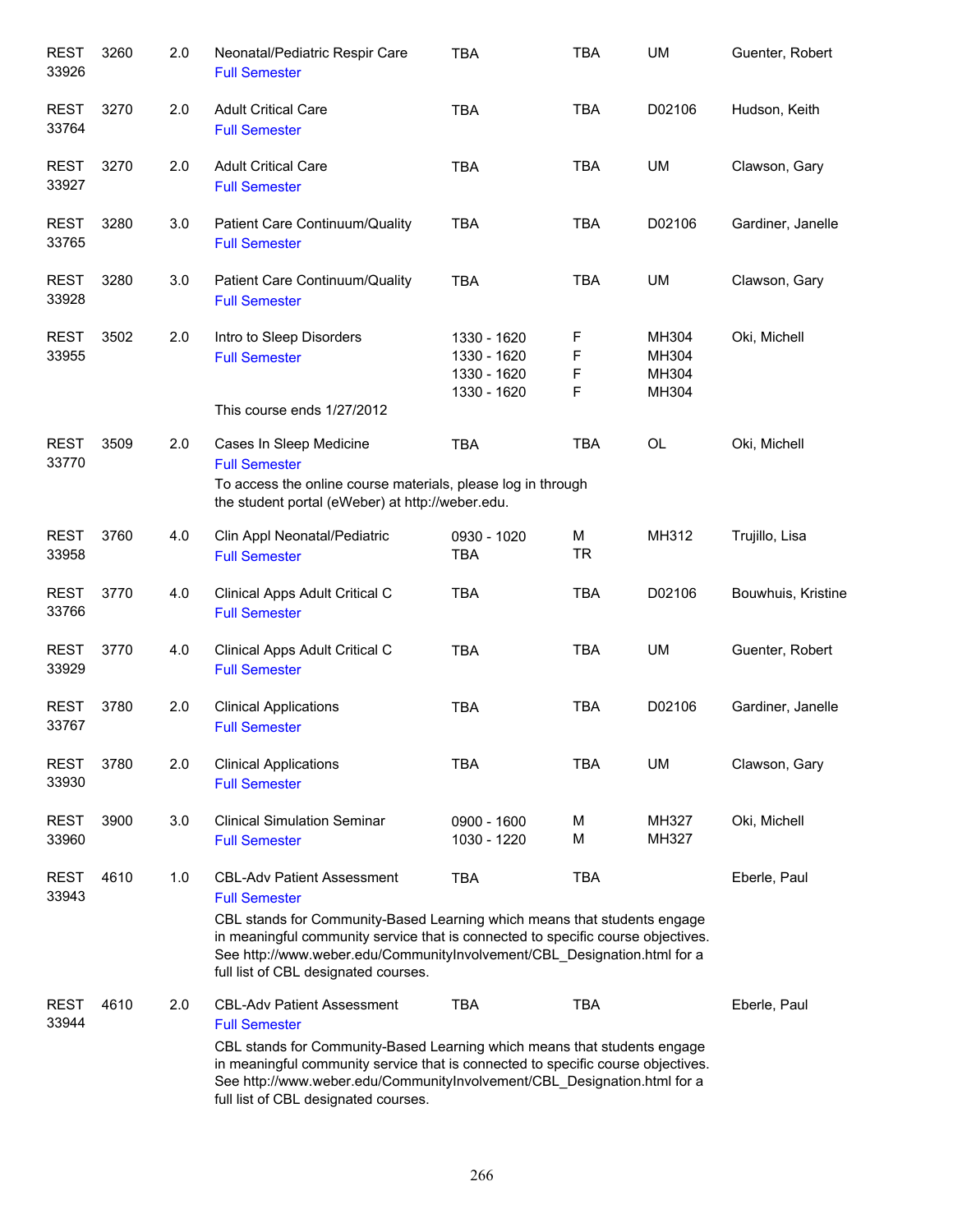| <b>REST</b><br>33945 | 4620 | 1.0 | <b>CBL-Health Promotion</b><br><b>Full Semester</b>                                                                                                                                                                                                                              | <b>TBA</b>  | TBA        |              | Trujillo, Lisa      |
|----------------------|------|-----|----------------------------------------------------------------------------------------------------------------------------------------------------------------------------------------------------------------------------------------------------------------------------------|-------------|------------|--------------|---------------------|
|                      |      |     | CBL stands for Community-Based Learning which means that students engage<br>in meaningful community service that is connected to specific course objectives.<br>See http://www.weber.edu/CommunityInvolvement/CBL_Designation.html for a<br>full list of CBL designated courses. |             |            |              |                     |
| <b>REST</b><br>33946 | 4620 | 2.0 | <b>CBL-Health Promotion</b><br><b>Full Semester</b>                                                                                                                                                                                                                              | <b>TBA</b>  | <b>TBA</b> |              | Trujillo, Lisa      |
|                      |      |     | CBL stands for Community-Based Learning which means that students engage<br>in meaningful community service that is connected to specific course objectives.<br>See http://www.weber.edu/CommunityInvolvement/CBL_Designation.html for a<br>full list of CBL designated courses. |             |            |              |                     |
| <b>REST</b><br>33947 | 4630 | 1.0 | <b>CBL-Continuous Quality Improve</b><br><b>Full Semester</b>                                                                                                                                                                                                                    | <b>TBA</b>  | <b>TBA</b> |              | Gardiner, Janelle   |
|                      |      |     | CBL stands for Community-Based Learning which means that students engage<br>in meaningful community service that is connected to specific course objectives.<br>See http://www.weber.edu/CommunityInvolvement/CBL_Designation.html for a<br>full list of CBL designated courses. |             |            |              |                     |
| <b>REST</b><br>33948 | 4630 | 2.0 | <b>CBL-Continuous Quality Improve</b><br><b>Full Semester</b>                                                                                                                                                                                                                    | <b>TBA</b>  | <b>TBA</b> |              | Gardiner, Janelle   |
|                      |      |     | CBL stands for Community-Based Learning which means that students engage<br>in meaningful community service that is connected to specific course objectives.<br>See http://www.weber.edu/CommunityInvolvement/CBL_Designation.html for a<br>full list of CBL designated courses. |             |            |              |                     |
| <b>REST</b><br>33949 | 4800 | 1.0 | Independent Projects<br><b>Full Semester</b>                                                                                                                                                                                                                                     | <b>TBA</b>  | <b>TBA</b> |              | Oki, Michell        |
| <b>SCM</b><br>33522  | 3050 | 3.0 | Operations & Logistics Mgmt<br><b>Full Semester</b>                                                                                                                                                                                                                              | <b>TBA</b>  | <b>TBA</b> | OL           | Christensen, Bruce  |
|                      |      |     | To access online course materials, please log on through the<br>student portal (eWeber) at http://weber.edu and select:<br>"Current Students".                                                                                                                                   |             |            |              |                     |
| <b>SCM</b><br>33654  | 3050 | 3.0 | Operations & Logistics Mgmt<br><b>Full Semester</b>                                                                                                                                                                                                                              | 1730 - 2010 | W          | <b>WB119</b> | Hill, Stephen       |
| <b>SCM</b><br>33655  | 3050 | 3.0 | Operations & Logistics Mgmt<br><b>Full Semester</b>                                                                                                                                                                                                                              | 0730 - 0820 | <b>MWF</b> | <b>WB119</b> | Hill, Stephen       |
| <b>SCM</b><br>33656  | 3500 | 3.0 | <b>Computer Models/Applications</b><br><b>Full Semester</b>                                                                                                                                                                                                                      | 1030 - 1120 | <b>MWF</b> | <b>WB114</b> | Christensen, Bruce  |
| <b>SCM</b><br>33657  | 4050 | 3.0 | Contemp Supply Chain Mgmt<br><b>Full Semester</b>                                                                                                                                                                                                                                | 0930 - 1020 | <b>MWF</b> | <b>WB120</b> | Hill, Stephen       |
| <b>SCM</b><br>33659  | 4100 | 3.0 | <b>Quality Mgmt &amp; Productivity</b><br><b>Full Semester</b>                                                                                                                                                                                                                   | 0900 - 1015 | <b>TR</b>  | <b>WB114</b> | Schvaneveldt, Shane |
| <b>SCM</b><br>33660  | 4100 | 3.0 | <b>Quality Mgmt &amp; Productivity</b><br><b>Full Semester</b>                                                                                                                                                                                                                   | 1730 - 2020 | M          | <b>WB114</b> | Schvaneveldt, Shane |
| <b>SCM</b><br>33662  | 4410 | 3.0 | Materials & Inventory Mgmt<br><b>Full Semester</b>                                                                                                                                                                                                                               | 0730 - 0820 | <b>MWF</b> | <b>WB114</b> | Christensen, Bruce  |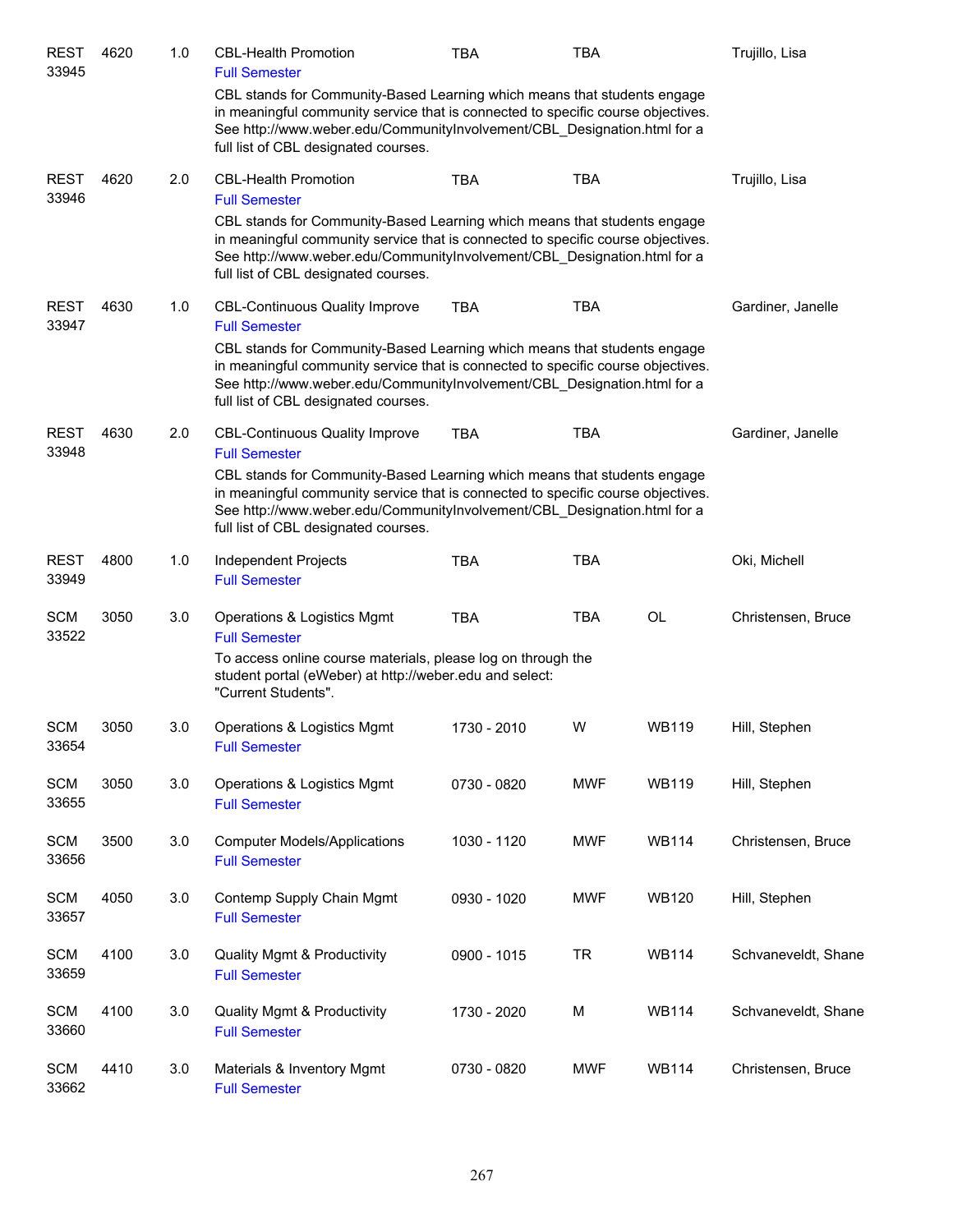| <b>SCM</b><br>33664 | 4860 | 3.0 | Supply Chain Mngmt Internship<br><b>Full Semester</b>                                                                                                                                            | <b>TBA</b>  | <b>TBA</b> |              | Russell, Stephen    |
|---------------------|------|-----|--------------------------------------------------------------------------------------------------------------------------------------------------------------------------------------------------|-------------|------------|--------------|---------------------|
| <b>SOC</b><br>30103 | 1010 | 3.0 | SS/DV Intro to Sociology<br><b>Full Semester</b>                                                                                                                                                 | 0730 - 0820 | <b>MWF</b> | SS109        | Glass, Henry        |
| <b>SOC</b><br>30104 | 1010 | 3.0 | SS/DV Intro to Sociology<br><b>Full Semester</b>                                                                                                                                                 | 0830 - 0920 | <b>MWF</b> | SS109        | Glass, Henry        |
| <b>SOC</b><br>30105 | 1010 | 3.0 | SS/DV Intro to Sociology<br><b>Full Semester</b>                                                                                                                                                 | 0930 - 1020 | <b>MWF</b> | <b>SS109</b> | Ollilainen, Anne    |
| <b>SOC</b><br>30106 | 1010 | 3.0 | SS/DV Intro to Sociology<br><b>Full Semester</b>                                                                                                                                                 | 1030 - 1120 | <b>MWF</b> | SS109        | Ollilainen, Anne    |
| <b>SOC</b><br>30107 | 1010 | 3.0 | SS/DV Intro to Sociology<br><b>Full Semester</b>                                                                                                                                                 | 1030 - 1145 | <b>TR</b>  | SS109        | Wei-Arthus, Huiying |
| <b>SOC</b><br>30108 | 1010 | 3.0 | SS/DV Intro to Sociology<br><b>Full Semester</b>                                                                                                                                                 | 1200 - 1315 | <b>TR</b>  | <b>SS109</b> | Wei-Arthus, Huiying |
| SOC<br>32782        | 1010 | 3.0 | SS/DV Intro to Sociology<br><b>Full Semester</b>                                                                                                                                                 | 1730 - 2010 | W          | SS109        | Wei-Arthus, Huiying |
| <b>SOC</b><br>33162 | 1010 | 3.0 | SS/DV Intro to Sociology<br><b>Full Semester</b><br>To access online course materials, please log on through the<br>student portal eWeber at http://weber.edu and select:<br>"Current Students". | <b>TBA</b>  | <b>TBA</b> | <b>OL</b>    | Wei-Arthus, Huiying |
| <b>SOC</b><br>33163 | 1010 | 3.0 | SS/DV Intro to Sociology<br><b>Full Semester</b><br>To access online course materials, please log on through the<br>student portal eWeber at http://weber.edu and select:<br>"Current Students". | <b>TBA</b>  | <b>TBA</b> | OL           | Reynolds, Robert    |
| SOC<br>33192        | 1010 | 3.0 | SS/DV Intro to Sociology<br><b>Full Semester</b>                                                                                                                                                 | 1800 - 2040 | R          | D02325       | Richens, Greg       |
| SOC<br>30109        | 1020 | 3.0 | <b>SS/DV Social Problems</b><br><b>Full Semester</b>                                                                                                                                             | 1130 - 1220 | <b>MWF</b> | <b>SS109</b> | Kearin, Thomas      |
| SOC<br>30110        | 1020 | 3.0 | <b>SS/DV Social Problems</b><br><b>Full Semester</b>                                                                                                                                             | 1230 - 1320 | <b>MWF</b> | SS109        | Kearin, Thomas      |
| SOC<br>30111        | 1020 | 3.0 | <b>SS/DV Social Problems</b><br><b>Full Semester</b>                                                                                                                                             | 0730 - 0845 | <b>TR</b>  | SS109        | Trentelman, Carla   |
| SOC<br>30112        | 1020 | 3.0 | <b>SS/DV Social Problems</b><br><b>Full Semester</b>                                                                                                                                             | 0900 - 1015 | <b>TR</b>  | SS109        | Trentelman, Carla   |
| SOC<br>32788        | 1020 | 3.0 | <b>SS/DV Social Problems</b><br><b>Full Semester</b>                                                                                                                                             | 1330 - 1445 | <b>TR</b>  | SS109        | Reynolds, Robert    |
| SOC<br>32789        | 1020 | 3.0 | <b>SS/DV Social Problems</b><br><b>Full Semester</b>                                                                                                                                             | 1730 - 2010 | T          | SS109        | Kearin, Thomas      |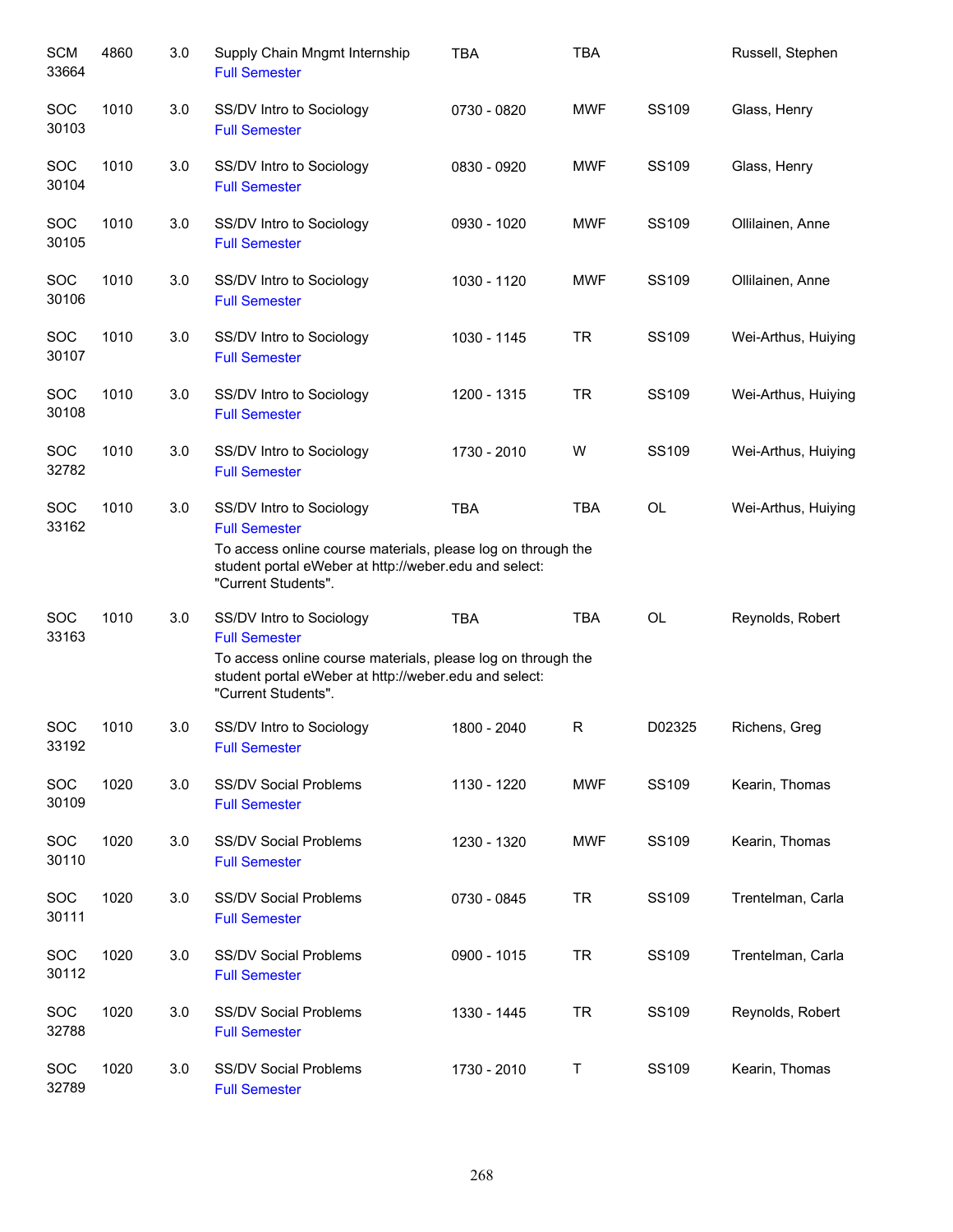| SOC<br>33178        | 1020 | 3.0 | <b>SS/DV Social Problems</b><br><b>Full Semester</b>                                                                                                                                                                                                                             | <b>TBA</b>  | <b>TBA</b> | OL           | Higley, Ramona      |
|---------------------|------|-----|----------------------------------------------------------------------------------------------------------------------------------------------------------------------------------------------------------------------------------------------------------------------------------|-------------|------------|--------------|---------------------|
|                     |      |     | To access online course materials, please log on through the<br>student portal eWeber at http://weber.edu and select:<br>"Current Students".                                                                                                                                     |             |            |              |                     |
| <b>SOC</b><br>33179 | 1020 | 3.0 | <b>SS/DV Social Problems</b><br><b>Full Semester</b>                                                                                                                                                                                                                             | <b>TBA</b>  | <b>TBA</b> | <b>OL</b>    | Richens, Greg       |
|                     |      |     | To access onlnie course materials, please log on through the<br>student portal eWeber at http://weber.edu and select:<br>"Current Students".                                                                                                                                     |             |            |              |                     |
| SOC<br>33193        | 1020 | 3.0 | <b>SS/DV Social Problems</b><br><b>Full Semester</b>                                                                                                                                                                                                                             | 0900 - 1015 | <b>TR</b>  | D02103       | Higley, Ramona      |
| SOC<br>33194        | 1020 | 3.0 | <b>SS/DV Social Problems</b><br><b>Full Semester</b>                                                                                                                                                                                                                             | 1030 - 1145 | <b>TR</b>  | D02103       | Higley, Ramona      |
| SOC<br>33189        | 3000 | 3.0 | Social Psychology<br><b>Full Semester</b>                                                                                                                                                                                                                                        | 1930 - 2210 | R          | <b>PS217</b> | Blake, Spencer      |
| SOC<br>33195        | 3010 | 3.0 | DV Social Stratification<br><b>Full Semester</b>                                                                                                                                                                                                                                 | 1200 - 1315 | <b>TR</b>  | D02103       | Higley, Ramona      |
| SOC<br>30115        | 3030 | 3.0 | <b>Classical Sociological Theory</b><br><b>Full Semester</b>                                                                                                                                                                                                                     | 1030 - 1120 | <b>MWF</b> | <b>SS44</b>  | Wei-Arthus, Huiying |
| <b>SOC</b><br>33191 | 3030 | 3.0 | <b>Classical Sociological Theory</b><br><b>Full Semester</b>                                                                                                                                                                                                                     | 1630 - 1910 | R          | <b>PS217</b> | Blake, Spencer      |
| SOC<br>30116        | 3110 | 3.0 | Sociology Of Family<br><b>Full Semester</b>                                                                                                                                                                                                                                      | 0830 - 0920 | <b>MWF</b> | <b>SS44</b>  | Trentelman, Carla   |
| <b>SOC</b><br>30954 | 3250 | 3.0 | Deviance and Social Control<br><b>Full Semester</b>                                                                                                                                                                                                                              | 1130 - 1220 | <b>MWF</b> | <b>SS44</b>  | Glass, Henry        |
| SOC<br>30958        | 3300 | 3.0 | <b>Environment and Society</b><br><b>Full Semester</b>                                                                                                                                                                                                                           | 0930 - 1020 | <b>MWF</b> | <b>SS44</b>  | Trentelman, Carla   |
| SOC<br>30118        | 3600 | 3.0 | <b>Social Statistics</b><br><b>Full Semester</b>                                                                                                                                                                                                                                 | 0730 - 0845 | <b>TR</b>  | <b>SS44</b>  | Reynolds, Robert    |
| SOC<br>30120        | 3660 | 3.0 | <b>CBL-Sociological Research</b><br><b>Full Semester</b>                                                                                                                                                                                                                         | 1200 - 1315 | <b>TR</b>  | <b>SS44</b>  | Kowalewski, Brenda  |
|                     |      |     | CBL stands for Community-Based Learning which means that students engage<br>in meaningful community service that is connected to specific course objectives.<br>See http://www.weber.edu/CommunityInvolvement/CBL_Designation.html for a<br>full list of CBL designated courses. |             |            |              |                     |
| SOC<br>33196        | 3660 | 3.0 | Sociological Research<br><b>Full Semester</b>                                                                                                                                                                                                                                    | 1730 - 2010 | R          | N03          | Simpson, Mark       |
| SOC<br>30113        | 3850 | 3.0 | DV American Minorities Urban<br><b>Full Semester</b>                                                                                                                                                                                                                             | 1330 - 1420 | <b>TR</b>  | <b>SS44</b>  | Glass, Henry        |
| SOC<br>30119        | 4030 | 3.0 | Contemporary Soc Theory<br><b>Full Semester</b>                                                                                                                                                                                                                                  | 1030 - 1145 | <b>TR</b>  | <b>SS44</b>  | Ollilainen, Anne    |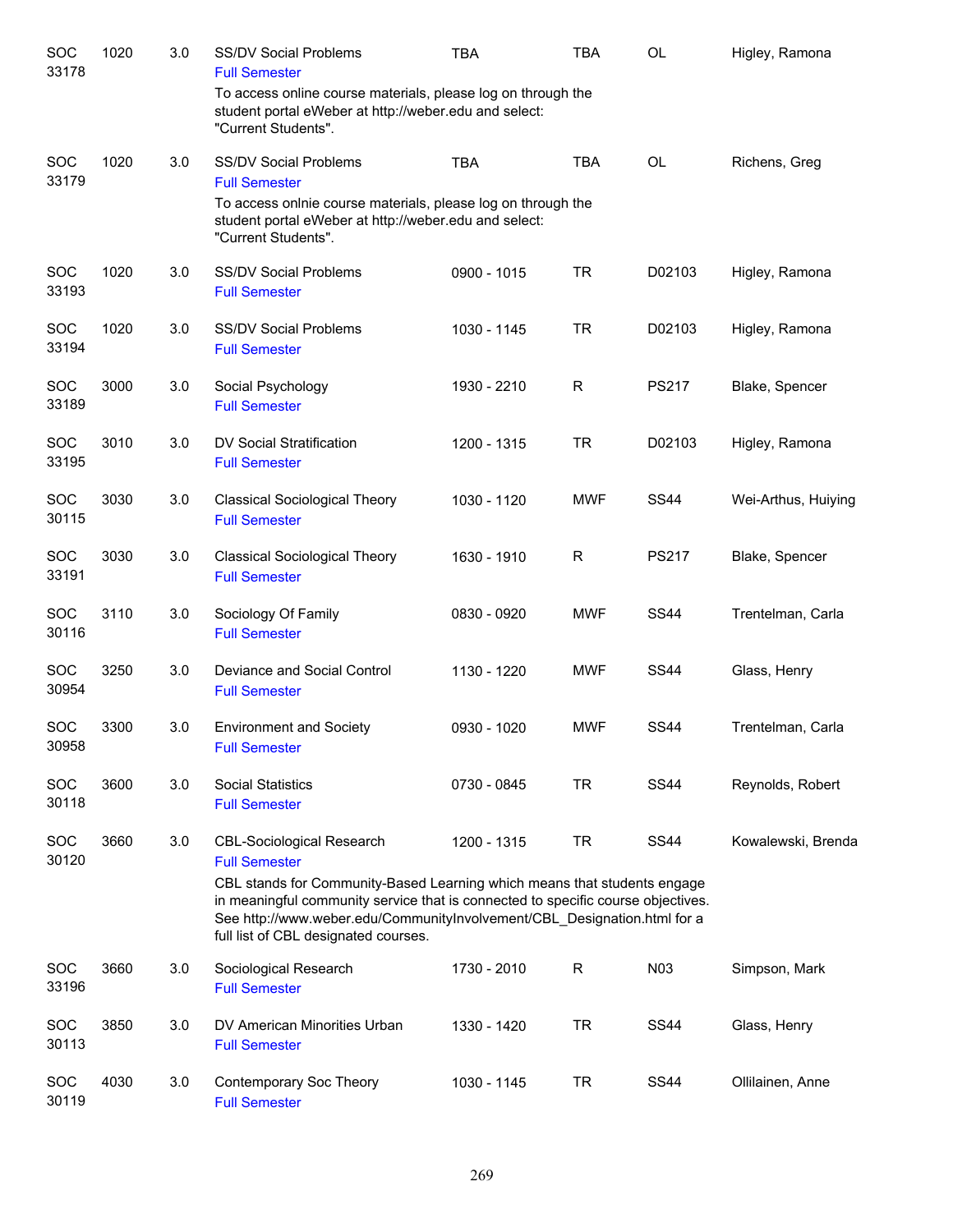| SOC<br>30122         | 4830 | $1.0$ | Readings and/or Projects<br><b>Full Semester</b>                   | <b>TBA</b>  | <b>TBA</b> |             | Wei-Arthus, Huiying |
|----------------------|------|-------|--------------------------------------------------------------------|-------------|------------|-------------|---------------------|
| SOC<br>30123         | 4830 | 2.0   | Readings and/or Projects<br><b>Full Semester</b>                   | <b>TBA</b>  | <b>TBA</b> |             | Wei-Arthus, Huiying |
| SOC<br>30124         | 4830 | 3.0   | Readings and/or Projects<br><b>Full Semester</b>                   | <b>TBA</b>  | <b>TBA</b> |             | Wei-Arthus, Huiying |
| SOC<br>30125         | 4890 | $1.0$ | Internship<br><b>Full Semester</b>                                 | <b>TBA</b>  | <b>TBA</b> |             | Reynolds, Robert    |
| <b>SOC</b><br>30126  | 4890 | 2.0   | Internship<br><b>Full Semester</b>                                 | <b>TBA</b>  | <b>TBA</b> |             | Reynolds, Robert    |
| <b>SOC</b><br>30127  | 4890 | 3.0   | Internship<br><b>Full Semester</b>                                 | <b>TBA</b>  | <b>TBA</b> |             | Reynolds, Robert    |
| <b>SOC</b><br>30128  | 4890 | 4.0   | Internship<br><b>Full Semester</b>                                 | <b>TBA</b>  | <b>TBA</b> |             | Reynolds, Robert    |
| <b>SOC</b><br>30129  | 4890 | $5.0$ | Internship<br><b>Full Semester</b>                                 | <b>TBA</b>  | <b>TBA</b> |             | Reynolds, Robert    |
| <b>SOC</b><br>30130  | 4890 | 6.0   | Internship<br><b>Full Semester</b>                                 | <b>TBA</b>  | <b>TBA</b> |             | Reynolds, Robert    |
| <b>SOC</b><br>30117  | 4900 | 3.0   | Senior Capstone Course<br><b>Full Semester</b>                     | 1230 - 1320 | <b>MWF</b> | <b>SS44</b> | Reynolds, Robert    |
| <b>SOC</b><br>30121  | 4900 | 3.0   | Senior Capstone Course<br><b>Full Semester</b>                     | 1730 - 2010 | Τ          | <b>SS44</b> | Reynolds, Robert    |
| <b>SOC</b><br>30965  | 4990 | 3.0   | I Want That!-Consumer Society<br><b>Full Semester</b>              | 0900 - 1015 | <b>TR</b>  | <b>SS44</b> | Ollilainen, Anne    |
| <b>SPAN</b><br>32582 | 1010 | 3.0   | First Year Spanish I<br><b>Full Semester</b><br>Course Fee: \$6.00 | 0730 - 0820 | <b>MWF</b> | EH104       | Compton, Greg       |
| <b>SPAN</b><br>32583 | 1010 | 3.0   | First Year Spanish I<br><b>Full Semester</b><br>Course Fee: \$6.00 | 0830 - 0920 | <b>MWF</b> | EH115       | Maw, Trenton        |
| <b>SPAN</b><br>32584 | 1010 | 3.0   | First Year Spanish I<br><b>Full Semester</b><br>Course Fee: \$6.00 | 1030 - 1120 | <b>MWF</b> | EH115       | Fielding, Maria     |
| <b>SPAN</b><br>32586 | 1010 | 3.0   | First Year Spanish I<br><b>Full Semester</b><br>Course Fee: \$6.00 | 1130 - 1220 | <b>MWF</b> | EH115       | Jasmer, Dolores     |
| <b>SPAN</b><br>32589 | 1010 | 3.0   | First Year Spanish I<br><b>Full Semester</b><br>Course Fee: \$6.00 | 1130 - 1220 | <b>MWF</b> | EH104       | Asensio, Isabel     |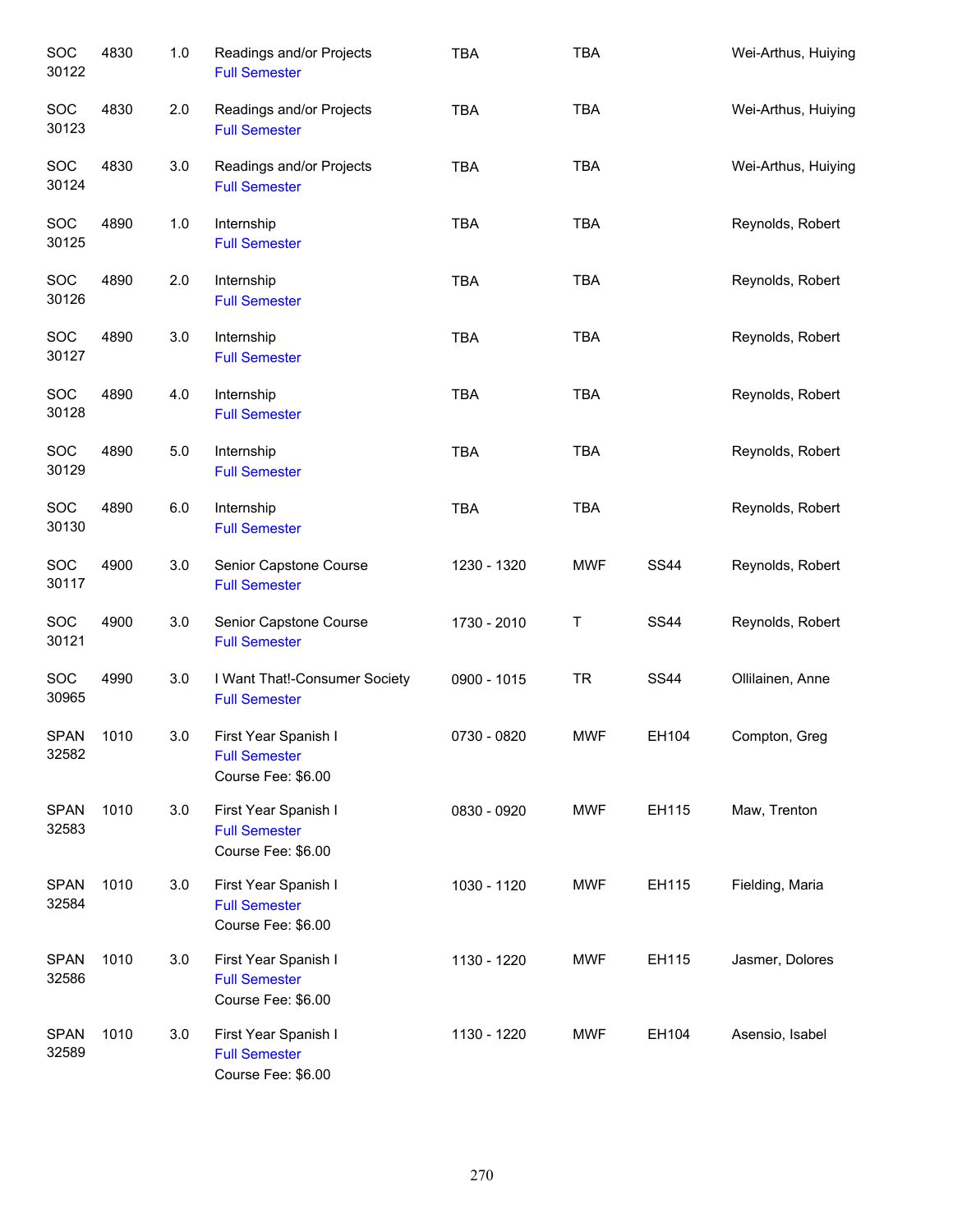| <b>SPAN</b><br>32592 | 1010 | 3.0 | First Year Spanish I<br><b>Full Semester</b><br>Course Fee: \$6.00      | 1230 - 1320 | <b>MWF</b> | EH118  | Norseth, Marianna |
|----------------------|------|-----|-------------------------------------------------------------------------|-------------|------------|--------|-------------------|
| <b>SPAN</b><br>32595 | 1010 | 3.0 | First Year Spanish I<br><b>Full Semester</b><br>Course Fee: \$6.00      | 1900 - 2015 | MW         | EH105  | Knudsen, Tyson    |
| <b>SPAN</b><br>34786 | 1010 | 3.0 | First Year Spanish I<br><b>Full Semester</b><br>Course Fee \$6.00       | 1230 - 1320 | MWF        | EH106  | Stokes, Jeffery   |
| <b>SPAN</b><br>34788 | 1010 | 3.0 | First Year Spanish I<br><b>Full Semester</b><br>Course Fee \$6.00       | 0930 - 1020 | MWF        | EH104  | Asensio, Isabel   |
| <b>SPAN</b><br>32536 | 1020 | 3.0 | First Year Spanish II<br><b>Full Semester</b><br>Course Fee: \$6.00     | 1900 - 2015 | MW         | D02106 | Michalek, Vanesa  |
| <b>SPAN</b><br>32597 | 1020 | 3.0 | First Year Spanish II<br><b>Full Semester</b><br>Course Fee: \$6.00     | 0830 - 0920 | MWF        | EH105  | Giralt, Alicia    |
| <b>SPAN</b><br>32599 | 1020 | 3.0 | First Year Spanish II<br><b>Full Semester</b><br>Course Fee: \$6.00     | 0930 - 1020 | MWF        | EH118  | Batista, Diego    |
| <b>SPAN</b><br>32600 | 1020 | 3.0 | First Year Spanish II<br><b>Full Semester</b><br>Course Fee: \$6.00     | 1030 - 1120 | MWF        | EH118  | Batista, Diego    |
| <b>SPAN</b><br>32604 | 1020 | 3.0 | First Year Spanish II<br><b>Full Semester</b><br>Course Fee: \$6.00     | 1730 - 1845 | MW         | EH105  | Knudsen, Tyson    |
| <b>SPAN</b><br>32606 | 1020 | 3.0 | First Year Spanish II<br><b>Full Semester</b><br>Course Fee: \$6.00     | 1900 - 2015 | <b>TR</b>  | EH105  | Nebeker, Jared    |
| <b>SPAN</b><br>32616 | 2010 | 3.0 | Second Year Spanish I<br><b>Full Semester</b><br>Course Fee: \$6.00     | 0830 - 0920 | <b>MWF</b> | EH117  | Norseth, Marianna |
| <b>SPAN</b><br>32617 | 2010 | 3.0 | Second Year Spanish I<br><b>Full Semester</b><br>Course Fee: \$6.00     | 1230 - 1320 | MWF        | EH115  | Jasmer, Dolores   |
| <b>SPAN</b><br>32618 | 2020 | 3.0 | HU Second Year Spanish II<br><b>Full Semester</b><br>Course Fee: \$6.00 | 0830 - 0920 | MWF        | EH104  | Compton, Greg     |
| <b>SPAN</b><br>32619 | 2020 | 3.0 | HU Second Year Spanish II<br><b>Full Semester</b><br>Course Fee: \$6.00 | 1130 - 1220 | MWF        | EH105  | Norseth, Marianna |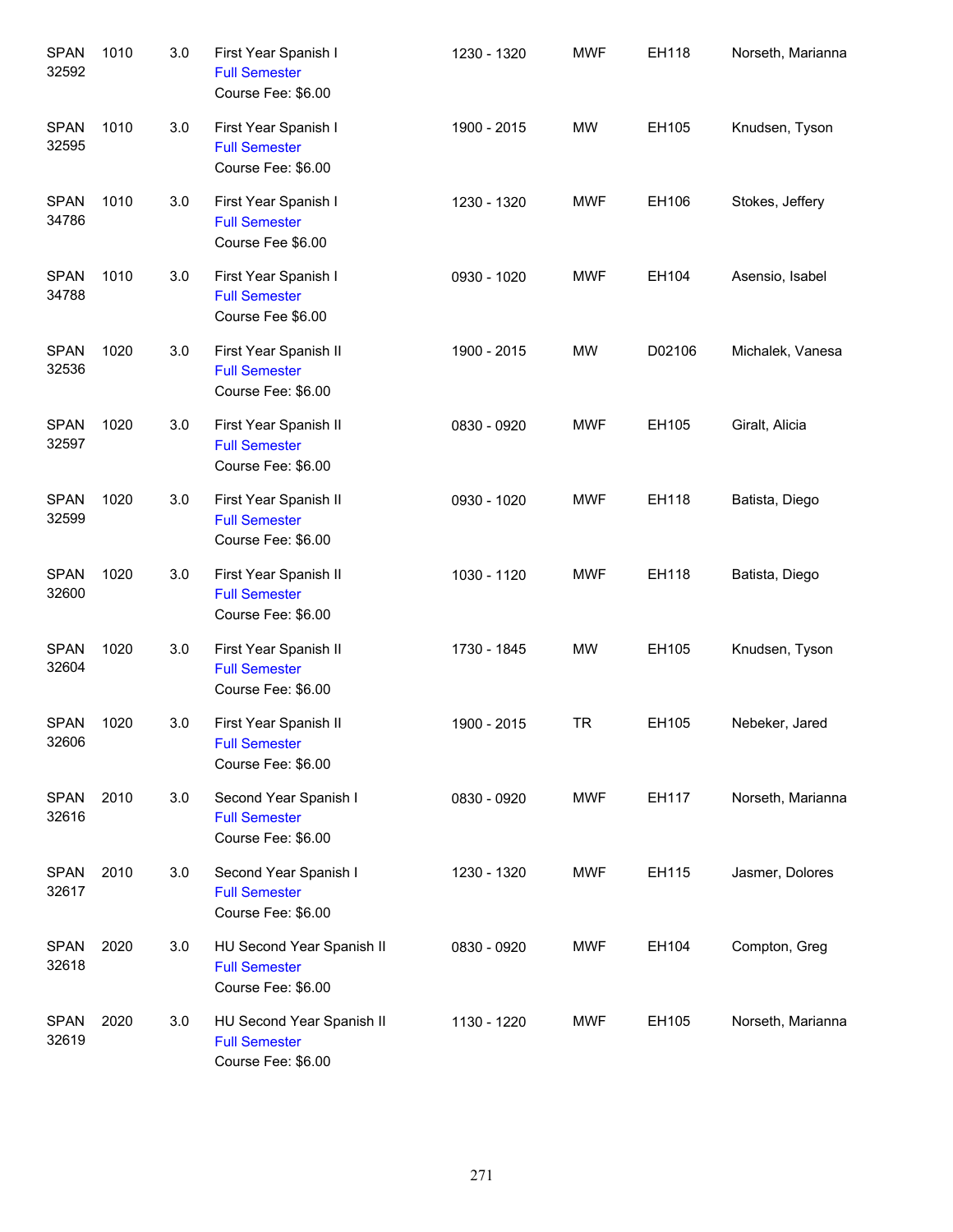| <b>SPAN</b><br>32816 | 2020 | 3.0 | HU Second Year Spanish II<br><b>Full Semester</b><br>Course Fee: \$6.00        | 1730 - 1845 | <b>MW</b>  | D02106 | Michalek, Vanesa  |
|----------------------|------|-----|--------------------------------------------------------------------------------|-------------|------------|--------|-------------------|
| <b>SPAN</b><br>32622 | 3000 | 3.0 | <b>Proficiency Development</b><br><b>Full Semester</b><br>Course Fee: \$6.00   | 1030 - 1145 | <b>TR</b>  | EH106  | Stokes, Jeffery   |
| <b>SPAN</b><br>32497 | 3060 | 3.0 | Grammar & Composition<br><b>Full Semester</b><br>Course Fee: \$6.00            | 0830 - 0920 | <b>MWF</b> | EH106  | Fielding, Maria   |
| <b>SPAN</b><br>32498 | 3060 | 3.0 | Grammar & Composition<br><b>Full Semester</b><br>Course Fee: \$6.00            | 1030 - 1145 | <b>TR</b>  | EH104  | Batista, Diego    |
| <b>SPAN</b><br>32499 | 3060 | 3.0 | <b>Grammar &amp; Composition</b><br><b>Full Semester</b><br>Course Fee: \$6.00 | 1200 - 1315 | <b>TR</b>  | EH118  | Mathews, Thomas   |
| <b>SPAN</b><br>32500 | 3060 | 3.0 | <b>Grammar &amp; Composition</b><br><b>Full Semester</b><br>Course Fee: \$6.00 | 1730 - 2010 | Τ          | EH115  | Myers, Christina  |
| <b>SPAN</b><br>32501 | 3160 | 3.0 | Introduction to Literature<br><b>Full Semester</b><br>Course Fee: \$6.00       | 0900 - 1015 | <b>TR</b>  | EH104  | Batista, Diego    |
| <b>SPAN</b><br>32502 | 3160 | 3.0 | Introduction to Literature<br><b>Full Semester</b><br>Course Fee: \$6.00       | 0930 - 1020 | <b>MWF</b> | EH106  | Fielding, Maria   |
| <b>SPAN</b><br>32503 | 3160 | 3.0 | Introduction to Literature<br><b>Full Semester</b><br>Course Fee: \$6.00       | 1230 - 1320 | <b>MWF</b> | EH104  | Maughan, Rona Lee |
| <b>SPAN</b><br>32504 | 3160 | 3.0 | Introduction to Literature<br><b>Full Semester</b><br>Course Fee: \$6.00       | 1730 - 2010 | W          | EH118  | Myers, Christina  |
| <b>SPAN</b><br>32531 | 3220 | 3.0 | Phonetics & Phonology<br><b>Full Semester</b><br>Course Fee: \$6.00            | 0930 - 1020 | <b>MWF</b> | EH115  | Stokes, Jeffery   |
| <b>SPAN</b><br>32535 | 3320 | 3.0 | <b>Advanced Conversation</b><br><b>Full Semester</b><br>Course Fee: \$6.00     | 0730 - 0845 | <b>TR</b>  | EH118  | Mathews, Thomas   |
| <b>SPAN</b><br>32539 | 3360 | 3.0 | <b>Advanced Grammar</b><br><b>Full Semester</b><br>Course Fee: \$6.00          | 0830 - 0920 | <b>MWF</b> | EH118  | Mathews, Thomas   |
| <b>SPAN</b><br>32552 | 3550 | 3.0 | Cultural Heritage of Spain<br><b>Full Semester</b><br>Course Fee: \$6.00       | 1030 - 1145 | <b>TR</b>  | EH115  | Fielding, Maria   |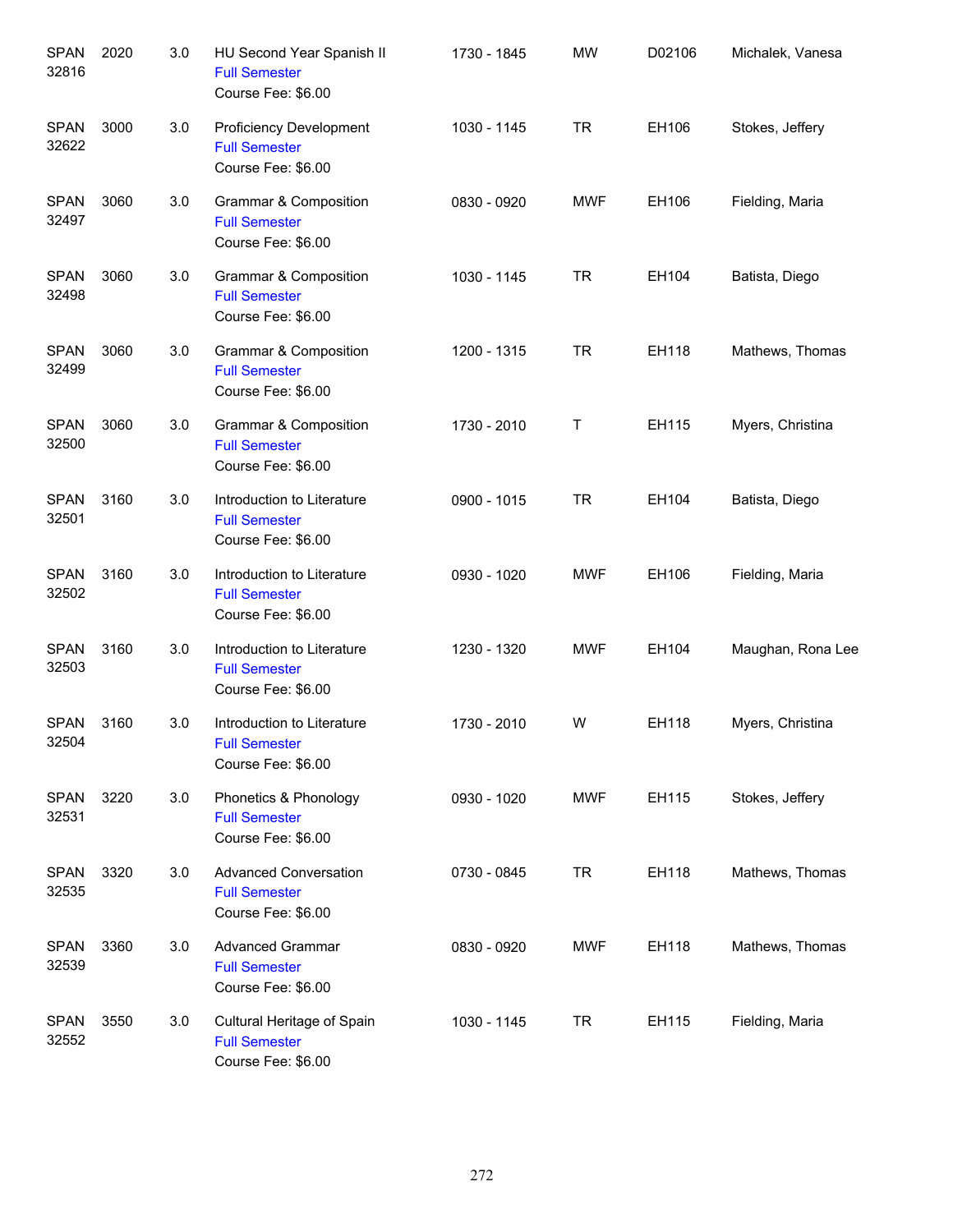| <b>SPAN</b><br>32555 | 3560 | 3.0 | Cultural Heritage Latin Amer.<br><b>Full Semester</b><br>Course Fee: \$6.00                                                                                                                                               | 0900 - 1015 | <b>TR</b>  | EH106         | Stokes, Jeffery    |
|----------------------|------|-----|---------------------------------------------------------------------------------------------------------------------------------------------------------------------------------------------------------------------------|-------------|------------|---------------|--------------------|
| <b>SPAN</b><br>32564 | 3570 | 3.0 | Hispanic Culture Through Film<br><b>Full Semester</b><br>Course Fee: \$6.00                                                                                                                                               | 1730 - 2010 | Τ          | EH229         | Batista, Diego     |
| <b>SPAN</b><br>32568 | 3620 | 3.0 | Modern Lat. Amer. Lit.<br><b>Full Semester</b><br>Course Fee \$6.00                                                                                                                                                       | 1030 - 1120 | <b>MWF</b> | EH104         | Asensio, Isabel    |
| <b>SPAN</b><br>32472 | 3630 | 3.0 | Latin American Short Stories<br><b>Full Semester</b><br>To access online course materials, please log on through the<br>student portal eWeber at http://weber.edu and select:<br>"Current Students".<br>Course Fee \$6.00 | <b>TBA</b>  | <b>TBA</b> | <b>OL</b>     | Maughan, Rona Lee  |
| <b>SPAN</b><br>32571 | 3730 | 3.0 | <b>Community Service Practicum</b><br><b>Full Semester</b><br>Course Fee \$6.00                                                                                                                                           | 1030 - 1145 | <b>TR</b>  | EH118         | Giralt, Alicia     |
| <b>SPAN</b><br>32572 | 4690 | 3.0 | Don Quixote<br><b>Full Semester</b><br>Course Fee \$6.00                                                                                                                                                                  | 1130 - 1220 | <b>MWF</b> | EH118         | Bergeson, Craig    |
| <b>SPAN</b><br>32573 | 4710 | 3.0 | <b>Business Language II</b><br><b>Full Semester</b><br>Course Fee \$6.00                                                                                                                                                  | 0900 - 1015 | <b>TR</b>  | EH118         | Giralt, Alicia     |
| <b>SPAN</b><br>34680 | 4830 | 3.0 | Directed Readings<br><b>Full Semester</b>                                                                                                                                                                                 | <b>TBA</b>  | <b>TBA</b> |               | Bergeson, Craig    |
| <b>SPAN</b><br>34732 | 4830 | 3.0 | Directed Readings<br><b>Full Semester</b>                                                                                                                                                                                 | <b>TBA</b>  | <b>TBA</b> |               | Giralt, Alicia     |
| SPAN<br>34773        | 4830 | 3.0 | Directed Readings<br><b>Full Semester</b>                                                                                                                                                                                 | <b>TBA</b>  | <b>TBA</b> |               | Batista, Diego     |
| <b>SST</b><br>30146  | 1143 | 3.0 | <b>Fundamental Selling Techniques</b><br><b>Full Semester</b>                                                                                                                                                             | 0900 - 1015 | <b>TR</b>  | ET128         | Border, Tim        |
| SST<br>30150         | 1143 | 3.0 | <b>Fundamental Selling Techniques</b><br><b>Full Semester</b>                                                                                                                                                             | 0830 - 0920 | <b>MWF</b> | <b>TE202N</b> | Grunander, Carl    |
| <b>SST</b><br>33033  | 1143 | 3.0 | <b>Fundamental Selling Techniques</b><br><b>Full Semester</b><br>To access online course materials, please log on through the<br>student portal eWeber at http://weber.edu and select:<br>"Current Students".             | <b>TBA</b>  | TBA        | OL            | Litchford, Charles |
| <b>SST</b><br>33034  | 1143 | 3.0 | <b>Fundamental Selling Techniques</b><br><b>Full Semester</b><br>To access online course materials, please log on through the<br>student portal eWeber at http://weber.edu and select:<br>"Current Students".             | <b>TBA</b>  | <b>TBA</b> | OL            | Litchford, Charles |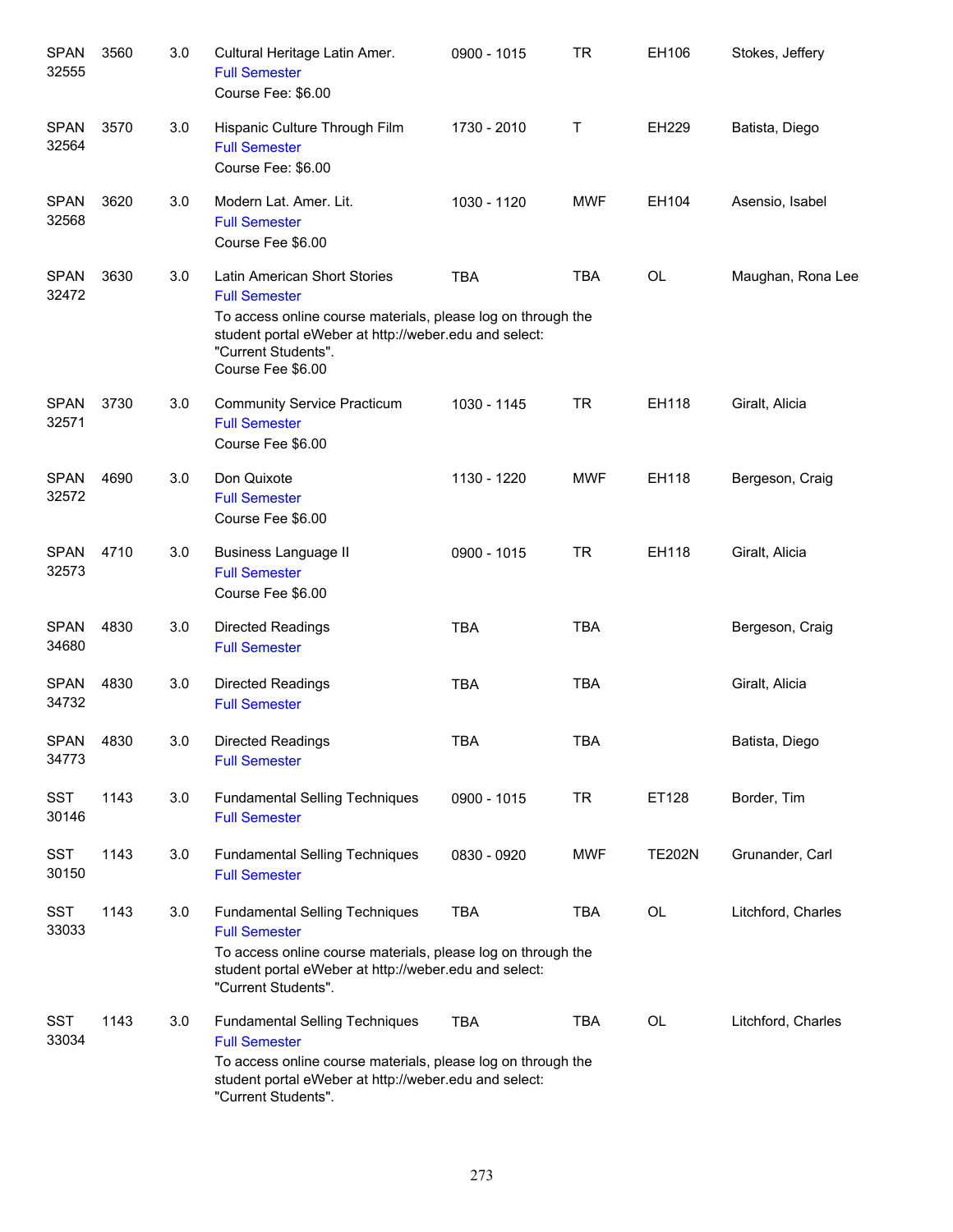| <b>SST</b><br>30152 | 1303 | 3.0 | Sales Channels<br><b>Full Semester</b>                                                                                                        | 0930 - 1020 | <b>MWF</b> | <b>TE202N</b> | Eichmeier, Steven |
|---------------------|------|-----|-----------------------------------------------------------------------------------------------------------------------------------------------|-------------|------------|---------------|-------------------|
| <b>SST</b><br>33035 | 1303 | 3.0 | Sales Channels<br><b>Full Semester</b>                                                                                                        | <b>TBA</b>  | <b>TBA</b> | <b>OL</b>     | Eichmeier, Steven |
|                     |      |     | To access online course materilas, please log on through the<br>student portal eWeber at http://weber.edu and select:<br>"Current Students".  |             |            |               |                   |
| <b>SST</b><br>33036 | 1303 | 3.0 | Sales Channels<br><b>Full Semester</b>                                                                                                        | <b>TBA</b>  | <b>TBA</b> | <b>OL</b>     | Summers, Kent     |
|                     |      |     | To access online course materials, please log on through the<br>student portla eWeber at http://weber.edu and select:<br>"Current Students".  |             |            |               |                   |
| <b>SST</b><br>30157 | 1401 | 1.0 | Intoduction to SST<br><b>Full Semester</b>                                                                                                    | 1130 - 1220 | W          | <b>TE202N</b> | Eichmeier, Steven |
| <b>SST</b><br>33037 | 1401 | 1.0 | Intoduction to SST<br><b>Full Semester</b>                                                                                                    | <b>TBA</b>  | <b>TBA</b> | <b>OL</b>     | Eichmeier, Steven |
|                     |      |     | To access online course materials, please log on through the<br>studeent portal eWeber at http://weber.edu and select:<br>"Current Students". |             |            |               |                   |
| <b>SST</b><br>30158 | 1503 | 3.0 | Intro to Fashion Merchandising<br><b>Full Semester</b>                                                                                        | 0930 - 1020 | <b>MWF</b> | <b>TE102C</b> | Cooper, Desiree   |
| <b>SST</b><br>33038 | 1503 | 3.0 | Intro to Fashion Merchandising<br><b>Full Semester</b>                                                                                        | <b>TBA</b>  | <b>TBA</b> | <b>OL</b>     | Cooper, Desiree   |
|                     |      |     | To access olnine course materials, please log on through the<br>student portal eWeber at http://weber.edu anbd select:<br>"Current Students". |             |            |               |                   |
| <b>SST</b><br>30159 | 1890 | 1.0 | <b>Work Experience</b><br><b>Full Semester</b>                                                                                                | <b>TBA</b>  | <b>TBA</b> |               | Eichmeier, Steven |
| <b>SST</b><br>30160 | 1890 | 2.0 | <b>Work Experience</b><br><b>Full Semester</b>                                                                                                | <b>TBA</b>  | <b>TBA</b> |               | Eichmeier, Steven |
| <b>SST</b><br>33041 | 2182 | 2.0 | <b>Credit and Collection Methods</b><br><b>Full Semester</b>                                                                                  | <b>TBA</b>  | TBA        | OL            | Hardman, David    |
|                     |      |     | To access online course materials, please log on through the<br>student portal eWeber at http://weber.edu and select:<br>"Current Students".  |             |            |               |                   |
| <b>SST</b><br>30161 | 2383 | 3.0 | Retail Merchandising/Buying Me<br><b>Full Semester</b>                                                                                        | 1030 - 1120 | <b>MWF</b> | ET128         | Jonsson, Jo Ellen |
| <b>SST</b><br>33042 | 2383 | 3.0 | Retail Merchandising/Buying Me<br><b>Full Semester</b>                                                                                        | <b>TBA</b>  | TBA        | OL            | Jonsson, Jo Ellen |
|                     |      |     | To access online course materials, please log on through the<br>student portal eWeber at http://weber.edu and select:<br>"Current Students".  |             |            |               |                   |
| <b>SST</b><br>30162 | 2443 | 3.0 | <b>Advertising Methods</b><br><b>Full Semester</b>                                                                                            | 1130 - 1220 | <b>MWF</b> | ET128         | Grunander, Carl   |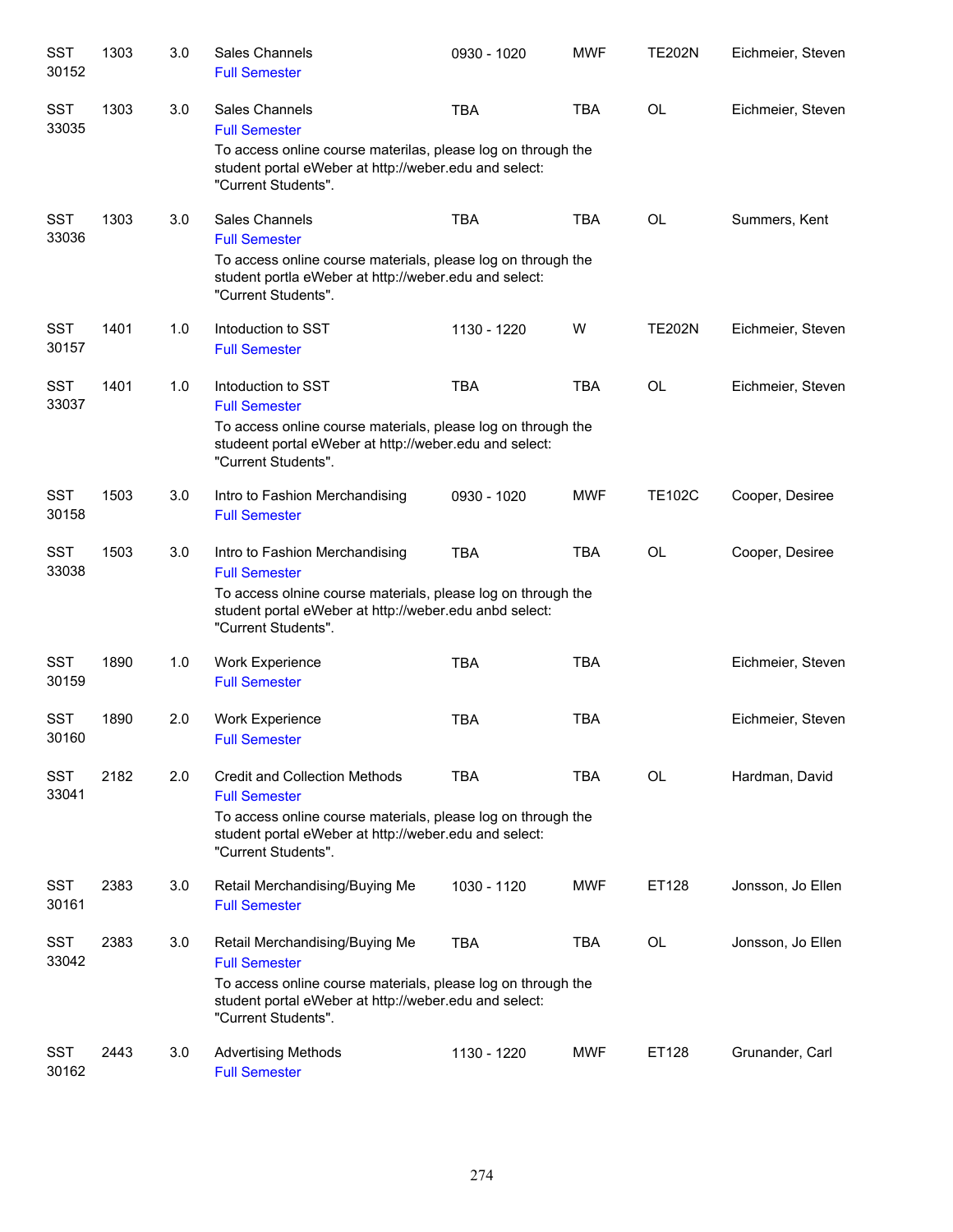| <b>SST</b><br>33043 | 2443 | 3.0 | <b>Advertising Methods</b><br><b>Full Semester</b>                                                                                           | <b>TBA</b>  | <b>TBA</b> | OL            | Grunander, Carl    |
|---------------------|------|-----|----------------------------------------------------------------------------------------------------------------------------------------------|-------------|------------|---------------|--------------------|
|                     |      |     | To access onlline course materials, please log on through th<br>student portal eWeber at http://weber.edu and select:<br>"Current Students". |             |            |               |                    |
| <b>SST</b><br>30163 | 2603 | 3.0 | <b>Advanced Selling Techniques</b><br><b>Full Semester</b>                                                                                   | 0930 - 1020 | <b>MWF</b> | ET128         | Grunander, Carl    |
| <b>SST</b><br>33039 | 2603 | 3.0 | <b>Advanced Selling Techniques</b><br><b>Full Semester</b>                                                                                   | <b>TBA</b>  | <b>TBA</b> | OL            | Litchford, Charles |
|                     |      |     | To access online course materials, please log on through the<br>student portal eWeber at http://weber.edu and select:<br>"Current Students". |             |            |               |                    |
| <b>SST</b><br>33040 | 2603 | 3.0 | <b>Advanced Selling Techniques</b><br><b>Full Semester</b>                                                                                   | <b>TBA</b>  | <b>TBA</b> | <b>OL</b>     | Litchford, Charles |
|                     |      |     | To access online course materials, pleasde log on through th<br>student portal eWeber at http://weber.edu and select:<br>"Current Students". |             |            |               |                    |
| <b>SST</b><br>33044 | 2703 | 3.0 | Internet Sales and Service<br><b>Full Semester</b>                                                                                           | <b>TBA</b>  | <b>TBA</b> | <b>OL</b>     | Burgess, Cheryl    |
|                     |      |     | To access onlline course materials, please logon through the<br>student portal eWeber at http://weber.edu and select:<br>"Current Courses".  |             |            |               |                    |
| <b>SST</b><br>30164 | 2890 | 1.0 | Work Experience II<br><b>Full Semester</b>                                                                                                   | <b>TBA</b>  | <b>TBA</b> |               | Eichmeier, Steven  |
| <b>SST</b><br>30165 | 2890 | 2.0 | Work Experience II<br><b>Full Semester</b>                                                                                                   | <b>TBA</b>  | <b>TBA</b> |               | Eichmeier, Steven  |
| <b>SST</b><br>30166 | 2991 | 3.0 | <b>SST Seminar</b><br><b>Full Semester</b>                                                                                                   | 1130 - 1220 | <b>MWF</b> | <b>TE102C</b> | Casler, Velton     |
| <b>SST</b><br>30167 | 3103 | 3.0 | Sales Personalities & Profiles<br><b>Full Semester</b>                                                                                       | 1030 - 1145 | <b>TR</b>  | <b>TE202N</b> | Jonsson, Jo Ellen  |
| <b>SST</b><br>33045 | 3103 | 3.0 | Sales Personalities & Profiles<br><b>Full Semester</b>                                                                                       | TBA         | <b>TBA</b> | OL            | Litchford, Charles |
|                     |      |     | To access online course materials, please log on thorugh the<br>student portal eWeber at http://weber.edu and select:<br>"Current Students". |             |            |               |                    |
| <b>SST</b><br>33046 | 3103 | 3.0 | Sales Personalities & Profiles<br><b>Full Semester</b>                                                                                       | <b>TBA</b>  | <b>TBA</b> | OL            | Litchford, Charles |
|                     |      |     | To access online course materials, please log on through the<br>student portal eWeber at http://weber.edu and select:<br>"Current Students". |             |            |               |                    |
| <b>SST</b><br>30168 | 3203 | 3.0 | <b>Customer Service Techniques</b><br><b>Full Semester</b>                                                                                   | 1030 - 1120 | <b>MWF</b> | <b>TE202N</b> | Eichmeier, Steven  |
| <b>SST</b><br>30169 | 3203 | 3.0 | <b>Customer Service Techniques</b><br><b>Full Semester</b>                                                                                   | 0900 - 1015 | TR         | <b>TE202N</b> | Grunander, Carl    |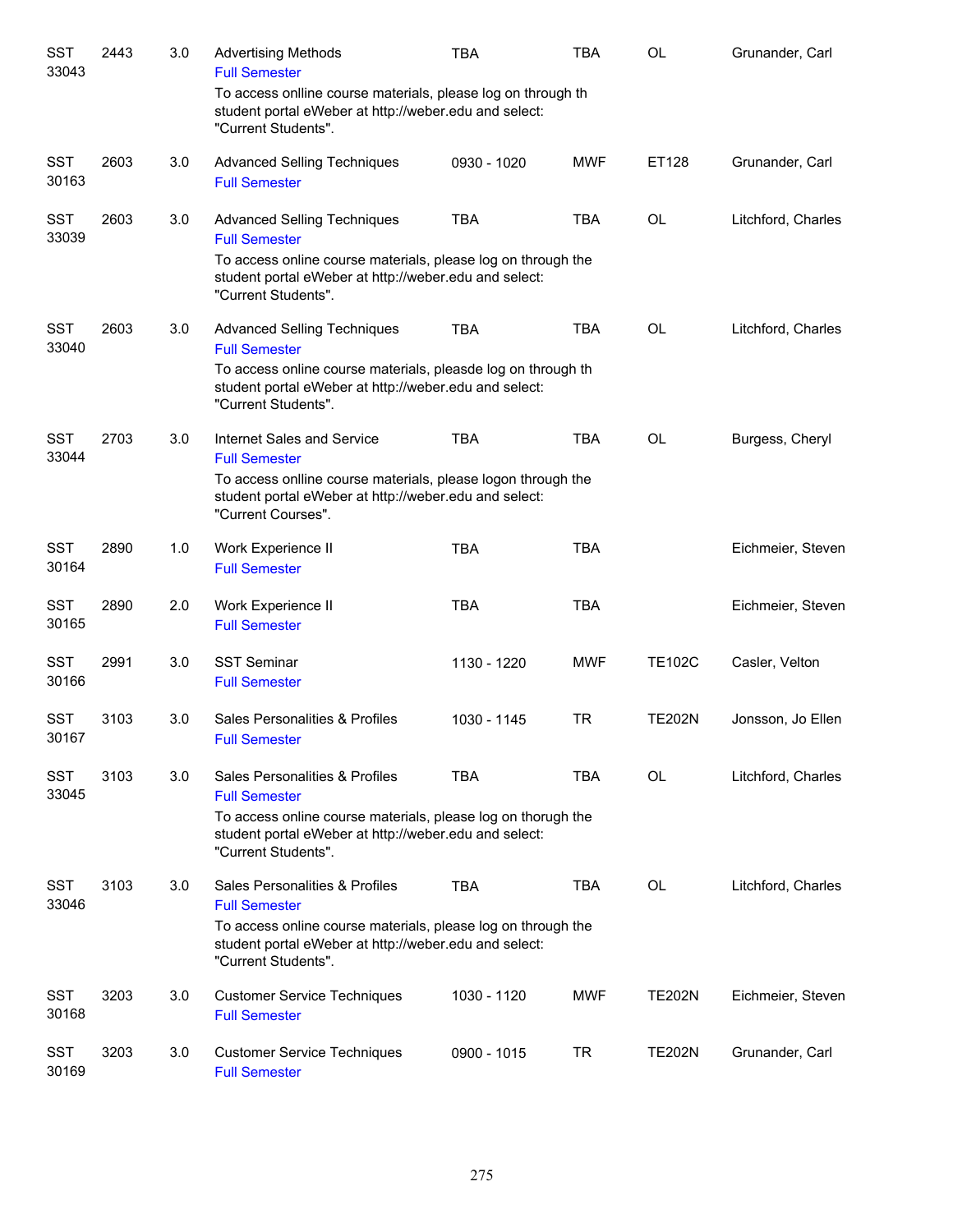| <b>SST</b><br>33047 | 3203 | 3.0 | <b>Customer Service Techniques</b><br><b>Full Semester</b>                                                                                    | <b>TBA</b>                 | <b>TBA</b>     | <b>OL</b>                      | Grunander, Carl   |
|---------------------|------|-----|-----------------------------------------------------------------------------------------------------------------------------------------------|----------------------------|----------------|--------------------------------|-------------------|
|                     |      |     | To access online course materials, please log on through the<br>student portal eWeber at http://weber.edu and select:<br>"Current Students".  |                            |                |                                |                   |
| <b>SST</b><br>33048 | 3203 | 3.0 | <b>Customer Service Techniques</b><br><b>Full Semester</b>                                                                                    | <b>TBA</b>                 | <b>TBA</b>     | <b>OL</b>                      | Eichmeier, Steven |
|                     |      |     | To access online course materials, please log on through the<br>student portal eWeber at http://weber.edu and select:<br>"Current Students".  |                            |                |                                |                   |
| <b>SST</b><br>30170 | 3363 | 3.0 | <b>Contract &amp; Sales Negotiation</b><br><b>Full Semester</b>                                                                               | 1030 - 1145                | <b>TR</b>      | ET128                          | Border, Tim       |
| <b>SST</b><br>33049 | 3363 | 3.0 | <b>Contract &amp; Sales Negotiation</b><br><b>Full Semester</b>                                                                               | <b>TBA</b>                 | <b>TBA</b>     | <b>OL</b>                      | Casler, Velton    |
|                     |      |     | To access online course materials, please log on through the<br>student portal eWeber at http://weber.edu and select:<br>"Current Students".  |                            |                |                                |                   |
| <b>SST</b><br>33050 | 3363 | 3.0 | <b>Contract &amp; Sales Negotiation</b><br><b>Full Semester</b>                                                                               | <b>TBA</b>                 | <b>TBA</b>     | OL                             | Border, Tim       |
|                     |      |     | To access online course materials. please log on through the<br>student portal eWeber at http[://weber.edu and select:<br>"Current Students". |                            |                |                                |                   |
| <b>SST</b><br>34440 | 3403 | 3.0 | <b>Pharmaceutical Device Sales</b><br><b>Full Semester</b>                                                                                    | 1730 - 2020                | R              | <b>TE102C</b>                  | Fullmer, Kevin    |
| <b>SST</b><br>30171 | 3563 | 3.0 | Principles Sales Supervision<br><b>Full Semester</b>                                                                                          | 0900 - 1015                | <b>TR</b>      | <b>TE102C</b>                  | Jonsson, Jo Ellen |
| <b>SST</b><br>33051 | 3563 | 3.0 | Principles Sales Supervision<br><b>Full Semester</b>                                                                                          | <b>TBA</b>                 | <b>TBA</b>     | <b>OL</b>                      | Dove, Rick        |
|                     |      |     | To access online course materials, please log on thorugh the<br>student portal eWeber at http://weber.edu and select:<br>"Current Students".  |                            |                |                                |                   |
| <b>SST</b><br>34305 | 3563 | 3.0 | Principles Sales Supervision<br><b>Full Semester</b>                                                                                          | <b>TBA</b>                 | <b>TBA</b>     | <b>OL</b>                      | Eichmeier, Steven |
|                     |      |     | To access the online course materials, please log in through<br>the student portal (eWeber) at http://weber.edu.                              |                            |                |                                |                   |
| <b>SST</b><br>31286 | 3702 | 2.0 | Devloping Team Leadrshp Skills<br><b>Block 1</b><br>3 days only, Jan 26 & 27, 12-9 and Jan 28, 9-7 book required                              | 0900 - 1900<br>1200 - 2100 | S<br><b>RF</b> | <b>TE202N</b><br><b>TE202N</b> | Dove, Rick        |
| <b>SST</b><br>31287 | 3702 | 2.0 | Devloping Team Leadrshp Skills<br><b>Block 1</b><br>3 DAYS ONLY, FEB 23 & 24, 12-9 AND FEB 25, 9-7 IN TE 202N                                 | 0900 - 1900<br>1200 - 2100 | S<br><b>RF</b> | <b>TE202N</b><br><b>TE202N</b> | Dove, Rick        |
|                     |      |     |                                                                                                                                               |                            |                |                                |                   |
| <b>SST</b><br>31295 | 3702 | 2.0 | Devloping Team Leadrshp Skills<br><b>Block 2</b><br>3 DAYS ONLY, MAR 22 & 23, 12-9 AND MAR 24, 9-7                                            | 0900 - 1900<br>1200 - 2100 | S<br><b>RF</b> | <b>TE202N</b><br><b>TE202N</b> | Dove, Rick        |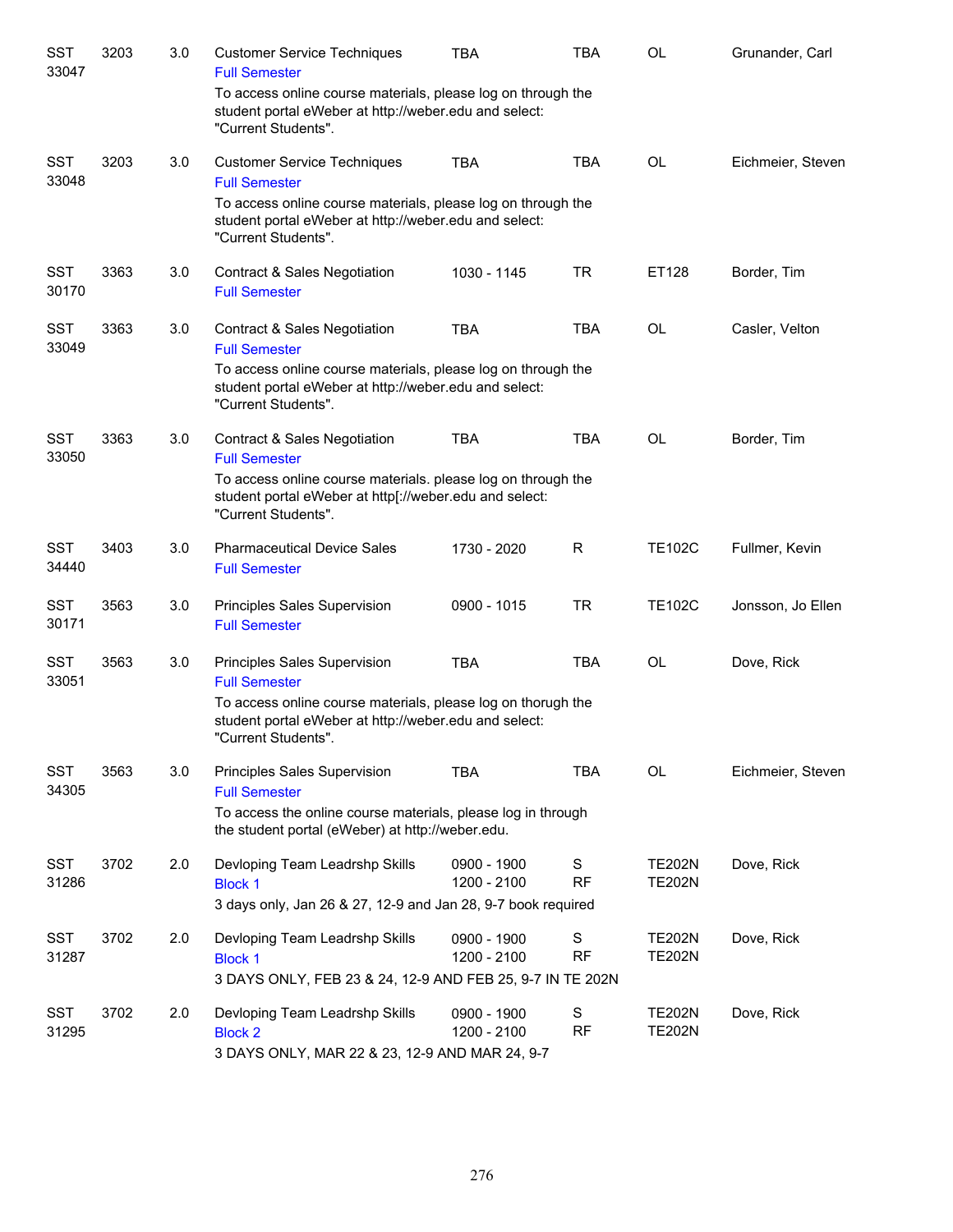| SST<br>33052        | 3803 | 3.0 | Sales Proposals<br><b>Full Semester</b>                                                                                                      | <b>TBA</b>  | <b>TBA</b> | <b>OL</b>     | Dove, Rick        |
|---------------------|------|-----|----------------------------------------------------------------------------------------------------------------------------------------------|-------------|------------|---------------|-------------------|
|                     |      |     | To access online course materials, please log on through the<br>student portal eWeber at http://weber.edu and select:<br>"Current Students". |             |            |               |                   |
| <b>SST</b><br>33053 | 3803 | 3.0 | Sales Proposals<br><b>Full Semester</b>                                                                                                      | <b>TBA</b>  | <b>TBA</b> | OL            | Short, Angela     |
|                     |      |     | To access online course materials, please log on through the<br>student portal eWeber at http://weber.edu and select:<br>"Current Students". |             |            |               |                   |
| <b>SST</b><br>30187 | 3810 | 3.0 | Using Social Media in Sales<br><b>Full Semester</b>                                                                                          | 1800 - 2050 | Τ          | <b>TE102C</b> | Dove, Rick        |
| <b>SST</b><br>30172 | 3903 | 3.0 | <b>Sales Presentation Strategies</b><br><b>Full Semester</b>                                                                                 | 1030 - 1120 | <b>MWF</b> | <b>TE102C</b> | Cooper, Desiree   |
| <b>SST</b><br>34304 | 3903 | 3.0 | <b>Sales Presentation Strategies</b><br><b>Full Semester</b>                                                                                 | <b>TBA</b>  | <b>TBA</b> | <b>OL</b>     | Cooper, Desiree   |
|                     |      |     | To access the online course materials, please log in through<br>the student portal (eWeber) at http://weber.edu.                             |             |            |               |                   |
| <b>SST</b><br>30308 | 4203 | 3.0 | <b>Ethical Sales and Service</b><br><b>Full Semester</b>                                                                                     | 0830 - 0920 | <b>MWF</b> | ET128         | Jonsson, Jo Ellen |
| <b>SST</b><br>33055 | 4203 | 3.0 | <b>Ethical Sales and Service</b><br><b>Full Semester</b>                                                                                     | <b>TBA</b>  | <b>TBA</b> | <b>OL</b>     | Jonsson, Jo Ellen |
|                     |      |     | To access online course materials, please log on through the<br>student portal eWeber at http://weber.edu and select:<br>"Current Students". |             |            |               |                   |
| <b>SST</b><br>30173 | 4610 | 3.0 | Senior Project I<br><b>Full Semester</b>                                                                                                     | <b>TBA</b>  | <b>TBA</b> |               | Casler, Velton    |
|                     |      |     | MEETING JANUARY 4, 2012 IN TE 102C @ 12:30                                                                                                   |             |            |               |                   |
| <b>SST</b><br>33056 | 4610 | 3.0 | Senior Project I<br><b>Full Semester</b>                                                                                                     | <b>TBA</b>  | <b>TBA</b> | <b>OL</b>     | Casler, Velton    |
|                     |      |     | To access online course materiasl, please log on through the<br>student portal eWeber at http://weber.edu and select:<br>"Current Students". |             |            |               |                   |
| <b>SST</b><br>30174 | 4620 | 3.0 | Senior Project II<br><b>Full Semester</b>                                                                                                    | <b>TBA</b>  | <b>TBA</b> |               | Casler, Velton    |
|                     |      |     | MEETING JANUARY 4, 2012 IN TE102C @ 12:30                                                                                                    |             |            |               |                   |
| <b>SST</b><br>33057 | 4620 | 3.0 | Senior Project II<br><b>Full Semester</b>                                                                                                    | TBA         | <b>TBA</b> | <b>OL</b>     | Casler, Velton    |
|                     |      |     | To access online course materials, please log on through the<br>student portal eWeber at http://weber.edu and select:<br>"Current Students". |             |            |               |                   |
| <b>SST</b><br>30175 | 4830 | 1.0 | <b>Directed Readings</b><br><b>Full Semester</b>                                                                                             | <b>TBA</b>  | <b>TBA</b> |               | Cooper, Desiree   |
|                     |      |     | MEETING JANUARY 6, 2012 @ 8:00 AM IN TE 101 CONF ROOM                                                                                        |             |            |               |                   |
| <b>SST</b><br>30176 | 4830 | 2.0 | Directed Readings<br><b>Full Semester</b><br>MEETING IN TE 101 CONF ROOM, JANUARY 6, 2012 @ 8:00 AM                                          | <b>TBA</b>  | <b>TBA</b> |               | Cooper, Desiree   |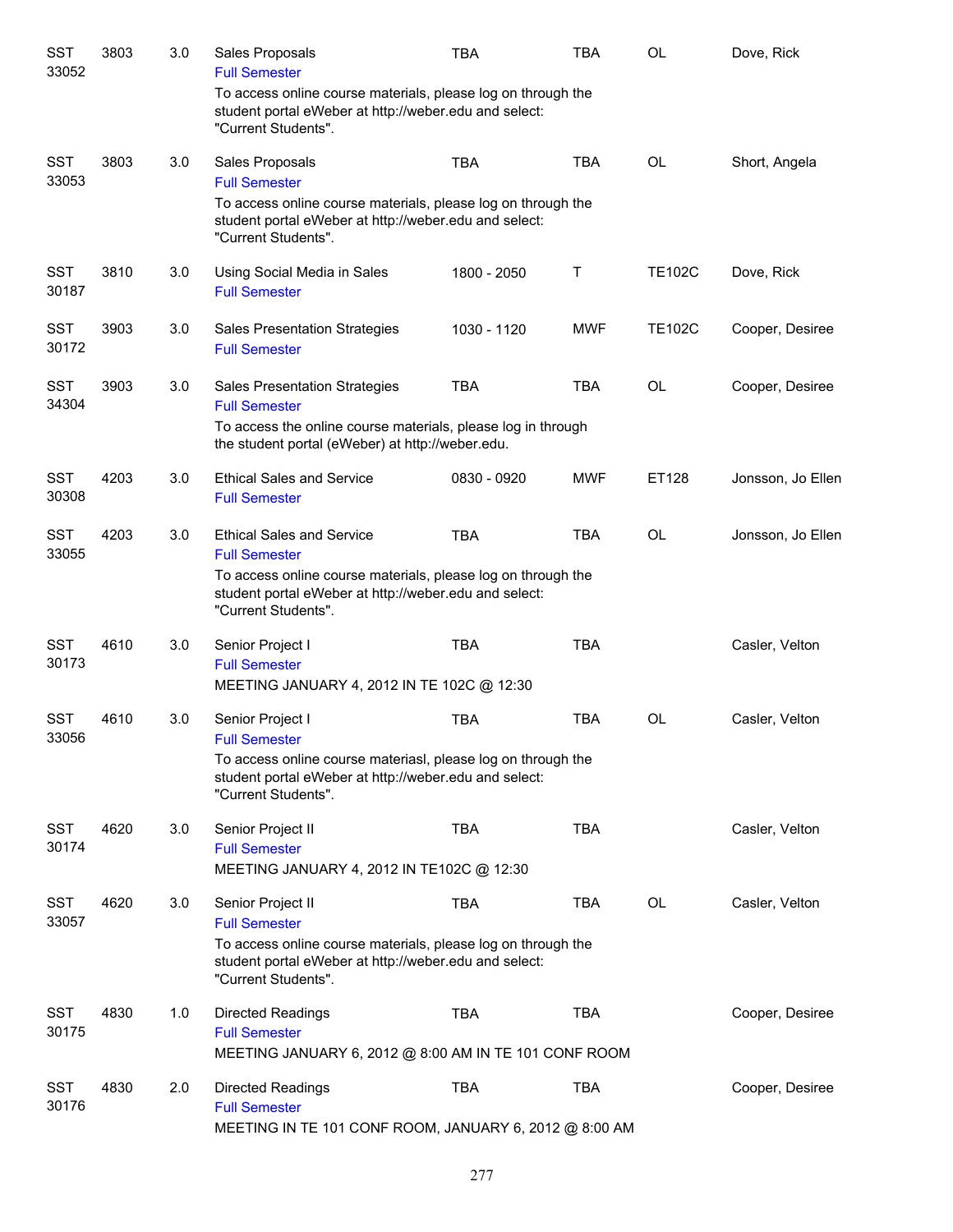| SST<br>30177        | 4993 | 3.0 | Sales Career Seminar<br><b>Full Semester</b>                                                                                                                                                                                                                                                                                                                                                                                                     | 0830 - 0920 | <b>MWF</b> | <b>TE102C</b> | Eichmeier, Steven |
|---------------------|------|-----|--------------------------------------------------------------------------------------------------------------------------------------------------------------------------------------------------------------------------------------------------------------------------------------------------------------------------------------------------------------------------------------------------------------------------------------------------|-------------|------------|---------------|-------------------|
| <b>SST</b><br>31312 | 4993 | 3.0 | Sales Career Seminar<br><b>Full Semester</b><br>1ST MEETING JAN 19<br>2ND MEETING FEB 2<br>3RD MEETING MAR 1<br><b>MAR 6 WSU INTERVIEWS</b><br>4TH MEETING MAR 29<br>LACAILLE LUNCHEON APR 3                                                                                                                                                                                                                                                     | <b>TBA</b>  | <b>TBA</b> |               | Cooper, Desiree   |
| SW<br>30283         | 1010 | 3.0 | <b>CBL-SS Intro General Soc Work</b><br><b>Full Semester</b><br>CBL stands for Community-Based Learning which means that students engage<br>in meaningful community service that is connected to specific course objectives.<br>See http://www.weber.edu/CommunityInvolvement/CBL_Designation.html for a<br>full list of CBL designated courses.                                                                                                 | 1030 - 1120 | <b>MWF</b> | SS121         | Peterson, Scott   |
| SW<br>30284         | 1010 | 3.0 | <b>CBL-SS Intro General Soc Work</b><br><b>Full Semester</b><br>CBL stands for Community-Based Learning which means that students engage<br>in meaningful community service that is connected to specific course objectives.<br>See http://www.weber.edu/CommunityInvolvement/CBL Designation.html for a<br>full list of CBL designated courses.                                                                                                 | 1030 - 1145 | TR         | SS121         | Tadehara, Corina  |
| SW<br>30285         | 1010 | 3.0 | CBL-SS Intro General Soc Work<br><b>Full Semester</b><br>CBL stands for Community-Based Learning which means that students engage<br>in meaningful community service that is connected to specific course objectives.<br>See http://www.weber.edu/CommunityInvolvement/CBL_Designation.html for a<br>full list of CBL designated courses.                                                                                                        | 1330 - 1420 | <b>MWF</b> | SS121         | Peterson, Scott   |
| SW<br>30441         | 1010 | 3.0 | <b>CBL-SS Intro General Soc Work</b><br><b>Block 1</b><br>This is a Hybrid class. This class meets the First Block of the semester, Jan 2 -<br>Feb 24, 2012.<br>CBL stands for Community-Based Learning which means that students engage<br>in meaningful community service that is connected to specific course objectives.<br>See http://www.weber.edu/CommunityInvolvement/CBL_Designation.html for a<br>full list of CBL designated courses. | 1730 - 2020 | Т          | SS121         | Bigler, Mark      |
| SW<br>31757         | 1010 | 3.0 | <b>CBL-SS Intro General Soc Work</b><br><b>Full Semester</b><br>CBL stands for Community-Based Learning which means that students engage<br>in meaningful community service that is connected to specific course objectives.<br>See http://www.weber.edu/CommunityInvolvement/CBL Designation.html for a<br>full list of CBL designated courses.                                                                                                 | 0930 - 1020 | <b>MWF</b> | D02303        | Hooten, Herman    |
| SW<br>31760         | 1010 | 3.0 | <b>CBL-SS Intro General Soc Work</b><br><b>Full Semester</b><br>CBL stands for Community-Based Learning which means that students engage<br>in meaningful community service that is connected to specific course objectives.<br>See http://www.weber.edu/CommunityInvolvement/CBL_Designation.html for a<br>full list of CBL designated courses.                                                                                                 | 1730 - 2010 | Т          | D02303        | Hooten, Herman    |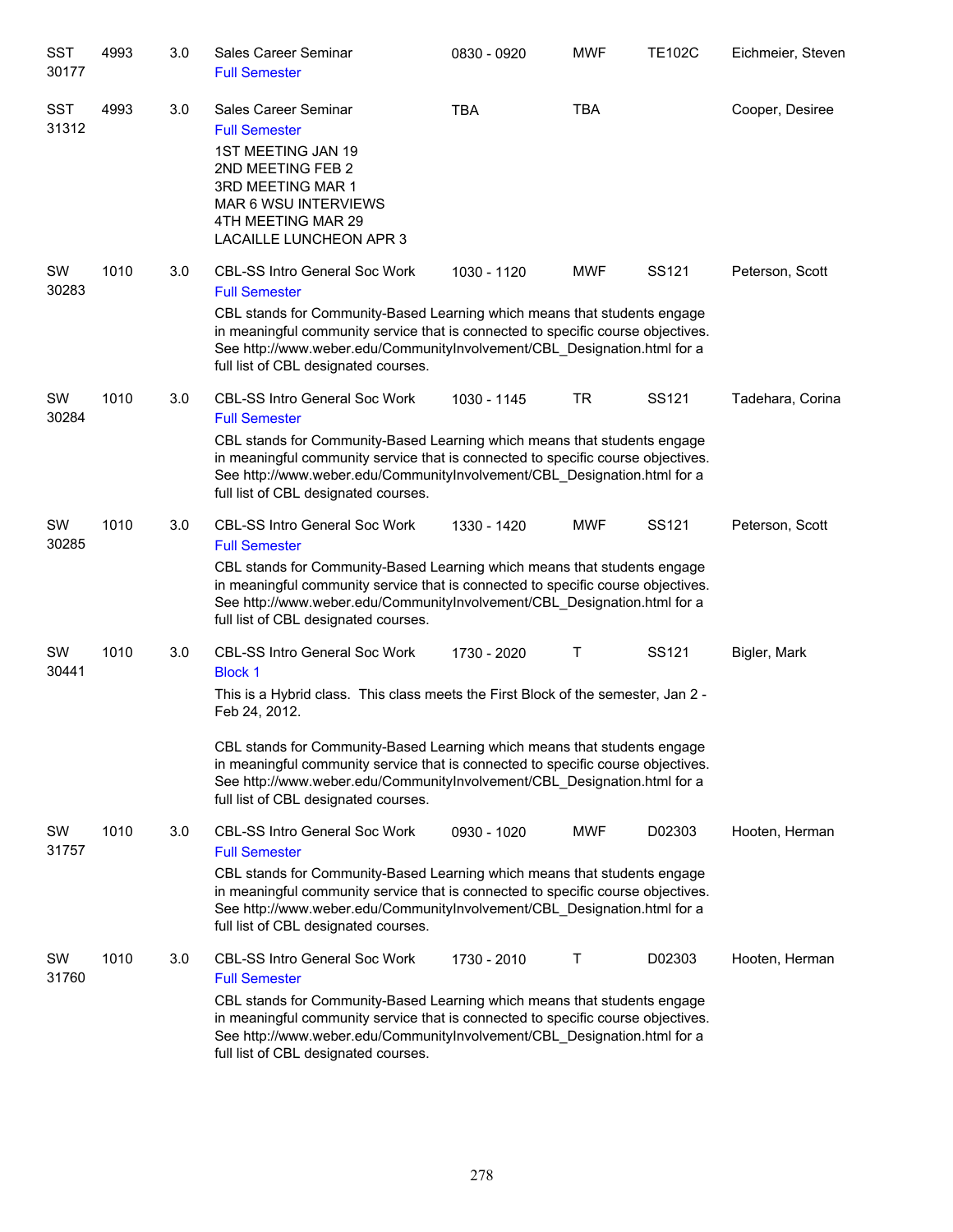| SW<br>31811 | 1010 | 3.0 | <b>CBL-SS Intro General Soc Work</b><br><b>Full Semester</b>                                                                                                                                                                                                                                                  | <b>TBA</b>                                | <b>TBA</b>  | OL                      | Bigler, Mark     |
|-------------|------|-----|---------------------------------------------------------------------------------------------------------------------------------------------------------------------------------------------------------------------------------------------------------------------------------------------------------------|-------------------------------------------|-------------|-------------------------|------------------|
|             |      |     | To access online course materials, please lon on through the student portal<br>eWeber at<br>http://weber.edu and select: "Current Students".                                                                                                                                                                  |                                           |             |                         |                  |
|             |      |     | CBL stands for Community-Based Learning which means that students engage<br>in meaningful community service that is connected to specific course objectives.<br>See http://www.weber.edu/CommunityInvolvement/CBL Designation.html for a<br>full list of CBL designated courses.                              |                                           |             |                         |                  |
| SW<br>30286 | 2100 | 3.0 | Human Behavior & Social Enviro<br><b>Full Semester</b>                                                                                                                                                                                                                                                        | 0900 - 1015                               | <b>TR</b>   | SS121                   | Tadehara, Corina |
| SW<br>30442 | 2100 | 3.0 | Human Behavior & Social Enviro<br><b>Block 2</b>                                                                                                                                                                                                                                                              | 1730 - 2020                               | Τ           | SS121                   | Tadehara, Corina |
|             |      |     | This is a Hybrid class. This class meets the second block of the semester, Feb<br>27 - Apr 20, 2012. Override is needed to register for this course. MUST be in or<br>have taken SW1010 and be a Social Work Major. Contact the Social Work Office<br>801-626-6157 -- bstockberger@weber.edu for an override. |                                           |             |                         |                  |
| SW<br>31761 | 2100 | 3.0 | Human Behavior & Social Enviro<br><b>Full Semester</b>                                                                                                                                                                                                                                                        | 1030 - 1120                               | <b>MWF</b>  | D02303                  | Hooten, Herman   |
| SW<br>31812 | 2100 | 3.0 | Human Behavior & Social Enviro<br><b>Full Semester</b>                                                                                                                                                                                                                                                        | <b>TBA</b>                                | <b>TBA</b>  | <b>OL</b>               | Tadehara, Corina |
|             |      |     | To accdess online course materials. please log on through<br>the stident portal eWeber at http://weber.edu and select:<br>"Current Students".                                                                                                                                                                 |                                           |             |                         |                  |
| SW<br>30399 | 2200 | 3.0 | DV Issues in Diversity<br><b>Full Semester</b>                                                                                                                                                                                                                                                                | 1430 - 1720                               | Τ           | SS101                   | Vigil, Steven    |
| SW<br>31763 | 2200 | 3.0 | DV Issues in Diversity<br><b>Full Semester</b>                                                                                                                                                                                                                                                                | 1030 - 1145                               | <b>TR</b>   | D02303                  | Hooten, Herman   |
| SW<br>31766 | 2200 | 3.0 | DV Issues in Diversity<br><b>Full Semester</b>                                                                                                                                                                                                                                                                | 1730 - 2010                               | R           | D02303                  | Hooten, Herman   |
| SW<br>31342 | 2920 | 1.5 | Workshop<br><b>Full Semester</b>                                                                                                                                                                                                                                                                              | 0830 - 1730<br>0830 - 1730<br>1230 - 1730 | S<br>S<br>F | SS101<br>SS101<br>SS101 | Watson, Steven   |
|             |      |     | Neurolinguistics Programming 1 Workshop. Class meets two and one half days<br>(1/2 Friday, Saturday, Saturday). Dates of class: Jan 20, 21, 28. Contact the<br>Social Work Office at 801-626-6157 or bstockberger@weber.edu for more<br>information.                                                          |                                           |             |                         |                  |
| SW<br>30287 | 3000 | 3.0 | Death and Dying<br><b>Full Semester</b>                                                                                                                                                                                                                                                                       | 1200 - 1315                               | <b>TR</b>   | SS121                   | Tadehara, Corina |
| SW<br>30289 | 3100 | 2.0 | Human Behavoir & Social Enviro<br><b>Full Semester</b>                                                                                                                                                                                                                                                        | 1030 - 1120                               | <b>TR</b>   | SS101                   | Bigler, Mark     |
| SW<br>30290 | 3200 | 2.0 | Child and Family Welfare<br><b>Full Semester</b>                                                                                                                                                                                                                                                              | 1330 - 1420                               | MW          | SS101                   | Vigil, Steven    |
| SW<br>30400 | 3500 | 3.0 | Social Welfare & Policy Devel<br><b>Full Semester</b>                                                                                                                                                                                                                                                         | 1200 - 1345                               | <b>TR</b>   | SS101                   | Pressey, Sean    |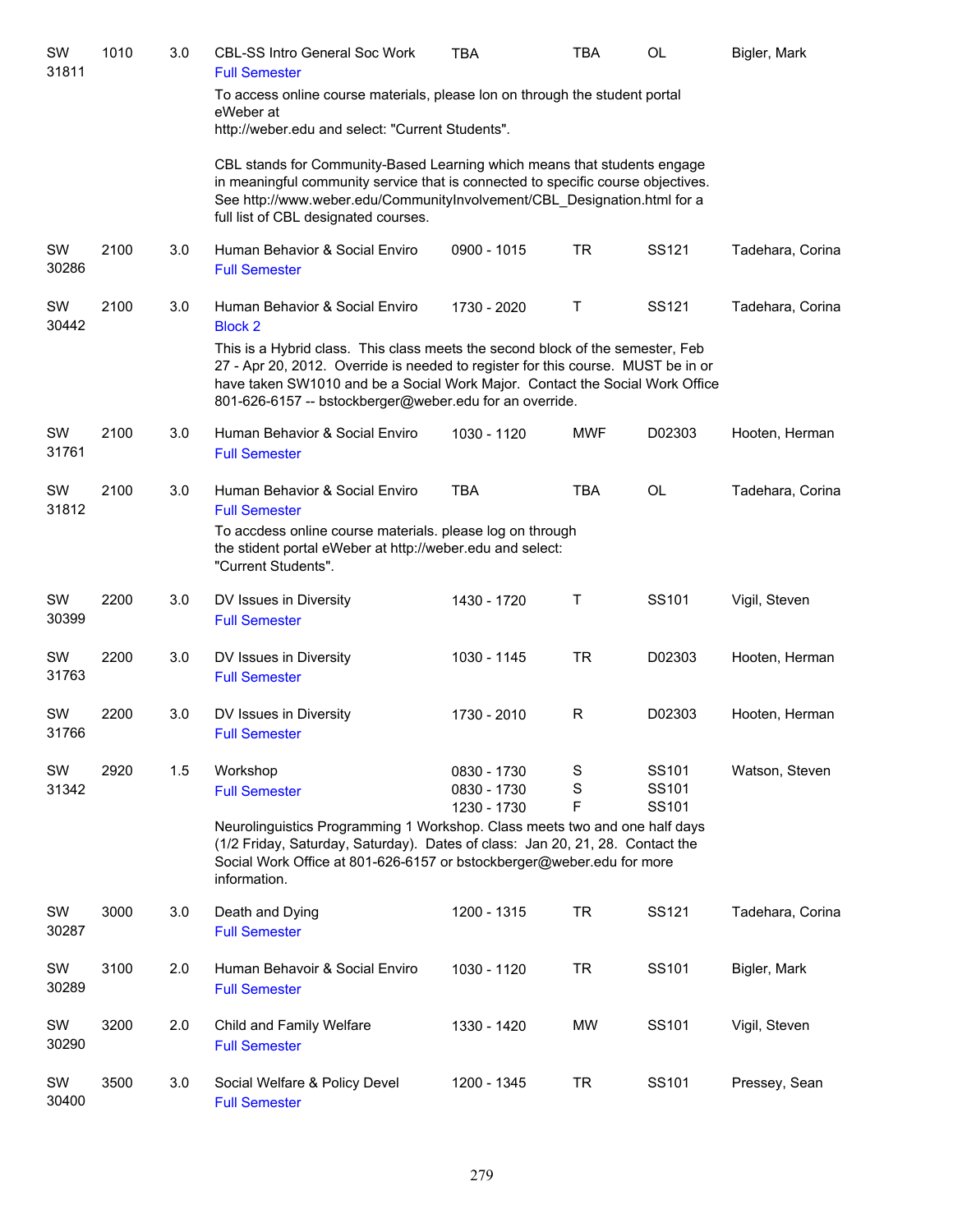| SW<br>30402 | 3500 | 3.0 | Social Welfare & Policy Devel<br><b>Full Semester</b>                                                                                                                                                                                                                                                                                          | 1730 - 2020 | Т          | SS101        | Pressey, Sean          |
|-------------|------|-----|------------------------------------------------------------------------------------------------------------------------------------------------------------------------------------------------------------------------------------------------------------------------------------------------------------------------------------------------|-------------|------------|--------------|------------------------|
| SW<br>30293 | 3600 | 3.0 | <b>Social Statistics</b><br><b>Full Semester</b>                                                                                                                                                                                                                                                                                               | 1730 - 2020 | M          | SS121        | Kennedy-Pressey, Kerry |
| SW<br>30294 | 3600 | 3.0 | <b>Social Statistics</b><br><b>Full Semester</b>                                                                                                                                                                                                                                                                                               | 1130 - 1220 | <b>MWF</b> | SS121        | Kennedy-Pressey, Kerry |
| SW<br>30295 | 3700 | 3.0 | Social Work Research<br><b>Full Semester</b>                                                                                                                                                                                                                                                                                                   | 1030 - 1120 | <b>MWF</b> | SS101        | Bigler, Mark           |
| SW<br>30405 | 3700 | 3.0 | <b>CBL-Social Work Research</b><br><b>Block 1</b><br>This is a Hybrid class. This class meets the first block of the semester, Jan 2 -<br>Feb 24, 2012. Must be a declared Social Work Major and admitted into the<br>Social Work program. Contact Social Work Office 801-626-6157 or<br>bstockberger@weber.edu for registration instructions. | 1730 - 2020 | W          | SS101        | Kennedy-Pressey, Kerry |
|             |      |     | CBL stands for Community-Based Learning which means that students engage<br>in meaningful community service that is connected to specific course objectives.<br>See http://www.weber.edu/CommunityInvolvement/CBL_Designation.html for a<br>full list of CBL designated courses.                                                               |             |            |              |                        |
| SW<br>30404 | 3900 | 3.0 | Social Work Methods, Values<br><b>Full Semester</b>                                                                                                                                                                                                                                                                                            | 1730 - 2020 | W          | SS121        | Mitchell, Dorann       |
| SW<br>30296 | 3910 | 3.0 | Social Work Practice I<br><b>Full Semester</b>                                                                                                                                                                                                                                                                                                 | 1430 - 1720 | Τ          | <b>SS227</b> | Kennedy-Pressey, Kerry |
| SW<br>30291 | 3920 | 3.0 | Social work Practice II<br><b>Full Semester</b>                                                                                                                                                                                                                                                                                                | 1430 - 1720 | M          | SS121        | Tadehara, Corina       |
| SW<br>30412 | 3930 | 3.0 | Social Work Practice III<br><b>Full Semester</b>                                                                                                                                                                                                                                                                                               | 1730 - 2020 | T          | <b>SS227</b> | Fitzgerald, Nanette    |
| SW<br>30605 | 4140 | 3.0 | Drug Use & Substance Abuse<br><b>Full Semester</b>                                                                                                                                                                                                                                                                                             | 1730 - 2020 | T          | <b>SS46</b>  | Bigler, Mark           |
| SW<br>30414 | 4150 | 3.0 | <b>DSM IV-TR</b><br><b>Full Semester</b>                                                                                                                                                                                                                                                                                                       | 1730 - 2020 | R          | SS101        | Vigil, Steven          |
| SW<br>30292 | 4500 | 3.0 | CBL-Intervent for Pop at Risk<br><b>Full Semester</b><br>CBL stands for Community-Based Learning which means that students engage<br>in meaningful community service that is connected to specific course objectives.<br>See http://www.weber.edu/CommunityInvolvement/CBL_Designation.html for a<br>full list of CBL designated courses.      | 1430 - 1720 | T          | SS121        | Tadehara, Corina       |
| SW<br>30597 | 4800 | 1.0 | Projects and Research<br><b>Full Semester</b><br>Instructor approval required. Contact Social Work Office 801-626-6157 for more<br>information.                                                                                                                                                                                                | <b>TBA</b>  | TBA        |              | Bigler, Mark           |
| SW<br>30598 | 4800 | 2.0 | Projects and Research<br><b>Full Semester</b><br>Instructor approval required. Contact Social Work Office 801-626-6157 for more<br>information.                                                                                                                                                                                                | <b>TBA</b>  | TBA        |              | Bigler, Mark           |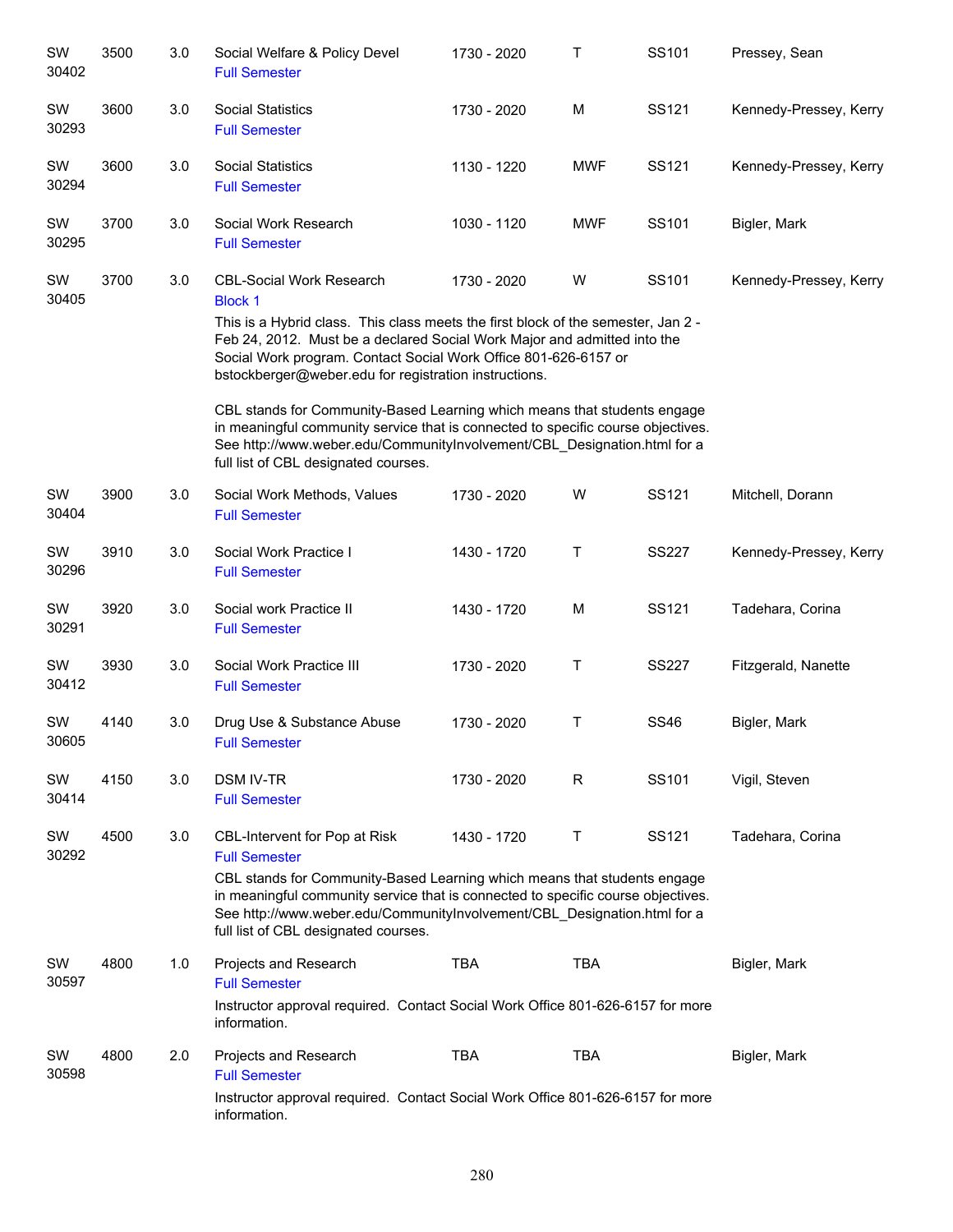| SW<br>30599 | 4800 | 3.0 | Projects and Research<br><b>Full Semester</b>                                                                                                                                                                                                                                                                                                               | TBA                                       | TBA                   |                                                 | Bigler, Mark   |
|-------------|------|-----|-------------------------------------------------------------------------------------------------------------------------------------------------------------------------------------------------------------------------------------------------------------------------------------------------------------------------------------------------------------|-------------------------------------------|-----------------------|-------------------------------------------------|----------------|
|             |      |     | Instructor approval required. Contact Social Work Office 801-626-6157 for more<br>information.                                                                                                                                                                                                                                                              |                                           |                       |                                                 |                |
| SW<br>30600 | 4830 | 1.0 | <b>Directed Readings</b><br><b>Full Semester</b>                                                                                                                                                                                                                                                                                                            | <b>TBA</b>                                | <b>TBA</b>            |                                                 | Bigler, Mark   |
|             |      |     | Instructor approval required. Contact Social Work Office 801-626-6157 for more<br>information.                                                                                                                                                                                                                                                              |                                           |                       |                                                 |                |
| SW<br>30601 | 4830 | 2.0 | <b>Directed Readings</b><br><b>Full Semester</b>                                                                                                                                                                                                                                                                                                            | <b>TBA</b>                                | <b>TBA</b>            |                                                 | Bigler, Mark   |
|             |      |     | Instructor approval required. Contact Social Work Office 801-626-6157 for more<br>information.                                                                                                                                                                                                                                                              |                                           |                       |                                                 |                |
| SW<br>30602 | 4830 | 3.0 | <b>Directed Readings</b><br><b>Full Semester</b>                                                                                                                                                                                                                                                                                                            | <b>TBA</b>                                | <b>TBA</b>            |                                                 | Bigler, Mark   |
|             |      |     | Instructor approval required. Contact Social Work Office 801-626-6157 for more<br>information.                                                                                                                                                                                                                                                              |                                           |                       |                                                 |                |
| SW<br>30443 | 4860 | 4.0 | Social Service Field Exp I<br><b>Full Semester</b>                                                                                                                                                                                                                                                                                                          | 1730 - 2020                               | M                     | SS <sub>101</sub>                               | Vigil, Steven  |
|             |      |     | Instructor Approval is required. To be taken concurrently with SW3920 and<br>SW3930. Contact Social Work Office for more information, 801-626-6157.                                                                                                                                                                                                         |                                           |                       |                                                 |                |
| SW<br>30298 | 4861 | 4.0 | Social Service Field Exp II<br><b>Full Semester</b>                                                                                                                                                                                                                                                                                                         | 1730 - 2020                               | M                     | SS <sub>101</sub>                               | Vigil, Steven  |
|             |      |     | Instructor Approval is required. To be taken concurrently with SW4990. Contact<br>Social Work Office for more information, 801-626-6157.                                                                                                                                                                                                                    |                                           |                       |                                                 |                |
| SW<br>30596 | 4920 | 1.5 | Workshop<br><b>Full Semester</b>                                                                                                                                                                                                                                                                                                                            | 0830 - 1730<br>0830 - 1730<br>1230 - 1730 | S<br>$\mathbf S$<br>F | SS <sub>101</sub><br>SS <sub>101</sub><br>SS101 | Watson, Steven |
|             |      |     | Class meets two and one half days (Friday, Saturday, Saturday). This class is<br>1.5 credit hours. Dates: MAR 23, 24, 31. Contact Social Work Office for more<br>information 801-626-6157.                                                                                                                                                                  |                                           |                       |                                                 |                |
| SW<br>30297 | 4990 | 2.0 | Social Work Senior Seminar<br><b>Full Semester</b>                                                                                                                                                                                                                                                                                                          | 1545 - 1725                               | м                     | SS <sub>101</sub>                               | Vigil, Steven  |
|             |      |     | Instructor Approval is required. To be taken concurrently with SW4861. Contact<br>Social Work Office for more information, 801-626-6157.                                                                                                                                                                                                                    |                                           |                       |                                                 |                |
| SW<br>30603 | 5020 | 3.0 | Social Welfare Policy<br><b>Block 1</b>                                                                                                                                                                                                                                                                                                                     | 1730 - 2020                               | R                     | SS <sub>121</sub>                               | Pressey, Sean  |
|             |      |     | Hybrid class. This professional development course is for non-Social Work<br>Majors who may have or wish to have experience in the delivery of social<br>services. Contact the Social Work Office for more information, 801-626-6157 or<br>bstockberger@weber.edu                                                                                           |                                           |                       |                                                 |                |
| SW<br>30604 | 5030 | 3.0 | SW Ethics & Practice Methods<br><b>Block 2</b>                                                                                                                                                                                                                                                                                                              | 1730 - 2020                               | R                     | SS121                                           | Bigler, Mark   |
|             |      |     | Hybrid class. This professional development course is for non-Social Work<br>Majors who may have or wish to have experience in the delivery of social<br>services. It is a Hybrid course that meets the second 8 weeks of the semester<br>beginning March 1. Contact the Social Work Office for more information,<br>801-626-6157 or bstockberger@weber.edu |                                           |                       |                                                 |                |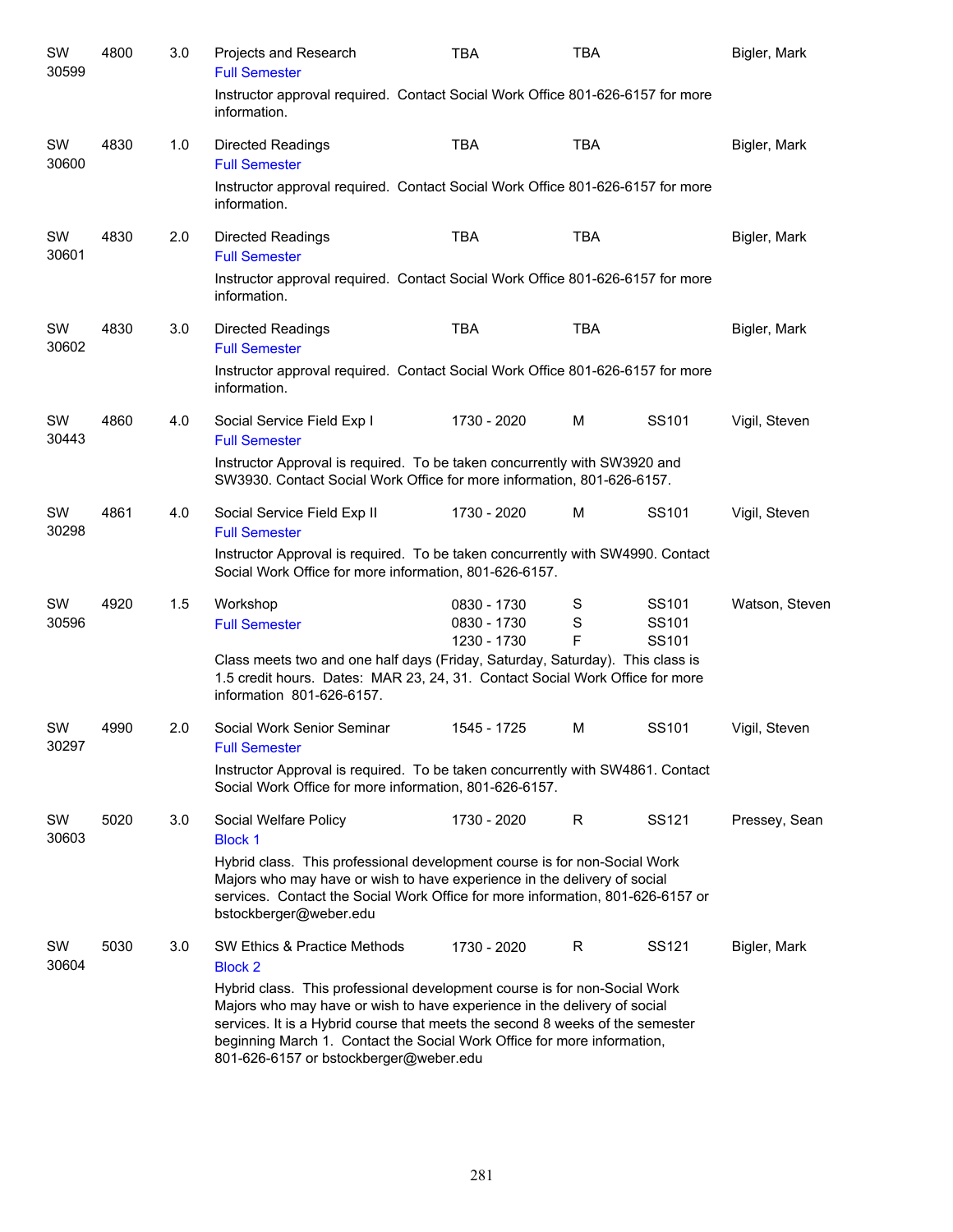| <b>TBE</b><br>30713 | 1501 | 0.5 | TA Word Processing Comp Exam<br><b>Full Semester</b>                                                                                                                                       | TBA         | TBA        | EH311     | Lapine, Carole  |
|---------------------|------|-----|--------------------------------------------------------------------------------------------------------------------------------------------------------------------------------------------|-------------|------------|-----------|-----------------|
|                     |      |     | After registering find practice problems and schedule exam time at<br>http://programs.weber.edu/cil lab fee: \$5.00                                                                        |             |            |           |                 |
| <b>TBE</b><br>33213 | 1501 | 0.5 | TA Word Processing Comp Exam<br><b>Full Semester</b><br>Course Fee: \$5.00                                                                                                                 | <b>TBA</b>  | <b>TBA</b> | <b>OL</b> | Lapine, Carole  |
| <b>TBE</b><br>30715 | 1502 | 0.5 | TB Micro, Operating Sys Exam<br><b>Full Semester</b><br>After registering find practice problems and schedule exam time at<br>http://programs.weber.edu/cil lab fee: \$5.00                | <b>TBA</b>  | <b>TBA</b> | EH311     | Lapine, Carole  |
| <b>TBE</b><br>33214 | 1502 | 0.5 | TB Micro, Operating Sys Exam<br><b>Full Semester</b><br>Course Fee: \$5.00                                                                                                                 | <b>TBA</b>  | <b>TBA</b> | <b>OL</b> | Lapine, Carole  |
| <b>TBE</b><br>30716 | 1503 | 0.5 | TC Spreadsheet Competency Exam TBA<br><b>Full Semester</b><br>After registering find practice problems and schedule exam time at                                                           |             | <b>TBA</b> | EH311     | Lapine, Carole  |
| <b>TBE</b><br>33215 | 1503 | 0.5 | http://programs.weber.edu/cil lab fee: \$5.00<br>TC Spreadsheet Competency Exam TBA<br><b>Full Semester</b><br>Course Fee: \$5.00                                                          |             | <b>TBA</b> | <b>OL</b> | Lapine, Carole  |
| <b>TBE</b><br>30717 | 1504 | 0.5 | TD Info Literacy Comp Exam<br><b>Full Semester</b><br>After registering find practice problems and schedule exam time at<br>http://programs.weber.edu/cil lab fee: \$5.00                  | <b>TBA</b>  | <b>TBA</b> | EH311     | Lapine, Carole  |
| <b>TBE</b><br>33216 | 1504 | 0.5 | TD Info Literacy Comp Exam<br><b>Full Semester</b><br>Course Fee: \$5.00                                                                                                                   | <b>TBA</b>  | <b>TBA</b> | <b>OL</b> | Lapine, Carole  |
| <b>TBE</b><br>30838 | 1700 | 3.0 | TE Intro to Microcomputer App<br><b>Full Semester</b><br>Keyboarding 25 WPM recommended.<br>Course Fee: \$15.00                                                                            | 1030 - 1120 | <b>MWF</b> | EH318     | Anderson, Laura |
| TBE<br>30839        | 1700 | 3.0 | TE Intro to Microcomputer App<br><b>Full Semester</b><br>Keyboarding 25 WPM recommended.<br>Course Fee: \$15.00                                                                            | 1130 - 1220 | <b>MWF</b> | EH318     | Anderson, Laura |
| <b>TBE</b><br>30840 | 1700 | 3.0 | TE Intro to Microcomputer App<br><b>Block 1</b><br>Keyboarding 25 WPM recommended.<br>Course Fee: \$15.00<br>This is a FIRST BLOCK COURSE.<br>This course runs from January 2-Febraury 24. | 1330 - 1520 | <b>MWF</b> | EH318     | Lapine, Carole  |
| <b>TBE</b><br>30841 | 1700 | 3.0 | TE Intro to Microcomputer App<br><b>Block 2</b><br>Keyboarding 25 WPM recommended.<br>Course Fee: \$15.00<br>This is a SECOND BLOCK COURSE.<br>This course runs from Febraury 27-April 19. | 1330 - 1520 | <b>MWF</b> | EH318     | Lapine, Carole  |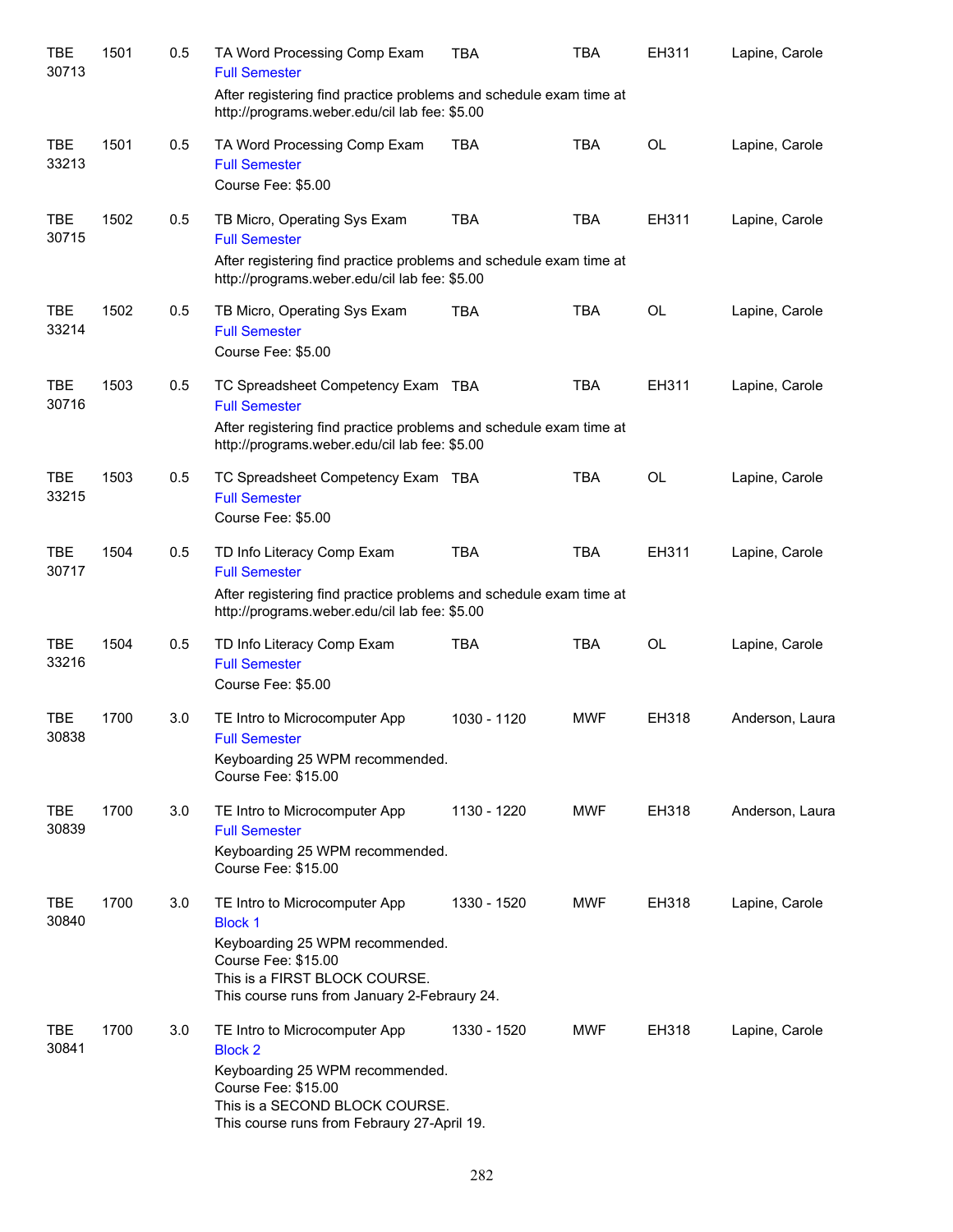| <b>TBE</b><br>30853 | 1700 | 3.0 | TE Intro to Microcomputer App<br><b>Full Semester</b><br>Keyboarding 25 WPM recommended.<br>Course Fee: \$15.00                                                                            | 0900 - 1015 | TR         | EH318        | Porter, Joyce    |
|---------------------|------|-----|--------------------------------------------------------------------------------------------------------------------------------------------------------------------------------------------|-------------|------------|--------------|------------------|
| <b>TBE</b><br>30854 | 1700 | 3.0 | TE Intro to Microcomputer App<br><b>Full Semester</b><br>Keyboarding 25 WPM recommended.<br>Course Fee: \$15.00                                                                            | 1030 - 1145 | TR         | EH318        | Porter, Joyce    |
| <b>TBE</b><br>33515 | 1700 | 3.0 | TE Intro to Microcomputer App<br><b>Full Semester</b><br>Course Fee: \$15.00                                                                                                               | 1730 - 2010 | T          | <b>WW103</b> | Roghaar, Sharon  |
| <b>TBE</b><br>33518 | 1700 | 3.0 | TE Intro to Microcomputer App<br><b>Full Semester</b><br>Course Fee: \$15.00                                                                                                               | 1430 - 1710 | Τ          | WW103        | Roghaar, Sharon  |
| <b>TBE</b><br>33520 | 1700 | 3.0 | TE Intro to Microcomputer App<br><b>Full Semester</b><br>Course Fee: \$15.00                                                                                                               | 1730 - 2010 | R          | <b>MR</b>    | Morgan, Jennifer |
| <b>TBE</b><br>33523 | 1700 | 3.0 | TE Intro to Microcomputer App<br><b>Full Semester</b><br>Course Fee: \$15.00                                                                                                               | 1630 - 1910 | Τ          | DH1801       | Greenwood, Linda |
| <b>TBE</b><br>33527 | 1700 | 3.0 | TE Intro to Microcomputer App<br><b>Full Semester</b><br>Course Fee: \$15.00                                                                                                               | 1200 - 1315 | <b>TR</b>  | EH318        | Hoyt, Nancy      |
| <b>TBE</b><br>33530 | 1700 | 3.0 | TE Intro to Microcomputer App<br><b>Full Semester</b><br>Course Fee: \$15.00                                                                                                               | 1330 - 1445 | <b>TR</b>  | EH318        | Hoyt, Nancy      |
| <b>TBE</b><br>33531 | 1700 | 3.0 | TE Intro to Microcomputer App<br><b>Full Semester</b><br>Course Fee: \$15.00                                                                                                               | 1500 - 1615 | <b>TR</b>  | EH318        | Hoyt, Nancy      |
| <b>TBE</b><br>33534 | 1700 | 3.0 | TE Intro to Microcomputer App<br><b>Full Semester</b><br>Course Fee: \$15.00                                                                                                               | 1230 - 1510 | S          | EH318        | Marriott, Naloni |
| <b>TBE</b><br>33535 | 1700 | 3.0 | TE Intro to Microcomputer App<br><b>Block 1</b><br>Keyboarding 25 WPM recommended.<br>Course Fee: \$15.00<br>This is a FIRST BLOCK COURSE.<br>This course runs from January 2-Febraury 24. | 1730 - 2010 | T          | EH318        | Marriott, Naloni |
| TBE<br>33536        | 1700 | 3.0 | TE Intro to Microcomputer App<br><b>Block 2</b><br>Keyboarding 25 WPM recommended.<br>Course Fee: \$15.00<br>This is a SECOND BLOCK COURSE.<br>This course runs from February 27-April 19. | 1730 - 2010 | Τ          | EH318        | Marriott, Naloni |
| <b>TBE</b><br>33537 | 1700 | 3.0 | TE Intro to Microcomputer App<br><b>Full Semester</b><br>Course Fee: \$15.00                                                                                                               | 0830 - 0920 | <b>MWF</b> | B3338        | Webster, Amanda  |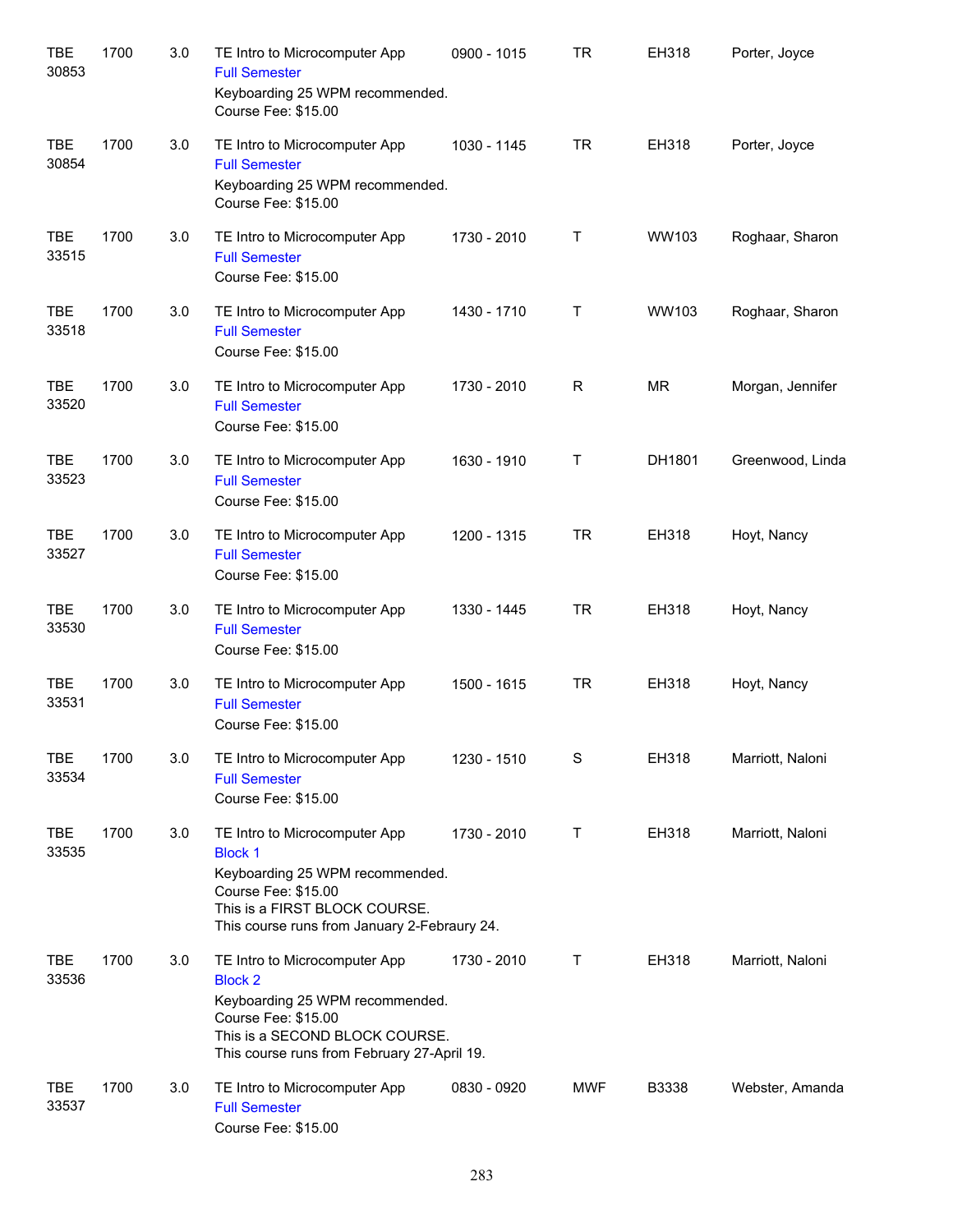| <b>TBE</b><br>33538 | 1700 | 3.0 | TE Intro to Microcomputer App<br><b>Full Semester</b><br>Keyboarding 25 WPM recommended.<br>Course Fee: \$15.00                                                                                                                                                                                                                             | 1630 - 1745 | <b>MW</b>  | EH318  | Pollard, James    |
|---------------------|------|-----|---------------------------------------------------------------------------------------------------------------------------------------------------------------------------------------------------------------------------------------------------------------------------------------------------------------------------------------------|-------------|------------|--------|-------------------|
| <b>TBE</b><br>33540 | 1700 | 3.0 | TE Intro to Microcomputer App<br><b>Full Semester</b><br>Keyboarding 25 WPM recommended.<br>Course Fee: \$15.00                                                                                                                                                                                                                             | 1800 - 1915 | <b>MW</b>  | EH318  | Pollard, James    |
| <b>TBE</b><br>33544 | 1700 | 3.0 | TE Intro to Microcomputer App<br><b>Full Semester</b><br>Course Fee: \$15.00                                                                                                                                                                                                                                                                | 0900 - 1015 | TR         | D02315 | Watson, Sharon    |
| <b>TBE</b><br>33546 | 1700 | 3.0 | TE Intro to Microcomputer App<br><b>Full Semester</b><br>Course Fee: \$15.00                                                                                                                                                                                                                                                                | 1030 - 1145 | TR         | D02315 | Watson, Sharon    |
| <b>TBE</b><br>33547 | 1700 | 3.0 | TE Intro to Microcomputer App<br><b>Full Semester</b><br>Course Fee: \$15.00                                                                                                                                                                                                                                                                | 0730 - 0845 | <b>MW</b>  | D02315 | Keel, Christy     |
| <b>TBE</b><br>33548 | 1700 | 3.0 | TE Intro to Microcomputer App<br><b>Full Semester</b><br>Course Fee: \$15.00                                                                                                                                                                                                                                                                | 0900 - 1015 | <b>MW</b>  | D02315 | Keel, Christy     |
| <b>TBE</b><br>33549 | 1700 | 3.0 | TE Intro to Microcomputer App<br><b>Full Semester</b><br>Course Fee: \$15.00                                                                                                                                                                                                                                                                | 1730 - 2010 | М          | D02315 | Gardner, Jon      |
| <b>TBE</b><br>33550 | 1700 | 3.0 | TE Intro to Microcomputer App<br><b>Full Semester</b><br>Course Fee: \$15.00                                                                                                                                                                                                                                                                | 1730 - 2010 | W          | D02315 | Greenwood, Linda  |
| <b>TBE</b><br>33551 | 1700 | 3.0 | TE Intro to Microcomputer App<br><b>Full Semester</b><br>Course Fee: \$15.00                                                                                                                                                                                                                                                                | 1730 - 2010 | Т          | D02311 | Morgan, Jennifer  |
| <b>TBE</b><br>34676 | 1700 | 3.0 | TE Intro to Microcomputer App<br><b>Full Semester</b><br>Course Fee \$15.00                                                                                                                                                                                                                                                                 | 1200 - 1315 | <b>TR</b>  | B3338  | Saunders, Allyson |
| <b>TBE</b><br>35047 | 1700 | 3.0 | TE Intro to Microcomputer App<br><b>Full Semester</b>                                                                                                                                                                                                                                                                                       | 0730 - 0820 | <b>MWF</b> | EH318  | Porter, Joyce     |
| <b>TBE</b><br>31404 | 1701 | 1.0 | TA Intro to Word Processing<br><b>Block 1</b><br>Course Fee: \$5.00<br>This Course runs January 2-February 2                                                                                                                                                                                                                                | <b>TBA</b>  | <b>TBA</b> | EH311  | Talbot, Alden     |
| <b>TBE</b><br>33217 | 1701 | 1.0 | TA Intro to Word Processing<br><b>Block 1</b><br>This course starts on January 2, 2012 and ends on<br>February 2, 2012.<br>If you have any questions, please call the TBE dept at<br>801-626-6059.<br>To access the online course materials, please log in through<br>the student portal (eWeber) at http://weber.edu<br>Course Fee: \$5.00 | TBA         | TBA        | OL     | Talbot, Alden     |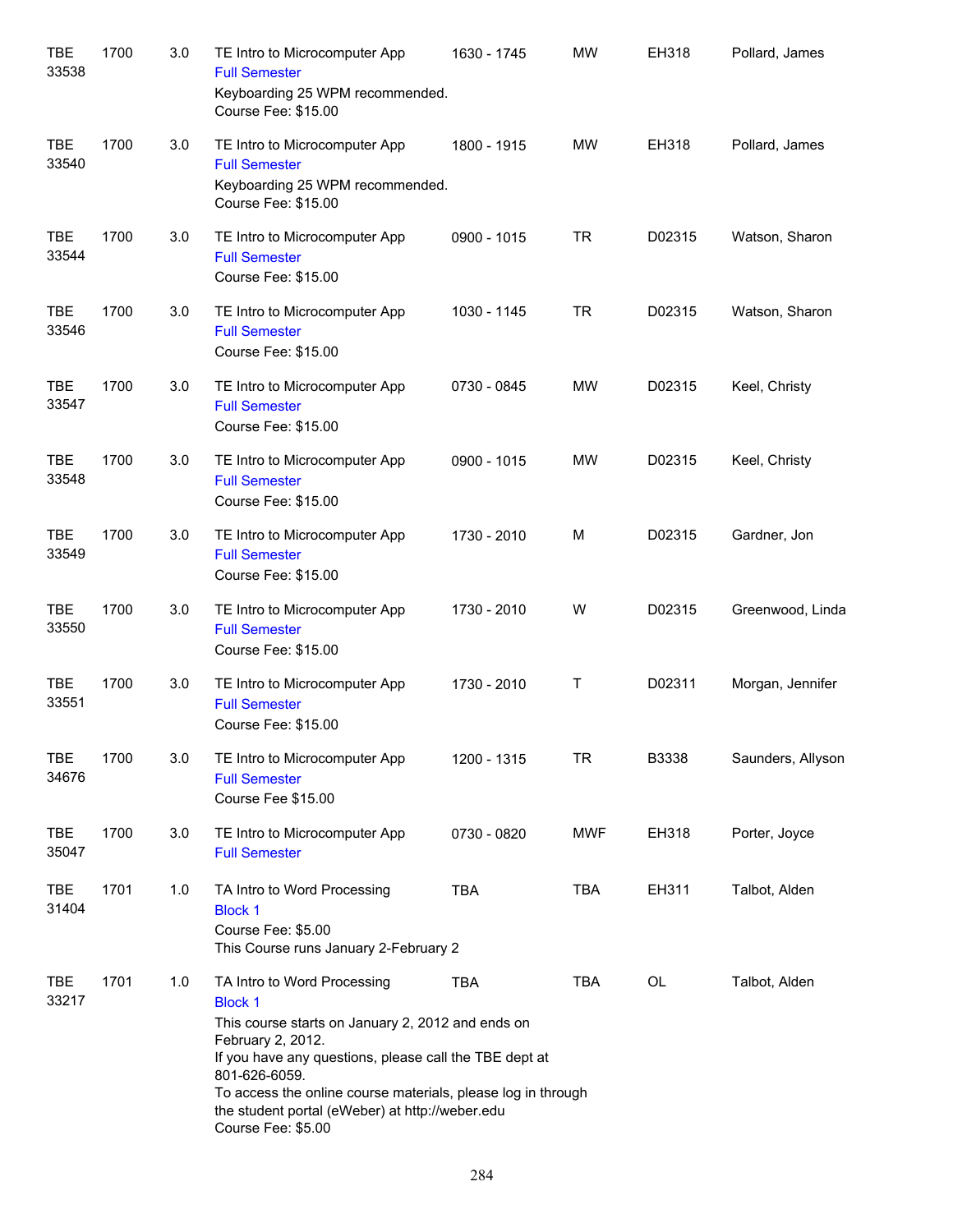| TBE<br>33218        | 1702 | 1.0 | TB Intro to Micro, E-mail, Op<br><b>Full Semester</b><br>This course starts January 2, 2012 and ends on<br>March 7, 2012.<br>It you have any questions, please call the TBE dept<br>at 801-626-6059.<br>To access the online course materials, please log in through<br>the student portal (eWeber) at http://weber.edu<br>Course Fee: \$5.00 | <b>TBA</b>  | <b>TBA</b> | OL           | Porter, Joyce      |
|---------------------|------|-----|-----------------------------------------------------------------------------------------------------------------------------------------------------------------------------------------------------------------------------------------------------------------------------------------------------------------------------------------------|-------------|------------|--------------|--------------------|
| <b>TBE</b><br>34455 | 1702 | 1.0 | TB Intro to Micro, E-mail, Op<br><b>Full Semester</b><br>Course Fee: \$5.00<br>This Course runs January 2-March 7                                                                                                                                                                                                                             | <b>TBA</b>  | <b>TBA</b> | EH311        | Porter, Joyce      |
| <b>TBE</b><br>31396 | 1703 | 1.0 | TC Intro to Spreadsheets<br><b>Full Semester</b><br>Course Fee: \$5.00<br>This Course runs January 2-April 16                                                                                                                                                                                                                                 | <b>TBA</b>  | <b>TBA</b> | EH311        | MacLeod, Laura     |
| <b>TBE</b><br>33219 | 1703 | 1.0 | TC Intro to Spreadsheets<br><b>Full Semester</b><br>This course starts on January 2, 2012 and ends on<br>April 16, 2012.<br>If you have any questions, please call the TBE dept<br>at 801-626-6059.<br>To access the online course materials, please log in through<br>the student portal (eWeber) at http://weber.edu<br>Course Fee: \$5.00  | <b>TBA</b>  | <b>TBA</b> | <b>OL</b>    | MacLeod, Laura     |
| <b>TBE</b><br>33220 | 2010 | 3.0 | <b>Business English Applications</b><br><b>Full Semester</b><br>To access online course materials, please log on through the<br>student portal eWeber a http://weber.edu and select:<br>"Current Students".<br>Course Fee: \$15.00                                                                                                            | <b>TBA</b>  | <b>TBA</b> | OL           | Saunders, Allyson  |
| <b>TBE</b><br>33221 | 2080 | 1.0 | Database Applications<br><b>Full Semester</b><br>To access online course materials, please log on through the<br>student portal eWeber at http://weber.edu and select:<br>"Current Students".<br>Course Fee: \$5.00                                                                                                                           | <b>TBA</b>  | <b>TBA</b> | OL           | Anderson, Laura    |
| TBE<br>30870        | 2200 | 3.0 | Microcomputer Operating System<br><b>Full Semester</b><br>Course Fee: \$15.00                                                                                                                                                                                                                                                                 | 1030 - 1145 | <b>TR</b>  | <b>B3338</b> | Cuddeback, Kenneth |
| TBE<br>30869        | 2300 | 3.0 | Intro to LAN Management<br><b>Full Semester</b><br>Course Fee: \$15.00                                                                                                                                                                                                                                                                        | 0900 - 1015 | <b>TR</b>  | <b>B3338</b> | Cuddeback, Kenneth |
| TBE<br>30872        | 2435 | 3.0 | Cisco Adv LAN/WAN Switching/Ro<br><b>Full Semester</b><br>Course Fee: \$15.00                                                                                                                                                                                                                                                                 | 1730 - 2010 | Т          | <b>B3338</b> | Cuddeback, Kenneth |
| <b>TBE</b><br>30837 | 2531 | 3.0 | Exploring Multimedia Applicati<br><b>Full Semester</b><br>Course Fee: \$15.00                                                                                                                                                                                                                                                                 | 0830 - 0920 | <b>MWF</b> | EH313        | Anderson, Laura    |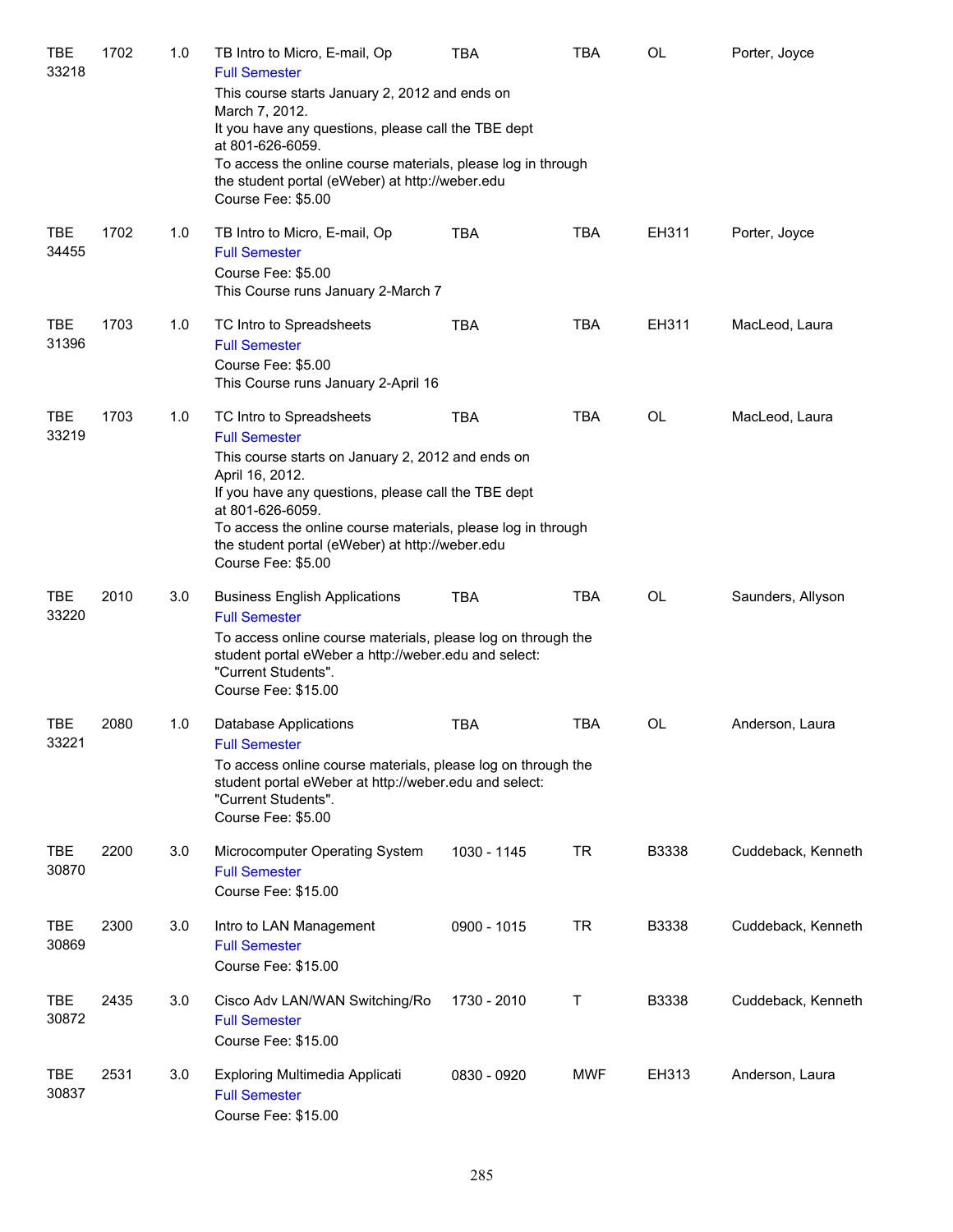| <b>TBE</b><br>31149 | 2532 | 3.0 | Web Page Design/ Development<br><b>Full Semester</b><br>Course Fee: \$15.00                                                                                                                                                                                                                                                                      | 0730 - 0845 | <b>TR</b>  | EH313     | Porter, Joyce      |
|---------------------|------|-----|--------------------------------------------------------------------------------------------------------------------------------------------------------------------------------------------------------------------------------------------------------------------------------------------------------------------------------------------------|-------------|------------|-----------|--------------------|
| <b>TBE</b><br>31460 | 2532 | 3.0 | Web Page Design/ Development<br><b>Full Semester</b><br>Course Fee: \$15.00                                                                                                                                                                                                                                                                      | 1730 - 2010 | W          | EH313     | Porter, Joyce      |
| TBE<br>30990        | 2533 | 3.0 | Image Editing Solutions<br><b>Full Semester</b><br>Course Fee: \$15.00                                                                                                                                                                                                                                                                           | 1030 - 1145 | <b>TR</b>  | EH313     | MacLeod, Laura     |
| TBE<br>33552        | 2730 | 3.0 | Digital Switching/Transport Ap<br><b>Full Semester</b><br>Course Fee: \$15.00                                                                                                                                                                                                                                                                    | 1730 - 2010 | R          | D02311    | Myers, Darin       |
| TBE<br>33222        | 3000 | 1.0 | <b>Advanced Word Processing</b><br><b>Block 1</b><br>This course starts on January 2, 2012 and ends on<br>February 24, 2012.<br>If you have any questions, please call the TBE dept at<br>801-626-6059.<br>To access the online course materials, please log in through<br>the student portal (eWeber) at http://weber.edu<br>Course Fee: \$5.00 | <b>TBA</b>  | <b>TBA</b> | OL        | Anderson, Laura    |
| <b>TBE</b><br>31376 | 3070 | 1.0 | Advanced Spreadsheet Applicat<br><b>Full Semester</b><br>Course Fee: \$5.00                                                                                                                                                                                                                                                                      | <b>TBA</b>  | <b>TBA</b> | EH311     | Green, Diana       |
| <b>TBE</b><br>33223 | 3070 | 1.0 | Advanced Spreadsheet Applicat<br><b>Full Semester</b><br>To access online course materials, please log on through the<br>student portal eWeber at http://weber.edu and select:<br>"Current Students".<br>Course Fee: \$5.00                                                                                                                      | <b>TBA</b>  | <b>TBA</b> | <b>OL</b> | Green, Diana       |
| TBE<br>33224        | 3090 | 2.0 | <b>Adv Electronic Presentations</b><br><b>Full Semester</b><br>To access online course materials, please log on through the<br>student portal eWeber at http://weber.edu and select:<br>"Current Students".<br>Course Fee: \$10.00                                                                                                               | <b>TBA</b>  | <b>TBA</b> | <b>OL</b> | MacLeod, Laura     |
| <b>TBE</b><br>30993 | 3100 | 3.0 | Desktop Publishing<br><b>Full Semester</b><br>Course Fee: \$15.00                                                                                                                                                                                                                                                                                | 1600 - 1715 | MW         | EH313     | MacLeod, Laura     |
| <b>TBE</b><br>33553 | 3210 | 3.0 | Adv Linux Systems Administratn<br><b>Full Semester</b><br>Course Fee: \$15.00                                                                                                                                                                                                                                                                    | 1030 - 1120 | <b>MWF</b> | D02311    | Cuddeback, Kenneth |
| <b>TBE</b><br>30926 | 3250 | 3.0 | <b>Business Communication</b><br><b>Full Semester</b>                                                                                                                                                                                                                                                                                            | 0830 - 0920 | <b>MWF</b> | EH318     | Green, Diana       |
| <b>TBE</b><br>30928 | 3250 | 3.0 | <b>Business Communication</b><br><b>Full Semester</b>                                                                                                                                                                                                                                                                                            | 1730 - 2010 | R          | B3338     | Green, Diana       |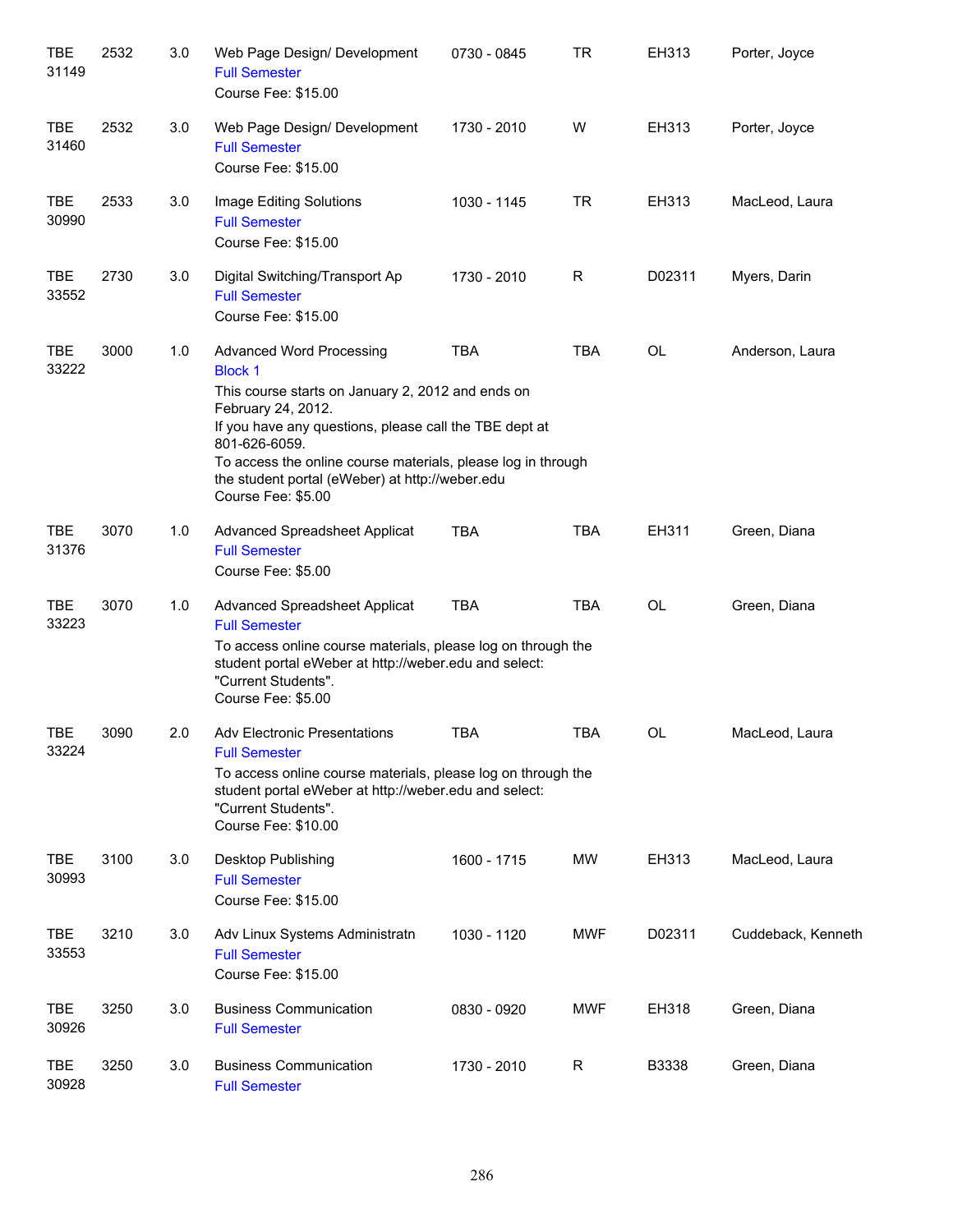| <b>TBE</b><br>30996 | 3250 | 3.0 | <b>Business Communication</b><br><b>Full Semester</b>                                                  | 0900 - 1015 | <b>TR</b>  | EH311  | Saunders, Allyson  |
|---------------------|------|-----|--------------------------------------------------------------------------------------------------------|-------------|------------|--------|--------------------|
| <b>TBE</b><br>30997 | 3250 | 3.0 | <b>Business Communication</b><br><b>Full Semester</b>                                                  | 1730 - 2010 | M          | B3338  |                    |
| TBE<br>33554        | 3300 | 3.0 | Advanced LAN Security Manageme<br><b>Full Semester</b><br>Course Fee: \$15.00                          | 0830 - 0920 | <b>MWF</b> | D02311 | Cuddeback, Kenneth |
| TBE<br>30929        | 3400 | 3.0 | Training the Trainer<br><b>Full Semester</b>                                                           | 1130 - 1220 | <b>MWF</b> | B3338  | Green, Diana       |
| <b>TBE</b><br>33542 | 3532 | 3.0 | Web/Database Integration<br><b>Full Semester</b><br>Course Fee: \$15.00                                | 1730 - 2010 | R          | EH313  | Bell, Thomas       |
| <b>TBE</b><br>33543 | 3534 | 3.0 | Advanced Multimedia Applicatio<br><b>Full Semester</b><br>Course Fee: \$15.00                          | 1600 - 1715 | <b>TR</b>  | EH313  | Bell, Thomas       |
| <b>TBE</b><br>30934 | 3535 | 3.0 | <b>Creating Computer Illustration</b><br><b>Full Semester</b><br>Course Fee: \$15.00                   | 0900 - 1015 | <b>TR</b>  | EH313  | MacLeod, Laura     |
| <b>TBE</b><br>31122 | 3600 | 3.0 | Prin of Business/Marketing Edu<br><b>Full Semester</b>                                                 | 1500 - 1720 | M          | EH373  | Saunders, Allyson  |
| <b>TBE</b><br>33545 | 3634 | 3.0 | <b>Computer Animation &amp; Motion</b><br><b>Full Semester</b>                                         | 1730 - 2010 | M          | EH313  | Halford, Scott     |
| <b>TBE</b><br>33555 | 4700 | 3.0 | Data Network Design<br><b>Full Semester</b><br>Course Fee: \$15.00                                     | 1730 - 2010 | W          | D02311 | Swalberg, Randy    |
| <b>TBE</b><br>33556 | 4710 | 3.0 | Traffic Tech & Voice Network<br><b>Full Semester</b>                                                   | 1730 - 2010 | M          | D02311 | Welch, Larry       |
| <b>TBE</b><br>31385 | 4760 | 3.0 | Telecommunications Internship<br><b>Full Semester</b><br>Should take TBE 4760 & 4790 the same semester | <b>TBA</b>  | <b>TBA</b> | EH301  | Green, Diana       |
| <b>TBE</b><br>31391 | 4790 | 2.0 | <b>Telecom Senior Project</b><br><b>Full Semester</b><br>Should take TBE 4760 & 4790 the same semester | <b>TBA</b>  | <b>TBA</b> | EH301  | Green, Diana       |
| <b>TBE</b><br>31450 | 4800 | 1.0 | Independent Research<br><b>Full Semester</b>                                                           | <b>TBA</b>  | <b>TBA</b> | EH301  | Talbot, Alden      |
| <b>TBE</b><br>31452 | 4800 | 2.0 | Independent Research<br><b>Full Semester</b>                                                           | <b>TBA</b>  | <b>TBA</b> | EH301  | Talbot, Alden      |
| <b>TBE</b><br>31454 | 4800 | 3.0 | Independent Research<br><b>Full Semester</b>                                                           | <b>TBA</b>  | <b>TBA</b> | EH301  | Talbot, Alden      |
| <b>TBE</b><br>31479 | 4860 | 3.0 | <b>BMT</b> Internship<br><b>Full Semester</b>                                                          | 0930 - 1020 | <b>MWF</b> | EH373  | Talbot, Alden      |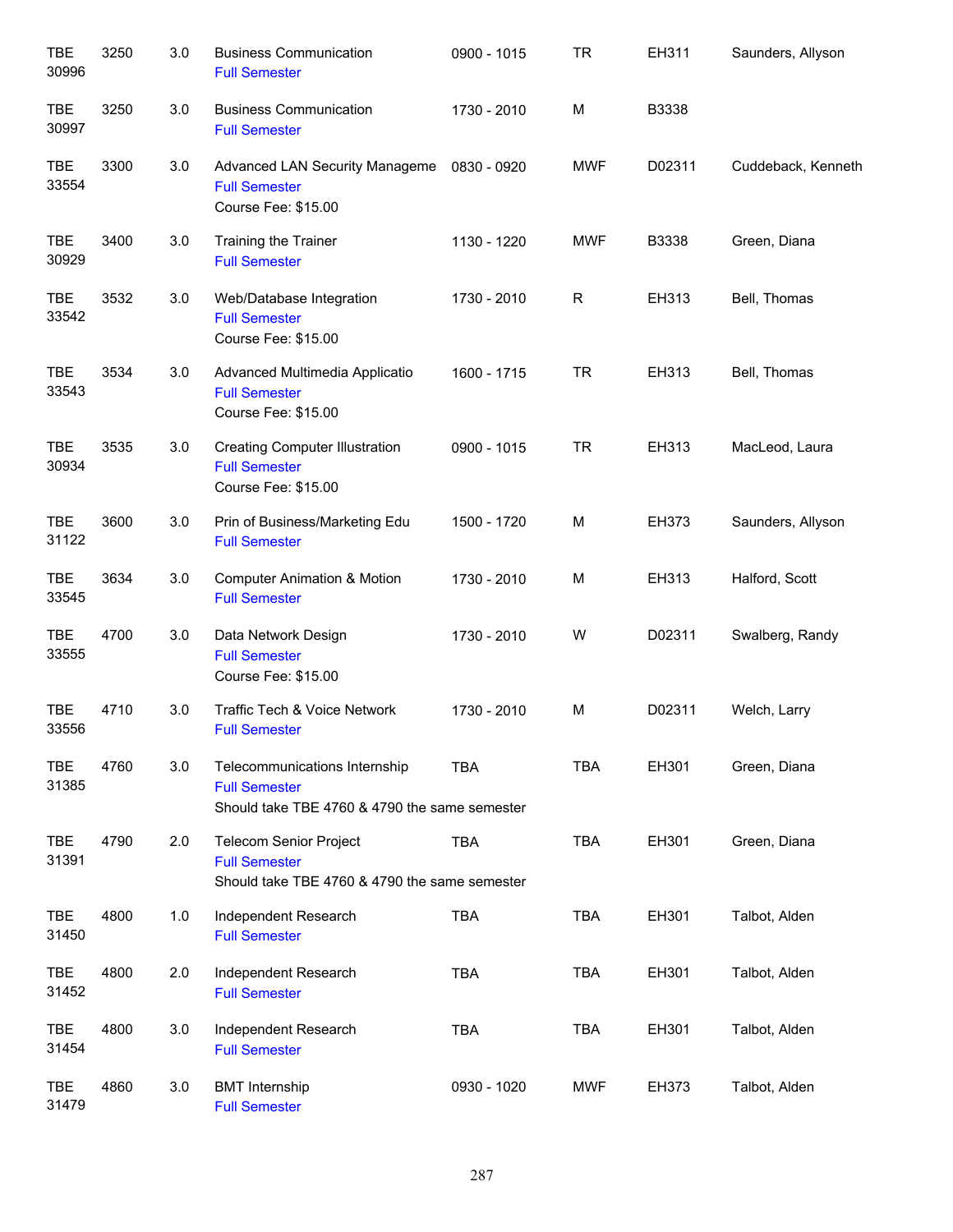| <b>TBE</b><br>31475  | 4890 | 3.0 | Multimedia e-Portfolio<br><b>Full Semester</b>                                                                                                                                                                        | 1200 - 1315 | <b>TR</b>  | EH313        | MacLeod, Laura         |
|----------------------|------|-----|-----------------------------------------------------------------------------------------------------------------------------------------------------------------------------------------------------------------------|-------------|------------|--------------|------------------------|
| <b>TBE</b><br>31123  | 6600 | 3.0 | Principles of Bus/Marketing Ed<br><b>Full Semester</b>                                                                                                                                                                | 1500 - 1720 | M          | <b>EH373</b> | Saunders, Allyson      |
| <b>THEA</b><br>32641 | 1013 | 3.0 | CA Introduction to Theatre<br><b>Full Semester</b><br>To access online course materials, please log on through the<br>student portla at http://weber.edu and select:<br>"Current Students".                           | <b>TBA</b>  | <b>TBA</b> | OL           | Lowe, Phillip          |
| <b>THEA</b><br>32855 | 1013 | 3.0 | CA Introduction to Theatre<br><b>Full Semester</b>                                                                                                                                                                    | 1430 - 1545 | <b>TR</b>  | D02110       | Lowe, Phillip          |
| <b>THEA</b><br>33296 | 1013 | 3.0 | CA Introduction to Theatre<br><b>Full Semester</b>                                                                                                                                                                    | 1630 - 1910 | R          | <b>BC211</b> | Gray, Matthew          |
| <b>THEA</b><br>33579 | 1013 | 3.0 | CA Introduction to Theatre<br><b>Full Semester</b>                                                                                                                                                                    | 0930 - 1020 | <b>MWF</b> | <b>BC211</b> | Tinkham, Van           |
| <b>THEA</b><br>33580 | 1013 | 3.0 | CA Introduction to Theatre<br><b>Full Semester</b>                                                                                                                                                                    | 1030 - 1150 | <b>TR</b>  | <b>BC113</b> | Kokai, Jennifer        |
| THEA<br>32223        | 1023 | 3.0 | CA Introduction to Film<br><b>Full Semester</b><br>Course Fee: \$8.00                                                                                                                                                 | 1630 - 1930 | W          | <b>BC113</b> | Spangler, Edward       |
| <b>THEA</b><br>32224 | 1023 | 3.0 | CA Introduction to Film<br><b>Full Semester</b><br>Course Fee: \$8.00                                                                                                                                                 | 1630 - 1930 | Τ          | <b>BC113</b> | Spangler, Edward       |
| <b>THEA</b><br>32225 | 1023 | 3.0 | CA Introduction to Film<br><b>Full Semester</b><br>Course Fee: \$8.00                                                                                                                                                 | 1630 - 1910 | R          | EH229        | Woodmansee, Carla      |
| <b>THEA</b><br>32642 | 1023 | 3.0 | CA Introduction to Film<br><b>Full Semester</b><br>To access online course materials, please log on through the<br>student portal eWeber at http://weber.edu and select:<br>"Current Students".<br>Course Fee: \$8.00 | <b>TBA</b>  | <b>TBA</b> | <b>OL</b>    | Spangler, Edward       |
| <b>THEA</b><br>32643 | 1023 | 3.0 | CA Introduction to Film<br><b>Full Semester</b><br>To access online course materials, please log on through the<br>student portal eWeber at http://weber.edu and select:<br>"Current Students".<br>Course Fee: \$8.00 | <b>TBA</b>  | TBA        | OL           | Zublin, Catherine      |
| <b>THEA</b><br>32839 | 1023 | 3.0 | CA Introduction to Film<br><b>Full Semester</b><br>Course Fee: \$8.00                                                                                                                                                 | 1630 - 1910 | W          | WW103        | Woodmansee, Carla      |
| <b>THEA</b><br>32840 | 1023 | 3.0 | CA Introduction to Film<br><b>Full Semester</b><br>Course Fee: \$8.00                                                                                                                                                 | 1730 - 2030 | Т          | DH2401       | Pecchia-Bekkum, Steven |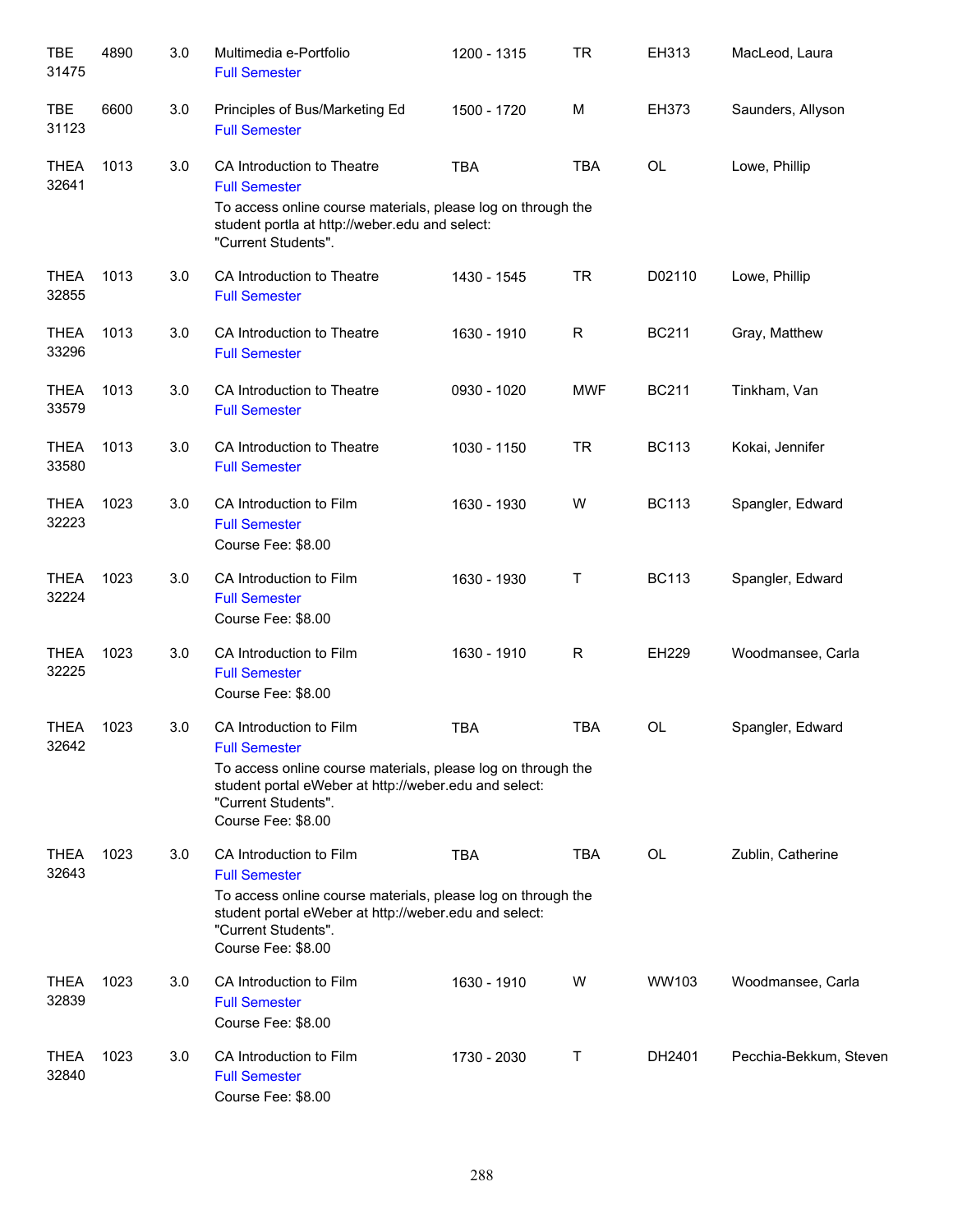| <b>THEA</b><br>32841 | 1023 | 3.0 | CA Introduction to Film<br><b>Full Semester</b><br>Course Fee: \$8.00                                                                            | 0930 - 1230 | S          | D02325       | Pecchia-Bekkum, Steven |
|----------------------|------|-----|--------------------------------------------------------------------------------------------------------------------------------------------------|-------------|------------|--------------|------------------------|
| <b>THEA</b><br>34294 | 1030 | 3.0 | Voice & Movement for the Actor<br><b>Full Semester</b>                                                                                           | 1030 - 1120 | <b>MWF</b> | <b>BC230</b> | Callahan, Tracy        |
| <b>THEA</b><br>32856 | 1033 | 3.0 | CA Acting I<br><b>Full Semester</b>                                                                                                              | 1600 - 1715 | <b>TR</b>  | D02110       | Lowe, Phillip          |
| <b>THEA</b><br>33242 | 1033 | 3.0 | CA Acting I<br><b>Full Semester</b><br>Theatre Majors Only.                                                                                      | 1200 - 1320 | <b>TR</b>  | <b>BC230</b> | Callahan, Tracy        |
| <b>THEA</b><br>33581 | 1033 | 3.0 | CA Acting I<br><b>Full Semester</b>                                                                                                              | 0900 - 1020 | <b>TR</b>  | <b>BC230</b> | Kokai, Jennifer        |
| <b>THEA</b><br>33244 | 1223 | 2.0 | Stage Makeup<br><b>Block 1</b><br>Class meets January 2nd through February 24th.<br>Course Fee: \$10.00                                          | 0900 - 1020 | <b>TR</b>  | <b>BC27</b>  | England, Jean-Louise   |
| <b>THEA</b><br>33246 | 1713 | 3.0 | <b>Script Analysis</b><br><b>Full Semester</b>                                                                                                   | 0930 - 1020 | <b>MWF</b> | <b>BC230</b> | Callahan, Tracy        |
| <b>THEA</b><br>33247 | 2032 | 2.0 | <b>Stage Lighting</b><br><b>Block 1</b><br>Class meets January 2nd to February 24th.                                                             | 1130 - 1220 | <b>MWF</b> | <b>BC317</b> | Tinkham, Van           |
| <b>THEA</b><br>33249 | 3033 | 3.0 | <b>Advanced Acting</b><br><b>Full Semester</b><br>By Instructor Approval Only.                                                                   | 1030 - 1150 | <b>TR</b>  | <b>BC230</b> | Callahan, Tracy        |
| <b>THEA</b><br>33248 | 3212 | 2.0 | Scenic Design<br><b>Block 1</b><br>Class meets January 2nd to February 24th. Pre-req: Thea<br>2012 and Instructor Approval. Theatre majors only. | 0900 - 1020 | <b>TR</b>  | <b>BC317</b> | Tinkham, Van           |
| <b>THEA</b><br>33250 | 3313 | 3.0 | History & Lit of Theatre II<br><b>Full Semester</b>                                                                                              | 0930 - 1020 | <b>MWF</b> | <b>BC317</b> | Kokai, Jennifer        |
| <b>THEA</b><br>33251 | 3340 | 3.0 | Theatre Management<br><b>Full Semester</b>                                                                                                       | 1200 - 1320 | <b>TR</b>  | <b>BC317</b> | Bizzell, John          |
| <b>THEA</b><br>33252 | 3343 | 3.0 | Hist & Lit of Musical Theatre<br><b>Full Semester</b>                                                                                            | 0930 - 1020 | <b>MWF</b> | <b>BC113</b> | Christian, James       |
| <b>THEA</b><br>33254 | 3443 | 3.0 | Scene Study for Musical Theatr<br><b>Full Semester</b>                                                                                           | 1230 - 1320 | <b>MWF</b> | <b>BC230</b> | Christian, James       |
| <b>THEA</b><br>33253 | 4143 | 3.0 | Directing & Choreography<br><b>Full Semester</b><br>Prereq: THEA 3103 and by audition or permission of the<br>instructor.                        | 1330 - 1450 | <b>TR</b>  | <b>BC230</b> | Christian, James       |
| <b>THEA</b><br>33255 | 4203 | 3.0 | Costume Design<br><b>Full Semester</b>                                                                                                           | 1030 - 1150 | <b>TR</b>  | <b>BC317</b> | Zublin, Catherine      |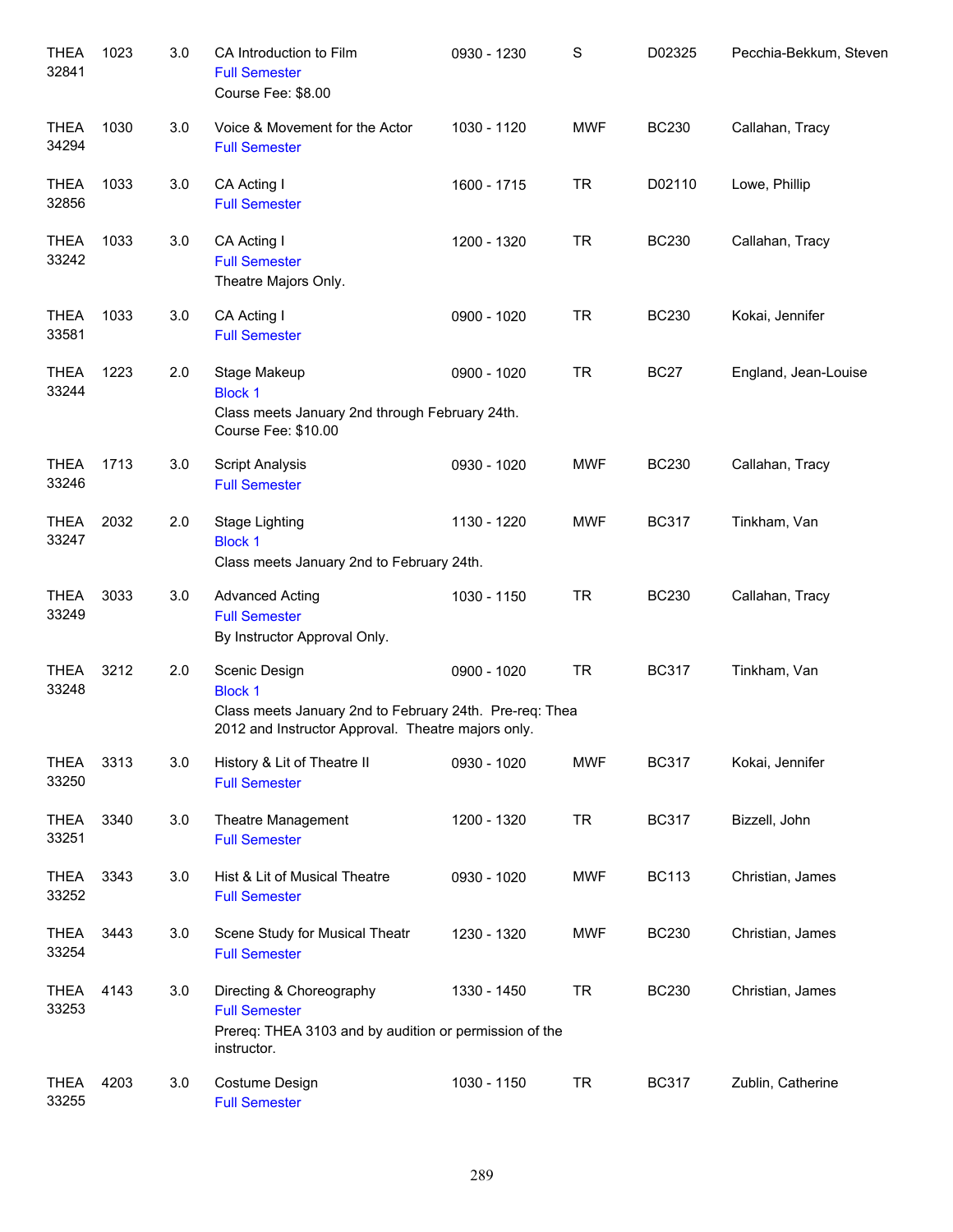| <b>THEA</b><br>31583 | 4651 | 1.0 | Indiv Training in Stage Voice<br><b>Full Semester</b><br>Course fee: \$350                | <b>TBA</b> | <b>TBA</b> | Christian, James  |
|----------------------|------|-----|-------------------------------------------------------------------------------------------|------------|------------|-------------------|
| <b>THEA</b><br>31584 | 4830 | 1.0 | <b>Directed Readings</b><br><b>Full Semester</b><br>Permission of Instructor Required.    | <b>TBA</b> | <b>TBA</b> | Tinkham, Van      |
| <b>THEA</b><br>31585 | 4830 | 2.0 | <b>Directed Readings</b><br><b>Full Semester</b><br>Permission of Instructor Required.    | <b>TBA</b> | <b>TBA</b> | Tinkham, Van      |
| <b>THEA</b><br>31586 | 4830 | 3.0 | <b>Directed Readings</b><br><b>Full Semester</b><br>Permission of Instructor Required.    | <b>TBA</b> | <b>TBA</b> | Tinkham, Van      |
| <b>THEA</b><br>31587 | 4851 | 1.0 | Design/Tech Practicum<br><b>Full Semester</b><br>Permission of Instructor Required.       | <b>TBA</b> | <b>TBA</b> | Tinkham, Van      |
| <b>THEA</b><br>31588 | 4851 | 1.0 | Design/Tech Practicum<br><b>Full Semester</b><br>Permission of Instructor Required.       | <b>TBA</b> | <b>TBA</b> | Tinkham, Van      |
| <b>THEA</b><br>31589 | 4861 | 1.0 | Performance Practicum<br><b>Full Semester</b><br>Permission of Instructor Required.       | <b>TBA</b> | <b>TBA</b> | Tinkham, Van      |
| <b>THEA</b><br>31590 | 4861 | 1.0 | Performance Practicum<br><b>Full Semester</b><br>Permission of Instructor Required.       | <b>TBA</b> | <b>TBA</b> | Tinkham, Van      |
| <b>THEA</b><br>31591 | 4890 | 1.0 | Cooperative Work Experience<br><b>Full Semester</b><br>Permission of Instructor Required. | <b>TBA</b> | <b>TBA</b> | Zublin, Catherine |
| THEA<br>34295        | 4890 | 2.0 | Cooperative Work Experience<br><b>Full Semester</b><br>Permission of Instructor Required. | <b>TBA</b> | <b>TBA</b> | Zublin, Catherine |
| <b>THEA</b><br>34296 | 4890 | 3.0 | Cooperative Work Experience<br><b>Full Semester</b><br>Permission of Instructor Required. | <b>TBA</b> | <b>TBA</b> | Zublin, Catherine |
| <b>THEA</b><br>31592 | 4900 | 1.0 | Senior Project<br><b>Full Semester</b><br>Permission of Instructor Required.              | <b>TBA</b> | <b>TBA</b> | Christian, James  |
| <b>THEA</b><br>33577 | 4950 | 1.0 | Theatre Festival Participation<br><b>Full Semester</b><br>Theatre majors only.            | <b>TBA</b> | <b>TBA</b> | Zublin, Catherine |
| <b>THEA</b><br>33578 | 4950 | 1.0 | Theatre Festival Participation<br><b>Full Semester</b><br>Theatre majors only.            | <b>TBA</b> | <b>TBA</b> | Christian, James  |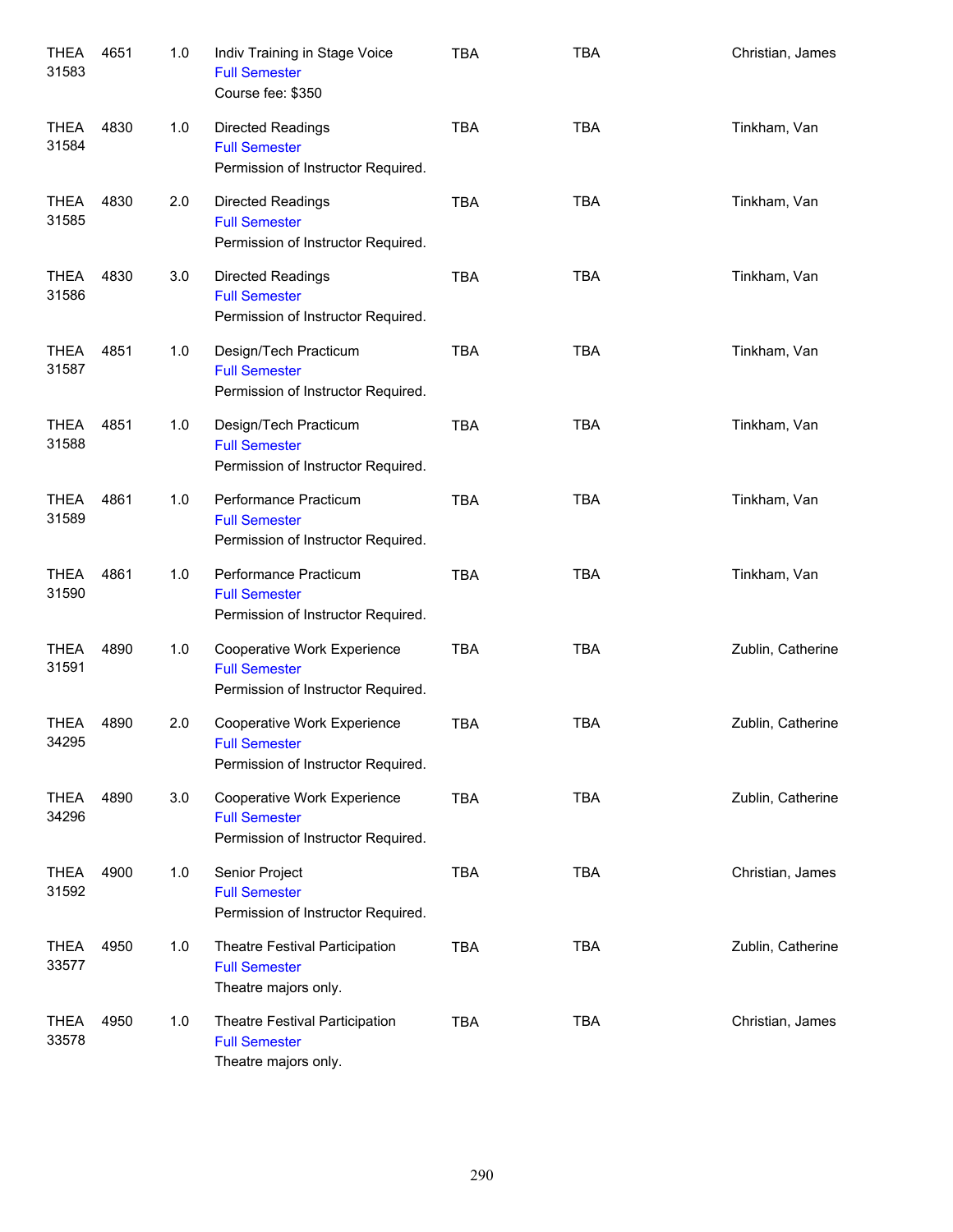| WS<br>30705          | 1500 | 3.0 | <b>CBL-SS/DV Intro Women Studies</b><br><b>Full Semester</b>                                                                                                                                                                                                                     | <b>TBA</b>  | TBA        | OL              | Gillespie, Adrienne      |
|----------------------|------|-----|----------------------------------------------------------------------------------------------------------------------------------------------------------------------------------------------------------------------------------------------------------------------------------|-------------|------------|-----------------|--------------------------|
|                      |      |     | To access online course materials, please log on through the student portal<br>(eweber) at<br>http://weber.edu and select: "Current Students."                                                                                                                                   |             |            |                 |                          |
|                      |      |     | CBL stands for Community-Based Learning which means that students engage<br>in meaningful community service that is connected to specific course objectives.<br>See http://www.weber.edu/CommunityInvolvement/CBL_Designation.html for a<br>full list of CBL designated courses. |             |            |                 |                          |
| WS<br>30749          | 1500 | 3.0 | SS/DV Intro to Women's Studies<br><b>Full Semester</b>                                                                                                                                                                                                                           | 1730 - 2010 | R          | N <sub>10</sub> | Hunter, Donna            |
| WS<br>32550          | 1500 | 3.0 | SS/DV Intro to Women's Studies<br><b>Full Semester</b>                                                                                                                                                                                                                           | 0930 - 1020 | <b>MWF</b> | EH305           | Giralt, Alicia           |
| WS<br>32585          | 2900 | 2.0 | Topics In Women Studies<br><b>Full Semester</b>                                                                                                                                                                                                                                  | <b>TBA</b>  | <b>TBA</b> |                 | Parrilla de Kokal, Maria |
| WS<br>32557          | 3050 | 3.0 | DV Feminist Theories 1700-Pres<br><b>Full Semester</b>                                                                                                                                                                                                                           | 1230 - 1345 | <b>MW</b>  | EH316           | Johns, Rebecca           |
| WS<br>32561          | 4050 | 2.0 | Research Methodologies<br><b>Full Semester</b>                                                                                                                                                                                                                                   | <b>TBA</b>  | <b>TBA</b> |                 | Szalay, Eva              |
| WS<br>32591          | 4060 | 2.0 | Research Project<br><b>Full Semester</b>                                                                                                                                                                                                                                         | <b>TBA</b>  | <b>TBA</b> |                 | Parrilla de Kokal, Maria |
| WS<br>32563          | 4830 | 1.0 | <b>Directed Readings</b><br><b>Full Semester</b>                                                                                                                                                                                                                                 | <b>TBA</b>  | <b>TBA</b> |                 | Parrilla de Kokal, Maria |
| WS<br>32565          | 4830 | 2.0 | <b>Directed Readings</b><br><b>Full Semester</b>                                                                                                                                                                                                                                 | <b>TBA</b>  | <b>TBA</b> |                 | Parrilla de Kokal, Maria |
| WS<br>32567          | 4830 | 3.0 | <b>Directed Readings</b><br><b>Full Semester</b>                                                                                                                                                                                                                                 | <b>TBA</b>  | <b>TBA</b> |                 | Parrilla de Kokal, Maria |
| WS<br>32569          | 4860 | 1.0 | Internship in Women's Studies<br><b>Full Semester</b>                                                                                                                                                                                                                            | <b>TBA</b>  | <b>TBA</b> |                 | Parrilla de Kokal, Maria |
| WS<br>32570          | 4860 | 2.0 | Internship in Women's Studies<br><b>Full Semester</b>                                                                                                                                                                                                                            | <b>TBA</b>  | <b>TBA</b> |                 | Parrilla de Kokal, Maria |
| WS<br>32594          | 4990 | 2.0 | Senior Seminar<br><b>Full Semester</b>                                                                                                                                                                                                                                           | <b>TBA</b>  | <b>TBA</b> |                 | Parrilla de Kokal, Maria |
| <b>ZOOL</b><br>32441 | 1010 | 3.0 | LS Animal Biology<br><b>Full Semester</b>                                                                                                                                                                                                                                        | 1530 - 1645 | <b>TR</b>  | LL130           | Prothero, Walter         |
| <b>ZOOL</b><br>32442 | 1010 | 3.0 | <b>LS Animal Biology</b><br><b>Full Semester</b>                                                                                                                                                                                                                                 | 1030 - 1145 | <b>TR</b>  | LL130           | Marshall, Jon            |
| ZOOL<br>32478        | 1010 | 3.0 | <b>LS Animal Biology</b><br><b>Full Semester</b>                                                                                                                                                                                                                                 | <b>TBA</b>  | <b>TBA</b> | OL              | Mull, John               |
|                      |      |     | To access online courase materials, please log on through th<br>student portal eWeber at http://weber.edu and select:<br>"Current Students".                                                                                                                                     |             |            |                 |                          |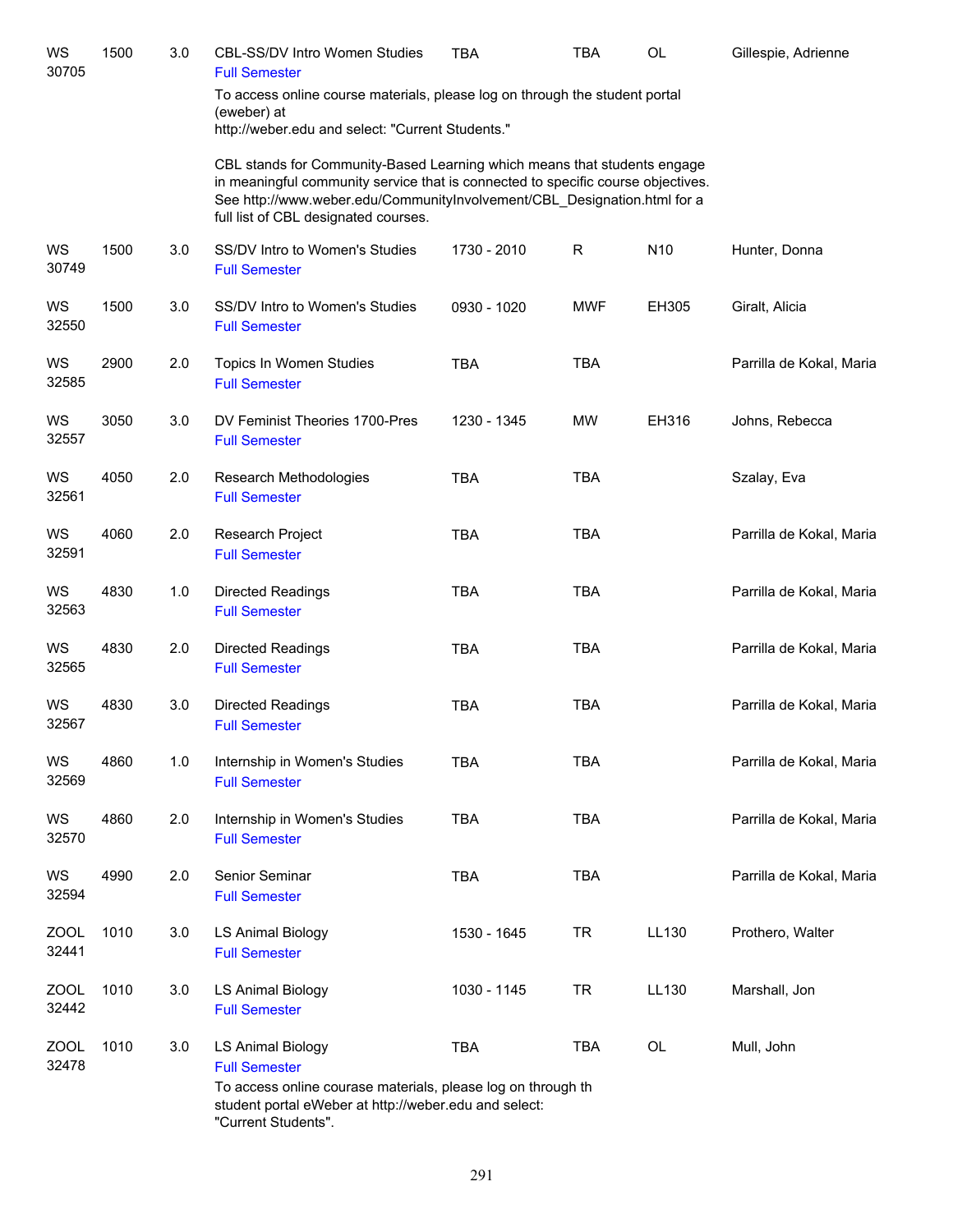| <b>ZOOL</b><br>32849 | 1010  | 3.0 | <b>LS Animal Biology</b><br><b>Full Semester</b>                                                                                                                                             | 1730 - 2010                | W              | D02322         | Hoagstrom, Christopher |
|----------------------|-------|-----|----------------------------------------------------------------------------------------------------------------------------------------------------------------------------------------------|----------------------------|----------------|----------------|------------------------|
| <b>ZOOL</b><br>32443 | 1020  | 3.0 | LS Human Biology<br><b>Full Semester</b>                                                                                                                                                     | 1630 - 1745                | <b>MW</b>      | ET128          | Gurr, Susan            |
| <b>ZOOL</b><br>32444 | 1020  | 3.0 | LS Human Biology<br><b>Full Semester</b>                                                                                                                                                     | 0930 - 1020                | <b>MWF</b>     | LL130          | Berthelemy, Nicole     |
| ZOOL<br>32445        | 1020  | 3.0 | LS Human Biology<br><b>Full Semester</b>                                                                                                                                                     | 0900 - 1015                | <b>TR</b>      | LL130          | Chung, Brian           |
| ZOOL<br>32479        | 1020  | 3.0 | LS Human Biology<br><b>Full Semester</b><br>To access online course materials, please log on through the<br>student portal eWeber at http://weber.edu and select:<br>"Current Students".     | <b>TBA</b>                 | <b>TBA</b>     | OL             | Robinson, Ami          |
| <b>ZOOL</b><br>32850 | 1020  | 3.0 | LS Human Biology<br><b>Full Semester</b>                                                                                                                                                     | 1730 - 2010                | W              | D02320         | Prothero, Walter       |
| <b>ZOOL</b><br>32480 | 1030  | 3.0 | LS The Nature of Sex<br><b>Full Semester</b><br>To access online courae materials, please log on through the<br>student portal eWeber at http://weber.edu and select:<br>"Current Students". | <b>TBA</b>                 | <b>TBA</b>     | OL             | Zeveloff, Samuel       |
| <b>ZOOL</b><br>32446 | 1110  | 4.0 | Principles of Zoology I<br><b>Full Semester</b><br>Course Fee: \$20.00                                                                                                                       | 1030 - 1120                | <b>MWF</b>     | LL130          | Meyers, Ronald         |
| ZOOL<br>32447        | 1110L | 0.0 | Lab<br><b>Full Semester</b>                                                                                                                                                                  | 1330 - 1520                | Т              | <b>SL429</b>   | Marshall, Jon          |
| <b>ZOOL</b><br>32448 | 1110L | 0.0 | Lab<br><b>Full Semester</b>                                                                                                                                                                  | 1530 - 1720                | Т              | <b>SL429</b>   | Marshall, Jon          |
| <b>ZOOL</b><br>32449 | 1110L | 0.0 | Lab<br><b>Full Semester</b>                                                                                                                                                                  | 1330 - 1520                | W              | <b>SL429</b>   | Mull, John             |
| <b>ZOOL</b><br>32450 | 1120  | 4.0 | Principles of Zoology II<br><b>Full Semester</b><br>Course Fee: \$20.00                                                                                                                      | 1130 - 1220                | <b>MWF</b>     | LL130          | Hoagstrom, Christopher |
| <b>ZOOL</b><br>32451 | 1120L | 0.0 | Lab<br><b>Full Semester</b>                                                                                                                                                                  | 1330 - 1520                | $\mathsf{R}$   | <b>SL429</b>   | Meyers, Ronald         |
| ZOOL<br>32452        | 1120L | 0.0 | Lab<br><b>Full Semester</b>                                                                                                                                                                  | 1330 - 1520                | F              | <b>SL429</b>   | Hoagstrom, Christopher |
| ZOOL<br>32453        | 1120L | 0.0 | Lab<br><b>Full Semester</b>                                                                                                                                                                  | 1530 - 1720                | F              | <b>SL429</b>   | Hoagstrom, Christopher |
| <b>ZOOL</b><br>32454 | 1370  | 3.0 | LS Principles of Life Science<br><b>Full Semester</b><br>ZOOL 1370 lecture is T/R at 12:00pm to 1:15pm<br>with lab on R from 1:30pm to 3:20pm.                                               | 1200 - 1315<br>1330 - 1520 | <b>TR</b><br>R | ET139<br>ET139 | Mull, John             |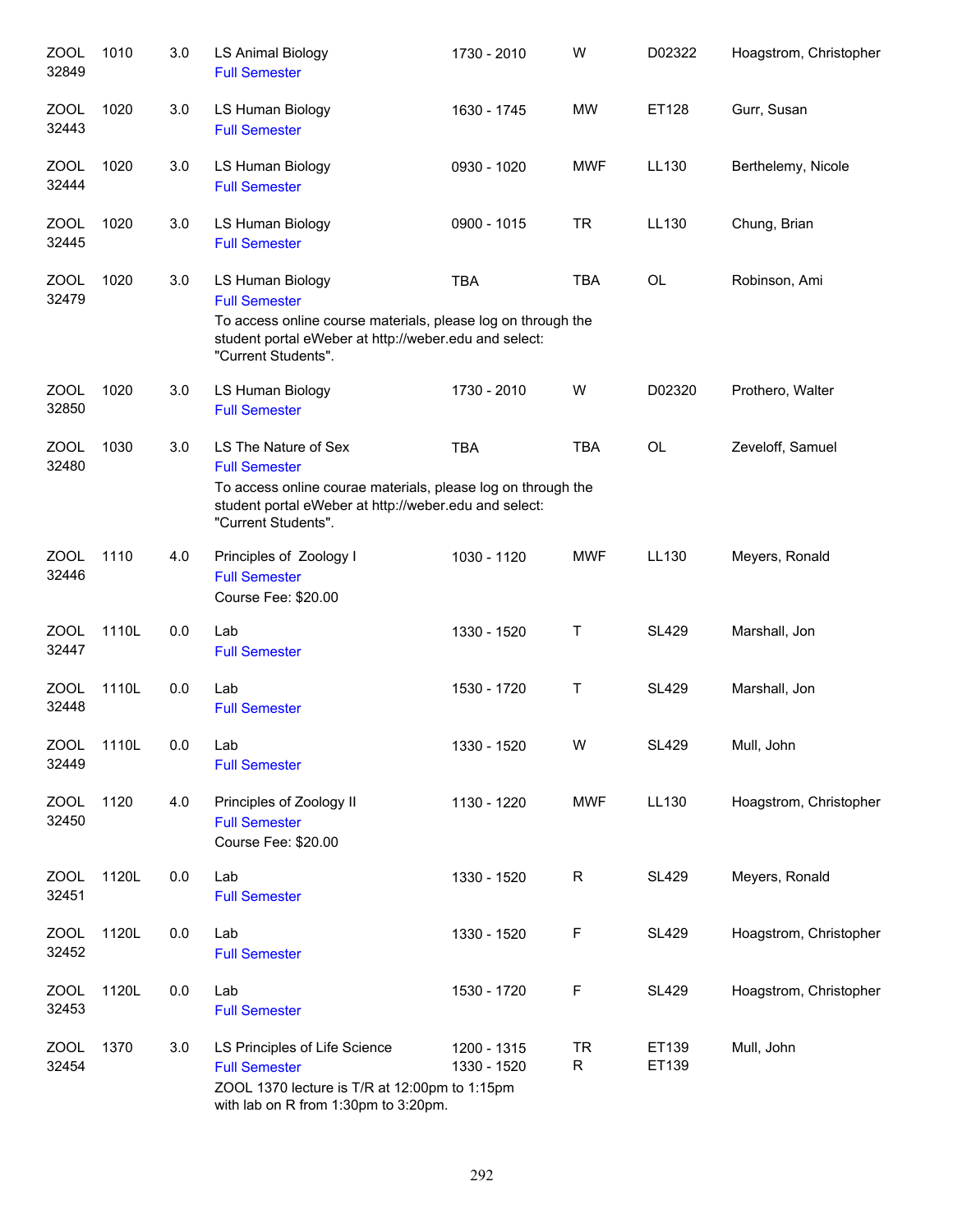| <b>ZOOL</b><br>32455 | 1810  | 1.0 | Life in Medicine<br><b>Full Semester</b>                     | 0730 - 0830 | R          | LL130 | Trask, Barbara     |
|----------------------|-------|-----|--------------------------------------------------------------|-------------|------------|-------|--------------------|
| ZOOL<br>31536        | 2100  | 4.0 | Human Anatomy<br><b>Full Semester</b><br>Course Fee: \$25.00 | 1030 - 1145 | <b>TR</b>  | LL125 | Chung, Brian       |
| <b>ZOOL</b><br>31539 | 2100  | 4.0 | Human Anatomy<br><b>Full Semester</b><br>Course Fee: \$25.00 | 1130 - 1220 | <b>MWF</b> | LL126 | Berthelemy, Nicole |
| <b>ZOOL</b><br>32457 | 2100L | 0.0 | Lab<br><b>Full Semester</b>                                  | 0830 - 1020 | Т          | LL3   | Berthelemy, Nicole |
| ZOOL<br>32458        | 2100L | 0.0 | Lab<br><b>Full Semester</b>                                  | 1030 - 1220 | Τ          | LL3   | Berthelemy, Nicole |
| <b>ZOOL</b><br>32459 | 2100L | 0.0 | Lab<br><b>Full Semester</b>                                  | 1230 - 1420 | Τ          | LL3   | Berthelemy, Nicole |
| ZOOL<br>32460        | 2100L | 0.0 | Lab<br><b>Full Semester</b>                                  | 1430 - 1620 | Τ          | LL3   | Chung, Brian       |
| <b>ZOOL</b><br>32461 | 2100L | 0.0 | Lab<br><b>Full Semester</b>                                  | 1630 - 1820 | Τ          | LL3   | Chung, Brian       |
| <b>ZOOL</b><br>32462 | 2100L | 0.0 | Lab<br><b>Full Semester</b>                                  | 0830 - 1020 | W          | LL3   | Chung, Brian       |
| <b>ZOOL</b><br>32463 | 2100L | 0.0 | Lab<br><b>Full Semester</b>                                  | 1030 - 1220 | W          | LL3   | Chung, Brian       |
| <b>ZOOL</b><br>32464 | 2100L | 0.0 | Lab<br><b>Full Semester</b>                                  | 1230 - 1420 | W          | LL3   | Chung, Brian       |
| <b>ZOOL</b><br>32465 | 2100L | 0.0 | Lab<br><b>Full Semester</b>                                  | 1430 - 1620 | W          | LL3   | Chung, Brian       |
| <b>ZOOL</b><br>32466 | 2100L | 0.0 | Lab<br><b>Full Semester</b>                                  | 1630 - 1820 | W          | LL3   | Chung, Brian       |
| <b>ZOOL</b><br>32467 | 2100L | 0.0 | Lab<br><b>Full Semester</b>                                  | 0830 - 1020 | R          | LL3   | Berthelemy, Nicole |
| ZOOL<br>32468        | 2100L | 0.0 | Lab<br><b>Full Semester</b>                                  | 1030 - 1220 | R          | LL3   | Berthelemy, Nicole |
| <b>ZOOL</b><br>32469 | 2100L | 0.0 | Lab<br><b>Full Semester</b>                                  | 1230 - 1420 | R          | LL3   | Berthelemy, Nicole |
| <b>ZOOL</b><br>32470 | 2100L | 0.0 | Lab<br><b>Full Semester</b>                                  | 1430 - 1620 | R          | LL3   | Chung, Brian       |
| <b>ZOOL</b><br>32471 | 2100L | 0.0 | Lab<br><b>Full Semester</b>                                  | 1630 - 1820 | R          | LL3   | Chung, Brian       |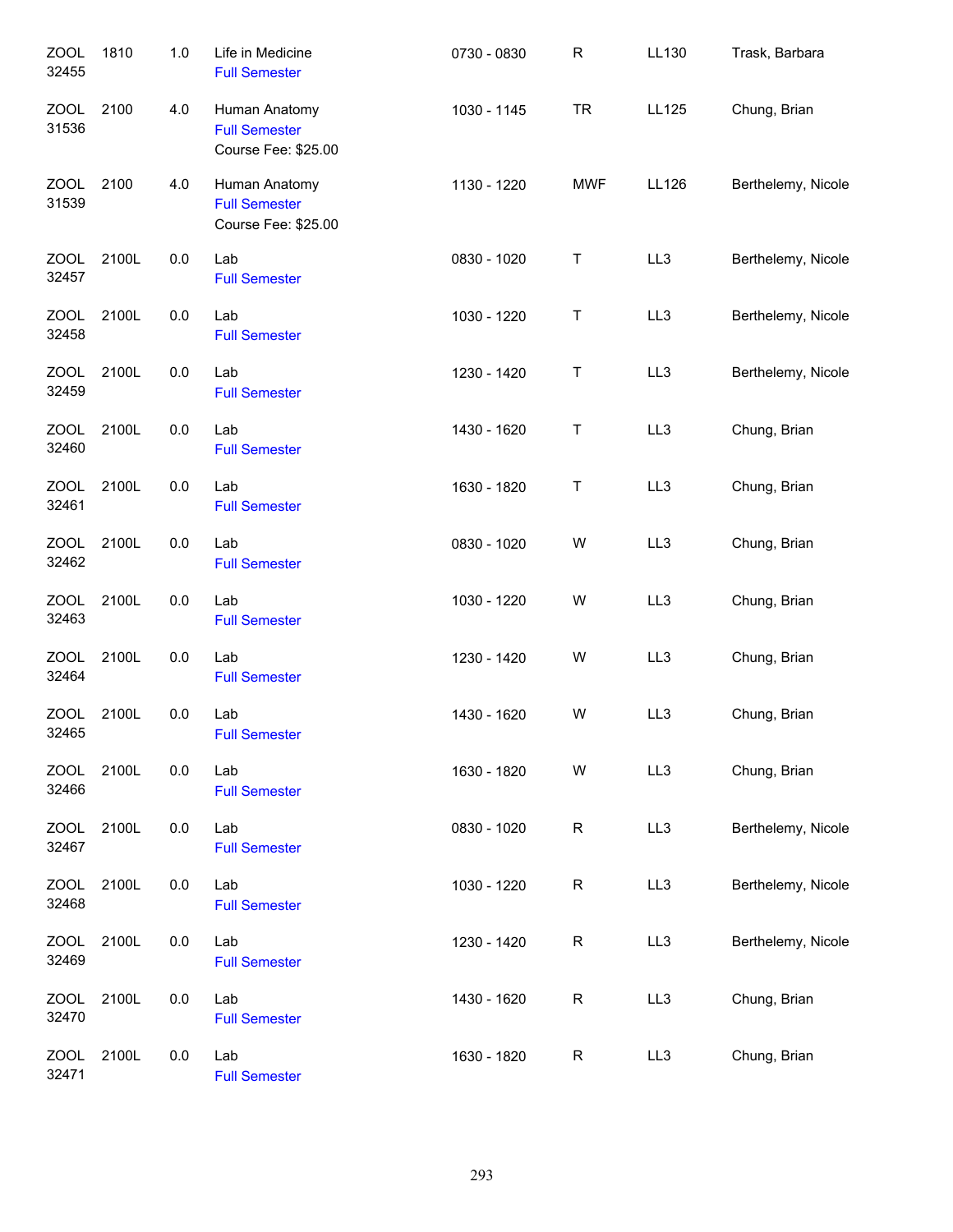| <b>ZOOL</b><br>31532 | 2200  | 4.0 | Human Physiology<br><b>Full Semester</b>                                                                                                                                                                                                                                                                                                                                                                                                                                                                                                                                                                                       | 1030 - 1120                | <b>MWF</b> | <b>LL125</b>     | Skopec, Michele    |
|----------------------|-------|-----|--------------------------------------------------------------------------------------------------------------------------------------------------------------------------------------------------------------------------------------------------------------------------------------------------------------------------------------------------------------------------------------------------------------------------------------------------------------------------------------------------------------------------------------------------------------------------------------------------------------------------------|----------------------------|------------|------------------|--------------------|
|                      |       |     | You must be registered for both the ZOOL 2200 lecture on the Main-campus and<br>the ZOOL 2200L lab on the Main-campus. Students who do not register for both<br>the Main-campus lecture and Main-campus lab may be dropped from the<br>corresponding course. The class is completely face-to-face on the Main-campus<br>in Ogden. You cannot mix and match Online; Main-campus; or Davis-campus<br>lectures and labs.<br>It is recommended that you take lecture and lab from the same professor.<br>Main-campus lectures are CRN 31534 and CRN 31532.<br>Main-campus labs are CRN: 33016, 33017, 33018 & 33019, 33020, 33021. |                            |            |                  |                    |
| <b>ZOOL</b><br>31534 | 2200  | 4.0 | Human Physiology<br><b>Full Semester</b>                                                                                                                                                                                                                                                                                                                                                                                                                                                                                                                                                                                       | 0900 - 1015                | <b>TR</b>  | LL126            | Trask, Barbara     |
|                      |       |     | You must be registered for both the ZOOL 2200 lecture on the Main-campus and<br>the ZOOL 2200L lab on the Main-campus. Students who do not register for both<br>the Main-campus lecture and Main-campus lab may be dropped from the<br>corresponding course. The class is completely face-to-face on the Main-campus<br>in Ogden. You cannot mix and match Online; Main-campus; or Davis-campus<br>lectures and labs.<br>It is recommended that you take lecture and lab from the same professor.<br>Main-campus lectures are CRN 31534 and CRN 31532.<br>Main-campus labs are CRN: 33016, 33017, 33018 & 33019, 33020, 33021. |                            |            |                  |                    |
| <b>ZOOL</b><br>32481 | 2200  | 4.0 | Human Physiology<br><b>Full Semester</b>                                                                                                                                                                                                                                                                                                                                                                                                                                                                                                                                                                                       | <b>TBA</b>                 | <b>TBA</b> | OL               | Skopec, Michele    |
|                      |       |     | You must be registered for both the ZOOL 2200 Online<br>(CRN 32481) and the ZOOL 2200L Online Lab (CRN 34300).<br>Students who do not register for both the Online lab<br>and Online lecture may be dropped from the<br>corresponding course. You cannot mix and match Online;<br>Main-campus; or Davis-campus lectures and labs.<br>Course Fee: \$25.00<br>To access the online course materials, please log in through<br>the student portal (eWeber) at http://weber.edu                                                                                                                                                    |                            |            |                  |                    |
| <b>ZOOL</b><br>32852 | 2200  | 4.0 | Human Physiology<br><b>Full Semester</b>                                                                                                                                                                                                                                                                                                                                                                                                                                                                                                                                                                                       | 1730 - 1930<br>1730 - 1830 | т<br>R     | D02318<br>D02318 | Berthelemy, Nicole |
|                      |       |     | You must be registered for both the ZOOL 2200 Davis<br>(CRN 32852) and the ZOOL 2200L Davis lab (CRN 32854).<br>Student who do not register for both the Davis-campus lab<br>and Davis-campus lecture may be dropped from the<br>corresponding course. The class is completely at the Davis<br>campus. You cannot mix and match Online; Main-campus; or<br>Davis-campus lectures and labs.<br>Course Fee: \$25.00                                                                                                                                                                                                              |                            |            |                  |                    |
| ZOOL<br>32854        | 2200L | 0.0 | Human Physiology Lab<br><b>Full Semester</b><br>You must be registered for both the ZOOL 2200 Davis<br>(CRN 32852) and the ZOOL 2200L Davis lab (CRN 32854).<br>Students who do not register for both the Davis-campus lab<br>and the Davis-campus lecture may be dropped from the<br>corresponding course. The class is completely at the Davis<br>campus. You cannot mix and match Online; Main-campus; or<br>Davis-campus lectures and labs.                                                                                                                                                                                | 1830 - 2030                | R          | D02330           | Berthelemy, Nicole |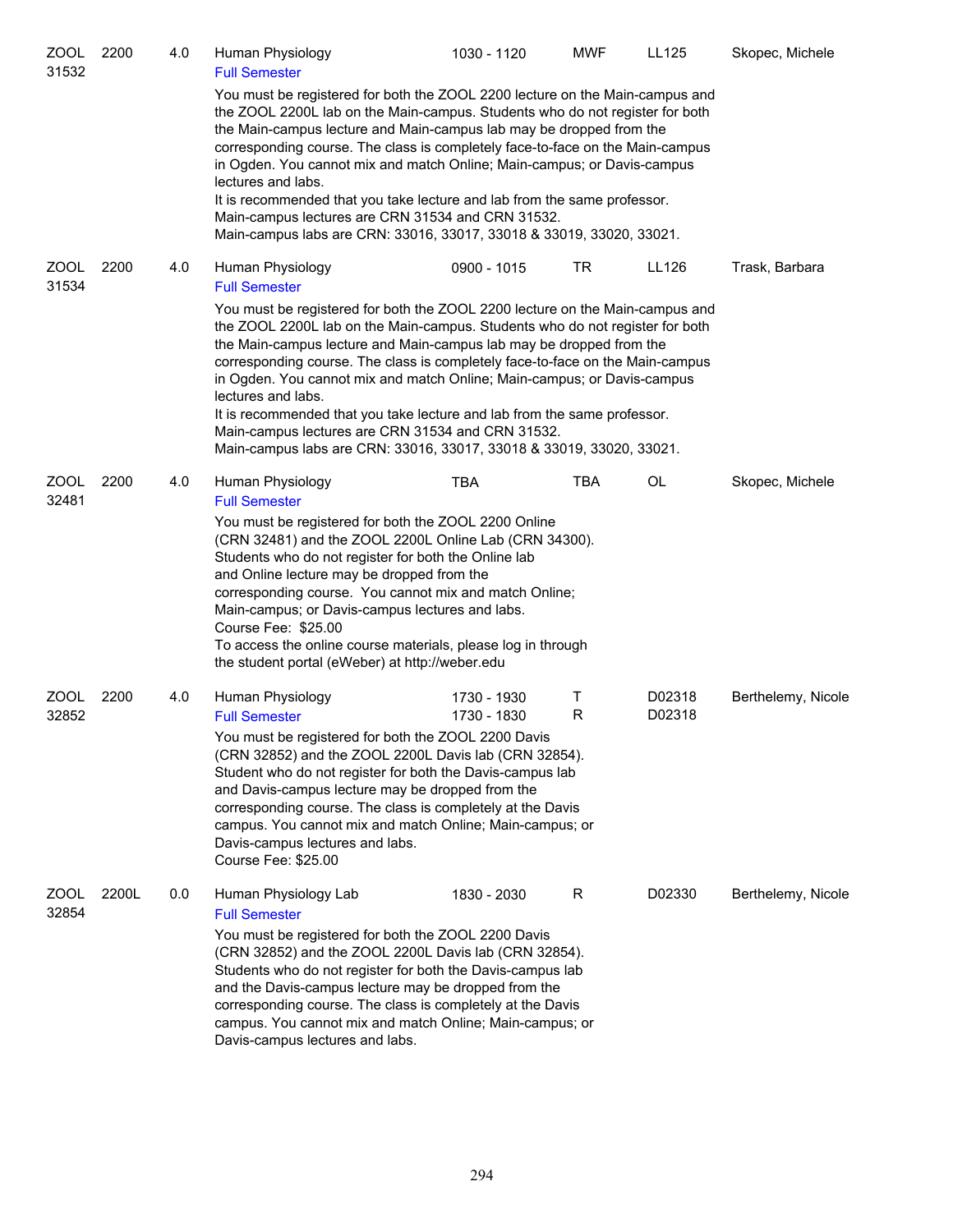| ZOOL<br>33016        | 2200L | 0.0 | Human Physiology Lab<br><b>Full Semester</b>                                                                                                                                                                                                                                                                                                                                                                                                                                                                                                                                                                                   | 1130 - 1320 | R | <b>SL426</b> | Trask, Barbara  |
|----------------------|-------|-----|--------------------------------------------------------------------------------------------------------------------------------------------------------------------------------------------------------------------------------------------------------------------------------------------------------------------------------------------------------------------------------------------------------------------------------------------------------------------------------------------------------------------------------------------------------------------------------------------------------------------------------|-------------|---|--------------|-----------------|
|                      |       |     | You must be registered for both the ZOOL 2200 lecture on the Main-campus and<br>the ZOOL 2200L lab on the Main-campus. Students who do not register for both<br>the Main-campus lecture and Main-campus lab may be dropped from the<br>corresponding course. The class is completely face-to-face on the Main-campus<br>in Ogden. You cannot mix and match Online; Main-campus; or Davis-campus<br>lectures and labs.<br>It is recommended that you take lecture and lab from the same professor.<br>Main-campus lectures are CRN 31534 and CRN 31532.<br>Main-campus labs are CRN: 33016, 33017, 33018 & 33019, 33020, 33021. |             |   |              |                 |
| ZOOL<br>33017        | 2200L | 0.0 | Human Physiology Lab<br><b>Full Semester</b>                                                                                                                                                                                                                                                                                                                                                                                                                                                                                                                                                                                   | 1330 - 1520 | R | <b>SL426</b> | Trask, Barbara  |
|                      |       |     | You must be registered for both the ZOOL 2200 lecture on the Main-campus and<br>the ZOOL 2200L lab on the Main-campus. Students who do not register for both<br>the Main-campus lecture and Main-campus lab may be dropped from the<br>corresponding course. The class is completely face-to-face on the Main-campus<br>in Ogden. You cannot mix and match Online; Main-campus; or Davis-campus<br>lectures and labs.<br>It is recommended that you take lecture and lab from the same professor.<br>Main-campus lectures are CRN 31534 and CRN 31532.<br>Main-campus labs are CRN: 33016, 33017, 33018 & 33019, 33020, 33021. |             |   |              |                 |
| <b>ZOOL</b><br>33018 | 2200L | 0.0 | Human Physiology Lab<br><b>Full Semester</b>                                                                                                                                                                                                                                                                                                                                                                                                                                                                                                                                                                                   | 1530 - 1720 | R | <b>SL426</b> | Trask, Barbara  |
|                      |       |     | You must be registered for both the ZOOL 2200 lecture on the Main-campus and<br>the ZOOL 2200L lab on the Main-campus. Students who do not register for both<br>the Main-campus lecture and Main-campus lab may be dropped from the<br>corresponding course. The class is completely face-to-face on the Main-campus<br>in Ogden. You cannot mix and match Online; Main-campus; or Davis-campus<br>lectures and labs.<br>It is recommended that you take lecture and lab from the same professor.<br>Main-campus lectures are CRN 31534 and CRN 31532.<br>Main-campus labs are CRN: 33016, 33017, 33018 & 33019, 33020, 33021. |             |   |              |                 |
| ZOOL<br>33019        | 2200L | 0.0 | Human Physiology Lab<br><b>Full Semester</b>                                                                                                                                                                                                                                                                                                                                                                                                                                                                                                                                                                                   | 1130 - 1320 | F | <b>SL426</b> | Skopec, Michele |
|                      |       |     | You must be registered for both the ZOOL 2200 lecture on the Main-campus and<br>the ZOOL 2200L lab on the Main-campus. Students who do not register for both<br>the Main-campus lecture and Main-campus lab may be dropped from the<br>corresponding course. The class is completely face-to-face on the Main-campus<br>in Ogden. You cannot mix and match Online; Main-campus; or Davis-campus<br>lectures and labs.<br>It is recommended that you take lecture and lab from the same professor.<br>Main-campus lectures are CRN 31534 and CRN 31532.<br>Main-campus labs are CRN: 33016, 33017, 33018 & 33019, 33020, 33021. |             |   |              |                 |
| ZOOL<br>33020        | 2200L | 0.0 | Human Physiology Lab<br><b>Full Semester</b>                                                                                                                                                                                                                                                                                                                                                                                                                                                                                                                                                                                   | 1330 - 1520 | F | SL426        | Skopec, Michele |
|                      |       |     | You must be registered for both the ZOOL 2200 lecture on the Main-campus and<br>the ZOOL 2200L lab on the Main-campus. Students who do not register for both<br>the Main-campus lecture and Main-campus lab may be dropped from the<br>corresponding course. The class is completely face-to-face on the Main-campus<br>in Ogden. You cannot mix and match Online; Main-campus; or Davis-campus<br>lectures and labs.<br>It is recommended that you take lecture and lab from the same professor.<br>Main-campus lectures are CRN 31534 and CRN 31532.<br>Main-campus labs are CRN: 33016, 33017, 33018 & 33019, 33020, 33021. |             |   |              |                 |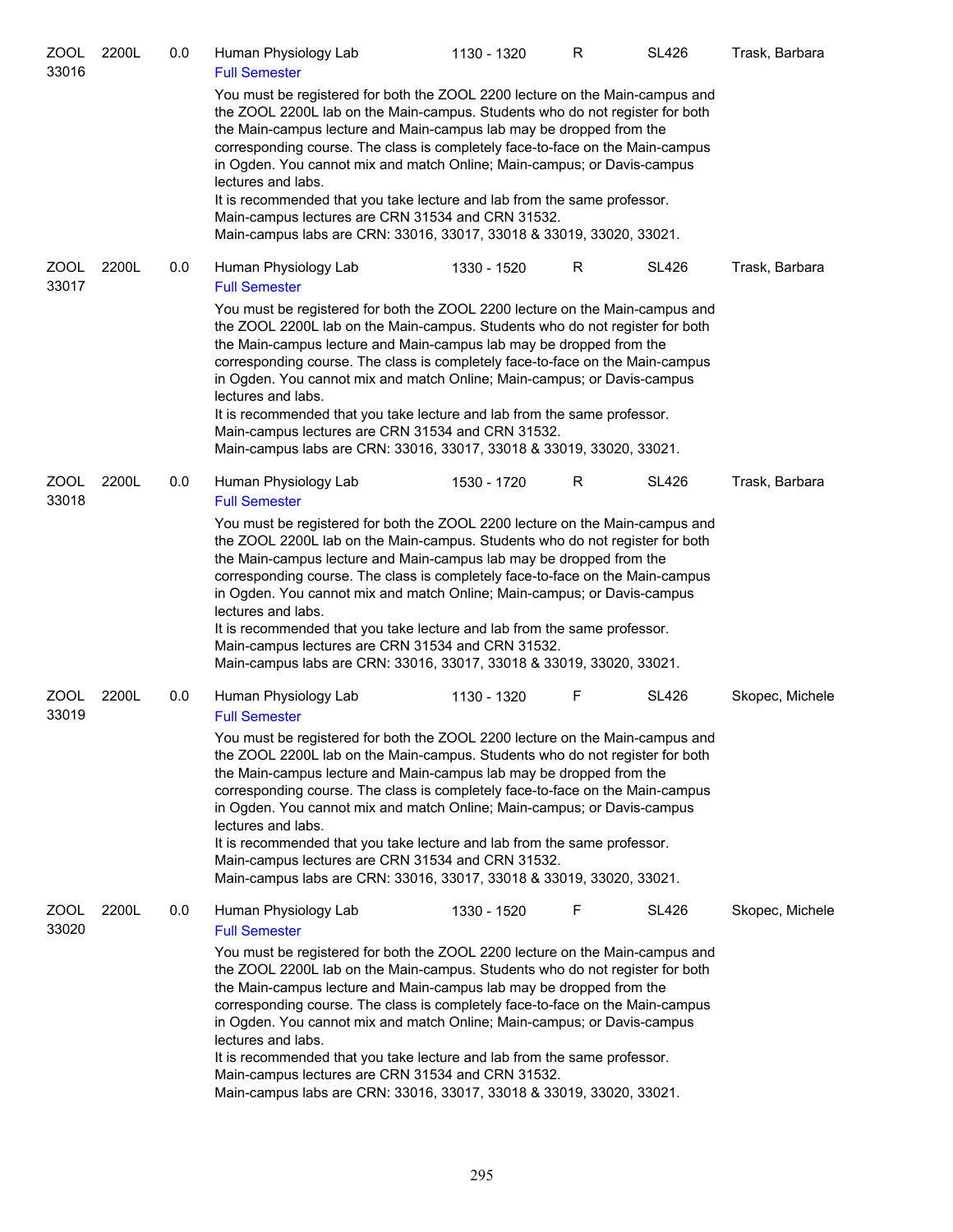| ZOOL<br>33021        | 2200L | 0.0 | Human Physiology Lab<br><b>Full Semester</b>                                                                                                                                                                                                                                                                                                                                                                                                                                                                                                                                                                                   | 1530 - 1720 | F          | <b>SL426</b> | Skopec, Michele        |
|----------------------|-------|-----|--------------------------------------------------------------------------------------------------------------------------------------------------------------------------------------------------------------------------------------------------------------------------------------------------------------------------------------------------------------------------------------------------------------------------------------------------------------------------------------------------------------------------------------------------------------------------------------------------------------------------------|-------------|------------|--------------|------------------------|
|                      |       |     | You must be registered for both the ZOOL 2200 lecture on the Main-campus and<br>the ZOOL 2200L lab on the Main-campus. Students who do not register for both<br>the Main-campus lecture and Main-campus lab may be dropped from the<br>corresponding course. The class is completely face-to-face on the Main-campus<br>in Ogden. You cannot mix and match Online; Main-campus; or Davis-campus<br>lectures and labs.<br>It is recommended that you take lecture and lab from the same professor.<br>Main-campus lectures are CRN 31534 and CRN 31532.<br>Main-campus labs are CRN: 33016, 33017, 33018 & 33019, 33020, 33021. |             |            |              |                        |
| ZOOL<br>34300        | 2200L | 0.0 | Human Physiology Lab<br><b>Full Semester</b><br>You must be registered for both the ZOOL 2200 Online<br>(CRN 32481) and the ZOOL 2200L Online Lab (CRN 34300).<br>Students who do not register for both the Online lab<br>and Online lecture may be dropped from the<br>corresponding course. You cannot mix and match Online;<br>Main-campus; or Davis-campus lectures and labs.                                                                                                                                                                                                                                              | <b>TBA</b>  | <b>TBA</b> | OL           | Skopec, Michele        |
| <b>ZOOL</b><br>33022 | 3200  | 4.0 | Cell Biology<br><b>Full Semester</b><br>Course Fee: \$25.00                                                                                                                                                                                                                                                                                                                                                                                                                                                                                                                                                                    | 1130 - 1220 | <b>MWF</b> | <b>SL430</b> | Clark, Jonathan        |
| ZOOL<br>33023        | 3200L | 0.0 | Cell Biology Lab<br><b>Full Semester</b>                                                                                                                                                                                                                                                                                                                                                                                                                                                                                                                                                                                       | 1330 - 1620 | W          | <b>SL430</b> | Clark, Jonathan        |
| ZOOL<br>33024        | 3300  | 4.0 | Genetics<br><b>Full Semester</b><br>Course Fee: \$25.00                                                                                                                                                                                                                                                                                                                                                                                                                                                                                                                                                                        | 1030 - 1120 | <b>MWF</b> | <b>SL427</b> | Marshall, Jon          |
| <b>ZOOL</b><br>33025 | 3300L | 0.0 | Genetics Lab<br><b>Full Semester</b>                                                                                                                                                                                                                                                                                                                                                                                                                                                                                                                                                                                           | 1330 - 1620 | R          | <b>SL430</b> | Marshall, Jon          |
| ZOOL<br>33026        | 3450  | 4.0 | Ecology<br><b>Full Semester</b><br>Course Fee: \$25.00                                                                                                                                                                                                                                                                                                                                                                                                                                                                                                                                                                         | 0900 - 1015 | <b>TR</b>  | <b>SL427</b> | Mull, John             |
| <b>ZOOL</b><br>33027 | 3450L | 0.0 | Ecology Lab<br><b>Full Semester</b>                                                                                                                                                                                                                                                                                                                                                                                                                                                                                                                                                                                            | 1330 - 1620 | F          | <b>SL427</b> | Mull, John             |
| <b>ZOOL</b><br>33028 | 3470  | 3.0 | Zoogeography<br><b>Full Semester</b>                                                                                                                                                                                                                                                                                                                                                                                                                                                                                                                                                                                           | 1200 - 1315 | <b>TR</b>  | <b>SL427</b> | Hoagstrom, Christopher |
| <b>ZOOL</b><br>33029 | 3500  | 3.0 | <b>Conservation Biology</b><br><b>Full Semester</b>                                                                                                                                                                                                                                                                                                                                                                                                                                                                                                                                                                            | 1030 - 1120 | <b>MWF</b> | <b>SL429</b> | Zeveloff, Samuel       |
| ZOOL<br>33347        | 3570  | 3.0 | Foundations of Science Educ<br><b>Full Semester</b>                                                                                                                                                                                                                                                                                                                                                                                                                                                                                                                                                                            | 1030 - 1145 | <b>TR</b>  | LL230        | Johnston, Adam         |
| <b>ZOOL</b><br>33030 | 3600  | 4.0 | <b>Comparative Physiology</b><br><b>Full Semester</b>                                                                                                                                                                                                                                                                                                                                                                                                                                                                                                                                                                          | 0830 - 0920 | <b>MWF</b> | <b>SL427</b> | Skopec, Michele        |
| <b>ZOOL</b><br>33031 | 3600L | 0.0 | Lab<br><b>Full Semester</b>                                                                                                                                                                                                                                                                                                                                                                                                                                                                                                                                                                                                    | 1330 - 1620 | M          | <b>SL427</b> | Skopec, Michele        |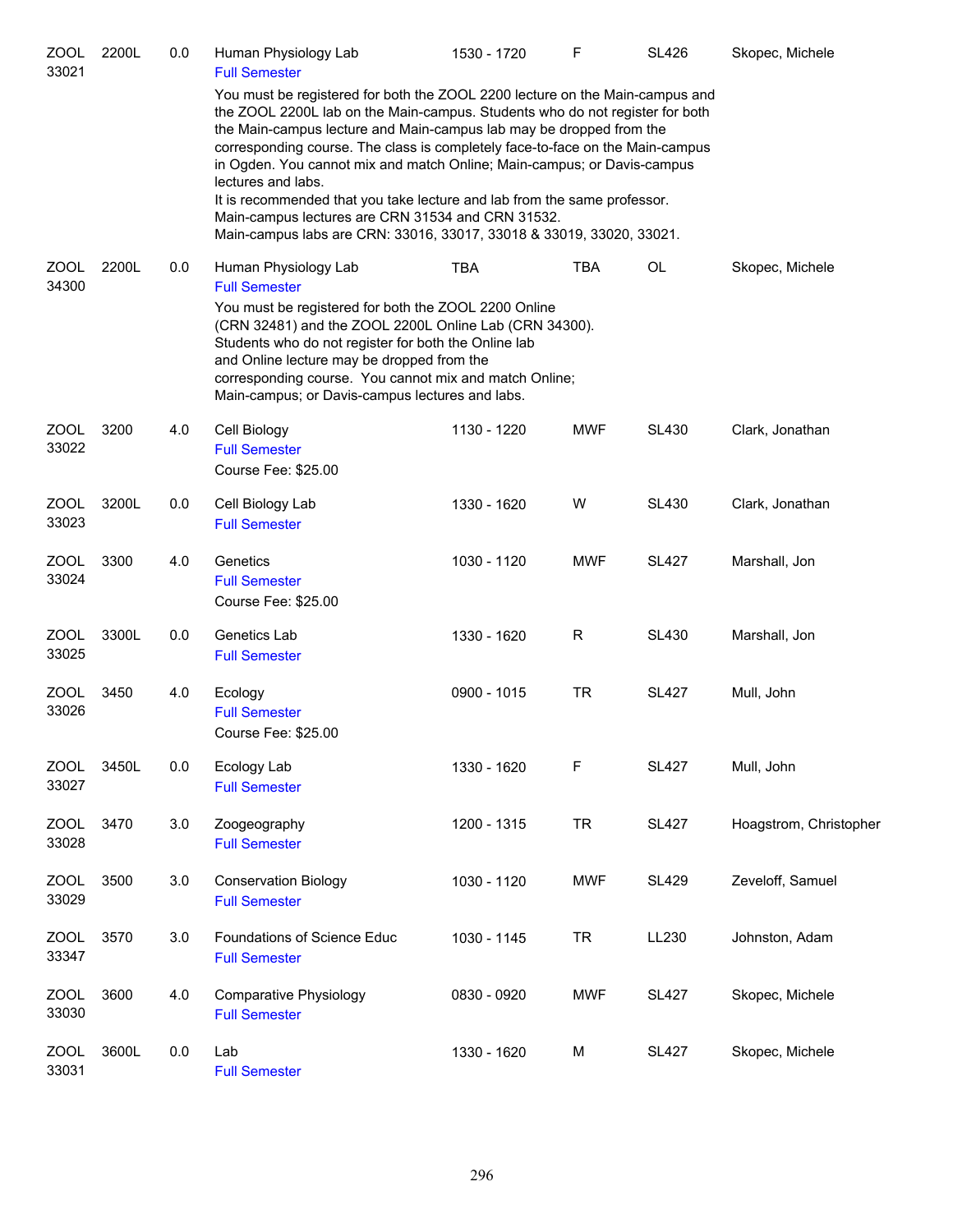| <b>ZOOL</b><br>32482 | 3720  | 3.0   | Evolution<br><b>Full Semester</b>                                                                                                            | <b>TBA</b>  | <b>TBA</b> | <b>OL</b>    | Zeveloff, Samuel   |
|----------------------|-------|-------|----------------------------------------------------------------------------------------------------------------------------------------------|-------------|------------|--------------|--------------------|
|                      |       |       | To access online course materials, please log on through the<br>student portal eWeber at http://weber.edu and select:<br>"Current Students". |             |            |              |                    |
| <b>ZOOL</b><br>34069 | 3720  | 3.0   | Evolution<br><b>Full Semester</b>                                                                                                            | 1030 - 1145 | <b>TR</b>  | <b>SL429</b> | Zeveloff, Samuel   |
| <b>ZOOL</b><br>33118 | 4100  | 4.0   | Vertebrate Embryology<br><b>Full Semester</b>                                                                                                | 1030 - 1145 | <b>TR</b>  | <b>SL430</b> | Meyers, Ronald     |
| <b>ZOOL</b><br>33120 | 4100L | 0.0   | Lab<br><b>Full Semester</b>                                                                                                                  | 1330 - 1620 | Τ          | <b>SL430</b> | Meyers, Ronald     |
| <b>ZOOL</b><br>33121 | 4300  | 4.0   | <b>Molecular Genetics</b><br><b>Full Semester</b>                                                                                            | 0930 - 1020 | <b>MWF</b> | <b>SL430</b> | Clark, Jonathan    |
| ZOOL<br>33122        | 4300L | 0.0   | Lab<br><b>Full Semester</b>                                                                                                                  | 1330 - 1620 | R          | <b>SL116</b> | Clark, Jonathan    |
| ZOOL<br>33124        | 4670  | 4.0   | Ornithology<br><b>Full Semester</b>                                                                                                          | 1030 - 1145 | <b>TR</b>  | ET139        | Cavitt, John       |
| ZOOL<br>33125        | 4670L | 0.0   | Lab<br><b>Full Semester</b>                                                                                                                  | 0730 - 1020 | Τ          | ET139        | Cavitt, John       |
| ZOOL<br>32229        | 4800  | 1.0   | Problems in Zoology<br><b>Full Semester</b>                                                                                                  | <b>TBA</b>  | <b>TBA</b> |              | Berthelemy, Nicole |
| ZOOL<br>32230        | 4800  | 2.0   | Problems in Zoology<br><b>Full Semester</b>                                                                                                  | <b>TBA</b>  | <b>TBA</b> |              | Berthelemy, Nicole |
| ZOOL<br>32232        | 4800  | 3.0   | Problems in Zoology<br><b>Full Semester</b>                                                                                                  | <b>TBA</b>  | <b>TBA</b> |              | Berthelemy, Nicole |
| <b>ZOOL</b><br>32234 | 4800  | 4.0   | Problems in Zoology<br><b>Full Semester</b>                                                                                                  | <b>TBA</b>  | <b>TBA</b> |              | Berthelemy, Nicole |
| <b>ZOOL</b><br>32236 | 4800  | $1.0$ | Problems in Zoology<br><b>Full Semester</b>                                                                                                  | <b>TBA</b>  | <b>TBA</b> |              | Cavitt, John       |
| <b>ZOOL</b><br>32241 | 4800  | 2.0   | Problems in Zoology<br><b>Full Semester</b>                                                                                                  | <b>TBA</b>  | <b>TBA</b> |              | Cavitt, John       |
| <b>ZOOL</b><br>32243 | 4800  | 3.0   | Problems in Zoology<br><b>Full Semester</b>                                                                                                  | <b>TBA</b>  | <b>TBA</b> |              | Cavitt, John       |
| ZOOL<br>32245        | 4800  | 4.0   | Problems in Zoology<br><b>Full Semester</b>                                                                                                  | <b>TBA</b>  | <b>TBA</b> |              | Cavitt, John       |
| <b>ZOOL</b><br>32255 | 4800  | 1.0   | Problems in Zoology<br><b>Full Semester</b>                                                                                                  | <b>TBA</b>  | <b>TBA</b> |              | Chung, Brian       |
| <b>ZOOL</b><br>32258 | 4800  | 2.0   | Problems in Zoology<br><b>Full Semester</b>                                                                                                  | <b>TBA</b>  | <b>TBA</b> |              | Chung, Brian       |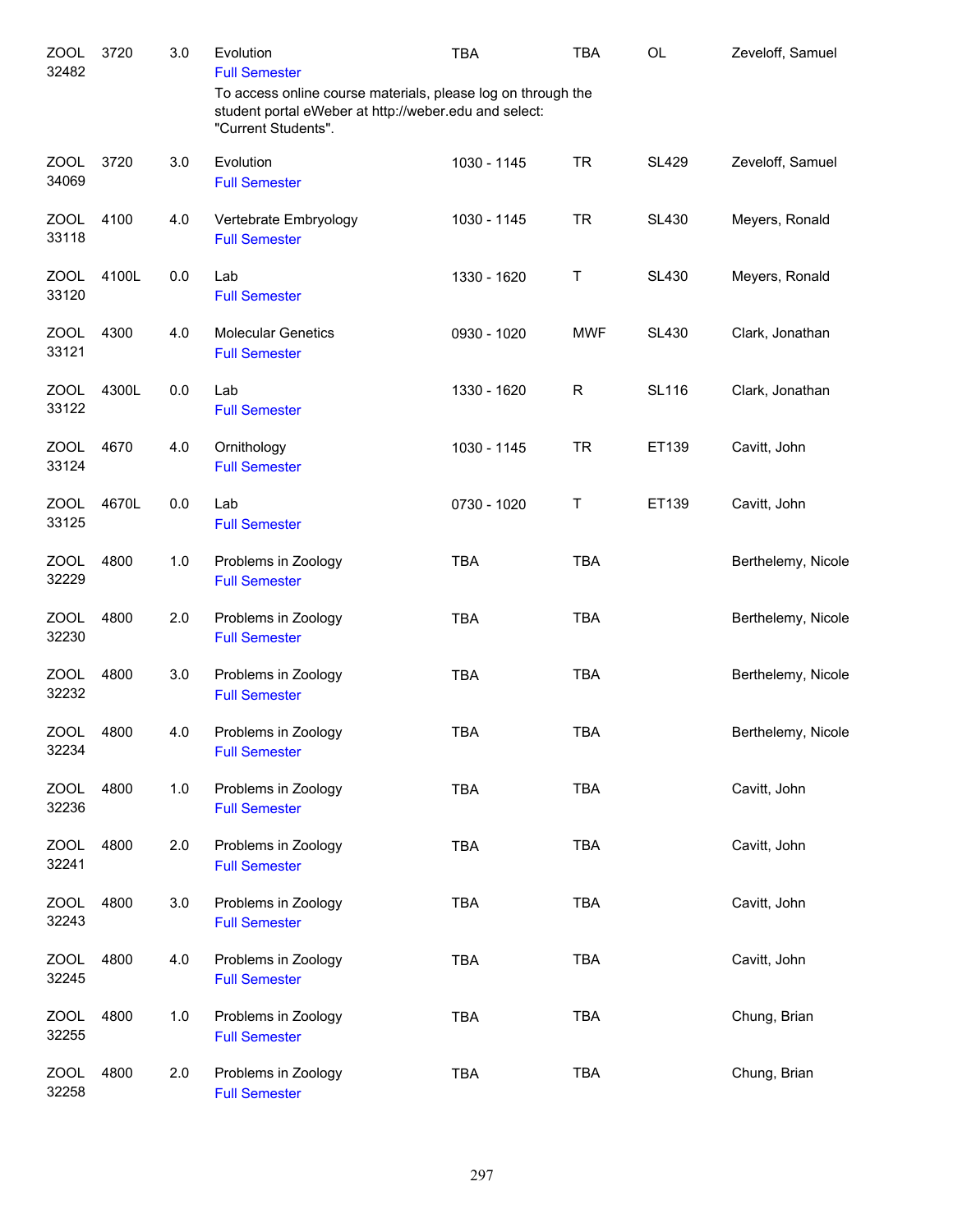| <b>ZOOL</b><br>32260 | 4800 | 3.0 | Problems in Zoology<br><b>Full Semester</b> | <b>TBA</b> | <b>TBA</b> | Chung, Brian           |
|----------------------|------|-----|---------------------------------------------|------------|------------|------------------------|
| ZOOL<br>32262        | 4800 | 4.0 | Problems in Zoology<br><b>Full Semester</b> | <b>TBA</b> | <b>TBA</b> | Chung, Brian           |
| ZOOL<br>32263        | 4800 | 1.0 | Problems in Zoology<br><b>Full Semester</b> | <b>TBA</b> | <b>TBA</b> | Clark, Jonathan        |
| ZOOL<br>32264        | 4800 | 2.0 | Problems in Zoology<br><b>Full Semester</b> | <b>TBA</b> | <b>TBA</b> | Clark, Jonathan        |
| ZOOL<br>32265        | 4800 | 3.0 | Problems in Zoology<br><b>Full Semester</b> | <b>TBA</b> | <b>TBA</b> | Clark, Jonathan        |
| ZOOL<br>32267        | 4800 | 4.0 | Problems in Zoology<br><b>Full Semester</b> | <b>TBA</b> | <b>TBA</b> | Clark, Jonathan        |
| <b>ZOOL</b><br>32268 | 4800 | 1.0 | Problems in Zoology<br><b>Full Semester</b> | <b>TBA</b> | <b>TBA</b> | Hoagstrom, Christopher |
| <b>ZOOL</b><br>32269 | 4800 | 2.0 | Problems in Zoology<br><b>Full Semester</b> | <b>TBA</b> | <b>TBA</b> | Hoagstrom, Christopher |
| <b>ZOOL</b><br>32271 | 4800 | 3.0 | Problems in Zoology<br><b>Full Semester</b> | <b>TBA</b> | <b>TBA</b> | Hoagstrom, Christopher |
| <b>ZOOL</b><br>32272 | 4800 | 4.0 | Problems in Zoology<br><b>Full Semester</b> | <b>TBA</b> | <b>TBA</b> | Hoagstrom, Christopher |
| <b>ZOOL</b><br>32273 | 4800 | 1.0 | Problems in Zoology<br><b>Full Semester</b> | <b>TBA</b> | <b>TBA</b> | Marshall, Jon          |
| <b>ZOOL</b><br>32276 | 4800 | 2.0 | Problems in Zoology<br><b>Full Semester</b> | <b>TBA</b> | <b>TBA</b> | Marshall, Jon          |
| ZOOL<br>32278        | 4800 | 3.0 | Problems in Zoology<br><b>Full Semester</b> | TBA        | <b>TBA</b> | Marshall, Jon          |
| <b>ZOOL</b><br>32280 | 4800 | 4.0 | Problems in Zoology<br><b>Full Semester</b> | <b>TBA</b> | <b>TBA</b> | Marshall, Jon          |
| <b>ZOOL</b><br>33008 | 4800 | 1.0 | Problems in Zoology<br><b>Full Semester</b> | <b>TBA</b> | <b>TBA</b> | Meyers, Ronald         |
| <b>ZOOL</b><br>33009 | 4800 | 2.0 | Problems in Zoology<br><b>Full Semester</b> | <b>TBA</b> | <b>TBA</b> | Meyers, Ronald         |
| <b>ZOOL</b><br>33010 | 4800 | 3.0 | Problems in Zoology<br><b>Full Semester</b> | <b>TBA</b> | <b>TBA</b> | Meyers, Ronald         |
| <b>ZOOL</b><br>33011 | 4800 | 4.0 | Problems in Zoology<br><b>Full Semester</b> | <b>TBA</b> | <b>TBA</b> | Meyers, Ronald         |
| <b>ZOOL</b><br>33012 | 4800 | 1.0 | Problems in Zoology<br><b>Full Semester</b> | <b>TBA</b> | <b>TBA</b> | Mull, John             |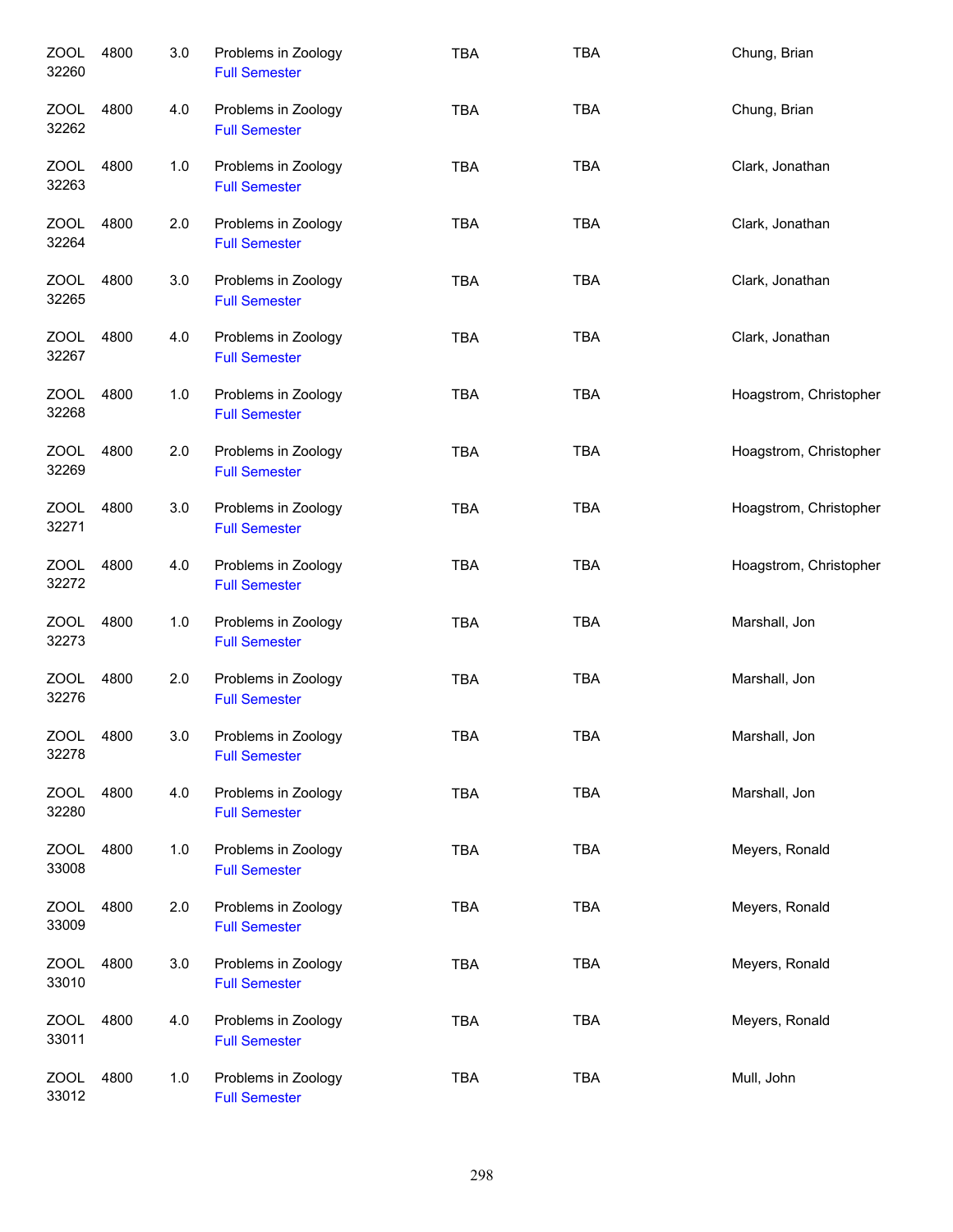| <b>ZOOL</b><br>33013 | 4800 | 2.0 | Problems in Zoology<br><b>Full Semester</b> | <b>TBA</b> | <b>TBA</b> | Mull, John         |
|----------------------|------|-----|---------------------------------------------|------------|------------|--------------------|
| <b>ZOOL</b><br>33014 | 4800 | 3.0 | Problems in Zoology<br><b>Full Semester</b> | <b>TBA</b> | <b>TBA</b> | Mull, John         |
| ZOOL<br>33015        | 4800 | 4.0 | Problems in Zoology<br><b>Full Semester</b> | <b>TBA</b> | <b>TBA</b> | Mull, John         |
| ZOOL<br>33348        | 4800 | 1.0 | Problems in Zoology<br><b>Full Semester</b> | <b>TBA</b> | <b>TBA</b> | Skopec, Michele    |
| ZOOL<br>33349        | 4800 | 2.0 | Problems in Zoology<br><b>Full Semester</b> | <b>TBA</b> | <b>TBA</b> | Skopec, Michele    |
| <b>ZOOL</b><br>33351 | 4800 | 3.0 | Problems in Zoology<br><b>Full Semester</b> | <b>TBA</b> | <b>TBA</b> | Skopec, Michele    |
| <b>ZOOL</b><br>33352 | 4800 | 4.0 | Problems in Zoology<br><b>Full Semester</b> | <b>TBA</b> | <b>TBA</b> | Skopec, Michele    |
| <b>ZOOL</b><br>33484 | 4800 | 1.0 | Problems in Zoology<br><b>Full Semester</b> | <b>TBA</b> | <b>TBA</b> | Trask, Barbara     |
| <b>ZOOL</b><br>33486 | 4800 | 2.0 | Problems in Zoology<br><b>Full Semester</b> | <b>TBA</b> | <b>TBA</b> | Trask, Barbara     |
| <b>ZOOL</b><br>33489 | 4800 | 3.0 | Problems in Zoology<br><b>Full Semester</b> | <b>TBA</b> | <b>TBA</b> | Trask, Barbara     |
| <b>ZOOL</b><br>33490 | 4800 | 4.0 | Problems in Zoology<br><b>Full Semester</b> | <b>TBA</b> | <b>TBA</b> | Trask, Barbara     |
| <b>ZOOL</b><br>33493 | 4800 | 1.0 | Problems in Zoology<br><b>Full Semester</b> | <b>TBA</b> | <b>TBA</b> | Zeveloff, Samuel   |
| <b>ZOOL</b><br>33494 | 4800 | 2.0 | Problems in Zoology<br><b>Full Semester</b> | <b>TBA</b> | <b>TBA</b> | Zeveloff, Samuel   |
| ZOOL<br>33497        | 4800 | 3.0 | Problems in Zoology<br><b>Full Semester</b> | <b>TBA</b> | <b>TBA</b> | Zeveloff, Samuel   |
| <b>ZOOL</b><br>33498 | 4800 | 4.0 | Problems in Zoology<br><b>Full Semester</b> | <b>TBA</b> | <b>TBA</b> | Zeveloff, Samuel   |
| <b>ZOOL</b><br>33499 | 4830 | 1.0 | Readings in Zoology<br><b>Full Semester</b> | <b>TBA</b> | <b>TBA</b> | Berthelemy, Nicole |
| <b>ZOOL</b><br>33500 | 4830 | 2.0 | Readings in Zoology<br><b>Full Semester</b> | <b>TBA</b> | <b>TBA</b> | Berthelemy, Nicole |
| <b>ZOOL</b><br>33501 | 4830 | 3.0 | Readings in Zoology<br><b>Full Semester</b> | <b>TBA</b> | <b>TBA</b> | Berthelemy, Nicole |
| <b>ZOOL</b><br>33502 | 4830 | 4.0 | Readings in Zoology<br><b>Full Semester</b> | <b>TBA</b> | <b>TBA</b> | Berthelemy, Nicole |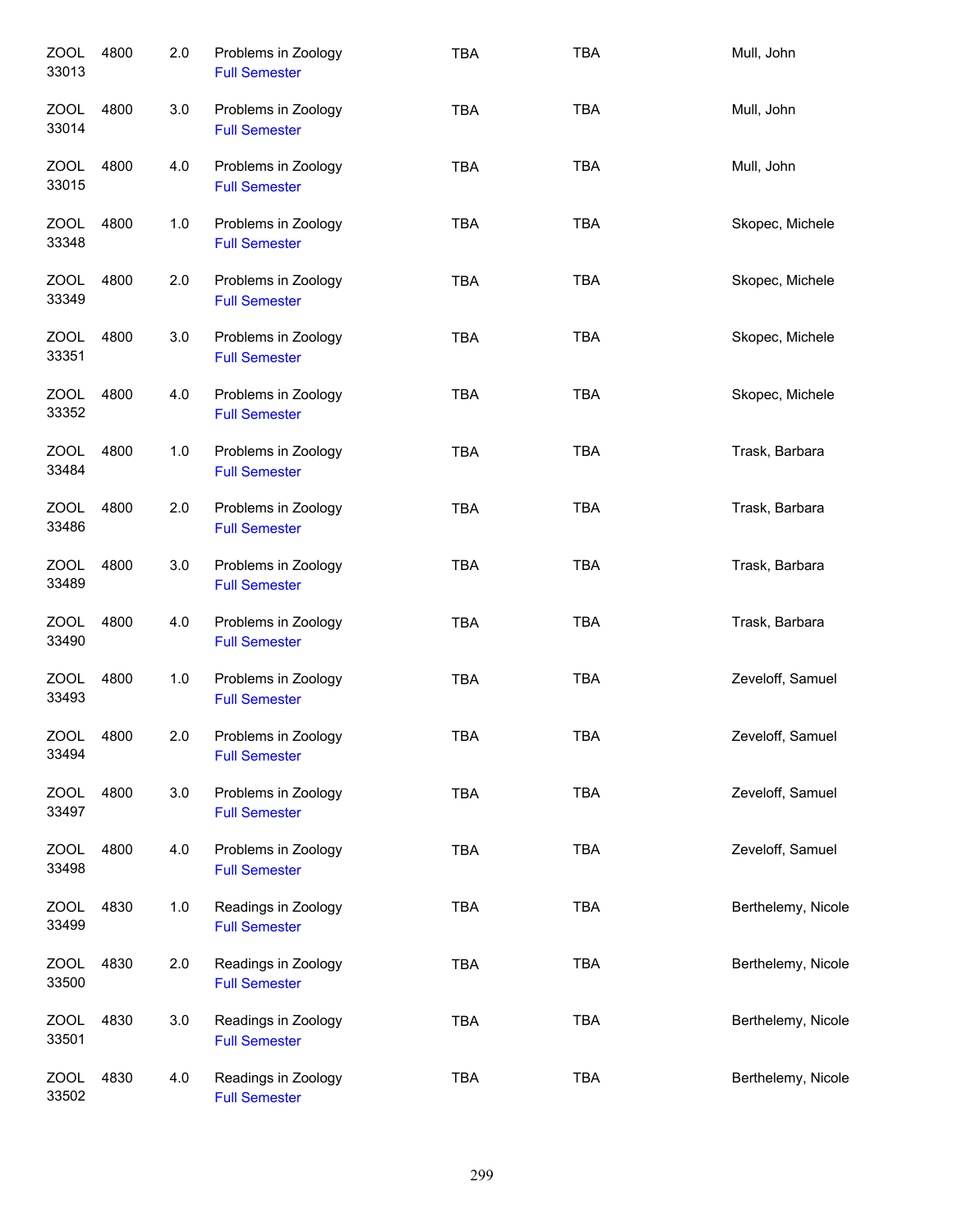| <b>ZOOL</b><br>33505 | 4830 | 1.0 | Readings in Zoology<br><b>Full Semester</b> | <b>TBA</b> | <b>TBA</b> | Cavitt, John           |
|----------------------|------|-----|---------------------------------------------|------------|------------|------------------------|
| ZOOL<br>33507        | 4830 | 2.0 | Readings in Zoology<br><b>Full Semester</b> | <b>TBA</b> | <b>TBA</b> | Cavitt, John           |
| ZOOL<br>33509        | 4830 | 3.0 | Readings in Zoology<br><b>Full Semester</b> | <b>TBA</b> | <b>TBA</b> | Cavitt, John           |
| <b>ZOOL</b><br>33514 | 4830 | 4.0 | Readings in Zoology<br><b>Full Semester</b> | <b>TBA</b> | <b>TBA</b> | Cavitt, John           |
| <b>ZOOL</b><br>33517 | 4830 | 1.0 | Readings in Zoology<br><b>Full Semester</b> | <b>TBA</b> | <b>TBA</b> | Chung, Brian           |
| <b>ZOOL</b><br>33519 | 4830 | 2.0 | Readings in Zoology<br><b>Full Semester</b> | <b>TBA</b> | <b>TBA</b> | Chung, Brian           |
| <b>ZOOL</b><br>33521 | 4830 | 3.0 | Readings in Zoology<br><b>Full Semester</b> | <b>TBA</b> | <b>TBA</b> | Chung, Brian           |
| ZOOL<br>33524        | 4830 | 4.0 | Readings in Zoology<br><b>Full Semester</b> | <b>TBA</b> | <b>TBA</b> | Chung, Brian           |
| <b>ZOOL</b><br>33525 | 4830 | 1.0 | Readings in Zoology<br><b>Full Semester</b> | <b>TBA</b> | <b>TBA</b> | Clark, Jonathan        |
| <b>ZOOL</b><br>33526 | 4830 | 2.0 | Readings in Zoology<br><b>Full Semester</b> | <b>TBA</b> | <b>TBA</b> | Clark, Jonathan        |
| <b>ZOOL</b><br>33528 | 4830 | 3.0 | Readings in Zoology<br><b>Full Semester</b> | <b>TBA</b> | <b>TBA</b> | Clark, Jonathan        |
| <b>ZOOL</b><br>33539 | 4830 | 4.0 | Readings in Zoology<br><b>Full Semester</b> | <b>TBA</b> | TBA        | Clark, Jonathan        |
| ZOOL<br>33591        | 4830 | 1.0 | Readings in Zoology<br><b>Full Semester</b> | <b>TBA</b> | <b>TBA</b> | Hoagstrom, Christopher |
| <b>ZOOL</b><br>33592 | 4830 | 2.0 | Readings in Zoology<br><b>Full Semester</b> | <b>TBA</b> | <b>TBA</b> | Hoagstrom, Christopher |
| <b>ZOOL</b><br>33594 | 4830 | 3.0 | Readings in Zoology<br><b>Full Semester</b> | <b>TBA</b> | <b>TBA</b> | Hoagstrom, Christopher |
| <b>ZOOL</b><br>33596 | 4830 | 4.0 | Readings in Zoology<br><b>Full Semester</b> | <b>TBA</b> | <b>TBA</b> | Hoagstrom, Christopher |
| <b>ZOOL</b><br>33597 | 4830 | 1.0 | Readings in Zoology<br><b>Full Semester</b> | <b>TBA</b> | <b>TBA</b> | Marshall, Jon          |
| <b>ZOOL</b><br>33600 | 4830 | 2.0 | Readings in Zoology<br><b>Full Semester</b> | <b>TBA</b> | <b>TBA</b> | Marshall, Jon          |
| <b>ZOOL</b><br>33602 | 4830 | 3.0 | Readings in Zoology<br><b>Full Semester</b> | <b>TBA</b> | <b>TBA</b> | Marshall, Jon          |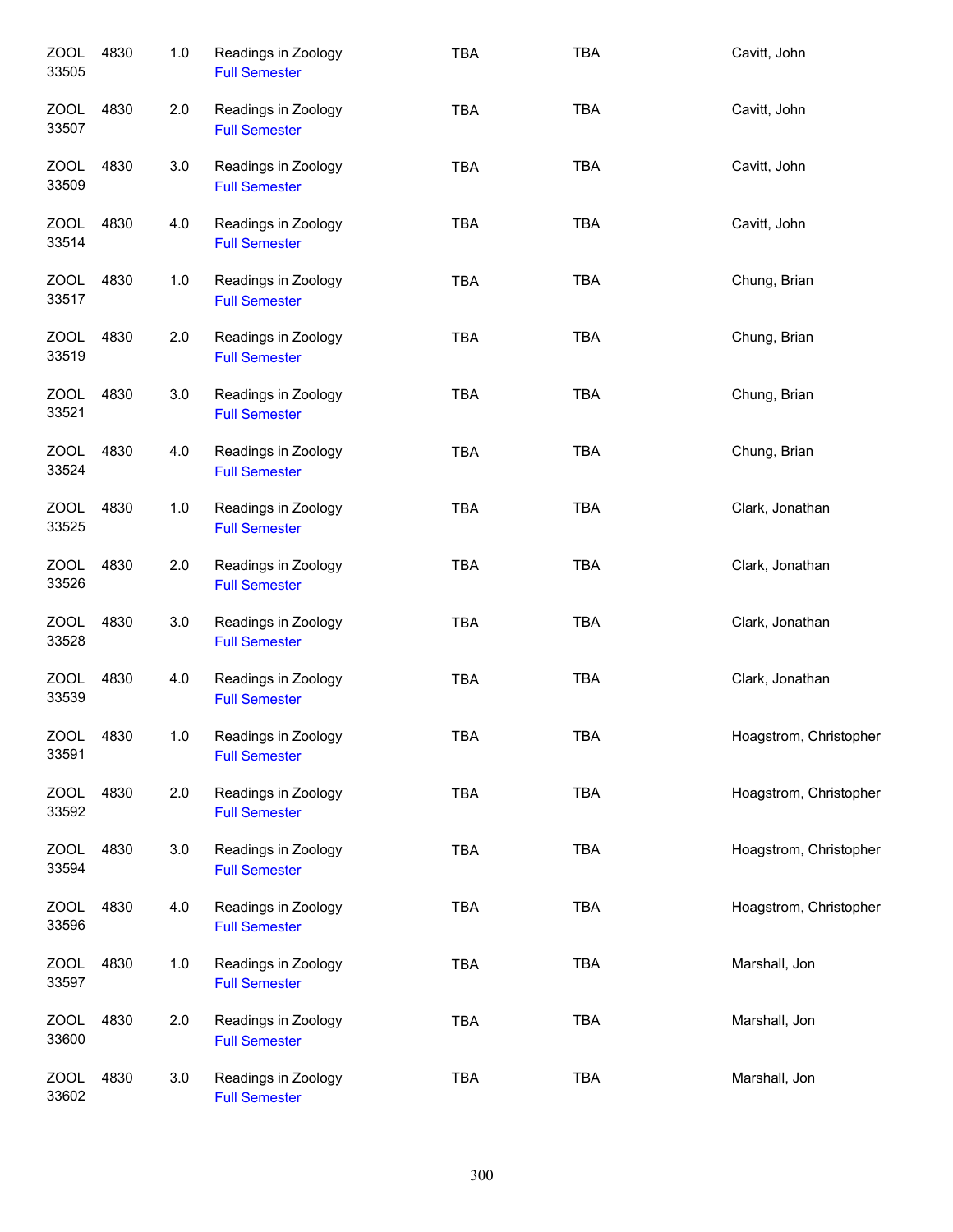| ZOOL<br>33605        | 4830 | 4.0 | Readings in Zoology<br><b>Full Semester</b> | <b>TBA</b> | <b>TBA</b> | Marshall, Jon    |
|----------------------|------|-----|---------------------------------------------|------------|------------|------------------|
| <b>ZOOL</b><br>33608 | 4830 | 1.0 | Readings in Zoology<br><b>Full Semester</b> | <b>TBA</b> | <b>TBA</b> | Meyers, Ronald   |
| ZOOL<br>33625        | 4830 | 2.0 | Readings in Zoology<br><b>Full Semester</b> | <b>TBA</b> | <b>TBA</b> | Meyers, Ronald   |
| ZOOL<br>33627        | 4830 | 3.0 | Readings in Zoology<br><b>Full Semester</b> | <b>TBA</b> | <b>TBA</b> | Meyers, Ronald   |
| ZOOL<br>33629        | 4830 | 4.0 | Readings in Zoology<br><b>Full Semester</b> | <b>TBA</b> | <b>TBA</b> | Meyers, Ronald   |
| ZOOL<br>33630        | 4830 | 1.0 | Readings in Zoology<br><b>Full Semester</b> | <b>TBA</b> | <b>TBA</b> | Mull, John       |
| <b>ZOOL</b><br>33632 | 4830 | 2.0 | Readings in Zoology<br><b>Full Semester</b> | <b>TBA</b> | <b>TBA</b> | Mull, John       |
| <b>ZOOL</b><br>33633 | 4830 | 3.0 | Readings in Zoology<br><b>Full Semester</b> | <b>TBA</b> | <b>TBA</b> | Mull, John       |
| <b>ZOOL</b><br>33634 | 4830 | 4.0 | Readings in Zoology<br><b>Full Semester</b> | <b>TBA</b> | <b>TBA</b> | Mull, John       |
| <b>ZOOL</b><br>34053 | 4830 | 1.0 | Readings in Zoology<br><b>Full Semester</b> | <b>TBA</b> | <b>TBA</b> | Skopec, Michele  |
| ZOOL<br>34054        | 4830 | 2.0 | Readings in Zoology<br><b>Full Semester</b> | <b>TBA</b> | <b>TBA</b> | Skopec, Michele  |
| <b>ZOOL</b><br>34055 | 4830 | 3.0 | Readings in Zoology<br><b>Full Semester</b> | <b>TBA</b> | <b>TBA</b> | Skopec, Michele  |
| <b>ZOOL</b><br>34056 | 4830 | 4.0 | Readings in Zoology<br><b>Full Semester</b> | TBA        | TBA        | Skopec, Michele  |
| <b>ZOOL</b><br>34057 | 4830 | 1.0 | Readings in Zoology<br><b>Full Semester</b> | <b>TBA</b> | <b>TBA</b> | Trask, Barbara   |
| <b>ZOOL</b><br>34058 | 4830 | 2.0 | Readings in Zoology<br><b>Full Semester</b> | <b>TBA</b> | <b>TBA</b> | Trask, Barbara   |
| <b>ZOOL</b><br>34059 | 4830 | 3.0 | Readings in Zoology<br><b>Full Semester</b> | <b>TBA</b> | <b>TBA</b> | Trask, Barbara   |
| ZOOL<br>34060        | 4830 | 4.0 | Readings in Zoology<br><b>Full Semester</b> | <b>TBA</b> | <b>TBA</b> | Trask, Barbara   |
| <b>ZOOL</b><br>34061 | 4830 | 1.0 | Readings in Zoology<br><b>Full Semester</b> | <b>TBA</b> | <b>TBA</b> | Zeveloff, Samuel |
| <b>ZOOL</b><br>34062 | 4830 | 2.0 | Readings in Zoology<br><b>Full Semester</b> | <b>TBA</b> | <b>TBA</b> | Zeveloff, Samuel |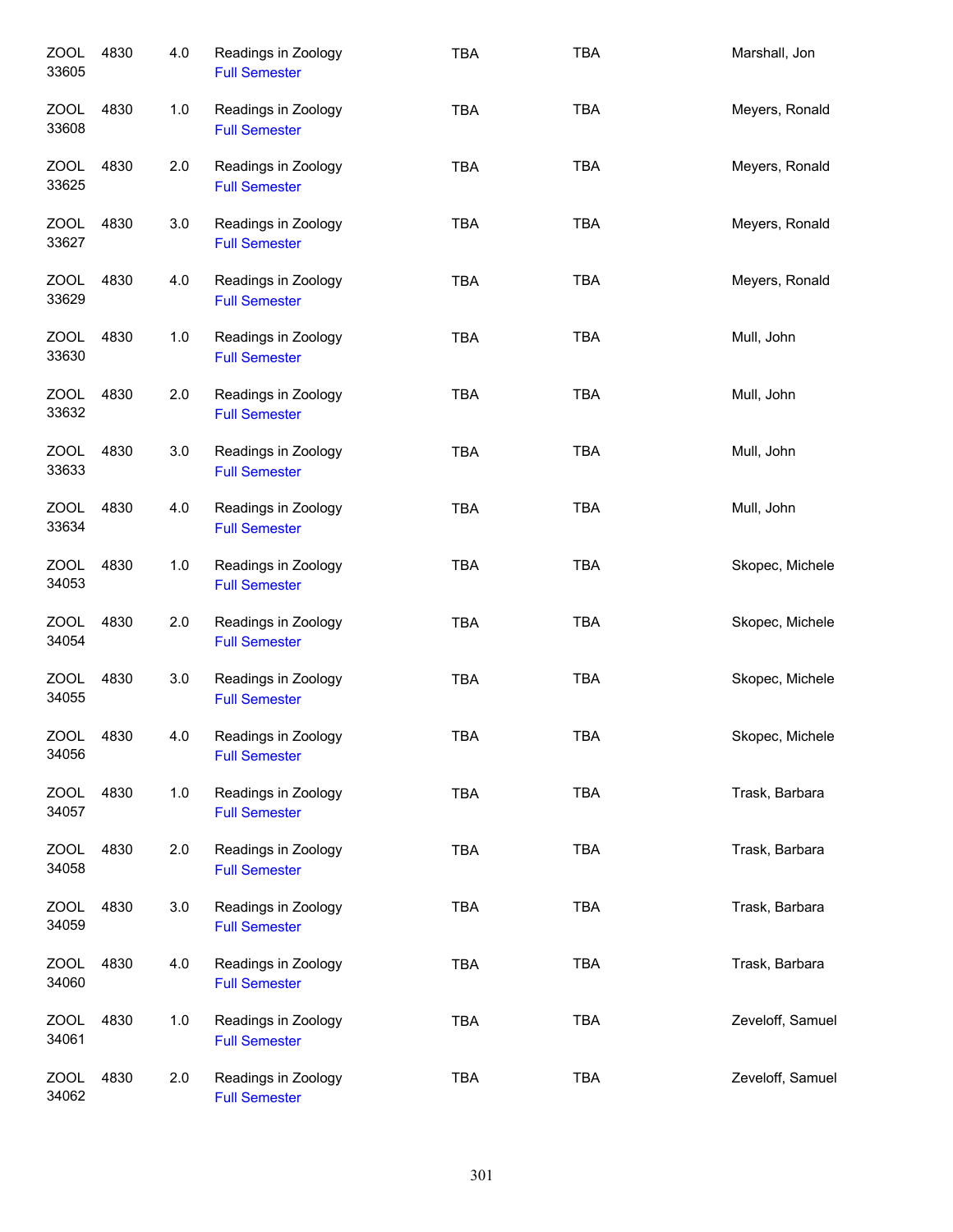| <b>ZOOL</b><br>34063 | 4830 | 3.0 | Readings in Zoology<br><b>Full Semester</b>        | <b>TBA</b>  | <b>TBA</b> |       | Zeveloff, Samuel       |
|----------------------|------|-----|----------------------------------------------------|-------------|------------|-------|------------------------|
| ZOOL<br>34064        | 4830 | 4.0 | Readings in Zoology<br><b>Full Semester</b>        | <b>TBA</b>  | <b>TBA</b> |       | Zeveloff, Samuel       |
| ZOOL<br>34065        | 4890 | 1.0 | Co-op Work Experience<br><b>Full Semester</b>      | <b>TBA</b>  | <b>TBA</b> |       | Zeveloff, Samuel       |
| ZOOL<br>34066        | 4890 | 2.0 | Co-op Work Experience<br><b>Full Semester</b>      | <b>TBA</b>  | <b>TBA</b> |       | Zeveloff, Samuel       |
| ZOOL<br>34067        | 4890 | 3.0 | Co-op Work Experience<br><b>Full Semester</b>      | <b>TBA</b>  | <b>TBA</b> |       | Zeveloff, Samuel       |
| <b>ZOOL</b><br>34068 | 4890 | 4.0 | Co-op Work Experience<br><b>Full Semester</b>      | <b>TBA</b>  | <b>TBA</b> |       | Zeveloff, Samuel       |
| <b>ZOOL</b><br>33184 | 4900 | 3.0 | Advanced Human Anatomy I<br><b>Full Semester</b>   | 1330 - 1520 | М          | LL130 | Chung, Brian           |
| <b>ZOOL</b><br>33185 | 4900 | 3.0 | Advanced Human Anatomy II<br><b>Full Semester</b>  | 1330 - 1520 | M          | LL130 | Chung, Brian           |
| <b>ZOOL</b><br>33186 | 4900 | 3.0 | Advanced Human Anatomy III<br><b>Full Semester</b> | 1330 - 1520 | M          | LL130 | Chung, Brian           |
| <b>ZOOL</b><br>33187 | 4900 | 3.0 | Advanced Human Anatomy IV<br><b>Full Semester</b>  | 1330 - 1520 | M          | LL130 | Chung, Brian           |
| <b>ZOOL</b><br>33188 | 4900 | 3.0 | Advanced Human Anatomy V<br><b>Full Semester</b>   | 1330 - 1520 | M          | LL130 | Chung, Brian           |
| <b>ZOOL</b><br>33190 | 4900 | 3.0 | Advanced Human Anatomy VI<br><b>Full Semester</b>  | 1330 - 1520 | M          | LL130 | Chung, Brian           |
| <b>ZOOL</b><br>34231 | 4900 | 1.0 | Topics In Zoology<br><b>Full Semester</b>          | <b>TBA</b>  | <b>TBA</b> |       | Skopec, Michele        |
| ZOOL<br>34232        | 4900 | 1.0 | Topics In Zoology<br><b>Full Semester</b>          | <b>TBA</b>  | <b>TBA</b> |       | Berthelemy, Nicole     |
| ZOOL<br>34233        | 4970 | 2.0 | Thesis<br><b>Full Semester</b>                     | <b>TBA</b>  | <b>TBA</b> |       | Berthelemy, Nicole     |
| ZOOL<br>34234        | 4970 | 2.0 | Thesis<br><b>Full Semester</b>                     | TBA         | <b>TBA</b> |       | Cavitt, John           |
| ZOOL<br>34235        | 4970 | 2.0 | Thesis<br><b>Full Semester</b>                     | <b>TBA</b>  | <b>TBA</b> |       | Chung, Brian           |
| ZOOL<br>34236        | 4970 | 2.0 | Thesis<br><b>Full Semester</b>                     | TBA         | <b>TBA</b> |       | Clark, Jonathan        |
| <b>ZOOL</b><br>34237 | 4970 | 2.0 | Thesis<br><b>Full Semester</b>                     | <b>TBA</b>  | <b>TBA</b> |       | Hoagstrom, Christopher |